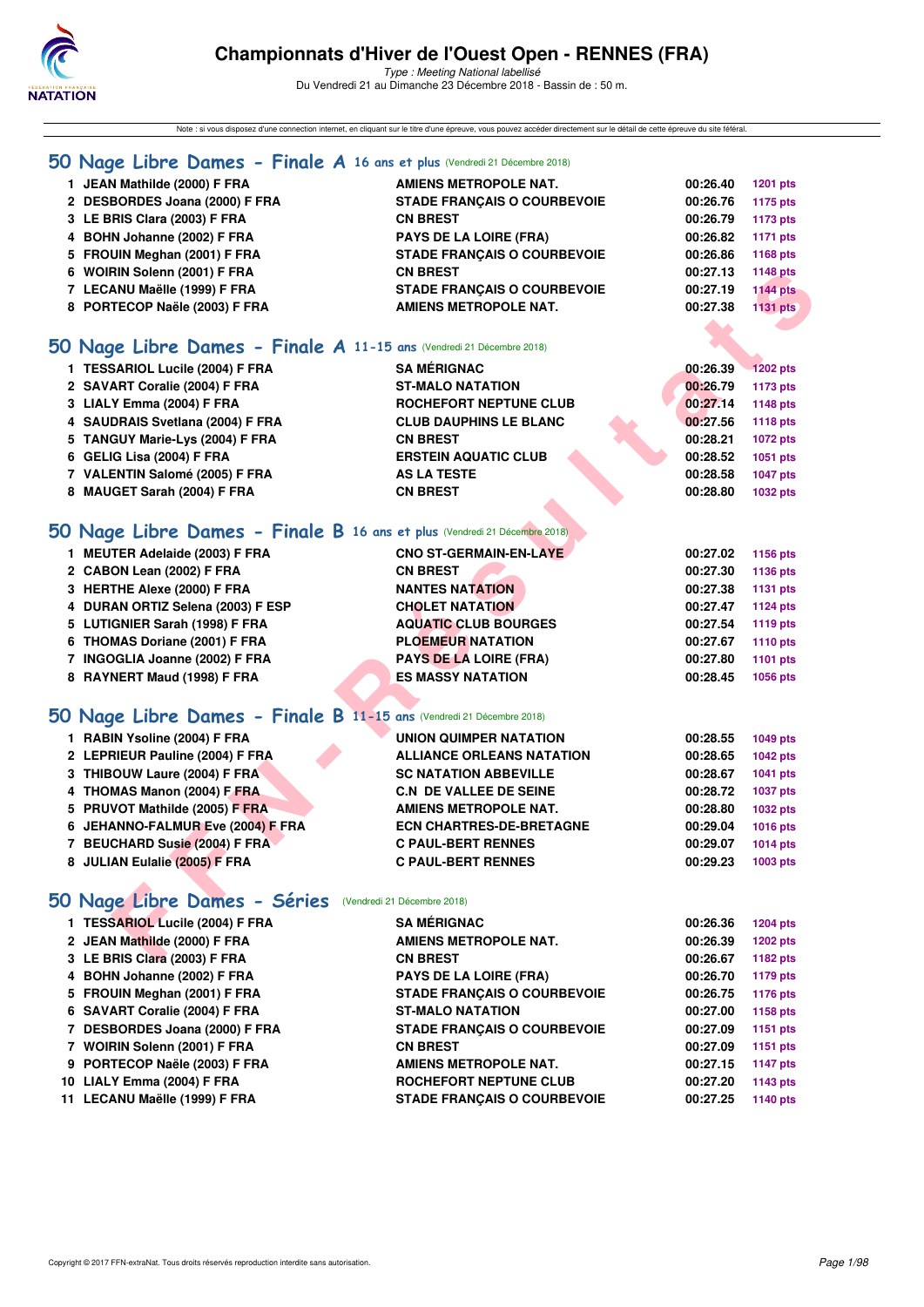

| 50 Nage Libre Dames - Séries (suite)   |                                         |          |                 |
|----------------------------------------|-----------------------------------------|----------|-----------------|
| 12 LUTIGNIER Sarah (1998) F FRA        | <b>AQUATIC CLUB BOURGES</b>             | 00:27.36 | <b>1132 pts</b> |
| 12 INGOGLIA Joanne (2002) F FRA        | <b>PAYS DE LA LOIRE (FRA)</b>           | 00:27.36 | <b>1132 pts</b> |
| 14 CABON Lean (2002) F FRA             | <b>CN BREST</b>                         | 00:27.43 | <b>1127 pts</b> |
| 15 DURAN ORTIZ Selena (2003) F ESP     | <b>CHOLET NATATION</b>                  | 00:27.47 | <b>1124 pts</b> |
| 16 MEUTER Adelaide (2003) F FRA        | <b>CNO ST-GERMAIN-EN-LAYE</b>           | 00:27.48 | <b>1124 pts</b> |
| 17 HERTHE Alexe (2000) F FRA           | <b>NANTES NATATION</b>                  | 00:27.52 | <b>1121 pts</b> |
| 17 RAYNERT Maud (1998) F FRA           | <b>ES MASSY NATATION</b>                | 00:27.52 | <b>1121 pts</b> |
| 19 THOMAS Doriane (2001) F FRA         | <b>PLOEMEUR NATATION</b>                | 00:27.62 | <b>1114 pts</b> |
| 20 DENIEUL Catinca (2002) F FRA        | <b>C PAUL-BERT RENNES</b>               | 00:27.66 | <b>1111 pts</b> |
| 21 FERRON Berangere (2002) F FRA       | <b>AQUATIC CLUB BOURGES</b>             | 00:27.70 | <b>1108 pts</b> |
| 22 LAROUR Jeanne (2002) F FRA          | <b>ST-NAZAIRE ATLANTIQUE NATATION</b>   | 00:27.76 | <b>1104 pts</b> |
| 23 MURE Manon (2003) F FRA             | <b>ST-ETIENNE NATATION</b>              | 00:27.80 | <b>1101 pts</b> |
| 24 BIDEAU Thaïs (2002) F FRA           | <b>C PAUL-BERT RENNES</b>               | 00:27.84 | <b>1098 pts</b> |
| 25 BIDEAU Marla (2002) F FRA           | <b>C PAUL-BERT RENNES</b>               | 00:27.85 | <b>1097 pts</b> |
| 26 SAUDRAIS Svetlana (2004) F FRA      | <b>CLUB DAUPHINS LE BLANC</b>           | 00:27.92 | 1093 pts        |
| 27 MONNET Anais (1999) F FRA           | <b>ALLIANCE ORLEANS NATATION</b>        | 00:27.95 | <b>1090 pts</b> |
| 28 THERIN Emeline (2002) F FRA         | <b>EN CAEN</b>                          | 00:27.97 | <b>1089 pts</b> |
| 29 PASQUIOU Leïla (1992) F FRA         | <b>CN GUINGAMP</b>                      | 00:27.98 | 1088 pts        |
| 30 SOULAS Léna (2001) F FRA            | ST-NAZAIRE ATLANTIQUE NATA <b>TI</b> ON | 00:28.05 | <b>1084 pts</b> |
| 31 ALMEIDA Léana (2001) F FRA          | <b>ES MASSY NATATION</b>                | 00:28.07 | <b>1082 pts</b> |
| 32 GEORGES Sarah (2001) F FRA          | <b>AQUATIC CLUB BOURGES</b>             | 00:28.08 | <b>1081 pts</b> |
| 33 LEBRET Delphine (1998) F FRA        | AS AVRILLÉ NATATION                     | 00:28.10 | 1080 pts        |
| 34 LAROUI Lina (2001) F FRA            | <b>ST-ETIENNE NATATION</b>              | 00:28.11 | 1079 pts        |
| 35 POUPLIN Noemie (2000) F FRA         | <b>ECN CHARTRES-DE-BRETAGNE</b>         | 00:28.24 | <b>1070 pts</b> |
| 36 BOUINIERE Valériane (2001) F FRA    | <b>AS AVRILLE NATATION</b>              | 00:28.33 | <b>1064 pts</b> |
| 37 HERTHE Emmy (2002) F FRA            | <b>NANTES NATATION</b>                  | 00:28.41 | 1059 pts        |
| 38 VILLON Nihèle (2000) F FRA          | <b>EN CAEN</b>                          | 00:28.43 | <b>1057 pts</b> |
| 38 TANGUY Marie-Lys (2004) F FRA       | <b>CN BREST</b>                         | 00:28.43 | <b>1057 pts</b> |
| 40 DAUVIN Pauline (2000) F FRA         | <b>EN CAEN</b>                          | 00:28.44 | <b>1057 pts</b> |
| 41 BERNARD Camille (2002) F FRA        | <b>ST-ETIENNE NATATION</b>              | 00:28.48 | <b>1054 pts</b> |
| 42 HELDENBERGH Emma (2002) F FRA       | <b>AURAY NATATION</b>                   | 00:28.50 | 1052 pts        |
| 43 VALENTIN Salomé (2005) F FRA        | <b>AS LA TESTE</b>                      | 00:28.52 | <b>1051 pts</b> |
| 43 BRISARD Oceane (1998) F FRA         | <b>MARSOUINS HEROUVILLE</b>             | 00:28.52 | <b>1051 pts</b> |
| 45 BREDIF Claire (2001) F FRA          | <b>JOUÉ NATATION</b>                    | 00:28.57 | <b>1048 pts</b> |
| 45 MAUGET Sarah (2004) F FRA           | <b>CN BREST</b>                         | 00:28.57 | <b>1048 pts</b> |
| 47 LEGENDRE Aubane (2002) F FRA        | <b>CNM DIEPPE</b>                       | 00:28.59 | <b>1046 pts</b> |
| 47 SERRAND-BRIXTEL Alicia (1994) F FRA | <b>EN CAEN</b>                          | 00:28.59 | <b>1046 pts</b> |
| 49 GELIG Lisa (2004) F FRA             | <b>ERSTEIN AQUATIC CLUB</b>             | 00:28.64 | 1043 pts        |
| 50 AUBARD Ambrine (2001) F FRA         | ASN BONNEVAL                            | 00:28.65 | <b>1042 pts</b> |
| 51 MOREAU Clémence (1996) F FRA        | AS AVRILLÉ NATATION                     | 00:28.66 | <b>1041 pts</b> |
| 52 BLONDEL Marylou (2000) F FRA        | <b>EN CAEN</b>                          | 00:28.70 | 1039 pts        |
| 53 TROTTE Lou-Anne (2002) F FRA        | <b>ALLONNES JEUNESSE SPORTIVE</b>       | 00:28.74 | <b>1036 pts</b> |
| 53 COUSSEAU Solene (2003) F FRA        | <b>PAYS DE LA LOIRE (FRA)</b>           | 00:28.74 | <b>1036 pts</b> |
| 55 THOMAS Manon (2004) F FRA           | <b>C.N DE VALLEE DE SEINE</b>           | 00:28.78 | <b>1033 pts</b> |
| 56 DIAZ Lea (2003) F FRA               | <b>AQUATIC CLUB BOURGES</b>             | 00:28.84 | <b>1029 pts</b> |
| 57 BERSOT Lucie (1999) F FRA           | <b>C PAUL-BERT RENNES</b>               | 00:28.89 | <b>1026 pts</b> |
| 57 PRUVOT Mathilde (2005) F FRA        | <b>AMIENS METROPOLE NAT.</b>            | 00:28.89 | <b>1026 pts</b> |
| 59 THIBOUW Laure (2004) F FRA          | <b>SC NATATION ABBEVILLE</b>            | 00:28.91 | 1025 pts        |
| 60 LEPRIEUR Pauline (2004) F FRA       | <b>ALLIANCE ORLEANS NATATION</b>        | 00:28.93 | 1023 pts        |
| 61 AUFRERE Elina (2002) F FRA          | <b>CA ST-LAURENT-NOUAN</b>              | 00:28.97 | 1020 pts        |
| 62 RABIN Ysoline (2004) F FRA          | <b>UNION QUIMPER NATATION</b>           | 00:28.99 | <b>1019 pts</b> |
| 63 JEHANNO-FALMUR Eve (2004) F FRA     | <b>ECN CHARTRES-DE-BRETAGNE</b>         | 00:29.00 | <b>1018 pts</b> |
| 64 JULIAN Eulalie (2005) F FRA         | <b>C PAUL-BERT RENNES</b>               | 00:29.04 | <b>1016 pts</b> |
| 65 LEFFRAY Clarisse (2002) F FRA       | ST-MALO NATATION                        | 00:29.05 | <b>1015 pts</b> |

| 00:27.36             | 1132 pts             |
|----------------------|----------------------|
| 00:27.36             | <b>1132 pts</b>      |
| 00:27.43             | <b>1127 pts</b>      |
| 00:27.47             | 1124 pts             |
| 00:27.48             | 1124 pts             |
| 00:27.52             | 1121 pts             |
| 00:27.52             | 1121 pts             |
| 00:27.62             | <b>1114 pts</b>      |
| 00:27.66             | <b>1111 pts</b>      |
| 00:27.70             | <b>1108 pts</b>      |
| 00:27.76             | 1104 pts             |
| 00:27.80             | <b>1101 pts</b>      |
| 00:27.84             | <b>1098 pts</b>      |
| 00:27.85             | 1097 pts             |
| 00:27.92             | 1093 pts             |
| 00:27.95             | 1090 pts             |
| 00:27.97             | 1089 pts             |
| 00:27.98             | 1088 pts             |
| 00:28.05             | 1084 pts             |
| 00:28.07             | 1082 pts             |
| 00:28.08             | 1081 pts             |
| 00:28.10             | <b>1080 pts</b>      |
| 00:28.11             | 1079 pts             |
| 00:28.24             | <b>1070 pts</b>      |
| 00:28.33             | 1064 pts             |
| 00:28.41             | 1059 pts             |
| 00:28.43             | 1057 pts             |
| 00:28.43             | 1057 pts             |
| 00:28.44             | 1057 pts             |
| 00:28.48             | 1054 pts             |
| 00:28.50             | 1052 pts             |
| 00:28.52             | 1051 pts             |
| 00:28.52             | 1051 pts             |
| 00:28.57             | 1048 pts             |
| 00:28.57             | <b>1048 pts</b>      |
| 00:28.59             | 1046 pts             |
| 00:28.59             | 1046 pts             |
| 00:28.64             | 1043 pts             |
| 00:28.65             | 1042 pts             |
| 00:28.66             | 1041 pts             |
| 00:28.70             | 1039 pts             |
| 00:28.74             | 1036 pts             |
| 00:28.74             | 1036 pts             |
| 00:28.78<br>00:28.84 | 1033 pts             |
| 00:28.89             | 1029 pts             |
| 00:28.89             | 1026 pts             |
| 00:28.91             | 1026 pts<br>1025 pts |
| 00:28.93             | 1023 pts             |
| 00:28.97             | 1020 pts             |
| 00:28.99             | 1019 pts             |
| 00:29.00             | 1018 pts             |
| 00:29.04             | 1016 pts             |
| 00:29.05             | 1015 pts             |
|                      |                      |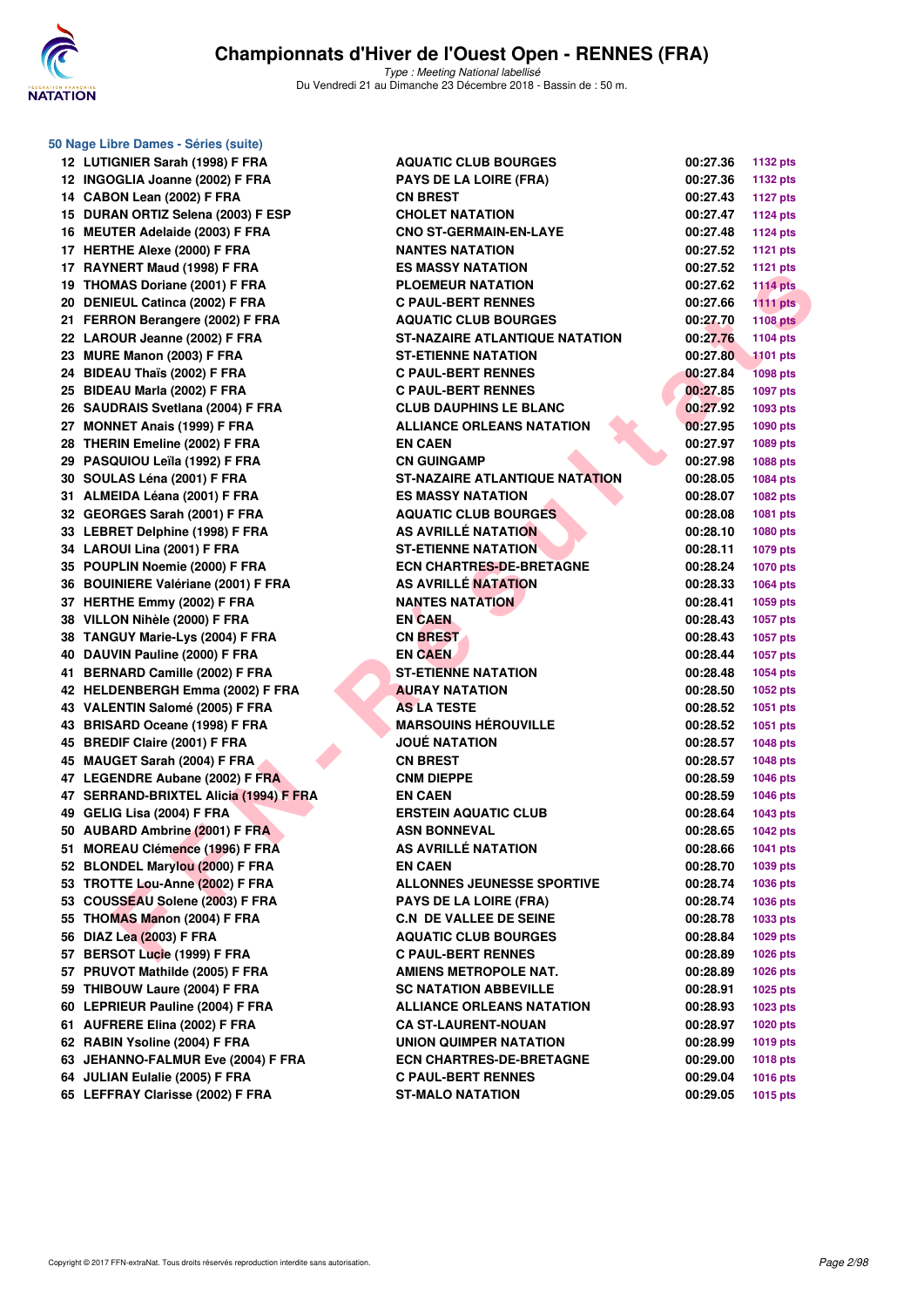

**50 Nage Libre Dames - Séries (suite)**

## **Championnats d'Hiver de l'Ouest Open - RENNES (FRA)**

Type : Meeting National labellisé Du Vendredi 21 au Dimanche 23 Décembre 2018 - Bassin de : 50 m.

| 66 MALFER Daïka (2001) F FRA         | <b>LORIENT NATATION</b>           | 00:29.10 | 1012 pts        |
|--------------------------------------|-----------------------------------|----------|-----------------|
| 66 BEUCHARD Susie (2004) F FRA       | <b>C PAUL-BERT RENNES</b>         | 00:29.10 | 1012 pts        |
| 68 MICHEL Constance (2003) F FRA     | <b>ST-ETIENNE NATATION</b>        | 00:29.11 | 1011 pts        |
| 68 DRANSART Salomé (2004) F FRA      | <b>DINAN NATATION SAUVETAGE</b>   | 00:29.11 | 1011 pts        |
| 70 CIMPER Madiana (2004) F FRA       | <b>CN LE PLESSIS-ROBINSON</b>     | 00:29.12 | <b>1010 pts</b> |
| 71 CORNUAULT Eloane (2004) F FRA     | <b>ESPADON GRAND-QUEVILLY</b>     | 00:29.13 | 1010 pts        |
| 72 GAUTIER Klervi (2002) F FRA       | <b>CN GUINGAMP</b>                | 00:29.15 | 1008 pts        |
| 73 UHLIK Noan (2004) F FRA           | <b>CN COUTANCES</b>               | 00:29.17 | <b>1007 pts</b> |
| 74 CAUDAN Agathe (2004) F FRA        | <b>CN BREST</b>                   | 00:29.18 | <b>1006 pts</b> |
| 75 CARNIOL Moéa (2005) F FRA         | <b>EN CAEN</b>                    | 00:29.21 | <b>1004 pts</b> |
| 76 DONVAL Eléane (2004) F FRA        | <b>UN PLOËRMEL</b>                | 00:29.23 | 1003 pts        |
| 76 MARTELOT Camille (2005) F FRA     | <b>NANTES NATATION</b>            | 00:29.23 | <b>1003 pts</b> |
| 78 NAOUR Aziliz (2004) F FRA         | <b>DINARD OLYMPIQUE N</b>         | 00:29.26 | <b>1001 pts</b> |
| 78 MARTIN Amandine (2003) F FRA      | <b>CHARTRES METROPOLE NAT</b>     | 00:29.26 | 1001 pts        |
| 80 CROST Alicia (2004) F FRA         | <b>C PAUL-BERT RENNES</b>         | 00:29.27 | <b>1000 pts</b> |
| 81 SENECHAL Maëlle (2002) F FRA      | <b>ST-MALO NATATION</b>           | 00:29.28 | <b>1000 pts</b> |
| 81 MANDONNET Emma (2003) F FRA       | <b>EN CAEN</b>                    | 00:29.28 | <b>1000 pts</b> |
| 83 RAGUENES Laly (2003) F FRA        | UNION QUIMPER NATATION            | 00:29.30 | 998 pts         |
| 83 GILBERT Emma (2003) F FRA         | <b>ECN CHARTRES-DE-BRETAGNE</b>   | 00:29.30 | 998 pts         |
| 85 BOLVIN Ilona (2003) F FRA         | <b>STADE LAVAL</b>                | 00:29.34 | 996 pts         |
| 86 VOIRY Lola (2003) F FRA           | <b>EN TOURS</b>                   | 00:29.37 | 994 pts         |
| 87 BOUVET Eden (2004) F FRA          | <b>LES NAGEURS DES 3 RIVIERES</b> | 00:29.38 | 993 pts         |
| 88 THOMAS Maud (2003) F FRA          | <b>DOUARNENEZ NATATION</b>        | 00:29.42 | 990 pts         |
| 89 DUMONT Lena (2001) F FRA          | <b>C.N DE VALLEE DE SEINE</b>     | 00:29.43 | 990 pts         |
| 90 PELLEAU Ines (2004) F FRA         | <b>CN BREST</b>                   | 00:29.51 | 984 pts         |
| 91 VASSEUR BILLARD Yuna (2003) F FRA | <b>CN LE MANS</b>                 | 00:29.53 | 983 pts         |
| 92 GUENEUGUES Flora (2005) F FRA     | <b>CN BREST</b>                   | 00:29.54 | 982 pts         |
| 93 CHABERT Heloise (2004) F FRA      | <b>CN CHINON</b>                  | 00:29.55 | 982 pts         |
| 94 GODEFROY Elisa (2003) F FRA       | <b>CNP DE SAINT-LO</b>            | 00:29.56 | 981 pts         |
| 95 CARDUNER Pauline (2004) F FRA     | <b>CN CONCARNEAU</b>              | 00:29.57 | 980 pts         |
| 96 TISSERAND Capucine (2004) F FRA   | <b>ST-ETIENNE NATATION</b>        | 00:29.59 | 979 pts         |
| 97 BACHELOT Maelle (2003) F FRA      | <b>NANTES NATATION</b>            | 00:29.60 | 978 pts         |
| 98 SIONNIERE Anaelle (2002) F FRA    | <b>MONT-SAINT-AIGNAN NATATION</b> | 00:29.65 | 975 pts         |
| 99 GILBERT Lucie (2001) F FRA        | <b>ECN CHARTRES-DE-BRETAGNE</b>   | 00:29.66 | 974 pts         |
| 100 LAUTREDOUX Lisa (2003) F FRA     | <b>LES NAGEURS BIGOUDENS</b>      | 00:29.69 | 972 pts         |
| 101 PORET Lilas-Lou (2004) F FRA     | <b>C.N DEAUVILLE</b>              | 00:29.70 | 972 pts         |
| 102 PHAM Kim-Vy (2004) F FRA         | <b>CN LE PLESSIS-ROBINSON</b>     | 00:29.75 | 968 pts         |
| 103 SERGEUR Nora (2004) F FRA        | <b>CN LE PLESSIS-ROBINSON</b>     | 00:29.76 | 968 pts         |
| 103 BOSSARD Juliane (2004) F FRA     | <b>ST-SÉBASTIEN NATATION</b>      | 00:29.76 | <b>968 pts</b>  |
| 105 BENAKCHA Médina (2004) F FRA     | <b>ESPADON GRAND-QUEVILLY</b>     | 00:29.80 | 965 pts         |
| 106 CALBRIS Eloise (2002) F FRA      | <b>MARSOUINS HEROUVILLE</b>       | 00:29.83 | 963 pts         |
| 106 TSAI Eileen (2005) F FRA         | <b>CN BREST</b>                   | 00:29.83 | 963 pts         |
| 108 CROCHEZ Alyssia (2001) F FRA     | <b>MARSOUINS HEROUVILLE</b>       | 00:29.84 | 963 pts         |
| 109 TRU Ashley (2003) F FRA          | <b>OLIVET NATATION I'NOX</b>      | 00:29.87 | 961 pts         |
| 110 TEBAL Meriem (2005) F ALG        | AN ROMORANTIN                     | 00:29.89 | 959 pts         |
| 111 MAUGER Hénéla (2004) F FRA       | US CHAMBRAY-LES-TOURS             | 00:29.97 | 954 pts         |
| 112 TALEB Yasmine (2004) F MAR       | <b>CLUB DAUPHINS LE BLANC</b>     | 00:30.01 | 951 pts         |
| 113 ROUMOVIC Anne (2003) F FRA       | <b>DINAN NATATION SAUVETAGE</b>   | 00:30.05 | 949 pts         |
| 114 MALIVET Anaëlle (2004) F FRA     | <b>NANTES NATATION</b>            | 00:30.09 | 946 pts         |
| 115 CASTEJON Garance (2005) F FRA    | <b>CA L'HAY-LES-ROSES</b>         | 00:30.15 | 942 pts         |
| 116 PINOT Ombeline (2005) F FRA      | <b>ASN BONNEVAL</b>               | 00:30.19 | 940 pts         |
| 117 CHAPIN Carla (2004) F FRA        | <b>ECN CHARTRES-DE-BRETAGNE</b>   | 00:30.23 | 937 pts         |
| 118 PLAULT Lili (2005) F FRA         | <b>EN PONTIVY</b>                 | 00:30.35 | 929 pts         |
| 119 LUC-GRIGNON Pauline (2005) F FRA | <b>ERSTEIN AQUATIC CLUB</b>       | 00:30.38 | 928 pts         |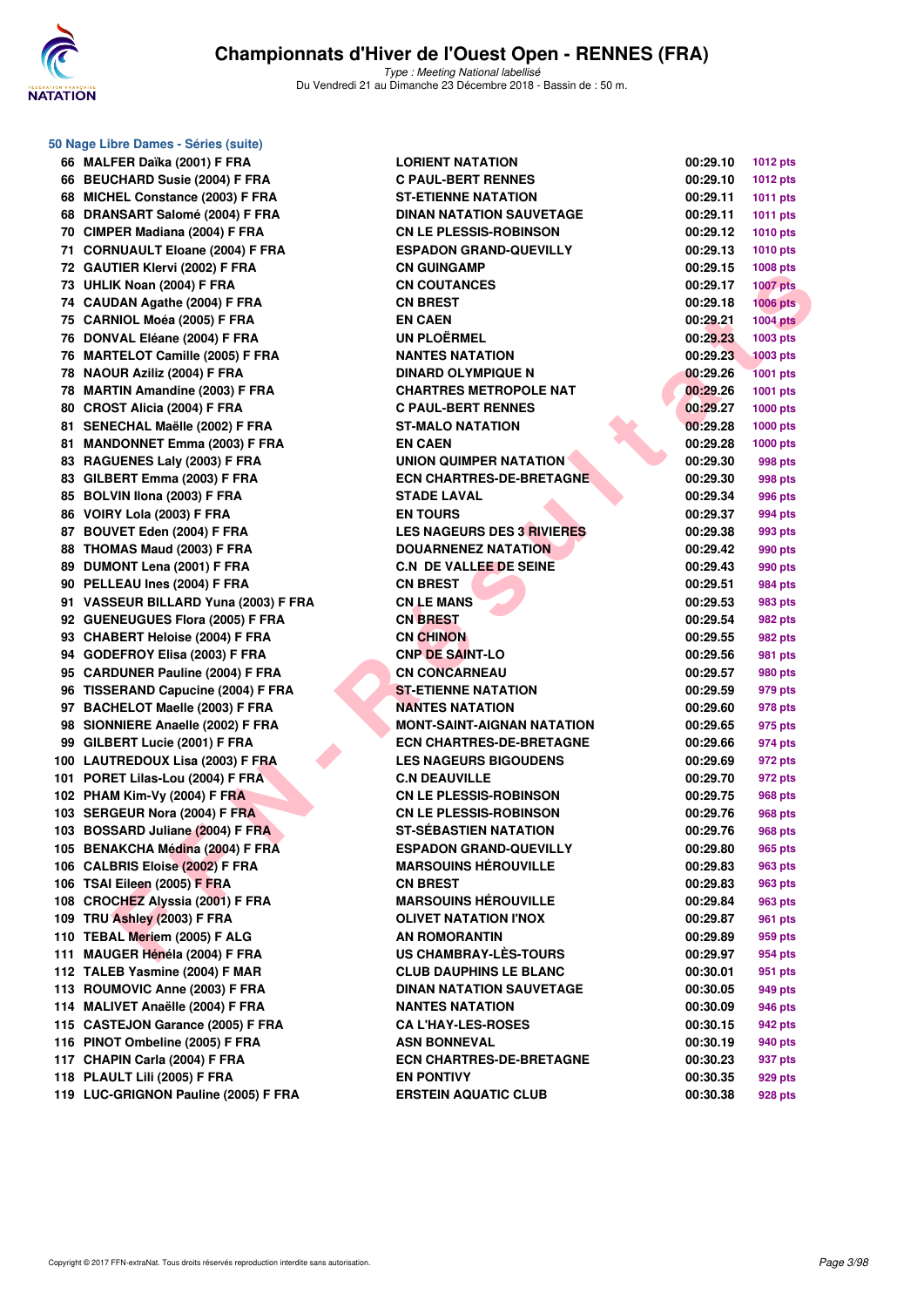

Type : Meeting National labellisé Du Vendredi 21 au Dimanche 23 Décembre 2018 - Bassin de : 50 m.

| 50 Nage Libre Dames - Séries (suite) |                                  |                |                |
|--------------------------------------|----------------------------------|----------------|----------------|
| 120 MOLINARI Lise (2005) F FRA       | <b>EN TOURS</b>                  | 00:30.41       | 926 pts        |
| 121 LEHN Romane (2004) F FRA         | <b>DAUPHINS ELORN LANDERNEAU</b> | 00:30.45       | 923 pts        |
| 122 HAVARD Fantine (2005) F FRA      | <b>C VIKINGS DE ROUEN</b>        | 00:30.54       | 917 pts        |
| 123 SOLIER Anaëlle (2005) F FRA      | <b>CNP DE SAINT-LO</b>           | 00:30.63       | 911 pts        |
| 124 PERAN Ambre (2005) F FRA         | <b>CN MORLAIX</b>                | 00:30.67       | 909 pts        |
| 125 BLOUET Lilou (2005) F FRA        | <b>CA ST-LAURENT-NOUAN</b>       | 00:30.81       | <b>900 pts</b> |
| --- GRAND Mathilde (2004) F FRA      | <b>ST-ETIENNE NATATION</b>       | <b>DNS</b> dec |                |

### **[100 Nage Libre Dames - Finale A](http://www.ffnatation.fr/webffn/resultats.php?idact=nat&go=epr&idcpt=55947&idepr=2) 16 ans et plus** (Samedi 22 Décembre 2018)

| -- GRAND Mathlice (2004) F FRA                                          | "E HEINNE INATATION                |              |              | <b>DIAS AGC</b>                            |                                  |  |
|-------------------------------------------------------------------------|------------------------------------|--------------|--------------|--------------------------------------------|----------------------------------|--|
| 00 Nage Libre Dames - Finale A 16 ans et plus (Samedi 22 Décembre 2018) |                                    |              |              |                                            |                                  |  |
| 1 JEAN Mathilde (2000) F FRA                                            | AMIENS METROPOLE NAT.              |              |              | 00:56.76                                   | <b>1224 pts</b>                  |  |
|                                                                         |                                    |              | 50 m : 27.71 | $(27.71)$ 100 m:                           | 56.76 (29.05)                    |  |
| 2 DESBORDES Joana (2000) F FRA                                          | <b>STADE FRANÇAIS O COURBEVOIE</b> |              |              | 00:57.11                                   | <b>1211 pts</b>                  |  |
|                                                                         |                                    | 50 m : 27.77 |              | $(27.77)$ 100 m : 57.11 (29.34)            |                                  |  |
| 3 BOHN Johanne (2002) F FRA                                             | <b>PAYS DE LA LOIRE (FRA)</b>      | 50 m: 27.89  |              | 00:57.37<br>$(27.89)$ 100 m :              | <b>1202 pts</b><br>57.37 (29.48) |  |
| 4 CABON Lean (2002) F FRA                                               | <b>CN BREST</b>                    |              |              | 00:58.26                                   | <b>1170 pts</b>                  |  |
|                                                                         |                                    | 50 m: 28.23  |              | $(28.23)$ 100 m : 58.26 $(30.03)$          |                                  |  |
| 5 LE BRIS Clara (2003) F FRA                                            | <b>CN BREST</b>                    |              |              | 00:58.28                                   | 1169 pts                         |  |
| 6 HITA Orlane (1999) F FRA                                              | <b>CN BREST</b>                    | 50 m : 28.59 |              | $(28.59)$ 100 m :<br>00:58.34              | 58.28 (29.69)<br><b>1167 pts</b> |  |
|                                                                         |                                    |              | 50 m : 28.57 | (28.57) 100 m: 58.34 (29.77)               |                                  |  |
| 7 DURAN ORTIZ Selena (2003) F ESP                                       | <b>CHOLET NATATION</b>             |              |              | 00:58.67                                   | <b>1156 pts</b>                  |  |
|                                                                         |                                    | 50 m: 28.33  |              | $(28.33)$ 100 m : 58.67 $(30.34)$          |                                  |  |
| 8 LUTIGNIER Sarah (1998) F FRA                                          | <b>AQUATIC CLUB BOURGES</b>        | 50 m: 28.43  |              | 00:58.77                                   | 1152 $pts$                       |  |
|                                                                         |                                    |              |              | $(28.43)$ 100 m :                          | 58.77 (30.34)                    |  |
| 00 Nage Libre Dames - Finale A 11-15 ans (Samedi 22 Décembre 2018)      |                                    |              |              |                                            |                                  |  |
| 1 TESSARIOL Lucile (2004) F FRA                                         | <b>SA MÉRIGNAC</b>                 |              |              | 00:57.03                                   | <b>1214 pts</b>                  |  |
|                                                                         |                                    |              | 50 m : 27.51 | $(27.51)$ 100 m : 57.03 $(29.52)$          |                                  |  |
| 2 SAVART Coralie (2004) F FRA                                           | <b>ST-MALO NATATION</b>            |              | 50 m : 28.58 | 00:58.83<br>$(28.58)$ 100 m :              | 1150 pts<br>58.83 (30.25)        |  |
| 3 SAUDRAIS Svetlana (2004) F FRA                                        | <b>CLUB DAUPHINS LE BLANC</b>      |              |              | 01:00.24                                   | <b>1101 pts</b>                  |  |
|                                                                         |                                    |              | 50 m : 29.66 | $(29.66)$ 100 m : 1:00.24 $(30.58)$        |                                  |  |
| 4 LIALY Emma (2004) F FRA                                               | <b>ROCHEFORT NEPTUNE CLUB</b>      |              |              | 01:00.46                                   | 1093 pts                         |  |
|                                                                         |                                    | 50 m: 29.32  |              | $(29.32)$ 100 m : 1:00.46 $(31.14)$        |                                  |  |
| 5 VALENTIN Salomé (2005) F FRA                                          | <b>AS LA TESTE</b>                 | 50 m: 29.23  |              | 01:01.06<br>(29.23) 100 m: 1:01.06 (31.83) | <b>1073 pts</b>                  |  |
| 6 TANGUY Marie-Lys (2004) F FRA                                         | <b>CN BREST</b>                    |              |              | 01:01.50                                   | 1058 pts                         |  |
|                                                                         |                                    | 50 m: 29.33  |              | (29.33) 100 m: 1:01.50 (32.17)             |                                  |  |
| 7 GELIG Lisa (2004) F FRA                                               | <b>ERSTEIN AQUATIC CLUB</b>        |              |              | 01:01.68                                   | 1052 pts                         |  |
| 8 RABIN Ysoline (2004) F FRA                                            | UNION QUIMPER NATATION             | 50 m: 29.93  |              | (29.93) 100 m: 1:01.68 (31.75)<br>01:02.24 | 1033 pts                         |  |
|                                                                         |                                    |              | 50 m : 29.66 | (29.66) 100 m: 1:02.24 (32.58)             |                                  |  |
| 00 Nage Libre Dames - Finale B 16 ans et plus (Samedi 22 Décembre 2018) |                                    |              |              |                                            |                                  |  |
|                                                                         |                                    |              |              |                                            |                                  |  |
| 1 DEL'HOMME Laurine (1997) F FRA                                        | <b>ES MASSY NATATION</b>           |              | 50 m : 27.83 | 00:57.45<br>$(27.83)$ 100 m :              | 1199 pts<br>57.45 (29.62)        |  |
| 2 LECANU Maëlle (1999) F FRA                                            | <b>STADE FRANÇAIS O COURBEVOIE</b> |              |              | 00:58.53                                   | 1161 pts                         |  |
|                                                                         |                                    | 50 m: 28.07  |              | $(28.07)$ 100 m :                          | 58.53 (30.46)                    |  |
| 3 INGOGLIA Joanne (2002) F FRA                                          | <b>PAYS DE LA LOIRE (FRA)</b>      |              |              | 00:58.58                                   | 1159 pts                         |  |
|                                                                         |                                    | 50 m: 28.52  |              | $(28.52)$ 100 m :                          | 58.58 (30.06)                    |  |
| 4 FERRON Berangere (2002) F FRA                                         | <b>AQUATIC CLUB BOURGES</b>        | 50 m : 28.90 |              | 00:59.18<br>$(28.90)$ 100 m :              | 1138 pts<br>59.18 (30.28)        |  |
| 5 WOIRIN Solenn (2001) F FRA                                            | <b>CN BREST</b>                    |              |              | 00:59.55                                   | 1125 pts                         |  |
|                                                                         |                                    |              | 50 m : 27.95 | $(27.95)$ 100 m :                          | 59.55 (31.60)                    |  |
| 6 THOMAS Doriane (2001) F FRA                                           | <b>PLOEMEUR NATATION</b>           |              |              | 00:59.78                                   | <b>1117 pts</b>                  |  |

## **[100 Nage Libre Dames - Finale A](http://www.ffnatation.fr/webffn/resultats.php?idact=nat&go=epr&idcpt=55947&idepr=2) 11-15 ans** (Samedi 22 Décembre 2018)

| 1 TESSARIOL Lucile (2004) F FRA  | <b>SA MÉRIGNAC</b>            |              | 00:57.03          | $1214$ pts                                 |
|----------------------------------|-------------------------------|--------------|-------------------|--------------------------------------------|
|                                  |                               | 50 m: 27.51  | $(27.51)$ 100 m : | 57.03 (29.52)                              |
| 2 SAVART Coralie (2004) F FRA    | <b>ST-MALO NATATION</b>       |              | 00:58.83          | 1150 pts                                   |
|                                  |                               | 50 m: 28.58  | $(28.58)$ 100 m : | 58.83 (30.25)                              |
| 3 SAUDRAIS Svetlana (2004) F FRA | <b>CLUB DAUPHINS LE BLANC</b> |              | 01:00.24          | <b>1101 pts</b>                            |
|                                  |                               | 50 m: 29.66  |                   | $(29.66)$ 100 m : 1:00.24 $(30.58)$        |
| 4 LIALY Emma (2004) F FRA        | ROCHEFORT NEPTUNE CLUB        |              | 01:00.46          | $1093$ pts                                 |
|                                  | <b>AS LA TESTE</b>            | 50 m: 29.32  | 01:01.06          | $(29.32)$ 100 m : 1:00.46 $(31.14)$        |
| 5 VALENTIN Salomé (2005) F FRA   |                               | 50 m: 29.23  |                   | 1073 pts<br>(29.23) 100 m: 1:01.06 (31.83) |
| 6 TANGUY Marie-Lys (2004) F FRA  | <b>CN BREST</b>               |              | 01:01.50          | 1058 pts                                   |
|                                  |                               | 50 m: 29.33  |                   | $(29.33)$ 100 m : 1:01.50 $(32.17)$        |
| 7 GELIG Lisa (2004) F FRA        | <b>ERSTEIN AQUATIC CLUB</b>   |              | 01:01.68          | <b>1052 pts</b>                            |
|                                  |                               | 50 m: 29.93  |                   | $(29.93)$ 100 m : 1:01.68 $(31.75)$        |
| 8 RABIN Ysoline (2004) F FRA     | UNION QUIMPER NATATION        |              | 01:02.24          | 1033 pts                                   |
|                                  |                               | 50 m : 29.66 |                   | $(29.66)$ 100 m : 1:02.24 $(32.58)$        |
|                                  |                               |              |                   |                                            |

## **[100 Nage Libre Dames - Finale B](http://www.ffnatation.fr/webffn/resultats.php?idact=nat&go=epr&idcpt=55947&idepr=2) 16 ans et plus** (Samedi 22 Décembre 2018)

| 1 DEL'HOMME Laurine (1997) F FRA | <b>ES MASSY NATATION</b>           |                        | 00:57.45                            | 1199 $pts$                   |
|----------------------------------|------------------------------------|------------------------|-------------------------------------|------------------------------|
| 2 LECANU Maëlle (1999) F FRA     | <b>STADE FRANÇAIS O COURBEVOIE</b> | $50 \text{ m}$ : 27.83 | $(27.83)$ 100 m :<br>00:58.53       | 57.45 (29.62)<br>1161 $pts$  |
| 3 INGOGLIA Joanne (2002) F FRA   | <b>PAYS DE LA LOIRE (FRA)</b>      | $50 m$ : 28.07         | $(28.07)$ 100 m :<br>00:58.58       | 58.53 (30.46)<br>1159 $pts$  |
| 4 FERRON Berangere (2002) F FRA  | <b>AQUATIC CLUB BOURGES</b>        | 50 m: 28.52            | $(28.52)$ 100 m :<br>00:59.18       | 58.58 (30.06)<br>1138 pts    |
| 5 WOIRIN Solenn (2001) F FRA     | <b>CN BREST</b>                    | 50 m : 28.90           | $(28.90)$ 100 m :<br>00:59.55       | 59.18 (30.28)<br>1125 $p$ ts |
| 6 THOMAS Doriane (2001) F FRA    | <b>PLOEMEUR NATATION</b>           | 50 m : 27.95           | $(27.95)$ 100 m :<br>00:59.78       | 59.55 (31.60)<br>1117 $pts$  |
| 7 THERIN Emeline (2002) F FRA    | <b>EN CAEN</b>                     | 50 m: 28.69            | $(28.69)$ 100 m :<br>00:59.89       | 59.78 (31.09)<br>1113 $pts$  |
| 8 BOUTIN Julie (1998) F FRA      | <b>EN TOURS</b>                    | $50 m$ : 28.75         | $(28.75)$ 100 m :<br>01:00.21       | 59.89 (31.14)<br>1102 $pts$  |
|                                  |                                    | 50 m: 28.64            | $(28.64)$ 100 m : 1:00.21 $(31.57)$ |                              |

### **[100 Nage Libre Dames - Finale B](http://www.ffnatation.fr/webffn/resultats.php?idact=nat&go=epr&idcpt=55947&idepr=2) 11-15 ans** (Samedi 22 Décembre 2018)

| 1 LEPRIEUR Pauline (2004) F FRA | <b>ALLIANCE ORLEANS NATATION</b> |  | 01:01.39                                                         | 1061 pts |  |
|---------------------------------|----------------------------------|--|------------------------------------------------------------------|----------|--|
| 2 MARTELOT Camille (2005) F FRA | <b>NANTES NATATION</b>           |  | 50 m: 29.59 (29.59) 100 m: 1:01.39 (31.80<br>$01:02.15$ 1036 pts |          |  |
|                                 |                                  |  | 50 m: 30.18 (30.18) 100 m: 1:02.15 (31.97                        |          |  |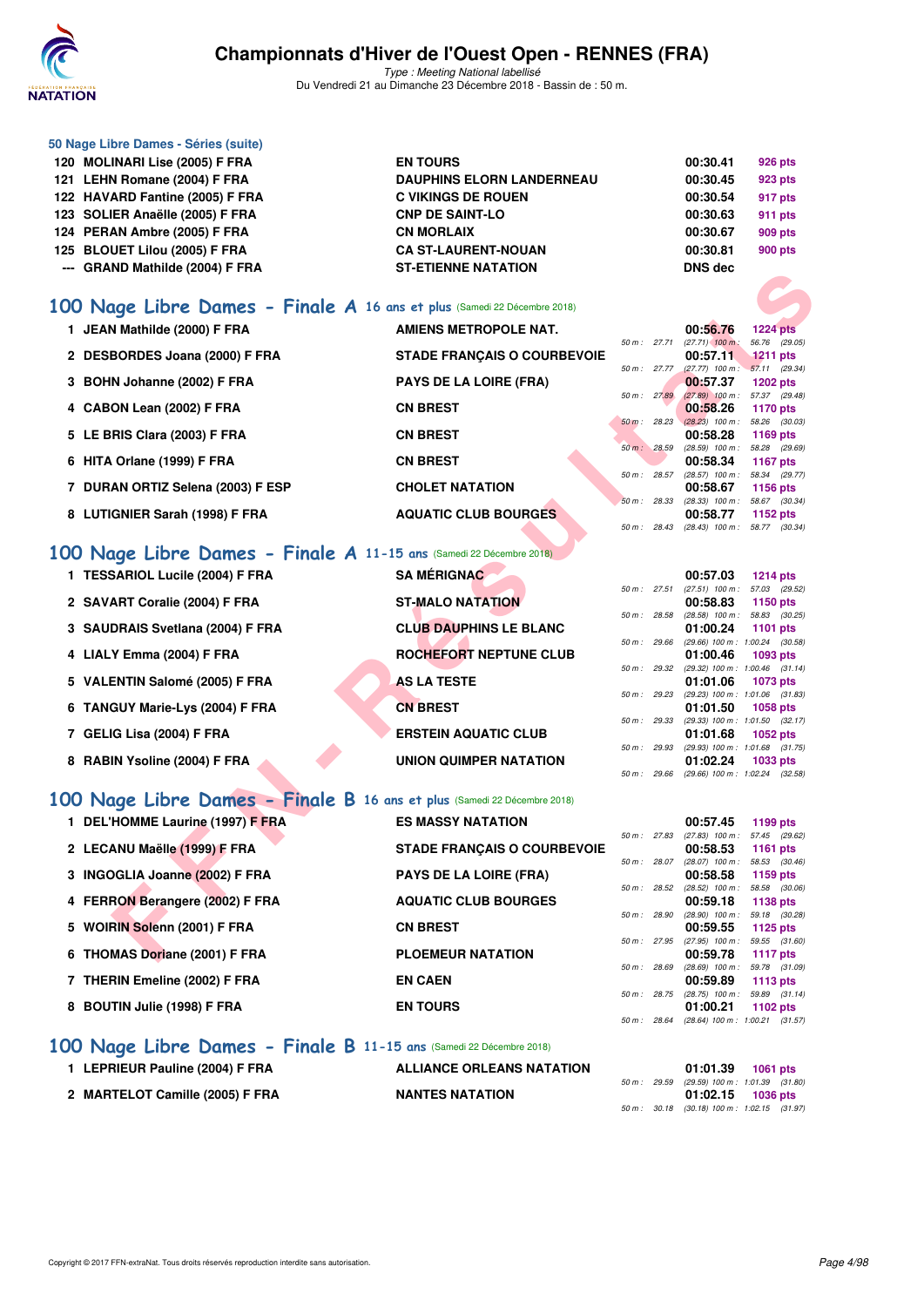

Type : Meeting National labellisé Du Vendredi 21 au Dimanche 23 Décembre 2018 - Bassin de : 50 m.

| 100 Nage Libre Dames - Finale B (suite) |                                 |             |                        |                                           |                 |  |
|-----------------------------------------|---------------------------------|-------------|------------------------|-------------------------------------------|-----------------|--|
| 3 MAUGET Sarah (2004) F FRA             | <b>CN BREST</b>                 |             |                        | 01:02.38                                  | <b>1028 pts</b> |  |
|                                         |                                 |             | $50 \text{ m}$ : 29.82 | (29.82) 100 m : 1:02.38 (32.56)           |                 |  |
| 4 THOMAS Manon (2004) F FRA             | <b>C.N. DE VALLEE DE SEINE</b>  |             |                        | 01:03.19                                  | 1001 $pts$      |  |
|                                         |                                 | 50 m: 30.78 |                        | $(30.78)$ 100 m : 1:03.19 $(32.41)$       |                 |  |
| 5 THIBOUW Laure (2004) F FRA            | <b>SC NATATION ABBEVILLE</b>    |             |                        | 01:03.27                                  | 999 pts         |  |
|                                         |                                 | 50 m: 30.93 |                        | (30.93) 100 m : 1:03.27 (32.34            |                 |  |
| 6 DRANSART Salomé (2004) F FRA          | <b>DINAN NATATION SAUVETAGE</b> |             |                        | 01:03.32                                  | 997 pts         |  |
|                                         |                                 |             |                        | 50 m: 29.97 (29.97) 100 m: 1:03.32 (33.35 |                 |  |
| <b>BEUGNARD Agathe (2004) F FRA</b>     | <b>CHOLET NATATION</b>          |             |                        | 01:03.34                                  | 996 pts         |  |
|                                         |                                 | 50 m: 30.89 |                        | $(30.89)$ 100 m : 1.03.34 $(32.45)$       |                 |  |
| 8 SERGEUR Nora (2004) F FRA             | <b>CN LE PLESSIS-ROBINSON</b>   |             |                        | 01:04.04                                  | 973 pts         |  |
|                                         |                                 |             | 50 m: 30.62            | $(30.62)$ 100 m : 1:04.04 $(33.42)$       |                 |  |

### **[100 Nage Libre Dames - Séries](http://www.ffnatation.fr/webffn/resultats.php?idact=nat&go=epr&idcpt=55947&idepr=2)** (Samedi 22 Décembre 2018)

| $\mu$ DEUGINAND Agatile (2004) F FRA                   | <b>UIULEI INAIAIIUN</b>               |                             | 01.03.34                                                                               |                                  | ອອບ µເວ       |
|--------------------------------------------------------|---------------------------------------|-----------------------------|----------------------------------------------------------------------------------------|----------------------------------|---------------|
| 8 SERGEUR Nora (2004) F FRA                            | <b>CN LE PLESSIS-ROBINSON</b>         | 50 m : 30.89<br>50 m: 30.62 | $(30.89)$ 100 m : 1:03.34 $(32.45)$<br>01:04.04<br>$(30.62)$ 100 m : 1:04.04 $(33.42)$ |                                  | 973 pts       |
| 00 Nage Libre Dames - Séries (Samedi 22 Décembre 2018) |                                       |                             |                                                                                        |                                  |               |
| 1 TESSARIOL Lucile (2004) F FRA                        | <b>SA MÉRIGNAC</b>                    |                             | 00:57.19                                                                               | <b>1209 pts</b>                  |               |
|                                                        |                                       | 50 m : 27.80                | $(27.80)$ 100 m : 57.19 (29.39)                                                        |                                  |               |
| 2 JEAN Mathilde (2000) F FRA                           | <b>AMIENS METROPOLE NAT.</b>          |                             | 00:57.32                                                                               | <b>1204 pts</b>                  |               |
| 3 BOHN Johanne (2002) F FRA                            | <b>PAYS DE LA LOIRE (FRA)</b>         | 50 m: 27.53                 | $(27.53)$ 100 m :<br>00:57.66                                                          | 57.32 (29.79)<br>1192 pts        |               |
| 4 DESBORDES Joana (2000) F FRA                         | <b>STADE FRANÇAIS O COURBEVOIE</b>    | 50 m: 28.09                 | $(28.09)$ 100 m :<br>00:57.86                                                          | 57.66 (29.57)<br>1184 pts        |               |
| 5 CABON Lean (2002) F FRA                              | <b>CN BREST</b>                       | 50 m: 27.80                 | $(27.80)$ 100 m : 57.86 $(30.06)$<br>00:58.29                                          | 1169 pts                         |               |
| 6 HITA Orlane (1999) F FRA                             | <b>CN BREST</b>                       | 50 m: 28.56                 | $(28.56)$ 100 m :<br>00:58.46                                                          | 58.29 (29.73)<br>1163 pts        |               |
|                                                        |                                       | 50 m: 28.66                 | $(28.66)$ 100 m :                                                                      | 58.46 (29.80)                    |               |
| 7 DURAN ORTIZ Selena (2003) F ESP                      | <b>CHOLET NATATION</b>                |                             | 00:58.56                                                                               | 1160 pts                         |               |
| 8 LE BRIS Clara (2003) F FRA                           | <b>CN BREST</b>                       | 50 m: 28.11                 | $(28.11)$ 100 m :<br>00:58.81                                                          | 58.56 (30.45)<br>1151 pts        |               |
|                                                        |                                       | 50 m: 28.55                 | $(28.55)$ 100 m :                                                                      | 58.81 (30.26)                    |               |
| 9 LUTIGNIER Sarah (1998) F FRA                         | <b>AQUATIC CLUB BOURGES</b>           | 50 m : 28.40                | 00:58.83<br>$(28.40)$ 100 m :                                                          | 1150 pts<br>58.83 (30.43)        |               |
| 10 LECANU Maëlle (1999) F FRA                          | <b>STADE FRANÇAIS O COURBEVOIE</b>    |                             | 00:59.26                                                                               | 1135 pts                         |               |
|                                                        |                                       | 50 m : 28.81                | $(28.81)$ 100 m :                                                                      |                                  | 59.26 (30.45) |
| 11 INGOGLIA Joanne (2002) F FRA                        | <b>PAYS DE LA LOIRE (FRA)</b>         | 50 m : 28.21                | 00:59.36<br>(28.21) 100 m :                                                            | <b>1131 pts</b><br>59.36 (31.15) |               |
| 12 THERIN Emeline (2002) F FRA                         | <b>EN CAEN</b>                        |                             | 00:59.46                                                                               | <b>1128 pts</b>                  |               |
|                                                        | <b>AQUATIC CLUB BOURGES</b>           | 50 m : 28.89                | (28.89) 100 m :                                                                        | 59.46 (30.57)                    |               |
| 13 FERRON Berangere (2002) F FRA                       |                                       | 50 m: 29.06                 | 00:59.57<br>$(29.06)$ 100 m : 59.57 $(30.51)$                                          | <b>1124 pts</b>                  |               |
| 14 DEL'HOMME Laurine (1997) F FRA                      | <b>ES MASSY NATATION</b>              |                             | 00:59.62                                                                               | 1122 pts                         |               |
| 15 WOIRIN Solenn (2001) F FRA                          | <b>CN BREST</b>                       | 50 m: 28.23                 | (28.23) 100 m: 59.62 (31.39)<br>00:59.78                                               | <b>1117 pts</b>                  |               |
| 16 BOUTIN Julie (1998) F FRA                           | <b>EN TOURS</b>                       | 50 m: 28.48                 | $(28.48)$ 100 m : 59.78 $(31.30)$<br>00:59.79                                          | <b>1116 pts</b>                  |               |
|                                                        |                                       | 50 m : 28.42                | $(28.42)$ 100 m :                                                                      | 59.79 (31.37)                    |               |
| 17 LIALY Emma (2004) F FRA                             | ROCHEFORT NEPTUNE CLUB                |                             | 01:00.04                                                                               | 1108 pts                         |               |
| 18 THOMAS Doriane (2001) F FRA                         | <b>PLOEMEUR NATATION</b>              | 50 m: 29.18                 | (29.18) 100 m: 1:00.04 (30.86)<br>01:00.10                                             | 1106 pts                         |               |
|                                                        |                                       | 50 m: 28.91                 | (28.91) 100 m: 1:00.10 (31.19)                                                         |                                  |               |
| 19 SAVART Coralie (2004) F FRA                         | <b>ST-MALO NATATION</b>               | 50 m : 28.82                | 01:00.12<br>(28.82) 100 m: 1:00.12 (31.30)                                             | 1105 pts                         |               |
| 20 MONNET Anais (1999) F FRA                           | <b>ALLIANCE ORLEANS NATATION</b>      |                             | 01:00.22                                                                               | <b>1101 pts</b>                  |               |
| 21 MURE Manon (2003) F FRA                             | <b>ST-ETIENNE NATATION</b>            | 50 m: 29.32                 | (29.32) 100 m: 1:00.22 (30.90)<br>01:00.23                                             |                                  |               |
|                                                        |                                       | 50 m : 29.07                | $(29.07)$ 100 m : 1:00.23 $(31.16)$                                                    | 1101 pts                         |               |
| 22 ALMEIDA Léana (2001) F FRA                          | <b>ES MASSY NATATION</b>              |                             | 01:00.26                                                                               | 1100 pts                         |               |
| 23 VASQUEZ Lucie (2004) F FRA                          | <b>ES MASSY NATATION</b>              | 50 m : 28.95                | (28.95) 100 m: 1:00.26 (31.31)<br>01:00.28                                             | 1099 pts                         |               |
|                                                        |                                       | 50 m: 29.19                 | (29.19) 100 m: 1:00.28 (31.09)                                                         |                                  |               |
| 24 BIDEAU Marla (2002) F FRA                           | <b>C PAUL-BERT RENNES</b>             |                             | 01:00.59<br>50 m: 28.90 (28.90) 100 m: 1:00.59 (31.69)                                 | 1089 pts                         |               |
| 25 SAUDRAIS Svetlana (2004) F FRA                      | <b>CLUB DAUPHINS LE BLANC</b>         |                             | 01:00.62                                                                               | 1088 pts                         |               |
|                                                        |                                       | 50 m : 28.70                | (28.70) 100 m: 1:00.62 (31.92)                                                         |                                  |               |
| 26 SOULAS Léna (2001) F FRA                            | <b>ST-NAZAIRE ATLANTIQUE NATATION</b> | 50 m : 29.32                | 01:00.68<br>(29.32) 100 m: 1:00.68 (31.36)                                             | <b>1086 pts</b>                  |               |
| 27 LAROUI Lina (2001) F FRA                            | <b>ST-ETIENNE NATATION</b>            |                             | 01:00.76                                                                               | 1083 pts                         |               |
| 28 PELLETIER Alizée (2003) F FRA                       | <b>CHARTRES METROPOLE NAT</b>         |                             | 50 m: 29.14 (29.14) 100 m: 1:00.76 (31.62)<br>01:01.00                                 | <b>1075 pts</b>                  |               |
|                                                        |                                       |                             | 50 m: 29.58 (29.58) 100 m: 1:01.00 (31.42)                                             |                                  |               |
| 29 PASQUIOU Leïla (1992) F FRA                         | <b>CN GUINGAMP</b>                    |                             | 01:01.02                                                                               | <b>1074 pts</b>                  |               |
|                                                        |                                       |                             | 50 m: 29.17 (29.17) 100 m: 1:01.02 (31.85)                                             |                                  |               |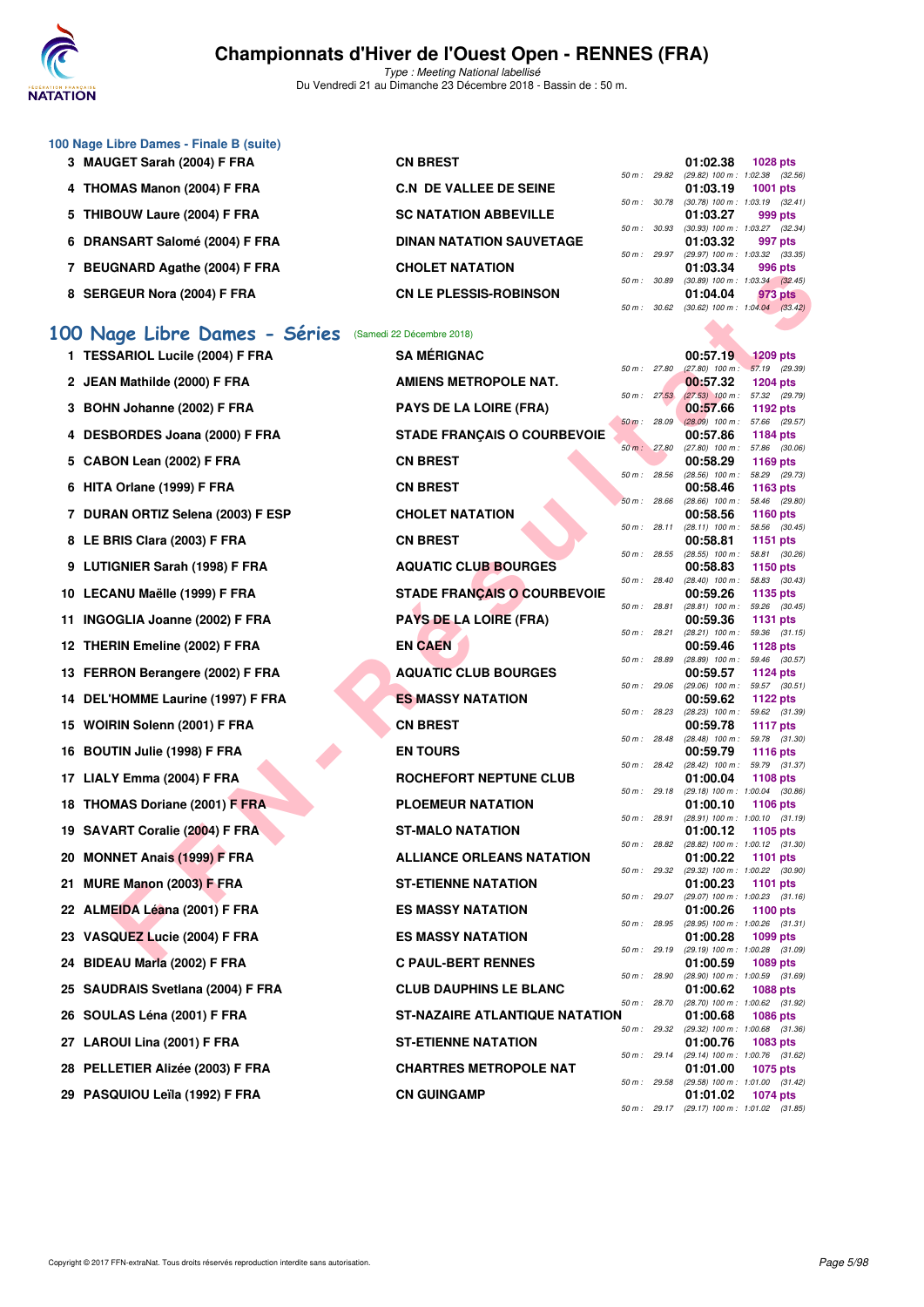

|    | 100 Nage Libre Dames - Séries (suite) |
|----|---------------------------------------|
| 30 | RIVOIRARD Pia (2002) F FRA            |
| 31 | LAROUR Jeanne (2002) F FRA            |
| 32 | TANGUY Marie-Lys (2004) F FRA         |
| 32 | LEBRET Delphine (1998) F FRA          |
| 34 | LEGENDRE Aubane (2002) F FRA          |
| 35 | QUINT Chloé (2002) F FRA              |
| 36 | MOREAU Clémence (1996) F FRA          |
| 36 | VALENTIN Salomé (2005) F FRA          |
| 38 | DENIEUL Catinca (2002) F FRA          |
| 39 | BERNARD Camille (2002) F FRA          |
| 40 | GEORGES Sarah (2001) F FRA            |
| 40 | COUSSEAU Solene (2003) F FRA          |
| 42 | <b>HERTHE Emmy (2002) F FRA</b>       |
| 43 | GELIG Lisa (2004) F FRA               |
| 44 | <b>LEPOITTEVIN Zoe (2002) F FRA</b>   |
| 45 | CAMUS Laure (2001) F FRA              |
| 46 | VILLON Nihèle (2000) F FRA            |
| 47 | <b>AUBARD Ambrine (2001) F FRA</b>    |
| 47 | RABIN Ysoline (2004) F FRA            |
| 47 | PORTECOP Naële (2003) F FRA           |
| 50 | <b>AUFRERE Elina (2002) F FRA</b>     |
| 51 | DUMONT Lena (2001) F FRA              |
| 52 | LEPRIEUR Pauline (2004) F FRA         |
| 53 | <b>BACHELOT Maelle (2003) F FRA</b>   |
| 54 | <b>BREDIF Claire (2001) F FRA</b>     |
| 55 | DRANSART Salomé (2004) F FRA          |
| 56 | <b>BERSOT Lucie (1999) F FRA</b>      |
| 57 | MAUGET Sarah (2004) F FRA             |
| 58 | <b>THOMAS Manon (2004) F FRA</b>      |
| 59 | HELDENBERGH Emma (2002) F FR.         |
| 59 | ROUMOVIC Anne (2003) F FRA            |
| 61 | CIMPER Madiana (2004) F FRA           |
| 62 | <b>MARTELOT Camille (2005) F FRA</b>  |
| 63 | THIBOUW Laure (2004) F FRA            |
| 64 | <b>MARTIN Amandine (2003) F FRA</b>   |
|    | 65 SERGEUR Nora (2004) F FRA          |

| <b>U Naye Libre Danies - Series (Suite)</b> |                                       |              |              |          |                                                         |
|---------------------------------------------|---------------------------------------|--------------|--------------|----------|---------------------------------------------------------|
| 30 RIVOIRARD Pia (2002) F FRA               | <b>ST-ETIENNE NATATION</b>            |              |              | 01:01.13 | <b>1070 pts</b>                                         |
| 31 LAROUR Jeanne (2002) F FRA               | <b>ST-NAZAIRE ATLANTIQUE NATATION</b> | 50 m : 28.99 |              | 01:01.15 | (28.99) 100 m: 1:01.13 (32.14)<br><b>1069 pts</b>       |
| 32 TANGUY Marie-Lys (2004) F FRA            | <b>CN BREST</b>                       | 50 m: 29.57  |              | 01:01.23 | $(29.57)$ 100 m : 1:01.15 $(31.58)$<br><b>1067 pts</b>  |
| 32 LEBRET Delphine (1998) F FRA             | AS AVRILLÉ NATATION                   | 50 m: 29.45  |              | 01:01.23 | (29.45) 100 m: 1:01.23 (31.78)<br><b>1067 pts</b>       |
| 34 LEGENDRE Aubane (2002) F FRA             | <b>CNM DIEPPE</b>                     | 50 m: 30.17  |              | 01:01.24 | $(30.17)$ 100 m : 1:01.23 $(31.06)$<br>1066 pts         |
| 35 QUINT Chloé (2002) F FRA                 | <b>AMIENS METROPOLE NAT.</b>          | 50 m: 29.66  |              | 01:01.45 | $(29.66)$ 100 m : 1:01.24 $(31.58)$<br>$1059$ pts       |
| 36 MOREAU Clémence (1996) F FRA             | AS AVRILLÉ NATATION                   |              | 50 m : 29.77 | 01:01.49 | $(29.77)$ 100 m : 1:01.45 $(31.68)$<br><b>1058 pts</b>  |
| 36 VALENTIN Salomé (2005) F FRA             | <b>AS LA TESTE</b>                    |              | 50 m : 29.53 | 01:01.49 | $(29.53)$ 100 m : 1:01.49 $(31.96)$<br>1058 pts         |
| 38 DENIEUL Catinca (2002) F FRA             | <b>C PAUL-BERT RENNES</b>             | 50 m: 29.55  |              | 01:01.59 | (29.55) 100 m: 1:01.49 (31.94)<br><b>1055 pts</b>       |
| 39 BERNARD Camille (2002) F FRA             | <b>ST-ETIENNE NATATION</b>            | 50 m: 29.61  |              | 01:01.72 | (29.61) 100 m: 1:01.59 (31.98)<br>1050 pts              |
| 40 GEORGES Sarah (2001) F FRA               | <b>AQUATIC CLUB BOURGES</b>           | 50 m: 29.32  |              | 01:01.82 | $(29.32)$ 100 m : 1:01.72 $(32.40)$<br><b>1047 pts</b>  |
| 40 COUSSEAU Solene (2003) F FRA             | <b>PAYS DE LA LOIRE (FRA)</b>         | 50 m: 29.60  |              | 01:01.82 | (29.60) 100 m : 1:01.82 (32.22)                         |
|                                             |                                       | 50 m: 30.01  |              |          | <b>1047 pts</b><br>$(30.01)$ 100 m : 1:01.82 $(31.81)$  |
| 42 HERTHE Emmy (2002) F FRA                 | <b>NANTES NATATION</b>                | 50 m: 29.69  |              | 01:01.85 | <b>1046 pts</b><br>$(29.69)$ 100 m : 1:01.85 $(32.16)$  |
| 43   GELIG Lisa (2004) F FRA                | <b>ERSTEIN AQUATIC CLUB</b>           | 50 m: 30.03  |              | 01:02.07 | 1038 pts<br>$(30.03)$ 100 m : 1:02.07 $(32.04)$         |
| 44 LEPOITTEVIN Zoe (2002) F FRA             | <b>CN LE MANS</b>                     | 50 m: 29.89  |              | 01:02.19 | <b>1034 pts</b><br>$(29.89)$ 100 m : 1:02.19 $(32.30)$  |
| 45 CAMUS Laure (2001) F FRA                 | <b>CN LE MANS</b>                     | 50 m: 29.94  |              | 01:02.27 | <b>1032 pts</b><br>(29.94) 100 m: 1:02.27 (32.33)       |
| 46 VILLON Nihèle (2000) F FRA               | <b>EN CAEN</b>                        | 50 m : 29.57 |              | 01:02.46 | <b>1025 pts</b><br>(29.57) 100 m: 1:02.46 (32.89)       |
| 47 AUBARD Ambrine (2001) F FRA              | <b>ASN BONNEVAL</b>                   | 50 m: 29.86  |              | 01:02.58 | <b>1021 pts</b><br>(29.86) 100 m : 1:02.58 (32.72)      |
| 47 RABIN Ysoline (2004) F FRA               | UNION QUIMPER NATATION                | 50 m : 30.28 |              | 01:02.58 | 1021 pts<br>$(30.28)$ 100 m : 1:02.58 $(32.30)$         |
| 47 PORTECOP Naële (2003) F FRA              | <b>AMIENS METROPOLE NAT.</b>          |              |              | 01:02.58 | 1021 pts                                                |
| 50 AUFRERE Elina (2002) F FRA               | <b>CA ST-LAURENT-NOUAN</b>            | 50 m: 28.41  |              | 01:02.79 | $(28.41)$ 100 m : 1:02.58 $(34.17)$<br><b>1014 pts</b>  |
| 51 DUMONT Lena (2001) F FRA                 | <b>C.N DE VALLEE DE SEINE</b>         | 50 m: 30.53  |              | 01:02.82 | $(30.53)$ 100 m : 1:02.79 $(32.26)$<br>1013 pts         |
| 52 LEPRIEUR Pauline (2004) F FRA            | <b>ALLIANCE ORLEANS NATATION</b>      | 50 m : 30.04 |              | 01:02.86 | (30.04) 100 m: 1:02.82 (32.78)<br><b>1012 pts</b>       |
| 53 BACHELOT Maelle (2003) F FRA             | <b>NANTES NATATION</b>                | 50 m: 30.45  |              | 01:02.91 | $(30.45)$ 100 m : 1:02.86 $(32.41)$<br>1010 pts         |
| 54 BREDIF Claire (2001) F FRA               | <b>JOUÉ NATATION</b>                  | 50 m : 30.36 |              | 01:02.95 | $(30.36)$ 100 m : 1:02.91 $(32.55)$<br>1009 pts         |
| 55 DRANSART Salomé (2004) F FRA             | <b>DINAN NATATION SAUVETAGE</b>       | 50 m : 30.16 |              | 01:02.96 | $(30.16)$ 100 m : 1:02.95 $(32.79)$<br>1009 pts         |
| 56 BERSOT Lucie (1999) F FRA                | <b>C PAUL-BERT RENNES</b>             |              | 50 m : 29.44 | 01:03.14 | (29.44) 100 m : 1:02.96 (33.52)<br>1003 pts             |
| 57 MAUGET Sarah (2004) F FRA                | <b>CN BREST</b>                       | 50 m : 29.70 |              | 01:03.20 | (29.70) 100 m : 1:03.14 (33.44)<br><b>1001 pts</b>      |
| 58 THOMAS Manon (2004) F FRA                | <b>C.N DE VALLEE DE SEINE</b>         | 50 m : 30.10 |              | 01:03.26 | $(30.10)$ 100 m : 1:03.20 $(33.10)$<br>999 pts          |
|                                             |                                       |              | 50 m : 31.03 |          | $(31.03)$ 100 m : 1:03.26 $(32.23)$                     |
| 59 HELDENBERGH Emma (2002) F FRA            | <b>AURAY NATATION</b>                 |              |              | 01:03.28 | 998 pts<br>50 m : 29.75 (29.75) 100 m : 1:03.28 (33.53) |
| 59 ROUMOVIC Anne (2003) F FRA               | <b>DINAN NATATION SAUVETAGE</b>       |              | 50 m : 31.00 | 01:03.28 | 998 pts<br>$(31.00)$ 100 m : 1:03.28 $(32.28)$          |
| 61 CIMPER Madiana (2004) F FRA              | <b>CN LE PLESSIS-ROBINSON</b>         |              | 50 m : 29.83 | 01:03.29 | 998 pts<br>(29.83) 100 m : 1:03.29 (33.46)              |
| 62 MARTELOT Camille (2005) F FRA            | <b>NANTES NATATION</b>                | 50 m : 30.70 |              | 01:03.33 | 997 pts<br>$(30.70)$ 100 m : 1:03.33 $(32.63)$          |
| 63 THIBOUW Laure (2004) F FRA               | <b>SC NATATION ABBEVILLE</b>          | 50 m: 30.62  |              | 01:03.38 | 995 pts<br>$(30.62)$ 100 m : 1:03.38 $(32.76)$          |
| 64   MARTIN Amandine (2003) F FRA           | <b>CHARTRES METROPOLE NAT</b>         | 50 m : 30.87 |              | 01:03.39 | 995 pts<br>$(30.87)$ 100 m : 1:03.39 $(32.52)$          |
| 65   SERGEUR Nora (2004) F FRA              | <b>CN LE PLESSIS-ROBINSON</b>         |              |              | 01:03.50 | 991 pts<br>50 m: 30.45 (30.45) 100 m: 1:03.50 (33.05)   |
|                                             |                                       |              |              |          |                                                         |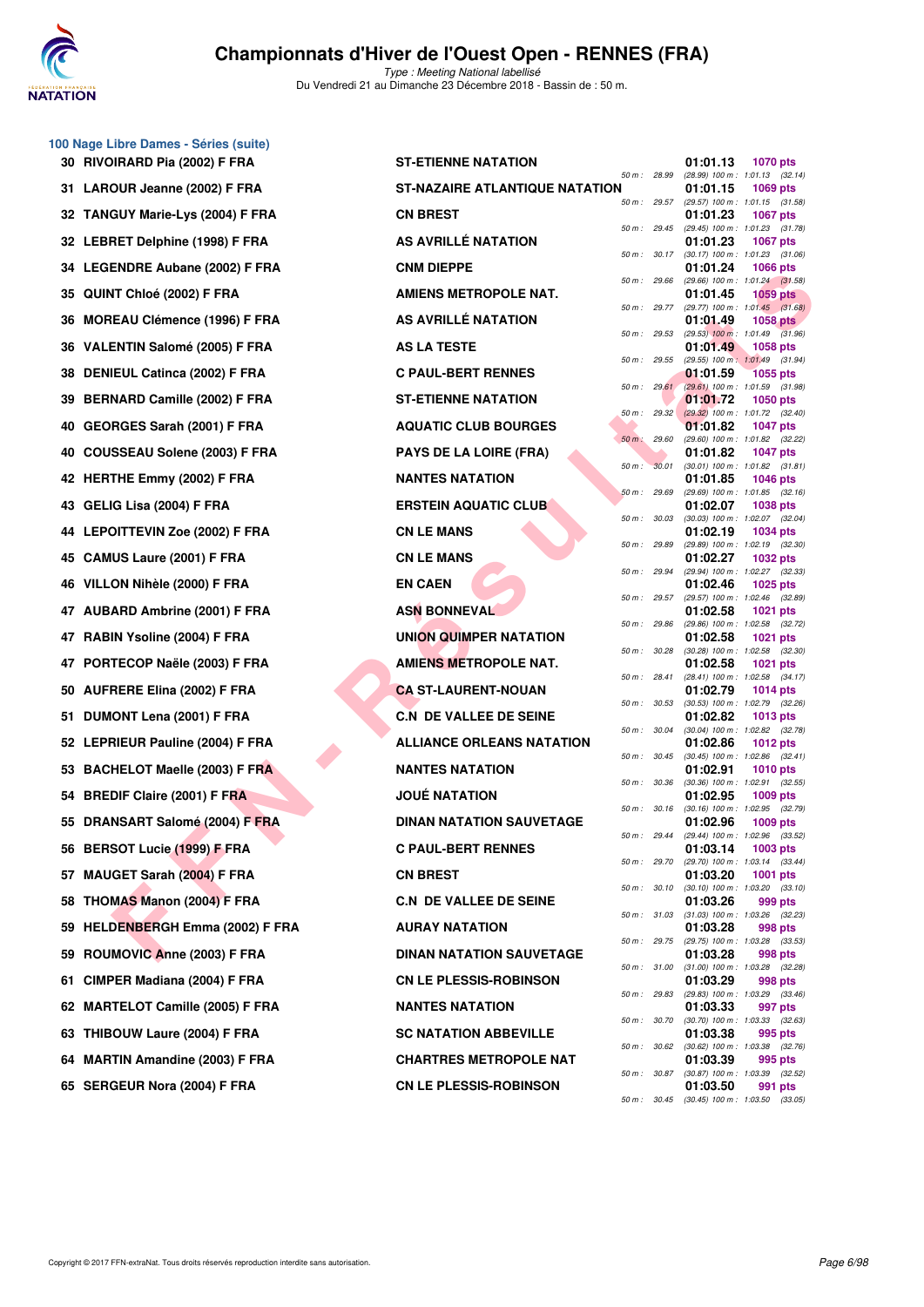

|    | 100 Nage Libre Dames - Séries (suite)    |                                 |              |              |                                                             |                    |         |
|----|------------------------------------------|---------------------------------|--------------|--------------|-------------------------------------------------------------|--------------------|---------|
|    | 66 BLONDEL Marylou (2000) F FRA          | <b>EN CAEN</b>                  |              | 50 m: 30.75  | 01:03.54<br>$(30.75)$ 100 m : 1:03.54 $(32.79)$             | 990 pts            |         |
| 67 | <b>MALFER Daïka (2001) F FRA</b>         | <b>LORIENT NATATION</b>         |              |              | 01:03.59<br>50 m: 31.22 (31.22) 100 m: 1:03.59 (32.37)      | 988 pts            |         |
| 68 | BEUGNARD Agathe (2004) F FRA             | <b>CHOLET NATATION</b>          | 50 m : 30.75 |              | 01:03.67<br>(30.75) 100 m : 1:03.67 (32.92)                 | 985 pts            |         |
|    | 69 RAGUENES Laly (2003) F FRA            | UNION QUIMPER NATATION          |              |              | 01:03.81                                                    | 981 pts            |         |
| 70 | MICHEL Constance (2003) F FRA            | <b>ST-ETIENNE NATATION</b>      | 50 m : 30.49 |              | (30.49) 100 m: 1:03.81 (33.32)<br>01:03.82                  | 980 pts            |         |
| 71 | PRUVOT Mathilde (2005) F FRA             | <b>AMIENS METROPOLE NAT.</b>    | 50 m : 30.32 |              | $(30.32)$ 100 m : 1:03.82 $(33.50)$<br>01:03.83             | 980 pts            |         |
| 72 | POIROT Kamie (1999) F FRA                | <b>ESPADON GRAND-QUEVILLY</b>   |              | 50 m: 31.10  | $(31.10)$ 100 m : 1:03.83 $(32.73)$<br>01:03.84             | <b>980 pts</b>     |         |
|    | 73 LANGUE Camille (2005) F FRA           | <b>SC NATATION ABBEVILLE</b>    |              | 50 m : 31.02 | $(31.02)$ 100 m : 1:03.84 $(32.82)$<br>01:03.87             | 979 pts            |         |
| 74 | JEHANNO-FALMUR Eve (2004) F FRA          | <b>ECN CHARTRES-DE-BRETAGNE</b> | 50 m : 30.56 |              | $(30.56)$ 100 m : 1:03.87 $(33.31)$<br>01:03.96             | 976 pts            |         |
| 75 | <b>CARNIOL Moéa (2005) F FRA</b>         | <b>EN CAEN</b>                  |              | 50 m: 31.07  | $(31.07)$ 100 m : 1:03.96 $(32.89)$<br>01:04.02             | 974 pts            |         |
| 76 | <b>GIRAUDEAU Clara (2004) F FRA</b>      | <b>CN BREST</b>                 | 50 m: 31.13  |              | $(31.13)$ 100 m : 1:04.02 $(32.89)$<br>01:04.08             | 972 pts            |         |
|    | 76 LEFEVRE Zoe (2004) F FRA              | <b>CN AVRANCHES</b>             | 50 m : 30.88 |              | (30.88) 100 m: 1:04.08 (33.20)<br>01:04.08                  | 972 pts            |         |
| 78 | MACE Charline (1999) F FRA               | <b>ECN CHARTRES-DE-BRETAGNE</b> | 50 m : 30.79 |              | $(30.79)$ 100 m : 1:04.08 $(33.29)$<br>01:04.13             | 970 pts            |         |
| 79 | DIAZ Lea (2003) F FRA                    | <b>AQUATIC CLUB BOURGES</b>     | 50 m: 31.03  |              | $(31.03)$ 100 m : 1:04.13 $(33.10)$<br>01:04.18             | 969 pts            |         |
| 80 | <b>CALBRIS Eloise (2002) F FRA</b>       | <b>MARSOUINS HÉROUVILLE</b>     |              | 50 m : 30.65 | $(30.65)$ 100 m : 1:04.18 $(33.53)$<br>01:04.31             | 965 pts            |         |
|    | 81 TEBAL Meriem (2005) F ALG             | AN ROMORANTIN                   | 50 m : 30.94 |              | $(30.94)$ 100 m : 1:04.31 $(33.37)$<br>01:04.60             | 955 pts            |         |
|    | 82 GODEFROY Elisa (2003) F FRA           | <b>CNP DE SAINT-LO</b>          | 50 m: 30.93  |              | $(30.93)$ 100 m : 1:04.60 $(33.67)$<br>01:04.61             | 955 pts            |         |
| 83 | BEY Emlynn (2004) F FRA                  | <b>CN LE MANS</b>               | 50 m : 30.77 |              | $(30.77)$ 100 m : 1:04.61 $(33.84)$<br>01:04.62             | 955 pts            |         |
| 84 | FRESSIER Lola (2002) F FRA               | <b>CA L'HAY-LES-ROSES</b>       | 50 m : 30.89 |              | $(30.89)$ 100 m : 1:04.62 $(33.73)$<br>01:04.65             | 954 pts            |         |
| 85 | <b>JOLY Lou (2003) F FRA</b>             | <b>DINARD OLYMPIQUE N</b>       | 50 m : 30.29 |              | (30.29) 100 m: 1:04.65 (34.36)<br>01:04.73                  | 951 pts            |         |
| 86 | PINQUE Thais (2003) F FRA                | <b>ST-ETIENNE NATATION</b>      | 50 m : 30.73 |              | $(30.73)$ 100 m : 1:04.73 $(34.00)$<br>01:04.75             | 950 pts            |         |
| 87 | <b>CARDUNER Pauline (2004) F FRA</b>     | <b>CN CONCARNEAU</b>            |              | 50 m : 30.87 | $(30.87)$ 100 m : 1:04.75 $(33.88)$<br>01:04.79             | 949 pts            |         |
| 88 | MAUGER Hénéla (2004) F FRA               | US CHAMBRAY-LES-TOURS           | 50 m: 30.61  |              | $(30.61)$ 100 m : 1:04.79 $(34.18)$<br>01:04.89             | 946 pts            |         |
| 89 | ALLIGIER-PLANTEC Clementine (2004) F FRA | <b>C PAUL-BERT RENNES</b>       | 50 m: 31.24  |              | $(31.24)$ 100 m : 1:04.89 $(33.65)$<br>01:05.04             | 941 pts            |         |
|    | 90 SEIGNEUR Stella (2004) F FRA          | <b>CA L'HAY-LES-ROSES</b>       |              | 50 m : 31.21 | $(31.21)$ 100 m : 1:05.04 $(33.83)$<br>01:05.07             | 940 pts            |         |
|    | 91 BOLVIN Ilona (2003) F FRA             | <b>STADE LAVAL</b>              |              | 50 m : 31.23 | $(31.23)$ 100 m : 1:05.07 $(33.84)$<br>01:05.13             | 938 pts            |         |
|    | 92 DONVAL Eléane (2004) F FRA            | <b>UN PLOËRMEL</b>              |              |              | 50 m: 31.10 (31.10) 100 m: 1:05.13 (34.03)<br>01:05.22      | 935 pts            |         |
|    | 93 HEUZE Fanette (2003) F FRA            | <b>UN PLOËRMEL</b>              | 50 m: 30.54  |              | $(30.54)$ 100 m : 1:05.22 $(34.68)$<br>01:05.40             | 930 pts            |         |
|    | 94 CROST Alicia (2004) F FRA             | <b>C PAUL-BERT RENNES</b>       | 50 m : 30.88 |              | (30.88) 100 m: 1:05.40 (34.52)                              |                    |         |
|    | <b>GUENEUGUES Flora (2005) F FRA</b>     | <b>CN BREST</b>                 | 50 m : 31.29 |              | 01:05.43<br>$(31.29)$ 100 m : 1:05.43 $(34.14)$<br>01:05.51 | 929 pts<br>926 pts |         |
| 95 |                                          | <b>CA L'HAY-LES-ROSES</b>       | 50 m : 30.90 |              | $(30.90)$ 100 m : 1:05.51 $(34.61)$                         |                    |         |
| 96 | <b>CASTEJON Garance (2005) F FRA</b>     |                                 |              | 50 m : 31.15 | 01:05.58<br>$(31.15)$ 100 m : 1:05.58 $(34.43)$             | 924 pts            |         |
| 97 | GILBERT Emma (2003) F FRA                | <b>ECN CHARTRES-DE-BRETAGNE</b> | 50 m : 30.88 |              | 01:05.65<br>$(30.88)$ 100 m : 1:05.65 $(34.77)$             | <b>922 pts</b>     |         |
| 98 | BOSSARD Juliane (2004) F FRA             | <b>ST-SÉBASTIEN NATATION</b>    |              | 50 m : 30.68 | 01:05.80<br>$(30.68)$ 100 m : 1:05.80 $(35.12)$             | 917 pts            |         |
| 99 | <b>CORNUAULT Eloane (2004) F FRA</b>     | <b>ESPADON GRAND-QUEVILLY</b>   | 50 m : 31.38 |              | 01:05.87<br>(31.38) 100 m: 1:05.87 (34.49)                  | 915 pts            |         |
|    | 100 HAVARD Fantine (2005) F FRA          | <b>C VIKINGS DE ROUEN</b>       | 50 m : 31.91 |              | 01:06.40<br>(31.91) 100 m : 1:06.40                         | 898 pts            | (34.49) |
|    | 101 PINOT Ombeline (2005) F FRA          | <b>ASN BONNEVAL</b>             |              |              | 01:06.46                                                    | 896 pts            |         |

|          |       | 01:03.54                      | 990 pts                              |
|----------|-------|-------------------------------|--------------------------------------|
| 50 m :   | 30.75 | $(30.75)$ 100 m :             | 1:03.54<br>(32.79)                   |
|          |       | 01:03.59                      | 988 pts                              |
| $50 m$ : | 31.22 | $(31.22)$ 100 m :<br>01:03.67 | 1:03.59<br>(32.37)<br>985            |
| $50 m$ : | 30.75 | $(30.75)$ 100 m :             | pts<br>1:03.67<br>(32.92)            |
|          |       | 01:03.81                      | 981<br>pts                           |
| $50 m$ : | 30.49 | $(30.49)$ 100 m :             | 1:03.81<br>(33.32)                   |
|          |       | 01:03.82                      | <b>980 pts</b>                       |
| $50 m$ : | 30.32 | $(30.32)$ 100 m :             | 1:03.82<br>(33.50)                   |
|          |       | 01:03.83                      | <b>980 pts</b>                       |
| $50 m$ : | 31.10 | (31.10) 100 m :               | 1:03.83<br>(32.73)                   |
|          |       | 01:03.84                      | 980 pts                              |
| 50 m :   | 31.02 | $(31.02)$ 100 m :             | 1:03.84<br>(32.82)                   |
| $50 m$ : | 30.56 | 01:03.87<br>$(30.56)$ 100 m : | 979 pts<br>1:03.87<br>(33.31)        |
|          |       | 01:03.96                      | 976 pts                              |
| $50 m$ : | 31.07 | $(31.07) 100 m$ :             | 1:03.96<br>(32.89)                   |
|          |       | 01:04.02                      | 974 pts                              |
| $50 m$ : | 31.13 | $(31.13) 100 m$ :             | 1:04.02<br>(32.89)                   |
|          |       | 01:04.08                      | 972 pts                              |
| $50 m$ : | 30.88 | $(30.88)$ 100 m :             | 1:04.08<br>(33.20)                   |
|          |       | 01:04.08                      | 972 pts                              |
| $50 m$ : | 30.79 | $(30.79)$ 100 m :             | 1:04.08<br>(33.29)                   |
|          |       | 01:04.13                      | 970 pts                              |
| $50 m$ : | 31.03 | $(31.03) 100 m$ :             | 1:04.13<br>(33.10)                   |
| $50 m$ : | 30.65 | 01:04.18<br>$(30.65)$ 100 m : | <b>969 pts</b><br>1:04.18<br>(33.53) |
|          |       | 01:04.31                      | 965 pts                              |
| $50 m$ : | 30.94 | $(30.94)$ 100 m :             | 1:04.31<br>(33.37)                   |
|          |       | 01:04.60                      | 955 pts                              |
| 50 m :   | 30.93 | $(30.93)$ 100 m :             | 1:04.60<br>(33.67)                   |
|          |       | 01:04.61                      | 955 pts                              |
| $50 m$ : | 30.77 | $(30.77)$ 100 m :             | (33.84)<br>1:04.61                   |
|          |       | 01:04.62                      | 955 pts                              |
| $50 m$ : | 30.89 | $(30.89)$ 100 m :             | 1:04.62<br>(33.73)                   |
|          |       | 01:04.65                      | 954 pts                              |
| $50 m$ : | 30.29 | $(30.29)$ 100 m :<br>01:04.73 | 1:04.65<br>(34.36)                   |
| $50 m$ : | 30.73 | $(30.73)$ 100 m :             | 951<br>pts<br>1:04.73<br>(34.00)     |
|          |       | 01:04.75                      | 950 pts                              |
| $50 m$ : | 30.87 | $(30.87)$ 100 m :             | 1:04.75<br>(33.88)                   |
|          |       | 01:04.79                      | 949<br>pts                           |
| 50 m :   | 30.61 | $(30.61)$ 100 m :             | 1:04.79<br>(34.18)                   |
|          |       | 01:04.89                      | 946 pts                              |
| $50 m$ : | 31.24 | $(31.24) 100 m$ :             | 1:04.89<br>(33.65)                   |
| $50 m$ : | 31.21 | 01.05.04                      | 941<br>pts<br>1:05.04                |
|          |       | $(31.21)$ 100 m :<br>01:05.07 | (33.83)<br>940 pts                   |
| 50 m :   | 31.23 | $(31.23)$ 100 m :             | 1:05.07<br>(33.84)                   |
|          |       | 01:05.13                      | 938 pts                              |
| $50 m$ : | 31.10 | $(31.10) 100 m$ :             | 1:05.13<br>(34.03)                   |
|          |       | 01:05.22                      | 935 pts                              |
| $50 m$ : | 30.54 | $(30.54)$ 100 m :             | 1:05.22<br>(34.68)                   |
|          |       | 01:05.40                      | 930 pts                              |
| $50 m$ : | 30.88 | $(30.88) 100 m$ :             | 1:05.40<br>(34.52)                   |
| $50 m$ : | 31.29 | 01:05.43                      | 929 pts<br>1:05.43<br>(34.14)        |
|          |       | $(31.29)$ 100 m :<br>01:05.51 | 926 pts                              |
| $50 m$ : | 30.90 | $(30.90)$ 100 m :             | 1:05.51<br>(34.61)                   |
|          |       | 01:05.58                      | 924 pts                              |
| $50 m$ : | 31.15 | $(31.15) 100 m$ :             | 1:05.58<br>(34.43)                   |
|          |       | 01:05.65                      | 922 pts                              |
| $50 m$ : | 30.88 | (30.88) 100 m :               | 1:05.65<br>(34.77)                   |
|          |       | 01:05.80                      | 917 pts                              |
| $50 m$ : | 30.68 | (30.68) 100 m :               | 1:05.80<br>(35.12)                   |
|          |       | 01:05.87                      | 915 pts                              |
| $50 m$ : | 31.38 | $(31.38) 100 m$ :<br>01:06.40 | 1:05.87<br>(34.49)<br>898 pts        |
| $50 m$ : | 31.91 | $(31.91)$ 100 m :             | 1:06.40<br>(34.49)                   |
|          |       | 01:06.46                      | 896 pts                              |
| $50 m$ : | 30.65 | $(30.65)$ 100 m :             | 1:06.46<br>(35.81)                   |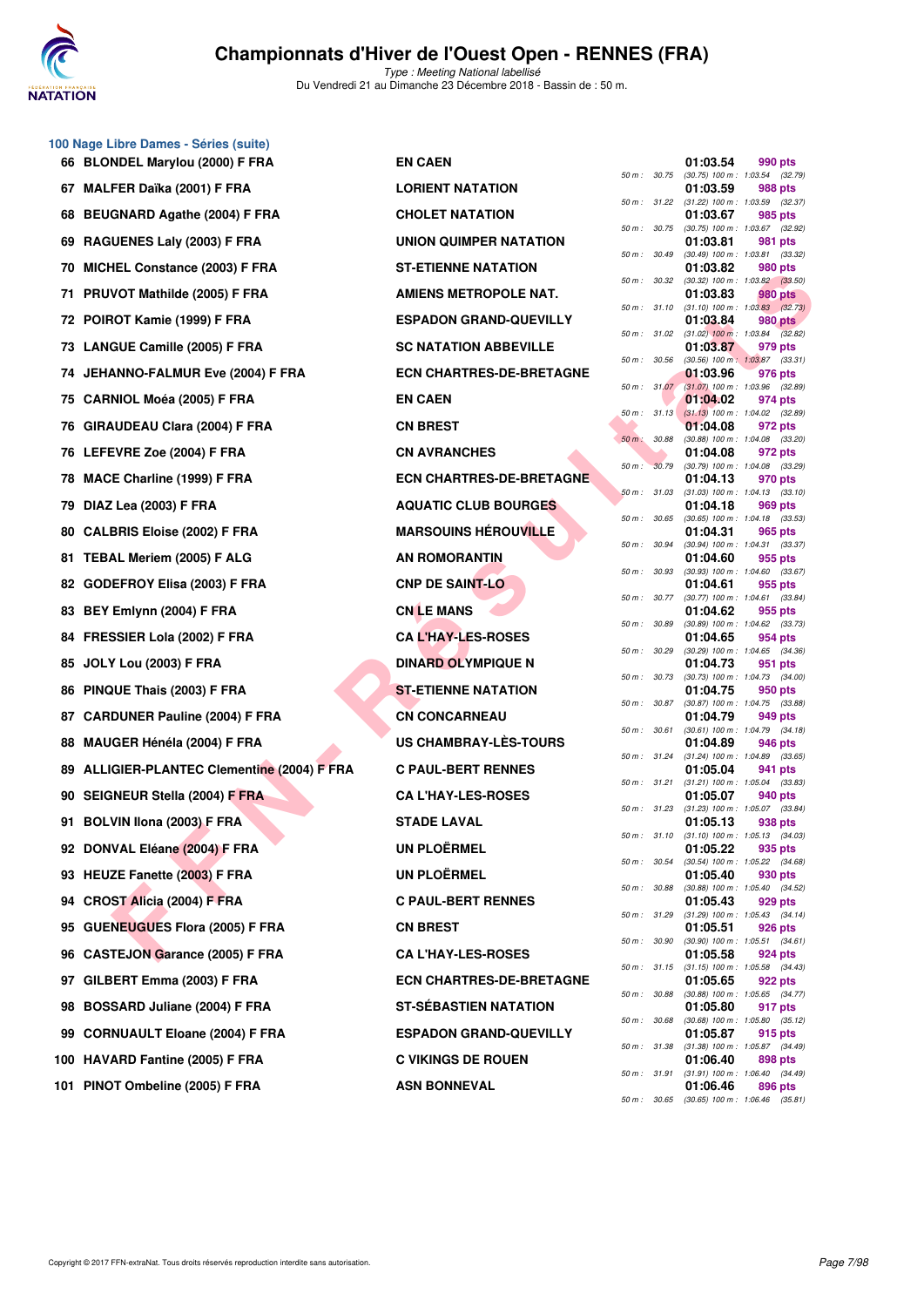

| 100 Nage Libre Dames - Séries (suite)                                                                     |                                                                                                                                  |                                                                      |
|-----------------------------------------------------------------------------------------------------------|----------------------------------------------------------------------------------------------------------------------------------|----------------------------------------------------------------------|
| 102 PLAULT Lili (2005) F FRA                                                                              | <b>EN PONTIVY</b><br>50 m : 31.57                                                                                                | 01:07.29<br>871 pts<br>$(31.57)$ 100 m : 1:07.29 $(35.72)$           |
| 103 PERAN Ambre (2005) F FRA                                                                              | <b>CN MORLAIX</b><br>50 m : 32.25                                                                                                | 01:07.66<br>859 pts<br>$(32.25)$ 100 m : 1:07.66 $(35.41)$           |
| 104 MOLINARI Lise (2005) F FRA                                                                            | <b>EN TOURS</b><br>50 m : 33.54                                                                                                  | 01:09.22<br>812 pts<br>$(33.54)$ 100 m : 1:09.22 $(35.68)$           |
| --- GRAND Mathilde (2004) F FRA                                                                           | <b>ST-ETIENNE NATATION</b>                                                                                                       | <b>DNS</b> dec                                                       |
| --- LENTE Valentine (2001) F FRA                                                                          | <b>SC NATATION ABBEVILLE</b>                                                                                                     | <b>DNS</b>                                                           |
| 200 Nage Libre Dames - Finale A 16 ans et plus (Dimanche 23 Décembre 2018)                                |                                                                                                                                  |                                                                      |
| 1 HITA Orlane (1999) F FRA                                                                                | <b>CN BREST</b>                                                                                                                  | 02:03.84<br><b>1226 pts</b>                                          |
| 2 DESBORDES Joana (2000) F FRA                                                                            | 50 m : 29.38 (29.38) 100 m : 1:01.56 (32.18) 150 m : 1:32.94<br><b>STADE FRANÇAIS O COURBEVOIE</b>                               | $(31.38)$ 200 m : 2:03.84 $(30.90)$<br>02:04.19<br><b>1221 pts</b>   |
| 3 CABON Lean (2002) F FRA                                                                                 | 50 m: 29.18 (29.18) 100 m: 1:01.06 (31.88) 150 m: 1:32.77<br><b>CN BREST</b>                                                     | $(31.71)$ 200 m : 2:04.19 $(31.42)$<br>02:05.90<br>1193 pts          |
|                                                                                                           | 50 m : 29.06<br>(29.06) 100 m : 1:01.71 (32.65) 150 m : 1:33.82<br><b>EN CAEN</b>                                                | $(32.11)$ 200 m : 2:05.90 $(32.08)$                                  |
| 4 THERIN Emeline (2002) F FRA                                                                             | 50 m: 30.29<br>(30.29) 100 m: 1:02.74 (32.45) 150 m: 1:35.19                                                                     | 02:06.92<br>1177 pts<br>$(32.45)$ 200 m : 2:06.92 $(31.73)$          |
| 5 NUNES Nolwenn (2000) F FRA                                                                              | <b>CN BREST</b><br>50 m : 29.98 (29.98) 100 m : 1:02.13 (32.15) 150 m : 1:35.20                                                  | 02:07.00<br>1176 pts<br>$(33.07)$ 200 m : 2:07.00 $(31.80)$          |
| 6 BONNET Eva (2000) F BEL                                                                                 | DENAIN NAT. PORTE DU HAINAUT<br>50 m : 29.63 (29.63) 100 m : 1:02.35 (32.72) 150 m : 1:35.33                                     | 02:07.57<br><b>1167 pts</b><br>(32.98) 200 m : 2:07.57 (32.24)       |
| 7 LE BRIS Clara (2003) F FRA                                                                              | <b>CN BREST</b><br>50 m: 29.73 (29.73) 100 m: 1:02.76 (33.03) 150 m: 1:35.56                                                     | 02:07.74<br><b>1164 pts</b><br>$(32.80)$ 200 m : $2.07.74$ $(32.18)$ |
| 8 MAILLE IIona (2001) F FRA                                                                               | <b>ES MASSY NATATION</b><br>50 m: 30.11 (30.11) 100 m: 1:03.10 (32.99) 150 m: 1:36.45 (33.35) 200 m: 2:10.15 (33.70)             | 02:10.15<br>1127 pts                                                 |
| 200 Nage Libre Dames - Finale A 11-15 ans (Dimanche 23 Décembre 2018)                                     |                                                                                                                                  |                                                                      |
| 1 TESSARIOL Lucile (2004) F FRA                                                                           | <b>SA MERIGNAC</b>                                                                                                               | 02:06.26<br>1188 pts                                                 |
| 2 VASQUEZ Lucie (2004) F FRA                                                                              | 50 m: 29.38 (29.38) 100 m: 1:01.18 (31.80) 150 m: 1:33.77<br><b>ES MASSY NATATION</b>                                            | $(32.59)$ 200 m : 2:06.26 $(32.49)$<br>02:07.26<br>1172 pts          |
|                                                                                                           | 50 m : 29.50 (29.50) 100 m : 1:01.38 (31.88) 150 m : 1:34.56                                                                     | $(33.18)$ 200 m : 2:07.26 $(32.70)$                                  |
| 3 SAUDRAIS Svetlana (2004) F FRA                                                                          | <b>CLUB DAUPHINS LE BLANC</b><br>50 m : 30.61 (30.61) 100 m : 1:04.02 (33.41) 150 m : 1:38.61                                    | 02:12.21<br>1095 pts<br>$(34.59)$ 200 m : 2:12.21 $(33.60)$          |
| 4 BONDOUY Noah (2004) F FRA                                                                               | <b>ES MASSY NATATION</b><br>50 m : 30.33 (30.33) 100 m : 1:03.44 (33.11) 150 m : 1:37.95                                         | 02:12.26<br>1094 pts<br>$(34.51)$ 200 m : 2:12.26 $(34.31)$          |
| 5 CAUDAN Agathe (2004) F FRA                                                                              | <b>CN BREST</b><br>50 m : 30.71 (30.71) 100 m : 1:04.34 (33.63) 150 m : 1:38.79                                                  | 02:12.77<br><b>1087 pts</b><br>$(34.45)$ 200 m : 2:12.77 $(33.98)$   |
| 6 VALENTIN Salomé (2005) F FRA                                                                            | <b>AS LA TESTE</b><br>50 m: 31.79 (31.79) 100 m: 1:06.36<br>$(34.57)$ 150 m : 1:40.78                                            | 02:14.77<br><b>1056 pts</b><br>(34.42) 200 m : 2:14.77 (33.99)       |
| 7 SAVART Coralie (2004) F FRA                                                                             | <b>ST-MALO NATATION</b><br>50 m : 30.95 (30.95) 100 m : 1:06.41 (35.46) 150 m : 1:41.84                                          | 02:15.95<br>1039 pts<br>$(35.43)$ 200 m : 2:15.95 $(34.11)$          |
| 8 LEPRON Agathe (2004) F FRA                                                                              | <b>CHOLET NATATION</b>                                                                                                           | 02:16.16<br><b>1036 pts</b>                                          |
|                                                                                                           | 50 m : 30.81 (30.81) 100 m : 1:05.09 (34.28) 150 m : 1:40.27                                                                     | $(35.18)$ 200 m : 2:16.16 $(35.89)$                                  |
| 200 Nage Libre Dames - Finale B 16 ans et plus (Dimanche 23 Décembre 2018)<br>1 MOREAU Sarah (2001) F FRA | <b>EN TOURS</b>                                                                                                                  | 02:07.85                                                             |
|                                                                                                           | 50 m: 31.01 (31.01) 100 m: 1:03.95 (32.94) 150 m: 1:37.11 (33.16) 200 m: 2:07.85 (30.74)                                         | 1163 pts                                                             |
| 2 AMBRASS Lilou (2002) F FRA                                                                              | <b>ES MASSY NATATION</b><br>50 m : 30.54 (30.54) 100 m : 1:03.29 (32.75) 150 m : 1:36.25                                         | 02:08.46<br>1153 pts<br>$(32.96)$ 200 m : 2:08.46 $(32.21)$          |
| 3 BOHN Johanne (2002) F FRA                                                                               | <b>PAYS DE LA LOIRE (FRA)</b><br>50 m : 29.88 (29.88) 100 m : 1:02.18 (32.30) 150 m : 1:35.89                                    | 02:09.67<br><b>1134 pts</b><br>$(33.71)$ 200 m : 2:09.67 $(33.78)$   |
| 4 LECANU Maëlle (1999) F FRA                                                                              | <b>STADE FRANÇAIS O COURBEVOIE</b><br>50 m : 29.64 (29.64) 100 m : 1:02.44 (32.80) 150 m : 1:36.01                               | 02:09.69<br>1134 pts<br>$(33.57)$ 200 m : 2:09.69 $(33.68)$          |
| 5 ALMEIDA Léana (2001) F FRA                                                                              | <b>ES MASSY NATATION</b><br>50 m : 29.68 (29.68) 100 m : 1:03.70 (34.02) 150 m : 1:37.84                                         | 02:10.60<br><b>1120 pts</b><br>$(34.14)$ 200 m : 2:10.60 $(32.76)$   |
| 6 LEGENDRE Aubane (2002) F FRA                                                                            | <b>CNM DIEPPE</b>                                                                                                                | 02:11.59<br>1105 pts                                                 |
| 7 COUSSEAU Solene (2003) F FRA                                                                            | 50 m: 30.55 (30.55) 100 m: 1:04.02 (33.47) 150 m: 1:38.26 (34.24) 200 m: 2:11.59 (33.33)<br><b>PAYS DE LA LOIRE (FRA)</b>        | 02:12.14<br>1096 pts                                                 |
| 8 MONNET Anais (1999) F FRA                                                                               | 50 m : 30.65 (30.65) 100 m : 1:04.21 (33.56) 150 m : 1:38.72 (34.51) 200 m : 2:12.14 (33.42)<br><b>ALLIANCE ORLEANS NATATION</b> | 02:12.88<br>1085 pts                                                 |
|                                                                                                           | 50 m: 29.80 (29.80) 100 m: 1:03.55 (33.75) 150 m: 1:37.92 (34.37) 200 m: 2:12.88 (34.96)                                         |                                                                      |
| 200 Nage Libre Dames - Finale B 11-15 ans (Dimanche 23 Décembre 2018)                                     |                                                                                                                                  |                                                                      |
| 1 LISTRAT Charlotte (2004) F FRA                                                                          | <b>EN TOURS</b><br>50 m: 31.53 (31.53) 100 m: 1:05.12 (33.59) 150 m: 1:39.35                                                     | 02:12.20<br>1095 pts<br>$(34.23)$ 200 m : 2:12.20 $(32.85)$          |
| 2 GOETZ Ilona (2004) F FRA                                                                                | <b>ERSTEIN AQUATIC CLUB</b><br>50 m : 31.44 (31.44) 100 m : 1:05.67 (34.23) 150 m : 1:39.91 (34.24) 200 m : 2:13.95 (34.04)      | 02:13.95<br>1069 pts                                                 |
|                                                                                                           |                                                                                                                                  |                                                                      |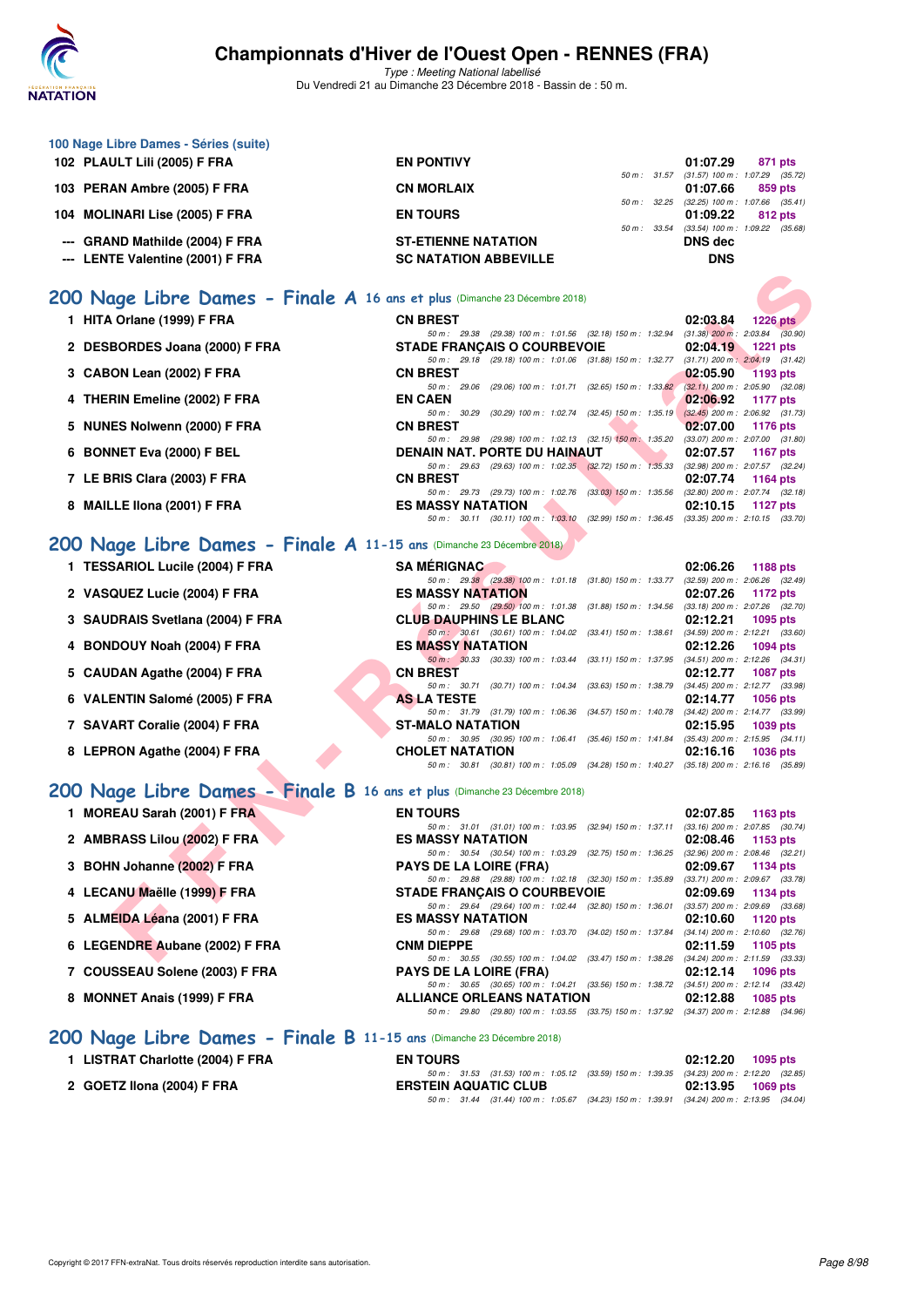

Type : Meeting National labellisé Du Vendredi 21 au Dimanche 23 Décembre 2018 - Bassin de : 50 m.

|  |  |  |  | 200 Nage Libre Dames - Finale B (suite) |  |  |
|--|--|--|--|-----------------------------------------|--|--|
|--|--|--|--|-----------------------------------------|--|--|

- **3 THIBOUW Laure (2004) F FRA**
- **4 CLAUDIC-TCHA Maëllys (2006) F FRA**
- **5 MONTEBRUN Alissia (2004) F FRA**
- **6 BEUGNARD Agathe (2004) F FRA**
- **7 LUC-GRIGNON Pauline (2005) F FRA**
- **8 CARDUNER Pauline (2004) F FRA**

### **[200 Nage Libre Dames - Séries](http://www.ffnatation.fr/webffn/resultats.php?idact=nat&go=epr&idcpt=55947&idepr=3)** (Dimanche 23 Décembre 2018)

| 1 HITA Orlane (1999) F FRA    |
|-------------------------------|
| 2 DESBORDES Joana (2000) F F  |
| 3 CABON Lean (2002) F FRA     |
| 4 NUNES Nolwenn (2000) F FRA  |
| 5 BONNET Eva (2000) F BEL     |
| 6 THERIN Emeline (2002) F FRA |

- 
- **7 LE BRIS Clara (2003) F FRA CN BREST 02:08.10 1159 pts**
- **8 MAILLE IIona (2001) F FRA**
- **9 TESSARIOL Lucile (2004) F FRA**
- **10 MOREAU Sarah (2001) F FRA**
- 11 VASQUEZ Lucie (2004) F FRA
- **12 BOHN Johanne (2002) F FRA**
- 13 LECANU Maëlle (1999) F FRA
- 14 AMBRASS Lilou (2002) F FRA
- **15 LUTIGNIER Sarah (1998) F FRA**
- **16 MONNET Anais (1999) F FRA**
- **17 COUSSEAU Solene (2003) F FRA**
- **18 SAUDRAIS Svetlana (2004) F FRA**
- **19 LEGENDRE Aubane (2002) F FRA**
- 20 ALMEIDA Léana (2001) F FRA
- **21 BONDOUY Noah (2004) F FRA**
- 22 PERIGUEUX Elea (2002) F FRA
- 23 FERRON Berangere (2002) F FRA
- **24 CEPECK Léa (2002) F FRA**
- 25 ORMIERES Séphora (2002) F FRA
- **26 BACHET Lola (1998) F FRA**
- 27 DELACROIX Ines (2003) F FRA
- 28 SOULAS Léna (2001) **F FRA**
- **29 HOULLIER Elise (2000) F FRA**

| <b>SC NATATION ABBEVILLE</b>                                                            |  | 02:16.13 1036 pts               |
|-----------------------------------------------------------------------------------------|--|---------------------------------|
| 50 m: 32.10 (32.10) 100 m: 1:06.77 (34.67) 150 m: 1:41.67 (34.90) 200 m: 2:16.13 (34.46 |  |                                 |
| <b>ANGERS NATATION</b>                                                                  |  | 02:17.07 1022 pts               |
| 50 m: 32.57 (32.57) 100 m: 1:07.58 (35.01) 150 m: 1:43.05 (35.47) 200 m: 2:17.07 (34.02 |  |                                 |
| <b>CN LE MANS</b>                                                                       |  | 02:17.18 1021 pts               |
| 50 m: 31.49 (31.49) 100 m: 1:06.89 (35.40) 150 m: 1:42.10 (35.21) 200 m: 2:17.18 (35.08 |  |                                 |
| <b>CHOLET NATATION</b>                                                                  |  | 02:17.25 1020 pts               |
| 50 m: 32.05 (32.05) 100 m: 1:07.23 (35.18) 150 m: 1:42.12 (34.89) 200 m: 2:17.25 (35.13 |  |                                 |
| <b>ERSTEIN AQUATIC CLUB</b>                                                             |  | 02:17.97 1009 pts               |
| 50 m: 31.88 (31.88) 100 m: 1:07.23 (35.35) 150 m: 1:43.16                               |  | (35.93) 200 m : 2:17.97 (34.81) |
| <b>CN CONCARNEAU</b>                                                                    |  | $02:18.78$ 997 pts              |
| 50 m: 31.76 (31.76) 100 m: 1:07.24 (35.48) 150 m: 1:42.91 (35.67) 200 m: 2:18.78 (35.87 |  |                                 |
|                                                                                         |  |                                 |

| $\overline{ }$ LOC-GNIGNON Fauline (2003) F FRA          | <b>ENSIEIN AWUATIU ULUD</b>                                                                                                    |          | UL.11.31 100305   |
|----------------------------------------------------------|--------------------------------------------------------------------------------------------------------------------------------|----------|-------------------|
| 8   CARDUNER Pauline (2004) F FRA                        | 50 m: 31.88 (31.88) 100 m: 1:07.23 (35.35) 150 m: 1:43.16 (35.93) 200 m: 2:17.97 (34.81)<br><b>CN CONCARNEAU</b>               | 02:18.78 | 997 pts           |
|                                                          | 50 m: 31.76 (31.76) 100 m: 1:07.24 (35.48) 150 m: 1:42.91 (35.67) 200 m: 2:18.78 (35.87)                                       |          |                   |
| 10 Nage Libre Dames - Séries (Dimanche 23 Décembre 2018) |                                                                                                                                |          |                   |
| 1 HITA Orlane (1999) F FRA                               | <b>CN BREST</b>                                                                                                                | 02:04.75 | $\sim$ 1212 pts   |
|                                                          | 50 m: 29.50 (29.50) 100 m: 1:02.08 (32.58) 150 m: 1:33.76 (31.68) 200 m: 2:04.75 (30.99)                                       |          |                   |
| 2 DESBORDES Joana (2000) F FRA                           | <b>STADE FRANÇAIS O COURBEVOIE</b>                                                                                             | 02:04.98 | <b>1208 pts</b>   |
| 3 CABON Lean (2002) F FRA                                | 50 m: 29.52 (29.52) 100 m: 1:01.22 (31.70) 150 m: 1:32.87 (31.65) 200 m: 2:04.98 (32.11)<br><b>CN BREST</b>                    | 02:06.60 | 1182 pts          |
|                                                          | 50 m: 30.03 (30.03) 100 m: 1:02.71 (32.68) 150 m: 1:35.58 (32.87) 200 m: 2:06.60 (31.02)                                       |          |                   |
| 4 NUNES Nolwenn (2000) F FRA                             | <b>CN BREST</b><br>50 m: 30.24 (30.24) 100 m: 1:02.65 (32.41) 150 m: 1:34.87 (32.22) 200 m: 2:06.70 (31.83)                    | 02:06.70 | 1181 pts          |
| 5 BONNET Eva (2000) F BEL                                | <b>DENAIN NAT. PORTE DU HAINAUT</b><br><b>Contract</b>                                                                         | 02:06.73 | 1180 pts          |
| 6 THERIN Emeline (2002) F FRA                            | 50 m: 30.00 (30.00) 100 m: 1:02.23 (32.23) 150 m: 1:35.07 (32.84) 200 m: 2:06.73 (31.66)<br><b>EN CAEN</b>                     | 02:07.36 | 1170 pts          |
|                                                          | 50 m: 30.38 (30.38) 100 m: 1:02.94 (32.56) 150 m: 1:35.50 (32.56) 200 m: 2:07.36 (31.86)                                       |          |                   |
| 7 LE BRIS Clara (2003) F FRA                             | <b>CN BREST</b><br>50 m: 30.00 (30.00) 100 m: 1:03.13 (33.13) 150 m: 1:36.24 (33.11) 200 m: 2:08.10 (31.86)                    | 02:08.10 | 1159 pts          |
| 8 MAILLE IIona (2001) F FRA                              | <b>ES MASSY NATATION</b>                                                                                                       | 02:08.34 | 1155 pts          |
|                                                          | 50 m: 29.87 (29.87) 100 m: 1:02.39 (32.52) 150 m: 1:35.30 (32.91) 200 m: 2:08.34 (33.04)                                       |          |                   |
| 9   TESSARIOL Lucile (2004) F FRA                        | <b>SA MERIGNAC</b><br>50 m: 29.78 (29.78) 100 m: 1:02.25 (32.47) 150 m: 1:35.45 (33.20) 200 m: 2:08.56 (33.11)                 | 02:08.56 | 1151 pts          |
| 0 MOREAU Sarah (2001) F FRA                              | <b>EN TOURS</b>                                                                                                                | 02:09.01 | 1144 pts          |
|                                                          | 50 m: 30.46 (30.46) 100 m: 1:03.42 (32.96) 150 m: 1:36.56 (33.14) 200 m: 2:09.01 (32.45)                                       | 02:09.32 |                   |
| 1 VASQUEZ Lucie (2004) F FRA                             | <b>ES MASSY NATATION</b><br>50 m: 29.61 (29.61) 100 m: 1:01.97 (32.36) 150 m: 1:36.23 (34.26) 200 m: 2:09.32 (33.09)           |          | 1140 pts          |
| 2 BOHN Johanne (2002) F FRA                              | <b>PAYS DE LA LOIRE (FRA)</b>                                                                                                  | 02:09.54 | 1136 pts          |
| 3   LECANU Maëlle (1999) F FRA                           | 50 m: 29.64 (29.64) 100 m: 1:02.11 (32.47) 150 m: 1:36.13 (34.02) 200 m: 2:09.54 (33.41)<br><b>STADE FRANÇAIS O COURBEVOIE</b> | 02:09.92 | 1130 pts          |
|                                                          | 50 m: 29.74 (29.74) 100 m: 1:02.75 (33.01) 150 m: 1:36.63 (33.88) 200 m: 2:09.92 (33.29)                                       |          |                   |
| 4 AMBRASS Lilou (2002) F FRA                             | <b>ES MASSY NATATION</b><br>50 m: 30.14 (30.14) 100 m: 1:02.98 (32.84) 150 m: 1:36.58 (33.60) 200 m: 2:10.06 (33.48)           | 02:10.06 | 1128 pts          |
| 5 LUTIGNIER Sarah (1998) F FRA                           | <b>AQUATIC CLUB BOURGES</b>                                                                                                    | 02:11.03 | 1113 pts          |
|                                                          | 50 m: 29.94 (29.94) 100 m: 1:02.54 (32.60) 150 m: 1:36.41 (33.87) 200 m: 2:11.03 (34.62)                                       |          |                   |
| 6 MONNET Anais (1999) F FRA                              | <b>ALLIANCE ORLEANS NATATION</b><br>50 m: 29.59 (29.59) 100 m: 1:02.84 (33.25) 150 m: 1:37.23 (34.39) 200 m: 2:11.07 (33.84)   | 02:11.07 | 1113 pts          |
| 7 COUSSEAU Solene (2003) F FRA                           | <b>PAYS DE LA LOIRE (FRA)</b>                                                                                                  | 02:11.13 | 1112 pts          |
| 8 SAUDRAIS Svetlana (2004) F FRA                         | 50 m: 30.81 (30.81) 100 m: 1:03.99 (33.18) 150 m: 1:37.58 (33.59) 200 m: 2:11.13 (33.55)<br><b>CLUB DAUPHINS LE BLANC</b>      | 02:11.86 | 1100 pts          |
|                                                          | 50 m: 30.54 (30.54) 100 m: 1:04.05 (33.51) 150 m: 1:38.35 (34.30) 200 m: 2:11.86 (33.51)                                       |          |                   |
| 9 LEGENDRE Aubane (2002) F FRA                           | <b>CNM DIEPPE</b><br>50 m: 30.58 (30.58) 100 m: 1:03.85 (33.27) 150 m: 1:37.98 (34.13) 200 m: 2:11.89 (33.91)                  | 02:11.89 | 1100 $pts$        |
| 0 ALMEIDA Léana (2001) F FRA                             | <b>ES MASSY NATATION</b>                                                                                                       | 02:12.19 | 1095 pts          |
|                                                          | 50 m: 30.18 (30.18) 100 m: 1:04.04 (33.86) 150 m: 1:39.09 (35.05) 200 m: 2:12.19 (33.10)                                       |          |                   |
| 1 BONDOUY Noah (2004) F FRA                              | <b>ES MASSY NATATION</b><br>50 m: 30.30 (30.30) 100 m: 1:03.42 (33.12) 150 m: 1:38.23 (34.81) 200 m: 2:12.25 (34.02)           | 02:12.25 | 1094 pts          |
| 2 PERIGUEUX Elea (2002) F FRA                            | <b>CHARTRES METROPOLE NAT</b>                                                                                                  | 02:12.40 | 1092 pts          |
| 3 FERRON Berangere (2002) F FRA                          | 50 m: 30.45 (30.45) 100 m: 1:04.01 (33.56) 150 m: 1:38.30 (34.29) 200 m: 2:12.40 (34.10)<br><b>AQUATIC CLUB BOURGES</b>        | 02:12.59 | 1089 pts          |
|                                                          | 50 m: 30.95 (30.95) 100 m: 1:05.36 (34.41) 150 m: 1:39.16 (33.80) 200 m: 2:12.59 (33.43)                                       |          |                   |
| 4 CEPECK Léa (2002) F FRA                                | <b>EN TOURS</b>                                                                                                                |          | 02:12.75 1087 pts |
| 5 ORMIERES Séphora (2002) F FRA                          | 50 m: 31.39 (31.39) 100 m: 1:05.37 (33.98) 150 m: 1:39.75 (34.38) 200 m: 2:12.75 (33.00)<br><b>CN BREST</b>                    | 02:13.15 | 1081 pts          |
|                                                          | 50 m: 31.02 (31.02) 100 m: 1:04.94 (33.92) 150 m: 1:39.06 (34.12) 200 m: 2:13.15 (34.09)                                       |          |                   |
| 6 BACHET Lola (1998) F FRA                               | <b>EN TOURS</b><br>50 m: 31.23 (31.23) 100 m: 1:04.58 (33.35) 150 m: 1:39.23 (34.65) 200 m: 2:13.29 (34.06)                    | 02:13.29 | 1079 pts          |
| 7 DELACROIX Ines (2003) F FRA                            | <b>CNP DE SAINT-LO</b>                                                                                                         | 02:13.58 | <b>1074 pts</b>   |
| 8 SOULAS Léna (2001) F FRA                               | 50 m: 30.77 (30.77) 100 m: 1:04.93 (34.16) 150 m: 1:39.64 (34.71) 200 m: 2:13.58 (33.94)<br>ST-NAZAIRE ATLANTIQUE NATATION     | 02:13.71 | 1072 pts          |
|                                                          | 50 m: 30.68 (30.68) 100 m: 1:04.34 (33.66) 150 m: 1:39.55 (35.21) 200 m: 2:13.71 (34.16)                                       |          |                   |
| 9 HOULLIER Elise (2000) F FRA                            | <b>C VIKINGS DE ROUEN</b>                                                                                                      | 02:14.12 | <b>1066 pts</b>   |
|                                                          | 50 m: 31.16 (31.16) 100 m: 1:05.12 (33.96) 150 m: 1:39.88 (34.76) 200 m: 2:14.12 (34.24)                                       |          |                   |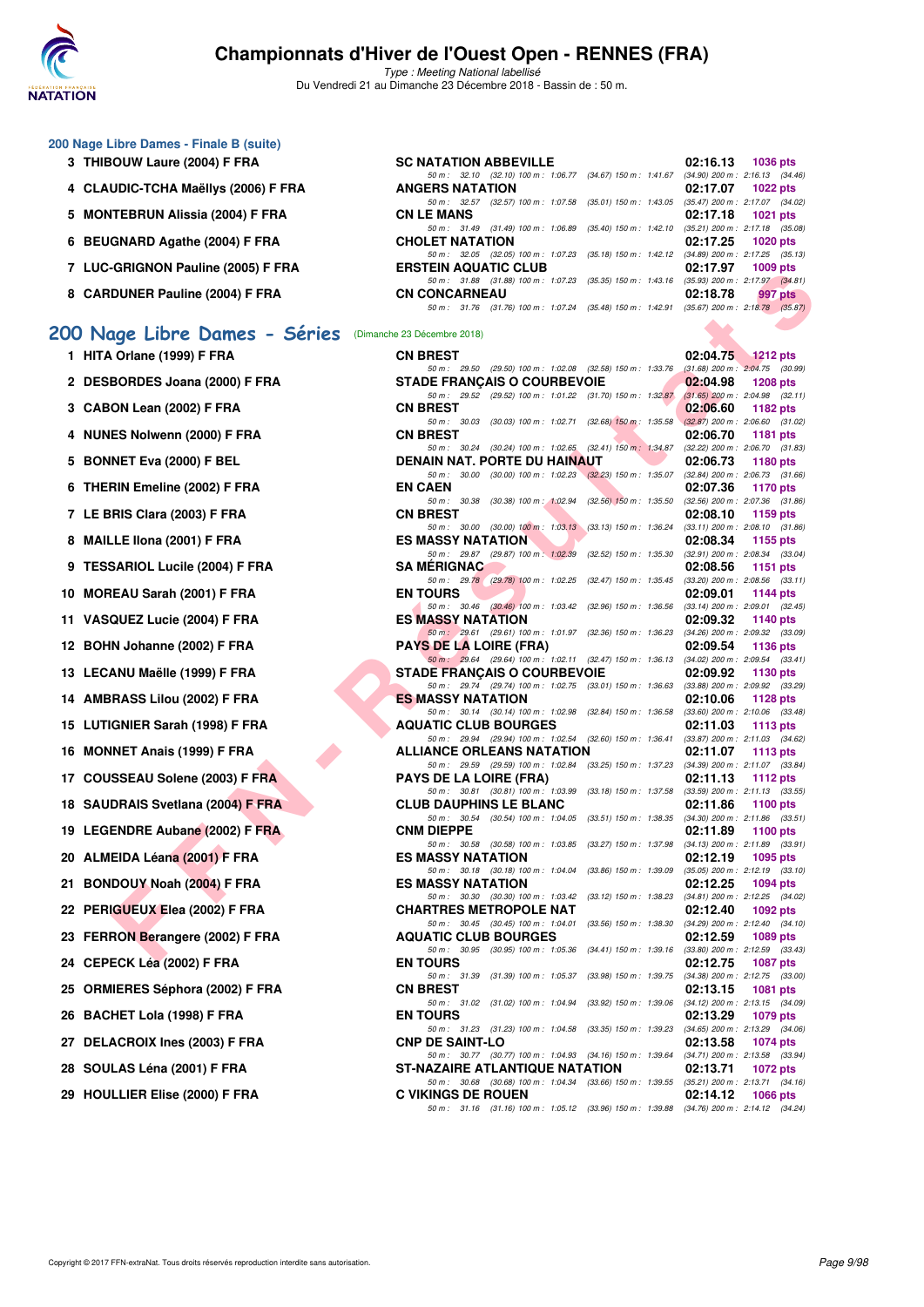

Type : Meeting National labellisé Du Vendredi 21 au Dimanche 23 Décembre 2018 - Bassin de : 50 m.

| 30 - | VALENTIN Salome (2005) F FRA            |
|------|-----------------------------------------|
| 31   | MOREAU Clémence (1996) F FRA            |
| 32   | BERNARD Camille (2002) F FRA            |
| 33   | <b>LEPOITTEVIN Zoe (2002) F FRA</b>     |
| 34   | <b>CAUDAN Agathe (2004) F FRA</b>       |
| 35   | MURE Manon (2003) F FRA                 |
| 36   | CORN Alicia (2002) F FRA                |
| 37   | BIDEAU Marla (2002) F FRA               |
| 38   | <b>LECOMTE Marine (2003) F FRA</b>      |
|      | 39 PASQUIOU Leïla (1992) F FRA          |
| 40   | SAVART Coralie (2004) F FRA             |
| 41   | LEPRON Agathe (2004) F FRA              |
| 42   | QUINT Chloé (2002) F FRA                |
| 43   | GOETZ Ilona (2004) F FRA                |
| 44   | SIMOËNS Jeanne (2000) F FRA             |
| 45   | <b>CALBRIS Eloise (2002) F FRA</b>      |
| 46   | LISTRAT Charlotte (2004) F FRA          |
| 47   | <b>HELLARD Emeline (2002) F FRA</b>     |
| 48   | THOMAS Doriane (2001) F FRA             |
| 49   | GEORGES Sarah (2001) F FRA              |
| 50   | <b>BEUGNARD Agathe (2004) F FRA</b>     |
| 51   | THOMAS Charline (2002) F FRA            |
| 52   | ORANGE Vanina (2003) F FRA              |
| 53   | JOLY Lou (2003) F FRA                   |
| 54   | <b>DELAUNAY Maëlys (2003) F FRA</b>     |
| 55   | HUMBLOT Anaïs (2003) F FRA              |
| 56   | <b>CLAUDIC-TCHA Maellys (2006) F FR</b> |
| 57   | THIBOUW Laure (2004) F FRA              |
| 58   | DAUVIN Pauline (2000) F FRA             |
| 59   | <b>CUGMAS Lilou (2003) F FRA</b>        |
| 60   | DUBOIS Léa (2003) F FRA                 |
| 61   | <b>CARDUNER Pauline (2004) F FRA</b>    |
| 62   | LORANS Inès (2001) F FRA                |
| 63   | <b>BESNARD Auriane (2001) F FRA</b>     |
| 64   | <b>BACHELOT Maelle (2003) F FRA</b>     |
| 65   | <b>MONTEBRUN Alissia (2004) F FRA</b>   |

**200 Nage Libre Dames - Séries (suite)**

| 30 VALENTIN Salomé (2005) F FRA      | <b>AS LA TESTE</b>                                                                                                                                                                                          | 02:14.66<br>1058 pts                                                            |
|--------------------------------------|-------------------------------------------------------------------------------------------------------------------------------------------------------------------------------------------------------------|---------------------------------------------------------------------------------|
| 31 MOREAU Clémence (1996) F FRA      | 50 m: 30.66 (30.66) 100 m: 1:04.38 (33.72) 150 m: 1:39.95 (35.57) 200 m: 2:14.66 (34.71)<br>AS AVRILLE NATATION<br>50 m: 30.73 (30.73) 100 m: 1:04.62 (33.89) 150 m: 1:39.59 (34.97) 200 m: 2:14.75 (35.16) | 02:14.75<br><b>1057 pts</b>                                                     |
| 32 BERNARD Camille (2002) F FRA      | <b>ST-ETIENNE NATATION</b>                                                                                                                                                                                  | 02:14.77<br>1056 pts                                                            |
| 33 LEPOITTEVIN Zoe (2002) F FRA      | 50 m: 30.98 (30.98) 100 m: 1:05.38 (34.40) 150 m: 1:40.32 (34.94) 200 m: 2:14.77 (34.45)<br><b>CN LE MANS</b>                                                                                               | 02:14.81<br><b>1056 pts</b>                                                     |
| 34 CAUDAN Agathe (2004) F FRA        | 50 m: 30.52 (30.52) 100 m: 1:04.74 (34.22) 150 m: 1:39.77 (35.03) 200 m: 2:14.81 (35.04)<br><b>CN BREST</b>                                                                                                 | 02:14.85<br>1055 pts                                                            |
| 35 MURE Manon (2003) F FRA           | 50 m: 31.36 (31.36) 100 m: 1:05.81 (34.45) 150 m: 1:40.84 (35.03) 200 m: 2:14.85 (34.01)<br><b>ST-ETIENNE NATATION</b>                                                                                      | 02:14.99<br>1053 pts                                                            |
| 36 CORN Alicia (2002) F FRA          | 50 m: 30.33 (30.33) 100 m: 1:04.60 (34.27) 150 m: 1:39.99 (35.39) 200 m: 2:14.99 (35.00)<br><b>AQUATIC CLUB BOURGES</b>                                                                                     | 02:15.00<br>1053 $pts$                                                          |
| 37 BIDEAU Marla (2002) F FRA         | 50 m: 31.81 (31.81) 100 m: 1:06.29 (34.48) 150 m: 1:41.10 (34.81) 200 m: 2:15.00 (33.90)<br><b>C PAUL-BERT RENNES</b>                                                                                       | 02:15.03<br>1053 pts                                                            |
| 38 LECOMTE Marine (2003) F FRA       | 50 m: 31.45 (31.45) 100 m: 1:05.75 (34.30) 150 m: 1:40.69 (34.94) 200 m: 2:15.03 (34.34)<br><b>LANNION NATATION</b>                                                                                         | 02:15.17<br>1050 pts                                                            |
| 39 PASQUIOU Leïla (1992) F FRA       | 50 m: 31.54 (31.54) 100 m: 1:05.63 (34.09) 150 m: 1:40.68 (35.05) 200 m: 2:15.17 (34.49)<br><b>CN GUINGAMP</b>                                                                                              | 02:15.49<br>1046 pts                                                            |
| 40 SAVART Coralie (2004) F FRA       | 50 m: 30.62 (30.62) 100 m: 1:05.03 (34.41) 150 m: 1:40.43 (35.40) 200 m: 2:15.49 (35.06)<br><b>ST-MALO NATATION</b>                                                                                         | 02:15.58<br>1044 pts                                                            |
| 41 LEPRON Agathe (2004) F FRA        | 50 m: 30.33 (30.33) 100 m: 1:04.53 (34.20) 150 m: 1:40.06 (35.53) 200 m: 2:15.58 (35.52)<br><b>CHOLET NATATION</b>                                                                                          | 02:16.00<br><b>1038 pts</b>                                                     |
| 42 QUINT Chloé (2002) F FRA          | 50 m: 31.44 (31.44) 100 m: 1:05.77 (34.33) 150 m: 1:41.13 (35.36) 200 m: 2:16.00 (34.87)<br>AMIENS METROPOLE NAT.                                                                                           | 02:16.02<br>1038 pts                                                            |
| 43 GOETZ Ilona (2004) F FRA          | 50 m: 31.14 (31.14) 100 m: 1:05.35<br><b>ERSTEIN AQUATIC CLUB</b>                                                                                                                                           | (34.21) 150 m : 1:40.89 (35.54) 200 m : 2:16.02 (35.13)<br>02:16.04<br>1038 pts |
| 44 SIMOËNS Jeanne (2000) F FRA       | 50 m: 31.89 (31.89) 100 m: 1:06.56 (34.67) 150 m: 1:41.31 (34.75) 200 m: 2:16.04 (34.73)<br><b>C PAUL-BERT RENNES</b>                                                                                       | 02:16.06<br>1037 pts                                                            |
| 45 CALBRIS Eloise (2002) F FRA       | 50 m: 31.16 (31.16) 100 m: 1:05.70 (34.54) 150 m: 1:40.80 (35.10) 200 m: 2:16.06 (35.26)<br><b>MARSOUINS HEROUVILLE</b>                                                                                     | 02:16.08<br>1037 pts                                                            |
| 46 LISTRAT Charlotte (2004) F FRA    | 50 m: 32.63 (32.63) 100 m: 1:07.96 (35.33) 150 m: 1:42.49 (34.53) 200 m: 2:16.08 (33.59)<br><b>EN TOURS</b>                                                                                                 | 02:16.17<br>1036 pts                                                            |
| 47 HELLARD Emeline (2002) F FRA      | 50 m: 31.74 (31.74) 100 m: 1:06.79 (35.05) 150 m: 1:41.93 (35.14) 200 m: 2:16.17 (34.24)<br><b>CERCLE DES NAGEURS ST-BRIEUC</b>                                                                             | 02:16.26<br>1034 pts                                                            |
| 48 THOMAS Doriane (2001) F FRA       | 50 m: 30.90 (30.90) 100 m: 1:04.60 (33.70) 150 m: 1:39.95 (35.35) 200 m: 2:16.26 (36.31)<br><b>PLOEMEUR NATATION</b>                                                                                        | 02:16.28<br>1034 pts                                                            |
| 49 GEORGES Sarah (2001) F FRA        | 50 m : 30.73 (30.73) 100 m : 1:05.31 (34.58) 150 m : 1:40.90 (35.59) 200 m : 2:16.28 (35.38)<br><b>AQUATIC CLUB BOURGES</b>                                                                                 | 02:16.31<br>1034 pts                                                            |
| 50 BEUGNARD Agathe (2004) F FRA      | 50 m: 31.44 (31.44) 100 m: 1:06.27 (34.83) 150 m: 1:41.59 (35.32) 200 m: 2:16.31 (34.72)<br><b>CHOLET NATATION</b>                                                                                          | 02:16.41<br>1032 pts                                                            |
| 51 THOMAS Charline (2002) F FRA      | 50 m: 32.16 (32.16) 100 m: 1.07.39 (35.23) 150 m: 1.42.56 (35.17) 200 m: 2.16.41 (33.85)<br>AS LA TESTE                                                                                                     | 02:16.87                                                                        |
|                                      | 50 m: 31.75 (31.75) 100 m: 1:05.90 (34.15) 150 m: 1:41.60 (35.70) 200 m: 2:16.87 (35.27)                                                                                                                    | 1025 pts                                                                        |
| 52 ORANGE Vanina (2003) F FRA        | <b>NANTES NATATION</b><br>50 m: 31.95 (31.95) 100 m: 1:06.47 (34.52) 150 m: 1:41.68 (35.21) 200 m: 2:16.88 (35.20)                                                                                          | 02:16.88<br>1025 pts                                                            |
| 53 JOLY Lou (2003) F FRA             | <b>DINARD OLYMPIQUE N</b><br>50 m: 31.81 (31.81) 100 m: 1:06.54 (34.73) 150 m: 1:42.42 (35.88) 200 m: 2:16.95 (34.53)                                                                                       | 02:16.95<br>1024 pts                                                            |
| 54 DELAUNAY Maëlys (2003) F FRA      | <b>CHOLET NATATION</b>                                                                                                                                                                                      | 02:17.44<br>1017 pts                                                            |
| 55 HUMBLOT Anaïs (2003) F FRA        | 50 m: 32.04 (32.04) 100 m: 1:07.18 (35.14) 150 m: 1:43.06 (35.88) 200 m: 2:17.44 (34.38)<br><b>CN LE PLESSIS-ROBINSON</b>                                                                                   | 02:17.58<br>1015 pts                                                            |
| 56 CLAUDIC-TCHA Maëllys (2006) F FRA | 50 m: 31.54 (31.54) 100 m: 1:06.31 (34.77) 150 m: 1:41.95 (35.64) 200 m: 2:17.58 (35.63)<br><b>ANGERS NATATION</b>                                                                                          | 02:17.60<br>1015 pts                                                            |
| 57 THIBOUW Laure (2004) F FRA        | 50 m: 32.13 (32.13) 100 m: 1:07.15 (35.02) 150 m: 1:42.38<br><b>SC NATATION ABBEVILLE</b>                                                                                                                   | $(35.23)$ 200 m : 2:17.60 $(35.22)$<br>02:17.69<br><b>1013 pts</b>              |
| 58 DAUVIN Pauline (2000) F FRA       | 50 m: 31.71 (31.71) 100 m: 1:06.24 (34.53) 150 m: 1:41.83<br><b>EN CAEN</b>                                                                                                                                 | $(35.59)$ 200 m : 2:17.69 $(35.86)$<br>02:17.83<br>1011 pts                     |
| 59 CUGMAS Lilou (2003) F FRA         | 50 m: 31.01 (31.01) 100 m: 1:05.88<br>$(34.87)$ 150 m : 1:41.49<br><b>AURAY NATATION</b>                                                                                                                    | $(35.61)$ 200 m : 2:17.83 $(36.34)$<br>02:18.22<br>1005 pts                     |
| 60   DUBOIS Léa (2003) F FRA         | $(34.91)$ 150 m : 1:42.59<br>50 m: 31.47 (31.47) 100 m: 1:06.38<br><b>CHARTRES METROPOLE NAT</b>                                                                                                            | $(36.21)$ 200 m : 2:18.22 $(35.63)$<br>02:18.34<br><b>1004 pts</b>              |
| 61 CARDUNER Pauline (2004) F FRA     | 50 m: 32.24 (32.24) 100 m: 1:07.94<br>$(35.70)$ 150 m : 1:43.10<br><b>CN CONCARNEAU</b>                                                                                                                     | $(35.16)$ 200 m : 2:18.34 $(35.24)$<br>02:18.36<br>1003 pts                     |
| 62 LORANS Inès (2001) F FRA          | 50 m: 32.63 (32.63) 100 m: 1:07.85<br>$(35.22)$ 150 m : 1:43.33<br><b>EN TOURS</b>                                                                                                                          | $(35.48)$ 200 m : 2:18.36 $(35.03)$<br>02:18.41<br>1003 pts                     |
| 63 BESNARD Auriane (2001) F FRA      | 50 m: 31.78 (31.78) 100 m: 1:07.30<br>(35.52) 150 m : 1:43.19<br><b>CHARTRES METROPOLE NAT</b>                                                                                                              | $(35.89)$ 200 m : 2:18.41 $(35.22)$<br>02:18.43<br>1002 pts                     |
|                                      | 50 m: 32.91 (32.91) 100 m: 1:08.44                                                                                                                                                                          | (35.53) 150 m: 1:44.25 (35.81) 200 m: 2:18.43 (34.18)                           |
| 64 BACHELOT Maelle (2003) F FRA      | <b>NANTES NATATION</b><br>50 m: 31.87 (31.87) 100 m: 1:06.63                                                                                                                                                | 02:18.69<br>999 pts<br>(34.76) 150 m : 1:42.89 (36.26) 200 m : 2:18.69 (35.80)  |
| 65 MONTEBRUN Alissia (2004) F FRA    | <b>CN LE MANS</b><br>50 m: 31.84 (31.84) 100 m: 1:06.67 (34.83) 150 m: 1:42.69 (36.02) 200 m: 2:18.88 (36.19)                                                                                               | 02:18.88<br>996 pts                                                             |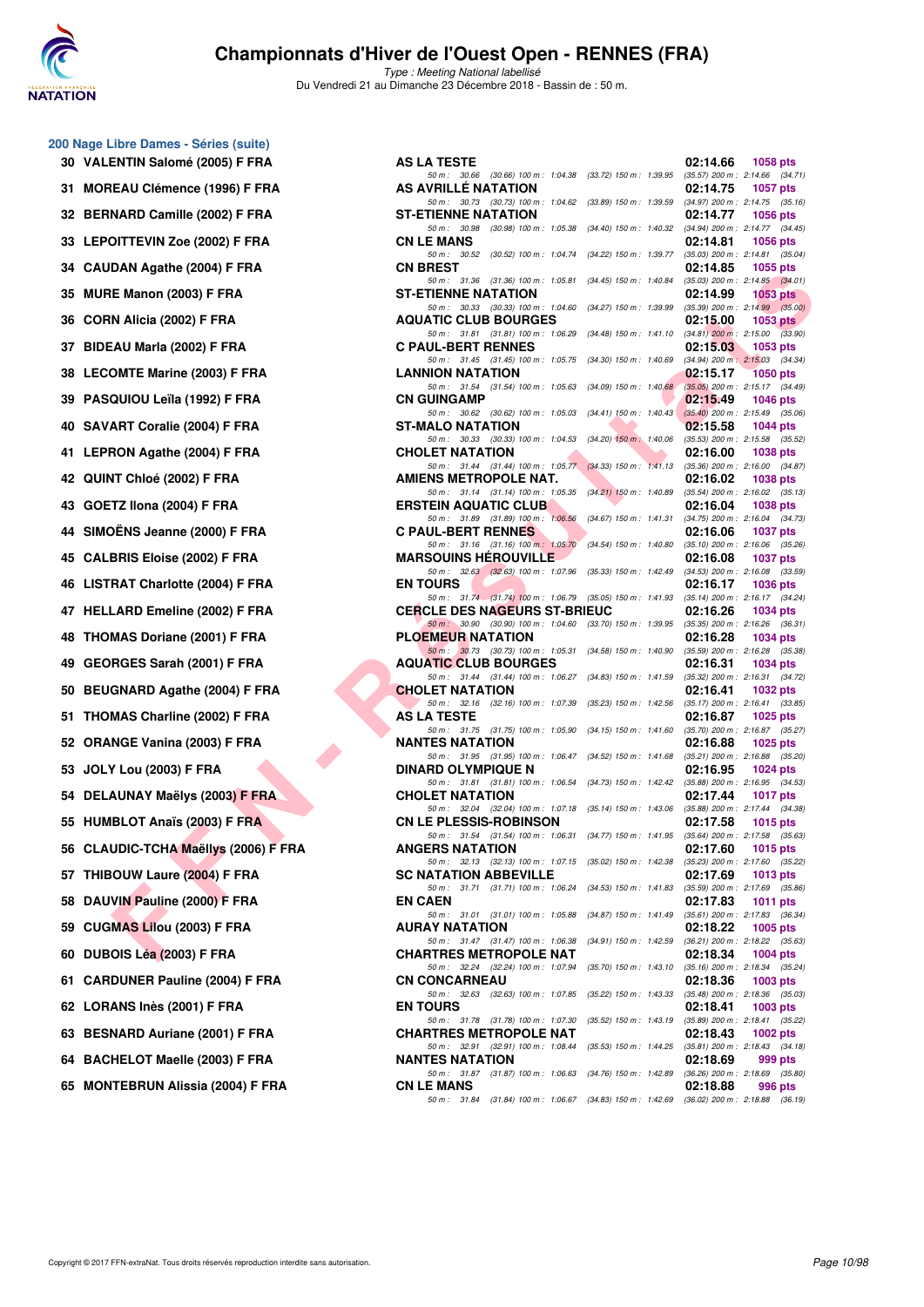

| 200 Nage Libre Dames - Séries (suite) |  |  |  |  |
|---------------------------------------|--|--|--|--|
|---------------------------------------|--|--|--|--|

| 66 | DIAZ Lea (2003) F FRA                |
|----|--------------------------------------|
| 67 | LUC-GRIGNON Pauline (2005) F FRA     |
| 68 | THOMAS Manon (2004) F FRA            |
| 69 | DUMONT Lena (2001) F FRA             |
| 70 | SABOT Jeanne (2002) F FRA            |
| 71 | GELIG Lisa (2004) F FRA              |
| 72 | SERGEUR Nora (2004) F FRA            |
| 73 | <b>LEMAIRE Elsa (2005) F FRA</b>     |
| 73 | GIRAUDEAU Clara (2004) F FRA         |
|    | 75 CHESNÉ Jade (2003) F FRA          |
| 76 | <b>MARTELOT Camille (2005) F FRA</b> |
| 77 | LABRUGERE Camille (2003) F FRA       |
| 78 | BIHAN Tanya (2004) F FRA             |
|    | 79 FRESSIER Lola (2002) F FRA        |
| 79 | <b>LENGLET Nolwenn (2002) F FRA</b>  |
| 81 | <b>SEDRUE Marina (2002) F FRA</b>    |
| 82 | <b>MAUGET Sarah (2004) F FRA</b>     |
| 83 | <b>HEUZE Fanette (2003) F FRA</b>    |
| 84 | NICOLO Nayla (2005) F FRA            |
| 85 | JEHANNO-FALMUR Eve (2004) F FR       |
| 86 | SOULARD Louann (2003) F FRA          |
| 87 | LERAY Lilou (2005) F FRA             |
| 88 | DESMARES Lea (2004) F FRA            |
| 89 | LEFEVRE Zoe (2004) F FRA             |
|    | 90 MECHIN Lora (2003) F FRA          |
| 91 | SEIGNEUR Stella (2004) F FRA         |
| 92 | LE GUILLOU Ines (2005) F FRA         |
|    | 93 SABARD Léa (2004) F FRA           |
| 94 | PRUVOT Mathilde (2005) F FRA         |
|    | 95 NEVES Clara (2002) F FRA          |
|    | 96 GUENEUGUES Flora (2005) F FRA     |
|    | 97 DEROUET IIona (2004) F FRA        |
|    | 98 TORRECILLAS-JOUAULT Lisa (2005    |
|    | 99 HAVARD Fantine (2005) F FRA       |
|    | 100 DRANSART Salomé (2004) F FRA     |
|    | 101 LAKKIS Sara (2004) F FRA         |

| 66 DIAZ Lea (2003) F FRA                 | <b>AQUATIC CLUB BOURGES</b>                                                                                                     | 02:18.89<br>996 pts                                           |
|------------------------------------------|---------------------------------------------------------------------------------------------------------------------------------|---------------------------------------------------------------|
| 67 LUC-GRIGNON Pauline (2005) F FRA      | 50 m: 32.10 (32.10) 100 m: 1:07.51 (35.41) 150 m: 1:43.79 (36.28) 200 m: 2:18.89 (35.10)<br><b>ERSTEIN AQUATIC CLUB</b>         | 02:18.91<br>995 pts                                           |
| 68 THOMAS Manon (2004) F FRA             | 50 m: 31.94 (31.94) 100 m: 1:06.95 (35.01) 150 m: 1:42.79 (35.84) 200 m: 2:18.91 (36.12)<br><b>C.N DE VALLEE DE SEINE</b>       | 02:19.04<br>994 pts                                           |
| 69 DUMONT Lena (2001) F FRA              | 50 m: 31.80 (31.80) 100 m: 1:06.27 (34.47) 150 m: 1:42.59<br><b>C.N DE VALLEE DE SEINE</b>                                      | (36.32) 200 m : 2:19.04 (36.45)<br>02:19.14<br>992 pts        |
| 70 SABOT Jeanne (2002) F FRA             | 50 m : 32.37 (32.37) 100 m : 1:07.70 (35.33) 150 m : 1:44.13<br><b>C REDON NATATION</b>                                         | $(36.43)$ 200 m : 2:19.14 $(35.01)$<br>02:19.53<br>986 pts    |
| 71 GELIG Lisa (2004) F FRA               | 50 m : 32.43 (32.43) 100 m : 1:08.10 (35.67) 150 m : 1:44.09 (35.99) 200 m : 2:19.53 (35.44)<br><b>ERSTEIN AQUATIC CLUB</b>     | 02:19.57<br>986 pts                                           |
| 72 SERGEUR Nora (2004) F FRA             | 50 m: 31.63 (31.63) 100 m: 1:07.58 (35.95) 150 m: 1:44.26 (36.68) 200 m: 2:19.57 (35.31)<br><b>CN LE PLESSIS-ROBINSON</b>       | 02:19.71<br>984 pts                                           |
| 73 LEMAIRE Elsa (2005) F FRA             | 50 m : 32.33 (32.33) 100 m : 1:08.30 (35.97) 150 m : 1:44.27<br><b>CN NIORT</b>                                                 | $(35.97)$ 200 m : 2:19.71 $(35.44)$<br>02:19.77<br>983 pts    |
| 73 GIRAUDEAU Clara (2004) F FRA          | 50 m: 32.53 (32.53) 100 m: 1:08.14 (35.61) 150 m: 1:44.69<br><b>CN BREST</b>                                                    | $(36.55)$ 200 m : 2:19.77 $(35.08)$<br>02:19.77<br>983 pts    |
| 75 CHESNÉ Jade (2003) F FRA              | 50 m: 32.13 (32.13) 100 m: 1:08.22 (36.09) 150 m: 1:45.34<br><b>CN CONCARNEAU</b>                                               | $(37.12)$ 200 m : 2:19.77 $(34.43)$<br>02:20.11<br>978 pts    |
| 76 MARTELOT Camille (2005) F FRA         | 50 m: 31.67 (31.67) 100 m: 1:06.79 (35.12) 150 m: 1:43.21<br><b>NANTES NATATION</b>                                             | $(36.42)$ 200 m : 2:20.11 $(36.90)$<br>02:20.15<br>978 pts    |
| 77 LABRUGERE Camille (2003) F FRA        | 50 m : 32.05 (32.05) 100 m : 1:08.53 (36.48) 150 m : 1:45.59<br><b>EN TOURS</b>                                                 | $(37.06)$ 200 m : 2:20.15 $(34.56)$<br>02:20.26<br>976 pts    |
| 78 BIHAN Tanya (2004) F FRA              | 50 m: 32.84 (32.84) 100 m: 1:08.10 (35.26) 150 m: 1:44.42 (36.32) 200 m: 2:20.26 (35.84)<br><b>CERCLE DES NAGEURS ST-BRIEUC</b> | 02:20.27<br>976 pts                                           |
| 79 FRESSIER Lola (2002) F FRA            | 50 m: 32.09 (32.09) 100 m: 1:08.38 (36.29) 150 m: 1:44.71 (36.33) 200 m: 2:20.27 (35.56)<br><b>CA L'HAY-LES-ROSES</b>           | 02:20.44<br>973 pts                                           |
| 79 LENGLET Nolwenn (2002) F FRA          | 50 m: 31.78 (31.78) 100 m: 1:06.87 (35.09) 150 m: 1:43.28<br><b>ES MASSY NATATION</b>                                           | $(36.41)$ 200 m : 2:20.44 $(37.16)$<br>02:20.44<br>973 pts    |
| 81 SEDRUE Marina (2002) F FRA            | 50 m: 31.83 (31.83) 100 m: 1:06.89 (35.06) 150 m: 1:43.60<br><b>CN NIORT</b>                                                    | (36.71) 200 m : 2:20.44 (36.84)<br>02:20.66<br>970 pts        |
| 82 MAUGET Sarah (2004) F FRA             | 50 m : 32.29 (32.29) 100 m : 1:07.91 (35.62) 150 m : 1:44.41<br><b>CN BREST</b>                                                 | $(36.50)$ 200 m : 2:20.66 $(36.25)$<br>02:20.81               |
|                                          | 50 m: 31.91 (31.91) 100 m: 1:07.79 (35.88) 150 m: 1:44.98                                                                       | 968 pts<br>$(37.19)$ 200 m : 2:20.81 $(35.83)$                |
| 83 HEUZE Fanette (2003) F FRA            | UN PLOERMEL<br>50 m: 31.56 (31.56) 100 m: 1:05.95 (34.39) 150 m: 1:43.12 (37.17) 200 m: 2:20.82 (37.70)                         | 02:20.82<br>968 pts                                           |
| 84 NICOLO Nayla (2005) F FRA             | <b>SA MERIGNAC</b><br>50 m : 32.69 (32.69) 100 m : 1:08.31 (35.62) 150 m : 1:44.94 (36.63) 200 m : 2:20.98 (36.04)              | 02:20.98<br>966 pts                                           |
| 85 JEHANNO-FALMUR Eve (2004) F FRA       | <b>ECN CHARTRES-DE-BRETAGNE</b><br>50 m: 33.08 (33.08) 100 m: 1:08.86 (35.78) 150 m: 1:45.57 (36.71) 200 m: 2:21.05 (35.48)     | 02:21.05<br>965 pts                                           |
| 86 SOULARD Louann (2003) F FRA           | <b>PAYS DE LA LOIRE (FRA)</b><br>50 m: 31.84 (31.84) 100 m: 1:07.21 (35.37) 150 m: 1:44.20 (36.99) 200 m: 2:21.07 (36.87)       | 02:21.07<br>964 pts                                           |
| 87 LERAY Lilou (2005) F FRA              | <b>CN LE PLESSIS-ROBINSON</b><br>50 m: 32.23 (32.23) 100 m: 1:08.37 (36.14) 150 m: 1:45.05 (36.68) 200 m: 2:21.29 (36.24)       | 02:21.29<br>961 pts                                           |
| 88 DESMARES Lea (2004) F FRA             | <b>ST-MALO NATATION</b><br>50 m : 32.98 (32.98) 100 m : 1:08.84 (35.86) 150 m : 1:45.78                                         | 02:21.34<br>960 pts<br>(36.94) 200 m : 2:21.34 (35.56)        |
| 89 LEFEVRE Zoe (2004) F FRA              | <b>CN AVRANCHES</b><br>50 m: 32.50 (32.50) 100 m: 1:08.86 (36.36) 150 m: 1:46.42 (37.56) 200 m: 2:21.49 (35.07)                 | 02:21.49<br>958 pts                                           |
| 90 MECHIN Lora (2003) F FRA              | <b>ANGERS NATATION</b><br>50 m: 32.41 (32.41) 100 m: 1:07.77 (35.36) 150 m: 1:45.20 (37.43) 200 m: 2:21.56 (36.36)              | 02:21.56<br>957 pts                                           |
| 91 SEIGNEUR Stella (2004) F FRA          | <b>CA L'HAY-LES-ROSES</b><br>50 m: 32.82 (32.82) 100 m: 1:08.16 (35.34) 150 m: 1:45.14 (36.98) 200 m: 2:21.70 (36.56)           | 02:21.70<br>955 pts                                           |
| 92 LE GUILLOU Ines (2005) F FRA          | <b>CN BREST</b><br>50 m: 32.66 (32.66) 100 m: 1:09.48 (36.82) 150 m: 1:46.37                                                    | 02:21.72<br>955 pts<br>$(36.89)$ 200 m : 2:21.72 $(35.35)$    |
| 93 SABARD Léa (2004) F FRA               | <b>EN TOURS</b><br>50 m: 33.01 (33.01) 100 m: 1:08.95 (35.94) 150 m: 1:45.75 (36.80) 200 m: 2:22.13 (36.38)                     | 02:22.13<br>949 pts                                           |
| 94 PRUVOT Mathilde (2005) F FRA          | AMIENS METROPOLE NAT.<br>50 m : 32.39 (32.39) 100 m : 1:09.17 (36.78) 150 m : 1:46.13 (36.96) 200 m : 2:22.14 (36.01)           | 02:22.14<br>949 pts                                           |
| 95 NEVES Clara (2002) F FRA              | <b>CA L'HAY-LES-ROSES</b><br>50 m: 33.38 (33.38) 100 m: 1:08.92 (35.54) 150 m: 1:46.31                                          | 02:22.33<br><b>946 pts</b><br>(37.39) 200 m : 2:22.33 (36.02) |
| 96 GUENEUGUES Flora (2005) F FRA         | <b>CN BREST</b>                                                                                                                 | 02:22.38<br>946 pts                                           |
| 97 DEROUET IIona (2004) F FRA            | 50 m: 32.54 (32.54) 100 m: 1:09.52 (36.98) 150 m: 1:47.12 (37.60) 200 m: 2:22.38 (35.26)<br><b>ANGERS NATATION</b>              | 02:22.76<br>940 pts                                           |
| 98 TORRECILLAS-JOUAULT Lisa (2005) F FRA | 50 m: 32.30 (32.30) 100 m: 1:08.79 (36.49) 150 m: 1:45.84<br><b>CN LE MANS</b>                                                  | (37.05) 200 m : 2:22.76 (36.92)<br>02:22.91<br>938 pts        |
| 99 HAVARD Fantine (2005) F FRA           | 50 m: 32.87 (32.87) 100 m: 1:08.90 (36.03) 150 m: 1:46.52 (37.62) 200 m: 2:22.91 (36.39)<br><b>C VIKINGS DE ROUEN</b>           | 02:23.65<br>928 pts                                           |
| 100 DRANSART Salomé (2004) F FRA         | 50 m: 33.18 (33.18) 100 m: 1:09.72 (36.54) 150 m: 1:47.44 (37.72) 200 m: 2:23.65 (36.21)<br><b>DINAN NATATION SAUVETAGE</b>     | 02:24.16<br>921 pts                                           |
| 101 LAKKIS Sara (2004) F FRA             | 50 m : 32.77 (32.77) 100 m : 1:08.82 (36.05) 150 m : 1:46.65 (37.83) 200 m : 2:24.16 (37.51)<br><b>CNP DE SAINT-LO</b>          | 02:24.19<br><b>920 pts</b>                                    |
|                                          | 50 m: 33.47 (33.47) 100 m: 1:09.93 (36.46) 150 m: 1:47.59 (37.66) 200 m: 2:24.19 (36.60)                                        |                                                               |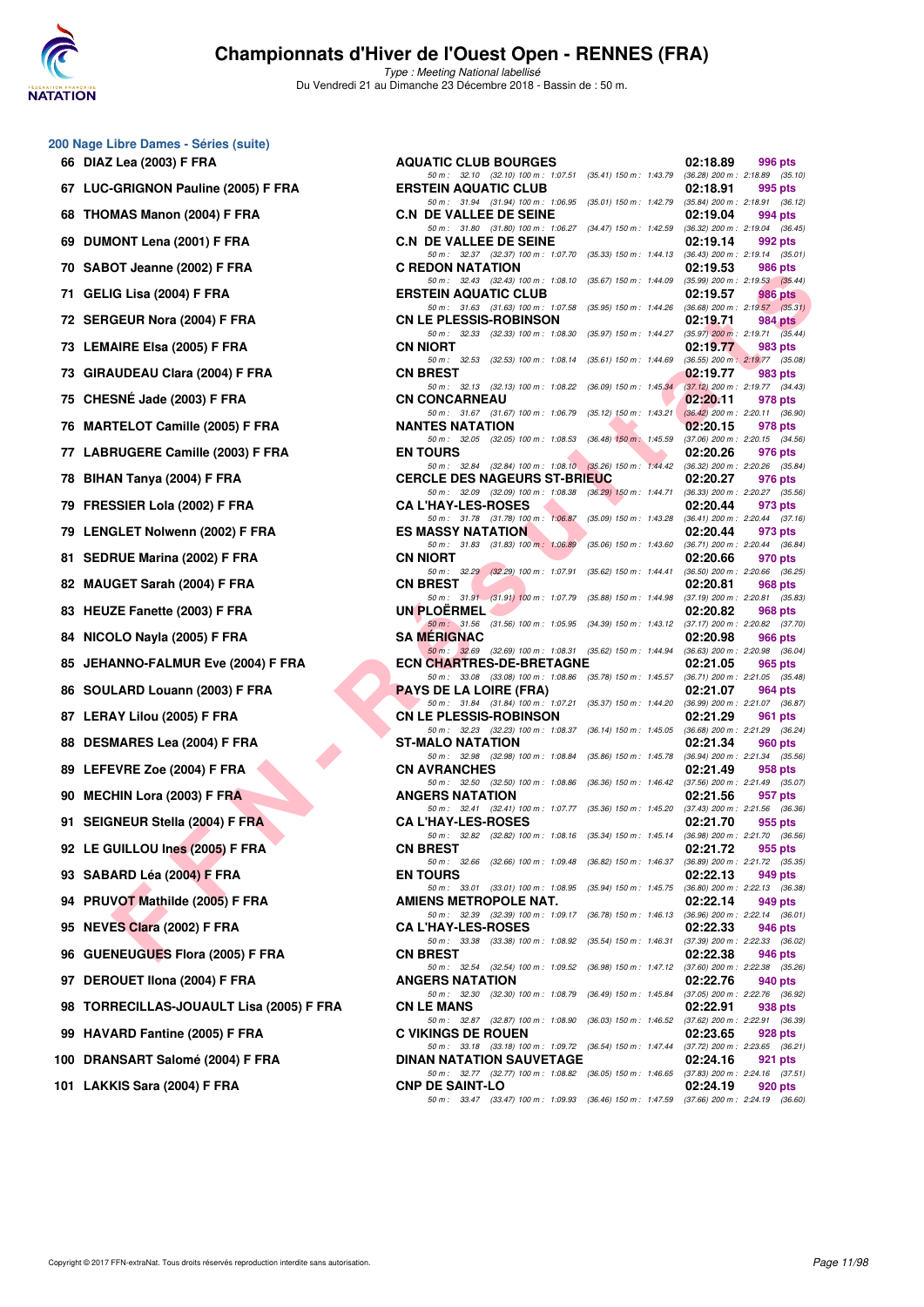

**200 Nage Libre Dames - Séries (suite)**

## **Championnats d'Hiver de l'Ouest Open - RENNES (FRA)**

Type : Meeting National labellisé Du Vendredi 21 au Dimanche 23 Décembre 2018 - Bassin de : 50 m.

| 102 MACE Charline (1999) F FRA                                                                                                                                                                                                                                                                                                                                                                         | 02:24.43<br><b>ECN CHARTRES-DE-BRETAGNE</b><br>917 pts                                                                                                                                                                                                                                                                                                                                                                                                                                                                                                                                                                                                                                                                                                                                                                                                                                                                                                                                                                                                                                                                                     |
|--------------------------------------------------------------------------------------------------------------------------------------------------------------------------------------------------------------------------------------------------------------------------------------------------------------------------------------------------------------------------------------------------------|--------------------------------------------------------------------------------------------------------------------------------------------------------------------------------------------------------------------------------------------------------------------------------------------------------------------------------------------------------------------------------------------------------------------------------------------------------------------------------------------------------------------------------------------------------------------------------------------------------------------------------------------------------------------------------------------------------------------------------------------------------------------------------------------------------------------------------------------------------------------------------------------------------------------------------------------------------------------------------------------------------------------------------------------------------------------------------------------------------------------------------------------|
| 103 PINOT Ombeline (2005) F FRA                                                                                                                                                                                                                                                                                                                                                                        | 50 m: 32.60 (32.60) 100 m: 1.08.62 (36.02) 150 m: 1.46.16 (37.54) 200 m: 2.24.43 (38.27)<br><b>ASN BONNEVAL</b><br>02:24.57<br>915 pts                                                                                                                                                                                                                                                                                                                                                                                                                                                                                                                                                                                                                                                                                                                                                                                                                                                                                                                                                                                                     |
| 104 MARTINEAU Cassandre (2005) F FRA                                                                                                                                                                                                                                                                                                                                                                   | 50 m: 32.61 (32.61) 100 m: 1:09.12 (36.51) 150 m: 1:46.99 (37.87) 200 m: 2:24.57 (37.58)<br><b>EN TOURS</b><br>02:24.68<br>913 pts                                                                                                                                                                                                                                                                                                                                                                                                                                                                                                                                                                                                                                                                                                                                                                                                                                                                                                                                                                                                         |
| 105 RABIN Ysoline (2004) F FRA                                                                                                                                                                                                                                                                                                                                                                         | 50 m: 33.43 (33.43) 100 m: 1:10.34 (36.91) 150 m: 1:47.84 (37.50) 200 m: 2:24.68 (36.84)<br>UNION QUIMPER NATATION<br>02:24.85<br>911 pts                                                                                                                                                                                                                                                                                                                                                                                                                                                                                                                                                                                                                                                                                                                                                                                                                                                                                                                                                                                                  |
| 106 ALLIGIER-PLANTEC Clementine (2004) F FRA                                                                                                                                                                                                                                                                                                                                                           | 50 m: 31.17 (31.17) 100 m: 1:08.07 (36.90) 150 m: 1:47.07 (39.00) 200 m: 2:24.85 (37.78)<br><b>C PAUL-BERT RENNES</b><br>02:25.64<br><b>900 pts</b>                                                                                                                                                                                                                                                                                                                                                                                                                                                                                                                                                                                                                                                                                                                                                                                                                                                                                                                                                                                        |
| 107 PORET Lilas-Lou (2004) F FRA                                                                                                                                                                                                                                                                                                                                                                       | 50 m: 33.01 (33.01) 100 m: 1:08.74 (35.73) 150 m: 1:46.51 (37.77) 200 m: 2:25.64 (39.13)<br><b>C.N DEAUVILLE</b><br>02:26.35<br>890 pts                                                                                                                                                                                                                                                                                                                                                                                                                                                                                                                                                                                                                                                                                                                                                                                                                                                                                                                                                                                                    |
| 108 CORNUAULT Eloane (2004) F FRA                                                                                                                                                                                                                                                                                                                                                                      | 50 m: 32.85 (32.85) 100 m: 1:10.15 (37.30) 150 m: 1:48.08 (37.93) 200 m: 2:26.35 (38.27)<br><b>ESPADON GRAND-QUEVILLY</b><br>02:27.26<br>878 pts                                                                                                                                                                                                                                                                                                                                                                                                                                                                                                                                                                                                                                                                                                                                                                                                                                                                                                                                                                                           |
| 109 PERAN Ambre (2005) F FRA                                                                                                                                                                                                                                                                                                                                                                           | 50 m: 32.77 (32.77) 100 m: 1.09.64 (36.87) 150 m: 1.48.28 (38.64) 200 m: 2.27.26 (38.98)<br><b>CN MORLAIX</b><br>02:27.99<br>868 pts                                                                                                                                                                                                                                                                                                                                                                                                                                                                                                                                                                                                                                                                                                                                                                                                                                                                                                                                                                                                       |
| 110 VARLET Morgane (2005) F FRA                                                                                                                                                                                                                                                                                                                                                                        | 50 m: 32.63 (32.63) 100 m: 1:09.94 (37.31) 150 m: 1:49.57 (39.63) 200 m: 2:27.99 (38.42)<br><b>C PAUL-BERT RENNES</b><br>02:30.75<br>831 pts                                                                                                                                                                                                                                                                                                                                                                                                                                                                                                                                                                                                                                                                                                                                                                                                                                                                                                                                                                                               |
| 111 JULIAN Eulalie (2005) F FRA                                                                                                                                                                                                                                                                                                                                                                        | 50 m: 35.25 (35.25) 100 m: 1:13.34 (38.09) 150 m: 1:52.32 (38.98) 200 m: 2:30.75 (38.43)<br><b>C PAUL-BERT RENNES</b><br>02:32.65<br>806 pts                                                                                                                                                                                                                                                                                                                                                                                                                                                                                                                                                                                                                                                                                                                                                                                                                                                                                                                                                                                               |
| --- BIDEAU Thaïs (2002) F FRA                                                                                                                                                                                                                                                                                                                                                                          | 50 m: 33.98 (33.98) 100 m: 1:12.27 (38.29) 150 m: 1:52.24<br>$(39.97)$ 200 m : 2:32.65 $(40.41)$<br><b>C PAUL-BERT RENNES</b><br><b>DNS</b> dec                                                                                                                                                                                                                                                                                                                                                                                                                                                                                                                                                                                                                                                                                                                                                                                                                                                                                                                                                                                            |
| --- GRAND Mathilde (2004) F FRA                                                                                                                                                                                                                                                                                                                                                                        | <b>ST-ETIENNE NATATION</b><br><b>DNS dec</b>                                                                                                                                                                                                                                                                                                                                                                                                                                                                                                                                                                                                                                                                                                                                                                                                                                                                                                                                                                                                                                                                                               |
| --- HERTHE Emmy (2002) F FRA                                                                                                                                                                                                                                                                                                                                                                           | DNS dec<br><b>NANTES NATATION</b>                                                                                                                                                                                                                                                                                                                                                                                                                                                                                                                                                                                                                                                                                                                                                                                                                                                                                                                                                                                                                                                                                                          |
| --- LAROUI Lina (2001) F FRA                                                                                                                                                                                                                                                                                                                                                                           | <b>ST-ETIENNE NATATION</b><br><b>DNS dec</b>                                                                                                                                                                                                                                                                                                                                                                                                                                                                                                                                                                                                                                                                                                                                                                                                                                                                                                                                                                                                                                                                                               |
| <b>100 Nage Libre Dames - Finale A 16 ans et plus (Samedi 22 Décembre 2018)</b><br>1 NUNES Nolwenn (2000) F FRA<br>2 DESBORDES Joana (2000) F FRA<br>3 HITA Orlane (1999) F FRA<br>50 m: 31.05 (31.05) 100 m: 1:05.92 (34.87) 150 m: 1:40.93<br>4 MAILLE IIona (2001) F FRA<br>50 m: 30.50 (30.50) 100 m: 1:03.86 (33.36) 150 m: 1:37.74<br>5 CABON Lean (2002) F FRA<br>6 DORNIC Morgane (1998) F FRA | <b>CN BREST</b><br>04:23.03<br><b>1206 pts</b><br>50 m: 30.42 (30.42) 100 m: 1:03.71 (33.29) 150 m: 1:37.50 (33.79) 200 m: 2:11.54 (34.04) 250 m: 2:45.04 (33.50) 300 m: 3:18.80 (33.76) 350 m: 3:51.86 (33.06) 400 m: 4:23.03 (3<br><b>STADE FRANCAIS O COURBEVOIE</b><br>04:23.71<br><b>1200 pts</b><br>50 m: 30.40 (30.40) 100 m: 1:03.70 (33.30) 150 m: 1:37.48 (33.78) 200 m: 2:11.58 (34.10) 250 m: 2:45.14 (33.56) 300 m: 3:18.88 (33.74) 350 m: 3:52.02 (33.14) 400 m: 4:23.71 (3<br><b>CN BREST</b><br>04:26.17<br>1181 pts<br>(35.01) 200 m : 2:15.66 (34.73) 250 m : 2:49.23 (33.57) 300 m : 3:22.43<br>(33.20) 350 m : 3:55.24 (32.81) 400 m : 4:26.17 (3)<br><b>ES MASSY NATATION</b><br>04:27.38<br>1172 pts<br>(33.88) 200 m : 2:11.82 (34.08) 250 m : 2:45.68 (33.86) 300 m : 3:19.79 (34.11) 350 m : 3:54.11 (34.32) 400 m : 4:27.38 (3:<br><b>CN BREST</b><br>04:27.43<br>1171 pts<br>50 m : 30.95 (30.95) 100 m : 1:04.71 (33.76) 150 m : 1:39.19 (34.48) 200 m : 2:14.09 (34.90) 250 m : 2:48.33 (34.24) 300 m : 3:22.41 (34.08) 350 m : 3:55.66 (33.25) 400 m : 4:27.43 (3<br>04:29.15<br><b>CN BREST</b><br>1158 pts |
| 50 m: 31.12 (31.12) 100 m: 1:05.51 (34.39) 150 m: 1:39.83<br>7 AMBRASS Lilou (2002) F FRA                                                                                                                                                                                                                                                                                                              | $(34.32)$ 200 m : 2:14.09 $(34.26)$ 250 m : 2:48.12 $(34.03)$ 300 m : 3:22.42 $(34.30)$ 350 m : 3:56.31 $(33.89)$ 400 m : 4:29.15 $(33.89)$<br><b>ES MASSY NATATION</b><br>04:33.25<br>1126 pts                                                                                                                                                                                                                                                                                                                                                                                                                                                                                                                                                                                                                                                                                                                                                                                                                                                                                                                                            |
| 50 m: 31.48 (31.48) 100 m: 1:05.56 (34.08) 150 m: 1:39.94<br>8 MOREAU Sarah (2001) F FRA                                                                                                                                                                                                                                                                                                               | (34.38) 200 m : 2:14.67 (34.73) 250 m : 2:49.42 (34.75) 300 m : 3:24.20 (34.78) 350 m : 3:58.94 (34.74) 400 m : 4:33.25 (34<br><b>EN TOURS</b><br>04:34.52<br>1117 pts<br>50 m: 31.51 (31.51) 100 m: 1:06.13 (34.62) 150 m: 1:41.10 (34.97) 200 m: 2:16.39 (35.29) 250 m: 2:51.18 (34.79) 300 m: 3:26.24 (35.06) 350 m: 4:00.94 (34.70) 400 m: 4:34.52 (3.                                                                                                                                                                                                                                                                                                                                                                                                                                                                                                                                                                                                                                                                                                                                                                                 |
| <b>100 Nage Libre Dames - Finale A 11-15 ans (Samedi 22 Décembre 2018)</b>                                                                                                                                                                                                                                                                                                                             |                                                                                                                                                                                                                                                                                                                                                                                                                                                                                                                                                                                                                                                                                                                                                                                                                                                                                                                                                                                                                                                                                                                                            |
|                                                                                                                                                                                                                                                                                                                                                                                                        |                                                                                                                                                                                                                                                                                                                                                                                                                                                                                                                                                                                                                                                                                                                                                                                                                                                                                                                                                                                                                                                                                                                                            |
| 1 VASQUEZ Lucie (2004) F FRA<br>2 BONDOUY Noah (2004) F FRA                                                                                                                                                                                                                                                                                                                                            | <b>ES MASSY NATATION</b><br>04:33.87<br>1122 pts<br>50 m: 30.37 (30.37) 100 m: 1:03.81 (33.44) 150 m: 1:38.44 (34.63) 200 m: 2:14.05 (35.61) 250 m: 2:48.95 (34.90) 300 m: 3:25.19 (36.24) 350 m: 3:59.29 (34.10) 400 m: 4:33.87 (34.<br><b>ES MASSY NATATION</b><br>04:36.35<br>1103 pts                                                                                                                                                                                                                                                                                                                                                                                                                                                                                                                                                                                                                                                                                                                                                                                                                                                  |
| 3 LISTRAT Charlotte (2004) F FRA                                                                                                                                                                                                                                                                                                                                                                       | 50 m: 30.83 (30.83) 100 m: 1:04.18 (33.35) 150 m: 1:39.01 (34.83) 200 m: 2:14.05 (35.04) 250 m: 2:49.61 (35.56) 300 m: 3:25.40 (35.79) 350 m: 4:01.20 (35.80) 400 m: 4:36.35 (3.<br><b>EN TOURS</b><br>04:37.13<br>1097 pts                                                                                                                                                                                                                                                                                                                                                                                                                                                                                                                                                                                                                                                                                                                                                                                                                                                                                                                |
| 4 CAUDAN Agathe (2004) F FRA                                                                                                                                                                                                                                                                                                                                                                           | 50 m: 31.50 (31.50) 100 m: 1:05,52 (34.02) 150 m: 1:40.74 (35.22) 200 m: 2:16.31 (35.57) 250 m: 2:51.89 (35.58) 300 m: 3:27.70 (35.81) 350 m: 4:03.57 (35.87) 400 m: 4:37.13 (3:<br><b>CN BREST</b><br>04:43.05<br>1053 pts                                                                                                                                                                                                                                                                                                                                                                                                                                                                                                                                                                                                                                                                                                                                                                                                                                                                                                                |
| 5 VALENTIN Salomé (2005) F FRA                                                                                                                                                                                                                                                                                                                                                                         | 50 m: 31.24 (31.24) 100 m: 1:06.25 (35.01) 150 m: 1:41.87 (35.62) 200 m: 2:17.79 (35.92) 250 m: 2:54.35 (36.66) 300 m: 3:30.96 (36.61) 350 m: 4:07.79 (36.83) 400 m: 4:43.05 (3:<br>AS LA TESTE<br>04:44.11<br>1045 pts                                                                                                                                                                                                                                                                                                                                                                                                                                                                                                                                                                                                                                                                                                                                                                                                                                                                                                                    |
| 6 PELLEAU Ines (2004) F FRA                                                                                                                                                                                                                                                                                                                                                                            | 50 m: 32.33 (32.33) 100 m: 1:07.37 (35.04) 150 m: 1:43.97 (36.60) 200 m: 2:20.67 (36.70) 250 m: 2:57.28 (36.61) 300 m: 3:34.10 (36.82) 350 m: 4:09.90 (35.80) 400 m: 4:44.11 (3<br><b>CN BREST</b><br>04:46.57<br><b>1027 pts</b>                                                                                                                                                                                                                                                                                                                                                                                                                                                                                                                                                                                                                                                                                                                                                                                                                                                                                                          |
| 7 GOETZ Ilona (2004) F FRA                                                                                                                                                                                                                                                                                                                                                                             | 50 m: 30.85 (30.85) 100 m: 1:05.87 (35.02) 150 m: 1:42.06 (36.19) 200 m: 2:19.36 (37.30) 250 m: 2:56.35 (36.99) 300 m: 3:34.03 (37.68) 350 m: 4:11.04 (37.01) 400 m: 4:46.57 (3.<br><b>ERSTEIN AQUATIC CLUB</b><br>04:48.25<br>1015 pts                                                                                                                                                                                                                                                                                                                                                                                                                                                                                                                                                                                                                                                                                                                                                                                                                                                                                                    |
|                                                                                                                                                                                                                                                                                                                                                                                                        | 50 m; 32.74 (32.74) 100 m; 1:08.91 (36.17) 150 m; 1:45.20 (36.29) 200 m; 2:22.40 (37.20) 250 m; 2:59.16 (36.76) 300 m; 3:36.38 (37.22) 350 m; 4:12.71 (36.33) 400 m; 4:48.25 (3                                                                                                                                                                                                                                                                                                                                                                                                                                                                                                                                                                                                                                                                                                                                                                                                                                                                                                                                                            |

## **[400 Nage Libre Dames - Finale A](http://www.ffnatation.fr/webffn/resultats.php?idact=nat&go=epr&idcpt=55947&idepr=4) 16 ans et plus** (Samedi 22 Décembre 2018)

| 1 NUNES Nolwenn (2000) F FRA                                                                                                                                                         | <b>CN BREST</b>                                    | 04:23.03 1206 pts                             |  |
|--------------------------------------------------------------------------------------------------------------------------------------------------------------------------------------|----------------------------------------------------|-----------------------------------------------|--|
| 50 m: 30.42 (30.42) 100 m: 1:03.71 (33.29) 150 m: 1:37.50 (33.79) 200 m: 2:11.54 (34.04) 250 m: 2:45.04 (33.50) 300 m: 3:18.80 (33.76) 350 m: 3:51.86 (33.06) 400 m: 4:23.03 (31.17) |                                                    |                                               |  |
| 2 DESBORDES Joana (2000) F FRA                                                                                                                                                       |                                                    | STADE FRANÇAIS O COURBEVOIE 04:23.71 1200 pts |  |
| 50 m: 30.40 (30.40) 100 m: 1:03.70 (33.30) 150 m: 1:37.48 (33.78) 200 m: 2:11.58 (34.10) 250 m: 2:45.14 (33.56) 300 m: 3:18.88 (33.74) 350 m: 3:52.02 (33.14) 400 m: 4:23.71 (31.69) |                                                    |                                               |  |
| 3 HITA Orlane (1999) F FRA                                                                                                                                                           | <b>CN BREST COMMUNISTIES ON BREST COMMUNISTIES</b> | 04:26.17 1181 pts                             |  |
| 50 m: 31.05 (31.05) 100 m: 1:05.92 (34.87) 150 m: 1:40.93 (35.01) 200 m: 2:15.66 (34.73) 250 m: 2:49.23 (33.57) 300 m: 3:22.43 (33.20) 350 m: 3:55.24 (32.81) 400 m: 4:26.17 (30.93) |                                                    |                                               |  |
| 4 MAILLE IIona (2001) F FRA                                                                                                                                                          | ES MASSY NATATION                                  | 04:27.38 1172 pts                             |  |
| 50 m: 30.50 (30.50) 100 m: 1:03.86 (33.36) 150 m: 1:37.74 (33.88) 200 m: 2:11.82 (34.08) 250 m: 2:45.68 (33.86) 300 m: 3:19.79 (34.11) 350 m: 3:54.11 (34.32) 400 m: 4:27.38 (33.27) |                                                    |                                               |  |
| 5 CABON Lean (2002) F FRA                                                                                                                                                            | <b>CN BREST</b>                                    | 04:27.43 1171 pts                             |  |
| 50 m: 30.95 (30.95) 100 m: 1:04.71 (33.76) 150 m: 1:39.19 (34.48) 200 m: 2:14.09 (34.90) 250 m: 2:48.33 (34.24) 300 m: 3:22.41 (34.08) 350 m: 3:55.66 (33.25) 400 m: 4:27.43 (31.77) |                                                    |                                               |  |
| 6 DORNIC Morgane (1998) F FRA                                                                                                                                                        | <b>CN BREST</b>                                    | 04:29.15 1158 pts                             |  |
| 50 m: 31.12 (31.12) 100 m: 1:05.51 (34.39) 150 m: 1:39.83 (34.32) 200 m: 2:14.09 (34.26) 250 m: 2:48.12 (34.03) 300 m: 3:22.42 (34.30) 350 m: 3:56.31 (33.89) 400 m: 4:29.15 (32.84) |                                                    |                                               |  |
| 7 AMBRASS Lilou (2002) F FRA <b>ES MASSY NATATION</b> 604:33.25 1126 pts                                                                                                             |                                                    |                                               |  |
| 50 m: 31.48 (31.48) 100 m: 1:05.56 (34.08) 150 m: 1:39.94 (34.38) 200 m: 2:14.67 (34.73) 250 m: 2:49.42 (34.75) 300 m: 3:24.20 (34.78) 350 m: 3:58.94 (34.74) 400 m: 4:33.25 (34.31) |                                                    |                                               |  |
| 8 MOREAU Sarah (2001) F FRA EN TOURS                                                                                                                                                 |                                                    | 04:34.52 1117 pts                             |  |
| 50 m: 31.51 (31.51) 100 m: 1:06.13 (34.62) 150 m: 1:41.10 (34.97) 200 m: 2:16.39 (35.29) 250 m: 2:51.18 (34.79) 300 m: 3:26.24 (35.06) 350 m: 4:00.94 (34.70) 400 m: 4:34.52 (33.58) |                                                    |                                               |  |
|                                                                                                                                                                                      |                                                    |                                               |  |

## **[400 Nage Libre Dames - Finale A](http://www.ffnatation.fr/webffn/resultats.php?idact=nat&go=epr&idcpt=55947&idepr=4) 11-15 ans** (Samedi 22 Décembre 2018)

| 1 VASQUEZ Lucie (2004) F FRA                                                                                                                                                                 | <b>ES MASSY NATATION</b>    | 04:33.87 1122 pts    |  |
|----------------------------------------------------------------------------------------------------------------------------------------------------------------------------------------------|-----------------------------|----------------------|--|
| 50 m: 30.37 (30.37) 100 m: 1:03.81 (33.44) 150 m: 1:38.44 (34.63) 200 m: 2:14.05 (35.61) 250 m: 2:48.95 (34.90) 300 m: 3:25.19 (36.24) 350 m: 3:59.29 (34.10) 400 m: 4:33.87 (34.58)         |                             |                      |  |
| 2 BONDOUY Noah (2004) F FRA                                                                                                                                                                  | <b>ES MASSY NATATION</b>    | $04:36.35$ 1103 pts  |  |
| 50 m : 30.83 (30.83) 100 m 1:04.18 (33.35) 150 m : 1:39.01 (34.83) 200 m : 2:14.05 (35.04) 250 m : 2:49.61 (35.56) 300 m : 3:25.40 (35.79) 350 m : 4:01.20 (35.80) 400 m : 4:36.35 (35.15)   |                             |                      |  |
| 3 LISTRAT Charlotte (2004) F FRA EXECUTION ENTOURS                                                                                                                                           |                             | 04:37.13 1097 pts    |  |
| 50 m: 31.50 (31.50) 100 m: 1:05.52 (34.02) 150 m: 1:40.74 (35.22) 200 m: 2:16.31 (35.57) 250 m: 2:51.89 (35.58) 300 m: 3:27.70 (35.81) 350 m: 4:03.57 (35.87) 400 m: 4:37.13 (33.56)         |                             |                      |  |
|                                                                                                                                                                                              |                             | 04:43.05 1053 pts    |  |
| 50 m: 31.24 (31.24) 100 m: 1:06.25 (35.01) 150 m: 1:41.87 (35.62) 200 m: 2:17.79 (35.92) 250 m: 2:54.35 (36.56) 300 m: 3:30.96 (36.61) 350 m: 4:07.79 (36.83) 400 m: 4:43.05 (35.26)         |                             |                      |  |
| 5 VALENTIN Salomé (2005) F FRA AS LA TESTE                                                                                                                                                   |                             | 04:44.11 1045 pts    |  |
| 50 m: 32.33 (32.33) 100 m: 1:07.37 (35.04) 150 m: 1:43.97 (36.60) 200 m: 2:20.67 (36.70) 250 m: 2:57.28 (36.61) 300 m: 3:34.10 (36.82) 350 m: 4:09.90 (35.80) 400 m: 4:44.11 (34.21)         |                             |                      |  |
|                                                                                                                                                                                              |                             | 04:46.57 1027 pts    |  |
| 50 m: 30.85 (30.85) 100 m: 1:05.87 (35.02) 150 m: 1:42.06 (36.19) 200 m: 2:19.36 (37.30) 250 m: 2:56.35 (36.99) 300 m: 3:34.03 (37.68) 350 m: 4:11.04 (37.01) 400 m: 4:46.57 (35.53)         |                             |                      |  |
| 7 GOETZ Ilona (2004) F FRA                                                                                                                                                                   | <b>ERSTEIN AQUATIC CLUB</b> | 04:48.25<br>1015 pts |  |
| 50 m : 32.74 (32.74) 100 m : 1:08.91 (36.17) 150 m : 1:45.20 (36.29) 200 m : 2:22.40 (37.20) 250 m : 2:59.16 (36.76) 300 m : 3:36.38 (37.22) 350 m : 4:12.71 (36.33) 400 m : 4:48.25 (35.54) |                             |                      |  |
| 8 MONTEBRUN Alissia (2004) F FRA                                                                                                                                                             | <b>CN LE MANS</b>           | 04:50.36<br>999 pts  |  |
| 50 m: 32.38 (32.38) 100 m: 1:08.08 (35.70) 150 m: 1:45.06 (36.98) 200 m: 2:22.46 (37.40) 250 m: 2:59.76 (37.30) 300 m: 3:36.97 (37.21) 350 m: 4:14.28 (37.31) 400 m: 4:50.36 (36.08)         |                             |                      |  |

## **[400 Nage Libre Dames - Finale B](http://www.ffnatation.fr/webffn/resultats.php?idact=nat&go=epr&idcpt=55947&idepr=4) 16 ans et plus** (Samedi 22 Décembre 2018)

| 1 MOURET Lucile (2002) F FRA                                                                                                                                                                 | <b>CNO ST-GERMAIN-EN-LAYE</b> | 04:31.02 1143 pts |  |
|----------------------------------------------------------------------------------------------------------------------------------------------------------------------------------------------|-------------------------------|-------------------|--|
| 50 m : 31.34 (31.34) 100 m : 1:04.27 (32.93) 150 m : 1:38.25 (33.98) 200 m : 2:12.48 (34.23) 250 m : 2:47.33 (34.85) 300 m : 3:21.98 (34.65) 350 m : 3:57.20 (35.22) 400 m : 4:31.02 (33.82) |                               |                   |  |
| 2 HOULLIER Elise (2000) F FRA                                                                                                                                                                | C VIKINGS DE ROUEN            | 04:33.25 1126 pts |  |
| 50 m: 31.69 (31.69) 100 m: 1:06.18 (34.49) 150 m: 1:41.04 (34.86) 200 m: 2:15.88 (34.84) 250 m: 2:50.48 (34.60) 300 m: 3:24.96 (34.48) 350 m: 3:59.47 (34.51) 400 m: 4:33.25 (33.78)         |                               |                   |  |
| 3 LE BRIS Clara (2003) F FRA                                                                                                                                                                 | <b>CN BREST</b>               | 04:36.45 1102 pts |  |
| 50 m: 30.98 (30.98) 100 m: 1:05.55 (34.57) 150 m: 1:40.38 (34.83) 200 m: 2:15.85 (35.47) 250 m: 2:50.96 (35.11) 300 m: 3:26.49 (35.53) 350 m: 4:01.99 (35.50) 400 m: 4:36.45 (34.46)         |                               |                   |  |
|                                                                                                                                                                                              |                               |                   |  |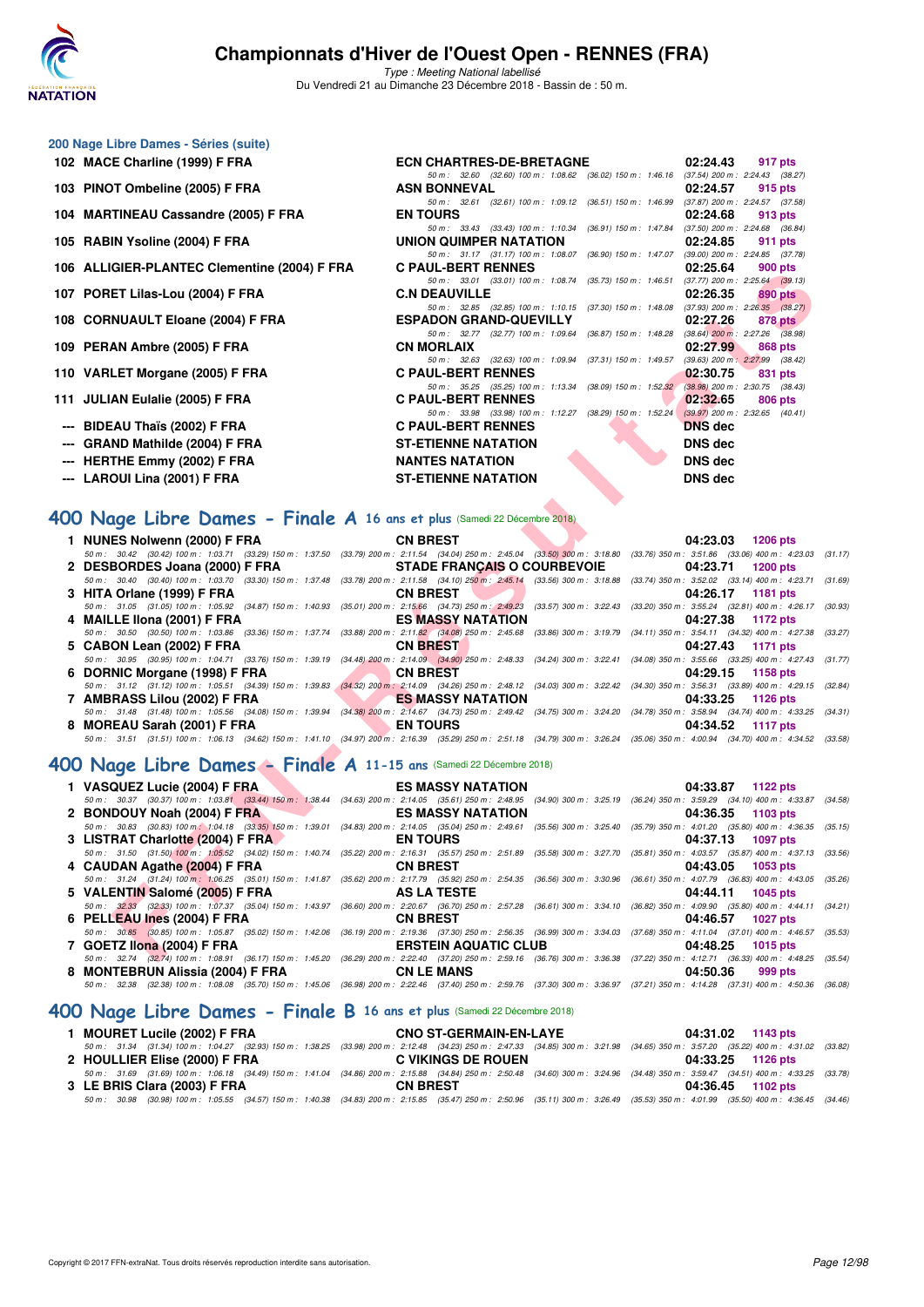

Type : Meeting National labellisé

Du Vendredi 21 au Dimanche 23 Décembre 2018 - Bassin de : 50 m.

| 400 Nage Libre Dames - Finale B (suite) |                                                                                                                                                                                              |                      |
|-----------------------------------------|----------------------------------------------------------------------------------------------------------------------------------------------------------------------------------------------|----------------------|
| 4 COUSSEAU Solene (2003) F FRA          | <b>PAYS DE LA LOIRE (FRA)</b>                                                                                                                                                                | 04:36.61 1101 pts    |
|                                         | 50 m: 31.52 (31.52) 100 m: 1:06.43 (34.91) 150 m: 1:41.59 (35.16) 200 m: 2:17.29 (35.70) 250 m: 2:52.48 (35.19) 300 m: 3:28.08 (35.00) 350 m: 4:03.30 (35.22) 400 m: 4:36.61 (33.31)         |                      |
| 5 BACHET Lola (1998) F FRA              | <b>EN TOURS</b>                                                                                                                                                                              | 04:36.70 1100 pts    |
|                                         | 50 m: 31.19 (31.19) 100 m: 1:05.58 (34.39) 150 m: 1:39.93 (34.35) 200 m: 2:15.26 (35.33) 250 m: 2:50.49 (35.23) 300 m: 3:26.88 (36.39) 350 m: 4:02.44 (35.56) 400 m: 4:36.70 (34.26)         |                      |
| 6 CORN Alicia (2002) F FRA              | <b>AQUATIC CLUB BOURGES</b>                                                                                                                                                                  | 04:37.38 1095 pts    |
|                                         | 50 m : 31.81 (31.81) 100 m : 1:06.56 (34.75) 150 m : 1:41.86 (35.30) 200 m : 2:17.44 (35.58) 250 m : 2:52.74 (35.30) 300 m : 3:28.69 (35.95) 350 m : 4:03.89 (35.20) 400 m : 4:37.38 (33.49) |                      |
| 7 CEPECK Léa (2002) F FRA               | <b>EN TOURS</b>                                                                                                                                                                              | 04:41.70 1063 pts    |
|                                         | 50 m: 31.77 (31.77) 100 m: 1:06.39 (34.62) 150 m: 1:41.82 (35.43) 200 m: 2:17.34 (35.52) 250 m: 2:53.44 (36.10) 300 m: 3:29.99 (36.55) 350 m: 4:06.65 (36.66) 400 m: 4:41.70 (35.05)         |                      |
| 8 LEBRE Emma (2002) F FRA               | <b>CN BREST</b>                                                                                                                                                                              | 04:42.46<br>1057 pts |
|                                         | 50 m: 32.28 (32.28) 100 m: 1:07.29 (35.01) 150 m: 1:43.02 (35.73) 200 m: 2:19.13 (36.11) 250 m: 2:55.24 (36.11) 300 m: 3:31.25 (36.01) 350 m: 4:07.37 (36.12) 400 m: 4:42.46 (35.09)         |                      |
|                                         |                                                                                                                                                                                              |                      |

### **[400 Nage Libre Dames - Finale B](http://www.ffnatation.fr/webffn/resultats.php?idact=nat&go=epr&idcpt=55947&idepr=4) 11-15 ans** (Samedi 22 Décembre 2018)

|                             | 1 SAUDRAIS Svetlana (2004) F FRA CLUB DAUPHINS LE BLANC 04:45.26 1036 pts                                                                                                                    |                                                               |
|-----------------------------|----------------------------------------------------------------------------------------------------------------------------------------------------------------------------------------------|---------------------------------------------------------------|
|                             | 50 m : 32.14 (32.14) 100 m : 1:07.50 (35.36) 150 m : 1:43.79 (36.29) 200 m : 2:20.83 (37.04) 250 m : 2:57.08 (36.25) 300 m : 3:33.73 (36.65) 350 m : 4:10.03 (36.30) 400 m : 4:45.26 (35.23) |                                                               |
| 2 LEMAIRE Elsa (2005) F FRA | CN NIORT                                                                                                                                                                                     | 04:47.55 1020 pts                                             |
|                             | 50 m: 32.35 (32.35) 100 m: 1:07.65 (35.30) 150 m: 1:44.06 (36.41) 200 m: 2:20.73 (36.67) 250 m: 2:57.63 (36.90) 300 m: 3:34.53 (36.90) 350 m: 4:11.62 (37.09) 400 m: 4:47.55 (35.93)         |                                                               |
|                             | 3 CARDUNER Pauline (2004) F FRA CN CONCARNEAU                                                                                                                                                | $04:50.18$ 1001 pts                                           |
|                             | 50 m : 32.07 (32.07) 100 m : 1:07.53 (35.46) 150 m : 1:43.72 (36.19) 200 m : 2:20.99 (37.27) 250 m : 2:57.45 (36.46) 300 m : 3:35.21 (37.76) 350 m : 4:13.44 (38.23) 400 m : 4:50.18 (36.74) |                                                               |
|                             | 4 THIBOUW Laure (2004) F FRA SC NATATION ABBEVILLE And the 1998 pts                                                                                                                          |                                                               |
|                             | 50 m: 32.76 (32.76) 100 m: 1:08.41 (35.65) 150 m: 1:45.43 (37.02) 200 m: 2:22.19 (36.76) 250 m: 3:00.08 (37.89) 300 m: 3:37.89 (37.81) 350 m: 4:15.62 (37.73) 400 m: 4:50.56 (34.94)         |                                                               |
|                             |                                                                                                                                                                                              | 983 pts                                                       |
|                             | 50 m: 32.65 (32.65) 100 m: 1:09.26 (36.61) 150 m: 1:46.17 (36.91) 200 m: 2:23.13 (36.96) 250 m: 3:00.90 (37.77) 300 m: 3:38.50                                                               | $(37.60)$ 350 m : 4:16.77 $(38.27)$ 400 m : 4:52.70 $(35.93)$ |
|                             | 6 LERAY Lilou (2005) F FRA CN LE PLESSIS-ROBINSON (2005) 7 64:53.13                                                                                                                          | 980 pts                                                       |
|                             | 50 m : 32.25 (32.25) 100 m : 1:07.69 (35.44) 150 m : 1:45.29 (37.60) 200 m : 2:23.63 (38.34) 250 m : 3:01.29 (37.66) 300 m : 3:38.80 (37.51) 350 m : 4:16.70 (37.90) 400 m : 4:53.13 (36.43) |                                                               |
|                             | 7 LUC-GRIGNON Pauline (2005) F FRA ERSTEIN AQUATIC CLUB                                                                                                                                      | 04:56.20<br>958 pts                                           |
|                             | 50 m: 33.18 (33.18) 100 m: 1:09.48 (36.30) 150 m: 1:46.76 (37.28) 200 m: 2:24.44 (37.68) 250 m: 3:02.68 (38.24) 300 m: 3:40.99 (38.31) 350 m: 4:19.16 (38.17) 400 m: 4:56.20 (37.04)         |                                                               |
|                             | 8 THOMAS Manon (2004) F FRA C.N DE VALLEE DE SEINE                                                                                                                                           | 04:57.04<br>952 pts                                           |
|                             | 50 m : 32.96 (32.96) 100 m : 1:09.20 (36.24) 150 m : 1:46.06 (36.86) 200 m : 2:24.78 (38.72) 250 m : 3:02.59 (37.81) 300 m : 3:41.83 (39.24) 350 m : 4:19.96 (38.13) 400 m : 4:57.04 (37.08) |                                                               |

### **[400 Nage Libre Dames - Séries](http://www.ffnatation.fr/webffn/resultats.php?idact=nat&go=epr&idcpt=55947&idepr=4)** (Samedi 22 Décembre 2018)

| 0 LEDNE EIIIIIIA (2002) F FNA                                                                 | <b>UN DREST</b><br>50 m: 32.28 (32.28) 100 m: 1:07.29 (35.01) 150 m: 1:43.02 (35.73) 200 m: 2:19.13 (36.11) 250 m: 2:55.24 (36.11) 300 m: 3:31.25 (36.01) 350 m: 4:07.37 (36.12) 400 m: 4:42.46 (35.09)                              | U4.44.40<br><b>אין ו</b> טו                                |  |
|-----------------------------------------------------------------------------------------------|--------------------------------------------------------------------------------------------------------------------------------------------------------------------------------------------------------------------------------------|------------------------------------------------------------|--|
|                                                                                               |                                                                                                                                                                                                                                      |                                                            |  |
| 00 Nage Libre Dames - Finale B 11-15 ans (Samedi 22 Décembre 2018)                            |                                                                                                                                                                                                                                      |                                                            |  |
| 1 SAUDRAIS Svetlana (2004) F FRA                                                              | <b>CLUB DAUPHINS LE BLANC</b>                                                                                                                                                                                                        | 04:45.26<br><b>1036 pts</b>                                |  |
|                                                                                               | 50 m: 32.14 (32.14) 100 m: 1:07.50 (35.36) 150 m: 1:43.79 (36.29) 200 m: 2:20.83 (37.04) 250 m: 2:57.08 (36.25) 300 m: 3:33.73 (36.65) 350 m: 4:10.03 (36.30) 400 m: 4:45.26                                                         | (35.23)                                                    |  |
| 2 LEMAIRE Elsa (2005) F FRA                                                                   | <b>CN NIORT</b>                                                                                                                                                                                                                      | 04:47.55<br><b>1020 pts</b>                                |  |
| 3 CARDUNER Pauline (2004) F FRA                                                               | 50 m: 32.35 (32.35) 100 m: 1:07.65 (35.30) 150 m: 1:44.06 (36.41) 200 m: 2:20.73 (36.67) 250 m: 2:57.63 (36.90) 300 m: 3:34.53 (36.90) 350 m; 4:11.62 (37.09) 400 m: 4:47.55<br><b>CN CONCARNEAU</b>                                 | (35.93)<br>04:50.18<br><b>1001 pts</b>                     |  |
|                                                                                               | 50 m: 32.07 (32.07) 100 m: 1:07.53 (35.46) 150 m: 1:43.72 (36.19) 200 m: 2:20.99 (37.27) 250 m: 2:57.45 (36.46) 300 m: 3:35.21 (37.76) 350 m; 4:13.44 (38.23) 400 m: 4:50.18                                                         | (36.74)                                                    |  |
| 4 THIBOUW Laure (2004) F FRA                                                                  | <b>SC NATATION ABBEVILLE</b>                                                                                                                                                                                                         | 04:50.56<br>998 pts                                        |  |
|                                                                                               | 50 m: 32.76 (32.76) 100 m: 1:08.41 (35.65) 150 m: 1:45.43 (37.02) 200 m: 2:22.19 (36.76) 250 m: 3:00.08 (37.89) 300 m: 3:37.89 (37.81) 350 m: 4:15.62 (37.73) 400 m: 4:50.56                                                         | (34.94)                                                    |  |
| 5 BIHAN Tanya (2004) F FRA                                                                    | <b>CERCLE DES NAGEURS ST-BRIEUC.</b><br>50 m : 32.65 (32.65) 100 m : 1:09.26 (36.61) 150 m : 1:46.17 (36.91) 200 m : 2:23.13 (36.96) 250 m : 3:00.90 (37.77) 300 m : 3:38.50 (37.60) 350 m : 4:16.77 (38.27) 400 m : 4:52.70 (35.93) | 04:52.70<br>983 pts                                        |  |
| 6 LERAY Lilou (2005) F FRA                                                                    | <b>CN LE PLESSIS-ROBINSON</b>                                                                                                                                                                                                        | 04:53.13<br>980 pts                                        |  |
|                                                                                               | 50 m: 32.25 (32.25) 100 m: 1:07.69 (35.44) 150 m: 1:45.29 (37.60) 200 m: 2:23.63 (38.34) 250 m: 3:01.29 (37.66) 300 m; 3:38.80 (37.51) 350 m: 4:16.70 (37.90) 400 m: 4:53.13                                                         | (36.43)                                                    |  |
| 7 LUC-GRIGNON Pauline (2005) F FRA                                                            | <b>ERSTEIN AQUATIC CLUB</b>                                                                                                                                                                                                          | 04:56.20<br>958 pts                                        |  |
| 8 THOMAS Manon (2004) F FRA                                                                   | 50 m: 33.18 (33.18) 100 m: 1:09.48 (36.30) 150 m: 1:46.76 (37.28) 200 m: 2:24.44 (37.68) 250 m: 3:02.68 (38.24) 300 m: 3:40.99 (38.31) 350 m: 4:19.16 (38.17) 400 m: 4:56.20 (37.04)<br>C.N DE VALLEE DE SEINE                       | 04:57.04<br>952 pts                                        |  |
|                                                                                               | 50 m : 32.96 (32.96) 100 m : 1:09.20 (36.24) 150 m : 1:46.06 (36.86) 200 m : 2:24.78 (38.72) 250 m : 3:02.59 (37.81) 300 m : 3:41.83 (39.24) 350 m : 4:19.96 (38.13) 400 m : 4:57.04 (37.08)                                         |                                                            |  |
|                                                                                               |                                                                                                                                                                                                                                      |                                                            |  |
| 00 Nage Libre Dames - Séries (Samedi 22 Décembre 2018)                                        |                                                                                                                                                                                                                                      |                                                            |  |
| 1 NUNES Nolwenn (2000) F FRA                                                                  | <b>CN BREST</b>                                                                                                                                                                                                                      | 04:23.59<br>1201 pts                                       |  |
|                                                                                               | 50 m: 30.73 (30.73) 100 m: 1:04.01 (33.28) 150 m: 1:37.61 (33.60) 200 m: 2:11.68 (34.07) 250 m: 2:44.85 (33.17) 300 m: 3:18.46 (33.61) 350 m: 3:51.58 (33.12) 400 m: 4:23.59                                                         | (32.01)                                                    |  |
| 2 MAILLE IIona (2001) F FRA                                                                   | <b>ES MASSY NATATION</b>                                                                                                                                                                                                             | 04:26.35<br>1180 pts                                       |  |
| 3 DESBORDES Joana (2000) F FRA                                                                | 50 m : 30.63 (30.63) 100 m : 1:03.86 (33.23) 150 m : 1:37.12 (33.26) 200 m : 2:10.71 (33.59) 250 m : 2:44.26 (33.55) 300 m : 3:18.38 (34.12) 350 m : 3:52.62 (34.24) 400 m : 4:26.35 (33.73)<br><b>STADE FRANÇAIS O COURBEVOIE</b>   | 04:26.63<br><b>1178 pts</b>                                |  |
|                                                                                               | 50 m : 30.95 (30.95) 100 m : 1:05.04 (34.09) 150 m : 1:39.16 (34.12) 200 m : 2:13.23 (34.07) 250 m : 2:46.76 (33.53) 300 m : 3:20.04 (33.28) 350 m : 3:53.49 (33.45) 400 m : 4:26.63                                                 | (33.14)                                                    |  |
| 4 CABON Lean (2002) F FRA                                                                     | <b>CN BREST</b>                                                                                                                                                                                                                      | 04:27.68<br>1169 pts                                       |  |
|                                                                                               | 50 m : 31.18 (31.18) 100 m : 1:05.19 (34.01) 150 m : 1:39.58 (34.39) 200 m : 2:13.69 (34.11) 250 m : 2:47.54 (33.65) 300 m : 3:21.23 (33.69) 350 m : 3:55.00 (33.77) 400 m : 4:27.68                                                 | (32.68)                                                    |  |
| 5 MOREAU Sarah (2001) F FRA                                                                   | <b>EN TOURS</b><br>50 m: 31.55 (31.55) 100 m: 1:05.70 (34.15) 150 m: 1:39.66 (33.96) 200 m: 2:13.80 (34.14) 250 m: 2:47.44 (33.64) 300 m: 3:21.56 (34.12) 350 m: 3:55.61 (34.05) 400 m: 4:28.25                                      | 04:28.25<br>1165 pts<br>(32.64)                            |  |
| 6 HITA Orlane (1999) F FRA                                                                    | <b>CN BREST</b>                                                                                                                                                                                                                      | 04:29.11<br>1158 pts                                       |  |
|                                                                                               | 50 m: 30.77 (30.77) 100 m: 1:04.66 (33.89) 150 m: 1:38.69 (34.03) 200 m: 2:13.40 (34.71) 250 m: 2:47.09 (33.69) 300 m: 3:21.12 (34.03) 350 m: 3:55.60 (34.48) 400 m: 4:29.11 (33.51)                                                 |                                                            |  |
| 7 AMBRASS Lilou (2002) F FRA                                                                  | $\overline{\phantom{a}}$<br>ES MASSY NATATION                                                                                                                                                                                        | 04:31.10<br>1143 pts                                       |  |
| 8 DORNIC Morgane (1998) F FRA                                                                 | 50 m: 30.90 (30.90) 100 m: 1:04.71 (33.81) 150 m: 1:38.92 (34.21) 200 m: 2:13.28 (34.36) 250 m: 2:47.43 (34.15) 300 m: 3:21.99 (34.56) 350 m: 3:57.04 (35.05) 400 m: 4:31.10 (34.06)<br><b>CN BREST</b>                              | 04:31.60<br>1139 pts                                       |  |
|                                                                                               | 50 m: 31.75 (31.75) 100 m: 1:06.29 (34.54) 150 m: 1:40.93 (34.64) 200 m: 2:15.83 (34.90) 250 m: 2:49.80 (33.97) 300 m: 3:24.17 (34.37) 350 m: 3:58.16 (33.99) 400 m: 4:31.60                                                         | (33.44)                                                    |  |
| 9 HOULLIER Elise (2000) F FRA                                                                 | <b>C VIKINGS DE ROUEN</b>                                                                                                                                                                                                            | 04:33.46<br>1125 pts                                       |  |
|                                                                                               | 50 m : 31.26 (31.26) 100 m : 1:05.25 (33.99) 150 m : 1:39.43 (34.18) 200 m : 2:14.07 (34.64) 250 m : 2:48.63 (34.56) 300 m : 3:23.79 (35.16) 350 m : 3:58.74 (34.95) 400 m : 4:33.46 (34.72)<br><b>CNO ST-GERMAIN-EN-LAYE</b>        | 04:34.14<br>1120 pts                                       |  |
| 10 MOURET Lucile (2002) F FRA<br>50 m : 32.16 (32.16) 100 m : 1:06.14 (33.98) 150 m : 1:39.94 | (33.80) 200 m : 2:14.16 (34.22) 250 m : 2:49.02 (34.86) 300 m : 3:24.22 (35.20) 350 m : 3:59.78 (35.56) 400 m : 4:34.14                                                                                                              | (34.36)                                                    |  |
| 11 VASQUEZ Lucie (2004) F FRA                                                                 | <b>ES MASSY NATATION</b>                                                                                                                                                                                                             | 04:36.51<br>1102 pts                                       |  |
|                                                                                               | 50 m : 31.38 (31.38) 100 m : 1:05.74 (34.36) 150 m : 1:40.46 (34.72) 200 m : 2:16.46 (36.00) 250 m : 2:51.38 (34.92) 300 m : 3:27.06 (35.68) 350 m : 4:02.16 (35.10) 400 m : 4:36.51 (34.35)                                         |                                                            |  |
| 12 LE BRIS Clara (2003) F FRA                                                                 | <b>CN BREST</b><br>50 m: 30.81 (30.81) 100 m: 1:06.47 (35.66) 150 m: 1:42.33 (35.86) 200 m: 2:18.62 (36.29) 250 m: 2:54.00 (35.38) 300 m: 3:29.59 (35.59) 350 m: 4:04.56 (34.97) 400 m: 4:39.16 (34.60)                              | 04:39.16<br>1082 pts                                       |  |
| 13 CEPECK Léa (2002) F FRA                                                                    | <b>EN TOURS</b>                                                                                                                                                                                                                      | 04:39.29<br><b>1081 pts</b>                                |  |
|                                                                                               | 50 m: 32.45 (32.45) 100 m: 1:07.04 (34.59) 150 m: 1:42.86 (35.82) 200 m: 2:18.62 (35.76) 250 m: 2:53.76 (35.14) 300 m: 3:29.61 (35.85) 350 m: 4:05.35 (35.74) 400 m: 4:39.29 (33.94)                                                 |                                                            |  |
| 14 BACHET Lola (1998) F FRA                                                                   | <b>EN TOURS</b>                                                                                                                                                                                                                      | 04:39.63<br><b>1078 pts</b>                                |  |
| 15 COUSSEAU Solene (2003) F FRA                                                               | 50 m: 31.41 (31.41) 100 m: 1:05.68 (34.27) 150 m: 1:40.70 (35.02) 200 m: 2:16.71 (36.01) 250 m: 2:52.62 (35.91) 300 m: 3:28.66 (36.04) 350 m: 4:04.59 (35.93) 400 m: 4:39.63 (35.04)<br><b>PAYS DE LA LOIRE (FRA)</b>                | 04:40.02<br>1075 pts                                       |  |
|                                                                                               | 50 m: 31.47 (31.47) 100 m: 1:05.85 (34.38) 150 m: 1:41.18 (35.33) 200 m: 2:17.04 (35.86) 250 m: 2:52.90 (35.86) 300 m: 3:29.12 (36.22) 350 m: 4:05.01 (35.89) 400 m: 4:40.02 (35.01)                                                 |                                                            |  |
| 16   LEBRE Emma (2002) F FRA                                                                  | <b>CN BREST</b>                                                                                                                                                                                                                      | 04:40.94<br><b>1068 pts</b>                                |  |
|                                                                                               | 50 m : 32.21 (32.21) 100 m : 1:07.06 (34.85) 150 m : 1:42.46 (35.40) 200 m : 2:18.35 (35.89) 250 m : 2:53.96 (35.61) 300 m : 3:30.16                                                                                                 | (36.20) 350 m : 4:05.76 (35.60) 400 m : 4:40.94<br>(35.18) |  |
| 17 LISTRAT Charlotte (2004) F FRA                                                             | <b>EN TOURS</b>                                                                                                                                                                                                                      | 04:41.44<br>1065 pts                                       |  |
| 18 CORN Alicia (2002) F FRA                                                                   | 50 m : 31.84 (31.84) 100 m : 1:06.80 (34.96) 150 m : 1:42.33 (35.53) 200 m : 2:18.61 (36.28) 250 m : 2:54.59 (35.98) 300 m : 3:30.87 (36.28) 350 m : 4:06.53 (35.66) 400 m : 4:41.44<br><b>AQUATIC CLUB BOURGES</b>                  | (34.91)<br>04:41.71<br>1063 pts                            |  |
| 50 m: 31.93 (31.93) 100 m: 1:07.43 (35.50) 150 m: 1:43.25                                     | (35.82) 200 m : 2:19.18 (35.93) 250 m : 2:55.09 (35.91) 300 m : 3:30.56                                                                                                                                                              | (35.47) 350 m : 4:06.68 (36.12) 400 m : 4:41.71<br>(35.03) |  |
| 19 CAUDAN Agathe (2004) F FRA                                                                 | <b>CN BREST</b>                                                                                                                                                                                                                      | 04:42.24<br>1059 pts                                       |  |
| 50 m: 31.48 (31.48) 100 m: 1:06.08 (34.60) 150 m: 1:40.84                                     | (34.76) 200 m : 2:17.09 (36.25) 250 m : 2:52.96<br>$(35.87)$ 300 m : 3:29.93                                                                                                                                                         | (36.97) 350 m : 4:06.15 (36.22) 400 m : 4:42.24<br>(36.09) |  |
| 20   THERIN Emeline (2002) F FRA                                                              | <b>EN CAEN</b><br>50 m : 32.32 (32.32) 100 m : 1:06.81 (34.49) 150 m : 1:41.29 (34.48) 200 m : 2:15.85 (34.56) 250 m : 2:52.12 (36.27) 300 m : 3:29.02 (36.90) 350 m : 4:06.08 (37.06) 400 m : 4:42.31 (36.23)                       | 04:42.31<br>1058 pts                                       |  |
| 21   BONDOUY Noah (2004) F FRA                                                                | <b>ES MASSY NATATION</b>                                                                                                                                                                                                             | 04:44.07<br>1045 pts                                       |  |
|                                                                                               | 50 m : 31.80 (31.80) 100 m : 1:06.79 (34.99) 150 m : 1:42.30 (35.51) 200 m : 2:18.45 (36.15) 250 m : 2:54.72 (36.27) 300 m : 3:31.18 (36.46) 350 m : 4:07.78 (36.60) 400 m : 4:44.07 (36.29)                                         |                                                            |  |
|                                                                                               |                                                                                                                                                                                                                                      |                                                            |  |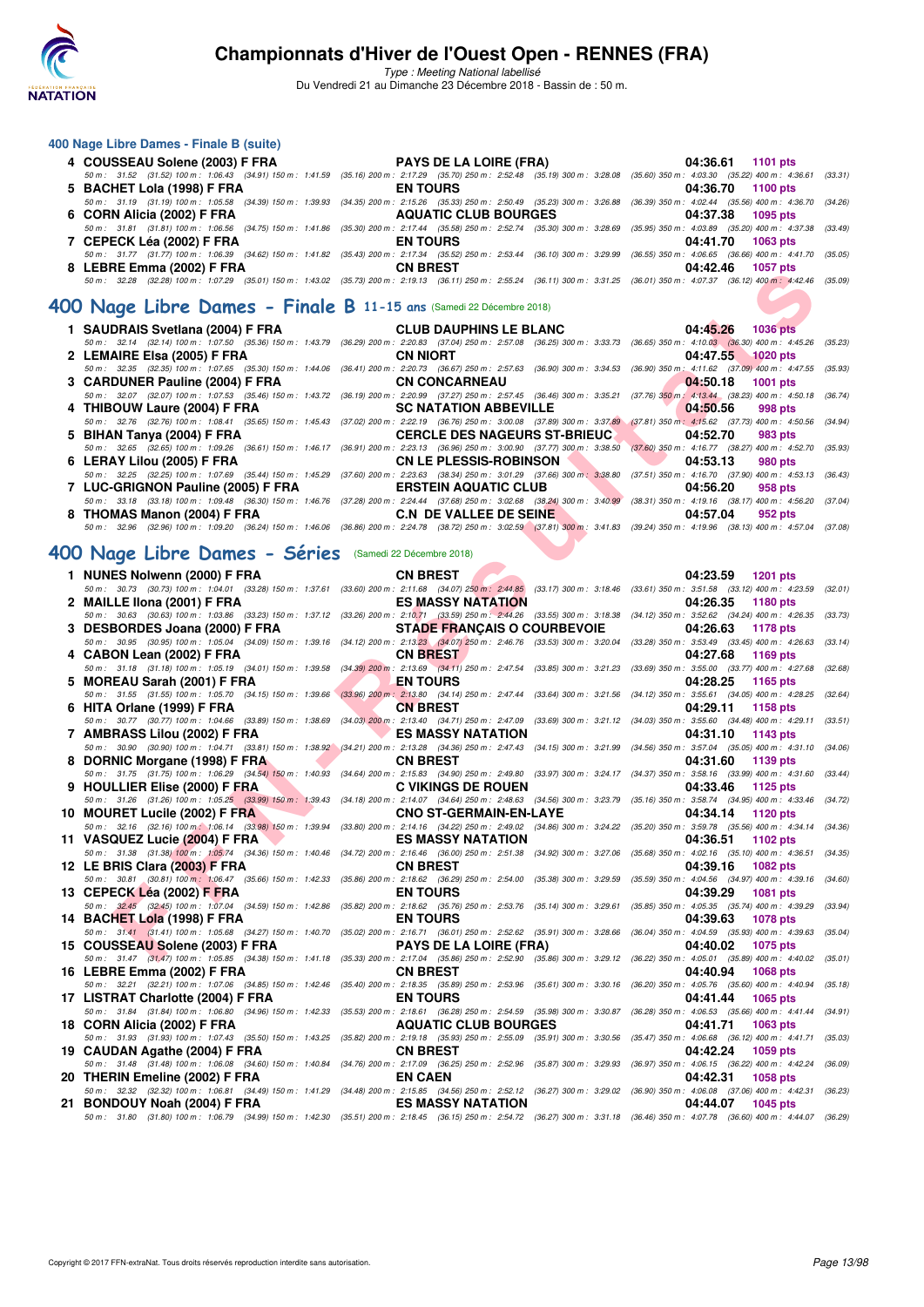

| 400 Nage Libre Dames - Séries (suite)<br>22 PELLEAU Ines (2004) F FRA                          | <b>CN BREST</b>                                                                                                                                                                                               | 04:44.12<br><b>1045 pts</b>                                                               |
|------------------------------------------------------------------------------------------------|---------------------------------------------------------------------------------------------------------------------------------------------------------------------------------------------------------------|-------------------------------------------------------------------------------------------|
|                                                                                                | 50 m : 31.44 (31.44) 100 m : 1:06.32 (34.88) 150 m : 1:41.97 (35.65) 200 m : 2:18.63 (36.66) 250 m : 2:55.10 (36.47) 300 m : 3:31.69                                                                          | (36.59) 350 m : 4:08.80 (37.11) 400 m : 4:44.12 (35.32)                                   |
| 23 STUTEL Chloé (2001) F FRA<br>50 m: 32.20 (32.20) 100 m: 1:07.53 (35.33) 150 m: 1:43.86      | <b>CN LE PLESSIS-ROBINSON</b><br>(36.33) 200 m : 2:20.17 (36.31) 250 m : 2:56.48 (36.31) 300 m : 3:32.67                                                                                                      | 04:44.38<br>1043 pts<br>(36.19) 350 m : 4:09.00 (36.33) 400 m : 4:44.38<br>(35.38)        |
| 24 HELLARD Emeline (2002) F FRA                                                                | <b>CERCLE DES NAGEURS ST-BRIEUC</b>                                                                                                                                                                           | 04:44.55<br>1042 pts                                                                      |
| 50 m: 31.84 (31.84) 100 m: 1:06.21 (34.37) 150 m: 1:41.27<br>25 PERIGUEUX Elea (2002) F FRA    | (35.06) 200 m : 2:17.73 (36.46) 250 m : 2:54.28 (36.55) 300 m : 3:31.39<br><b>CHARTRES METROPOLE NAT</b>                                                                                                      | (37.11) 350 m: 4:08.03 (36.64) 400 m: 4:44.55<br>(36.52)<br>04:44.71<br><b>1040 pts</b>   |
| 50 m: 31.95 (31.95) 100 m: 1:06.99 (35.04) 150 m: 1:42.99<br>26 LEPOITTEVIN Zoe (2002) F FRA   | (36.00) 200 m : 2:19.36 (36.37) 250 m : 2:55.73 (36.37) 300 m : 3:32.57<br><b>CN LE MANS</b>                                                                                                                  | (36.84) 350 m : 4:08.96 (36.39) 400 m : 4:44.71<br>(35.75)<br>04:44.75<br>1040 pts        |
| 50 m: 31.95 (31.95) 100 m: 1:06.92 (34.97) 150 m: 1:42.98                                      | (36.06) 200 m : 2:19.41 (36.43) 250 m : 2:56.05 (36.64) 300 m : 3:32.52                                                                                                                                       | $(36.47)$ 350 m : 4:09.12 $(36.60)$ 400 m : 4:44.75<br>(35.63)                            |
| 27 DELACROIX Ines (2003) F FRA<br>50 m: 31.67 (31.67) 100 m: 1:06.55 (34.88) 150 m: 1:42.65    | <b>CNP DE SAINT-LO</b><br>(36.10) 200 m : 2:19.24 (36.59) 250 m : 2:56.32 (37.08) 300 m : 3:33.22                                                                                                             | 04:44.86<br><b>1039 pts</b><br>(36.90) 350 m : 4:09.58 (36.36) 400 m : 4:44.86<br>(35.28) |
| 28 VALENTIN Salomé (2005) F FRA                                                                | AS LA TESTE                                                                                                                                                                                                   | 04:45.16<br><b>1037 pts</b>                                                               |
| 50 m: 32.66 (32.66) 100 m: 1:08.01 (35.35) 150 m: 1:44.36<br>29 MONTEBRUN Alissia (2004) F FRA | (36.35) 200 m : 2:21.23 (36.87) 250 m : 2:57.92 (36.69) 300 m : 3:35.23<br><b>CN LE MANS</b>                                                                                                                  | (37.31) 350 m : 4:10.86 (35.63) 400 m : 4:45.16<br>(34.30)<br>04:47.26<br>1022 pts        |
| 50 m: 32.14 (32.14) 100 m: 1:07.23 (35.09) 150 m: 1:43.43<br>30 DAUVIN Pauline (2000) F FRA    | (36.20) 200 m : 2:19.97 (36.54) 250 m : 2:56.90 (36.93) 300 m : 3:33.89<br><b>EN CAEN</b>                                                                                                                     | (36.99) 350 m: 4:11.11 (37.22) 400 m: 4:47.26<br>(36.15)<br>04:47.40<br><b>1021 pts</b>   |
| 50 m: 32.63 (32.63) 100 m: 1:07.76 (35.13) 150 m: 1:43.69                                      | (35.93) 200 m : 2:20.31 (36.62) 250 m : 2:57.22 (36.91) 300 m : 3:34.89                                                                                                                                       | $(37.67)$ $350$ m: $4:11.80$ $(36.91)$ $400$ m: $4:47.40$<br>(35.60)                      |
| 31 GAUTIER Marie (2002) F FRA<br>50 m: 32.20 (32.20) 100 m: 1:07.80 (35.60) 150 m: 1:44.36     | <b>CNP DE SAINT-LO</b><br>(36.56) 200 m : 2:20.73 (36.37) 250 m : 2:57.30 (36.57) 300 m : 3:34.48 (37.18) 350 m : 4:11.81 (37.33) 400 m : 4:47.79                                                             | 04:47.79<br><b>1018 pts</b><br>(35.98)                                                    |
| 32 DIAZ Lea (2003) F FRA                                                                       | <b>AQUATIC CLUB BOURGES</b>                                                                                                                                                                                   | 04:47.93<br>1017 pts                                                                      |
| 50 m: 32.60 (32.60) 100 m: 1:09.58 (36.98) 150 m: 1:46.38<br>33 GOETZ IIona (2004) F FRA       | (36.80) 200 m : 2:23.83 (37.45) 250 m : 2:59.18 (35.35) 300 m : 3:36.22 (37.04) 350 m : 4:12.41 (36.19) 400 m : 4:47.93<br><b>ERSTEIN AQUATIC CLUB</b>                                                        | (35.52)<br>04:48.37<br>1014 pts                                                           |
| 50 m: 33.15 (33.15) 100 m: 1:09.25 (36.10) 150 m: 1:45.55<br>34 SAUDRAIS Svetlana (2004) F FRA | $(36.30)$ 200 m : 2:22.59 $(37.04)$ 250 m : 2:59.04 $(36.45)$ 300 m : 3:35.90<br><b>CLUB DAUPHINS LE BLANC</b>                                                                                                | (36.86) 350 m : 4:12.33 (36.43) 400 m : 4:48.37<br>(36.04)<br>04:49.12<br><b>1008 pts</b> |
| 50 m: 31.90 (31.90) 100 m: 1:06.86 (34.96) 150 m: 1:43.57                                      | (36.71) 200 m : 2:20.54 (36.97) 250 m : 2:57.87 (37.33) 300 m : 3:35.88                                                                                                                                       | (38.01) 350 m: 4:12.90 (37.02) 400 m: 4:49.12<br>(36.22)                                  |
| 35 LEMAIRE Elsa (2005) F FRA<br>50 m: 32.79 (32.79) 100 m: 1:08.60 (35.81) 150 m: 1:45.43      | <b>CN NIORT</b><br>(36.83) 200 m : 2:22.35 (36.92) 250 m : 2:59.73 (37.38) 300 m : 3:37.25                                                                                                                    | 04:50.38<br>999 pts<br>(37.52) 350 m: 4:14.04 (36.79) 400 m: 4:50.38<br>(36.34)           |
| 36 PETIT Laura (2002) F FRA                                                                    | <b>C PAUL-BERT RENNES</b>                                                                                                                                                                                     | 04:50.63<br>997 pts                                                                       |
| 50 m: 32.32 (32.32) 100 m: 1:08.04 (35.72) 150 m: 1:44.99<br>37 CARDUNER Pauline (2004) F FRA  | (36.95) 200 m : 2:21.49 (36.50) 250 m : 2:57.86 (36.37) 300 m : 3:35.50<br><b>CN CONCARNEAU</b>                                                                                                               | (37.64) 350 m: 4:13.21 (37.71) 400 m: 4:50.63<br>(37.42)<br>04:51.71<br>990 pts           |
| 50 m: 32.17 (32.17) 100 m: 1:07.55 (35.38) 150 m: 1:44.17<br>38 ORANGE Vanina (2003) F FRA     | $(36.62)$ 200 m : 2:21.03 $(36.86)$ 250 m : 2:58.46 $(37.43)$ 300 m : 3:35.76<br><b>NANTES NATATION</b>                                                                                                       | (37.30) 350 m: 4:13.47 (37.71) 400 m: 4:51.71<br>(38.24)<br>04:51.89<br>988 pts           |
| 50 m: 33.21 (33.21) 100 m: 1:09.09 (35.88) 150 m: 1:45.80                                      | $(36.71)$ 200 m : 2:23.34 $(37.54)$ 250 m : 3:00.75 $(37.41)$ 300 m : 3:38.33                                                                                                                                 | (37.58) 350 m: 4:15.86 (37.53) 400 m: 4:51.89<br>(36.03)                                  |
| 39 LERAY Lilou (2005) F FRA<br>50 m: 33.17 (33.17) 100 m: 1:09.18 (36.01) 150 m: 1:46.13       | <b>CN LE PLESSIS-ROBINSON</b><br>$(36.95)$ 200 m : 2:23.53 $(37.40)$ 250 m : 3:00.23 $(36.70)$ 300 m : 3:38.12                                                                                                | 04:51.98<br>988 pts<br>(37.89) 350 m: 4:15.88 (37.76) 400 m: 4:51.98<br>(36.10)           |
| 40 DELAUNAY Maëlys (2003) F FRA                                                                | <b>CHOLET NATATION</b>                                                                                                                                                                                        | 04:52.13<br>987 pts<br>(37.85) 350 m : 4:16.52 (37.28) 400 m : 4:52.13<br>(35.61)         |
| 50 m: 33.00 (33.00) 100 m: 1:09.31 (36.31) 150 m: 1:46.38<br>41 LE MAT Noelynn (2003) F FRA    | (37.07) 200 m : 2:23.96 (37.58) 250 m : 3:01.39 (37.43) 300 m : 3:39.24<br><b>C VIKINGS DE ROUEN</b>                                                                                                          | 04:53.87<br>974 pts                                                                       |
| 50 m: 32.78 (32.78) 100 m: 1:08.26 (35.48) 150 m: 1:44.58<br>42 HEUZE Fanette (2003) F FRA     | (36.32) 200 m: 2:21.90 (37.32) 250 m: 2:59.46 (37.56) 300 m: 3:37.58<br><b>UN PLOERMEL</b>                                                                                                                    | (38.12) 350 m: 4:15.40 (37.82) 400 m: 4:53.87<br>(38.47)<br>04:53.90<br>974 pts           |
| 50 m: 32.59 (32.59) 100 m: 1:09.11 (36.52) 150 m: 1:46.36                                      | $(37.25)$ 200 m : $2:24.20$ $(37.84)$ 250 m : $3:01.93$ $(37.73)$ 300 m : $3:39.70$                                                                                                                           | (37.77) 350 m: 4:17.61 (37.91) 400 m: 4:53.90<br>(36.29)                                  |
| 43 THOMAS Manon (2004) F FRA<br>50 m: 33.70 (33.70) 100 m: 1:10.48 (36.78) 150 m: 1:47.33      | <b>C.N DE VALLEE DE SEINE</b><br>(36.85) 200 m: 2:25.01 (37.68) 250 m: 3:02.40 (37.39) 300 m: 3:40.75 (38.35) 350 m: 4:18.41 (37.66) 400 m: 4:54.38                                                           | 04:54.38<br>971 pts<br>(35.97)                                                            |
| 44 CHESNE Jade (2003) F FRA                                                                    | <b>CN CONCARNEAU</b><br>50 m : 32.48 (32.48) 100 m : 1:08.58 (36.10) 150 m : 1:45.44 (36.86) 200 m : 2:23.20 (37.76) 250 m : 3:00.90 (37.70) 300 m : 3:39.48 (38.58) 350 m : 4:17.85 (38.37) 400 m : 4:54.49  | 04:54.49<br>970 pts<br>(36.64)                                                            |
| 45 NEVES Clara (2002) F FRA                                                                    | <b>CA L'HAY-LES-ROSES</b>                                                                                                                                                                                     | 04:54.51<br>970 pts                                                                       |
| 50 m: 33.37 (33.37) 100 m: 1:08.99 (35.62) 150 m: 1:46.55<br>46 BIHAN Tanya (2004) F FRA       | (37.56) 200 m : 2:24.50 (37.95) 250 m : 3:02.39 (37.89) 300 m : 3:39.91 (37.52) 350 m : 4:18.18 (38.27) 400 m : 4:54.51<br><b>CERCLE DES NAGEURS ST-BRIEUC</b>                                                | (36.33)<br>04:54.56<br>969 pts                                                            |
| 50 m: 33.55 (33.55) 100 m: 1:10.77 (37.22) 150 m: 1:48.39<br>47 THIBOUW Laure (2004) F FRA     | (37.62) 200 m : 2:26.02 (37.63) 250 m : 3:04.25 (38.23) 300 m : 3:41.83 (37.58) 350 m : 4:19.11 (37.28) 400 m : 4:54.56 (35.45<br><b>SC NATATION ABBEVILLE</b>                                                | 04:54.77<br>968 pts                                                                       |
|                                                                                                | 50 m : 32.63 (32.63) 100 m : 1:08.45 (35.82) 150 m : 1:45.50 (37.05) 200 m : 2:23.20 (37.70) 250 m : 3:01.63 (38.43) 300 m : 3:40.54 (38.91) 350 m : 4:20.07 (39.53) 400 m : 4:54.77 (34.70)                  |                                                                                           |
| 48 LUC-GRIGNON Pauline (2005) F FRA                                                            | <b>ERSTEIN AQUATIC CLUB</b><br>50 m: 33.58 (33.58) 100 m: 1:10.34 (36.76) 150 m: 1:47.76 (37.42) 200 m: 2:25.73 (37.97) 250 m: 3:03.73 (38.00) 300 m: 3:41.91 (38.18) 350 m: 4:19.18 (37.27) 400 m: 4:55.13   | 04:55.13<br>965 pts<br>(35.95)                                                            |
| 49 CUGMAS Lilou (2003) F FRA                                                                   | <b>AURAY NATATION</b>                                                                                                                                                                                         | 04:55.28<br>964 pts                                                                       |
| 50 DUBOIS Léa (2003) F FRA                                                                     | 50 m: 32.75 (32.75) 100 m: 1:08.72 (35.97) 150 m: 1:46.19 (37.47) 200 m: 2:24.07 (37.88) 250 m: 3:02.14 (38.07) 300 m: 3:40.23 (38.09) 350 m: 4:16.28 (38.05) 400 m: 4:55.28<br><b>CHARTRES METROPOLE NAT</b> | (37.00)<br>04:55.46<br>963 pts                                                            |
| 51 FRESSIER Lola (2002) F FRA                                                                  | 50 m: 33.18 (33.18) 100 m: 1:10.33 (37.15) 150 m: 1:47.82 (37.49) 200 m: 2:25.74 (37.92) 250 m: 3:03.92 (38.18) 300 m: 3:41.52 (37.60) 350 m: 4:19.06 (37.54) 400 m: 4:55.46<br><b>CA L'HAY-LES-ROSES</b>     | (36.40)<br>04:55.85<br>960 pts                                                            |
|                                                                                                | 50 m : 31.90 (31.90) 100 m : 1:07.37 (35.47) 150 m : 1:44.23 (36.86) 200 m : 2:22.37 (38.14) 250 m : 3:00.62 (38.25) 300 m : 3:39.45                                                                          | (38.83) 350 m: 4:17.97 (38.52) 400 m: 4:55.85<br>(37.88)                                  |
| 52 SEIGNEUR Stella (2004) F FRA                                                                | <b>CA L'HAY-LES-ROSES</b><br>50 m: 33.54 (33.54) 100 m: 1:09.79 (36.25) 150 m: 1:47.53 (37.74) 200 m: 2:26.20 (38.67) 250 m: 3:05.07 (38.87) 300 m: 3:43.60                                                   | 04:59.87<br>932 pts<br>(38.53) 350 m: 4:22.07 (38.47) 400 m: 4:59.87 (37.80               |
| 53 SEDRUE Marina (2002) F FRA                                                                  | <b>CN NIORT</b><br>50 m : 32.82 (32.82) 100 m : 1:09.28 (36.46) 150 m : 1:47.40 (38.12) 200 m : 2:25.76 (38.36) 250 m : 3:04.40 (38.64) 300 m : 3:43.25 (38.85) 350 m : 4:22.39 (39.14) 400 m : 5:00.74       | 05:00.74<br>926 pts<br>(38.35)                                                            |
| 54 DRANSART Salomé (2004) F FRA                                                                | DINAN NATATION SAUVETAGE                                                                                                                                                                                      | 05:02.22<br>916 pts                                                                       |
| 55 LE GUILLOU Ines (2005) F FRA                                                                | 50 m : 33.70 (33.70) 100 m : 1:10.48 (36.78) 150 m : 1:48.53 (38.05) 200 m : 2:26.83 (38.30) 250 m : 3:04.77 (37.94) 300 m : 3:43.90<br><b>CN BREST</b>                                                       | (39.13) 350 m: 4:23.18 (39.28) 400 m: 5:02.22<br>(39.04)<br>05:02.58<br>913 pts           |
|                                                                                                | 50 m: 34.70 (34.70) 100 m: 1:12.01 (37.31) 150 m: 1:50.56 (38.55) 200 m: 2:29.29 (38.73) 250 m: 3:08.22 (38.93) 300 m: 3:47.16 (38.94) 350 m: 4:25.58 (38.42) 400 m: 5:02.58                                  | (37.00)                                                                                   |
| 56 CARNIOL Moéa (2005) F FRA                                                                   | <b>EN CAEN</b><br>50 m: 34.18 (34.18) 100 m: 1:11.67 (37.49) 150 m: 1:50.63 (38.96) 200 m: 2:29.79 (39.16) 250 m: 3:08.13 (38.34) 300 m: 3:47.92 (39.79) 350 m: 4:26.56 (38.64) 400 m: 5:03.44                | 05:03.44<br>907 pts<br>(36.88)                                                            |
| 57 MANDONNET Emma (2003) F FRA                                                                 | <b>EN CAEN</b><br>50 m : 34.34 (34.34) 100 m : 1:12.27 (37.93) 150 m : 1:50.97 (38.70) 200 m : 2:30.46 (39.49) 250 m : 3:10.26 (39.80) 300 m : 3:49.44 (39.18) 350 m : 4:28.43 (38.99) 400 m : 5:05.81 (37.38 | 05:05.81<br>891 pts                                                                       |
|                                                                                                |                                                                                                                                                                                                               |                                                                                           |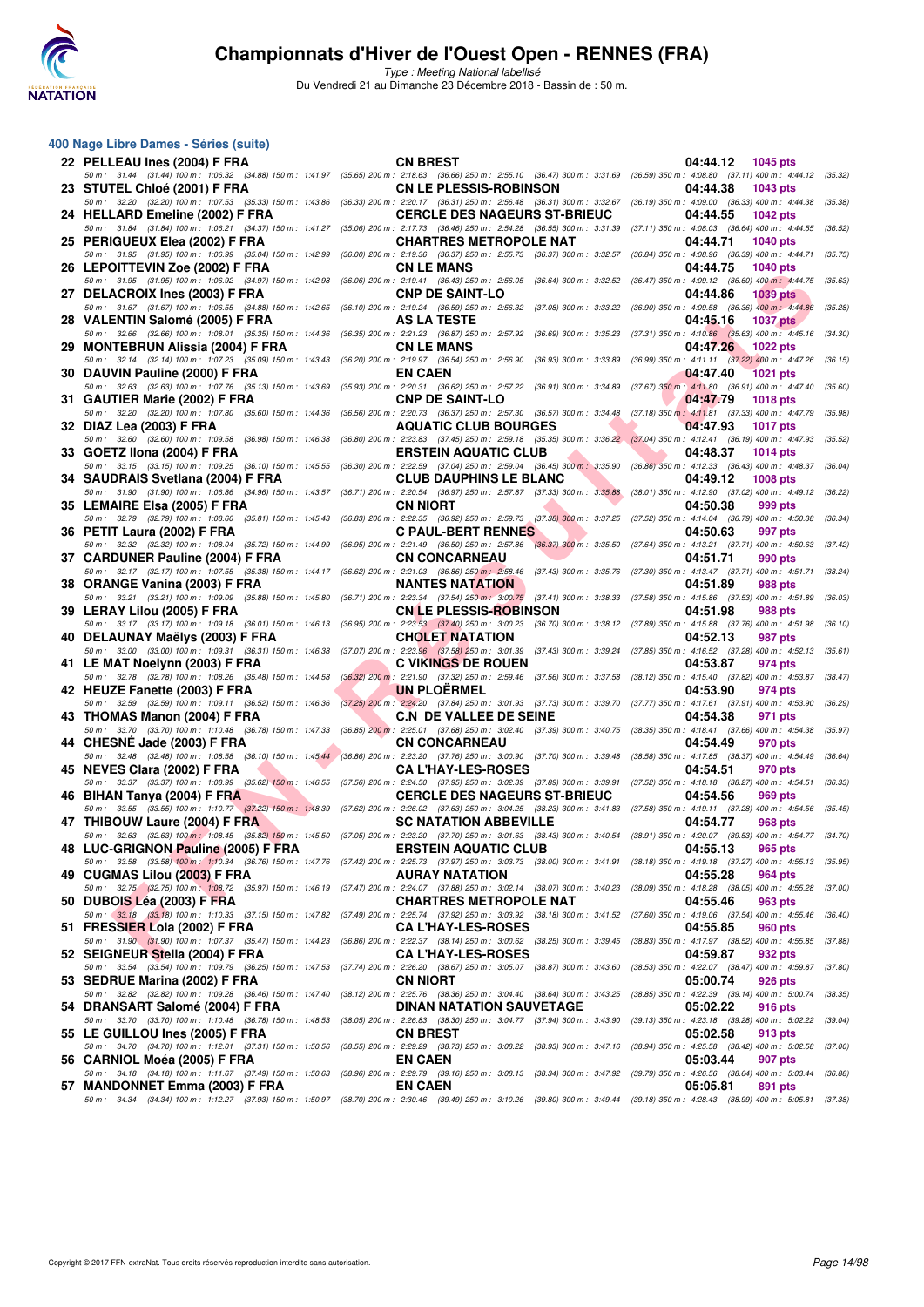

**400 Nage Libre Dames - Séries (suite)**

## **Championnats d'Hiver de l'Ouest Open - RENNES (FRA)**

Type : Meeting National labellisé Du Vendredi 21 au Dimanche 23 Décembre 2018 - Bassin de : 50 m.

**FIND BURGE - Série Papiel Countries (1998)**<br> **FEN - DE RESIDE - Série Papiel Countries (1998)**<br> **FEN - RESPONDED AND TRANSITION COUNTRY (1998)**<br> **FENDINAL TRANSITION COUNTRY (1998)**<br> **FENDINAL TRANSITION COUNTRY (1998)**<br> **58 VERDIER Lisa (2006) F FRA MARCQ NATATION 05:06.18 889 pts** 50 m : 34.55 (34.55) 100 m : 1:12.20 (37.65) 150 m : 1:50.78 (38.58) 200 m : 2:29.91 (39.13) 250 m : 3:09.17 (39.26) 300 m : 3:49.26 (40.09) 350 m : 4:28.97 (39.71) 400 m : 5:06.18 (37.21) **59 SOLIER Anaëlle (2005) F FRA CNP DE SAINT-LO 05:14.52 833 pts** 50 m : 35.59 (35.59) 100 m : 1:14.85 (39.26) 150 m : 1:55.03 (40.18) 200 m : 2:35.96 (40.93) 250 m : 3:16.54 (40.58) 300 m : 3:56.48 (39.94) 350 m : 4:36.57 (40.09) 400 m : 5:14.52 (37.95)<br>VARLET Morgane (2005) FFRA CPAUL-**60 VARLET Morgane (2005) F FRA** 50 m : 37.18 (37.18) 100 m : 1:16.65 (39.47) 150 m : 1:57.41 (40.76) 200 m : 2:38.15 (40.74) 250 m : 3:18.29 (40.14) 300 m : 3:58.67 (40.38) 350 m : 4:39.43 (40.76) 400 m : 5:18.93 (39.50) **--- BONNET Eva (2000) F BEL DENAIN NAT. PORTE DU HAINAUT DNS dec [800 Nage Libre Dames - Série rapide](http://www.ffnatation.fr/webffn/resultats.php?idact=nat&go=epr&idcpt=55947&idepr=5)** (Vendredi 21 Décembre 2018) **1 NUNES Nolwenn (2000) F FRA**<br>
50 m: 30.94 (30.94) 100 m: 1:04.37 (33.43) 150 m: 1:38.39 (34.02) 200 m: 2:12.17 (33.78) 250 m: 2:46.49 (34.32) 300 m: 3:20.47 (33.98) 350 m: 3:54.86 (34.39) 400 m: 4:28.90<br>
450 m: 5:03.16 ( 50 m; 30.94 (30.94) 100 m; 1:04.37 (34.43) 150 m; 1:38.39 (34.02) 200 m; 2:12.17 (33.78) 250 m; 34.454 (34.42) 300 m; 320.47 (33.68) 300 m; 354.45 (34.26) 400 m; 458.95 (34.26) 50 m; 458.57 (34.26) 50 m; 458.51 (31.38) 400 **2 DESBORDES Joana (2000) F FRA STADE FRANÇAIS O COURBEVOIE 08:59.62** 1203 pts<br>
50 m : 31.01 (31.01) 100 m : 1:04.51 (33.50) 150 m : 1:38.54 (34.03) 200 m : 2:12.44 (33.90) 250 m : 2:46.53 (34.09) 300 m : 3:20.50 (33.97) 3 50 m: 31.01 (31.01) 100 m: 1:04.51 (33.50) 150 m: 1:38.54 (34.03) 200 m: 2:12.44 (33.90) 250 m: 2:46.53 (34.09) 300 m: 3:20.50 (33.97) 350 m: 3:54.69 (34.19) 400 m: 4:28.73 (34.04)<br>450 m: 5:02.93 (34.20) 500 m: 5:37.08 (34 **3 DORNIC Morgane (1998) F FRA CN BREST 09:02.01 1193 pts** 50 m; 31.38 (31.38) 100 m; 1:05.19 (33.81) 150 m; 1:39.44 (34.25) 200 m; 2:13.58 (34.12) 560 m; 32.1.89 (34.10) 560 m; 32.1.88 (34.10) 560 m; 3:04.19) 500 m; 4:30.19 (34.19) 500 m; 4:30.52 (34.03) 800 m; 4:02.01 (32.51)<br>45 **4 MAILLE IIona (2001) F FRA** ES MASSY NATATION **ES MASSY 1170 pts**<br>
50 m : 30.76 (30.76) 100 m : 1:04.61 (33.85) 150 m : 1:38.35 (33.74) 200 m : 2:12.24 (33.89) 250 m : 2:46.37 (34.13) 300 m : 3:20.36 (33.99) 350 m : 3:54 50 m : 30.76 (30.76) 100 m : 1:04.61 (33.85) 150 m : 1:38.35 (33.74) 200 m : 2:12.24 (33.89) 250 m (34.13) 300 m : 3:20.36 (33.99) 350 m : 3:54.96 (34.60) 400 m : 4:29.41 (34.45)<br>450 m : 5:03.92 **5 AMBRASS Lilou (2002) F FRA ES MASSY NATATION 09:11.07 1158 pts** 50 m; 31.08 (31.08) 100 m; 1:05.02 (33.94) 150 m; 1:38.78 (33.76) 201 m; 2:12.88 (34.10) 250 m; 31.09 m; 32.1.74 (34.68) 350 m; 32.624 (34.49) 400 m; 4:31.61<br>450 m; 5:06.61 (35.00) 500 m; 5:41.81 (35.20) 550 m; 6:15.44 (34 **6 CABON Lean (2002) F FRA**<br>
50 m : 31.26 (31.26) 100 m : 1:05.08 (33.82) 150 m : 1:39.12 (34.04) 200 m : 2:13.47 (34.35) 250 m : 2:48.11 (34.64) 300 m : 3:22.85 (34.74) 350 m : 3:57.56 (34.71) 400 m : 4:32.63<br>
450 m : 5:0 50 m: 31.26 (31.26) 100 m: 1:05.08 (33.82) 150 m: 1:39.12 (34.04) 200 m: 2:13.47 (34.35) 250 m: 2:48.11 (34.64) 300 m: 3:22.85 (34.74) 350 m: 3:57.56 (34.71) 400 m: 4:32.63 (35.07)<br>450 m: 5:07.65 (35.02) 500 m: 5:42.71 (35 **7 HOULLIER Elise (2000) F FRA C VIKINGS DE ROUEN 09:19.72 1125 pts** 50 m; 31.65 (31.65) 100 m; 1.05.80 (34.15) 150 m; 1.39.79 (30.89) 200 m; 2:14.27 (34.48) 250 m; 32.69 300 m; 3:25.51 (35.02) 350 m; 3:36.45 (34.49 400 m; 4:34.1750 m; 4:34.183 (35.47) 800 m; 4:34.183 (35.47) 800 m; 4:34.18 **8 PERIGUEUX Elea (2002) F FRA CHARTRES METROPOLE NAT 09:21.44 1118 pts**<br>50 m : 31.56 (31.56) 100 m : 1:05.93 (34.37) 150 m : 1:40.66 (34.73) 200 m : 2:15.91 (35.25) 250 m : 2:51.31 (35.40) 300 m : 3:26.88 (35.57) 350 m 50 m: 31.56 (31.56) 100 m: 1:05.93 (34.37) 150 m: 1:40.66 (34.73) 200 m: 2:15.91 (35.25) 250 m: 2:51.31 (35.40) 300 m: 3:26.88 (35.57) 350 m: 4:02.07 (35.19) 400 m: 4:37.57 (35.50)<br>450 m: 5:13.10 (35.53) 500 m: 5:48.74 (35 **9 THERIN Emeline (2002) F FRA** EN CAEN 06.04) 300 m: 332.36 (35.26) 350 m: 4:05.27 10 09:24.30 1107 pts<br>
50 m: 33.64 (33.64) 100 m: 1:09.19 (35.55) 150 m: 1:45.09 (35.90) 200 m: 2:21.06 (35.97) 250 m: 2:57.10 (36.04) 300 50 m; 33.64 (33.64) 100 m; 1.09.19 (35.55) 150 m; 1.45.09 (200 m; 2.21.06 (35.97) 250 m; 2:57.10 (36.04) 300 m; 3:2.36 (35.26) 350 m; 4.08.22 (35.86) 400 m; 4.43.56) 500 m; 4.43.53 (35.44) 550 m; 4.50.38 (35.17) 56 m; 4. **10 THOMAS Charline (2002) F FRA 10 AS LA TESTE 09:37.35 1096 pts**<br>
50 m: 31.71 (31.71) 100 m: 1:06.16 (34.45) 150 m: 1:41.47 (35.31) 200 m: 2:17.05 (35.58) 250 m: 2:53.03 (35.98) 300 m: 3:28.90 (35.87) 350 m: 4:04.6 50 m : 31.71 (31.71) 100 m : 1.06.16 (34.45) 150 m : 1.41.47 (35.31) 200 m : 2:17.05 (35.58) 250 m 2:53.03 (35.98) 300 m : 3:28.90 (35.87) 350 m : 4:04.67 (35.77) 400 m : 4:40.30 (35.63)<br>450 m : **11 COUSSEAU Solene (2003) F FRA** PAYS DE LA LOIRE (FRA) 09:29.74 1087 pts<br>
50 m: 32.31 (32.31) 100 m: 1:07.92 (35.61) 150 m: 1:43.69 (35.77) 200 m: 2:18.87 (35.18) 250 m: 2:54.40 (35.53) 300 m: 3:29.91 (35.51) 350 m: 4:05 50 m : 2:18.87 (35.18) 250 m : 2:54.40 (35.53) 300 m : 3:29.91 (35.51) 350 m : 4:05.63 (35.72) 400 m : 4:41.44<br>136.23) 600 m : 7:06.56 (36.52) 650 m : 7:42.61 (36.05) 700 m : 8:19.01 (36.40) 750 m : 8:54.96 (35.95) 800 m : 450 m : 32.31 (32.31) 100 m : 1:07.92 (35.61) 150 m : 1:43.69 (35.77) 200 m : 2:18.87 (35.18) 250 m : 2:54.40 (35.52) 300 m : 3:29.91 (35.51) 350 m : 4:05.63 (35.72) 400 m : 4:4<br>450 m : 5:17.61 (36.17) 500 m : 5:53.81 (36. **12 CORABOEUF Coline (2002) F FRA**<br>
50 m : 32.20 (32.20) 100 m : 1:07.15 (34.95) 150 m : 1:42.32 (35.17) 200 m : 2:17.81 (35.49) 250 m : 2:53.06 (35.25) 300 m : 3:28.81 (35.75) 350 m : 4:04.28 (35.47) 400 m : 4:04.04<br>
450 50 m: 32.20 (32.20) 100 m: 1:07.15 (34.95) 150 m: 1:42.32 (35.17) 200 m: 2:17.81 (35.49) 250 m: 2:53.06 (35.25) 300 m: 3:28.81 (35.75) 350 m: 4:04.28 (35.47) 400 m: 4:40.40 (36.12)<br>450 m: 5:15.86 (35.46) 500 m: 5:52.08 (36 **13 STUTEL Chloé (2001) F FRA** CN LE PLESSIS-ROBINSON 50 m: 32.73 (35.24) 160 m: 1:44.91<br>
58 m: 32.73 (36.43) 100 m: 1:47.97 (36.24) 150 m: 1:44.18 (36.21) 200 m: 2:20.21 (36.03) 250 m: 2:56.48 (36.27) 300 m: 3:32.37 (35.8 50 m; 32.73 (32.73) 100 m; 1.07.97 (35.24) 150 m; 1.44.18 (36.21) 200 m; 2.20.21 (36.03) 250 m; 32.37 (36.29) 350 m; 4.08.68 (36.31) 400 m; 4.44.91 (36.28) 360 m; 4.44.91 (36.28) 360 m; 4.59.49 (36.18) 800 m; 4.34.39 (34.9 **15 DAUVIN Pauline (2000) F FRA**<br>
50 m: 32.30 (32.30) 100 m: 1:07.93 (35.63) 150 m: 1:43.62 (35.69) 200 m: 2:19.07 (35.45) 250 m: 2:54.39 (35.32) 300 m: 3:29.72 (35.33) 350 m: 4:05.53 (35.86) 400 m: 4:41.91<br>
450 m: 5:17.95 50 m: 32.30 (32.30) 100 m: 1:07.93 (35.63) 150 m: 1:43.62 (35.69) 200 m: 2:19.07 (35.45) 250 m: 2:54.39 (35.32) 300 m: 3:29.72 (35.33) 350 m: 4:05.58 (35.86) 400 m: 4:41.91 (36.33)<br>450 m: 5:17.95 (36.04) 500 m: 5:54.57 (36 **16 PELLEAU Ines (2004) F FRA CN BREST CN BREST 09:39.56 1050 pts** 50 m; 31.40 (31.40) 100 m; 1.06.02 (34.62) 150 m; 1.41.63 (35.66) 201 m; 2:17.63 (35.95) 200 m; 3.35.89 700 m; 3.30.02 (36.41) 350 m; 4.06.26 (36.24) 400 m; 4.42.75 (36.43) 800 m; 4.42.75 (36.43) 800 m; 4.42.75 (35.66, **18 CAUDAN Agathe (2004) F FRA 18 CN BREST 18 CAUDAN Agathe (2004) F FRA CN BREST** 50 m : 32.49 (32.49) 100 m : 1:08.21 (35.72) 150 m : 1:44.38 (36.17) 200 m : 2:20.97 (36.59) 250 m : 2:57.66 (36.69) 300 m : 3:34.58 50 m: 32.49 (32.49) 100 m: 1:08.21 (35.72) 150 m: 1:44.38 (36.17) 200 m: 2:20.97 (36.59) 250 m: 2:57.66 (36.69) 300 m: 3:34.58 (36.92) 350 m: 4:11.47 (36.89) 400 m: 4:48.42 (36.95)<br>450 m: 5:25.45 (37.03) 500 m: 6:02.11 (36 **19 ROUSSEAU Elsa (2003) F FRA** ES MASSY NATATION 60:10.93 1045 pts<br>
50 m: 32.23 (32.23) 100 m: 1:07.05 (34.82) 150 m: 1:42.87 (35.82) 200 m: 2:19.31 (36.44) 250 m: 2:55.50 (36.19) 300 m: 3:32.72 (37.22) 350 m: 4:09.47 (36 50 m : 32.23 (32.23) 100 m; 1.07.05 (34.82) 150 m; 1.42.87 (36.82) 200 m; 2:19.31 (36.49) 255.50 (36.19) 300 m; 32.72 (37.20) 350 m; 4.09.47 (36.75) 400 m; 4.46.77 (36.43) 500 m; 4.46.77 (36.43) 500 m; 4.46.77 (36.43) 500 **20 JARRAUD Anais (1999) F FRA AQUATIC CLUB BOURGES 09:42.14** 1040 pts<br>
50 m : 34.01 (34.01) 100 m : 1:10.85 (36.84) 150 m : 1:47.80 (36.95) 200 m : 2:25.12 (37.32) 250 m : 3:02.15 (37.03) 300 m : 3:39.21 (37.06) 350 m 50 m: (34.01) 100 m: 1:10.85 (36.84) 150 m: 1:47.80 (36.95) 200 m: 2:25.12 (37.32) 250 m: 3:02.15 (37.03) 300 m: 3:39.21 (37.06) 350 m: 4:15.90 (36.69) 400 m: 4:53.03 (37.13)<br>450 m: 5:29.08 (36.05) 500 m: 6:05.73 (36.65) 5 **22 VALENTIN Salomé (2005) F FRA AS LA TESTE 09:42.68 1038 pts** 50 m; 32.38 {32.89 100 m; 1.07.24 {34.86) 150 m; 1.43.40 {36.16} 200 m; 2.20.11 {36.71) 256.62 {36.59 {06.51) 300 m; 34.3.35 {36.83) 450 m; 4.09.68 {36.83) 400 m; 4.46.61 {36.82} 400 m; 4.46.61 {35.08} **23 MONTEBRUN Alissia (2004) F FRA 2004) CN LE MANS CN LE MANS 60 m**: 32.83 (38.71 1035 pts 50 m; 32.83 (38.81 1035 pts 60 m; 32.83 (38.82) 100 m; 1:08.65 (35.82) 150 m; 1:45.32 (36.67) 200 m; 2:22.14 (36.82) 250 m; 50 m: 32.83 (32.83) 100 m: 1:08.65 (35.82) 150 m: 1:45.32 (36.67) 200 m: 2:22.14 (36.82) 250 m: 2:59.02 (36.88) 300 m: 3:35.79 (36.77) 350 m: 4:13.20 (37.41) 400 m: 4:50.09 (36.89)<br>450 m: 5:27.65 (37.56) 500 m: 6:04.88 (37 **27 PETIT Laura (2002) F FRA C PAUL-BERT RENNES 09:53.75 998 pts**<br>27 *50m:* 33.47 (33.47) 100m: 1:09.94 (36.47) 150m: 1:46.74 (36.80) 200m: 2:23.23 (36.49) 250m: 2:59.70 (36.47) 300m: 3:36.64 (36.94) 350m: 4:14.65 (38.01 50 m; 33.47 (33.47) 100 m; 1.09.94 (36.47) 150 m; 1.48,74 (36.80) 200 m; 2.23.23 (36.49) 2.59.70 (36.47) 300 m; 3.36.64 (36.94) 350 m; 4.14.65 (38.01) 400 m; 4.52.34 (38.00) 500 m; 4.17.00 (37.90) 800 m; 4.52.75 (36.75; (3 **29 DELAUNAY Maëlys (2003) F FRA CHOLET NATATION 09:55.56 992 pts** 50 m: 34.19 (34.19) 100 m: 1:10.96 (36.77) 150 m: 1:48.04 (37.08) 200 m: 2:25.84 (37.80) 250 m: 3:03.01 (37.17) 300 m: 3:40.44 (37.43) 350 m: 4:18.17 (37.73) 400 m: 4:56.30 (38.13)<br>450 m: 5:33.63 (37.33) 500 m: 6:11.32 (37 **30 HELLARD Emeline (2002) F FRA CERCLE DES NAGEURS ST-BRIEUC 09:55.96 990 pts** 50 m : 3254 (3254) 100 m : 1:08.06 (35.52) 150 m : 1:44.76 (36.70) 200 m : 221.38 (36.62) 250 m : 35.900 m : 3:95.13 (37.13) 350 m : 414.01 (37.89) 400 m : 4:51.00 (37.89) 400 m : 4:51.09 (37.89) 500 m : 4:51.09 (37.87) 50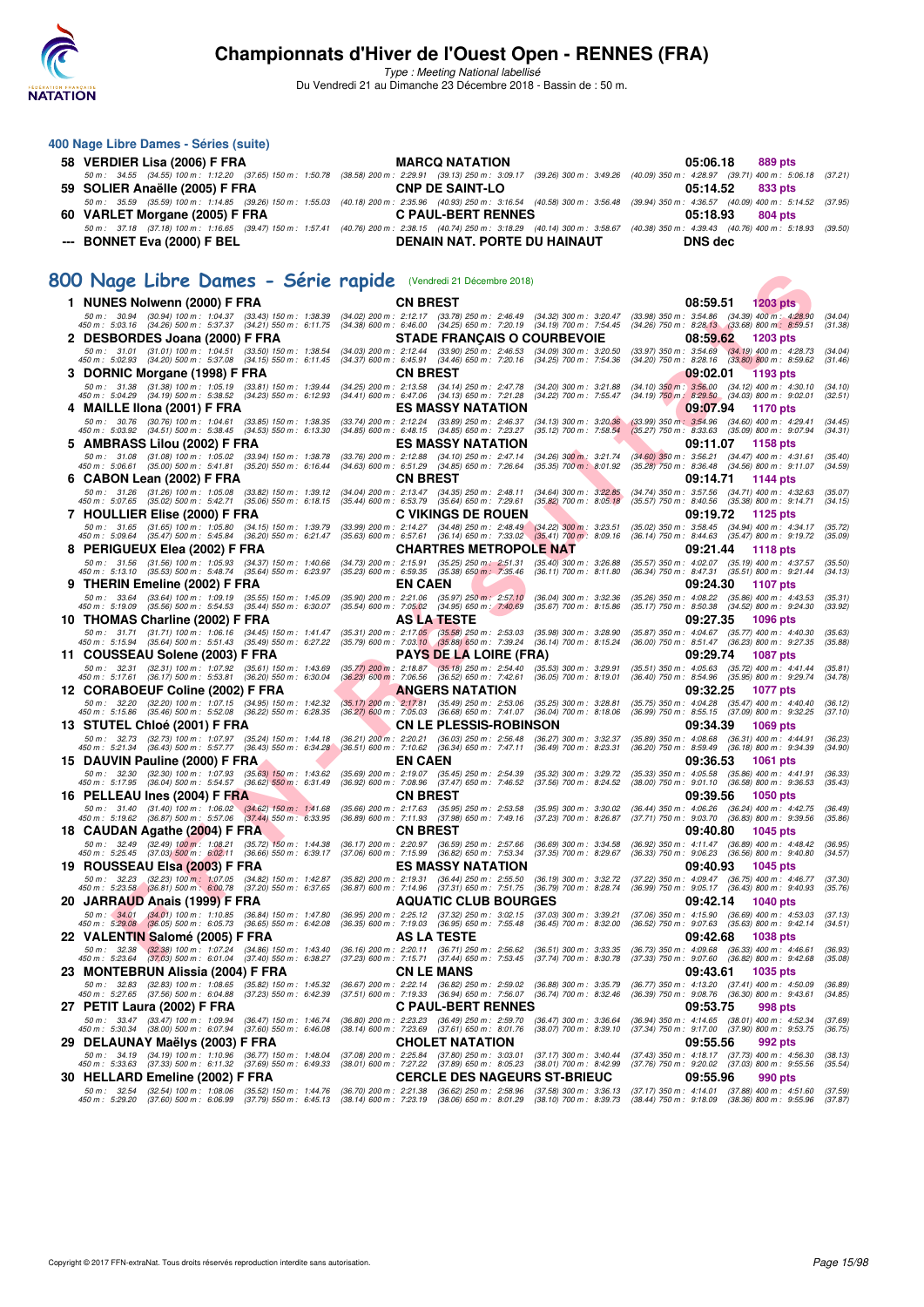

| 800 Nage Libre Dames - Série rapide (suite)                                                                                                                                                                                |                                                                                                              |                                                                                                                            |                                                          |                                                                                                          |                    |
|----------------------------------------------------------------------------------------------------------------------------------------------------------------------------------------------------------------------------|--------------------------------------------------------------------------------------------------------------|----------------------------------------------------------------------------------------------------------------------------|----------------------------------------------------------|----------------------------------------------------------------------------------------------------------|--------------------|
| --- MOURET Lucile (2002) F FRA                                                                                                                                                                                             |                                                                                                              | <b>CNO ST-GERMAIN-EN-LAYE</b>                                                                                              |                                                          | <b>DNS dec</b>                                                                                           |                    |
|                                                                                                                                                                                                                            |                                                                                                              |                                                                                                                            |                                                          |                                                                                                          |                    |
| 800 Nage Libre Dames - Séries lentes (Vendredi 21 Décembre 2018)                                                                                                                                                           |                                                                                                              |                                                                                                                            |                                                          |                                                                                                          |                    |
| 14 LISTRAT Charlotte (2004) F FRA                                                                                                                                                                                          |                                                                                                              | <b>EN TOURS</b>                                                                                                            |                                                          | 09:35.49<br>1065 pts                                                                                     |                    |
| 50 m: 32.64 (32.64) 100 m: 1:08.36 (35.72) 150 m: 1:44.21                                                                                                                                                                  |                                                                                                              | (35.85) 200 m : 2:20.65 (36.44) 250 m : 2:56.52 (35.87) 300 m : 3:33.06                                                    |                                                          | $(36.54)$ 350 m : 4:09.20 $(36.14)$ 400 m : 4:46.00                                                      | (36.80)            |
| 450 m : 5:22.31 (36.31) 500 m : 5:59.00<br>17 DELACROIX Ines (2003) F FRA                                                                                                                                                  | $(36.69)$ 550 m : 6:35.28                                                                                    | (36.28) 600 m : 7:12.36 (37.08) 650 m : 7:48.71<br><b>CNP DE SAINT-LO</b>                                                  | $(36.35)$ 700 m : 8:25.11                                | (36.40) 750 m : 9:01.04<br>$(35.93)$ 800 m : 9:35.49<br>09:40.62<br><b>1046 pts</b>                      | (34.45)            |
| 50 m: 32.99 (32.99) 100 m: 1:09.14 (36.15) 150 m: 1:45.60                                                                                                                                                                  |                                                                                                              | (36.46) 200 m : 2:21.93 (36.33) 250 m : 2:58.41                                                                            | $(36.48)$ 300 m : 3:35.43                                | $(37.02)$ 350 m : 4:12.23 $(36.80)$ 400 m : 4:48.76                                                      | (36.53)            |
| 450 m : 5:25.22 (36.46) 500 m : 6:01.88 (36.66) 550 m : 6:38.43                                                                                                                                                            |                                                                                                              | (36.55) 600 m: 7:14.99 (36.56) 650 m: 7:51.85                                                                              | $(36.86)$ 700 m : 8:28.52                                | (36.67) 750 m : 9:04.94<br>$(36.42)$ 800 m : 9:40.62                                                     | (35.68)            |
| 21 CORN Alicia (2002) F FRA                                                                                                                                                                                                |                                                                                                              | <b>AQUATIC CLUB BOURGES</b>                                                                                                | $(37.02)$ 300 m : 3:34.68                                | 09:42.51<br><b>1039 pts</b>                                                                              |                    |
| 50 m: 32.95 (32.95) 100 m: 1:08.70<br>450 m : 5:23.93 (36.50) 500 m : 6:00.80                                                                                                                                              | $(35.75)$ 150 m : 1:45.21<br>(36.87) 550 m : 6:38.14                                                         | (36.51) 200 m: 2:21.63 (36.42) 250 m: 2:58.65<br>(37.34) 600 m: 7:15.19 (37.05) 650 m: 7:52.36                             | $(37.17)$ 700 m : 8:29.19                                | (36.03) 350 m: 4:10.84 (36.16) 400 m: 4:47.43<br>(36.83) 750 m : 9:06.36 (37.17) 800 m : 9:42.51         | (36.59)<br>(36.15) |
| 24 MECHIN Lora (2003) F FRA                                                                                                                                                                                                |                                                                                                              | <b>ANGERS NATATION</b>                                                                                                     |                                                          | 09:47.65<br><b>1020 pts</b>                                                                              |                    |
| 50 m: 32.60 (32.60) 100 m: 1:08.01 (35.41) 150 m: 1:43.82<br>450 m : 5:24.29 (36.86) 500 m : 6:01.53 (37.24) 550 m : 6:39.32                                                                                               |                                                                                                              | (35.81) 200 m : 2:20.44 (36.62) 250 m : 2:56.84<br>(37.79) 600 m : 7:17.51 (38.19) 650 m : 7:55.53                         | $(36.40)$ 300 m : 3:33.53<br>$(38.02)$ 700 m : $8:33.46$ | (36.69) 350 m: 4:10.35 (36.82) 400 m: 4:47.43<br>$(37.93)$ 750 m : $9:11.13$ $(37.67)$ 800 m : $9:47.65$ | (37.08)<br>(36.52) |
| 25 CULTY Louise (2003) F FRA                                                                                                                                                                                               |                                                                                                              | ANGERS NATATION                                                                                                            |                                                          | 09:48.19 1018 pts                                                                                        |                    |
| 50 m: 33.28 (33.28) 100 m: 1:09.06                                                                                                                                                                                         | $(35.78)$ 150 m : 1:45.44                                                                                    | (36.38) 200 m : 2:21.97 (36.53) 250 m : 2:59.10                                                                            | $(37.13)$ 300 m : 3:35.73                                | $(36.63)$ 350 m : 4:13.03 $(37.30)$ 400 m : 4:50.01                                                      | (36.98)            |
| $(37.41)$ 500 m : 6:04.46<br>450 m : 5:27.42                                                                                                                                                                               | $(37.04)$ 550 m : 6:41.97                                                                                    | (37.51) 600 m : 7:19.03 (37.06) 650 m : 7:56.53                                                                            | $(37.50)$ 700 m : 8:33.90                                | $(37.37)$ 750 m : 9:11.60 $(37.70)$ 800 m : 9:48.19                                                      | (36.59)            |
| 26 LECOMTE Marine (2003) F FRA<br>50 m: 32.08 (32.08) 100 m: 1:07.78                                                                                                                                                       | (35.70) 150 m : 1:43.65                                                                                      | LANNION NATATION<br>(35.87) 200 m : 2:20.64 (36.99) 250 m : 2:57.38                                                        | $(36.74)$ 300 m : 3:34.43                                | 09:50.35<br><b>1010 pts</b><br>$(37.05)$ 350 m : 4:11.39 $(36.96)$ 400 m : 4:48.90                       | (37.51)            |
| 450 m : 5:26.50 (37.60) 500 m : 6:04.57 (38.07) 550 m : 6:42.23                                                                                                                                                            |                                                                                                              | (37.66) 600 m : 7:20.78 (38.55) 650 m : 7:58.14                                                                            | $(37.36)$ 700 m : $8.36.42$                              | $(38.28)$ 750 m : $9:13.71$ $(37.29)$ 800 m : $9:50.35$                                                  | (36.64)            |
| 28 JOLY Lou (2003) F FRA                                                                                                                                                                                                   |                                                                                                              | DINARD OLYMPIQUE N                                                                                                         |                                                          | 09:55.06<br>993 pts                                                                                      |                    |
| 50 m: 33.10 (33.10) 100 m: 1:08.82 (35.72) 150 m: 1:45.27<br>450 m : 5:27.78 (38.17) 500 m : 6:05.62 (37.84) 550 m : 6:44.10                                                                                               |                                                                                                              | (36.45) 200 m: 2:21.46 (36.19) 250 m: 2:58.31<br>(38.48) 600 m : 7:22.35 (38.25) 650 m : 8:00.62                           | $(36.85)$ 300 m : 3:35.04<br>$(38.27)$ 700 m : 8:38.74   | $(36.73)$ 350 m : 4:11.80 $(36.76)$ 400 m : 4:49.61<br>(38.12) 750 m : 9:17.27 (38.53) 800 m : 9:55.06   | (37.81)<br>(37.79) |
| 31 LE MAT Noelynn (2003) F FRA                                                                                                                                                                                             |                                                                                                              | <b>C VIKINGS DE ROUEN</b>                                                                                                  |                                                          | 09:56.99<br>987 pts                                                                                      |                    |
| 50 m: 33.91 (33.91) 100 m: 1:09.75                                                                                                                                                                                         | (35.84) 150 m : 1:46.49                                                                                      | (36.74) 200 m : 2:23.25 (36.76) 250 m : 2:59.85                                                                            | $(36.60)$ 300 m : 3:36.38                                | (36.53) 350 m : 4:13.27 (36.89) 400 m : 4:50.02                                                          | (36.75)            |
| 450 m : 5:27.56 (37.54) 500 m : 6:05.36 (37.80) 550 m : 6:43.15<br>32 FOINY Audrenn (2003) F FRA                                                                                                                           |                                                                                                              | (37.79) 600 m : 7:21.79 (38.64) 650 m : 8:00.10<br><b>CN LE PLESSIS-ROBINSON</b>                                           | $(38.31)$ 700 m : $8:39.72$                              | (39.62) 750 m : 9:18.19 (38.47) 800 m : 9:56.99<br>09:57.94<br>983 pts                                   | (38.80)            |
| 50 m: 33.75 (33.75) 100 m: 1:10.27 (36.52) 150 m: 1:47.44                                                                                                                                                                  | (37.17) 200 m : 2:24.99                                                                                      | $(37.55)$ 250 m : 3:02.55                                                                                                  | $(37.56)$ 300 m : 3:40.63                                | $(37.18)$ 400 m : 4:55.66<br>(38.08) 350 m : 4:17.81                                                     | (37.85)            |
| 450 m : 5:33.63 (37.97) 500 m : 6:11.92                                                                                                                                                                                    | $(38.29)$ 550 m : 6:49.91                                                                                    | $(37.99)$ 600 m : 7:28.31 $(38.40)$ 650 m : 8:06.03                                                                        | $(37.72)$ 700 m : 8:44.29                                | $(38.26)$ 750 m : $9:21.63$<br>$(37.34)$ 800 m : 9:57.94                                                 | (36.31)            |
| 33 ERMEL Charlotte (2002) F FRA                                                                                                                                                                                            |                                                                                                              | EN CAEN                                                                                                                    |                                                          | 10:00.72<br>973 pts                                                                                      |                    |
| 50 m : 33.84 (33.84) 100 m : 1:10.83<br>450 m : 5:34.00 (37.83) 500 m : 6:12.20                                                                                                                                            | (36.99) 150 m : 1:48.09<br>(37.26) 200 m : 2:25.51<br>$(38.20)$ 550 m : 6:50.32<br>$(38.12)$ 600 m : 7:28.68 | $(37.42)$ 250 m : 3:02.92<br>$(38.36)$ 650 m : 8:07.28                                                                     | $(37.41)$ 300 m : 3:40.56<br>$(38.60)$ 700 m : 8:45.27   | (37.64) 350 m: 4:18.20 (37.64) 400 m: 4:56.17<br>(37.99) 750 m : 9:23.73<br>(38.46) 800 m : 10:00.72     | (37.97)<br>(36.99) |
| 34 BEUGNARD Agathe (2004) F FRA                                                                                                                                                                                            |                                                                                                              | CHOLET NATATION                                                                                                            |                                                          | 10:02.56<br>967 pts                                                                                      |                    |
| 50 m: 34.99 (34.99) 100 m: 1:13.09 (38.10) 150 m: 1:51.00                                                                                                                                                                  | (37.91) 200 m : 2:29.24                                                                                      | $(38.24)$ 250 m : 3:06.98                                                                                                  | $(37.74)$ 300 m : 3:44.78                                | (37.80) 350 m : 4:22.34 (37.56) 400 m : 5:00.05                                                          | (37.71)            |
| 450 m : 5:38.26 (38.21) 500 m : 6:15.99 (37.73) 550 m : 6:53.99<br>35 BIHAN Tanya (2004) F FRA                                                                                                                             |                                                                                                              | (38.00) 600 m : 7:32.49 (38.50) 650 m : 8:10.47<br><b>CERCLE DES NAGEURS ST-BRIEUC</b>                                     | $(37.98)$ 700 m : 8:49.16                                | (38.69) 750 m : 9:26.44<br>(37.28) 800 m : 10:02.56<br>10:04.01<br><b>962 pts</b>                        | (36.12)            |
| 50 m: 33.61 (33.61) 100 m: 1:10.41 (36.80) 150 m: 1:47.75                                                                                                                                                                  |                                                                                                              |                                                                                                                            | $(38.41)$ 300 m : 3:42.18                                | (38.52) 350 m : 4:20.88 (38.70) 400 m : 4:58.77                                                          | (37.89)            |
| 450 m : 5:37.82 (39.05) 500 m : 6:16.02 (38.20) 550 m : 6:54.98                                                                                                                                                            |                                                                                                              | $(37.34)$ 200 m : 2:25.25 $(37.50)$ 250 m : 3:03.66<br>$(38.96)$ 600 m : 7:33.23 $(38.25)$ 650 m : 8:11.08                 | $(37.85)$ 700 m : 8:49.61                                | (38.53) 750 m : 9:28.22<br>(38.61) 800 m : 10:04.01                                                      | (35.79)            |
| 36 CARDUNER Pauline (2004) F FRA                                                                                                                                                                                           |                                                                                                              | <b>CN CONCARNEAU</b>                                                                                                       |                                                          | 10:06.03<br>954 pts                                                                                      |                    |
| 50 m : 32.69 (32.69) 100 m : 1:09.44 (36.75) 150 m : 1:46.80<br>450 m : 5:37.07 (38.14) 500 m : 6:15.89 (38.82) 550 m : 6:54.58                                                                                            |                                                                                                              | $(37.36)$ 200 m : 2:24.86 $(38.06)$ 250 m : 3:02.86<br>(38.69) 600 m : 7:33.62 (39.04) 650 m : 8:12.25                     | (38.00) 300 m : 3:41.58<br>$(38.63)$ 700 m : 8:50.05     | (38.72) 350 m : 4:19.79 (38.21) 400 m : 4:58.93<br>$(37.80)$ 750 m : $9:28.29$ $(38.24)800$ m : 10:06.03 | (39.14)<br>(37.74) |
| 37 LERAY Lilou (2005) F FRA                                                                                                                                                                                                |                                                                                                              | <b>CN LE PLESSIS-ROBINSON</b>                                                                                              |                                                          | 10:06.87<br>952 pts                                                                                      |                    |
| 50 m: 34.33 (34.33) 100 m: 1:11.80 (37.47) 150 m: 1:49.94<br>450 m : 5:40.43 (38.65) 500 m : 6:18.15                                                                                                                       | $(37.72)$ 550 m : 6:56.99                                                                                    | (38.14) 200 m : 2:28.49 (38.55) 250 m : 3:06.63 (38.14) 300 m : 3:44.92<br>(38.84) 600 m : 7:36.00 (39.01) 650 m : 8:14.68 | $(38.68)$ 700 m : 8:52.63                                | (38.29) 350 m : 4:23.83 (38.91) 400 m : 5:01.78<br>(37.95) 750 m : 9:30.97<br>(38.34) 800 m : 10:06.87   | (37.95)<br>(35.90) |
| 38 GOETZ IIona (2004) F FRA                                                                                                                                                                                                |                                                                                                              | <b>ERSTEIN AQUATIC CLUB</b>                                                                                                |                                                          | 10:10.84<br>938 pts                                                                                      |                    |
| 50 m: 34.18 (34.18) 100 m: 1:11.47 (37.29) 150 m: 1:49.80                                                                                                                                                                  |                                                                                                              | (38.33) 200 m: 2:28.06 (38.26) 250 m: 3:06.75                                                                              | $(38.69)$ 300 m : 3:45.08                                | (38.33) 350 m: 4:23.91 (38.83) 400 m: 5:02.50                                                            | (38.59)            |
| 450 m : 5:41.57 (39.07) 500 m : 6:20.22 (38.65) 550 m : 6:59.27                                                                                                                                                            |                                                                                                              | (39.05) 600 m : 7:39.04 (39.77) 650 m : 8:18.21                                                                            | $(39.17)$ 700 m : 8:56.93                                | (38.72) 750 m : 9:34.89 (37.96) 800 m : 10:10.84                                                         | (35.95)            |
| 39 LUC-GRIGNON Pauline (2005) F FRA<br>50 m: 34.94 (34.94) 100 m: 1:12.49 (37.55) 150 m: 1:51.33                                                                                                                           |                                                                                                              | <b>ERSTEIN AQUATIC CLUB</b><br>(38.84) 200 m : 2:30.52 (39.19) 250 m : 3:09.69                                             | $(39.17)$ 300 m : 3:48.84                                | 10:14.98<br>923 pts<br>(39.15) 350 m: 4:28.01 (39.17) 400 m: 5:06.99                                     | (38.98)            |
| 450 m : 5:45.98 (38.99) 500 m : 6:24.82 (38.84) 550 m : 7:03.69                                                                                                                                                            |                                                                                                              | (38.87) 600 m: 7:42.51 (38.82) 650 m: 8:21.05                                                                              | $(38.54)$ 700 m : 8:59.86                                | (38.81) 750 m : 9:38.12 (38.26) 800 m : 10:14.98                                                         | (36.86)            |
| 40 MANDONNET Emma (2003) F FRA                                                                                                                                                                                             |                                                                                                              | <b>EN CAEN</b>                                                                                                             |                                                          | 10:15.13<br>923 pts                                                                                      |                    |
| 50 m: 35.10 (35.10) 100 m: 1:13.47 (38.37) 150 m: 1:52.17<br>450 m : 5:46.69 (37.61) 500 m : 6:24.58 (37.89) 550 m : 7:02.87                                                                                               |                                                                                                              | (38.70) 200 m : 2:31.66 (39.49) 250 m : 3:10.81<br>(38.29) 600 m : 7:41.81 (38.94) 650 m : 8:20.72                         | $(39.15)$ 300 m : 3:50.15<br>$(38.91)$ 700 m : 9:00.05   | (39.34) 350 m: 4:29.35 (39.20) 400 m: 5:09.08<br>(39.33) 750 m : 9:38.14 (38.09) 800 m : 10:15.13        | (39.73)<br>(36.99) |
| 41 PROUTEAU Noemie (2004) F FRA                                                                                                                                                                                            |                                                                                                              | <b>LANNION NATATION</b>                                                                                                    |                                                          | 10:15.36<br>922 pts                                                                                      |                    |
| 50 m : 33.09 (33.09) 100 m : 1:09.87 (36.78) 150 m : 1:47.99 (38.12) 200 m : 2:26.98 (38.99) 250 m : 3:06.12 (39.14) 300 m : 3:45.60 (39.48) 350 m : 4:24.98 (39.38) 400 m : 5:05.44                                       |                                                                                                              |                                                                                                                            |                                                          |                                                                                                          | (40.46)            |
| 450 m : 5:45.35 (39.91) 500 m : 6:25.19 (39.84) 550 m : 7:04.56 (39.37) 600 m : 7:43.22 (38.66) 650 m : 8:22.54<br>42 BREHERET Lili-Rose (2005) F FRA                                                                      |                                                                                                              | <b>ANGERS NATATION</b>                                                                                                     | (39.32) 700 m : 9:01.32                                  | (38.78) 750 m : 9:39.05 (37.73) 800 m : 10:15.36<br>10:23.79<br>893 pts                                  | (36.31)            |
| 50 m: 34.22 (34.22) 100 m: 1:13.31 (39.09) 150 m: 1:52.06                                                                                                                                                                  |                                                                                                              | (38.75) 200 m : 2:31.70 (39.64) 250 m : 3:10.45                                                                            | $(38.75)$ 300 m : 3:50.01                                | (39.56) 350 m: 4:29.51 (39.50) 400 m: 5:09.38                                                            | (39.87)            |
| 450 m : 5:48.68 (39.30) 500 m : 6:28.90 (40.22) 550 m : 7:08.04                                                                                                                                                            |                                                                                                              | (39.14) 600 m: 7:48.46 (40.42) 650 m: 8:27.74                                                                              | (39.28) 700 m : 9:07.36                                  | (39.62) 750 m : 9:45.49 (38.13) 800 m : 10:23.79                                                         | (38.30)            |
| 43   TORRECILLAS-JOUAULT Lisa (2005) F FRA                                                                                                                                                                                 |                                                                                                              | <b>CN LE MANS</b>                                                                                                          |                                                          | 10:25.16<br>888 pts                                                                                      |                    |
| 50 m: 34.61 (34.61) 100 m: 1:12.91 (38.30) 150 m: 1:51.54 (38.63) 200 m: 2:30.64 (39.10) 250 m: 3:10.05<br>450 m : 5:48.96 (39.47) 500 m : 6:28.34 (39.38) 550 m : 7:08.05 (39.71) 600 m : 7:48.25 (40.20) 650 m : 8:28.38 |                                                                                                              |                                                                                                                            | $(39.41)$ 300 m : 3:49.75<br>$(40.13)$ 700 m : 9:07.83   | (39.70) 350 m : 4:29.83 (40.08) 400 m : 5:09.49<br>$(39.45)$ 750 m : 9:46.99<br>(39.16) 800 m : 10:25.16 | (39.66)<br>(38.17) |
|                                                                                                                                                                                                                            |                                                                                                              |                                                                                                                            |                                                          |                                                                                                          |                    |
| 1500 Nage Libre Dames - Série rapide                                                                                                                                                                                       |                                                                                                              | (Samedi 22 Décembre 2018)                                                                                                  |                                                          |                                                                                                          |                    |
| 1 NUNES Nolwenn (2000) F FRA                                                                                                                                                                                               |                                                                                                              | <b>CN BREST</b>                                                                                                            |                                                          | 17:15.01 1220 pts                                                                                        |                    |

|                                                                                                                                         |                         | .                                                    |                                                        |                                                               | .                                                                                                                  | ------                                                                                 |                    |
|-----------------------------------------------------------------------------------------------------------------------------------------|-------------------------|------------------------------------------------------|--------------------------------------------------------|---------------------------------------------------------------|--------------------------------------------------------------------------------------------------------------------|----------------------------------------------------------------------------------------|--------------------|
| 50 m: 31.82 (31.82) 100 m: 1:06.28 (34.46) 150 m: 1:41.21<br>450 m : 5:10.01 (34.45) 500 m : 5:44.78 (34.77) 550 m : 6:19.27            |                         | $(34.93)$ 200 m : 2:16.14<br>(34.49) 600 m : 6:54.00 | $(34.93)$ 250 m : 2.50.92<br>$(34.73)$ 650 m : 7:28.57 | $(34.78)$ 300 m : 3:25.86<br>$(34.57)$ 700 m : 8:03.10        | $(34.94)$ 350 m : $4:00.70$ $(34.84)$ 400 m : $4:35.56$<br>$(34.53)$ 750 m : $8.37.78$ $(34.68)$ 800 m : $9.12.27$ |                                                                                        | (34.86)<br>(34.49) |
| 850 m: 9:46.92 (34.65) 900 m: 10:21.69 (34.77) 950 m: 10:56.54<br>1250 m: 14:25.38 (34.601300 m: 15:00.21 (34.831350 m: 15:34.80)       |                         | (34.851000 m : 11:31.33<br>(34.591400 m : 16:09.03   | (34.791050 m : 12:06.43)<br>(34.231450 m : 16:42.94)   | $(35.101100 \text{ m} : 12.41.12)$<br>(33.911500 m : 17:15.01 | (32.07)                                                                                                            | (34.691150 m : 13:16.05 (34.931200 m : 13:50.78)                                       | (34, 73)           |
| 2 DORNIC Morgane (1998) F FRA                                                                                                           |                         | <b>CN BREST</b>                                      |                                                        |                                                               | 17:20.82                                                                                                           | <b>1208 pts</b>                                                                        |                    |
|                                                                                                                                         |                         |                                                      |                                                        |                                                               |                                                                                                                    |                                                                                        |                    |
| 50 m : 32.36 (32.36) 100 m : 1:07.12 (34.76) 150 m : 1:42.21<br>450 m : 5:11.97 (34.81) 500 m : 5:46.70 (34.73) 550 m : 6:21.67         |                         | (35.09) 200 m : 2:17.16<br>(34.97) 600 m : 6:56.38   | $(34.95)$ 250 m : 2:52.37<br>$(34.71)$ 650 m : 7:31.35 | (35.21) 300 m : 3:27.32<br>$(34.97)$ 700 m : 8:06.05          | $(34.95)$ 350 m : $4.02.35$                                                                                        | $(35.03)$ 400 m : 4:37.16 $(34.81)$<br>(34.70) 750 m : 8:40.97 (34.92) 800 m : 9:15.70 | (34, 73)           |
| 850 m : 9:50.74<br>(35.04) 900 m : 10:25.35 (34.61) 950 m : 11:00.49<br>1250 m: 14:29.09 (34.851300 m: 15:03.64 (34.551350 m: 15:38.49) |                         | (35.141000 m : 11:35.16<br>(34.851400 m : 16:13.06   | (34.671050 m : 12:10.19)<br>(34.571450 m : 16:47.60    | (35.03) 100 m : 12:44.84<br>(34.541500 m : 17:20.82)          | (33.22)                                                                                                            | (34.651150 m : 13:19.72 (34.881200 m : 13:54.24                                        | (34.52)            |
|                                                                                                                                         |                         |                                                      |                                                        |                                                               |                                                                                                                    |                                                                                        |                    |
| 3 AMBRASS Lilou (2002) F FRA                                                                                                            |                         |                                                      | <b>ES MASSY NATATION</b>                               |                                                               | 17:23.83                                                                                                           | $1202$ pts                                                                             |                    |
| (31.71) 100 m : 1:06.21<br>$50 \text{ m}$ : $31.71$                                                                                     | (34.50) 150 m : 1:40.67 | $(34.46)$ 200 m : 2:15.00                            | $(34.33)$ 250 m : 2:49.83                              | $(34.83)$ 300 m : 3:24.63                                     | $(34.80)$ 350 m : 3:58.97                                                                                          | $(34.34)$ 400 m : 4:33.92                                                              | (34.95)            |
| 450 m : 5:08.95<br>(35.03) 500 m : 5:43.92                                                                                              | (34.97) 550 m : 6:19.04 | $(35.12)$ 600 m : 6:54.53                            | $(35.49)$ 650 m : 7:29.28                              | $(34.75)$ 700 m : 8:04.95                                     | (35.67) 750 m : 8:39.75                                                                                            | (34.80) 800 m : 9:15.16                                                                | (35.41)            |
| (35.19) 900 m : 10:25.45 (35.10) 950 m : 11:00.48<br>850 m : 9:50.35                                                                    |                         | (35.031000 m : 11:36.24                              | (35.761050 m : 12:11.37                                | (35.131100 m : 12:46.45)                                      | (35.081150 m : 13:20.89                                                                                            | (34.441200 m : 13:56.09                                                                | (35.20)            |
| 1250 m : 14:31.05 (34.961300 m : 15:05.98)                                                                                              | (34.931350 m : 15:40.85 | (34.871400 m : 16:15.48                              | (34.631450 m : 16:50.35)                               | (34.871500 m : 17:23.83)                                      | (33.48)                                                                                                            |                                                                                        |                    |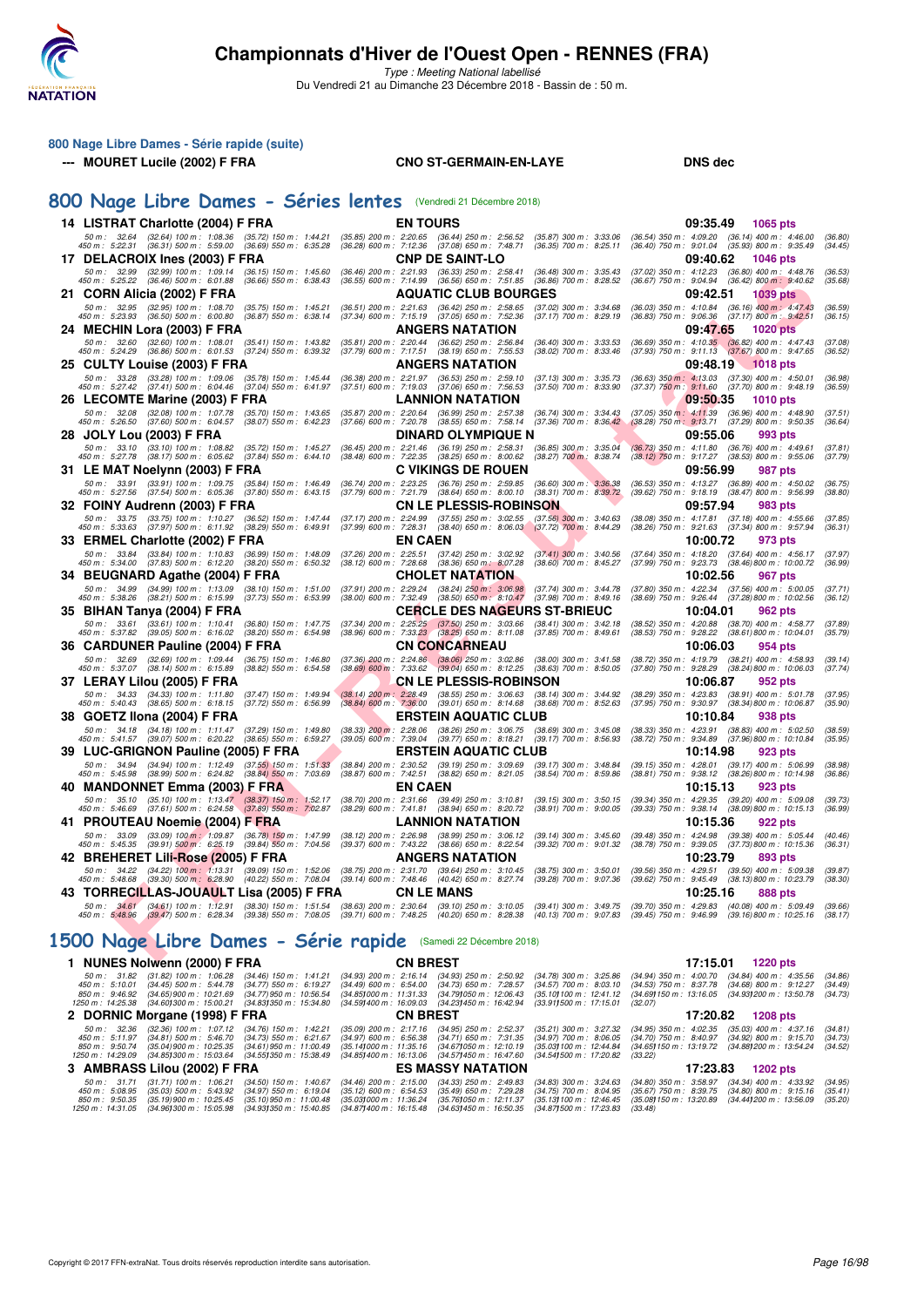

|     |                                       | 1500 Nage Libre Dames - Série rapide (suite)                                                                                                                  |                                                         |                                                              |                 |                                                                                                       |                                                                                                       |                                                          |          |                                                                                                            |                    |
|-----|---------------------------------------|---------------------------------------------------------------------------------------------------------------------------------------------------------------|---------------------------------------------------------|--------------------------------------------------------------|-----------------|-------------------------------------------------------------------------------------------------------|-------------------------------------------------------------------------------------------------------|----------------------------------------------------------|----------|------------------------------------------------------------------------------------------------------------|--------------------|
|     |                                       | 4 MAILLE IIona (2001) F FRA                                                                                                                                   |                                                         |                                                              |                 | <b>ES MASSY NATATION</b>                                                                              |                                                                                                       |                                                          | 17:30.35 | 1189 pts                                                                                                   |                    |
|     | 50 m: 31.43<br>450 m : 5:08.42        | $(31.43)$ 100 m : 1:05.58<br>$(34.95)$ 500 m : 5:43.13                                                                                                        | $(34.15)$ 150 m : 1:40.15<br>$(34.71)$ 550 m : 6:17.88  | $(34.57)$ 200 m : 2:14.65<br>$(34.75)$ 600 m : 6:52.76       |                 | $(34.50)$ 250 m : 2:49.35<br>$(34.88)$ 650 m : 7:27.76                                                | (34.70) 300 m : 3:23.99<br>$(35.00)$ 700 m : 8:02.73                                                  | $(34.64)$ 350 m : 3:58.75<br>(34.97) 750 m : 8:37.64     |          | $(34.76)$ 400 m : 4:33.47<br>$(34.91)$ 800 m : 9:12.81                                                     | (34.72)<br>(35.17) |
|     | 850 m : 9:47.82<br>1250 m : 14:31.81  | $(35.01)$ 900 m : 10:23.06<br>(35.89) 300 m : 15:07.60                                                                                                        | (35.24) 950 m : 10:58.51<br>(35.791350 m: 15:43.49)     | (35.45) 000 m: 11:33.78<br>(35.89) 400 m : 16:19.23          |                 | (35.271050 m: 12:09.32<br>(35.74) 450 m : 16:55.09                                                    | (35.54) 100 m : 12:45.17<br>(35.861500 m: 17:30.35                                                    | (35.85) 150 m : 13:20.41<br>(35.26)                      |          | (35.241200 m: 13:55.92                                                                                     | (35.51)            |
|     |                                       | 5 HOULLIER Elise (2000) F FRA                                                                                                                                 |                                                         |                                                              |                 | <b>C VIKINGS DE ROUEN</b>                                                                             |                                                                                                       |                                                          | 17:44.78 | 1160 pts                                                                                                   |                    |
|     | 50 m: 31.89<br>450 m: 5:12.63         | $(31.89)$ 100 m : 1:06.57                                                                                                                                     | $(34.68)$ 150 m : 1:41.38<br>$(35.65)$ 550 m : 6:23.82  | $(34.81)$ 200 m : 2:16.68                                    |                 | $(35.30)$ 250 m : 2:51.51<br>$(35.73)$ 650 m : 7:35.01                                                | $(34.83)$ 300 m : 3:26.83                                                                             |                                                          |          | (35.32) 350 m: 4:01.96 (35.13) 400 m: 4:37.42<br>$(35.42)$ 800 m : 9:22.41                                 | (35.46)            |
|     | 850 m : 9:57.95                       | $(35.21)$ 500 m : 5:48.28<br>$(35.54)$ 900 m : 10:34.02                                                                                                       | $(36.07)$ 950 m : 11:09.65                              | $(35.54)$ 600 m : 6:59.55<br>(35.63) 000 m: 11:45.71         |                 | (36.06) 050 m: 12:21.24                                                                               | $(35.46)$ 700 m : 8:11.15<br>(35.53) 100 m : 12:57.68                                                 | $(36.14)$ 750 m : 8:46.57<br>(36.44) 150 m : 13:33.50    |          | (35.82) 200 m : 14:09.80                                                                                   | (35.84)<br>(36.30) |
|     | 1250 m: 14:45.35                      | (35.55) 300 m : 15:21.80<br>6 PERIGUEUX Elea (2002) F FRA                                                                                                     | (36.45) 350 m : 15:58.03                                | (36.231400 m : 16:34.30                                      |                 | (36.27) 450 m : 17:09.77<br><b>CHARTRES METROPOLE NAT</b>                                             | (35.471500 m: 17:44.78)                                                                               | (35.01)                                                  | 17:59.84 | 1130 pts                                                                                                   |                    |
|     | 50 m: 32.95                           | $(32.95)$ 100 m : 1:07.91                                                                                                                                     | $(34.96)$ 150 m : 1:43.36                               | $(35.45)$ 200 m : 2:19.08                                    |                 | (35.72) 250 m : 2:54.76                                                                               | (35.68) 300 m : 3:30.48                                                                               |                                                          |          | (35.72) 350 m: 4:06.07 (35.59) 400 m: 4:42.13                                                              | (36.06)            |
|     | 450 m: 5:18.07<br>850 m : 10:08.32    | (35.94) 500 m : 5.54.75<br>(36.29) 900 m : 10:44.53                                                                                                           | $(36.68)$ 550 m : 6:30.96<br>(36.21) 950 m: 11:20.49    | $(36.21)$ 600 m : 7:06.81<br>(35.961000 m: 11:56.52          |                 | $(35.85)$ 650 m : 7:42.84<br>(36.03) 050 m : 12:32.81                                                 | $(36.03)$ 700 m : 8:19.20<br>(36.29) 100 m : 13:08.67                                                 | (36.36) 750 m : 8:55.21<br>(35.86) 150 m : 13:44.76      |          | $(36.01)$ 800 m : 9:32.03<br>(36.09) 200 m : 14:21.37                                                      | (36.82)<br>(36.61) |
|     | 1250 m: 14:58.63                      | $(37.26)300 \text{ m}$ : 15:35.53                                                                                                                             | (36.90) 350 m : 16:12.19                                | (36.66) 400 m : 16:49.48                                     |                 | (37.29) 450 m : 17:25.52                                                                              | (36.041500 m: 17:59.84)                                                                               | (34.32)                                                  |          |                                                                                                            |                    |
|     | 50 m : 32.27                          | 7 STUTEL Chloé (2001) F FRA<br>(32.27) 100 m : 1:07.04                                                                                                        | $(34.77)$ 150 m : 1:42.55                               | $(35.51)$ 200 m : 2:18.32                                    |                 | <b>CN LE PLESSIS-ROBINSON</b><br>$(35.77)$ 250 m : 2:54.59                                            | (36.27) 300 m : 3:30.43                                                                               |                                                          | 18:07.15 | <b>1116 pts</b><br>(35.84) 350 m: 4:06.80 (36.37) 400 m: 4:42.75                                           | (35.95)            |
|     | 450 m: 5:19.07<br>850 m: 10:10.70     | $(36.32)$ 500 m : 5:55.31<br>$(36.62)$ 900 m : 10:47.41                                                                                                       | $(36.24)$ 550 m : 6:31.67<br>(36.71) 950 m : 11:24.14   | $(36.36)$ 600 m : 7:07.98<br>(36.731000 m: 12.00.81          |                 | $(36.31)$ 650 m : 7:44.40<br>(36.671050 m: 12:37.87                                                   | $(36.42)$ 700 m : 8:20.91<br>(37.06) 100 m : 13:14.54                                                 | (36.671150 m: 13.51.64                                   |          | (36.51) 750 m : 8:57.45 (36.54) 800 m : 9:34.08<br>(37.101200 m : 14:28.52                                 | (36.63)<br>(36.88) |
|     | 1250 m: 15:05.52                      | (37.001300 m : 15:42.26                                                                                                                                       | (36.741350 m : 16:18.92                                 | $(36.66)400 \text{ m}$ : 16:55.60                            |                 | (36.68) 450 m : 17:31.60                                                                              | (36.001500 m: 18:07.15                                                                                | (35.55)                                                  |          |                                                                                                            |                    |
|     |                                       | 8 JARRAUD Anais (1999) F FRA                                                                                                                                  |                                                         |                                                              |                 | <b>AQUATIC CLUB BOURGES</b>                                                                           |                                                                                                       |                                                          | 18:13.82 | <b>1103 pts</b>                                                                                            |                    |
|     | 50 m: 33.97<br>450 m : 5:25.53        | $(33.97)$ 100 m : 1:10.23<br>$(36.69)$ 500 m : 6:02.08                                                                                                        | $(36.26)$ 150 m : 1:46.49<br>(36.55) 550 m : 6:38.57    | (36.26) 200 m : 2:22.54<br>$(36.49)$ 600 m : 7:14.82         |                 | $(36.05)$ 250 m : 2:59.09<br>$(36.25)$ 650 m : 7:51.43                                                | $(36.55)$ 300 m : 3:35.58<br>$(36.61)$ 700 m : 8:27.95                                                |                                                          |          | (36.49) 350 m : 4:12.24 (36.66) 400 m : 4:48.84<br>(36.52) 750 m: 9:04.58 (36.63) 800 m: 9:40.96           | (36.60)<br>(36.38) |
|     | 850 m: 10:17.94<br>1250 m: 15:12.25   | (36.98) 900 m : 10:54.45<br>(36.651300 m: 15:48.85)                                                                                                           | (36.51) 950 m: 11:31.51<br>(36.601350 m : 16:25.76      | (37.06) 000 m : 12:08.32<br>(36.911400 m: 17:02.27           |                 | (36.811050 m: 12:45.27<br>(36.511450 m: 17:38.45)                                                     | (36.95) 100 m : 13:22.10<br>(36.181500 m : 18:13.82                                                   | (36.83) 150 m : 13:58.91<br>(35.37)                      |          | (36.81) 200 m : 14:35.60                                                                                   | (36.69)            |
|     |                                       | 9 CAUDAN Agathe (2004) F FRA                                                                                                                                  |                                                         |                                                              | <b>CN BREST</b> |                                                                                                       |                                                                                                       |                                                          | 18:15.00 | <b>1101 pts</b>                                                                                            |                    |
|     | 50 m: 32.74<br>450 m: 5:24.78         | $(32.74)$ 100 m : 1:08.38<br>$(36.66)$ 500 m : 6:01.39                                                                                                        | (35.64) 150 m : 1:44.95<br>$(36.61)$ 550 m : 6:38.14    | $(36.57)$ 200 m : 2:21.42<br>$(36.75)$ 600 m : 7:14.56       |                 | $(36.47)$ 250 m : 2:58.28<br>$(36.42)$ 650 m : 7:51.20                                                | $(36.86)$ 300 m : 3:34.81<br>$(36.64)$ 700 m : 8:27.29                                                | $(36.09)$ 750 m : 9:03.60                                |          | $(36.53)$ 350 m : 4:11.59 $(36.78)$ 400 m : 4:48.12<br>$(36.31)$ 800 m : 9:39.80                           | (36.53)<br>(36.20) |
|     | 850 m : 10:16.49<br>1250 m: 15:13.02  | (36.69) 900 m : 10:52.73<br>$(37.46)300 \text{ m}$ : 15:50.10                                                                                                 | (36.24) 950 m : 11:29.85<br>(37.081350 m: 16:27.10      | (37.12) 000 m : 12:06.87<br>(37.001400 m: 17:03.94           |                 | (37.02) 050 m : 12:44.03<br>(36.841450 m : 17:40.31                                                   | (37.16) 100 m : 13:20.97<br>$(36.371500 \text{ m} : 18.15.00$                                         | (36.94 <b>)</b> 150 m : 13:58.35<br>(34.69)              |          | (37.38) 200 m : 14:35.56                                                                                   | (37.21)            |
|     |                                       | 10 JOLY Lou (2003) F FRA                                                                                                                                      |                                                         |                                                              |                 | <b>DINARD OLYMPIQUE N</b>                                                                             |                                                                                                       |                                                          | 18:24.16 | 1083 pts                                                                                                   |                    |
|     | 50 m: 34.23<br>450 m : 5:27.81        | $(34.23)$ 100 m : 1:11.54                                                                                                                                     | $(37.31)$ 150 m : 1:48.35<br>$(36.43)$ 550 m : 6:40.96  | $(36.81)$ 200 m : 2:25.00<br>$(36.72)$ 600 m : 7:17.69       |                 | $(36.65)$ 250 m : 3:01.52                                                                             | $(36.52)$ 300 m : 3:38.46<br>$(36.64)$ 700 m : $8.31.48$                                              | $(36.94)$ 350 m : 4:14.88<br>$(37.15)$ 750 m : $9:08.37$ |          | $(36.42)$ 400 m : 4:51.29                                                                                  | (36.41)            |
|     | 850 m: 10:22.49                       | $(36.52)$ 500 m : 6:04.24<br>(36.93) 900 m : 10:59.47                                                                                                         | (36.98) 950 m : 11:36.42                                | (36.951000 m: 12:13.51                                       |                 | $(36.73)$ 650 m : 7:54.33<br>(37.09) 050 m : 12:50.38                                                 | (36.87) 100 m : 13:27.42                                                                              | (37.04) 150 m : 14.04.34                                 |          | $(36.89)$ 800 m : 9:45.56<br>(36.921200 m : 14:41.66                                                       | (37.19)<br>(37.32) |
| 11. | 1250 m: 15:18.88                      | (37.22) 300 m : 15:56.49<br><b>MONTEBRUN Alissia (2004) F FRA</b>                                                                                             | (37.611350 m : 16:33.90                                 | $(37.41)400 \text{ m}$ : 17:11.46                            |                 | (37.56) 450 m : 17:48.19<br><b>CN LE MANS</b>                                                         | (36.731500 m : 18:24.16                                                                               | (35.97)                                                  | 18:26.50 | <b>1078 pts</b>                                                                                            |                    |
|     | 50 m : 32.67                          | $(32.67)$ 100 m : 1:08.71                                                                                                                                     | $(36.04)$ 150 m : 1:45.20                               | $(36.49)$ 200 m : 2:22.30                                    |                 | $(37.10)$ 250 m : 2:59.56                                                                             | $(37.26)$ 300 m : 3:36.89                                                                             |                                                          |          | (37.33) 350 m: 4:14.11 (37.22) 400 m: 4:51.75                                                              | (37.64)            |
|     | 450 m : 5:28.85<br>850 m: 10:26.93    | $(37.10)$ 500 m : 6:06.33<br>(37.03) 900 m : 11:04.14                                                                                                         | $(37.48)$ 550 m : 6:43.43<br>(37.21) 950 m : 11:40.93   | $(37.10)$ 600 m : 7:20.78<br>(36.791000 m: 12:18.11          |                 | $(37.35)$ 650 m : 7:57.95<br>(37.18) 050 m : 12:55.07                                                 | $(37.17)$ 700 m : 8:35.44<br>(36.961100 m: 13:32.41)                                                  | $(37.49)$ 750 m : $9:12.56$                              |          | $(37.12)$ 800 m : 9:49.90<br>(37.34) 150 m : 14:09.45 (37.04) 200 m : 14:46.57                             | (37.34)<br>(37.12) |
|     | 1250 m : 15:23.60                     | $(37.031300 \text{ m} : 16.00.65)$                                                                                                                            | (37.051350 m : 16:37.70                                 | (37.051400 m : 17:14.73)                                     |                 | (37.031450 m : 17:51.50                                                                               | (36.771500 m: 18:26.50                                                                                | (35.00)                                                  |          |                                                                                                            |                    |
|     | 50 m : 33.45                          | 12 CULTY Louise (2003) F FRA<br>$(33.45)$ 100 m : 1:09.55                                                                                                     | $(36.10)$ 150 m : 1:45.89                               | $(36.34)$ 200 m : 2:22.90                                    |                 | <b>ANGERS NATATION</b><br>$(37.01)$ 250 m : 2:59.85                                                   | (36.95) 300 m : 3:36.82                                                                               |                                                          | 18:26.59 | <b>1078 pts</b><br>(36.97) 350 m: 4:13.89 (37.07) 400 m: 4:50.88                                           | (36.99)            |
|     | 450 m: 5:28.17<br>850 m: 10:24.23     | $(37.29)$ 500 m : 6:05.16<br>$(36.96)$ 900 m : 11:01.40                                                                                                       | $(36.99)$ 550 m : 6:42.25<br>(37.17) 950 m: 11:38.60    | $(37.09)$ 600 m : 7:19.24<br>(37.201000 m: 12:15.78          |                 | $(36.99)$ 650 m : 7:56.31<br>(37.18) 050 m : 12:53.12                                                 | (37.07) 700 m : 8:33.26<br>(37.341100 m: 13:30.44)                                                    | (36.95) 750 m : 9:10.29<br>(37.32) 150 m : 14:07.76      |          | $(37.03)$ 800 m : 9:47.27<br>(37.32) 200 m : 14:45.06                                                      | (36.98)<br>(37.30) |
|     | 1250 m : 15:22.49                     | (37.43) 300 m : 15:59.91                                                                                                                                      | (37.42) 350 m : 16:37.08                                | (37.17) 400 m : 17:14.33                                     |                 | (37.25) 450 m : 17:51.21                                                                              | (36.88) 500 m : 18:26.59                                                                              | (35.38)                                                  |          |                                                                                                            |                    |
|     | 50 m: 32.92                           | 13 MECHIN Lora (2003) F FRA<br>(32.92) 100 m : 1:08.84                                                                                                        | $(35.92)$ 150 m : 1:45.37                               | $(36.53)$ 200 m : 2:21.67                                    |                 | ANGERS NATATION<br>$(36.30)$ 250 m : 2:58.09                                                          | $(36.42)$ 300 m : 3:34.50                                                                             | $(36.41)$ 350 m : 4:11.02                                | 18:26.64 | <b>1078 pts</b><br>$(36.52)$ 400 m : 4:47.57                                                               | (36.55)            |
|     | 450 m : 5:24.31                       | $(36.74)$ 500 m : 6:01.22                                                                                                                                     | $(36.91)$ 550 m : 6:38.47                               | $(37.25)$ 600 m : 7:15.18                                    |                 | $(36.71)$ 650 m : 7:52.45                                                                             | $(37.27)$ 700 m : 8:29.58                                                                             | (37.13) 750 m : 9:06.97                                  |          | $(37.39)$ 800 m : 9:44.60                                                                                  | (37.63)            |
|     | 850 m: 10:22.20<br>1250 m: 15:22.91   | $(37.60)$ 900 m : 10:59.81<br>(37.09) 300 m : 16:00.20                                                                                                        | $(37.61)$ 950 m : 11:37.70<br>(37.291350 m: 16:37.56    | (37.891000 m: 12:15.64                                       |                 | (37.941050 m : 12:53.40<br>(37.36) 400 m: 17:14.67 (37.11) 450 m: 17:51.31                            | (37.76) 100 m : 13:30.92<br>(36.641500 m : 18:26.64                                                   | (37.52) 150 m : 14:08.56<br>(35.33)                      |          | (37.64) 200 m : 14:45.82                                                                                   | (37.26)            |
|     |                                       | 14 DAUVIN Pauline (2000) F FRA                                                                                                                                |                                                         |                                                              | <b>EN CAEN</b>  |                                                                                                       |                                                                                                       |                                                          | 18:37.76 | 1057 pts                                                                                                   |                    |
|     | 50 m : 33.98<br>450 m : 5:27.59       | $(33.98)$ 100 m : 1:10.85<br>$(37.43)$ 500 m : 6:04.20                                                                                                        | $(36.87)$ 150 m : 1:46.90<br>$(36.61)$ 550 m : 6:41.89  | $(36.05)$ 200 m : 2:23.75<br>$(37.69)$ 600 m : 7:19.87       |                 | $(36.85)$ 250 m : 2:59.95<br>$(37.98)$ 650 m : 7:56.89                                                | $(36.20)$ 300 m : 3:36.73<br>(37.02) 700 m : 8:34.32                                                  | (36.78) 350 m : 4:13.23<br>(37.43) 750 m : 9:12.29       |          | $(36.50)$ 400 m : 4:50.16<br>$(37.97)$ 800 m : 9:50.95                                                     | (36.93)<br>(38.66) |
|     | 850 m: 10:28.44<br>1250 m: 15:30.44   | (37.49) 900 m : 11:05.78<br>(38.38) 300 m : 16:09.60                                                                                                          | (37.34) 950 m : 11:43.65<br>(39.161350 m: 16:47.08      | (37.871000 m : 12:21.44<br>$(37.48)400 \text{ m}$ : 17:25.56 |                 | (37.79) 050 m : 12:59.57<br>(38.48) 450 m : 18:01.89                                                  | (38.13) 100 m : 13:37.50<br>(36.331500 m: 18:37.76                                                    | (37.93) 150 m : 14:14.79<br>(35.87)                      |          | (37.29) 200 m : 14:52.06                                                                                   | (37.27)            |
|     |                                       | 15 DELACROIX Ines (2003) F FRA                                                                                                                                |                                                         |                                                              |                 | <b>CNP DE SAINT-LO</b>                                                                                |                                                                                                       |                                                          | 18:38.33 | <b>1056 pts</b>                                                                                            |                    |
|     | 50 m: 32.72<br>450 m : 5:25.84        | $(32.72)$ 100 m : 1:08.18<br>$(37.08)$ 500 m : 6:02.62                                                                                                        | $(35.46)$ 150 m : 1:44.88<br>$(36.78)$ 550 m : 6:39.52  | $(36.70)$ 200 m : 2:21.31<br>$(36.90)$ 600 m : 7:16.57       |                 | $(36.43)$ 250 m : 2:58.46<br>$(37.05)$ 650 m : 7:53.92                                                | $(37.15)$ 300 m : 3:35.41<br>$(37.35)$ 700 m : 8:31.25                                                | (37.33) 750 m : 9:09.25                                  |          | (36.95) 350 m : 4:12.24 (36.83) 400 m : 4:48.76<br>$(38.00)$ 800 m : 9:46.66                               | (36.52)<br>(37.41) |
|     | 850 m : 10:25.00<br>1250 m : 15:28.62 | $(38.34)$ 900 m : 11:02.15<br>(38.70) 300 m : 16:06.77                                                                                                        | (37.15) 950 m : 11:40.14<br>(38.151350 m : 16:45.25     | (37.991000 m: 12:17.78<br>(38.48) 400 m : 17:22.88           |                 | (37.641050 m : 12:55.53<br>(37.631450 m : 18:01.18                                                    | (37.75) 100 m : 13:33.58<br>(38.301500 m: 18:38.33)                                                   | (38.05) 150 m : 14:12.45<br>(37.15)                      |          | (38.87) 200 m : 14:49.92                                                                                   | (37.47)            |
|     |                                       | 16 PELLEAU Ines (2004) F FRA                                                                                                                                  |                                                         |                                                              | <b>CN BREST</b> |                                                                                                       |                                                                                                       |                                                          | 18:39.74 | <b>1053 pts</b>                                                                                            |                    |
|     |                                       | 50 m: 32.18 (32.18) 100 m: 1:07.08 (34.90) 150 m: 1:42.95 (35.87) 200 m: 2:18.99<br>450 m : 5:21.42 (37.28) 500 m : 5:59.10 (37.68) 550 m : 6:36.06           |                                                         | (36.96) 600 m : 7:13.50                                      |                 | $(36.04)$ 250 m : 2:55.09<br>(37.44) 650 m : 7:50.22                                                  | $(36.10)$ 300 m : 3:31.48<br>$(36.72)$ 700 m : 8:27.68                                                |                                                          |          | (36.39) 350 m : 4:07.17 (35.69) 400 m : 4:44.14 (36.97)<br>(37.46) 750 m : 9:04.40 (36.72) 800 m : 9:42.19 | (37.79)            |
|     |                                       | 850 m: 10:19.40 (37.21) 900 m: 10:57.48 (38.08) 950 m: 11:35.19 (37.711000 m: 12:13.79<br>1250 m : 15:26.43 (38.88) 300 m : 16:05.73 (39.30) 350 m : 16:44.36 |                                                         |                                                              |                 | (38.601050 m : 12:52.20<br>(38.63) 400 m : 17:23.20 (38.84) 450 m : 18:01.80 (38.60) 500 m : 18:39.74 | $(38.411100 \text{ m} : 13.30.69$ $(38.491150 \text{ m} : 14.09.47$ $(38.781200 \text{ m} : 14.47.55$ | (37.94)                                                  |          |                                                                                                            | (38.08             |
|     |                                       | 17 FOINY Audrenn (2003) F FRA                                                                                                                                 |                                                         |                                                              |                 | <b>CN LE PLESSIS-ROBINSON</b>                                                                         |                                                                                                       |                                                          | 18:50.77 | 1032 pts                                                                                                   |                    |
|     |                                       | 50 m: 34.42 (34.42) 100 m: 1:12.02<br>$(37.46)$ 500 m : 6:12.99                                                                                               | $(37.60)$ 150 m : 1:49.76<br>$(37.59)$ 550 m : 6:50.79  | $(37.74)$ 200 m : 2:27.46<br>$(37.80)$ 600 m : 7:28.62       |                 | $(37.70)$ 250 m : 3:05.05<br>$(37.83)$ 650 m : 8:06.35                                                | $(37.59)$ 300 m : 3:42.62                                                                             |                                                          |          | (37.57) 350 m : 4:20.11 (37.49) 400 m : 4:57.94                                                            | (37.83)            |
|     | 450 m : 5:35.40<br>850 m : 10:37.82   | $(37.78)900 \text{ m}$ : 11:15.91                                                                                                                             | $(38.09)$ 950 m : 11:53.55                              | (37.641000 m: 12:31.65                                       |                 | (38.101050 m : 13:09.31                                                                               | $(37.73)$ 700 m : 8:44.29<br>(37.661100 m: 13:47.67)                                                  |                                                          |          | (37.94) 750 m : 9:22.01 (37.72) 800 m : 10:00.04<br>(38.36) 150 m: 14:25.76 (38.09) 200 m: 15:04.38        | (38.03)<br>(38.62) |
|     |                                       | 1250 m: 15:42.29 (37.911300 m: 16:20.80)<br>19 DUBOIS Léa (2003) F FRA                                                                                        | (38.511350 m : 16:59.11                                 | (38.311400 m : 17:37.61                                      |                 | (38.50) 450 m : 18:14.20<br><b>CHARTRES METROPOLE NAT</b>                                             | (36.591500 m: 18:50.77                                                                                | (36.57)                                                  | 19:13.42 | 990 pts                                                                                                    |                    |
|     | 50 m : 34.48                          | $(34.48)$ 100 m : 1:12.27                                                                                                                                     | $(37.79)$ 150 m : 1:50.21                               | $(37.94)$ 200 m : 2:28.11                                    |                 | (37.90) 250 m : 3:06.10                                                                               | $(37.99)$ 300 m : 3:44.00                                                                             | $(37.90)$ 350 m : 4:22.31                                |          | $(38.31)$ 400 m : 5:00.12                                                                                  | (37.81)            |
|     | 450 m: 5:38.61<br>850 m : 10:48.46    | (38.49) 500 m : 6.17.10<br>$(38.73)$ 900 m : 11:27.27                                                                                                         | (38.49) 550 m : 6:55.77<br>(38.81) 950 m : 12:05.94     | $(38.67)$ 600 m : 7:34.45<br>(38.67) 000 m : 12:44.89        |                 | $(38.68)$ 650 m : 8:13.43<br>(38.95) 050 m: 13:23.77                                                  | (38.98) 700 m : 8:52.17<br>(38.88) 100 m : 14:02.77                                                   | (39.00) 150 m : 14:41.81                                 |          | (38.74) 750 m: 9:31.12 (38.95) 800 m: 10:09.73<br>(39.041200 m: 15:20.51                                   | (38.61)<br>(38.70) |
|     | 1250 m: 15:59.37                      | $(38.86)300 \text{ m}$ : 16:38.09                                                                                                                             | (38.721350 m: 17:17.28                                  | (39.19) 400 m : 17:56.16                                     |                 | (38.88) 450 m : 18:35.09<br><b>CHOLET NATATION</b>                                                    | (38.93) 500 m : 19:13.42                                                                              | (38.33)                                                  |          |                                                                                                            |                    |
|     | 50 m: 35.18                           | 20 DELAUNAY Maëlys (2003) F FRA<br>$(35.18)$ 100 m : 1:12.86                                                                                                  | (37.68) 150 m : 1:51.84                                 | $(38.98)$ 200 m : 2:30.28                                    |                 | $(38.44)$ 250 m : 3:09.11                                                                             | $(38.83)$ 300 m : 3:47.66                                                                             | $(38.55)$ 350 m : 4:26.70                                | 19:13.50 | 990 pts<br>(39.04) 400 m : 5:05.79                                                                         | (39.09)            |
|     | 450 m : 5:45.22<br>850 m : 10:55.81   | $(39.43)$ 500 m : 6:24.16<br>(39.32) 900 m : 11:34.44                                                                                                         | $(38.94)$ 550 m : 7:02.45<br>$(38.63)$ 950 m : 12:13.28 | $(38.29)$ 600 m : 7:41.43<br>(38.84) 000 m : 12:52.18        |                 | $(38.98)$ 650 m : 8:20.85<br>(38.901050 m: 13:30.53)                                                  | $(39.42)$ 700 m : 8:59.18<br>(38.35) 100 m : 14:08.74                                                 | $(38.33)$ 750 m : $9:38.05$<br>(38.211150 m: 14:47.40    |          | (38.87) 800 m : 10:16.49<br>(38.66) 200 m : 15:25.87                                                       | (38.44)<br>(38.47) |
|     | 1250 m: 16:04.64                      | (38.77) 300 m : 16:42.83                                                                                                                                      | (38.191350 m: 17:21.35                                  | (38.52) 400 m : 17:59.82                                     |                 | (38.47) 450 m : 18:37.59                                                                              | (37.771500 m: 19:13.50                                                                                | (35.91)                                                  |          |                                                                                                            |                    |
|     | 50 m : 34.96                          | 24 MANDONNET Emma (2003) F FRA<br>$(34.96)$ 100 m : 1:13.59                                                                                                   | $(38.63)$ 150 m : 1:52.67                               | $(39.08)$ 200 m : 2:32.09                                    | <b>EN CAEN</b>  | $(39.42)$ 250 m : 3:11.15                                                                             | $(39.06)$ 300 m : 3:50.64                                                                             |                                                          | 19:37.64 | 946 pts<br>(39.49) 350 m: 4:29.69 (39.05) 400 m: 5:09.26                                                   | (39.57)            |
|     | 450 m : 5:48.58<br>850 m: 11:01.22    | $(39.32)$ 500 m : 6:28.42<br>$(38.77)900 \text{ m}$ : 11:41.16                                                                                                | (39.84) 550 m : 7:07.28<br>(39.94) 950 m : 12:20.09     | $(38.86)$ 600 m : 7:46.36<br>(38.93) 000 m : 13:00.06        |                 | $(39.08)$ 650 m : 8:25.04<br>(39.971050 m: 13:39.68                                                   | $(38.68)$ 700 m : 9:04.35<br>(39.62) 100 m : 14:19.97                                                 | $(39.31)$ 750 m : $9.43.12$<br>(40.29) 150 m : 14:59.76  |          | (38.77) 800 m : 10:22.45<br>(39.79) 200 m : 15:39.91                                                       | (39.33)<br>(40.15) |
|     | 1250 m : 16:19.58                     | (39.67) 300 m : 16:59.80                                                                                                                                      | (40.22) 350 m : 17:39.52                                | (39.72) 400 m : 18:19.48                                     |                 | (39.96) 450 m : 18:58.65                                                                              | (39.171500 m: 19:37.64                                                                                | (38.99)                                                  |          |                                                                                                            |                    |
|     |                                       | 27 HEUZE Fanette (2003) F FRA                                                                                                                                 |                                                         |                                                              |                 | <b>UN PLOERMEL</b>                                                                                    |                                                                                                       |                                                          | 20:07.72 | 893 pts                                                                                                    |                    |
|     | 50 m: 35.41<br>450 m : 5:51.06        | $(35.41)$ 100 m : 1:14.25<br>$(39.69)$ 500 m : 6:31.57                                                                                                        | $(38.84)$ 150 m : 1:53.08<br>(40.51) 550 m : 7:11.41    | $(38.83)$ 200 m : 2:32.99<br>(39.84) 600 m : 7:52.24         |                 | $(39.91)$ 250 m : 3:11.85<br>$(40.83)$ 650 m : 8:32.74                                                | $(38.86)$ 300 m : 3:51.49<br>(40.50) 700 m : 9:13.82                                                  | (39.64) 350 m : 4:30.98<br>(41.08) 750 m : 9:54.06       |          | $(39.49)$ 400 m : 5:11.37<br>(40.24) 800 m : 10:35.22                                                      | (40.39)<br>(41.16) |
|     | 850 m : 11:15.74<br>1250 m : 16:44.23 | (40.52) 900 m : 11:56.62<br>(41.85) 300 m : 17:25.34                                                                                                          | (40.88) 950 m : 12:37.92<br>(41.111350 m : 18:06.58     | (41.30) 000 m: 13:18.37<br>(41.24) 400 m : 18:48.03          |                 | (40.45) 050 m: 13:59.08<br>(41.45) 450 m : 19:28.47                                                   | (40.711100 m: 14:40.44)<br>(40.441500 m : 20:07.72                                                    | (41.36) 150 m : 15:21.28<br>(39.25)                      |          | (40.84) 200 m : 16:02.38                                                                                   | (41.10)            |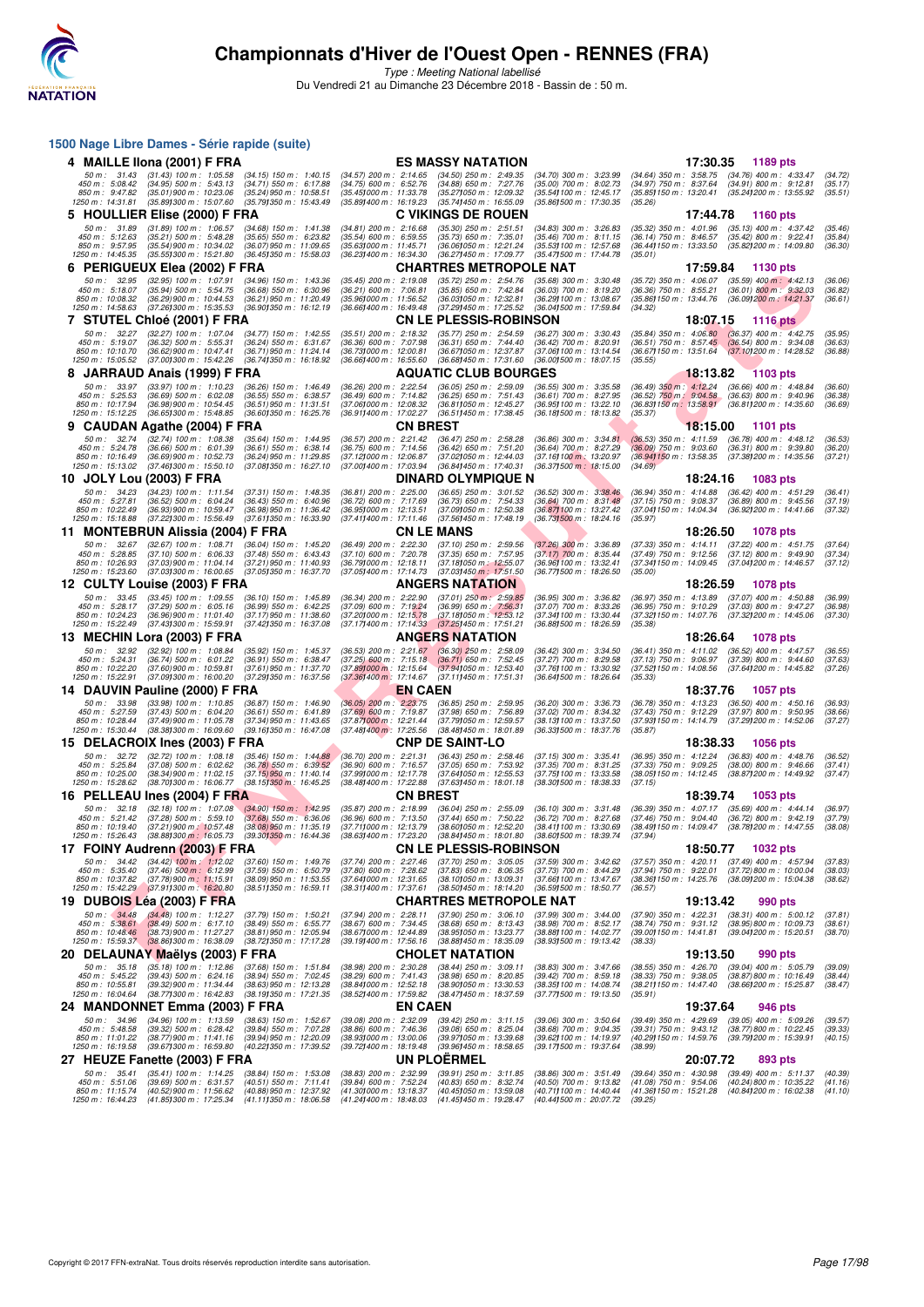

Type : Meeting National labellisé Du Vendredi 21 au Dimanche 23 Décembre 2018 - Bassin de : 50 m.

|    | 1500 Nage Libre Dames - Série rapide (suite)                                                                                                                                                                                                             |                                                                                                                                                                                    |                                                                                                                 |
|----|----------------------------------------------------------------------------------------------------------------------------------------------------------------------------------------------------------------------------------------------------------|------------------------------------------------------------------------------------------------------------------------------------------------------------------------------------|-----------------------------------------------------------------------------------------------------------------|
|    | --- CORABOEUF Coline (2002) F FRA                                                                                                                                                                                                                        | <b>ANGERS NATATION</b>                                                                                                                                                             | <b>DNS dec</b>                                                                                                  |
|    | <b>THOMAS Charline (2002) F FRA</b>                                                                                                                                                                                                                      | <b>AS LA TESTE</b>                                                                                                                                                                 | <b>DNS dec</b>                                                                                                  |
|    | PETIT Laura (2002) F FRA                                                                                                                                                                                                                                 | <b>C PAUL-BERT RENNES</b>                                                                                                                                                          | <b>DNS dec</b>                                                                                                  |
|    |                                                                                                                                                                                                                                                          |                                                                                                                                                                                    |                                                                                                                 |
|    | 1500 Nage Libre Dames - Séries lentes (Samedi 22 Décembre 2018)                                                                                                                                                                                          |                                                                                                                                                                                    |                                                                                                                 |
|    | 18 CHIRON Flavy (2003) F FRA                                                                                                                                                                                                                             | <b>MARSOUINS HEROUVILLE</b>                                                                                                                                                        | 19:06.88<br><b>1002 pts</b>                                                                                     |
|    | 50 m : 33.89<br>$(33.89)$ 100 m : 1:11.35<br>$(37.46)$ 150 m : 1:48.65<br>$(37.30)$ 200 m : 2:26.38<br>$(37.89)$ 500 m : 6:13.43<br>(37.73) 550 m : 6:51.80<br>(38.37) 600 m : 7:29.87<br>450 m : 5:35.70<br>850 m: 10:41.92<br>(38.93) 900 m : 11:19.99 | $(37.73)$ 250 m : 3:04.07<br>$(37.69)$ 300 m : 3:41.86<br>$(38.07)$ 650 m : 8:08.36<br>$(38.49)$ 700 m : $8:46.32$<br>$(37.96)$ 750 m : 9:24.66<br>(38.69) 150 m : 14:33.36        | (37.79) 350 m : 4:19.60<br>$(37.74)$ 400 m : 4:57.81<br>(38.21)<br>$(38.34)800 \text{ m}$ : 10:02.99<br>(38.33) |
|    | $(38.07)$ 950 m : 11:58.55<br>(38.56) 000 m : 12:36.94<br>1250 m: 15:54.47<br>(41.05) 300 m : 16:35.20<br>(40.73) 350 m : 17:14.37<br>(39.17) 400 m : 17:53.50                                                                                           | (38.39) 050 m : 13:15.03<br>(38.09) 100 m : 13:53.72<br>(39.13) 450 m : 18:30.98<br>(37.48) 500 m : 19:06.88<br>(35.90)                                                            | (39.64) 200 m : 15:13.42<br>(40.06)                                                                             |
|    | 21 LE GUILLOU Ines (2005) F FRA<br>50 m: 35.06 (35.06) 100 m: 1:13.22<br>$(38.48)$ 200 m : 2:30.94<br>$(38.16)$ 150 m : 1:51.70                                                                                                                          | <b>CN BREST</b><br>$(39.24)$ 250 m : 3:10.32<br>$(39.38)$ 300 m : 3:50.00                                                                                                          | 19:29.11<br>961 pts<br>(39.68) 350 m : 4:28.97 (38.97) 400 m : 5:08.12<br>(39.15)                               |
|    | $(39.24)$ 500 m : 6:27.13<br>450 m : 5:47.36<br>$(39.77)$ 550 m : 7:06.11<br>$(38.98)$ 600 m : 7:45.91<br>850 m: 11:02.23<br>(39.13) 900 m : 11:41.59<br>$(39.36)$ 950 m : 12:21.18<br>(39.591000 m: 13:00.63                                            | $(39.80)$ 650 m : 8:24.83<br>(38.92) 700 m : 9:04.32<br>$(39.49)$ 750 m : 9:43.34<br>(39.451050 m: 13:39.98)<br>(39.35) 100 m : 14:19.26                                           | $(39.02)$ 800 m : 10:23.10<br>(39.76)<br>(39.28) 150 m : 14.58.63 (39.37) 200 m : 15:38.04<br>(39.41)           |
|    | 1250 m : 16:18.12<br>(40.08) 300 m : 16:57.75<br>(39.631350 m : 17:36.82)<br>(39.07) 400 m : 18:16.20                                                                                                                                                    | (38.121500 m: 19:29.11<br>(39.381450 m : 18:54.32)<br>(34.79)                                                                                                                      | 19:29.19 961 pts                                                                                                |
|    | 22 LERAY Lilou (2005) F FRA<br>$(34.41)$ 100 m : 1:12.19<br>50 m : 34.41<br>$(38.45)$ 200 m : 2:30.08<br>$(37.78)$ 150 m : 1:50.64                                                                                                                       | <b>CN LE PLESSIS-ROBINSON</b><br>$(39.44)$ 250 m : 3:08.88<br>(38.80) 300 m : 3:47.97                                                                                              | $(39.09)$ 350 m : 4:26.53<br>$(38.56)$ 400 m : 5:05.01<br>(38.48)                                               |
|    | 450 m : 5:43.56<br>$(38.55)$ 500 m : 6:22.98<br>$(39.42)$ 550 m : 7:01.53<br>$(38.55)$ 600 m : 7:40.83<br>850 m: 10:59.28<br>(40.12) 900 m : 11:39.38<br>(40.10) 950 m : 12:18.88<br>(39.50) 000 m : 12:58.24                                            | $(39.30)$ 650 m : 8:20.69<br>$(39.86)$ 700 m : 8:59.86<br>$(39.17)$ 750 m : 9:39.73<br>(39.36) 050 m : 13:37.65<br>(39.411100 m: 14:17.45)<br>(39.80) 150 m : 14:56.57             | $(39.87)800 \text{ m}$ : 10:19.16<br>(39.43)<br>(39.12) 200 m : 15:36.14<br>(39.57)                             |
|    | 1250 m : 16:15.58<br>(39.44) 300 m : 16:55.44<br>(39.861350 m : 17:34.85<br>(39.411400 m : 18:14.11<br>23 TORRECILLAS-JOUAULT Lisa (2005) F FRA                                                                                                          | (39.26) 450 m : 18:53.20<br>(39.09) 500 m : 19:29.19<br>(35.99)<br><b>CN LE MANS</b>                                                                                               | 19:33.95<br>953 pts                                                                                             |
|    | 50 m : 35.11<br>$(35.11)$ 100 m : 1:13.30<br>(38.19) 150 m : 1:52.22<br>(38.92) 200 m : 2:31.76                                                                                                                                                          | $(39.54)$ 250 m : 3:10.82<br>$(39.20)$ 350 m : 4:29.52<br>$(39.06)$ 300 m : $3:50.02$                                                                                              | $(39.50)$ 400 m : 5:08.83<br>(39.31)                                                                            |
|    | 450 m : 5:47.87<br>$(39.04)$ 500 m : 6:27.37<br>$(39.50)$ 550 m : 7:06.40<br>(39.03) 600 m : 7:45.84<br>850 m : 11:02.21<br>(39.12) 900 m : 11:41.84<br>$(39.63)$ 950 m : 12:21.12<br>(39.28) 000 m : 13:00.55                                           | $(39.44)$ 650 m : 8:24.81<br>$(38.97)$ 700 m : $9.04.21$<br>$(39.40)$ 750 m : 9:43.42<br>(39.43) 050 m : 13:40.16<br>$(39.61)100 \text{ m}$ : 14:19.72<br>(39.56) 150 m : 14:59.06 | $(39.21)800 \text{ m}$ : 10:23.09<br>(39.67)<br>(39.341200 m: 15:38.77<br>(39.71)                               |
|    | 1250 m: 16:18.38<br>$(39.61)300 \text{ m}$ : 16:58.01<br>(39.63) 350 m : 17:37.55<br>(39.54) 400 m : 18:17.18<br>25 BIHAN Tanya (2004) F FRA                                                                                                             | (39.63) 450 m : 18:55.97<br>(38.791500 m : 19:33.95<br>(37.98)<br><b>CERCLE DES NAGEURS ST-BRIEUC</b>                                                                              | 19:43.26<br>936 pts                                                                                             |
|    | 50 m: 34.08<br>$(34.08)$ 100 m : 1:11.65<br>$(38.37)$ 200 m : 2:28.55<br>$(37.57)$ 150 m : 1:50.02                                                                                                                                                       | $(38.89)$ 300 m : 3:46.59<br>$(38.53)$ 250 m : 3:07.44<br>$(39.15)$ 350 m : 4:26.51                                                                                                | $(39.92)$ 400 m : 5:05.15<br>(38.64)                                                                            |
|    | 450 m: 5:44.96<br>$(39.81)$ 500 m : 6:24.80<br>$(39.84)$ 550 m : 7:04.66<br>(39.86) 600 m : 7:44.72<br>850 m: 11:06.28<br>(40.64) 900 m : 11:47.47<br>(41.19) 950 m : 12:28.12<br>(40.65) 000 m : 13:09.64                                               | $(40.06)$ 650 m : 8:24.93<br>(40.21) 700 m : 9:04.65<br>$(39.72)$ 750 m : $9.45.15$<br>(41.52) 050 m: 13:49.98<br>(40.34) 100 m : 14:30.06<br>(40.08) 150 m : 15:10.07             | $(40.50)$ 800 m : 10:25.64<br>(40.49)<br>(40.011200 m : 15:49.72)<br>(39.65)                                    |
|    | 1250 m: 16:29.07<br>(39.35) 300 m : 17:08.77<br>(39.701350 m: 17:48.35<br>(39.58) 400 m : 18:27.52<br>26 BOULANT Marie (2004) F FRA                                                                                                                      | (39.171450 m: 19.05.75)<br>(38.231500 m: 19.43.26)<br>(37.51)<br><b>EN PONTIVY</b>                                                                                                 | 19:57.64<br>910 pts                                                                                             |
|    | 50 m : 35.53<br>$(35.53)$ 100 m : 1:14.55<br>(40.18) 200 m : 2:34.18<br>$(39.02)$ 150 m : 1:54.73                                                                                                                                                        | $(39.45)$ 250 m : 3:14.42<br>$(40.24)$ 300 m : 3:54.55                                                                                                                             | $(40.13)$ 350 m : 4:35.40<br>$(40.85)$ 400 m : 5:15.85<br>(40.45)                                               |
|    | 450 m: 5:56.31<br>$(40.46)$ 500 m : 6:37.16<br>$(40.85)$ 550 m : 7:17.72<br>(40.56) 600 m : 7:58.57<br>850 m: 11:20.22<br>(40.71) 950 m : 12:40.93<br>(40.001000 m: 13:21.50<br>$(40.12)$ 900 m : 12:00.93                                               | (40.85) 650 m : 8:39.24<br>(40.67) 700 m : 9:19.72<br>(40.48) 750 m : 10:00.01<br>(40.57) 050 m: 14:01.40<br>(39.90) 100 m : 14:41.58                                              | $(40.29) 800 \text{ m}$ : 10:40.10<br>(40.09)<br>(40.18) 150 m : 15:21.92 (40.34) 200 m : 16:02.01<br>(40.09)   |
|    | 1250 m : 16:42.33<br>(40.32) 300 m : 17:22.19<br>(39.861350 m : 18:01.69<br>(39.50) 400 m : 18:41.94                                                                                                                                                     | (40.25) 450 m : 19:20.58<br>(38.641500 m : 19:57.64<br>(37.06)                                                                                                                     |                                                                                                                 |
| 50 | Dos Dames - Finale A 16 ans et plus (Dimanche 23 Décembre 2018)                                                                                                                                                                                          |                                                                                                                                                                                    |                                                                                                                 |
|    | 1 JEAN Mathilde (2000) F FRA                                                                                                                                                                                                                             | <b>AMIENS METROPOLE NAT.</b>                                                                                                                                                       | 00:29.17<br>1235 pts                                                                                            |
|    | 2 PORTECOP Naële (2003) F FRA                                                                                                                                                                                                                            | <b>AMIENS METROPOLE NAT.</b>                                                                                                                                                       | 00:30.23<br><b>1174 pts</b>                                                                                     |
| 3  | <b>GOURAUD Agathe (2001) F FRA</b>                                                                                                                                                                                                                       | <b>PAYS DE LA LOIRE (FRA)</b>                                                                                                                                                      | 00:30.33<br>1169 pts                                                                                            |
|    | 4 LECANU Maëlle (1999) F FRA                                                                                                                                                                                                                             | <b>STADE FRANÇAIS O COURBEVOIE</b>                                                                                                                                                 | 00:30.72<br><b>1147 pts</b>                                                                                     |
| 5  | <b>BOUTIN Julie (1998) F FRA</b>                                                                                                                                                                                                                         | <b>EN TOURS</b>                                                                                                                                                                    | 00:30.96<br><b>1134 pts</b>                                                                                     |
| 6  | DURAN ORTIZ Selena (2003) F ESP                                                                                                                                                                                                                          | <b>CHOLET NATATION</b>                                                                                                                                                             | 00:31.17<br><b>1122 pts</b>                                                                                     |
|    | 7 ALMEIDA Léana (2001) F FRA                                                                                                                                                                                                                             | <b>ES MASSY NATATION</b>                                                                                                                                                           | 00:31.31<br><b>1115 pts</b>                                                                                     |
|    | 8 BLONDEL Marylou (2000) F FRA                                                                                                                                                                                                                           | <b>EN CAEN</b>                                                                                                                                                                     | 00:31.78<br>1089 pts                                                                                            |
|    | 50 Dos Dames - Finale A 11-15 ans (Dimanche 23 Décembre 2018)                                                                                                                                                                                            |                                                                                                                                                                                    |                                                                                                                 |
|    |                                                                                                                                                                                                                                                          |                                                                                                                                                                                    |                                                                                                                 |
|    | 1 DONVAL Eléane (2004) F FRA                                                                                                                                                                                                                             | <b>UN PLOËRMEL</b>                                                                                                                                                                 | 00:30.87<br>1139 pts                                                                                            |
|    | 2 GIRAUDEAU Clara (2004) F FRA                                                                                                                                                                                                                           | <b>CN BREST</b>                                                                                                                                                                    | 00:31.79<br>1088 pts                                                                                            |
|    | 3 BEUCHARD Susie (2004) F FRA                                                                                                                                                                                                                            | <b>C PAUL-BERT RENNES</b>                                                                                                                                                          | 00:32.08<br>1073 pts                                                                                            |
|    | 4 LEPRIEUR Pauline (2004) F FRA                                                                                                                                                                                                                          | <b>ALLIANCE ORLEANS NATATION</b>                                                                                                                                                   | 00:32.33<br>1059 pts                                                                                            |
|    | 5 FREMOND Kenza (2004) F FRA                                                                                                                                                                                                                             | <b>CN COUTANCES</b>                                                                                                                                                                | 00:32.42<br>1055 pts                                                                                            |
|    | 6 MALIVET Anaëlle (2004) F FRA                                                                                                                                                                                                                           | <b>NANTES NATATION</b>                                                                                                                                                             | 00:33.28<br>1009 pts                                                                                            |
|    | 7 SAUDRAIS Svetlana (2004) F FRA                                                                                                                                                                                                                         | <b>CLUB DAUPHINS LE BLANC</b>                                                                                                                                                      | 00:33.29<br>1009 pts                                                                                            |
|    | 8 TSAI Eileen (2005) F FRA                                                                                                                                                                                                                               | <b>CN BREST</b>                                                                                                                                                                    | 00:34.06<br>969 pts                                                                                             |
|    | 50 Dos Dames - Finale B 16 ans et plus (Dimanche 23 Décembre 2018)                                                                                                                                                                                       |                                                                                                                                                                                    |                                                                                                                 |
|    |                                                                                                                                                                                                                                                          |                                                                                                                                                                                    |                                                                                                                 |

# **[50 Dos Dames - Finale A](http://www.ffnatation.fr/webffn/resultats.php?idact=nat&go=epr&idcpt=55947&idepr=11) 16 ans et plus** (Dimanche 23 Décembre 2018)

| 1 JEAN Mathilde (2000) F FRA      | <b>AMIENS METROPOLE NAT.</b>       | 00:29.17 | 1235 pts |
|-----------------------------------|------------------------------------|----------|----------|
| 2 PORTECOP Naële (2003) F FRA     | <b>AMIENS METROPOLE NAT.</b>       | 00:30.23 | 1174 pts |
| 3 GOURAUD Agathe (2001) F FRA     | <b>PAYS DE LA LOIRE (FRA)</b>      | 00:30.33 | 1169 pts |
| 4 LECANU Maëlle (1999) F FRA      | <b>STADE FRANÇAIS O COURBEVOIE</b> | 00:30.72 | 1147 pts |
| 5 BOUTIN Julie (1998) F FRA       | <b>EN TOURS</b>                    | 00:30.96 | 1134 pts |
| 6 DURAN ORTIZ Selena (2003) F ESP | <b>CHOLET NATATION</b>             | 00:31.17 | 1122 pts |
| 7 ALMEIDA Léana (2001) F FRA      | <b>ES MASSY NATATION</b>           | 00:31.31 | 1115 pts |
| 8 BLONDEL Marylou (2000) F FRA    | <b>EN CAEN</b>                     | 00:31.78 | 1089 pts |
|                                   |                                    |          |          |

## **[50 Dos Dames - Finale A](http://www.ffnatation.fr/webffn/resultats.php?idact=nat&go=epr&idcpt=55947&idepr=11) 11-15 ans** (Dimanche 23 Décembre 2018)

| 1 DONVAL Eléane (2004) F FRA     | UN PLOËRMEL                      | 00:30.87 | 1139 pts |
|----------------------------------|----------------------------------|----------|----------|
| 2 GIRAUDEAU Clara (2004) F FRA   | <b>CN BREST</b>                  | 00:31.79 | 1088 pts |
| 3 BEUCHARD Susie (2004) F FRA    | <b>C PAUL-BERT RENNES</b>        | 00:32.08 | 1073 pts |
| 4 LEPRIEUR Pauline (2004) F FRA  | <b>ALLIANCE ORLEANS NATATION</b> | 00:32.33 | 1059 pts |
| 5 FREMOND Kenza (2004) F FRA     | <b>CN COUTANCES</b>              | 00:32.42 | 1055 pts |
| 6 MALIVET Anaëlle (2004) F FRA   | <b>NANTES NATATION</b>           | 00:33.28 | 1009 pts |
| 7 SAUDRAIS Svetlana (2004) F FRA | <b>CLUB DAUPHINS LE BLANC</b>    | 00:33.29 | 1009 pts |
| 8 TSAI Eileen (2005) F FRA       | <b>CN BREST</b>                  | 00:34.06 | 969 pts  |

### **[50 Dos Dames - Finale B](http://www.ffnatation.fr/webffn/resultats.php?idact=nat&go=epr&idcpt=55947&idepr=11) 16 ans et plus** (Dimanche 23 Décembre 2018)

| 1 DEDIEU Anouk (2003) F FRA     | <b>CA L'HAY-LES-ROSES</b>     | 00:31.41 | 1109 pts |
|---------------------------------|-------------------------------|----------|----------|
| 2 INGOGLIA Joanne (2002) F FRA  | <b>PAYS DE LA LOIRE (FRA)</b> | 00:31.42 | 1109 pts |
| 3 LABEQUE Carla (2001) F FRA    | <b>AQUATIC CLUB BOURGES</b>   | 00:31.48 | 1105 pts |
| 4 QUELENNEC Erin (2001) F FRA   | <b>CN BREST</b>               | 00:31.77 | 1089 pts |
| 5 THOMAS Doriane (2001) F FRA   | <b>PLOEMEUR NATATION</b>      | 00:31.81 | 1087 pts |
| 6 GAUTIER Klervi (2002) F FRA   | <b>CN GUINGAMP</b>            | 00:32.16 | 1068 pts |
| 7 RIVOIRARD Pia (2002) F FRA    | <b>ST-ETIENNE NATATION</b>    | 00:32.23 | 1065 pts |
| 8 ORMIERES Séphora (2002) F FRA | <b>CN BREST</b>               | 00:32.60 | 1045 pts |
|                                 |                               |          |          |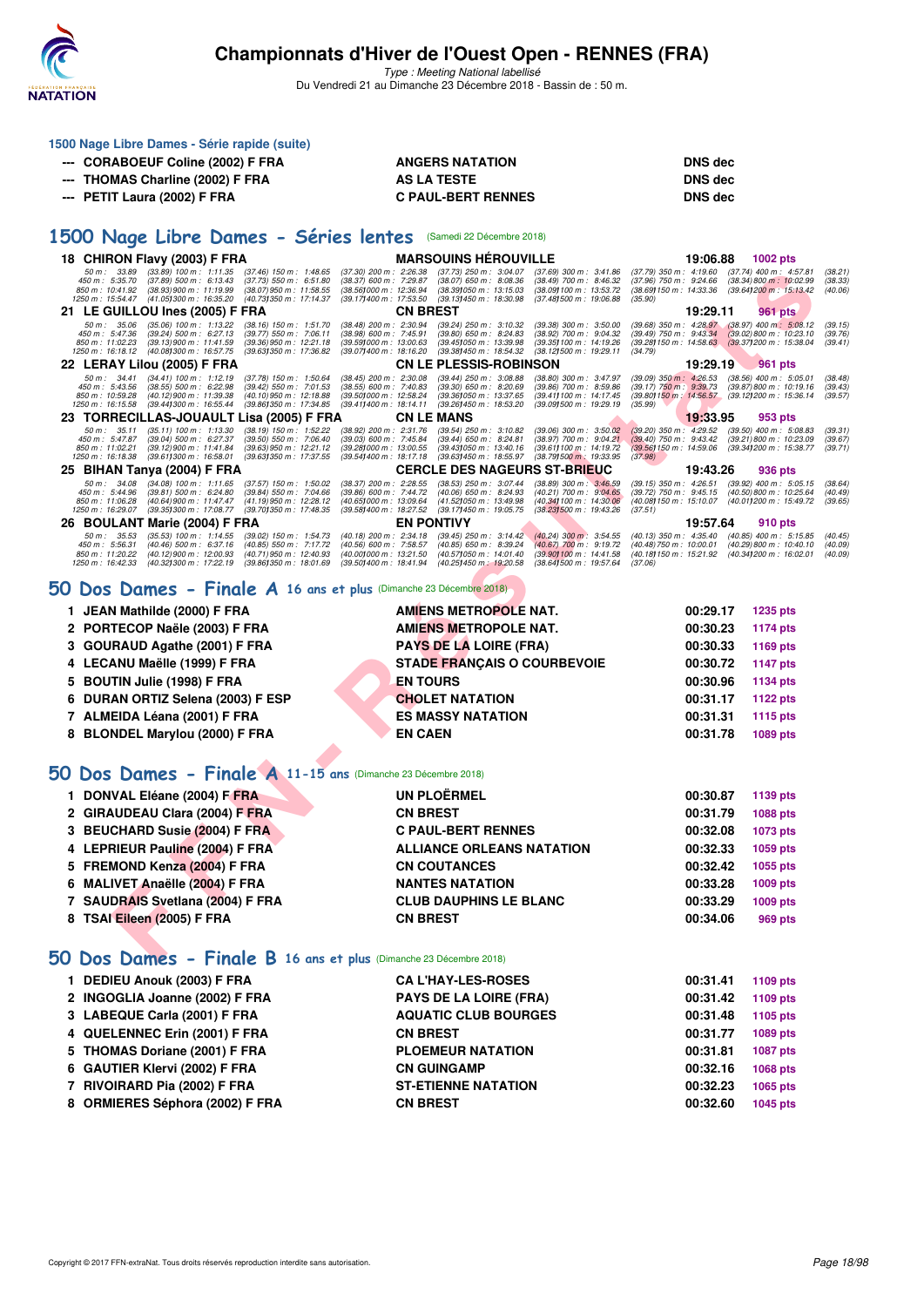

Type : Meeting National labellisé Du Vendredi 21 au Dimanche 23 Décembre 2018 - Bassin de : 50 m.

### **[50 Dos Dames - Finale B](http://www.ffnatation.fr/webffn/resultats.php?idact=nat&go=epr&idcpt=55947&idepr=11) 11-15 ans** (Dimanche 23 Décembre 2018)

| 1 BOUVET Eden (2004) F FRA<br><b>LES NAGEURS DES 3 RIVIERES</b>  | 00:32.95 | <b>1027 pts</b> |
|------------------------------------------------------------------|----------|-----------------|
| 2 MAUGET Sarah (2004) F FRA<br><b>CN BREST</b>                   | 00:33.14 | 1017 pts        |
| 3 GUILLEMOZ Marie (2004) F FRA<br><b>AN ROMORANTIN</b>           | 00:33.35 | 1006 pts        |
| 4 LANGUE Camille (2005) F FRA<br><b>SC NATATION ABBEVILLE</b>    | 00:33.41 | 1002 pts        |
| 5 CORNUAULT Eloane (2004) F FRA<br><b>ESPADON GRAND-QUEVILLY</b> | 00:33.54 | 996 pts         |
| 6 LEPRON Agathe (2004) F FRA<br><b>CHOLET NATATION</b>           | 00:33.57 | 994 pts         |
| 7 TISSERAND Capucine (2004) F FRA<br><b>ST-ETIENNE NATATION</b>  | 00:33.75 | 985 pts         |
| 8 GUENEUGUES Flora (2005) F FRA<br><b>CN BREST</b>               | 00:34.20 | <b>962 pts</b>  |

### **[50 Dos Dames - Séries](http://www.ffnatation.fr/webffn/resultats.php?idact=nat&go=epr&idcpt=55947&idepr=11)** (Dimanche 23 Décembre 2018)

| 7 TISSERAND Capucine (2004) F FRA                       | <b>ST-ETIENNE NATATION</b>            | 00:33.75 | <b>985 pts</b>  |
|---------------------------------------------------------|---------------------------------------|----------|-----------------|
| 8 GUENEUGUES Flora (2005) F FRA                         | <b>CN BREST</b>                       | 00:34.20 | <b>962 pts</b>  |
|                                                         |                                       |          |                 |
| <b>O Dos Dames - Séries</b> (Dimanche 23 Décembre 2018) |                                       |          |                 |
| 1 JEAN Mathilde (2000) F FRA                            | AMIENS METROPOLE NAT.                 | 00:29.27 | <b>1229 pts</b> |
| 2 GOURAUD Agathe (2001) F FRA                           | <b>PAYS DE LA LOIRE (FRA)</b>         | 00:30.67 | <b>1150 pts</b> |
| 3 DEL'HOMME Laurine (1997) F FRA                        | <b>ES MASSY NATATION</b>              | 00:30.75 | 1145 pts        |
| 4 PORTECOP Naële (2003) F FRA                           | AMIENS METROPOLE NAT.                 | 00:30.90 | <b>1137 pts</b> |
| 5 LECANU Maëlle (1999) F FRA                            | <b>STADE FRANÇAIS O COURBEVOIE</b>    | 00:30.99 | <b>1132 pts</b> |
| 6 BOUTIN Julie (1998) F FRA                             | <b>EN TOURS</b>                       | 00:31.01 | <b>1131 pts</b> |
| 7 DONVAL Eléane (2004) F FRA                            | <b>UN PLOËRMEL</b>                    | 00:31.25 | <b>1118 pts</b> |
| 8 ALMEIDA Léana (2001) F FRA                            | <b>ES MASSY NATATION</b>              | 00:31.30 | <b>1115 pts</b> |
| 9 DURAN ORTIZ Selena (2003) F ESP                       | <b>CHOLET NATATION</b>                | 00:31.37 | <b>1111 pts</b> |
| 10 BLONDEL Marylou (2000) F FRA                         | <b>EN CAEN</b>                        | 00:31.40 | 1110 pts        |
| 11 LABEQUE Carla (2001) F FRA                           | <b>AQUATIC CLUB BOURGES</b>           | 00:31.54 | 1102 pts        |
| 12 GIRAUDEAU Clara (2004) F FRA                         | <b>CN BREST</b>                       | 00:31.60 | 1099 pts        |
| 13 DEDIEU Anouk (2003) F FRA                            | <b>CA L'HAY-LES-ROSES</b>             | 00:31.61 | 1098 pts        |
| 14 THOMAS Doriane (2001) F FRA                          | <b>PLOEMEUR NATATION</b>              | 00:31.64 | 1097 pts        |
| 15 RIVOIRARD Pia (2002) F FRA                           | <b>ST-ETIENNE NATATION</b>            | 00:31.76 | 1090 pts        |
| 16 INGOGLIA Joanne (2002) F FRA                         | <b>PAYS DE LA LOIRE (FRA)</b>         | 00:31.77 | 1089 pts        |
| 17 AUBIN Eleanore (2006) F FRA                          | <b>ANGERS NATATION</b>                | 00:32.27 | 1063 pts        |
| 18 GAUTIER Klervi (2002) F FRA                          | <b>CN GUINGAMP</b>                    | 00:32.31 | 1060 pts        |
| 19 QUELENNEC Erin (2001) F FRA                          | <b>CN BREST</b>                       | 00:32.34 | 1059 pts        |
| 20 ORMIERES Séphora (2002) F FRA                        | <b>CN BREST</b>                       | 00:32.39 | 1056 pts        |
| 21 LEPRIEUR Pauline (2004) F FRA                        | <b>ALLIANCE ORLEANS NATATION</b>      | 00:32.45 | 1053 pts        |
| 22 LAROUR Jeanne (2002) F FRA                           | <b>ST-NAZAIRE ATLANTIQUE NATATION</b> | 00:32.47 | 1052 pts        |
| 22 SIMOENS Lucille (2005) F FRA                         | <b>ES MASSY NATATION</b>              | 00:32.47 | 1052 pts        |
| 24 DARS Tessa (2003) F FRA                              | <b>AS LA TESTE</b>                    | 00:32.50 | <b>1050 pts</b> |
| 25 FREMOND Kenza (2004) F FRA                           | <b>CN COUTANCES</b>                   | 00:32.63 | 1043 pts        |
| 26 RAGUENES Laly (2003) F FRA                           | UNION QUIMPER NATATION                | 00:32.67 | 1041 pts        |
| 27 BEUCHARD Susie (2004) F FRA                          | <b>C PAUL-BERT RENNES</b>             | 00:32.77 | 1036 pts        |
| 28 TREGOAT Angeline (2002) F FRA                        | <b>C PAUL-BERT RENNES</b>             | 00:32.81 | 1034 pts        |
| 29 MALFER Daïka (2001) F FRA                            | <b>LORIENT NATATION</b>               | 00:32.83 | 1033 pts        |
| 29 CORN Alicia (2002) F FRA                             | <b>AQUATIC CLUB BOURGES</b>           | 00:32.83 | 1033 pts        |
| 31 BERNARD Camille (2002) F FRA                         | <b>ST-ETIENNE NATATION</b>            | 00:32.88 | 1030 pts        |
| 32 CROCHEZ Alyssia (2001) F FRA                         | <b>MARSOUINS HÉROUVILLE</b>           | 00:32.89 | <b>1030 pts</b> |
| 33 SAUDRAIS Svetlana (2004) F FRA                       | <b>CLUB DAUPHINS LE BLANC</b>         | 00:32.91 | 1029 pts        |
| 33   LAUTR <mark>EDO</mark> UX Lisa (2003) F FRA        | <b>LES NAGEURS BIGOUDENS</b>          | 00:32.91 | 1029 pts        |
| 35 LECOMTE Marine (2003) F FRA                          | <b>LANNION NATATION</b>               | 00:32.93 | 1028 pts        |
| 36 TSAI Eileen (2005) F FRA                             | <b>CN BREST</b>                       | 00:32.96 | 1026 pts        |
| 37 FRESSIER Lola (2002) F FRA                           | <b>CA L'HAY-LES-ROSES</b>             | 00:33.02 | 1023 pts        |
| 38 MALIVET Anaëlle (2004) F FRA                         | <b>NANTES NATATION</b>                | 00:33.15 | 1016 pts        |
| 39 LEPRON Agathe (2004) F FRA                           | <b>CHOLET NATATION</b>                | 00:33.29 | 1009 pts        |
| 40 LANGUE Camille (2005) F FRA                          | <b>SC NATATION ABBEVILLE</b>          | 00:33.32 | <b>1007 pts</b> |
| 41 BOUVET Eden (2004) F FRA                             | <b>LES NAGEURS DES 3 RIVIERES</b>     | 00:33.35 | 1006 pts        |
| 42 MICHEL Constance (2003) F FRA                        | <b>ST-ETIENNE NATATION</b>            | 00:33.38 | 1004 pts        |
| 42 MHUN Lena (2001) F FRA                               | <b>ECN CHARTRES-DE-BRETAGNE</b>       | 00:33.38 | <b>1004 pts</b> |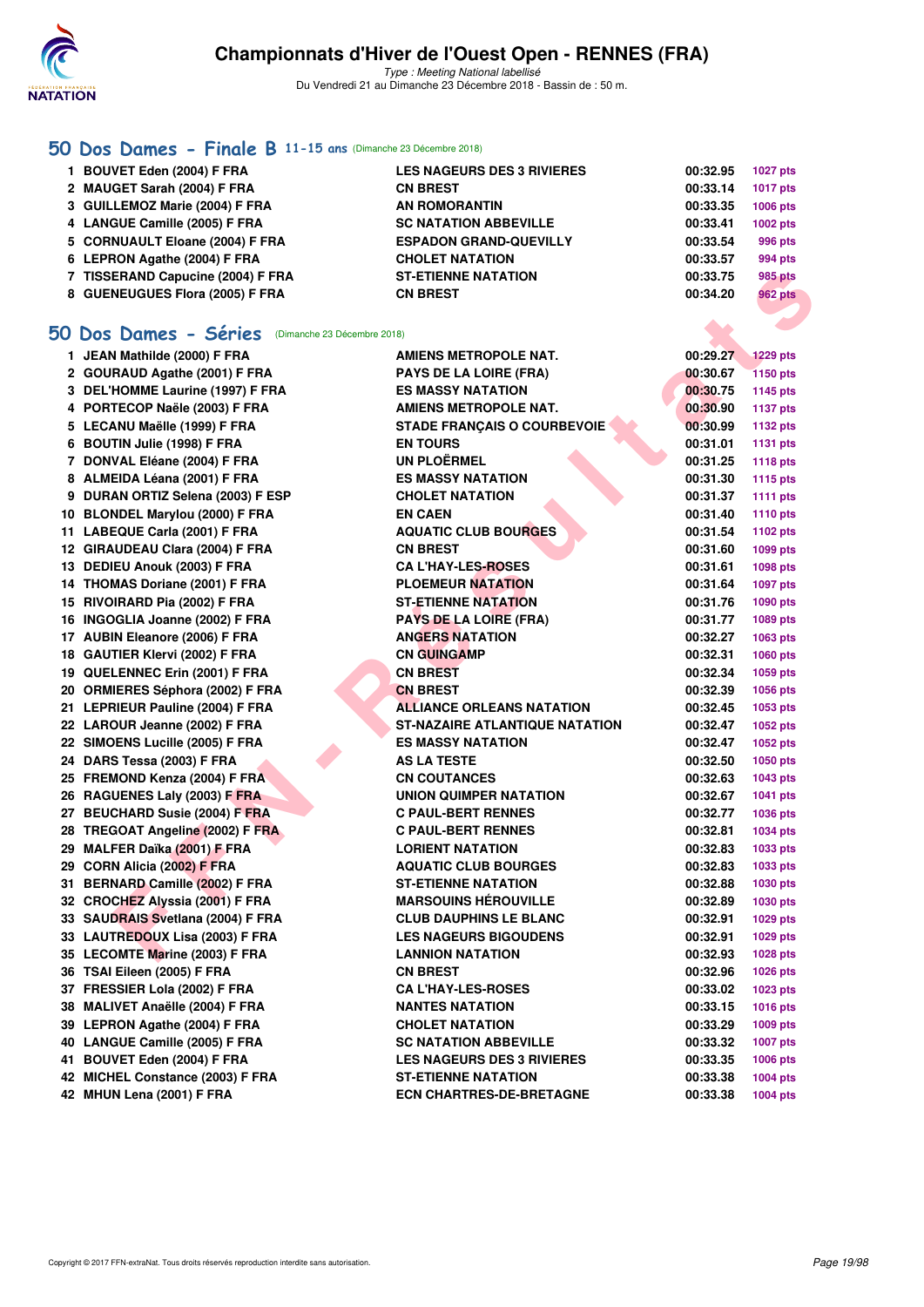

Type : Meeting National labellisé Du Vendredi 21 au Dimanche 23 Décembre 2018 - Bassin de : 50 m.

### **50 Dos Dames - Séries (suite)**

|       | 44 FOINY Audrenn (2003) F FRA            | <b>CN LE PLESSIS-ROBINSON</b>    | 00:33.40       | 1003 pts       |
|-------|------------------------------------------|----------------------------------|----------------|----------------|
|       | 45 TISSERAND Capucine (2004) F FRA       | <b>ST-ETIENNE NATATION</b>       | 00:33.45       | 1000 pts       |
|       | 46 MAUGET Sarah (2004) F FRA             | <b>CN BREST</b>                  | 00:33.47       | 999 pts        |
|       | 47 VASSEUR BILLARD Yuna (2003) F FRA     | <b>CN LE MANS</b>                | 00:33.54       | 996 pts        |
|       | 48 CORNUAULT Eloane (2004) F FRA         | <b>ESPADON GRAND-QUEVILLY</b>    | 00:33.60       | 993 pts        |
|       | 49 NICOLO Nayla (2005) F FRA             | <b>SA MÉRIGNAC</b>               | 00:33.64       | 991 pts        |
|       | 50 PINQUE Thais (2003) F FRA             | <b>ST-ETIENNE NATATION</b>       | 00:33.85       | 980 pts        |
|       | 51 LEPAUMIER Aude (2002) F FRA           | <b>CN COUTANCES</b>              | 00:33.90       | 977 pts        |
|       | 52 GUENEUGUES Flora (2005) F FRA         | <b>CN BREST</b>                  | 00:34.01       | 972 pts        |
|       | 53 GUILLEMOZ Marie (2004) F FRA          | <b>AN ROMORANTIN</b>             | 00:34.13       | 965 pts        |
|       | 54 TORRECILLAS-JOUAULT Lisa (2005) F FRA | <b>CN LE MANS</b>                | 00:34.24       | <b>960 pts</b> |
|       | 55 BOLVIN Ilona (2003) F FRA             | <b>STADE LAVAL</b>               | 00:34.42       | 951 pts        |
|       | 56 PAUTONNIER Lou (2003) F FRA           | <b>ES CRAON NATATION</b>         | 00:34.56       | 944 pts        |
|       | 57 BACHELOT Maelle (2003) F FRA          | <b>NANTES NATATION</b>           | 00:34.88       | <b>928 pts</b> |
|       | 58 LEHN Romane (2004) F FRA              | <b>DAUPHINS ELORN LANDERNEAU</b> | 00:34.96       | <b>924 pts</b> |
|       | 59 FOLLIOT Milene (2005) F FRA           | <b>C VIKINGS DE ROUEN</b>        | 00:35.42       | 901 pts        |
| $---$ | DEHORNOIS Lena (2005) F FRA              | <b>ESPADON GRAND-QUEVILLY</b>    | <b>DNS</b> dec |                |
|       | --- LIALY Emma (2004) F FRA              | ROCHEFORT NEPTUNE CLUB           | <b>DSQ</b>     |                |
|       |                                          |                                  |                |                |

### **[100 Dos Dames - Finale A](http://www.ffnatation.fr/webffn/resultats.php?idact=nat&go=epr&idcpt=55947&idepr=12) 16 ans et plus** (Vendredi 21 Décembre 2018)

|           | JU FINQUE IIIAIS (2003) FFNA                                                                    | JI E HENNE NATATIVN                 |              | 00.JJ.0J       | ອບບ µເວ                                                       |
|-----------|-------------------------------------------------------------------------------------------------|-------------------------------------|--------------|----------------|---------------------------------------------------------------|
|           | 51 LEPAUMIER Aude (2002) F FRA                                                                  | <b>CN COUTANCES</b>                 |              | 00:33.90       | 977 pts                                                       |
|           | 52 GUENEUGUES Flora (2005) F FRA                                                                | <b>CN BREST</b>                     |              | 00:34.01       | 972 pts                                                       |
|           | 53 GUILLEMOZ Marie (2004) F FRA                                                                 | <b>AN ROMORANTIN</b>                |              | 00:34.13       | <b>965 pts</b>                                                |
|           | 54   TORRECILLAS-JOUAULT Lisa (2005) F FRA                                                      | <b>CN LE MANS</b>                   |              | 00:34.24       | 960 pts                                                       |
|           | 55 BOLVIN Ilona (2003) F FRA                                                                    | <b>STADE LAVAL</b>                  |              | 00:34.42       | 951 pts                                                       |
|           | 56 PAUTONNIER Lou (2003) F FRA                                                                  | <b>ES CRAON NATATION</b>            |              | 00:34.56       | 944 pts                                                       |
|           | 57 BACHELOT Maelle (2003) F FRA                                                                 | <b>NANTES NATATION</b>              |              | 00:34.88       | 928 pts                                                       |
|           | 58 LEHN Romane (2004) F FRA                                                                     | <b>DAUPHINS ELORN LANDERNEAU</b>    |              | 00:34.96       | 924 pts                                                       |
|           | 59 FOLLIOT Milene (2005) F FRA                                                                  | <b>C VIKINGS DE ROUEN</b>           |              | 00:35.42       | 901 pts                                                       |
|           | --- DEHORNOIS Lena (2005) F FRA                                                                 | <b>ESPADON GRAND-QUEVILLY</b>       |              | <b>DNS dec</b> |                                                               |
|           | --- LIALY Emma (2004) F FRA                                                                     | ROCHEFORT NEPTUNE CLUB              |              | <b>DSQ</b>     |                                                               |
| <b>OO</b> | Dos Dames - Finale A 16 ans et plus (Vendredi 21 Décembre 2018)<br>1 JEAN Mathilde (2000) F FRA | <b>AMIENS METROPOLE NAT.</b>        | 50 m : 30.73 | 01:02.69       | <b>1224 pts</b><br>$(30.73)$ 100 m : 1:02.69 $(31.96)$        |
|           | 2 BOURSE Claire (1998) F FRA                                                                    | <b>CN BREST</b>                     | 50 m : 31.85 | 01:04.42       | 1176 pts<br>$(31.85)$ 100 m : 1:04.42 $(32.57)$               |
|           | 3 DURAN ORTIZ Selena (2003) F ESP                                                               | <b>CHOLET NATATION</b>              |              | 01:05.78       | 1139 pts                                                      |
|           |                                                                                                 |                                     | 50 m : 32.55 |                | $(32.55)$ 100 m : 1:05.78 $(33.23)$                           |
|           | 4 LECANU Maëlle (1999) F FRA                                                                    | <b>STADE FRANÇAIS O COURBEVOIE</b>  | 50 m : 32.34 | 01:05.87       | 1136 pts<br>$(32.34)$ 100 m : 1:05.87 $(33.53)$               |
|           | 5 GOURAUD Agathe (2001) F FRA                                                                   | <b>PAYS DE LA LOIRE (FRA)</b>       |              | 01:06.05       | 1131 pts                                                      |
|           |                                                                                                 |                                     |              |                | 50 m: 31.95 (31.95) 100 m: 1:06.05 (34.10)                    |
|           | 6 DEL'HOMME Laurine (1997) F FRA                                                                | <b>ES MASSY NATATION</b>            | 50 m : 31.80 | 01:06.80       | 1111 $pts$<br>$(31.80)$ 100 m : 1:06.80 $(35.00)$             |
|           | 7 RIVOIRARD Pia (2002) F FRA                                                                    | <b>ST-ETIENNE NATATION</b>          |              | 01:07.34       | <b>1097 pts</b>                                               |
|           |                                                                                                 |                                     |              |                | 50 m: 32.44 (32.44) 100 m: 1:07.34 (34.90)                    |
|           | 8 BONNET Eva (2000) F BEL                                                                       | <b>DENAIN NAT. PORTE DU HAINAUT</b> |              | 01:09.11       | <b>1050 pts</b><br>50 m: 33.48 (33.48) 100 m: 1:09.11 (35.63) |
|           |                                                                                                 |                                     |              |                |                                                               |
|           | 00 Dos Dames - Finale A 11-15 ans (Vendredi 21 Décembre 2018)                                   |                                     |              |                |                                                               |
|           | 1 BONDOUY Noah (2004) F FRA                                                                     | <b>ES MASSY NATATION</b>            |              | 01:07.99       | <b>1080 pts</b>                                               |
|           |                                                                                                 |                                     | 50 m : 33.01 |                | $(33.01)$ 100 m : 1:07.99 $(34.98)$                           |
|           | 2 GIRAUDEAU Clara (2004) F FRA                                                                  | <b>CN BREST</b>                     | 50 m : 33.04 | 01:08.11       | <b>1077 pts</b><br>$(33.04)$ 100 m : 1:08.11 $(35.07)$        |
|           | 3 DONVAL Eléane (2004) F FRA                                                                    | <b>UN PLOËRMEL</b>                  |              | 01:09.49       | <b>1041 pts</b>                                               |
|           |                                                                                                 |                                     | 50 m : 33.87 |                | $(33.87)$ 100 m : 1:09.49 $(35.62)$                           |
|           | 4 LEPRIEUR Pauline (2004) F FRA                                                                 | <b>ALLIANCE ORLEANS NATATION</b>    |              | 01:09.79       | 1033 pts                                                      |
|           | 5 SIMOENS Lucille (2005) F FRA                                                                  | <b>ES MASSY NATATION</b>            | 50 m: 33.67  | 01:10.41       | $(33.67)$ 100 m : 1:09.79 $(36.12)$<br><b>1017 pts</b>        |
|           |                                                                                                 |                                     | 50 m : 33.89 |                | $(33.89)$ 100 m : 1:10.41 $(36.52)$                           |
|           | 6 FREMOND Kenza (2004) F FRA                                                                    | <b>CN COUTANCES</b>                 |              | 01:10.53       | 1014 $pts$                                                    |
|           | 7 GUILLEMOZ Marie (2004) F FRA                                                                  | <b>AN ROMORANTIN</b>                | 50 m : 34.59 | 01:10.89       | $(34.59)$ 100 m : 1:10.53 $(35.94)$<br>1005 pts               |
|           |                                                                                                 |                                     | 50 m : 34.36 |                | $(34.36)$ 100 m : 1:10.89 $(36.53)$                           |
|           | 8 MALIVET Anaëlle (2004) F FRA                                                                  | <b>NANTES NATATION</b>              |              | 01:11.56       | 988 pts                                                       |

### **[100 Dos Dames - Finale A](http://www.ffnatation.fr/webffn/resultats.php?idact=nat&go=epr&idcpt=55947&idepr=12) 11-15 ans** (Vendredi 21 Décembre 2018)

| 1 BONDOUY Noah (2004) F FRA     | <b>ES MASSY NATATION</b>         |                  | 01:07.99                            | <b>1080 pts</b> |  |
|---------------------------------|----------------------------------|------------------|-------------------------------------|-----------------|--|
|                                 |                                  | 50 m: 33.01      | $(33.01)$ 100 m : 1:07.99 $(34.98)$ |                 |  |
| 2 GIRAUDEAU Clara (2004) F FRA  | <b>CN BREST</b>                  |                  | 01:08.11                            | <b>1077 pts</b> |  |
|                                 |                                  | 50 m: 33.04      | $(33.04)$ 100 m : 1:08.11 $(35.07)$ |                 |  |
| 3 DONVAL Eléane (2004) F FRA    | <b>UN PLOËRMEL</b>               |                  | 01:09.49                            | <b>1041 pts</b> |  |
|                                 |                                  | 50 m: 33.87      | $(33.87)$ 100 m : 1:09.49 $(35.62)$ |                 |  |
| 4 LEPRIEUR Pauline (2004) F FRA | <b>ALLIANCE ORLEANS NATATION</b> |                  | 01:09.79                            | 1033 pts        |  |
|                                 |                                  | $50 m$ : $33.67$ | $(33.67)$ 100 m : 1:09.79 $(36.12)$ |                 |  |
| 5 SIMOENS Lucille (2005) F FRA  | <b>ES MASSY NATATION</b>         |                  | 01:10.41                            | <b>1017 pts</b> |  |
|                                 |                                  | 50 m: 33.89      | $(33.89)$ 100 m : 1:10.41 $(36.52)$ |                 |  |
| 6 FREMOND Kenza (2004) F FRA    | <b>CN COUTANCES</b>              |                  | 01:10.53                            | 1014 $pts$      |  |
|                                 |                                  | $50 m$ : $34.59$ | $(34.59)$ 100 m : 1:10.53 $(35.94)$ |                 |  |
| 7 GUILLEMOZ Marie (2004) F FRA  | <b>AN ROMORANTIN</b>             |                  | 01:10.89                            | $1005$ pts      |  |
|                                 |                                  | $50 m$ : $34.36$ | $(34.36)$ 100 m : 1:10.89 $(36.53)$ |                 |  |
| 8 MALIVET Anaëlle (2004) F FRA  | <b>NANTES NATATION</b>           |                  | 01:11.56                            | 988 pts         |  |
|                                 |                                  | 50 m: 33.69      | $(33.69)$ 100 m : 1:11.56 $(37.87)$ |                 |  |

### **[100 Dos Dames - Finale B](http://www.ffnatation.fr/webffn/resultats.php?idact=nat&go=epr&idcpt=55947&idepr=12) 16 ans et plus** (Vendredi 21 Décembre 2018)

| 1 CORMIER Alexane (1999) F FRA  | <b>AQUATIC CLUB BOURGES</b> | 01:07.46<br>1094 pts                                             |
|---------------------------------|-----------------------------|------------------------------------------------------------------|
| 2 ALMEIDA Léana (2001) F FRA    | <b>ES MASSY NATATION</b>    | 50 m: 33.12 (33.12) 100 m: 1:07.46 (34.<br>01:07.77<br>1086 pts  |
| 3 LABEQUE Carla (2001) F FRA    | <b>AQUATIC CLUB BOURGES</b> | 50 m: 32.60 (32.60) 100 m: 1:07.77 (35.<br>01:07.99<br>1080 pts  |
| 4 ORMIERES Séphora (2002) F FRA | <b>CN BREST</b>             | 50 m: 33.77 (33.77) 100 m: 1:07.99 (34.)<br>01:08.23<br>1073 pts |

|  | 01:07.46 1094 pts                          |  |
|--|--------------------------------------------|--|
|  | 50 m: 33.12 (33.12) 100 m: 1:07.46 (34.34) |  |
|  | 01:07.77 1086 pts                          |  |
|  | 50 m: 32.60 (32.60) 100 m: 1:07.77 (35.17) |  |
|  | 01:07.99 1080 pts                          |  |
|  | 50 m: 33.77 (33.77) 100 m: 1:07.99 (34.22) |  |
|  | $01:08.23$ 1073 pts                        |  |
|  | 50 m: 33.49 (33.49) 100 m: 1:08.23 (34.74) |  |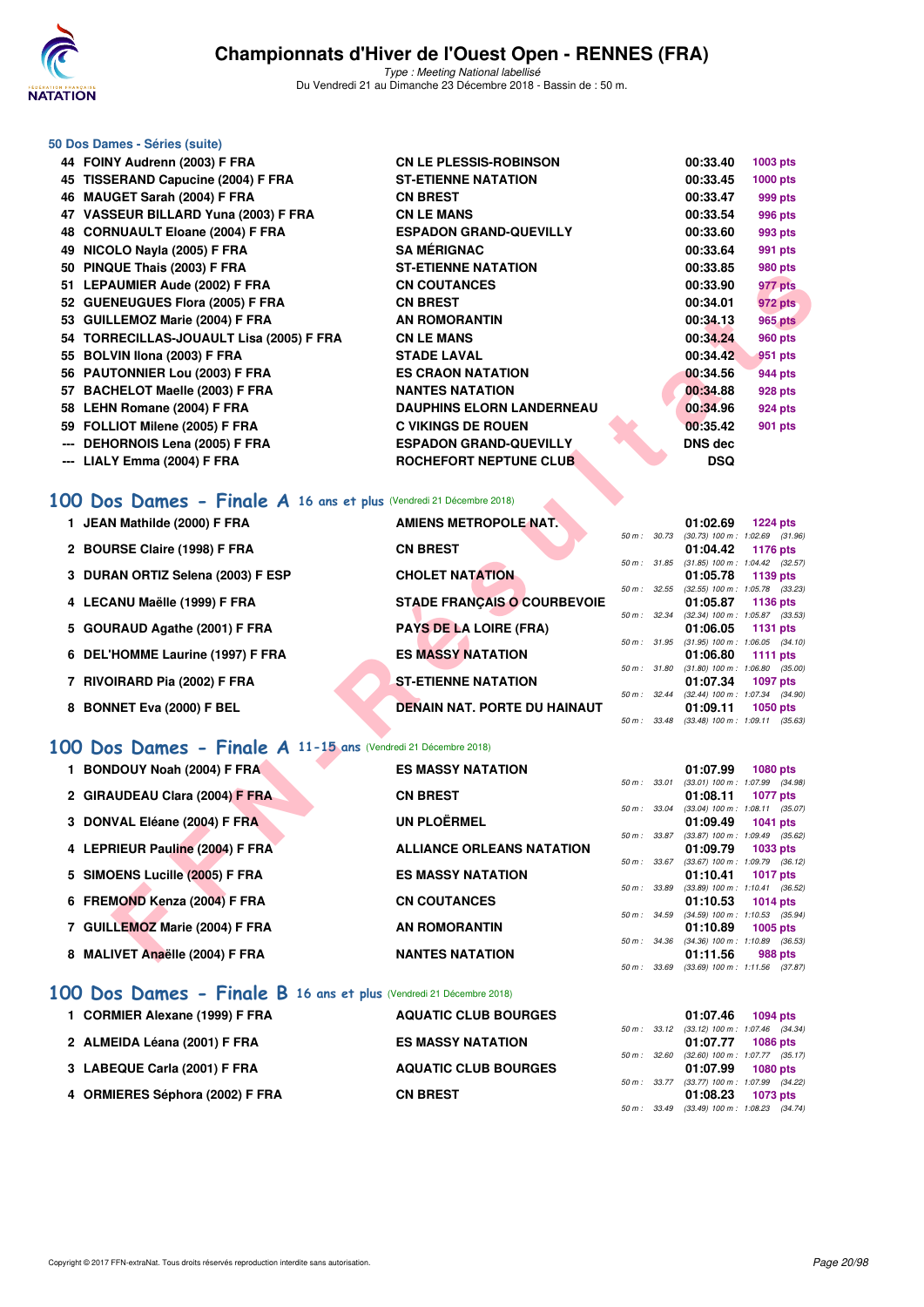

Type : Meeting National labellisé Du Vendredi 21 au Dimanche 23 Décembre 2018 - Bassin de : 50 m.

| 100 Dos Dames - Finale B (suite) |                           |              |          |                                     |
|----------------------------------|---------------------------|--------------|----------|-------------------------------------|
| 5 TREGOAT Angeline (2002) F FRA  | <b>C PAUL-BERT RENNES</b> |              | 01:08.73 | <b>1060 pts</b>                     |
|                                  |                           | 50 m : 33.42 |          | $(33.42)$ 100 m : 1:08.73 $(35.31)$ |
| 6 BLONDEL Marylou (2000) F FRA   | <b>EN CAEN</b>            |              | 01:08.79 | 1059 pts                            |
|                                  |                           | 50 m: 33.07  |          | $(33.07)$ 100 m : 1:08.79 $(35.72)$ |
| 7 HERTHE Alexe (2000) F FRA      | <b>NANTES NATATION</b>    |              | 01:09.24 | <b>1047 pts</b>                     |
|                                  |                           | 50 m: 33.06  |          | $(33.06)$ 100 m : 1:09.24 $(36.18)$ |
| 8 THOMAS Doriane (2001) F FRA    | <b>PLOEMEUR NATATION</b>  |              | 01:09.69 | <b>1035 pts</b>                     |
|                                  |                           | 50 m : 33.96 |          | $(33.96)$ 100 m : 1:09.69 $(35.73)$ |

### **[100 Dos Dames - Finale B](http://www.ffnatation.fr/webffn/resultats.php?idact=nat&go=epr&idcpt=55947&idepr=12) 11-15 ans** (Vendredi 21 Décembre 2018)

| 1 NICOLO Nayla (2005) F FRA             | <b>SA MÉRIGNAC</b>            |              |                        | 01:08.96                            | <b>1054 pts</b> |         |
|-----------------------------------------|-------------------------------|--------------|------------------------|-------------------------------------|-----------------|---------|
|                                         |                               |              | $50 \text{ m}$ : 34.24 | $(34.24)$ 100 m : 1:08.96 $(34.72)$ |                 |         |
| 2 LEPRON Agathe (2004) F FRA            | <b>CHOLET NATATION</b>        |              |                        | 01:11.04                            | <b>1001 pts</b> |         |
|                                         |                               |              | $50 \text{ m}$ : 34.44 | $(34.44)$ 100 m : 1:11.04 $(36.60)$ |                 |         |
| 3 TORRECILLAS-JOUAULT Lisa (2005) F FRA | <b>CN LE MANS</b>             |              |                        | 01:11.41                            | $992$ pts       |         |
|                                         |                               | 50 m: 35.43  |                        | $(35.43)$ 100 m : 1:11.41 $(35.98)$ |                 |         |
| 4 BEUCHARD Susie (2004) F FRA           | <b>C PAUL-BERT RENNES</b>     |              |                        | 01:11.48                            |                 | 990 pts |
|                                         |                               |              | 50 m: 32.99            | $(32.99)$ 100 m : 1:11.48 $(38.49)$ |                 |         |
| 5 CORNUAULT Eloane (2004) F FRA         | <b>ESPADON GRAND-QUEVILLY</b> |              |                        | 01:12.23                            |                 | 971 pts |
|                                         |                               |              | 50 m: 35.88            | $(35.88)$ 100 m : 1:12.23 (36.35)   |                 |         |
| 6 SEIGNEUR Stella (2004) F FRA          | <b>CA L'HAY-LES-ROSES</b>     |              |                        | 01:12.34                            |                 | 968 pts |
|                                         |                               | 50 m: 35.19  |                        | $(35.19)$ 100 m : 1:12.34 $(37.15)$ |                 |         |
| 7 LANGUE Camille (2005) F FRA           | <b>SC NATATION ABBEVILLE</b>  |              |                        | 01:12.66                            |                 | 960 pts |
|                                         |                               | 50 m : 35.35 |                        | $(35.35)$ 100 m : 1:12.66 $(37.31)$ |                 |         |
| 8 MAUGET Sarah (2004) F FRA             | <b>CN BREST</b>               |              |                        | 01:12.95                            |                 | 953 pts |
|                                         |                               | 50 m: 35.35  |                        | $(35.35)$ 100 m : 1:12.95 $(37.60)$ |                 |         |

## **[100 Dos Dames - Barrage Finales](http://www.ffnatation.fr/webffn/resultats.php?idact=nat&go=epr&idcpt=55947&idepr=12) 16 ans et plus** (Vendredi 21 Décembre 2018)

| RIVOIRARD Pia (2002) F FRA     | <b>ST-ETIENNE NATATION</b>  |          | $01:06.05$ 1131 pts                                      |
|--------------------------------|-----------------------------|----------|----------------------------------------------------------|
| 2 CORMIER Alexane (1999) F FRA | <b>AQUATIC CLUB BOURGES</b> | 01:07.01 | 50 m : 32.02 (32.02) 100 m : 1:06.05 (34.03)<br>1106 pts |
|                                |                             |          | 50 m: 32.61 (32.61) 100 m: 1:07.01 (34.40)               |

## [100 Dos Dames - Séries](http://www.ffnatation.fr/webffn/resultats.php?idact=nat&go=epr&idcpt=55947&idepr=12) (Vendredi 21 Décembre 2018)

| 00 Dos Dames - Finale B 11-15 ans (Vendredi 21 Décembre 2018)             |                                    |              |              |                                       |                                                        |  |
|---------------------------------------------------------------------------|------------------------------------|--------------|--------------|---------------------------------------|--------------------------------------------------------|--|
| 1 NICOLO Nayla (2005) F FRA                                               | <b>SA MÉRIGNAC</b>                 |              |              | 01:08.96                              | <b>1054 pts</b>                                        |  |
| 2 LEPRON Agathe (2004) F FRA                                              | <b>CHOLET NATATION</b>             |              | 50 m : 34.24 | 01:11.04                              | $(34.24)$ 100 m : 1:08.96 $(34.72)$<br><b>1001 pts</b> |  |
| 3 TORRECILLAS-JOUAULT Lisa (2005) F FRA                                   | <b>CN LE MANS</b>                  | 50 m: 34.44  |              | 01:11.41                              | $(34.44)$ 100 m : 1:11.04 $(36.60)$<br>992 pts         |  |
| 4 BEUCHARD Susie (2004) F FRA                                             | <b>C PAUL-BERT RENNES</b>          | 50 m: 35.43  |              | 01:11.48                              | $(35.43)$ 100 m : 1:11.41 $(35.98)$<br>990 pts         |  |
|                                                                           |                                    | 50 m: 32.99  |              |                                       | $(32.99)$ 100 m : 1:11.48 $(38.49)$                    |  |
| 5 CORNUAULT Eloane (2004) F FRA                                           | <b>ESPADON GRAND-QUEVILLY</b>      |              | 50 m: 35.88  | 01:12.23                              | 971 pts<br>$(35.88)$ 100 m : 1:12.23 $(36.35)$         |  |
| 6 SEIGNEUR Stella (2004) F FRA                                            | <b>CA L'HAY-LES-ROSES</b>          |              | 50 m : 35.19 | 01:12.34                              | 968 pts<br>$(35.19)$ 100 m : 1:12.34 $(37.15)$         |  |
| 7 LANGUE Camille (2005) F FRA                                             | <b>SC NATATION ABBEVILLE</b>       |              |              | 01:12.66                              | 960 pts                                                |  |
| 8 MAUGET Sarah (2004) F FRA                                               | <b>CN BREST</b>                    |              | 50 m : 35.35 | 01:12.95                              | $(35.35)$ 100 m : 1:12.66 $(37.31)$<br>953 pts         |  |
|                                                                           |                                    |              | 50 m: 35.35  |                                       | $(35.35)$ 100 m : 1:12.95 $(37.60)$                    |  |
| 00 Dos Dames - Barrage Finales 16 ans et plus (Vendredi 21 Décembre 2018) |                                    |              |              |                                       |                                                        |  |
| 1 RIVOIRARD Pia (2002) F FRA                                              | <b>ST-ETIENNE NATATION</b>         |              |              | 01:06.05                              | 1131 pts                                               |  |
| 2 CORMIER Alexane (1999) F FRA                                            | <b>AQUATIC CLUB BOURGES</b>        |              | 50 m: 32.02  | 01:07.01                              | (32.02) 100 m: 1:06.05 (34.03)<br>1106 pts             |  |
|                                                                           |                                    |              | 50 m : 32.61 |                                       | $(32.61)$ 100 m : 1:07.01 $(34.40)$                    |  |
| 00 Dos Dames - Séries<br>(Vendredi 21 Décembre 2018)                      |                                    |              |              |                                       |                                                        |  |
| 1 JEAN Mathilde (2000) F FRA                                              | <b>AMIENS METROPOLE NAT.</b>       |              |              | 01:04.54                              | 1173 pts                                               |  |
| 2 BOURSE Claire (1998) F FRA                                              | <b>CN BREST</b>                    |              | 50 m : 31.30 | 01:04.81                              | $(31.30)$ 100 m : 1:04.54 $(33.24)$<br>1165 pts        |  |
|                                                                           |                                    | 50 m: 32.36  |              |                                       | $(32.36)$ 100 m : 1:04.81 $(32.45)$                    |  |
| 3 DEL'HOMME Laurine (1997) F FRA                                          | <b>ES MASSY NATATION</b>           |              | 50 m : 31.95 | 01:05.11                              | 1157 pts<br>$(31.95)$ 100 m : 1:05.11 $(33.16)$        |  |
| 4 DURAN ORTIZ Selena (2003) F ESP                                         | <b>CHOLET NATATION</b>             |              | 50 m: 32.14  | 01:05.72                              | 1140 pts<br>(32.14) 100 m: 1:05.72 (33.58)             |  |
| 5 GOURAUD Agathe (2001) F FRA                                             | <b>PAYS DE LA LOIRE (FRA)</b>      |              |              | 01:06.49                              | 1120 pts                                               |  |
| 6 LECANU Maëlle (1999) F FRA                                              | <b>STADE FRANÇAIS O COURBEVOIE</b> |              | 50 m : 32.38 | 01:06.94                              | $(32.38)$ 100 m : 1:06.49 $(34.11)$<br>1108 pts        |  |
| 7 BONNET Eva (2000) F BEL                                                 | DENAIN NAT. PORTE DU HAINAUT       |              | 50 m : 32.50 | 01:07.13                              | (32.50) 100 m: 1:06.94 (34.44)<br>1103 pts             |  |
|                                                                           |                                    |              | 50 m : 32.44 |                                       | (32.44) 100 m: 1:07.13 (34.69)                         |  |
| 8 CORMIER Alexane (1999) F FRA                                            | <b>AQUATIC CLUB BOURGES</b>        |              | 50 m: 32.97  | 01:07.25                              | 1099 pts<br>(32.97) 100 m: 1:07.25 (34.28)             |  |
| 8 RIVOIRARD Pia (2002) F FRA                                              | <b>ST-ETIENNE NATATION</b>         | 50 m: 32.61  |              | 01:07.25                              | 1099 pts<br>(32.61) 100 m: 1:07.25 (34.64)             |  |
| 10 ALMEIDA Léana (2001) F FRA                                             | <b>ES MASSY NATATION</b>           |              |              | 01:07.69                              | 1088 pts                                               |  |
| 11 ORMIERES Séphora (2002) F FRA                                          | <b>CN BREST</b>                    |              | 50 m : 32.12 | 01:07.89                              | (32.12) 100 m: 1:07.69 (35.57)<br><b>1082 pts</b>      |  |
|                                                                           | <b>C PAUL-BERT RENNES</b>          |              | 50 m : 33.37 |                                       | (33.37) 100 m: 1:07.89 (34.52)                         |  |
| 12 TREGOAT Angeline (2002) F FRA                                          |                                    |              | 50 m : 32.74 | 01:08.03                              | 1079 pts<br>$(32.74)$ 100 m : 1:08.03 $(35.29)$        |  |
| 13 GIRAUDEAU Clara (2004) F FRA                                           | <b>CN BREST</b>                    | 50 m : 33.43 |              | 01:08.24                              | 1073 pts<br>$(33.43)$ 100 m : 1:08.24 $(34.81)$        |  |
| 14 BLONDEL Marylou (2000) F FRA                                           | <b>EN CAEN</b>                     |              |              | 01:08.61                              | 1064 pts                                               |  |
| 15 LABEQUE Carla (2001) F FRA                                             | <b>AQUATIC CLUB BOURGES</b>        |              | 50 m: 32.98  | $(32.98)$ 100 m : 1:08.61<br>01:08.80 | (35.63)<br>1059 pts                                    |  |
| 16 DONVAL Eléane (2004) F FRA                                             | <b>UN PLOËRMEL</b>                 |              | 50 m : 33.40 | 01:08.90                              | $(33.40)$ 100 m : 1:08.80 $(35.40)$<br><b>1056 pts</b> |  |
|                                                                           | <b>NANTES NATATION</b>             |              | 50 m : 33.05 |                                       | $(33.05)$ 100 m : 1:08.90 $(35.85)$                    |  |
| 17 HERTHE Alexe (2000) F FRA                                              |                                    |              | 50 m : 33.09 | 01:09.02                              | 1053 pts<br>$(33.09)$ 100 m : 1:09.02 $(35.93)$        |  |
| 18 THOMAS Doriane (2001) F FRA                                            | <b>PLOEMEUR NATATION</b>           |              |              | 01:09.61                              | 1038 pts                                               |  |

|          |       | 01:04.54          | 1173 pts            |
|----------|-------|-------------------|---------------------|
| 50 m :   | 31.30 | $(31.30) 100 m$ : | $1:04.54$ $(33.24)$ |
|          |       | 01:04.81          | 1165 pts            |
| $50 m$ : | 32.36 | $(32.36)$ 100 m : | $1:04.81$ (32.45)   |
|          |       | 01:05.11          | 1157 pts            |
| $50 m$ : | 31.95 | $(31.95) 100 m$ : | 1:05.11<br>(33.16)  |
|          |       | 01:05.72          | 1140 pts            |
| $50 m$ : | 32.14 | $(32.14)$ 100 m : | 1:05.72 (33.58)     |
|          |       | 01:06.49          | 1120 pts            |
| $50 m$ : | 32.38 | $(32.38) 100 m$ : | 1:06.49<br>(34.11)  |
|          |       | 01:06.94          | 1108 pts            |
| $50 m$ : | 32.50 | $(32.50)$ 100 m : | 1:06.94<br>(34.44)  |
|          |       | 01:07.13          | 1103 pts            |
| $50 m$ : | 32.44 | $(32.44)$ 100 m : | 1:07.13 (34.69)     |
|          |       | 01:07.25          | 1099 pts            |
| $50 m$ : | 32.97 | (32.97) 100 m :   | 1:07.25 (34.28)     |
|          |       | 01:07.25          | 1099 pts            |
| $50 m$ : | 32.61 | $(32.61)$ 100 m : | (34.64)<br>1:07.25  |
|          |       | 01:07.69          | 1088 pts            |
| $50 m$ : | 32.12 | $(32.12)$ 100 m : | 1:07.69 (35.57)     |
|          |       | 01:07.89          | 1082 pts            |
| $50 m$ : | 33.37 | $(33.37) 100 m$ : | 1:07.89 (34.52)     |
|          |       | 01:08.03          | 1079 pts            |
| $50 m$ : | 32.74 | $(32.74) 100 m$ : | 1:08.03 (35.29)     |
|          |       | 01:08.24          | 1073 pts            |
| $50 m$ : | 33.43 | $(33.43) 100 m$ : | $1:08.24$ $(34.81)$ |
|          |       | 01:08.61          | 1064 pts            |
| $50 m$ : | 32.98 | $(32.98) 100 m$ : | $1:08.61$ (35.63)   |
|          |       | 01:08.80          | $1059$ pts          |
| $50 m$ : | 33.40 | $(33.40)$ 100 m : | 1:08.80 (35.40)     |
|          |       | 01:08.90          | 1056 pts            |
| $50 m$ : | 33.05 | $(33.05)$ 100 m : | 1:08.90 (35.85)     |
|          |       | 01:09.02          | 1053 pts            |
| $50 m$ : | 33.09 | $(33.09)$ 100 m : | 1:09.02 (35.93)     |
|          |       | 01:09.61          | 1038 pts            |
| $50 m$ : | 33.56 | $(33.56) 100 m$ : | 1:09.61<br>(36.05)  |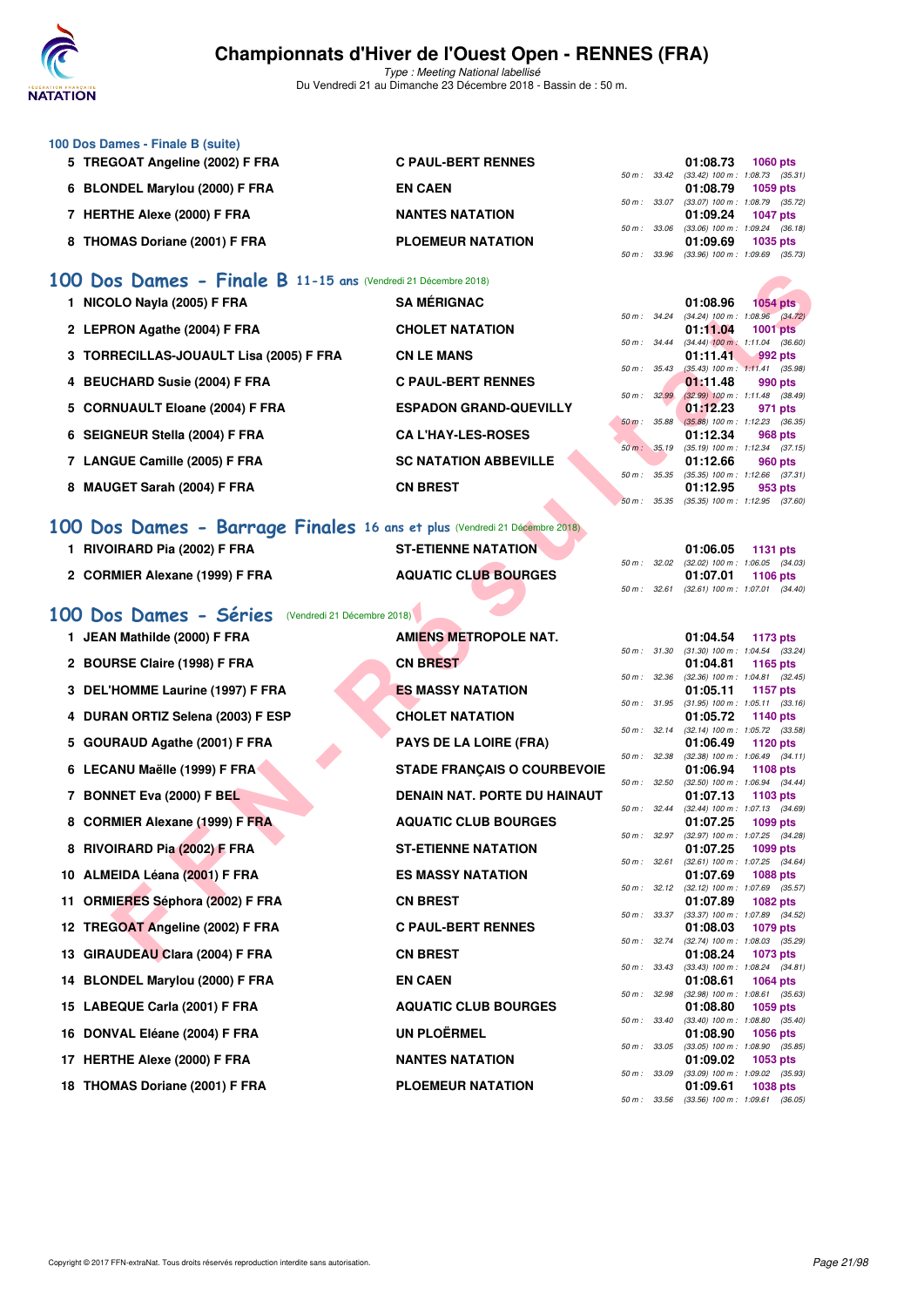

**100 Dos Dames - Séries (suite)**

## **Championnats d'Hiver de l'Ouest Open - RENNES (FRA)**

|    | 19 BONDOUY Noah (2004) F FRA             | <b>ES MASSY NATATION</b>             |                | 01:09.64                                                 | <b>1037 pts</b> |  |
|----|------------------------------------------|--------------------------------------|----------------|----------------------------------------------------------|-----------------|--|
|    | 20 DARS Tessa (2003) F FRA               | <b>AS LA TESTE</b>                   | 50 m : 33.89   | $(33.89)$ 100 m : 1:09.64 $(35.75)$<br>01:09.77          | 1033 pts        |  |
|    | 21 LEPRIEUR Pauline (2004) F FRA         | <b>ALLIANCE ORLEANS NATATION</b>     | 50 m : 33.21   | $(33.21)$ 100 m : 1:09.77 $(36.56)$<br>01:09.78          | 1033 pts        |  |
|    | 22 BESNARD Auriane (2001) F FRA          | <b>CHARTRES METROPOLE NAT</b>        | 50 m : 33.37   | $(33.37)$ 100 m : 1:09.78 $(36.41)$<br>01:09.83          | 1032 pts        |  |
|    | 23 DEDIEU Anouk (2003) F FRA             | <b>CA L'HAY-LES-ROSES</b>            | 50 m : 34.14   | $(34.14)$ 100 m : 1:09.83 $(35.69)$<br>01:10.23          | 1022 pts        |  |
|    | 24 DREANO Sarah (2000) F FRA             | <b>PAYS DE LA LOIRE (FRA)</b>        | 50 m: 34.33    | $(34.33)$ 100 m : 1:10.23 $(35.90)$<br>01:10.29          | $1020$ pts      |  |
|    | 25 LECOMTE Marine (2003) F FRA           | <b>LANNION NATATION</b>              | 50 m : 34.07   | $(34.07)$ 100 m : 1:10.29 $(36.22)$<br>01:10.31          | 1020 $pts$      |  |
|    | 25 SIMOENS Lucille (2005) F FRA          | <b>ES MASSY NATATION</b>             | 50 m : 34.66   | $(34.66)$ 100 m : 1:10.31 $(35.65)$<br>01:10.31          | $1020$ pts      |  |
|    | 27 CORN Alicia (2002) F FRA              | <b>AQUATIC CLUB BOURGES</b>          | 50 m : 33.70   | $(33.70)$ 100 m : 1:10.31 $(36.61)$<br>01:10.43          | <b>1016 pts</b> |  |
| 28 | TOUZÉ Lénaïck (2001) F FRA               | <b>ESPERANCE VAILLANTE GRANVILLE</b> | 50 m: 34.22    | (34.22) 100 m: 1:10.43 (36.21)<br>01:10.55               | <b>1013 pts</b> |  |
|    | 29 GUILLEMOZ Marie (2004) F FRA          | <b>AN ROMORANTIN</b>                 | $50 m$ : 34.10 | $(34.10)$ 100 m : 1:10.55 $(36.45)$<br>01:10.58          | 1013 pts        |  |
|    | 30 FREMOND Kenza (2004) F FRA            | <b>CN COUTANCES</b>                  | 50 m: 34.68    | $(34.68)$ 100 m : 1:10.58 $(35.90)$<br>01:10.76          | 1008 pts        |  |
|    | 31 RAGUENES Laly (2003) F FRA            | UNION QUIMPER NATATION               | 50 m : 34.32   | $(34.32)$ 100 m : 1:10.76 $(36.44)$<br>01:10.88          | <b>1005 pts</b> |  |
|    | 32 BERNARD Camille (2002) F FRA          | <b>ST-ETIENNE NATATION</b>           | 50 m : 34.17   | $(34.17)$ 100 m : 1:10.88 $(36.71)$<br>01:10.92          | $1004$ pts      |  |
|    | 33 MALIVET Anaëlle (2004) F FRA          | <b>NANTES NATATION</b>               | 50 m : 33.95   | $(33.95)$ 100 m : 1:10.92 $(36.97)$<br>01:10.93          | 1004 pts        |  |
|    | 34 NICOLO Nayla (2005) F FRA             | <b>SA MÉRIGNAC</b>                   | 50 m: 34.15    | $(34.15)$ 100 m : 1:10.93 $(36.78)$<br>01:11.05          | 1001 pts        |  |
|    | 35 REMY Cassiopee (2001) F FRA           | <b>ESPADON GRAND-QUEVILLY</b>        | 50 m : 35.45   | $(35.45)$ 100 m : 1:11.05 $(35.60)$<br>01:11.26          | 995 pts         |  |
|    | 36 VASSEUR BILLARD Yuna (2003) F FRA     | <b>CNLEMANS</b>                      | 50 m : 34.56   | (34.56) 100 m: 1:11.26 (36.70)<br>01:11.41               | 992 pts         |  |
|    | 37 LEPRON Agathe (2004) F FRA            | <b>CHOLET NATATION</b>               | 50 m : 34.46   | (34.46) 100 m: 1:11.41 (36.95)<br>01:11.54               | 988 pts         |  |
|    | 38 ROULET Anaelle (1996) F FRA           | <b>C PAUL-BERT RENNES</b>            | 50 m : 34.42   | (34.42) 100 m: 1:11.54 (37.12)<br>01:11.77               | 983 pts         |  |
|    | 39 BEUCHARD Susie (2004) F FRA           | <b>C PAUL-BERT RENNES</b>            | 50 m : 34.91   | (34.91) 100 m: 1:11.77 (36.86)<br>01:11.81               | 982 pts         |  |
|    | 40 GAUTIER Klervi (2002) F FRA           | <b>CN GUINGAMP</b>                   | 50 m : 34.45   | (34.45) 100 m: 1:11.81 (37.36)<br>01:11.87               | 980 pts         |  |
|    | 41 FOINY Audrenn (2003) F FRA            | <b>CN LE PLESSIS-ROBINSON</b>        | 50 m: 34.81    | $(34.81)$ 100 m : 1:11.87 $(37.06)$<br>01:12.04          | 976 pts         |  |
|    | 42 TORRECILLAS-JOUAULT Lisa (2005) F FRA | <b>CN LE MANS</b>                    | 50 m: 35.02    | (35.02) 100 m: 1:12.04 (37.02)<br>01:12.07               | 975 pts         |  |
|    | 43 MICHEL Constance (2003) F FRA         | <b>ST-ETIENNE NATATION</b>           | 50 m : 35.31   | $(35.31)$ 100 m : 1:12.07 $(36.76)$<br>01:12.08          | 975 pts         |  |
|    | 43 PINQUE Thais (2003) F FRA             | <b>ST-ETIENNE NATATION</b>           | 50 m : 34.35   | $(34.35)$ 100 m : 1:12.08 $(37.73)$<br>01:12.08          | 975 pts         |  |
|    | 45 MAUGET Sarah (2004) F FRA             | <b>CN BREST</b>                      | 50 m : 34.98   | $(34.98)$ 100 m : 1:12.08 $(37.10)$<br>01:12.41          | 967 pts         |  |
|    | 46 SEIGNEUR Stella (2004) F FRA          | <b>CA L'HAY-LES-ROSES</b>            |                | 50 m: 35.25 (35.25) 100 m: 1:12.41 (37.16)<br>01:12.46   | 965 pts         |  |
|    | 47 SAUDRAIS Svetlana (2004) F FRA        | <b>CLUB DAUPHINS LE BLANC</b>        |                | 50 m: 35.41 (35.41) 100 m: 1:12.46 (37.05)<br>01:12.49   | 965 pts         |  |
|    | 47 CHIRON Flavy (2003) F FRA             | <b>MARSOUINS HEROUVILLE</b>          |                | 50 m: 35.11 (35.11) 100 m: 1:12.49 (37.38)<br>01:12.49   | 965 pts         |  |
|    | 49 MALFER Daïka (2001) F FRA             | <b>LORIENT NATATION</b>              |                | 50 m: 35.16 (35.16) 100 m: 1:12.49 (37.33)<br>01:12.55   | 963 pts         |  |
|    | 50 CORNUAULT Eloane (2004) F FRA         | <b>ESPADON GRAND-QUEVILLY</b>        |                | 50 m : 34.24 (34.24) 100 m : 1:12.55 (38.31)<br>01:12.56 | 963 pts         |  |
|    | 51 DELACROIX Ines (2003) F FRA           | <b>CNP DE SAINT-LO</b>               |                | 50 m: 35.44 (35.44) 100 m: 1:12.56 (37.12)<br>01:12.73   | 959 pts         |  |
|    | 52 EMERAUD Anais (2001) F FRA            | <b>UN PLOËRMEL</b>                   |                | 50 m : 34.79 (34.79) 100 m : 1:12.73 (37.94)<br>01:12.80 | 957 pts         |  |
|    | 53 BERSOT Lucie (1999) F FRA             | <b>C PAUL-BERT RENNES</b>            |                | 50 m: 34.44 (34.44) 100 m: 1:12.80 (38.36)<br>01:12.93   | 954 pts         |  |
|    | 54 BRISARD Oceane (1998) F FRA           | <b>MARSOUINS HEROUVILLE</b>          | 50 m : 34.51   | (34.51) 100 m: 1:12.93 (38.42)<br>01:13.52               | 939 pts         |  |
|    |                                          |                                      |                |                                                          |                 |  |

|     | υu m.    | JJ.09 | . ווו טטו (פס.כפן             | 1.09.04<br>(၁၁.7၁)             |
|-----|----------|-------|-------------------------------|--------------------------------|
|     |          |       | 01:09.77                      | 1033 pts                       |
|     | $50 m$ : | 33.21 | $(33.21)$ 100 m :             | 1:09.77<br>(36.56)             |
|     | 50 m :   | 33.37 | 01:09.78<br>$(33.37) 100 m$ : | 1033 pts<br>1:09.78<br>(36.41) |
|     |          |       | 01:09.83                      | 1032 pts                       |
|     | $50 m$ : | 34.14 | $(34.14) 100 m$ :             | 1:09.83<br>(35.69)             |
|     |          |       | 01:10.23                      | 1022 pts                       |
|     | $50 m$ : | 34.33 | $(34.33) 100 m$ :             | 1:10.23<br>(35.90)             |
|     |          |       | 01:10.29                      | <b>1020 pts</b>                |
|     | $50 m$ : | 34.07 | $(34.07) 100 m$ :             | 1:10.29<br>(36.22)             |
|     |          |       | 01:10.31                      | <b>1020 pts</b>                |
|     | $50 m$ : | 34.66 | $(34.66)$ 100 m :             | 1:10.31<br>(35.65)             |
|     |          |       | 01:10.31                      | 1020 pts                       |
|     | $50 m$ : | 33.70 | $(33.70)$ 100 m :             | 1:10.31<br>(36.61)             |
|     |          |       | 01:10.43                      | <b>1016 pts</b>                |
|     | $50 m$ : | 34.22 | $(34.22)$ 100 m :             | 1:10.43<br>(36.21)             |
| LLE |          |       | 01:10.55                      | 1013 pts                       |
|     | $50 m$ : | 34.10 | $(34.10) 100 m$ :             | 1:10.55<br>(36.45)             |
|     |          |       | 01:10.58                      | 1013 pts                       |
|     | $50 m$ : | 34.68 | $(34.68) 100 m$ :             | 1:10.58<br>(35.90)             |
|     |          |       | 01:10.76                      | 1008 pts                       |
|     | 50 m :   | 34.32 | $(34.32) 100 m$ :             | 1:10.76<br>(36.44)             |
|     | $50 m$ : | 34.17 | 01:10.88<br>$(34.17) 100 m$ : | 1005 pts<br>1:10.88<br>(36.71) |
|     |          |       | 01:10.92                      | 1004 pts                       |
|     | 50 m :   | 33.95 | $(33.95)$ 100 m :             | 1:10.92<br>(36.97)             |
|     |          |       | 01:10.93                      | 1004 pts                       |
|     | $50 m$ : | 34.15 | $(34.15) 100 m$ :             | 1:10.93<br>(36.78)             |
|     |          |       | 01:11.05                      | 1001 pts                       |
|     | $50 m$ : | 35.45 | $(35.45) 100 m$ :             | 1:11.05<br>(35.60)             |
|     |          |       | 01:11.26                      | 995 pts                        |
|     | $50 m$ : | 34.56 | $(34.56)$ 100 m :             | 1:11.26<br>(36.70)             |
|     |          |       | 01:11.41                      | 992 pts                        |
|     | $50 m$ : | 34.46 | $(34.46) 100 m$ :             | 1:11.41<br>(36.95)             |
|     |          |       | 01:11.54                      | <b>988 pts</b>                 |
|     | $50 m$ : | 34.42 | (34.42) 100 m :               | 1:11.54<br>(37.12)             |
|     |          |       | 01:11.77                      | <b>983 pts</b>                 |
|     | $50 m$ : | 34.91 | $(34.91)$ 100 m :             | 1:11.77<br>(36.86)             |
|     |          |       | 01:11.81                      | 982 pts                        |
|     | 50 m :   | 34.45 | $(34.45) 100 m$ :             | 1:11.81<br>(37.36)             |
|     | $50 m$ : | 34.81 | 01:11.87<br>$(34.81)$ 100 m : | 980 pts<br>1:11.87<br>(37.06)  |
|     |          |       | 01:12.04                      | 976 pts                        |
|     | 50 m :   | 35.02 | $(35.02)$ 100 m :             | 1:12.04<br>(37.02)             |
|     |          |       | 01:12.07                      | 975 pts                        |
|     | 50 m :   | 35.31 | $(35.31) 100 m$ :             | 1:12.07<br>(36.76)             |
|     |          |       | 01:12.08                      | 975 pts                        |
|     | $50 m$ : | 34.35 | $(34.35) 100 m$ :             | 1:12.08<br>(37.73)             |
|     |          |       | 01:12.08                      | 975 pts                        |
|     | $50 m$ : | 34.98 | $(34.98) 100 m$ :             | 1:12.08<br>(37.10)             |
|     |          |       | 01:12.41                      | <b>967 pts</b>                 |
|     | $50 m$ : | 35.25 | $(35.25)$ 100 m :             | 1:12.41<br>(37.16)             |
|     |          |       | 01:12.46                      | 965 pts                        |
|     | $50 m$ : | 35.41 | $(35.41)$ 100 m :             | 1:12.46<br>(37.05)             |
|     |          |       | 01:12.49                      | 965 pts                        |
|     | $50 m$ : | 35.11 | $(35.11) 100 m$ :             | 1:12.49<br>(37.38)             |
|     | $50 m$ : | 35.16 | 01:12.49<br>$(35.16) 100 m$ : | 965 pts<br>1:12.49             |
|     |          |       | 01:12.55                      | (37.33)<br>963 pts             |
|     | $50 m$ : | 34.24 | $(34.24) 100 m$ :             | 1:12.55<br>(38.31)             |
|     |          |       | 01:12.56                      | <b>963 pts</b>                 |
|     | $50 m$ : | 35.44 | $(35.44) 100 m$ :             | 1:12.56<br>(37.12)             |
|     |          |       | 01:12.73                      | 959 pts                        |
|     | $50 m$ : | 34.79 | $(34.79) 100 m$ :             | 1:12.73<br>(37.94)             |
|     |          |       | 01:12.80                      | 957 pts                        |
|     | $50 m$ : | 34.44 | $(34.44) 100 m$ :             | 1:12.80<br>(38.36)             |
|     |          |       | 01:12.93                      | 954 pts                        |
|     | $50 m$ : | 34.51 | $(34.51)$ 100 m :             | 1:12.93<br>(38.42)             |
|     |          |       | 01:13.52                      | 939 pts                        |
|     | 50 m :   | 34.65 | $(34.65)$ 100 m : 1:13.52     | (38.87)                        |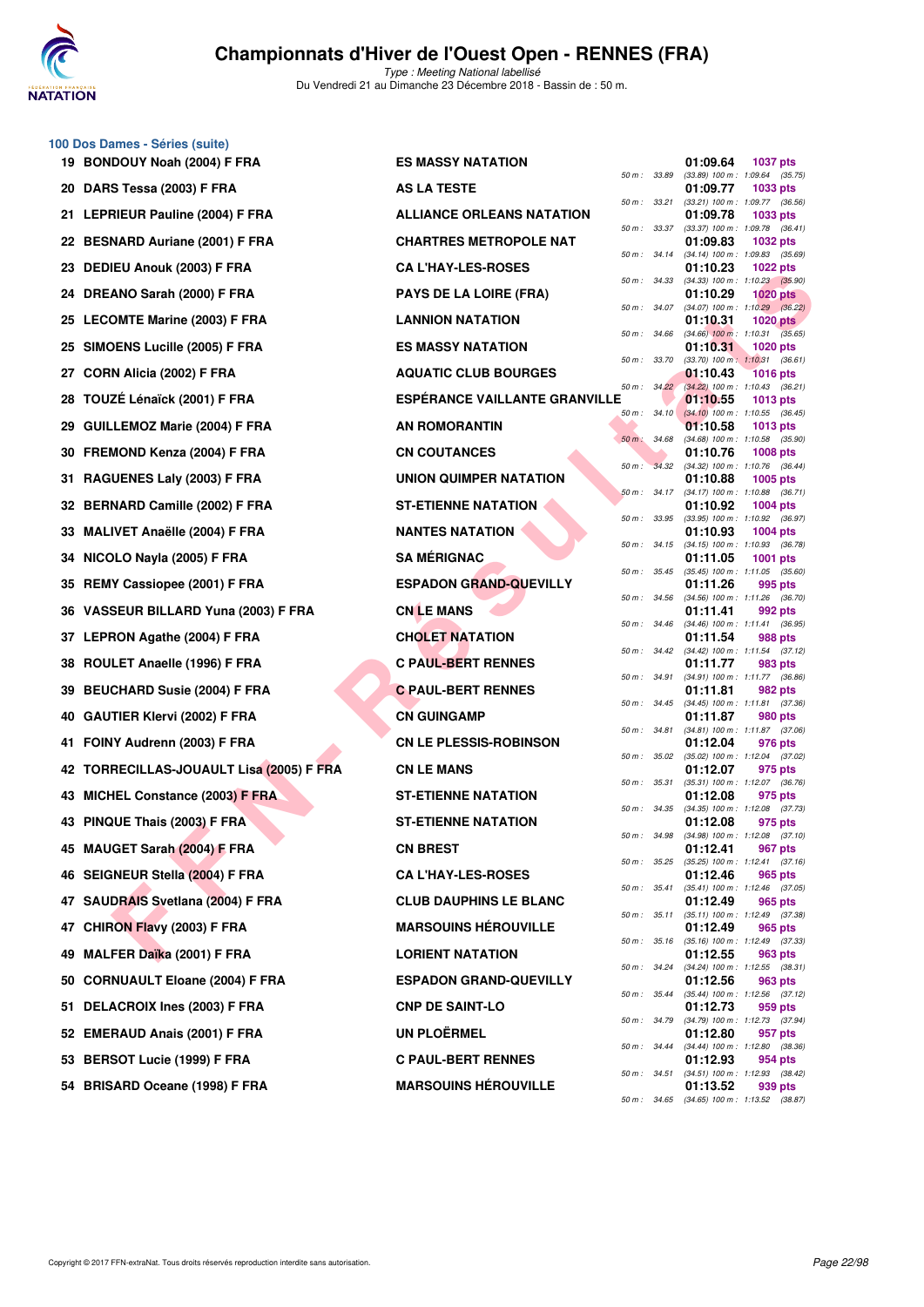

**100 Dos Dames - Séries (suite)**

Type : Meeting National labellisé Du Vendredi 21 au Dimanche 23 Décembre 2018 - Bassin de : 50 m.

|     | 55 LANGUE Camille (2005) F FRA                                            | <b>SC NATATION ABBEVILLE</b>                                                                                                   |              | 01:13.64              | 936 pts                                                |
|-----|---------------------------------------------------------------------------|--------------------------------------------------------------------------------------------------------------------------------|--------------|-----------------------|--------------------------------------------------------|
|     | 56 BACHELOT Maelle (2003) F FRA                                           | <b>NANTES NATATION</b>                                                                                                         | 50 m: 35.53  | 01:13.74              | $(35.53)$ 100 m : 1:13.64 $(38.11)$<br>934 pts         |
| 57  | TSAI Eileen (2005) F FRA                                                  | <b>CN BREST</b>                                                                                                                | 50 m : 35.89 | 01:13.91              | (35.89) 100 m: 1:13.74 (37.85)<br>930 pts              |
| 58  | <b>TISSERAND Capucine (2004) F FRA</b>                                    | <b>ST-ETIENNE NATATION</b>                                                                                                     | 50 m : 36.33 | 01:13.92              | $(36.33)$ 100 m : 1:13.91 $(37.58)$<br>929 pts         |
| 59  | <b>CROCHEZ Alyssia (2001) F FRA</b>                                       | <b>MARSOUINS HÉROUVILLE</b>                                                                                                    | 50 m : 34.62 | 01:13.99              | $(34.62)$ 100 m : 1:13.92 $(39.30)$<br>928 pts         |
|     |                                                                           |                                                                                                                                | 50 m : 35.47 |                       | (35.47) 100 m : 1:13.99 (38.52)                        |
| 60  | BEY Emlynn (2004) F FRA                                                   | <b>CN LE MANS</b>                                                                                                              | 50 m : 35.88 | 01:14.04              | 926 pts<br>$(35.88)$ 100 m : 1:14.04 $(38.16)$         |
| 61. | DEBROISE Leena (2004) F FRA                                               | <b>ECN CHARTRES-DE-BRETAGNE</b>                                                                                                | 50 m : 35.43 | 01:14.38              | <b>918 pts</b><br>$(35.43)$ 100 m : 1:14.38 $(38.95)$  |
|     | 62 MHUN Lena (2001) F FRA                                                 | <b>ECN CHARTRES-DE-BRETAGNE</b>                                                                                                |              | 01:14.46              | 916 pts                                                |
|     | 63 HIRRIEN Tifenn (2004) F FRA                                            | <b>CN BREST</b>                                                                                                                | 50 m : 35.56 | 01:15.03              | $(35.56)$ 100 m : 1:14.46 $(38.90)$<br>902 pts         |
|     | 64 FOLLIOT Milene (2005) F FRA                                            | <b>C VIKINGS DE ROUEN</b>                                                                                                      | 50 m: 36.53  | 01:15.30              | $(36.53)$ 100 m : 1:15.03 $(38.50)$<br>896 pts         |
|     | 65 GUENEUGUES Flora (2005) F FRA                                          | <b>CN BREST</b>                                                                                                                | 50 m : 37.29 | 01:15.75              | $(37.29)$ 100 m : 1:15.30 $(38.01)$<br>885 pts         |
|     |                                                                           |                                                                                                                                | 50 m : 36.53 |                       | (36.53) 100 m: 1:15.75 (39.22)                         |
|     | 66 HAVARD Fantine (2005) F FRA                                            | <b>C VIKINGS DE ROUEN</b><br>$50 m$ :                                                                                          | 36.55        | 01:16.06              | 878 pts<br>$(36.55)$ 100 m : 1:16.06 $(39.51)$         |
|     | 66 PAUTONNIER Lou (2003) F FRA                                            | <b>ES CRAON NATATION</b>                                                                                                       | 50 m: 36.56  | 01:16.06              | 878 pts<br>$(36.56)$ 100 m : 1:16.06 $(39.50)$         |
| 68  | LEDRUILLENEC Karell (2005) F FRA                                          | <b>CN COUTANCES</b>                                                                                                            |              | 01:16.33              | 871 pts                                                |
| 69  | <b>WIJESINGHE Solene (2005) F SRI</b>                                     | <b>CN BREST</b>                                                                                                                | 50 m : 36.75 | 01:16.64              | (36.75) 100 m: 1:16.33 (39.58)<br>864 pts              |
|     |                                                                           |                                                                                                                                | 50 m: 36.81  |                       | $(36.81)$ 100 m : 1:16.64 $(39.83)$                    |
|     |                                                                           |                                                                                                                                |              |                       |                                                        |
|     | LEPAUMIER Aude (2002) F FRA<br>--- AUBIN Eleanore (2006) F FRA            | <b>CN COUTANCES</b><br><b>ANGERS NATATION</b>                                                                                  |              | DNS dec<br><b>DNS</b> |                                                        |
|     |                                                                           |                                                                                                                                |              |                       |                                                        |
|     | 200 Dos Dames - Finale A 16 ans et plus (Samedi 22 Décembre 2018)         |                                                                                                                                |              |                       |                                                        |
|     | 1 BOURSE Claire (1998) F FRA                                              | <b>CN BREST</b>                                                                                                                |              | 02:17.03              | 1189 pts                                               |
|     | 2 FAVE Anna (2000) F FRA                                                  | 50 m: 32.14 (32.14) 100 m: 1:06.22 (34.08) 150 m: 1:41.25<br><b>CN BREST</b>                                                   |              | 02:19.09              | $(35.03)$ 200 m : 2:17.03 $(35.78)$<br>1161 pts        |
|     |                                                                           | 50 m: 33.35 (33.35) 100 m: 1:08.46 (35.11) 150 m: 1:43.87                                                                      |              |                       | $(35.41)$ 200 m : 2:19.09 $(35.22)$                    |
| 3.  | <b>BESNARD Auriane (2001) F FRA</b>                                       | <b>CHARTRES METROPOLE NAT</b><br>50 m: 33.92 (33.92) 100 m: 1:10.11 (36.19) 150 m: 1:47.46                                     |              | 02:24.63              | <b>1086 pts</b><br>$(37.35)$ 200 m : 2:24.63 $(37.17)$ |
| 4   | RIVOIRARD Pia (2002) F FRA                                                | <b>ST-ETIENNE NATATION</b><br>50 m : 33.70 (33.70) 100 m : 1:10.35 (36.65) 150 m : 1:47.69                                     |              | 02:24.88              | 1082 pts<br>$(37.34)$ 200 m : 2:24.88 $(37.19)$        |
|     | 5 CORMIER Alexane (1999) F FRA                                            | <b>AQUATIC CLUB BOURGES</b>                                                                                                    |              | 02:25.18              | <b>1078 pts</b>                                        |
|     | 6 DREANO Sarah (2000) F FRA                                               | 50 m: 33.95 (33.95) 100 m: 1:10.34 (36.39) 150 m: 1:47.93<br><b>PAYS DE LA LOIRE (FRA)</b>                                     |              | 02:26.13              | $(37.59)$ 200 m : 2:25.18 $(37.25)$<br><b>1066 pts</b> |
|     | 7 THOMAS Charline (2002) F FRA                                            | 50 m: 34.61 (34.61) 100 m: 1:11.43 (36.82) 150 m: 1:49.25<br><b>AS LA TESTE</b>                                                |              | 02:26.20              | $(37.82)$ 200 m : 2:26.13 $(36.88)$<br>1065 pts        |
|     |                                                                           | 50 m : 34.52<br>(34.52) 100 m : 1:10.95 (36.43) 150 m : 1:48.41                                                                |              |                       | $(37.46)$ 200 m : 2:26.20 $(37.79)$                    |
|     | 8 ORMIERES Séphora (2002) F FRA                                           | <b>CN BREST</b><br>50 m: 34.13 (34.13) 100 m: 1:11.41 (37.28) 150 m: 1:49.46 (38.05) 200 m: 2:26.67 (37.21)                    |              | 02:26.67              | 1059 pts                                               |
|     | 200 Dos Dames - Finale A 11-15 ans (Samedi 22 Décembre 2018)              |                                                                                                                                |              |                       |                                                        |
|     | 1 BONDOUY Noah (2004) F FRA                                               | <b>ES MASSY NATATION</b>                                                                                                       |              | 02:24.78              | <b>1084 pts</b>                                        |
|     | 2 NICOLO Nayla (2005) F FRA                                               | 50 m: 34.08 (34.08) 100 m: 1:10.70 (36.62) 150 m: 1:47.71<br><b>SA MERIGNAC</b>                                                |              | 02:26.11              | $(37.01)$ 200 m : 2:24.78 $(37.07)$<br>1066 pts        |
|     |                                                                           | 50 m: 35.15 (35.15) 100 m: 1:12.05 (36.90) 150 m: 1:49.52 (37.47) 200 m: 2:26.11 (36.59)                                       |              |                       |                                                        |
|     | 3 GIRAUDEAU Clara (2004) F FRA<br>$\lambda$ MALIVET A. 200 (000 A) F FD A | <b>CN BREST</b><br>50 m: 33.82 (33.82) 100 m: 1:11.37 (37.55) 150 m: 1:49.53 (38.16) 200 m: 2:26.51 (36.98)<br>MANTEO MATATION |              | 02:26.51<br>00.00.54  | <b>1061 pts</b><br>3000                                |

### **[200 Dos Dames - Finale A](http://www.ffnatation.fr/webffn/resultats.php?idact=nat&go=epr&idcpt=55947&idepr=13) 16 ans et plus** (Samedi 22 Décembre 2018)

| <b>BOURSE Claire (1998) F FRA</b> | <b>CN BREST</b> | 02:17.03 | 1189 pts |
|-----------------------------------|-----------------|----------|----------|
|                                   |                 |          |          |

- **3 BESNARD Auriane (2001) F FRA CHARTRES METROPOLE NAT 02:24.63**
- **4 RIVOIRARD Pia (2002) F FRA ST-ETIENNE NATATION 02:24.88 1082 pts**
- **5 CORMIER Alexane (1999) F FRA AQUATIC CLUB BOURGES 02:25.18 1078 pts**
- **6 DREANO Sarah (2000) F FRA**
- **7 THOMAS Charline (2002) F FRA**
- 8 ORMIERES Séphora (2002) F FRA

### **[200 Dos Dames - Finale A](http://www.ffnatation.fr/webffn/resultats.php?idact=nat&go=epr&idcpt=55947&idepr=13) 11-15 ans (Sam**

| 1 BONDOUY Noah (2004) F FRA |  |  |  |
|-----------------------------|--|--|--|
|-----------------------------|--|--|--|

- **2 NICOLO Nayla (2005) F FRA**
- **3 GIRAUDEAU Clara (2004) F FRA**
- **4 MALIVET Anaëlle (2004) F FRA**
- **5 LEPRIEUR Pauline (2004) F FRA**
- **6 AUBIN Eleanore (2006) F FRA**
- 7 LEPRON Agathe (2004) F FRA
- **8 TORRECILLAS-JOUAULT Lisa (2005) F FRA**

|                                                             | 50 m : 33.95 (33.95) 100 m : 1:10.34 (36.39) 150 m : 1:47.93                                 | $(37.59)$ 200 m : 2:25.18 $(37.25)$ |
|-------------------------------------------------------------|----------------------------------------------------------------------------------------------|-------------------------------------|
| 6 DREANO Sarah (2000) F FRA                                 | <b>PAYS DE LA LOIRE (FRA)</b>                                                                | 02:26.13<br>1066 pts                |
|                                                             | 50 m: 34.61 (34.61) 100 m: 1:11.43 (36.82) 150 m: 1:49.25 (37.82) 200 m: 2:26.13 (36.88)     |                                     |
| 7 THOMAS Charline (2002) F FRA                              | <b>AS LA TESTE</b>                                                                           | 02:26.20<br>$1065$ pts              |
|                                                             | (34.52) 100 m: 1:10.95 (36.43) 150 m: 1:48.41 (37.46) 200 m: 2:26.20 (37.79)<br>50 m : 34.52 |                                     |
| 8 ORMIERES Séphora (2002) F FRA                             | <b>CN BREST</b>                                                                              | $02:26.67$ 1059 pts                 |
|                                                             | 50 m: 34.13 (34.13) 100 m: 1:11.41 (37.28) 150 m: 1:49.46 (38.05) 200 m: 2:26.67 (37.21)     |                                     |
| 10 Dos Dames - Finale A 11-15 ans (Samedi 22 Décembre 2018) |                                                                                              |                                     |
| 1 BONDOUY Noah (2004) F FRA                                 | <b>ES MASSY NATATION</b>                                                                     | 02:24.78<br>1084 pts                |
|                                                             | 50 m: 34.08 (34.08) 100 m: 1:10.70 (36.62) 150 m: 1:47.71 (37.01) 200 m: 2:24.78 (37.07)     |                                     |
| 2 NICOLO Navla (2005) F FRA                                 | <b>SA MERIGNAC</b>                                                                           | 02:26.11<br>1066 pts                |
|                                                             | 50 m: 35.15 (35.15) 100 m: 1:12.05 (36.90) 150 m: 1:49.52 (37.47) 200 m: 2:26.11 (36.59)     |                                     |
| 3 GIRAUDEAU Clara (2004) F FRA                              | <b>CN BREST</b>                                                                              | 02:26.51<br>1061 $pts$              |
|                                                             | 50 m: 33.82 (33.82) 100 m: 1:11.37 (37.55) 150 m: 1:49.53 (38.16) 200 m: 2:26.51 (36.98)     |                                     |
| 4 MALIVET Anaëlle (2004) F FRA                              | <b>NANTES NATATION</b>                                                                       | 02:30.51<br>$1009$ pts              |
|                                                             | 50 m: 34.66 (34.66) 100 m: 1:12.14 (37.48) 150 m: 1:51.85 (39.71) 200 m: 2:30.51 (38.66)     |                                     |
| 5 LEPRIEUR Pauline (2004) F FRA                             | <b>ALLIANCE ORLEANS NATATION</b>                                                             | 02:31.14<br>1001 pts                |
|                                                             | 50 m: 35.12 (35.12) 100 m: 1:13.16 (38.04) 150 m: 1:52.37 (39.21) 200 m: 2:31.14 (38.77)     |                                     |

|                                              | <b>ANGERS NATATION</b> |  |  |  |  |                                                           |  | $02:31.37$ 998 pts                                                                       |  |  |
|----------------------------------------------|------------------------|--|--|--|--|-----------------------------------------------------------|--|------------------------------------------------------------------------------------------|--|--|
|                                              |                        |  |  |  |  | 50 m: 34.91 (34.91) 100 m: 1:13.21 (38.30) 150 m: 1:52.87 |  | $(39.66)$ 200 m : 2:31.37 $(38.50)$                                                      |  |  |
| <b>CHOLET NATATION</b><br>$02:31.65$ 994 pts |                        |  |  |  |  |                                                           |  |                                                                                          |  |  |
|                                              |                        |  |  |  |  |                                                           |  | 50 m: 34.97 (34.97) 100 m: 1:13.50 (38.53) 150 m: 1:52.69 (39.19) 200 m: 2:31.65 (38.96) |  |  |
|                                              | <b>CN LE MANS</b>      |  |  |  |  |                                                           |  | $02:32.55$ 983 pts                                                                       |  |  |
|                                              |                        |  |  |  |  |                                                           |  | 50 m: 35.89 (35.89) 100 m: 1:14.41 (38.52) 150 m: 1:53.79 (39.38) 200 m: 2:32.55 (38.76) |  |  |

### **[200 Dos Dames - Finale B](http://www.ffnatation.fr/webffn/resultats.php?idact=nat&go=epr&idcpt=55947&idepr=13) 16 ans et plus** (Samedi 22 Décembre 2018)

**1 DARS Tessa (2003) F FRA AS LA TESTE 02:26.84 1056 pts**

50 m : 34.27 (34.27) 100 m : 1:11.37 (37.10) 150 m : 1:49.42 (38.05) 200 m : 2:26.84 (37.42)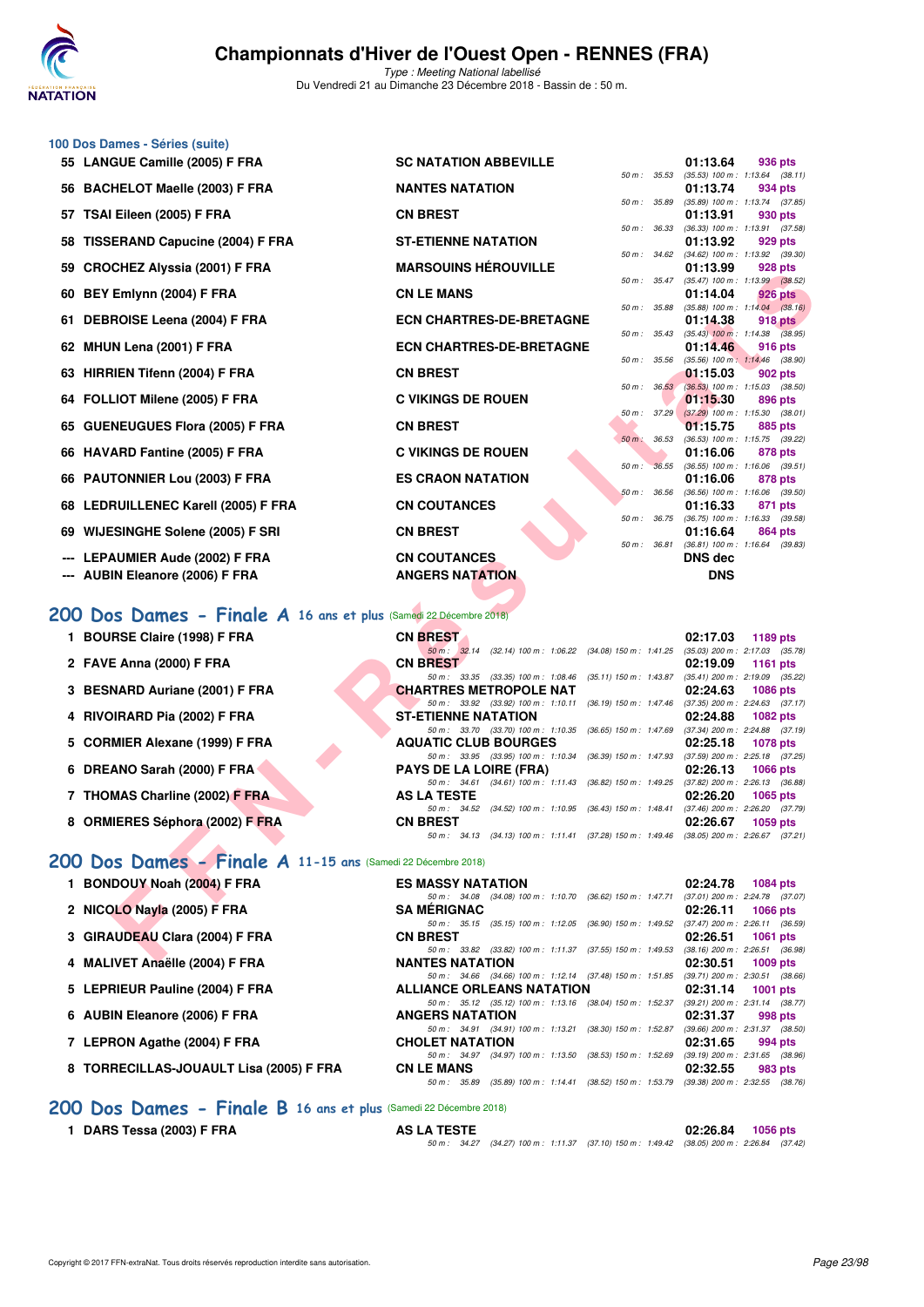

Type : Meeting National labellisé Du Vendredi 21 au Dimanche 23 Décembre 2018 - Bassin de : 50 m.

#### **200 Dos Dames - Finale B (suite) 2 BERNARD Camille (2002) F FRA** ST-ETIENNE NATATION 02:26.97 1055 pts<br>
50 m: 34.88 (34.88) 100 m: 1:12.46 (37.58) 150 m: 1:42.61 (37.15) 200 m: 2:26.97 (37.36) 50 m : 34.88 (34.88) 100 m : 1:12.46 (37.58) 150 m : 1:49.61 **3 BLONDEL Marylou (2000) F FRA EN CAEN 02:27.54 1047 pts** 50 m: 34.58 (34.58) 100 m: 1:12.36 (37.78) 150 m: 1:50.68 (38.32) 200 m: 2:27.54 (36.86)<br>**LANNION NATATION** 02:28.34 1037 pts **4 LECOMTE Marine (2003) F FRA** 50 m : 35.34 (35.34) 100 m : 1:12.85 (37.51) 150 m : 1:51.10 (38.25) 200 m : 2:28.34 (37.24)<br>MARSOUINS HÉROUVILLE 02:30.81 1005 pts **5 CHIRON Flavy (2003) F FRA** 50 m: 35.43 (35.43) 100 m: 1:13.85 (38.42) 150 m: 1:52.94 (39.09) 200 m: 2:30.81 (37.87)<br>PLOEMEUR NATATION 02:31.38 998 pts **6 THOMAS Doriane (2001) F FRA PLOEMEUR NATATION 02:31.38 998 pts** 50 m : 34.91 (34.91) 100 m : 1:12.82 (37.91) 150 m : 1:52.13 (39.31) 200 m : 2:31.38 (39.25) **7 CORVAISIER Louise (2002) F FRA ANGERS NATATION 02:32.47 984 pts** 50 m: 36.07 (36.07) 100 m: 1:14.86 (38.79) 150 m: 1:54.15 (39.29) 200 m: 2:32.47 (38.32)<br>ST-ETIENNE NATATION 02:33.72 968 pts **8 PINQUE Thais (2003) F FRA ST-ETIENNE NATATION 02:33.72 968 pts** 50 m : 35.98 (35.98) 100 m : 1:14.81 (38.83) 150 m : 1:54.56 (39.75) 200 m : 2:33.72 (39.16)

### **[200 Dos Dames - Finale B](http://www.ffnatation.fr/webffn/resultats.php?idact=nat&go=epr&idcpt=55947&idepr=13) 11-15 ans** (Samedi 22 Décembre 2018)

| 0 INVISIONAS DUNCILE (2001) F FRA                           | FLVEMEUR NATATIVN                                                                                                  | <b>UZ.JI.JU</b><br>່ວວບ ນເຣ                                                            |
|-------------------------------------------------------------|--------------------------------------------------------------------------------------------------------------------|----------------------------------------------------------------------------------------|
| 7 CORVAISIER Louise (2002) F FRA                            | 50 m: 34.91 (34.91) 100 m: 1:12.82 (37.91) 150 m: 1:52.13 (39.31) 200 m: 2:31.38 (39.25)<br><b>ANGERS NATATION</b> | 02:32.47<br><b>984 pts</b>                                                             |
|                                                             | 50 m: 36.07 (36.07) 100 m: 1:14.86 (38.79) 150 m: 1:54.15 (39.29) 200 m: 2:32.47 (38.32)                           |                                                                                        |
| 8 PINQUE Thais (2003) F FRA                                 | <b>ST-ETIENNE NATATION</b>                                                                                         | 02:33.72<br>968 pts                                                                    |
|                                                             | 50 m: 35.98 (35.98) 100 m: 1:14.81 (38.83) 150 m: 1:54.56 (39.75) 200 m: 2:33.72 (39.16)                           |                                                                                        |
| 10 Dos Dames - Finale B 11-15 ans (Samedi 22 Décembre 2018) |                                                                                                                    |                                                                                        |
| 1 CORNUAULT Eloane (2004) F FRA                             | <b>ESPADON GRAND-QUEVILLY</b>                                                                                      | 02:33.43<br>972 pts                                                                    |
|                                                             | 50 m: 35.68 (35.68) 100 m: 1:14.26 (38.58) 150 m: 1:54.68 (40.42) 200 m: 2:33.43 (38.75)                           |                                                                                        |
| 2 DONVAL Eléane (2004) F FRA                                | <b>UN PLOERMEL</b>                                                                                                 | 02:33.58<br>970 pts                                                                    |
| 3 MAUGET Sarah (2004) F FRA                                 | 50 m: 35.14 (35.14) 100 m: 1:13.53 (38.39) 150 m: 1:54.25 (40.72) 200 m: 2:33.58 (39.33)<br><b>CN BREST</b>        | 02:34.10<br>963 pts                                                                    |
|                                                             | 50 m: 35.66 (35.66) 100 m: 1:14.74 (39.08) 150 m: 1:55.03 (40.29) 200 m: 2:34.10 (39.07)                           |                                                                                        |
| 4 BEY Emlynn (2004) F FRA                                   | <b>CN LE MANS</b>                                                                                                  | 02:35.31<br>948 pts                                                                    |
|                                                             | 50 m: 36.18 (36.18) 100 m: 1:15.94 (39.76) 150 m: 1:56.78 (40.84) 200 m: 2:35.31 (38.53)                           |                                                                                        |
| 5 GUILLEMOZ Marie (2004) F FRA                              | AN ROMORANTIN                                                                                                      | 02:37.03<br>927 pts                                                                    |
|                                                             | 50 m: 36.31 (36.31) 100 m: 1:15.67 (39.36) 150 m: 1:56.68 (41.01) 200 m: 2:37.03 (40.35)                           |                                                                                        |
| 6 HIRRIEN Tifenn (2004) F FRA                               | <b>CN BREST</b>                                                                                                    | 02:37.76<br>918 pts                                                                    |
|                                                             | 50 m: 36.68 (36.68) 100 m: 1:16.52 (39.84) 150 m: 1:57.82 (41.30) 200 m: 2:37.76 (39.94)                           |                                                                                        |
| 7 POIROUX Emma (2004) F FRA                                 | <b>ANGERS NATATION</b><br>50 m: 37.43 (37.43) 100 m: 1:17.37 (39.94) 150 m: 1:57.75 (40.38) 200 m: 2:37.80 (40.05) | 02:37.80<br>918 pts                                                                    |
| 8 LEDRUILLENEC Karell (2005) F FRA                          | <b>CN COUTANCES</b>                                                                                                | 02:39.98<br>891 pts                                                                    |
|                                                             | 50 m: 37.22 (37.22) 100 m: 1:17.56 (40.34) 150 m: 1:59.35 (41.79) 200 m: 2:39.98 (40.63)                           |                                                                                        |
| 10 Dos Dames - Séries (Samedi 22 Décembre 2018)             |                                                                                                                    |                                                                                        |
| 1 FAVE Anna (2000) F FRA                                    | <b>CN BREST</b>                                                                                                    | 02:19.88<br>1150 pts                                                                   |
|                                                             | 50 m: 33.92 (33.92) 100 m: 1:09.15 (35.23) 150 m: 1:44.59 (35.44) 200 m: 2:19.88 (35.29)                           |                                                                                        |
| 2 BOURSE Claire (1998) F FRA                                | <b>CN BREST</b>                                                                                                    | 02:20.72<br>1138 pts                                                                   |
|                                                             | 50 m : 33.06 (33.06) 100 m : 1:08.88                                                                               | (35.82) 150 m: 1:45.03 (36.15) 200 m: 2:20.72 (35.69)                                  |
| 3 BESNARD Auriane (2001) F FRA                              | CHARTRES METROPOLE NAT                                                                                             | 02:24.31<br><b>1090 pts</b>                                                            |
|                                                             | 50 m: 34.85 (34.85) 100 m: 1:11.14 (36.29) 150 m: 1:48.05 (36.91) 200 m: 2:24.31 (36.26)                           |                                                                                        |
| 4 CORMIER Alexane (1999) F FRA                              | <b>AQUATIC CLUB BOURGES</b>                                                                                        | 02:24.40<br>1089 pts                                                                   |
| 5 RIVOIRARD Pia (2002) F FRA                                | 50 m: 34.11 (34.11) 100 m: 1:10.60<br><b>ST-ETIENNE NATATION</b>                                                   | (36.49) 150 m : 1:48.02 (37.42) 200 m : 2:24.40 (36.38)<br>02:24.89<br><b>1082 pts</b> |
|                                                             | 50 m: 34.07 (34.07) 100 m: 1:10.87                                                                                 | (36.80) 150 m: 1:48.01 (37.14) 200 m: 2:24.89 (36.88)                                  |
| 6 GIRAUDEAU Clara (2004) F FRA                              | <b>CN BREST</b>                                                                                                    | 02:26.76<br><b>1058 pts</b>                                                            |
|                                                             | 50 m: 33.84 (33.84) 100 m: 1:10.90 (37.06) 150 m: 1:49.69 (38.79) 200 m: 2:26.76 (37.07)                           |                                                                                        |
| 7 BONDOUY Noah (2004) F FRA                                 | <b>ES MASSY NATATION</b>                                                                                           | 02:27.42<br>1049 pts                                                                   |
|                                                             | 50 m: 34.35 (34.35) 100 m: 1:11.41 (37.06) 150 m: 1:49.68 (38.27) 200 m: 2:27.42 (37.74)                           |                                                                                        |
| 8 THOMAS Charline (2002) F FRA                              | <b>AS LA TESTE</b>                                                                                                 | 02:27.43<br>1049 pts                                                                   |
| 9 ORMIERES Séphora (2002) F FRA                             | 50 m: 34.87 (34.87) 100 m: 1:11.55 (36.68) 150 m: 1:49.53 (37.98) 200 m: 2:27.43 (37.90)<br><b>CN BREST</b>        | 02:27.79<br>1044 pts                                                                   |
|                                                             | 50 m: 34.75 (34.75) 100 m: 1:12.39                                                                                 | (37.64) 150 m: 1:50.82 (38.43) 200 m: 2:27.79 (36.97)                                  |
| 0 DREANO Sarah (2000) F FRA                                 | <b>PAYS DE LA LOIRE (FRA)</b>                                                                                      | 02:27.98<br>$1042$ pts                                                                 |
|                                                             | 50 m: 35.12 (35.12) 100 m: 1:12.42 (37.30) 150 m: 1:50.62 (38.20) 200 m: 2:27.98 (37.36)                           |                                                                                        |
| 1 BERNARD Camille (2002) F FRA                              | <b>ST-ETIENNE NATATION</b>                                                                                         | 02:28.48<br>1035 pts                                                                   |
|                                                             | 50 m: 34.88 (34.88) 100 m: 1:11.71 (36.83) 150 m: 1:50.14 (38.43) 200 m: 2:28.48 (38.34)                           |                                                                                        |
| 2 TREGOAT Angeline (2002) F FRA                             | <b>C PAUL-BERT RENNES</b>                                                                                          | 02:28.53<br>1034 pts                                                                   |
| 3   BLONDEL Marylou (2000) F FRA                            | 50 m: 33.96 (33.96) 100 m: 1:10.89 (36.93) 150 m: 1:49.63 (38.74) 200 m: 2:28.53 (38.90)<br><b>EN CAEN</b>         | 02:28.91<br>1029 pts                                                                   |
|                                                             | 50 m: 35.09 (35.09) 100 m: 1:14.27 (39.18) 150 m: 1:52.66 (38.39) 200 m: 2:28.91 (36.25)                           |                                                                                        |
|                                                             |                                                                                                                    |                                                                                        |

### [200 Dos Dames - Séries](http://www.ffnatation.fr/webffn/resultats.php?idact=nat&go=epr&idcpt=55947&idepr=13) (Samedi 22 Décembre 2018)

| 1 FAVE Anna (2000) F FRA |  |  |
|--------------------------|--|--|
|--------------------------|--|--|

- 2 BOURSE Claire (1998) F FRA
- **3 BESNARD Auriane (2001) F FRA**
- **4 CORMIER Alexane (1999) F FRA**
- **5 RIVOIRARD Pia (2002) F FRA**
- **6 GIRAUDEAU Clara (2004) F FRA**
- **7 BONDOUY Noah (2004) F FRA**
- **8 THOMAS Charline (2002) F FRA**
- **9 ORMIERES Séphora (2002) F FRA**
- **10 DREANO Sarah (2000) F FRA**
- **11 BERNARD Camille (2002) F FRA**
- **12 TREGOAT Angeline (2002) F FRA**
- **13 BLONDEL Marylou (2000) F FRA**
- **14 NICOLO Nayla (2005) F FRA**
- 15 MALIVET Anaëlle (2004) F FRA
- **16 DARS Tessa (2003) F FRA**
- **17 LECOMTE Marine (2003) F FRA**
- 18 AUBIN Eleanore (2006) F FRA
- **19 CHIRON Flavy (2003) F FRA**

| 1 FAVE Anna (2000) F FRA        | <b>CN BREST</b>                                                                                                      | 02:19.88 1150 pts           |
|---------------------------------|----------------------------------------------------------------------------------------------------------------------|-----------------------------|
|                                 | 50 m: 33.92 (33.92) 100 m: 1:09.15 (35.23) 150 m: 1:44.59 (35.44) 200 m: 2:19.88 (35.29                              |                             |
| 2 BOURSE Claire (1998) F FRA    | <b>CN BREST</b><br>50 m 33.06 (33.06) 100 m : 1:08.88 (35.82) 150 m : 1:45.03 (36.15) 200 m : 2:20.72 (35.69         | 02:20.72 1138 pts           |
| 3 BESNARD Auriane (2001) F FRA  | <b>CHARTRES METROPOLE NAT</b>                                                                                        | 02:24.31 1090 pts           |
|                                 | 50 m: 34.85 (34.85) 100 m: 1:11.14 (36.29) 150 m: 1:48.05 (36.91) 200 m: 2:24.31 (36.26                              |                             |
| 4 CORMIER Alexane (1999) F FRA  | <b>AQUATIC CLUB BOURGES</b>                                                                                          | 02:24.40 1089 pts           |
|                                 | 50 m: 34.11 (34.11) 100 m: 1:10.60 (36.49) 150 m: 1:48.02 (37.42) 200 m: 2:24.40 (36.38                              |                             |
| 5 RIVOIRARD Pia (2002) F FRA    | <b>ST-ETIENNE NATATION</b>                                                                                           | 02:24.89 1082 pts           |
|                                 | 50 m: 34.07 (34.07) 100 m: 1:10.87 (36.80) 150 m: 1:48.01 (37.14) 200 m: 2:24.89 (36.88                              |                             |
| 6 GIRAUDEAU Clara (2004) F FRA  | <b>CN BREST</b>                                                                                                      | 02:26.76 1058 pts           |
|                                 | 50 m: 33.84 (33.84) 100 m: 1:10.90 (37.06) 150 m: 1:49.69 (38.79) 200 m: 2:26.76 (37.07                              |                             |
| 7 BONDOUY Noah (2004) F FRA     | <b>ES MASSY NATATION</b>                                                                                             | 02:27.42 1049 pts           |
| 8 THOMAS Charline (2002) F FRA  | 50 m: 34.35 (34.35) 100 m: 1:11.41 (37.06) 150 m: 1:49.68 (38.27) 200 m: 2:27.42 (37.74<br><b>AS LA TESTE</b>        | 02:27.43<br>1049 pts        |
|                                 | 50 m: 34.87 (34.87) 100 m: 1:11.55 (36.68) 150 m: 1:49.53 (37.98) 200 m: 2:27.43 (37.90                              |                             |
| 9 ORMIERES Séphora (2002) F FRA | <b>CN BREST</b>                                                                                                      | 02:27.79<br>1044 pts        |
|                                 | 50 m: 34.75 (34.75) 100 m: 1:12.39 (37.64) 150 m: 1:50.82 (38.43) 200 m: 2:27.79 (36.97                              |                             |
| 0 DREANO Sarah (2000) F FRA     | <b>PAYS DE LA LOIRE (FRA)</b>                                                                                        | 02:27.98<br>1042 pts        |
|                                 | 50 m: 35.12 (35.12) 100 m: 1:12.42 (37.30) 150 m: 1:50.62 (38.20) 200 m: 2:27.98 (37.36                              |                             |
| 1 BERNARD Camille (2002) F FRA  | <b>ST-ETIENNE NATATION</b>                                                                                           | 02:28.48<br>1035 pts        |
|                                 | 50 m: 34.88 (34.88) 100 m: 1:11.71 (36.83) 150 m: 1:50.14 (38.43) 200 m: 2:28.48 (38.34<br><b>C PAUL-BERT RENNES</b> | 02:28.53                    |
| 2 TREGOAT Angeline (2002) F FRA | 50 m: 33.96 (33.96) 100 m: 1:10.89 (36.93) 150 m: 1:49.63 (38.74) 200 m: 2:28.53 (38.90                              | 1034 pts                    |
| 3 BLONDEL Marylou (2000) F FRA  | <b>EN CAEN</b>                                                                                                       | 02:28.91<br>1029 pts        |
|                                 | 50 m: 35.09 (35.09) 100 m: 1:14.27 (39.18) 150 m: 1:52.66 (38.39) 200 m: 2:28.91 (36.25                              |                             |
| 4 NICOLO Nayla (2005) F FRA     | <b>SA MÉRIGNAC</b>                                                                                                   | 02:29.81<br>1018 $pts$      |
|                                 | 50 m: 35.20 (35.20) 100 m: 1:12.74 (37.54) 150 m: 1:51.15 (38.41) 200 m: 2:29.81 (38.66                              |                             |
| 5 MALIVET Anaëlle (2004) F FRA  | <b>NANTES NATATION</b>                                                                                               | 02:29.87<br><b>1017 pts</b> |
|                                 | 50 m: 35.25 (35.25) 100 m: 1:12.57 (37.32) 150 m: 1:51.20 (38.63) 200 m: 2:29.87 (38.67                              |                             |
| 6 DARS Tessa (2003) F FRA       | <b>AS LA TESTE</b>                                                                                                   | 02:30.14<br>1014 $pts$      |
|                                 | 50 m: 35.46 (35.46) 100 m: 1:13.49 (38.03) 150 m: 1:52.10 (38.61) 200 m: 2:30.14 (38.04                              |                             |
| 7 LECOMTE Marine (2003) F FRA   | <b>LANNION NATATION</b>                                                                                              | 02:30.29<br>1012 $pts$      |
| 8 AUBIN Eleanore (2006) F FRA   | 50 m: 35.14 (35.14) 100 m: 1:12.85 (37.71) 150 m: 1:51.61 (38.76) 200 m: 2:30.29 (38.68<br><b>ANGERS NATATION</b>    | 02:30.87<br>1004 $pts$      |
|                                 | 50 m: 34.57 (34.57) 100 m: 1:12.39 (37.82) 150 m: 1:51.32 (38.93) 200 m: 2:30.87 (39.55                              |                             |
| 9 CHIRON Flavy (2003) F FRA     | <b>MARSOUINS HÉROUVILLE</b>                                                                                          | 02:31.76<br>993 pts         |
|                                 | 50 m: 36.07 (36.07) 100 m: 1:14.02 (37.95) 150 m: 1:52.98 (38.96) 200 m: 2:31.76 (38.78                              |                             |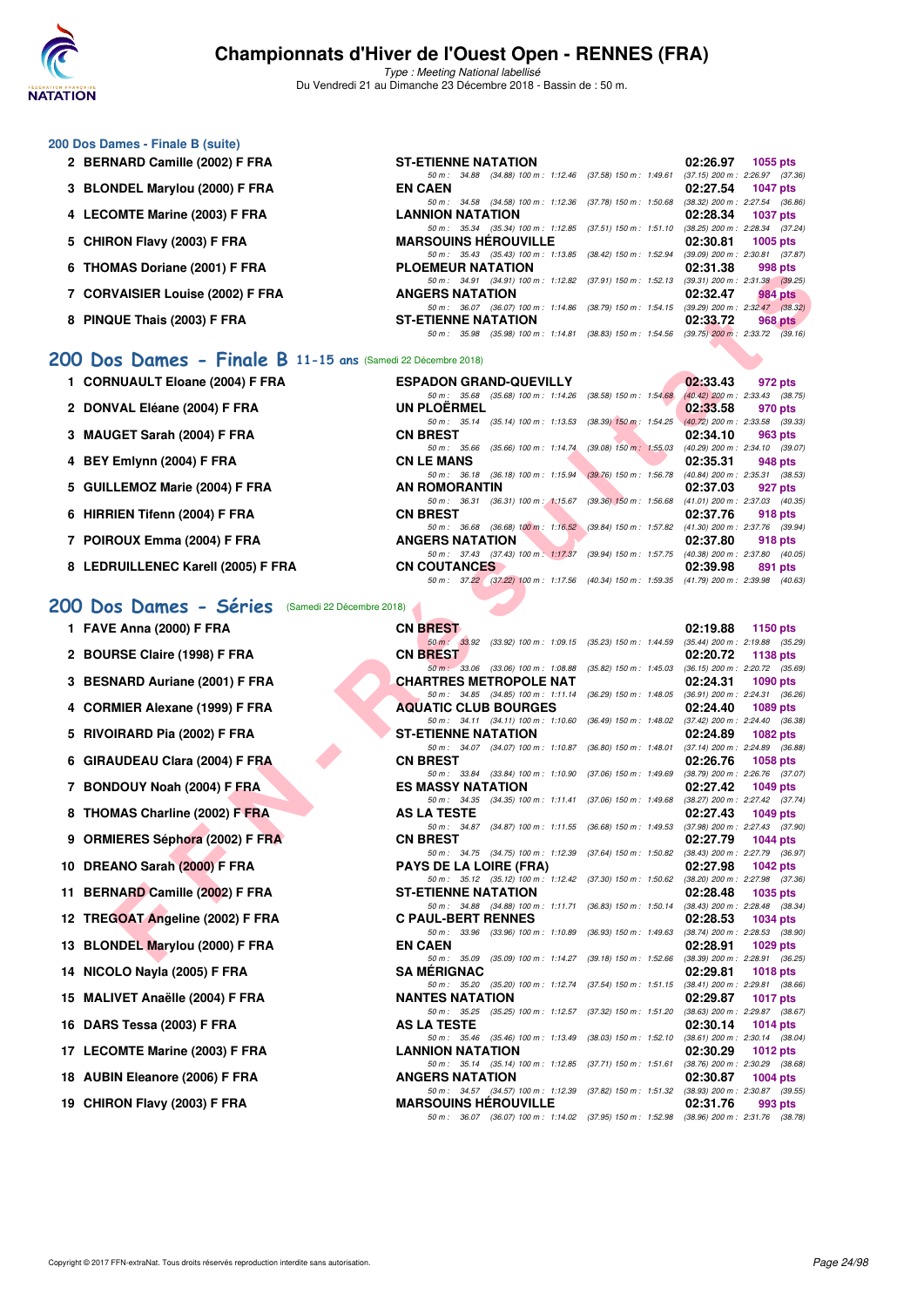

Type : Meeting National labellisé Du Vendredi 21 au Dimanche 23 Décembre 2018 - Bassin de : 50 m.

### **200 Dos Dames - Séries (suite)**

| 20 CORVAISIER Louise (2002) F FRA        | <b>ANGERS NATATION</b>                                                                                      |                                       | 02:32.14                  |
|------------------------------------------|-------------------------------------------------------------------------------------------------------------|---------------------------------------|---------------------------|
| 21 TORRECILLAS-JOUAULT Lisa (2005) F FRA | 50 m: 35.57 (35.57) 100 m: 1:14.22 (38.65) 150 m: 1:53.50<br><b>CN LE MANS</b>                              |                                       | (39.28) 200 m<br>02:32.78 |
| 22 LEPRON Agathe (2004) F FRA            | 50 m: 35.91 (35.91) 100 m: 1:14.33 (38.42) 150 m: 1:53.97 (39.64) 200 m<br><b>CHOLET NATATION</b>           |                                       | 02:33.36                  |
| 23 THOMAS Doriane (2001) F FRA           | 50 m: 35.38 (35.38) 100 m: 1:13.82 (38.44) 150 m: 1:53.59 (39.77) 200 m<br><b>PLOEMEUR NATATION</b>         |                                       | 02:33.61                  |
| 24 PINQUE Thais (2003) F FRA             | 50 m: 35.62 (35.62) 100 m: 1:14.38 (38.76) 150 m: 1:54.35 (39.97) 200 m<br><b>ST-ETIENNE NATATION</b>       |                                       | 02:33.78                  |
| 25 LEPRIEUR Pauline (2004) F FRA         | 50 m: 35.66 (35.66) 100 m: 1:14.57 (38.91) 150 m: 1:54.36 (39.79) 200 m<br>ALLIANCE ORLEANS NATATION        |                                       | 02:33.90                  |
| 26 FOINY Audrenn (2003) F FRA            | 50 m: 35.20 (35.20) 100 m: 1:13.90 (38.70) 150 m: 1:54.21 (40.31) 200 m<br><b>CN LE PLESSIS-ROBINSON</b>    |                                       | 02:34.26                  |
| 27 ROULET Anaelle (1996) F FRA           | 50 m: 36.52 (36.52) 100 m: 1:15.45 (38.93) 150 m: 1:55.30 (39.85) 200 m<br><b>C PAUL-BERT RENNES</b>        |                                       | 02:34.45                  |
| 28 GAUTIER Klervi (2002) F FRA           | 50 m: 35.99 (35.99) 100 m: 1:14.67 (38.68) 150 m: 1:54.44 (39.77) 200 m<br><b>CN GUINGAMP</b>               |                                       | 02:34.52                  |
| 29 DONVAL Eléane (2004) F FRA            | 50 m : 34.87 (34.87) 100 m : 1:13.84 (38.97) 150 m : 1:54.03 (40.19) 200 m<br><b>UN PLOERMEL</b>            |                                       | 02:35.19                  |
| 30 DAUVIN Pauline (2000) F FRA           | 50 m : 36.01 (36.01) 100 m : 1:15.57 (39.56) 150 m : 1:55.66 (40.09) 200 m<br><b>EN CAEN</b>                |                                       | 02:35.63                  |
| 31 GUILLEMOZ Marie (2004) F FRA          | 50 m : 36.44 (36.44) 100 m : 1:16.28 (39.84) 150 m : 1:56.73 (40.45) 200 m<br>AN ROMORANTIN                 |                                       | 02:35.73                  |
|                                          | 50 m: 36.64 (36.64) 100 m: 1:15.77 (39.13) 150 m: 1:56.21 (40.44) 200 m                                     |                                       |                           |
| 32 CORNUAULT Eloane (2004) F FRA         | <b>ESPADON GRAND-QUEVILLY</b><br>50 m : 36.90 (36.90) 100 m : 1:15.96 (39.06) 150 m : 1:56.69 (40.73) 200 m |                                       | 02:35.98                  |
| 33 POIROUX Emma (2004) F FRA             | <b>ANGERS NATATION</b><br>50 m: 37.69 (37.69) 100 m: 1:17.20 (39.51) 150 m: 1:57.11 (39.91) 200 m           |                                       | 02:36.71                  |
| 34 FREMOND Kenza (2004) F FRA            | <b>CN COUTANCES</b><br>50 m: 36.56 (36.56) 100 m: 1:16.10                                                   | (39.54) 150 m : 1:56.57 (40.47) 200 m | 02:36.82                  |
| 35 BEY Emlynn (2004) F FRA               | <b>CN LE MANS</b><br>50 m: 37.52 (37.52) 100 m: 1:17.41 (39.89) 150 m: 1:57.81 (40.40) 200 m                |                                       | 02:37.02                  |
| 36 GAIGNON Léna (2001) F FRA             | <b>CN FOUGERES</b><br>50 m : 37.08 (37.08) 100 m : 1:16.54 (39.46) 150 m : 1:57.06 (40.52) 200 m            |                                       | 02:37.53                  |
| 37 MAUGET Sarah (2004) F FRA             | <b>CN BREST</b><br>50 m: 37.46 (37.46) 100 m: 1:17.96 (40.50) 150 m: 1:59.05 (41.09) 200 m                  |                                       | 02:38.23                  |
| 38 HIRRIEN Tifenn (2004) F FRA           | <b>CN BREST</b><br>50 m: 37.11 (37.11) 100 m: 1:17.37 (40.26) 150 m: 1:59.04 (41.67) 200 m                  |                                       | 02:38.89                  |
| 39 LEPAUMIER Aude (2002) F FRA           | <b>CN COUTANCES</b>                                                                                         |                                       | 02:39.36                  |
| 39 LEDRUILLENEC Karell (2005) F FRA      | 50 m : 36.59 (36.59) 100 m : 1:16.33<br><b>CN COUTANCES</b>                                                 | (39.74) 150 m : 1:57.79 (41.46) 200 m | 02:39.36                  |
| 41 LANGUE Camille (2005) F FRA           | 50 m: 37.67 (37.67) 100 m: 1:17.88 (40.21) 150 m: 1:59.22 (41.34) 200 m<br><b>SC NATATION ABBEVILLE</b>     |                                       | 02:39.58                  |
| 42 FOLLIOT Milene (2005) F FRA           | 50 m: 37.52 (37.52) 100 m: 1:19.01 (41.49) 150 m: 2:00.51 (41.50) 200 m<br><b>C VIKINGS DE ROUEN</b>        |                                       | 02:40.09                  |
| 43 MASSE Eve (2003) F FRA                | 50 m : 38.83 (38.83) 100 m : 1:19.65 (40.82) 150 m : 2:00.46 (40.81) 200 m<br><b>LANNION NATATION</b>       |                                       | 02:40.65                  |
| 44 PEROT-MIRASSOU Apolline (2005) F FRA  | 50 m: 37.06 (37.06) 100 m: 1:17.54 (40.48) 150 m: 1:59.41 (41.87) 200 m<br><b>NANTES NATATION</b>           |                                       | 02:41.95                  |
| 45 HAVARD Fantine (2005) F FRA           | 50 m: 38.50 (38.50) 100 m: 1:19.83 (41.33) 150 m: 2:02.00 (42.17) 200 m<br><b>C VIKINGS DE ROUEN</b>        |                                       | 02:42.26                  |
| 46 GUENEUGUES Flora (2005) F FRA         | 50 m: 38.97 (38.97) 100 m: 1:20.12 (41.15) 150 m: 2:01.82 (41.70) 200 m<br><b>CN BREST</b>                  |                                       | 02:42.88                  |
| 47 WIJESINGHE Solene (2005) F SRI        | 50 m: 37.63 (37.63) 100 m: 1:19.28 (41.65) 150 m: 2:01.92 (42.64) 200 m<br><b>CN BREST</b>                  |                                       | 02:44.42                  |
| 48 BOUILLIE Ellynn (2005) F FRA          | 50 m: 38.54 (38.54) 100 m: 1:19.98 (41.44) 150 m: 2:02.60 (42.62) 200 m<br><b>LANNION NATATION</b>          |                                       | 02:44.63                  |
| 49 TSAI Eileen (2005) F FRA              | 50 m: 37.93 (37.93) 100 m: 1:19.79 (41.86) 150 m: 2:02.30 (42.51) 200 m<br><b>CN BREST</b>                  |                                       | 02:44.78                  |
| 50 LE PAPE Sterenn (2005) F FRA          | 50 m : 38.86 (38.86) 100 m : 1:20.06 (41.20) 150 m : 2:02.85 (42.79) 200 m<br><b>LANNION NATATION</b>       |                                       | 02:45.30                  |
| 51 LERAY Lilou (2005) F FRA              | 50 m : 38.13 (38.13) 100 m : 1:19.53<br><b>CN LE PLESSIS-ROBINSON</b>                                       | (41.40) 150 m : 2:02.34 (42.81) 200 m | 02:46.13                  |
| 52 BERENGUER Clara (2005) F FRA          | 50 m : 38.69 (38.69) 100 m : 1:20.95 (42.26) 150 m : 2:04.10 (43.15) 200 m<br><b>NANTES NATATION</b>        |                                       | 02:47.12                  |
|                                          | 50 m: 38.59 (38.59) 100 m: 1:21.32 (42.73) 150 m: 2:04.87 (43.55) 200 m                                     |                                       |                           |
| --- BEAUNOIR Leïli (2005) F FRA          | <b>CHOLET NATATION</b>                                                                                      |                                       | <b>DNS</b> dec            |
|                                          |                                                                                                             |                                       |                           |

| $\sigma$ Dos Danies - Oches (Suite)      |                                                                                                                               |          |         |
|------------------------------------------|-------------------------------------------------------------------------------------------------------------------------------|----------|---------|
| 20 CORVAISIER Louise (2002) F FRA        | <b>ANGERS NATATION</b>                                                                                                        | 02:32.14 | 988 pts |
| 21 TORRECILLAS-JOUAULT Lisa (2005) F FRA | 50 m: 35.57 (35.57) 100 m: 1:14.22 (38.65) 150 m: 1:53.50 (39.28) 200 m: 2:32.14 (38.64)<br><b>CN LE MANS</b>                 | 02:32.78 | 980 pts |
| 22 LEPRON Agathe (2004) F FRA            | 50 m: 35.91 (35.91) 100 m: 1:14.33 (38.42) 150 m: 1:53.97 (39.64) 200 m: 2:32.78 (38.81)<br><b>CHOLET NATATION</b>            | 02:33.36 | 973 pts |
|                                          | 50 m: 35.38 (35.38) 100 m: 1:13.82 (38.44) 150 m: 1:53.59 (39.77) 200 m: 2:33.36 (39.77)                                      | 02:33.61 |         |
| 23 THOMAS Doriane (2001) F FRA           | PLOEMEUR NATATION<br>50 m: 35.62 (35.62) 100 m: 1:14.38 (38.76) 150 m: 1:54.35 (39.97) 200 m: 2:33.61 (39.26)                 |          | 970 pts |
| 24 PINQUE Thais (2003) F FRA             | <b>ST-ETIENNE NATATION</b><br>50 m: 35.66 (35.66) 100 m: 1:14.57 (38.91) 150 m: 1:54.36 (39.79) 200 m: 2:33.78 (39.42)        | 02:33.78 | 967 pts |
| 25 LEPRIEUR Pauline (2004) F FRA         | <b>ALLIANCE ORLEANS NATATION</b>                                                                                              | 02:33.90 | 966 pts |
| 26 FOINY Audrenn (2003) F FRA            | 50 m: 35.20 (35.20) 100 m: 1:13.90 (38.70) 150 m: 1:54.21 (40.31) 200 m: 2:33.90 (39.69)<br><b>CN LE PLESSIS-ROBINSON</b>     | 02:34.26 | 961 pts |
| 27 ROULET Anaelle (1996) F FRA           | 50 m: 36.52 (36.52) 100 m: 1:15.45 (38.93) 150 m: 1:55.30 (39.85) 200 m: 2:34.26 (38.96)<br><b>C PAUL-BERT RENNES</b>         | 02:34.45 | 959 pts |
| 28 GAUTIER Klervi (2002) F FRA           | 50 m: 35.99 (35.99) 100 m: 1:14.67 (38.68) 150 m: 1:54.44 (39.77) 200 m: 2:34.45 (40.01)<br><b>CN GUINGAMP</b>                | 02:34.52 | 958 pts |
|                                          | 50 m: 34.87 (34.87) 100 m: 1:13.84 (38.97) 150 m: 1:54.03 (40.19) 200 m: 2:34.52 (40.49)                                      |          |         |
| 29 DONVAL Eléane (2004) F FRA            | <b>UN PLOERMEL</b><br>50 m: 36.01 (36.01) 100 m: 1:15.57 (39.56) 150 m: 1:55.66 (40.09) 200 m: 2:35.19 (39.53)                | 02:35.19 | 950 pts |
| 30 DAUVIN Pauline (2000) F FRA           | <b>EN CAEN</b><br>50 m: 36.44 (36.44) 100 m: 1:16.28<br>(39.84) 150 m : 1:56.73 (40.45) 200 m : 2:35.63 (38.90)               | 02:35.63 | 944 pts |
| 31 GUILLEMOZ Marie (2004) F FRA          | AN ROMORANTIN                                                                                                                 | 02:35.73 | 943 pts |
| 32   CORNUAULT Eloane (2004) F FRA       | 50 m: 36.64 (36.64) 100 m: 1:15.77 (39.13) 150 m: 1:56.21 (40.44) 200 m: 2:35.73 (39.52)<br><b>ESPADON GRAND-QUEVILLY</b>     | 02:35.98 | 940 pts |
|                                          | 50 m: 36.90 (36.90) 100 m: 1:15.96 (39.06) 150 m: 1:56.69 (40.73) 200 m: 2:35.98 (39.29)<br><b>ANGERS NATATION</b>            |          |         |
| 33 POIROUX Emma (2004) F FRA             | 50 m: 37.69 (37.69) 100 m: 1:17.20 (39.51) 150 m: 1:57.11 (39.91) 200 m: 2:36.71 (39.60)                                      | 02:36.71 | 931 pts |
| 34 FREMOND Kenza (2004) F FRA            | <b>CN COUTANCES</b><br>50 m: 36.56 (36.56) 100 m: 1:16.10 (39.54) 150 m: 1:56.57 (40.47) 200 m: 2:36.82 (40.25)               | 02:36.82 | 930 pts |
| 35 BEY Emlynn (2004) F FRA               | <b>CN LE MANS</b>                                                                                                             | 02:37.02 | 927 pts |
| 36 GAIGNON Léna (2001) F FRA             | 50 m: 37.52 (37.52) 100 m: 1:17.41 (39.89) 150 m: 1:57.81 (40.40) 200 m: 2:37.02 (39.21)<br><b>CN FOUGERES</b>                | 02:37.53 | 921 pts |
| 37 MAUGET Sarah (2004) F FRA             | 50 m: 37.08 (37.08) 100 m: 1:16.54 (39.46) 150 m: 1:57.06 (40.52) 200 m: 2:37.53 (40.47)<br><b>CN BREST</b>                   | 02:38.23 | 912 pts |
|                                          | 50 m: 37.46 (37.46) 100 m: 1:17.96 (40.50) 150 m: 1:59.05 (41.09) 200 m: 2:38.23 (39.18)                                      |          |         |
| 38 HIRRIEN Tifenn (2004) F FRA           | <b>CN BREST</b><br>50 m: 37.11 (37.11) 100 m: 1:17.37 (40.26) 150 m: 1:59.04 (41.67) 200 m: 2:38.89 (39.85)                   | 02:38.89 | 904 pts |
| 39 LEPAUMIER Aude (2002) F FRA           | <b>CN COUTANCES</b>                                                                                                           | 02:39.36 | 899 pts |
| 39 LEDRUILLENEC Karell (2005) F FRA      | 50 m: 36.59 (36.59) 100 m: 1:16.33 (39.74) 150 m: 1:57.79 (41.46) 200 m: 2:39.36 (41.57)<br><b>CN COUTANCES</b>               | 02:39.36 | 899 pts |
| 41 LANGUE Camille (2005) F FRA           | 50 m: 37.67 (37.67) 100 m: 1:17.88<br>(40.21) 150 m : 1:59.22 (41.34) 200 m : 2:39.36 (40.14)<br><b>SC NATATION ABBEVILLE</b> | 02:39.58 | 896 pts |
|                                          | 50 m: 37.52 (37.52) 100 m: 1:19.01 (41.49) 150 m: 2:00.51 (41.50) 200 m: 2:39.58 (39.07)                                      |          |         |
| 42 FOLLIOT Milene (2005) F FRA           | <b>C VIKINGS DE ROUEN</b><br>50 m: 38.83 (38.83) 100 m: 1:19.65 (40.82) 150 m: 2:00.46 (40.81) 200 m: 2:40.09 (39.63)         | 02:40.09 | 890 pts |
| 43 MASSE Eve (2003) F FRA                | <b>LANNION NATATION</b><br>50 m: 37.06 (37.06) 100 m: 1:17.54 (40.48) 150 m: 1:59.41 (41.87) 200 m: 2:40.65 (41.24)           | 02:40.65 | 883 pts |
| 44 PEROT-MIRASSOU Apolline (2005) F FRA  | <b>NANTES NATATION</b>                                                                                                        | 02:41.95 | 868 pts |
| 45 HAVARD Fantine (2005) F FRA           | 50 m: 38.50 (38.50) 100 m: 1:19.83 (41.33) 150 m: 2:02.00 (42.17) 200 m: 2:41.95 (39.95)<br><b>C VIKINGS DE ROUEN</b>         | 02:42.26 | 864 pts |
| 46 GUENEUGUES Flora (2005) F FRA         | 50 m: 38.97 (38.97) 100 m: 1:20.12 (41.15) 150 m: 2:01.82 (41.70) 200 m: 2:42.26 (40.44)<br><b>CN BREST</b>                   | 02:42.88 | 857 pts |
| 47 WIJESINGHE Solene (2005) F SRI        | 50 m: 37.63 (37.63) 100 m: 1:19.28 (41.65) 150 m: 2:01.92 (42.64) 200 m: 2:42.88 (40.96)<br><b>CN BREST</b>                   | 02:44.42 |         |
|                                          | 50 m: 38.54 (38.54) 100 m: 1.19.98 (41.44) 150 m: 2:02.60 (42.62) 200 m: 2:44.42 (41.82)                                      |          | 839 pts |
| 48 BOUILLIE Ellynn (2005) F FRA          | <b>LANNION NATATION</b><br>50 m: 37.93 (37.93) 100 m: 1:19.79 (41.86) 150 m: 2:02.30 (42.51) 200 m: 2:44.63 (42.33)           | 02:44.63 | 836 pts |
| 49 TSAI Eileen (2005) F FRA              | <b>CN BREST</b>                                                                                                               | 02:44.78 | 834 pts |
| 50 LE PAPE Sterenn (2005) F FRA          | 50 m: 38.86 (38.86) 100 m: 1:20.06 (41.20) 150 m: 2:02.85 (42.79) 200 m: 2:44.78 (41.93)<br><b>LANNION NATATION</b>           | 02:45.30 | 828 pts |
| 51 LERAY Lilou (2005) F FRA              | 50 m: 38.13 (38.13) 100 m: 1:19.53 (41.40) 150 m: 2:02.34 (42.81) 200 m: 2:45.30 (42.96)<br><b>CN LE PLESSIS-ROBINSON</b>     | 02:46.13 | 819 pts |
|                                          | 50 m: 38.69 (38.69) 100 m: 1:20.95 (42.26) 150 m: 2:04.10 (43.15) 200 m: 2:46.13 (42.03)                                      |          |         |
| 52 BERENGUER Clara (2005) F FRA          | <b>NANTES NATATION</b><br>50 m: 38.59 (38.59) 100 m: 1:21.32 (42.73) 150 m: 2:04.87 (43.55) 200 m: 2:47.12 (42.25)            | 02:47.12 | 807 pts |
| --- REAUNOIR Leïli (2005) F FRA          | CHOL FT NATATION                                                                                                              | DNS dec  |         |

**[50 Brasse Dames - Finale A](http://www.ffnatation.fr/webffn/resultats.php?idact=nat&go=epr&idcpt=55947&idepr=21) 16 ans et plus** (Dimanche 23 Décembre 2018)

**1 LE HENAFF Laurie (2001) F FRA LES NAGEURS BIGOUDENS 00:32.70 1222 pts**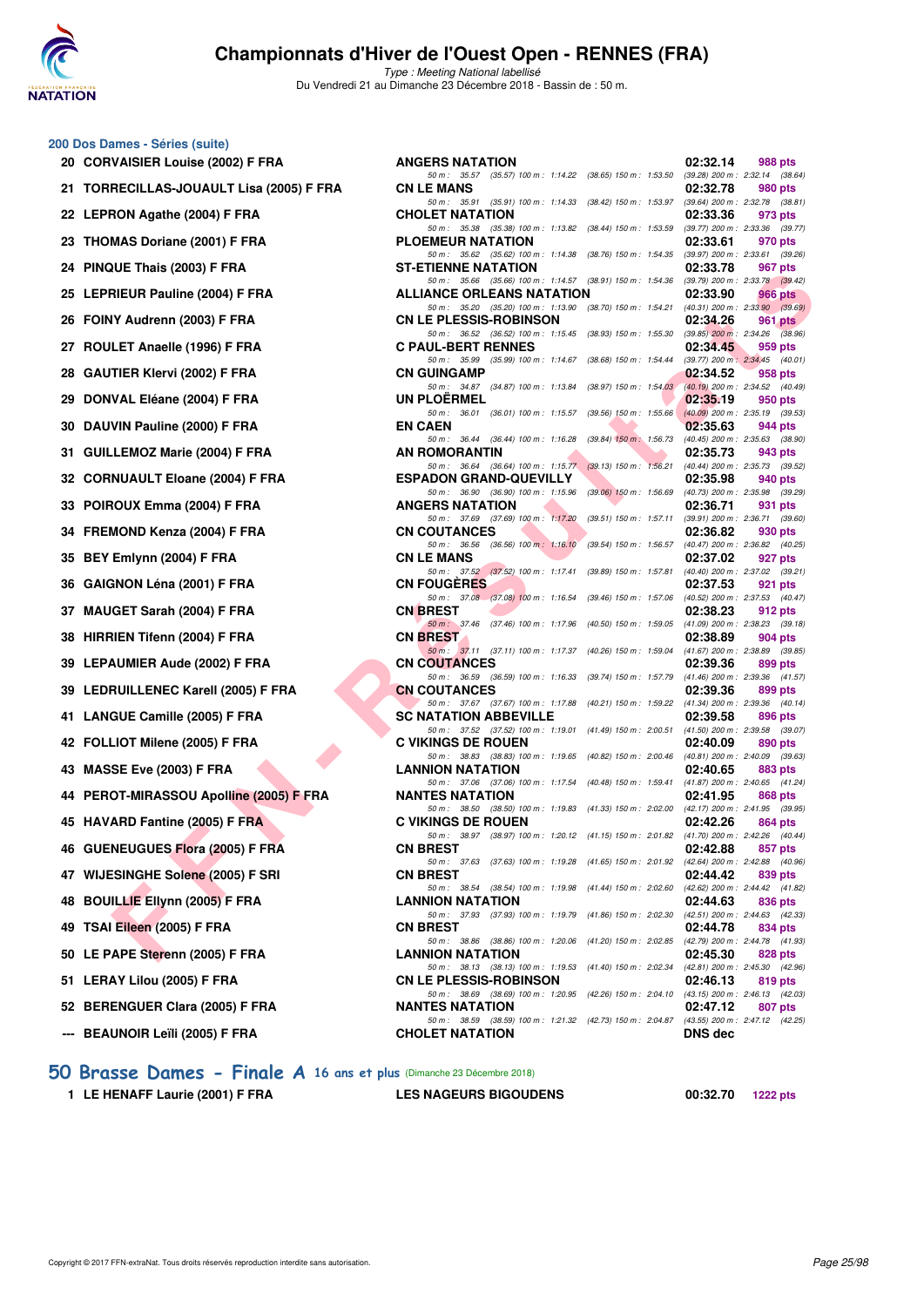

Type : Meeting National labellisé Du Vendredi 21 au Dimanche 23 Décembre 2018 - Bassin de : 50 m.

### **50 Brasse Dames - Finale A (suite)**

| 2 FROUIN Meghan (2001) F FRA       | <b>STADE FRANCAIS O COURBEVOIE</b> | 00:32.79 | <b>1217 pts</b> |
|------------------------------------|------------------------------------|----------|-----------------|
| 3 BASSO-BERT Clara (2001) F FRA    | <b>STADE FRANCAIS O COURBEVOIE</b> | 00:32.83 | <b>1215 pts</b> |
| 4 BLANCHETIERE Adèle (1999) F FRA  | <b>MARSOUINS HÉROUVILLE</b>        | 00:32.97 | <b>1207 pts</b> |
| 5 FRADIER Camille (2001) F FRA     | <b>AQUATIC CLUB BOURGES</b>        | 00:33.37 | 1185 pts        |
| 6 HANICQUE Mélissande (2000) F FRA | <b>ALLIANCE ORLEANS NATATION</b>   | 00:33.58 | 1174 pts        |
| 7 DUPONT Zia (2002) F FRA          | <b>PAYS DE LA LOIRE (FRA)</b>      | 00:33.65 | 1170 pts        |
| 8 GOURAUD Agathe (2001) F FRA      | <b>PAYS DE LA LOIRE (FRA)</b>      | 00:34.17 | 1142 pts        |

### **[50 Brasse Dames - Finale A](http://www.ffnatation.fr/webffn/resultats.php?idact=nat&go=epr&idcpt=55947&idepr=21) 11-15 ans** (Dimanche 23 Décembre 2018)

| <b>8 GOONAOD Agathe (2001) F FRA</b>                                 | <b>FAIS DE LA LUIRE (FRA)</b>      |          | בוע גידו ו      |
|----------------------------------------------------------------------|------------------------------------|----------|-----------------|
|                                                                      |                                    |          |                 |
| O Brasse Dames - Finale A 11-15 ans (Dimanche 23 Décembre 2018)      |                                    |          |                 |
| 1 DELMAS Justine (2005) F FRA                                        | <b>CNO ST-GERMAIN-EN-LAYE</b>      | 00:33.00 | <b>1206 pts</b> |
| 2 DELMAS Lucie (2005) F FRA                                          | <b>CNO ST-GERMAIN-EN-LAYE</b>      | 00:34.45 | <b>1127 pts</b> |
| 3 LIALY Emma (2004) F FRA                                            | <b>ROCHEFORT NEPTUNE CLUB</b>      | 00:34.69 | <b>1114 pts</b> |
| 4 CLAUDIC-TCHA Maëllys (2006) F FRA                                  | <b>ANGERS NATATION</b>             | 00:35.21 | <b>1087 pts</b> |
| 5 LEFEVRE Zoe (2004) F FRA                                           | <b>CN AVRANCHES</b>                | 00:35.38 | 1078 pts        |
| 6 HERMEL Lou (2005) F FRA                                            | <b>AMIENS METROPOLE NAT.</b>       | 00:35.47 | 1073 pts        |
| 7 LEFEVRE Paulina (2004) F FRA                                       | <b>CA L'HAY-LES-ROSES</b>          | 00:35.71 | 1061 pts        |
| 8 JEHANNO-FALMUR Eve (2004) F FRA                                    | <b>ECN CHARTRES-DE-BRETAGNE</b>    | 00:35.86 | 1053 pts        |
| O Brasse Dames - Finale B 16 ans et plus (Dimanche 23 Décembre 2018) |                                    |          |                 |
| 1 GARO Anna (2002) F FRA                                             | <b>CN BREST</b>                    | 00:33.81 | 1161 pts        |
| 2 MICHELIS Eloïse (2002) F FRA                                       | PAYS DE LA LOIRE (FRA)             | 00:33.96 | 1153 pts        |
| 3 LINDAUER Emma (2003) F FRA                                         | <b>ERSTEIN AQUATIC CLUB</b>        | 00:34.32 | 1134 pts        |
| 4 BARREAU Laure (2002) F FRA                                         | <b>CHARTRES METROPOLE NAT</b>      | 00:34.42 | 1129 pts        |
| 5 LENTE Valentine (2001) F FRA                                       | <b>SC NATATION ABBEVILLE</b>       | 00:34.43 | 1128 pts        |
| 6 QUINT Chloé (2002) F FRA                                           | <b>AMIENS METROPOLE NAT.</b>       | 00:34.66 | 1116 pts        |
| 7 RAYNERT Maud (1998) F FRA                                          | <b>ES MASSY NATATION</b>           | 00:34.78 | 1110 pts        |
| 8 MEAR Constance (2003) F FRA                                        | <b>AS CARQUEFOU</b>                | 00:34.82 | 1107 pts        |
|                                                                      |                                    |          |                 |
| O Brasse Dames - Finale B 11-15 ans (Dimanche 23 Décembre 2018)      |                                    |          |                 |
| 1 LACHEVER Alizée (2004) F FRA                                       | <b>ST-MALO NATATION</b>            | 00:36.50 | 1021 pts        |
| 2 LABAY Lola (2005) F FRA                                            | <b>NANTES NATATION</b>             | 00:36.53 | 1019 pts        |
| 3 RAFALDI Charlie (2004) F FRA                                       | <b>ALLIANCE ORLEANS NATATION</b>   | 00:36.65 | 1013 pts        |
| 4 LESUEUR Ania (2004) F FRA                                          | <b>EN CAEN</b>                     | 00:36.80 | 1005 pts        |
| 5 LE MOIGNE Elisa (2004) F FRA                                       | <b>ECN CHARTRES-DE-BRETAGNE</b>    | 00:36.82 | 1004 pts        |
| 6 GLINEL Célia (2004) F FRA                                          | <b>BAYEUX OLYMPIQUE NATATION</b>   | 00:37.11 | 990 pts         |
| 7 PEIGNE Léane (2004) F FRA                                          | <b>CHOLET NATATION</b>             | 00:37.36 | 977 pts         |
| 8 DEROUET IIona (2004) F FRA                                         | <b>ANGERS NATATION</b>             | 00:37.91 | 950 pts         |
|                                                                      |                                    |          |                 |
| <b>0 Brasse Dames - Séries</b><br>(Dimanche 23 Décembre 2018)        |                                    |          |                 |
| 1 LE HENAFF Laurie (2001) F FRA                                      | <b>LES NAGEURS BIGOUDENS</b>       | 00:32.62 | <b>1227 pts</b> |
| 2 FROUIN Meghan (2001) F FRA                                         | <b>STADE FRANCAIS O COURBEVOIE</b> | 00:32.76 | <b>1219 pts</b> |
| 3 BLANCHETIERE Adèle (1999) F FRA                                    | <b>MARSOUINS HÉROUVILLE</b>        | 00:33.18 | 1196 pts        |
| 4 BASSO-BERT Clara (2001) F FRA                                      | <b>STADE FRANCAIS O COURBEVOIE</b> | 00:33.19 | 1195 pts        |
| 5 DELMAS Justine (2005) F FRA                                        | <b>CNO ST-GERMAIN-EN-LAYE</b>      | 00:33.45 | 1181 pts        |

## **[50 Brasse Dames - Finale B](http://www.ffnatation.fr/webffn/resultats.php?idact=nat&go=epr&idcpt=55947&idepr=21) 16 ans et plus** (Dimanche 23 Décembre 2018)

| 1 GARO Anna (2002) F FRA       | <b>CN BREST</b>               | 00:33.81 | 1161 pts |
|--------------------------------|-------------------------------|----------|----------|
| 2 MICHELIS Eloïse (2002) F FRA | <b>PAYS DE LA LOIRE (FRA)</b> | 00:33.96 | 1153 pts |
| 3 LINDAUER Emma (2003) F FRA   | <b>ERSTEIN AQUATIC CLUB</b>   | 00:34.32 | 1134 pts |
| 4 BARREAU Laure (2002) F FRA   | <b>CHARTRES METROPOLE NAT</b> | 00:34.42 | 1129 pts |
| 5 LENTE Valentine (2001) F FRA | <b>SC NATATION ABBEVILLE</b>  | 00:34.43 | 1128 pts |
| 6 QUINT Chloé (2002) F FRA     | AMIENS METROPOLE NAT.         | 00:34.66 | 1116 pts |
| 7 RAYNERT Maud (1998) F FRA    | <b>ES MASSY NATATION</b>      | 00:34.78 | 1110 pts |
| 8 MEAR Constance (2003) F FRA  | <b>AS CARQUEFOU</b>           | 00:34.82 | 1107 pts |

### **[50 Brasse Dames - Finale B](http://www.ffnatation.fr/webffn/resultats.php?idact=nat&go=epr&idcpt=55947&idepr=21) 11-15 ans** (Dimanche 23 Décembre 2018)

| 1 LACHEVER Alizée (2004) F FRA | <b>ST-MALO NATATION</b>          | 00:36.50 | 1021 pts        |
|--------------------------------|----------------------------------|----------|-----------------|
| 2 LABAY Lola (2005) F FRA      | <b>NANTES NATATION</b>           | 00:36.53 | <b>1019 pts</b> |
| 3 RAFALDI Charlie (2004) F FRA | <b>ALLIANCE ORLEANS NATATION</b> | 00:36.65 | 1013 pts        |
| 4 LESUEUR Ania (2004) F FRA    | <b>EN CAEN</b>                   | 00:36.80 | 1005 pts        |
| 5 LE MOIGNE Elisa (2004) F FRA | <b>ECN CHARTRES-DE-BRETAGNE</b>  | 00:36.82 | 1004 pts        |
| 6 GLINEL Célia (2004) F FRA    | <b>BAYEUX OLYMPIQUE NATATION</b> | 00:37.11 | 990 pts         |
| 7 PEIGNE Léane (2004) F FRA    | <b>CHOLET NATATION</b>           | 00:37.36 | 977 pts         |
| 8 DEROUET IIona (2004) F FRA   | <b>ANGERS NATATION</b>           | 00:37.91 | 950 pts         |
|                                |                                  |          |                 |

## **[50 Brasse Dames - Séries](http://www.ffnatation.fr/webffn/resultats.php?idact=nat&go=epr&idcpt=55947&idepr=21)** (Dimanche 23 Décembre 2018)

| 1 LE HENAFF Laurie (2001) F FRA    | <b>LES NAGEURS BIGOUDENS</b>       | 00:32.62 | <b>1227 pts</b> |
|------------------------------------|------------------------------------|----------|-----------------|
| 2 FROUIN Meghan (2001) F FRA       | <b>STADE FRANCAIS O COURBEVOIE</b> | 00:32.76 | <b>1219 pts</b> |
| 3 BLANCHETIERE Adèle (1999) F FRA  | <b>MARSOUINS HÉROUVILLE</b>        | 00:33.18 | 1196 pts        |
| 4 BASSO-BERT Clara (2001) F FRA    | <b>STADE FRANCAIS O COURBEVOIE</b> | 00:33.19 | 1195 pts        |
| 5 DELMAS Justine (2005) F FRA      | <b>CNO ST-GERMAIN-EN-LAYE</b>      | 00:33.45 | 1181 pts        |
| 6 FRADIER Camille (2001) F FRA     | <b>AQUATIC CLUB BOURGES</b>        | 00:33.50 | 1178 pts        |
| 7 HANICQUE Mélissande (2000) F FRA | <b>ALLIANCE ORLEANS NATATION</b>   | 00:33.66 | 1169 pts        |
| 8 GOURAUD Agathe (2001) F FRA      | <b>PAYS DE LA LOIRE (FRA)</b>      | 00:33.70 | 1167 pts        |
| 9 DUPONT Zia (2002) F FRA          | <b>PAYS DE LA LOIRE (FRA)</b>      | 00:33.82 | 1161 pts        |
| 10 GARO Anna (2002) F FRA          | <b>CN BREST</b>                    | 00:34.04 | 1149 pts        |
| 11 LENTE Valentine (2001) F FRA    | <b>SC NATATION ABBEVILLE</b>       | 00:34.10 | 1146 pts        |
| 12 MICHELIS Eloïse (2002) F FRA    | <b>PAYS DE LA LOIRE (FRA)</b>      | 00:34.17 | 1142 pts        |
| 13 LINDAUER Emma (2003) F FRA      | <b>ERSTEIN AQUATIC CLUB</b>        | 00:34.23 | 1139 pts        |
|                                    |                                    |          |                 |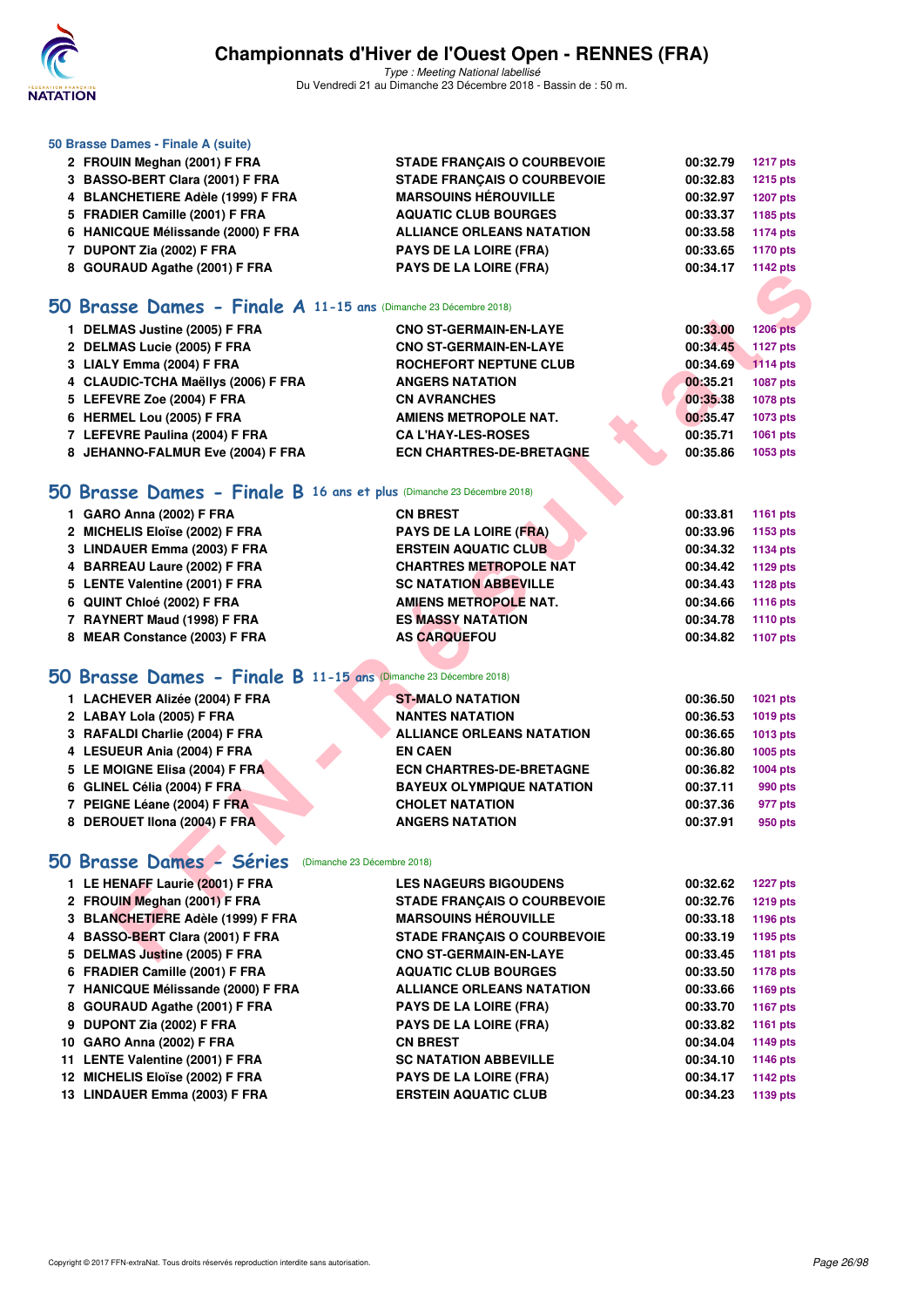

Type : Meeting National labellisé Du Vendredi 21 au Dimanche 23 Décembre 2018 - Bassin de : 50 m.

**50 Brasse Dames - Séries (suite) 14 DELMAS Lucie (2005) F FRA 15 QUINT Chloé (2002) F FRA 16 DEL'HOMME Laurine (1997) F FRA 17 BARREAU Laure (2002) F FRA 18 RAYNERT Maud (1998) F FRA** 19 LIALY Emma (2004) F FRA 20 MEAR Constance (2003) F FRA 21 SENECHAL Maëlle (2002) F FRA **22 HERMEL Lou (2005) F FRA** 23 BEUVE Julie (2001) **F FRA** 24 CLAUDIC-TCHA Maëllys (2006) F FRA 25 BARBOSA Manoella (2002) F FRA 26 PELLETREAU Amelie (2002) F FRA 27 JEHANNO-FALMUR Eve (2004) F FRA 28 SENLIS Juliette (2003) F FRA 29 QUELENNEC Erin (2001) F FRA **30 BOUINIERE Valériane (2001) F FRA 31 LEFEVRE Zoe (2004) F FRA CN AVRANCHES 00:35.74 1059 pts 32 HUMBERT Juliette (2003) F FRA 33 LEPRINCE Nora (2001) F FRA** 33 PELLETIER Alizée (2003) F FRA **35 LEFEVRE Paulina (2004) F FRA 36 LEFFRAY Clarisse (2002) F FRA 37 CHAMPION Flavie (2001) F FRA 38 RAFALDI Charlie (2004) F FRA 39 LESUEUR Ania (2004) F FRA 40 TERRIER Faustine (2003) F FRA** 41 COSQUER Morgane (1997) F FRA **42 COQUART Zoé (2002) F FRA 43 TROTTE Lou-Anne (2002) F FRA** 44 PEIGNE Léane (2004) F FRA **44 DEROUET IIona (2004) F FRA 46 LE MOIGNE Elisa (2004) F FRA** 47 GLINEL Célia (2004) F FRA **48 LACHEVER Alizée (2004) F FRA 49 DUFOUR Jeanne (2002) F FRA 50 GENAUDEAU Mallaury (2003) F FRA 51 LABAY Lola (2005) F FRA NANTES NATATION 00:36.98 996 pts** 52 CROST Alicia (2004) **F FRA** 53 GODDÉ Apolline (2003) F FRA 54 DEBROISE Leena (2004) F FRA **55 LE DEVEHAT Ines (2004) F FRA 56 BOULAY Floriane (2004) F FRA 57 GARNIER Juliette (2004) F FRA 58 ALLIGIER-PLANTEC Clementine (2004) F FRA** 59 CIMPER Madiana (2004) F FRA **60 NEDELEC Irene (2005) F FRA 61 COUROT Estelle (2004) F FRA 62 LE CUNFF Youna (2004) F FRA EN PONTIVY 00:37.61 965 pts 63 OLIVIER Jeanne (2003) F FRA 64 HARRAULT Domitille (2005) F FRA 65 KROUBO Lili (2006) F FRA 66 PIERRE Lisa (2004) F FRA CLUB DE NATATION PAIMPOL-GOELO 00:38.28 932 pts 67 CHUQUET Jeanne (2004) F FRA CNP DE SAINT-LO 00:38.37** 

| <b>MAS Lucie (2005) F FRA</b>        | <b>CNO ST-GERMAIN-EN-LAYE</b>         | 00:34.26 | <b>1137 pts</b> |
|--------------------------------------|---------------------------------------|----------|-----------------|
| IT Chloé (2002) F FRA                | <b>AMIENS METROPOLE NAT.</b>          | 00:34.63 | <b>1117 pts</b> |
| <b>HOMME Laurine (1997) F FRA</b>    | <b>ES MASSY NATATION</b>              | 00:34.71 | 1113 pts        |
| REAU Laure (2002) F FRA              | <b>CHARTRES METROPOLE NAT</b>         | 00:34.80 | 1108 pts        |
| NERT Maud (1998) F FRA               | <b>ES MASSY NATATION</b>              | 00:34.84 | 1106 pts        |
| Y Emma (2004) F FRA                  | ROCHEFORT NEPTUNE CLUB                | 00:34.96 | 1100 pts        |
| R Constance (2003) F FRA             | <b>AS CARQUEFOU</b>                   | 00:35.09 | 1093 pts        |
| ECHAL Maëlle (2002) F FRA            | <b>ST-MALO NATATION</b>               | 00:35.16 | <b>1090 pts</b> |
| <b>MEL Lou (2005) F FRA</b>          | <b>AMIENS METROPOLE NAT.</b>          | 00:35.20 | <b>1087 pts</b> |
| <b>VE Julie (2001) F FRA</b>         | <b>COTENTIN NATATION</b>              | 00:35.22 | <b>1086 pts</b> |
| UDIC-TCHA Maëllys (2006) F FRA       | <b>ANGERS NATATION</b>                | 00:35.24 | 1085 pts        |
| BOSA Manoella (2002) F FRA           | <b>CNO ST-GERMAIN-EN-LAYE</b>         | 00:35.26 | <b>1084 pts</b> |
| LETREAU Amelie (2002) F FRA          | <b>CHOLET NATATION</b>                | 00:35.29 | <b>1083 pts</b> |
| <b>ANNO-FALMUR Eve (2004) F FRA</b>  | <b>ECN CHARTRES-DE-BRETAGNE</b>       | 00:35.43 | <b>1075 pts</b> |
| LIS Juliette (2003) F FRA            | <b>PAYS DE LA LOIRE (FRA)</b>         | 00:35.57 | 1068 pts        |
| LENNEC Erin (2001) F FRA             | <b>CN BREST</b>                       | 00:35.58 | 1068 pts        |
| <b>INIERE Valériane (2001) F FRA</b> | AS AVRILLE NATATION                   | 00:35.66 | 1064 pts        |
| <b>EVRE Zoe (2004) F FRA</b>         | <b>CN AVRANCHES</b>                   | 00:35.74 | 1059 pts        |
| BERT Juliette (2003) F FRA           | <b>CNO ST-GERMAIN-EN-LAYE</b>         | 00:35.77 | 1058 pts        |
| RINCE Nora (2001) F FRA              | <b>C PAUL-BERT RENNES</b>             | 00:35.82 | 1055 pts        |
| LETIER Alizée (2003) F FRA           | <b>CHARTRES METROPOLE NAT</b>         | 00:35.82 | 1055 pts        |
| EVRE Paulina (2004) F FRA            | <b>CA L'HAY-LES-ROSES</b>             | 00:36.12 | 1040 pts        |
| FRAY Clarisse (2002) F FRA           | <b>ST-MALO NATATION</b>               | 00:36.28 | 1032 pts        |
| MPION Flavie (2001) F FRA            | <b>EN CAEN</b>                        | 00:36.29 | 1031 pts        |
| ALDI Charlie (2004) F FRA            | <b>ALLIANCE ORLEANS NATATION</b>      | 00:36.30 | 1031 pts        |
| JEUR Ania (2004) F FRA               | <b>EN CAEN</b>                        | 00:36.33 | 1029 pts        |
| RIER Faustine (2003) F FRA           | <b>ALLIANCE ORLEANS NATATION</b>      | 00:36.41 | <b>1025 pts</b> |
| QUER Morgane (1997) F FRA            | <b>LES NAGEURS BIGOUDENS</b>          | 00:36.43 | 1024 pts        |
| UART Zoé (2002) F FRA                | <b>AAJB ENTENTE BLOIS</b>             | 00:36.52 | <b>1020 pts</b> |
| TTE Lou-Anne (2002) F FRA            | <b>ALLONNES JEUNESSE SPORTIVE</b>     | 00:36.57 | <b>1017 pts</b> |
| INE Léane (2004) F FRA               | <b>CHOLET NATATION</b>                | 00:36.60 | <b>1015 pts</b> |
| OUET IIona (2004) F FRA              | <b>ANGERS NATATION</b>                | 00:36.60 | <b>1015 pts</b> |
| <b>IOIGNE Elisa (2004) F FRA</b>     | <b>ECN CHARTRES-DE-BRETAGNE</b>       | 00:36.66 | <b>1012 pts</b> |
| IEL Célia (2004) F FRA               | <b>BAYEUX OLYMPIQUE NATATION</b>      | 00:36.72 | $1009$ pts      |
| <b>HEVER Alizée (2004) F FRA</b>     | <b>ST-MALO NATATION</b>               | 00:36.80 | 1005 pts        |
| OUR Jeanne (2002) F FRA              | <b>CNM DIEPPE</b>                     | 00:36.82 | 1004 pts        |
| <b>AUDEAU Mallaury (2003) F FRA</b>  | <b>UN PLOËRMEL</b>                    | 00:36.94 | 998 pts         |
| AY Lola (2005) F FRA `               | <b>NANTES NATATION</b>                | 00:36.98 | 996 pts         |
| ST Alicia (2004) F FRA               | <b>C PAUL-BERT RENNES</b>             | 00:37.04 | 993 pts         |
| DÉ Apolline (2003) F FRA             | <b>CN AVRANCHES</b>                   | 00:37.08 | 991 pts         |
| ROISE Leena (2004) F FRA             | <b>ECN CHARTRES-DE-BRETAGNE</b>       | 00:37.17 | 987 pts         |
| <b>EVEHAT Ines (2004) F FRA</b>      | <b>CN LAMBALLE</b>                    | 00:37.19 | 986 pts         |
| LAY Floriane (2004) F FRA            | <b>ASN BONNEVAL</b>                   | 00:37.20 | 985 pts         |
| NIER Juliette (2004) F FRA           | <b>CN NIORT</b>                       | 00:37.27 | 982 pts         |
| GIER-PLANTEC Clementine (2004) F FRA | <b>C PAUL-BERT RENNES</b>             | 00:37.33 | 979 pts         |
| PER Madiana (2004) F FRA             | <b>CN LE PLESSIS-ROBINSON</b>         | 00:37.41 | 975 pts         |
| ELEC Irene (2005) F FRA              | <b>NANTES NATATION</b>                | 00:37.48 | 972 pts         |
| ROT Estelle (2004) F FRA             | UNION QUIMPER NATATION                | 00:37.49 | 971 pts         |
| UNFF Youna (2004) F FRA              | <b>EN PONTIVY</b>                     | 00:37.61 | 965 pts         |
| IER Jeanne (2003) F FRA              | <b>AAJB ENTENTE BLOIS</b>             | 00:37.69 | 961 pts         |
| RAULT Domitille (2005) F FRA         | <b>SAUMUR NATATION</b>                | 00:38.06 | 943 pts         |
| <b>UBO Lili (2006) F FRA</b>         | <b>AQUATIC CLUB BOURGES</b>           | 00:38.07 | 943 pts         |
| RE Lisa (2004) F FRA!                | <b>CLUB DE NATATION PAIMPOL-GOELO</b> | 00:38.28 | 932 pts         |
| OUFT Jeanne (2004) F FRA             | CNP DE SAINT-LO                       | 00:38.37 | 928 nts         |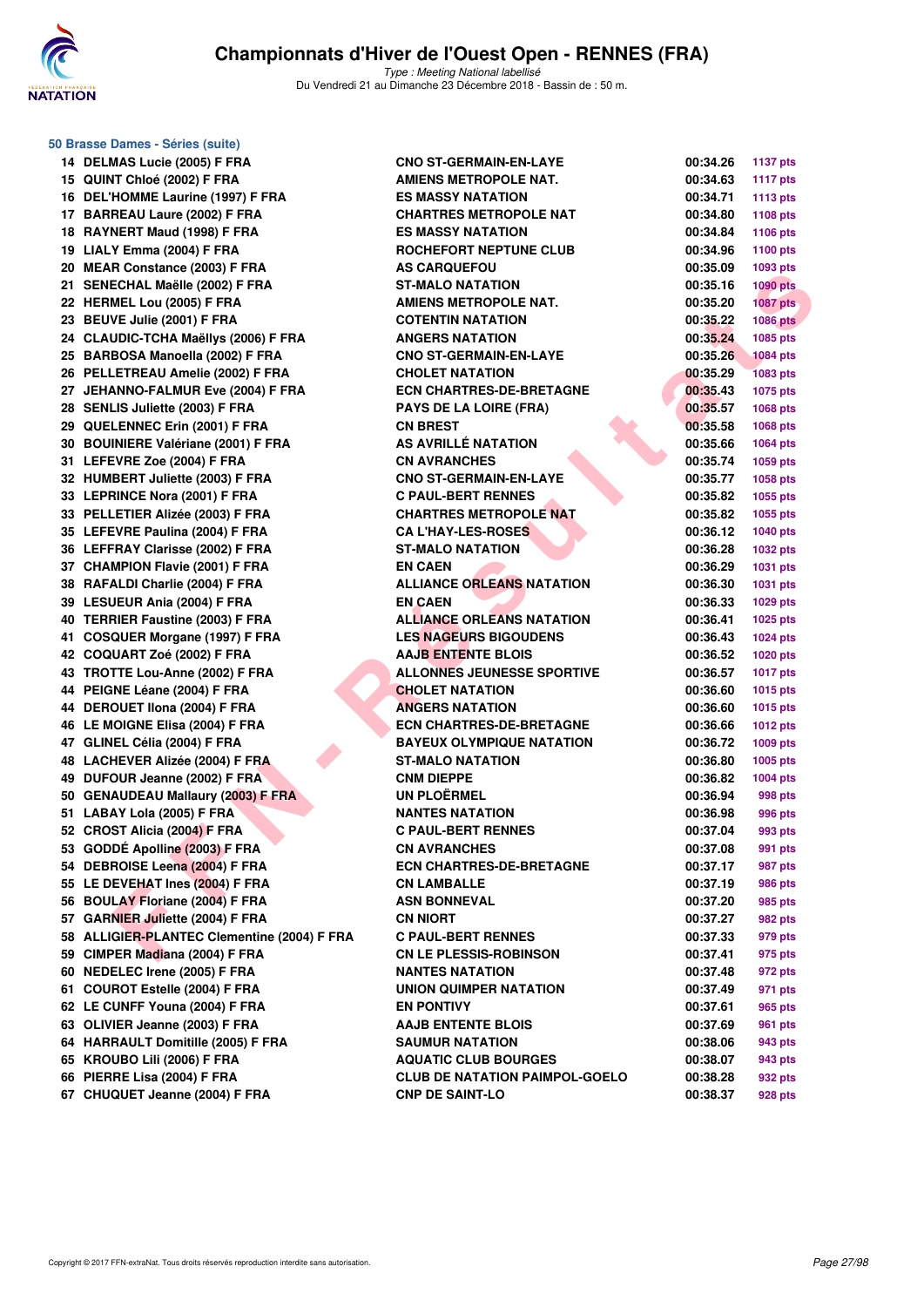

Type : Meeting National labellisé Du Vendredi 21 au Dimanche 23 Décembre 2018 - Bassin de : 50 m.

### **50 Brasse Dames - Séries (suite)**

| <b>CN BREST</b>                                                                                                                                                                                                                                                                                                 | 00:38.51                                                          | 921 pts        |
|-----------------------------------------------------------------------------------------------------------------------------------------------------------------------------------------------------------------------------------------------------------------------------------------------------------------|-------------------------------------------------------------------|----------------|
| <b>AURAY NATATION</b>                                                                                                                                                                                                                                                                                           | 00:38.56                                                          | 919 pts        |
|                                                                                                                                                                                                                                                                                                                 | 00:38.62                                                          | 916 pts        |
| <b>AQUATIC CLUB BOURGES</b>                                                                                                                                                                                                                                                                                     | 00:38.95                                                          | <b>900 pts</b> |
| <b>LISIEUX NORMANDIE NATATION</b>                                                                                                                                                                                                                                                                               | 00:39.34                                                          | <b>882 pts</b> |
| <b>C PAUL-BERT RENNES</b>                                                                                                                                                                                                                                                                                       | 00:39.40                                                          | 879 pts        |
| <b>CA L'HAY-LES-ROSES</b>                                                                                                                                                                                                                                                                                       | 00:39.49                                                          | 875 pts        |
| <b>C.N. DE VALLEE DE SEINE</b>                                                                                                                                                                                                                                                                                  | 00:39.82                                                          | <b>859 pts</b> |
| <b>COEUR DE NACRE NAT DOUVRES</b>                                                                                                                                                                                                                                                                               | 00:40.31                                                          | <b>837 pts</b> |
| <b>ST-ETIENNE NATATION</b>                                                                                                                                                                                                                                                                                      | <b>DNS</b> dec                                                    |                |
| 68 TSAI Eileen (2005) F FRA<br>69 LE FLOCH Maëva (2003) F FRA<br>71 GOYON Elora (2007) F FRA<br>72 GOULLEY Maewenn (2005) F FRA<br>73 HAQUIN Krystal (2005) F FRA<br>74 CASTEJON Garance (2005) F FRA<br>75 DANIEL Jeanne (2005) F FRA<br>76 LEMETEYER Juliette (2005) F FRA<br>--- GRAND Mathilde (2004) F FRA | 70 LARDIER-PUIGDOMENECH Gabriella (2005) F FRA C PAUL-BERT RENNES |                |

### **[100 Brasse Dames - Finale A](http://www.ffnatation.fr/webffn/resultats.php?idact=nat&go=epr&idcpt=55947&idepr=22) 16 ans et plus** (Samedi 22 Décembre 2018)

| $14$ CASTEJON Garance (2003) F FRA                                         | UA LIIAI LEJNUJEJ                  |              | UU.JJ.45       | or J pis                                                                  |
|----------------------------------------------------------------------------|------------------------------------|--------------|----------------|---------------------------------------------------------------------------|
| 75 DANIEL Jeanne (2005) F FRA                                              | <b>C.N. DE VALLEE DE SEINE</b>     |              | 00:39.82       | <b>859 pts</b>                                                            |
| 76 LEMETEYER Juliette (2005) F FRA                                         | <b>COEUR DE NACRE NAT DOUVRES</b>  |              | 00:40.31       | 837 pts                                                                   |
| --- GRAND Mathilde (2004) F FRA                                            | <b>ST-ETIENNE NATATION</b>         |              | <b>DNS</b> dec |                                                                           |
|                                                                            |                                    |              |                |                                                                           |
| <b>00 Brasse Dames - Finale A 16 ans et plus</b> (Samedi 22 Décembre 2018) |                                    |              |                |                                                                           |
| 1 BASSO-BERT Clara (2001) F FRA                                            | <b>STADE FRANÇAIS O COURBEVOIE</b> |              | 01:11.82       | <b>1208 pts</b>                                                           |
| 2 FROUIN Meghan (2001) F FRA                                               | <b>STADE FRANÇAIS O COURBEVOIE</b> | 50 m: 34.17  | 01:12.36       | $(34.17)$ 100 m : 1:11.82 $(37.65)$<br>1195 pts                           |
|                                                                            |                                    |              |                | 50 m: 34.25 (34.25) 100 m: 1:12.36 (38.11)                                |
| 3 BLANCHETIERE Adèle (1999) F FRA                                          | <b>MARSOUINS HÉROUVILLE</b>        |              | 01:12.88       | 1183 pts                                                                  |
| 4 LE HENAFF Laurie (2001) F FRA                                            | <b>LES NAGEURS BIGOUDENS</b>       |              | 01:13.19       | 50 m: 34.67 (34.67) 100 m: 1:12.88 (38.21)<br>1176 pts                    |
|                                                                            |                                    | 50 m : 34.81 |                | $(34.81)$ 100 m : 1:13.19 $(38.38)$                                       |
| 5 MICHELIS Eloïse (2002) F FRA                                             | <b>PAYS DE LA LOIRE (FRA)</b>      |              | 01:13.29       | 1173 pts                                                                  |
|                                                                            |                                    |              |                | 50 m: 34.22 (34.22) 100 m: 1:13.29 (39.07)                                |
| 6 DUPONT Zia (2002) F FRA                                                  | <b>PAYS DE LA LOIRE (FRA)</b>      | 50 m : 35.05 | 01:14.12       | 1154 pts<br>$(35.05)$ 100 m : 1:14.12 $(39.07)$                           |
| 7 BARREAU Laure (2002) F FRA                                               | <b>CHARTRES METROPOLE NAT-</b>     |              | 01:15.13       | 1130 pts                                                                  |
|                                                                            |                                    | 50 m : 35.10 |                | $(35.10)$ 100 m : 1:15.13 $(40.03)$                                       |
| 8 FRADIER Camille (2001) F FRA                                             | <b>AQUATIC CLUB BOURGES</b>        |              | 01:15.39       | 1124 $pts$                                                                |
|                                                                            |                                    |              |                | 50 m: 34.29 (34.29) 100 m: 1:15.39 (41.10)                                |
| 00 Brasse Dames - Finale A 11-15 ans (Samedi 22 Décembre 2018)             |                                    |              |                |                                                                           |
| 1 DELMAS Justine (2005) F FRA                                              | <b>CNO ST-GERMAIN-EN-LAYE</b>      |              | 01:11.94       | <b>1205 pts</b>                                                           |
| 2 VASQUEZ Lucie (2004) F FRA                                               | <b>ES MASSY NATATION</b>           |              | 01:14.95       | 1134 pts                                                                  |
| 3 HERMEL Lou (2005) F FRA                                                  | <b>AMIENS METROPOLE NAT.</b>       |              | 01:15.34       | 1125 pts                                                                  |
| 4 LEFEVRE Zoe (2004) F FRA                                                 | <b>CN AVRANCHES</b>                |              | 01:15.42       | <b>1123 pts</b>                                                           |
| 5 CLAUDIC-TCHA Maëllys (2006) F FRA                                        | <b>ANGERS NATATION</b>             |              | 01:17.26       | <b>1081 pts</b>                                                           |
| 6 JEHANNO-FALMUR Eve (2004) F FRA                                          | <b>ECN CHARTRES-DE-BRETAGNE</b>    |              | 01:19.31       | <b>1034 pts</b>                                                           |
| 7 LESUEUR Ania (2004) F FRA                                                | <b>EN CAEN</b>                     |              | 01:19.98       | 1020 $pts$                                                                |
| 8 RAFALDI Charlie (2004) F FRA                                             | <b>ALLIANCE ORLEANS NATATION</b>   |              | 01:20.17       | <b>1015 pts</b>                                                           |
|                                                                            |                                    |              |                |                                                                           |
|                                                                            |                                    |              |                |                                                                           |
| 00 Brasse Dames - Finale B 16 ans et plus (Samedi 22 Décembre 2018)        |                                    |              |                |                                                                           |
| 1 HANICQUE Mélissande (2000) F FRA                                         | <b>ALLIANCE ORLEANS NATATION</b>   |              | 01:14.16       | 1153 pts                                                                  |
|                                                                            |                                    |              |                | 50 m: 35.06 (35.06) 100 m: 1:14.16 (39.10)                                |
| 2 GARO Anna (2002) F FRA                                                   | <b>CN BREST</b>                    |              | 01:14.64       | <b>1141 pts</b><br>$50 m$ : $35.33$ $(35.33) 100 m$ : $1:14.64$ $(39.31)$ |
| 3 LINDAUER Emma (2003) F FRA                                               | <b>ERSTEIN AQUATIC CLUB</b>        |              | 01:15.30       | 1126 pts                                                                  |
|                                                                            |                                    | 50 m: 35.18  |                | $(35.18)$ 100 m : 1:15.30 $(40.12)$                                       |
| 4 RAYNERT Maud (1998) F FRA                                                | <b>ES MASSY NATATION</b>           |              | 01:15.44       | 1123 pts                                                                  |
| 5 SENLIS Juliette (2003) F FRA                                             | <b>PAYS DE LA LOIRE (FRA)</b>      |              | 01:15.92       | 50 m: 35.26 (35.26) 100 m: 1:15.44 (40.18)<br>1111 $pts$                  |
|                                                                            |                                    |              |                | 50 m: 36.41 (36.41) 100 m: 1:15.92 (39.51)                                |
| 6 LEPRINCE Nora (2001) F FRA                                               | <b>C PAUL-BERT RENNES</b>          |              | 01:16.38       | 1101 pts                                                                  |
|                                                                            |                                    |              |                | 50 m: 36.36 (36.36) 100 m: 1:16.38 (40.02)                                |

## **[100 Brasse Dames - Finale A](http://www.ffnatation.fr/webffn/resultats.php?idact=nat&go=epr&idcpt=55947&idepr=22) 11-15 ans** (Samedi 22 Décembre 2018)

| 1 DELMAS Justine (2005) F FRA       | CNO ST-GERMAIN-EN-LAYE           | 01:11.94 | 1205 pts        |
|-------------------------------------|----------------------------------|----------|-----------------|
| 2 VASQUEZ Lucie (2004) F FRA        | <b>ES MASSY NATATION</b>         | 01:14.95 | 1134 pts        |
| 3 HERMEL Lou (2005) F FRA           | <b>AMIENS METROPOLE NAT.</b>     | 01:15.34 | 1125 pts        |
| 4 LEFEVRE Zoe (2004) F FRA          | <b>CN AVRANCHES</b>              | 01:15.42 | 1123 pts        |
| 5 CLAUDIC-TCHA Maëllys (2006) F FRA | <b>ANGERS NATATION</b>           | 01:17.26 | 1081 pts        |
| 6 JEHANNO-FALMUR Eve (2004) F FRA   | <b>ECN CHARTRES-DE-BRETAGNE</b>  | 01:19.31 | 1034 pts        |
| 7 LESUEUR Ania (2004) F FRA         | <b>EN CAEN</b>                   | 01:19.98 | <b>1020 pts</b> |
| 8 RAFALDI Charlie (2004) F FRA      | <b>ALLIANCE ORLEANS NATATION</b> | 01:20.17 | 1015 pts        |
|                                     |                                  |          |                 |

### **[100 Brasse Dames - Finale B](http://www.ffnatation.fr/webffn/resultats.php?idact=nat&go=epr&idcpt=55947&idepr=22) 16 ans et plus** (Samedi 22 Décembre 2018)

| 1 HANICQUE Mélissande (2000) F FRA | <b>ALLIANCE ORLEANS NATATION</b> |                  | 01:14.16                                        |          | 1153 pts   |
|------------------------------------|----------------------------------|------------------|-------------------------------------------------|----------|------------|
|                                    |                                  | 50 m: 35.06      | $(35.06)$ 100 m : 1:14.16 $(39.10)$             |          |            |
| 2 GARO Anna (2002) F FRA           | <b>CN BREST</b>                  |                  | 01:14.64 1141 pts                               |          |            |
|                                    |                                  | $50 m$ : $35.33$ | $(35.33)$ 100 m : 1:14.64 $(39.31)$             |          |            |
| 3 LINDAUER Emma (2003) F FRA       | <b>ERSTEIN AQUATIC CLUB</b>      |                  | $01:15.30$ 1126 pts                             |          |            |
|                                    |                                  | $50 m$ : $35.18$ | (35.18) 100 m: 1:15.30 (40.12)                  |          |            |
| 4 RAYNERT Maud (1998) F FRA        | <b>ES MASSY NATATION</b>         |                  | 01:15.44                                        | 1123 pts |            |
|                                    |                                  | $50 m$ : $35.26$ | (35.26) 100 m: 1:15.44 (40.18                   |          |            |
| 5 SENLIS Juliette (2003) F FRA     | <b>PAYS DE LA LOIRE (FRA)</b>    |                  | 01:15.92 1111 pts                               |          |            |
|                                    |                                  | $50 m$ : $36.41$ | (36.41) 100 m: 1:15.92 (39.51                   |          |            |
| 6 LEPRINCE Nora (2001) F FRA       | <b>C PAUL-BERT RENNES</b>        |                  | 01:16.38                                        |          | 1101 $pts$ |
|                                    | <b>SC NATATION ABBEVILLE</b>     | $50 m$ : $36.36$ | (36.36) 100 m: 1:16.38 (40.02)                  |          |            |
| 7 LENTE Valentine (2001) F FRA     |                                  |                  | 01:16.65<br>$(36.52)$ 100 m : 1:16.65 $(40.13)$ |          | 1095 pts   |
| 8 MEAR Constance (2003) F FRA      |                                  | 50 m: 36.52      |                                                 |          |            |
|                                    | <b>AS CARQUEFOU</b>              | $50 m$ : $36.85$ | 01:17.72                                        |          | 1070 pts   |
|                                    |                                  |                  | (36.85) 100 m : 1:17.72 (40.87)                 |          |            |

## **[100 Brasse Dames - Finale B](http://www.ffnatation.fr/webffn/resultats.php?idact=nat&go=epr&idcpt=55947&idepr=22) 11-15 ans** (Samedi 22 Décembre 2018)

| 1 LACHEVER Alizée (2004) F FRA  | <b>ST-MALO NATATION</b> |  | 01:18.11                                     | 1061 pts |  |
|---------------------------------|-------------------------|--|----------------------------------------------|----------|--|
|                                 |                         |  | 50 m : 37.03 (37.03) 100 m : 1:18.11 (41.08) |          |  |
| 2 GARNIER Juliette (2004) F FRA | <b>CN NIORT</b>         |  | $01:19.54$ 1029 pts                          |          |  |
|                                 |                         |  | 50 m : 38.33 (38.33) 100 m : 1:19.54 (41.21) |          |  |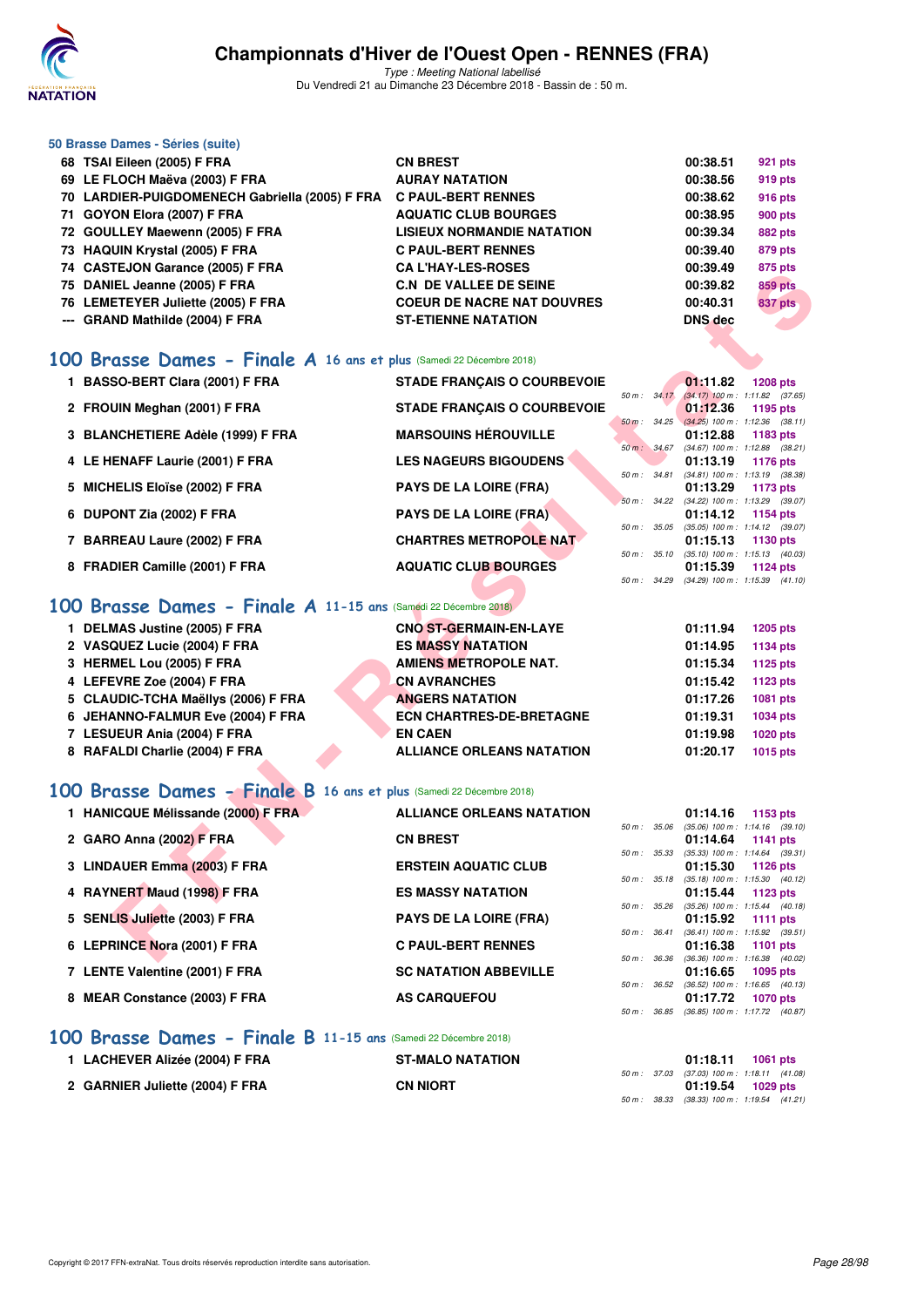

Type : Meeting National labellisé Du Vendredi 21 au Dimanche 23 Décembre 2018 - Bassin de : 50 m.

| 100 Brasse Dames - Finale B (suite) |  |  |  |
|-------------------------------------|--|--|--|
|-------------------------------------|--|--|--|

- 3 CIMPER Madiana (2004) F FRA CN LE PLESSIS-ROBINSON
- **4 PEIGNE Léane (2004) F FRA CHOLET NATATION 01:20.41 1010 pts**
- 
- 
- 
- 

| 0 DEROUET IIUIIA (2004) F FRA<br>ANGERS NATATION<br>100 Brasse Dames - Barrage Finales 11-15 ans (Samedi 22 Décembre 2018) |  |  |  |  |  |  |  |
|----------------------------------------------------------------------------------------------------------------------------|--|--|--|--|--|--|--|
|                                                                                                                            |  |  |  |  |  |  |  |

- **--- COUROT Estelle (2004) F FRA UNION QUIMPER NATATION FD**
- **--- DEBROISE Leena (2004) F FRA ECN CHARTRES-DE-BRETAGNE FD**
- 5 LABAY Lola (2005) F FRA NANTES NATATION **6 GLINEL Célia (2004) F FRA BAYEUX OLYMPIQUE NATATION 01:20.75 1003 pts** 7 DEBROISE Leena (2004) F FRA **ECN CHARTRES-DE-BRETAGNE 8 DEROUET IIona (2004) F FRA** ANGERS NATATION

|              |              | 01:20.21          | 1014 pts                            |
|--------------|--------------|-------------------|-------------------------------------|
|              | 50 m : 37.85 |                   | $(37.85)$ 100 m : 1:20.21 $(42.36)$ |
|              |              | 01:20.41 1010 pts |                                     |
| 50 m : 38.14 |              |                   | $(38.14)$ 100 m : 1:20.41 $(42.27)$ |
|              |              | 01:20.51 1008 pts |                                     |
| 50 m: 37.69  |              |                   | $(37.69)$ 100 m : 1:20.51 $(42.82)$ |
|              |              | 01:20.75 1003 pts |                                     |
| 50 m : 38.66 |              |                   | $(38.66)$ 100 m : 1:20.75 $(42.09)$ |
|              |              |                   |                                     |
|              |              | 01:21.05          | 996 pts                             |
| 50 m : 37.94 |              |                   | $(37.94)$ 100 m : 1:21.05 $(43.11)$ |
|              |              | 01:21.30 991 pts  |                                     |
|              | 50 m : 38.34 |                   | $(38.34)$ 100 m : 1:21.30 $(42.96)$ |

### **[100 Brasse Dames - Séries](http://www.ffnatation.fr/webffn/resultats.php?idact=nat&go=epr&idcpt=55947&idepr=22)** (Samedi 22 Décembre 2018)

- 2 BLANCHETIERE Adèle (1999) F FRA MARSOUINS HÉROUVILLE
- 
- 
- 
- 
- 
- 
- 10 GARO Anna (2002) F FRA **CN BREST**
- **11 HANICQUE Mélissande (2000) F FRA ALLIANCE ORLEANS NATATION**
- **12 LINDAUER Emma (2003) F FRA ERSTEIN AQUATIC CLUB**
- 13 LEPRINCE Nora (2001) F FRA **C PAUL-BERT RENNES**
- **14 RAYNERT Maud (1998) F FRA ES MASSY NATATION**
- 
- **16 LENTE Valentine (2001) F FRA SC NATATION ABBEVILLE**
- **17 LEFEVRE Zoe (2004) F FRA CN AVRANCHES**
- 18 SENLIS Juliette (2003) F FRA PAYS DE LA LOIRE (FRA)
- 19 MEAR Constance (2003) F FRA AS CARQUEFOU
- **20 PELLETIER Alizée (2003) F FRA CHARTRES METROPOLE NAT**
- **21 HUMBERT Juliette (2003) F FRA CNO ST-GERMAIN-EN-LAYE 01:16.96 1088 pts**
- 22 GOURAUD Agathe (2001) F FRA PAYS DE LA LOIRE (FRA)
- 23 SENECHAL Maëlle (2002) F FRA ST-MALO NATATION
- 24 VASQUEZ Lucie (2004) F FRA ES MASSY NATATION
- **25 BARBOSA Manoella (2002) F FRA CNO ST-GERMAIN-EN-LAYE 01:18.14 1061 pts**
- **26 CLAUDIC-TCHA Maëllys (2006) F FRA ANGERS NATATION**

**FOLLOW THE CAN CHE CONFIRM CONFIDENTIAL CONFIDENTIAL CONFIDENTIAL CONFIDENTIAL CONFIDENTIAL CONFIDENTIAL CONFIDENTIAL CONFIDENTIAL CONFIDENTIAL CONFIDENTIAL CONFIDENTIAL CONFIDENTIAL CONFIDENTIAL CONFIDENTIAL CONFIDENTIAL 1 DELMAS Justine (2005) F FRA CNO ST-GERMAIN-EN-LAYE 01:12.47 1193 pts 3 BASSO-BERT Clara (2001) F FRA STADE FRANÇAIS O COURBEVOIE** 4 MICHELIS Eloïse (2002) F FRA PAYS DE LA LOIRE (FRA) 5 DUPONT Zia (2002) F FRA PAYS DE LA LOIRE (FRA) **6 FROUIN Meghan (2001) F FRA STADE FRANÇAIS O COURBEVOIE 01:13.42 1170 pts** 7 LE HENAFF Laurie (2001) F FRA LES NAGEURS BIGOUDENS 8 FRADIER Camille (2001) F FRA AQUATIC CLUB BOURGES 9 BARREAU Laure (2002) F FRA **CHARTRES METROPOLE NAT 15 HERMEL Lou (2005) F FRA AMIENS METROPOLE NAT.** 

|          |       | U I . I Z.47      | 1199 pm            |
|----------|-------|-------------------|--------------------|
| $50 m$ : | 33.66 | $(33.66) 100 m$ : | 1:12.47<br>(38.81) |
|          |       | 01:12.77          | 1186 pts           |
| $50 m$ : | 34.92 | $(34.92)$ 100 m : | 1:12.77<br>(37.85) |
|          |       | 01:13.00          | 1180 pts           |
| $50 m$ : | 34.50 | $(34.50)$ 100 m : | 1:13.00<br>(38.50) |
|          |       | 01:13.27          | 1174 pts           |
| $50 m$ : | 34.05 | $(34.05)$ 100 m : | 1:13.27<br>(39.22) |
|          |       | 01:13.40          | 1171<br>pts        |
| $50 m$ : | 34.53 | $(34.53) 100 m$ : | 1:13.40<br>(38.87) |
|          |       | 01:13.42          | 1170 pts           |
| $50 m$ : | 35.24 | $(35.24) 100 m$ : | 1:13.42<br>(38.18) |
|          |       | 01:13.46          | 1169 pts           |
| $50 m$ : | 34.99 | (34.99) 100 m :   | 1:13.46<br>(38.47) |
|          |       | 01:13.74          | 1162 pts           |
| $50 m$ : | 33.79 | $(33.79) 100 m$ : | 1:13.74<br>(39.95) |
|          |       | 01:13.99          | 1157<br>pts        |
| $50 m$ : | 35.28 | $(35.28) 100 m$ : | 1:13.99<br>(38.71) |
|          |       | 01:14.80          | 1138 pts           |
| $50 m$ : | 35.54 | $(35.54) 100 m$ : | 1:14.80<br>(39.26) |
|          |       | 01:15.19          | 1128 pts           |
| $50 m$ : | 35.84 | $(35.84) 100 m$ : | 1:15.19<br>(39.35) |
|          |       | 01:15.48          | 1122 pts           |
| $50 m$ : | 35.05 | $(35.05) 100 m$ : | 1:15.48<br>(40.43) |
|          |       | 01:15.67          | 1117 pts           |
| $50 m$ : | 35.67 | $(35.67) 100 m$ : | 1:15.67<br>(40.00) |
|          |       | 01:16.07          | 1108 pts           |
| $50 m$ : | 35.98 | $(35.98) 100 m$ : | 1:16.07<br>(40.09) |
|          |       | 01:16.11          | 1107<br>pts        |
| $50 m$ : | 36.56 | $(36.56) 100 m$ : | 1:16.11<br>(39.55) |
|          |       | 01:16.38          | 1101<br>pts        |
| $50 m$ : | 36.14 | $(36.14) 100 m$ : | 1:16.38<br>(40.24) |
|          |       | 01:16.45          | 1099 pts           |
| $50 m$ : | 36.06 | $(36.06) 100 m$ : | 1:16.45<br>(40.39) |
|          |       | 01:16.84          | 1090 pts           |
| $50 m$ : | 35.86 | $(35.86) 100 m$ : | 1:16.84<br>(40.98) |
|          |       | 01:16.91          | 1089 pts           |
| $50 m$ : | 36.24 | $(36.24) 100 m$ : | 1:16.91<br>(40.67) |
|          |       | 01:16.93          | 1088 pts           |
| $50 m$ : | 35.75 | $(35.75)$ 100 m : | 1:16.93<br>(41.18) |
|          |       | 01:16.96          | 1088 pts           |
| $50 m$ : | 36.48 | $(36.48) 100 m$ : | 1:16.96<br>(40.48) |
|          |       | 01:17.90          | 1066 pts           |
| $50 m$ : | 35.70 | $(35.70)$ 100 m : | 1:17.90<br>(42.20) |
|          |       | 01:17.98          | 1064 pts           |
| $50 m$ : | 36.68 | $(36.68) 100 m$ : | 1:17.98<br>(41.30) |
|          |       | 01:18.09          | 1062 pts           |
| $50 m$ : | 36.54 | $(36.54) 100 m$ : | 1:18.09<br>(41.55) |
|          |       | 01:18.14          | 1061 pts           |
| $50 m$ : | 36.00 | (36.00) 100 m :   | 1:18.14<br>(42.14) |
|          |       | 01:18.23          | 1059 pts           |
| 50 m :   | 37.56 | $(37.56) 100 m$ : | 1:18.23<br>(40.67) |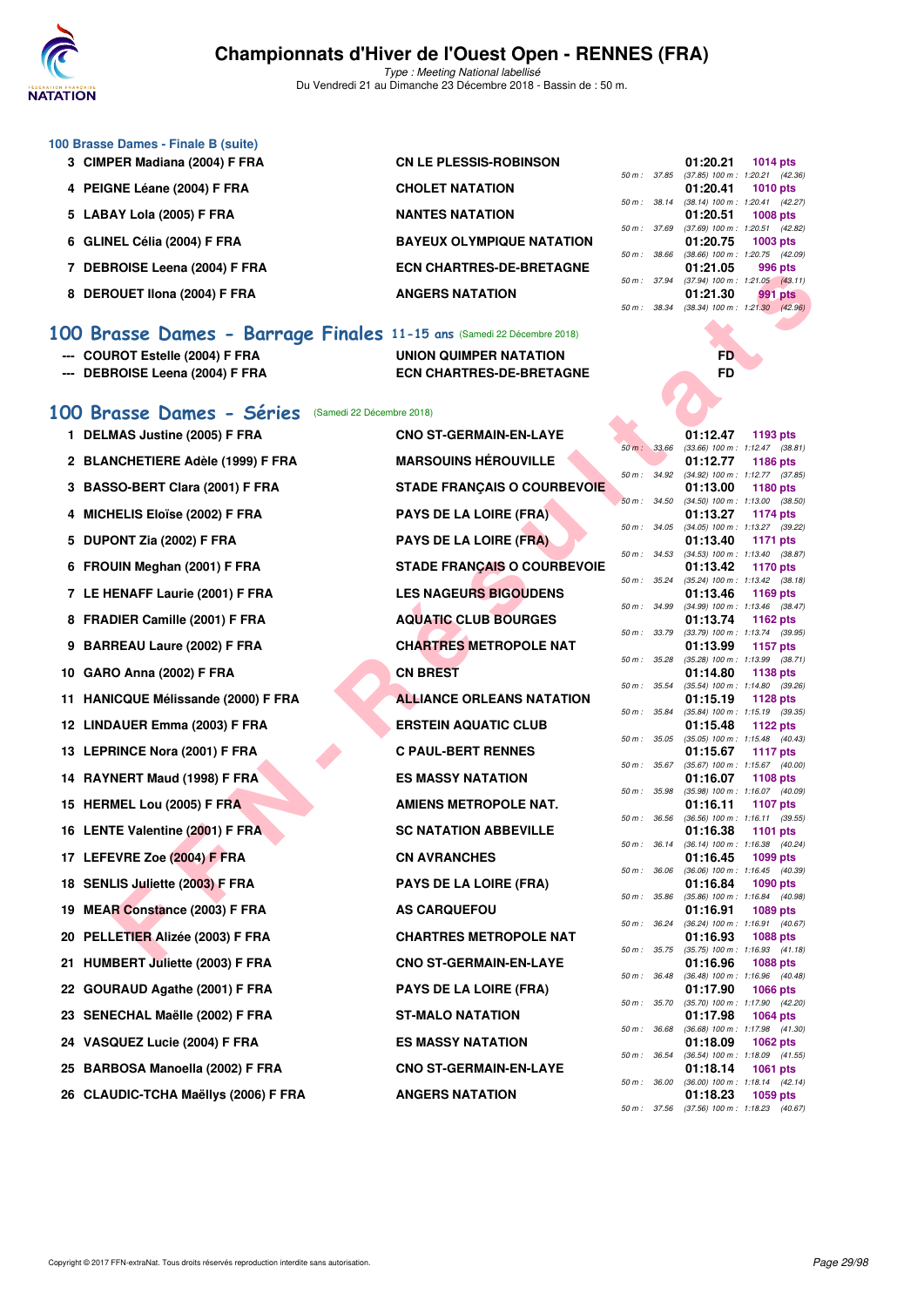

**100 Brasse Dames - Séries (suite)**

## **Championnats d'Hiver de l'Ouest Open - RENNES (FRA)**

|     | 27 PELLETREAU Amelie (2002) F FRA           | <b>CHOLET NATATION</b>            |                |              | 01:18.41 | 1055 pts                                               |
|-----|---------------------------------------------|-----------------------------------|----------------|--------------|----------|--------------------------------------------------------|
|     | 28 SOULARD Louann (2003) F FRA              | <b>PAYS DE LA LOIRE (FRA)</b>     | 50 m : 36.93   |              | 01:18.43 | $(36.93)$ 100 m : 1:18.41 $(41.48)$<br>1054 pts        |
|     | 29 BEUVE Julie (2001) F FRA                 | <b>COTENTIN NATATION</b>          | 50 m: 36.51    |              | 01:18.85 | (36.51) 100 m: 1:18.43 (41.92)<br>1045 pts             |
|     | 30 LEPOITTEVIN Zoe (2002) F FRA             | <b>CN LE MANS</b>                 |                | 50 m : 35.97 | 01:19.17 | (35.97) 100 m: 1:18.85 (42.88)<br>1038 pts             |
| 31. | SIMOËNS Jeanne (2000) F FRA                 | <b>C PAUL-BERT RENNES</b>         | 50 m : 37.90   |              | 01:19.20 | (37.90) 100 m: 1:19.17 (41.27)<br><b>1037 pts</b>      |
|     | 32 JEHANNO-FALMUR Eve (2004) F FRA          | <b>ECN CHARTRES-DE-BRETAGNE</b>   |                | 50 m : 36.71 | 01:19.32 | (36.71) 100 m: 1:19.20 (42.49)<br><b>1034 pts</b>      |
|     | 33 TROTTE Lou-Anne (2002) F FRA             | <b>ALLONNES JEUNESSE SPORTIVE</b> |                | 50 m : 36.77 | 01:19.70 | $(36.77)$ 100 m : 1:19.32 $(42.55)$<br>$1026$ pts      |
|     | 34 LESUEUR Ania (2004) F FRA                | <b>EN CAEN</b>                    | 50 m : 37.91   |              | 01:20.09 | $(37.91)$ 100 m : 1:19.70 $(41.79)$<br><b>1017 pts</b> |
|     | 35 QUELENNEC Erin (2001) F FRA              | <b>CN BREST</b>                   | 50 m : 37.71   |              | 01:20.25 | $(37.71)$ 100 m : 1:20.09 $(42.38)$<br>1014 pts        |
|     | 35 LEFFRAY Clarisse (2002) F FRA            | <b>ST-MALO NATATION</b>           |                | 50 m: 36.63  | 01:20.25 | (36.63) 100 m : 1:20.25 (43.62)<br>1014 pts            |
|     | 37 DUFOUR Jeanne (2002) F FRA               | <b>CNM DIEPPE</b>                 |                | 50 m: 37.91  | 01:20.40 | $(37.91)$ 100 m : 1:20.25 $(42.34)$<br><b>1010 pts</b> |
|     |                                             |                                   | $50 m$ : 37.13 |              |          | $(37.13)$ 100 m : 1:20.40 $(43.27)$                    |
|     | 38 CHAMPION Flavie (2001) F FRA             | <b>EN CAEN</b>                    |                | 50 m: 37.30  | 01:20.44 | 1009 pts<br>$(37.30)$ 100 m : 1:20.44 $(43.14)$        |
|     | 39 RAFALDI Charlie (2004) F FRA             | <b>ALLIANCE ORLEANS NATATION</b>  | 50 m: 37.57    |              | 01:20.51 | <b>1008 pts</b><br>(37.57) 100 m: 1:20.51 (42.94)      |
|     | 40 GENAUDEAU Mallaury (2003) F FRA          | <b>UN PLOËRMEL</b>                |                | 50 m: 37.44  | 01:20.58 | <b>1006 pts</b><br>(37.44) 100 m: 1:20.58 (43.14)      |
|     | 41 LACHEVER Alizée (2004) F FRA             | <b>ST-MALO NATATION</b>           | 50 m : 37.93   |              | 01:20.77 | 1002 pts<br>(37.93) 100 m : 1:20.77 (42.84)            |
| 41. | BOST Manon (2002) F FRA                     | <b>CA L'HAY-LES-ROSES</b>         |                | 50 m : 37.50 | 01:20.77 | 1002 pts<br>(37.50) 100 m: 1:20.77 (43.27)             |
| 41. | CIMPER Madiana (2004) F FRA                 | CN LE PLESSIS-ROBINSON            |                | 50 m : 37.64 | 01:20.77 | <b>1002 pts</b><br>(37.64) 100 m: 1:20.77 (43.13)      |
|     | 44 GARNIER Juliette (2004) F FRA            | <b>CN NIORT</b>                   | 50 m : 38.61   |              | 01:20.81 | 1001 pts<br>$(38.61)$ 100 m : 1:20.81 $(42.20)$        |
|     | 45 PEIGNE Léane (2004) F FRA                | <b>CHOLET NATATION</b>            |                |              | 01:20.86 | $1000$ pts                                             |
|     | 46 LABAY Lola (2005) F FRA                  | <b>NANTES NATATION</b>            | 50 m : 38.27   |              | 01:21.24 | (38.27) 100 m : 1:20.86 (42.59)<br>992 pts             |
| 47  | GLINEL Célia (2004) F FRA                   | <b>BAYEUX OLYMPIQUE NATATION</b>  | 50 m : 38.98   |              | 01:21.33 | (38.98) 100 m: 1:21.24 (42.26)<br>990 pts              |
| 48. | DEROUET IIona (2004) F FRA                  | <b>ANGERS NATATION</b>            | 50 m : 38.66   |              | 01:21.50 | (38.66) 100 m: 1:21.33 (42.67)<br>986 pts              |
|     | 49 DEBROISE Leena (2004) F FRA              | <b>ECN CHARTRES-DE-BRETAGNE</b>   | 50 m : 38.03   |              | 01:21.56 | $(38.03)$ 100 m : 1:21.50 $(43.47)$<br>985 pts         |
| 49. | <b>COUROT Estelle (2004) F FRA</b>          | UNION QUIMPER NATATION            | 50 m : 38.63   |              | 01:21.56 | $(38.63)$ 100 m : 1:21.56 $(42.93)$<br>985 pts         |
|     | 51 CALBRIS Eloise (2002) F FRA              | <b>MARSOUINS HÉROUVILLE</b>       |                | 50 m : 38.21 | 01:21.62 | $(38.21)$ 100 m : 1:21.56 $(43.35)$<br>984 pts         |
|     | 52 TERRIER Faustine (2003) F FRA            | <b>ALLIANCE ORLEANS NATATION</b>  | 50 m : 37.66   |              | 01:21.68 | $(37.66)$ 100 m : 1:21.62 $(43.96)$<br>982 pts         |
|     | 53 LANGEVIN Yéléna (2003) F FRA             | <b>ESPADON GRAND-QUEVILLY</b>     | 50 m : 37.76   |              | 01:21.69 | (37.76) 100 m: 1:21.68 (43.92)<br>982 pts              |
|     | 54 LEFEVRE Paulina (2004) F FRA             | <b>CA L'HAY-LES-ROSES</b>         |                | 50 m : 37.99 | 01:21.75 | $(37.99)$ 100 m : 1:21.69 $(43.70)$<br>981 pts         |
|     | 55 CROST Alicia (2004) F FRA                | <b>C PAUL-BERT RENNES</b>         |                | 50 m : 38.09 | 01:21.98 | (38.09) 100 m : 1:21.75 (43.66)<br>976 pts             |
|     | 56 COQUART Zoé (2002) F FRA                 | <b>AAJB ENTENTE BLOIS</b>         |                |              | 01:22.51 | 50 m: 37.95 (37.95) 100 m: 1:21.98 (44.03)             |
|     |                                             |                                   |                | 50 m : 38.22 |          | <b>964 pts</b><br>(38.22) 100 m: 1:22.51 (44.29)       |
|     | 57 SABATIER Camille (2004) F FRA            | <b>EN CAEN</b>                    | 50 m : 38.58   |              | 01:22.52 | 964 pts<br>$(38.58)$ 100 m : 1:22.52 $(43.94)$         |
|     | 58 STRULLU Margaux (2003) F FRA             | <b>DOUARNENEZ NATATION</b>        |                | 50 m : 38.41 | 01:22.58 | 963 pts<br>(38.41) 100 m: 1:22.58 (44.17)              |
|     | 59 ALLIGIER-PLANTEC Clementine (2004) F FRA | <b>C PAUL-BERT RENNES</b>         |                | 50 m : 38.46 | 01:22.69 | 960 pts<br>(38.46) 100 m: 1:22.69 (44.23)              |
|     | 60 LENGLET Nolwenn (2002) F FRA             | <b>ES MASSY NATATION</b>          |                | 50 m : 39.04 | 01:23.10 | <b>952 pts</b><br>(39.04) 100 m : 1:23.10 (44.06)      |
|     | 61 LE CUNFF Youna (2004) F FRA              | <b>EN PONTIVY</b>                 |                | 50 m : 39.18 | 01:23.32 | 947 pts<br>(39.18) 100 m: 1:23.32 (44.14)              |
|     | 62 CHUQUET Jeanne (2004) F FRA              | <b>CNP DE SAINT-LO</b>            |                |              | 01:23.53 | 942 pts                                                |

| <b>CHOLET NATATION</b>            |
|-----------------------------------|
| <b>PAYS DE LA LOIRE (FRA)</b>     |
| <b>COTENTIN NATATION</b>          |
| <b>CN LE MANS</b>                 |
| <b>C PAUL-BERT RENNES</b>         |
| <b>ECN CHARTRES-DE-BRETAGNE</b>   |
| <b>ALLONNES JEUNESSE SPORTIVE</b> |
| <b>EN CAEN</b>                    |
| <b>CN BREST</b>                   |
| ST-MALO NATATION                  |
| <b>CNM DIEPPE</b>                 |
| <b>EN CAEN</b>                    |
| <b>ALLIANCE ORLEANS NATATION</b>  |
| <b>UN PLOËRMEL</b>                |
| <b>ST-MALO NATATION</b>           |
| <b>CA L'HAY-LES-ROSES</b>         |
| <b>CN LE PLESSIS-ROBINSON</b>     |
| CN NIORT                          |
| <b>CHOLET NATATION</b>            |
| <b>NANTES NATATION</b>            |
| <b>BAYEUX OLYMPIQUE NATATION</b>  |
| <b>ANGERS NATATION</b>            |
| <b>ECN CHARTRES-DE-BRETAGNE</b>   |
| <b>UNION QUIMPER NATATION</b>     |
| <b>MARSOUINS HÉROUVILLE</b>       |
| <b>ALLIANCE ORLEANS NATATION</b>  |
| <b>ESPADON GRAND-QUEVILLY</b>     |
| <b>CA L'HAY-LES-ROSES</b>         |
| <b>C PAUL-BERT RENNES</b>         |
| <b>AAJB ENTENTE BLOIS</b>         |
| <b>EN CAEN</b>                    |
| <b>DOUARNENEZ NATATION</b>        |
| <b>C PAUL-BERT RENNES</b>         |
| <b>ES MASSY NATATION</b>          |
| <b>EN PONTIVY</b>                 |
| <b>CNP DE SAINT-LO</b>            |

| $50 m$ : | 36.93 | 01:18.41<br>$(36.93) 100 m$ : | 1055 pts<br>1:18.41<br>(41.48)    |
|----------|-------|-------------------------------|-----------------------------------|
|          |       | 01:18.43                      | 1054 pts                          |
| $50 m$ : | 36.51 | $(36.51)$ 100 m :             | 1:18.43<br>(41.92)                |
|          |       | 01:18.85                      | 1045<br>pts                       |
| 50 m :   | 35.97 | $(35.97) 100 m$ :             | (42.88)<br>1:18.85                |
|          |       | 01:19.17                      | 1038<br>pts                       |
| $50 m$ : | 37.90 | $(37.90)$ 100 m :             | 1:19.17<br>(41.27)                |
|          |       | 01:19.20                      | 1037<br>pts                       |
| $50 m$ : | 36.71 | $(36.71)$ 100 m :             | 1:19.20<br>(42.49)                |
|          |       | 01:19.32                      | 1034<br>pts                       |
| 50 m :   | 36.77 | $(36.77)$ 100 m :             | 1:19.32<br>(42.55)                |
|          |       | 01:19.70                      | 1026<br>pts                       |
| $50 m$ : | 37.91 | $(37.91)$ 100 m :<br>01:20.09 | 1:19.70<br>(41.79)                |
| $50 m$ : | 37.71 | $(37.71)$ 100 m :             | 1017<br>pts<br>1:20.09<br>(42.38) |
|          |       | 01:20.25                      | 1014<br>pts                       |
| 50 m :   | 36.63 | $(36.63)$ 100 m :             | 1:20.25<br>(43.62)                |
|          |       | 01:20.25                      | 1014<br>pts                       |
| $50 m$ : | 37.91 | $(37.91)$ 100 m :             | 1:20.25<br>(42.34)                |
|          |       | 01:20.40                      | 1010<br>pts                       |
| $50 m$ : | 37.13 | $(37.13) 100 m$ :             | 1:20.40<br>(43.27)                |
|          |       | 01:20.44                      | 1009<br>pts                       |
| $50 m$ : | 37.30 | $(37.30)$ 100 m :             | 1:20.44<br>(43.14)                |
|          |       | 01:20.51                      | 1008 pts                          |
| 50 m :   | 37.57 | $(37.57)$ 100 m :             | 1:20.51<br>(42.94)                |
|          |       | 01:20.58                      | 1006<br>pts                       |
| $50 m$ : | 37.44 | $(37.44) 100 m$ :             | 1:20.58<br>(43.14)                |
|          |       | 01:20.77<br>$(37.93)$ 100 m : | 1002<br>pts                       |
| $50 m$ : | 37.93 | 01:20.77                      | 1:20.77<br>(42.84)<br>1002 pts    |
| $50 m$ : | 37.50 | $(37.50)$ 100 m :             | 1:20.77<br>(43.27)                |
|          |       | 01:20.77                      | 1002 pts                          |
| $50 m$ : | 37.64 | $(37.64) 100 m$ :             | (43.13)<br>1:20.77                |
|          |       | 01:20.81                      | 1001<br>pts                       |
| $50 m$ : | 38.61 | $(38.61)$ 100 m :             | 1:20.81<br>(42.20)                |
|          |       | 01:20.86                      | 1000 pts                          |
| $50 m$ : | 38.27 | (38.27) 100 m :               | 1:20.86<br>(42.59)                |
|          |       | 01:21.24                      | 992.<br>pts                       |
| 50 m :   | 38.98 | $(38.98) 100 m$ :             | 1:21.24<br>(42.26)                |
|          |       | 01:21.33                      | 990<br>pts                        |
| 50 m :   | 38.66 | $(38.66) 100 m$ :             | 1:21.33<br>(42.67)                |
| $50 m$ : | 38.03 | 01:21.50<br>$(38.03)$ 100 m : | 986<br>pts<br>(43.47)<br>1:21.50  |
|          |       | 01:21.56                      | 985<br>pts                        |
| 50 m :   | 38.63 | $(38.63) 100 m$ :             | 1:21.56<br>(42.93)                |
|          |       | 01:21.56                      | 985<br>pts                        |
| $50 m$ : | 38.21 | $(38.21)$ 100 m :             | 1:21.56<br>(43.35)                |
|          |       | 01:21.62                      | 984<br>pts                        |
| $50 m$ : | 37.66 | $(37.66)$ 100 m :             | 1:21.62<br>(43.96)                |
|          |       | 01:21.68                      | 982<br>pts                        |
| $50 m$ : | 37.76 | $(37.76) 100 m$ :             | 1:21.68<br>(43.92)                |
|          |       | 01:21.69                      | 982 pts                           |
| $50 m$ : | 37.99 | $(37.99)$ 100 m :<br>01:21.75 | 1:21.69<br>(43.70)                |
| $50 m$ : | 38.09 | $(38.09) 100 m$ :             | 981 pts<br>1:21.75<br>(43.66)     |
|          |       | 01:21.98                      | 976 pts                           |
| $50 m$ : | 37.95 | $(37.95)$ 100 m :             | 1:21.98<br>(44.03)                |
|          |       | 01:22.51                      | 964 pts                           |
| $50 m$ : | 38.22 | $(38.22)$ 100 m :             | 1:22.51<br>(44.29)                |
|          |       | 01:22.52                      | 964 pts                           |
| $50 m$ : | 38.58 | $(38.58) 100 m$ :             | 1:22.52<br>(43.94)                |
|          |       | 01:22.58                      | 963 pts                           |
| $50 m$ : | 38.41 | $(38.41) 100 m$ :             | 1:22.58<br>(44.17)                |
|          |       | 01:22.69                      | <b>960 pts</b>                    |
| $50 m$ : | 38.46 | $(38.46) 100 m$ :             | 1:22.69<br>(44.23)                |
|          |       | 01:23.10                      | 952 pts                           |
| $50 m$ : | 39.04 | $(39.04) 100 m$ :             | 1:23.10<br>(44.06)                |
| $50 m$ : | 39.18 | 01:23.32<br>$(39.18) 100 m$ : | 947 pts<br>1:23.32<br>(44.14)     |
|          |       | 01:23.53                      | 942 pts                           |
| $50 m$ : | 39.55 | $(39.55)$ 100 m :             | (43.98)<br>1:23.53                |
|          |       |                               |                                   |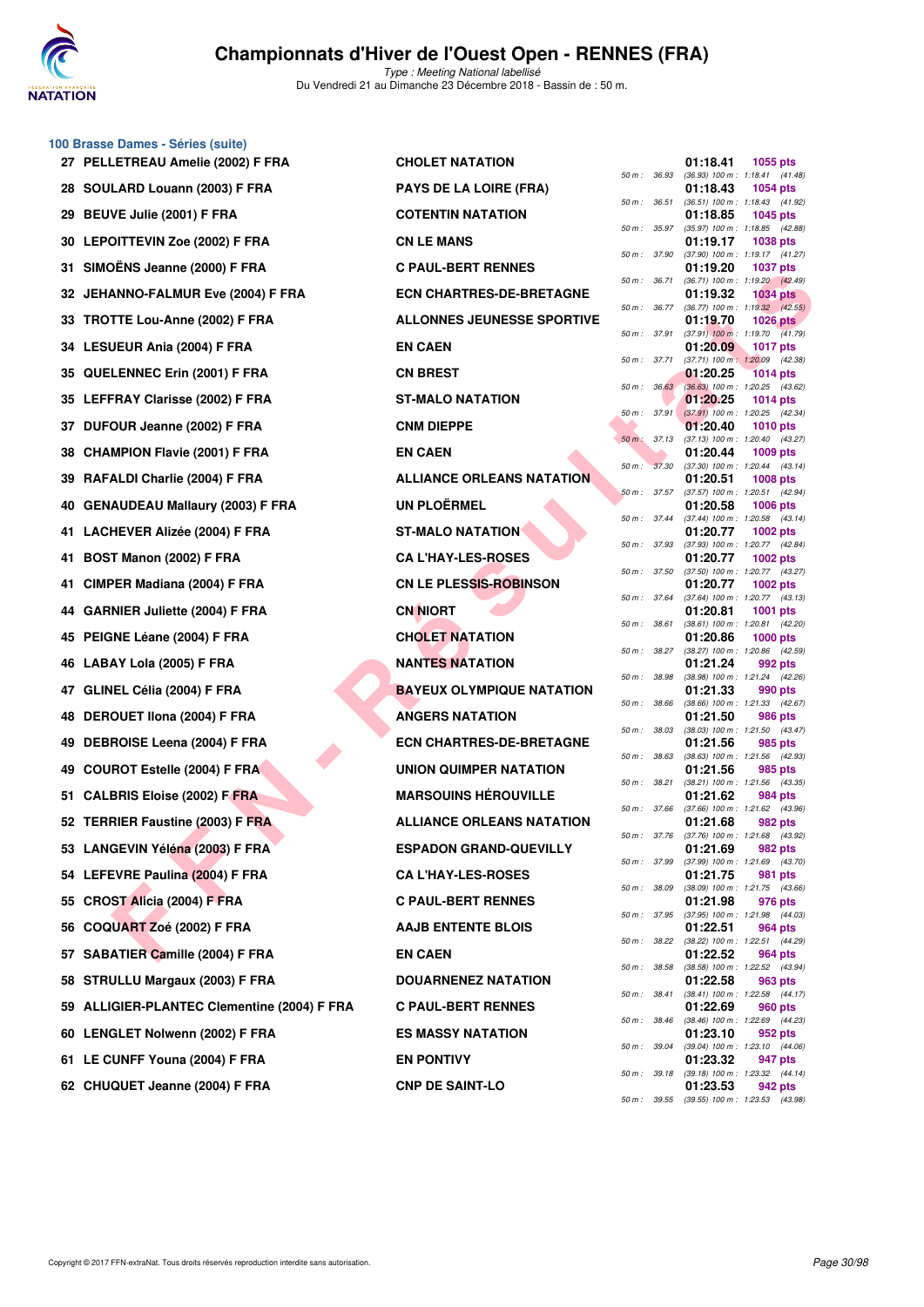

Type : Meeting National labellisé Du Vendredi 21 au Dimanche 23 Décembre 2018 - Bassin de : 50 m.

|    | 100 Brasse Dames - Séries (suite)                                      |                                                                                                    |                   |                                                          |                                                       |
|----|------------------------------------------------------------------------|----------------------------------------------------------------------------------------------------|-------------------|----------------------------------------------------------|-------------------------------------------------------|
|    | 63 QUELENNEC Awen (2005) F FRA                                         | <b>CN BREST</b>                                                                                    |                   | 01:23.59                                                 | 941 pts                                               |
| 64 | <b>BRUNEAU Camille (2003) F FRA</b>                                    | <b>EN TOURS</b>                                                                                    | 50 m : 39.72      | 01:23.81                                                 | (39.72) 100 m: 1:23.59 (43.87)<br>936 pts             |
| 65 | <b>BOULAY Floriane (2004) F FRA</b>                                    | <b>ASN BONNEVAL</b>                                                                                | 50 m : 38.87      | (38.87) 100 m: 1:23.81 (44.94)<br>01:24.20               | 928 pts                                               |
| 66 | BARREAU Jeanne (2005) F FRA                                            | <b>MONT-SAINT-AIGNAN NATATION</b>                                                                  | 50 m : 39.29      | 01:24.22                                                 | (39.29) 100 m: 1:24.20 (44.91)<br>928 pts             |
| 67 | KROUBO Lili (2006) F FRA                                               | <b>AQUATIC CLUB BOURGES</b>                                                                        | 50 m : 39.86      | 01:24.31                                                 | (39.86) 100 m: 1:24.22 (44.36)<br>926 pts             |
| 68 | GODDE Apolline (2003) F FRA                                            | <b>CN AVRANCHES</b>                                                                                | 50 m : 38.65      | $(38.65)$ 100 m : 1:24.31 $(45.66)$<br>01:24.64          | 919 pts                                               |
| 69 | <b>BEUGNARD Agathe (2004) F FRA</b>                                    | <b>CHOLET NATATION</b>                                                                             | 50 m : 38.95      | 01:24.80                                                 | $(38.95)$ 100 m : 1:24.64 $(45.69)$<br><b>916 pts</b> |
| 70 | PERU Camille (2005) F FRA                                              | <b>EN CAEN</b>                                                                                     | 50 m: 40.56       | $(40.56)$ 100 m : 1:24.80 $(44.24)$<br>01:24.83          | 915 pts                                               |
| 71 | TSAI Eileen (2005) F FRA                                               | <b>CN BREST</b>                                                                                    | 50 m : 39.50      | 01:24.86                                                 | $(39.50)$ 100 m : 1:24.83 $(45.33)$<br>914 pts        |
| 72 | <b>MAIGNAN Faustine (2005) F FRA</b>                                   | <b>ALLONNES JEUNESSE SPORTIVE</b>                                                                  | 50 m: 39.33       | 01:24.87                                                 | (39.33) 100 m : 1:24.86 (45.53)<br>914 pts            |
| 73 | PIARD Sara (2005) F FRA                                                | <b>ANDELLE NATATION</b>                                                                            | 50 m: 40.91       | 01:25.18                                                 | $(40.91)$ 100 m : 1:24.87 $(43.96)$<br>908 pts        |
| 74 | <b>CARMELLE Eva (2004) F FRA</b>                                       | <b>ST-NAZAIRE ATLANTIQUE NATATION</b>                                                              | $50 m$ :<br>39.50 | (39.50) 100 m: 1:25.18 (45.68)<br>01:25.30               | 905 pts                                               |
|    |                                                                        |                                                                                                    | 40.26<br>$50 m$ : | (40.26) 100 m: 1:25.30 (45.04)                           |                                                       |
|    | 75 HARRAULT Domitille (2005) F FRA                                     | <b>SAUMUR NATATION</b>                                                                             | 50 m: 38.94       | 01:25.34                                                 | 904 pts<br>(38.94) 100 m: 1:25.34 (46.40)             |
|    | 76 LEMETAYER Agathe (2004) F FRA                                       | <b>ST-MALO NATATION</b>                                                                            | 50 m : 40.17      | 01:25.47<br>(40.17) 100 m : 1:25.47 (45.30)              | 902 pts                                               |
| 77 | SCHMITT-SALIOU Youna (2005) F FRA                                      | <b>ST-MALO NATATION</b>                                                                            | 50 m : 39.98      | 01:26.17                                                 | 887 pts<br>(39.98) 100 m: 1:26.17 (46.19)             |
|    | 78 LE MOIGNE Elisa (2004) F FRA                                        | <b>ECN CHARTRES-DE-BRETAGNE</b>                                                                    | 50 m : 40.84      | 01:26.22                                                 | 886 pts<br>(40.84) 100 m: 1:26.22 (45.38)             |
| 79 | <b>CASTEJON Garance (2005) F FRA</b>                                   | <b>CA L'HAY-LES-ROSES</b>                                                                          |                   | 01:26.30                                                 | 884 pts                                               |
| 80 | <b>HAQUIN Krystal (2005) F FRA</b>                                     | <b>C PAUL-BERT RENNES</b>                                                                          | 50 m : 39.82      | 01:26.36                                                 | $(39.82)$ 100 m : 1:26.30 $(46.48)$<br>883 pts        |
| 81 | GOULLEY Maewenn (2005) F FRA                                           | LISIEUX NORMANDIE NATATION                                                                         | 50 m : 39.72      | (39.72) 100 m: 1:26.36 (46.64)<br>01:26.72               | 876 pts                                               |
| 82 | NEDELEC Irene (2005) F FRA                                             | <b>NANTES NATATION</b>                                                                             |                   | 50 m : 40.47 (40.47) 100 m : 1:26.72 (46.25)<br>01:26.91 | 872 pts                                               |
| 83 | TROTTE Lola (2004) F FRA                                               | <b>ALLONNES JEUNESSE SPORTIVE</b>                                                                  | 50 m : 39.11      | $(39.11)$ 100 m : 1:26.91 $(47.80)$<br>01:27.29          | 864 pts                                               |
| 84 | DANIEL Jeanne (2005) F FRA                                             | <b>C.N DE VALLEE DE SEINE</b>                                                                      |                   | 50 m: 42.12 (42.12) 100 m: 1:27.29 (45.17)<br>01:28.82   | 833 pts                                               |
|    | QUINT Chloé (2002) F FRA                                               | AMIENS METROPOLE NAT.                                                                              | 50 m: 40.08       | <b>DNS</b> dec                                           | (40.08) 100 m: 1:28.82 (48.74)                        |
|    | PENVERN Emma (2005) F FRA                                              | UNION QUIMPER NATATION                                                                             |                   | <b>DSQ</b>                                               |                                                       |
|    | 200 Brasse Dames - Finale A 16 ans et plus (Vendredi 21 Décembre 2018) |                                                                                                    |                   |                                                          |                                                       |
|    |                                                                        |                                                                                                    |                   |                                                          |                                                       |
|    | 1 BLANCHETIERE Adèle (1999) F FRA                                      | <b>MARSOUINS HÉROUVILLE</b><br>50 m: 36.21 (36.21) 100 m: 1:16.34 (40.13) 150 m: 1:56.50           |                   | 02:35.46<br>(40.16) 200 m : 2:35.46 (38.96)              | <b>1187 pts</b>                                       |
|    | 2 BASSO-BERT Clara (2001) F FRA                                        | <b>STADE FRANCAIS O COURBEVOIE</b><br>50 m : 35.76 (35.76) 100 m : 1:16.44 (40.68) 150 m : 1:56.76 |                   | 02:35.86<br>$(40.32)$ 200 m : 2:35.86 $(39.10)$          | <b>1182 pts</b>                                       |
|    | 3 DUPONT Zia (2002) F FRA                                              | <b>PAYS DE LA LOIRE (FRA)</b><br>50 m: 36.19 (36.19) 100 m: 1:16.42 (40.23) 150 m: 1:56.60         |                   | 02:36.51                                                 | 1175 pts<br>$(40.18)$ 200 m : 2:36.51 $(39.91)$       |
|    | 4 BARREAU Laure (2002) F FRA                                           | <b>CHARTRES METROPOLE NAT</b>                                                                      |                   | 02:37.20                                                 | <b>1166 pts</b>                                       |
|    | 5 SENLIS Juliette (2003) F FRA                                         | 50 m: 36.28 (36.28) 100 m: 1:17.03 (40.75) 150 m: 1:56.86<br><b>PAYS DE LA LOIRE (FRA)</b>         |                   | 02:40.75                                                 | (39.83) 200 m : 2:37.20 (40.34)<br>1124 pts           |
|    | 6 HUMBERT Juliette (2003) F FRA                                        | 50 m: 37.07 (37.07) 100 m: 1:17.75 (40.68) 150 m: 1:58.98<br><b>CNO ST-GERMAIN-EN-LAYE</b>         |                   | $(41.23)$ 200 m : 2:40.75 $(41.77)$<br>02:41.51          | 1115 pts                                              |

# **[200 Brasse Dames - Finale A](http://www.ffnatation.fr/webffn/resultats.php?idact=nat&go=epr&idcpt=55947&idepr=23) 16 ans et plus (Vendredi 21 Décembre 2018)**<br>1 BLANCHETIERE Adèle (1999) E FRA MARSOUINS HÉROUVILLE

- 
- 2 BASSO-BERT Clara (2001) F FRA
- 
- 
- 
- **6 HUMBERT Juliette (2003) F FRA**
- **7 GARO Anna (2002) F FRA CN BREST 02:42.34 1106 pts**
- 

| 1 BLANCHETIERE Adèle (1999) F FRA | <b>MARSOUINS HÉROUVILLE</b>                                                                                                                                                                                               |          | 02:35.46 1187 pts                                        |
|-----------------------------------|---------------------------------------------------------------------------------------------------------------------------------------------------------------------------------------------------------------------------|----------|----------------------------------------------------------|
| 2 BASSO-BERT Clara (2001) F FRA   | 50 m : 36.21 (36.21) 100 m : 1:16.34 (40.13) 150 m : 1:56.50<br><b>STADE FRANÇAIS O COURBEVOIE</b>                                                                                                                        |          | $(40.16)$ 200 m : 2:35.46 $(38.96)$<br>02:35.86 1182 pts |
| 3 DUPONT Zia (2002) F FRA         | 50 m: 35.76 (35.76) 100 m: 1:16.44 (40.68) 150 m: 1:56.76 (40.32) 200 m: 2:35.86 (39.10)<br><b>PAYS DE LA LOIRE (FRA)</b>                                                                                                 |          | $02:36.51$ 1175 pts                                      |
| 4 BARREAU Laure (2002) F FRA      | 50 m: 36.19 (36.19) 100 m: 1:16.42 (40.23) 150 m: 1:56.60 (40.18) 200 m: 2:36.51 (39.91)<br><b>CHARTRES METROPOLE NAT</b><br>50 m : 36.28 (36.28) 100 m : 1:17.03 (40.75) 150 m : 1:56.86 (39.83) 200 m : 2:37.20 (40.34) |          | 02:37.20 1166 pts                                        |
| 5 SENLIS Juliette (2003) F FRA    | <b>PAYS DE LA LOIRE (FRA)</b><br>50 m: 37.07 (37.07) 100 m: 1:17.75 (40.68) 150 m: 1:58.98 (41.23) 200 m: 2:40.75 (41.77)                                                                                                 |          | 02:40.75 1124 pts                                        |
| 6 HUMBERT Juliette (2003) F FRA   | <b>CNO ST-GERMAIN-EN-LAYE</b><br>50 m: 36.73 (36.73) 100 m: 1:16.84 (40.11) 150 m: 1:58.40 (41.56) 200 m: 2:41.51 (43.11)                                                                                                 |          | $02:41.51$ 1115 pts                                      |
| 7 GARO Anna (2002) F FRA          | <b>CN BREST</b><br>50 m: 37.43 (37.43) 100 m: 1:18.79 (41.36) 150 m: 2:00.38 (41.59) 200 m: 2:42.34 (41.96)                                                                                                               | 02:42.34 | 1106 pts                                                 |
| 8 MICHELIS Eloïse (2002) F FRA    | <b>PAYS DE LA LOIRE (FRA)</b><br>50 m: 36.29 (36.29) 100 m: 1:19.01 (42.72) 150 m: 2:02.10 (43.09) 200 m: 2:42.91 (40.81)                                                                                                 |          | 02:42.91 1099 pts                                        |

### **[200 Brasse Dames - Finale A](http://www.ffnatation.fr/webffn/resultats.php?idact=nat&go=epr&idcpt=55947&idepr=23) 11-15 ans** (Vendredi 21 Décembre 2018)

- **1 DELMAS Justine (2005) F FRA**
- **2 DELMAS Lucie (2005) F FRA CNO ST-GERMAIN-EN-LAYE 02:38.49 1151 pts**

|  | <b>CNO ST-GERMAIN-EN-LAYE</b> |  |                                                                                             | 02:34.31 1201 pts |  |
|--|-------------------------------|--|---------------------------------------------------------------------------------------------|-------------------|--|
|  |                               |  | 50 m : 35.30 (35.30) 100 m : 1:14.52 (39.22) 150 m : 1:54.79 (40.27) 200 m : 2:34.31 (39.52 |                   |  |
|  | <b>CNO ST-GERMAIN-EN-LAYE</b> |  |                                                                                             | 02:38.49 1151 pts |  |
|  |                               |  | 50 m : 35.82 (35.82) 100 m : 1:15.72 (39.90) 150 m : 1:57.05 (41.33) 200 m : 2:38.49 (41.44 |                   |  |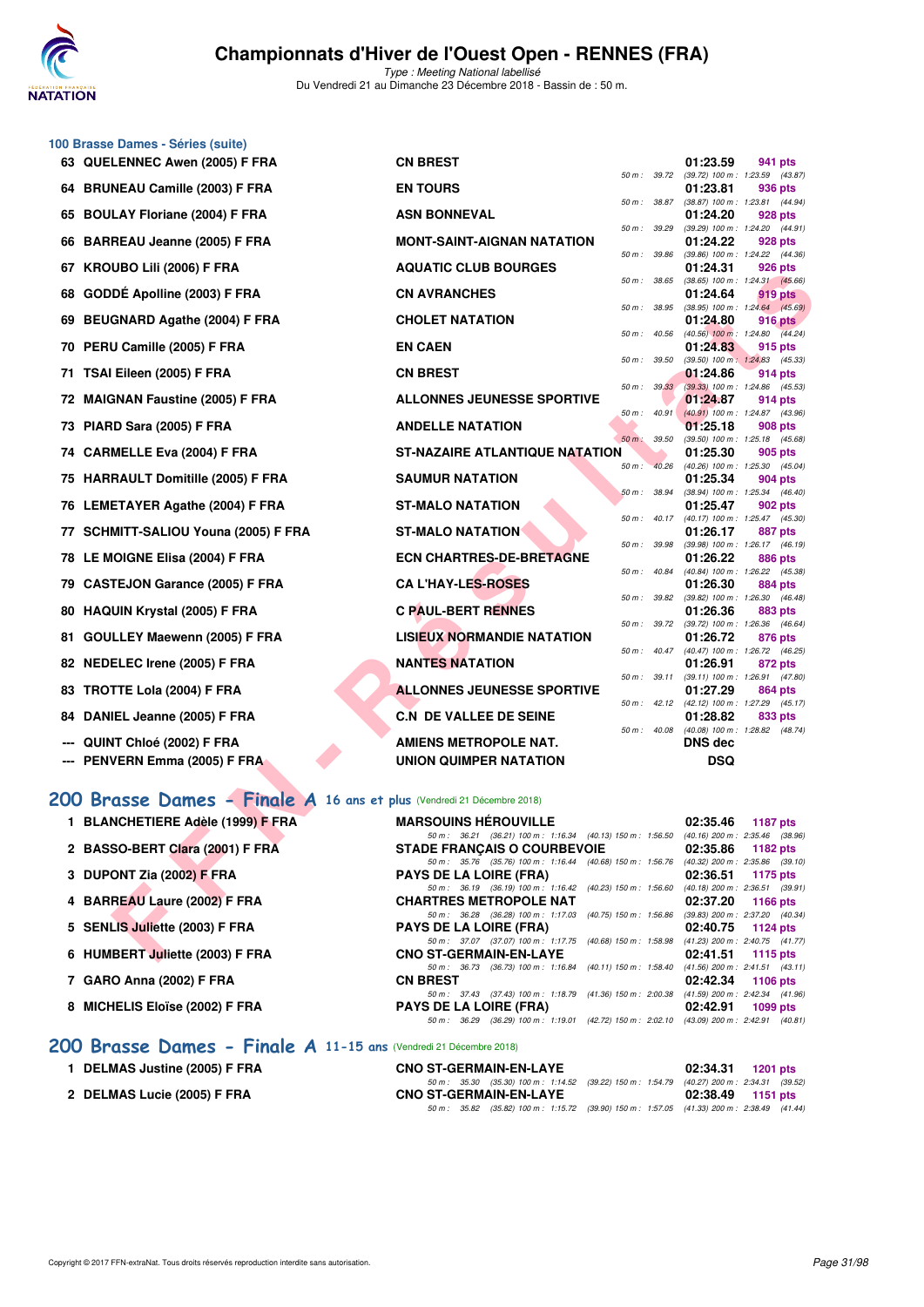

Type : Meeting National labellisé Du Vendredi 21 au Dimanche 23 Décembre 2018 - Bassin de : 50 m.

| 3 VASQUEZ Lucie (2004) F FRA        | <b>ES MASSY NATATION</b>                                                                 |                         | 02:40.82 | 1123 $pts$                          |
|-------------------------------------|------------------------------------------------------------------------------------------|-------------------------|----------|-------------------------------------|
|                                     | 50 m: 36.42 (36.42) 100 m: 1:17.70 (41.28) 150 m: 1:59.29                                |                         |          | $(41.59)$ 200 m : 2:40.82 $(41.53)$ |
| 4 HERMEL Lou (2005) F FRA           | <b>AMIENS METROPOLE NAT.</b>                                                             |                         |          | 02:42.27 1106 pts                   |
|                                     | 50 m: 37.69 (37.69) 100 m: 1:18.96 (41.27) 150 m: 2:01.05                                |                         |          | $(42.09)$ 200 m : 2:42.27 $(41.22)$ |
| 5 LEFEVRE Zoe (2004) F FRA          | <b>CN AVRANCHES</b>                                                                      |                         |          | 02:45.04 1074 pts                   |
|                                     | 50 m: 36.37 (36.37) 100 m: 1:18.00 (41.63) 150 m: 2:01.19                                |                         |          | $(43.19)$ 200 m : 2:45.04 $(43.85)$ |
| 6 GARNIER Juliette (2004) F FRA     | <b>CN NIORT</b>                                                                          |                         |          | 02:47.69 1044 pts                   |
|                                     | 50 m: 38.36 (38.36) 100 m: 1:21.21                                                       | (42.85) 150 m : 2:04.30 |          | $(43.09)$ 200 m : 2:47.69 $(43.39)$ |
| 7 LACHEVER Alizée (2004) F FRA      | <b>ST-MALO NATATION</b>                                                                  |                         | 02:48.04 | <b>1040 pts</b>                     |
|                                     | 50 m: 37.74 (37.74) 100 m: 1:20.15 (42.41) 150 m: 2:04.66                                |                         |          | $(44.51)$ 200 m : 2:48.04 $(43.38)$ |
| 8 CLAUDIC-TCHA Maëllys (2006) F FRA | <b>ANGERS NATATION</b>                                                                   |                         | 02:53.38 | 981 pts                             |
|                                     | 50 m: 38.62 (38.62) 100 m: 1:21.80 (43.18) 150 m: 2:06.32 (44.52) 200 m: 2:53.38 (47.06) |                         |          |                                     |

### **[200 Brasse Dames - Finale B](http://www.ffnatation.fr/webffn/resultats.php?idact=nat&go=epr&idcpt=55947&idepr=23) 16 ans et plus** (Vendredi 21 Décembre 2018)

**200 Brasse Dames - Finale A (suite)**

- **2 LINDAUER Emma (2003) F FRA** ERSTEIN AQUATIC CLUB **02:42.55 1103 pts**<br> **ERSTEIN AQUATIC CLUB 02:47.30** (41.30) 150 m: 1:52.48 (41.30) 150 m: 1:52.48 (41.73) 200 m: 2:42.55 (43.09)
- **3 RAYNERT Maud (1998) F FRA** ES MASSY NATATION 50m: 35.63 (35.63) 100 m: 1:16.94 (41.31) 150 m: 1:59.75 (42.81) 200 m: 2:42.84 (43.09)
- **4 HANICQUE Mélissande (2000) F FRA ALLIANCE ORLEANS NATATION** 02:43.28 **1095 pts**<br>  $\frac{50 \text{ m} \div 37.21}$  (37.21) 100 m: 1:18.42 (41.21) 150 m; 2:0.32 (41.90) 200 m: 2:43.28 (42.96)
- **5 SOULARD Louann (2003) F FRA** PAYS DE LA LOIRE (FRA) 02:44.39 1082 pts 67 (36.67) 100 m : 1:18.48 (41.81) 150 m : 2:01.33 (42.85) 200 m : 2:44.39 (43.06)
- **6 QUINT Chloé (2002) F FRA AMIENS METROPOLE NAT.** 02:44.73 **1078 pts**<br>  $\frac{60m}{30m}$  36.75 (36.75) 100 m; 419.33 (42.58) 150 m; 2:02.28 (42.95) 200 m; 2:44.73 (42.45)
- **7 LENTE Valentine (2001) F FRA SC NATATION ABBEVILLE 02:45.35 1071 pts**
- **8 LEPRINCE Nora (2001) F FRA C PAUL-BERT RENNES 02:53.67 977 pts**

### **[200 Brasse Dames - Finale B](http://www.ffnatation.fr/webffn/resultats.php?idact=nat&go=epr&idcpt=55947&idepr=23) 11-15 ans** (Vendredi 21 Décembre 2018)

- **1 JEHANNO-FALMUR Eve (2004) F FRA ECN CHARTRES-DE-BRETAGNE 02:50.67 1011 pts**
- **2 PEIGNE Léane (2004) F FRA CHOLET NATATION 02:51.32 1003 pts**
- **3 LESUEUR Ania (2004) F FRA EN CAEN EN CAEN 1997 per en CAEN 92:51.89**
- **4 DEROUET Ilona (2004) F FRA ANGERS NATATION 02:52.04 995 pts**
- **5 COUROT Estelle (2004) F FRA UNION QUIMPER NATATION 02:52.34 992 pts**
- **6 CIMPER Madiana (2004) F FRA CN LE PLESSIS-ROBINSON 02:52.48 991 pts**
- **7 SABATIER Camille (2004) F FRA EN CAEN 02:54.86 964 pts**
- **8 RAFALDI Charlie (2004) F FRA ALLIANCE ORLEANS NATATION 02:59.18 918 pts**

#### **[200 Brasse Dames - Séries](http://www.ffnatation.fr/webffn/resultats.php?idact=nat&go=epr&idcpt=55947&idepr=23)** (Vendredi 21 Décembre 2018)

| $\mu$ LAGHEVER AIRCC (2004) F FRA                                     | <b>I TIMALU INATATIUN</b><br><b>04.40.04</b><br>בוע ט <del>ו</del> יט ו                                                                                                                                                               |
|-----------------------------------------------------------------------|---------------------------------------------------------------------------------------------------------------------------------------------------------------------------------------------------------------------------------------|
| 8 CLAUDIC-TCHA Maëllys (2006) F FRA                                   | 50 m: 37.74 (37.74) 100 m: 1:20.15 (42.41) 150 m: 2:04.66 (44.51) 200 m: 2:48.04 (43.38)<br><b>ANGERS NATATION</b><br>02:53.38<br>981 pts<br>50 m: 38.62 (38.62) 100 m: 1:21.80 (43.18) 150 m: 2:06.32 (44.52) 200 m: 2:53.38 (47.06) |
| 00 Brasse Dames - Finale B 16 ans et plus (Vendredi 21 Décembre 2018) |                                                                                                                                                                                                                                       |
| 1 PELLETIER Alizée (2003) F FRA                                       | <b>CHARTRES METROPOLE NAT</b><br>02:40.97<br>$1122$ pts                                                                                                                                                                               |
|                                                                       | 50 m: 36.58 (36.58) 100 m: 1:17.64 (41.06) 150 m: 1:58.91 (41.27) 200 m: 2:40.97 (42.06)                                                                                                                                              |
| 2 LINDAUER Emma (2003) F FRA                                          | <b>ERSTEIN AQUATIC CLUB</b><br>02:42.55<br>1103 $pts$                                                                                                                                                                                 |
| 3 RAYNERT Maud (1998) F FRA                                           | 50 m: 36.43 (36.43) 100 m: 1:17.73 (41.30) 150 m: 1:59.46 (41.73) 200 m: 2:42.55 (43.09)<br><b>ES MASSY NATATION</b><br>02:42.84<br>1100 pts                                                                                          |
| 4 HANICQUE Mélissande (2000) F FRA                                    | 50 m: 35.63 (35.63) 100 m: 1:16.94 (41.31) 150 m: 1:59.75 (42.81) 200 m: 2:42.84 (43.09)<br><b>ALLIANCE ORLEANS NATATION</b><br>02:43.28<br>1095 pts                                                                                  |
| 5 SOULARD Louann (2003) F FRA                                         | 50 m: 37.21 (37.21) 100 m: 1:18.42 (41.21) 150 m: 2:00.32 (41.90) 200 m: 2:43.28 (42.96)<br><b>PAYS DE LA LOIRE (FRA)</b><br>02:44.39<br>1082 pts                                                                                     |
|                                                                       | 50 m: 36.67 (36.67) 100 m: 1:18.48 (41.81) 150 m: 2:01.33 (42.85) 200 m: 2:44.39 (43.06)                                                                                                                                              |
| 6 QUINT Chloé (2002) F FRA                                            | <b>AMIENS METROPOLE NAT.</b><br>02:44.73<br>1078 pts<br>50 m: 36.75 (36.75) 100 m: 1:19.33 (42.58) 150 m: 2:02.28 (42.95) 200 m: 2:44.73 (42.45)                                                                                      |
| 7 LENTE Valentine (2001) F FRA                                        | <b>SC NATATION ABBEVILLE</b><br>02:45.35<br>1071 pts                                                                                                                                                                                  |
| 8 LEPRINCE Nora (2001) F FRA                                          | 50 m: 37.34 (37.34) 100 m: 1:18.85 (41.51) 150 m: 2:01.88 (43.03) 200 m: 2:45.35 (43.47)<br><b>C PAUL-BERT RENNES</b><br>02:53.67<br>977 pts                                                                                          |
|                                                                       | 50 m: 38.06 (38.06) 100 m: 1:21.30 (43.24) 150 m: 2:07.53 (46.23) 200 m: 2:53.67 (46.14)                                                                                                                                              |
| 00 Brasse Dames - Finale B 11-15 ans (Vendredi 21 Décembre 2018)      |                                                                                                                                                                                                                                       |
| 1 JEHANNO-FALMUR Eve (2004) F FRA                                     | <b>ECN CHARTRES-DE-BRETAGNE</b><br>02:50.67<br>1011 $pts$                                                                                                                                                                             |
|                                                                       | 50 m: 38.51 (38.51) 100 m: 1:22.10 (43.59) 150 m: 2:06.27 (44.17) 200 m: 2:50.67 (44.40)                                                                                                                                              |
| 2 PEIGNE Léane (2004) F FRA                                           | <b>CHOLET NATATION</b><br>02:51.32<br>$1003$ pts<br>50 m: 38.66 (38.66) 100 m: 1:21.97 (43.31) 150 m: 2:06.80 (44.83) 200 m: 2:51.32 (44.52)                                                                                          |
| 3 LESUEUR Ania (2004) F FRA                                           | <b>EN CAEN</b><br>02:51.89<br>997 pts                                                                                                                                                                                                 |
| 4 DEROUET IIona (2004) F FRA                                          | 50 m · 39.20 (39.20) 100 m : 1:22.50 (43.30) 150 m : 2:07.03 (44.53) 200 m : 2:51.89 (44.86)<br><b>ANGERS NATATION</b><br>02:52.04<br>995 pts                                                                                         |
|                                                                       | 50 m: 38.96 (38.96) 100 m: 1:23.08 (44.12) 150 m: 2:07.46 (44.38) 200 m: 2:52.04 (44.58)                                                                                                                                              |
| 5 COUROT Estelle (2004) F FRA                                         | <b>UNION QUIMPER NATATION</b><br>02:52.34<br>992 pts                                                                                                                                                                                  |
| 6 CIMPER Madiana (2004) F FRA                                         | 50 m: 39.02 (39.02) 100 m: 1:23.44 (44.42) 150 m: 2:08.20 (44.76) 200 m: 2:52.34 (44.14)<br><b>CN LE PLESSIS-ROBINSON</b><br>02:52.48<br>991 pts                                                                                      |
|                                                                       | 50 m: 39.05 (39.05) 100 m: 1:23.22 (44.17) 150 m: 2:08.29 (45.07) 200 m: 2:52.48 (44.19)<br><b>EN CAEN</b>                                                                                                                            |
| 7 SABATIER Camille (2004) F FRA                                       | 02:54.86<br>964 pts<br>50 m: 38.82 (38.82) 100 m: 1:23.64 (44.82) 150 m: 2:10.32 (46.68) 200 m: 2:54.86 (44.54)                                                                                                                       |
| 8 RAFALDI Charlie (2004) F FRA                                        | <b>ALLIANCE ORLEANS NATATION</b><br>02:59.18<br>918 pts                                                                                                                                                                               |
|                                                                       | 50 m: 40.74 (40.74) 100 m: 1:27.07 (46.33) 150 m: 2:13.17 (46.10) 200 m: 2:59.18 (46.01)                                                                                                                                              |
| 00 Brasse Dames - Séries (Vendredi 21 Décembre 2018)                  |                                                                                                                                                                                                                                       |
| 1 BASSO-BERT Clara (2001) F FRA                                       | <b>STADE FRANÇAIS O COURBEVOIE</b><br>02:35.83<br>1183 pts                                                                                                                                                                            |
| 2 BLANCHETIERE Adèle (1999) F FRA                                     | 50 m: 35.53 (35.53) 100 m: 1:15.83 (40.30) 150 m: 1:56.92 (41.09) 200 m: 2:35.83 (38.91)<br><b>MARSOUINS HEROUVILLE</b><br>02:36.62                                                                                                   |
|                                                                       | 1173 pts<br>50 m: 36.47 (36.47) 100 m: 1:16.96 (40.49) 150 m: 1:57.92 (40.96) 200 m: 2:36.62 (38.70)                                                                                                                                  |
| 3 BARREAU Laure (2002) F FRA                                          | <b>CHARTRES METROPOLE NAT</b><br>02:36.96<br>1169 $pts$                                                                                                                                                                               |
| 4 DELMAS Justine (2005) F FRA                                         | 50 m: 36.60 (36.60) 100 m: 1:16.67 (40.07) 150 m: 1:56.61 (39.94) 200 m: 2:36.96 (40.35)<br><b>CNO ST-GERMAIN-EN-LAYE</b><br>02:37.09<br>1168 pts                                                                                     |
|                                                                       | 50 m: 35.23 (35.23) 100 m: 1:15.47 (40.24) 150 m: 1:56.52 (41.05) 200 m: 2:37.09 (40.57)                                                                                                                                              |
| 5 DELMAS Lucie (2005) F FRA                                           | <b>CNO ST-GERMAIN-EN-LAYE</b><br>02:38.40<br>1152 pts                                                                                                                                                                                 |
| 6 SENLIS Juliette (2003) F FRA                                        | 50 m: 35.76 (35.76) 100 m: 1:16.35 (40.59) 150 m: 1:56.94<br>$(40.59)$ 200 m : 2:38.40 $(41.46)$<br><b>PAYS DE LA LOIRE (FRA)</b><br>02:39.58<br><b>1138 pts</b>                                                                      |
| 7 DUPONT Zia (2002) F FRA                                             | 50 m: 36.22 (36.22) 100 m: 1:17.40 (41.18) 150 m: 1:58.11<br>(40.71) 200 m: 2:39.58 (41.47)<br><b>PAYS DE LA LOIRE (FRA)</b><br>02:40.29<br>1130 pts                                                                                  |
|                                                                       | 50 m: 35.53 (35.53) 100 m: 1:16.13 (40.60) 150 m: 1:57.98<br>(41.85) 200 m : 2:40.29 (42.31)                                                                                                                                          |
| 8 VASQUEZ Lucie (2004) F FRA                                          | <b>ES MASSY NATATION</b><br>02:41.51<br>1115 pts<br>50 m: 35.70 (35.70) 100 m: 1:16.99 (41.29) 150 m: 1:58.50<br>$(41.51)$ 200 m : 2:41.51 $(43.01)$                                                                                  |
| 9 GARO Anna (2002) F FRA                                              | <b>CN BREST</b><br>02:42.14<br><b>1108 pts</b>                                                                                                                                                                                        |
| 10 HUMBERT Juliette (2003) F FRA                                      | 50 m : 37.16 (37.16) 100 m : 1:18.53 (41.37) 150 m : 1:59.98<br>$(41.45)$ 200 m : 2:42.14 $(42.16)$<br><b>CNO ST-GERMAIN-EN-LAYE</b><br>02:42.90<br>1099 pts                                                                          |
|                                                                       | 50 m: 36.60 (36.60) 100 m: 1:17.45 (40.85) 150 m: 1:59.29 (41.84) 200 m: 2:42.90 (43.61)                                                                                                                                              |
|                                                                       |                                                                                                                                                                                                                                       |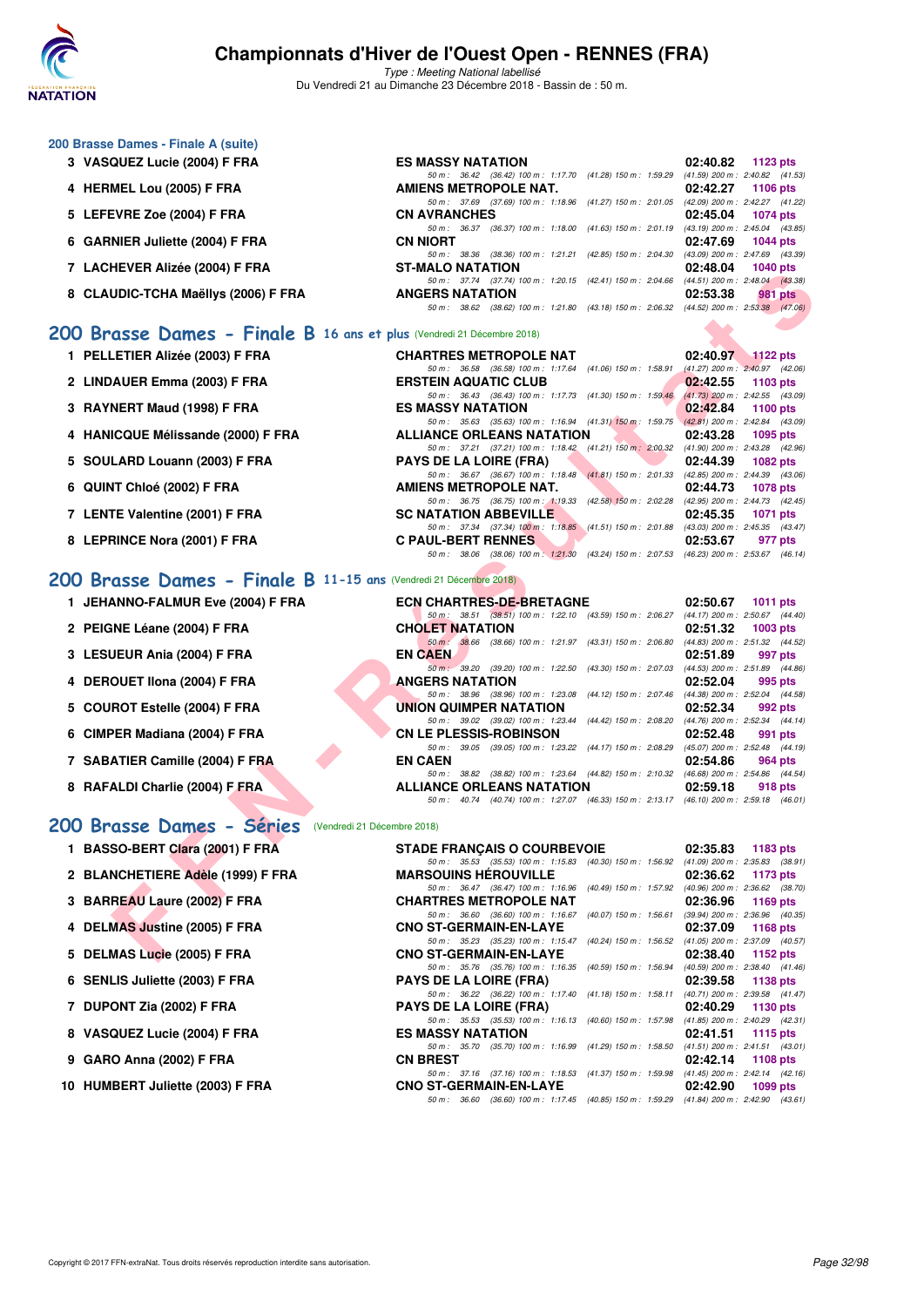

| 11   | 200 Brasse Dames - Séries (suite)<br><b>MICHELIS Eloïse (2002) F FRA</b> |
|------|--------------------------------------------------------------------------|
| 12   | HERMEL Lou (2005) F FRA                                                  |
|      | 13 RAYNERT Maud (1998) F FRA                                             |
| 14   | SOULARD Louann (2003) F FRA                                              |
|      | 15 PELLETIER Alizée (2003) F FRA                                         |
|      | 16 LEFEVRE Zoe (2004) F FRA                                              |
|      | 17 CLAUDIC-TCHA Maëllys (2006) F FRA                                     |
| 18   | QUINT Chloé (2002) F FRA                                                 |
| 19   | LINDAUER Emma (2003) F FRA                                               |
| 20 - | <b>LENTE Valentine (2001) F FRA</b>                                      |
| 21   | <b>LEPRINCE Nora (2001) F FRA</b>                                        |
|      | 22 HANICQUE Mélissande (2000) F FRA                                      |
|      | 23 LACHEVER Alizée (2004) F FRA                                          |
|      | 24 FRADIER Camille (2001) F FRA                                          |
|      | 25 BARBOSA Manoella (2002) F FRA                                         |
|      | 26 GARNIER Juliette (2004) F FRA                                         |
|      | 27 PELLETREAU Amelie (2002) F FRA                                        |
|      | 28 LEPOITTEVIN Zoe (2002) F FRA                                          |
| 29 - | DUFOUR Jeanne (2002) F FRA                                               |
|      | 30 MEAR Constance (2003) F FRA                                           |
| 31   | CULTY Louise (2003) F FRA                                                |
| 32   | PEIGNE Léane (2004) F FRA                                                |
|      | 33 PALATRE Meline (2001) F FRA                                           |
|      | 34 LESUEUR Ania (2004) F FRA                                             |
|      | 35 JEHANNO-FALMUR Eve (2004) F FRA                                       |
|      | 36 GENAUDEAU Mallaury (2003) F FRA                                       |
| 37   | <b>DEROUET Ilona (2004) F FRA</b>                                        |
| 38   | <b>COUROT Estelle (2004) F FRA</b>                                       |
| 39   | TROTTE Lou-Anne (2002) F FRA                                             |
| 40   | CIMPER Madiana (2004) F FRA                                              |
| 41   | <b>CHAMPION Flavie (2001) F FRA</b>                                      |
| 42   | <b>SABATIER Camille (2004) F FRA</b>                                     |
| 43   | RAFALDI Charlie (2004) F FRA                                             |
|      | 44 LABAY Lola (2005) F FRA                                               |
| 45   | <b>STRULLU Margaux (2003) F FRA</b>                                      |

| 11 MICHELIS Eloïse (2002) F FRA      | <b>PAYS DE LA LOIRE (FRA)</b>                                                                                                         | 02:43.38<br><b>1094 pts</b>                                                            |
|--------------------------------------|---------------------------------------------------------------------------------------------------------------------------------------|----------------------------------------------------------------------------------------|
| 12 HERMEL Lou (2005) F FRA           | 50 m: 36.68 (36.68) 100 m: 1:18.95 (42.27) 150 m: 2:01.19 (42.24) 200 m: 2:43.38 (42.19)<br>AMIENS METROPOLE NAT.                     | 02:43.47<br>1092 pts                                                                   |
| 13 RAYNERT Maud (1998) F FRA         | 50 m: 37.30 (37.30) 100 m: 1.19.35 (42.05) 150 m: 2:01.85 (42.50) 200 m: 2:43.47 (41.62)<br><b>ES MASSY NATATION</b>                  | 02:43.62<br>1091 pts                                                                   |
| 14 SOULARD Louann (2003) F FRA       | 50 m: 36.96 (36.96) 100 m: 1:18.37<br><b>PAYS DE LA LOIRE (FRA)</b>                                                                   | (41.41) 150 m : 2:00.81 (42.44) 200 m : 2:43.62 (42.81)<br>02:43.68<br>1090 pts        |
| 15 PELLETIER Alizée (2003) F FRA     | 50 m: 36.85 (36.85) 100 m: 1:18.33 (41.48) 150 m: 2:01.71 (43.38) 200 m: 2:43.68 (41.97)<br><b>CHARTRES METROPOLE NAT</b>             | 02:44.80<br><b>1077 pts</b>                                                            |
| 16 LEFEVRE Zoe (2004) F FRA          | 50 m: 37.76 (37.76) 100 m: 1:19.96 (42.20) 150 m: 2:02.09 (42.13) 200 m: 2:44.80 (42.71)<br><b>CN AVRANCHES</b>                       | 02:45.26<br>1072 pts                                                                   |
| 17 CLAUDIC-TCHA Maëllys (2006) F FRA | 50 m: 37.31 (37.31) 100 m: 1:19.84<br><b>ANGERS NATATION</b>                                                                          | (42.53) 150 m : 2:01.97 (42.13) 200 m : 2:45.26 (43.29)<br>02:46.04<br>1063 $pts$      |
| 18 QUINT Chloé (2002) F FRA          | 50 m: 38.13 (38.13) 100 m: 1:20.66<br>AMIENS METROPOLE NAT.                                                                           | $(42.53)$ 150 m : 2:03.05 $(42.39)$ 200 m : 2:46.04 $(42.99)$<br>02:46.41<br>1059 pts  |
| 19 LINDAUER Emma (2003) F FRA        | 50 m: 37.95 (37.95) 100 m: 1:21.76<br><b>ERSTEIN AQUATIC CLUB</b>                                                                     | (43.81) 150 m : 2:04.83 (43.07) 200 m : 2:46.41 (41.58)<br>02:46.42<br>1059 pts        |
| 20 LENTE Valentine (2001) F FRA      | 50 m: 37.93 (37.93) 100 m: 1:20.04 (42.11) 150 m: 2:02.00 (41.96) 200 m: 2:46.42 (44.42)<br><b>SC NATATION ABBEVILLE</b>              | 02:46.57<br>1057 pts                                                                   |
| 21 LEPRINCE Nora (2001) F FRA        | 50 m: 38.21 (38.21) 100 m: 1:20.00 (41.79) 150 m: 2:03.50 (43.50) 200 m: 2:46.57 (43.07)<br><b>C PAUL-BERT RENNES</b>                 | 02:47.15<br>1050 pts                                                                   |
| 22 HANICQUE Mélissande (2000) F FRA  | 50 m: 37.46 (37.46) 100 m: 1:18.24 (40.78) 150 m: 2:01.53 (43.29) 200 m: 2:47.15 (45.62)<br><b>ALLIANCE ORLEANS NATATION</b>          | 02:47.49<br><b>1046 pts</b>                                                            |
| 23 LACHEVER Alizée (2004) F FRA      | 50 m: 38.81 (38.81) 100 m: 1:21.97 (43.16) 150 m: 2:04.11 (42.14) 200 m: 2:47.49 (43.38)<br><b>ST-MALO NATATION</b>                   | 02:47.52<br>1046 pts                                                                   |
| 24 FRADIER Camille (2001) F FRA      | 50 m: 37.75 (37.75) 100 m: 1:22.27 (44.52) 150 m: 2:05.56 (43.29) 200 m: 2:47.52 (41.96)<br><b>AQUATIC CLUB BOURGES</b>               | 02:47.69<br>1044 pts                                                                   |
| 25 BARBOSA Manoella (2002) F FRA     | 50 m: 35.69 (35.69) 100 m: 1:18.56 (42.87) 150 m: 2:02.14 (43.58) 200 m: 2:47.69 (45.55)<br><b>CNO ST-GERMAIN-EN-LAYE</b>             | 02:48.07<br>1040 pts                                                                   |
| 26 GARNIER Juliette (2004) F FRA     | 50 m: 37.19 (37.19) 100 m: 1:19.48<br><b>CN NIORT</b>                                                                                 | (42.29) 150 m : 2:03.79 (44.31) 200 m : 2:48.07 (44.28)<br>02:49.08<br><b>1028 pts</b> |
| 27 PELLETREAU Amelie (2002) F FRA    | 50 m : 38.74 (38.74) 100 m : 1:21.94<br><b>CHOLET NATATION</b>                                                                        | (43.20) 150 m : 2:05.58 (43.64) 200 m : 2:49.08 (43.50)<br>02:49.20<br><b>1027 pts</b> |
| 28 LEPOITTEVIN Zoe (2002) F FRA      | 50 m: 38.47 (38.47) 100 m: 1:21.60 (43.13) 150 m: 2:05.98 (44.38) 200 m: 2:49.20 (43.22)<br><b>CNLE MANS</b>                          | 02:50.54<br>1012 pts                                                                   |
| 29 DUFOUR Jeanne (2002) F FRA        | 50 m : 36.86 (36.86) 100 m : 1:19.42<br>CNM DIEPPE                                                                                    | (42.56) 150 m : 2:03.69 (44.27) 200 m : 2:50.54 (46.85)<br>02:50.76<br><b>1010 pts</b> |
| 30 MEAR Constance (2003) F FRA       | 50 m : 37.09 (37.09) 100 m : 1:20.44 (43.35) 150 m : 2:05.06 (44.62) 200 m : 2:50.76 (45.70)<br><b>AS CARQUEFOU</b>                   | 02:50.81<br>1009 pts                                                                   |
| 31 CULTY Louise (2003) F FRA         | 50 m: 38.79 (38.79) 100 m: 1:22.92<br><b>ANGERS NATATION</b>                                                                          | (44.13) 150 m : 2:07.06 (44.14) 200 m : 2:50.81 (43.75)<br>02:51.23<br>1004 $pts$      |
| 32 PEIGNE Léane (2004) F FRA         | 50 m: 39.33 (39.33) 100 m: 1:22.43 (43.10) 150 m: 2:06.86 (44.43) 200 m: 2:51.23 (44.37)<br><b>CHOLET NATATION</b>                    | 02:51.34<br>1003 pts                                                                   |
| 33 PALATRE Meline (2001) F FRA       | 50 m: 39.27 (39.27) 100 m: 1:23.89 (44.62) 150 m: 2:07.83 (43.94) 200 m: 2:51.34 (43.51)<br>CN LE MANS                                | 02:53.10<br>984 pts                                                                    |
| 34 LESUEUR Ania (2004) F FRA         | 50 m: 39.23 (39.23) 100 m: 1:24.51 (45.28) 150 m: 2:08.18 (43.67) 200 m: 2:53.10 (44.92)<br><b>EN CAEN</b>                            | 02:53.35<br>981 pts                                                                    |
| 35 JEHANNO-FALMUR Eve (2004) F FRA   | 50 m: 40.32 (40.32) 100 m: 1:24.32 (44.00) 150 m: 2:08.95 (44.63) 200 m: 2:53.35 (44.40)<br><b>ECN CHARTRES-DE-BRETAGNE</b>           | 02:53.61<br>978 pts                                                                    |
| 36 GENAUDEAU Mallaury (2003) F FRA   | 50 m: 38.66 (38.66) 100 m: 1:22.61 (43.95) 150 m: 2:08.32 (45.71) 200 m: 2:53.61 (45.29)<br>UN PLOERMEL                               | 02:54.50<br>968 pts                                                                    |
| 37 DEROUET IIona (2004) F FRA        | 50 m: 38.67 (38.67) 100 m: 1:24.11 (45.44) 150 m: 2:09.74 (45.63) 200 m: 2:54.50 (44.76)<br>ANGERS NATATION                           | 02:54.72<br><b>966 pts</b>                                                             |
| 38 COUROT Estelle (2004) F FRA       | 50 m : 40.14 (40.14) 100 m : 1:24.45 (44.31) 150 m : 2:09.32 (44.87) 200 m : 2:54.72 (45.40)<br>UNION QUIMPER NATATION                | 02:54.88<br>964 pts                                                                    |
| 39 TROTTE Lou-Anne (2002) F FRA      | 50 m: 38.93 (38.93) 100 m: 1:23.22 (44.29) 150 m: 2:08.70 (45.48) 200 m: 2:54.88 (46.18)<br><b>ALLONNES JEUNESSE SPORTIVE</b>         | 02:54.90<br>964 pts                                                                    |
| 40 CIMPER Madiana (2004) F FRA       | 50 m: 39.67 (39.67) 100 m: 1:24.65 (44.98) 150 m: 2:08.87 (44.22) 200 m: 2:54.90 (46.03)<br><b>CN LE PLESSIS-ROBINSON</b>             | 02:56.09<br>951 pts                                                                    |
| 41 CHAMPION Flavie (2001) F FRA      | 50 m: 38.77 (38.77) 100 m: 1:24.24 (45.47) 150 m: 2:10.38 (46.14) 200 m: 2:56.09 (45.71)<br><b>EN CAEN</b>                            | 02:56.69<br>945 pts                                                                    |
| 42 SABATIER Camille (2004) F FRA     | 50 m: 38.90 (38.90) 100 m: 1:22.68 (43.78) 150 m: 2:08.27 (45.59) 200 m: 2:56.69 (48.42)<br><b>EN CAEN</b>                            | 02:57.51<br>936 pts                                                                    |
| 43 RAFALDI Charlie (2004) F FRA      | 50 m : 39.34 (39.34) 100 m : 1:23.91 (44.57) 150 m : 2:10.67 (46.76) 200 m : 2:57.51 (46.84)<br><b>ALLIANCE ORLEANS NATATION</b>      | 02:57.62<br>935 pts                                                                    |
| 44 LABAY Lola (2005) F FRA           | 50 m: 40.80 (40.80) 100 m: 1:26.70 (45.90) 150 m: 2:12.75 (46.05) 200 m: 2:57.62 (44.87)<br><b>NANTES NATATION</b>                    | 02:57.63<br>935 pts                                                                    |
| 45 STRULLU Margaux (2003) F FRA      | 50 m: 39.85 (39.85) 100 m: 1:25.75 (45.90) 150 m: 2:11.93 (46.18) 200 m: 2:57.63 (45.70)<br>DOUARNENEZ NATATION                       | 02:57.72<br>934 pts                                                                    |
| 46 BOULANGER Louane (2002) F FRA     | 50 m : 39.40 (39.40) 100 m : 1:24.84 (45.44) 150 m : 2:10.84 (46.00) 200 m : 2:57.72 (46.88)<br><b>CLUB DE NATATION PAIMPOL-GOELO</b> | 02:58.09<br>930 pts                                                                    |
|                                      | 50 m: 40.15 (40.15) 100 m: 1:25.36 (45.21) 150 m: 2:10.91 (45.55) 200 m: 2:58.09 (47.18)                                              |                                                                                        |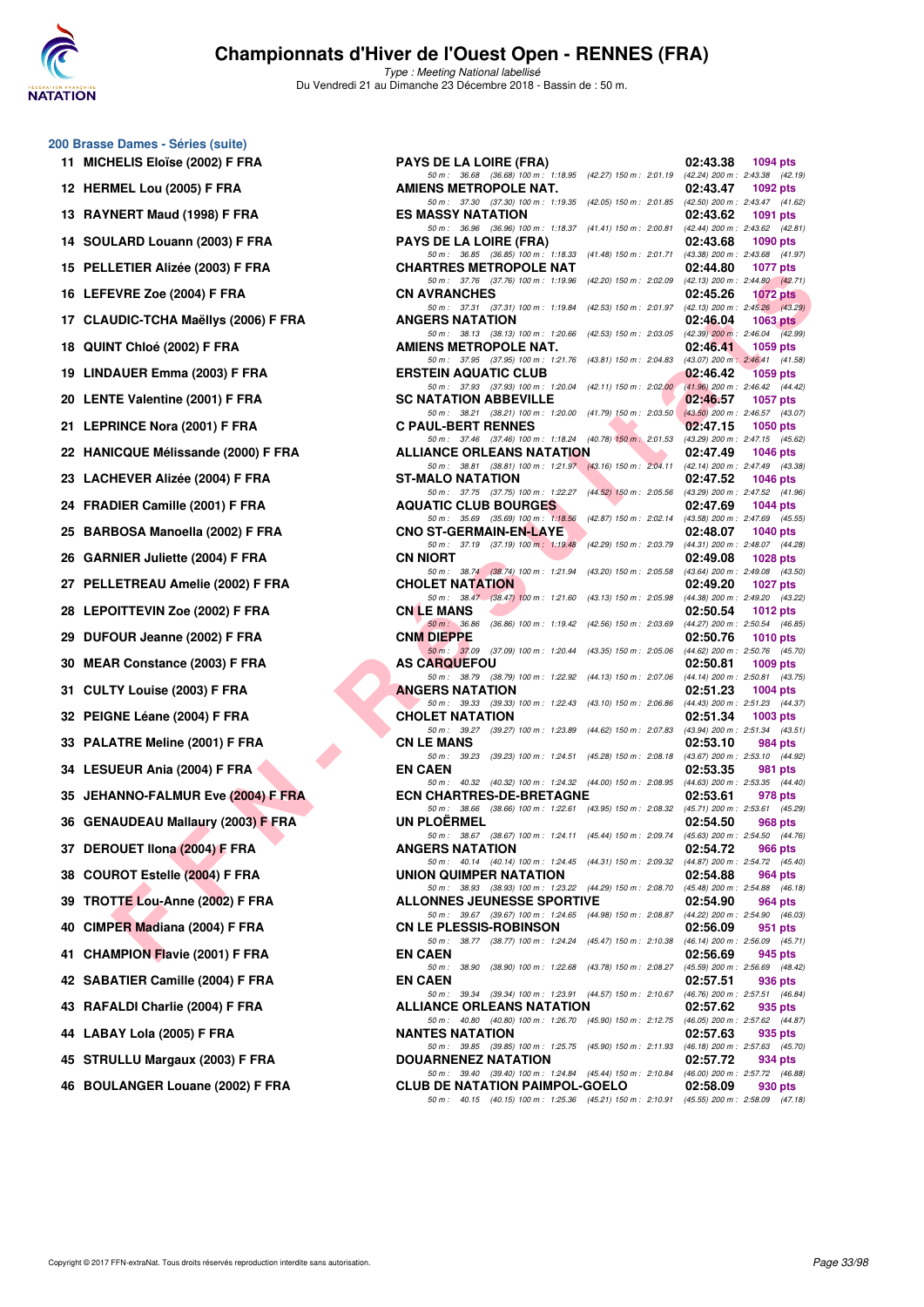

**200 Brasse Dames - Séries (suite)**

## **Championnats d'Hiver de l'Ouest Open - RENNES (FRA)**

Type : Meeting National labellisé Du Vendredi 21 au Dimanche 23 Décembre 2018 - Bassin de : 50 m.

| 48 TERRIER Faustine (2003) F FRA                                        | 50 m: 40.57 (40.57) 100 m: 1:25.36 (44.79) 150 m: 2:11.89 (46.53) 200 m: 2:58.14 (46.25)<br><b>ALLIANCE ORLEANS NATATION</b>  | 02:58.62<br>924 pts                                        |
|-------------------------------------------------------------------------|-------------------------------------------------------------------------------------------------------------------------------|------------------------------------------------------------|
| 49 CROST Alicia (2004) F FRA                                            | 50 m: 39.09 (39.09) 100 m: 1:24.44 (45.35) 150 m: 2:10.90 (46.46) 200 m: 2:58.62 (47.72)<br><b>C PAUL-BERT RENNES</b>         | 02:58.87<br>921 pts                                        |
|                                                                         | 50 m: 39.86 (39.86) 100 m: 1:25.18 (45.32) 150 m: 2:12.02 (46.84) 200 m: 2:58.87 (46.85)                                      |                                                            |
| 50 BARREAU Jeanne (2005) F FRA                                          | <b>MONT-SAINT-AIGNAN NATATION</b><br>50 m: 40.40 (40.40) 100 m: 1:25.85 (45.45) 150 m: 2:13.38 (47.53) 200 m: 2:59.62 (46.24) | 02:59.62<br>913 pts                                        |
| 51 BRUNEAU Camille (2003) F FRA                                         | <b>EN TOURS</b>                                                                                                               | 03:00.52<br>904 pts                                        |
|                                                                         | 50 m: 40.43 (40.43) 100 m: 1:27.16 (46.73) 150 m: 2:13.41                                                                     | $(46.25)$ 200 m : 3:00.52 $(47.11)$                        |
| 52 QUELENNEC Awen (2005) F FRA                                          | <b>CN BREST</b><br>50 m: 41.29 (41.29) 100 m: 1:28.23 (46.94) 150 m: 2:15.23                                                  | 03:00.72<br>902 pts<br>$(47.00)$ 200 m : 3:00.72 $(45.49)$ |
| 53 ALLIGIER-PLANTEC Clementine (2004) F FRA                             | <b>C PAUL-BERT RENNES</b>                                                                                                     | 03:01.21<br>897 pts                                        |
| 54 ZENNER-DUFOUR Margot (2003) F FRA                                    | 50 m: 39.75 (39.75) 100 m: 1:25.24 (45.49) 150 m: 2:12.63 (47.39) 200 m: 3:01.21 (48.58)<br><b>CN LE MANS</b>                 | 03:01.25<br>896 pts                                        |
|                                                                         | 50 m: 40.25 (40.25) 100 m: 1:26.92 (46.67) 150 m: 2:14.47                                                                     | $(47.55)$ 200 m : 3:01.25 $(46.78)$                        |
| 55 LARDIER-PUIGDOMENECH Gabriella (2005) F FRA                          | <b>C PAUL-BERT RENNES</b><br>50 m: 39.39 (39.39) 100 m: 1:26.57 (47.18) 150 m: 2:14.38 (47.81) 200 m: 3:01.64 (47.26)         | 03:01.64<br>892 pts                                        |
| 56 PERU Camille (2005) F FRA                                            | <b>EN CAEN</b>                                                                                                                | 03:02.13<br>887 pts                                        |
|                                                                         | 50 m: 41.11 (41.11) 100 m: 1:27.96 (46.85) 150 m: 2:15.37<br><b>CNP DE SAINT-LO</b>                                           | $(47.41)$ 200 m : 3:02.13 (46.76)                          |
| 57 CHUQUET Jeanne (2004) F FRA                                          | 50 m: 41.13 (41.13) 100 m: 1:28.00 (46.87) 150 m: 2:14.09 (46.09) 200 m: 3:02.16 (48.07)                                      | 03:02.16<br>887 pts                                        |
| 58 PIARD Sara (2005) F FRA                                              | <b>ANDELLE NATATION</b>                                                                                                       | 03:02.20<br>886 pts                                        |
| 59 BOULAY Floriane (2004) F FRA                                         | 50 m: 41.05 (41.05) 100 m: 1:27.77 (46.72) 150 m: 2:15.59 (47.82) 200 m: 3:02.20 (46.61)<br><b>ASN BONNEVAL</b>               | 03:02.36<br>885 pts                                        |
|                                                                         | 50 m: 39.76 (39.76) 100 m: 1:26.85 (47.09) 150 m: 2:14.70 (47.85) 200 m: 3:02.36 (47.66)                                      |                                                            |
| 60 PENVERN Emma (2005) F FRA                                            | UNION QUIMPER NATATION<br>50 m: 40.71 (40.71) 100 m: 1:29.86 (49.15) 150 m: 2:17.53 (47.67) 200 m: 3:03.03 (45.50)            | 03:03.03<br>878 pts                                        |
| 61 LE CUNFF Youna (2004) F FRA                                          | <b>EN PONTIVY</b>                                                                                                             | 03:03.09<br>877 pts                                        |
|                                                                         | 50 m: 40.55 (40.55) 100 m: 1:27.04 (46.49) 150 m: 2:14.98                                                                     | $(47.94)$ 200 m : 3:03.09 $(48.11)$                        |
| 62 COQUART Zoé (2002) F FRA                                             | <b>AAJB ENTENTE BLOIS</b><br>50 m: 40.17 (40.17) 100 m: 1:26.09 (45.92) 150 m: 2:14.42 (48.33) 200 m: 3:04.07 (49.65)         | 03:04.07<br>867 pts                                        |
| 63 ROUMOVIC Anne (2003) F FRA                                           | <b>DINAN NATATION SAUVETAGE</b>                                                                                               | 03:04.69<br>860 pts                                        |
| 64 MAIGNAN Faustine (2005) F FRA                                        | 50 m: 40.11 (40.11) 100 m: 1:27.40 (47.29) 150 m: 2:15.71 (48.31) 200 m: 3:04.69 (48.98)<br><b>ALLONNES JEUNESSE SPORTIVE</b> | 03:04.80<br>859 pts                                        |
|                                                                         | 50 m: 42.00 (42.00) 100 m: 1:29.85 (47.85) 150 m: 2:17.52 (47.67) 200 m: 3:04.80 (47.28)                                      |                                                            |
| 65 SCHMITT-SALIOU Youna (2005) F FRA                                    | <b>ST-MALO NATATION</b><br>50 m: 41.29 (41.29) 100 m: 1:29.12 (47.83) 150 m: 2:16.87 (47.75) 200 m: 3:04.85 (47.98)           | 03:04.85<br>859 pts                                        |
| 66 DANIEL Jeanne (2005) F FRA                                           | <b>C.N. DE VALLEE DE SEINE</b>                                                                                                | 03:06.77<br>839 pts                                        |
|                                                                         | 50 m: 41.09 (41.09) 100 m: 1:27.40 (46.31) 150 m: 2:16.00 (48.60) 200 m: 3:06.77 (50.77)                                      |                                                            |
| 67 TROTTE Lola (2004) F FRA                                             | <b>ALLONNES JEUNESSE SPORTIVE</b><br>50 m: 41.56 (41.56) 100 m: 1:29.28 (47.72) 150 m: 2:17.50 (48.22) 200 m: 3:06.89 (49.39) | 03:06.89<br>838 pts                                        |
| 68 HAQUIN Krystal (2005) F FRA                                          | <b>C PAUL-BERT RENNES</b>                                                                                                     | 03:10.52<br>801 pts                                        |
| --- LEFEVRE Paulina (2004) F FRA                                        | 50 m: 39.39 (39.39) 100 m: 1:26.68 (47.29) 150 m: 2:16.71<br><b>CA L'HAY-LES-ROSES</b>                                        | $(50.03)$ 200 m : 3:10.52 $(53.81)$<br>DNS dec             |
| --- CARMELLE Eva (2004) F FRA                                           | <b>ST-NAZAIRE ATLANTIQUE NATATION</b>                                                                                         | <b>DSQ</b>                                                 |
|                                                                         |                                                                                                                               |                                                            |
| 50 Papillon Dames - Finale A 16 ans et plus (Vendredi 21 Décembre 2018) |                                                                                                                               |                                                            |
| 1 PORTECOP Naële (2003) F FRA                                           | <b>AMIENS METROPOLE NAT.</b>                                                                                                  | 00:27.58<br><b>1239 pts</b>                                |
| 2 LUTIGNIER Sarah (1998) F FRA                                          | <b>AQUATIC CLUB BOURGES</b>                                                                                                   | 00:28.14<br><b>1202 pts</b>                                |
| 3 BIDEAU Thaïs (2002) F FRA                                             | <b>C PAUL-BERT RENNES</b>                                                                                                     | 00:28.35<br><b>1188 pts</b>                                |
| 4 DEL'HOMME Laurine (1997) F FRA                                        | <b>ES MASSY NATATION</b>                                                                                                      | 00:28.40<br>1185 pts                                       |
| 5 AVRARD Laly (2003) F FRA                                              | <b>EN TOURS</b>                                                                                                               | 00:28.55<br><b>1175 pts</b>                                |
| 6 MEUTER Adelaide (2003) F FRA                                          | <b>CNO ST-GERMAIN-EN-LAYE</b>                                                                                                 | 00:28.68<br><b>1167 pts</b>                                |
| 7 MICHELIS Eloïse (2002) F FRA                                          | <b>PAYS DE LA LOIRE (FRA)</b>                                                                                                 | 00:28.79<br>1160 pts                                       |
| 8 SERRAND-BRIXTEL Alicia (1994) F FRA                                   | <b>EN CAEN</b>                                                                                                                | 00:28.83<br><b>1157 pts</b>                                |
|                                                                         |                                                                                                                               |                                                            |

| 47 LANGEVIN Yéléna (2003) F FRA                | <b>ESPADON GRAND-QUEVILLY</b>                                                                                                | 02:58.14       | 929 pts |
|------------------------------------------------|------------------------------------------------------------------------------------------------------------------------------|----------------|---------|
| 48 TERRIER Faustine (2003) F FRA               | 50 m: 40.57 (40.57) 100 m: 1:25.36 (44.79) 150 m: 2:11.89 (46.53) 200 m: 2:58.14 (46.25)<br><b>ALLIANCE ORLEANS NATATION</b> | 02:58.62       | 924 pts |
|                                                | 50 m: 39.09 (39.09) 100 m: 1:24.44 (45.35) 150 m: 2:10.90 (46.46) 200 m: 2:58.62 (47.72)                                     |                |         |
| 49 CROST Alicia (2004) F FRA                   | <b>C PAUL-BERT RENNES</b>                                                                                                    | 02:58.87       | 921 pts |
|                                                | 50 m: 39.86 (39.86) 100 m: 1:25.18 (45.32) 150 m: 2:12.02 (46.84) 200 m: 2:58.87 (46.85)                                     |                |         |
| 50 BARREAU Jeanne (2005) F FRA                 | <b>MONT-SAINT-AIGNAN NATATION</b>                                                                                            | 02:59.62       | 913 pts |
|                                                | 50 m: 40.40 (40.40) 100 m: 1:25.85 (45.45) 150 m: 2:13.38 (47.53) 200 m: 2:59.62 (46.24)                                     |                |         |
| 51 BRUNEAU Camille (2003) F FRA                | <b>EN TOURS</b>                                                                                                              | 03:00.52       | 904 pts |
|                                                | 50 m: 40.43 (40.43) 100 m: 1:27.16 (46.73) 150 m: 2:13.41 (46.25) 200 m: 3:00.52 (47.11)                                     |                |         |
| 52 QUELENNEC Awen (2005) F FRA                 | <b>CN BREST</b>                                                                                                              | 03:00.72       | 902 pts |
|                                                | 50 m: 41.29 (41.29) 100 m: 1:28.23 (46.94) 150 m: 2:15.23 (47.00) 200 m: 3:00.72 (45.49)                                     |                |         |
| 53 ALLIGIER-PLANTEC Clementine (2004) F FRA    | <b>C PAUL-BERT RENNES</b>                                                                                                    | 03:01.21       | 897 pts |
|                                                | 50 m: 39.75 (39.75) 100 m: 1:25.24 (45.49) 150 m: 2:12.63 (47.39) 200 m: 3:01.21 (48.58)                                     |                |         |
| 54 ZENNER-DUFOUR Margot (2003) F FRA           | <b>CN LE MANS</b>                                                                                                            | 03:01.25       | 896 pts |
|                                                | 50 m: 40.25 (40.25) 100 m: 1:26.92 (46.67) 150 m: 2:14.47 (47.55) 200 m: 3:01.25 (46.78)                                     |                |         |
| 55 LARDIER-PUIGDOMENECH Gabriella (2005) F FRA | <b>C PAUL-BERT RENNES</b><br>50 m: 39.39 (39.39) 100 m: 1:26.57 (47.18) 150 m: 2:14.38 (47.81) 200 m: 3:01.64 (47.26)        | 03:01.64       | 892 pts |
| 56 PERU Camille (2005) F FRA                   | <b>EN CAEN</b>                                                                                                               | 03:02.13       | 887 pts |
|                                                | 50 m: 41.11 (41.11) 100 m: 1:27.96 (46.85) 150 m: 2:15.37 (47.41) 200 m: 3:02.13 (46.76)                                     |                |         |
| 57 CHUQUET Jeanne (2004) F FRA                 | <b>CNP DE SAINT-LO</b>                                                                                                       | 03:02.16       | 887 pts |
|                                                | 50 m: 41.13 (41.13) 100 m: 1:28.00 (46.87) 150 m: 2:14.09 (46.09) 200 m: 3:02.16 (48.07)                                     |                |         |
| 58 PIARD Sara (2005) F FRA                     | <b>ANDELLE NATATION</b>                                                                                                      | 03:02.20       | 886 pts |
|                                                | 50 m: 41.05 (41.05) 100 m: 1:27.77 (46.72) 150 m: 2:15.59 (47.82) 200 m: 3:02.20 (46.61)                                     |                |         |
| 59 BOULAY Floriane (2004) F FRA                | <b>ASN BONNEVAL</b>                                                                                                          | 03:02.36       | 885 pts |
|                                                | 50 m: 39.76 (39.76) 100 m: 1:26.85 (47.09) 150 m: 2:14.70 (47.85) 200 m: 3:02.36 (47.66)                                     |                |         |
| 60 PENVERN Emma (2005) F FRA                   | UNION QUIMPER NATATION                                                                                                       | 03:03.03       | 878 pts |
|                                                | 50 m: 40.71 (40.71) 100 m: 1:29.86 (49.15) 150 m: 2:17.53 (47.67) 200 m: 3:03.03 (45.50)                                     |                |         |
| 61 LE CUNFF Youna (2004) F FRA                 | <b>EN PONTIVY</b>                                                                                                            | 03:03.09       | 877 pts |
| 62 COQUART Zoé (2002) F FRA                    | 50 m: 40.55 (40.55) 100 m: 1:27.04 (46.49) 150 m: 2:14.98 (47.94) 200 m: 3:03.09 (48.11)<br><b>AAJB ENTENTE BLOIS</b>        | 03:04.07       | 867 pts |
|                                                | 50 m: 40.17 (40.17) 100 m: 1:26.09 (45.92) 150 m: 2:14.42 (48.33) 200 m: 3:04.07 (49.65)                                     |                |         |
| 63 ROUMOVIC Anne (2003) F FRA                  | <b>DINAN NATATION SAUVETAGE</b>                                                                                              | 03:04.69       | 860 pts |
|                                                | 50 m: 40.11 (40.11) 100 m: 1:27.40 (47.29) 150 m: 2:15.71 (48.31) 200 m: 3:04.69 (48.98)                                     |                |         |
| 64 MAIGNAN Faustine (2005) F FRA               | <b>ALLONNES JEUNESSE SPORTIVE</b>                                                                                            | 03:04.80       | 859 pts |
|                                                | 50 m: 42.00 (42.00) 100 m: 1:29.85 (47.85) 150 m: 2:17.52 (47.67) 200 m: 3:04.80 (47.28)                                     |                |         |
| 65 SCHMITT-SALIOU Youna (2005) F FRA           | <b>ST-MALO NATATION</b>                                                                                                      | 03:04.85       | 859 pts |
|                                                | 50 m: 41.29 (41.29) 100 m: 1:29.12 (47.83) 150 m: 2:16.87 (47.75) 200 m: 3:04.85 (47.98)                                     |                |         |
| 66 DANIEL Jeanne (2005) F FRA                  | <b>C.N. DE VALLEE DE SEINE</b>                                                                                               | 03:06.77       | 839 pts |
|                                                | 50 m: 41.09 (41.09) 100 m: 1:27.40 (46.31) 150 m: 2:16.00 (48.60) 200 m: 3:06.77 (50.77)                                     |                |         |
| 67 TROTTE Lola (2004) F FRA                    | <b>ALLONNES JEUNESSE SPORTIVE</b>                                                                                            | 03:06.89       | 838 pts |
|                                                | 50 m: 41.56 (41.56) 100 m: 1:29.28 (47.72) 150 m: 2:17.50 (48.22) 200 m: 3:06.89 (49.39)                                     |                |         |
| 68 HAQUIN Krystal (2005) F FRA                 | <b>C PAUL-BERT RENNES</b><br>50 m: 39.39 (39.39) 100 m: 1:26.68 (47.29) 150 m: 2:16.71 (50.03) 200 m: 3:10.52 (53.81)        | 03:10.52       | 801 pts |
| --- LEFEVRE Paulina (2004) F FRA               | <b>CA L'HAY-LES-ROSES</b>                                                                                                    | <b>DNS</b> dec |         |
|                                                |                                                                                                                              |                |         |
| --- CARMELLE Eva (2004) F FRA                  | <b>ST-NAZAIRE ATLANTIQUE NATATION</b>                                                                                        | <b>DSQ</b>     |         |

| 1 PORTECOP Naële (2003) F FRA         | AMIENS METROPOLE NAT.         | 00:27.58 | 1239 pts        |
|---------------------------------------|-------------------------------|----------|-----------------|
| 2 LUTIGNIER Sarah (1998) F FRA        | <b>AQUATIC CLUB BOURGES</b>   | 00:28.14 | <b>1202 pts</b> |
| 3 BIDEAU Thaïs (2002) F FRA           | <b>C PAUL-BERT RENNES</b>     | 00:28.35 | 1188 pts        |
| 4 DEL'HOMME Laurine (1997) F FRA      | <b>ES MASSY NATATION</b>      | 00:28.40 | 1185 pts        |
| 5 AVRARD Laly (2003) F FRA            | <b>EN TOURS</b>               | 00:28.55 | 1175 pts        |
| 6 MEUTER Adelaide (2003) F FRA        | <b>CNO ST-GERMAIN-EN-LAYE</b> | 00:28.68 | 1167 pts        |
| 7 MICHELIS Eloïse (2002) F FRA        | <b>PAYS DE LA LOIRE (FRA)</b> | 00:28.79 | 1160 pts        |
| 8 SERRAND-BRIXTEL Alicia (1994) F FRA | <b>EN CAEN</b>                | 00:28.83 | 1157 pts        |
|                                       |                               |          |                 |

### **[50 Papillon Dames - Finale A](http://www.ffnatation.fr/webffn/resultats.php?idact=nat&go=epr&idcpt=55947&idepr=31) 11-15 ans** (Vendredi 21 Décembre 2018)

| 1 SAVART Coralie (2004) F FRA      | <b>ST-MALO NATATION</b>       | 00:28.32 | 1190 pts |
|------------------------------------|-------------------------------|----------|----------|
| 2 DELMAS Lucie (2005) F FRA        | <b>CNO ST-GERMAIN-EN-LAYE</b> | 00:28.85 | 1156 pts |
| 3 AUBIN Eleanore (2006) F FRA      | <b>ANGERS NATATION</b>        | 00:29.60 | 1108 pts |
| 4 LE SCORNET Mari-Lou (2004) F FRA | <b>SC NATATION ABBEVILLE</b>  | 00:29.91 | 1089 pts |
| 5 BEUCHARD Susie (2004) F FRA      | <b>C PAUL-BERT RENNES</b>     | 00:30.05 | 1080 pts |
| 6 DONVAL Eléane (2004) F FRA       | UN PLOËRMEL                   | 00:30.11 | 1076 pts |
|                                    |                               |          |          |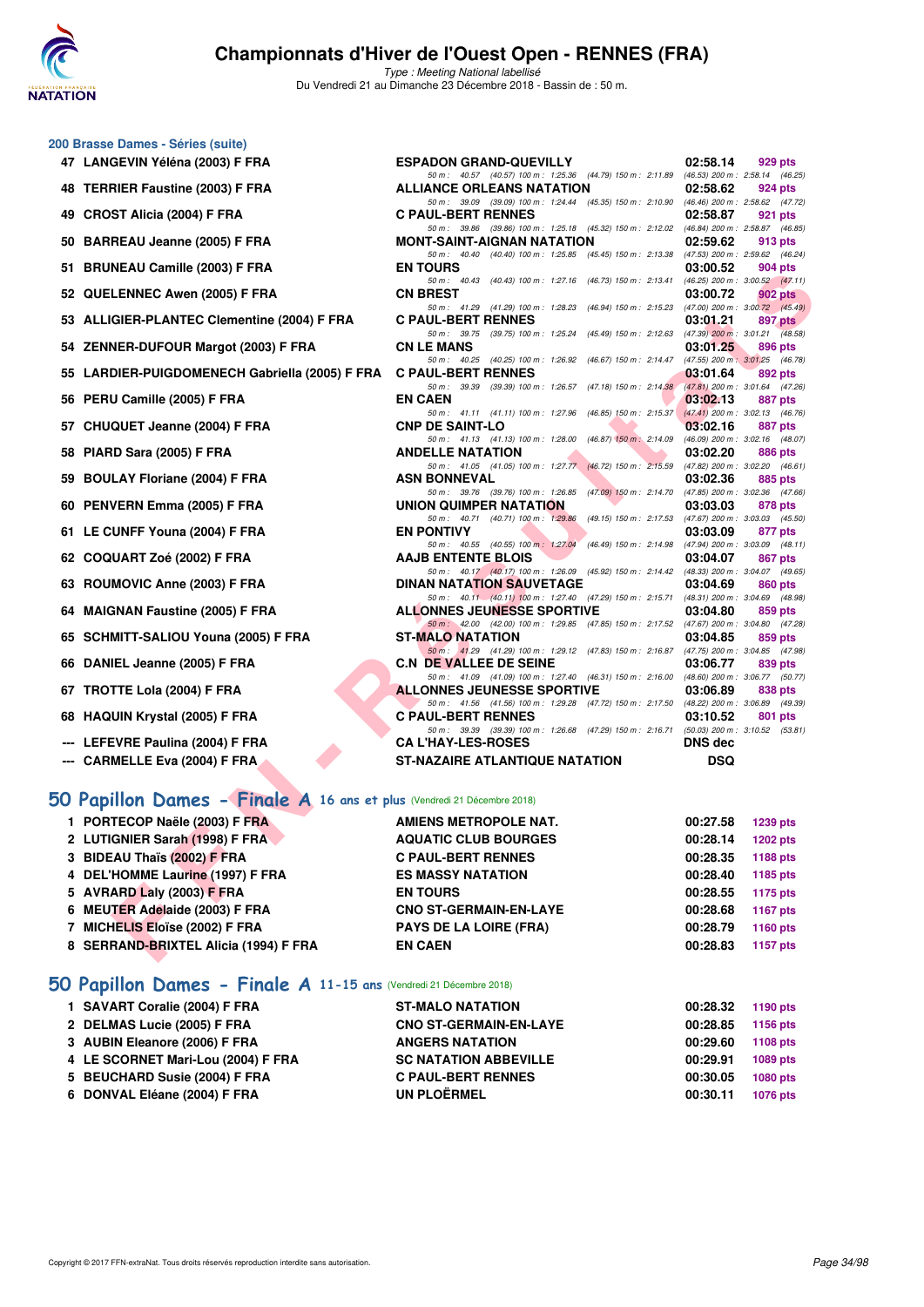

| 50 Papillon Dames - Finale A (suite)                                    |                               |          |                 |
|-------------------------------------------------------------------------|-------------------------------|----------|-----------------|
| 7 TANGUY Marie-Lys (2004) F FRA                                         | <b>CN BREST</b>               | 00:30.20 | 1071 pts        |
| 8 LEROUX Manelle (2004) F FRA                                           | <b>CN LE MANS</b>             | 00:30.33 | 1063 pts        |
| 50 Papillon Dames - Finale B 16 ans et plus (Vendredi 21 Décembre 2018) |                               |          |                 |
| 1 RIVOIRARD Pia (2002) F FRA                                            | <b>ST-ETIENNE NATATION</b>    | 00:28.63 | 1170 pts        |
| 2 INGOGLIA Joanne (2002) F FRA                                          | <b>PAYS DE LA LOIRE (FRA)</b> | 00:29.15 | <b>1137 pts</b> |
| 3 MOREAU Sarah (2001) F FRA                                             | <b>EN TOURS</b>               | 00:29.18 | 1135 pts        |
| 4 MURE Manon (2003) F FRA                                               | <b>ST-ETIENNE NATATION</b>    | 00:29.27 | <b>1129 pts</b> |
| 5 LAROUI Lina (2001) F FRA                                              | <b>ST-ETIENNE NATATION</b>    | 00:29.47 | <b>1116 pts</b> |
| 6 POIROT Kamie (1999) F FRA                                             | <b>ESPADON GRAND-QUEVILLY</b> | 00:29.50 | <b>1115 pts</b> |
| 7 HELDENBERGH Emma (2002) F FRA                                         | <b>AURAY NATATION</b>         | 00:29.55 | 1111 pts        |
| 8 LE HENAFF Laurie (2001) F FRA                                         | <b>LES NAGEURS BIGOUDENS</b>  | 00:29.57 | 1110 pts        |
|                                                                         |                               |          |                 |
| 50 Papillon Dames - Finale B 11-15 ans (Vendredi 21 Décembre 2018)      |                               |          |                 |
| 1 TEBAL Meriem (2005) F ALG                                             | <b>AN ROMORANTIN</b>          | 00:30.41 | 1058 pts        |
| 2 CASTEJON Garance (2005) F FRA                                         | <b>CA L'HAY-LES-ROSES</b>     | 00:30.74 | 1038 pts        |
| 3 GIRAUDEAU Clara (2004) F FRA                                          | <b>CN BREST</b>               | 00:30.79 | 1035 pts        |
| 4 SIMOENS Lucille (2005) F FRA                                          | <b>ES MASSY NATATION</b>      | 00:30.81 | 1033 pts        |
| 5 PORET Lilas-Lou (2004) F FRA                                          | <b>C.N DEAUVILLE</b>          | 00:30.92 | <b>1027 pts</b> |
| 6 FOLLIOT Milene (2005) F FRA                                           | <b>C VIKINGS DE ROUEN</b>     | 00:30.94 | 1025 pts        |
| 7 HENNEQUIN Rose (2006) F FRA                                           | <b>CN AVRANCHES</b>           | 00:31.10 | 1016 pts        |
| 8 SAUDRAIS Svetlana (2004) F FRA                                        | <b>CLUB DAUPHINS LE BLANC</b> | 00:31.62 | 985 pts         |
|                                                                         |                               |          |                 |
| 50 Papillon Dames - Séries<br>(Vendredi 21 Décembre 2018)               |                               |          |                 |
| 1 PORTECOP Naële (2003) F FRA                                           | <b>AMIENS METROPOLE NAT.</b>  | 00:27.15 | 1268 pts        |
| 2 DEL'HOMME Laurine (1997) F FRA                                        | <b>ES MASSY NATATION</b>      | 00:28.30 | 1192 pts        |
| 3 LUTIGNIER Sarah (1998) F FRA                                          | <b>AQUATIC CLUB BOURGES</b>   | 00:28.36 | 1188 pts        |
| 4 MEUTER Adelaide (2003) F FRA                                          | <b>CNO ST-GERMAIN-EN-LAYE</b> | 00:28.39 | 1186 pts        |
| 5 SAVART Coralie (2004) F FRA                                           | <b>ST-MALO NATATION</b>       | 00:28.52 | <b>1177 pts</b> |
| 5 AVRARD Laly (2003) F FRA                                              | <b>EN TOURS</b>               | 00:28.52 | <b>1177 pts</b> |
| 7 BIDEAU Thaïs (2002) F FRA                                             | <b>C PAUL-BERT RENNES</b>     | 00:28.54 | <b>1176 pts</b> |
| 8 DELMAS Lucie (2005) F FRA                                             | <b>CNO ST-GERMAIN-EN-LAYE</b> | 00:28.72 | 1164 pts        |
| 9 SERRAND-BRIXTEL Alicia (1994) F FRA                                   | <b>EN CAEN</b>                | 00:28.88 | 1154 pts        |
| 10 MICHELIS Eloïse (2002) F FRA                                         | <b>PAYS DE LA LOIRE (FRA)</b> | 00:28.90 | 1153 pts        |
| 11 RIVOIRARD Pia (2002) F FRA                                           | <b>ST-ETIENNE NATATION</b>    | 00:29.02 | 1145 pts        |
| 12 MURE Manon (2003) F FRA                                              | <b>ST-ETIENNE NATATION</b>    | 00:29.03 | 1145 pts        |
| 13 INGOGLIA Joanne (2002) F FRA                                         | PAYS DE LA LOIRE (FRA)        | 00:29.07 | <b>1142 pts</b> |
| 14 MOREAU Sarah (2001) F FRA                                            | <b>EN TOURS</b>               | 00:29.27 | 1129 pts        |
| 15 LAROUI Lina (2001) F FRA                                             | <b>ST-ETIENNE NATATION</b>    | 00:29.59 | 1109 pts        |
| 16 HELDENBERGH Emma (2002) F FRA                                        | <b>AURAY NATATION</b>         | 00:29.67 | <b>1104 pts</b> |
| 17 LE HENAFF Laurie (2001) F FRA                                        | <b>LES NAGEURS BIGOUDENS</b>  | 00:29.68 | 1103 pts        |
| 18 POIROT Kamie (1999) F FRA                                            | <b>ESPADON GRAND-QUEVILLY</b> | 00:29.70 | 1102 pts        |
| 19 LEBRET Delphine (1998) F FRA                                         | AS AVRILLÉ NATATION           | 00:29.88 | 1091 pts        |
| 20 VIGET Leïla (2000) F FRA                                             | <b>NANTES NATATION</b>        | 00:29.91 | 1089 pts        |
| ALIDINI Eleanova (000C) E EDA                                           | ANCEDO MATATION               | 00.00 OF | $1000 - 1$      |

| 5 SAVART Coralie (2004) F FRA         | <b>ST-MALO NATATION</b>          | 00:28.52 | <b>1177 pts</b> |
|---------------------------------------|----------------------------------|----------|-----------------|
| 5 AVRARD Laly (2003) F FRA            | <b>EN TOURS</b>                  | 00:28.52 | <b>1177 pts</b> |
| 7 BIDEAU Thaïs (2002) F FRA           | <b>C PAUL-BERT RENNES</b>        | 00:28.54 | 1176 pts        |
| 8 DELMAS Lucie (2005) F FRA           | <b>CNO ST-GERMAIN-EN-LAYE</b>    | 00:28.72 | 1164 pts        |
| 9 SERRAND-BRIXTEL Alicia (1994) F FRA | <b>EN CAEN</b>                   | 00:28.88 | 1154 pts        |
| 10 MICHELIS Eloïse (2002) F FRA       | <b>PAYS DE LA LOIRE (FRA)</b>    | 00:28.90 | 1153 pts        |
| 11 RIVOIRARD Pia (2002) F FRA         | <b>ST-ETIENNE NATATION</b>       | 00:29.02 | 1145 pts        |
| 12 MURE Manon (2003) F FRA            | <b>ST-ETIENNE NATATION</b>       | 00:29.03 | 1145 pts        |
| 13 INGOGLIA Joanne (2002) F FRA       | <b>PAYS DE LA LOIRE (FRA)</b>    | 00:29.07 | 1142 pts        |
| 14 MOREAU Sarah (2001) F FRA          | <b>EN TOURS</b>                  | 00:29.27 | 1129 pts        |
| 15 LAROUI Lina (2001) F FRA           | <b>ST-ETIENNE NATATION</b>       | 00:29.59 | 1109 pts        |
| 16 HELDENBERGH Emma (2002) F FRA      | <b>AURAY NATATION</b>            | 00:29.67 | 1104 pts        |
| 17 LE HENAFF Laurie (2001) F FRA      | <b>LES NAGEURS BIGOUDENS</b>     | 00:29.68 | 1103 pts        |
| 18 POIROT Kamie (1999) F FRA          | <b>ESPADON GRAND-QUEVILLY</b>    | 00:29.70 | 1102 pts        |
| 19 LEBRET Delphine (1998) F FRA       | AS AVRILLÉ NATATION              | 00:29.88 | 1091 pts        |
| 20 VIGET Leïla (2000) F FRA           | <b>NANTES NATATION</b>           | 00:29.91 | 1089 pts        |
| 21 AUBIN Eleanore (2006) F FRA        | <b>ANGERS NATATION</b>           | 00:29.95 | 1086 pts        |
| 22 BEUCHARD Susie (2004) F FRA        | <b>C PAUL-BERT RENNES</b>        | 00:30.08 | 1078 pts        |
| 23 BRISARD Oceane (1998) F FRA        | <b>MARSOUINS HÉROUVILLE</b>      | 00:30.13 | 1075 pts        |
| 24 GAUTIER Klervi (2002) F FRA        | <b>CN GUINGAMP</b>               | 00:30.15 | 1074 pts        |
| 24 MONNET Anais (1999) F FRA          | <b>ALLIANCE ORLEANS NATATION</b> | 00:30.15 | 1074 pts        |
| 26 DONVAL Eléane (2004) F FRA         | <b>UN PLOËRMEL</b>               | 00:30.21 | 1070 pts        |
| 26 BOURNONVILLE Laura (2001) F FRA    | <b>ES MASSY NATATION</b>         | 00:30.21 | 1070 pts        |
| 28 LENTE Valentine (2001) F FRA       | <b>SC NATATION ABBEVILLE</b>     | 00:30.25 | 1068 pts        |
| 29 MARTIN Amandine (2003) F FRA       | <b>CHARTRES METROPOLE NAT</b>    | 00:30.33 | 1063 pts        |
|                                       |                                  |          |                 |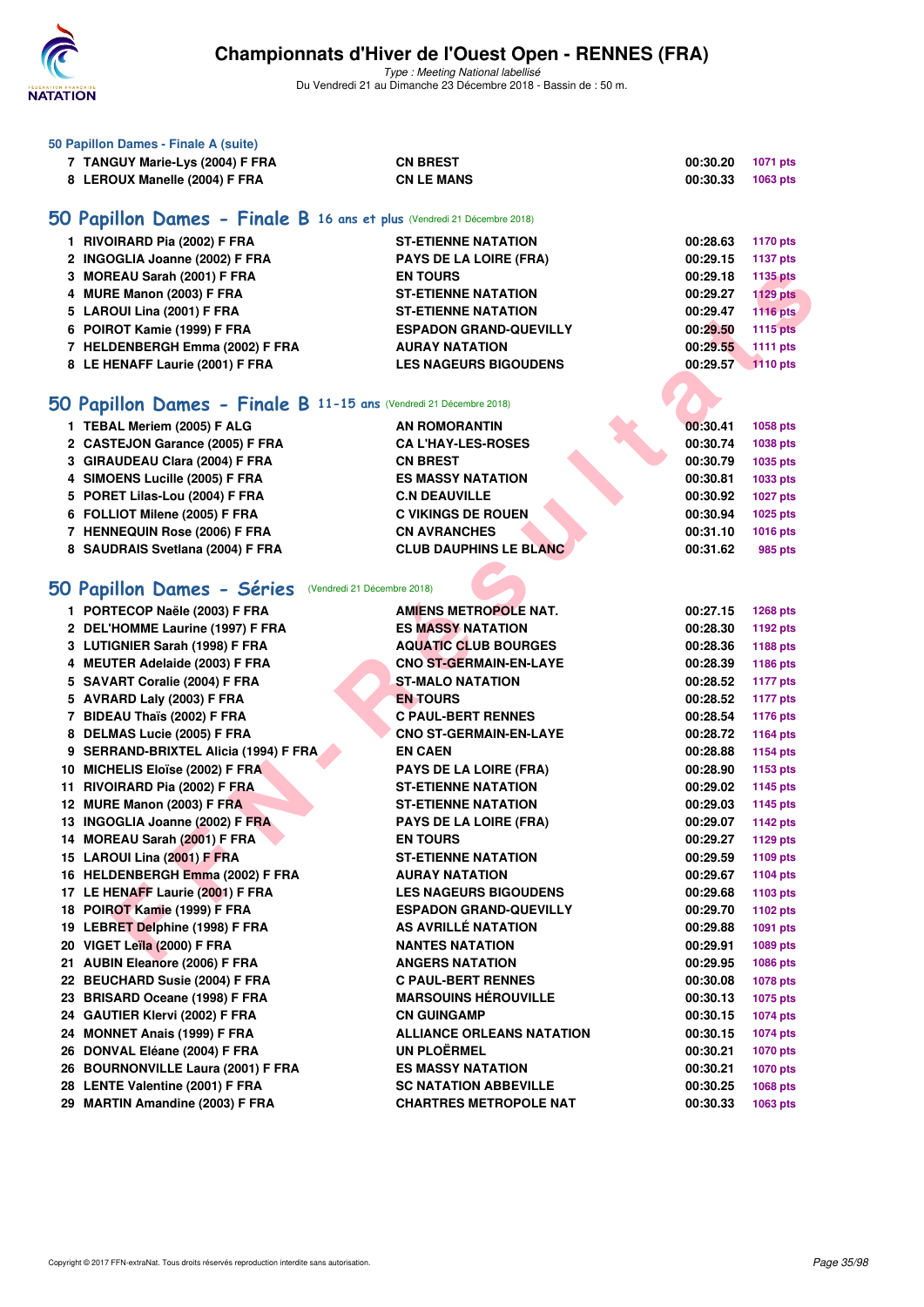

Type : Meeting National labellisé Du Vendredi 21 au Dimanche 23 Décembre 2018 - Bassin de : 50 m.

|   | 50 Papillon Dames - Séries (suite)                                       |                                  |              |            |                                                        |
|---|--------------------------------------------------------------------------|----------------------------------|--------------|------------|--------------------------------------------------------|
|   | 30 VILLON Nihèle (2000) F FRA                                            | <b>EN CAEN</b>                   |              | 00:30.38   | 1060 pts                                               |
|   | 30 LE SCORNET Mari-Lou (2004) F FRA                                      | <b>SC NATATION ABBEVILLE</b>     |              | 00:30.38   | 1060 pts                                               |
|   | 32 PASQUIOU Leïla (1992) F FRA                                           | <b>CN GUINGAMP</b>               |              | 00:30.40   | 1058 pts                                               |
|   | 33 GEORGES Sarah (2001) F FRA                                            | <b>AQUATIC CLUB BOURGES</b>      |              | 00:30.45   | 1055 pts                                               |
|   | 34 MOUNIER Alice (2002) F FRA                                            | <b>CNP LOUDÉAC</b>               |              | 00:30.51   | 1052 pts                                               |
|   | 35 TANGUY Marie-Lys (2004) F FRA                                         | <b>CN BREST</b>                  |              | 00:30.53   | 1050 pts                                               |
|   | 36 LEROUX Manelle (2004) F FRA                                           | <b>CN LE MANS</b>                |              | 00:30.59   | <b>1047 pts</b>                                        |
|   | 37 MOZAR IIona (2003) F FRA                                              | <b>CHARTRES METROPOLE NAT</b>    |              | 00:30.60   | <b>1046 pts</b>                                        |
|   | 38 GIRAUDEAU Clara (2004) F FRA                                          | <b>CN BREST</b>                  |              | 00:30.66   | $1042$ pts                                             |
|   | 39 SIMOENS Lucille (2005) F FRA                                          | <b>ES MASSY NATATION</b>         |              | 00:30.78   | <b>1035 pts</b>                                        |
|   | 40 HERTHE Emmy (2002) F FRA                                              | <b>NANTES NATATION</b>           |              | 00:30.89   | 1028 pts                                               |
|   | 40 MHUN Lena (2001) F FRA                                                | <b>ECN CHARTRES-DE-BRETAGNE</b>  |              | 00:30.89   | <b>1028 pts</b>                                        |
|   | 42 CASTEJON Garance (2005) F FRA                                         | <b>CA L'HAY-LES-ROSES</b>        |              | 00:30.94   | <b>1025 pts</b>                                        |
|   | 43 GOURA A MOUGNOL Maelle (2003) F FRA                                   | <b>CN LE MANS</b>                |              | 00:31.01   | 1021 pts                                               |
|   | 43 FOLLIOT Milene (2005) F FRA                                           | <b>C VIKINGS DE ROUEN</b>        |              | 00:31.01   | 1021 pts                                               |
|   | 45 TEBAL Meriem (2005) F ALG                                             | <b>AN ROMORANTIN</b>             |              | 00:31.03   | 1020 pts                                               |
|   | 46 PORET Lilas-Lou (2004) F FRA                                          | <b>C.N DEAUVILLE</b>             |              | 00:31.06   | 1018 pts                                               |
|   | 47 SAUDRAIS Svetlana (2004) F FRA                                        | <b>CLUB DAUPHINS LE BLANC</b>    |              | 00:31.22   | 1008 pts                                               |
|   | 48 HENNEQUIN Rose (2006) F FRA                                           | <b>CN AVRANCHES</b>              |              | 00:31.36   | 1000 pts                                               |
|   | 49 VASSEUR BILLARD Yuna (2003) F FRA                                     | <b>CN LE MANS</b>                |              | 00:31.37   | 999 pts                                                |
|   | 49 JULIAN Eulalie (2005) F FRA                                           | <b>C PAUL-BERT RENNES</b>        |              | 00:31.37   | 999 pts                                                |
|   | 51 RABIN Ysoline (2004) F FRA                                            | UNION QUIMPER NATATION           |              | 00:31.41   | 997 pts                                                |
|   | 52 CARNIOL Moéa (2005) F FRA                                             | <b>EN CAEN</b>                   |              | 00:31.42   | 997 pts                                                |
|   | 53 LANGLAIS Lila (2000) F FRA                                            | <b>ES MASSY NATATION</b>         |              | 00:31.44   | 995 pts                                                |
|   | 54 FREMOND Kenza (2004) F FRA                                            | <b>CN COUTANCES</b>              |              | 00:31.45   | 995 pts                                                |
|   | 55 LANGUE Camille (2005) F FRA                                           | <b>SC NATATION ABBEVILLE</b>     |              | 00:31.51   | 991 pts                                                |
|   | 56 BIDON-PARARD Ninon (2004) F FRA                                       | <b>CNM ST-GERMAIN-DU-PUY</b>     |              | 00:31.56   | 988 pts                                                |
|   | 57 CARBONNIER Sarah (2003) F FRA                                         | <b>ALLIANCE ORLEANS NATATION</b> |              | 00:31.69   | 980 pts                                                |
|   | 58 CHAPIN Carla (2004) F FRA                                             | <b>ECN CHARTRES-DE-BRETAGNE</b>  |              | 00:31.71   | 979 pts                                                |
|   | 59 MARTELOT Camille (2005) F FRA                                         | <b>NANTES NATATION</b>           |              | 00:31.77   | 976 pts                                                |
|   | 60 COEFFARD Oriane (2005) F FRA                                          | <b>EN CAEN</b>                   |              | 00:31.98   | <b>963 pts</b>                                         |
|   | 61 LEMAIRE Elsa (2005) F FRA                                             | <b>CN NIORT</b>                  |              | 00:32.16   | 953 pts                                                |
|   | 62 PRUVOT Mathilde (2005) F FRA                                          | <b>AMIENS METROPOLE NAT.</b>     |              | 00:32.56   | 930 pts                                                |
|   | 63 GODEFROY Elisa (2003) F FRA                                           | <b>CNP DE SAINT-LO</b>           |              | 00:32.83   | <b>914 pts</b>                                         |
|   | 64 THIBOUW Laure (2004) F FRA                                            | <b>SC NATATION ABBEVILLE</b>     |              | 00:33.23   | 891 pts                                                |
|   | --- BERSOT Lucie (1999) F FRA                                            | <b>C PAUL-BERT RENNES</b>        |              | <b>DNS</b> |                                                        |
|   | 100 Papillon Dames - Finale A 16 ans et plus (Dimanche 23 Décembre 2018) |                                  |              |            |                                                        |
|   |                                                                          |                                  |              |            |                                                        |
|   | 1 LUTIGNIER Sarah (1998) F FRA                                           | <b>AQUATIC CLUB BOURGES</b>      |              | 01:02.53   | <b>1211 pts</b>                                        |
|   | 2 MEUTER Adelaide (2003) F FRA                                           | <b>CNO ST-GERMAIN-EN-LAYE</b>    | 50 m : 29.17 | 01:02.60   | (29.17) 100 m : 1:02.53 (33.36)<br><b>1209 pts</b>     |
|   |                                                                          |                                  | 50 m : 30.60 |            | $(30.60)$ 100 m : 1:02.60 $(32.00)$                    |
|   | 3 MOREAU Sarah (2001) F FRA                                              | <b>EN TOURS</b>                  |              | 01:02.72   | 1205 pts                                               |
| 4 | <b>BIDEAU Thaïs (2002) F FRA</b>                                         | <b>C PAUL-BERT RENNES</b>        | 50 m : 30.19 | 01:02.86   | (30.19) 100 m: 1:02.72 (32.53)<br>1201 pts             |
|   |                                                                          |                                  | 50 m : 28.97 |            | (28.97) 100 m: 1:02.86 (33.89)                         |
|   | 5 BOUTIN Julie (1998) F FRA                                              | <b>EN TOURS</b>                  |              | 01:03.43   | 1185 pts<br>50 m: 29.52 (29.52) 100 m: 1:03.43 (33.91) |
|   |                                                                          |                                  |              |            |                                                        |

## **[100 Papillon Dames - Finale A](http://www.ffnatation.fr/webffn/resultats.php?idact=nat&go=epr&idcpt=55947&idepr=32) 16 ans et plus** (Dimanche 23 Décembre 2018)

| 1 LUTIGNIER Sarah (1998) F FRA | <b>AQUATIC CLUB BOURGES</b>        |                  | 01:02.53                            |          | 1211 $pts$  |
|--------------------------------|------------------------------------|------------------|-------------------------------------|----------|-------------|
|                                |                                    | $50 m$ : 29.17   | (29.17) 100 m: 1:02.53 (33.36       |          |             |
| 2 MEUTER Adelaide (2003) F FRA | <b>CNO ST-GERMAIN-EN-LAYE</b>      |                  | 01:02.60                            |          | 1209 pts    |
|                                |                                    | 50 m: 30.60      | $(30.60)$ 100 m : 1:02.60 $(32.00)$ |          |             |
| 3 MOREAU Sarah (2001) F FRA    | <b>EN TOURS</b>                    |                  | $01:02.72$ 1205 pts                 |          |             |
|                                |                                    | 50 m: 30.19      | $(30.19)$ 100 m : 1:02.72 $(32.53)$ |          |             |
| 4 BIDEAU Thaïs (2002) F FRA    | <b>C PAUL-BERT RENNES</b>          |                  | 01:02.86 1201 pts                   |          |             |
|                                |                                    | 50 m : 28.97     | (28.97) 100 m : 1:02.86 (33.89)     |          |             |
| 5 BOUTIN Julie (1998) F FRA    | <b>EN TOURS</b>                    |                  | 01:03.43 1185 pts                   |          |             |
|                                |                                    | $50 m$ : 29.52   | (29.52) 100 m: 1:03.43 (33.91       |          |             |
| 6 AVRARD Laly (2003) F FRA     | <b>EN TOURS</b>                    |                  | $01:04.30$ 1160 pts                 |          |             |
|                                |                                    | 50 m: 30.00      | $(30.00)$ 100 m : 1:04.30 $(34.30)$ |          |             |
| 7 MAILLE IIona (2001) F FRA    | <b>ES MASSY NATATION</b>           |                  | 01:04.62                            | 1151 pts |             |
|                                |                                    | 50 m: 29.98      | (29.98) 100 m : 1:04.62 (34.64      |          |             |
| 8 DESBORDES Joana (2000) F FRA | <b>STADE FRANCAIS O COURBEVOIE</b> |                  | 01:05.60                            |          | 1123 $p$ ts |
|                                |                                    | $50 m$ : $30.61$ | $(30.61)$ 100 m : 1.05.60 $(34.99)$ |          |             |

### **[100 Papillon Dames - Finale A](http://www.ffnatation.fr/webffn/resultats.php?idact=nat&go=epr&idcpt=55947&idepr=32) 11-15 ans** (Dimanche 23 Décembre 2018)

**1 SAVART Coralie (2004) F FRA ST-MALO NATATION 01:03.12 1194 pts**

50 m : 28.92 (28.92) 100 m : 1:03.12 (34.20)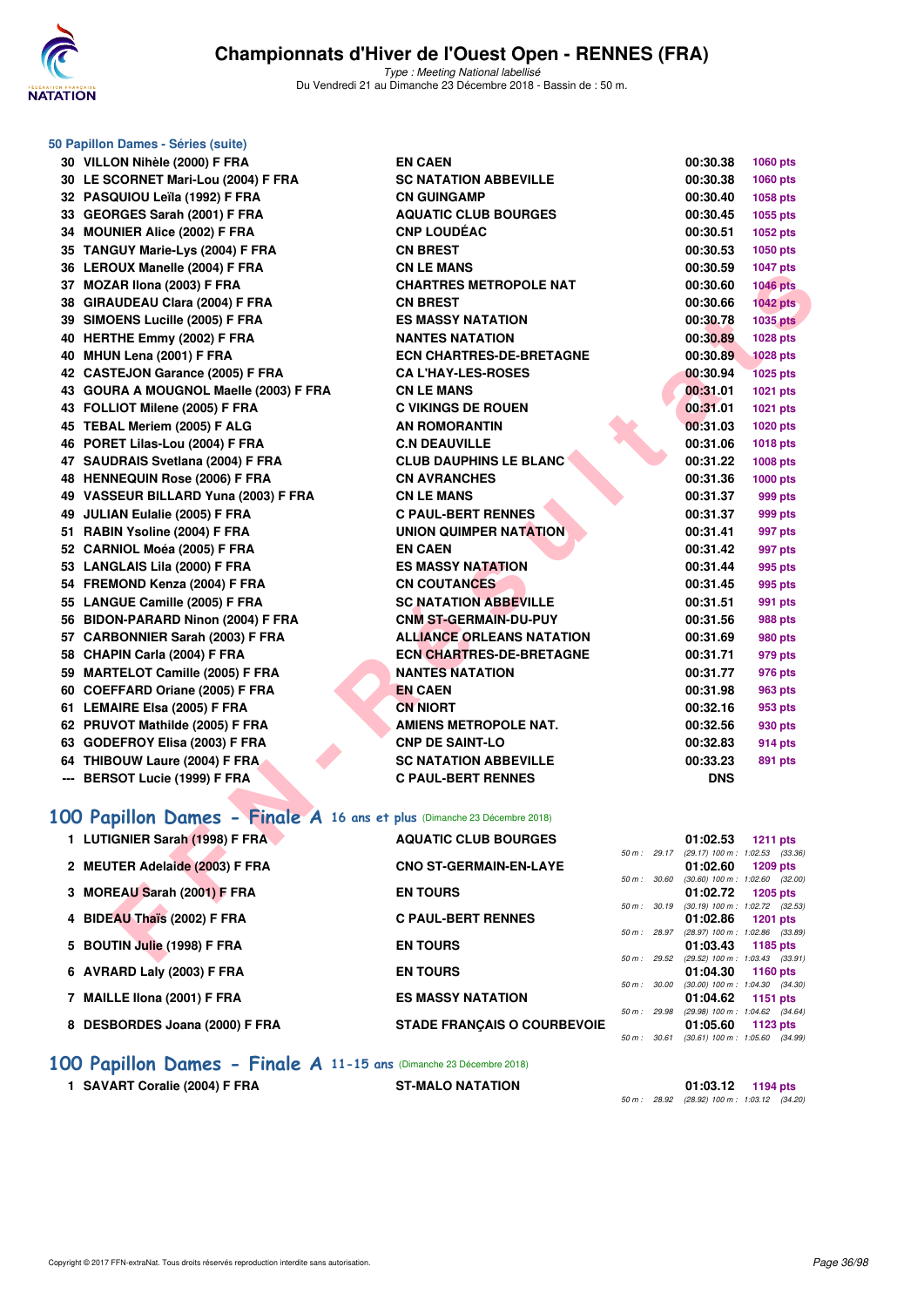

Type : Meeting National labellisé Du Vendredi 21 au Dimanche 23 Décembre 2018 - Bassin de : 50 m.

| 100 Papillon Dames - Finale A (suite) |                               |        |                          |                                     |                 |  |
|---------------------------------------|-------------------------------|--------|--------------------------|-------------------------------------|-----------------|--|
| 2 DELMAS Lucie (2005) F FRA           | <b>CNO ST-GERMAIN-EN-LAYE</b> |        |                          | 01:03.55                            | 1181 pts        |  |
|                                       |                               |        | 50 m: 29.62              | $(29.62)$ 100 m : 1:03.55 $(33.93)$ |                 |  |
| 3 SIMOENS Lucille (2005) F FRA        | <b>ES MASSY NATATION</b>      |        |                          | 01:07.00                            | 1085 pts        |  |
|                                       |                               |        | $50 \text{ m}$ : $30.94$ | $(30.94)$ 100 m : 1:07.00 $(36.06)$ |                 |  |
| 4 LISTRAT Charlotte (2004) F FRA      | <b>EN TOURS</b>               |        |                          | 01:07.33                            | 1075 pts        |  |
|                                       |                               |        | 50 m: 31.88              | $(31.88)$ 100 m : 1:07.33 $(35.45)$ |                 |  |
| 5 AUBIN Eleanore (2006) F FRA         | <b>ANGERS NATATION</b>        |        |                          | 01:08.28                            | <b>1050 pts</b> |  |
|                                       |                               |        | 50 m: 31.92              | $(31.92)$ 100 m : 1:08.28 $(36.36)$ |                 |  |
| 6 TANGUY Marie-Lys (2004) F FRA       | <b>CN BREST</b>               |        |                          | 01:08.31                            | <b>1049 pts</b> |  |
|                                       |                               |        | $50 m$ : $31.51$         | $(31.51)$ 100 m : 1:08.31 $(36.80)$ |                 |  |
| 7 PELLEAU Ines (2004) F FRA           | <b>CN BREST</b>               |        |                          | 01:08.50                            | $1044$ pts      |  |
|                                       |                               |        | $50 m$ : $32.14$         | $(32.14)$ 100 m : 1:08.50 $(36.36)$ |                 |  |
| 8 LE SCORNET Mari-Lou (2004) F FRA    | <b>SC NATATION ABBEVILLE</b>  |        |                          | 01:08.78                            | <b>1036 pts</b> |  |
|                                       |                               | 50 m : | 32.63                    | $(32.63)$ 100 m : 1:08.78           | (36.15)         |  |

#### **[100 Papillon Dames - Finale B](http://www.ffnatation.fr/webffn/resultats.php?idact=nat&go=epr&idcpt=55947&idepr=32) 16 ans et plus** (Dimanche 23 Décembre 2018)

| 0 IANGUT MAHE-LYS (2004) F FRA                                          |                               |              |              | U I .UO.J I                                            | כוט כדי ו       |  |
|-------------------------------------------------------------------------|-------------------------------|--------------|--------------|--------------------------------------------------------|-----------------|--|
| 7 PELLEAU Ines (2004) F FRA                                             | <b>CN BREST</b>               |              |              | 50 m: 31.51 (31.51) 100 m: 1:08.31 (36.80)<br>01:08.50 | <b>1044 pts</b> |  |
|                                                                         |                               |              |              | 50 m : 32.14 (32.14) 100 m : 1:08.50 (36.36)           |                 |  |
| 8 LE SCORNET Mari-Lou (2004) F FRA                                      | <b>SC NATATION ABBEVILLE</b>  |              |              | 01:08.78                                               | <b>1036 pts</b> |  |
|                                                                         |                               |              |              | 50 m : 32.63 (32.63) 100 m : 1:08.78 (36.15)           |                 |  |
| 00 Papillon Dames - Finale B 16 ans et plus (Dimanche 23 Décembre 2018) |                               |              |              |                                                        |                 |  |
| 1 FAVE Anna (2000) F FRA                                                | <b>CN BREST</b>               |              |              | 01:04.72                                               | 1148 pts        |  |
|                                                                         |                               | 50 m: 31.24  |              | $(31.24)$ 100 m : 1:04.72 $(33.48)$                    |                 |  |
| 2 DELAUNAY Mai (2001) F FRA                                             | <b>PAYS DE LA LOIRE (FRA)</b> |              |              | 01:04.75                                               | 1147 pts        |  |
| 3 RIVOIRARD Pia (2002) F FRA                                            | <b>ST-ETIENNE NATATION</b>    |              | 50 m : 30.70 | $(30.70)$ 100 m : 1:04.75 $(34.05)$<br>01:05.23        | 1134 pts        |  |
|                                                                         |                               |              | 50 m: 30.41  | (30.41) 100 m: 1:05.23 (34.82)                         |                 |  |
| 4 MURE Manon (2003) F FRA                                               | <b>ST-ETIENNE NATATION</b>    |              |              | 01:05.53                                               | 1125 pts        |  |
|                                                                         |                               |              | 50 m : 30.97 | $(30.97)$ 100 m : 1:05.53 $(34.56)$                    |                 |  |
| 5 LEBRET Delphine (1998) F FRA                                          | AS AVRILLÉ NATATION           |              |              | 01:06.68                                               | 1093 pts        |  |
| 6 BOURNONVILLE Laura (2001) F FRA                                       | <b>ES MASSY NATATION</b>      | 50 m: 31.34  |              | $(31.34)$ 100 m : 1:06.68 $(35.34)$<br>01:06.70        | 1093 pts        |  |
|                                                                         |                               | 50 m: 31.51  |              | $(31.51)$ 100 m : 1:06.70 $(35.19)$                    |                 |  |
| 7 LENTE Valentine (2001) F FRA                                          | <b>SC NATATION ABBEVILLE</b>  |              |              | 01:06.96                                               | <b>1086 pts</b> |  |
|                                                                         |                               |              | 50 m : 31.09 | $(31.09)$ 100 m : 1:06.96 $(35.87)$                    |                 |  |
| 8 MARTIN Amandine (2003) F FRA                                          | <b>CHARTRES METROPOLE NAT</b> |              |              | 01:07.73                                               | <b>1065 pts</b> |  |
|                                                                         |                               |              |              | 50 m: 31.16 (31.16) 100 m: 1:07.73 (36.57)             |                 |  |
| 00 Papillon Dames - Finale B 11-15 ans (Dimanche 23 Décembre 2018)      |                               |              |              |                                                        |                 |  |
| 1 COEFFARD Oriane (2005) F FRA                                          | <b>EN CAEN</b>                |              |              | 01:08.52                                               | <b>1043 pts</b> |  |
|                                                                         |                               |              | 50 m : 32.23 | $(32.23)$ 100 m : 1:08.52 $(36.29)$                    |                 |  |
| 2 BEUCHARD Susie (2004) F FRA                                           | <b>C PAUL-BERT RENNES</b>     |              |              | 01:08.94                                               | <b>1032 pts</b> |  |
|                                                                         |                               |              |              | 50 m: 31.62 (31.62) 100 m: 1:08.94 (37.32)             |                 |  |
| 3 PORET Lilas-Lou (2004) F FRA                                          | <b>C.N DEAUVILLE</b>          | 50 m: 32.47  |              | 01:09.53<br>$(32.47)$ 100 m : 1:09.53 $(37.06)$        | <b>1016 pts</b> |  |
| 4 LEROUX Manelle (2004) F FRA                                           | <b>CN LE MANS</b>             |              |              | 01:09.65                                               | 1013 pts        |  |
|                                                                         |                               | 50 m: 33.33  |              | (33.33) 100 m: 1:09.65 (36.32)                         |                 |  |
| 5 FOLLIOT Milene (2005) F FRA                                           | <b>C VIKINGS DE ROUEN</b>     |              |              | 01:09.67                                               | 1012 pts        |  |
|                                                                         |                               | 50 m: 32.30  |              | $(32.30)$ 100 m : 1:09.67 $(37.37)$                    |                 |  |
| 6 JULIAN Eulalie (2005) F FRA                                           | <b>C PAUL-BERT RENNES</b>     |              |              | 01:09.80                                               | 1009 pts        |  |
| 7 CARNIOL Moéa (2005) F FRA                                             | <b>EN CAEN</b>                |              |              | 50 m: 32.75 (32.75) 100 m: 1:09.80 (37.05)<br>01:10.37 | 994 pts         |  |
|                                                                         |                               |              | 50 m : 32.84 | $(32.84)$ 100 m : 1:10.37 $(37.53)$                    |                 |  |
| 8 AUDOLY Calliope (2004) F FRA                                          | <b>CA L'HAY-LES-ROSES</b>     |              |              | 01:10.47                                               | 991 pts         |  |
|                                                                         |                               |              |              | 50 m: 32.45 (32.45) 100 m: 1:10.47 (38.02)             |                 |  |
|                                                                         |                               |              |              |                                                        |                 |  |
| 00 Papillon Dames - Séries<br>(Dimanche 23 Décembre 2018)               |                               |              |              |                                                        |                 |  |
| 1 BIDEAU Thaïs (2002) F FRA                                             | <b>C PAUL-BERT RENNES</b>     |              |              | 01:02.88                                               | <b>1201 pts</b> |  |
|                                                                         |                               | 50 m : 28.87 |              | $(28.87)$ 100 m : 1:02.88 $(34.01)$                    |                 |  |
| 2 MOREAU Sarah (2001) F FRA                                             | <b>EN TOURS</b>               |              |              | 01:02.99                                               | 1197 pts        |  |
| 3 BOUTIN Julie (1998) F FRA                                             | <b>EN TOURS</b>               | 50 m: 30.12  |              | $(30.12)$ 100 m : 1:02.99 $(32.87)$<br>01:03.48        | 1183 pts        |  |
|                                                                         |                               |              | 50 m : 29.38 | $(29.38)$ 100 m : 1:03.48 $(34.10)$                    |                 |  |
| 4 LUTIGNIER Sarah (1998) F FRA                                          | <b>AQUATIC CLUB BOURGES</b>   |              |              | 01:03.49                                               | 1183 pts        |  |
|                                                                         |                               |              |              |                                                        |                 |  |

#### **[100 Papillon Dames - Finale B](http://www.ffnatation.fr/webffn/resultats.php?idact=nat&go=epr&idcpt=55947&idepr=32) 11-15 ans** (Dimanche 23 Décembre 2018)

| 1 COEFFARD Oriane (2005) F FRA | <b>EN CAEN</b>            |                        | 01:08.52<br>1043 pts           |
|--------------------------------|---------------------------|------------------------|--------------------------------|
|                                |                           | $50 \text{ m}$ : 32.23 | $(32.23)$ 100 m : 1:08.52 (36. |
| 2 BEUCHARD Susie (2004) F FRA  | <b>C PAUL-BERT RENNES</b> |                        | 01:08.94<br>1032 pts           |
|                                |                           | 50 m: 31.62            | $(31.62)$ 100 m : 1:08.94 (37. |
| 3 PORET Lilas-Lou (2004) F FRA | <b>C.N DEAUVILLE</b>      |                        | 01:09.53<br>1016 pts           |
|                                |                           | $50 \text{ m}$ : 32.47 | $(32.47)$ 100 m : 1:09.53 (37. |
| 4 LEROUX Manelle (2004) F FRA  | <b>CN LE MANS</b>         |                        | 01:09.65<br>1013 pts           |
|                                |                           | 50 m: 33.33            | $(33.33)$ 100 m : 1:09.65 (36. |
| 5 FOLLIOT Milene (2005) F FRA  | <b>C VIKINGS DE ROUEN</b> |                        | 01:09.67<br>1012 pts           |
|                                |                           | 50 m: 32.30            | $(32.30)$ 100 m : 1:09.67 (37. |
| 6 JULIAN Eulalie (2005) F FRA  | <b>C PAUL-BERT RENNES</b> |                        | 01:09.80<br>1009 pts           |
|                                |                           | 50 m: 32.75            | $(32.75)$ 100 m : 1:09.80 (37. |
| 7 CARNIOL Moéa (2005) F FRA    | <b>EN CAEN</b>            |                        | 01:10.37<br>994 pts            |
|                                |                           | 50 m: 32.84            | $(32.84)$ 100 m : 1:10.37 (37. |
| 8 AUDOLY Calliope (2004) F FRA | <b>CA L'HAY-LES-ROSES</b> |                        | 01:10.47<br>991 pts            |
|                                |                           | $50 \text{ m}$ : 32.45 | $(32.45)$ 100 m : 1:10.47 (38. |

## **[100 Papillon Dames - Séries](http://www.ffnatation.fr/webffn/resultats.php?idact=nat&go=epr&idcpt=55947&idepr=32)** (Dimanche 23 Décembre 2018)

| 1 BIDEAU Thaïs (2002) F FRA    | <b>C PAUL-BERT RENNES</b>          |                        | 01:02.88                                          | 1201 pts |  |
|--------------------------------|------------------------------------|------------------------|---------------------------------------------------|----------|--|
| 2 MOREAU Sarah (2001) F FRA    | <b>EN TOURS</b>                    | 50 m: 28.87            | (28.87) 100 m : 1:02.88 (34.<br>01:02.99          | 1197 pts |  |
| 3 BOUTIN Julie (1998) F FRA    | <b>EN TOURS</b>                    | $50 m$ : $30.12$       | $(30.12)$ 100 m : 1:02.99 (32.<br>01:03.48        | 1183 pts |  |
|                                |                                    | 50 m: 29.38            | (29.38) 100 m : 1:03.48 (34.                      |          |  |
| 4 LUTIGNIER Sarah (1998) F FRA | <b>AQUATIC CLUB BOURGES</b>        | $50 \text{ m}$ : 29.25 | 01:03.49 1183 pts<br>(29.25) 100 m : 1:03.49 (34. |          |  |
| 5 MEUTER Adelaide (2003) F FRA | <b>CNO ST-GERMAIN-EN-LAYE</b>      | $50 m$ : $30.25$       | 01:03.61<br>$(30.25)$ 100 m : 1:03.61 (33.        | 1180 pts |  |
| 6 AVRARD Laly (2003) F FRA     | <b>EN TOURS</b>                    | $50 m$ : 29.75         | 01:04.04<br>(29.75) 100 m : 1:04.04 (34.          | 1167 pts |  |
| 7 DESBORDES Joana (2000) F FRA | <b>STADE FRANCAIS O COURBEVOIE</b> |                        | 01:04.52                                          | 1154 pts |  |
| 8 MAILLE IIona (2001) F FRA    | <b>ES MASSY NATATION</b>           | 50 m: 30.04            | $(30.04)$ 100 m : 1:04.52 (34.<br>01:04.60        | 1151 pts |  |
| 9 DELAUNAY Mai (2001) F FRA    | <b>PAYS DE LA LOIRE (FRA)</b>      | 50 m: 29.99            | (29.99) 100 m: 1:04.60 (34.<br>01:04.65           | 1150 pts |  |
|                                |                                    |                        |                                                   |          |  |

|                  |       | 01:08.52          | 1043 pts            |  |
|------------------|-------|-------------------|---------------------|--|
| 50 m: 32.23      |       | $(32.23)$ 100 m : | 1:08.52 (36.29)     |  |
|                  |       | 01:08.94          | 1032 pts            |  |
| 50 m: 31.62      |       | $(31.62)$ 100 m : | 1:08.94 (37.32)     |  |
|                  |       | 01:09.53          | <b>1016 pts</b>     |  |
| 50 m: 32.47      |       | $(32.47)$ 100 m : | 1:09.53 (37.06)     |  |
|                  |       | 01:09.65          | 1013 pts            |  |
| 50 m :           | 33.33 | $(33.33)$ 100 m : | 1:09.65 (36.32)     |  |
|                  |       | 01:09.67          | 1012 pts            |  |
| 50 m: 32.30      |       | $(32.30)$ 100 m : | 1:09.67 (37.37)     |  |
|                  |       | 01:09.80          | 1009 pts            |  |
| $50 m$ : $32.75$ |       | $(32.75)$ 100 m : | 1:09.80 (37.05)     |  |
|                  |       | 01:10.37          | 994 pts             |  |
| 50 m: 32.84      |       | $(32.84)$ 100 m : | $1:10.37$ $(37.53)$ |  |
|                  |       | 01:10.47          | 991 pts             |  |
| $50 m$ :         | 32.45 | $(32.45)$ 100 m : | $1:10.47$ (38.02)   |  |

|                |              | 01:02.88          | <b>1201 pts</b>     |
|----------------|--------------|-------------------|---------------------|
|                | 50 m : 28.87 | $(28.87)$ 100 m : | $1:02.88$ $(34.01)$ |
|                |              | 01:02.99          | 1197 pts            |
|                | 50 m: 30.12  | $(30.12)$ 100 m : | 1:02.99 (32.87)     |
|                |              | 01:03.48          | 1183 pts            |
| 50 m : 29.38   |              | $(29.38) 100 m$ : | $1:03.48$ $(34.10)$ |
|                |              | 01:03.49          | 1183 pts            |
| $50 m$ : 29.25 |              | $(29.25)$ 100 m : | 1:03.49 (34.24)     |
|                |              | 01:03.61          | 1180 pts            |
|                | 50 m : 30.25 | $(30.25)$ 100 m : | 1:03.61 (33.36)     |
|                |              | 01:04.04          | 1167 pts            |
|                | 50 m : 29.75 | $(29.75)$ 100 m : | 1:04.04 (34.29)     |
|                |              | 01:04.52          | 1154 pts            |
| 50 m: 30.04    |              | $(30.04)$ 100 m : | $1:04.52$ $(34.48)$ |
|                |              | 01:04.60          | 1151 pts            |
|                | 50 m : 29.99 | $(29.99)$ 100 m : | $1:04.60$ $(34.61)$ |
|                |              |                   | 01:04.65 1150 pts   |
| 50 m : 30.79   |              | $(30.79)$ 100 m : | 1:04.65 (33.86)     |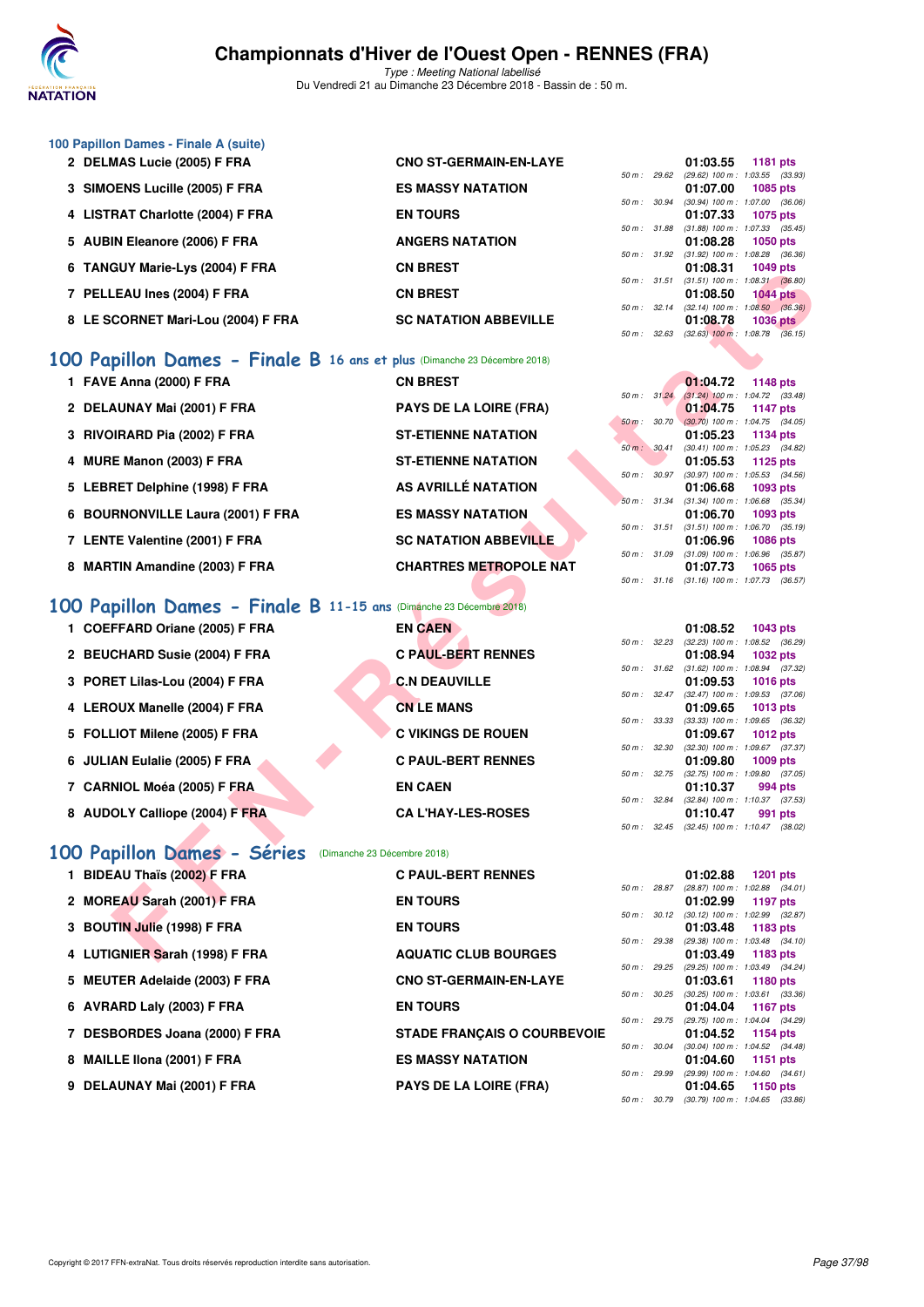

**100 Papillon Dames - Séries (suite)**

## **Championnats d'Hiver de l'Ouest Open - RENNES (FRA)**

|     | 10 SAVART Coralie (2004) F FRA         | ST-MALO NATATION                   |              |              | 01:04.88                                        | 1143 pts        |  |
|-----|----------------------------------------|------------------------------------|--------------|--------------|-------------------------------------------------|-----------------|--|
|     | 11 MURE Manon (2003) F FRA             | <b>ST-ETIENNE NATATION</b>         | 50 m : 29.88 |              | (29.88) 100 m: 1:04.88 (35.00)<br>01:05.02      | <b>1140 pts</b> |  |
|     | 12 DEL'HOMME Laurine (1997) F FRA      | <b>ES MASSY NATATION</b>           | 50 m : 30.20 |              | $(30.20)$ 100 m : 1:05.02 $(34.82)$<br>01:05.16 | 1136 pts        |  |
|     | 13 FROUIN Meghan (2001) F FRA          | <b>STADE FRANÇAIS O COURBEVOIE</b> | 50 m: 29.46  |              | (29.46) 100 m: 1:05.16 (35.70)<br>01:05.24      | 1133 pts        |  |
| 14  | FAVE Anna (2000) F FRA                 | <b>CN BREST</b>                    | 50 m: 30.24  |              | (30.24) 100 m: 1:05.24 (35.00)<br>01:05.67      | <b>1121 pts</b> |  |
| 15  | <b>BOURNONVILLE Laura (2001) F FRA</b> | <b>ES MASSY NATATION</b>           | 50 m : 30.89 |              | (30.89) 100 m : 1:05.67 (34.78)<br>01:05.79     | <b>1118 pts</b> |  |
| 16  | DELMAS Lucie (2005) F FRA              | <b>CNO ST-GERMAIN-EN-LAYE</b>      | 50 m: 30.37  |              | $(30.37)$ 100 m : 1:05.79 $(35.42)$<br>01:06.22 | 1106 $pts$      |  |
| 17  | RIVOIRARD Pia (2002) F FRA             | <b>ST-ETIENNE NATATION</b>         | 50 m : 30.28 |              | $(30.28)$ 100 m : 1:06.22 $(35.94)$<br>01:06.77 | 1091 pts        |  |
|     | 18 LENTE Valentine (2001) F FRA        | <b>SC NATATION ABBEVILLE</b>       | 50 m : 30.84 |              | (30.84) 100 m: 1:06.77 (35.93)<br>01:07.21      | 1079 pts        |  |
|     | <b>MARTIN Amandine (2003) F FRA</b>    | <b>CHARTRES METROPOLE NAT</b>      | 50 m: 30.66  |              | (30.66) 100 m: 1:07.21 (36.55)<br>01:07.29      |                 |  |
| 19  |                                        | AS AVRILLÉ NATATION                | 50 m : 31.56 |              | $(31.56)$ 100 m : 1:07.29 $(35.73)$             | 1077 pts        |  |
|     | 20 LEBRET Delphine (1998) F FRA        |                                    | 50 m: 31.36  |              | 01:07.36<br>$(31.36)$ 100 m : 1:07.36 $(36.00)$ | 1075 pts        |  |
| 21. | SIMOENS Lucille (2005) F FRA           | <b>ES MASSY NATATION</b>           | 50 m: 31.20  |              | 01:07.48<br>$(31.20)$ 100 m : 1:07.48 $(36.28)$ | <b>1071 pts</b> |  |
|     | 22 LEBRE Emma (2002) F FRA             | <b>CN BREST</b>                    | 50 m: 31.67  |              | 01:07.59<br>(31.67) 100 m: 1:07.59 (35.92)      | 1068 pts        |  |
|     | 23 VIGET Leïla (2000) F FRA            | <b>NANTES NATATION</b>             | 50 m: 31.24  |              | 01:07.61<br>(31.24) 100 m: 1:07.61 (36.37)      | <b>1068 pts</b> |  |
|     | 24 LAROUI Lina (2001) F FRA            | <b>ST-ETIENNE NATATION</b>         | 50 m: 31.02  |              | 01:07.63<br>$(31.02)$ 100 m : 1:07.63 $(36.61)$ | 1067 pts        |  |
|     | 25 ROUSSEAU Elsa (2003) F FRA          | <b>ES MASSY NATATION</b>           | 50 m: 32.32  |              | 01:07.70<br>(32.32) 100 m: 1:07.70 (35.38)      | 1065 pts        |  |
| 26  | FERRON Berangere (2002) F FRA          | <b>AQUATIC CLUB BOURGES</b>        | 50 m : 31.88 |              | 01:07.81<br>$(31.88)$ 100 m : 1:07.81 $(35.93)$ | <b>1062 pts</b> |  |
| 27  | TREBAOL Lucie (2002) F FRA             | <b>CN BREST</b>                    |              |              | 01:07.83                                        | 1062 pts        |  |
| 28  | POIROT Kamie (1999) F FRA              | <b>ESPADON GRAND-QUEVILLY</b>      | 50 m: 32.34  |              | (32.34) 100 m: 1:07.83 (35.49)<br>01:07.86      | 1061 pts        |  |
|     | 29 MOUNIER Alice (2002) F FRA          | <b>CNP LOUDEAC</b>                 | 50 m : 30.63 |              | (30.63) 100 m: 1:07.86 (37.23)<br>01:07.88      | <b>1060 pts</b> |  |
| 30  | MOZAR IIona (2003) F FRA               | <b>CHARTRES METROPOLE NAT</b>      | 50 m: 31.46  |              | (31.46) 100 m: 1:07.88 (36.42)<br>01:08.19      | 1052 pts        |  |
| 31. | VILLON Nihèle (2000) F FRA             | <b>EN CAEN</b>                     | 50 m : 31.19 |              | $(31.19)$ 100 m : 1:08.19 $(37.00)$<br>01:08.20 | 1052 pts        |  |
|     | 32 LISTRAT Charlotte (2004) F FRA      | <b>EN TOURS</b>                    | 50 m: 31.26  |              | $(31.26)$ 100 m : 1:08.20 $(36.94)$<br>01:08.21 | 1052 pts        |  |
| 33  | <b>TANGUY Marie-Lys (2004) F FRA</b>   | <b>CN BREST</b>                    | 50 m : 31.83 |              | $(31.83)$ 100 m : 1:08.21 $(36.38)$<br>01:08.24 | 1051 pts        |  |
| 34  | <b>BEBOULENE Camille (2002) F FRA</b>  | <b>CHARTRES METROPOLE NAT</b>      |              | 50 m : 32.16 | $(32.16)$ 100 m : 1:08.24 $(36.08)$<br>01:08.29 | 1049 pts        |  |
|     | 35 SIMOENS Jeanne (2000) F FRA         | <b>C PAUL-BERT RENNES</b>          | 50 m : 31.86 |              | $(31.86)$ 100 m : 1:08.29 $(36.43)$<br>01:08.31 | 1049 pts        |  |
|     | 36 AUBIN Eleanore (2006) F FRA         | <b>ANGERS NATATION</b>             | 50 m: 31.07  |              | $(31.07)$ 100 m : 1:08.31 $(37.24)$<br>01:08.49 | 1044 pts        |  |
|     | 37 LE SCORNET Mari-Lou (2004) F FRA    | <b>SC NATATION ABBEVILLE</b>       |              | 50 m : 32.16 | $(32.16)$ 100 m : 1:08.49 $(36.33)$<br>01:08.70 | <b>1038 pts</b> |  |
|     |                                        |                                    | 50 m : 31.79 |              | $(31.79)$ 100 m : 1:08.70 $(36.91)$             |                 |  |
|     | 38 PASQUIOU Leïla (1992) F FRA         | <b>CN GUINGAMP</b>                 |              | 50 m : 32.43 | 01:08.84<br>$(32.43)$ 100 m : 1:08.84 $(36.41)$ | 1035 pts        |  |
| 39  | PELLEAU Ines (2004) F FRA              | <b>CN BREST</b>                    |              | 50 m : 32.04 | 01:08.92<br>(32.04) 100 m: 1:08.92 (36.88)      | 1032 pts        |  |
| 40  | <b>LEPRINCE Nora (2001) F FRA</b>      | <b>C PAUL-BERT RENNES</b>          | 50 m: 31.95  |              | 01:09.28<br>$(31.95)$ 100 m : 1:09.28 $(37.33)$ | 1023 pts        |  |
| 41  | FOLLIOT Milene (2005) F FRA            | <b>C VIKINGS DE ROUEN</b>          |              | 50 m: 32.13  | 01:09.43<br>$(32.13)$ 100 m : 1:09.43 $(37.30)$ | 1019 pts        |  |
|     | 42 LEROUX Manelle (2004) F FRA         | <b>CN LE MANS</b>                  | 50 m : 32.90 |              | 01:09.56<br>(32.90) 100 m: 1:09.56 (36.66)      | 1015 pts        |  |
|     | 43 COEFFARD Oriane (2005) F FRA        | <b>EN CAEN</b>                     |              | 50 m : 34.11 | 01:09.76<br>$(34.11)$ 100 m : 1:09.76 $(35.65)$ | <b>1010 pts</b> |  |
|     | 44 LENGLET Nolwenn (2002) F FRA        | <b>ES MASSY NATATION</b>           | 50 m : 32.40 |              | 01:10.03<br>(32.40) 100 m: 1:10.03 (37.63)      | 1003 pts        |  |
|     | 45 LANGLAIS Lila (2000) F FRA          | <b>ES MASSY NATATION</b>           |              |              | 01:10.05                                        | 1002 pts        |  |

| <b>-MALO NATATION</b>            |
|----------------------------------|
| <b>-ETIENNE NATATION</b>         |
| <b>MASSY NATATION</b>            |
| <b>ADE FRANÇAIS O COURBEVOIE</b> |
| <b>I BREST</b>                   |
| <b>MASSY NATATION</b>            |
| <b>JO ST-GERMAIN-EN-LAYE</b>     |
| <b>-ETIENNE NATATION</b>         |
| <b>NATATION ABBEVILLE</b>        |
| <b>IARTRES METROPOLE NAT</b>     |
| S AVRILLÉ NATATION               |
| <b>MASSY NATATION</b>            |
| <b>IBREST</b>                    |
| <b>INTES NATATION</b>            |
| <b>-ETIENNE NATATION</b>         |
| <b>MASSY NATATION</b>            |
| <b>QUATIC CLUB BOURGES</b>       |
| <b>BREST</b>                     |
| <b>PADON GRAND-QUEVILLY</b>      |
| <b>IP LOUDÉAC</b>                |
| <b>JARTRES METROPOLE NAT</b>     |
| I CAEN                           |
| I TOURS                          |
| <b>IBREST</b>                    |
| HARTRES METROPOLE NAT            |
| <b>PAUL-BERT RENNES</b>          |
| <b>IGERS NATATION</b>            |
| <b>NATATION ABBEVILLE</b>        |
| <b>J GUINGAMP</b>                |
| <b>I BREST</b>                   |
| <b>PAUL-BERT RENNES</b>          |
| <b>VIKINGS DE ROUEN</b>          |
| <b>I LE MANS</b>                 |
| I CAEN                           |
| <b>MASSY NATATION</b>            |
| <b>MASSY NATATION</b>            |

|          |       | 01:04.88                      | 1143 pts            |                |
|----------|-------|-------------------------------|---------------------|----------------|
| 50 m :   | 29.88 | (29.88) 100 m :               | 1:04.88             | (35.00)        |
| 50 m :   | 30.20 | 01:05.02<br>$(30.20)$ 100 m : | 1140 pts<br>1:05.02 | (34.82)        |
|          |       | 01:05.16                      | 1136 pts            |                |
| $50 m$ : | 29.46 | (29.46) 100 m :<br>01:05.24   | 1:05.16<br>1133     | (35.70)        |
| 50 m :   | 30.24 | $(30.24) 100 m$ :             | 1:05.24             | pts<br>(35.00) |
|          |       | 01:05.67                      | 1121                | pts            |
| 50 m :   | 30.89 | $(30.89)$ 100 m :<br>01:05.79 | 1:05.67<br>1118     | (34.78)<br>pts |
| 50 m :   | 30.37 | $(30.37)$ 100 m :             | 1:05.79             | (35.42)        |
|          |       | 01:06.22                      | 1106                | pts            |
| $50 m$ : | 30.28 | $(30.28)$ 100 m :<br>01:06.77 | 1:06.22<br>1091     | (35.94)<br>pts |
| 50 m :   | 30.84 | $(30.84)$ 100 m :             | 1:06.77             | (35.93)        |
| 50 m :   | 30.66 | 01:07.21<br>$(30.66)$ 100 m : | 1079<br>1:07.21     | pts<br>(36.55) |
|          |       | 01:07.29                      | 1077                | pts            |
| 50 m :   | 31.56 | $(31.56) 100 m$ :             | 1:07.29             | (35.73)        |
| $50 m$ : | 31.36 | 01:07.36<br>$(31.36) 100 m$ : | 1075<br>1:07.36     | pts<br>(36.00) |
|          |       | 01:07.48                      | 1071                | pts            |
| 50 m :   | 31.20 | $(31.20)$ 100 m :             | 1:07.48             | (36.28)        |
| 50 m :   | 31.67 | 01:07.59<br>$(31.67) 100 m$ : | 1068<br>1:07.59     | pts<br>(35.92) |
|          |       | 01:07.61                      | 1068                | pts            |
| 50 m :   | 31.24 | $(31.24) 100 m$ :<br>01:07.63 | 1:07.61<br>1067     | (36.37)        |
| 50 m :   | 31.02 | $(31.02) 100 m$ :             | 1:07.63             | pts<br>(36.61) |
|          |       | 01:07.70                      | 1065                | pts            |
| $50 m$ : | 32.32 | $(32.32)$ 100 m :<br>01:07.81 | 1:07.70<br>1062 pts | (35.38)        |
| 50 m :   | 31.88 | (31.88) 100 m :               | 1:07.81             | (35.93)        |
|          |       | 01:07.83                      | 1062                | pts            |
| $50 m$ : | 32.34 | $(32.34) 100 m$ :<br>01:07.86 | 1:07.83<br>1061     | (35.49)<br>pts |
| 50 m :   | 30.63 | $(30.63) 100 m$ :             | 1:07.86             | (37.23)        |
| 50 m :   | 31.46 | 01:07.88<br>$(31.46) 100 m$ : | 1060<br>1:07.88     | pts<br>(36.42) |
|          |       | 01:08.19                      | 1052 pts            |                |
| 50 m :   | 31.19 | $(31.19) 100 m$ :             | 1:08.19             | (37.00)        |
| 50 m :   | 31.26 | 01:08.20<br>$(31.26)$ 100 m : | 1052 pts<br>1:08.20 | (36.94)        |
|          |       | 01:08.21                      | 1052 pts            |                |
| $50 m$ : | 31.83 | $(31.83) 100 m$ :<br>01:08.24 | 1:08.21<br>1051     | (36.38)<br>pts |
| $50 m$ : | 32.16 | $(32.16) 100 m$ :             | 1:08.24             | (36.08)        |
|          |       | 01:08.29                      | 1049 pts            |                |
| $50 m$ : | 31.86 | $(31.86) 100 m$ :<br>01:08.31 | 1:08.29<br>1049 pts | (36.43)        |
| 50 m :   | 31.07 | (31.07) 100 m :               | 1:08.31             | (37.24)        |
| 50 m :   | 32.16 | 01:08.49<br>$(32.16) 100 m$ : | 1044 pts<br>1:08.49 | (36.33)        |
|          |       | 01:08.70                      | 1038 pts            |                |
| $50 m$ : | 31.79 | $(31.79) 100 m$ :             | 1:08.70             | (36.91)        |
| $50 m$ : | 32.43 | 01:08.84<br>$(32.43) 100 m$ : | 1035 pts<br>1:08.84 | (36.41)        |
|          |       | 01:08.92                      | 1032 pts            |                |
| $50 m$ : | 32.04 | (32.04) 100 m :               | 1:08.92             | (36.88)        |
| 50 m :   | 31.95 | 01:09.28<br>$(31.95) 100 m$ : | 1023 pts<br>1:09.28 | (37.33)        |
|          |       | 01:09.43                      | 1019 pts            |                |
| $50 m$ : | 32.13 | $(32.13) 100 m$ :<br>01:09.56 | 1:09.43<br>1015 pts | (37.30)        |
| $50 m$ : | 32.90 | (32.90) 100 m :               | 1:09.56             | (36.66)        |
|          |       | 01:09.76                      | 1010 pts            |                |
| $50 m$ : | 34.11 | $(34.11)$ 100 m :<br>01:10.03 | 1:09.76<br>1003 pts | (35.65)        |
| $50 m$ : | 32.40 | $(32.40)$ 100 m :             | 1:10.03             | (37.63)        |
|          |       | 01:10.05                      | 1002 pts            |                |
| $50 m$ : | 33.01 | $(33.01)$ 100 m :             | 1:10.05             | (37.04)        |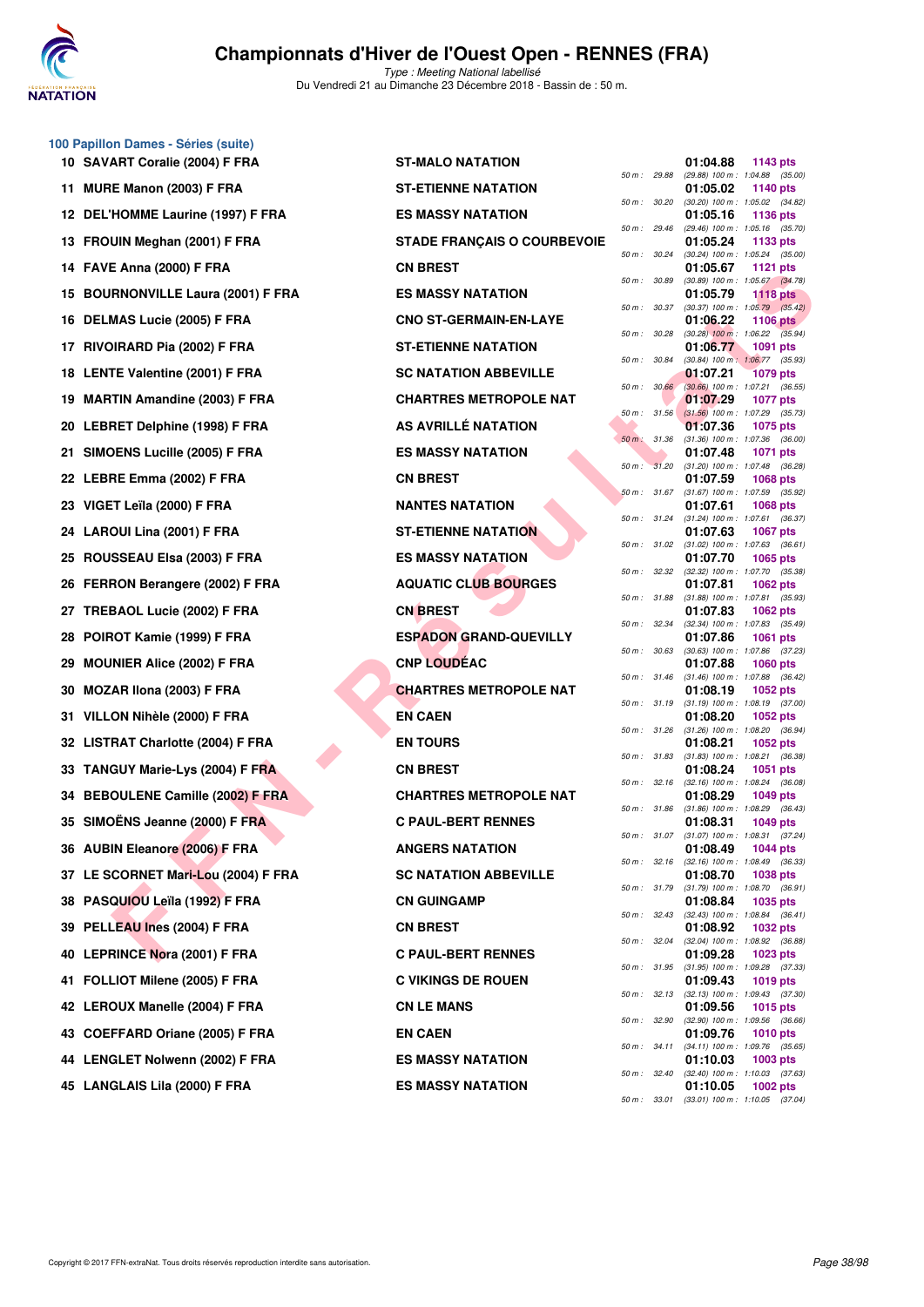

Type : Meeting National labellisé Du Vendredi 21 au Dimanche 23 Décembre 2018 - Bassin de : 50 m.

|     | 100 Papillon Dames - Séries (suite)                                    |                                                                                                                           |                  |                                                                    |
|-----|------------------------------------------------------------------------|---------------------------------------------------------------------------------------------------------------------------|------------------|--------------------------------------------------------------------|
|     | 46 HERTHE Emmy (2002) F FRA                                            | <b>NANTES NATATION</b>                                                                                                    |                  | 01:10.19<br>999 pts                                                |
|     | 47 LE MAT Noelynn (2003) F FRA                                         | <b>C VIKINGS DE ROUEN</b>                                                                                                 | 50 m : 31.55     | $(31.55)$ 100 m : 1:10.19 $(38.64)$<br>01:10.22<br>998 pts         |
| 48  | PORET Lilas-Lou (2004) F FRA                                           | <b>C.N DEAUVILLE</b>                                                                                                      | 50 m : 32.53     | $(32.53)$ 100 m : 1:10.22 $(37.69)$<br>01:10.38<br>994 pts         |
| 49  | <b>BEUCHARD Susie (2004) F FRA</b>                                     | <b>C PAUL-BERT RENNES</b>                                                                                                 | 50 m: 32.82      | $(32.82)$ 100 m : 1:10.38 $(37.56)$<br>01:10.51<br>990 pts         |
| 50  | <b>MULIAKAAKA Amelia (2002) F FRA</b>                                  | <b>AQUATIC CLUB BOURGES</b>                                                                                               | 50 m: 32.34      | (32.34) 100 m: 1:10.51 (38.17)<br>986 pts<br>01:10.66              |
| 51  | <b>JULIAN Eulalie (2005) F FRA</b>                                     | <b>C PAUL-BERT RENNES</b>                                                                                                 | 50 m: 32.06      | $(32.06)$ 100 m : 1:10.66 $(38.60)$<br>01:10.98<br>978 pts         |
|     | 52 AUDOLY Calliope (2004) F FRA                                        | <b>CA L'HAY-LES-ROSES</b>                                                                                                 | 50 m : 32.35     | $(32.35)$ 100 m : 1:10.98 $(38.63)$<br>01:11.22<br>972 pts         |
|     |                                                                        | <b>EN CAEN</b>                                                                                                            | 50 m : 33.20     | $(33.20)$ 100 m : 1:11.22 $(38.02)$                                |
|     | 53 CARNIOL Moéa (2005) F FRA                                           |                                                                                                                           | 50 m : 32.84     | 01:11.24<br>971 pts<br>(32.84) 100 m: 1:11.24 (38.40)              |
|     | 54 TEBAL Meriem (2005) F ALG                                           | <b>AN ROMORANTIN</b>                                                                                                      | 50 m: 32.11      | 01:11.35<br>968 pts<br>$(32.11)$ 100 m : 1:11.35 $(39.24)$         |
|     | 55 CARDUNER Pauline (2004) F FRA                                       | <b>CN CONCARNEAU</b>                                                                                                      | 50 m: 33.24      | 01:11.59<br>962 pts<br>$(33.24)$ 100 m : 1:11.59 $(38.35)$         |
|     | 56 SEIGNEUR Stella (2004) F FRA                                        | <b>CA L'HAY-LES-ROSES</b>                                                                                                 | $50 m$ : $33.26$ | 01:11.61<br>962 pts<br>$(33.26)$ 100 m : 1:11.61 $(38.35)$         |
| 57  | VASSEUR BILLARD Yuna (2003) F FRA                                      | <b>CN LE MANS</b>                                                                                                         |                  | 01:11.62<br>961 pts                                                |
| 58  | PRUVOT Mathilde (2005) F FRA                                           | <b>AMIENS METROPOLE NAT.</b>                                                                                              | 50 m : 33.31     | $(33.31)$ 100 m : 1:11.62 $(38.31)$<br>01:12.41<br>941 pts         |
| 59  | <b>GOURA A MOUGNOL Maelle (2003) F FRA</b>                             | <b>CN LE MANS</b>                                                                                                         | 50 m: 33.69      | $(33.69)$ 100 m : 1:12.41 $(38.72)$<br>01:12.42<br>941 pts         |
| 60  | <b>GAUVRIT Noemie (2004) F FRA</b>                                     | <b>EN CHANTONNAY</b>                                                                                                      | 50 m : 33.28     | $(33.28)$ 100 m : 1:12.42 $(39.14)$<br>01:12.82<br>931 pts         |
|     | 61 LEMAIRE Elsa (2005) F FRA                                           | <b>CN NIORT</b>                                                                                                           | 50 m: 34.20      | (34.20) 100 m : 1:12.82 (38.62)<br>01:12.90<br>929 pts             |
|     | 62 DEBROISE Leena (2004) F FRA                                         | <b>ECN CHARTRES-DE-BRETAGNE</b>                                                                                           | 50 m: 33.52      | (33.52) 100 m: 1:12.90 (39.38)<br>01:13.07<br>924 pts              |
|     |                                                                        | <b>UN PLOËRMEL</b>                                                                                                        | 50 m: 33.22      | $(33.22)$ 100 m : 1:13.07 $(39.85)$                                |
|     | 63 DONVAL Eléane (2004) F FRA                                          |                                                                                                                           | 50 m : 34.49     | 01:14.39<br>891 pts<br>(34.49) 100 m: 1:14.39 (39.90)              |
| 64  | VARLET Morgane (2005) F FRA                                            | <b>C PAUL-BERT RENNES</b>                                                                                                 | 50 m: 35.50      | 01:14.69<br>884 pts<br>$(35.50)$ 100 m : 1:14.69 $(39.19)$         |
| 65  | <b>CASTEJON Garance (2005) F FRA</b>                                   | <b>CA L'HAY-LES-ROSES</b>                                                                                                 | 50 m : 32.88     | 01:15.29<br>869 pts<br>(32.88) 100 m: 1:15.29 (42.41)              |
|     | REMY Cassiopee (2001) F FRA                                            | <b>ESPADON GRAND-QUEVILLY</b>                                                                                             |                  | DNS dec                                                            |
| --- | PORTECOP Naële (2003) F FRA                                            | <b>AMIENS METROPOLE NAT.</b>                                                                                              |                  | DNS dec                                                            |
|     | 200 Papillon Dames - Finale A 16 ans et plus (Samedi 22 Décembre 2018) |                                                                                                                           |                  |                                                                    |
|     | 1 FAVE Anna (2000) F FRA                                               | <b>CN BREST</b>                                                                                                           |                  | 02:18.01<br>1187 pts                                               |
|     | 2 BOURNONVILLE Laura (2001) F FRA                                      | 50 m: 31.42 (31.42) 100 m: 1:07.48 (36.06) 150 m: 1:42.35<br><b>ES MASSY NATATION</b>                                     |                  | $(34.87)$ 200 m : 2:18.01 $(35.66)$<br>02:18.83<br>1175 pts        |
|     | 3 MOREAU Sarah (2001) F FRA                                            | 50 m: 30.83 (30.83) 100 m: 1:06.39 (35.56) 150 m: 1:42.28<br><b>EN TOURS</b>                                              |                  | $(35.89)$ 200 m : 2:18.83 $(36.55)$<br>02:19.22<br>1169 pts        |
|     | 4 BONNET Eva (2000) F BEL                                              | 50 m: 31.39 (31.39) 100 m: 1:07.45 (36.06) 150 m: 1:43.54<br>DENAIN NAT. PORTE DU HAINAUT                                 |                  | $(36.09)$ 200 m : 2:19.22 $(35.68)$<br>02:20.02<br><b>1157 pts</b> |
|     | 5 MEUTER Adelaide (2003) F FRA                                         | 50 m: 30.55 (30.55) 100 m: 1:06.15 (35.60) 150 m: 1:42.53 (36.38) 200 m: 2:20.02 (37.49)<br><b>CNO ST-GERMAIN-EN-LAYE</b> |                  | 02:20.77<br><b>1147 pts</b>                                        |
|     |                                                                        | 50 m : 31.79 (31.79) 100 m : 1:07.94 (36.15) 150 m : 1:45.43                                                              |                  | (37.49) 200 m : 2:20.77 (35.34)                                    |
|     | 6 LANGLAIS Lila (2000) F FRA                                           | <b>ES MASSY NATATION</b><br>50 m: 31.93 (31.93) 100 m: 1:07.77 (35.84) 150 m: 1:44.71                                     |                  | 02:22.27<br>1125 pts<br>(36.94) 200 m : 2:22.27 (37.56)            |
|     | 7 CORABOEUF Coline (2002) F FRA                                        | <b>ANGERS NATATION</b><br>50 m: 32.39 (32.39) 100 m: 1:09.20 (36.81) 150 m: 1:47.36                                       |                  | 02:27.33<br>1054 pts<br>(38.16) 200 m : 2:27.33 (39.97)            |
|     | 8 BIDEAU Thaïs (2002) F FRA                                            | <b>C PAUL-BERT RENNES</b>                                                                                                 |                  | 02:27.69<br>1049 pts                                               |

# **[200 Papillon Dames - Finale A](http://www.ffnatation.fr/webffn/resultats.php?idact=nat&go=epr&idcpt=55947&idepr=33) 16 ans et plus** (Samedi 22 Décembre 2018)

- 
- **2 BOURNONVILLE Laura (2001) F FRA ESSENT RESPONSIVELY**
- **3 MOREAU Sarah (2001) F FRA**
- **4 BONNET Eva (2000) F BEL**
- **5 MEUTER Adelaide (2003) F FRA**
- **6 LANGLAIS Lila (2000) F FRA**
- **7 CORABOEUF Coline (2002) F FRA**
- **8 BIDEAU Thaïs (2002) F FRA C PAULE-BERT REN**

#### **[200 Papillon Dames - Finale A](http://www.ffnatation.fr/webffn/resultats.php?idact=nat&go=epr&idcpt=55947&idepr=33) 11-15 ans** (Samedi 22 Décembre 2018)

- **1 DELMAS Lucie (2005) F FRA**
- **2 LISTRAT Charlotte (2004) F FRA**
- **3 SIMOENS Lucille (2005) F FRA**
- **4 FREMOND Kenza (2004) F FRA**

| 1 FAVE Anna (2000) F FRA          | <b>CN BREST</b>                                                                          |  |  | 02:18.01 1187 pts                   |          |  |
|-----------------------------------|------------------------------------------------------------------------------------------|--|--|-------------------------------------|----------|--|
|                                   | 50 m: 31.42 (31.42) 100 m: 1:07.48 (36.06) 150 m: 1:42.35 (34.87) 200 m: 2:18.01 (35.66) |  |  |                                     |          |  |
| 2 BOURNONVILLE Laura (2001) F FRA | <b>ES MASSY NATATION</b>                                                                 |  |  | 02:18.83 1175 pts                   |          |  |
|                                   | 50 m : 30.83 (30.83) 100 m : 1:06.39 (35.56) 150 m : 1:42.28                             |  |  | $(35.89)$ 200 m : 2:18.83 $(36.55)$ |          |  |
| 3 MOREAU Sarah (2001) F FRA       | <b>EN TOURS</b>                                                                          |  |  | 02:19.22 1169 pts                   |          |  |
|                                   | 50 m: 31.39 (31.39) 100 m: 1:07.45 (36.06) 150 m: 1:43.54                                |  |  | $(36.09)$ 200 m : 2:19.22 $(35.68)$ |          |  |
| 4 BONNET Eva (2000) F BEL         | DENAIN NAT. PORTE DU HAINAUT                                                             |  |  | $02:20.02$ 1157 pts                 |          |  |
|                                   | 50 m: 30.55 (30.55) 100 m: 1:06.15 (35.60) 150 m: 1:42.53                                |  |  | $(36.38)$ 200 m : 2:20.02 $(37.49)$ |          |  |
| 5 MEUTER Adelaide (2003) F FRA    | <b>CNO ST-GERMAIN-EN-LAYE</b>                                                            |  |  | 02:20.77 1147 pts                   |          |  |
|                                   | 50 m: 31.79 (31.79) 100 m: 1:07.94 (36.15) 150 m: 1:45.43                                |  |  | $(37.49)$ 200 m : 2:20.77 $(35.34)$ |          |  |
| 6 LANGLAIS Lila (2000) F FRA      | <b>ES MASSY NATATION</b>                                                                 |  |  | 02:22.27 1125 pts                   |          |  |
|                                   | 50 m: 31.93 (31.93) 100 m: 1:07.77 (35.84) 150 m: 1:44.71                                |  |  | $(36.94)$ 200 m : 2:22.27 $(37.56)$ |          |  |
| 7 CORABOEUF Coline (2002) F FRA   | <b>ANGERS NATATION</b>                                                                   |  |  | 02:27.33                            | 1054 pts |  |
|                                   | 50 m: 32.39 (32.39) 100 m: 1:09.20 (36.81) 150 m: 1:47.36                                |  |  | $(38.16)$ 200 m : 2:27.33 $(39.97)$ |          |  |
| 8 BIDEAU Thais (2002) F FRA       | <b>C PAUL-BERT RENNES</b>                                                                |  |  | 02:27.69 1049 pts                   |          |  |
|                                   | 50 m: 31.48 (31.48) 100 m: 1:08.06 (36.58) 150 m: 1:45.67 (37.61) 200 m: 2:27.69 (42.02) |  |  |                                     |          |  |

| <b>CNO ST-GERMAIN-EN-LAYE</b> |                                                                                          | $02:23.70$ 1105 pts |
|-------------------------------|------------------------------------------------------------------------------------------|---------------------|
|                               | 50 m: 31.99 (31.99) 100 m: 1.08.15 (36.16) 150 m: 1.45.75 (37.60) 200 m: 2:23.70 (37.95) |                     |
| <b>EN TOURS</b>               |                                                                                          | 02:26.75 1062 pts   |
|                               | 50 m: 31.84 (31.84) 100 m: 1.09.11 (37.27) 150 m: 1.47.53 (38.42) 200 m: 2:26.75 (39.22) |                     |
| <b>ES MASSY NATATION</b>      |                                                                                          | 02:28.11 1043 pts   |
|                               | 50 m: 31.98 (31.98) 100 m: 1.08.94 (36.96) 150 m: 1.47.63 (38.69) 200 m: 2:28.11 (40.48) |                     |
| <b>CN COUTANCES</b>           |                                                                                          | 02:36.30 934 pts    |
| 50 m : 33.69                  | $(33.69)$ 100 m: 1:13.41 $(39.72)$ 150 m: 1:54.64 $(41.23)$ 200 m: 2:36.30 $(41.66)$     |                     |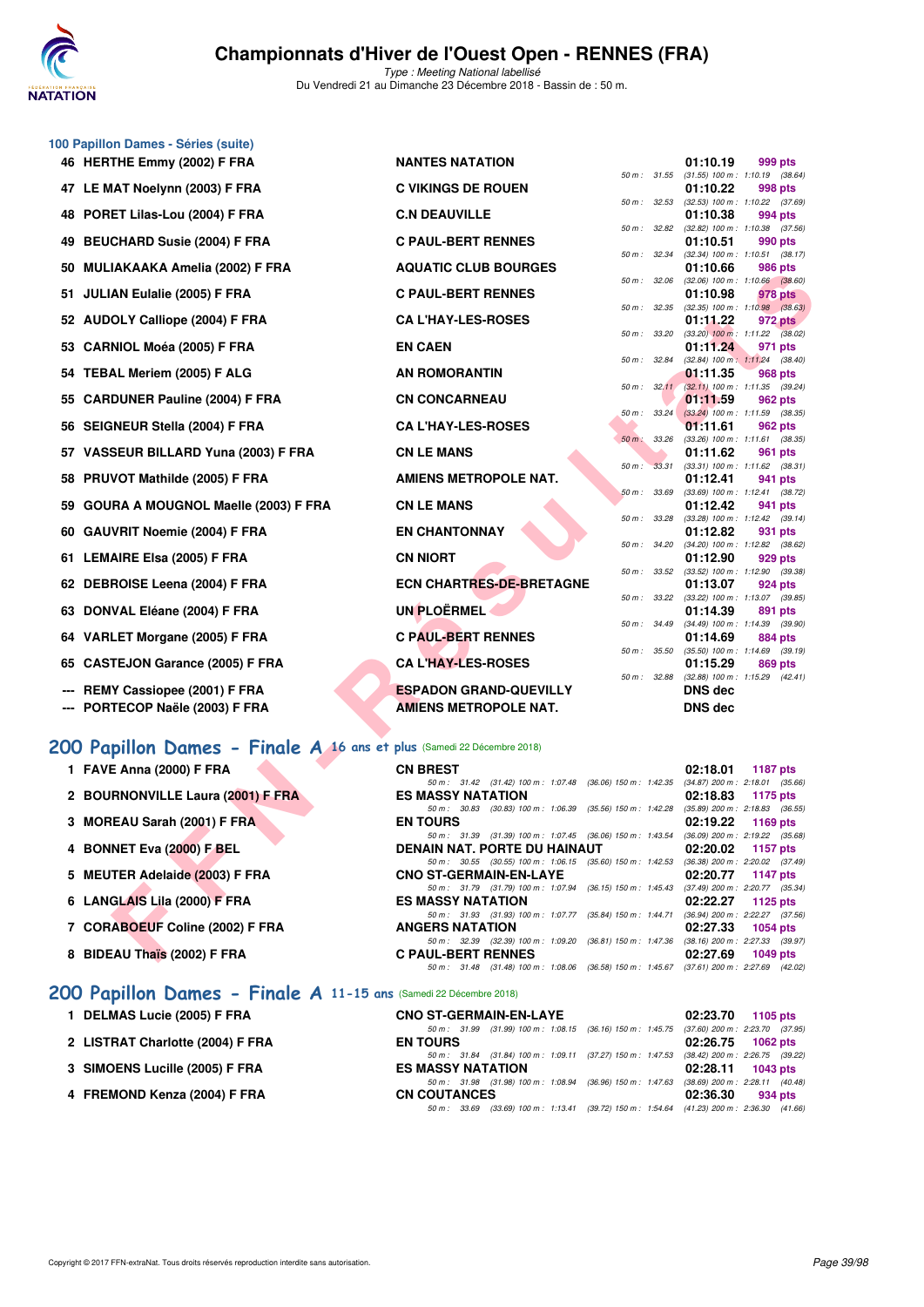

| 200 Papillon Dames - Finale A (suite)                                  |                                                                                                                                                                          |                                                                    |
|------------------------------------------------------------------------|--------------------------------------------------------------------------------------------------------------------------------------------------------------------------|--------------------------------------------------------------------|
| 5 COEFFARD Oriane (2005) F FRA                                         | <b>EN CAEN</b><br>50 m: 34.63 (34.63) 100 m: 1:16.29 (41.66) 150 m: 1:58.23                                                                                              | 02:37.47<br>919 pts<br>(41.94) 200 m : 2:37.47 (39.24)             |
| 6 JULIAN Eulalie (2005) F FRA                                          | <b>C PAUL-BERT RENNES</b><br>50 m : 33.93 (33.93) 100 m : 1:14.15 (40.22) 150 m : 1:55.14                                                                                | 02:38.09<br>911 pts<br>(40.99) 200 m : 2:38.09 (42.95)             |
| 7 LAKKIS Sara (2004) F FRA                                             | <b>CNP DE SAINT-LO</b><br>50 m: 35.36 (35.36) 100 m: 1:15.05 (39.69) 150 m: 1:56.43 (41.38) 200 m: 2:38.40 (41.97)                                                       | 02:38.40<br>907 pts                                                |
| 8 SABARD Léa (2004) F FRA                                              | <b>EN TOURS</b>                                                                                                                                                          | 02:38.99<br>899 pts                                                |
|                                                                        | 50 m: 34.58 (34.58) 100 m: 1:15.41 (40.83) 150 m: 1:56.65 (41.24) 200 m: 2:38.99 (42.34)                                                                                 |                                                                    |
| 200 Papillon Dames - Finale B 16 ans et plus (Samedi 22 Décembre 2018) |                                                                                                                                                                          |                                                                    |
| 1 ROUSSEAU Elsa (2003) F FRA                                           | <b>ES MASSY NATATION</b><br>50 m: 31.98 (31.98) 100 m: 1:07.61 (35.63) 150 m: 1:45.01                                                                                    | 02:22.31<br><b>1125 pts</b><br>$(37.40)$ 200 m : 2:22.31 $(37.30)$ |
| 2 LEBRE Emma (2002) F FRA                                              | <b>CN BREST</b><br>50 m: 31.52 (31.52) 100 m: 1:07.37 (35.85) 150 m: 1:44.53                                                                                             | 02:22.43<br>$1123$ pts                                             |
| 3 AVRARD Laly (2003) F FRA                                             | <b>EN TOURS</b>                                                                                                                                                          | $(37.16)$ 200 m : 2:22.43 $(37.90)$<br>02:25.32<br>1082 pts        |
| 4 TREBAOL Lucie (2002) F FRA                                           | 50 m: 32.01 (32.01) 100 m: 1:08.49 (36.48) 150 m: 1:46.52<br><b>CN BREST</b>                                                                                             | $(38.03)$ 200 m : 2:25.32 $(38.80)$<br>02:26.91<br><b>1060 pts</b> |
| 5 NEVES Clara (2002) F FRA                                             | 50 m: 33.10 (33.10) 100 m: 1:10.77 (37.67) 150 m: 1:48.96<br><b>CA L'HAY-LES-ROSES</b>                                                                                   | $(38.19)$ 200 m : 2:26.91 $(37.95)$<br>02:30.83<br>1006 pts        |
|                                                                        | 50 m: 32.61 (32.61) 100 m: 1:10.34 (37.73) 150 m: 1:50.62 (40.28) 200 m: 2:30.83 (40.21)                                                                                 |                                                                    |
| 6 MURE Manon (2003) F FRA                                              | <b>ST-ETIENNE NATATION</b><br>50 m: 32.89 (32.89) 100 m: 1:10.52 (37.63) 150 m: 1:50.43 (39.91) 200 m: 2:31.62 (41.19)                                                   | 02:31.62<br>996 pts                                                |
| 7 DELAUNAY Mai (2001) F FRA                                            | <b>PAYS DE LA LOIRE (FRA)</b><br>50 m: 32.29 (32.29) 100 m: 1:10.90 (38.61) 150 m: 1:52.68 (41.78) 200 m: 2:32.28 (39.60)                                                | 02:32.28<br>987 pts                                                |
| 8 MOUNIER Alice (2002) F FRA                                           | <b>CNP LOUDEAC</b><br>50 m: 33.43 (33.43) 100 m: 1:12.62 (39.19) 150 m: 1:52.94 (40.32) 200 m: 2:33.85 (40.91)                                                           | 02:33.85<br>966 pts                                                |
|                                                                        |                                                                                                                                                                          |                                                                    |
| 200 Papillon Dames - Finale B 11-15 ans (Samedi 22 Décembre 2018)      |                                                                                                                                                                          | 02:37.66                                                           |
| 1 LE SCORNET Mari-Lou (2004) F FRA                                     | <b>SC NATATION ABBEVILLE</b><br>50 m: 34.61 (34.61) 100 m: 1:13.57 (38.96) 150 m: 1:55.46 (41.89) 200 m: 2:37.66 (42.20)                                                 | 916 pts                                                            |
| 2 TALEB Yasmine (2004) F MAR                                           | <b>CLUB DAUPHINS LE BLANC</b><br>50 m: 35.54 (35.54) 100 m: 1:15.45 (39.91) 150 m: 1:56.01                                                                               | 02:37.94<br>913 pts<br>(40.56) 200 m : 2:37.94 (41.93)             |
| 3 FOLLIOT Milene (2005) F FRA                                          | <b>C VIKINGS DE ROUEN</b><br>50 m: 35.06 (35.06) 100 m: 1:17.25 (42.19) 150 m: 2:00.94                                                                                   | 02:42.67<br>853 pts<br>(43.69) 200 m : 2:42.67 (41.73)             |
| 4 LEROUX Manelle (2004) F FRA                                          | <b>CN LE MANS</b>                                                                                                                                                        | 02:43.60<br>841 pts                                                |
| 5 VERDIER Lisa (2006) F FRA                                            | 50 m : 35.76 (35.76) 100 m : 1:17.62 (41.86) 150 m : 2:00.58<br><b>MARCQ NATATION</b>                                                                                    | (42.96) 200 m : 2:43.60 (43.02)<br>02:45.78<br>815 pts             |
| 6 LEDRUILLENEC Karell (2005) F FRA                                     | 50 m · 34.88 (34.88) 100 m : 1:16.55 (41.67) 150 m : 2:01.02 (44.47) 200 m : 2:45.78 (44.76)<br><b>CN COUTANCES</b>                                                      | 02:48.57<br>781 pts                                                |
| 7 DEBROISE Leena (2004) F FRA                                          | 50 m: 37.33 (37.33) 100 m: 1:19.59 (42.26) 150 m: 2:04.44 (44.85) 200 m: 2:48.57 (44.13)<br><b>ECN CHARTRES-DE-BRETAGNE</b>                                              | 02:53.89<br>719 pts                                                |
|                                                                        | 50 m: 36.19 (36.19) 100 m: 1:19.91 (43.72) 150 m: 2:07.11 (47.20) 200 m: 2:53.89 (46.78)                                                                                 |                                                                    |
| 200 Papillon Dames - Séries<br>(Samedi 22 Décembre 2018)               |                                                                                                                                                                          |                                                                    |
| 1 FAVE Anna (2000) F FRA                                               | <b>CN BREST</b>                                                                                                                                                          | 02:17.95<br>1188 pts                                               |
| 2 BOURNONVILLE Laura (2001) F FRA                                      | 50 m: 31.54 (31.54) 100 m: 1:07.25 (35.71) 150 m: 1:42.04<br><b>ES MASSY NATATION</b>                                                                                    | $(34.79)$ 200 m : 2:17.95 $(35.91)$<br>02:20.33<br>1153 pts        |
| 3 MOREAU Sarah (2001) F FRA                                            | 50 m: 30.69 (30.69) 100 m: 1:06.02 (35.33) 150 m: 1:42.96<br><b>EN TOURS</b>                                                                                             | $(36.94)$ 200 m : 2:20.33 $(37.37)$<br>02:20.91<br>1145 pts        |
|                                                                        | 50 m : 32.04 (32.04) 100 m : 1:06.90 (34.86) 150 m : 1:43.97                                                                                                             | (37.07) 200 m : 2:20.91 (36.94)                                    |
| 4 LANGLAIS Lila (2000) F FRA                                           | <b>ES MASSY NATATION</b><br>50 m: 32.03 (32.03) 100 m: 1:07.38 (35.35) 150 m: 1:44.25 (36.87) 200 m: 2:21.18 (36.93)                                                     | 02:21.18<br><b>1141 pts</b>                                        |
| 5 BIDEAU Thaïs (2002) F FRA                                            | <b>C PAUL-BERT RENNES</b><br>50 m: 31.66 (31.66) 100 m: 1:07.15 (35.49) 150 m: 1:44.11 (36.96) 200 m: 2:21.92 (37.81)                                                    | 02:21.92<br>1130 pts                                               |
| 6 BONNET Eva (2000) F BEL                                              | DENAIN NAT. PORTE DU HAINAUT<br>50 m : 30.98 (30.98) 100 m : 1:07.32 (36.34) 150 m : 1:44.53                                                                             | 02:22.08<br>1128 pts<br>$(37.21)$ 200 m : 2:22.08 $(37.55)$        |
| 7 MEUTER Adelaide (2003) F FRA                                         | <b>CNO ST-GERMAIN-EN-LAYE</b>                                                                                                                                            | 02:22.68<br>1119 pts                                               |
| 8 CORABOEUF Coline (2002) F FRA                                        | 50 m: 31.55 (31.55) 100 m: 1:07.55 (36.00) 150 m: 1:45.29<br><b>ANGERS NATATION</b>                                                                                      | (37.74) 200 m : 2:22.68 (37.39)<br>02:24.16<br>1098 pts            |
| 9 LEBRE Emma (2002) F FRA                                              | 50 m: 32.26 (32.26) 100 m: 1:08.57 (36.31) 150 m: 1:45.65<br><b>CN BREST</b>                                                                                             | $(37.08)$ 200 m : 2:24.16 $(38.51)$<br>02:24.81<br>1089 pts        |
| 10 DELMAS Lucie (2005) F FRA                                           | 50 m : 31.88 (31.88) 100 m : 1:08.13 (36.25) 150 m : 1:45.83<br><b>CNO ST-GERMAIN-EN-LAYE</b>                                                                            | $(37.70)$ 200 m : 2:24.81 $(38.98)$<br>02:25.17<br>1084 pts        |
|                                                                        | 50 m : 31.73 (31.73) 100 m : 1:08.85 (37.12) 150 m : 1:46.81                                                                                                             | (37.96) 200 m : 2:25.17 (38.36)                                    |
| 11 ROUSSEAU Elsa (2003) F FRA                                          | <b>ES MASSY NATATION</b><br>50 m : 32.11 (32.11) 100 m : 1:08.42 (36.31) 150 m : 1:46.92                                                                                 | 02:25.30<br>1082 pts<br>$(38.50)$ 200 m : 2:25.30 $(38.38)$        |
| 12 AVRARD Laly (2003) F FRA                                            | <b>EN TOURS</b>                                                                                                                                                          | 02:25.74<br>1076 pts                                               |
|                                                                        |                                                                                                                                                                          |                                                                    |
| 13 TREBAOL Lucie (2002) F FRA                                          | 50 m: 31.54 (31.54) 100 m: 1:07.64 (36.10) 150 m: 1:45.75<br><b>CN BREST</b><br>50 m: 32.57 (32.57) 100 m: 1:09.73 (37.16) 150 m: 1:48.02 (38.29) 200 m: 2:28.18 (40.16) | (38.11) 200 m : 2:25.74 (39.99)<br>02:28.18<br>1042 pts            |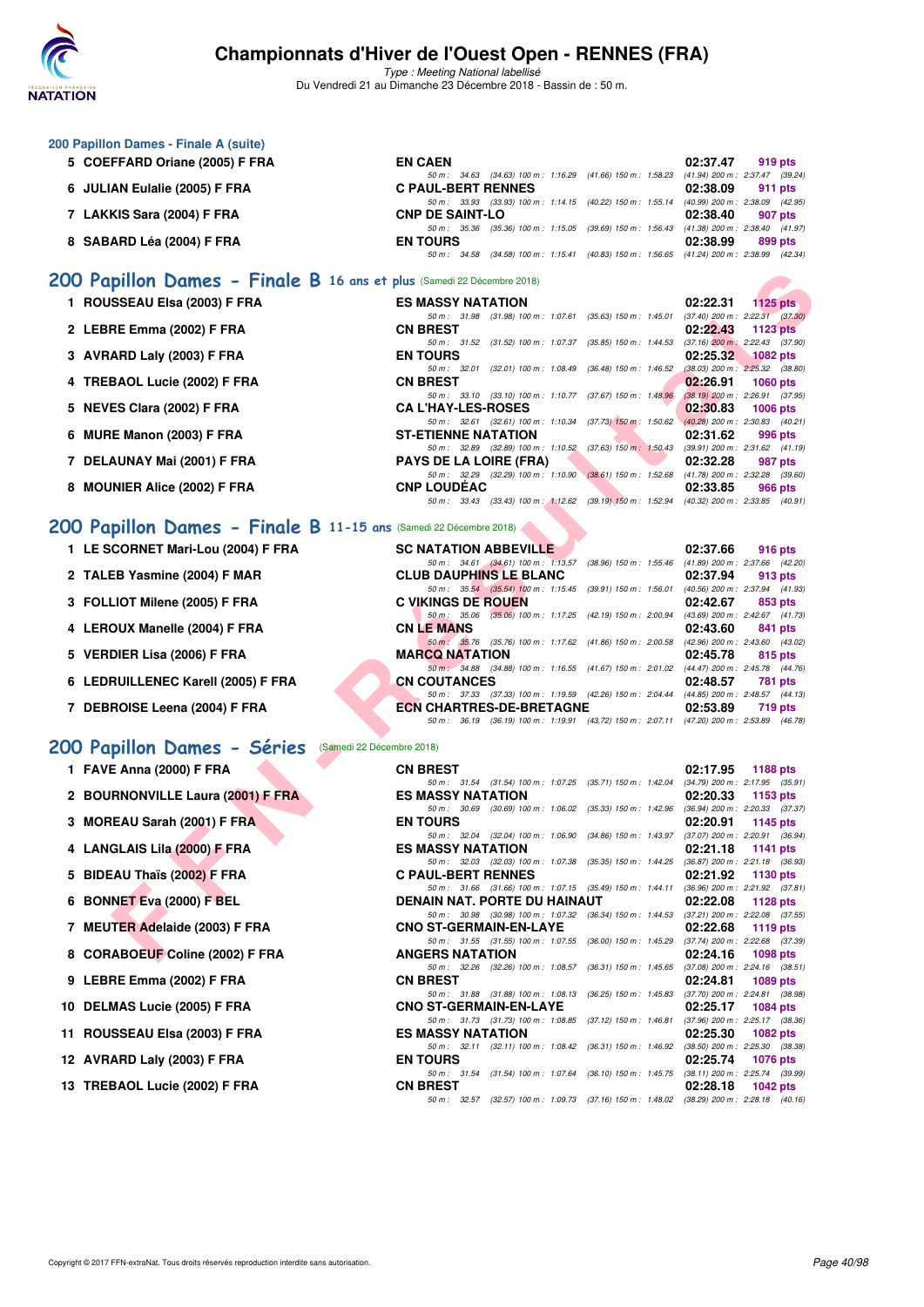

**200 Papillon Dames - Séries (suite)**

#### **Championnats d'Hiver de l'Ouest Open - RENNES (FRA)**

| 14  | DELAUNAY Mai (2001) F FRA             |
|-----|---------------------------------------|
| 15  | <b>LISTRAT Charlotte (2004) F FRA</b> |
| 16  | SIMOENS Lucille (2005) F FRA          |
| 17  | MURE Manon (2003) F FRA               |
| 18  | NEVES Clara (2002) F FRA              |
| 19  | <b>MOUNIER Alice (2002) F FRA</b>     |
| 20  | SAVART Coralie (2004) F FRA           |
| 21  | MOZAR IIona (2003) F FRA              |
| 22  | RAGEL Maelys (2000) F FRA             |
| 23  | GAUTIER Marie (2002) F FRA            |
|     | 24 STUTEL Chloé (2001) F FRA          |
| 24  | BIDEAU Marla (2002) F FRA             |
| 26  | CORN Alicia (2002) F FRA              |
| 27  | <b>HELLARD Emeline (2002) F FRA</b>   |
| 28  | MULIAKAAKA Amelia (2002) F FRA        |
| 29  | VIGET Leïla (2000) F FRA              |
| 30  | <b>LECOMTE Marine (2003) F FRA</b>    |
| 31  | LAKKIS Sara (2004) F FRA              |
| 32  | FREMOND Kenza (2004) F FRA            |
| 33  | SIMOËNS Jeanne (2000) F FRA           |
| 34  | SABARD Léa (2004) F FRA               |
| 35  | COEFFARD Oriane (2005) F FRA          |
| 36  | LE MAT Noelynn (2003) F FRA           |
| 37  | JULIAN Eulalie (2005) F FRA           |
| 38  | <b>LEMAIRE Elsa (2005) F FRA</b>      |
| 39  | LE SCORNET Mari-Lou (2004) F FR       |
|     | 40 FOLLIOT Milene (2005) F FRA        |
| 41  | DEBROISE Leena (2004) F FRA           |
| 42  | <b>LEROUX Manelle (2004) F FRA</b>    |
| 43  | TALEB Yasmine (2004) F MAR            |
| 44  | <b>BEUCHARD Susie (2004) F FRA</b>    |
| 45  | <b>VERDIER Lisa (2006) F FRA</b>      |
| 46  | <b>SERGEUR Nora (2004) F FRA</b>      |
| 47  | LEDRUILLENEC Karell (2005) F FR.      |
|     | 48 VARLET Morgane (2005) F FRA        |
|     | REMY Cassiopee (2001) F FRA           |
| --- | AMBRASS Lilou (2002) F FRA            |

| 14 DELAUNAY Mai (2001) F FRA         | <b>PAYS DE LA LOIRE (FRA)</b>                                                                                                                                                                                         | 02:28.58<br><b>1037 pts</b> |
|--------------------------------------|-----------------------------------------------------------------------------------------------------------------------------------------------------------------------------------------------------------------------|-----------------------------|
| 15 LISTRAT Charlotte (2004) F FRA    | 50 m: 32.31 (32.31) 100 m: 1:09.65 (37.34) 150 m: 1:50.12 (40.47) 200 m: 2:28.58 (38.46)<br><b>EN TOURS</b><br>50 m: 32.80 (32.80) 100 m: 1:11.11 (38.31) 150 m: 1:49.50 (38.39) 200 m: 2:28.95 (39.45)               | 02:28.95<br>1032 pts        |
| 16 SIMOENS Lucille (2005) F FRA      | <b>ES MASSY NATATION</b>                                                                                                                                                                                              | 02:30.03<br>1017 pts        |
| 17 MURE Manon (2003) F FRA           | 50 m: 32.61 (32.61) 100 m: 1:10.85 (38.24) 150 m: 1:50.18 (39.33) 200 m: 2:30.03 (39.85)<br><b>ST-ETIENNE NATATION</b>                                                                                                | 02:30.20<br>1015 pts        |
| 18 NEVES Clara (2002) F FRA          | 50 m: 32.39 (32.39) 100 m: 1:10.38 (37.99) 150 m: 1:49.23 (38.85) 200 m: 2:30.20 (40.97)<br><b>CA L'HAY-LES-ROSES</b>                                                                                                 | 02:30.69<br>$1008$ pts      |
| <b>19 MOUNIER Alice (2002) F FRA</b> | 50 m: 33.57 (33.57) 100 m: 1:12.24 (38.67) 150 m: 1:51.14 (38.90) 200 m: 2:30.69 (39.55)<br><b>CNP LOUDEAC</b>                                                                                                        | 02:31.57<br>996 pts         |
| 20 SAVART Coralie (2004) F FRA       | 50 m: 32.45 (32.45) 100 m: 1:12.14 (39.69) 150 m: 1:51.89 (39.75) 200 m: 2:31.57 (39.68)<br>ST-MALO NATATION                                                                                                          | 02:31.66<br>995 pts         |
| 21 MOZAR Ilona (2003) F FRA          | 50 m: 32.42 (32.42) 100 m: 1:10.02 (37.60) 150 m: 1:50.35 (40.33) 200 m: 2:31.66 (41.31)<br><b>CHARTRES METROPOLE NAT</b>                                                                                             | 02:31.96<br>991 pts         |
| 22 RAGEL Maelys (2000) F FRA         | 50 m: 32.74 (32.74) 100 m: 1:09.53 (36.79) 150 m: 1:48.20 (38.67) 200 m: 2:31.96 (43.76)<br><b>ESPADON GRAND-QUEVILLY</b>                                                                                             | 02:32.58<br>983 pts         |
| 23 GAUTIER Marie (2002) F FRA        | 50 m: 33.40 (33.40) 100 m: 1:11.69 (38.29) 150 m: 1:51.73 (40.04) 200 m: 2:32.58 (40.85)<br><b>CNP DE SAINT-LO</b>                                                                                                    | 02:32.70<br>981 pts         |
| 24 STUTEL Chloé (2001) F FRA         | 50 m: 32.95 (32.95) 100 m: 1:11.95 (39.00) 150 m: 1:51.66 (39.71) 200 m: 2:32.70 (41.04)<br><b>CN LE PLESSIS-ROBINSON</b>                                                                                             | 02:33.90<br>965 pts         |
| 24 BIDEAU Marla (2002) F FRA         | 50 m: 33.06 (33.06) 100 m: 1:09.84 (36.78) 150 m: 1:50.58 (40.74) 200 m: 2:33.90 (43.32)<br><b>C PAUL-BERT RENNES</b>                                                                                                 | 02:33.90<br>965 pts         |
| 26 CORN Alicia (2002) F FRA          | 50 m: 32.90 (32.90) 100 m: 1:11.80 (38.90) 150 m: 1:52.80 (41.00) 200 m: 2:33.90 (41.10)<br><b>AQUATIC CLUB BOURGES</b>                                                                                               | 02:34.48<br>958 pts         |
| 27 HELLARD Emeline (2002) F FRA      | 50 m: 33.20 (33.20) 100 m: 1:11.61 (38.41) 150 m: 1:52.72 (41.11) 200 m: 2:34.48 (41.76)<br><b>CERCLE DES NAGEURS ST-BRIEUC</b>                                                                                       | 02:36.02<br>938 pts         |
|                                      | 50 m: 33.33 (33.33) 100 m: 1:12.25 (38.92) 150 m: 1:53.67 (41.42) 200 m: 2:36.02 (42.35)                                                                                                                              |                             |
| 28   MULIAKAAKA Amelia (2002) F FRA  | <b>AQUATIC CLUB BOURGES</b><br>50 m: 32.49 (32.49) 100 m: 1:11.97 (39.48) 150 m: 1:53.69 (41.72) 200 m: 2:36.03 (42.34)                                                                                               | 02:36.03<br>937 pts         |
| 29 VIGET Leïla (2000) F FRA          | <b>NANTES NATATION</b><br>50 m: 33.93 (33.93) 100 m: 1:13.06 (39.13) 150 m: 1:52.71 (39.65) 200 m: 2:36.20 (43.49)                                                                                                    | 02:36.20<br>935 pts         |
| 30 LECOMTE Marine (2003) F FRA       | <b>LANNION NATATION</b><br>50 m: 34.53 (34.53) 100 m: 1:13.40 (38.87) 150 m: 1:55.52 (42.12) 200 m: 2:36.22 (40.70)                                                                                                   | 02:36.22<br>935 pts         |
| 31 LAKKIS Sara (2004) F FRA          | <b>CNP DE SAINT-LO</b>                                                                                                                                                                                                | 02:38.19<br>909 pts         |
| 32 FREMOND Kenza (2004) F FRA        | 50 m: 35.59 (35.59) 100 m: 1:15.61 (40.02) 150 m: 1:56.67 (41.06) 200 m: 2:38.19 (41.52)<br><b>CN COUTANCES</b>                                                                                                       | 02:38.31<br>908 pts         |
| 33 SIMOËNS Jeanne (2000) F FRA       | 50 m: 34.35 (34.35) 100 m: 1:15.41 (41.06) 150 m: 1:56.43 (41.02) 200 m: 2:38.31 (41.88)<br><b>C PAUL-BERT RENNES</b>                                                                                                 | 02:38.32<br>908 pts         |
| 34   SABARD Léa (2004) F FRA         | 50 m: 32.71 (32.71) 100 m: 1:11.63 (38.92) 150 m: 1:52.88 (41.25) 200 m: 2:38.32 (45.44)<br><b>EN TOURS</b>                                                                                                           | 02:39.55<br>892 pts         |
| 35 COEFFARD Oriane (2005) F FRA      | 50 m: 33.99 (33.99) 100 m: 1:14.68 (40.69) 150 m: 1:56.33 (41.65) 200 m: 2:39.55 (43.22)<br><b>EN CAEN</b>                                                                                                            | 02:39.82<br>889 pts         |
| 36 LE MAT Noelynn (2003) F FRA       | 50 m: 34.27 (34.27) 100 m: 1:16.21 (41.94) 150 m: 1:59.83 (43.62) 200 m: 2:39.82 (39.99)<br><b>C VIKINGS DE ROUEN</b>                                                                                                 | 02:40.91<br>875 pts         |
| 37 JULIAN Eulalie (2005) F FRA       | 50 m: 34.21 (34.21) 100 m: 1:13.61 (39.40) 150 m: 1:56.62 (43.01) 200 m: 2:40.91 (44.29)<br><b>C PAUL-BERT RENNES</b>                                                                                                 | 02:42.11<br>860 pts         |
| 38 LEMAIRE Elsa (2005) F FRA         | 50 m: 34.80 (34.80) 100 m: 1:16.52 (41.72) 150 m: 2:00.00 (43.48) 200 m: 2:42.11 (42.11)<br><b>CN NIORT</b>                                                                                                           | 02:42.36<br>857 pts         |
| 39 LE SCORNET Mari-Lou (2004) F FRA  | 50 m: 34.69 (34.69) 100 m: 1:15.84 (41.15) 150 m: 1:59.63 (43.79) 200 m: 2:42.36 (42.73)<br><b>SC NATATION ABBEVILLE</b>                                                                                              | 02:43.23<br>846 pts         |
| 40 FOLLIOT Milene (2005) F FRA       | 50 m: 33.42 (33.42) 100 m: 1:12.94 (39.52) 150 m: 1:57.63 (44.69) 200 m: 2:43.23 (45.60)                                                                                                                              |                             |
|                                      | <b>C VIKINGS DE ROUEN</b><br>50 m: 34.92 (34.92) 100 m: 1:16.62 (41.70) 150 m: 1:59.73 (43.11) 200 m: 2:43.72 (43.99)                                                                                                 | 02:43.72<br>840 pts         |
| 41 DEBROISE Leena (2004) F FRA       | <b>ECN CHARTRES-DE-BRETAGNE</b><br>50 m: 34.18 (34.18) 100 m: 1:14.93 (40.75) 150 m: 1:58.66 (43.73) 200 m: 2:44.73 (46.07)                                                                                           | 02:44.73<br>828 pts         |
| 42 LEROUX Manelle (2004) F FRA       | <b>CN LE MANS</b><br>50 m: 34.71 (34.71) 100 m: 1:16.82 (42.11) 150 m: 2:00.46 (43.64) 200 m: 2:45.57 (45.11)                                                                                                         | 02:45.57<br>817 pts         |
| 43 TALEB Yasmine (2004) F MAR        | <b>CLUB DAUPHINS LE BLANC</b><br>50 m: 36.55 (36.55) 100 m: 1:17.94 (41.39) 150 m: 2:00.76 (42.82) 200 m: 2:45.88 (45.12)                                                                                             | 02:45.88<br>814 pts         |
| 44   BEUCHARD Susie (2004) F FRA     | <b>C PAUL-BERT RENNES</b><br>50 m: 33.46 (33.46) 100 m: 1:14.25 (40.79) 150 m: 1:59.32 (45.07) 200 m: 2:46.97 (47.65)                                                                                                 | 02:46.97<br>800 pts         |
| 45   VERDIER Lisa (2006) F FRA       | <b>MARCQ NATATION</b>                                                                                                                                                                                                 | 02:49.05<br>776 pts         |
| 46 SERGEUR Nora (2004) F FRA         | 50 m: 37.28 (37.28) 100 m: 1:19.98 (42.70) 150 m: 2:04.75 (44.77) 200 m: 2:49.05 (44.30)<br><b>CN LE PLESSIS-ROBINSON</b><br>50 m: 35.37 (35.37) 100 m: 1:18.37 (43.00) 150 m: 2:03.09 (44.72) 200 m: 2:49.10 (46.01) | 02:49.10<br>775 pts         |
| 47 LEDRUILLENEC Karell (2005) F FRA  | <b>CN COUTANCES</b><br>50 m: 36.30 (36.30) 100 m: 1:19.05 (42.75) 150 m: 2:04.89 (45.84) 200 m: 2:52.09 (47.20)                                                                                                       | 02:52.09<br>740 pts         |
| 48 VARLET Morgane (2005) F FRA       | <b>C PAUL-BERT RENNES</b><br>50 m: 36.86 (36.86) 100 m: 1:20.29 (43.43) 150 m: 2:08.23 (47.94) 200 m: 2:56.20 (47.97)                                                                                                 | 02:56.20<br>693 pts         |
| --- REMY Cassiopee (2001) F FRA      | <b>ESPADON GRAND-QUEVILLY</b>                                                                                                                                                                                         | <b>DNS</b> dec              |
| --- AMBRASS Lilou (2002) F FRA       | <b>ES MASSY NATATION</b>                                                                                                                                                                                              | <b>DNS</b> dec              |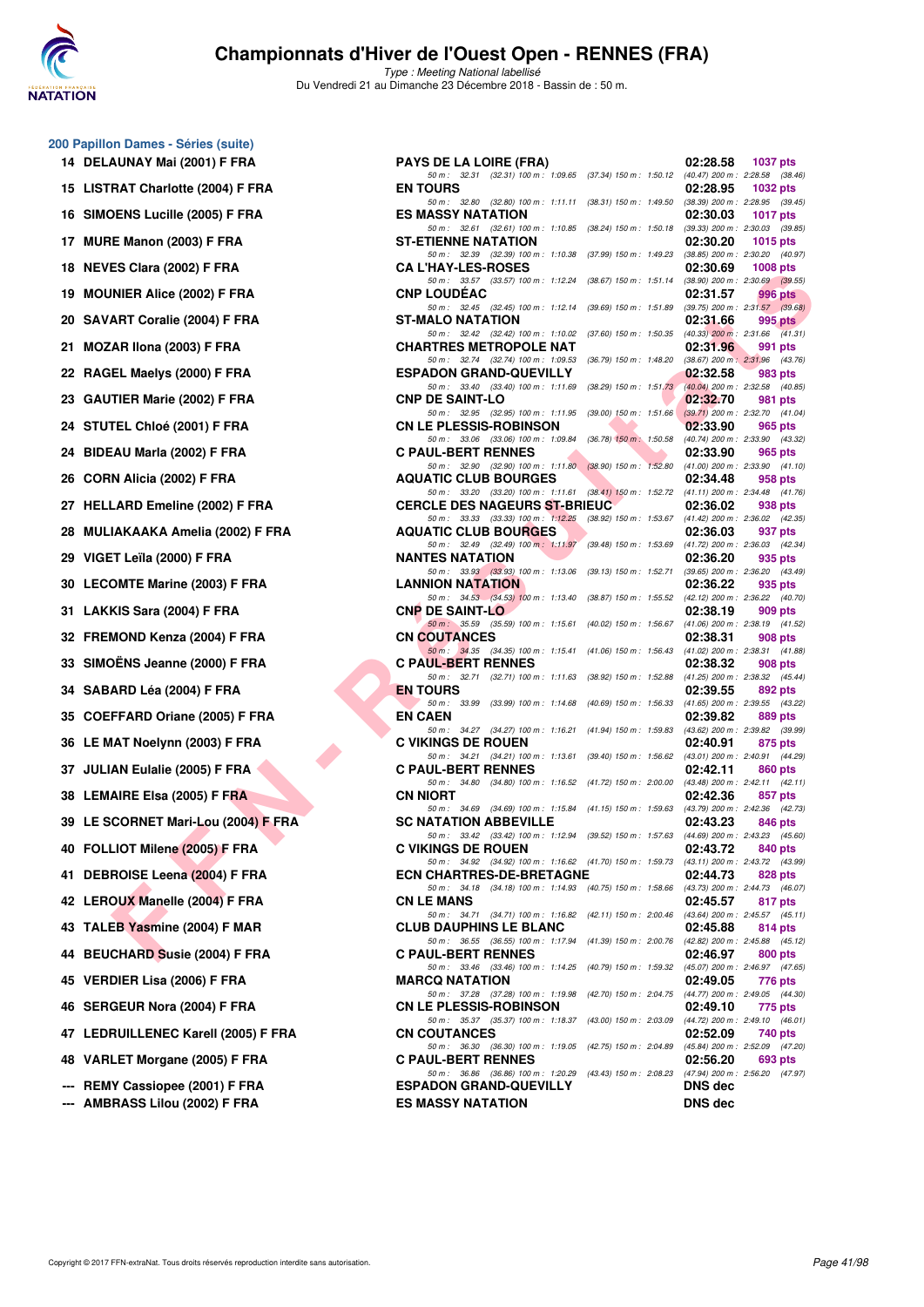

Type : Meeting National labellisé Du Vendredi 21 au Dimanche 23 Décembre 2018 - Bassin de : 50 m.

| 200 Papillon Dames - Séries (suite) |  |
|-------------------------------------|--|
| MAILLE IIona (2001) F FRA<br>---    |  |

**1 FAVE Anna (2000) F FRA** 

2 FROUIN Meghan (2001) F FRA

**3 BOURSE Claire (1998) F FRA** 

**5 BOHN Johanne (2002) F FRA** 

**6 MOREAU Sarah (2001) F FRA** 

**8 TREGOAT Angeline (2002) F FRA** 

**1 BONDOUY Noah (2004) F FRA** 

2 VASQUEZ Lucie (2004) F FRA

**3 GARNIER Juliette (2004) F FRA** 

**4 LACHEVER Alizée (2004) F FRA** 

7 FREMOND Kenza (2004) F FRA

8 CLAUDIC-TCHA Maëllys (2006) F FRA

**5 LEFEVRE Zoe (2004) F FRA** 

**6 BEY Emlynn (2004) F FRA** 

**7 MAILLE IIona (2001) F FRA** 

**4 BONNET Eva (2000) F BEL** 

#### **ES MASSY NATATION DNS dec**

#### **[200 4 Nages Dames - Finale A](http://www.ffnatation.fr/webffn/resultats.php?idact=nat&go=epr&idcpt=55947&idepr=41) 16 ans et plus** (Vendredi 21 Décembre 2018)

| <b>CN BREST</b>                     |  |                                                              | 02:20.12 1180 pts                                                                        |  |
|-------------------------------------|--|--------------------------------------------------------------|------------------------------------------------------------------------------------------|--|
|                                     |  | 50 m: 30.14 (30.14) 100 m: 1:06.01 (35.87) 150 m: 1:47.58    | $(41.57)$ 200 m : 2:20.12 $(32.54)$                                                      |  |
| <b>STADE FRANÇAIS O COURBEVOIE</b>  |  |                                                              | 02:21.03 1167 pts                                                                        |  |
|                                     |  | 50 m: 30.39 (30.39) 100 m: 1:07.84 (37.45) 150 m: 1:48.97    | $(41.13)$ 200 m : 2:21.03 $(32.06)$                                                      |  |
| <b>CN BREST</b>                     |  |                                                              | 02:22.77 1143 pts                                                                        |  |
|                                     |  | 50 m: 29.75 (29.75) 100 m: 1:06.01 (36.26) 150 m: 1:47.56    | $(41.55)$ 200 m : 2:22.77 $(35.21)$                                                      |  |
| <b>DENAIN NAT. PORTE DU HAINAUT</b> |  |                                                              | 02:24.32 1121 pts                                                                        |  |
|                                     |  | 50 m: 30.40 (30.40) 100 m: 1:07.47 (37.07) 150 m: 1:50.73    | $(43.26)$ 200 m : 2:24.32 $(33.59)$                                                      |  |
| <b>PAYS DE LA LOIRE (FRA)</b>       |  |                                                              | 02:26.20 1094 pts                                                                        |  |
|                                     |  | 50 m: 31.41 (31.41) 100 m: 1:10.16 (38.75) 150 m: 1:54.41    | $(44.25)$ 200 m : 2:26.20 $(31.79)$                                                      |  |
| <b>EN TOURS</b>                     |  |                                                              | 02:26.32 1093 pts                                                                        |  |
|                                     |  | 50 m: 30.11 (30.11) 100 m: 1:08.38 (38.27) 150 m: 1:53.56    | $(45.18)$ 200 m : $2:26.32$ (32.76)                                                      |  |
| <b>ES MASSY NATATION</b>            |  |                                                              | 02:27.04 1083 pts                                                                        |  |
|                                     |  | 50 m : 30.06 (30.06) 100 m : 1:07.35 (37.29) 150 m : 1:52.92 | $(45.57)$ 200 m : 2:27.04 $(34.12)$                                                      |  |
| <b>C PAUL-BERT RENNES</b>           |  |                                                              | 02:28.01 1069 pts                                                                        |  |
|                                     |  |                                                              | 50 m: 31.06 (31.06) 100 m: 1:07.38 (36.32) 150 m: 1:51.97 (44.59) 200 m: 2:28.01 (36.04) |  |

#### **[200 4 Nages Dames - Finale A](http://www.ffnatation.fr/webffn/resultats.php?idact=nat&go=epr&idcpt=55947&idepr=41) 11-15 ans** (Vendredi 21 Décembre 2018)

| RSE Claire (1998) F FRA                                           | <b>CN BREST</b>                                                                                                          | 02:22.77 1143 pts           |
|-------------------------------------------------------------------|--------------------------------------------------------------------------------------------------------------------------|-----------------------------|
| <b>NET Eva (2000) F BEL</b>                                       | 50 m: 29.75 (29.75) 100 m: 1:06.01 (36.26) 150 m: 1:47.56 (41.55) 200 m: 2:22.77 (35.21)<br>DENAIN NAT. PORTE DU HAINAUT | 02:24.32<br>1121 $pts$      |
|                                                                   | 50 m: 30.40 (30.40) 100 m: 1:07.47 (37.07) 150 m: 1:50.73 (43.26) 200 m: 2:24.32 (33.59)                                 |                             |
| N Johanne (2002) F FRA                                            | <b>PAYS DE LA LOIRE (FRA)</b>                                                                                            | 02:26.20<br><b>1094 pts</b> |
|                                                                   | 50 m: 31.41 (31.41) 100 m: 1:10.16 (38.75) 150 m: 1:54.41 (44.25) 200 m: 2:26.20 (31.79)                                 |                             |
| <b>EAU Sarah (2001) F FRA</b> :                                   | <b>EN TOURS</b>                                                                                                          | $02:26.32$ 1093 pts         |
| LE Ilona (2001) F FRA                                             | 50 m: 30.11 (30.11) 100 m: 1:08.38 (38.27) 150 m: 1:53.56 (45.18) 200 m: 2:26.32 (32.76)<br><b>ES MASSY NATATION</b>     | 02:27.04                    |
|                                                                   | 50 m: 30.06 (30.06) 100 m: 1:07.35 (37.29) 150 m: 1:52.92 (45.57) 200 m: 2:27.04 (34.12)                                 | 1083 pts                    |
| GOAT Angeline (2002) F FRA                                        | <b>C PAUL-BERT RENNES</b>                                                                                                | 02:28.01<br>1069 pts        |
|                                                                   | 50 m: 31.06 (31.06) 100 m: 1:07.38 (36.32) 150 m: 1:51.97 (44.59) 200 m: 2:28.01 (36.04)                                 |                             |
|                                                                   |                                                                                                                          |                             |
| Nages Dames - Finale A 11-15 ans (Vendredi 21 Décembre 2018)      |                                                                                                                          |                             |
| DOUY Noah (2004) F FRA                                            | <b>ES MASSY NATATION</b>                                                                                                 | 02:24.90 1113 pts           |
|                                                                   | 50 m: 30.99 (30.99) 100 m: 1:07.99 (37.00) 150 m: 1:51.31 (43.32) 200 m: 2:24.90 (33.59)                                 |                             |
| QUEZ Lucie (2004) F FRA                                           | <b>ES MASSY NATATION</b>                                                                                                 | 02:28.03<br>1069 pts        |
| NIER Juliette (2004) F FRA                                        | 50 m: 31.83 (31.83) 100 m: 1:11.78 (39.95) 150 m: 1:53.84 (42.06) 200 m: 2:28.03 (34.19)<br><b>CN NIORT</b>              |                             |
|                                                                   | 50 m: 33.18 (33.18) 100 m: 1:12.83 (39.65) 150 m: 1:56.02 (43.19) 200 m: 2:31.17 (35.15)                                 | 02:31.17<br>1027 $p$ ts     |
| HEVER Alizée (2004) F FRA                                         | <b>ST-MALO NATATION</b>                                                                                                  | 02:33.17<br>$1000$ pts      |
|                                                                   | 50 m: 33.33 (33.33) 100 m: 1:13.15 (39.82) 150 m: 1:57.21 (44.06) 200 m: 2:33.17 (35.96)                                 |                             |
| EVRE Zoe (2004) F FRA                                             | <b>CN AVRANCHES</b>                                                                                                      | 02:34.95<br>976 pts         |
|                                                                   | 50 m: 33.71 (33.71) 100 m: 1:15.31 (41.60) 150 m: 1:58.54 (43.23) 200 m: 2:34.95 (36.41)                                 |                             |
| Emlynn (2004) F FRA                                               | <b>CN LE MANS</b>                                                                                                        | 02:35.75<br>966 pts         |
| MOND Kenza (2004) F FRA                                           | 50 m: 34.91 (34.91) 100 m: 1:14.76 (39.85) 150 m: 2:01.10 (46.34) 200 m: 2:35.75 (34.65)<br><b>CN COUTANCES</b>          | 02:36.32<br>959 pts         |
|                                                                   | 50 m: 33.83 (33.83) 100 m: 1:13.11 (39.28) 150 m: 2:00.08 (46.97) 200 m: 2:36.32 (36.24)                                 |                             |
| UDIC-TCHA Maëllys (2006) F FRA                                    | <b>ANGERS NATATION</b>                                                                                                   | 02:36.53<br>956 pts         |
|                                                                   | 50 m: 32.91 (32.91) 100 m: 1:13.43 (40.52) 150 m: 1:59.46 (46.03) 200 m: 2:36.53 (37.07)                                 |                             |
|                                                                   |                                                                                                                          |                             |
| Nages Dames - Finale B 16 ans et plus (Vendredi 21 Décembre 2018) |                                                                                                                          |                             |
| <b>IRET Lucile (2002) F FRA</b>                                   | <b>CNO ST-GERMAIN-EN-LAYE</b>                                                                                            | 02:24.02<br>1125 $p$ ts     |
|                                                                   | 50 m: 30.65 (30.65) 100 m: 1:09.27 (38.62) 150 m: 1:50.70 (41.43) 200 m: 2:24.02 (33.32)                                 |                             |
| LENNEC Erin (2001) F FRA                                          | <b>CN BREST</b>                                                                                                          | 02:26.19<br>1095 pts        |
| <b>RNONVILLE Laura (2001) F FRA</b>                               | 50 m: 30.89 (30.89) 100 m: 1:08.66 (37.77) 150 m: 1:52.53 (43.87) 200 m: 2:26.19 (33.66)<br><b>ES MASSY NATATION</b>     | 02:26.45<br>1091 pts        |
|                                                                   | 50 m: 30.82 (30.82) 100 m: 1:09.43 (38.61) 150 m: 1:53.25 (43.82) 200 m: 2:26.45 (33.20)                                 |                             |
| RASS Lilou (2002) F FRA                                           | <b>ES MASSY NATATION</b>                                                                                                 | 02:27.40<br>1078 pts        |
|                                                                   | 50 m: 30.80 (30.80) 100 m: 1:09.74 (38.94) 150 m: 1:54.16 (44.42) 200 m: 2:27.40 (33.24)                                 |                             |
| <b>RE Emma (2002) F FRA</b>                                       | <b>CN BREST</b>                                                                                                          | 02:29.33<br>1051 pts        |
| IIERES Séphora (2002) F FRA                                       | 50 m: 31.21 (31.21) 100 m: 1:11.17 (39.96) 150 m: 1:54.90 (43.73) 200 m: 2:29.33 (34.43)<br><b>CN BREST</b>              | 02:30.10<br>1041 pts        |
|                                                                   | 50 m: 34.82 (34.82) 100 m: 1:13.46 (38.64) 150 m: 1:56.28 (42.82) 200 m: 2:30.10 (33.82)                                 |                             |
| <b>SSEAU Elsa (2003) F FRA</b>                                    | <b>ES MASSY NATATION</b>                                                                                                 | 02:30.40<br>1037 pts        |
|                                                                   | 50 m: 31.91 (31.91) 100 m: 1:12.05 (40.14) 150 m: 1:56.78 (44.73) 200 m: 2:30.40 (33.62)                                 |                             |
| NCHETIERE Adèle (1999) F FRA                                      | <b>MARSOUINS HEROUVILLE</b>                                                                                              | 02:33.11<br>$1001$ pts      |
|                                                                   | 50 m: 33.26 (33.26) 100 m: 1:14.97 (41.71) 150 m: 1:57.08 (42.11) 200 m: 2:33.11 (36.03)                                 |                             |
| Nages Dames - Finale B 11-15 ans (Vendredi 21 Décembre 2018)      |                                                                                                                          |                             |
|                                                                   |                                                                                                                          |                             |
| $C$ ELID Nasa (9004) E ED A                                       | CHILE BLECCIC BOBINGON                                                                                                   | 00.25.40<br>$070 - 44$      |

#### **[200 4 Nages Dames - Finale B](http://www.ffnatation.fr/webffn/resultats.php?idact=nat&go=epr&idcpt=55947&idepr=41) 16 ans et plus** (Vendredi 21 Décembre 2018)

|  | 1 MOURET Lucile (2002) F FRA |  |  |  |
|--|------------------------------|--|--|--|
|--|------------------------------|--|--|--|

- **2 QUELENNEC Erin (2001) F FRA** CN BREST<br>  $\frac{60m}{30.89}$  (30.89) 100 m; 1:08.66 (37.77) 150 m; 1:52.53 (43.87) 200 m; 2:26.19 (33.66)
- **3 BOURNONVILLE Laura (2001) F FRA** ES MASSY NATATION **02:26.45 1091 pts**<br>  $\frac{50 \text{ m} \div 30.82}$  (30.82) 100 m; 1:09.43 (38.61) 150 m; 1:53.25 (43.82) 200 m; 2:26.45 (33.20)
- **4 AMBRASS Lilou (2002) F FRA** ES MASSY NATATION 02:27.40 1078 pts 50 m : 30.80 (30.80) 100 m : 1:09.74 (38.94) 150 m : 1:54.16 (44.42) 200 m : 2:27.40 (33.24)
- 50 m : 30.80 (30.80) 100 m : 1:09.74 (38.94) 150 m : 1:54.16 (44.42) 200 m : 2:27.40 (33.24) **5 LEBRE Emma (2002) F FRA CN BREST 02:29.33 1051 pts**
- **6 ORMIERES Séphora (2002) F FRA CN BREST 02:30.10 1041 pts**
- **7 ROUSSEAU Elsa (2003) F FRA** ES MASSY NATATION 02:30.40 **1037 pts**<br>  $\frac{50 \text{ m}}{50 \text{ m}}$  31.91 (31.91) 100 m; 1:12.05 (40.14) 150 m; 1:56.78 (44.73) 200 m; 2:30.40 (33.6
- 8 BLANCHETIERE Adèle (1999) F FRA MARSOUINS HÉROUVILLE 02:33.11

#### **[200 4 Nages Dames - Finale B](http://www.ffnatation.fr/webffn/resultats.php?idact=nat&go=epr&idcpt=55947&idepr=41) 11-15 ans** (Vendredi 21 Décembre 2018)

| 1 SERGEUR Nora (2004) F FRA    | <b>CN LE PLESSIS-ROBINSON</b>                             | 02:35.42<br>970 pts                 |
|--------------------------------|-----------------------------------------------------------|-------------------------------------|
|                                | 50 m: 33.50 (33.50) 100 m: 1:14.40 (40.90) 150 m: 2:01.52 | $(47.12)$ 200 m : 2:35.42 $(33.90)$ |
| 2 LESUEUR Ania (2004) F FRA    | <b>EN CAEN</b>                                            | 02:37.21<br>947 pts                 |
|                                | 50 m: 35.31 (35.31) 100 m: 1:16.75 (41.44) 150 m: 2:00.94 | $(44.19)$ 200 m : 2:37.21 $(36.27)$ |
| 3 HERMEL Lou (2005) F FRA      | <b>AMIENS METROPOLE NAT.</b>                              | 02:37.24<br>947 pts                 |
|                                | 50 m: 34.78 (34.78) 100 m: 1:16.87 (42.09) 150 m: 2:01.14 | $(44.27)$ 200 m : 2:37.24 $(36.10)$ |
| 4 TALEB Yasmine (2004) F MAR   | <b>CLUB DAUPHINS LE BLANC</b>                             | 02:37.34<br>945 pts                 |
|                                | 50 m: 33.24 (33.24) 100 m: 1:15.46 (42.22) 150 m: 2:02.05 | $(46.59)$ 200 m : 2:37.34 $(35.29)$ |
| 5 LEMAIRE Elsa (2005) F FRA    | <b>CN NIORT</b>                                           | 02:37.50<br>943 pts                 |
|                                | 50 m: 33.14 (33.14) 100 m: 1:15.18 (42.04) 150 m: 2:02.48 | $(47.30)$ 200 m : 2:37.50 $(35.02)$ |
| 6 SEIGNEUR Stella (2004) F FRA | <b>CA L'HAY-LES-ROSES</b>                                 | 02:38.31<br>933 pts                 |
|                                | 50 m: 33.72 (33.72) 100 m: 1:13.09 (39.37) 150 m: 2:01.53 | $(48.44)$ 200 m : 2:38.31 $(36.78)$ |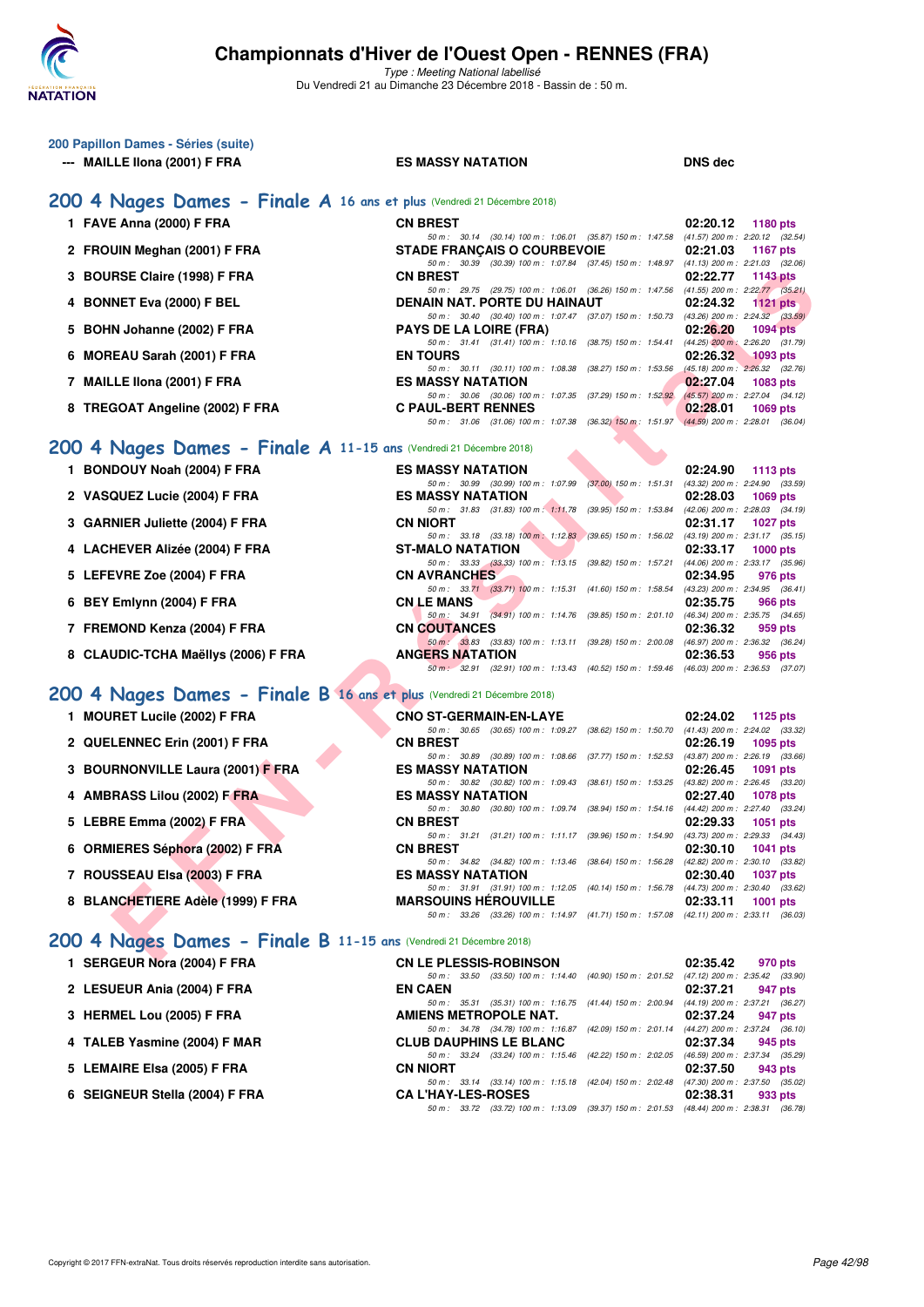

| 200 4 Nages Dames - Finale B (suite)<br>7 ALLIGIER-PLANTEC Clementine (2004) F FRA | <b>C PAUL-BERT RENNES</b>                                                                                                                | 02:39.68<br>915 pts                                                                       |
|------------------------------------------------------------------------------------|------------------------------------------------------------------------------------------------------------------------------------------|-------------------------------------------------------------------------------------------|
| 8 COEFFARD Oriane (2005) F FRA                                                     | 50 m: 33.41 (33.41) 100 m: 1:14.42 (41.01) 150 m: 2:02.82<br><b>EN CAEN</b><br>50 m: 32.67 (32.67) 100 m: 1:15.09 (42.42) 150 m: 2:04.78 | (48.40) 200 m : 2:39.68 (36.86)<br>02:41.12<br>897 pts<br>(49.69) 200 m : 2:41.12 (36.34) |
| 200 4 Nages Dames - Séries                                                         | (Vendredi 21 Décembre 2018)                                                                                                              |                                                                                           |
| 1 FAVE Anna (2000) F FRA                                                           | <b>CN BREST</b>                                                                                                                          | 02:22.02<br>1153 pts                                                                      |
| 2 FROUIN Meghan (2001) F FRA                                                       | 50 m: 30.33 (30.33) 100 m: 1:06.74 (36.41) 150 m: 1:48.75<br><b>STADE FRANCAIS O COURBEVOIE</b>                                          | (42.01) 200 m : 2:22.02 (33.27)<br>02:22.80<br><b>1142 pts</b>                            |
| <b>BOURSE Claire (1998) F FRA</b>                                                  | 50 m: 30.31 (30.31) 100 m: 1:08.49 (38.18) 150 m: 1:49.53 (41.04) 200 m: 2:22.80 (33.27)<br><b>CN BREST</b>                              |                                                                                           |
| 3.                                                                                 | 50 m : 31.00 (31.00) 100 m : 1:07.64 (36.64) 150 m : 1:47.99                                                                             | 02:23.05<br><b>1139 pts</b><br>$(40.35)$ 200 m : 2:23.05 $(35.06)$                        |
| 4 BONNET Eva (2000) F BEL                                                          | DENAIN NAT. PORTE DU HAINAUT<br>50 m : 30.32 (30.32) 100 m : 1:07.49 (37.17) 150 m : 1:50.23                                             | 02:23.49<br>1132 pts<br>$(42.74)$ 200 m : 2:23.49 $(33.26)$                               |
| 5 BONDOUY Noah (2004) F FRA                                                        | <b>ES MASSY NATATION</b><br>50 m: 31.12 (31.12) 100 m: 1:07.68<br>$(36.56)$ 150 m : 1:51.07                                              | 02:25.51<br>$1104$ pts<br>(43.39) 200 m : 2:25.51 (34.44)                                 |
| 6 MAILLE IIona (2001) F FRA                                                        | <b>ES MASSY NATATION</b><br>50 m: 29.99 (29.99) 100 m: 1:06.61 (36.62) 150 m: 1:51.47                                                    | 02:25.75<br>1101 pts<br>(44.86) 200 m : 2:25.75 (34.28)                                   |
| 7 MOREAU Sarah (2001) F FRA                                                        | <b>EN TOURS</b><br>50 m : 30.32 (30.32) 100 m : 1:08.65<br>$(38.33)$ 150 m : 1:53.34                                                     | 02:25.97<br>1098 pts<br>$(44.69)$ 200 m : 2:25.97 (32.63)                                 |
| TREGOAT Angeline (2002) F FRA<br>8                                                 | <b>C PAUL-BERT RENNES</b>                                                                                                                | 02:26.61<br>1089 pts                                                                      |
| BOHN Johanne (2002) F FRA<br>9                                                     | 50 m: 31.85 (31.85) 100 m: 1:08.43 (36.58) 150 m: 1:51.84<br><b>PAYS DE LA LOIRE (FRA)</b>                                               | (43.41) 200 m : 2:26.61 (34.77)<br>02:26.64<br><b>1088 pts</b>                            |
| 10 VASQUEZ Lucie (2004) F FRA                                                      | 50 m: 31.85 (31.85) 100 m: 1:09.96 (38.11) 150 m: 1:53.93<br><b>ES MASSY NATATION</b>                                                    | (43.97) 200 m : 2:26.64 (32.71)<br>02:26.65<br><b>1088 pts</b>                            |
| 11 MOURET Lucile (2002) F FRA                                                      | 50 m: 31.80 (31.80) 100 m: 1:10.72 (38.92) 150 m: 1:54.29<br><b>CNO ST-GERMAIN-EN-LAYE</b>                                               | (43.57) 200 m : 2:26.65 (32.36)<br>02:26.86<br>1085 pts                                   |
| 12 BOURNONVILLE Laura (2001) F FRA                                                 | 50 m: 31.36 (31.36) 100 m: 1:10.34<br>(38.98) 150 m : 1:52.44<br><b>ES MASSY NATATION</b>                                                | (42.10) 200 m : 2:26.86 (34.42)<br>02:27.63<br>1075 pts                                   |
| 13 AMBRASS Lilou (2002) F FRA                                                      | 50 m: 30.94 (30.94) 100 m: 1:10.08<br>$(39.14)$ 150 m : 1:53.13<br><b>ES MASSY NATATION</b>                                              | (43.05) 200 m : 2:27.63 (34.50)<br>02:28.12<br>1068 pts                                   |
| 14 LINDAUER Emma (2003) F FRA                                                      | 50 m : 30.41 (30.41) 100 m : 1:09.54<br>$(39.13)$ 150 m : 1:53.34<br><b>ERSTEIN AQUATIC CLUB</b>                                         | (43.80) 200 m : 2:28.12 (34.78)<br>02:28.33<br><b>1065 pts</b>                            |
|                                                                                    | 50 m : 33.36 (33.36) 100 m : 1:12.37<br>$(39.01)$ 150 m : 1:53.90                                                                        | $(41.53)$ 200 m : 2:28.33 $(34.43)$                                                       |
| 15 QUELENNEC Erin (2001) F FRA                                                     | <b>CN BREST</b><br>50 m : 31.34 (31.34) 100 m : 1:09.70<br>$(38.36)$ 150 m : 1:53.34                                                     | 02:28.50<br>1063 pts<br>(43.64) 200 m : 2:28.50 (35.16)                                   |
| 16 ORMIERES Séphora (2002) F FRA                                                   | <b>CN BREST</b><br>50 m: 34.03 (34.03) 100 m: 1:12.20<br>$(38.17)$ 150 m : 1:54.92                                                       | 02:28.69<br>1060 pts<br>(42.72) 200 m : 2:28.69 (33.77)                                   |
| 17 BLANCHETIERE Adèle (1999) F FRA                                                 | <b>MARSOUINS HEROUVILLE</b><br>50 m: 32.51 (32.51) 100 m: 1:13.23<br>$(40.72)$ 150 m : 1:53.81                                           | 02:29.00<br><b>1056 pts</b><br>(40.58) 200 m : 2:29.00 (35.19)                            |
| 18 ROUSSEAU Elsa (2003) F FRA                                                      | <b>ES MASSY NATATION</b><br>50 m: 31.66 (31.66) 100 m: 1:11.27 (39.61) 150 m: 1:56.12 (44.85) 200 m: 2:30.03 (33.91)                     | 02:30.03<br>1042 pts                                                                      |
| 19 LEBRE Emma (2002) F FRA                                                         | <b>CN BREST</b><br>50 m: 32.03 (32.03) 100 m: 1:11.85 (39.82) 150 m: 1:56.27                                                             | 02:30.20<br>1040 pts<br>$(44.42)$ 200 m : 2:30.20 $(33.93)$                               |
| 20 LECOMTE Marine (2003) F FRA                                                     | <b>LANNION NATATION</b><br>50 m : 32.79 (32.79) 100 m : 1:09.88<br>$(37.09)$ 150 m : 1:55.40                                             | 02:30.39<br><b>1037 pts</b><br>(45.52) 200 m : 2:30.39 (34.99)                            |
| 21 DELAUNAY Mai (2001) F FRA                                                       | <b>PAYS DE LA LOIRE (FRA)</b>                                                                                                            | 02:30.59<br>1034 pts                                                                      |
| 22 DREANO Sarah (2000) F FRA                                                       | 50 m: 30.73 (30.73) 100 m: 1:10.39 (39.66) 150 m: 1:54.71 (44.32) 200 m: 2:30.59 (35.88)<br><b>PAYS DE LA LOIRE (FRA)</b>                | 02:31.05<br>1028 pts                                                                      |
| 23 LEPOITTEVIN Zoe (2002) F FRA                                                    | 50 m: 32.37 (32.37) 100 m: 1:11.06 (38.69) 150 m: 1:56.06 (45.00) 200 m: 2:31.05 (34.99)<br><b>CN LE MANS</b>                            | 02:31.08<br><b>1028 pts</b>                                                               |
| 24 SOULARD Louann (2003) F FRA                                                     | 50 m: 31.97 (31.97) 100 m: 1:11.76 (39.79) 150 m: 1:55.61<br><b>PAYS DE LA LOIRE (FRA)</b>                                               | (43.85) 200 m: 2:31.08 (35.47)<br>02:31.48<br><b>1022 pts</b>                             |
| <b>CORVAISIER Louise (2002) F FRA</b><br>25                                        | 50 m : 33.01 (33.01) 100 m : 1:12.21<br>(39.20) 150 m : 1:53.94<br><b>ANGERS NATATION</b>                                                | (41.73) 200 m : 2:31.48 (37.54)<br>02:32.56<br><b>1008 pts</b>                            |
| <b>THOMAS Doriane (2001) F FRA</b><br>26                                           | 50 m: 33.34 (33.34) 100 m: 1:12.29<br>$(38.95)$ 150 m : 1:57.33<br>PLOEMEUR NATATION                                                     | (45.04) 200 m : 2:32.56 (35.23)<br>02:33.10<br>1001 pts                                   |
| <b>GARNIER Juliette (2004) F FRA</b><br>27                                         | 50 m: 32.15 (32.15) 100 m: 1:11.47 (39.32) 150 m: 1:57.47<br><b>CN NIORT</b>                                                             | $(46.00)$ 200 m : 2:33.10 $(35.63)$<br>02:33.20<br>999 pts                                |
|                                                                                    | 50 m: 33.46 (33.46) 100 m: 1:13.90<br>$(40.44)$ 150 m : 1:57.91                                                                          | $(44.01)$ 200 m : 2:33.20 $(35.29)$                                                       |
| <b>LEGENDRE Aubane (2002) F FRA</b><br>28                                          | <b>CNM DIEPPE</b><br>50 m : 32.36 (32.36) 100 m : 1:13.07<br>(40.71) 150 m : 1:58.72                                                     | 02:33.23<br>999 pts<br>$(45.65)$ 200 m : 2:33.23 $(34.51)$                                |
| LABEQUE Carla (2001) F FRA<br>29                                                   | <b>AQUATIC CLUB BOURGES</b><br>50 m: 33.23 (33.23) 100 m: 1:11.59<br>$(38.36)$ 150 m : 1:57.67                                           | 02:33.50<br>996 pts<br>(46.08) 200 m : 2:33.50 (35.83)                                    |
| 30<br><b>REMY Cassiopee (2001) F FRA</b>                                           | <b>ESPADON GRAND-QUEVILLY</b><br>50 m: 31.50 (31.50) 100 m: 1:10.89<br>(39.39) 150 m : 1:57.93                                           | 02:33.64<br>994 pts<br>(47.04) 200 m : 2:33.64 (35.71)                                    |
| STUTEL Chloé (2001) F FRA<br>31                                                    | <b>CN LE PLESSIS-ROBINSON</b><br>50 m : 31.51 (31.51) 100 m : 1:12.10 (40.59) 150 m : 1:59.17                                            | 02:33.72<br>993 pts<br>(47.07) 200 m : 2:33.72 (34.55)                                    |
| 32 LENGLET Nolwenn (2002) F FRA                                                    | <b>ES MASSY NATATION</b><br>50 m : 31.84 (31.84) 100 m : 1:12.34 (40.50) 150 m : 1:57.26                                                 | 02:34.13<br>987 pts<br>(44.92) 200 m : 2:34.13 (36.87)                                    |
| 33 TOUZÉ Lénaïck (2001) F FRA                                                      | <b>ESPERANCE VAILLANTE GRANVILLE</b><br>50 m : 31.43 (31.43) 100 m : 1:10.45 (39.02) 150 m : 1:56.47                                     | 02:34.45<br>983 pts<br>(46.02) 200 m : 2:34.45 (37.98)                                    |
|                                                                                    |                                                                                                                                          |                                                                                           |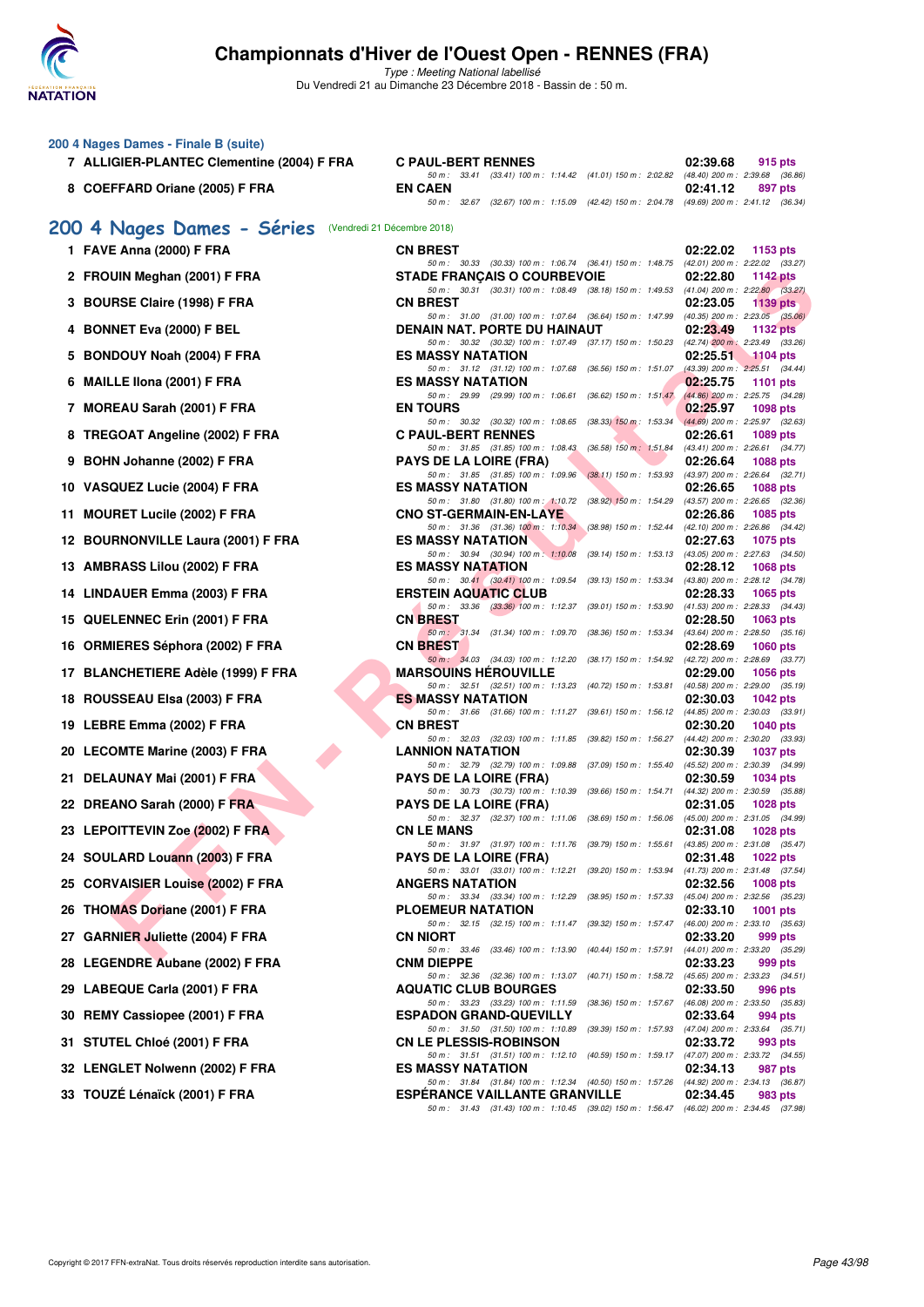

| 33 | 200 4 Nages Dames - Séries (suite)<br>CEPECK Léa (2002) F FRA |
|----|---------------------------------------------------------------|
| 35 | SABOT Jeanne (2002) F FRA                                     |
| 36 | LEFEVRE Zoe (2004) F FRA                                      |
| 37 | BEY Emlynn (2004) F FRA                                       |
| 38 | <b>LANGLAIS Lila (2000) F FRA</b>                             |
| 39 | LORANS Inès (2001) F FRA                                      |
| 40 | LACHEVER Alizée (2004) F FRA                                  |
| 41 | CHIRON Flavy (2003) F FRA                                     |
| 42 | FREMOND Kenza (2004) F FRA                                    |
| 43 | <b>CLAUDIC-TCHA Maëllys (2006) F FRA</b>                      |
| 44 | DUBOIS Léa (2003) F FRA                                       |
| 45 | <b>HERMEL Lou (2005) F FRA</b>                                |
| 46 | <b>LESUEUR Ania (2004) F FRA</b>                              |
| 47 | <b>SERGEUR Nora (2004) F FRA</b>                              |
| 48 | TALEB Yasmine (2004) F MAR                                    |
| 49 | <b>CUGMAS Lilou (2003) F FRA</b>                              |
| 50 | <b>ALLIGIER-PLANTEC Clementine (2004)</b>                     |
| 51 | <b>LEMAIRE Elsa (2005) F FRA</b>                              |
| 52 | SEIGNEUR Stella (2004) F FRA                                  |
| 53 | COEFFARD Oriane (2005) F FRA                                  |
| 54 | <b>CORNUAULT Eloane (2004) F FRA</b>                          |
| 55 | <b>MARTEIL Lola (2003) F FRA</b>                              |
| 56 | POIROUX Emma (2004) F FRA                                     |
| 57 | <b>BRUNEAU Camille (2003) F FRA</b>                           |
| 58 | HIRRIEN Tifenn (2004) F FRA                                   |
| 59 | PHAM Kim-Vy (2004) F FRA                                      |
| 59 | <b>GENAUDEAU Mallaury (2003) F FRA</b>                        |
| 61 | DEROUET IIona (2004) F FRA                                    |
| 62 | <b>DEDIEU Anouk (2003) F FRA</b>                              |
| 63 | CHESNÉ Jade (2003) F FRA                                      |
| 64 | SABATIER Camille (2004) F FRA                                 |
| 65 | LERAY Lilou (2005) F FRA                                      |
| 66 | LEDRUILLENEC Karell (2005) F FRA                              |
| 67 | ROHAN Amélie (2004) F FRA                                     |
| 68 | NAOUR Aziliz (2004) F FRA                                     |
| 69 | <b>MARTINEAU Cassandre (2005) F FRA</b>                       |

| 0 4 Nages Dames - Series (suite)             |                                                                                                                              |          |                                                |
|----------------------------------------------|------------------------------------------------------------------------------------------------------------------------------|----------|------------------------------------------------|
| 33   CEPECK Léa (2002) F FRA                 | <b>EN TOURS</b>                                                                                                              | 02:34.45 | 983 pts                                        |
| 35 SABOT Jeanne (2002) F FRA                 | 50 m: 32.09 (32.09) 100 m: 1:11.96 (39.87) 150 m: 2:00.57 (48.61) 200 m: 2:34.45 (33.88)<br><b>C REDON NATATION</b>          | 02:34.47 | 983 pts                                        |
| 36   LEFEVRE Zoe (2004) F FRA                | 50 m: 32.95 (32.95) 100 m: 1:12.95 (40.00) 150 m: 1:59.14 (46.19) 200 m: 2:34.47 (35.33)<br><b>CN AVRANCHES</b>              | 02:35.08 | 975 pts                                        |
| 37 BEY Emlynn (2004) F FRA                   | 50 m: 33.11 (33.11) 100 m: 1:14.73 (41.62) 150 m: 1:58.01 (43.28) 200 m: 2:35.08 (37.07)<br><b>CN LE MANS</b>                | 02:35.74 | 966 pts                                        |
| 38 LANGLAIS Lila (2000) F FRA                | 50 m: 34.49 (34.49) 100 m: 1:14.06 (39.57) 150 m: 1:59.87 (45.81) 200 m: 2:35.74 (35.87)<br><b>ES MASSY NATATION</b>         | 02:35.75 | 966 pts                                        |
|                                              | 50 m: 32.34 (32.34) 100 m: 1:15.58 (43.24) 150 m: 1:59.31 (43.73) 200 m: 2:35.75 (36.44)                                     |          |                                                |
| 39 LORANS Inès (2001) F FRA                  | <b>EN TOURS</b><br>50 m: 32.83 (32.83) 100 m: 1:14.43 (41.60) 150 m: 2:00.87 (46.44) 200 m: 2:36.29 (35.42)                  | 02:36.29 | 959 pts                                        |
| 40 LACHEVER Alizée (2004) F FRA              | <b>ST-MALO NATATION</b><br>50 m: 34.87 (34.87) 100 m: 1:15.80 (40.93) 150 m: 2:00.01 (44.21) 200 m: 2:36.77 (36.76)          | 02:36.77 | $953$ pts                                      |
| 41 CHIRON Flavy (2003) F FRA                 | <b>MARSOUINS HEROUVILLE</b><br>50 m: 34.04 (34.04) 100 m: 1:13.11 (39.07) 150 m: 2:01.03 (47.92) 200 m: 2:36.97 (35.94)      | 02:36.97 | 950 pts                                        |
| 42 FREMOND Kenza (2004) F FRA                | <b>CN COUTANCES</b><br>50 m: 33.44 (33.44) 100 m: 1:12.52 (39.08) 150 m: 1:59.21 (46.69) 200 m: 2:36.99 (37.78)              | 02:36.99 | 950 pts                                        |
| 43   CLAUDIC-TCHA Maëllys (2006) F FRA       | <b>ANGERS NATATION</b><br>50 m: 34.05 (34.05) 100 m: 1:15.20 (41.15) 150 m: 2:00.10 (44.90) 200 m: 2:37.46 (37.36)           | 02:37.46 | 944 pts                                        |
| 44 DUBOIS Léa (2003) F FRA                   | <b>CHARTRES METROPOLE NAT</b>                                                                                                | 02:37.59 | 942 pts                                        |
| 45 HERMEL Lou (2005) F FRA                   | 50 m: 34.63 (34.63) 100 m: 1:15.27 (40.64) 150 m: 2:01.48 (46.21) 200 m: 2:37.59 (36.11)<br>AMIENS METROPOLE NAT.            | 02:37.69 | 941 pts                                        |
| 46 LESUEUR Ania (2004) F FRA                 | 50 m: 35.94 (35.94) 100 m: 1:16.70 (40.76) 150 m: 2:01.06 (44.36) 200 m: 2:37.69 (36.63)<br><b>EN CAEN</b>                   | 02:37.95 | 938 pts                                        |
| 47 SERGEUR Nora (2004) F FRA                 | 50 m: 35.24 (35.24) 100 m: 1:17.11 (41.87) 150 m: 2:00.97 (43.86) 200 m: 2:37.95 (36.98)<br><b>CN LE PLESSIS-ROBINSON</b>    | 02:38.69 | 928 pts                                        |
| 48 TALEB Yasmine (2004) F MAR                | 50 m: 34.27 (34.27) 100 m: 1:16.24 (41.97) 150 m: 2:03.83 (47.59) 200 m: 2:38.69 (34.86)<br><b>CLUB DAUPHINS LE BLANC</b>    | 02:38.80 | 927 pts                                        |
| 49 CUGMAS Lilou (2003) F FRA                 | 50 m: 33.59 (33.59) 100 m: 1:16.10 (42.51) 150 m: 2:03.50 (47.40) 200 m: 2:38.80 (35.30)<br><b>AURAY NATATION</b>            | 02:38.89 | 925 pts                                        |
|                                              | 50 m: 32.72 (32.72) 100 m: 1:14.25 (41.53) 150 m: 2:01.20 (46.95) 200 m: 2:38.89 (37.69)                                     |          |                                                |
| 50 ALLIGIER-PLANTEC Clementine (2004) F FRA  | <b>C PAUL-BERT RENNES</b><br>50 m: 33.26 (33.26) 100 m: 1:15.86 (42.60) 150 m: 2:02.33 (46.47) 200 m: 2:39.13 (36.80)        | 02:39.13 | 922 pts                                        |
| 51 LEMAIRE Elsa (2005) F FRA                 | <b>CN NIORT</b><br>50 m : 33.60 (33.60) 100 m : 1:15.68<br>(42.08) 150 m : 2:02.85 (47.17) 200 m : 2:39.19 (36.34)           | 02:39.19 | 922 pts                                        |
| 52 SEIGNEUR Stella (2004) F FRA              | <b>CA L'HAY-LES-ROSES</b><br>50 m: 35.12 (35.12) 100 m: 1:13.80 (38.68) 150 m: 2:01.98 (48.18) 200 m: 2:39.77 (37.79)        | 02:39.77 | 914 pts                                        |
| 53 COEFFARD Oriane (2005) F FRA              | <b>EN CAEN</b><br>50 m: 33.40 (33.40) 100 m: 1:15.02 (41.62) 150 m: 2:04.71 (49.69) 200 m: 2:40.26 (35.55)                   | 02:40.26 | 908 pts                                        |
| 54 CORNUAULT Eloane (2004) F FRA             | <b>ESPADON GRAND-QUEVILLY</b><br>50 m: 33.49 (33.49) 100 m: 1:14.45 (40.96) 150 m: 2:02.70 (48.25) 200 m: 2:40.41 (37.71)    | 02:40.41 | 906 pts                                        |
| 55 MARTEIL Lola (2003) F FRA                 | <b>CNP LOUDEAC</b>                                                                                                           | 02:40.65 | 903 pts                                        |
| 56 POIROUX Emma (2004) F FRA                 | 50 m: 34.57 (34.57) 100 m: 1:16.38<br>(41.81) 150 m : 2:04.33 (47.95) 200 m : 2:40.65 (36.32)<br><b>ANGERS NATATION</b>      | 02:40.82 | 901 pts                                        |
| 57 BRUNEAU Camille (2003) F FRA              | 50 m: 37.69 (37.69) 100 m: 1:18.23 (40.54) 150 m: 2:04.77 (46.54) 200 m: 2:40.82 (36.05)<br><b>EN TOURS</b>                  | 02:41.37 | 894 pts                                        |
| 58 HIRRIEN Tifenn (2004) F FRA               | 50 m: 34.39 (34.39) 100 m: 1:18.56 (44.17) 150 m: 2:04.47 (45.91) 200 m: 2:41.37 (36.90)<br><b>CN BREST</b>                  | 02:41.58 | 892 pts                                        |
| 59 PHAM Kim-Vy (2004) F FRA                  | 50 m: 36.20 (36.20) 100 m: 1:16.84 (40.64) 150 m: 2:05.61 (48.77) 200 m: 2:41.58 (35.97)<br><b>CN LE PLESSIS-ROBINSON</b>    | 02:41.87 | 888 pts                                        |
| 59 GENAUDEAU Mallaury (2003) F FRA           | 50 m: 33.61 (33.61) 100 m: 1:15.33 (41.72) 150 m: 2:05.06 (49.73) 200 m: 2:41.87 (36.81)<br><b>UN PLOERMEL</b>               | 02:41.87 | 888 pts                                        |
| 61 DEROUET IIona (2004) F FRA                | 50 m: 34.99 (34.99) 100 m: 1:20.25 (45.26) 150 m: 2:05.45 (45.20) 200 m: 2:41.87 (36.42)<br><b>ANGERS NATATION</b>           | 02:42.11 |                                                |
|                                              | 50 m: 36.08 (36.08) 100 m: 1:19.68 (43.60) 150 m: 2:05.36                                                                    |          | 885 pts<br>$(45.68)$ 200 m : 2:42.11 $(36.75)$ |
| 62 DEDIEU Anouk (2003) F FRA                 | <b>CA L'HAY-LES-ROSES</b><br>50 m: 34.63 (34.63) 100 m: 1:12.80 (38.17) 150 m: 2:02.47                                       | 02:42.17 | 884 pts<br>(49.67) 200 m : 2:42.17 (39.70)     |
| 63   CHES <mark>NÉ Ja</mark> de (2003) F FRA | <b>CN CONCARNEAU</b><br>50 m: 34.21 (34.21) 100 m: 1:16.64 (42.43) 150 m: 2:04.84                                            | 02:42.57 | 879 pts<br>(48.20) 200 m : 2:42.57 (37.73)     |
| 64 SABATIER Camille (2004) F FRA             | <b>EN CAEN</b><br>50 m: 34.70 (34.70) 100 m: 1:18.60<br>(43.90) 150 m : 2:03.96 (45.36) 200 m : 2:43.17 (39.21)              | 02:43.17 | 872 pts                                        |
| 65 LERAY Lilou (2005) F FRA                  | <b>CN LE PLESSIS-ROBINSON</b><br>50 m: 35.33 (35.33) 100 m: 1:19.03 (43.70) 150 m: 2:07.43 (48.40) 200 m: 2:43.48 (36.05)    | 02:43.48 | 868 pts                                        |
| 66 LEDRUILLENEC Karell (2005) F FRA          | <b>CN COUTANCES</b>                                                                                                          | 02:44.17 | 859 pts                                        |
| 67 ROHAN Amélie (2004) F FRA                 | 50 m: 35.01 (35.01) 100 m: 1:15.37 (40.36) 150 m: 2:05.72 (50.35) 200 m: 2:44.17 (38.45)<br><b>DAUPHINS ELORN LANDERNEAU</b> | 02:44.83 | 851 pts                                        |
| 68 NAOUR Aziliz (2004) F FRA                 | 50 m: 33.86 (33.86) 100 m: 1:16.84 (42.98) 150 m: 2:04.59 (47.75) 200 m: 2:44.83 (40.24)<br><b>DINARD OLYMPIQUE N</b>        | 02:44.89 | 851 pts                                        |
| 69 MARTINEAU Cassandre (2005) F FRA          | 50 m: 33.79 (33.79) 100 m: 1:15.14 (41.35) 150 m: 2:06.65 (51.51) 200 m: 2:44.89 (38.24)<br><b>EN TOURS</b>                  | 02:45.43 | 844 pts                                        |
|                                              | 50 m: 34.70 (34.70) 100 m: 1:18.85 (44.15) 150 m: 2:07.21 (48.36) 200 m: 2:45.43 (38.22)                                     |          |                                                |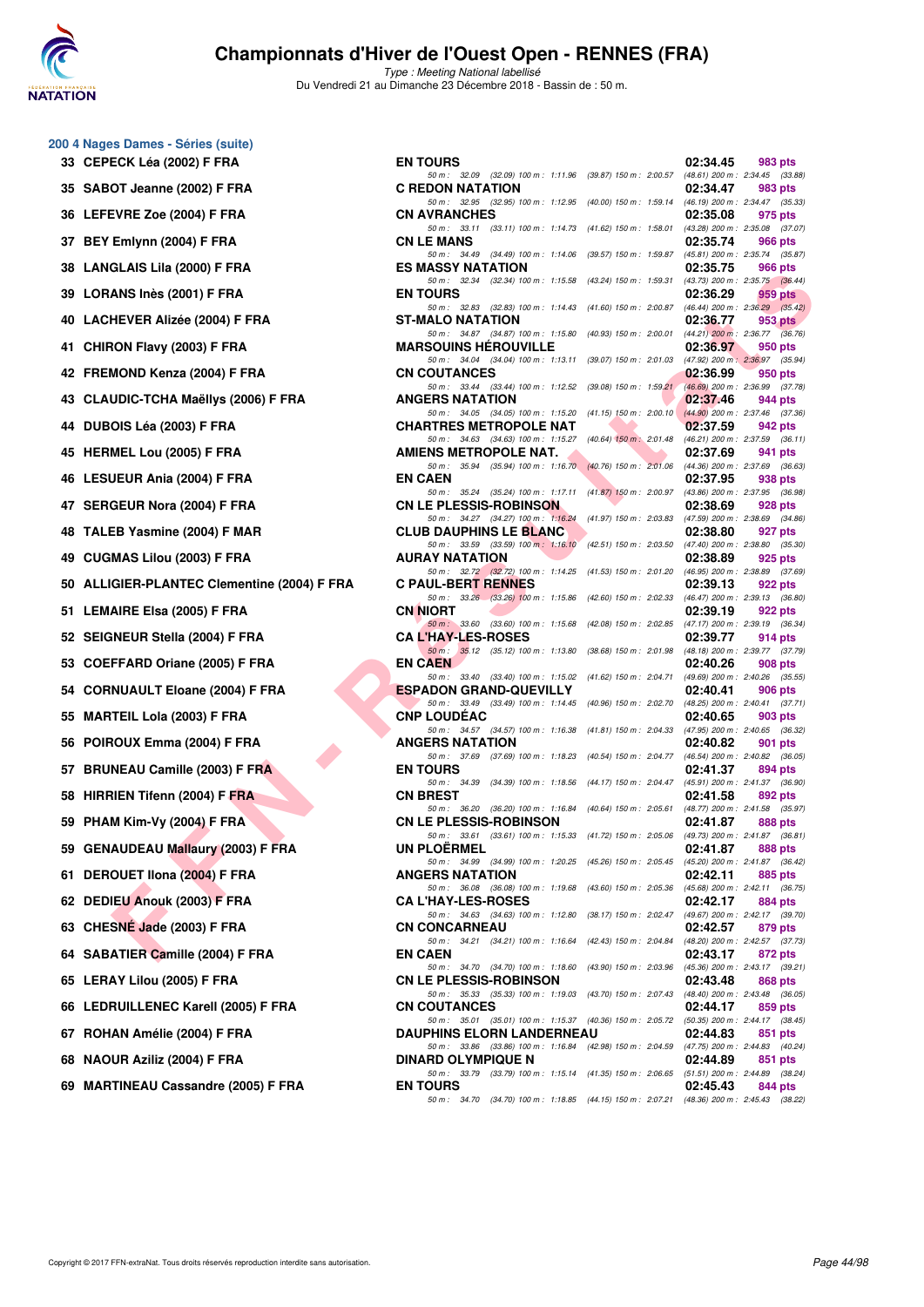

**200 4 Nages Dames - Séries (suite)**

## **Championnats d'Hiver de l'Ouest Open - RENNES (FRA)**

| 70 JULIAN Eulalie (2005) F FRA                                | <b>C PAUL-BERT RENNES</b><br>02:45.75<br>840 pts                                                                                                                                                                                                                                                                                                                                                                            |         |
|---------------------------------------------------------------|-----------------------------------------------------------------------------------------------------------------------------------------------------------------------------------------------------------------------------------------------------------------------------------------------------------------------------------------------------------------------------------------------------------------------------|---------|
| 71 LEGENDRE Inès (2005) F FRA                                 | $(49.50)$ 200 m : 2:45.75 $(38.94)$<br>50 m: 34.15 (34.15) 100 m: 1:17.31 (43.16) 150 m: 2:06.81<br><b>CNM DIEPPE</b><br>02:46.96<br>825 pts                                                                                                                                                                                                                                                                                |         |
| 72 VARLET Morgane (2005) F FRA                                | 50 m: 36.02 (36.02) 100 m: 1:20.00 (43.98) 150 m: 2:08.91 (48.91) 200 m: 2:46.96 (38.05)<br><b>C PAUL-BERT RENNES</b><br>02:47.26<br>822 pts                                                                                                                                                                                                                                                                                |         |
| --- BEAUNOIR Leïli (2005) F FRA                               | 50 m: 34.75 (34.75) 100 m: 1:18.83 (44.08) 150 m: 2:07.41<br>$(48.58)$ 200 m : 2:47.26 $(39.85)$<br><b>CHOLET NATATION</b><br><b>DNS</b> dec                                                                                                                                                                                                                                                                                |         |
| --- AVRARD Laly (2003) F FRA                                  | <b>DNS dec</b><br><b>EN TOURS</b>                                                                                                                                                                                                                                                                                                                                                                                           |         |
| --- BERNARD Béatrice (1998) F FRA                             | <b>C PAUL-BERT RENNES</b><br><b>DNS dec</b>                                                                                                                                                                                                                                                                                                                                                                                 |         |
|                                                               |                                                                                                                                                                                                                                                                                                                                                                                                                             |         |
| 400 4 Nages Dames - Série rapide (Dimanche 23 Décembre 2018)  |                                                                                                                                                                                                                                                                                                                                                                                                                             |         |
| 1 FAVE Anna (2000) F FRA                                      | 04:53.98<br><b>CN BREST</b><br>1186 pts                                                                                                                                                                                                                                                                                                                                                                                     |         |
| 2 BOURSE Claire (1998) F FRA                                  | 50 m: 31.51 (31.51) 100 m: 1:06.65 (35.14) 150 m: 1:43.96 (37.31) 200 m: 2:20.03 (36.07) 250 m: 3:02.71 (42.68) 300 m: 3:46.05 (43.34) 350 m: 4:20.83 (34.78) 400 m: 4:53.98<br><b>CN BREST</b><br>05:00.53<br>$\sqrt{1139}$ pts<br>50 m: 30.66 (30.66) 100 m: 1:06.11 (35.45) 150 m: 1:45.83 (39.72) 200 m: 2:23.90 (38.07) 250 m: 3:06.37 (42.47) 300 m: 3:49.44 (43.07) 350 m: 4:25.20 (35.76) 400 m: 5:00.53<br>(35.33) | (33.15) |
| 3 BONNET Eva (2000) F BEL                                     | DENAIN NAT. PORTE DU HAINAUT<br>05:03.50<br><b>1118 pts</b>                                                                                                                                                                                                                                                                                                                                                                 |         |
|                                                               | 50 m: 31.40 (31.40) 100 m: 1:08.26 (36.86) 150 m: 1:47.93 (39.67) 200 m: 2:26.38 (38.45) 250 m: 3:10.82 (44.44) 300 m: 3:55.39 (44.57) 350 m: 4:31.06 (35.67) 400 m: 5:03.50                                                                                                                                                                                                                                                | (32.44) |
| 4 BONDOUY Noah (2004) F FRA                                   | <b>ES MASSY NATATION</b><br>05:04.71<br><b>1110 pts</b><br>50 m: 31.55 (31.55) 100 m: 1:09.29 (37.74) 150 m: 1:47.71 (38.42) 200 m: 2:26.18 (38.47) 250 m: 3:10.25 (44.07) 300 m: 3:55.26 (45.01) 350 m: 4:29.70 (34.44) 400 m: 5:04.71 (35.01)                                                                                                                                                                             |         |
| 5 LEBRE Emma (2002) F FRA                                     | <b>CN BREST</b><br>05:05.77<br>1102 pts                                                                                                                                                                                                                                                                                                                                                                                     |         |
| 7 CORMIER Alexane (1999) F FRA                                | 50 m : 32.10 (32.10) 100 m : 1:08.97 (36.87) 150 m : 1:49.61 (40.64) 200 m : 2:29.55 (39.94) 250 m : 3:13.87 (44.32) 300 m : 3:58.21 (44.34) 350 m : 4:32.37 (34.16) 400 m : 5:05.77 (33.40)<br><b>AQUATIC CLUB BOURGES</b><br>05:07.72<br>1089 pts                                                                                                                                                                         |         |
|                                                               | 50 m : 32.35 (32.35) 100 m : 1:09.43 (37.08) 150 m : 1:49.61 (40.18) 200 m : 2:28.27 (38.66) 250 m : 3:14.00 (45.73) 300 m : 3:59.04 (45.04) 350 m : 4:33.93 (34.89) 400 m : 5:07.72 (33.79)                                                                                                                                                                                                                                |         |
| 8 MOURET Lucile (2002) F FRA                                  | <b>CNO ST-GERMAIN-EN-LAYE</b><br>05:07.99<br><b>1087 pts</b>                                                                                                                                                                                                                                                                                                                                                                |         |
| 10 BOURNONVILLE Laura (2001) F FRA                            | 50 m: 32.42 (32.42) 100 m: 1:08.91 (36.49) 150 m: 1:50.96 (42.05) 200 m: 2:32.15 (41.19) 250 m: 3:14.33 (42.18) 300 m: 3:58.00 (43.67) 350 m: 4:34.11 (36.11) 400 m: 5:07.99<br><b>ES MASSY NATATION</b><br>05:11.15<br><b>1066 pts</b>                                                                                                                                                                                     | (33.88) |
|                                                               | 50 m: 31.28 (31.28) 100 m: 1:07.79 (36.51) 150 m: 1:48.51 (40.72) 200 m: 2:28.87 (40.36) 250 m: 3:12.34 (43.47) 300 m: 3:58.04 (45.70) 350 m: 4:34.67 (36.63) 400 m: 5:11.15 (36.48)                                                                                                                                                                                                                                        |         |
| 400 4 Nages Dames - Séries lentes (Dimanche 23 Décembre 2018) |                                                                                                                                                                                                                                                                                                                                                                                                                             |         |
| 6 AMBRASS Lilou (2002) F FRA                                  | <b>ES MASSY NATATION</b><br>05:07.55<br><b>1090 pts</b>                                                                                                                                                                                                                                                                                                                                                                     |         |
| 9 DELMAS Justine (2005) F FRA                                 | 50 m: 31.75 (31.75) 100 m: 1:08.16 (36.41) 150 m: 1:49.54 (41.38) 200 m: 2:31.27 (41.73) 250 m: 3:15.30 (44.03) 300 m: 3:59.72 (44.42) 350 m: 4:34.40 (34.68) 400 m: 5:07.55 (33.15)<br><b>CNO ST-GERMAIN-EN-LAYE</b><br>05:08.77<br>1082 pts                                                                                                                                                                               |         |
|                                                               | 50 m: 32.91 (32.91) 100 m: 1:10.82 (37.91) 150 m: 1:53.19 (42.37) 200 m: 2:34.20 (41.01) 250 m: 3:15.87 (41.67) 300 m: 3:58.83 (42.96) 350 m: 4:34.19 (35.36) 400 m: 5:08.77 (34.58)                                                                                                                                                                                                                                        |         |
| 11 DUPONT Zia (2002) F FRA                                    | <b>PAYS DE LA LOIRE (FRA)</b><br>05:13.15<br>1052 pts<br>50 m : 33.77 (33.77) 100 m : 1:12.49 (38.72) 150 m : 1:55.08 (42.59) 200 m : 2:37.65 (42.57) 250 m : 3:19.47 (41.82) 300 m : 4:01.77 (42.30) 350 m : 4:37.78 (36.01) 400 m : 5:13.15 (35.37)                                                                                                                                                                       |         |
| 12 DORNIC Morgane (1998) F FRA                                | <b>CN BREST</b><br>05:13.68<br><b>1048 pts</b>                                                                                                                                                                                                                                                                                                                                                                              |         |
|                                                               | 50 m: 33.68 (33.68) 100 m: 1:12.72 (39.04) 150 m: 1:54.88 (42.16) 200 m: 2:34.89 (40.01) 250 m: 3:20.18 (45.29) 300 m: 4:05.60 (45.42) 350 m: 4:40.61 (35.01) 400 m: 5:13.68                                                                                                                                                                                                                                                | (33.07) |
| 13 HUMBERT Juliette (2003) F FRA                              | <b>CNO ST-GERMAIN-EN-LAYE</b><br>05:13.82<br><b>1047 pts</b><br>50 m: 32.54 (32.54) 100 m: 1:10.34 (37.80) 150 m: 1:52.50 (42.16) 200 m: 2:34.39 (41.89) 250 m: 3:16.36 (41.97) 300 m: 3:59.89 (43.53) 350 m: 4:37.95 (38.06) 400 m: 5:13.82<br>(35.87)                                                                                                                                                                     |         |
| 14 GARNIER Juliette (2004) F FRA                              | <b>CN NIORT</b><br>05:16.35<br>1030 pts                                                                                                                                                                                                                                                                                                                                                                                     |         |
| 15 THOMAS Charline (2002) F FRA                               | 50 m: 33.66 (33.66) 100 m: 1:12.73 (39.07) 150 m: 1:54.41 (41.68) 200 m: 2:34.89 (40.48) 250 m: 3:18.33 (43.44) 300 m: 4:02.44 (44.11) 350 m: 4:40.08 (37.64) 400 m: 5:16.35 (36.27)<br>AS LA TESTE<br>05:16.46<br><b>1030 pts</b>                                                                                                                                                                                          |         |
|                                                               | 50 m : 33.19 (33.19) 100 m : 1:11.58 (38.39) 150 m : 1:51.04 (39.46) 200 m : 2:29.45 (38.41) 250 m : 3:16.90 (47.45) 300 m : 4:04.56 (47.66) 350 m : 4:40.90 (36.34) 400 m : 5:16.46 (35.56)                                                                                                                                                                                                                                |         |
| 16 LINDAUER Emma (2003) F FRA                                 | <b>ERSTEIN AQUATIC CLUB</b><br>05:17.08<br>1026 pts<br>50 m: 34.81 (34.81) 100 m: 1:14.44 (39.63) 150 m: 1:55.95 (41.51) 200 m: 2:35.94 (39.99) 250 m: 3:19.19 (43.25) 300 m: 4:03.52 (44.33) 350 m: 4:40.86 (37.34) 400 m: 5:17.08 (36.22)                                                                                                                                                                                 |         |
| 17 CORVAISIER Louise (2002) F FRA                             | <b>ANGERS NATATION</b><br>05:17.69<br>1021 pts                                                                                                                                                                                                                                                                                                                                                                              |         |
|                                                               | 50 m: 34.36 (34.36) 100 m: 1:14.97 (40.61) 150 m: 1:55.99 (41.02) 200 m: 2:35.57 (39.58) 250 m: 3:21.57 (46.00) 300 m: 4:06.94 (45.37) 350 m: 4:43.02 (36.08) 400 m: 5:17.69 (34.67)<br><b>ES MASSY NATATION</b><br>05:18.02<br>1019 pts                                                                                                                                                                                    |         |
| 18 ROUSSEAU Elsa (2003) F FRA                                 | 50 m: 32.43 (32.43) 100 m: 1:09.86 (37.43) 150 m: 1:51.31 (41.45) 200 m: 2:31.59 (40.28) 250 m: 3:18.77 (47.18) 300 m: 4:05.78 (47.01) 350 m: 4:43.02 (37.24) 400 m: 5:18.02 (35.00)                                                                                                                                                                                                                                        |         |
| 19 PERIGUEUX Elea (2002) F FRA                                | <b>CHARTRES METROPOLE NAT</b><br>05:19.87<br><b>1007 pts</b>                                                                                                                                                                                                                                                                                                                                                                |         |
| 20 LECOMTE Marine (2003) F FRA                                | 50 m: 33.81 (33.81) 100 m: 1:12.35 (38.54) 150 m: 1:54.10 (41.75) 200 m: 2:35.88 (41.78) 250 m: 3:21.57 (45.69) 300 m: 4:08.73 (47.16) 350 m: 4:45.13 (36.40) 400 m: 5:19.87 (34.74)<br><b>LANNION NATATION</b><br>05:20.35<br><b>1004 pts</b>                                                                                                                                                                              |         |
|                                                               | 50 m: 35.15 (35.15) 100 m: 1:14.71 (39.56) 150 m: 1:54.56 (39.85) 200 m: 2:33.75 (39.19) 250 m: 3:21.82 (48.07) 300 m: 4:08.50 (46.68) 350 m: 4:45.41 (36.91) 400 m: 5:20.35 (34.94)                                                                                                                                                                                                                                        |         |
| 21 TREBAOL Lucie (2002) F FRA                                 | <b>CN BREST</b><br>05:21.07<br>999 pts<br>50 m: 33.62 (33.62) 100 m: 1:11.97 (38.35) 150 m: 1:54.93 (42.96) 200 m: 2:37.03 (42.10) 250 m: 3:21.45 (44.42) 300 m: 4:05.96 (44.51) 350 m: 4:44.11 (38.15) 400 m: 5:21.07 (36.96)                                                                                                                                                                                              |         |
| 22 SOULARD Louann (2003) F FRA                                | <b>PAYS DE LA LOIRE (FRA)</b><br>05:22.46<br>990 pts                                                                                                                                                                                                                                                                                                                                                                        |         |
|                                                               | 50 m: 32.31 (32.31) 100 m: 1:10.23 (37.92) 150 m: 1:54.28 (44.05) 200 m: 2:35.91 (41.63) 250 m: 3:21.07 (45.16) 300 m: 4:05.75 (44.68) 350 m: 4:44.49 (38.74) 400 m: 5:22.46 (37.97)                                                                                                                                                                                                                                        |         |
| 23 GAUTIER Marie (2002) F FRA                                 | <b>CNP DE SAINT-LO</b><br>05:24.95<br>974 pts<br>50 m: 32.51 (32.51) 100 m: 1:10.56 (38.05) 150 m: 1:52.27 (41.71) 200 m: 2:33.93 (41.66) 250 m: 3:20.50 (46.57) 300 m: 4:09.73 (49.23) 350 m: 4:47.89 (38.16) 400 m: 5:24.95<br>(37.06)                                                                                                                                                                                    |         |
| 24 LANGLAIS Lila (2000) F FRA                                 | <b>ES MASSY NATATION</b><br>05:25.27<br>972 pts                                                                                                                                                                                                                                                                                                                                                                             |         |
| 25 LEFEVRE Zoe (2004) F FRA                                   | 50 m: 33.38 (33.38) 100 m: 1:11.81 (38.43) 150 m: 1:56.01 (44.20) 200 m: 2:39.00 (42.99) 250 m: 3:24.72 (45.72) 300 m: 4:10.13 (45.41) 350 m: 4:48.36 (38.23) 400 m: 5:25.27<br><b>CN AVRANCHES</b><br>05:25.89<br>967 pts                                                                                                                                                                                                  | (36.91) |
|                                                               | 50 m: 33.85 (33.85) 100 m: 1:14.54 (40.69) 150 m: 1:56.39 (41.85) 200 m: 2:38.03 (41.64) 250 m: 3:22.71 (44.68) 300 m: 4:08.64 (45.93) 350 m: 4:48.04 (39.40) 400 m: 5:25.89<br>(37.85)                                                                                                                                                                                                                                     |         |
| 26 DELACROIX Ines (2003) F FRA                                | <b>CNP DE SAINT-LO</b><br>05:26.56<br>963 pts<br>50 m: 32.91 (32.91) 100 m: 1:11.57 (38.66) 150 m: 1:53.04 (41.47) 200 m: 2:33.98 (40.94) 250 m: 3:20.97 (46.99) 300 m: 4:09.91 (48.94) 350 m: 4:48.42 (38.51) 400 m: 5:26.56                                                                                                                                                                                               | (38.14) |
| 27 LACHEVER Alizée (2004) F FRA                               | 05:27.78<br><b>ST-MALO NATATION</b><br>955 pts                                                                                                                                                                                                                                                                                                                                                                              |         |
| 28 CHIRON Flavy (2003) F FRA                                  | 50 m : 34.65 (34.65) 100 m : 1:15.62 (40.97) 150 m : 1:57.77 (42.15) 200 m : 2:39.63 (41.86) 250 m : 3:25.00 (45.37) 300 m : 4:11.97 (46.97) 350 m : 4:50.36 (38.39) 400 m : 5:27.78 (37.42)<br><b>MARSOUINS HEROUVILLE</b><br>05:28.48<br>951 pts                                                                                                                                                                          |         |
|                                                               | 50 m : 35.32 (35.32) 100 m : 1:17.28 (41.96) 150 m : 1:57.73 (40.45) 200 m : 2:37.26 (39.53) 250 m : 3:25.32 (48.06) 300 m : 4:13.52 (48.20) 350 m : 4:52.67 (39.15) 400 m : 5:28.48 (35.81)                                                                                                                                                                                                                                |         |
|                                                               |                                                                                                                                                                                                                                                                                                                                                                                                                             |         |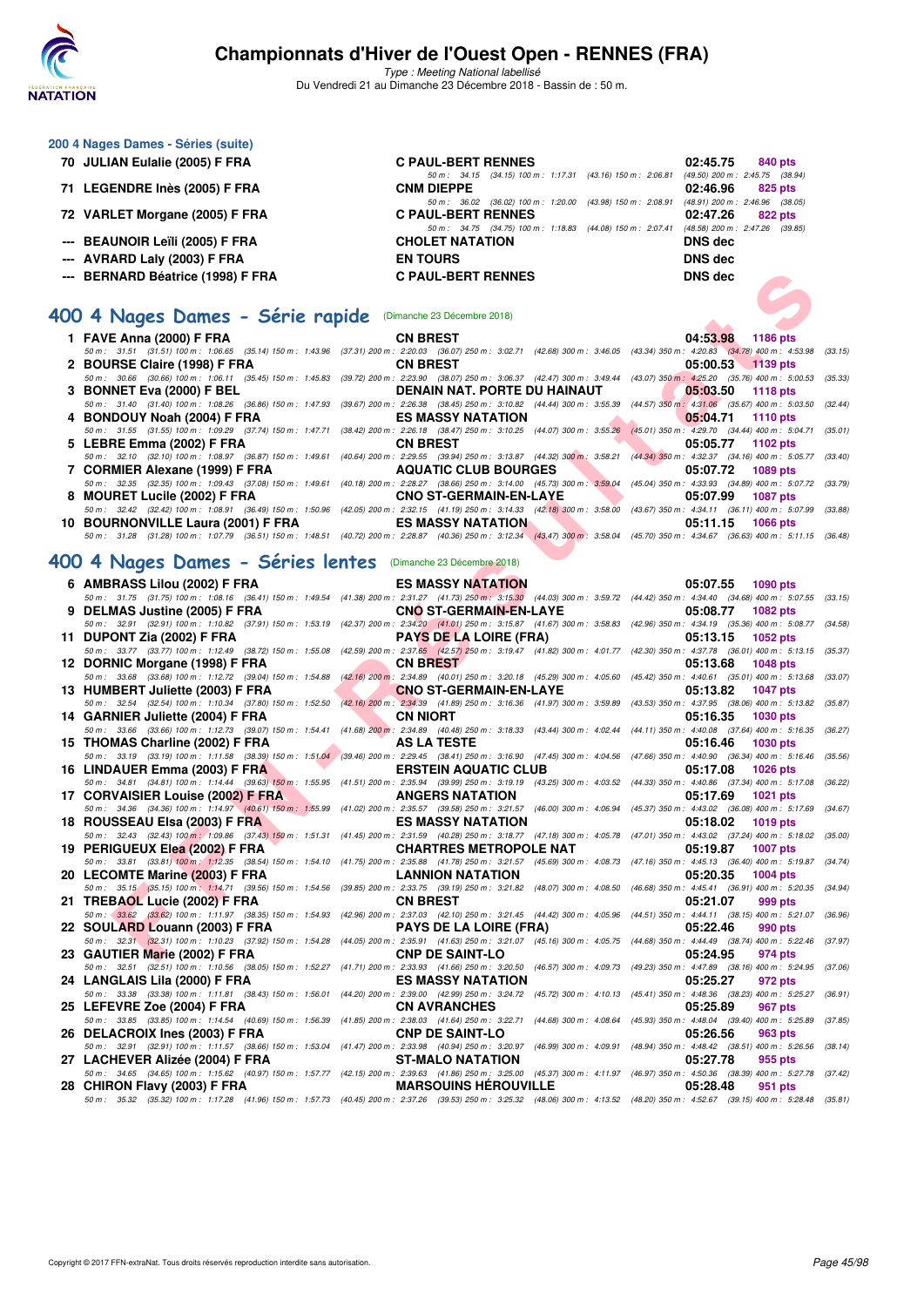

Type : Meeting National labellisé

Du Vendredi 21 au Dimanche 23 Décembre 2018 - Bassin de : 50 m.

| 400 4 Nages Dames - Séries lentes (suite)                                                                                           |                                                                                                                                                                                                                                                                                                                                                                                        |                                                                                                                                                                                                              |
|-------------------------------------------------------------------------------------------------------------------------------------|----------------------------------------------------------------------------------------------------------------------------------------------------------------------------------------------------------------------------------------------------------------------------------------------------------------------------------------------------------------------------------------|--------------------------------------------------------------------------------------------------------------------------------------------------------------------------------------------------------------|
| 29 PELLEAU Ines (2004) F FRA                                                                                                        | <b>CN BREST</b>                                                                                                                                                                                                                                                                                                                                                                        | 05:29.36<br>945 pts                                                                                                                                                                                          |
| 30 CEPECK Léa (2002) F FRA                                                                                                          | <b>EN TOURS</b>                                                                                                                                                                                                                                                                                                                                                                        | 50 m: 33.86 (33.86) 100 m: 1:13.66 (39.80) 150 m: 1:57.50 (43.84) 200 m: 2:41.00 (43.50) 250 m: 3:27.42 (46.42) 300 m: 4:15.57 (48.15) 350 m: 4:53.32 (37.75) 400 m: 5:29.36 (36.04)<br>05:29.97<br>941 pts  |
|                                                                                                                                     | <b>CN COUTANCES</b>                                                                                                                                                                                                                                                                                                                                                                    | 50 m: 33.86 (33.86) 100 m: 1:12.94 (39.08) 150 m: 1:57.01 (44.07) 200 m: 2:38.65 (41.64) 250 m: 3:29.16 (50.51) 300 m: 4:18.77 (49.61) 350 m: 4:55.02 (36.25) 400 m: 5:29.97 (34.95)<br>05:31.00<br>935 pts  |
| 31 FREMOND Kenza (2004) F FRA<br>32 VALENTIN Salomé (2005) F FRA                                                                    | 50 m: 34.18 (34.18) 100 m: 1:14.74 (40.56) 150 m: 1:56.30 (41.56) 200 m: 2:38.51 (42.21) 250 m: 3:25.84 (47.33) 300 m: 4:14.37 (48.53) 350 m: 4:53.09 (38.72) 400 m: 5:31.00<br>AS LA TESTE                                                                                                                                                                                            | (37.91)<br>05:32.10<br>928 pts                                                                                                                                                                               |
|                                                                                                                                     |                                                                                                                                                                                                                                                                                                                                                                                        | 50 m : 35.30 (35.30) 100 m : 1:19.16 (43.86) 150 m : 2:03.32 (44.16) 200 m : 2:44.97 (41.65) 250 m : 3:31.60 (46.63) 300 m : 4:19.13 (47.53) 350 m : 4:56.89 (37.76) 400 m : 5:32.10 (35.21)                 |
| 33 SABOT Jeanne (2002) F FRA                                                                                                        | <b>C REDON NATATION</b><br>50 m: 34.01 (34.01) 100 m: 1:14.26 (40.25) 150 m: 1:57.26 (43.00) 200 m: 2:39.40 (42.14) 250 m: 3:27.51 (48.11) 300 m: 4:17.05 (49.54) 350 m: 4:55.98 (38.93) 400 m: 5:34.23                                                                                                                                                                                | 05:34.23<br>914 pts<br>(38.25)                                                                                                                                                                               |
| 34   SABARD Léa (2004) F FRA                                                                                                        | <b>EN TOURS</b>                                                                                                                                                                                                                                                                                                                                                                        | 05:34.63<br>912 pts                                                                                                                                                                                          |
| 35 CARNIOL Moéa (2005) F FRA                                                                                                        | 50 m : 34.75 (34.75) 100 m : 1:15.27 (40.52) 150 m : 2:00.20 (44.93) 200 m : 2:43.17 (42.97) 250 m : 3:33.15 (49.98) 300 m : 4:22.47 (49.32) 350 m : 4:59.49 (37.02) 400 m : 5:34.63<br><b>EN CAEN</b><br>50 m: 35.78 (35.78) 100 m: 1:17.99 (42.21) 150 m: 2:01.80 (43.81) 200 m: 2:45.02 (43.22) 250 m: 3:32.73 (47.71) 300 m: 4:20.94 (48.21) 350 m: 4:58.74 (37.80) 400 m: 5:34.79 | (35.14)<br>05:34.79<br>911 pts<br>(36.05)                                                                                                                                                                    |
| 36 BRUNEAU Camille (2003) F FRA                                                                                                     | <b>EN TOURS</b><br>50 m: 34.75 (34.75) 100 m: 1:17.10 (42.35) 150 m: 2:01.76 (44.66) 200 m: 2:45.67 (43.91) 250 m: 3:33.36 (47.69) 300 m: 4:21.31 (47.95) 350 m: 4:58.92 (37.61) 400 m: 5:35.26                                                                                                                                                                                        | 05:35.26<br>908 pts<br>(36.34)                                                                                                                                                                               |
| 37 LESUEUR Ania (2004) F FRA                                                                                                        | <b>EN CAEN</b>                                                                                                                                                                                                                                                                                                                                                                         | 05:36.49<br><b>900 pts</b>                                                                                                                                                                                   |
| 38 NEVES Clara (2002) F FRA                                                                                                         | 50 m : 36.52 (36.52) 100 m : 1:19.76 (43.24) 150 m : 2:02.74 (42.98) 200 m : 2:45.22 (42.48) 250 m : 3:31.87 (46.65) 300 m : 4:18.86 (46.99) 350 m : 4:57.95 (39.09) 400 m : 5:36.49<br><b>CA L'HAY-LES-ROSES</b>                                                                                                                                                                      | (38.54)<br>05:36.68<br>899 pts                                                                                                                                                                               |
| 39 SERGEUR Nora (2004) F FRA                                                                                                        | 50 m: 33.18 (33.18) 100 m: 1:11.92 (38.74) 150 m: 1:58.08 (46.16) 200 m: 2:41.16 (43.08) 250 m: 3:29.99 (48.83) 300 m: 4:20.46 (50.47) 350 m: 4:59.49 (39.03) 400 m: 5:36.68<br><b>CN LE PLESSIS-ROBINSON</b>                                                                                                                                                                          | (37.19)<br>05:37.01<br>897 pts                                                                                                                                                                               |
|                                                                                                                                     | 50 m : 35.63 (35.63) 100 m : 1:17.89 (42.26) 150 m : 2:00.81 (42.92) 200 m : 2:43.82 (43.01) 250 m : 3:34.00 (50.18) 300 m : 4:24.06 (50.06) 350 m : 5:01.01 (36.95) 400 m : 5:37.01                                                                                                                                                                                                   | (36.00)                                                                                                                                                                                                      |
| 40 BEY Emlynn (2004) F FRA                                                                                                          | <b>CN LE MANS</b><br>50 m: 36.35 (36.35) 100 m: 1:21.76 (45.41) 150 m: 2:03.82 (42.06) 200 m: 2:45.13 (41.31) 250 m: 3:33.03 (47.90) 300 m: 4:23.18 (50.15) 350 m: 5:01.67 (38.49) 400 m: 5:38.50                                                                                                                                                                                      | 05:38.50<br>887 pts<br>(36.83)                                                                                                                                                                               |
| 41 QUIGNON Carla (2003) F FRA                                                                                                       | <b>ANGERS NATATION</b><br>50 m: 35.07 (35.07) 100 m: 1:16.10 (41.03) 150 m: 1:59.55 (43.45) 200 m: 2:41.50 (41.95) 250 m: 3:32.67 (51.17) 300 m: 4:21.98 (49.31) 350 m: 5:01.82 (39.84) 400 m: 5:39.70                                                                                                                                                                                 | 05:39.70<br>880 pts<br>(37.88)                                                                                                                                                                               |
| 42 TALEB Yasmine (2004) F MAR                                                                                                       | <b>CLUB DAUPHINS LE BLANC</b>                                                                                                                                                                                                                                                                                                                                                          | 05:40.34<br>876 pts                                                                                                                                                                                          |
| 43 LEDRUILLENEC Karell (2005) F FRA                                                                                                 | 50 m: 34.88 (34.88) 100 m: 1:15.26 (40.38) 150 m: 2:00.06 (44.80) 200 m: 2:43.33 (43.27) 250 m: 3:32.77 (49.44) 300 m: 4:21.95 (49.18) 350 m: 5:01.82 (39.87) 400 m: 5:40.34<br><b>CN COUTANCES</b>                                                                                                                                                                                    | (38.52)<br>05:43.48<br>857 pts                                                                                                                                                                               |
| 50 m: 36.60 (36.60) 100 m: 1:19.28 (42.68) 150 m: 2:01.97<br>44 HIRRIEN Tifenn (2004) F FRA                                         | (42.69) 200 m : 2:44.78 (42.81) 250 m : 3:35.13 (50.35) 300 m : 4:25.56 (50.43) 350 m : 5:04.85 (39.29) 400 m : 5:43.48<br><b>CN BREST</b>                                                                                                                                                                                                                                             | (38.63)<br>05:43.70<br>855 pts                                                                                                                                                                               |
| 45 BREHERET Lili-Rose (2005) F FRA                                                                                                  | 50 m : 36.47 (36.47) 100 m : 1:21.08 (44.61) 150 m : 2:04.60 (43.52) 200 m : 2:47.71 (43.11) 250 m : 3:36.18 (48.47) 300 m : 4:25.83 (49.65) 350 m : 5:05.38 (39.55) 400 m : 5:43.70<br><b>ANGERS NATATION</b>                                                                                                                                                                         | (38.32)<br>05:47.41<br>833 pts                                                                                                                                                                               |
| 46 DANIEL Jeanne (2005) F FRA                                                                                                       | 50 m : 38.34 (38.34) 100 m : 1:22.04 (43.70) 150 m : 2:06.47 (44.43) 200 m : 2:49.54 (43.07) 250 m : 3:39.56 (50.02) 300 m : 4:30.95 (51.39) 350 m : 5:09.43 (38.48) 400 m : 5:47.41<br><b>C.N. DE VALLEE DE SEINE</b>                                                                                                                                                                 | (37.98)<br>05:48.88<br>824 pts                                                                                                                                                                               |
| 47 PERU Camille (2005) F FRA                                                                                                        | <b>EN CAEN</b>                                                                                                                                                                                                                                                                                                                                                                         | 50 m : 38.06 (38.06) 100 m : 1:21.76 (43.70) 150 m : 2:08.39 (46.63) 200 m : 2:53.24 (44.85) 250 m : 342.33 (49.09) 300 m : 4:31.39 (49.06) 350 m : 5:11.36 (39.97) 400 m : 5:48.88 (37.52)<br>06:01.01      |
|                                                                                                                                     |                                                                                                                                                                                                                                                                                                                                                                                        |                                                                                                                                                                                                              |
|                                                                                                                                     |                                                                                                                                                                                                                                                                                                                                                                                        | 753 pts<br>50 m : 38.67 (38.67) 100 m : 1:25.62 (46.95) 150 m : 2:11.34 (45.72) 200 m : 2:55.06 (43.72) 250 m : 3:45.73 (50.67) 300 m : 4:37.04 (51.31) 350 m : 5:19.09 (42.05) 400 m : 6:01.01 (41.92)      |
| --- BARBOSA Manoella (2002) F FRA                                                                                                   | <b>CNO ST-GERMAIN-EN-LAYE</b>                                                                                                                                                                                                                                                                                                                                                          | <b>DNS</b> dec                                                                                                                                                                                               |
| --- DREANO Sarah (2000) F FRA                                                                                                       | <b>PAYS DE LA LOIRE (FRA)</b><br><b>ANGERS NATATION</b>                                                                                                                                                                                                                                                                                                                                | <b>DNS dec</b><br>DSQ                                                                                                                                                                                        |
| --- CORABOEUF Coline (2002) F FRA                                                                                                   |                                                                                                                                                                                                                                                                                                                                                                                        |                                                                                                                                                                                                              |
| 4x100 Nage Libre Dames - Séries (Vendredi 21 Décembre 2018)                                                                         |                                                                                                                                                                                                                                                                                                                                                                                        |                                                                                                                                                                                                              |
| 1 CABON Lean (2002) F FRA                                                                                                           | <b>CN BREST</b>                                                                                                                                                                                                                                                                                                                                                                        | 03:56.15<br><b>1213 pts</b>                                                                                                                                                                                  |
| LE BRIS Clara (2003) F FRA                                                                                                          |                                                                                                                                                                                                                                                                                                                                                                                        |                                                                                                                                                                                                              |
| WOIRIN Solenn (2001) F FRA                                                                                                          |                                                                                                                                                                                                                                                                                                                                                                                        |                                                                                                                                                                                                              |
| NUNES Nolwenn (2000) F FRA<br>50 m: 28.56 (28.56) 100 m: 58.72 (30.16) 150 m: 1:26.66 (27.94) 200 m: 1:57.21 (30.55) 250 m: 2:25.31 | (28.10) 300 m : 2:56.75                                                                                                                                                                                                                                                                                                                                                                | $(31.44)$ 350 m : 3:25.53<br>(28.78) 400 m : 3:56.15<br>(30.62)                                                                                                                                              |
| 2 FERRON Berangere (2002) F FRA                                                                                                     | <b>AQUATIC CLUB BOURGES</b>                                                                                                                                                                                                                                                                                                                                                            | 03:59.34<br><b>1187 pts</b>                                                                                                                                                                                  |
| <b>GEORGES Sarah (2001) F FRA</b>                                                                                                   |                                                                                                                                                                                                                                                                                                                                                                                        |                                                                                                                                                                                                              |
| <b>CORMIER Alexane (1999) F FRA</b>                                                                                                 |                                                                                                                                                                                                                                                                                                                                                                                        |                                                                                                                                                                                                              |
| <b>LUTIGNIER Sarah (1998) F FRA</b>                                                                                                 |                                                                                                                                                                                                                                                                                                                                                                                        | 50 m: 28.97 (28.97) 100 m: 59.90 (30.93) 150 m: 1:29.35 (29.45) 200 m: 2:00.99 (31.64) 250 m: 2:29.34 (28.35) 300 m: 3:00.75 (31.41) 350 m: 3:28.39 (27.64) 400 m: 3:59.34 (30.95)                           |
| 3 BIDEAU Marla (2002) F FRA                                                                                                         | <b>C PAUL-BERT RENNES</b>                                                                                                                                                                                                                                                                                                                                                              | 04:03.50<br>1154 pts                                                                                                                                                                                         |
| TREGOAT Angeline (2002) F FRA<br><b>DENIEUL Catinca (2002) F FRA</b>                                                                |                                                                                                                                                                                                                                                                                                                                                                                        |                                                                                                                                                                                                              |
| BIDEAU Thaïs (2002) F FRA                                                                                                           |                                                                                                                                                                                                                                                                                                                                                                                        |                                                                                                                                                                                                              |
| 4 QUELENNEC Erin (2001) F FRA                                                                                                       | <b>CN BREST</b>                                                                                                                                                                                                                                                                                                                                                                        | 50 m: 29.00 (29.00) 100 m: 1:00.01 (31.01) 150 m: 1:29.23 (29.22) 200 m: 2:01.94 (32.71) 250 m: 2:31.14 (29.20) 300 m: 3:03.76 (32.62) 350 m: 3:32.19 (28.43) 400 m: 4:03.50 (31.31)<br>04:08.87<br>1112 pts |
| <b>BOURSE Claire (1998) F FRA</b>                                                                                                   |                                                                                                                                                                                                                                                                                                                                                                                        |                                                                                                                                                                                                              |
| TANGUY Marie-Lys (2004) F FRA                                                                                                       |                                                                                                                                                                                                                                                                                                                                                                                        |                                                                                                                                                                                                              |
| FAVE Anna (2000) F FRA                                                                                                              |                                                                                                                                                                                                                                                                                                                                                                                        |                                                                                                                                                                                                              |
| 5 CIMPER Madiana (2004) F FRA<br><b>HUMBLOT Anaïs (2003) F FRA</b>                                                                  | <b>CN LE PLESSIS-ROBINSON</b>                                                                                                                                                                                                                                                                                                                                                          | 50 m: 30.00 (30.00) 100 m: 1:02.77 (32.77) 150 m: 1:31.92 (29.15) 200 m: 2:03.28 (31.36) 250 m: 2:32.91 (29.63) 300 m: 3:05.12 (32.21) 350 m: 3:35.15 (30.03) 400 m: 4:08.87 (33.72)<br>04:11.09<br>1095 pts |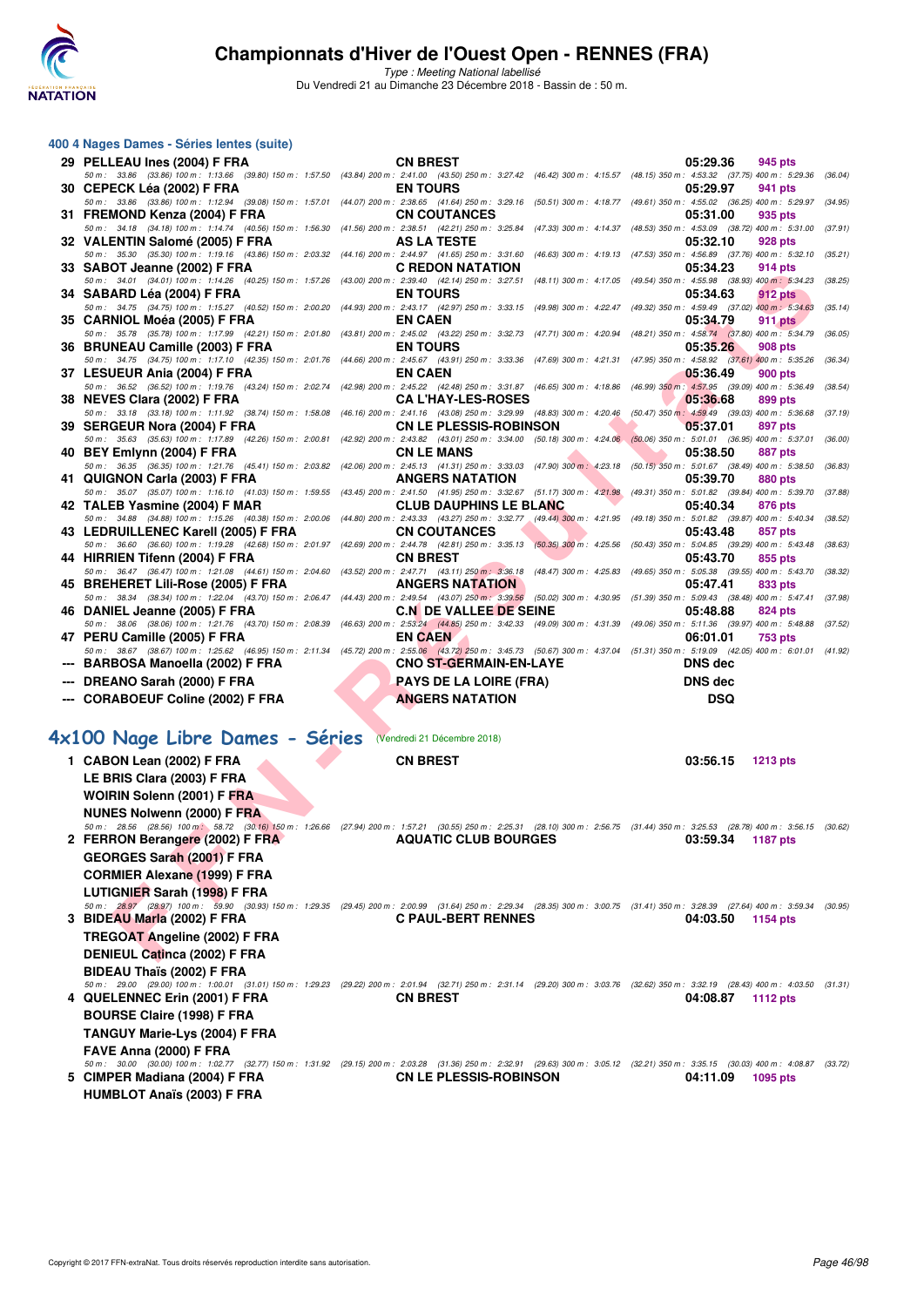

| 4x100 Nage Libre Dames - Séries (suite)<br>SERGEUR Nora (2004) F FRA                                                                                                                                                          |                                 |                             |         |
|-------------------------------------------------------------------------------------------------------------------------------------------------------------------------------------------------------------------------------|---------------------------------|-----------------------------|---------|
| <b>STUTEL Chloé (2001) F FRA</b>                                                                                                                                                                                              |                                 |                             |         |
| 50 m : 29.89 (29.89) 100 m : 1:02.77 (32.88) 150 m : 1:33.23 (30.46) 200 m : 2:05.66 (32.43) 250 m : 2:35.96 (30.30) 300 m : 3:08.98 (33.02) 350 m : 3:38.46 (29.48) 400 m : 4:11.09 (32.63)<br>6 SAVART Coralie (2004) F FRA | <b>ST-MALO NATATION</b>         | 04:14.17<br><b>1072 pts</b> |         |
| SENECHAL Maëlle (2002) F FRA                                                                                                                                                                                                  |                                 |                             |         |
| LEFFRAY Clarisse (2002) F FRA                                                                                                                                                                                                 |                                 |                             |         |
| <b>LACHEVER Alizée (2004) F FRA</b><br>50 m: 29.14 (29.14) 100 m: 1:00.13 (30.99) 150 m: 1:30.72 (30.59) 200 m: 2:05.01 (34.29) 250 m: 2:35.50 (30.49) 300 m: 3:09.26 (33.76) 350 m: 3:39.58 (30.32) 400 m: 4:14.17 (34.59)   |                                 |                             |         |
| 7 LEPOITTEVIN Zoe (2002) F FRA                                                                                                                                                                                                | <b>CN LE MANS</b>               | 04:15.58<br><b>1061 pts</b> |         |
| VASSEUR BILLARD Yuna (2003) F FRA                                                                                                                                                                                             |                                 |                             |         |
| ZENNER-DUFOUR Margot (2003) F FRA                                                                                                                                                                                             |                                 |                             |         |
| CAMUS Laure (2001) F FRA<br>50 m: 29.70 (29.70) 100 m: 1:01.63 (31.93) 150 m: 1:32.66 (31.03) 200 m: 2:06.56 (33.90) 250 m: 2:38.58 (32.02) 300 m: 3:12.82 (34.24) 350 m: 3:42.69 (29.87) 400 m: 4:15.58                      |                                 |                             | (32.89) |
| 8 HOULLIER Elise (2000) F FRA                                                                                                                                                                                                 | <b>C VIKINGS DE ROUEN</b>       | 04:16.75 1052 pts           |         |
| FOLLIOT Milene (2005) F FRA                                                                                                                                                                                                   |                                 |                             |         |
| <b>HAVARD Fantine (2005) F FRA</b>                                                                                                                                                                                            |                                 |                             |         |
| LE MAT Noelynn (2003) F FRA                                                                                                                                                                                                   |                                 |                             |         |
| 50 m: 29.61 (29.61) 100 m: 1:02.19 (32.58) 150 m: 1:33.55 (31.36) 200 m: 2:07.70 (34.15) 250 m: 2:38.44 (30.74) 300 m: 3:13.55 (35.11) 350 m: 3:43.68 (30.13) 400 m: 4:16.75 (33.07)<br>9 MASSE Eve (2003) F FRA              | <b>LANNION NATATION</b>         | 04:17.01<br>1050 pts        |         |
| <b>BOUILLIE Ellynn (2005) F FRA</b>                                                                                                                                                                                           |                                 |                             |         |
| PROUTEAU Noemie (2004) F FRA                                                                                                                                                                                                  |                                 |                             |         |
| LECOMTE Marine (2003) F FRA                                                                                                                                                                                                   |                                 |                             |         |
| 50 m: 30.92 (30.92) 100 m: 1:04.01 (33.09) 150 m: 1:35.77 (31.76) 200 m: 2:11.12 (35.35) 250 m: 2:41.91 (30.79) 300 m: 3:15.11 (33.20) 350 m: 3:44.71 (29.60) 400 m: 4:17.01 (32.30)<br>10 MONTEBRUN Alissia (2004) F FRA     | <b>CN LE MANS</b>               | 04:19.51<br><b>1031 pts</b> |         |
| TORRECILLAS-JOUAULT Lisa (2005) F FRA                                                                                                                                                                                         |                                 |                             |         |
| LEROUX Manelle (2004) F FRA                                                                                                                                                                                                   |                                 |                             |         |
| BEY Emlynn (2004) F FRA                                                                                                                                                                                                       |                                 |                             |         |
| 50 m: 30.92 (30.92) 100 m: 1:03.51 (32.59) 150 m: 1:35.24 (31.73) 200 m: 2:09.08 (33.84) 250 m: 2:40.14 (31.06) 300 m: 3:14.88 (34.74) 350 m: 3:45.22 (30.34) 400 m: 4:19.51 (34.29)                                          |                                 |                             |         |
| 11 DONVAL Eléane (2004) F FRA<br>GAYET Noëlig (2003) F FRA                                                                                                                                                                    | <b>UN PLOERMEL</b>              | 04:23.72<br><b>1000 pts</b> |         |
| <b>HEUZE Lison (2003) F FRA</b>                                                                                                                                                                                               |                                 |                             |         |
| <b>EMERAUD Anais (2001) F FRA</b>                                                                                                                                                                                             |                                 |                             |         |
| 50 m: 30.76 (30.76) 100 m: 1:05.17 (34.41) 150 m: 1:36.67 (31.50) 200 m: 2:11.49 (34.82) 250 m: 2:42.84 (31.35) 300 m: 3:17.58 (34.74) 350 m: 3:48.90 (31.32) 400 m: 4:23.72 (34.82)                                          |                                 |                             |         |
| 12 GILBERT Lucie (2001) F FRA                                                                                                                                                                                                 | <b>ECN CHARTRES-DE-BRETAGNE</b> | 04:24.49<br>995 pts         |         |
| <b>MICHEL Juliette (2004) F FRA</b>                                                                                                                                                                                           |                                 |                             |         |
| CHAPIN Carla (2004) F FRA<br><b>PRUDHOMME Anna (2003) F FRA</b>                                                                                                                                                               |                                 |                             |         |
| 50 m : 30.89 (30.89) 100 m : 1:04.04 (33.15) 150 m : 1:35.87 (31.83) 200 m : 2:12.13 (36.26) 250 m : 2:43.79 (31.66) 300 m : 3:19.09 (35.30) 350 m : 3:49.95 (30.86) 400 m : 4:24.49                                          |                                 |                             | (34.54) |
| 13 RIOU Anaïs (2003) F FRA                                                                                                                                                                                                    | <b>CN GUINGAMP</b>              | 04:24.57<br>994 pts         |         |
| PASQUIOU Leïla (1992) F FRA                                                                                                                                                                                                   |                                 |                             |         |
| <b>GAUTIER Klervi (2002) F FRA</b><br>LE PARQUER Gaetane (2003) F FRA                                                                                                                                                         |                                 |                             |         |
| 50 m : 32.65 (32.65) 100 m : 1:08.59 (35.94) 150 m : 1:37.52 (28.93) 200 m : 2:10.33 (32.81) 250 m : 2:39.93 (29.60) 300 m : 3:13.51 (33.58) 350 m : 3:45.78 (32.27) 400 m : 4:24.57 (38.79)                                  |                                 |                             |         |
| 14 POIROT Kamie (1999) F FRA                                                                                                                                                                                                  | <b>ESPADON GRAND-QUEVILLY</b>   | 04:27.47<br>973 pts         |         |
| <b>BENAKCHA Médina (2004) F FRA</b>                                                                                                                                                                                           |                                 |                             |         |
| <b>CORNUAULT Eloane (2004) F FRA</b>                                                                                                                                                                                          |                                 |                             |         |
| LANGEVIN Yéléna (2003) F FRA<br>50 m: 30.89 (30.89) 100 m: 1:03.70 (32.81) 150 m: 1:34.99 (31.29) 200 m: 2:12.27 (37.28) 250 m: 2:42.90 (30.63) 300 m: 3:17.37 (34.47) 350 m: 3:50.03 (32.66) 400 m: 4:27.47 (37.44)          |                                 |                             |         |
|                                                                                                                                                                                                                               |                                 |                             |         |
| 4x100 4 Nages Dames - Séries                                                                                                                                                                                                  | (Samedi 22 Décembre 2018)       |                             |         |
| 1 BOURSE Claire (1998) F FRA                                                                                                                                                                                                  | <b>CN BREST</b>                 | 04:21.72<br><b>1201 pts</b> |         |
| GARO Anna (2002) F FRA                                                                                                                                                                                                        |                                 |                             |         |
| FAVE Anna (2000) F FRA<br>CABON Lean (2002) F FRA                                                                                                                                                                             |                                 |                             |         |
| 50 m: 31.77 (31.77) 100 m: 1:04.97 (33.20) 150 m: 1:39.08 (34.11) 200 m: 2:18.33 (39.25) 250 m: 2:47.83 (29.50) 300 m: 3:22.16 (34.33) 350 m: 3:50.70 (28.54) 400 m: 4:21.72 (31.02)                                          |                                 |                             |         |
| 2 CORMIER Alexane (1999) F FRA                                                                                                                                                                                                | <b>AQUATIC CLUB BOURGES</b>     | 04:26.88<br><b>1164 pts</b> |         |
| FRADIER Camille (2001) F FRA                                                                                                                                                                                                  |                                 |                             |         |
| <b>LUTIGNIER Sarah (1998) F FRA</b>                                                                                                                                                                                           |                                 |                             |         |
| FERRON Berangere (2002) F FRA<br>50 m: 33.05 (33.05) 100 m: 1:08.46 (35.41) 150 m: 1:43.33 (34.87) 200 m: 2:25.61 (42.28) 250 m: 2:54.19 (28.58) 300 m: 3:28.12 (33.93) 350 m: 3:56.51 (28.39) 400 m: 4:26.88 (30.37)         |                                 |                             |         |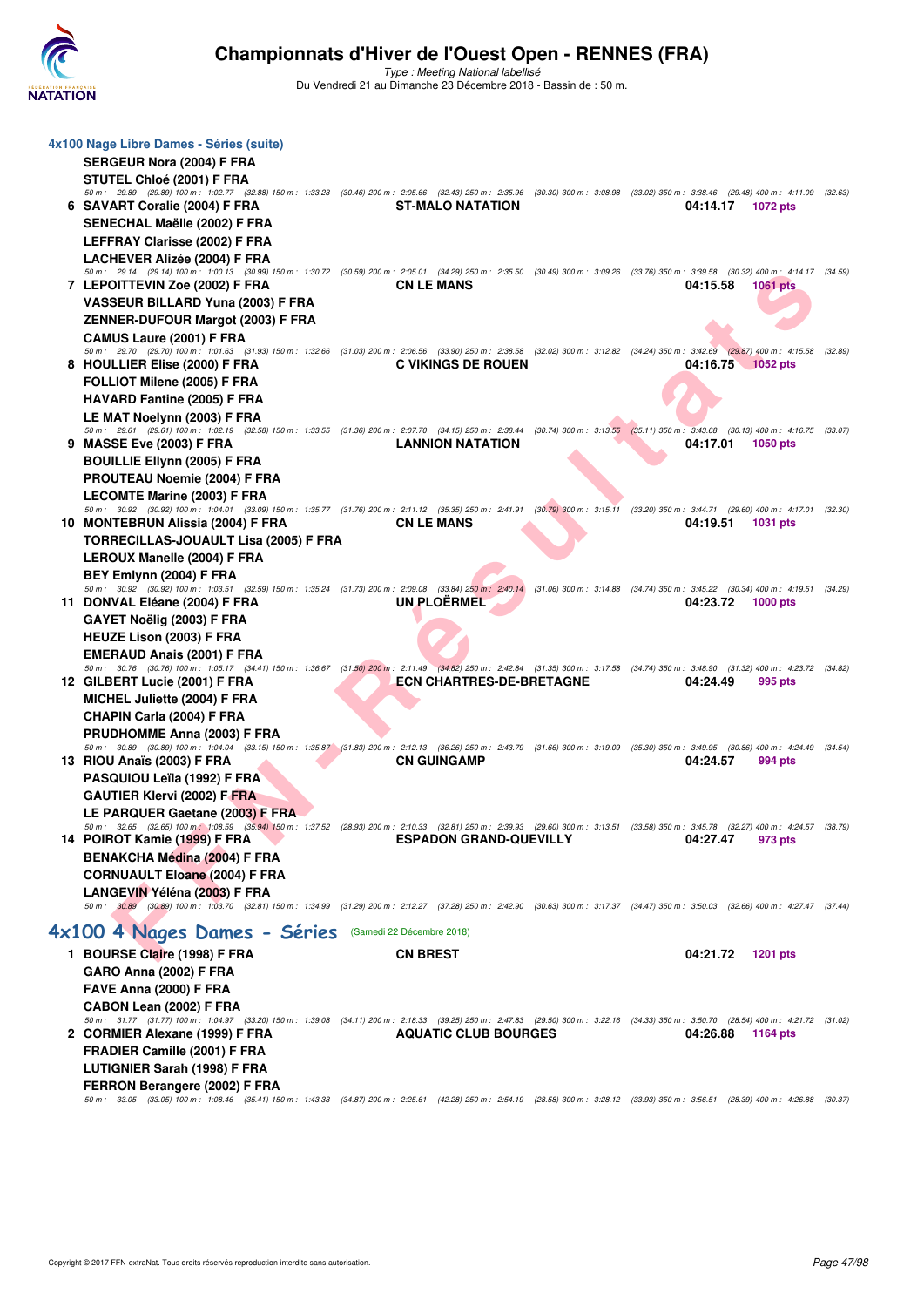

| 4x100 4 Nages Dames - Séries (suite)                                                                                                                                                                                          |                               |          |                 |         |
|-------------------------------------------------------------------------------------------------------------------------------------------------------------------------------------------------------------------------------|-------------------------------|----------|-----------------|---------|
| 3 TREGOAT Angeline (2002) F FRA                                                                                                                                                                                               | <b>C PAUL-BERT RENNES</b>     | 04:29.66 | 1145 pts        |         |
| <b>LEPRINCE Nora (2001) F FRA</b>                                                                                                                                                                                             |                               |          |                 |         |
| BIDEAU Thaïs (2002) F FRA                                                                                                                                                                                                     |                               |          |                 |         |
| BIDEAU Marla (2002) F FRA                                                                                                                                                                                                     |                               |          |                 |         |
| 50 m: 32.80 (32.80) 100 m: 1:08.55 (35.75) 150 m: 1:43.93 (35.38) 200 m: 2:25.56 (41.63) 250 m: 2:54.26 (28.70) 300 m: 3:29.52 (35.26) 350 m: 3:57.94 (28.42) 400 m: 4:29.66 (31.72)                                          |                               |          |                 |         |
| 4 LACHEVER Alizée (2004) F FRA                                                                                                                                                                                                | <b>ST-MALO NATATION</b>       | 04:38.84 | 1083 pts        |         |
| SENECHAL Maëlle (2002) F FRA                                                                                                                                                                                                  |                               |          |                 |         |
| SAVART Coralie (2004) F FRA                                                                                                                                                                                                   |                               |          |                 |         |
| LEFFRAY Clarisse (2002) F FRA<br>50 m : 34.21 (34.21) 100 m : 1:12.15 (37.94) 150 m : 1:49.13 (36.98) 200 m : 2:29.86 (40.73) 250 m : 2:59.44 (29.58) 300 m : 3:33.96 (34.52) 350 m : 4:04.97 (31.01) 400 m : 4:38.84         |                               |          |                 |         |
| 5 DEDIEU Anouk (2003) F FRA                                                                                                                                                                                                   | <b>CAL'HAY-LES-ROSES</b>      | 04:41.30 | 1066 pts        | (33.87) |
| BOST Manon (2002) F FRA                                                                                                                                                                                                       |                               |          |                 |         |
| NEVES Clara (2002) F FRA                                                                                                                                                                                                      |                               |          |                 |         |
| FRESSIER Lola (2002) F FRA                                                                                                                                                                                                    |                               |          |                 |         |
| 50 m : 33.60 (33.60) 100 m : 1:09.04 (35.44) 150 m : 1:46.30 (37.26) 200 m : 2:28.77 (42.47) 250 m : 3:00.31 (31.54) 300 m : 3:38.18 (37.87) 350 m : 4:07.92 (29.74) 400 m : 4:41.30 (33.38)                                  |                               |          |                 |         |
| 6 VASSEUR BILLARD Yuna (2003) F FRA                                                                                                                                                                                           | <b>CN LE MANS</b>             | 04:43.36 | 1053 pts        |         |
| <b>LEPOITTEVIN Zoe (2002) F FRA</b>                                                                                                                                                                                           |                               |          |                 |         |
| GOURA A MOUGNOL Maelle (2003) F FRA                                                                                                                                                                                           |                               |          |                 |         |
| <b>CAMUS Laure (2001) F FRA</b>                                                                                                                                                                                               |                               |          |                 |         |
| 50 m: 34.34 (34.34) 100 m: 1:11.36 (37.02) 150 m: 1:48.04 (36.68) 200 m: 2:30.05 (42.01) 250 m: 3:02.40 (32.35) 300 m: 3:40.72 (38.32) 350 m: 4:10.47 (29.75) 400 m: 4:43.36 (32.89)<br>7 SEIGNEUR Stella (2004) F FRA        | <b>CA L'HAY-LES-ROSES</b>     | 04:43.69 | <b>1051 pts</b> |         |
| LEFEVRE Paulina (2004) F FRA                                                                                                                                                                                                  |                               |          |                 |         |
| <b>AUDOLY Calliope (2004) F FRA</b>                                                                                                                                                                                           |                               |          |                 |         |
| <b>CASTEJON Garance (2005) F FRA</b>                                                                                                                                                                                          |                               |          |                 |         |
| 50 m : 34.80 (34.80) 100 m : 1:11.70 (36.90) 150 m : 1:47.45 (35.75) 200 m : 2:29.08 (41.63) 250 m : 3:01.24 (32.16) 300 m : 3:39.34 (38.10) 350 m : 4:09.79 (30.45) 400 m : 4:43.69 (33.90)                                  |                               |          |                 |         |
| 8 GIRAUDEAU Clara (2004) F FRA                                                                                                                                                                                                | <b>CN BREST</b>               | 04:46.39 | 1033 pts        |         |
| TSAI Eileen (2005) F FRA                                                                                                                                                                                                      |                               |          |                 |         |
| <b>TANGUY Marie-Lys (2004) F FRA</b>                                                                                                                                                                                          |                               |          |                 |         |
| <b>MAUGET Sarah (2004) F FRA</b>                                                                                                                                                                                              |                               |          |                 |         |
| 50 m : 33.13 (33.13) 100 m : 1:08.47 (35.34) 150 m : 1:47.44 (38.97) 200 m : 2:33.11 (45.67) 250 m : 3:05.37 (32.26) 300 m : 3:44.29 (38.92) 350 m : 4:13.64 (29.35) 400 m : 4:46.39 (32.75)                                  |                               |          |                 |         |
| 9 FOINY Audrenn (2003) F FRA                                                                                                                                                                                                  | <b>CN LE PLESSIS-ROBINSON</b> | 04:47.49 | 1026 pts        |         |
| CIMPER Madiana (2004) F FRA                                                                                                                                                                                                   |                               |          |                 |         |
| PHAM Kim-Vy (2004) F FRA                                                                                                                                                                                                      |                               |          |                 |         |
| <b>HUMBLOT Anaïs (2003) F FRA</b><br>50 m: 34.80 (34.80) 100 m: 1:11.40 (36.60) 150 m: 1:48.53 (37.13) 200 m: 2:31.47 (42.94) 250 m: 3:04.22 (32.75) 300 m: 3:46.10 (41.88) 350 m: 4:13.52 (27.42) 400 m: 4:47.49 (33.97)     |                               |          |                 |         |
| 10 BEUCHARD Susie (2004) F FRA                                                                                                                                                                                                | <b>C PAUL-BERT RENNES</b>     | 04:49.26 | <b>1014 pts</b> |         |
| CROST Alicia (2004) F FRA                                                                                                                                                                                                     |                               |          |                 |         |
| <b>JULIAN Eulalie (2005) F FRA</b>                                                                                                                                                                                            |                               |          |                 |         |
| <b>ALLIGIER-PLANTEC Clementine (2004) F FRA</b>                                                                                                                                                                               |                               |          |                 |         |
| 50 m: 34.38 (34.38) 100 m: 1:13.35 (38.97) 150 m: 1:50.87 (37.52) 200 m: 2:34.92 (44.05) 250 m: 3:06.76 (31.84) 300 m: 3:45.57 (38.81) 350 m: 4:15.42 (29.85) 400 m: 4:49.26 (33.84)                                          |                               |          |                 |         |
| 11 TORRECILLAS-JOUAULT Lisa (2005) F FRA                                                                                                                                                                                      | <b>CN LE MANS</b>             | 04:49.32 | 1014 pts        |         |
| BEY Emlynn (2004) F FRA                                                                                                                                                                                                       |                               |          |                 |         |
| LEROUX Manelle (2004) F FRA                                                                                                                                                                                                   |                               |          |                 |         |
| <b>MONTEBRUN Alissia (2004) F FRA</b><br>50 m: 35.39 (35.39) 100 m: 1:12.11 (36.72) 150 m: 1:51.12 (39.01) 200 m: 2:36.29 (45.17) 250 m: 3:08.87 (32.58) 300 m: 3:46.19 (37.32) 350 m: 4:16.85 (30.66) 400 m: 4:49.32 (32.47) |                               |          |                 |         |
| 12 CORNUAULT Eloane (2004) F FRA                                                                                                                                                                                              | <b>ESPADON GRAND-QUEVILLY</b> | 04:50.18 | <b>1008 pts</b> |         |
| LANGEVIN Yéléna (2003) F FRA                                                                                                                                                                                                  |                               |          |                 |         |
| RAGEL Maelys (2000) F FRA                                                                                                                                                                                                     |                               |          |                 |         |
| POIROT Kamie (1999) F FRA                                                                                                                                                                                                     |                               |          |                 |         |
| 50 m: 35.29 (35.29) 100 m: 1:13.41 (38.12) 150 m: 1:51.58 (38.17) 200 m: 2:35.82 (44.24) 250 m: 3:08.62 (32.80) 300 m: 3:47.20 (38.58) 350 m: 4:17.38 (30.18) 400 m: 4:50.18 (32.80)                                          |                               |          |                 |         |
| 13 HAVARD Fantine (2005) F FRA                                                                                                                                                                                                | <b>C VIKINGS DE ROUEN</b>     | 04:51.56 | 999 pts         |         |
| <b>HOULLIER Elise (2000) F FRA</b>                                                                                                                                                                                            |                               |          |                 |         |
| LE MAT Noelynn (2003) F FRA                                                                                                                                                                                                   |                               |          |                 |         |
| FOLLIOT Milene (2005) F FRA                                                                                                                                                                                                   |                               |          |                 |         |
| 50 m: 36.74 (36.74) 100 m: 1:16.48 (39.74) 150 m: 1:54.28 (37.80) 200 m: 2:37.35 (43.07) 250 m: 3:08.74 (31.39) 300 m: 3:46.20 (37.46) 350 m: 4:17.31 (31.11) 400 m: 4:51.56 (34.25)<br>14 RIOU Anaïs (2003) F FRA            | <b>CN GUINGAMP</b>            | 04:54.14 | 983 pts         |         |
| <b>BROCHIER Juliette (2005) F FRA</b>                                                                                                                                                                                         |                               |          |                 |         |
| <b>PASQUIOU Leïla (1992) F FRA</b>                                                                                                                                                                                            |                               |          |                 |         |
| GAUTIER Klervi (2002) F FRA                                                                                                                                                                                                   |                               |          |                 |         |
| 50 m : 35.89 (35.89) 100 m : 1:15.26 (39.37) 150 m : 1:55.54 (40.28) 200 m : 2:41.29 (45.75) 250 m : 3:12.59 (31.30) 300 m : 3:50.35 (37.76) 350 m : 4:19.75 (29.40) 400 m : 4:54.14 (34.39)                                  |                               |          |                 |         |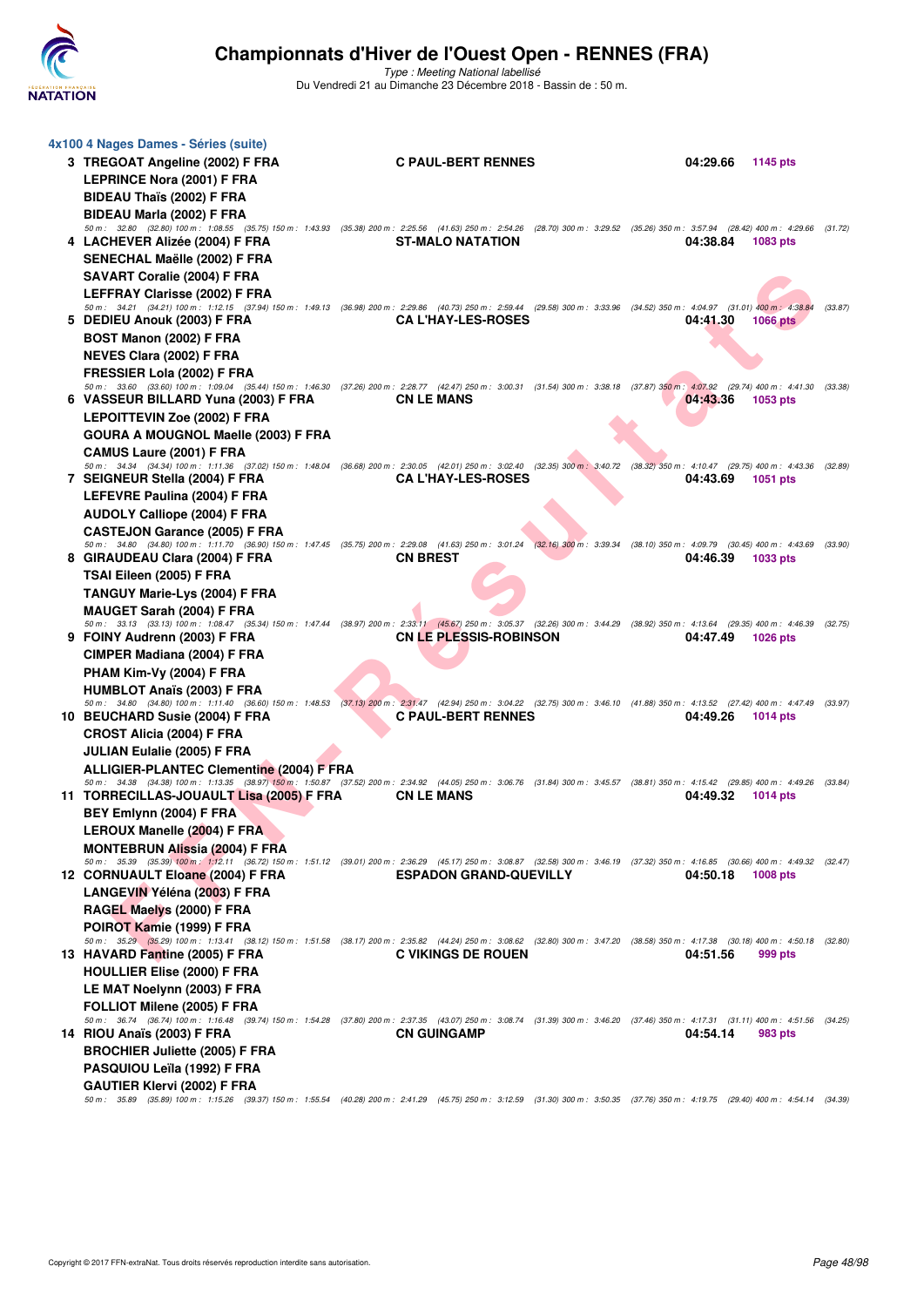

| 4x100 4 Nages Dames - Séries (suite)<br>15 EMERAUD Anais (2001) F FRA<br><b>GENAUDEAU Mallaury (2003) F FRA</b><br>HEUZE Lison (2003) F FRA                                                                                                                                                                                                                          | <b>UN PLOËRMEL</b>                             | 04:55.24<br>976 pts                          |         |
|----------------------------------------------------------------------------------------------------------------------------------------------------------------------------------------------------------------------------------------------------------------------------------------------------------------------------------------------------------------------|------------------------------------------------|----------------------------------------------|---------|
| <b>HEUZE Fanette (2003) F FRA</b><br>50 m: 34.49 (34.49) 100 m: 1:13.38 (38.89) 150 m: 1:50.59 (37.21) 200 m: 2:33.68 (43.09) 250 m: 3:06.74 (33.06) 300 m: 3:49.83 (43.09) 350 m: 4:20.68 (30.85) 400 m: 4:55.24 (34.56)<br>16 JEHANNO-FALMUR Eve (2004) F FRA<br>LE MOIGNE Elisa (2004) F FRA<br><b>PRUDHOMME Anna (2003) F FRA</b><br>POUPLIN Noemie (2000) F FRA | <b>ECN CHARTRES-DE-BRETAGNE</b>                | 04:56.85<br>965 pts                          |         |
| 50 m: 36.26 (36.26) 100 m: 1:14.30 (38.04) 150 m: 1:52.41 (38.11) 200 m: 2:37.55 (45.14) 250 m: 3:12.43 (34.88) 300 m: 3:54.04 (41.61) 350 m: 4:23.46 (29.42) 400 m: 4:56.85<br>--- LANGUE Camille (2005) F FRA<br><b>LENTE Valentine (2001) F FRA</b><br>LE SCORNET Mari-Lou (2004) F FRA<br>THIBOUW Laure (2004) F FRA                                             | <b>SC NATATION ABBEVILLE</b>                   | DSQ                                          | (33.39) |
| 50 Nage Libre Messieurs - Finale A 17 ans et plus (Samedi 22 Décembre 2018)                                                                                                                                                                                                                                                                                          |                                                |                                              |         |
| 1 GROUSSET Maxime (1999) H FRA                                                                                                                                                                                                                                                                                                                                       | AMIENS METROPOLE NAT.                          | 00:22.70<br><b>1267 pts</b>                  |         |
| 2 DINE-MOREIRA Orhan (1998) H FRA                                                                                                                                                                                                                                                                                                                                    | <b>EN TOURS</b>                                | 00:23.22<br><b>1229 pts</b>                  |         |
| 3 MUSART Adrien (2002) H FRA                                                                                                                                                                                                                                                                                                                                         | <b>AMIENS METROPOLE NAT.</b>                   | 00:23.48<br><b>1210 pts</b>                  |         |
| 4 LEBOIS Pierre (2000) H FRA                                                                                                                                                                                                                                                                                                                                         | <b>PAYS DE LA LOIRE (FRA)</b>                  | 00:23.55<br><b>1205 pts</b>                  |         |
| 5 GOURDON Matthis (1997) H FRA                                                                                                                                                                                                                                                                                                                                       | <b>ST-NAZAIRE ATLANTIQUE NATATION</b>          | 00:23.72<br>1193 pts                         |         |
| 6 EVEN Mathias (2000) H FRA                                                                                                                                                                                                                                                                                                                                          | <b>CN BREST</b>                                | 00:23.73<br>1192 pts                         |         |
| 7 COURCELLE Quentin (1992) H FRA                                                                                                                                                                                                                                                                                                                                     | <b>C PAUL-BERT RENNES</b>                      | 00:23.91<br><b>1179 pts</b>                  |         |
| 8 HUILLE Stanislas (1999) H FRA                                                                                                                                                                                                                                                                                                                                      | <b>SN VERSAILLES</b>                           | 00:24.03<br>1171 pts                         |         |
| 50 Nage Libre Messieurs - Finale A 12-16 ans (Samedi 22 Décembre 2018)                                                                                                                                                                                                                                                                                               |                                                |                                              |         |
|                                                                                                                                                                                                                                                                                                                                                                      |                                                |                                              |         |
| 1 CRETET Dorian (2003) H FRA                                                                                                                                                                                                                                                                                                                                         | <b>ES MASSY NATATION</b><br><b>CN FOUGERES</b> | 00:25.06<br>1099 pts                         |         |
| 2 PERESSE Justin (2003) H FRA<br>3 CHATEIGNER Benjamin (2004) H FRA                                                                                                                                                                                                                                                                                                  | <b>ST-NAZAIRE ATLANTIQUE NATATION</b>          | 00:25.11<br>1095 pts<br>00:25.28<br>1084 pts |         |
| 4 LEMARCHAND Antonn (2004) H FRA                                                                                                                                                                                                                                                                                                                                     | <b>CN LE PLESSIS-ROBINSON</b>                  | 00:25.80<br>1048 pts                         |         |
| 5 PICHOT Arthur (2003) H FRA                                                                                                                                                                                                                                                                                                                                         | <b>EN TOURS</b>                                | 00:25.87<br><b>1044 pts</b>                  |         |
| 6 PILLOT Martin (2003) H FRA                                                                                                                                                                                                                                                                                                                                         | <b>CAUDAN NATATION</b>                         | 00:25.98<br><b>1036 pts</b>                  |         |
| 7 LANNIC Solen (2004) H FRA                                                                                                                                                                                                                                                                                                                                          | <b>STADE LAVAL</b>                             | 00:26.18<br><b>1023 pts</b>                  |         |
| 8 DUBOIS Matthias (2004) H FRA                                                                                                                                                                                                                                                                                                                                       | <b>SC NATATION ABBEVILLE</b>                   | 00:26.25<br><b>1018 pts</b>                  |         |
|                                                                                                                                                                                                                                                                                                                                                                      |                                                |                                              |         |
| 50 Nage Libre Messieurs - Finale B 17 ans et plus (Samedi 22 Décembre 2018)                                                                                                                                                                                                                                                                                          |                                                |                                              |         |
| 1 LE GALL Yann (2000) H FRA                                                                                                                                                                                                                                                                                                                                          | <b>CERCLE DES NAGEURS ST-BRIEUC</b>            | 00:24.02<br><b>1171 pts</b>                  |         |
| 2 PETIT Bastien (2000) H FRA                                                                                                                                                                                                                                                                                                                                         | <b>ALLIANCE ORLEANS NATATION</b>               | 00:24.15<br>1162 pts                         |         |
| 3 COURT Maxime (1998) H FRA                                                                                                                                                                                                                                                                                                                                          | <b>ST-ETIENNE NATATION</b>                     | 00:24.20<br>1159 pts                         |         |
| 4 PICOCHE Louis (2002) H FRA                                                                                                                                                                                                                                                                                                                                         | <b>CN BREST</b>                                | 00:24.30<br><b>1152 pts</b>                  |         |
| 5 CHAPLET-GARCIA Joris (1995) H FRA                                                                                                                                                                                                                                                                                                                                  | <b>CN LE PLESSIS-ROBINSON</b>                  | 00:24.31<br>1151 pts                         |         |
| 6 RICARRERE Hugo (1997) H FRA                                                                                                                                                                                                                                                                                                                                        | <b>NANTES NATATION</b>                         | 00:24.33<br>1149 pts                         |         |
| 7 LEGRAND Simon (1999) H FRA                                                                                                                                                                                                                                                                                                                                         | <b>ESPADON GRAND-QUEVILLY</b>                  | 00:24.37<br><b>1147 pts</b>                  |         |
| 8 THENU Maxime (2002) H FRA                                                                                                                                                                                                                                                                                                                                          | <b>CHARTRES METROPOLE NAT</b>                  | 00:24.50<br>1138 pts                         |         |
| 50 Nage Libre Messieurs - Finale B 12-16 ans (Samedi 22 Décembre 2018)                                                                                                                                                                                                                                                                                               |                                                |                                              |         |
| 1 DA SILVA Quentin (2003) H FRA                                                                                                                                                                                                                                                                                                                                      | <b>EN CHANTONNAY</b>                           | 00:25.93<br>1040 pts                         |         |
| 2 PEREIRA Mathis (2004) H FRA                                                                                                                                                                                                                                                                                                                                        | <b>CNO ST-GERMAIN-EN-LAYE</b>                  | 00:25.95<br>1038 pts                         |         |
| 3 NSEMBENE Nathan (2004) H FRA                                                                                                                                                                                                                                                                                                                                       | <b>OLIVET NATATION I'NOX</b>                   | 00:26.33<br><b>1013 pts</b>                  |         |
| 4 FOE Noah (2003) H FRA                                                                                                                                                                                                                                                                                                                                              | <b>CN LE MANS</b>                              | 00:26.51<br>1001 pts                         |         |
| 5 PILLER Mathis (2003) H FRA                                                                                                                                                                                                                                                                                                                                         | <b>CA L'HAY-LES-ROSES</b>                      | 00:26.56<br>998 pts                          |         |
| 6 GILLET Sosthene (2004) H FRA                                                                                                                                                                                                                                                                                                                                       | <b>CHALLANS NATATION</b>                       | 00:26.73<br><b>987 pts</b>                   |         |
| 7 BENASLI Alexandre (2003) H FRA                                                                                                                                                                                                                                                                                                                                     | <b>NANTES NATATION</b>                         | 00:26.74<br><b>986 pts</b>                   |         |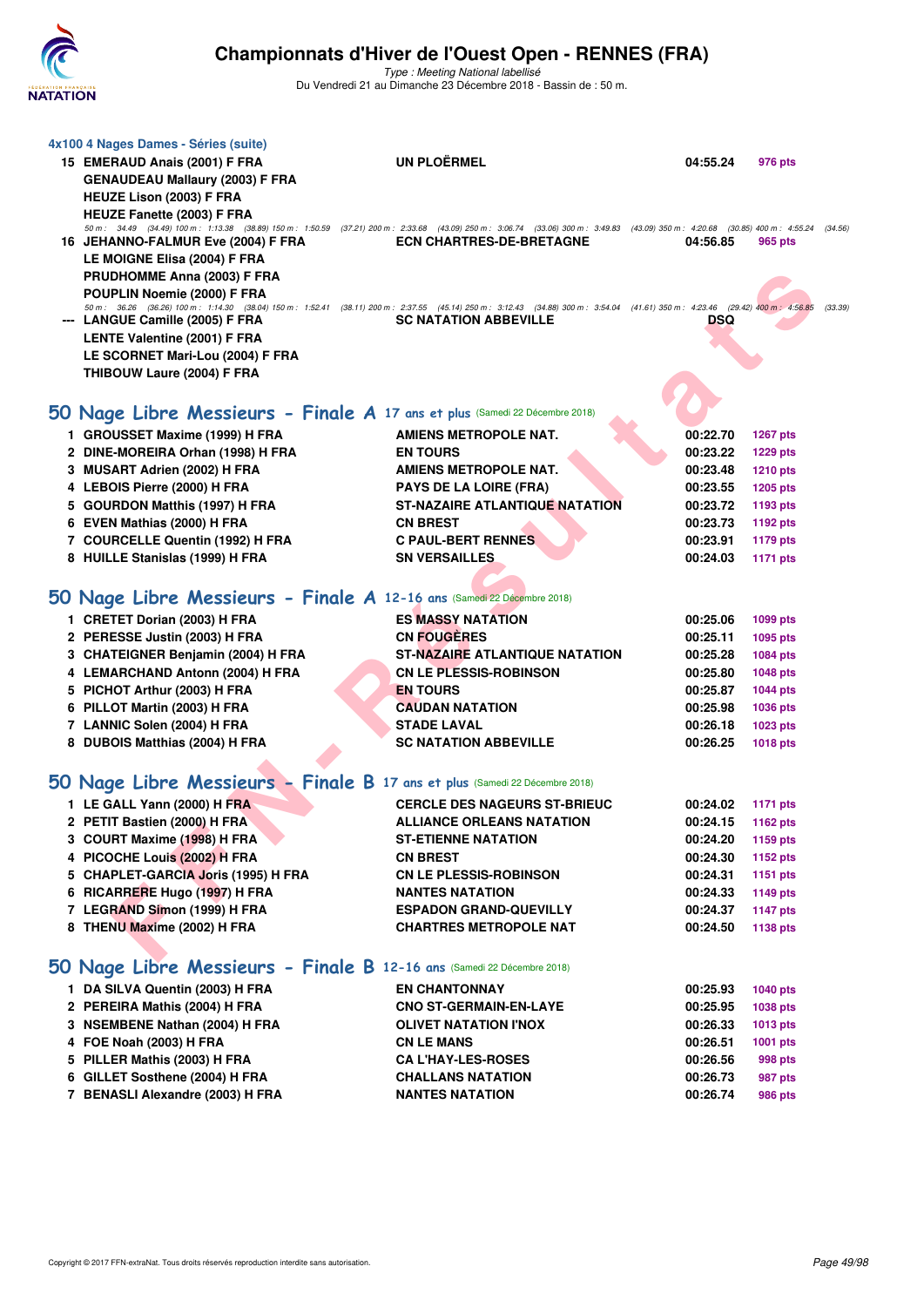

| 50 Nage Libre Messieurs - Finale B (suite)                            |                                                                               |                                  |  |  |  |
|-----------------------------------------------------------------------|-------------------------------------------------------------------------------|----------------------------------|--|--|--|
| --- DANIEL Pol (2003) H FRA                                           | <b>CN CONCARNEAU</b>                                                          | <b>DNS</b>                       |  |  |  |
|                                                                       |                                                                               |                                  |  |  |  |
|                                                                       | 50 Nage Libre Messieurs - Barrage Finales 12-16 ans (Samedi 22 Décembre 2018) |                                  |  |  |  |
| 1 LANNIC Solen (2004) H FRA                                           | <b>STADE LAVAL</b>                                                            | 00:25.89<br>1042 pts             |  |  |  |
| 2 NSEMBENE Nathan (2004) H FRA                                        | <b>OLIVET NATATION I'NOX</b>                                                  | 00:26.16<br><b>1024 pts</b>      |  |  |  |
|                                                                       |                                                                               |                                  |  |  |  |
|                                                                       |                                                                               |                                  |  |  |  |
| 50 Nage Libre Messieurs - Séries (Samedi 22 Décembre 2018)            |                                                                               |                                  |  |  |  |
| 1 GROUSSET Maxime (1999) H FRA                                        | <b>AMIENS METROPOLE NAT.</b>                                                  | 00:22.94<br><b>1249 pts</b>      |  |  |  |
| 2 DINE-MOREIRA Orhan (1998) H FRA                                     | <b>EN TOURS</b>                                                               | 00:23.30<br><b>1223 pts</b>      |  |  |  |
| 3 MUSART Adrien (2002) H FRA                                          | AMIENS METROPOLE NAT.                                                         | 00:23.56<br>1204 pts             |  |  |  |
| 4 GOURDON Matthis (1997) H FRA                                        | <b>ST-NAZAIRE ATLANTIQUE NATATION</b>                                         | 00:23.65<br><b>1198 pts</b>      |  |  |  |
| 5 EVEN Mathias (2000) H FRA                                           | <b>CN BREST</b>                                                               | 00:23.86<br><b>1183 pts</b>      |  |  |  |
| 6 COURCELLE Quentin (1992) H FRA                                      | <b>C PAUL-BERT RENNES</b>                                                     | 00:23.94<br><b>1177 pts</b>      |  |  |  |
| 7 LEBOIS Pierre (2000) H FRA                                          | <b>PAYS DE LA LOIRE (FRA)</b>                                                 | 00:23.98<br><b>1174 pts</b>      |  |  |  |
| 8 HUILLE Stanislas (1999) H FRA                                       | <b>SN VERSAILLES</b>                                                          | 00:24.08<br><b>1167 pts</b>      |  |  |  |
| 9 CHAPLET-GARCIA Joris (1995) H FRA                                   | <b>CN LE PLESSIS-ROBINSON</b>                                                 | 00:24.11<br>1165 pts             |  |  |  |
| 10 PETIT Bastien (2000) H FRA                                         | <b>ALLIANCE ORLEANS NATATION</b>                                              | 00:24.13<br><b>1164 pts</b>      |  |  |  |
| 11 LE GALL Yann (2000) H FRA                                          | <b>CERCLE DES NAGEURS ST-BRIEUC</b>                                           | 00:24.18<br><b>1160 pts</b>      |  |  |  |
| 12 PICOCHE Louis (2002) H FRA                                         | <b>CN BREST</b>                                                               | 00:24.29<br><b>1152 pts</b>      |  |  |  |
| 13 RICARRERE Hugo (1997) H FRA                                        | <b>NANTES NATATION</b>                                                        | 00:24.30<br>1152 pts             |  |  |  |
| 14 COURT Maxime (1998) H FRA                                          | <b>ST-ETIENNE NATATION</b>                                                    | 00:24.31<br><b>1151 pts</b>      |  |  |  |
| 15 LEGRAND Simon (1999) H FRA                                         | <b>ESPADON GRAND-QUEVILLY</b>                                                 | 00:24.41<br>1144 pts             |  |  |  |
| 16 THENU Maxime (2002) H FRA                                          | <b>CHARTRES METROPOLE NAT</b>                                                 | 00:24.43<br><b>1142 pts</b>      |  |  |  |
| 17 VISSEAU Maxence (2001) H FRA                                       | <b>ANGERS NATATION</b>                                                        | 00:24.45<br><b>1141 pts</b>      |  |  |  |
| 18 FOURMY Matéo (2000) H FRA                                          | <b>ES MASSY NATATION</b>                                                      | 00:24.49<br>1138 pts             |  |  |  |
| 19 GUERIN Thomas (2001) H FRA                                         | <b>CN LE MANS</b>                                                             | 00:24.57<br>1133 pts             |  |  |  |
| 20 HOUOT Jeremy (1999) H FRA                                          | <b>C VIKINGS DE ROUEN</b>                                                     | 00:24.65<br><b>1127 pts</b>      |  |  |  |
| 21 LECHEVALLIER Lucas (1998) H FRA                                    | <b>ESPADON GRAND-QUEVILLY</b>                                                 | 00:24.69<br><b>1124 pts</b>      |  |  |  |
| 22 KIEFFER Victor (1998) H FRA                                        | <b>EN TOURS</b>                                                               | 00:24.73<br>1121 $pts$           |  |  |  |
| 23 MALLET Clement (2002) H FRA                                        | <b>AMIENS METROPOLE NAT.</b>                                                  | 00:24.74<br><b>1121 pts</b>      |  |  |  |
| 24 BARRY Aron (2002) H FRA                                            | <b>AMIENS METROPOLE NAT.</b>                                                  | 00:24.77<br><b>1119 pts</b>      |  |  |  |
| 25 VAUDOUR Maxime (1999) H FRA                                        | <b>DINARD OLYMPIQUE N</b>                                                     | 00:24.79<br><b>1117 pts</b>      |  |  |  |
| 26 SALAUN Julien (2001) H FRA                                         | <b>CN BREST</b>                                                               | 00:24.84<br><b>1114 pts</b>      |  |  |  |
| 27 PHELIPPEAU Arthur (2002) H FRA                                     | <b>PAYS DE LA LOIRE (FRA)</b>                                                 | 00:24.87<br><b>1112 pts</b>      |  |  |  |
| 28 AITKACI Carl (2001) H FRA                                          | <b>STADE FRANÇAIS O COURBEVOIE</b>                                            | 00:24.90<br><b>1110 pts</b>      |  |  |  |
| 29 LEFEBVRE Alexandre (2002) H FRA                                    | <b>EN CAEN</b>                                                                | 00:24.95<br><b>1106 pts</b>      |  |  |  |
| 30 MARTINS Mattéo (2002) H FRA                                        | <b>PAYS DE LA LOIRE (FRA)</b>                                                 | 00:25.07<br><b>1098 pts</b>      |  |  |  |
| 31 BERTAIL Jocelyn (2001) H FRA                                       | <b>ST-ETIENNE NATATION</b>                                                    | 00:25.11<br>1095 pts             |  |  |  |
| 32 BARRY Ervin (2000) H FRA                                           | <b>C PAUL-BERT RENNES</b>                                                     | 00:25.12<br>1095 pts             |  |  |  |
| 32 COMBES Hugo (2001) H FRA                                           | <b>CN VANNES</b>                                                              | 00:25.12<br>1095 pts             |  |  |  |
| 34 CABIOCH Clément (2000) H FRA                                       | <b>C VIKINGS DE ROUEN</b>                                                     | 00:25.13<br>1094 pts             |  |  |  |
| 35 HOLUBEIK Quentin (1998) H FRA                                      | <b>MONT-SAINT-AIGNAN NATATION</b>                                             | 00:25.14<br>1093 pts             |  |  |  |
| 36 ZITOUNI Fares (1999) H FRA                                         | <b>C VIKINGS DE ROUEN</b><br>LILLE MÉTROPOLE NATATION                         | 00:25.17<br>1091 pts             |  |  |  |
| 37 MERCURY Anthony (2001) H FRA                                       |                                                                               | 00:25.23<br><b>1087 pts</b>      |  |  |  |
| 37 MARINETTE Samuel (1999) H FRA<br>39 GICQUELET Antoine (1999) H FRA | <b>ES MASSY NATATION</b><br><b>C REDON NATATION</b>                           | 00:25.23<br>1087 pts             |  |  |  |
|                                                                       | <b>DINARD OLYMPIQUE N</b>                                                     | 00:25.25<br>1086 pts             |  |  |  |
| 40 GARNIER Jérémy (1994) H FRA                                        |                                                                               | 00:25.31<br>1082 pts             |  |  |  |
| 40 GERIHANOV Movla (2002) H FRA                                       | <b>PAYS DE LA LOIRE (FRA)</b>                                                 | 00:25.31<br><b>1082 pts</b>      |  |  |  |
| 42 FONTAINE Logan (1999) H FRA                                        | <b>C VIKINGS DE ROUEN</b>                                                     | 00:25.32<br>1081 pts             |  |  |  |
| 42 PARAIS Emeric (1996) H FRA                                         | <b>AS CARQUEFOU</b>                                                           | 00:25.32<br>1081 pts             |  |  |  |
| 44 RAVENELLE Bastien (1998) H FRA                                     | <b>EN TOURS</b>                                                               | 00:25.33<br>1080 pts             |  |  |  |
| 45 FLEURY Noah (2000) H FRA<br>46 MESSAGER Lucas (1993) H FRA         | <b>EN CAEN</b><br><b>UNION QUIMPER NATATION</b>                               | 00:25.34<br>1079 pts<br>00:25.35 |  |  |  |
|                                                                       |                                                                               | 1079 pts                         |  |  |  |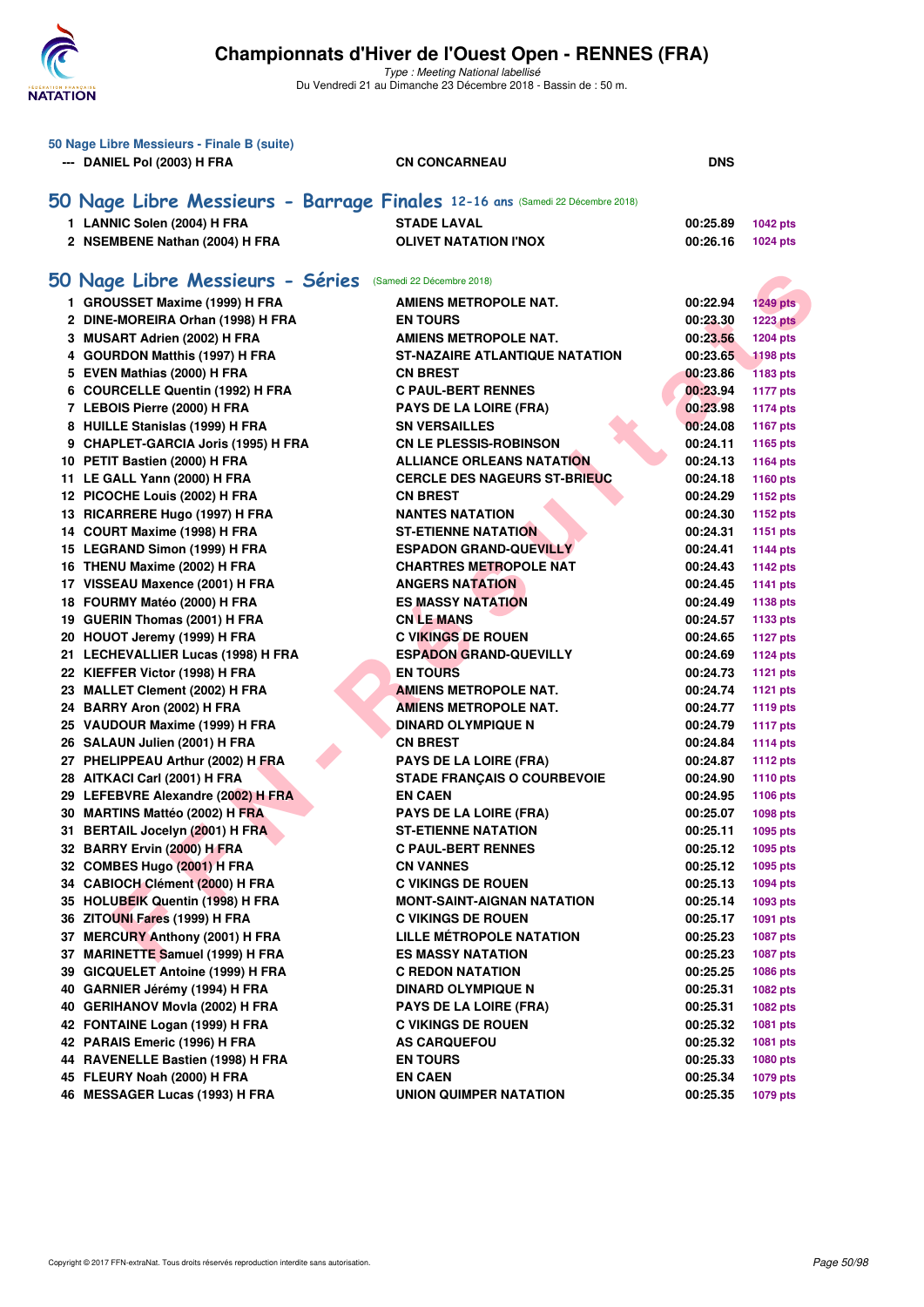

| 50 Nage Libre Messieurs - Séries (suite)      |                                       |          |                 |
|-----------------------------------------------|---------------------------------------|----------|-----------------|
| 47 ROLAND Bastien (2001) H FRA                | <b>STADE LAVAL</b>                    | 00:25.36 | <b>1078 pts</b> |
| 48 LAFFITE Evan (2001) H FRA                  | <b>C VIKINGS DE ROUEN</b>             | 00:25.38 | <b>1077 pts</b> |
| 49 BOUCHON Victor (2002) H FRA                | <b>C REDON NATATION</b>               | 00:25.39 | 1076 pts        |
| 49 CHENEAU Tom (2001) H FRA                   | <b>CN CHÂTEAUDUN</b>                  | 00:25.39 | 1076 pts        |
| 51 LEIPP Corentin (2002) H FRA                | <b>ERSTEIN AQUATIC CLUB</b>           | 00:25.40 | 1075 pts        |
| 52 SOULARD Nathanael (2001) H FRA             | <b>PAYS DE LA LOIRE (FRA)</b>         | 00:25.43 | 1073 pts        |
| 52 PICHOT Julien (2001) H FRA                 | <b>AURAY NATATION</b>                 | 00:25.43 | 1073 pts        |
| 54 RICHEUX Theo (1999) H FRA                  | <b>OLYMPIQUE CLUB CESSON-SEVIGNE</b>  | 00:25.45 | <b>1072 pts</b> |
| 54 TONDEUR Maxime (2001) H FRA                | PONT-AUDEMER NAUTIC CLUB              | 00:25.45 | <b>1072</b> pts |
| 56 CRETET Dorian (2003) H FRA                 | <b>ES MASSY NATATION</b>              | 00:25.47 | <b>1071 pts</b> |
| 57 KERSANTE Gwendal (1998) H FRA              | <b>OLYMPIQUE CLUB CESSON-SEVIGNE</b>  | 00:25.50 | 1069 pts        |
| 58 BOURDUCHE Alexis (1990) H FRA              | <b>CNM ST-GERMAIN-DU-PUY</b>          | 00:25.52 | <b>1067 pts</b> |
| 58 PERESSE Justin (2003) H FRA                | <b>CN FOUGERES</b>                    | 00:25.52 | <b>1067 pts</b> |
| 60 LEPELLETIER Lucas (2002) H FRA             | <b>CNP DE SAINT-LO</b>                | 00:25.53 | 1067 pts        |
| 61 LEROUX Leandre (2002) H FRA                | <b>NANTES NATATION</b>                | 00:25.54 | 1066 pts        |
| 62 PARAYRE Maxime (1998) H FRA                | <b>CNM ST-GERMAIN-DU-PUY</b>          | 00:25.55 | 1065 pts        |
| 63 HAMELIN Nicolas (1998) H FRA               | <b>JOUÉ NATATION</b>                  | 00:25.56 | 1065 pts        |
| 64 CHATEIGNER Benjamin (2004) H FRA           | <b>ST-NAZAIRE ATLANTIQUE NATATION</b> | 00:25.63 | 1060 pts        |
| 65 PROVOST Lenaic (2001) H FRA                | <b>LA NAT'SUZERAINE</b>               | 00:25.66 | <b>1058 pts</b> |
| 66 LARGE Gautier (1999) H FRA                 | <b>ST-ETIENNE NATATION</b>            | 00:25.67 | <b>1057 pts</b> |
| 67 DES COGNETS Baptiste (2000) H FRA          | AC CHERBOURG EN COTENTIN              | 00:25.68 | 1056 pts        |
| 68 FRANCESCON Marc (2002) H FRA               | <b>COCKTAIL 14 TROUVILLE</b>          | 00:25.69 | 1056 pts        |
| 69 BOURDEL Lucas (2001) H FRA                 | <b>CN LAMBALLE</b>                    | 00:25.72 | 1054 pts        |
| 70 SEYE Matthieu (2002) H FRA                 | <b>CN LE PLESSIS-ROBINSON</b>         | 00:25.74 | 1052 pts        |
| 71 MAILLOT Antoine (2002) H FRA               | <b>EN TOURS</b>                       | 00:25.75 | 1052 pts        |
| 72 CHATELAIN Maxence (1998) H FRA             | <b>OLIVET NATATION I'NOX</b>          | 00:25.77 | 1050 pts        |
| 73 BOUILLIE Alexis (2000) H FRA               | <b>LANNION NATATION</b>               | 00:25.78 | 1050 pts        |
| 74 BAZIN Guillaume (2001) H FRA               | <b>CN LAMBALLE</b>                    | 00:25.79 | <b>1049 pts</b> |
| 74 AUBRY Vicente (2001) H FRA                 | <b>EN CAEN</b>                        | 00:25.79 | <b>1049 pts</b> |
| 76 COUTANCEAU Julien (2002) H FRA             | <b>CN LUÇON</b>                       | 00:25.82 | <b>1047 pts</b> |
| 77 SIMON Bastien (2000) H FRA                 | <b>ECN CHARTRES-DE-BRETAGNE</b>       | 00:25.84 | 1046 pts        |
| 78 BERNARD-PLANESSE Paul-Etienne (1999) H FRA | <b>EN TOURS</b>                       | 00:25.85 | 1045 pts        |
| 79 BILLARD Elouen (2001) H FRA                | <b>CNP LOUDEAC</b>                    | 00:25.86 | <b>1044 pts</b> |
| 79 ALBAR Maximilien (1998) H FRA              | <b>COCKTAIL 14 TROUVILLE</b>          | 00:25.86 | <b>1044 pts</b> |
| 81 OLLIVIER Arsene (2001) H FRA               | <b>AURAY NATATION</b>                 | 00:25.87 | <b>1044 pts</b> |
| 82 POTERIE Arthur (2001) H FRA                | <b>EN CAEN</b>                        | 00:25.88 | 1043 pts        |
| 82 BOULON Baptiste (2000) H FRA               | <b>ST-SÉBASTIEN NATATION</b>          | 00:25.88 | 1043 pts        |
| 82 ROBINO Louis (2001) H FRA                  | <b>AURAY NATATION</b>                 | 00:25.88 | 1043 pts        |
| 85 FABA BELTRAN Marius (2002) H FRA           | US CHAMBRAY-LÈS-TOURS                 | 00:25.89 | <b>1042 pts</b> |
| 86 CHAVAGNAC Baudouin (1989) H FRA            | OLIVET NATATION I'NOX                 | 00:25.91 | 1041 pts        |
| 87 PETITEAU Robin (2002) H FRA                | <b>C PAUL-BERT RENNES</b>             | 00:25.92 | <b>1040 pts</b> |
| 88 KERRENEUR Theo (2002) H FRA                | <b>CN LAMBALLE</b>                    | 00:25.93 | 1040 pts        |
| 89 LEMARCHAND Antonn (2004) H FRA             | <b>CN LE PLESSIS-ROBINSON</b>         | 00:25.98 | 1036 pts        |
| 89 VAHE Guillaume (2001) H FRA                | PAYS DE LA LOIRE (FRA)                | 00:25.98 | 1036 pts        |
| 91 PILLOT Martin (2003) H FRA                 | <b>CAUDAN NATATION</b>                | 00:26.00 | 1035 pts        |
| 92 NICOLAS Dorian (1999) H FRA                | <b>CAUDAN NATATION</b>                | 00:26.03 | 1033 pts        |
| 93 ROUX Louis (2001) H FRA                    | <b>CNM ST-GERMAIN-DU-PUY</b>          | 00:26.04 | 1032 pts        |
| 94 BREUIL Bastian (2002) H FRA                | <b>C PAUL-BERT RENNES</b>             | 00:26.07 | 1030 pts        |
| 95 KLEMENT Lucas (1999) H FRA                 | <b>CN LE MANS</b>                     | 00:26.11 | 1028 pts        |
| 95 HANOTEAUX Tescelin (1999) H FRA            | <b>OLYMPIQUE LA GARENNE-COLOMBES</b>  | 00:26.11 | 1028 pts        |
| 95 AMORY Alexis (1999) H FRA                  | <b>C VIKINGS DE ROUEN</b>             | 00:26.11 | 1028 pts        |
| 98 PICHOT Arthur (2003) H FRA                 | <b>EN TOURS</b>                       | 00:26.14 | 1026 pts        |
| 99 CHEIKH Noé (2003) H FRA                    | <b>ST-ETIENNE NATATION</b>            | 00:26.19 | <b>1022 pts</b> |
| 100 SOREL Eric (2001) H FRA                   | <b>ECN CHARTRES-DE-BRETAGNE</b>       | 00:26.21 | 1021 pts        |
|                                               |                                       |          |                 |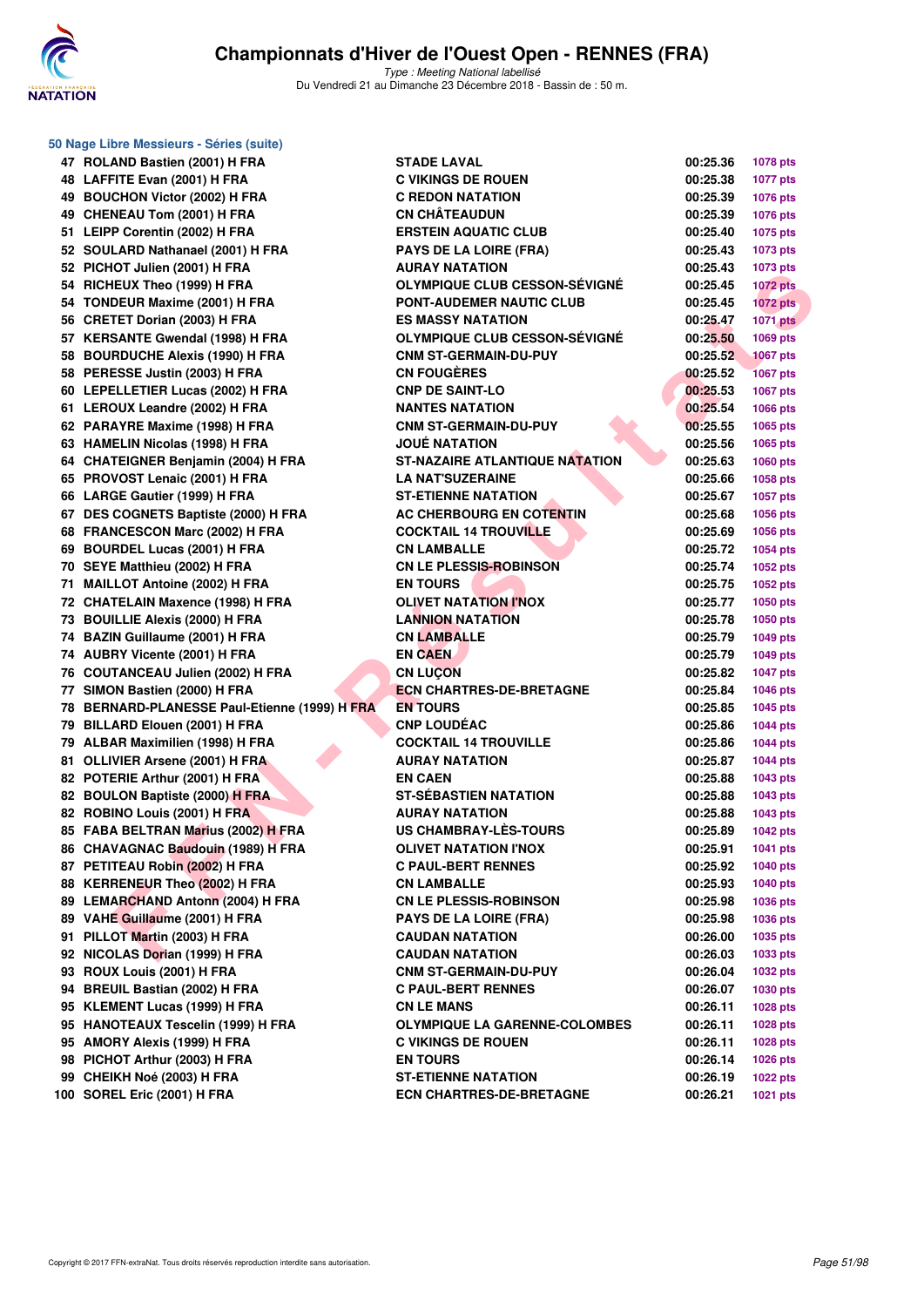

| 50 Nage Libre Messieurs - Séries (suite)      |                                       |                |                 |  |  |  |  |
|-----------------------------------------------|---------------------------------------|----------------|-----------------|--|--|--|--|
| 101 LANGLO Alban (2002) H FRA                 | <b>AURAY NATATION</b>                 | 00:26.23       | 1020 pts        |  |  |  |  |
| 102 MONOT Kilian (2002) H FRA                 | <b>DAUPHINS ELORN LANDERNEAU</b>      | 00:26.24       | <b>1019 pts</b> |  |  |  |  |
| 103 DUBOIS Matthias (2004) H FRA              | <b>SC NATATION ABBEVILLE</b>          | 00:26.25       | 1018 pts        |  |  |  |  |
| 104 COCCORDANO Aubin (2001) H FRA             | LILLE MÉTROPOLE NATATION              | 00:26.37       | <b>1010 pts</b> |  |  |  |  |
| 105 LEROY Mathis (2002) H FRA                 | <b>MARSOUINS HÉROUVILLE</b>           | 00:26.41       | 1008 pts        |  |  |  |  |
| 105 MONTIGNY Morgan (2002) H FRA              | <b>AQUATIC CLUB BOURGES</b>           | 00:26.41       | 1008 pts        |  |  |  |  |
| 107 MOISAN Thomas (2002) H FRA                | <b>ST-SÉBASTIEN NATATION</b>          | 00:26.42       | <b>1007 pts</b> |  |  |  |  |
| 107 LANNIC Solen (2004) H FRA                 | <b>STADE LAVAL</b>                    | 00:26.42       | <b>1007 pts</b> |  |  |  |  |
| 107 LEVEQUE Corentin (1999) H FRA             | <b>ST-SÉBASTIEN NATATION</b>          | 00:26.42       | <b>1007 pts</b> |  |  |  |  |
| 107 NSEMBENE Nathan (2004) H FRA              | <b>OLIVET NATATION I'NOX</b>          | 00:26.42       | <b>1007 pts</b> |  |  |  |  |
| 111 PEREIRA Mathis (2004) H FRA               | <b>CNO ST-GERMAIN-EN-LAYE</b>         | 00:26.46       | 1005 pts        |  |  |  |  |
| 112 HEE Valentin (2002) H FRA                 | <b>CN CHÂTEAUDUN</b>                  | 00:26.49       | <b>1003 pts</b> |  |  |  |  |
| 113 DA SILVA Quentin (2003) H FRA             | <b>EN CHANTONNAY</b>                  | 00:26.52       | <b>1001 pts</b> |  |  |  |  |
| 114 CLAUDE Enzo (2003) H FRA                  | AS AVRILLÉ NATATION                   | 00:26.54       | 999 pts         |  |  |  |  |
| 115 GREMIAU Fabien (2000) H FRA               | <b>US VENDÖME</b>                     | 00:26.55       | 999 pts         |  |  |  |  |
| 115 PILLER Mathis (2003) H FRA                | <b>CA L'HAY-LES-ROSES</b>             | 00:26.55       | 999 pts         |  |  |  |  |
| 117 VERGER Franck (2003) H FRA                | <b>ESPÉRANCE VAILLANTE GRANVILLE</b>  | 00:26.61       | 995 pts         |  |  |  |  |
| 118 BENASLI Alexandre (2003) H FRA            | <b>NANTES NATATION</b>                | 00:26.68       | 990 pts         |  |  |  |  |
| 118 FOE Noah (2003) H FRA                     | <b>CN LE MANS</b>                     | 00:26.68       | 990 pts         |  |  |  |  |
| 120 SALMON Théo (2002) H FRA                  | <b>COCKTAIL 14 TROUVILLE</b>          | 00:26.72       | 987 pts         |  |  |  |  |
| 121 GILLET Sosthene (2004) H FRA              | <b>CHALLANS NATATION</b>              | 00:26.76       | 985 pts         |  |  |  |  |
| 122 MOLINARI Maxime (2002) H FRA              | <b>AQUATIQUE CLUB AMBOISIEN</b>       | 00:26.78       | 984 pts         |  |  |  |  |
| 123 DANIEL Pol (2003) H FRA                   | <b>CN CONCARNEAU</b>                  | 00:26.79       | 983 pts         |  |  |  |  |
| 124 DUBOIS Aurelien (2003) H FRA              | <b>AQUATIC CLUB BOURGES</b>           | 00:26.81       | 982 pts         |  |  |  |  |
| 125 CAOUEN Mathis (2004) H FRA                | <b>CN BREST</b>                       | 00:26.82       | 981 pts         |  |  |  |  |
| 126 LALANNE Jérémy (2002) H FRA               | <b>DAUPHINS ELORN LANDERNEAU</b>      | 00:26.83       | 980 pts         |  |  |  |  |
| 127 LEROY Raphael (2004) H FRA                | <b>ANGERS NATATION</b>                | 00:26.84       | 980 pts         |  |  |  |  |
| 128 DUBEAU Nicolas (2003) H FRA               | <b>C REDON NATATION</b>               | 00:26.85       | 979 pts         |  |  |  |  |
| 129 RIALLOT Simon (2003) H FRA                | <b>ST-NAZAIRE ATLANTIQUE NATATION</b> | 00:26.86       | 978 pts         |  |  |  |  |
| 130 HERTHE Adam (2004) H FRA                  | <b>ROYAN OCÉAN CLUB NATATION</b>      | 00:26.87       | 978 pts         |  |  |  |  |
| 131 PECHEUX Killian (2002) H FRA              | <b>CHALLANS NATATION</b>              | 00:26.92       | 974 pts         |  |  |  |  |
| 132 BAZIN Armel (2004) H FRA                  | <b>NANTES NATATION</b>                | 00:27.03       | 967 pts         |  |  |  |  |
| 133 GARCIA Kévin (2004) H FRA                 | <b>LORIENT NATATION</b>               | 00:27.12       | 962 pts         |  |  |  |  |
| 133 LHOTELAIN Guillaume (2004) H FRA          | <b>DAUPHINS ELORN LANDERNEAU</b>      | 00:27.12       | 962 pts         |  |  |  |  |
| 135 LUTHER Thomas (2002) H FRA                | <b>CN FONTENAY-LE-COMTE</b>           | 00:27.13       | 961 pts         |  |  |  |  |
| 136 RAIMBERT Dorian (2002) H FRA              | <b>CHALLANS NATATION</b>              | 00:27.14       | 960 pts         |  |  |  |  |
| 137 DREZET Sébastien (2005) H FRA             | <b>ST-NAZAIRE ATLANTIQUE NATATION</b> | 00:27.18       | 958 pts         |  |  |  |  |
| 138 BARRE Hugo (2004) H FRA                   | <b>NAUTIC CLUB CHÂTEAUROUX</b>        | 00:27.21       | 956 pts         |  |  |  |  |
| 139 HIDOUCHE GILLET Yannis (2004) H FRA       | <b>DAUPHINS ELORN LANDERNEAU</b>      | 00:27.31       | 949 pts         |  |  |  |  |
| 140 HARDOIN Mael (2004) H FRA                 | <b>LISIEUX NORMANDIE NATATION</b>     | 00:27.44       | 941 pts         |  |  |  |  |
| 141 ROLLAND Hugo (2004) H FRA                 | <b>ANDELLE NATATION</b>               | 00:27.45       | 940 pts         |  |  |  |  |
| 141 BOHN Matthieu (2004) H FRA                | <b>NANTES NATATION</b>                | 00:27.45       | 940 pts         |  |  |  |  |
| 143 AUBRY Dylan (2004) H FRA                  | <b>ASN BONNEVAL</b>                   | 00:27.46       | 940 pts         |  |  |  |  |
| 144 LOPEZ Malo (2004) H FRA                   | <b>C PAUL-BERT RENNES</b>             | 00:27.52       | 936 pts         |  |  |  |  |
| 145 MOULIN LE LOUARN Ronan (2004) H FRA       | <b>CA ST-LAURENT-NOUAN</b>            | 00:27.54       | 935 pts         |  |  |  |  |
| 146 OLERON Florian (2004) H FRA               | <b>CN MORLAIX</b>                     | 00:27.62       | 930 pts         |  |  |  |  |
| 147 DELHAYE Shivam (2004) H FRA               | <b>ST-NAZAIRE ATLANTIQUE NATATION</b> | 00:27.72       | 923 pts         |  |  |  |  |
| 148 CARIO Trémeur (2004) H FRA                | <b>CN FOUGÈRES</b>                    | 00:27.85       | 915 pts         |  |  |  |  |
| 149 CORNET Léo-Paul (2004) H FRA              | <b>EN TOURS</b>                       | 00:27.98       | 907 pts         |  |  |  |  |
| --- LAURENCHET-BENZOUAOUI Eliott (2003) H FRA | <b>ST-SÉBASTIEN NATATION</b>          | DNS dec        |                 |  |  |  |  |
| --- COLIN Iliam (2004) H FRA                  | MONT-SAINT-AIGNAN NATATION            | DNS dec        |                 |  |  |  |  |
| --- LAURENDEAU Corentin (1999) H FRA          | <b>CHOLET NATATION</b>                | DNS dec        |                 |  |  |  |  |
| --- LEMARCHAND Kyllian (2002) H FRA           | <b>CN LE PLESSIS-ROBINSON</b>         | DNS dec        |                 |  |  |  |  |
| --- THEREZE Quentin (2002) H FRA              | <b>AN ROMORANTIN</b>                  | <b>DNS</b> dec |                 |  |  |  |  |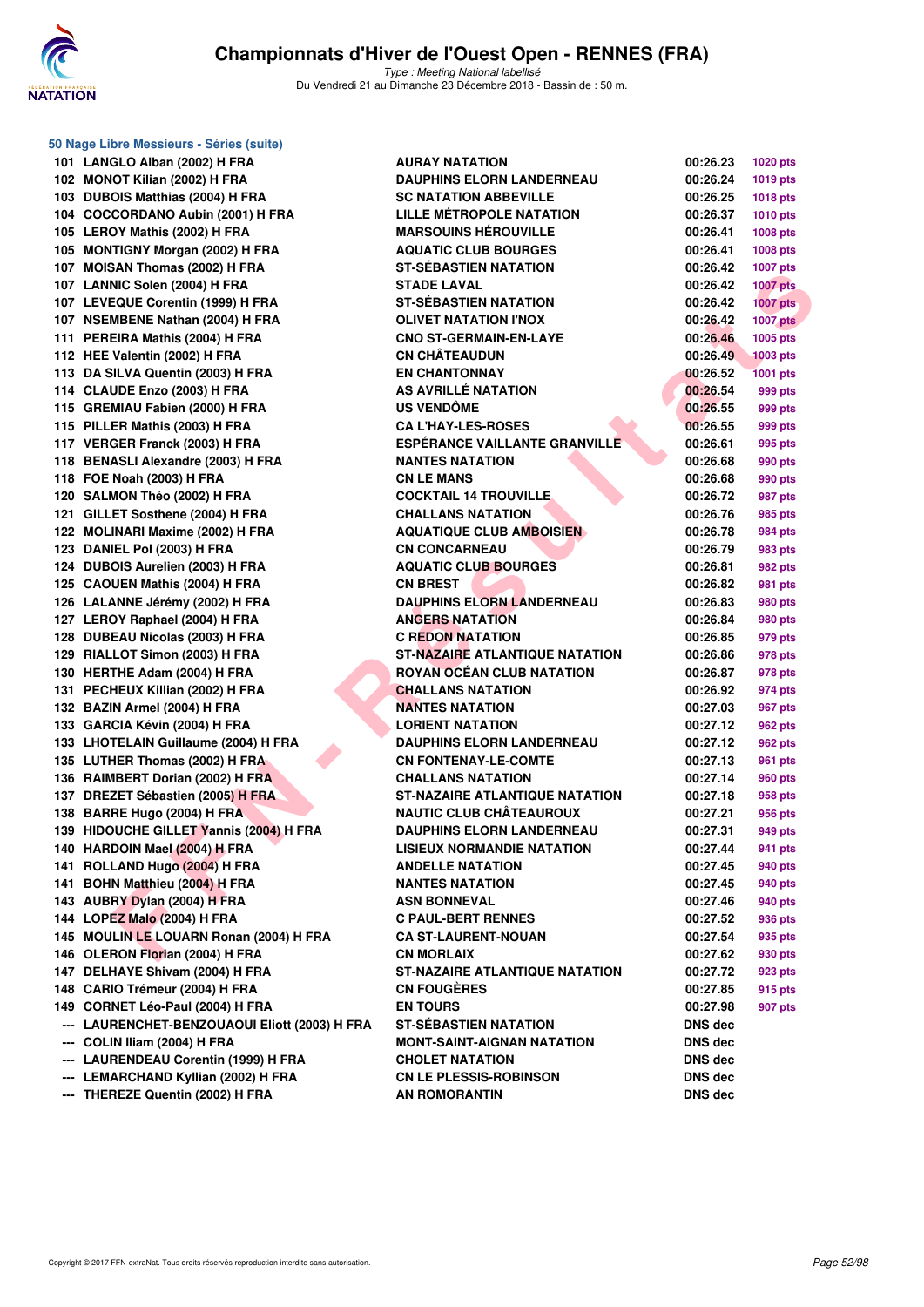

Type : Meeting National labellisé Du Vendredi 21 au Dimanche 23 Décembre 2018 - Bassin de : 50 m.

#### **[100 Nage Libre Messieurs - Finale A](http://www.ffnatation.fr/webffn/resultats.php?idact=nat&go=epr&idcpt=55947&idepr=52) 17 ans et plus** (Vendredi 21 Décembre 2018)

| 1 DERACHE Alexandre (1998) H FRA  | <b>AMIENS METROPOLE NAT.</b>       |                        | 00:50.33                          | <b>1248 pts</b>                  |  |
|-----------------------------------|------------------------------------|------------------------|-----------------------------------|----------------------------------|--|
|                                   | <b>AMIENS METROPOLE NAT.</b>       | 50 m: 24.15            | $(24.15)$ 100 m :<br>00:50.47     | 50.33 (26.18)                    |  |
| 2 GROUSSET Maxime (1999) H FRA    |                                    | 50 m : 24.35           | $(24.35)$ 100 m :                 | <b>1243 pts</b><br>50.47 (26.12) |  |
| 3 DINE-MOREIRA Orhan (1998) H FRA | <b>EN TOURS</b>                    |                        | 00:50.72                          | 1234 pts                         |  |
|                                   |                                    | $50 \text{ m}$ : 24.26 | $(24.26)$ 100 m :                 | 50.72 (26.46)                    |  |
| 4 LEBOIS Pierre (2000) H FRA      | <b>PAYS DE LA LOIRE (FRA)</b>      |                        | 00:52.03                          | 1188 $pts$                       |  |
|                                   |                                    | 50 m: 24.81            | $(24.81)$ 100 m :                 | 52.03 (27.22)                    |  |
| 5 FUCHS Roman (1998) H FRA        | AMIENS METROPOLE NAT.              |                        | 00:52.06                          | 1187 pts                         |  |
|                                   |                                    | 50 m: 25.00            | $(25.00)$ 100 m :                 | 52.06 (27.06)                    |  |
| 6 TRILLAT Léo (1998) H FRA        | <b>STADE FRANCAIS O COURBEVOIE</b> |                        | 00:52.12                          | $1185$ pts                       |  |
|                                   |                                    | 50 m: 25.17            | $(25.17)$ 100 m :                 | 52.12 (26.95)                    |  |
| 7 TESIC Enzo (2000) H FRA         | <b>AMIENS METROPOLE NAT.</b>       |                        | 00:52.24                          | $1181$ pts                       |  |
|                                   |                                    | $50 m$ : 25.50         | $(25.50)$ 100 m:                  | 52.24 (26.74)                    |  |
| 8 HUILLE Stanislas (1999) H FRA   | <b>SN VERSAILLES</b>               |                        | 00:52.88                          | $1159$ pts                       |  |
|                                   |                                    | 50 m : 25.68           | $(25.68)$ 100 m : 52.88 $(27.20)$ |                                  |  |

#### **[100 Nage Libre Messieurs - Finale A](http://www.ffnatation.fr/webffn/resultats.php?idact=nat&go=epr&idcpt=55947&idepr=52) 12-16 ans** (Vendredi 21 Décembre 2018)

| 5 FUCHS Roman (1998) H FRA                                                    | <b>AMIENS METROPOLE NAT.</b>          |              |              | 00:52.06                                               | <b>1187 pts</b> |  |
|-------------------------------------------------------------------------------|---------------------------------------|--------------|--------------|--------------------------------------------------------|-----------------|--|
| 6 TRILLAT Léo (1998) H FRA                                                    | <b>STADE FRANÇAIS O COURBEVOIE</b>    |              |              | 50 m : 25.00 (25.00) 100 m : 52.06 (27.06)<br>00:52.12 | 1185 $pts$      |  |
|                                                                               |                                       |              |              | 50 m : 25.17 (25.17) 100 m : 52.12 (26.95)             |                 |  |
| 7 TESIC Enzo (2000) H FRA                                                     | AMIENS METROPOLE NAT.                 |              |              | 00:52.24                                               | <b>1181 pts</b> |  |
| 8 HUILLE Stanislas (1999) H FRA                                               | <b>SN VERSAILLES</b>                  | 50 m: 25.50  |              | $(25.50)$ 100 m :<br>00:52.88                          | 52.24 (26.74)   |  |
|                                                                               |                                       |              | 50 m: 25.68  | $(25.68)$ 100 m : $52.88$ $(27.20)$                    | 1159 pts        |  |
|                                                                               |                                       |              |              |                                                        |                 |  |
| 10 Nage Libre Messieurs - Finale A 12-16 ans (Vendredi 21 Décembre 2018)      |                                       |              |              |                                                        |                 |  |
| 1 CRETET Dorian (2003) H FRA                                                  | <b>ES MASSY NATATION</b>              |              |              | 00:53.94                                               | 1124 pts        |  |
|                                                                               | <b>CN FOUGÈRES</b>                    |              | 50 m: 26.13  | $(26.13)$ 100 m : 53.94 $(27.81)$                      |                 |  |
| 2 PERESSE Justin (2003) H FRA                                                 |                                       |              |              | 00:55.57<br>50 m: 26.37 (26.37) 100 m: 55.57 (29.20)   | <b>1070 pts</b> |  |
| 3 PEREIRA Mathis (2004) H FRA                                                 | <b>CNO ST-GERMAIN-EN-LAYE</b>         |              |              | 00:55.60                                               | 1069 pts        |  |
|                                                                               |                                       |              |              | 50 m: 27.18 (27.18) 100 m: 55.60 (28.42)               |                 |  |
| 4 LEMARCHAND Antonn (2004) H FRA                                              | <b>CN LE PLESSIS-ROBINSON</b>         | 50 m : 26.58 |              | 00:55.75<br>$(26.58)$ 100 m : 55.75 $(29.17)$          | 1064 pts        |  |
| 5 KLEIN Alexi (2003) H FRA                                                    | <b>ANGERS NATATION</b>                |              |              | 00:56.01                                               | 1055 pts        |  |
|                                                                               |                                       | 50 m: 27.11  |              | $(27.11)$ 100 m : 56.01 $(28.90)$                      |                 |  |
| 6 CHATEIGNER Benjamin (2004) H FRA                                            | <b>ST-NAZAIRE ATLANTIQUE NATATION</b> |              |              | 00:56.04                                               | 1054 pts        |  |
|                                                                               |                                       |              |              | 50 m: 27.26 (27.26) 100 m: 56.04 (28.78)               |                 |  |
| 7 PICHOT Arthur (2003) H FRA                                                  | <b>EN TOURS</b>                       |              |              | 00:56.83<br>50 m: 27.70 (27.70) 100 m: 56.83 (29.13)   | 1029 pts        |  |
| 8 DANIEL Pol (2003) H FRA                                                     | <b>CN CONCARNEAU</b>                  |              |              | 00:56.88                                               | 1027 $p$ ts     |  |
|                                                                               |                                       |              |              | 50 m: 27.35 (27.35) 100 m: 56.88 (29.53)               |                 |  |
| 00 Nage Libre Messieurs - Finale B 17 ans et plus (Vendredi 21 Décembre 2018) |                                       |              |              |                                                        |                 |  |
|                                                                               |                                       |              |              |                                                        |                 |  |
| 1 CHATTI Souhaiel (2000) H FRA                                                | <b>STADE FRANÇAIS O COURBEVOIE</b>    |              |              | 00:51.78                                               | <b>1197 pts</b> |  |
| 2 MUSART Adrien (2002) H FRA                                                  | <b>AMIENS METROPOLE NAT.</b>          |              |              | 50 m: 24.98 (24.98) 100 m: 51.78 (26.80)<br>00:51.81   | 1196 pts        |  |
|                                                                               |                                       |              | 50 m : 24.91 | $(24.91)$ 100 m : 51.81 $(26.90)$                      |                 |  |
| 3 EVEN Mathias (2000) H FRA                                                   | <b>CN BREST</b>                       |              |              | 00:52.12                                               | 1185 pts        |  |
|                                                                               |                                       |              | 50 m : 25.10 | $(25.10)$ 100 m : 52.12 $(27.02)$                      |                 |  |
| 4 GOURDON Matthis (1997) H FRA                                                | <b>ST-NAZAIRE ATLANTIQUE NATATION</b> |              | 50 m : 25.25 | 00:52.70<br>$(25.25)$ 100 m : 52.70 $(27.45)$          | 1165 pts        |  |
| 5 MARINETTE Samuel (1999) H FRA                                               | <b>ES MASSY NATATION</b>              |              |              | 00:52.73                                               | 1164 pts        |  |
|                                                                               |                                       |              | 50 m : 25.75 | $(25.75)$ 100 m : 52.73 $(26.98)$                      |                 |  |
| 6 LE GALL Yann (2000) H FRA                                                   | <b>CERCLE DES NAGEURS ST-BRIEUC</b>   |              |              | 00:53.06                                               | 1153 pts        |  |
| 7 SOULARD Nathanael (2001) H FRA                                              | <b>PAYS DE LA LOIRE (FRA)</b>         |              |              | 50 m: 25.33 (25.33) 100 m: 53.06 (27.73)<br>00:53.27   | <b>1146 pts</b> |  |
|                                                                               |                                       |              |              | 50 m: 25.73 (25.73) 100 m: 53.27 (27.54)               |                 |  |
| 8 FONTAINE Logan (1999) H FRA                                                 | <b>C VIKINGS DE ROUEN</b>             |              |              | 00:54.29                                               | 1112 pts        |  |
|                                                                               |                                       |              |              | 50 m: 26.64 (26.64) 100 m: 54.29 (27.65)               |                 |  |
| 0 Nage Libre Messieurs - Finale B 12-16 ans (Vendredi 21 Décembre 2018)       |                                       |              |              |                                                        |                 |  |
|                                                                               |                                       |              |              |                                                        |                 |  |
| 1 PILLOT Martin (2003) H FRA                                                  | <b>CAUDAN NATATION</b>                |              |              | 00:56.28<br>50 m: 27.42 (27.42) 100 m: 56.28 (28.86)   | <b>1047 pts</b> |  |
| 2 BENASLI Alexandre (2003) H FRA                                              | <b>NANTES NATATION</b>                |              |              | 00:57.37                                               | 1012 pts        |  |
|                                                                               |                                       |              |              | 50 m: 27.88 (27.88) 100 m: 57.37 (29.49)               |                 |  |
| 2. LEDOV Bankael (2004) H.EDA                                                 | ANCEDO MATATION                       |              |              | 00.57.20                                               | $4044 - 44$     |  |

#### **[100 Nage Libre Messieurs - Finale B](http://www.ffnatation.fr/webffn/resultats.php?idact=nat&go=epr&idcpt=55947&idepr=52) 17 ans et plus** (Vendredi 21 Décembre 2018)

| 1 CHATTI Souhaiel (2000) H FRA   | <b>STADE FRANÇAIS O COURBEVOIE</b>    |                | 00:51.78                          | 1197 pts                    |  |
|----------------------------------|---------------------------------------|----------------|-----------------------------------|-----------------------------|--|
| 2 MUSART Adrien (2002) H FRA     | <b>AMIENS METROPOLE NAT.</b>          | 50 m: 24.98    | $(24.98)$ 100 m :<br>00:51.81     | 51.78 (26.80)<br>1196 pts   |  |
| 3 EVEN Mathias (2000) H FRA      | <b>CN BREST</b>                       | $50 m$ : 24.91 | $(24.91)$ 100 m :<br>00:52.12     | 51.81 (26.90)<br>1185 pts   |  |
| 4 GOURDON Matthis (1997) H FRA   | <b>ST-NAZAIRE ATLANTIQUE NATATION</b> | 50 m: 25.10    | $(25.10)$ 100 m :<br>00:52.70     | 52.12 (27.02)<br>1165 $pts$ |  |
| 5 MARINETTE Samuel (1999) H FRA  | <b>ES MASSY NATATION</b>              | 50 m: 25.25    | $(25.25)$ 100 m :<br>00:52.73     | 52.70 (27.45)<br>1164 $pts$ |  |
| 6 LE GALL Yann (2000) H FRA      | <b>CERCLE DES NAGEURS ST-BRIEUC</b>   | $50 m$ : 25.75 | $(25.75)$ 100 m :<br>00:53.06     | 52.73 (26.98)<br>1153 $pts$ |  |
| 7 SOULARD Nathanael (2001) H FRA | <b>PAYS DE LA LOIRE (FRA)</b>         | 50 m: 25.33    | $(25.33)$ 100 m :<br>00:53.27     | 53.06 (27.73)<br>1146 $pts$ |  |
| 8 FONTAINE Logan (1999) H FRA    | <b>C VIKINGS DE ROUEN</b>             | $50 m$ : 25.73 | $(25.73)$ 100 m :<br>00:54.29     | 53.27 (27.54)<br>1112 $pts$ |  |
|                                  |                                       | 50 m: 26.64    | $(26.64)$ 100 m : 54.29 $(27.65)$ |                             |  |

# 8 FONTAINE Logan (1999) H FRA **[100 Nage Libre Messieurs - Finale B](http://www.ffnatation.fr/webffn/resultats.php?idact=nat&go=epr&idcpt=55947&idepr=52) 12-16 ans** (Vendredi 21 Décembre 2018)

| 1 PILLOT Martin (2003) H FRA     | <b>CAUDAN NATATION</b>      |                | 00:56.28                      |              | 1047 $p$ ts   |
|----------------------------------|-----------------------------|----------------|-------------------------------|--------------|---------------|
|                                  |                             | 50 m: 27.42    | $(27.42)$ 100 m :             |              | 56.28 (28.86) |
| 2 BENASLI Alexandre (2003) H FRA | <b>NANTES NATATION</b>      |                | 00:57.37                      |              | 1012 $pts$    |
|                                  |                             | 50 m: 27.88    | $(27.88)$ 100 m :             | 57.37 (29.49 |               |
| 3 LEROY Raphael (2004) H FRA     | <b>ANGERS NATATION</b>      |                | 00:57.38                      |              | 1011 $pts$    |
|                                  |                             | 50 m: 28.40    | $(28.40)$ 100 m :             |              | 57.38 (28.98  |
| 4 LANNIC Solen (2004) H FRA      | <b>STADE LAVAL</b>          |                | 00:57.56                      |              | 1006 pts      |
|                                  |                             | 50 m: 28.21    | $(28.21)$ 100 m :             |              | 57.56 (29.35  |
| 5 CLAUDE Enzo (2003) H FRA       | AS AVRILLÉ NATATION         |                | 00:57.66                      |              | 1002 pts      |
|                                  |                             | 50 m: 27.73    | $(27.73)$ 100 m :             |              | 57.66 (29.93  |
| 6 BEGUE Bastien (2003) H FRA     | <b>EN CAEN</b>              |                | 00:57.89                      |              | 995 pts       |
|                                  | <b>JOUÉ NATATION</b>        | $50 m$ : 28.13 | $(28.13)$ 100 m :             |              | 57.89 (29.76  |
| 7 BENEDEYT Max (2003) H FRA      |                             |                | 00:58.31                      |              | 982 pts       |
|                                  |                             | 50 m: 27.98    | $(27.98)$ 100 m :             |              | 58.31 (30.33  |
| 8 DUBOIS Aurelien (2003) H FRA   | <b>AQUATIC CLUB BOURGES</b> |                | 00:58.70                      |              | 970 pts       |
|                                  |                             | 50 m : 28.71   | (28.71) 100 m : 58.70 (29.99) |              |               |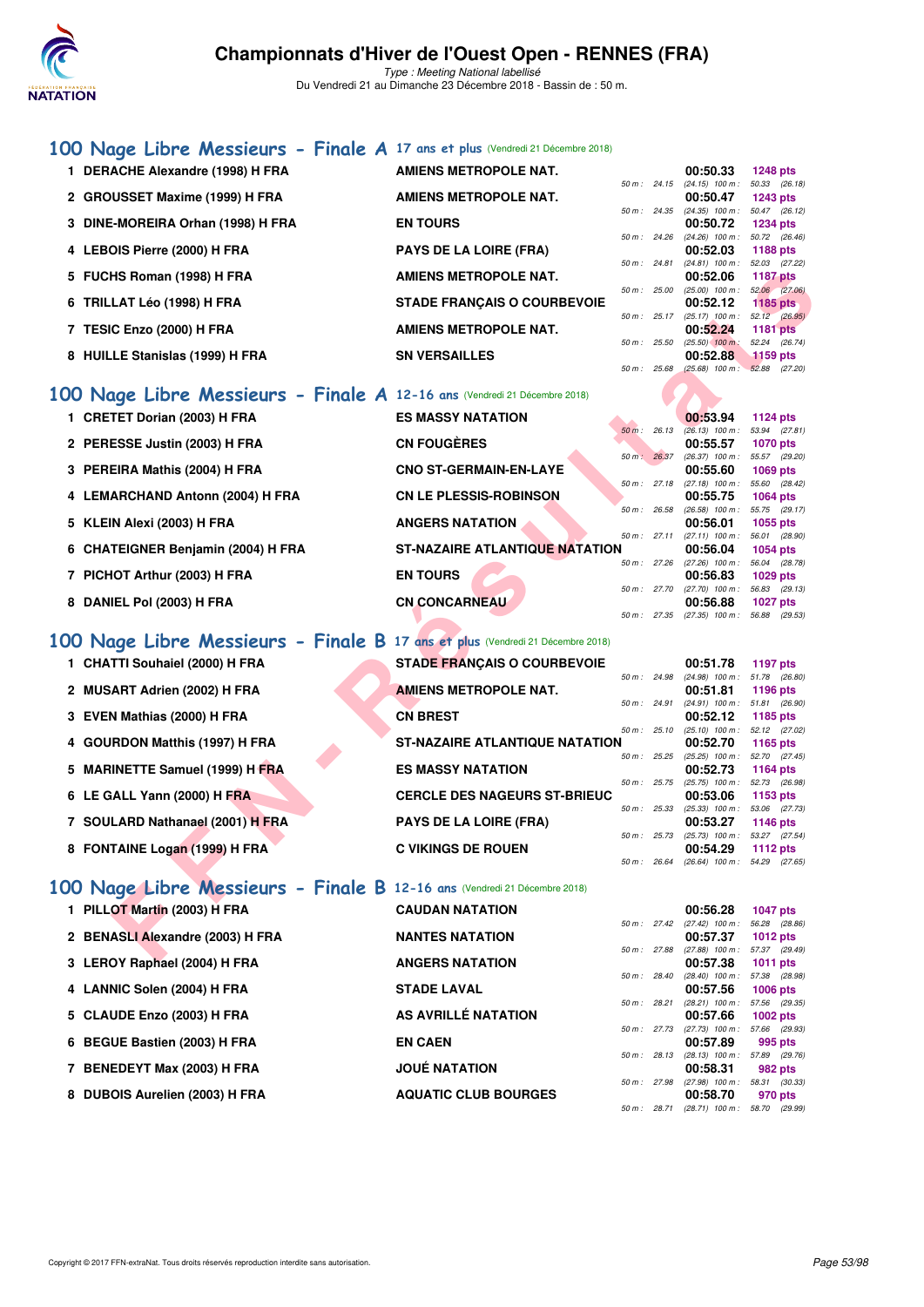

Type : Meeting National labellisé Du Vendredi 21 au Dimanche 23 Décembre 2018 - Bassin de : 50 m.

## **[100 Nage Libre Messieurs - Barrage Finales](http://www.ffnatation.fr/webffn/resultats.php?idact=nat&go=epr&idcpt=55947&idepr=52) 17 ans et plus** (Vendredi 21 Décembre 2018) --- FUCHS Roman (1998) H FRA AMIENS METROPOLE NAT. --- MUSART Adrien (2002) H FRA AMIENS METROPOLE NAT.

|  |  | 100 Nage Libre Messieurs - Séries (Vendredi 21 Décembre 2018) |
|--|--|---------------------------------------------------------------|
|  |  |                                                               |

| 1.  | DERACHE Alexandre (1998) H FRA       | <b>AMIENS METROPOLE NAT.</b>        |             |              | 00:50.17                                      | 1253 pts                         |
|-----|--------------------------------------|-------------------------------------|-------------|--------------|-----------------------------------------------|----------------------------------|
|     | 2 DINE-MOREIRA Orhan (1998) H FRA    | <b>EN TOURS</b>                     |             | 50 m: 24.07  | $(24.07)$ 100 m :<br>00:51.03                 | 50.17 (26.10)<br><b>1223 pts</b> |
|     | <b>GROUSSET Maxime (1999) H FRA</b>  | <b>AMIENS METROPOLE NAT.</b>        |             | 50 m: 24.38  | $(24.38)$ 100 m : 51.03 (26.65)<br>00:51.37   | 1211 pts                         |
|     | 4 LEBOIS Pierre (2000) H FRA         | <b>PAYS DE LA LOIRE (FRA)</b>       |             | 50 m: 24.56  | $(24.56)$ 100 m :<br>00:51.86                 | 51.37 (26.81)<br><b>1194 pts</b> |
| 5   | HUILLE Stanislas (1999) H FRA        | <b>SN VERSAILLES</b>                |             | 50 m: 24.97  | $(24.97)$ 100 m :<br>00:52.09                 | 51.86 (26.89)<br><b>1186 pts</b> |
| 6   | TRILLAT Léo (1998) H FRA             | <b>STADE FRANÇAIS O COURBEVOIE</b>  | 50 m: 25.24 |              | $(25.24)$ 100 m : 52.09 (26.85)<br>00:52.24   | 1181 pts                         |
| 7   | TESIC Enzo (2000) H FRA              | <b>AMIENS METROPOLE NAT.</b>        |             | 50 m: 25.23  | $(25.23)$ 100 m : 52.24 (27.01)<br>00:52.27   | 1180 pts                         |
|     | 8 FUCHS Roman (1998) H FRA           | <b>AMIENS METROPOLE NAT.</b>        |             | 50 m: 25.26  | $(25.26)$ 100 m : 52.27 (27.01)<br>00:52.30   | 1179 pts                         |
|     | <b>MUSART Adrien (2002) H FRA</b>    | <b>AMIENS METROPOLE NAT.</b>        |             | 50 m: 24.90  | $(24.90)$ 100 m :<br>00:52.30                 | 52.30 (27.40)<br>1179 pts        |
|     |                                      |                                     |             | 50 m : 24.87 | (24.87) 100 m: 52.30 (27.43)                  |                                  |
| 10  | EVEN Mathias (2000) H FRA            | <b>CN BREST</b>                     |             | 50 m: 24.88  | 00:52.50<br>$(24.88)$ 100 m :                 | 1172 pts<br>52.50 (27.62)        |
| 11  | <b>CHATTI Souhaiel (2000) H FRA</b>  | <b>STADE FRANÇAIS O COURBEVOIE</b>  |             | 50 m: 25.18  | 00:52.64<br>$(25.18)$ 100 m : 52.64 $(27.46)$ | <b>1168 pts</b>                  |
| 12  | <b>MARINETTE Samuel (1999) H FRA</b> | <b>ES MASSY NATATION</b>            |             | 50 m : 25.36 | 00:52.79<br>$(25.36)$ 100 m : 52.79 $(27.43)$ | 1162 pts                         |
| 13. | <b>GOURDON Matthis (1997) H FRA</b>  | ST-NAZAIRE ATLANTIQUE NATATION      |             | 50 m: 25.13  | 00:52.84<br>$(25.13)$ 100 m :                 | 1161 pts<br>52.84 (27.71)        |
|     | 14 LE GALL Yann (2000) H FRA         | <b>CERCLE DES NAGEURS ST-BRIEUC</b> |             | 50 m: 25.13  | 00:52.89<br>$(25.13)$ 100 m : 52.89 $(27.76)$ | 1159 pts                         |
|     | 15 FONTAINE Logan (1999) H FRA       | <b>C VIKINGS DE ROUEN</b>           |             |              | 00:53.19                                      | 1149 $pts$                       |
| 16. | SOULARD Nathanael (2001) H FRA       | PAYS DE LA LOIRE (FRA)              |             | 50 m: 25.56  | $(25.56)$ 100 m :<br>00:53.22                 | 53.19 (27.63)<br><b>1148 pts</b> |
| 17  | JODIN Matéo (2001) H FRA             | <b>PAYS DE LA LOIRE (FRA)</b>       |             | 50 m: 25.94  | (25.94) 100 m: 53.22 (27.28)<br>00:53.30      | 1145 pts                         |
| 18  | <b>LEGRAND Simon (1999) H FRA</b>    | <b>ESPADON GRAND-QUEVILLY</b>       |             | 50 m: 25.64  | $(25.64)$ 100 m : 53.30 $(27.66)$<br>00:53.34 | 1144 pts                         |
| 19  | PETIT Bastien (2000) H FRA           | <b>ALLIANCE ORLEANS NATATION</b>    |             | 50 m: 26.02  | $(26.02)$ 100 m :<br>00:53.39                 | 53.34 (27.32)<br>1142 pts        |
| 20  | <b>MARTINS Mattéo (2002) H FRA</b>   | <b>PAYS DE LA LOIRE (FRA)</b>       |             | 50 m: 25.83  | $(25.83)$ 100 m :<br>00:53.45                 | 53.39 (27.56)<br>1140 pts        |
| 20  | THENU Maxime (2002) H FRA            | <b>CHARTRES METROPOLE NAT</b>       |             | 50 m : 25.90 | $(25.90)$ 100 m :<br>00:53.45                 | 53.45 (27.55)<br>1140 pts        |
| 22  | KIEFFER Victor (1998) H FRA          | <b>EN TOURS</b>                     |             | 50 m : 25.43 | $(25.43)$ 100 m :<br>00:53.48                 | 53.45 (28.02)<br>1139 pts        |
|     |                                      |                                     |             | 50 m : 25.30 | $(25.30)$ 100 m :                             | 53.48 (28.18)                    |
| 23  | PICOCHE Louis (2002) H FRA           | <b>CN BREST</b>                     |             | 50 m : 25.70 | 00:53.53<br>(25.70) 100 m: 53.53 (27.83)      | <b>1137 pts</b>                  |
| 24  | <b>CONTRINO Gianni (1998) H FRA</b>  | <b>ST-ETIENNE NATATION</b>          |             | 50 m: 25.64  | 00:53.57<br>$(25.64)$ 100 m :                 | <b>1136 pts</b><br>53.57 (27.93) |
|     | 25 RICARRERE Hugo (1997) H FRA       | <b>NANTES NATATION</b>              |             | 50 m: 26.02  | 00:53.60<br>$(26.02)$ 100 m :                 | 1135 pts<br>53.60 (27.58)        |
|     | 26 CABIOCH Clément (2000) H FRA      | <b>C VIKINGS DE ROUEN</b>           |             | 50 m: 26.04  | 00:53.64<br>$(26.04)$ 100 m :                 | 1134 pts<br>53.64 (27.60)        |
| 27  | BARRY Aron (2002) H FRA              | <b>AMIENS METROPOLE NAT.</b>        |             | 50 m : 25.87 | 00:53.66<br>(25.87) 100 m : 53.66 (27.79)     | 1133 pts                         |
|     | 28 MALLET Clement (2002) H FRA       | <b>AMIENS METROPOLE NAT.</b>        |             |              | 00:53.76                                      | 1130 pts                         |
|     | 29 PHELIPPEAU Arthur (2002) H FRA    | <b>PAYS DE LA LOIRE (FRA)</b>       |             | 50 m: 25.91  | $(25.91)$ 100 m : 53.76 $(27.85)$<br>00:53.90 | 1125 pts                         |
| 29  | ZITOUNI Fares (1999) H FRA           | <b>C VIKINGS DE ROUEN</b>           |             | 50 m : 26.00 | (26.00) 100 m: 53.90 (27.90)<br>00:53.90      | 1125 pts                         |
| 31  | COURT Maxime (1998) H FRA            | <b>ST-ETIENNE NATATION</b>          |             | 50 m : 25.94 | $(25.94)$ 100 m :<br>00:53.91                 | 53.90 (27.96)<br>1125 pts        |
|     | 32 LEFEBVRE Alexandre (2002) H FRA   | <b>EN CAEN</b>                      |             | 50 m : 25.60 | (25.60) 100 m: 53.91 (28.31)<br>00:54.21      | 1115 pts                         |
|     | 33 VISSEAU Maxence (2001) H FRA      | <b>ANGERS NATATION</b>              |             | 50 m : 25.56 | (25.56) 100 m: 54.21 (28.65)<br>00:54.27      | 1113 pts                         |
|     |                                      |                                     |             | 50 m : 25.87 | (25.87) 100 m: 54.27 (28.40)                  |                                  |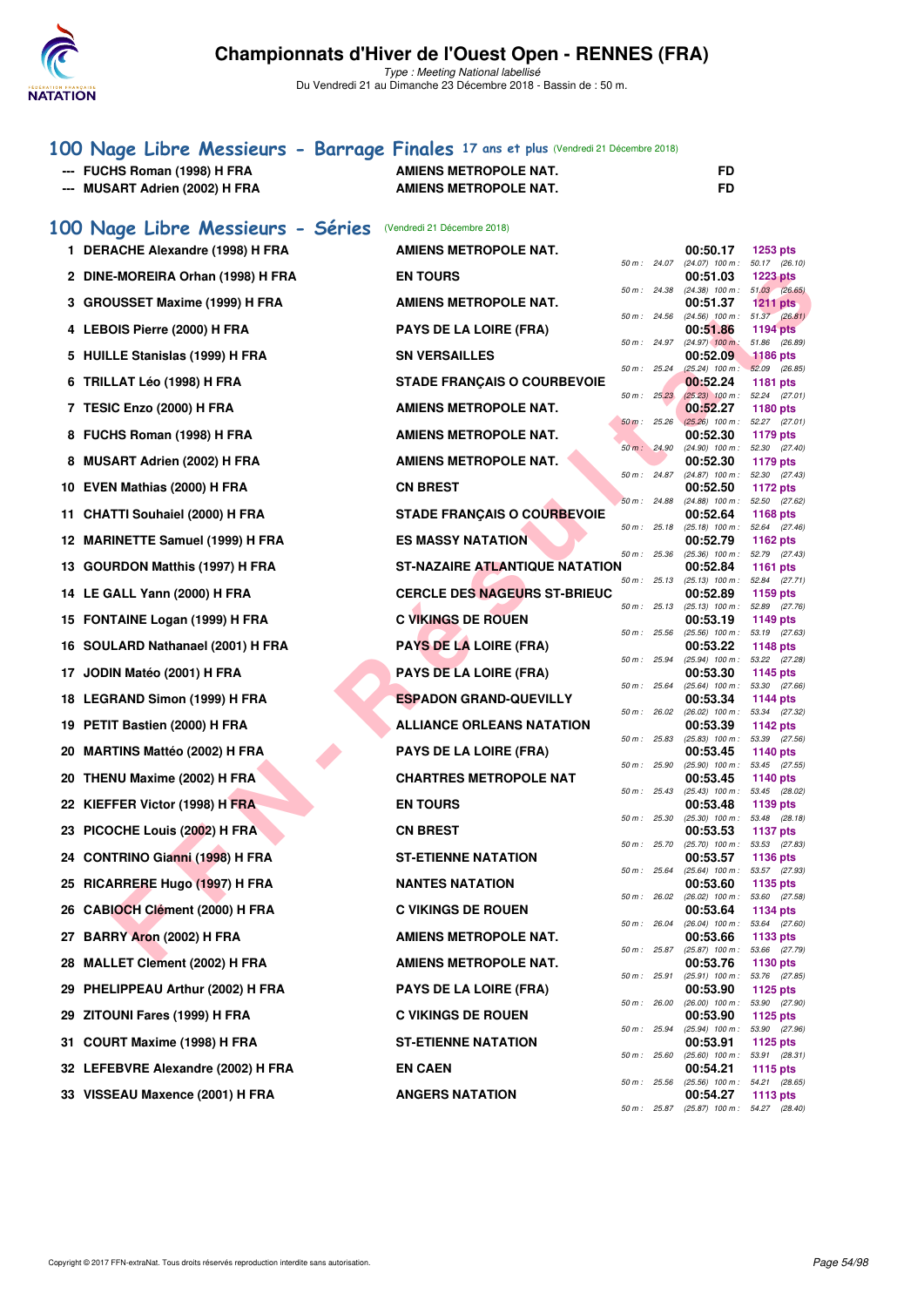

Type : Meeting National labellisé Du Vendredi 21 au Dimanche 23 Décembre 2018 - Bassin de : 50 m.

|    | 34 LAFFITE Evan (2001) H FRA         | C. |
|----|--------------------------------------|----|
|    | 35 SEYE Matthieu (2002) H FRA        | C١ |
|    | 36 LEBLANC Arthur (1999) H FRA       | DI |
|    | 37 ROLAND Bastien (2001) H FRA       | S1 |
|    | 38 GUERIN Thomas (2001) H FRA        | C١ |
|    | 39 DENHAM Michael (2001) H FRA       | P/ |
|    | 39 LARGE Gautier (1999) H FRA        | S1 |
|    | 41 CRETET Dorian (2003) H FRA        | ES |
|    | 42 RICHEUX Theo (1999) H FRA         | ΟΙ |
|    | 43 LECHEVALLIER Lucas (1998) H FRA   | ES |
|    | 44 MAILLOT Antoine (2002) H FRA      | E١ |
|    | 45 AUBRY Vicente (2001) H FRA        | E١ |
|    | 46 PARAYRE Maxime (1998) H FRA       | C١ |
|    | 47 SALAUN Julien (2001) H FRA        | C١ |
|    | 48 PARAIS Emeric (1996) H FRA        | A٤ |
|    | 49 MOUILLEY Alexandre (2001) H FRA   | A  |
|    | 50 CHATELAIN Maxence (1998) H FRA    | ΟΙ |
|    | 51 VAUDOUR Maxime (1999) H FRA       | DI |
|    | 52 AMORY Alexis (1999) H FRA         | C. |
|    | 53 FLEURY Noah (2000) H FRA          | E١ |
|    | 54 AUBIN Samuel (2001) H FRA         | AN |
|    | 55 COMBES Hugo (2001) H FRA          | C١ |
|    | 56 LEIPP Corentin (2002) H FRA       | EF |
|    | 57 HANOTEAUX Tescelin (1999) H FRA   | ΟΙ |
|    | 58 LEMARCHAND Antonn (2004) H FRA    | C١ |
|    | 59 PERESSE Justin (2003) H FRA       | C١ |
|    | 60 COUTANCEAU Julien (2002) H FRA    | C١ |
| 61 | <b>BOURDEL Lucas (2001) H FRA</b>    | C١ |
|    | 62 BILLARD Elouen (2001) H FRA       | C١ |
|    | 63 LEBOEUF Simon (2001) H FRA        | C١ |
|    | 64 LEROUX Leandre (2002) H FRA       | N  |
|    | 65 POTERIE Arthur (2001) H FRA       | E١ |
| 66 | <b>HOLUBEIK Quentin (1998) H FRA</b> | M  |
|    | 67 PEREIRA Mathis (2004) H FRA       | C١ |
|    | 68 JOLY Killian (2000) H FRA         | DI |
| 69 | PACE Elouan (2001) H FRA             | C١ |

**100 Nage Libre Messieurs - Séries (suite)**

| 34 LAFFITE Evan (2001) H FRA       | <b>C VIKINGS DE ROUEN</b>            |                |                | 00:54.34                                                      | <b>1110 pts</b>                  |  |
|------------------------------------|--------------------------------------|----------------|----------------|---------------------------------------------------------------|----------------------------------|--|
| 35 SEYE Matthieu (2002) H FRA      | <b>CN LE PLESSIS-ROBINSON</b>        | 50 m: 26.26    |                | $(26.26)$ 100 m :<br>00:54.40                                 | 54.34 (28.08)<br>1108 pts        |  |
| 36   LEBLANC Arthur (1999) H FRA   | <b>DINARD OLYMPIQUE N</b>            | 50 m: 26.21    |                | $(26.21)$ 100 m : 54.40 $(28.19)$<br>00:54.43                 | <b>1107 pts</b>                  |  |
| 37 ROLAND Bastien (2001) H FRA     | <b>STADE LAVAL</b>                   |                | 50 m : 26.14   | $(26.14)$ 100 m :<br>00:54.46                                 | 54.43 (28.29)<br>1106 pts        |  |
| 38   GUERIN Thomas (2001) H FRA    | <b>CN LE MANS</b>                    | 50 m : 26.22   |                | $(26.22)$ 100 m :<br>00:54.49                                 | 54.46 (28.24)<br>1105 pts        |  |
| 39 DENHAM Michael (2001) H FRA     | <b>PAYS DE LA LOIRE (FRA)</b>        | 50 m: 26.00    |                | $(26.00)$ 100 m :<br>00:54.52                                 | 54.49 (28.49)<br><b>1104 pts</b> |  |
| 39 LARGE Gautier (1999) H FRA      | <b>ST-ETIENNE NATATION</b>           | 50 m: 26.86    |                | $(26.86)$ 100 m : 54.52 $(27.66)$<br>00:54.52                 | 1104 $pts$                       |  |
| 41 CRETET Dorian (2003) H FRA      | <b>ES MASSY NATATION</b>             | 50 m: 26.37    |                | $(26.37)$ 100 m :<br>00:54.56                                 | 54.52 (28.15)<br>1103 pts        |  |
| 42 RICHEUX Theo (1999) H FRA       | <b>OLYMPIQUE CLUB CESSON-SEVIGNE</b> | 50 m: 26.33    |                | (26.33) 100 m; 54.56 (28.23)<br>00:54.63                      | <b>1101 pts</b>                  |  |
| 43 LECHEVALLIER Lucas (1998) H FRA | <b>ESPADON GRAND-QUEVILLY</b>        |                | 50 m: 26.21    | $(26.21)$ 100 m :<br>00:54.75                                 | 54.63 (28.42)<br><b>1097 pts</b> |  |
| 44 MAILLOT Antoine (2002) H FRA    | <b>EN TOURS</b>                      |                | $50 m$ : 26.23 | $(26.23)$ 100 m : 54.75 $(28.52)$<br>00:54.78                 | 1096 pts                         |  |
| 45 AUBRY Vicente (2001) H FRA      | <b>EN CAEN</b>                       | $50 m$ : 26.55 |                | (26.55) 100 m: 54.78 (28.23)<br>00:54.81                      | 1095 pts                         |  |
| 46 PARAYRE Maxime (1998) H FRA     | <b>CNM ST-GERMAIN-DU-PUY</b>         | 50 m : 26.79   |                | $(26.79)$ 100 m :<br>00:54.85                                 | 54.81 (28.02)<br>1093 pts        |  |
| 47 SALAUN Julien (2001) H FRA      | <b>CN BREST</b>                      | 50 m: 26.67    |                | $(26.67)$ 100 m : 54.85 $(28.18)$<br>00:54.99                 | 1089 pts                         |  |
| 48 PARAIS Emeric (1996) H FRA      | <b>AS CARQUEFOU</b>                  | 50 m : 26.44   |                | $(26.44)$ 100 m : 54.99 $(28.55)$<br>00:55.04                 | <b>1087 pts</b>                  |  |
| 49 MOUILLEY Alexandre (2001) H FRA | <b>AQUATIC CLUB BOURGES</b>          | 50 m : 26.41   |                | $(26.41)$ 100 m :<br>00:55.15                                 | 55.04 (28.63)<br><b>1083 pts</b> |  |
| 50 CHATELAIN Maxence (1998) H FRA  | <b>OLIVET NATATION I'NOX</b>         | 50 m: 26.52    |                | $(26.52)$ 100 m : 55.15 $(28.63)$<br>00:55.17                 | 1083 pts                         |  |
| 51   VAUDOUR Maxime (1999) H FRA   | <b>DINARD OLYMPIQUE N</b>            | 50 m: 26.27    |                | (26.27) 100 m: 55.17 (28.90)<br>00:55.18                      | 1082 pts                         |  |
| 52   AMORY Alexis (1999) H FRA     | <b>C VIKINGS DE ROUEN</b>            | 50 m: 25.80    |                | $(25.80)$ 100 m :<br>00:55.23                                 | 55.18 (29.38)<br>1081 pts        |  |
| 53 FLEURY Noah (2000) H FRA        | <b>EN CAEN</b>                       | 50 m: 27.08    |                | $(27.08)$ 100 m :<br>00:55.25                                 | 55.23 (28.15)<br><b>1080 pts</b> |  |
| 54 AUBIN Samuel (2001) H FRA       | <b>ANGERS NATATION</b>               | 50 m : 26.41   |                | $(26.41)$ 100 m :<br>00:55.53                                 | 55.25 (28.84)<br><b>1071 pts</b> |  |
| 55 COMBES Hugo (2001) H FRA        | <b>CN VANNES</b>                     | 50 m : 26.18   |                | $(26.18)$ 100 m :<br>00:55.58                                 | 55.53 (29.35)<br><b>1069 pts</b> |  |
| 56 LEIPP Corentin (2002) H FRA     | <b>ERSTEIN AQUATIC CLUB</b>          | 50 m : 26.81   |                | (26.81) 100 m :<br>00:55.64                                   | 55.58 (28.77)<br><b>1067 pts</b> |  |
| 57 HANOTEAUX Tescelin (1999) H FRA | <b>OLYMPIQUE LA GARENNE-COLOMBES</b> | 50 m : 26.87   |                | $(26.87)$ 100 m :<br>00:55.68                                 | 55.64 (28.77)<br><b>1066 pts</b> |  |
| 58 LEMARCHAND Antonn (2004) H FRA  | <b>CN LE PLESSIS-ROBINSON</b>        | 50 m: 26.68    |                | $(26.68)$ 100 m :<br>00:55.78                                 | 55.68 (29.00)<br>1063 pts        |  |
| 59 PERESSE Justin (2003) H FRA     | <b>CN FOUGÈRES</b>                   |                | 50 m : 26.77   | $(26.77)$ 100 m :<br>00:55.81                                 | 55.78 (29.01)<br>1062 pts        |  |
| 60 COUTANCEAU Julien (2002) H FRA  | <b>CN LUÇON</b>                      |                |                | 50 m: 26.48 (26.48) 100 m: 55.81 (29.33)<br>00:55.90 1059 pts |                                  |  |
| 61 BOURDEL Lucas (2001) H FRA      | <b>CN LAMBALLE</b>                   |                |                | 50 m: 26.73 (26.73) 100 m: 55.90 (29.17)<br>00:55.91          | 1059 pts                         |  |
| 62 BILLARD Elouen (2001) H FRA     | <b>CNP LOUDÉAC</b>                   |                |                | 50 m: 26.89 (26.89) 100 m: 55.91 (29.02)<br>00:55.98          | <b>1056 pts</b>                  |  |
| 63   LEBOEUF Simon (2001) H FRA    | <b>CNM ST-GERMAIN-DU-PUY</b>         |                |                | 50 m: 27.06 (27.06) 100 m: 55.98 (28.92)<br>00:56.03          | 1055 pts                         |  |
| 64   LEROUX Leandre (2002) H FRA   | <b>NANTES NATATION</b>               | 50 m : 26.95   |                | $(26.95)$ 100 m :<br>00:56.10                                 | 56.03 (29.08)<br><b>1052 pts</b> |  |
| 65 POTERIE Arthur (2001) H FRA     | <b>EN CAEN</b>                       |                | 50 m : 26.92   | $(26.92)$ 100 m : 56.10 $(29.18)$<br>00:56.14                 | <b>1051 pts</b>                  |  |
| 66 HOLUBEIK Quentin (1998) H FRA   | <b>MONT-SAINT-AIGNAN NATATION</b>    |                |                | 50 m: 27.10 (27.10) 100 m: 56.14 (29.04)<br>00:56.22          | 1048 pts                         |  |
| 67 PEREIRA Mathis (2004) H FRA     | <b>CNO ST-GERMAIN-EN-LAYE</b>        |                |                | 50 m : 26.54 (26.54) 100 m : 56.22 (29.68)<br>00:56.23        | <b>1048 pts</b>                  |  |
| 68 JOLY Killian (2000) H FRA       | <b>DINARD OLYMPIQUE N</b>            |                |                | 50 m: 26.97 (26.97) 100 m: 56.23 (29.26)<br>00:56.30          | <b>1046 pts</b>                  |  |
| 69 PACE Elouan (2001) H FRA        | <b>CN VANNES</b>                     |                |                | 50 m : 27.02 (27.02) 100 m :<br>00:56.38                      | 56.30 (29.28)<br>1043 pts        |  |
|                                    |                                      |                |                | 50 m: 27.33 (27.33) 100 m: 56.38 (29.05)                      |                                  |  |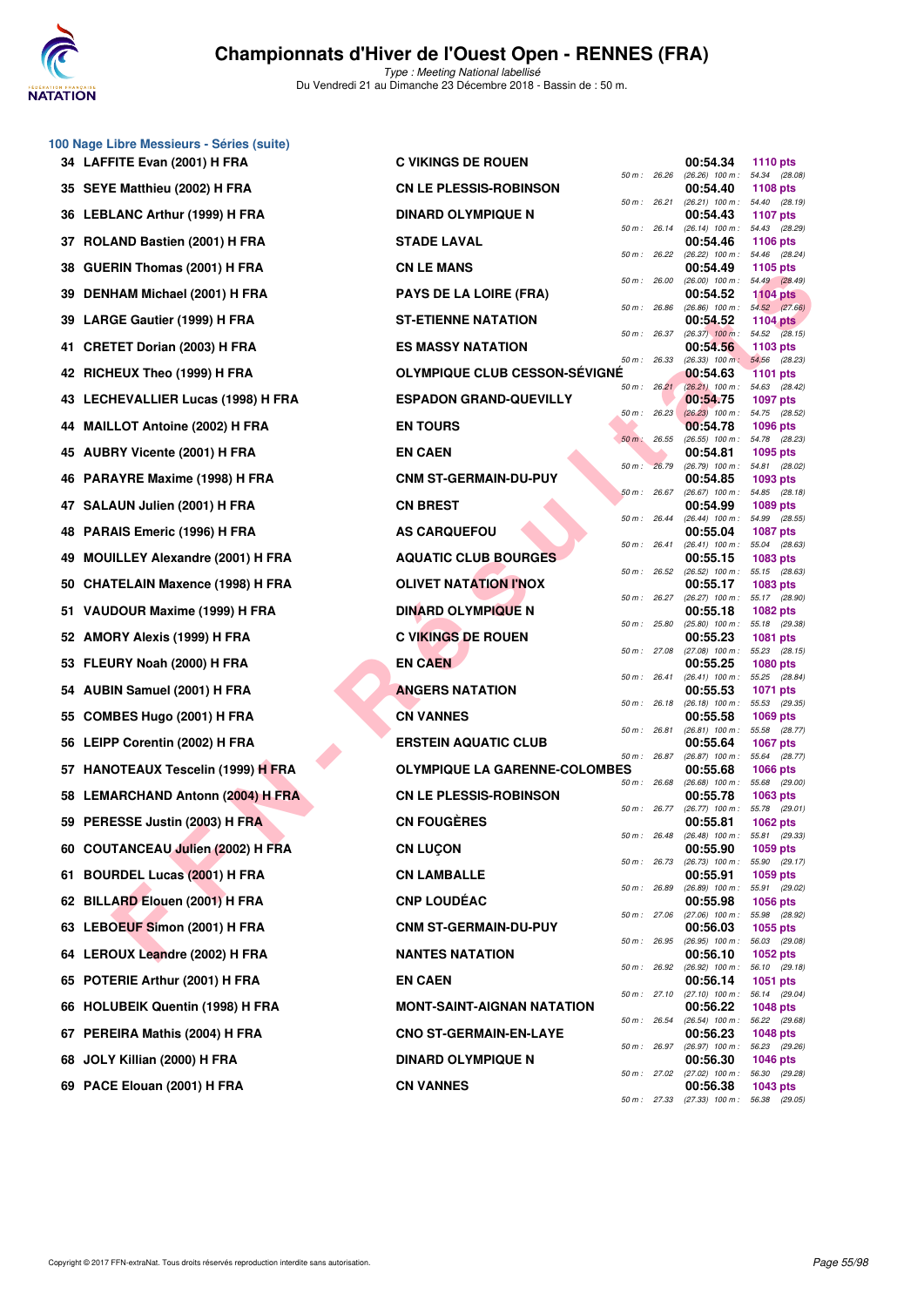

|     | 100 Nage Libre Messieurs - Séries (suite)                          |                                      |              |                                               |                                  |  |
|-----|--------------------------------------------------------------------|--------------------------------------|--------------|-----------------------------------------------|----------------------------------|--|
|     | 70 CHAPLET-GARCIA Joris (1995) H FRA                               | <b>CN LE PLESSIS-ROBINSON</b>        | 50 m: 26.83  | 00:56.44<br>$(26.83)$ 100 m :                 | 1041 pts<br>56.44 (29.61)        |  |
|     | 71 DANIEL Pol (2003) H FRA                                         | <b>CN CONCARNEAU</b>                 | 50 m: 27.45  | 00:56.54<br>$(27.45)$ 100 m :                 | 1038 pts<br>56.54 (29.09)        |  |
|     | 72 BREUIL Bastian (2002) H FRA                                     | <b>C PAUL-BERT RENNES</b>            | 50 m: 27.41  | 00:56.57                                      | <b>1037 pts</b><br>56.57 (29.16) |  |
|     | 73 KLEIN Alexi (2003) H FRA                                        | <b>ANGERS NATATION</b>               |              | $(27.41)$ 100 m :<br>00:56.62                 | 1036 pts                         |  |
|     | 74 DES COGNETS Baptiste (2000) H FRA                               | AC CHERBOURG EN COTENTIN             | 50 m: 27.18  | $(27.18)$ 100 m :<br>00:56.66                 | 56.62 (29.44)<br>1034 pts        |  |
|     | 75 PICHOT Arthur (2003) H FRA                                      | <b>EN TOURS</b>                      | 50 m: 27.47  | $(27.47)$ 100 m :<br>00:56.67                 | 56.66 (29.19)<br><b>1034 pts</b> |  |
|     | 76 CHENEAU Tom (2001) H FRA                                        | <b>CN CHÂTEAUDUN</b>                 | 50 m : 27.40 | $(27.40)$ 100 m : 56.67 $(29.27)$<br>00:56.68 | <b>1034 pts</b>                  |  |
| 77  | <b>CHATEIGNER Benjamin (2004) H FRA</b>                            | ST-NAZAIRE ATLANTIQUE NATATION       | 50 m: 27.49  | $(27.49)$ 100 m :<br>00:56.69                 | 56.68 (29.19)<br>1033 pts        |  |
|     | 78 OLLIVIER Arsene (2001) H FRA                                    | <b>AURAY NATATION</b>                | 50 m: 27.25  | $(27.25)$ 100 m :<br>00:56.71                 | 56.69 (29.44)<br>1033 pts        |  |
|     | 79 LEFAIX Enzo (1998) H FRA                                        | OLYMPIQUE CLUB CESSON-SÉVIGNÉ        | 50 m: 27.46  | $(27.46)$ 100 m :<br>00:56.74                 | 56.71 (29.25)<br>1032 pts        |  |
|     | 80 BOUILLIE Alexis (2000) H FRA                                    | <b>LANNION NATATION</b>              | 50 m: 26.95  | $(26.95)$ 100 m :<br>00:56.79                 | 56.74 (29.79)<br>1030 pts        |  |
| 81  | <b>MESSAGER Lucas (1993) H FRA</b>                                 | UNION QUIMPER NATATION               | 50 m: 27.15  | $(27.15)$ 100 m :<br>00:56.83                 | 56.79 (29.64)<br>1029 pts        |  |
|     | 82 GICQUELET Antoine (1999) H FRA                                  | <b>C REDON NATATION</b>              | 50 m: 27.08  | (27.08) 100 m: 56.83 (29.75)<br>00:56.84      | 1028 pts                         |  |
|     | 83 LUQUET Maxime (2004) H FRA                                      | <b>OLYMPIQUE LA GARENNE-COLOMBES</b> | 50 m: 26.90  | $(26.90)$ 100 m :<br>00:56.87                 | 56.84 (29.94)<br>1028 pts        |  |
|     | 84 PILLOT Martin (2003) H FRA                                      | <b>CAUDAN NATATION</b>               | 50 m : 27.51 | $(27.51)$ 100 m :<br>00:56.95                 | 56.87 (29.36)<br>1025 pts        |  |
|     | 85 KERRENEUR Theo (2002) H FRA                                     | <b>CN LAMBALLE</b>                   | 50 m: 27.55  | $(27.55)$ 100 m :<br>00:56.99                 | 56.95 (29.40)<br>1024 pts        |  |
|     | 86 BAZIN Guillaume (2001) H FRA                                    | <b>CN LAMBALLE</b>                   | 50 m: 27.58  | (27.58) 100 m: 56.99 (29.41)<br>00:57.04      | 1022 pts                         |  |
|     | 87 LANNIC Solen (2004) H FRA                                       | <b>STADE LAVAL</b>                   | 50 m: 26.82  | (26.82) 100 m :<br>00:57.09                   | 57.04 (30.22)<br>1020 pts        |  |
| 88  | <b>BENASLI Alexandre (2003) H FRA</b>                              | <b>NANTES NATATION</b>               | 50 m: 27.62  | (27.62) 100 m: 57.09 (29.47)<br>00:57.11      | 1020 pts                         |  |
|     |                                                                    | <b>ANGERS NATATION</b>               | 50 m: 27.48  | (27.48) 100 m: 57.11 (29.63)<br>00:57.12      |                                  |  |
|     | 89 LAUMONIER Robin (2003) H FRA<br>89 HAMELIN Nicolas (1998) H FRA | <b>JOUE NATATION</b>                 | 50 m : 27.39 | (27.39) 100 m: 57.12 (29.73)                  | 1020 pts                         |  |
|     |                                                                    |                                      | 50 m: 27.08  | 00:57.12<br>(27.08) 100 m: 57.12 (30.04)      | <b>1020 pts</b>                  |  |
| 91  | <b>MONOT Kilian (2002) H FRA</b>                                   | <b>DAUPHINS ELORN LANDERNEAU</b>     | 50 m: 27.80  | 00:57.24<br>$(27.80)$ 100 m :                 | 1016 pts<br>57.24 (29.44)        |  |
|     | 92 BOULON Baptiste (2000) H FRA                                    | <b>ST-SEBASTIEN NATATION</b>         | 50 m: 27.03  | 00:57.25<br>(27.03) 100 m: 57.25 (30.22)      | 1015 pts                         |  |
|     | 93 BILLAUD Nicolas (2004) H FRA                                    | <b>ANGERS NATATION</b>               | 50 m: 27.40  | 00:57.26<br>(27.40) 100 m: 57.26 (29.86)      | 1015 pts                         |  |
|     | 94 MONTIGNY Morgan (2002) H FRA                                    | <b>AQUATIC CLUB BOURGES</b>          | 50 m: 28.21  | 00:57.35<br>(28.21) 100 m: 57.35 (29.14)      | <b>1012 pts</b>                  |  |
|     | 95 LEROY Raphael (2004) H FRA                                      | <b>ANGERS NATATION</b>               | 50 m : 28.13 | 00:57.42<br>$(28.13)$ 100 m :                 | <b>1010 pts</b><br>57.42 (29.29) |  |
|     | 96 CUNAT Maxime (2002) H FRA                                       | <b>EN TOURS</b>                      | 50 m: 27.21  | 00:57.49<br>(27.21) 100 m: 57.49 (30.28)      | 1008 pts                         |  |
|     | 96 LAURENDEAU Corentin (1999) H FRA                                | <b>CHOLET NATATION</b>               | 50 m: 27.55  | 00:57.49<br>$(27.55)$ 100 m :                 | 1008 pts<br>57.49 (29.94)        |  |
|     | 98 ALBAR Maximilien (1998) H FRA                                   | <b>COCKTAIL 14 TROUVILLE</b>         | 50 m: 27.35  | 00:57.51<br>$(27.35)$ 100 m : 57.51 $(30.16)$ | <b>1007 pts</b>                  |  |
|     | 99 FABA BELTRAN Marius (2002) H FRA                                | US CHAMBRAY-LES-TOURS                | 50 m : 27.79 | 00:57.54<br>(27.79) 100 m: 57.54 (29.75)      | 1006 pts                         |  |
|     | 100 FRANCESCON Marc (2002) H FRA                                   | <b>COCKTAIL 14 TROUVILLE</b>         | 50 m : 26.89 | 00:57.56<br>(26.89) 100 m: 57.56 (30.67)      | <b>1006 pts</b>                  |  |
| 101 | DUBOIS Aurelien (2003) H FRA                                       | <b>AQUATIC CLUB BOURGES</b>          | 50 m : 28.14 | 00:57.61<br>(28.14) 100 m: 57.61 (29.47)      | 1004 pts                         |  |
|     | 102 CLAUDE Enzo (2003) H FRA                                       | AS AVRILLE NATATION                  | 50 m : 27.77 | 00:57.78<br>$(27.77)$ 100 m : 57.78 $(30.01)$ | 999 pts                          |  |
|     | 102 PETITEAU Robin (2002) H FRA                                    | <b>C PAUL-BERT RENNES</b>            |              | 00:57.78                                      | 999 pts                          |  |
|     | 104 BENEDEYT Max (2003) H FRA                                      | <b>JOUÉ NATATION</b>                 | 50 m : 27.49 | (27.49) 100 m : 57.78 (30.29)<br>00:57.84     | 997 pts                          |  |
|     | 105 BEGUE Bastien (2003) H FRA                                     | <b>EN CAEN</b>                       | 50 m : 27.37 | (27.37) 100 m : 57.84 (30.47)<br>00:57.91     | 994 pts                          |  |
|     |                                                                    |                                      | 50 m : 28.51 | (28.51) 100 m : 57.91 (29.40)                 |                                  |  |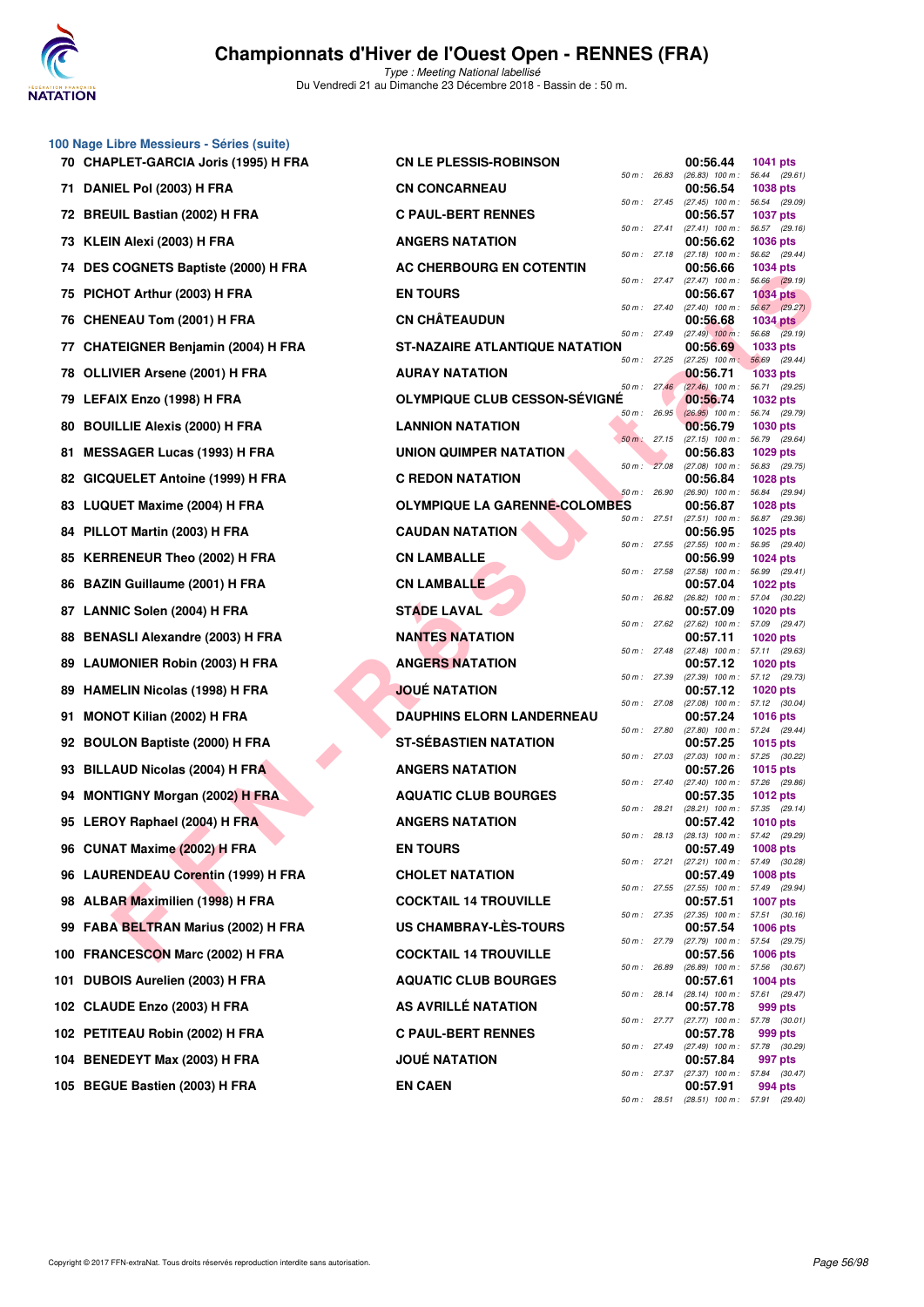

Type : Meeting National labellisé Du Vendredi 21 au Dimanche 23 Décembre 2018 - Bassin de : 50 m.

|     | 106 TONDEUR Maxime (2001) H FRA                            | <b>PONT-AUDEMER NAUTIC CLUB</b>                           |                | 00:57.93                      | 994 pts                                               |
|-----|------------------------------------------------------------|-----------------------------------------------------------|----------------|-------------------------------|-------------------------------------------------------|
|     | 106 NSEMBENE Nathan (2004) H FRA                           | <b>OLIVET NATATION I'NOX</b>                              |                |                               | 50 m: 27.19 (27.19) 100 m: 57.93 (30.74)              |
|     |                                                            |                                                           |                | 00:57.93                      | 994 pts<br>50 m: 28.17 (28.17) 100 m: 57.93 (29.76)   |
|     | 108 DUBEAU Nicolas (2003) H FRA                            | <b>C REDON NATATION</b>                                   | 50 m: 27.55    | 00:57.97<br>(27.55) 100 m :   | 993 pts<br>57.97 (30.42)                              |
|     | 108 AMRANDI Adel (2001) H FRA                              | <b>CHOLET NATATION</b>                                    | 50 m: 27.99    | 00:57.97                      | 993 pts<br>(27.99) 100 m: 57.97 (29.98)               |
|     | 110 DUBOIS Matthias (2004) H FRA                           | <b>SC NATATION ABBEVILLE</b>                              | 50 m: 28.26    | 00:58.19                      | 986 pts<br>(28.26) 100 m: 58.19 (29.93)               |
|     | 111 MORICE Erwann (2003) H FRA                             | ST-NAZAIRE ATLANTIQUE NATATION                            | 50 m : 28.22   | 00:58.21                      | 985 pts<br>$(28.22)$ 100 m : 58.21 $(29.99)$          |
|     | 112 HENRY Aurélien (2002) H FRA                            | US LA CHATRE NATATION                                     | $50 m$ : 28.12 | 00:58.28                      | 983 pts<br>$(28.12)$ 100 m : 58.28 $(30.16)$          |
|     | 113 TENCE Briac (2002) H FRA                               | <b>CN AVRANCHES</b>                                       | 50 m : 28.32   | 00:58.31                      | 982 pts<br>(28.32) 100 m: 58.31 (29.99)               |
|     | 114 LANGLO Alban (2002) H FRA                              | <b>AURAY NATATION</b>                                     | 50 m: 27.81    | 00:58.35<br>$(27.81)$ 100 m : | 981 pts<br>58.35 (30.54)                              |
|     | 115 BERNARD-PLANESSE Eliott (2005) H FRA                   | <b>EN TOURS</b>                                           | 50 m: 29.06    | 00:58.37                      | 980 pts                                               |
|     | 116 CHEIKH Noé (2003) H FRA                                | <b>ST-ETIENNE NATATION</b>                                |                | 00:58.51                      | $(29.06)$ 100 m : 58.37 (29.31)<br>976 pts            |
|     | 117 CAOUEN Mathis (2004) H FRA                             | <b>CN BREST</b>                                           | 50 m: 27.92    | 00:58.89                      | $(27.92)$ 100 m : 58.51 $(30.59)$<br>964 pts          |
|     | 118 HEE Valentin (2002) H FRA                              | <b>CN CHÂTEAUDUN</b>                                      | 50 m: 28.43    | 00:58.94                      | $(28.43)$ 100 m : 58.89 $(30.46)$<br>962 pts          |
|     | 119 RENIER Alexandre (2003) H FRA                          | <b>LORIENT NATATION</b>                                   | 50 m: 27.86    | 00:58.95                      | (27.86) 100 m: 58.94 (31.08)<br>962 pts               |
|     | 120 HERTHE Adam (2004) H FRA                               | ROYAN OCÉAN CLUB NATATION                                 | 50 m : 28.11   | 00:59.01                      | (28.11) 100 m: 58.95 (30.84)<br>960 pts               |
|     | 121 DIANCOURT Samuel (2003) H FRA                          | <b>CNM ST-GERMAIN-DU-PUY</b>                              | 50 m: 29.05    | (29.05) 100 m :<br>00:59.02   | 59.01 (29.96)<br>960 pts                              |
|     | 122 KOEHLER Benjamin (2002) H FRA                          | <b>CAUDAN NATATION</b>                                    | 50 m: 28.69    | 00:59.11                      | $(28.69)$ 100 m : 59.02 $(30.33)$<br>957 pts          |
|     | 123 GILLET Sosthene (2004) H FRA                           | <b>CHALLANS NATATION</b>                                  | 50 m: 27.89    | 00:59.50                      | (27.89) 100 m: 59.11 (31.22)<br>945 pts               |
|     | 124 GARCIA Kévin (2004) H FRA                              | <b>LORIENT NATATION</b>                                   | 50 m: 29.34    | 00:59.93                      | (29.34) 100 m: 59.50 (30.16)<br>932 pts               |
|     | 125 KERBART Loevan (2004) H FRA                            | <b>CN VANNES</b>                                          | 50 m : 28.48   | 01:00.10                      | $(28.48)$ 100 m : 59.93 $(31.45)$<br>927 pts          |
|     | 126 OLERON Florian (2004) H FRA                            | <b>CN MORLAIX</b>                                         | 50 m : 29.12   | 01:00.17                      | (29.12) 100 m: 1:00.10 (30.98)<br>925 pts             |
|     |                                                            | <b>DAUPHINS ELORN LANDERNEAU</b>                          | 50 m: 29.28    |                               | (29.28) 100 m : 1:00.17 (30.89)                       |
|     | 127 LHOTELAIN Guillaume (2004) H FRA                       |                                                           | 50 m : 28.14   | 01:00.19                      | 924 pts<br>(28.14) 100 m: 1:00.19 (32.05)             |
|     | 128 BAZIN Armel (2004) H FRA                               | <b>NANTES NATATION</b>                                    | 50 m : 29.32   | 01:00.25                      | 922 pts<br>(29.32) 100 m : 1:00.25 (30.93)            |
|     | 129 GILBERT Elouan (2004) H FRA                            | <b>CAUDAN NATATION</b>                                    | 50 m: 29.23    | 01:00.26                      | 922 pts<br>(29.23) 100 m : 1:00.26 (31.03)            |
|     | 130 CORNET Léo-Paul (2004) H FRA                           | <b>EN TOURS</b>                                           | 50 m : 29.14   | 01:00.38                      | 918 pts<br>(29.14) 100 m: 1:00.38 (31.24)             |
|     | 131 JOURDREN Axel (2004) H FRA                             | <b>LES NAGEURS BIGOUDENS</b>                              |                | 01:00.40                      | 918 pts<br>50 m: 28.70 (28.70) 100 m: 1:00.40 (31.70) |
|     | 132 AUBRY Dylan (2004) H FRA                               | <b>ASN BONNEVAL</b>                                       | 50 m : 29.10   | 01:00.49                      | 915 pts<br>$(29.10)$ 100 m : 1:00.49 $(31.39)$        |
|     | 133 HIDOUCHE GILLET Yannis (2004) H FRA                    | <b>DAUPHINS ELORN LANDERNEAU</b>                          | 50 m : 28.77   | 01:00.93                      | 902 pts<br>$(28.77)$ 100 m : 1:00.93 $(32.16)$        |
|     | 134 HARDOIN Mael (2004) H FRA                              | <b>LISIEUX NORMANDIE NATATION</b>                         | 50 m : 29.00   | 01:01.03                      | 899 pts<br>(29.00) 100 m: 1:01.03 (32.03)             |
|     | 135 MOULIN LE LOUARN Ronan (2004) H FRA                    | <b>CA ST-LAURENT-NOUAN</b>                                | 50 m : 28.95   | 01:01.49                      | 885 pts<br>(28.95) 100 m: 1:01.49 (32.54)             |
|     | <b>ATOUM Yanis (2002) H FRA</b>                            | <b>EN TOURS</b>                                           |                | <b>DNS</b> dec                |                                                       |
| --- | <b>RAVENELLE Bastien (1998) H FRA</b>                      | <b>EN TOURS</b>                                           |                | DNS dec                       |                                                       |
|     | SAGNES Hugo (2001) H FRA<br>LE CLAINCHE Lucas (2000) H FRA | <b>AMIENS METROPOLE NAT.</b><br><b>C PAUL-BERT RENNES</b> |                | DNS dec<br>DNS dec            |                                                       |
|     | MAILLY Noé (2002) H FRA                                    | <b>PAYS DE LA LOIRE (FRA)</b>                             |                | DNS dec                       |                                                       |

**[200 Nage Libre Messieurs - Finale A](http://www.ffnatation.fr/webffn/resultats.php?idact=nat&go=epr&idcpt=55947&idepr=53) 17 ans et plus** (Dimanche 23 Décembre 2018)

1 DERACHE Alexandre (1998) H FRA **AMIENS METROPOLE NAT.** 01:48.75 **1281** pts 50 m : 25.05 (25.05) 100 m : 52.69 (27.64) 150 m : 1:21.08 (28.39) 200 m : 1:48.75 (27.67)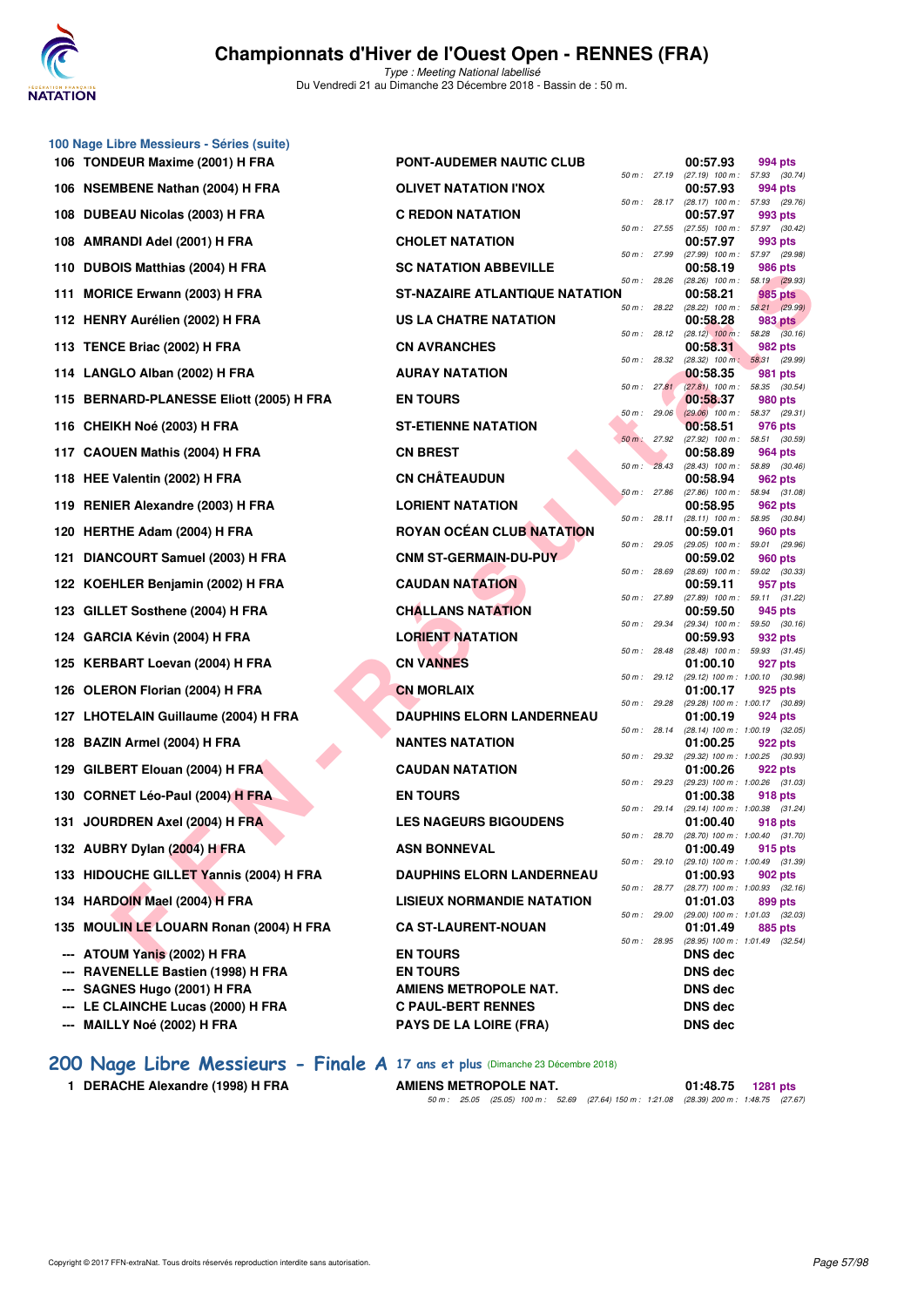

Type : Meeting National labellisé Du Vendredi 21 au Dimanche 23 Décembre 2018 - Bassin de : 50 m.

| 200 Nage Libre Messieurs - Finale A (suite)                                    |                                                                                                                                                                                                                     |                                                                    |
|--------------------------------------------------------------------------------|---------------------------------------------------------------------------------------------------------------------------------------------------------------------------------------------------------------------|--------------------------------------------------------------------|
| 2 FONTAINE Logan (1999) H FRA                                                  | <b>C VIKINGS DE ROUEN</b><br>50 m: 26.42 (26.42) 100 m: 54.75 (28.33) 150 m: 1:22.91 (28.16) 200 m: 1:50.74 (27.83)                                                                                                 | 01:50.74<br><b>1245 pts</b>                                        |
| 3 FUCHS Roman (1998) H FRA                                                     | AMIENS METROPOLE NAT.<br>50 m: 26.14 (26.14) 100 m: 54.42 (28.28) 150 m: 1:23.17 (28.75) 200 m: 1:51.30 (28.13)                                                                                                     | 01:51.30<br><b>1235 pts</b>                                        |
| 4 TESIC Enzo (2000) H FRA                                                      | AMIENS METROPOLE NAT.                                                                                                                                                                                               | 01:52.11<br><b>1221 pts</b>                                        |
| 5 TOMAC Mewen (2001) H FRA                                                     | 50 m: 26.91 (26.91) 100 m: 55.37 (28.46) 150 m: 1:24.24 (28.87) 200 m: 1:52.11 (27.87)<br>AMIENS METROPOLE NAT.                                                                                                     | 01:52.75<br><b>1210 pts</b>                                        |
| 6 LEBOIS Pierre (2000) H FRA                                                   | 50 m: 26.05 (26.05) 100 m: 54.68 (28.63) 150 m: 1:23.77 (29.09) 200 m: 1:52.75 (28.98)<br><b>PAYS DE LA LOIRE (FRA)</b>                                                                                             | 01:55.85<br>1157 pts                                               |
| 7 ZITOUNI Fares (1999) H FRA                                                   | 50 m: 26.51 (26.51) 100 m: 55.55 (29.04) 150 m: 1:25.90<br><b>C VIKINGS DE ROUEN</b>                                                                                                                                | $(30.35)$ 200 m : 1:55.85 $(29.95)$<br>01:56.24<br><b>1150 pts</b> |
| 8 SOULARD Nathanael (2001) H FRA                                               | 50 m: 26.58 (26.58) 100 m: 55.56 (28.98) 150 m: 1:26.27 (30.71) 200 m: 1:56.24 (29.97)<br><b>PAYS DE LA LOIRE (FRA)</b>                                                                                             | 01:57.02<br>1137 $p$ ts                                            |
|                                                                                | 50 m: 26.54 (26.54) 100 m: 55.74 (29.20) 150 m: 1:26.42 (30.68) 200 m: 1:57.02 (30.60)                                                                                                                              |                                                                    |
| 200 Nage Libre Messieurs - Finale A 12-16 ans (Dimanche 23 Décembre 2018)      |                                                                                                                                                                                                                     |                                                                    |
| 1 NEHDI Ayoub (2003) H TUN                                                     | <b>CHARTRES METROPOLE NAT</b><br>50 m: 27.93 (27.93) 100 m: 58.05 (30.12) 150 m: 1:27.59                                                                                                                            | 01:56.79<br>1141 pts<br>(29.54) 200 m : 1:56.79 (29.20)            |
| 2 CRETET Dorian (2003) H FRA                                                   | <b>ES MASSY NATATION</b>                                                                                                                                                                                            | 01:56.94<br>1138 pts                                               |
| 3 ANNOCQUE Paul (2003) H FRA                                                   | 50 m: 26.82 (26.82) 100 m: 56.12 (29.30) 150 m: 1:26.60<br>AMIENS METROPOLE NAT.                                                                                                                                    | $(30.48)$ 200 m : 1:56.94 $(30.34)$<br>01:58.55<br><b>1111 pts</b> |
| 4 LE PAPE Thomas (2003) H FRA                                                  | 50 m: 27.91 (27.91) 100 m: 57.89 (29.98) 150 m: 1:28.32<br><b>CNM DIEPPE</b>                                                                                                                                        | (30.43) 200 m: 1:58.55 (30.23)<br>01:59.68<br>1093 pts             |
| 5 BEGUE Romain (2003) H FRA                                                    | 50 m: 27.67 (27.67) 100 m: 58.03 (30.36) 150 m: 1:29.03<br><b>EN CAEN</b>                                                                                                                                           | $(31.00)$ 200 m : 1:59.68 $(30.65)$<br>02:00.87<br>1073 pts        |
| 6 PEREIRA Mathis (2004) H FRA                                                  | 50 m: 28.37 (28.37) 100 m: 58.65 (30.28) 150 m: 1:29.59 (30.94) 200 m: 2:00.87 (31.28)<br><b>CNO ST-GERMAIN-EN-LAYE</b>                                                                                             | 02:01.41<br><b>1064 pts</b>                                        |
|                                                                                | 50 m: 28.07 (28.07) 100 m: 59.41 (31.34) 150 m: 1:30.49 (31.08) 200 m: 2:01.41 (30.92)<br><b>ANGERS NATATION</b>                                                                                                    |                                                                    |
| 7 LAUMONIER Robin (2003) H FRA                                                 | 50 m: 28.24 (28.24) 100 m: 59.02 (30.78) 150 m: 1:30.69 (31.67) 200 m: 2:02.10 (31.41)                                                                                                                              | 02:02.10<br>1053 pts                                               |
| 8 BILLAUD Nicolas (2004) H FRA                                                 | <b>ANGERS NATATION</b><br>50 m: 28.43 (28.43) 100 m: 59.31 (30.88) 150 m: 1.31.35 (32.04) 200 m: 2.03.00 (31.65)                                                                                                    | 02:03.00<br><b>1038 pts</b>                                        |
| 200 Nage Libre Messieurs - Finale B 17 ans et plus (Dimanche 23 Décembre 2018) |                                                                                                                                                                                                                     |                                                                    |
| 1 GROUSSET Maxime (1999) H FRA                                                 | <b>AMIENS METROPOLE NAT.</b>                                                                                                                                                                                        | 01:53.51<br>1197 pts                                               |
| 2 LE GALL Théophile (2001) H FRA                                               | 50 m : 26.45 (26.45) 100 m : 55.69 (29.24) 150 m : 1:24.69 (29.00) 200 m : 1:53.51 (28.82)<br><b>S.M MONTROUGE</b>                                                                                                  | 01:54.55<br>1179 pts                                               |
| 3 HOUOT Jeremy (1999) H FRA                                                    | 50 m · 26.83 (26.83) 100 m · 56.16 (29.33) 150 m · 1:25.51 (29.35) 200 m · 1:54.55 (29.04)<br><b>C VIKINGS DE ROUEN</b>                                                                                             | 01:55.08<br><b>1170 pts</b>                                        |
| 4 DENHAM Michael (2001) H FRA                                                  | 50 m: 27.50 (27.50) 100 m: 57.00 (29.50) 150 m: 1:26.12 (29.12) 200 m: 1:55.08 (28.96)<br><b>PAYS DE LA LOIRE (FRA)</b>                                                                                             | 01:55.48<br>1163 pts                                               |
|                                                                                | 50 m: 27.43 (27.43) 100 m: 56.74 (29.31) 150 m: 1:26.48<br><b>C VIKINGS DE ROUEN</b>                                                                                                                                | (29.74) 200 m : 1:55.48 (29.00)<br>01:55.67                        |
| 5 CABIOCH Clément (2000) H FRA                                                 | 50 m: 27.52 (27.52) 100 m: 57.23 (29.71) 150 m: 1:27.01                                                                                                                                                             | <b>1160 pts</b><br>(29.78) 200 m : 1:55.67 (28.66)                 |
| 6 MARTINS Mattéo (2002) H FRA                                                  | <b>PAYS DE LA LOIRE (FRA)</b><br>50 m: 27.12 (27.12) 100 m: 56.12 (29.00) 150 m: 1:26.03 (29.91) 200 m: 1:56.13 (30.10)                                                                                             | 01:56.13<br>1152 pts                                               |
| 7 HUILLE Stanislas (1999) H FRA                                                | <b>SN VERSAILLES</b><br>50 m: 26.88 (26.88) 100 m: 56.32 (29.44) 150 m: 1:26.46 (30.14) 200 m: 1:56.76 (30.30)                                                                                                      | 01:56.76<br>1141 pts                                               |
| 8 EVEN Mathias (2000) H FRA                                                    | <b>CN BREST</b><br>50 m: 27.59 (27.59) 100 m: 58.39 (30.80) 150 m: 1:30.58 (32.19) 200 m: 2:04.48 (33.90)                                                                                                           | 02:04.48<br>1015 pts                                               |
| 200 Nage Libre Messieurs - Finale B 12-16 ans (Dimanche 23 Décembre 2018)      |                                                                                                                                                                                                                     |                                                                    |
| 1 BENASLI Alexandre (2003) H FRA                                               | <b>NANTES NATATION</b>                                                                                                                                                                                              | 02:02.38<br><b>1048 pts</b>                                        |
| 2 LEMARCHAND Antonn (2004) H FRA                                               | 50 m: 28.39 (28.39) 100 m: 59.37 (30.98) 150 m: 1:30.88 (31.51) 200 m: 2:02.38 (31.50)<br><b>CN LE PLESSIS-ROBINSON</b>                                                                                             | 02:04.19<br><b>1019 pts</b>                                        |
|                                                                                | 50 m : 28.19 (28.19) 100 m : 59.49 (31.30) 150 m : 1:31.99                                                                                                                                                          | $(32.50)$ 200 m : 2:04.19 $(32.20)$                                |
| 3 DENHAM Clement (2003) H FRA                                                  | <b>ANGERS NATATION</b><br>50 m : 28.52 (28.52) 100 m : 1:00.07 (31.55) 150 m : 1:32.40                                                                                                                              | 02:04.38<br><b>1016 pts</b><br>(32.33) 200 m : 2:04.38 (31.98)     |
| 4 PERESSE Justin (2003) H FRA                                                  | <b>CN FOUGERES</b><br>50 m : 28.25 (28.25) 100 m : 1:00.57 (32.32) 150 m : 1:32.66 (32.09) 200 m : 2:04.68 (32.02)                                                                                                  | 02:04.68<br>1012 pts                                               |
| 5 COTTEN Eloan (2003) H FRA                                                    | <b>C PAUL-BERT RENNES</b><br>50 m: 29.18 (29.18) 100 m: 1:00.62 (31.44) 150 m: 1:33.43 (32.81) 200 m: 2:05.16 (31.73)                                                                                               | 02:05.16<br>1004 pts                                               |
| 6 BEGUE Bastien (2003) H FRA                                                   | <b>EN CAEN</b><br>50 m : 29.82 (29.82) 100 m : 1:01.67 (31.85) 150 m : 1:33.93 (32.26) 200 m : 2:05.28 (31.35)                                                                                                      | 02:05.28<br>1002 pts                                               |
| 7 DANIEL Pol (2003) H FRA                                                      | <b>CN CONCARNEAU</b>                                                                                                                                                                                                | 02:05.87<br>993 pts                                                |
| 8 DUBOIS Aurelien (2003) H FRA                                                 | 50 m: 28.68 (28.68) 100 m: 1:00.62 (31.94) 150 m: 1:33.53 (32.91) 200 m: 2:05.87 (32.34)<br><b>AQUATIC CLUB BOURGES</b><br>50 m: 29.07 (29.07) 100 m: 1:00.75 (31.68) 150 m: 1:33.74 (32.99) 200 m: 2:06.21 (32.47) | 02:06.21<br>987 pts                                                |
| 200 Nage Libre Messieurs - Séries                                              | (Dimanche 23 Décembre 2018)                                                                                                                                                                                         |                                                                    |
| 1 DERACHE Alexandre (1998) H FRA                                               | AMIENS METROPOLE NAT.                                                                                                                                                                                               | 01:48.84<br>1279 pts                                               |

50 m : 24.72 (24.72) 100 m : 52.22 (27.50) 150 m : 1:20.37 (28.15) 200 m : 1:48.84 (28.47)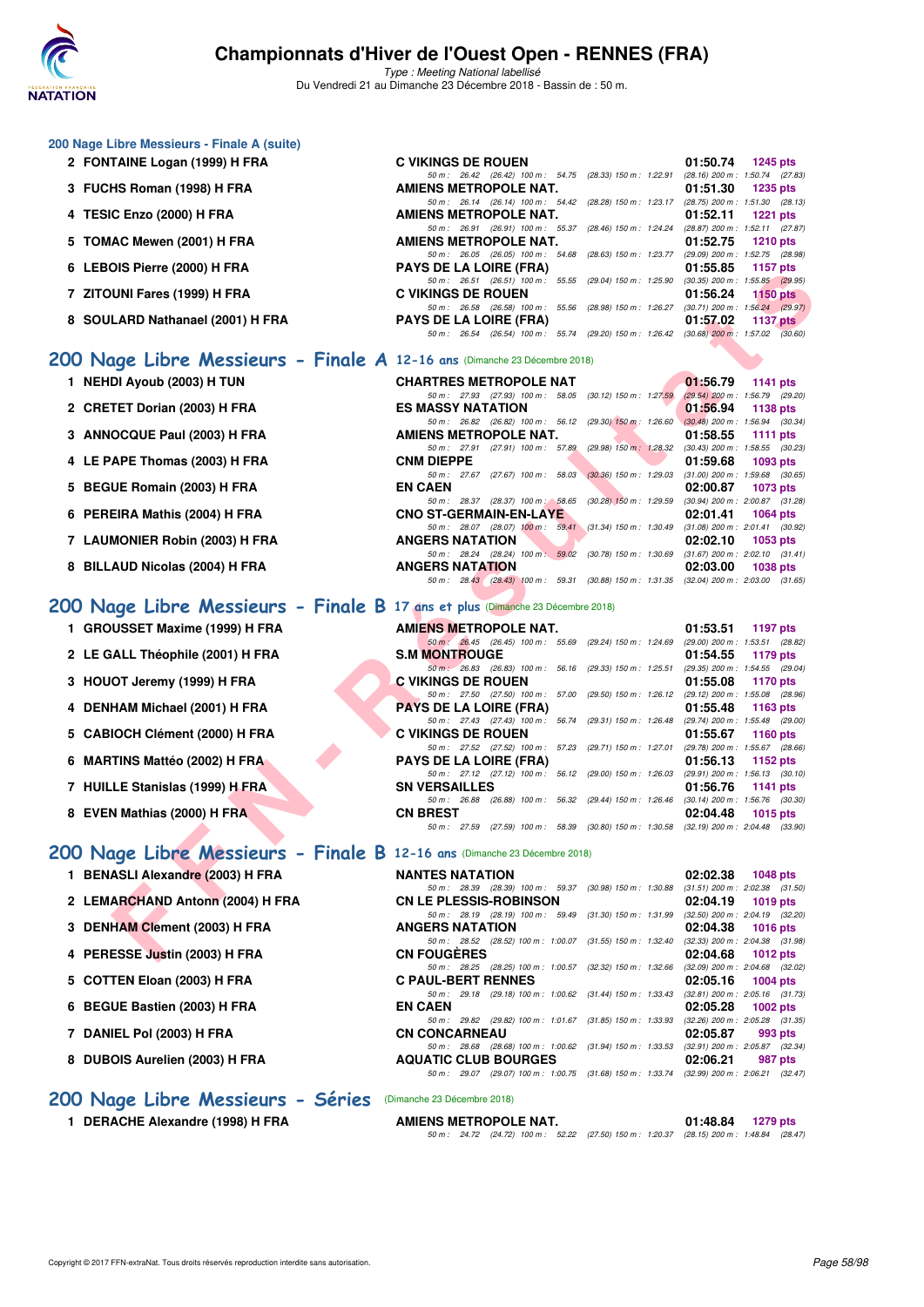

Type : Meeting National labellisé Du Vendredi 21 au Dimanche 23 Décembre 2018 - Bassin de : 50 m.

| 2 FUCHS Roman (1998) H FRA |
|----------------------------|
| 3 TOMAC Mewen (2001) H FRA |

**200 Nage Libre Messieurs - Séries (suite)**

- **4 TESIC Enzo (2000) H FRA AMIENS METROPOLE NAT. 01:52.50 1214 pts**
- 5 FONTAINE Logan (1999) H FRA
- **6 ZITOUNI Fares (1999) H FRA**
- 7 LEBOIS Pierre (2000) H FRA 8 SOULARD Nathanael (2001) H FRA
- **9 HOUOT Jeremy (1999) H FRA**
- 10 CABIOCH Clément (2000) H FRA
- **11 GROUSSET Maxime (1999) H FRA**
- **12 DENHAM Michael (2001) H FRA**
- 13 GRANDJEAN Hugo (2000) H FRA
- 14 LE GALL Théophile (2001) H FRA
- 15 CONTRINO Gianni (1998) H FRA
- 16 **MARTINS Mattéo (2002) H FRA**
- **17 SAGNES Hugo (2001) H FRA**
- 18 HUILLE Stanislas (1999) H FRA
- **19 EVEN Mathias (2000) H FRA**
- 20 MARINETTE Samuel (1999) H FRA
- **21 COURT Maxime (1998) H FRA**
- 22 MOUILLEY Alexandre (2001) H FRA
- 23 LAFFITE Evan (2001) H FRA
- **24 TEULE Leo (2002) H FRA CNO ST-GERMAIN-EN-LAYE 01:57.86 1123 pts**
- 24 CRETET Dorian (2003) H FRA
- 26 LEFEBVRE Alexandre (2002) H FRA
- 27 PHELIPPEAU Arthur (2002) H FRA
- **28 BARRY Aron (2002) H FRA**
- **29 BOURY Florent (2000) H FRA**
- **30 AITKACI Carl (2001) H FRA**
- **31 ROIGNANT Aymeric (1999) H FRA**
- **32 MAILLY Noé (2002) H FRA**
- **33 LE PAPE Thomas (2003) H FRA**
- **33 DANDELEUX Lucas (2001) H FRA**
- 35 COCCORDANO Aubin (2001) H FRA
- **36 BOUCHON Pierre (1999) H FRA**
- **37 AMORY Alexis (1999) H FRA**

| Nage Libre Messieurs - Series (suite) |                                                                                                                              |                                                                                      |
|---------------------------------------|------------------------------------------------------------------------------------------------------------------------------|--------------------------------------------------------------------------------------|
| 2 FUCHS Roman (1998) H FRA            | AMIENS METROPOLE NAT.                                                                                                        | 01:51.24<br><b>1236 pts</b>                                                          |
| 3 TOMAC Mewen (2001) H FRA            | 50 m: 26.19 (26.19) 100 m: 53.75 (27.56) 150 m: 1:22.19 (28.44) 200 m: 1:51.24 (29.05)<br><b>AMIENS METROPOLE NAT.</b>       | 01:51.59<br><b>1230 pts</b>                                                          |
| 4   TESIC Enzo (2000) H FRA           | 50 m: 25.63 (25.63) 100 m: 53.61 (27.98) 150 m: 1:22.09 (28.48) 200 m: 1:51.59 (29.50)<br>AMIENS METROPOLE NAT.              | 01:52.50<br>1214 pts                                                                 |
| 5 FONTAINE Logan (1999) H FRA         | 50 m : 26.94 (26.94) 100 m : 55.30<br><b>C VIKINGS DE ROUEN</b>                                                              | (28.36) 150 m : 1:23.74 (28.44) 200 m : 1:52.50 (28.76)<br>01:53.18<br>$1203$ pts    |
| 6 ZITOUNI Fares (1999) H FRA          | 50 m: 26.99 (26.99) 100 m: 55.71<br>(28.72) 150 m : 1:24.96<br><b>C VIKINGS DE ROUEN</b>                                     | (29.25) 200 m: 1:53.18 (28.22)<br>01:54.71<br>1176 pts                               |
| 7 LEBOIS Pierre (2000) H FRA          | 50 m: 27.03 (27.03) 100 m: 56.06<br>(29.03) 150 m : 1:25.64<br><b>PAYS DE LA LOIRE (FRA)</b>                                 | (29.58) 200 m: 1:54.71 (29.07)<br>01:55.04<br><b>1171 pts</b>                        |
| 8 SOULARD Nathanael (2001) H FRA      | 50 m: 26.35 (26.35) 100 m: 55.69<br>(29.34) 150 m : 1:25.99<br><b>PAYS DE LA LOIRE (FRA)</b>                                 | $(30.30)$ 200 m : 1:55.04 $(29.05)$<br>01:55.44<br>1164 $pts$                        |
| 9 HOUOT Jeremy (1999) H FRA           | 50 m : 26.86 (26.86) 100 m : 55.75<br><b>C VIKINGS DE ROUEN</b>                                                              | (28.89) 150 m : 1:25.29 (29.54) 200 m : 1:55.44 (30.15)<br>01:55.58<br>1161 pts      |
| 0 CABIOCH Clément (2000) H FRA        | 50 m: 27.46 (27.46) 100 m: 56.94<br><b>C VIKINGS DE ROUEN</b>                                                                | (29.48) 150 m : 1:26.38 (29.44) 200 m : 1:55.58 (29.20)<br>01:56.00<br>1154 pts      |
|                                       | 50 m: 27.04 (27.04) 100 m: 56.28                                                                                             | (29.24) 150 m: 1:26.65 (30.37) 200 m: 1:56.00 (29.35)                                |
| 1 GROUSSET Maxime (1999) H FRA        | AMIENS METROPOLE NAT.<br>50 m: 26.44 (26.44) 100 m: 55.98<br>$(29.54)$ 150 m : 1:27.13                                       | 01:56.02<br>1154 pts<br>$(31.15)$ 200 m : 1:56.02 $(28.89)$                          |
| 2 DENHAM Michael (2001) H FRA         | <b>PAYS DE LA LOIRE (FRA)</b><br>50 m: 26.93 (26.93) 100 m: 56.23<br>$(29.30)$ 150 m : 1:25.96                               | 01:56.25<br>1150 pts<br>(29.73) 200 m: 1:56.25 (30.29)                               |
| 3 GRANDJEAN Hugo (2000) H FRA         | <b>AQUATIC CLUB BOURGES</b><br>50 m : 27.06 (27.06) 100 m : 56.86                                                            | 01:56.30<br>1149 pts<br>(29.80) 150 m : 1:26.73 (29.87) 200 m : 1:56.30 (29.57)      |
| 4 LE GALL Théophile (2001) H FRA      | <b>S.M MONTROUGE</b>                                                                                                         | 01:56.44<br>1147 pts                                                                 |
| 5 CONTRINO Gianni (1998) H FRA        | 50 m: 26.66 (26.66) 100 m: 56.79<br><b>ST-ETIENNE NATATION</b>                                                               | (30.13) 150 m: 1:27.49 (30.70) 200 m: 1:56.44 (28.95)<br>01:56.62<br>1144 $pts$      |
| 6 MARTINS Mattéo (2002) H FRA         | 50 m: 27.07 (27.07) 100 m: 56.34<br><b>PAYS DE LA LOIRE (FRA)</b>                                                            | (29.27) 150 m: 1:26.20 (29.86) 200 m: 1:56.62 (30.42)<br>01:56.81<br>1140 pts        |
| 7 SAGNES Hugo (2001) H FRA            | 50 m : 27.32 (27.32) 100 m : 56.18<br>AMIENS METROPOLE NAT.                                                                  | (28.86) 150 m: 1:25.68 (29.50) 200 m: 1:56.81 (31.13)<br>01:56.90<br>1139 pts        |
| 8 HUILLE Stanislas (1999) H FRA       | 50 m: 27.79 (27.79) 100 m: 57.31<br><b>SN VERSAILLES</b>                                                                     | (29.52) 150 m: 1:26.92 (29.61) 200 m: 1:56.90 (29.98)<br>01:57.19<br>1134 pts        |
|                                       | 50 m: 27.15 (27.15) 100 m: 56.56                                                                                             | (29.41) 150 m: 1:26.77 (30.21) 200 m: 1:57.19 (30.42)                                |
| 9 EVEN Mathias (2000) H FRA           | <b>CN BREST</b><br>50 m : 26.12 (26.12) 100 m : 56.08<br>(29.96) 150 m : 1:26.49                                             | 01:57.22<br>1134 pts<br>$(30.41)$ 200 m : 1:57.22 $(30.73)$                          |
| 0 MARINETTE Samuel (1999) H FRA       | <b>ES MASSY NATATION</b><br>50 m : 26.12 (26.12) 100 m : 55.03                                                               | 01:57.48<br>1129 pts<br>(28.91) 150 m: 1:25.49 (30.46) 200 m: 1:57.48 (31.99)        |
| 1 COURT Maxime (1998) H FRA           | <b>ST-ETIENNE NATATION</b><br>50 m : 26.63 (26.63) 100 m : 56.23                                                             | 01:57.55<br>1128 $pts$<br>(29.60) 150 m : 1:26.35 (30.12) 200 m : 1:57.55 (31.20)    |
| 2 MOUILLEY Alexandre (2001) H FRA     | <b>AQUATIC CLUB BOURGES</b><br>50 m: 27.26 (27.26) 100 m: 57.45                                                              | 01:57.59<br>1127 $pts$<br>(30.19) 150 m : 1:27.77 (30.32) 200 m : 1:57.59 (29.82)    |
| 3 LAFFITE Evan (2001) H FRA           | <b>C VIKINGS DE ROUEN</b><br>50 m: 27.50 (27.50) 100 m: 57.30<br>(29.80) 150 m : 1:27.98                                     | 01:57.74<br>1125 $pts$<br>(30.68) 200 m: 1:57.74 (29.76)                             |
| 4 TEULE Leo (2002) H FRA              | <b>CNO ST-GERMAIN-EN-LAYE</b>                                                                                                | 01:57.86<br>1123 $pts$                                                               |
| 4 CRETET Dorian (2003) H FRA          | 50 m : 27.62 (27.62) 100 m : 57.27<br>(29.65) 150 m : 1:28.31<br><b>ES MASSY NATATION</b>                                    | $(31.04)$ 200 m : 1:57.86 $(29.55)$<br>01:57.86<br>1123 pts                          |
| 6 LEFEBVRE Alexandre (2002) H FRA     | 50 m: 27.33 (27.33) 100 m: 57.20<br>(29.87) 150 m : 1:27.78<br><b>EN CAEN</b>                                                | $(30.58)$ 200 m : 1:57.86 $(30.08)$<br>01:57.91<br>1122 $pts$                        |
| 7 PHELIPPEAU Arthur (2002) H FRA      | 50 m : 26.60 (26.60) 100 m : 56.34<br><b>PAYS DE LA LOIRE (FRA)</b>                                                          | (29.74) 150 m: 1:26.79 (30.45) 200 m: 1:57.91 (31.12)<br>01:57.93<br>1122 pts        |
| 8 BARRY Aron (2002) H FRA             | 50 m : 27.44 (27.44) 100 m : 57.38<br>AMIENS METROPOLE NAT.                                                                  | (29.94) 150 m: 1:27.91 (30.53) 200 m: 1:57.93 (30.02)<br>01:57.99<br><b>1121 pts</b> |
|                                       | 50 m: 27.25 (27.25) 100 m: 57.38 (30.13) 150 m: 1:27.94 (30.56) 200 m: 1:57.99 (30.05)                                       |                                                                                      |
| 9 BOURY Florent (2000) H FRA          | <b>EN CAEN</b><br>50 m: 27.43 (27.43) 100 m: 57.26 (29.83) 150 m: 1:27.59 (30.33) 200 m: 1:58.04 (30.45)                     | 01:58.04<br><b>1120 pts</b>                                                          |
| 0 AITKACI Carl (2001) H FRA           | <b>STADE FRANÇAIS O COURBEVOIE</b><br>50 m: 27.27 (27.27) 100 m: 57.12 (29.85) 150 m: 1:27.49 (30.37) 200 m: 1:58.17 (30.68) | 01:58.17<br>1118 $pts$                                                               |
| 1 ROIGNANT Aymeric (1999) H FRA       | <b>PAYS DE LA LOIRE (FRA)</b><br>50 m : 27.64 (27.64) 100 m : 57.45 (29.81) 150 m : 1:28.48 (31.03) 200 m : 1:58.44 (29.96)  | 01:58.44<br>1113 $pts$                                                               |
| 2  MAILLY Noé (2002) H FRA            | <b>PAYS DE LA LOIRE (FRA)</b>                                                                                                | 01:58.55<br>1111 $pts$                                                               |
| 3 LE PAPE Thomas (2003) H FRA         | 50 m: 27.90 (27.90) 100 m: 57.79 (29.89) 150 m: 1:28.35 (30.56) 200 m: 1:58.55 (30.20)<br><b>CNM DIEPPE</b>                  | 01:58.61<br>1110 $pts$                                                               |
| 3 DANDELEUX Lucas (2001) H FRA        | 50 m : 27.40 (27.40) 100 m : 58.14<br><b>CHARTRES METROPOLE NAT</b>                                                          | (30.74) 150 m: 1:28.79 (30.65) 200 m: 1:58.61 (29.82)<br>01:58.61<br>1110 $pts$      |
| 5 COCCORDANO Aubin (2001) H FRA       | 50 m : 27.75 (27.75) 100 m : 57.85 (30.10) 150 m : 1:28.62 (30.77) 200 m : 1:58.61 (29.99)<br>LILLE METROPOLE NATATION       | 01:58.63<br>1110 pts                                                                 |
| 6 BOUCHON Pierre (1999) H FRA         | 50 m: 28.12 (28.12) 100 m: 58.49 (30.37) 150 m: 1:28.73 (30.24) 200 m: 1:58.63 (29.90)<br><b>CN BREST</b>                    | 01:58.67<br>1109 pts                                                                 |
| 7 AMORY Alexis (1999) H FRA           | 50 m : 26.80 (26.80) 100 m : 57.43<br><b>C VIKINGS DE ROUEN</b>                                                              | (30.63) 150 m: 1:28.55 (31.12) 200 m: 1:58.67 (30.12)<br>01:58.69<br>1109 pts        |
|                                       | 50 m: 28.40 (28.40) 100 m: 58.89 (30.49) 150 m: 1:29.41 (30.52) 200 m: 1:58.69 (29.28)                                       |                                                                                      |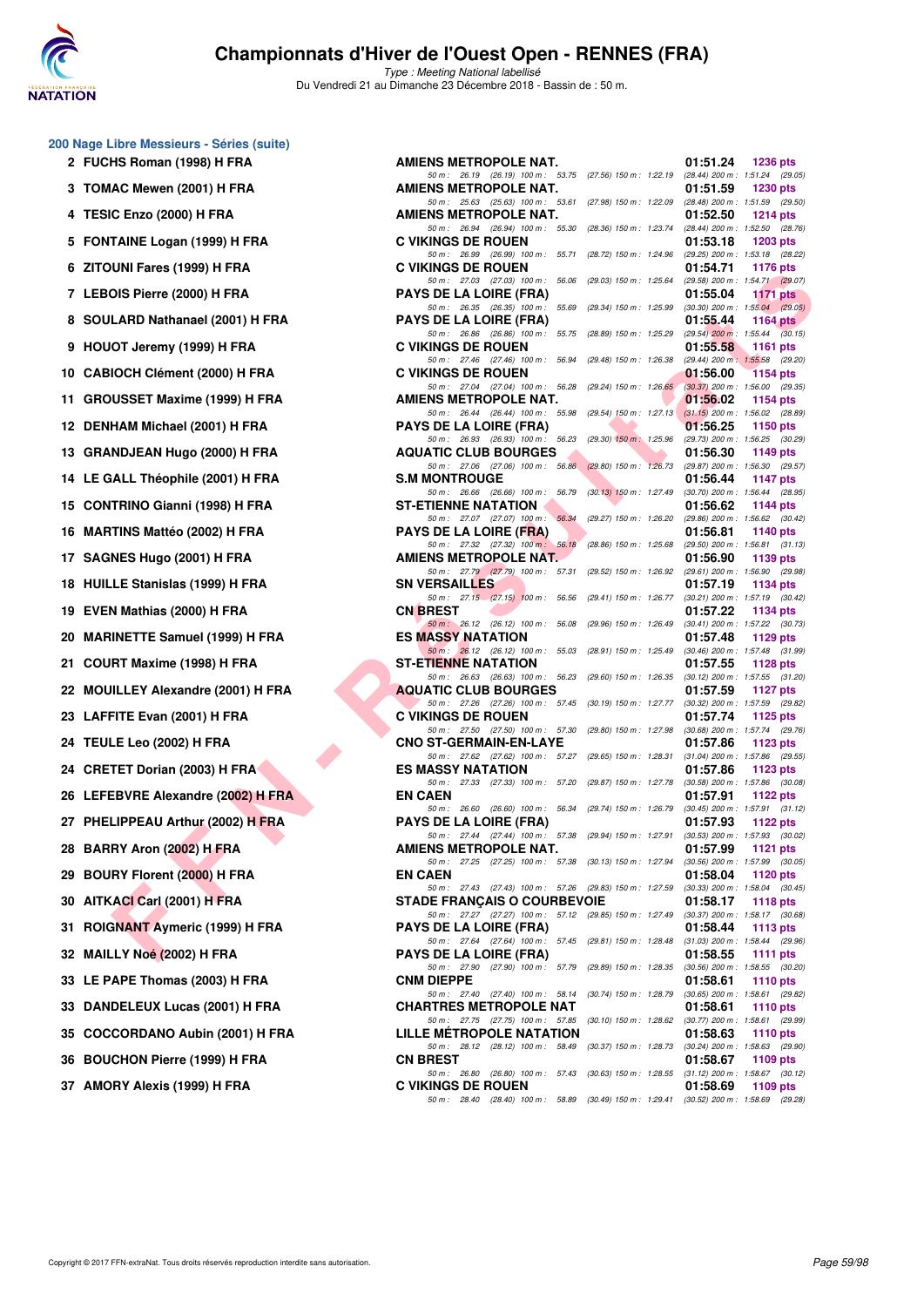

Type : Meeting National labellisé Du Vendredi 21 au Dimanche 23 Décembre 2018 - Bassin de : 50 m.

| 39 | <b>HENRY ARRENOUS Pierre (1998) H FRA</b> |
|----|-------------------------------------------|
| 40 | JODIN Matéo (2001) H FRA                  |
| 41 | <b>MALLET Clement (2002) H FRA</b>        |
| 42 | <b>NEHDI Ayoub (2003) H TUN</b>           |
| 43 | KIEFFER Victor (1998) H FRA               |
| 44 | PETIT Bastien (2000) H FRA                |
| 45 | ANNOCQUE Paul (2003) H FRA                |
| 46 | <b>HANOTEAUX Tescelin (1999) H FRA</b>    |
| 47 | BOSCHER Johan (2001) H FRA                |
| 48 | <b>LEBLANC Arthur (1999) H FRA</b>        |
| 49 | BEGUE Romain (2003) H FRA                 |
| 50 | <b>LECHEVALLIER Lucas (1998) H FRA</b>    |
| 51 | SAILLARD Hugo (2001) H FRA                |
| 52 | BOURDIER Julien (2001) H FRA              |
| 53 | SEYE Matthieu (2002) H FRA                |
| 54 | <b>LEMARCHAND Kyllian (2002) H FRA</b>    |
| 55 | MICHEL Victor (1995) H FRA                |
| 56 | DAGUIER Theo (2001) H FRA                 |
| 57 | <b>LAUMONIER Robin (2003) H FRA</b>       |
| 58 | VILPOUX Valentin (2001) H FRA             |
| 59 | <b>MESANGE GORGEON Jolan (2002) H FRA</b> |
| 60 | <b>BOURDEL Lucas (2001) H FRA</b>         |
| 61 | POTERIE Arthur (2001) H FRA               |
| 62 | PEREIRA Mathis (2004) H FRA               |
| 63 | <b>BILLAUD Nicolas (2004) H FRA</b>       |
| 64 | <b>MAILLOT Antoine (2002) H FRA</b>       |
| 65 | GUELOU Killian (2001) H FRA               |
| 66 | FLEURY Noah (2000) H FRA                  |
|    | 67 LEMARCHAND Antonn (2004) H FRA         |
| 68 | LE GALL Yann (2000) H FRA                 |
| 69 | BILLARD Elouen (2001) H FRA               |
| 70 | <b>GUERIN Thomas (2001) H FRA</b>         |
| 71 | RICHEUX Theo (1999) H FRA                 |
|    | 72 BENASLI Alexandre (2003) H FRA         |

**200 Nage Libre Messieurs - Séries (suite) 38 LAINÉ Melaine (2001) H FRA** 

| <b>U Nage Libre Messieurs - Series (Suite)</b> |                                                                                                                                                                                                                 |                                                                                         |
|------------------------------------------------|-----------------------------------------------------------------------------------------------------------------------------------------------------------------------------------------------------------------|-----------------------------------------------------------------------------------------|
| 38 LAINÉ Melaine (2001) H FRA                  | <b>CN FOUGERES</b>                                                                                                                                                                                              | 01:58.75<br>1108 pts                                                                    |
| 39 HENRY ARRENOUS Pierre (1998) H FRA          | 50 m: 27.38 (27.38) 100 m: 57.33 (29.95) 150 m: 1:27.75 (30.42) 200 m: 1:58.75 (31.00)<br><b>ASPTT POITIERS</b>                                                                                                 | 01:58.79<br>1107 pts                                                                    |
| 40   JODIN Matéo (2001) H FRA                  | 50 m: 28.25 (28.25) 100 m: 59.57 (31.32) 150 m: 1:29.49 (29.92) 200 m: 1:58.79 (29.30)<br><b>PAYS DE LA LOIRE (FRA)</b>                                                                                         | 01:58.80<br>1107 pts                                                                    |
|                                                | 50 m: 26.91 (26.91) 100 m: 57.04 (30.13) 150 m: 1:27.93 (30.89) 200 m: 1:58.80 (30.87)                                                                                                                          |                                                                                         |
| 41 MALLET Clement (2002) H FRA                 | AMIENS METROPOLE NAT.<br>50 m: 27.52 (27.52) 100 m: 57.65 (30.13) 150 m: 1.28.32 (30.67) 200 m: 1.58.93 (30.61)                                                                                                 | 01:58.93<br>1105 $pts$                                                                  |
| 42 NEHDI Ayoub (2003) H TUN                    | <b>CHARTRES METROPOLE NAT</b><br>50 m: 27.86 (27.86) 100 m: 57.65 (29.79) 150 m: 1:28.83 (31.18) 200 m: 1:59.61 (30.78)                                                                                         | 01:59.61<br>1094 pts                                                                    |
| 43 KIEFFER Victor (1998) H FRA                 | <b>EN TOURS</b>                                                                                                                                                                                                 | 01:59.69<br>1092 $pts$                                                                  |
| 44 PETIT Bastien (2000) H FRA                  | 50 m: 27.25 (27.25) 100 m: 57.44 (30.19) 150 m: 1:28.80 (31.36) 200 m: 1:59.69 (30.89)<br><b>ALLIANCE ORLEANS NATATION</b>                                                                                      | 01:59.71<br>1092 $pts$                                                                  |
| 45 ANNOCQUE Paul (2003) H FRA                  | 50 m: 26.40 (26.40) 100 m: 55.96 (29.56) 150 m: 1.28.24 (32.28) 200 m: 1.59.71 (31.47)<br>AMIENS METROPOLE NAT.                                                                                                 | 02:00.00<br>1087 pts                                                                    |
| 46   HANOTEAUX Tescelin (1999) H FRA           | 50 m: 27.90 (27.90) 100 m: 58.32 (30.42) 150 m: 1:29.35 (31.03) 200 m: 2:00.00 (30.65)<br><b>OLYMPIQUE LA GARENNE-COLOMBES</b>                                                                                  | 02:00.15<br><b>1085 pts</b>                                                             |
| 47 BOSCHER Johan (2001) H FRA                  | 50 m: 27.61 (27.61) 100 m: 57.96 (30.35) 150 m: 1:29.09 (31.13) 200 m: 2:00.15 (31.06)<br><b>AQUATIC CLUB BOURGES</b><br>50 m: 28.87 (28.87) 100 m: 59.94 (31.07) 150 m: 1:30.86 (30.92) 200 m: 2:00.32 (29.46) | 02:00.32<br>1082 pts                                                                    |
| 48 LEBLANC Arthur (1999) H FRA                 | <b>DINARD OLYMPIQUE N</b>                                                                                                                                                                                       | 02:00.67<br><b>1076 pts</b>                                                             |
| 49 BEGUE Romain (2003) H FRA                   | 50 m: 27.82 (27.82) 100 m: 57.85 (30.03) 150 m: 1:29.13 (31.28) 200 m: 2:00.67 (31.54)<br><b>EN CAEN</b>                                                                                                        | 02:00.69<br>1076 pts                                                                    |
| 50   LECHEVALLIER Lucas (1998) H FRA           | 50 m: 28.42 (28.42) 100 m: 58.48 (30.06) 150 m: 1:29.03 (30.55) 200 m: 2:00.69 (31.66)<br><b>ESPADON GRAND-QUEVILLY</b>                                                                                         | 02:00.74<br>1075 pts                                                                    |
| 51 SAILLARD Hugo (2001) H FRA                  | 50 m: 27.14 (27.14) 100 m: 57.38 (30.24) 150 m: 1:28.73 (31.35) 200 m: 2:00.74 (32.01)<br><b>C VIKINGS DE ROUEN</b>                                                                                             | 02:00.89                                                                                |
|                                                | 50 m: 27.97 (27.97) 100 m: 58.60                                                                                                                                                                                | 1073 pts<br>(30.63) 150 m : 1:29.68 (31.08) 200 m : 2:00.89 (31.21)                     |
| 52 BOURDIER Julien (2001) H FRA                | <b>ST-ETIENNE NATATION</b><br>50 m : 27.68 (27.68) 100 m : 58.82                                                                                                                                                | 02:01.10<br>$1069$ pts<br>$(31.14)$ 150 m : 1:30.21 $(31.39)$ 200 m : 2:01.10 $(30.89)$ |
| 53 SEYE Matthieu (2002) H FRA                  | <b>CN LE PLESSIS-ROBINSON</b><br>50 m: 29.52 (29.52) 100 m: 1:00.45 (30.93) 150 m: 1:31.72 (31.27) 200 m: 2:01.17 (29.45)                                                                                       | 02:01.17<br><b>1068 pts</b>                                                             |
| 54 LEMARCHAND Kyllian (2002) H FRA             | <b>CN LE PLESSIS-ROBINSON</b>                                                                                                                                                                                   | 02:01.30<br>1066 pts                                                                    |
| 55 MICHEL Victor (1995) H FRA                  | 50 m: 28.00 (28.00) 100 m: 58.60 (30.60) 150 m: 1:30.35 (31.75) 200 m: 2:01.30 (30.95)<br><b>C PAUL-BERT RENNES</b>                                                                                             | 02:01.51<br>1063 $pts$                                                                  |
| 56 DAGUIER Theo (2001) H FRA                   | 50 m: 28.44 (28.44) 100 m: 58.84 (30.40) 150 m: 1:30.32 (31.48) 200 m: 2:01.51 (31.19)<br><b>CNP DE SAINT-LO</b>                                                                                                | 02:01.53<br>1062 pts                                                                    |
| 57 LAUMONIER Robin (2003) H FRA                | 50 m: 27.65 (27.65) 100 m: 58.33 (30.68) 150 m: 1:29.67 (31.34) 200 m: 2:01.53 (31.86)<br><b>ANGERS NATATION</b>                                                                                                | 02:01.73<br>1059 pts                                                                    |
| 58 VILPOUX Valentin (2001) H FRA               | 50 m: 28.04 (28.04) 100 m: 59.26 (31.22) 150 m: 1:30.90 (31.64) 200 m: 2:01.73 (30.83)<br><b>ALLIANCE ORLEANS NATATION</b>                                                                                      | 02:01.80<br>1058 pts                                                                    |
| 59 MESANGE GORGEON Jolan (2002) H FRA          | 50 m: 28.05 (28.05) 100 m: 58.68 (30.63) 150 m: 1:30.38 (31.70) 200 m: 2:01.80 (31.42)<br><b>C VIKINGS DE ROUEN</b>                                                                                             | 02:01.86<br>1057 pts                                                                    |
| 60 BOURDEL Lucas (2001) H FRA                  | 50 m: 28.40 (28.40) 100 m: 59.55 (31.15) 150 m: 1:31.38 (31.83) 200 m: 2:01.86 (30.48)<br><b>CN LAMBALLE</b>                                                                                                    | 02:01.98<br>1055 pts                                                                    |
|                                                | 50 m: 27.53 (27.53) 100 m: 58.25 (30.72) 150 m: 1:30.49 (32.24) 200 m: 2:01.98 (31.49)                                                                                                                          |                                                                                         |
| 61 POTERIE Arthur (2001) H FRA                 | <b>EN CAEN</b><br>50 m: 28.24 (28.24) 100 m: 1:00.39 (32.15) 150 m: 1:31.81 (31.42) 200 m: 2:02.10 (30.29)                                                                                                      | 02:02.10<br>1053 pts                                                                    |
| 62 PEREIRA Mathis (2004) H FRA                 | <b>CNO ST-GERMAIN-EN-LAYE</b><br>50 m: 28.21 (28.21) 100 m: 59.49 (31.28) 150 m: 1:31.36 (31.87) 200 m: 2:02.52 (31.16)                                                                                         | 02:02.52<br>1046 pts                                                                    |
| 63 BILLAUD Nicolas (2004) H FRA                | <b>ANGERS NATATION</b><br>50 m: 28.20 (28.20) 100 m: 59.07 (30.87) 150 m: 1:30.91 (31.84) 200 m: 2:02.84 (31.93)                                                                                                | 02:02.84<br>1041 pts                                                                    |
| 64 MAILLOT Antoine (2002) H FRA                | <b>EN TOURS</b>                                                                                                                                                                                                 | 02:02.86<br>1041 pts                                                                    |
| 65 GUELOU Killian (2001) H FRA                 | 50 m: 27.97 (27.97) 100 m: 58.91 (30.94) 150 m: 1:31.08<br><b>C PAUL-BERT RENNES</b>                                                                                                                            | $(32.17)$ 200 m : 2:02.86 $(31.78)$<br>02:02.88<br><b>1040 pts</b>                      |
| 66 FLEURY Noah (2000) H FRA                    | 50 m: 28.34 (28.34) 100 m: 59.16 (30.82) 150 m: 1:31.16<br><b>EN CAEN</b>                                                                                                                                       | $(32.00)$ 200 m : $2.02.88$ $(31.72)$<br>02:02.98<br>1039 pts                           |
| 67   LEMARCHAND Antonn (2004) H FRA            | 50 m: 27.21 (27.21) 100 m: 57.45 (30.24) 150 m: 1:30.23 (32.78) 200 m: 2:02.98 (32.75)<br><b>CN LE PLESSIS-ROBINSON</b>                                                                                         | 02:03.07<br><b>1037 pts</b>                                                             |
| 68 LE GALL Yann (2000) H FRA                   | 50 m: 27.64 (27.64) 100 m: 58.26 (30.62) 150 m: 1:31.36 (33.10) 200 m: 2:03.07 (31.71)<br><b>CERCLE DES NAGEURS ST-BRIEUC</b>                                                                                   | 02:03.51<br><b>1030 pts</b>                                                             |
|                                                | 50 m: 27.33 (27.33) 100 m: 58.36 (31.03) 150 m: 1:31.04 (32.68) 200 m: 2:03.51 (32.47)                                                                                                                          |                                                                                         |
| 69 BILLARD Elouen (2001) H FRA                 | <b>CNP LOUDEAC</b><br>50 m: 28.04 (28.04) 100 m: 59.56 (31.52) 150 m: 1:32.01 (32.45) 200 m: 2:03.63 (31.62)                                                                                                    | 02:03.63<br>1028 pts                                                                    |
| 70 GUERIN Thomas (2001) H FRA                  | <b>CN LE MANS</b><br>50 m: 26.90 (26.90) 100 m: 57.64 (30.74) 150 m: 1:30.48 (32.84) 200 m: 2:03.74 (33.26)                                                                                                     | 02:03.74<br>1027 pts                                                                    |
| 71 RICHEUX Theo (1999) H FRA                   | <b>OLYMPIQUE CLUB CESSON-SEVIGNE</b><br>50 m: 27.88 (27.88) 100 m: 58.62 (30.74) 150 m: 1:31.12 (32.50) 200 m: 2:03.81 (32.69)                                                                                  | 02:03.81<br><b>1025 pts</b>                                                             |
| 72 BENASLI Alexandre (2003) H FRA              | <b>NANTES NATATION</b>                                                                                                                                                                                          | 02:03.82<br>1025 pts                                                                    |
| 73 COUTANCEAU Julien (2002) H FRA              | 50 m: 28.51 (28.51) 100 m: 59.47 (30.96) 150 m: 1:31.55 (32.08) 200 m: 2:03.82 (32.27)<br><b>CN LUCON</b>                                                                                                       | 02:03.86<br>1025 pts                                                                    |
|                                                | 50 m: 28.57 (28.57) 100 m: 59.89 (31.32) 150 m: 1:32.51 (32.62) 200 m: 2:03.86 (31.35)                                                                                                                          |                                                                                         |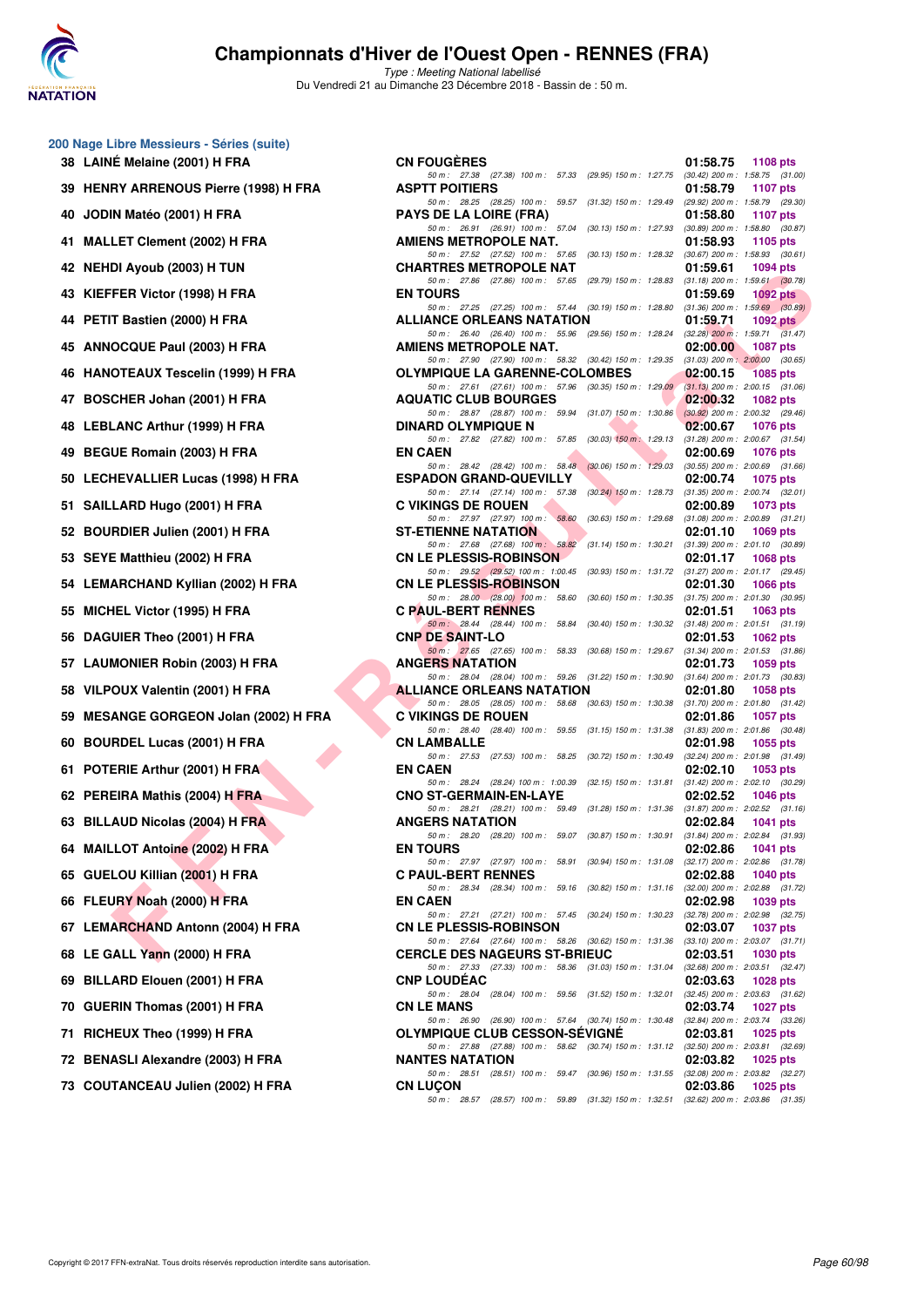

| 200 Nage Libre Messieurs - Séries (suite) |
|-------------------------------------------|
| 74 DES COGNETS Baptiste (2000) H FRA      |

- 75 DENHAM Clement (2003) H FRA **76 LEBOEUF Simon (2001) H FRA**
- 77 DUBOIS Aurelien (2003) H FRA
- **78 JOUAN Theo (2000) H FRA**
- **79 DANIEL Pol (2003) H FRA CN CONCARNEAU 02:04.64 1012 pts**
- 80 GUILLEMOZ Gabriel (2002) H FRA
- 81 BREUIL Bastian (2002) H FRA
- 82 COTTEN Eloan (2003) H FRA
- 83 LEROUX Leandre (2002) H FRA
- **84 TENCE Briac (2002) H FRA**
- 85 PERESSE Justin (2003) H FRA
- 86 BOULON Baptiste (2000) H FRA
- **87 BEGUE Bastien (2003) H FRA**
- **88 RAVENELLE Bastien (1998) H FRA**
- 89 DEBRYE Melvin (2003) H FRA
- **90 PILLER Mathis (2003) H FRA**
- 91 CAOUEN Mathis (2004) H FRA
- **92 LEROY Raphael (2004) H FRA**
- 93 PETITEAU Robin (2002) H FRA
- **94 SIREROL Thomas (2002) H FRA**
- **95 KLEMENT Lucas (1999) H FRA**
- **96 BERNARD-PLANESSE Eliott (2005) H FRA**
- **97 LANNIC Solen (2004) H FRA**
- **98 MONOT Kilian (2002) H FRA**
- **99 MULLER Hugo (2004) H FRA**
- **100 VIGER Paul (2004) H FRA**
- 101 MARTEL Gabriel (2004) H FRA
- **102 BARRE Hugo (2004) H FRA**
- **103 KERBART Loevan (2004) H FRA**
- **104 OLERON Florian (2004) H FRA**
- **105 MOULIN LE LOUARN Ronan (2004) H FRA**
- 106 HIDOUCHE GILLET Yannis (2004) H FRA
- 107 **MOREAU Dorian (2004) H FRA**
- **--- BERTAIL Jocelyn (2001) H FRA**
- **--- MERCURY Anthony (2001) H FRA**
- --- CLUSMAN Jean-Baptiste (2001) H FRA

| .ibre Messieurs - Séries (suite)                       |                                                                                                                                                                                                              |                                                            |
|--------------------------------------------------------|--------------------------------------------------------------------------------------------------------------------------------------------------------------------------------------------------------------|------------------------------------------------------------|
| <b>COGNETS Baptiste (2000) H FRA</b>                   | AC CHERBOURG EN COTENTIN                                                                                                                                                                                     | 02:04.13<br>1020 $pts$                                     |
| <b>HAM Clement (2003) H FRA</b>                        | 50 m: 28.95 (28.95) 100 m: 1:00.17 (31.22) 150 m: 1:31.87 (31.70) 200 m: 2:04.13 (32.26)<br><b>ANGERS NATATION</b><br>50 m: 28.31 (28.31) 100 m: 59.27 (30.96) 150 m: 1:31.35 (32.08) 200 m: 2:04.15 (32.80) | 02:04.15<br>1020 $pts$                                     |
| <b>OEUF Simon (2001) H FRA</b>                         | <b>CNM ST-GERMAIN-DU-PUY</b>                                                                                                                                                                                 | 02:04.34<br>1017 pts                                       |
| OIS Aurelien (2003) H FRA                              | 50 m: 28.59 (28.59) 100 m: 1:00.32 (31.73) 150 m: 1:32.95 (32.63) 200 m: 2:04.34 (31.39)<br><b>AQUATIC CLUB BOURGES</b>                                                                                      | 02:04.47<br><b>1015 pts</b>                                |
| AN Theo (2000) H FRA                                   | 50 m: 28.78 (28.78) 100 m: 1:00.43 (31.65) 150 m: 1:33.35 (32.92) 200 m: 2:04.47 (31.12)<br><b>CERCLE DES NAGEURS ST-BRIEUC</b>                                                                              | 02:04.57<br>1013 pts                                       |
| IEL Pol (2003) H FRA                                   | 50 m: 29.22 (29.22) 100 m: 1:00.45 (31.23) 150 m: 1:32.56 (32.11) 200 m: 2:04.57 (32.01)<br><b>CN CONCARNEAU</b>                                                                                             | 02:04.64<br>1012 $pts$                                     |
| LEMOZ Gabriel (2002) H FRA                             | 50 m: 28.18 (28.18) 100 m: 59.36 (31.18) 150 m: 1:32.52 (33.16) 200 m: 2:04.64 (32.12)<br>AN ROMORANTIN                                                                                                      | 02:04.77<br>1010 $pts$                                     |
| UIL Bastian (2002) H FRA                               | 50 m: 29.00 (29.00) 100 m: 1:01.12 (32.12) 150 m: 1:33.41 (32.29) 200 m: 2:04.77 (31.36)<br><b>C PAUL-BERT RENNES</b>                                                                                        | 02:05.02 1006 pts                                          |
| TEN Eloan (2003) H FRA                                 | 50 m: 28.60 (28.60) 100 m: 59.99 (31.39) 150 m: 1:32.54 (32.55) 200 m: 2:05.02 (32.48)<br><b>C PAUL-BERT RENNES</b>                                                                                          | 02:05.33<br>1001 pts                                       |
| OUX Leandre (2002) H FRA                               | 50 m: 29.35 (29.35) 100 m: 1:00.39 (31.04) 150 m: 1:32.91 (32.52) 200 m: 2:05.33 (32.42)<br><b>NANTES NATATION</b>                                                                                           | 02:06.11<br>989 pts                                        |
| CE Briac (2002) H FRA                                  | 50 m: 28.12 (28.12) 100 m: 59.71 (31.59) 150 m: 1:32.41 (32.70) 200 m: 2:06.11 (33.70)<br><b>CN AVRANCHES</b>                                                                                                | 02:06.15<br>988 pts                                        |
| ESSE Justin (2003) H FRA                               | 50 m: 28.93 (28.93) 100 m: 1:01.25 (32.32) 150 m: 1:34.01 (32.76) 200 m: 2:06.15 (32.14)<br><b>CN FOUGERES</b>                                                                                               | 02:06.60<br>981 pts                                        |
| LON Baptiste (2000) H FRA                              | 50 m: 27.58 (27.58) 100 m: 58.90 (31.32) 150 m: 1:31.90 (33.00) 200 m: 2:06.60 (34.70)<br><b>ST-SEBASTIEN NATATION</b>                                                                                       | 02:06.66<br>980 pts                                        |
| UE Bastien (2003) H FRA                                | 50 m: 28.69 (28.69) 100 m: 1:00.92 (32.23) 150 m: 1:33.88 (32.96) 200 m: 2:06.66 (32.78)<br><b>EN CAEN</b>                                                                                                   | 02:06.78<br>978 pts                                        |
| ENELLE Bastien (1998) H FRA                            | 50 m: 29.38 (29.38) 100 m: 1:01.14 (31.76) 150 m: 1:33.86 (32.72) 200 m: 2:06.78 (32.92)<br><b>EN TOURS</b>                                                                                                  | 02:06.91<br>976 pts                                        |
| RYE Melvin (2003) H FRA                                | 50 m: 27.78 (27.78) 100 m: 59.11 (31.33) 150 m: 1:33.06 (33.95) 200 m: 2:06.91 (33.85)<br><b>SC NATATION ABBEVILLE</b>                                                                                       | 02:07.00<br>975 pts                                        |
| ER Mathis (2003) H FRA                                 | 50 m: 29.30 (29.30) 100 m: 1:01.40 (32.10) 150 m: 1:34.58 (33.18) 200 m: 2:07.00 (32.42)<br><b>CA L'HAY-LES-ROSES</b>                                                                                        | 02:07.55<br>966 pts                                        |
| UEN Mathis (2004) H FRA                                | 50 m: 28.53 (28.53) 100 m: 1:00.61 (32.08) 150 m: 1:33.95 (33.34) 200 m: 2:07.55 (33.60)<br><b>CN BREST</b>                                                                                                  | 02:07.63<br>965 pts                                        |
| OY Raphael (2004) H FRA                                | 50 m: 28.85 (28.85) 100 m: 1:00.91 (32.06) 150 m: 1:34.31 (33.40) 200 m: 2:07.63 (33.32)<br><b>ANGERS NATATION</b>                                                                                           | 02:07.84<br>962 pts                                        |
| TEAU Robin (2002) H FRA                                | 50 m: 29.30 (29.30) 100 m: 1:00.94 (31.64) 150 m: 1:33.79 (32.85) 200 m: 2:07.84 (34.05)<br><b>C PAUL-BERT RENNES</b>                                                                                        | 02:07.88<br>961 pts                                        |
| :ROL Thomas (2002) H FRA                               | 50 m: 28.90 (28.90) 100 m: 1:00.74 (31.84) 150 m: 1:34.27 (33.53) 200 m: 2:07.88 (33.61)<br><b>ERSTEIN AQUATIC CLUB</b>                                                                                      | 02:08.27<br>955 pts                                        |
| MENT Lucas (1999) H FRA                                | 50 m: 28.56 (28.56) 100 m: 1:00.57 (32.01) 150 m: 1:34.45 (33.88) 200 m: 2:08.27 (33.82)<br><b>CN LE MANS</b>                                                                                                | 02:08.35<br>954 pts                                        |
| <b>NARD-PLANESSE Eliott (2005) H FRA</b>               | 50 m: 29.40 (29.40) 100 m: 1:01.76 (32.36) 150 m: 1:34.62 (32.86) 200 m: 2:08.35 (33.73)<br><b>EN TOURS</b>                                                                                                  | 02:09.01<br>944 pts                                        |
| NIC Solen (2004) H FRA                                 | 50 m: 28.82 (28.82) 100 m: 1:01.14 (32.32) 150 m: 1:35.24 (34.10) 200 m: 2:09.01 (33.77)<br><b>STADE LAVAL</b>                                                                                               | 02:09.42<br>938 pts                                        |
| IOT Kilian (2002) H FRA                                | 50 m: 29.40 (29.40) 100 m: 1:02.77 (33.37) 150 m: 1:37.14 (34.37) 200 m: 2:09.42 (32.28)<br><b>DAUPHINS ELORN LANDERNEAU</b>                                                                                 | 02:09.72<br>933 pts                                        |
| LER Hugo (2004) H FRA                                  | 50 m: 29.10 (29.10) 100 m: 1:01.84 (32.74) 150 m: 1:35.68 (33.84) 200 m: 2:09.72 (34.04)<br><b>AQUATIC CLUB BOURGES</b>                                                                                      | 02:10.25<br>925 pts                                        |
| <b>ER Paul (2004) H FRA</b>                            | 50 m: 30.24 (30.24) 100 m: 1:04.54 (34.30) 150 m: 1:38.14 (33.60) 200 m: 2:10.25 (32.11)<br><b>EN LOUVIERS</b>                                                                                               | 02:10.72<br>918 pts                                        |
| TEL Gabriel (2004) H FRA                               | 50 m: 30.36 (30.36) 100 m: 1:03.67 (33.31) 150 m: 1:37.57<br><b>CN LE PLESSIS-ROBINSON</b>                                                                                                                   | $(33.90)$ 200 m : 2:10.72 $(33.15)$<br>02:10.90<br>915 pts |
| <b>RE Hugo (2004) H FRA</b>                            | 50 m : 29.25 (29.25) 100 m : 1:02.30 (33.05) 150 m : 1:36.65 (34.35) 200 m : 2:10.90 (34.25)<br><b>NAUTIC CLUB CHATEAUROUX</b>                                                                               | 02:11.93<br>900 pts                                        |
| BART Loevan (2004) H FRA                               | 50 m: 29.51 (29.51) 100 m: 1:03.18 (33.67) 150 m: 1:39.01<br><b>CN VANNES</b>                                                                                                                                | $(35.83)$ 200 m : 2:11.93 $(32.92)$<br>02:11.98<br>899 pts |
| RON Florian (2004) H FRA                               | 50 m: 29.51 (29.51) 100 m: 1:02.31 (32.80) 150 m: 1:37.16 (34.85) 200 m: 2:11.98 (34.82)<br><b>CN MORLAIX</b>                                                                                                | 02:13.36                                                   |
|                                                        | 50 m : 30.55 (30.55) 100 m : 1:05.05 (34.50) 150 m : 1:39.94                                                                                                                                                 | 878 pts<br>$(34.89)$ 200 m : 2:13.36 $(33.42)$             |
| ILIN LE LOUARN Ronan (2004) H FRA                      | <b>CA ST-LAURENT-NOUAN</b><br>50 m : 29.84 (29.84) 100 m : 1:04.37 (34.53) 150 m : 1:40.28                                                                                                                   | 02:13.43<br>877 pts<br>$(35.91)$ 200 m : 2:13.43 $(33.15)$ |
| <b>OUCHE GILLET Yannis (2004) H FRA</b>                | <b>DAUPHINS ELORN LANDERNEAU</b><br>50 m : 30.32 (30.32) 100 m : 1:05.07 (34.75) 150 m : 1:40.17 (35.10) 200 m : 2:13.70 (33.53)                                                                             | 02:13.70<br>873 pts                                        |
| <b>EAU Dorian (2004) H FRA</b> :                       | <b>CHARTRES METROPOLE NAT</b><br>50 m: 30.38 (30.38) 100 m: 1:05.01 (34.63) 150 m: 1:39.69 (34.68) 200 m: 2:13.79 (34.10)                                                                                    | 02:13.79<br>872 pts                                        |
| TAIL Jocelyn (2001) H FRA<br>CURY Anthony (2001) H FRA | <b>ST-ETIENNE NATATION</b><br>LILLE METROPOLE NATATION                                                                                                                                                       | <b>DNS</b> dec<br><b>DNS dec</b>                           |
| SMAN Jean-Baptiste (2001) H FRA                        | LILLE MÉTROPOLE NATATION                                                                                                                                                                                     | <b>DNS</b> dec                                             |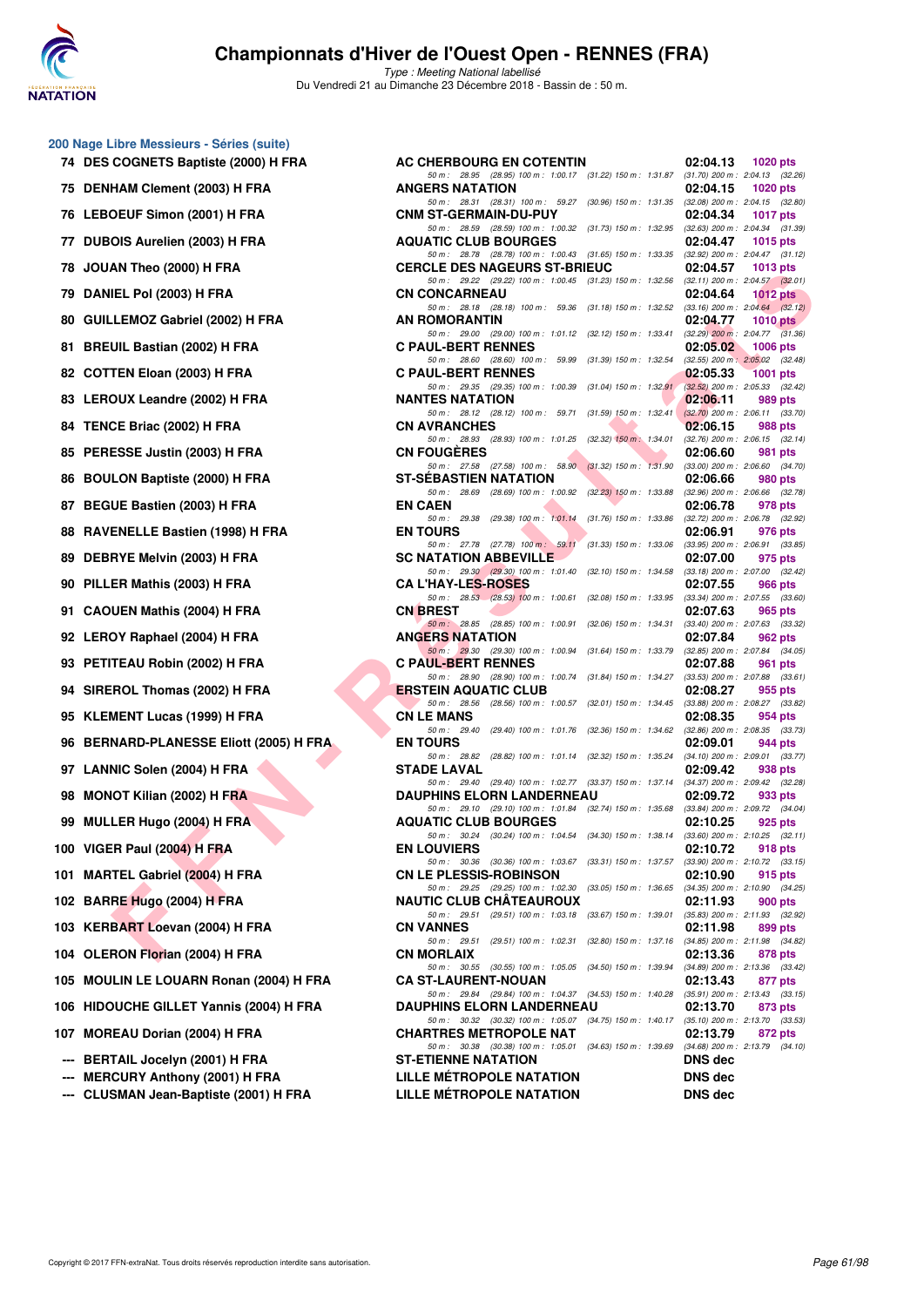

Type : Meeting National labellisé Du Vendredi 21 au Dimanche 23 Décembre 2018 - Bassin de : 50 m.

#### **[400 Nage Libre Messieurs - Finale A](http://www.ffnatation.fr/webffn/resultats.php?idact=nat&go=epr&idcpt=55947&idepr=54) 17 ans et plus** (Vendredi 21 Décembre 2018)

|  | 1 DERACHE Alexandre (1998) H FRA <b>AMIENS METROPOLE NAT.</b> 03:55.83 1240 pts                                                                                                              |                   |
|--|----------------------------------------------------------------------------------------------------------------------------------------------------------------------------------------------|-------------------|
|  | 50 m: 25.65 (25.65) 100 m: 54.72 (29.07) 150 m: 1:24.93 (30.21) 200 m: 1:55.32 (30.39) 250 m: 2:25.78 (30.46) 300 m: 2:56.81 (31.03) 350 m: 3:27.99 (31.18) 400 m: 3:55.83 (27.84)           |                   |
|  | 2 FUCHS Roman (1998) H FRA <b>AMIENS METROPOLE NAT.</b> 03:57.09 1229 pts                                                                                                                    |                   |
|  | 50 m : 26.45 (26.45) 100 m : 56.12 (29.67) 150 m : 1:26.53 (30.41) 200 m : 1:57.49 (30.96) 250 m : 2:28.21 (30.72) 300 m : 2:59.04 (30.83) 350 m : 3:28.45 (29.41) 400 m : 3:57.09 (28.64)   |                   |
|  |                                                                                                                                                                                              | 03:58.00 1221 pts |
|  | 50 m : 27.65 (27.65) 100 m : 58.13 (30.48) 150 m : 1:28.50 (30.37) 200 m : 1:58.82 (30.32) 250 m : 2:28.55 (29.73) 300 m : 2:58.70 (30.15) 350 m : 3:28.78 (30.08) 400 m : 3:58.00 (29.22)   |                   |
|  | 4 TESIC Enzo (2000) H FRA <b>AMIENS METROPOLE NAT.</b> 04:03.38 1175 pts                                                                                                                     |                   |
|  | 50 m : 27.84 (27.84) 100 m : 58.57 (30.73) 150 m : 1:28.95 (30.38) 200 m : 1:59.97 (31.02) 250 m : 2:30.71 (30.74) 300 m : 3:02.61 (31.90) 350 m : 3:33.47 (30.86) 400 m : 4:03.38 (29.91)   |                   |
|  | 5 DENHAM Michael (2001) H FRA <b>PAYS DE LA LOIRE (FRA)</b> 04:04.27 1167 pts                                                                                                                |                   |
|  | 50 m: 27.70 (27.70) 100 m: 57.73 (30.03) 150 m: 1:28.22 (30.49) 200 m: 1:59.21 (30.99) 250 m: 2:30.37 (31.16) 300 m: 3:01.79 (31.42) 350 m: 3:33.32 (31.53) 400 m: 4:04.27 (30.95)           |                   |
|  | 6 FONTAINE Logan (1999) H FRA C VIKINGS DE ROUEN                                                                                                                                             | 04:05.49 1157 pts |
|  | 50 m : 27.02 (27.02) 100 m : 56.19 (29.17) 150 m : 1:27.20 (31.01) 200 m : 1:59.60 (32.40) 250 m : 2:31.62 (32.02) 300 m : 3:03.71 (32.09) 350 m : 3:36.60 (32.89) 400 m : 4:05.49 (28.89)   |                   |
|  | 7 CLUSMAN Jean-Baptiste (2001) H FRA LILLE METROPOLE NATATION                                                                                                                                | 04:06.25 1150 pts |
|  | 50 m : 28.42 (28.42) 100 m : 58.18 (29.76) 150 m : 1:28.65 (30.47) 200 m : 1:59.29 (30.64) 250 m : 2:31.45 (32.16) 300 m : 3:03.83 (32.38) 350 m : 3:36.79 (32.96) 400 m : 4:06.25 (29.46)   |                   |
|  |                                                                                                                                                                                              | 04:08.50 1132 pts |
|  | 50 m : 28.79 (28.79) 100 m : 1:00.01 (31.22) 150 m : 1:31.28 (31.27) 200 m : 2:03.34 (32.06) 250 m : 2:34.90 (31.56) 300 m : 3:06.75 (31.85) 350 m : 3:38.35 (31.60) 400 m : 4:08.50 (30.15) |                   |

#### **[400 Nage Libre Messieurs - Finale A](http://www.ffnatation.fr/webffn/resultats.php?idact=nat&go=epr&idcpt=55947&idepr=54) 12-16 ans** (Vendredi 21 Décembre 2018)

| 1 CRETET Dorian (2003) H FRA ES MASSY NATATION                                                                                                                                       |                      | 04:12.91 1095 pts                                                                       |
|--------------------------------------------------------------------------------------------------------------------------------------------------------------------------------------|----------------------|-----------------------------------------------------------------------------------------|
| 50 m: 28.19 (28.19) 100 m: 59.35 (31.16) 150 m: 1:31.25 (31.90) 200 m: 2:03.30 (32.05) 250 m: 2:35.93 (32.63) 300 m: 3:08.55 (32.62) 350 m: 3:41.29 (32.74) 400 m: 4:12.91 (31.62)   |                      |                                                                                         |
| 2 BEGUE Romain (2003) H FRA EN CAEN                                                                                                                                                  |                      | 04:15.79 1072 pts                                                                       |
| 50 m: 29.86 (29.86) 100 m: 1:01.50 (31.64) 150 m: 1:33.86 (32.36) 200 m: 2:06.01 (32.15) 250 m: 2:38.83 (32.82) 300 m: 3:11.56 (32.73) 350 m: 3:44.08 (32.52) 400 m: 4:15.79 (31.71) |                      |                                                                                         |
| 3 BILLAUD Nicolas (2004) H FRA ANGERS NATATION                                                                                                                                       |                      | 04:18.19 1052 pts                                                                       |
| 50 m: 28.97 (28.97) 100 m: 1:00.15 (31.18) 150 m: 1:32.67 (32.52) 200 m: 2:05.48 (32.81) 250 m: 2:38.90 (33.42) 300 m: 3:12.19 (33.29) 350 m: 3:45.58 (33.39) 400 m: 4:18.19 (32.61) |                      |                                                                                         |
| 4 LAUMONIER Robin (2003) H FRA ANGERS NATATION                                                                                                                                       |                      | 04:19.65 1041 pts                                                                       |
| 50 m: 29.08 (29.08) 100 m: 1:01.13 (32.05) 150 m: 1:33.85 (32.72) 200 m: 2:07.47 (33.62) 250 m: 2:41.12 (33.65) 300 m: 3:14.68 (33.56) 350 m: 3:47.38 (32.70) 400 m: 4:19.65 (32.27) |                      |                                                                                         |
| 5 DENHAM Clement (2003) H FRA ANGERS NATATION                                                                                                                                        |                      | 04:23.62 1009 pts                                                                       |
| 50 m: 28.52 (28.52) 100 m: 1:00.30 (31.78) 150 m: 1:33.19 (32.89) 200 m: 2:06.94 (33.75) 250 m: 2:40.96 (34.02) 300 m: 3:15.15 (34.19) 350 m: 3:49.62 (34.47) 400 m: 4:23.62 (34.00) |                      |                                                                                         |
| 6 LE GARREC Victor (2003) H FRA CNP DE SAINT-LO                                                                                                                                      |                      | 04:33.67 932 pts                                                                        |
| 50 m: 30.77 (30.77) 100 m: 1:04.00 (33.23) 150 m: 1:38.22 (34.22) 200 m: 2:12.61 (34.39) 250 m: 2:47.62                                                                              |                      | (35.01) 300 m: 3:23.21 (35.59) 350 m: 3:58.78 (35.57) 400 m: 4:33.67 (34.89)            |
| 7 DAGUIER Ethan (2003) H FRA CNP DE SAINT-LO                                                                                                                                         |                      | 04:35.02<br>921 pts                                                                     |
| 50 m : 30.93 (30.93) 100 m : 1:05.21 (34.28) 150 m : 1:39.34 (34.13) 200 m : 2:14.43 (35.09) 250 m : 2:49.96                                                                         |                      | $(35.53)$ 300 m : 3:25.40 $(35.44)$ 350 m : 4:00.76 $(35.36)$ 400 m : 4:35.02 $(34.26)$ |
| 8 DANIEL Pol (2003) H FRA                                                                                                                                                            | <b>CN CONCARNEAU</b> | 04:38.13<br>898 pts                                                                     |
| 50 m: 29.48 (29.48) 100 m: 1:02.77 (33.29) 150 m: 1:38.02 (35.25) 200 m: 2:14.02 (36.00) 250 m: 2:50.02 (36.00) 300 m: 3:25.81 (35.79) 350 m: 4:02.36 (36.55) 400 m: 4:38.13 (35.77) |                      |                                                                                         |

#### **[400 Nage Libre Messieurs - Finale B](http://www.ffnatation.fr/webffn/resultats.php?idact=nat&go=epr&idcpt=55947&idepr=54) 17 ans et plus** (Vendredi 21 Décembre 2018)

| 5 DENHAM Michael (2001) H FRA                                                                                                                                                                                                                                            |                          | <b>PAYS DE LA LOIRE (FRA)</b>   | 04:04.27 1167 pts           |         |
|--------------------------------------------------------------------------------------------------------------------------------------------------------------------------------------------------------------------------------------------------------------------------|--------------------------|---------------------------------|-----------------------------|---------|
| 50 m: 27.70 (27.70) 100 m: 57.73 (30.03) 150 m: 1:28.22 (30.49) 200 m: 1:59.21 (30.99) 250 m: 2:30.37 (31.16) 300 m: 3:01.79 (31.42) 350 m: 3:33.32 (31.53) 400 m: 4:04.27 (30.95)                                                                                       |                          |                                 |                             |         |
| 6 FONTAINE Logan (1999) H FRA                                                                                                                                                                                                                                            |                          | <b>C VIKINGS DE ROUEN</b>       | 04:05.49<br><b>1157 pts</b> |         |
| 50 m: 27.02 (27.02) 100 m: 56.19 (29.17) 150 m: 1:27.20 (31.01) 200 m: 1:59.60 (32.40) 250 m: 2:31.62 (32.02) 300 m: 3:03.71 (32.09) 350 m: 3:36.60 (32.89) 400 m: 4:05.49                                                                                               |                          |                                 |                             | (28.89) |
| 7 CLUSMAN Jean-Baptiste (2001) H FRA                                                                                                                                                                                                                                     |                          | LILLE METROPOLE NATATION        | 04:06.25<br>1150 pts        |         |
| 50 m : 28.42 (28.42) 100 m : 58.18 (29.76) 150 m : 1:28.65 (30.47) 200 m : 1:59.29 (30.64) 250 m : 2:31.45 (32.16) 300 m : 3:03.83 (32.38) 350 m : 3:36.79 (32.96) 400 m : 4:06.25 (29.46)                                                                               |                          |                                 |                             |         |
| 8 SAILLARD Hugo (2001) H FRA                                                                                                                                                                                                                                             |                          | <b>C VIKINGS DE ROUEN</b>       | 04:08.50<br>1132 pts        |         |
| 50 m: 28.79 (28.79) 100 m: 1:00.01 (31.22) 150 m: 1:31.28 (31.27) 200 m: 2:03.34 (32.06) 250 m: 2:34.90 (31.56) 300 m: 3:06.75 (31.85) 350 m: 3:38.35 (31.60) 400 m: 4:08.50 (30.15)                                                                                     |                          |                                 |                             |         |
|                                                                                                                                                                                                                                                                          |                          |                                 |                             |         |
| 00 Nage Libre Messieurs - Finale A 12-16 ans (Vendredi 21 Décembre 2018)                                                                                                                                                                                                 |                          |                                 |                             |         |
|                                                                                                                                                                                                                                                                          |                          |                                 |                             |         |
| 1 CRETET Dorian (2003) H FRA                                                                                                                                                                                                                                             |                          | <b>ES MASSY NATATION</b>        | 04:12.91<br>1095 pts        |         |
| 50 m: 28.19 (28.19) 100 m: 59.35 (31.16) 150 m: 1:31.25 (31.90) 200 m: 2:03.30 (32.05) 250 m: 2:35.93 (32.63) 300 m: 3:08.55 (32.62) 350 m: 3:41.29 (32.74) 400 m: 4:12.91 (31.62)                                                                                       |                          |                                 |                             |         |
| 2 BEGUE Romain (2003) H FRA                                                                                                                                                                                                                                              |                          | <b>EN CAEN</b>                  | 04:15.79<br>1072 pts        |         |
| 50 m: 29.86 (29.86) 100 m: 1:01.50 (31.64) 150 m: 1:33.86 (32.36) 200 m: 2:06.01 (32.15) 250 m: 2:38.83 (32.82) 300 m: 3:11.56 (32.73) 350 m: 3:44.08 (32.52) 400 m: 4:15.79 (31.71)                                                                                     |                          |                                 |                             |         |
| 3 BILLAUD Nicolas (2004) H FRA                                                                                                                                                                                                                                           |                          | <b>ANGERS NATATION</b>          | 04:18.19<br><b>1052 pts</b> |         |
| 50 m: 28.97 (28.97) 100 m: 1:00.15 (31.18) 150 m: 1:32.67 (32.52) 200 m: 2:05.48 (32.81) 250 m: 2:38.90 (33.42) 300 m: 3:12.19 (33.29) 350 m: 3:45.58 (33.39) 400 m: 4:18.19 (32.61)                                                                                     |                          |                                 |                             |         |
| 4 LAUMONIER Robin (2003) H FRA                                                                                                                                                                                                                                           |                          | <b>ANGERS NATATION</b>          | 04:19.65<br><b>1041 pts</b> |         |
| 50 m: 29.08 (29.08) 100 m: 1:01.13 (32.05) 150 m: 1:33.85 (32.72) 200 m: 2:07.47 (33.62) 250 m: 2:41.12 (33.65) 300 m: 3:14.68 (33.56) 350 m: 3:47.38 (32.70) 400 m: 4:19.65 (32.27)                                                                                     |                          |                                 |                             |         |
| 5 DENHAM Clement (2003) H FRA                                                                                                                                                                                                                                            |                          | <b>ANGERS NATATION</b>          | 04:23.62<br>1009 pts        |         |
| 50 m: 28.52 (28.52) 100 m: 1:00.30 (31.78) 150 m: 1:33.19 (32.89) 200 m: 2:06.94 (33.75) 250 m: 2:40.96 (34.02) 300 m: 3:15.15 (34.19) 350 m: 3:49.62 (34.47) 400 m: 4:23.62 (34.47)                                                                                     |                          |                                 |                             |         |
| 6 LE GARREC Victor (2003) H FRA                                                                                                                                                                                                                                          |                          | <b>CNP DE SAINT-LO</b>          | 04:33.67<br>932 pts         |         |
| 50 m: 30.77 (30.77) 100 m: 1:04.00 (33.23) 150 m: 1:38.22 (34.22) 200 m: 2:12.61 (34.39) 250 m: 2:47.62 (35.01) 300 m: 3:23.21 (35.59) 350 m: 3:58.78 (35.57) 400 m: 4:33.67 (34.89)                                                                                     |                          |                                 |                             |         |
| 7 DAGUIER Ethan (2003) H FRA                                                                                                                                                                                                                                             |                          | <b>CNP DE SAINT-LO</b>          | 04:35.02<br>921 pts         |         |
| 50 m : 30.93 (30.93) 100 m : 1:05.21 (34.28) 150 m : 1:39.34 (34.13) 200 m : 2:14.43 (35.09) 250 m : 2:49.96 (35.53) 300 m : 3:25.40 (35.44) 350 m : 4:00.76 (35.36) 400 m : 4:35.02 (34.26)                                                                             |                          |                                 |                             |         |
| 8 DANIEL Pol (2003) H FRA                                                                                                                                                                                                                                                |                          | <b>CN CONCARNEAU</b>            | 04:38.13<br>898 pts         |         |
|                                                                                                                                                                                                                                                                          |                          |                                 |                             |         |
| 50 m: 29.48 (29.48) 100 m: 1:02.77 (33.29) 150 m: 1:38.02 (35.25) 200 m: 2:14.02 (36.00) 250 m: 2:50.02 (36.00) 300 m: 3:25.81 (35.79) 350 m: 4:02.36 (36.55) 400 m: 4:38.13 (35.77)                                                                                     |                          |                                 |                             |         |
|                                                                                                                                                                                                                                                                          |                          |                                 |                             |         |
| 00 Nage Libre Messieurs - Finale B 17 ans et plus (Vendredi 21 Décembre 2018)                                                                                                                                                                                            |                          |                                 |                             |         |
|                                                                                                                                                                                                                                                                          |                          |                                 |                             |         |
| 1 MAILLY Noé (2002) H FRA                                                                                                                                                                                                                                                |                          | <b>PAYS DE LA LOIRE (FRA)</b>   | 04:06.11 1152 pts           |         |
| 50 m: 28.49 (28.49) 100 m: 59.30 (30.81) 150 m: 1:30.43 (31.13) 200 m: 2:02.18 (31.75) 250 m: 2:33.61 (31.43) 300 m: 3:05.25 (31.64) 350 m: 3:36.02 (30.77) 400 m: 4:06.11 (30.09)                                                                                       |                          |                                 |                             |         |
| <b>Contract Contract Contract</b><br>2 LE GALL Théophile (2001) H FRA                                                                                                                                                                                                    |                          | <b>S.M MONTROUGE</b>            | 04:06.89<br>1145 pts        |         |
| 50 m: 28.37 (28.37) 100 m: 59.21 (30.84) 150 m: 1:30.65 (31.44) 200 m: 2:01.86 (31.21) 250 m: 2:33.67 (31.81) 300 m: 3:05.75 (32.08) 350 m: 3:37.75 (32.00) 400 m: 4:06.89                                                                                               |                          |                                 |                             | (29.14) |
| <b>Contract Contract Contract Contract Contract</b><br>3 TEULE Leo (2002) H FRA                                                                                                                                                                                          |                          | <b>CNO ST-GERMAIN-EN-LAYE</b>   | 04:07.93<br>1136 pts        |         |
| 50 m: 28.42 (28.42) 100 m: 58.88 (30.46) 150 m: 1:30.21 (31.33) 200 m: 2:02.28 (32.07) 250 m: 2:33.77 (31.49) 300 m: 3:05.84 (32.07) 350 m: 3:37.73 (31.89) 400 m: 4:07.93                                                                                               |                          |                                 |                             | (30.20) |
| 4 COCCORDANO Aubin (2001) H FRA                                                                                                                                                                                                                                          |                          | <b>LILLE METROPOLE NATATION</b> | 04:08.53<br>1131 pts        |         |
| 50 m: 28.51 (28.51) 100 m: 59.48 (30.97) 150 m: 1:31.33 (31.85) 200 m: 2:02.70 (31.37) 250 m: 2:34.13 (31.43) 300 m: 3:05.80 (31.67) 350 m: 3:38.22 (32.42) 400 m: 4:08.53                                                                                               |                          |                                 |                             | (30.31) |
| 5 AMORY Alexis (1999) H FRA                                                                                                                                                                                                                                              | <b>Contract Contract</b> | <b>C VIKINGS DE ROUEN</b>       | 04:08.54<br><b>1131 pts</b> |         |
| 50 m: 29.15 (29.15) 100 m: 1:00.30 (31.15) 150 m: 1:31.98 (31.68) 200 m: 2:03.92 (31.94) 250 m: 2:35.60 (31.68) 300 m: 3:07.54 (31.94) 350 m: 3:39.38 (31.84) 400 m: 4:08.54                                                                                             |                          |                                 |                             | (29.16) |
| 6 CAILLE Dany (2000) H POR                                                                                                                                                                                                                                               |                          | <b>CHOLET NATATION</b>          | 04:09.05<br><b>1127 pts</b> |         |
| 50 m: 28.88 (28.88) 100 m: 1:00.78 (31.90) 150 m: 1:32.12 (31.34) 200 m: 2:04.16 (32.04) 250 m: 2:35.60 (31.44) 300 m: 3:07.40 (31.80) 350 m: 3:38.79 (31.39) 400 m: 4:09.05 (30.26)                                                                                     |                          |                                 |                             |         |
| 7 MARINETTE Samuel (1999) H FRA                                                                                                                                                                                                                                          |                          | <b>ES MASSY NATATION</b>        | 04:09.64<br>1122 pts        |         |
| 50 m : 28.50 (28.50) 100 m : 59.34 (30.84) 150 m : 1:31.00 (31.66) 200 m : 2:02.52 (31.52) 250 m : 2:34.38 (31.86) 300 m : 3:06.84 (32.46) 350 m : 3:39.37 (32.53) 400 m : 4:09.64 (30.27)                                                                               |                          |                                 | <b>1081 pts</b>             |         |
| 8 MERCURY Anthony (2001) H FRA                                                                                                                                                                                                                                           |                          | LILLE MÉTROPOLE NATATION        | 04:14.67                    |         |
| 50 m : 28.59 (28.59) 100 m : 59.45 (30.86) 150 m : 1:31.01 (31.56) 200 m : 2:02.90 (31.89) 250 m : 2:35.21 (32.31) 300 m : 3:08.70 (33.49) 350 m : 3:42.86 (34.16) 400 m : 4:14.67 (31.81)                                                                               |                          |                                 |                             |         |
|                                                                                                                                                                                                                                                                          |                          |                                 |                             |         |
| 00 Nage Libre Messieurs - Finale B 12-16 ans (Vendredi 21 Décembre 2018)                                                                                                                                                                                                 |                          |                                 |                             |         |
| 1 DUBEAU Nicolas (2003) H FRA                                                                                                                                                                                                                                            |                          | <b>C REDON NATATION</b>         | 04:34.85<br>923 pts         |         |
| 50 m: 30.03 (30.03) 100 m: 1:03.52 (33.49) 150 m: 1:38.40 (34.88) 200 m: 2:13.32 (34.92) 250 m: 2:48.95 (35.63) 300 m: 3:24.44 (35.49) 350 m: 4:00.07 (35.63) 400 m: 4:34.85 (34.78)                                                                                     |                          |                                 |                             |         |
| 2 VIGER Paul (2004) H FRA                                                                                                                                                                                                                                                |                          | <b>EN LOUVIERS</b>              | 04:42.86<br>863 pts         |         |
| 50 m: 31.71 (31.71) 100 m: 1:06.76 (35.05) 150 m: 1:42.87 (36.11) 200 m: 2:19.44 (36.57) 250 m: 2:56.25 (36.81) 300 m: 3:32.37 (36.12) 350 m: 4:08.83 (36.46) 400 m: 4:42.86 (34.03)<br>2. MOULIN LE LOUADN Danan (2004) LIEDA CA CT LAUDENT NOUAN (2005) ALEGEZ 207 ata |                          |                                 |                             |         |

#### **[400 Nage Libre Messieurs - Finale B](http://www.ffnatation.fr/webffn/resultats.php?idact=nat&go=epr&idcpt=55947&idepr=54) 12-16 ans** (Vendredi 21 Décembre 2018)

| DUBEAU Nicolas (2003) H FRA                               | <b>C REDON NATATION</b>                                                                                                                                                              | 04:34.85 923 pts |
|-----------------------------------------------------------|--------------------------------------------------------------------------------------------------------------------------------------------------------------------------------------|------------------|
|                                                           | 50 m: 30.03 (30.03) 100 m: 1:03.52 (33.49) 150 m: 1:38.40 (34.88) 200 m: 2:13.32 (34.92) 250 m: 2:48.95 (35.63) 300 m: 3:24.44 (35.49) 350 m: 4:00.07 (35.63) 400 m: 4:34.85 (34.78) |                  |
| 2 VIGER Paul (2004) H FRA                                 | <b>EN LOUVIERS</b>                                                                                                                                                                   | 04:42.86 863 pts |
|                                                           | 50 m: 31.71 (31.71) 100 m: 1:06.76 (35.05) 150 m: 1:42.87 (36.11) 200 m: 2:19.44 (36.57) 250 m: 2:56.25 (36.81) 300 m: 3:32.37 (36.12) 350 m: 4:08.83 (36.46) 400 m: 4:42.86 (34.03) |                  |
| 3 MOULIN LE LOUARN Ronan (2004) H FRA CA ST-LAURENT-NOUAN |                                                                                                                                                                                      | 04:53.57 787 pts |
|                                                           | 50 m: 31.62 (31.62) 100 m: 1:07.07 (35.45) 150 m: 1:44.27 (37.20) 200 m: 2:22.97 (38.70) 250 m: 3:01.85 (38.88) 300 m: 3:40.42 (38.57) 350 m: 4:19.47 (39.05) 400 m: 4:53.57 (34.10) |                  |

#### **[400 Nage Libre Messieurs - Séries](http://www.ffnatation.fr/webffn/resultats.php?idact=nat&go=epr&idcpt=55947&idepr=54)** (Vendredi 21 Décembre 2018)

| 1 DERACHE Alexandre (1998) H FRA     | AMIENS METROPOLE NAT.                                                                                                                                                                      | $03:55.06$ 1246 pts |
|--------------------------------------|--------------------------------------------------------------------------------------------------------------------------------------------------------------------------------------------|---------------------|
|                                      | 50 m : 25.93 (25.93) 100 m : 55.05 (29.12) 150 m : 1:24.64 (29.59) 200 m : 1:54.33 (29.69) 250 m : 2:24.02 (29.69) 300 m : 2:54.21 (30.19) 350 m : 3:24.88 (30.67) 400 m : 3:55.06 (30.18) |                     |
| 2 FONTAINE Logan (1999) H FRA        | <b>C VIKINGS DE ROUEN</b>                                                                                                                                                                  | 03:59.69 1206 pts   |
|                                      | 50 m : 27.46 (27.46) 100 m : 56.89 (29.43) 150 m : 1:26.97 (30.08) 200 m : 1:57.40 (30.43) 250 m : 2:27.87 (30.47) 300 m : 2:58.59 (30.72) 350 m : 3:29.46 (30.87) 400 m : 3:59.69 (30.23) |                     |
| 3 FUCHS Roman (1998) H FRA           | AMIENS METROPOLE NAT.                                                                                                                                                                      | 04:00.18 1202 pts   |
|                                      | 50 m : 26.97 (26.97) 100 m : 57.19 (30.22) 150 m : 1:27.68 (30.49) 200 m : 1:58.51 (30.83) 250 m : 2:29.41 (30.90) 300 m : 3:00.29 (30.88) 350 m : 3:31.24 (30.95) 400 m : 4:00.18 (28.94) |                     |
| 4 CLUSMAN Jean-Baptiste (2001) H FRA | <b>LILLE MÉTROPOLE NATATION</b>                                                                                                                                                            | 04:00.38 1200 pts   |
|                                      | 50 m: 28.85 (28.85) 100 m: 59.30 (30.45) 150 m: 1:29.90 (30.60) 200 m: 2:00.29 (30.39) 250 m: 2:30.40 (30.11) 300 m: 3:00.91 (30.51) 350 m: 3:31.40 (30.49) 400 m: 4:00.38 (28.98)         |                     |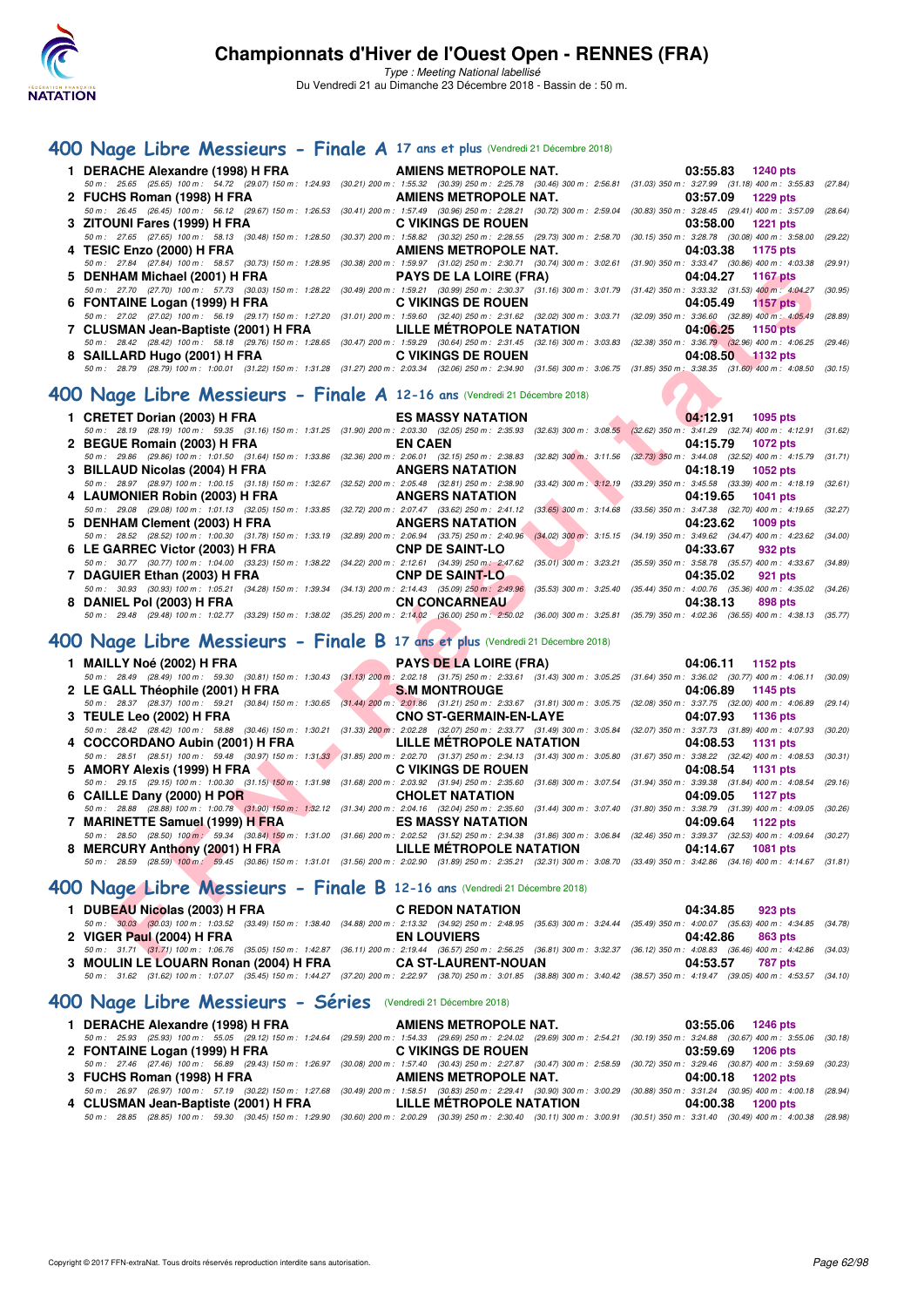

| 400 Nage Libre Messieurs - Séries (suite)                                                                                                                                                                                          |                                                                                                                                                                |                             |         |
|------------------------------------------------------------------------------------------------------------------------------------------------------------------------------------------------------------------------------------|----------------------------------------------------------------------------------------------------------------------------------------------------------------|-----------------------------|---------|
| 5 GRANDJEAN Hugo (2000) H FRA                                                                                                                                                                                                      | <b>AQUATIC CLUB BOURGES</b>                                                                                                                                    | 04:00.83<br>1196 pts        |         |
| 50 m: 27.61 (27.61) 100 m: 58.14 (30.53) 150 m: 1:28.65 (30.51) 200 m: 1:59.46 (30.81) 250 m: 2:29.86 (30.40) 300 m: 3:00.84 (30.98) 350 m: 3:31.17 (30.33) 400 m: 4:00.83<br>6 SAILLARD Hugo (2001) H FRA                         | <b>C VIKINGS DE ROUEN</b>                                                                                                                                      | 04:01.80<br><b>1188 pts</b> | (29.66) |
| 50 m : 28.62 (28.62) 100 m : 59.05 (30.43) 150 m : 1:29.50<br>7 ZITOUNI Fares (1999) H FRA                                                                                                                                         | (30.45) 200 m : 2:00.16 (30.66) 250 m : 2:30.68 (30.52) 300 m : 3:01.61 (30.93) 350 m : 3:32.36 (30.75) 400 m : 4:01.80 (29.44)<br><b>C VIKINGS DE ROUEN</b>   | 04:04.35<br>1166 pts        |         |
| 50 m: 28.11 (28.11) 100 m: 58.92 (30.81) 150 m: 1:30.24 (31.32) 200 m: 2:01.88 (31.64) 250 m: 2:32.93 (31.05) 300 m: 3:03.52 (30.59) 350 m: 3:33.71 (30.19) 400 m: 4:04.35                                                         |                                                                                                                                                                |                             | (30.64) |
| 8 DENHAM Michael (2001) H FRA<br>50 m: 28.59 (28.59) 100 m: 59.29 (30.70) 150 m: 1:30.13                                                                                                                                           | <b>PAYS DE LA LOIRE (FRA)</b><br>(30.84) 200 m : 2:01.18 (31.05) 250 m : 2:32.21 (31.03) 300 m : 3:03.34 (31.13) 350 m : 3:34.63 (31.29) 400 m : 4:05.71       | 04:05.71<br>1155 pts        | (31.08) |
| 9 TESIC Enzo (2000) H FRA                                                                                                                                                                                                          | <b>AMIENS METROPOLE NAT.</b>                                                                                                                                   | 04:05.85<br>1154 pts        |         |
| 50 m : 27.65 (27.65) 100 m : 58.13 (30.48) 150 m : 1:28.52 (30.39) 200 m : 2:00.05 (31.53) 250 m : 2:32.05 (32.00) 300 m : 3:03.99 (31.94) 350 m : 3:35.81 (31.82) 400 m : 4:05.85<br>10 COCCORDANO Aubin (2001) H FRA             | LILLE METROPOLE NATATION                                                                                                                                       | 04:06.24<br><b>1151 pts</b> | (30.04) |
| 50 m : 28.73 (28.73) 100 m : 59.45 (30.72) 150 m : 1:30.52 (31.07) 200 m : 2:01.96 (31.44) 250 m : 2:33.00 (31.04) 300 m : 3:04.76 (31.76) 350 m : 3:35.43 (30.67) 400 m : 4:06.24                                                 |                                                                                                                                                                |                             | (30.81) |
| 11 MERCURY Anthony (2001) H FRA<br>50 m: 28.19 (28.19) 100 m: 58.81 (30.62) 150 m: 1:30.00 (31.19) 200 m: 2:01.31 (31.31) 250 m: 2:33.20 (31.89) 300 m: 3:05.10 (31.90) 350 m: 3:37.43 (32.33) 400 m: 4:07.54                      | LILLE METROPOLE NATATION                                                                                                                                       | 04:07.54<br><b>1140 pts</b> | (30.11) |
| 12 MAILLY Noé (2002) H FRA<br>50 m: 29.04 (29.04) 100 m: 59.60 (30.56) 150 m: 1:31.67 (32.07) 200 m: 2:03.25 (31.58) 250 m: 2:34.97 (31.72) 300 m: 3:06.19 (31.22) 350 m: 3:38.05 (31.66) 400 m: 4:08.12                           | <b>PAYS DE LA LOIRE (FRA)</b>                                                                                                                                  | 04:08.12<br>1135 pts        | (30.07) |
| 13 LE GALL Théophile (2001) H FRA                                                                                                                                                                                                  | <b>S.M MONTROUGE</b>                                                                                                                                           | 04:08.44<br><b>1132 pts</b> |         |
| 50 m: 28.31 (28.31) 100 m: 59.16 (30.85) 150 m: 1:30.77 (31.61) 200 m: 2:03.00 (32.23) 250 m: 2:35.43 (32.43) 300 m: 3:07.84 (32.41) 350 m: 3:39.94 (32.10) 400 m: 4:08.44<br>14 CAILLE Dany (2000) H POR                          | <b>CHOLET NATATION</b>                                                                                                                                         | 04:08.52<br><b>1131 pts</b> | (28.50) |
| 50 m : 28.70 (28.70) 100 m : 59.80 (31.10) 150 m : 1:31.24 (31.44) 200 m : 2:03.01 (31.77) 250 m : 2:34.64 (31.63) 300 m : 3:06.44 (31.80) 350 m : 3:38.14 (31.70) 400 m : 4:08.52                                                 |                                                                                                                                                                |                             | (30.38) |
| 15 MARINETTE Samuel (1999) H FRA<br>50 m : 28.49 (28.49) 100 m : 59.45 (30.96) 150 m : 1:30.45 (31.00) 200 m : 2:02.32 (31.87) 250 m : 2:33.81 (31.49) 300 m : 3:06.05 (32.24) 350 m : 3:38.37 (32.32) 400 m : 4:08.82             | <b>ES MASSY NATATION</b>                                                                                                                                       | 04:08.82<br>1129 pts        | (30.45) |
| 16 AMORY Alexis (1999) H FRA<br>50 m: 28.84 (28.84) 100 m: 1:00.06 (31.22) 150 m: 1:31.17 (31.11) 200 m: 2:03.19 (32.02) 250 m: 2:35.10 (31.91) 300 m: 3:07.29 (32.19) 350 m: 3:39.12 (31.83) 400 m: 4:09.13                       | <b>C VIKINGS DE ROUEN</b>                                                                                                                                      | 04:09.13<br>1126 pts        | (30.01) |
| 17 TEULE Leo (2002) H FRA                                                                                                                                                                                                          | <b>CNO ST-GERMAIN-EN-LAYE</b>                                                                                                                                  | 04:09.37<br>1124 pts        |         |
| 50 m : 28.43 (28.43) 100 m : 58.87 (30.44) 150 m : 1:30.49 (31.62) 200 m : 2:02.44 (31.95) 250 m : 2:35.07 (32.63) 300 m : 3:06.73 (31.66) 350 m : 3:38.78 (32.05) 400 m : 4:09.37<br>18 RIGUIDEL Leo (2001) H FRA                 | <b>CHARTRES METROPOLE NAT</b>                                                                                                                                  | 04:09.42<br><b>1124 pts</b> | (30.59) |
| 50 m : 28.49 (28.49) 100 m : 59.06 (30.57) 150 m : 1:30.35 (31.29) 200 m : 2:02.05 (31.70) 250 m : 2:33.84 (31.79) 300 m : 3:06.02 (32.18) 350 m : 3:38.12 (32.10) 400 m : 4:09.42 (31.30)                                         |                                                                                                                                                                |                             |         |
| 19 HOUOT Jeremy (1999) H FRA<br>50 m: 28.95 (28.95) 100 m: 59.70 (30.75) 150 m: 1:31.04 (31.34) 200 m: 2:01.88 (30.84) 250 m: 2:32.65 (30.77) 300 m: 3:04.65 (32.00) 350 m: 3:37.11 (32.46) 400 m: 4:09.70                         | <b>C VIKINGS DE ROUEN</b>                                                                                                                                      | 04:09.70<br>1122 pts        | (32.59) |
| 20 SOULARD Nathanael (2001) H FRA<br>50 m: 28.66 (28.66) 100 m: 1:00.06 (31.40) 150 m: 1:32.07 (32.01) 200 m: 2:04.11 (32.04) 250 m 2:36.50 (32.39) 300 m: 3:08.87 (32.37) 350 m: 3:40.36 (31.49) 400 m: 4:11.24                   | <b>PAYS DE LA LOIRE (FRA)</b>                                                                                                                                  | 04:11.24<br>1109 pts        | (30.88) |
| 21 LAINE Melaine (2001) H FRA                                                                                                                                                                                                      | <b>CN FOUGERES</b>                                                                                                                                             | 04:11.56<br>1106 pts        |         |
| 50 m : 28.07 (28.07) 100 m : 59.22 (31.15) 150 m : 1:31.34 (32.12) 200 m : 2:03.77 (32.43) 250 m : 2:35.86 (32.09) 300 m : 3:08.22 (32.36) 350 m : 3:40.60 (32.38) 400 m : 4:11.56<br>22 HANOTEAUX Tescelin (1999) H FRA           | <b>OLYMPIQUE LA GARENNE-COLOMBES</b>                                                                                                                           | 04:12.25<br>1101 pts        | (30.96) |
| 50 m: 28.76 (28.76) 100 m: 1:00.20 (31.44) 150 m: 1:32.10 (31.90) 200 m: 2:04.52 (32.42) 250 m: 2:36.96 (32.44) 300 m: 3:09.48 (32.52) 350 m: 3:41.17 (31.69) 400 m: 4:12.25<br>23 JOLY Killian (2000) H FRA                       | <b>DINARD OLYMPIQUE N</b>                                                                                                                                      | 04:12.96<br>1095 pts        | (31.08) |
| 50 m : 28.90 (28.90) 100 m : 1:00.34 (31.44) 150 m : 1:32.46                                                                                                                                                                       | (32.12) 200 m : 2:04.89 (32.43) 250 m : 2:37.32 (32.43) 300 m : 3:10.31 (32.99) 350 m : 3:42.54 (32.23) 400 m : 4:12.96                                        |                             | (30.42) |
| 24 MOUILLEY Alexandre (2001) H FRA<br>50 m: 28.96 (28.96) 100 m: 59.74 (30.78) 150 m: 1:31.70                                                                                                                                      | <b>AQUATIC CLUB BOURGES</b><br>(31.96) 200 m : 2:03.89 (32.19) 250 m : 2:36.21 (32.32) 300 m : 3:08.93 (32.72) 350 m : 3:41.30 (32.37) 400 m : 4:13.57 (32.27) | 04:13.57<br><b>1090 pts</b> |         |
| 25 CRETET Dorian (2003) H FRA<br>50 m : 28.44 (28.44) 100 m : 1:00.26 (31.82) 150 m : 1:32.51                                                                                                                                      | <b>ES MASSY NATATION</b><br>(32.25) 200 m : 2:05.31 (32.80) 250 m : 2:37.67 (32.36) 300 m : 3:10.30 (32.63) 350 m : 3:42.55 (32.25) 400 m : 4:13.61 (31.06)    | 04:13.61<br>1089 pts        |         |
| 26 PORTAL Alex (2002) H FRA                                                                                                                                                                                                        | <b>CNO ST-GERMAIN-EN-LAYE</b>                                                                                                                                  | 04:14.22<br>1084 pts        |         |
| 50 m : 28.87 (28.87) 100 m : 1:00.54 (31.67) 150 m : 1:32.50 (31.96) 200 m : 2:05.37 (32.87) 250 m : 2:37.85 (32.48) 300 m : 3:10.37 (32.52) 350 m : 3:43.13 (32.76) 400 m : 4:14.22<br>27 BEGUE Romain (2003) H FRA               | <b>EN CAEN</b>                                                                                                                                                 | 04:14.47<br><b>1082 pts</b> | (31.09) |
| 50 m : 29.57 (29.57) 100 m : 1:01.50 (31.93) 150 m : 1:33.49 (31.99) 200 m : 2:05.54 (32.05) 250 m : 2:37.75 (32.21) 300 m : 3:10.12 (32.37) 350 m : 3:42.51 (32.39) 400 m : 4:14.47 (31.96)                                       |                                                                                                                                                                |                             |         |
| 28 BOUCHON Victor (2002) H FRA<br>50 m: 28.74 (28.74) 100 m: 59.64 (30.90) 150 m: 1:31.85 (32.21) 200 m: 2:04.16 (32.31) 250 m: 2:37.12 (32.96) 300 m: 3:10.25 (33.13) 350 m: 3:43.19 (32.94) 400 m: 4:15.26 (32.07)               | <b>C REDON NATATION</b>                                                                                                                                        | 04:15.26<br><b>1076 pts</b> |         |
| 29 CABIOCH Clément (2000) H FRA<br>50 m : 28.58 (28.58) 100 m : 59.82 (31.24) 150 m : 1;31.49 (31.67) 200 m : 2:03.99 (32.50) 250 m : 2:36.80 (32.81) 300 m : 3:10.33 (33.53) 350 m : 3:43.76 (33.43) 400 m : 4:15.74 (31.98)      | <b>C VIKINGS DE ROUEN</b>                                                                                                                                      | 04:15.74<br><b>1072 pts</b> |         |
| 30 DENHAM Clement (2003) H FRA                                                                                                                                                                                                     | <b>ANGERS NATATION</b>                                                                                                                                         | 04:18.07<br>1053 pts        |         |
| 50 m : 29.23 (29.23) 100 m : 1:01.35 (32.12) 150 m : 1:33.93 (32.58) 200 m : 2:06.80 (32.87) 250 m : 2:39.52 (32.72) 300 m : 3:12.63 (33.11) 350 m : 3:45.87 (33.24) 400 m : 4:18.07<br>31 LAFFITE Evan (2001) H FRA               | <b>C VIKINGS DE ROUEN</b>                                                                                                                                      | 04:18.63<br>1049 pts        | (32.20) |
| 50 m : 29.07 (29.07) 100 m : 1:01.05 (31.98) 150 m : 1:33.74 (32.69) 200 m : 2:06.94 (33.20) 250 m : 2:39.93 (32.99) 300 m : 3:13.53 (33.60) 350 m : 3:46.81 (33.28) 400 m : 4:18.63 (31.82)<br>32 DAGUIER Theo (2001) H FRA       | <b>CNP DE SAINT-LO</b>                                                                                                                                         | 04:19.00                    |         |
| 50 m: 29.06 (29.06) 100 m: 1:00.37 (31.31) 150 m: 1:31.87 (31.50) 200 m: 2:04.48 (32.61) 250 m: 2:37.71 (33.23) 300 m: 3:11.43 (33.72) 350 m: 3:45.77 (34.34) 400 m: 4:19.00 (33.23)                                               |                                                                                                                                                                | <b>1046 pts</b>             |         |
| 33 MESANGE GORGEON Jolan (2002) H FRA<br>50 m: 29.70 (29.70) 100 m: 1:02.09 (32.39) 150 m: 1:34.99 (32.90) 200 m: 2:08.26 (33.27) 250 m: 2:41.06 (32.80) 300 m: 3:14.23 (33.17) 350 m: 3:47.75 (33.52) 400 m: 4:19.05 (31.30)      | <b>C VIKINGS DE ROUEN</b>                                                                                                                                      | 04:19.05<br>1045 pts        |         |
| 34 HABASQUE Clément (2001) H FRA                                                                                                                                                                                                   | <b>CN BREST</b>                                                                                                                                                | 04:20.12<br><b>1037 pts</b> |         |
| 50 m : 30.38 (30.38) 100 m : 1:03.22 (32.84) 150 m : 1:36.41<br>35 VISBECQ Edouard (2002) H FRA                                                                                                                                    | (33.19) 200 m: 2:10.52 (34.11) 250 m: 2:42.74 (32.22) 300 m: 3:16.03 (33.29) 350 m: 3:48.40 (32.37) 400 m: 4:20.12 (31.72)<br><b>NANTES NATATION</b>           | 04:20.32<br>1035 pts        |         |
| 50 m: 29.29 (29.29) 100 m: 1:01.45 (32.16) 150 m: 1:34.52 (33.07) 200 m: 2:07.48 (32.96) 250 m: 2:40.57 (33.09) 300 m: 3:13.79 (33.22) 350 m: 3:47.68 (33.89) 400 m: 4:20.32 (32.64)<br>36 GUILLEMOZ Gabriel (2002) H FRA          | AN ROMORANTIN                                                                                                                                                  | 04:23.17<br>1013 pts        |         |
| 50 m : 29.83 (29.83) 100 m : 1:02.86 (33.03) 150 m : 1:36.20 (33.34) 200 m : 2:10.03 (33.83) 250 m : 2:43.57 (33.54) 300 m : 3:17.45 (33.88) 350 m : 3:50.78 (33.33) 400 m : 4:23.17 (32.39)                                       |                                                                                                                                                                |                             |         |
| 37 LEMARCHAND Kyllian (2002) H FRA<br>50 m : 29.30 (29.30) 100 m : 1:01.60 (32.30) 150 m : 1:34.75 (33.15) 200 m : 2:08.29 (33.54) 250 m : 2:41.64 (33.35) 300 m : 3:16.23 (34.59) 350 m : 3:50.53 (34.30) 400 m : 4:24.48 (33.95) | <b>CN LE PLESSIS-ROBINSON</b>                                                                                                                                  | 04:24.48<br>1002 pts        |         |
| 38 BILLAUD Nicolas (2004) H FRA<br>50 m : 29.53 (29.53) 100 m : 1:02.58 (33.05) 150 m : 1:36.06 (33.48) 200 m : 2:09.81 (33.75) 250 m : 2:43.52 (33.71) 300 m : 3:17.52 (34.00) 350 m : 3:51.12 (33.60) 400 m : 4:24.49 (33.37)    | <b>ANGERS NATATION</b>                                                                                                                                         | 04:24.49<br>1002 pts        |         |
| 39 GUELOU Killian (2001) H FRA                                                                                                                                                                                                     | <b>C PAUL-BERT RENNES</b>                                                                                                                                      | 04:25.47<br>995 pts         |         |
| 50 m : 29.69 (29.69) 100 m : 1:02.27 (32.58) 150 m : 1:35.98 (33.71) 200 m : 2:09.87 (33.89) 250 m : 2:43.70 (33.83) 300 m : 3:18.37 (34.67) 350 m : 3:52.79 (34.42) 400 m : 4:25.47 (32.68)<br>40 JOUAN Theo (2000) H FRA         | <b>CERCLE DES NAGEURS ST-BRIEUC</b>                                                                                                                            | 04:26.88<br>984 pts         |         |
| 50 m: 29.78 (29.78) 100 m: 1:03.21 (33.43) 150 m: 1:36.75 (33.54) 200 m: 2:10.69 (33.94) 250 m: 2:43.96 (33.27) 300 m: 3:18.21 (34.25) 350 m: 3:52.68 (34.47) 400 m: 4:26.88 (34.20)                                               |                                                                                                                                                                |                             |         |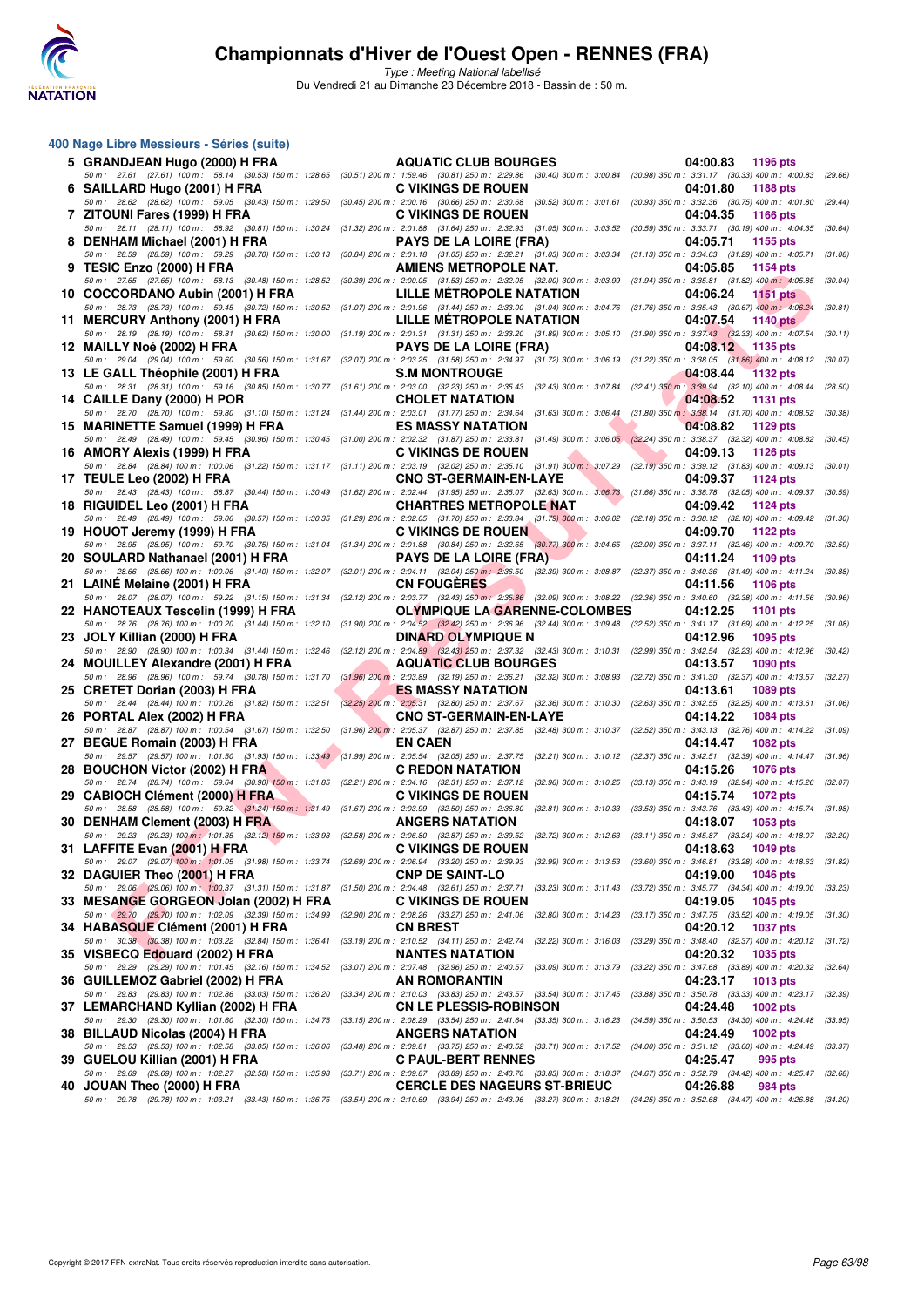

Type : Meeting National labellisé

Du Vendredi 21 au Dimanche 23 Décembre 2018 - Bassin de : 50 m.

| 400 Nage Libre Messieurs - Séries (suite)     |                                                                                                                                                                                      |                     |
|-----------------------------------------------|--------------------------------------------------------------------------------------------------------------------------------------------------------------------------------------|---------------------|
| 41 LAUMONIER Robin (2003) H FRA               | <b>ANGERS NATATION</b>                                                                                                                                                               | 04:28.10<br>974 pts |
|                                               | 50 m: 30.02 (30.02) 100 m: 1:03.47 (33.45) 150 m: 1:37.26 (33.79) 200 m: 2:11.85 (34.59) 250 m: 2:46.10 (34.25) 300 m: 3:20.23 (34.13) 350 m: 3:54.70 (34.47) 400 m: 4:28.10 (33.40  |                     |
|                                               | 42 BREUIL Bastian (2002) H FRA C PAUL-BERT RENNES                                                                                                                                    | 04:29.39<br>964 pts |
|                                               | 50 m: 28.69 (28.69) 100 m: 1:01.22 (32.53) 150 m: 1:35.04 (33.82) 200 m: 2:09.55 (34.51) 250 m: 2:44.59 (35.04) 300 m: 3:19.83 (35.24) 350 m: 3:55.14 (35.31) 400 m: 4:29.39 (34.25) |                     |
| 43 BOURDEL Lucas (2001) H FRA CN LAMBALLE     |                                                                                                                                                                                      | 04:30.87<br>953 pts |
|                                               | 50 m: 29.41 (29.41) 100 m: 1:02.90 (33.49) 150 m: 1:36.66 (33.76) 200 m: 2:11.60 (34.94) 250 m: 2:46.33 (34.73) 300 m: 3:21.68 (35.35) 350 m: 3:56.97 (35.29) 400 m: 4:30.87         | (33.90)             |
| 44 MONOT Kilian (2002) H FRA                  | <b>DAUPHINS ELORN LANDERNEAU</b>                                                                                                                                                     | 04:30.93<br>952 pts |
|                                               | 50 m: 30.14 (30.14) 100 m: 1:03.08 (32.94) 150 m: 1:36.77 (33.69) 200 m: 2:11.20 (34.43) 250 m: 2:45.47 (34.27) 300 m: 3:21.12 (35.65) 350 m: 3:56.74 (35.62) 400 m: 4:30.93         | (34.19)             |
| 45 MOULIN Luc (2001) H FRA LANNION NATATION   |                                                                                                                                                                                      | 04:31.50<br>948 pts |
|                                               | 50 m: 30.28 (30.28) 100 m: 1:03.30 (33.02) 150 m: 1:37.20 (33.90) 200 m: 2:12.14 (34.94) 250 m: 2:46.83 (34.69) 300 m: 3:22.64 (35.81) 350 m: 3:57.75 (35.11) 400 m: 4:31.50         | (33.75)             |
|                                               |                                                                                                                                                                                      | 04:32.39<br>941 pts |
|                                               | 50 m: 31.15 (31.15) 100 m: 1:04.33 (33.18) 150 m: 1:39.09 (34.76) 200 m: 2:13.80 (34.71) 250 m: 2:48.74 (34.94) 300 m: 3:22.95 (34.21) 350 m: 3:57.58 (34.63) 400 m: 4:32.39         | (34.81)             |
| 47 DANIEL Pol (2003) H FRA                    | CN CONCARNEAU                                                                                                                                                                        | 04:33.58<br>932 pts |
|                                               | 50 m: 29.13 (29.13) 100 m: 1:02.87 (33.74) 150 m: 1:38.47 (35.60) 200 m: 2:14.45 (35.98) 250 m: 2:49.55 (35.10) 300 m: 3:24.56 (35.01) 350 m: 4:00.08 (35.52) 400 m: 4:33.58         | (33.50)             |
|                                               |                                                                                                                                                                                      | 04:38.07<br>899 pts |
|                                               | 50 m: 31.04 (31.04) 100 m: 1:04.38 (33.34) 150 m: 1:39.81 (35.43) 200 m: 2:15.67 (35.86) 250 m: 2:51.56 (35.89) 300 m: 3:27.53 (35.97) 350 m: 4:03.63 (36.10) 400 m: 4:38.07 (34.44) |                     |
| 49 DAGUIER Ethan (2003) H FRA CNP DE SAINT-LO |                                                                                                                                                                                      | 04:38.18<br>898 pts |
|                                               | 50 m: 31.61 (31.61) 100 m: 1:05.94 (34.33) 150 m: 1:41.03 (35.09) 200 m: 2:16.44 (35.41) 250 m: 2:52.40 (35.96) 300 m: 3:28.20 (35.80) 350 m: 4:03.51 (35.31) 400 m: 4:38.18 (34.67) |                     |
|                                               |                                                                                                                                                                                      | 04:42.17<br>868 pts |
|                                               | 50 m: 29.74 (29.74) 100 m: 1:03.08 (33.34) 150 m: 1:38.61 (35.53) 200 m: 2:14.90 (36.29) 250 m: 2:51.81 (36.91) 300 m: 3:28.71 (36.90) 350 m: 4:05.81 (37.10) 400 m: 4:42.17         | (36.36)             |
| 51 VIGER Paul (2004) H FRA                    | <b>EN LOUVIERS</b>                                                                                                                                                                   | 04:47.74<br>828 pts |
|                                               | 50 m: 32.17 (32.17) 100 m: 1:07.75 (35.58) 150 m: 1:44.42 (36.67) 200 m: 2:21.62 (37.20) 250 m: 2:58.43 (36.81) 300 m: 3:36.23 (37.80) 350 m: 4:12.65 (36.42) 400 m: 4:47.74 (35.09) |                     |
|                                               | 52 MOULIN LE LOUARN Ronan (2004) H FRA CA ST-LAURENT-NOUAN                                                                                                                           | 04:53.18<br>790 pts |
|                                               | 50 m: 30.72 (30.72) 100 m: 1:06.60 (35.88) 150 m: 1:45.19 (38.59) 200 m: 2:25.10 (39.91) 250 m: 3:04.60 (39.50) 300 m: 3:42.15 (37.55) 350 m: 4:20.07 (37.92) 400 m: 4:53.18 (33.11) |                     |
| --- SAGNES Hugo (2001) H FRA                  |                                                                                                                                                                                      | DNS dec             |
|                                               | <b>AMIENS METROPOLE NAT.<br/>MONT-SAINT-AIGNAN NATATION</b>                                                                                                                          |                     |
| --- COLIN Iliam (2004) H FRA                  | MONT-SAINT-AIGNAN NATATION                                                                                                                                                           | <b>DNS</b> dec      |

#### **[800 Nage Libre Messieurs - Série rapide](http://www.ffnatation.fr/webffn/resultats.php?idact=nat&go=epr&idcpt=55947&idepr=55)** (Samedi 22 Décembre 2018)

|   | HJ MUULIN LUU (ZUUT) II FRA                                                                                                                                                                                                                             |                           | LAINNUN INATATIUN                                                                                                                                                                                                                                                                                      |                                                        | 04.JI.JU                                                                                                                                                                                        | อฯง pเจ                                                |                    |
|---|---------------------------------------------------------------------------------------------------------------------------------------------------------------------------------------------------------------------------------------------------------|---------------------------|--------------------------------------------------------------------------------------------------------------------------------------------------------------------------------------------------------------------------------------------------------------------------------------------------------|--------------------------------------------------------|-------------------------------------------------------------------------------------------------------------------------------------------------------------------------------------------------|--------------------------------------------------------|--------------------|
|   | 50 m: 30.28 (30.28) 100 m: 1:03.30 (33.02) 150 m: 1:37.20 (33.90) 200 m: 2:12.14 (34.94) 250 m: 2:46.83 (34.69) 300 m: 3:22.64 (35.81) 350 m: 3:57.75 (35.11) 400 m: 4:31.50                                                                            |                           |                                                                                                                                                                                                                                                                                                        |                                                        |                                                                                                                                                                                                 |                                                        | (33.75)            |
|   | 46 LE GARREC Victor (2003) H FRA                                                                                                                                                                                                                        |                           | <b>CNP DE SAINT-LO</b>                                                                                                                                                                                                                                                                                 |                                                        | 04:32.39                                                                                                                                                                                        | 941 pts                                                |                    |
|   | 50 m: 31.15 (31.15) 100 m: 1:04.33 (33.18) 150 m: 1:39.09<br>47   DANIEL Pol (2003) H FRA                                                                                                                                                               |                           | (34.76) 200 m : 2:13.80 (34.71) 250 m : 2:48.74<br><b>CN CONCARNEAU</b>                                                                                                                                                                                                                                | (34.94) 300 m : 3:22.95                                | (34.21) 350 m: 3:57.58 (34.63) 400 m: 4:32.39<br>04:33.58                                                                                                                                       | 932 pts                                                | (34.81)            |
|   | 50 m: 29.13 (29.13) 100 m: 1:02.87 (33.74) 150 m: 1:38.47                                                                                                                                                                                               |                           | (35.60) 200 m : 2:14.45 (35.98) 250 m : 2:49.55 (35.10) 300 m : 3:24.56 (35.01) 350 m : 4:00.08 (35.52) 400 m : 4:33.58                                                                                                                                                                                |                                                        |                                                                                                                                                                                                 |                                                        | (33.50)            |
|   | 48   JOUANNY Adrien (2002) H FRA                                                                                                                                                                                                                        |                           | <b>CHOLET NATATION</b>                                                                                                                                                                                                                                                                                 |                                                        | 04:38.07                                                                                                                                                                                        | 899 pts                                                |                    |
|   | 50 m: 31.04 (31.04) 100 m: 1:04.38 (33.34) 150 m: 1:39.81                                                                                                                                                                                               |                           | (35.43) 200 m : 2:15.67 (35.86) 250 m : 2:51.56                                                                                                                                                                                                                                                        | $(35.89)$ 300 m : 3:27.53                              | (35.97) 350 m : 4:03.63 (36.10) 400 m : 4:38.07                                                                                                                                                 |                                                        | (34.44)            |
|   | 49 DAGUIER Ethan (2003) H FRA                                                                                                                                                                                                                           |                           | <b>CNP DE SAINT-LO</b>                                                                                                                                                                                                                                                                                 |                                                        | 04:38.18                                                                                                                                                                                        | 898 pts                                                |                    |
|   | 50 m: 31.61 (31.61) 100 m: 1:05.94 (34.33) 150 m: 1:41.03 (35.09) 200 m: 2:16.44 (35.41) 250 m: 2:52.40                                                                                                                                                 |                           |                                                                                                                                                                                                                                                                                                        | $(35.96)$ 300 m : 3:28.20                              | $(35.80)$ 350 m : 4:03.51 $(35.31)$ 400 m : 4:38.18                                                                                                                                             |                                                        | (34.67)            |
|   | 50   DUBEAU Nicolas (2003) H FRA<br>50 m : 29.74 (29.74) 100 m : 1:03.08 (33.34) 150 m : 1:38.61 (35.53) 200 m : 2:14.90 (36.29) 250 m : 2:51.81                                                                                                        |                           | C REDON NATATION                                                                                                                                                                                                                                                                                       | $(36.91)$ 300 m : 3:28.71                              | 04:42.17<br>$(36.90)$ 350 m : 4:05.81 $(37.10)$ 400 m : 4:42.17                                                                                                                                 | 868 pts                                                | (36.36)            |
|   | 51 VIGER Paul (2004) H FRA                                                                                                                                                                                                                              |                           | <b>EN LOUVIERS</b>                                                                                                                                                                                                                                                                                     |                                                        | 04:47.74                                                                                                                                                                                        | 828 pts                                                |                    |
|   | 50 m: 32.17 (32.17) 100 m: 1:07.75 (35.58) 150 m: 1:44.42 (36.67) 200 m: 2:21.62 (37.20) 250 m: 2:58.43 (36.81) 300 m: 3:36.23 (37.80) 350 m: 4:12.65 (36.42) 400 m: 4:47.74                                                                            |                           |                                                                                                                                                                                                                                                                                                        |                                                        |                                                                                                                                                                                                 |                                                        | (35.09)            |
|   | 52   MOULIN LE LOUARN Ronan (2004) H FRA                                                                                                                                                                                                                |                           | <b>CA ST-LAURENT-NOUAN</b>                                                                                                                                                                                                                                                                             |                                                        | 04:53.18                                                                                                                                                                                        | 790 pts                                                |                    |
|   | 50 m : 30.72 (30.72) 100 m : 1:06.60 (35.88) 150 m : 1:45.19 (38.59) 200 m : 2:25.10 (39.91) 250 m : 3:04.60 (39.50) 300 m : 3:42.15 (37.55) 350 m : 4:20.07 (37.92) 400 m : 4:53.18 (33.11)                                                            |                           |                                                                                                                                                                                                                                                                                                        |                                                        |                                                                                                                                                                                                 |                                                        |                    |
|   | ---   SAGNES Hugo (2001) H FRA                                                                                                                                                                                                                          |                           | AMIENS METROPOLE NAT.                                                                                                                                                                                                                                                                                  |                                                        | <b>DNS</b> dec                                                                                                                                                                                  |                                                        |                    |
|   | --- COLIN Iliam (2004) H FRA                                                                                                                                                                                                                            |                           | <b>MONT-SAINT-AIGNAN NATATION</b>                                                                                                                                                                                                                                                                      |                                                        | <b>DNS dec</b>                                                                                                                                                                                  |                                                        |                    |
|   |                                                                                                                                                                                                                                                         |                           |                                                                                                                                                                                                                                                                                                        |                                                        |                                                                                                                                                                                                 |                                                        |                    |
|   | 00 Nage Libre Messieurs - Série rapide (Samedi 22 Décembre 2018)                                                                                                                                                                                        |                           |                                                                                                                                                                                                                                                                                                        |                                                        |                                                                                                                                                                                                 |                                                        |                    |
|   |                                                                                                                                                                                                                                                         |                           |                                                                                                                                                                                                                                                                                                        |                                                        |                                                                                                                                                                                                 |                                                        |                    |
|   | 1 FONTAINE Logan (1999) H FRA                                                                                                                                                                                                                           |                           | <b>C VIKINGS DE ROUEN</b>                                                                                                                                                                                                                                                                              |                                                        | 08:08.63                                                                                                                                                                                        | <b>1267 pts</b>                                        |                    |
|   | 50 m: 28.63 (28.63) 100 m: 59.14 (30.51) 150 m: 1:30.12<br>450 m : 4:36.79 (30.39) 500 m : 5:07.49 (30.70) 550 m : 5:38.04                                                                                                                              | $(30.98)$ 200 m : 2:01.21 | $(31.09)$ 250 m : 2:32.59<br>$(30.55)$ 600 m : 6:08.64 $(30.60)$ 650 m : 6:38.95                                                                                                                                                                                                                       | $(31.38)$ 300 m : 3:04.08<br>$(30.31)$ 700 m : 7:09.74 | $(31.49)$ 350 m : 3:35.48 $(31.40)$ 400 m : 4:06.40<br>(30.79) 750 m : 7:39.43 (29.69) 800 m : 8:08.63                                                                                          |                                                        | (30.92)<br>(29.20) |
|   | 2 ZITOUNI Fares (1999) H FRA                                                                                                                                                                                                                            |                           | <b>C VIKINGS DE ROUEN</b>                                                                                                                                                                                                                                                                              |                                                        | 08:12.62                                                                                                                                                                                        | 1249 pts                                               |                    |
|   | 50 m : 28.37 (28.37) 100 m : 59.35<br>$(30.98)$ 150 m : 1:30.09<br>450 m : 4:36.64 (31.08) 500 m : 5:07.78<br>$(31.14)$ 550 m : 5:38.61                                                                                                                 |                           | (30.74) 200 m : 2:01.28 (31.19) 250 m : 2:32.31<br>$(30.83)$ 600 m : 6:09.90 $(31.29)$ 650 m : 6:41.00                                                                                                                                                                                                 | $(31.03)$ 300 m : 3:03.40<br>$(31.10)$ 700 m : 7:12.35 | (31.09) 350 m : 3:34.31<br>$(31.35)$ 750 m : 7:42.86 $(30.51)$ 800 m : 8:12.62                                                                                                                  | $(30.91)$ 400 m : 4:05.56                              | (31.25)<br>(29.76) |
|   | 3 FUCHS Roman (1998) H FRA                                                                                                                                                                                                                              |                           | AMIENS METROPOLE NAT.                                                                                                                                                                                                                                                                                  |                                                        | 08:17.47                                                                                                                                                                                        | 1229 pts                                               |                    |
|   | 50 m : 27.94 (27.94) 100 m : 58.51<br>$(30.57)$ 150 m : 1:29.67                                                                                                                                                                                         |                           | $(31.16)$ 200 m : 2:00.98 $(31.31)$ 250 m : 2:32.42<br>$(31.77)$ 600 m : 6:13.48 $(31.73)$ 650 m : 6:45.28                                                                                                                                                                                             | $(31.44)$ 300 m : 3:03.77                              | (31.35) 350 m: 3:35.46 (31.69) 400 m: 4:07.12                                                                                                                                                   |                                                        | (31.66)            |
|   | 450 m: 4:38.57 (31.45) 500 m: 5:09.98 (31.41) 550 m: 5:41.75                                                                                                                                                                                            |                           |                                                                                                                                                                                                                                                                                                        | $(31.80)$ 700 m : 7:17.02                              | (31.74) 750 m: 7:48.48 (31.46) 800 m: 8:17.47                                                                                                                                                   |                                                        | (28.99)            |
|   | 4 SAILLARD Hugo (2001) H FRA<br>50 m: 28.84 (28.84) 100 m: 59.76 (30.92) 150 m: 1:30.87                                                                                                                                                                 |                           | C VIKINGS DE ROUEN<br>$(31.11)$ 200 m : 2:02.00 $(31.13)$ 250 m : 2:33.07 $(31.07)$ 300 m : 3:04.26                                                                                                                                                                                                    |                                                        | 08:17.68<br>(31.19) 350 m: 3:35.52 (31.26) 400 m: 4:06.92                                                                                                                                       | <b>1228 pts</b>                                        | (31.40)            |
|   | 450 m : 4:38.16 (31.24) 500 m : 5:09.59<br>$(31.43)$ 550 m : 5:41.35                                                                                                                                                                                    |                           | $(31.76)$ 600 m : 6:12.99 $(31.64)$ 650 m : 6:44.56 $(31.57)$ 700 m : 7:16.40                                                                                                                                                                                                                          |                                                        | (31.84) 750 m: 7:47.79 (31.39) 800 m: 8:17.68                                                                                                                                                   |                                                        | (29.89)            |
|   | 5 CLUSMAN Jean-Baptiste (2001) H FRA                                                                                                                                                                                                                    |                           | <b>LILLE METROPOLE NATATION</b>                                                                                                                                                                                                                                                                        |                                                        | 08:22.72                                                                                                                                                                                        | <b>1206 pts</b>                                        |                    |
|   | 50 m: 29.25 (29.25) 100 m: 1:00.44 (31.19) 150 m: 1:31.78<br>450 m: 4:39.45 (31.18) 500 m: 5:11.25 (31.80) 550 m: 5:43.54                                                                                                                               |                           | $(31.34)$ 200 m : 2:03.19 $(31.41)$ 250 m : 2:34.58 $(31.39)$ 300 m : 3:06.10<br>$(32.29)$ 600 m : 6:15.37 $(31.83)$ 650 m : 6:48.07 $(32.70)$ 700 m : 7:20.89                                                                                                                                         |                                                        | (31.52) 350 m: 3:37.29 (31.19) 400 m: 4:08.27<br>(32.82) 750 m : 7:52.78 (31.89) 800 m : 8:22.72                                                                                                |                                                        | (30.98)<br>(29.94) |
|   | 6 RIGUIDEL Leo (2001) H FRA                                                                                                                                                                                                                             |                           | <b>CHARTRES METROPOLE NAT</b>                                                                                                                                                                                                                                                                          |                                                        | 08:25.90                                                                                                                                                                                        | 1193 pts                                               |                    |
|   | 50 m : 28.82 (28.82) 100 m : 1:00.02 (31.20) 150 m : 1:31.74 (31.72) 200 m : 2:03.68 (31.94) 250 m : 2:35.46 (31.78) 300 m : 3:07.54                                                                                                                    |                           |                                                                                                                                                                                                                                                                                                        |                                                        | $(32.08)$ 350 m : 3:39.61                                                                                                                                                                       | $(32.07)$ 400 m : 4:11.95                              | (32.34)            |
|   | 450 m : 4:43.86 (31.91) 500 m : 5:16.18 (32.32) 550 m : 5:48.17<br>7 DENHAM Michael (2001) H FRA                                                                                                                                                        |                           | (31.99) 600 m: 6:20.41 (32.24) 650 m: 6:52.19 (31.78) 700 m: 7:23.83<br><b>PAYS DE LA LOIRE (FRA)</b>                                                                                                                                                                                                  |                                                        | $(31.64)$ 750 m : 7:55.56 $(31.73)$ 800 m : 8:25.90<br>08:28.68                                                                                                                                 | <b>1181 pts</b>                                        | (30.34)            |
|   | 50 m: 28.76<br>(28.76) 100 m: 59.80 (31.04) 150 m: 1:31.66                                                                                                                                                                                              |                           | (31.86) 200 m : 2:04.00 (32.34) 250 m : 2:36.17 (32.17) 300 m : 3:08.70                                                                                                                                                                                                                                |                                                        | (32.53) 350 m: 3:41.15 (32.45) 400 m: 4:13.50                                                                                                                                                   |                                                        | (32.35)            |
|   | 450 m : 4:45.66 (32.16) 500 m : 5:18.00 (32.34) 550 m : 5:50.08                                                                                                                                                                                         |                           | (32.08) 600 m: 6:22.11 (32.03) 650 m: 6:53.92 (31.81) 700 m: 7:25.83                                                                                                                                                                                                                                   |                                                        | (31.91) 750 m : 7:57.49 (31.66) 800 m : 8:28.68                                                                                                                                                 |                                                        | (31.19)            |
|   | 8 CAILLE Dany (2000) H POR<br>50 m: 28.83 (28.83) 100 m: 1:00.81                                                                                                                                                                                        |                           | <b>CHOLET NATATION</b>                                                                                                                                                                                                                                                                                 |                                                        | 08:30.24<br>(32.31) 350 m : 3:41.70                                                                                                                                                             | <b>1175 pts</b>                                        |                    |
|   | $(31.98)$ 150 m : 1:32.87<br>$(32.03)$ 500 m $: 5:18.63$<br>450 m : 4:46.23<br>$(32.40)$ 550 m : 5:50.79                                                                                                                                                |                           | (32.06) 200 m: 2:05.07 (32.20) 250 m: 2:37.15<br>(32.16) 600 m: 6:23.17 (32.38) 650 m: 6:55.46                                                                                                                                                                                                         | $(32.08)$ 300 m : 3:09.46<br>$(32.29)$ 700 m : 7:28.17 | (32.71) 750 m : 7:59.73                                                                                                                                                                         | $(32.24)$ 400 m : 4:14.20<br>$(31.56)$ 800 m : 8:30.24 | (32.50)<br>(30.51) |
| 9 | MAILLY Noé (2002) H FRA                                                                                                                                                                                                                                 |                           | <b>PAYS DE LA LOIRE (FRA)</b>                                                                                                                                                                                                                                                                          |                                                        | 08:30.68                                                                                                                                                                                        | 1173 pts                                               |                    |
|   | 50 m : 29.02 (29.02) 100 m : 1:00.59<br>$(31.57)$ 150 m : 1:32.45<br>450 m : 4:47.07 (31.81) 500 m : 5:19.33<br>$(32.26)$ 550 m : 5:51.07                                                                                                               | $(31.74)$ 600 m : 6:23.63 | (31.86) 200 m : 2:05.02 (32.57) 250 m : 2:37.40<br>$(32.56)$ 650 m : 6:55.37                                                                                                                                                                                                                           | $(32.38)$ 300 m : 3:10.21<br>(31.74) 700 m : 7:27.93   | $(32.81)$ 350 m : 3:42.38<br>$(32.56)$ 750 m : 7:59.56                                                                                                                                          | $(32.17)$ 400 m : 4:15.26<br>$(31.63)$ 800 m : 8:30.68 | (32.88)<br>(31.12) |
|   | 10 MERCURY Anthony (2001) H FRA                                                                                                                                                                                                                         |                           | LILLE METROPOLE NATATION                                                                                                                                                                                                                                                                               |                                                        | 08:31.39                                                                                                                                                                                        | 1170 pts                                               |                    |
|   | 50 m: 28.12 (28.12) 100 m: 59.06 (30.94) 150 m: 1:30.39                                                                                                                                                                                                 |                           | (31.33) 200 m: 2:02.22 (31.83) 250 m: 2:34.46                                                                                                                                                                                                                                                          | $(32.24)$ 300 m : 3:06.56                              | $(32.10)$ 350 m : 3:39.03                                                                                                                                                                       | $(32.47)$ 400 m : 4:11.23                              | (32.20)            |
|   | 450 m : 4:44.09 (32.86) 500 m : 5:16.51 (32.42) 550 m : 5:49.27<br>11   LE GALL Théophile (2001) H FRA                                                                                                                                                  |                           | (32.76) 600 m: 6:21.79 (32.52) 650 m: 6:54.85<br><b>S.M MONTROUGE</b>                                                                                                                                                                                                                                  | $(33.06)$ 700 m : 7:27.52                              | (32.67) 750 m: 8:00.57 (33.05) 800 m: 8:31.39<br>08:33.20                                                                                                                                       | 1162 pts                                               | (30.82)            |
|   | 50 m: 28.76 (28.76) 100 m: 1:00.09 (31.33) 150 m: 1:32.08                                                                                                                                                                                               |                           | (31.99) 200 m : 2:04.15 (32.07) 250 m : 2:36.65                                                                                                                                                                                                                                                        | $(32.50)$ 300 m : 3:08.96                              | (32.31) 350 m : 3:41.99                                                                                                                                                                         | $(33.03)$ 400 m : 4:14.88                              | (32.89)            |
|   | 450 m : 4:47.93 (33.05) 500 m : 5:20.76<br>$(32.83)$ 550 m : 5:53.39                                                                                                                                                                                    |                           | (32.63) 600 m : 6:25.87 (32.48) 650 m : 6:58.44                                                                                                                                                                                                                                                        | $(32.57)$ 700 m : 7:30.73                              | $(32.29)$ 750 m : 8:03.23                                                                                                                                                                       | $(32.50)$ 800 m : 8:33.20                              | (29.97)            |
|   | 12 BOURY Florent (2000) H FRA                                                                                                                                                                                                                           |                           | <b>EN CAEN</b>                                                                                                                                                                                                                                                                                         |                                                        | 08:35.33                                                                                                                                                                                        | 1153 pts                                               |                    |
|   | 50 m : 29.79 (29.79) 100 m : 1:02.48 (32.69) 150 m : 1:35.88 (33.40) 200 m : 2:08.85 (32.97) 250 m : 2:42.09 (33.24) 300 m : 3:14.93 (32.84) 350 m : 3:47.31 (32.38) 400 m : 4:19.79<br>450 m : 4:52.04 (32.25) 500 m : 5:23.93 (31.89) 550 m : 5:55.78 |                           | (31.85) 600 m : 6:27.89 (32.11) 650 m : 7:00.04 (32.15) 700 m : 7:32.38                                                                                                                                                                                                                                |                                                        | (32.34) 750 m : 8:03.90 (31.52) 800 m : 8:35.33                                                                                                                                                 |                                                        | (32.48)<br>(31.43) |
|   | 13 HOUOT Jeremy (1999) H FRA                                                                                                                                                                                                                            |                           | <b>C VIKINGS DE ROUEN</b>                                                                                                                                                                                                                                                                              |                                                        | 08:36.57                                                                                                                                                                                        | 1148 pts                                               |                    |
|   | 50 m : 29.77 (29.77) 100 m : 1:01.06 (31.29) 150 m : 1:32.78<br>450 m : 4:45.46 (31.94) 500 m : 5:18.47 (33.01) 550 m : 5:50.65                                                                                                                         |                           | $\begin{array}{cccc} (31.72) \ 200 \ m \ \vdots \ 2.04.64 & (31.86) \ 250 \ m \ \vdots \ 2.36.64 \\ (32.18) \ 600 \ m \ \vdots \ 6.23.69 & (33.04) \ 650 \ m \ \vdots \ 6.56.23 \end{array}$                                                                                                           | $(32.00)$ 300 m : 3:08.80<br>(32.54) 700 m : 7:30.87   | $\begin{array}{lll} (32.16) \ 350 \ m \colon \ 3:40.83 \quad \ (32.03) \ 400 \ m \colon \ 4:13.52 \\ (34.64) \ 750 \ m \colon \ 8:04.81 \quad \ (33.94) \ 800 \ m \colon \ 8:36.57 \end{array}$ |                                                        | (32.69)<br>(31.76) |
|   | 14   TEULE Leo (2002) H FRA                                                                                                                                                                                                                             |                           | <b>CNO ST-GERMAIN-EN-LAYE</b>                                                                                                                                                                                                                                                                          |                                                        | 08:36.85                                                                                                                                                                                        | 1147 pts                                               |                    |
|   | 50 m : 28.98 (28.98) 100 m : 1:00.35 (31.37) 150 m : 1:32.06<br>450 m : 4:45.81 (32.62) 500 m : 5:18.59 (32.78) 550 m : 5:52.16                                                                                                                         |                           | $\begin{array}{cccc} (31.71) \ 200 \ m \colon \ 2.04.00 \quad \  \  (31.94) \ 250 \ m \colon \ 2.35.87 \quad \  \  (31.87) \ 300 \ m \colon \ 3.08.29 \\ (33.57) \ 600 \ m \colon \ 6.25.71 \quad \  \  (33.55) \ 650 \ m \colon \ 6.59.00 \quad \  \  (33.29) \ 700 \ m \colon \ 7.31.88 \end{array}$ |                                                        | (32.42) 350 m: 3:40.79 (32.50) 400 m: 4:13.19                                                                                                                                                   |                                                        | (32.40)            |
|   |                                                                                                                                                                                                                                                         |                           |                                                                                                                                                                                                                                                                                                        |                                                        | (32.88) 750 m : 8:05.13 (33.25) 800 m : 8:36.85                                                                                                                                                 |                                                        | (31.72)            |
|   | 15   HANOTEAUX Tescelin (1999) H FRA                                                                                                                                                                                                                    |                           | <b>OLYMPIQUE LA GARENNE-COLOMBES</b>                                                                                                                                                                                                                                                                   |                                                        | 08:39.76<br>(33.32) 350 m : 3:46.12 (32.87) 400 m : 4:19.44                                                                                                                                     | 1135 pts                                               | (33.32)            |
|   | 50 m : 29.06 (29.06) 100 m : 1:01.36 (32.30) 150 m : 1:33.94<br>450 m : 4:52.19 (32.75) 500 m : 5:25.21 (33.02) 550 m : 5:57.70                                                                                                                         |                           | $\begin{array}{cccc} (32.58) \ 200 \ m \ \vdots \ \ 2.06.98 \ \ (33.04) \ 250 \ m \ \vdots \ \ 2.39.93 \ \ (32.95) \ 300 \ m \ \vdots \ \ 3.13.25 \\ (32.49) \ 600 \ m \ \vdots \ \ 6.30.63 \ \ (32.93) \ 650 \ m \ \vdots \ \ 7.03.38 \ \ (32.75) \ 700 \ m \ \vdots \ \ 7.36.23 \end{array}$         |                                                        | (32.85) 750 m: 8:08.31 (32.08) 800 m: 8:39.76                                                                                                                                                   |                                                        | (31.45)            |
|   | 16 BOSCHER Johan (2001) H FRA                                                                                                                                                                                                                           |                           | <b>AQUATIC CLUB BOURGES</b>                                                                                                                                                                                                                                                                            |                                                        | 08:41.88                                                                                                                                                                                        | <b>1126 pts</b>                                        |                    |
|   | 50 m: 29.55 (29.55) 100 m: 1:02.42 (32.87) 150 m: 1:35.36<br>450 m : 4:53.54 (32.75) 500 m : 5:26.26 (32.72) 550 m : 5:59.15                                                                                                                            |                           | (32.94) 200 m: 2:08.44 (33.08) 250 m: 2:41.51 (33.07) 300 m: 3:14.74<br>(32.89) 600 m : 6:32.08 (32.93) 650 m : 7:05.31 (33.23) 700 m : 7:38.32                                                                                                                                                        |                                                        | $(33.23)$ 350 m : 3:47.82 $(33.08)$ 400 m : 4:20.79<br>$(33.01)$ 750 m : 8:10.43 $(32.11)$ 800 m : 8:41.88                                                                                      |                                                        | (32.97)<br>(31.45) |
|   |                                                                                                                                                                                                                                                         |                           |                                                                                                                                                                                                                                                                                                        |                                                        |                                                                                                                                                                                                 |                                                        |                    |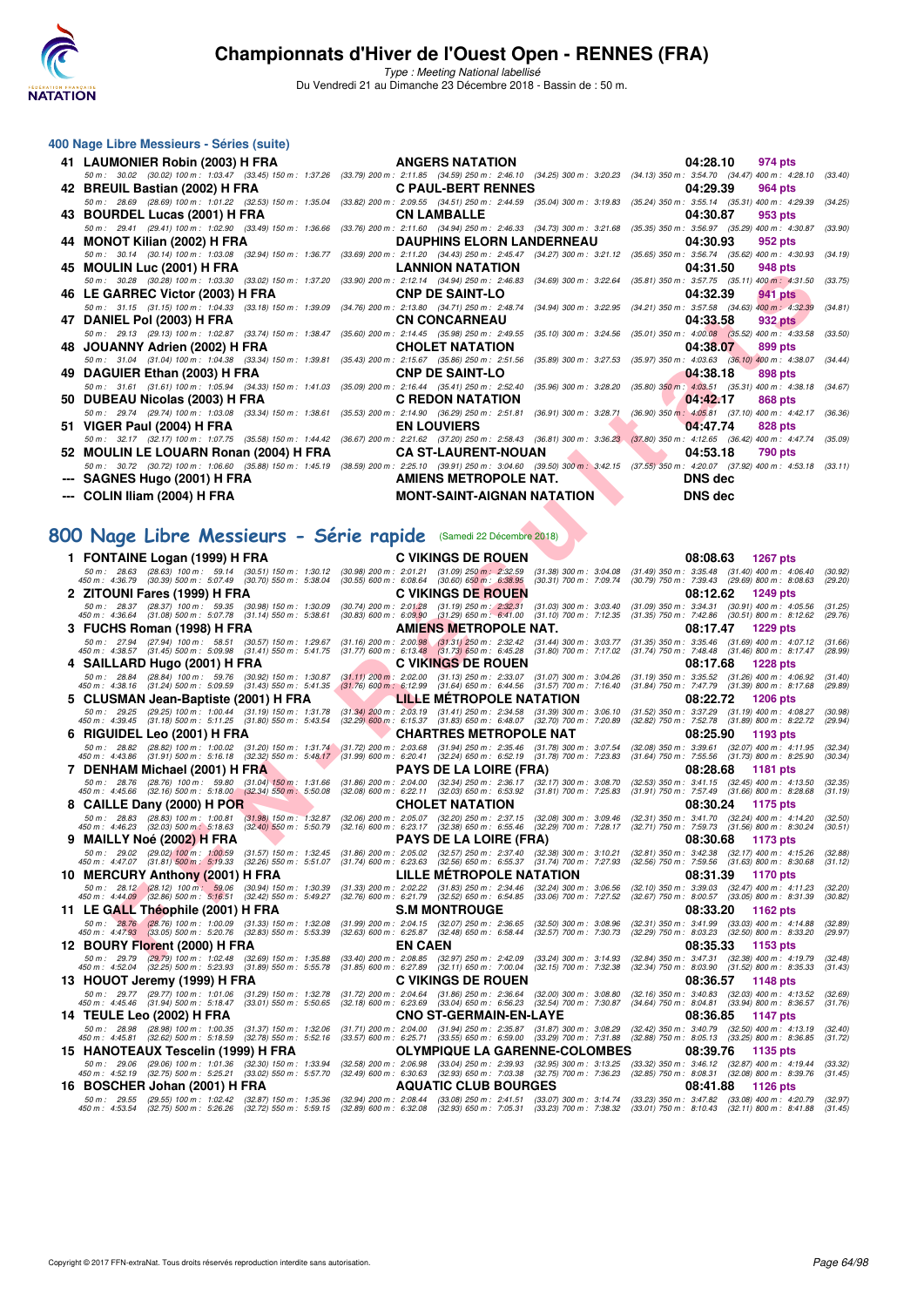

Type : Meeting National labellisé Du Vendredi 21 au Dimanche 23 Décembre 2018 - Bassin de : 50 m.

| 800 Nage Libre Messieurs - Série rapide (suite)                                                                                                                                                                                                                                 |                                                                         |                                                                                                                                                                                                                                                                                                                                       |
|---------------------------------------------------------------------------------------------------------------------------------------------------------------------------------------------------------------------------------------------------------------------------------|-------------------------------------------------------------------------|---------------------------------------------------------------------------------------------------------------------------------------------------------------------------------------------------------------------------------------------------------------------------------------------------------------------------------------|
| 17 JOLY Killian (2000) H FRA                                                                                                                                                                                                                                                    | <b>DINARD OLYMPIQUE N</b>                                               | 08:42.34<br>1125 pts                                                                                                                                                                                                                                                                                                                  |
| 450 m : 4:49.68 (32.71) 500 m : 5:22.65 (32.97) 550 m : 5:55.68                                                                                                                                                                                                                 |                                                                         | 50 m : 29.52 (29.52) 100 m : 1:01.48 (31.96) 150 m : 1:33.80 (32.32) 200 m : 2:06.12 (32.32) 250 m : 2:38.90 (32.78) 300 m : 3:11.44 (32.54) 350 m : 3:44.22 (32.78) 400 m : 4:16.97<br>(32.75)<br>(33.03) 600 m : 6:29.41 (33.73) 650 m : 7:02.96 (33.55) 700 m : 7:36.69 (33.73) 750 m : 8:10.02 (33.33) 800 m : 8:42.34<br>(32.32) |
| 19 GOUEZEC Corentin (2000) H FRA                                                                                                                                                                                                                                                | <b>AQUATIC CLUB BOURGES</b>                                             | 08:45.86<br>1110 $pts$                                                                                                                                                                                                                                                                                                                |
| 50 m: 30.69 (30.69) 100 m: 1:03.92 (33.23) 150 m: 1:37.14 (33.22) 200 m: 2:10.27 (33.13) 250 m: 2:43.44 (33.17) 300 m: 3:16.59<br>450 m : 4:56.62 (33.19) 500 m : 5:29.80 (33.18) 550 m : 6:02.76 (32.96) 600 m : 6:36.06 (33.30) 650 m : 7:09.31 (33.25) 700 m : 7:42.30       |                                                                         | $(33.15)$ 350 m : 3:50.14 $(33.55)$ 400 m : 4:23.43<br>(33.29<br>(32.99) 750 m : 8:14.62 (32.32) 800 m : 8:45.86<br>(31.24)                                                                                                                                                                                                           |
| 20 BOUCHON Victor (2002) H FRA                                                                                                                                                                                                                                                  | <b>C REDON NATATION</b>                                                 | 08:46.65<br>1107 pts                                                                                                                                                                                                                                                                                                                  |
| 450 m : 4:53.71 (33.93) 500 m : 5:27.68 (33.97) 550 m : 6:02.17                                                                                                                                                                                                                 | (34.49) 600 m : 6:36.13 (33.96) 650 m : 7:09.76 (33.63) 700 m : 7:43.34 | 50 m: 29.49 (29.49) 100 m: 1:01.11 (31.62) 150 m: 1:33.46 (32.35) 200 m: 2:06.18 (32.72) 250 m: 2:39.49 (33.31) 300 m: 3:12.56 (33.07) 350 m: 3:46.26 (33.70) 400 m: 4:19.78<br>(33.52)<br>$(33.58)$ 750 m : $8:16.16$ $(32.82)$ 800 m : $8:46.65$<br>(30.49)                                                                         |
| 21 COCCORDANO Aubin (2001) H FRA                                                                                                                                                                                                                                                | LILLE MÉTROPOLE NATATION                                                | 08:47.19<br>1105 pts                                                                                                                                                                                                                                                                                                                  |
| 50 m : 29.60 (29.60) 100 m : 1:01.64 (32.04) 150 m : 1:34.37 (32.73) 200 m : 2:08.07 (33.70) 250 m : 2:41.06 (32.99) 300 m : 3:14.50<br>450 m : 4.55.52 (33.63) 500 m : 5:28.97 (33.45) 550 m : 6:02.08                                                                         | (33.11) 600 m : 6:35.76 (33.68) 650 m : 7:09.38 (33.62) 700 m : 7:42.72 | $(33.44)$ 350 m : 3:48.43 $(33.93)$ 400 m : 4:21.89<br>(33.46)<br>(33.34) 750 m : 8:15.64 (32.92) 800 m : 8:47.19<br>(31.55)                                                                                                                                                                                                          |
| 23 WILHELM Hugo (2002) H FRA                                                                                                                                                                                                                                                    | <b>CHARTRES METROPOLE NAT</b>                                           | 08:49.78<br>$1094$ pts                                                                                                                                                                                                                                                                                                                |
| 50 m: 29.63 (29.63) 100 m: 1:01.75 (32.12) 150 m: 1:34.18 (32.43) 200 m: 2:06.79 (32.61) 250 m: 2:39.71 (32.92) 300 m: 3:12.73<br>450 m : 4:53.46 (33.74) 500 m : 5:27.59 (34.13) 550 m : 6:01.53 (33.94) 600 m : 6:35.63 (34.10) 650 m : 7:09.40 (33.77) 700 m : 7:43.22       |                                                                         | (33.02) 350 m : 3:46.09 (33.36) 400 m : 4:19.72<br>(33.63)<br>$(33.82)$ 750 m : $8:16.70$ $(33.48)$ 800 m : $8:49.78$<br>(33.08)                                                                                                                                                                                                      |
| 27 LEMARCHAND Kyllian (2002) H FRA CN LE PLESSIS-ROBINSON                                                                                                                                                                                                                       |                                                                         | 09:01.50<br>1048 pts                                                                                                                                                                                                                                                                                                                  |
| 50 m: 29.42 (29.42) 100 m: 1:01.99 (32.57) 150 m: 1:35.11 (33.12) 200 m: 2:08.31 (33.20) 250 m: 2:41.74 (33.43) 300 m: 3:15.17<br>450 m : 4:58.60 (34.56) 500 m : 5:33.18 (34.58) 550 m : 6:07.95                                                                               | (34.77) 600 m : 6:42.90 (34.95) 650 m : 7:18.00 (35.10) 700 m : 7:53.32 | $(33.43)$ 350 m : 3:49.53 $(34.36)$ 400 m : 4:24.04<br>(34.51)<br>$(35.32)$ 750 m : 8:27.85 $(34.53)$ 800 m : 9:01.50<br>(33.65)                                                                                                                                                                                                      |
| 29 JOUAN Theo (2000) H FRA                                                                                                                                                                                                                                                      | <b>CERCLE DES NAGEURS ST-BRIEUC</b>                                     | 09:05.84<br><b>1030 pts</b>                                                                                                                                                                                                                                                                                                           |
| 50 m : 31.34 (31.34) 100 m : 1:03.96 (32.62) 150 m : 1:37.72 (33.76) 200 m : 2:11.41 (33.69) 250 m : 2:45.82 (34.41) 300 m : 3:19.94<br>450 m : 5:04.19 (34.67) 500 m : 5:38.82 (34.63) 550 m : 6:13.64 (34.82) 600 m : 6:48.77 (35.13) 650 m : 7:24.03 (35.26) 700 m : 7:58.51 |                                                                         | $(34.12)$ 350 m : 3:54.87 $(34.93)$ 400 m : 4:29.52<br>(34.65)<br>(33.35)<br>$(34.48)$ 750 m $: 8:32.49$ $(33.98)$ 800 m $: 9:05.84$                                                                                                                                                                                                  |
| --- SAGNES Hugo (2001) H FRA                                                                                                                                                                                                                                                    | AMIENS METROPOLE NAT.                                                   | <b>DNS</b> dec                                                                                                                                                                                                                                                                                                                        |

## **[800 Nage Libre Messieurs - Séries lentes](http://www.ffnatation.fr/webffn/resultats.php?idact=nat&go=epr&idcpt=55947&idepr=55)** (Samedi 22 Décembre 2018)

| COCCONDANO AGDIII (2001) II FRA                                                                                                       |                                                                                                                                                                         | 00.47.19<br>1100 pm                                                                                                                      |
|---------------------------------------------------------------------------------------------------------------------------------------|-------------------------------------------------------------------------------------------------------------------------------------------------------------------------|------------------------------------------------------------------------------------------------------------------------------------------|
| 50 m : 29.60 (29.60) 100 m : 1:01.64 (32.04) 150 m : 1:34.37                                                                          | (32.73) 200 m : 2:08.07 (33.70) 250 m : 2:41.06 (32.99) 300 m : 3:14.50                                                                                                 | (33.44) 350 m: 3:48.43 (33.93) 400 m: 4:21.89<br>(33.46)                                                                                 |
| 450 m : 4:55.52 (33.63) 500 m : 5:28.97 (33.45) 550 m : 6:02.08<br>23 WILHELM Hugo (2002) H FRA                                       | (33.11) 600 m: 6:35.76 (33.68) 650 m: 7:09.38 (33.62) 700 m: 7:42.72<br><b>CHARTRES METROPOLE NAT</b>                                                                   | (33.34) 750 m : 8:15.64 (32.92) 800 m : 8:47.19<br>(31.55)<br>08:49.78<br>1094 pts                                                       |
| 50 m: 29.63 (29.63) 100 m: 1:01.75 (32.12) 150 m: 1:34.18                                                                             | $(32.43)$ 200 m : 2:06.79<br>(32.61) 250 m : 2:39.71<br>$(32.92)$ 300 m : 3:12.73                                                                                       | $(33.36)$ 400 m : 4:19.72<br>$(33.02)$ 350 m : 3:46.09<br>(33.63)                                                                        |
| 450 m : 4:53.46 (33.74) 500 m : 5:27.59 (34.13) 550 m : 6:01.53                                                                       | (33.94) 600 m: 6:35.63 (34.10) 650 m: 7:09.40 (33.77) 700 m: 7:43.22                                                                                                    | $(33.82)$ 750 m : $8:16.70$<br>$(33.48)$ 800 m : 8:49.78<br>(33.08)                                                                      |
| 27 LEMARCHAND Kyllian (2002) H FRA                                                                                                    | <b>CN LE PLESSIS-ROBINSON</b>                                                                                                                                           | 09:01.50<br><b>1048 pts</b>                                                                                                              |
| 50 m: 29.42 (29.42) 100 m: 1:01.99 (32.57) 150 m: 1:35.11<br>450 m : 4:58.60 (34.56) 500 m : 5:33.18 (34.58) 550 m : 6:07.95          | $(33.12)$ 200 m : 2:08.31<br>$(33.20)$ 250 m : 2:41.74 $(33.43)$ 300 m : 3:15.17<br>$(34.95)$ 650 m : 7:18.00<br>$(34.77)$ 600 m : 6:42.90<br>$(35.10)$ 700 m : 7:53.32 | $(33.43)$ 350 m : 3:49.53 $(34.36)$ 400 m : 4:24.04<br>(34.51)<br>$(34.53)$ 800 m : 9:01.50<br>$(35.32)$ 750 m : 8:27.85<br>(33.65)      |
| 29 JOUAN Theo (2000) H FRA                                                                                                            | <b>CERCLE DES NAGEURS ST-BRIEUC</b>                                                                                                                                     | 09:05.84<br><b>1030 pts</b>                                                                                                              |
| 50 m: 31.34 (31.34) 100 m: 1:03.96 (32.62) 150 m: 1:37.72                                                                             | (33.76) 200 m : 2:11.41 (33.69) 250 m : 2:45.82 (34.41) 300 m : 3:19.94                                                                                                 | (34.12) 350 m: 3:54.87 (34.93) 400 m: 4:29.52<br>(34.65)                                                                                 |
| 450 m : 5:04.19 (34.67) 500 m : 5:38.82 (34.63) 550 m : 6:13.64                                                                       | (34.82) 600 m : 6:48.77 (35.13) 650 m : 7:24.03 (35.26) 700 m : 7:58.51                                                                                                 | (34.48) 750 m : 8:32.49 (33.98) 800 m : 9:05.84<br>(33.35)                                                                               |
| --- SAGNES Hugo (2001) H FRA                                                                                                          | AMIENS METROPOLE NAT.                                                                                                                                                   | <b>DNS dec</b>                                                                                                                           |
|                                                                                                                                       |                                                                                                                                                                         |                                                                                                                                          |
| 00 Nage Libre Messieurs - Séries lentes (Samedi 22 Décembre 2018)                                                                     |                                                                                                                                                                         |                                                                                                                                          |
|                                                                                                                                       |                                                                                                                                                                         |                                                                                                                                          |
| 18 NEHDI Ayoub (2003) H TUN                                                                                                           | <b>CHARTRES METROPOLE NAT</b>                                                                                                                                           | 08:43.53<br>1120 pts                                                                                                                     |
| 50 m: 29.63 (29.63) 100 m: 1:01.39 (31.76) 150 m: 1:33.49<br>450 m : 4:51.98 (33.73) 500 m : 5:25.22 (33.24) 550 m : 5:58.70          | (32.10) 200 m: 2:05.79 (32.30) 250 m: 2:38.67<br>$(32.88)$ 300 m : $3:11.58$<br>(33.48) 600 m : 6:31.77 (33.07) 650 m : 7:05.23<br>$(33.46)$ 700 m : 7:38.56            | $(32.91)$ 350 m : 3:45.02<br>$(33.44)$ 400 m : 4:18.25<br>(33.23)<br>$(33.33)$ 750 m : $8.11.72$<br>$(33.16)$ 800 m : 8:43.53<br>(31.81) |
| 22 BEGUE Romain (2003) H FRA                                                                                                          | <b>EN CAEN</b>                                                                                                                                                          | 08:49.25<br><b>1096 pts</b>                                                                                                              |
| 50 m: 30.13 (30.13) 100 m: 1:03.10 (32.97) 150 m: 1:36.25                                                                             | (33.15) 200 m: 2:10.01 (33.76) 250 m: 2:43.96<br>$(33.95)$ 300 m : 3:17.81                                                                                              | $(33.85)$ 350 m : $3.51.69$ $(33.88)$ 400 m : 4:25.37<br>(33.68)                                                                         |
| 450 m : 4:58.79 (33.42) 500 m : 5:32.42 (33.63) 550 m : 6:05.66                                                                       | (33.24) 600 m: 6:38.83 (33.17) 650 m: 7:12.05<br>$(33.22)$ 700 m : 7:44.86<br><b>ANGERS NATATION</b>                                                                    | (32.81) 750 m : 8:17.26<br>(31.99)<br>$(32.40)$ 800 m : 8:49.25<br>08:50.93<br>1090 pts                                                  |
| 24 DENHAM Clement (2003) H FRA<br>50 m: 30.22 (30.22) 100 m: 1:02.61 (32.39) 150 m: 1:36.34                                           | (33.73) 200 m : 2:09.68 (33.34) 250 m : 2:43.55<br>$(33.87)$ 300 m : 3:16.90                                                                                            | $(33.35)$ 350 m : 3:50.59<br>$(33.69)$ 400 m : 4:23.88<br>(33.29)                                                                        |
| 450 m : 4:57.22 (33.34) 500 m : 5:30.60 (33.38) 550 m : 6:04.18                                                                       | (33.58) 600 m : 6:37.59 (33.41) 650 m : 7:11.14<br>(33.55) 700 m : 7:44.77                                                                                              | (33.63) 750 m : 8:18.29<br>$(33.52)$ 800 m : 8:50.93<br>(32.64)                                                                          |
| 25 LAUMONIER Robin (2003) H FRA                                                                                                       | <b>ANGERS NATATION</b>                                                                                                                                                  | 08:58.25<br><b>1060 pts</b>                                                                                                              |
| 50 m: 30.05 (30.05) 100 m: 1:02.36 (32.31) 150 m: 1:35.93<br>450 m : 4:59.72 (33.85) 500 m : 5:33.68 (33.96) 550 m : 6:07.74          | (33.57) 200 m : 2:09.91 (33.98) 250 m : 2:43.50<br>$(33.59)$ 300 m : 3:17.47<br>$(34.06)$ 600 m : 6:42.11 $(34.37)$ 650 m : 7:16.80<br>$(34.69)$ 700 m : 7:51.43        | $(34.20)$ 400 m : 4:25.87<br>(33.97) 350 m : 3:51.67<br>(34.20)<br>(34.63) 750 m: 8:25.55 (34.12) 800 m: 8:58.25<br>(32.70)              |
| 26 DAGUIER Theo (2001) H FRA                                                                                                          | <b>CNP DE SAINT-LO</b>                                                                                                                                                  | 09:00.39<br><b>1052 pts</b>                                                                                                              |
| 50 m : 29.73 (29.73) 100 m : 1:02.31 (32.58) 150 m : 1:35.49                                                                          | (33.18) 200 m : 2:09.26 (33.77) 250 m : 2:43.16<br>$(33.90)$ 300 m : 3:17.40                                                                                            | (34.24) 350 m: 3:51.48 (34.08) 400 m: 4:25.56<br>(34.08)                                                                                 |
| 450 m : 4:59.58 (34.02) 500 m : 5:33.59 (34.01) 550 m : 6:08.10                                                                       | $(34.51)$ 600 m : 6:42.91 $(34.81)$ 650 m : 7:17.53<br>$(34.62)$ 700 m : 7:52.36                                                                                        | (34.83) 750 m : 8:26.98 (34.62) 800 m : 9:00.39<br>(33.41)<br><b>1040 pts</b>                                                            |
| 28 BILLAUD Nicolas (2004) H FRA<br>50 m: 29.50 (29.50) 100 m: 1:02.75 (33.25) 150 m: 1:36.54                                          | <b>ANGERS NATATION</b><br>$(33.97)$ 300 m : 3:18.54                                                                                                                     | 09:03.48<br>(34.10) 350 m : 3:52.09<br>$(33.55)$ 400 m : 4:26.43<br>(34.34)                                                              |
| 450 m :   5:00.28<br>(33.85) 500 m : 5:34.70<br>$(34.42)$ 550 m : 6:08.96                                                             | $(33.79)$ 200 m : 2:10.47 $(33.93)$ 250 m : 2:44.44<br>$(34.26)$ 600 m : 6:43.63 $(34.67)$ 650 m : 7:18.07<br>(34.44) 700 m : 7:53.28                                   | $(35.21)$ 750 m : 8:28.46<br>$(35.18)$ 800 m : 9:03.48<br>(35.02)                                                                        |
| 30 LAFFITE Evan (2001) H FRA                                                                                                          | C VIKINGS DE ROUEN                                                                                                                                                      | 09:08.65<br><b>1019 pts</b>                                                                                                              |
| 50 m: 29.57 (29.57) 100 m: 1:02.22 (32.65) 150 m: 1:35.61<br>450 m : 5:01.47 (34.57) 500 m : 5:36.87 (35.40) 550 m : 6:12.39          | $(33.39)$ 200 m : 2:09.48 $(33.87)$ 250 m : 2:43.46<br>$(33.98)$ 300 m : 3:17.84<br>(35.52) 600 m: 6:48.13 (35.74) 650 m: 7:24.01<br>(35.88) 700 m : 7:59.77            | (34.38) 350 m: 3:52.30 (34.46) 400 m: 4:26.90<br>(34.60)<br>(35.76) 750 m : 8:35.07<br>$(35.30)$ 800 m : 9:08.65<br>(33.58)              |
| 31 DUVAL Elias (2004) H FRA                                                                                                           | <b>CHARTRES METROPOLE NAT</b>                                                                                                                                           | 09:11.00<br>1010 pts                                                                                                                     |
| 50 m: 30.83 (30.83) 100 m: 1:04.05 (33.22) 150 m: 1:37.69                                                                             | $(33.64)$ 200 m : 2:11.79 $(34.10)$ 250 m : 2:46.02<br>$(34.23)$ 300 m : 3:20.41                                                                                        | (34.39) 350 m : 3:55.39<br>$(34.98)$ 400 m : 4:30.63<br>(35.24)                                                                          |
| 450 m: 5:05.83 (35.20) 500 m: 5:41.25 (35.42) 550 m: 6:16.40                                                                          | (35.15) 600 m : 6:52.07 (35.67) 650 m : 7:27.41<br>$(35.34)$ 700 m : 8:03.22                                                                                            | (35.81) 750 m : 8:38.04<br>$(34.82)$ 800 m : 9:11.00<br>(32.96)                                                                          |
| 32 COTTEN Eloan (2003) H FRA<br>50 m: 31.46 (31.46) 100 m: 1:04.88 (33.42) 150 m: 1:38.86                                             | <b>C PAUL-BERT RENNES</b><br>(33.98) 200 m : 2:12.92 (34.06) 250 m : 2:47.26<br>$(34.34)$ 300 m : 3:21.92                                                               | 09:11.22<br><b>1009 pts</b><br>(34.66) 350 m: 3:56.96 (35.04) 400 m: 4:32.38<br>(35.42)                                                  |
| 450 m : 5:06.97 (34.59) 500 m : 5:41.75 (34.78) 550 m : 6:16.92                                                                       | (35.17) 600 m: 6:52.10 (35.18) 650 m: 7:27.50<br>$(35.40)$ 700 m : 8:02.80                                                                                              | (35.30) 750 m : 8:37.76 (34.96) 800 m : 9:11.22<br>(33.46)                                                                               |
| 33 MARTEL Gabriel (2004) H FRA                                                                                                        | <b>CN LE PLESSIS-ROBINSON</b>                                                                                                                                           | 09:11.24<br>1009 pts                                                                                                                     |
| 50 m: 30.15 (30.15) 100 m: 1:04.10 (33.95) 150 m: 1:38.17<br>450 m : 5:06.57 (33.97) 500 m : 5:42.22 (35.65) 550 m : 6:16.81          | (34.07) 200 m : 2:13.08 (34.91) 250 m : 2:47.34<br>$(34.26)$ 300 m : 3:22.62<br>(34.59) 600 m: 6:52.41 (35.60) 650 m: 7:27.27<br>$(34.86)$ 700 m : 8:02.88              | (35.28) 350 m : 3:57.00<br>$(34.38)$ 400 m : 4:32.60<br>(35.60)<br>(35.61) 750 m : 8:37.05<br>$(34.17)$ 800 m : 9:11.24<br>(34.19)       |
| 34 DAGUIER Ethan (2003) H FRA                                                                                                         | <b>CNP DE SAINT-LO</b>                                                                                                                                                  | 09:19.40<br>978 pts                                                                                                                      |
| 50 m: 31.66 (31.66) 100 m: 1:05.90 (34.24) 150 m: 1:41.03                                                                             | (35.13) 200 m: 2:16.53 (35.50) 250 m: 2:51.88<br>$(35.35)$ 300 m : 3:27.37                                                                                              | $(35.20)$ 400 m : 4:38.37<br>(35.49) 350 m : 4:02.57<br>(35.80)                                                                          |
| $(35.48) 500 \text{ m}$ : 5:49.57<br>450 m : 5:13.85<br>$(35.72)$ 550 m : 6:24.96                                                     | (35.39) 600 m : 7:00.70<br>$(35.74)$ 650 m : 7:36.46<br>$(35.76)$ 700 m : 8:11.38                                                                                       | $(34.92)$ 750 m : 8:46.06<br>$(34.68)$ 800 m : 9:19.40<br>(33.34)                                                                        |
| 35 LE GARREC Victor (2003) H FRA<br>50 m: 31.59 (31.59) 100 m: 1:05.32 (33.73) 150 m: 1:39.99                                         | <b>CNP DE SAINT-LO</b><br>(34.67) 200 m : 2:14.86 (34.87) 250 m : 2:50.14<br>$(35.28)$ 300 m : 3:25.51                                                                  | 09:20.61<br>973 pts<br>(35.37) 350 m : 4:01.18<br>$(35.67)$ 400 m : 4:36.68<br>(35.50)                                                   |
| 450 m : 5:11.81 (35.13) 500 m : 5:48.12 (36.31) 550 m : 6:23.89                                                                       | (35.77) 600 m : 6:59.18 (35.29) 650 m : 7:34.33<br>$(35.15)$ 700 m : 8:10.64                                                                                            | (36.31) 750 m : 8:46.32<br>$(35.68)$ 800 m : 9:20.61<br>(34.29)                                                                          |
| 36 MORVAN Alexandre (2004) H FRA                                                                                                      | DINAN NATATION SAUVETAGE                                                                                                                                                | 09:25.74<br>954 pts                                                                                                                      |
| 50 m: 31.27 (31.27) 100 m: 1:05.60<br>$(34.33)$ 150 m : 1:40.89<br>450 m: 5:15.40 (36.11) 500 m: 5:51.24<br>$(35.84)$ 550 m : 6:27.73 | (35.29) 200 m : 2:16.27 (35.38) 250 m : 2:51.16<br>$(34.89)$ 300 m : 3:27.06<br>(36.49) 600 m : 7:03.58 (35.85) 650 m : 7:40.16<br>$(36.58)$ 700 m : 8:16.33            | $(35.90)$ 350 m : 4:03.35<br>(36.29) 400 m : 4:39.29<br>(35.94)<br>(36.17) 750 m : 8:51.38<br>$(35.05)$ 800 m : 9:25.74<br>(34.36)       |
| 37 DANIEL Pol (2003) H FRA                                                                                                            | <b>CN CONCARNEAU</b>                                                                                                                                                    | 09:28.83<br>942 pts                                                                                                                      |
| 50 m: 30.19 (30.19) 100 m: 1:03.91 (33.72) 150 m: 1:38.81                                                                             | (34.90) 200 m : 2:14.18 (35.37) 250 m : 2:50.74 (36.56) 300 m : 3:27.22                                                                                                 | $(36.48)$ 350 m : 4:04.12 $(36.90)$ 400 m : 4:40.56<br>(36.44)                                                                           |
| 450 m : 5:17.32 (36.76) 500 m : 5:54.20 (36.88) 550 m : 6:31.24                                                                       | (37.04) 600 m : 7:07.80 (36.56) 650 m : 7:43.77 (35.97) 700 m : 8:19.81<br><b>C PAUL-BERT RENNES</b>                                                                    | $(36.04)$ 750 m : 8:56.45 $(36.64)$ 800 m : 9:28.83<br>(32.38)                                                                           |
| 38 CHARPIOT Arthur (2003) H FRA<br>50 m: 30.30 (30.30) 100 m: 1:02.81 (32.51) 150 m: 1:37.45                                          | (34.64) 200 m : 2:13.82 (36.37) 250 m : 2:51.20 (37.38) 300 m : 3:28.22                                                                                                 | 09:29.10<br>941 pts<br>(37.02) 350 m: 4:05.07 (36.85) 400 m: 4:41.40<br>(36.33)                                                          |
| 450 m : 5:18.87 (37.47) 500 m : 5:55.48 (36.61) 550 m : 6:32.26                                                                       | (36.78) 600 m : 7:08.56 (36.30) 650 m : 7:45.33 (36.77) 700 m : 8:21.97                                                                                                 | (36.64) 750 m : 8:58.26 (36.29) 800 m : 9:29.10<br>(30.84)                                                                               |
| 39 MOREAU Dorian (2004) H FRA                                                                                                         | <b>CHARTRES METROPOLE NAT</b>                                                                                                                                           | 09:41.56<br>895 pts                                                                                                                      |
| 50 m: 32.39 (32.39) 100 m: 1:07.93 (35.54) 150 m: 1:44.62<br>450 m : 5:26.61 (37.37) 500 m : 6:03.95 (37.34) 550 m : 6:40.89          | (36.69) 200 m : 2:21.08 (36.46) 250 m : 2:58.15 (37.07) 300 m : 3:34.77<br>(36.94) 600 m: 7:18.09 (37.20) 650 m: 7:54.86 (36.77) 700 m: 8:31.73                         | (36.62) 350 m: 4:12.28 (37.51) 400 m: 4:49.24<br>(36.96)<br>(36.87) 750 m : 9:07.86 (36.13) 800 m : 9:41.56<br>(33.70)                   |
| 40 MOULIN LE LOUARN Ronan (2004) H FRA                                                                                                | <b>CA ST-LAURENT-NOUAN</b>                                                                                                                                              | 09:42.19<br>893 pts                                                                                                                      |
| 50 m: 31.63 (31.63) 100 m: 1:07.29 (35.66) 150 m: 1:43.86                                                                             | (36.57) 200 m : 2:21.16 (37.30) 250 m : 2:57.72<br>$(36.56)$ 300 m : 3:35.47                                                                                            | $(37.75)$ 350 m : 4:12.48 $(37.01)$ 400 m : 4:50.50<br>(38.02)                                                                           |
| 450 m : 5:27.83 (37.33) 500 m : 6:04.92 (37.09) 550 m : 6:41.42                                                                       | (36.50) 600 m : 7:19.30 (37.88) 650 m : 7:56.53 (37.23) 700 m : 8:33.61                                                                                                 | (37.08) 750 m : 9:08.88 (35.27) 800 m : 9:42.19<br>(33.31)                                                                               |
| 41 MATHIEU Clément (2005) H FRA<br>50 m: 31.58 (31.58) 100 m: 1:07.66 (36.08) 150 m: 1:43.79                                          | <b>CHARTRES METROPOLE NAT</b>                                                                                                                                           | 09:43.31<br>889 pts                                                                                                                      |
| 450 m : 5:27.21 (37.27) 500 m : 6:04.31 (37.10) 550 m : 6:41.66                                                                       | (36.13) 200 m : 2:21.23 (37.44) 250 m : 2:58.25 (37.02) 300 m : 3:35.22<br>(37.35) 600 m : 7:18.54 (36.88) 650 m : 7:55.89<br>$(37.35)$ 700 m : 8:32.62                 | (36.97) 350 m: 4:12.54 (37.32) 400 m: 4:49.94<br>(37.40)<br>(36.73) 750 m : 9:09.31 (36.69) 800 m : 9:43.31<br>(34.00)                   |
| 42 HUVET-PANSARD Paul (2005) H FRA                                                                                                    | <b>EN TOURS</b>                                                                                                                                                         | 09:48.86<br>869 pts                                                                                                                      |
| 50 m: 32.17 (32.17) 100 m: 1:08.25 (36.08) 150 m: 1:45.66<br>450 m : 5:30.61 (37.63) 500 m : 6:08.23 (37.62) 550 m : 6:45.89          | (37.41) 200 m : 2:22.70 (37.04) 250 m : 3:00.36 (37.66) 300 m : 3:37.74 (37.38) 350 m : 4:15.48 (37.74) 400 m : 4:52.98                                                 | (37.50)<br>(34.00)                                                                                                                       |
|                                                                                                                                       | (37.66) 600 m : 7:23.52 (37.63) 650 m : 8:00.93 (37.41) 700 m : 8:38.11                                                                                                 | (37.18) 750 m : 9:14.86 (36.75) 800 m : 9:48.86                                                                                          |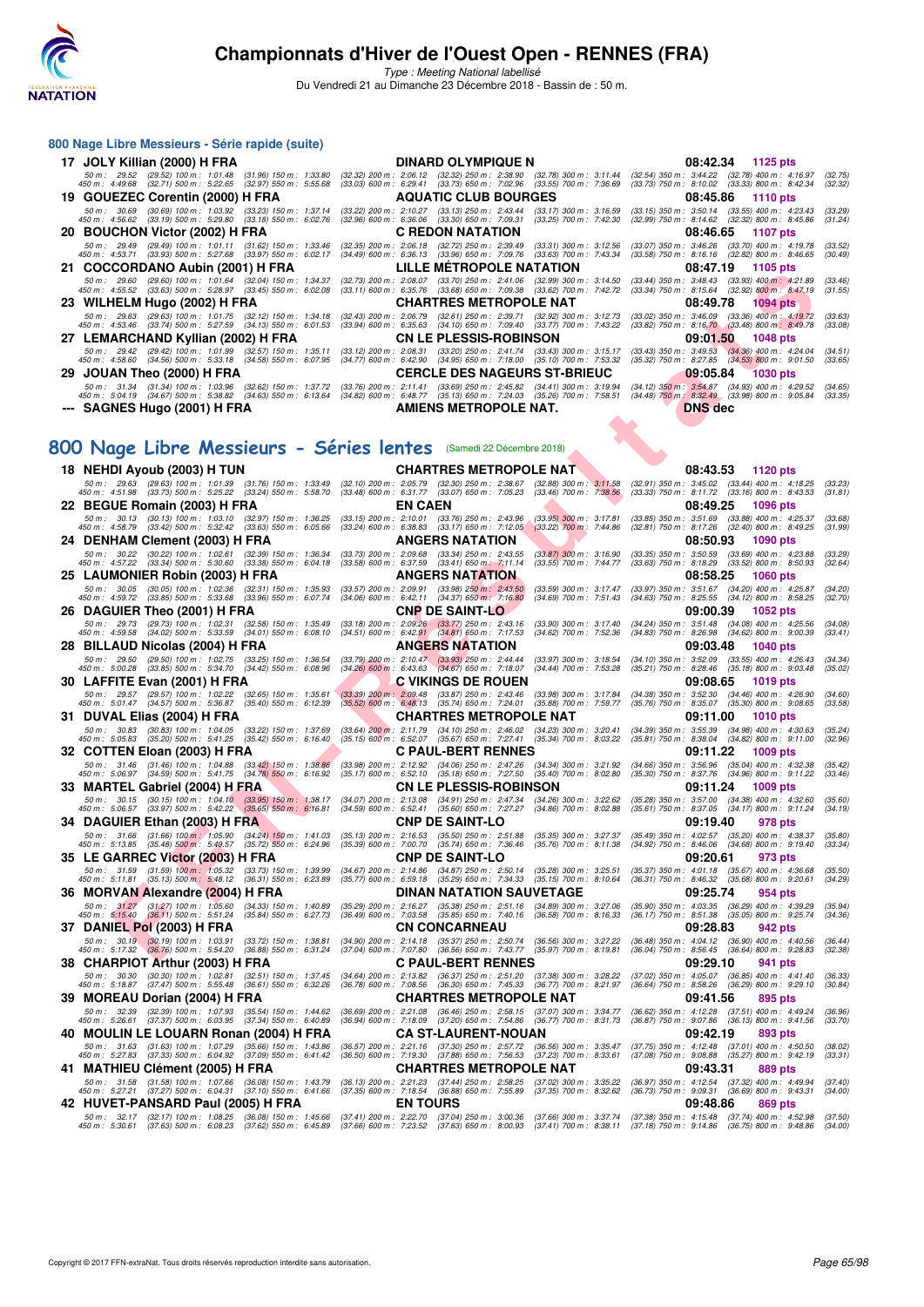

Type : Meeting National labellisé

Du Vendredi 21 au Dimanche 23 Décembre 2018 - Bassin de : 50 m.

|   | 800 Nage Libre Messieurs - Séries lentes (suite)                                      |                                                                |                                                                 |                                                                |                 |                                                                                              |                                                                                                                                                                                                                   |                                                                                                      |                                                        |                          |                    |
|---|---------------------------------------------------------------------------------------|----------------------------------------------------------------|-----------------------------------------------------------------|----------------------------------------------------------------|-----------------|----------------------------------------------------------------------------------------------|-------------------------------------------------------------------------------------------------------------------------------------------------------------------------------------------------------------------|------------------------------------------------------------------------------------------------------|--------------------------------------------------------|--------------------------|--------------------|
|   | 43 VIGER Paul (2004) H FRA                                                            |                                                                |                                                                 |                                                                |                 | <b>EN LOUVIERS</b>                                                                           |                                                                                                                                                                                                                   |                                                                                                      | 09:49.13                                               | 868 pts                  |                    |
|   | 450 m : 5:31.58 (37.59) 500 m : 6:09.06                                               | 50 m: 32.38 (32.38) 100 m: 1:08.50                             |                                                                 |                                                                |                 |                                                                                              | (36.12) 150 m : 1:45.74 (37.24) 200 m : 2:23.26 (37.52) 250 m : 3:00.74 (37.48) 300 m : 3:38.30<br>(37.48) 550 m : 6:46.77 (37.71) 600 m : 7:24.86 (38.09) 650 m : 8:02.47 (37.61) 700 m : 8:39.62                | (37.56) 350 m: 4:16.30 (38.00) 400 m: 4:53.99 (37.69)<br>(37.15)<br>$750 m: -$                       |                                                        | 800 m: 9:49.13 (1:09.51) |                    |
|   |                                                                                       |                                                                |                                                                 |                                                                |                 | 1500 Nage Libre Messieurs - Série rapide (Vendredi 21 Décembre 2018)                         |                                                                                                                                                                                                                   |                                                                                                      |                                                        |                          |                    |
|   | 1 FONTAINE Logan (1999) H FRA                                                         |                                                                |                                                                 |                                                                |                 | <b>C VIKINGS DE ROUEN</b>                                                                    |                                                                                                                                                                                                                   |                                                                                                      | 15:27.19<br><b>1273 pts</b>                            |                          |                    |
|   | 50 m: 27.77 (27.77) 100 m: 57.84                                                      |                                                                | (30.07) 150 m : 1:28.34                                         | $(30.50)$ 200 m : 1:58.89                                      |                 | $(30.55)$ 250 m : 2:29.31                                                                    | (30.42) 300 m : 3:00.17                                                                                                                                                                                           | (30.86) 350 m: 3:30.97 (30.80) 400 m: 4:02.08                                                        |                                                        |                          | (31.11)            |
|   | 450 m : 4:32.69<br>850 m: 8:41.14                                                     | $(30.61)$ 500 m : 5:03.79<br>$(31.19)$ 900 m : 9:12.62         | $(31.10)$ 550 m : 5:34.76<br>$(31.48)$ 950 m : 9:43.90          | $(30.97)$ 600 m : 6:05.61<br>(31.28) 000 m: 10:15.21           |                 | $(30.85)$ 650 m : 6:36.50<br>$(31.31)050 \text{ m}$ : 10:46.58                               | $(30.89)$ 700 m : 7:07.65<br>$(31.37)100 \text{ m}$ : 11:18.03                                                                                                                                                    | $(31.15)$ 750 m : 7:38.59<br>(31.45) 150 m : 11:49.50                                                | $(30.94)$ 800 m : 8:09.95<br>(31.47) 200 m : 12:20.96  |                          | (31.36)<br>(31.46) |
|   | 1250 m : 12:52.19                                                                     | (31.23) 300 m : 13:23.47                                       | (31.281350 m: 13:54.77                                          | $(31.30)400 \text{ m}$ : 14:26.23                              |                 | (31.46)450 m : 14.57.03                                                                      | (30.80) 500 m : 15:27.19                                                                                                                                                                                          | (30.16)                                                                                              |                                                        |                          |                    |
|   | 2 KUKLA Clément (2002) H FRA                                                          |                                                                |                                                                 |                                                                |                 | AAS SARCELLES NATATION 95                                                                    |                                                                                                                                                                                                                   |                                                                                                      | 15:33.78<br><b>1258 pts</b>                            |                          |                    |
|   | 50 m: 28.09<br>450 m : 4:34.41                                                        | $(28.09)$ 100 m : 58.50<br>$(30.86)$ 500 m : 5:05.32           | $(30.41)$ 150 m : 1:29.13<br>$(30.91)$ 550 m : 5:36.26          | $(30.63)$ 200 m : 1:59.66<br>$(30.94)$ 600 m : 6:07.17         |                 | $(30.53)$ 250 m : 2:30.36<br>$(30.91)$ 650 m : 6:38.35                                       | $(30.70)$ 300 m : 3:01.35<br>$(31.18)$ 700 m : 7:09.62                                                                                                                                                            | $(30.99)$ 350 m : 3:32.49<br>$(31.27)$ 750 m : 7:40.59                                               | $(31.14)$ 400 m : 4:03.55<br>$(30.97)$ 800 m : 8:12.02 |                          | (31.06)<br>(31.43) |
|   | 850 m: 8:43.23<br>1250 m: 12:56.35                                                    | $(31.21)$ 900 m : 9:14.83<br>$(31.80)300 \text{ m}$ : 13:28.12 | $(31.60)$ 950 m : 9:46.49<br>(31.771350 m: 14:00.09             | (31.661000 m: 10:17.91<br>(31.971400 m: 14:31.80               |                 | (31.42) 050 m : 10:49.52<br>(31.711450 m : 15:03.38                                          | (31.611100 m: 11:21.29)<br>$(31.58)500 \text{ m}$ : 15:33.78                                                                                                                                                      | (31.77) 150 m: 11:52.96 (31.67) 200 m: 12:24.55<br>(30.40)                                           |                                                        |                          | (31.59)            |
|   | 3 SAILLARD Hugo (2001) H FRA                                                          |                                                                |                                                                 |                                                                |                 | <b>C VIKINGS DE ROUEN</b>                                                                    |                                                                                                                                                                                                                   |                                                                                                      | 15:38.82<br><b>1247 pts</b>                            |                          |                    |
|   | 50 m: 28.86                                                                           | $(28.86)$ 100 m : 59.39                                        | $(30.53)$ 150 m : 1:29.97                                       | $(30.58)$ 200 m : 2:00.91                                      |                 | $(30.94)$ 250 m : 2:31.74                                                                    | $(30.83)$ 300 m : 3:02.58                                                                                                                                                                                         | $(30.84)$ 350 m : 3:33.48                                                                            | $(30.90)$ 400 m : 4:04.45                              |                          | (30.97)            |
|   | 450 m : 4:35.36<br>850 m : 8:45.51                                                    | $(30.91)$ 500 m : 5:06.47<br>$(31.42)$ 900 m : 9:17.16         | $(31.11)$ 550 m : 5:37.56<br>(31.65) 950 m : 9:48.77            | $(31.09)$ 600 m : 6:08.58<br>(31.611000 m: 10:20.57            |                 | $(31.02)$ 650 m : 6:39.67<br>(31.80) 050 m: 10:52.43                                         | $(31.09)$ 700 m : 7:11.16<br>(31.86) 100 m : 11:24.36                                                                                                                                                             | $(31.49)$ 750 m : 7:42.53<br>(31.93) 150 m : 11:56.27                                                | $(31.37)$ 800 m : 8:14.09<br>(31.911200 m : 12:28.29   |                          | (31.56)<br>(32.02) |
|   | 1250 m: 12:59.86                                                                      | (31.57) 300 m : 13:32.02                                       | (32.16) 350 m : 14:03.77                                        | $(31.75)400 \text{ m}$ : 14:35.81                              |                 | (32.04) 450 m : 15:07.48                                                                     | (31.671500 m: 15:38.82                                                                                                                                                                                            | (31.34)                                                                                              |                                                        |                          |                    |
|   | 4 VANDEVELDE Alexis (2001) H FRA<br>50 m : 28.96                                      | $(28.96)$ 100 m : 1:00.10                                      | $(31.14)$ 150 m : 1:31.48                                       | $(31.38)$ 200 m : 2:02.95                                      |                 | <b>SN VERSAILLES</b><br>$(31.47)$ 250 m : 2:34.07                                            | $(31.12)$ 300 m : 3:05.66                                                                                                                                                                                         | $(31.59)$ 350 m : 3:36.99                                                                            | 15:50.02<br>1223 pts<br>$(31.33)$ 400 m : 4:08.19      |                          | (31.20)            |
|   | 450 m : 4:39.73                                                                       | $(31.54)$ 500 m : 5:11.18                                      | $(31.45)$ 550 m : 5:42.67                                       | $(31.49)$ 600 m : 6:14.33                                      |                 | $(31.66)$ 650 m : 6:46.01                                                                    | $(31.68)$ 700 m : 7:17.47                                                                                                                                                                                         | $(31.46)$ 750 m : 7:49.39                                                                            | $(31.92)$ 800 m : 8:21.24                              |                          | (31.85)            |
|   | 850 m : 8:53.03<br>1250 m : 13:10.04                                                  | $(31.79)$ 900 m : 9:24.98<br>$(32.56)300 \text{ m}$ : 13:42.30 | $(31.95)$ 950 m : 9:57.10<br>(32.261350 m : 14:14.74            | (32.12) 000 m: 10:29.34<br>(32.44) 400 m : 14:46.74            |                 | (32.24) 050 m: 11:01.01<br>(32.00)450 m : 15:18.87                                           | (31.67) 100 m : 11:32.98<br>$(32.13)500 \; m: 15.50.02$                                                                                                                                                           | (31.97)150 m : 12.05.45<br>(31.15)                                                                   | (32.47) 200 m : 12:37.48                               |                          | (32.03)            |
|   | 5 MERCURY Anthony (2001) H FRA                                                        |                                                                |                                                                 |                                                                |                 | <b>LILLE METROPOLE NATATION</b>                                                              |                                                                                                                                                                                                                   |                                                                                                      | 16:02.54<br>1196 pts                                   |                          |                    |
|   | 50 m: 28.81<br>450 m: 4:43.93                                                         | $(28.81)$ 100 m : 1:00.01<br>$(32.43)$ 500 m : 5:16.20         | $(31.20)$ 150 m : 1:31.36<br>$(32.27)$ 550 m : 5:48.53          | $(31.35)$ 200 m : 2:03.20<br>$(32.33)$ 600 m : 6:20.80         |                 | $(31.84)$ 250 m : 2:35.10<br>$(32.27)$ 650 m : 6:53.34                                       | $(31.90)$ 300 m; 3:07.20<br>$(32.54)$ 700 m : 7:25.78                                                                                                                                                             | (32.10) 350 m: 3:39.47 (32.27) 400 m: 4:11.50<br>(32.44) 750 m : 7:57.98                             | $(32.20)$ 800 m : 8:30.50                              |                          | (32.03)<br>(32.52) |
|   | 850 m : 9:02.73                                                                       | $(32.23)$ 900 m : 9:35.22                                      | (32.49) 950 m : 10:07.67                                        | (32.451000 m: 10:40.30                                         |                 | $(32.63)050$ m : 11:12.98                                                                    | (32.68) 100 m: 11:45.43<br>(32.041500 m : 16:02.54                                                                                                                                                                | (32.45) 150 m: 12:17.96 (32.53) 200 m: 12:50.36                                                      |                                                        |                          | (32.40)            |
| 6 | 1250 m : 13:22.74<br>MOKHFI Naim (2000) H FRA                                         | (32.38) 300 m : 13:55.23                                       | (32.49) 350 m : 14:28.05                                        | (32.82) 400 m : 15:00.67                                       |                 | (32.62) 450 m : 15:32.71<br><b>ES MASSY NATATION</b>                                         |                                                                                                                                                                                                                   | (29.83)                                                                                              | 16:03.50<br>1194 pts                                   |                          |                    |
|   | 50 m: 28.65                                                                           | $(28.65)$ 100 m : 59.72                                        | $(31.07)$ 150 m : 1:31.14                                       | $(31.42)$ 200 m : 2:03.18                                      |                 | (32.04) 250 m : 2:34.82                                                                      | $(31.64)$ 300 m : 3:06.83                                                                                                                                                                                         | (32.01) 350 m: 3:38.75 (31.92) 400 m: 4:10.77                                                        |                                                        |                          | (32.02)            |
|   | 450 m : 4:42.73<br>850 m : 9:00.91                                                    | $(31.96)$ 500 m : 5:14.78<br>$(32.30)$ 900 m : 9:33.58         | $(32.05)$ 550 m : 5:46.84<br>$(32.67)$ 950 m : 10:06.09         | $(32.06)$ 600 m : 6:19.05<br>(32.511000 m: 10:38.64            |                 | $(32.21)$ 650 m : 6:51.14<br>$(32.55)050 \text{ m}$ : 11:11.55                               | $(32.09)$ 700 m : 7:23.59<br>(32.91) 100 m: 11:44.29                                                                                                                                                              | $(32.45)$ 750 m : 7:56.09<br>(32.74) 150 m : 12:16.90 (32.61) 200 m : 12:49.77                       | $(32.50)$ 800 m : 8:28.61                              |                          | (32.52)<br>(32.87) |
|   | 1250 m: 13:21.92                                                                      | (32.151300 m : 13:54.45                                        | (32.53) 350 m : 14:26.98                                        | (32.531400 m : 14:59.76                                        |                 | $(32.78)1450 \text{ m}$ : 15:32.11                                                           | (32.35) 500 m : 16:03.50                                                                                                                                                                                          | (31.39)                                                                                              |                                                        |                          |                    |
|   | 7 RIGUIDEL Leo (2001) H FRA<br>50 m: 29.13                                            | $(29.13)$ 100 m : 1:00.62                                      | $(31.49)$ 150 m : 1:32.60                                       | $(31.98)$ 200 m : 2:04.66                                      |                 | <b>CHARTRES METROPOLE NAT</b><br>$(32.06)$ 250 m : 2:36.66                                   | $(32.00)$ 300 m : 3:08.96                                                                                                                                                                                         | (32.30) 350 m: 3:41.28 (32.32) 400 m: 4:13.62                                                        | 16:07.40<br>1185 pts                                   |                          | (32.34)            |
|   | 450 m : 4:46.06<br>850 m : 9:04.89                                                    | $(32.44)$ 500 m : 5:18.77                                      | (32.71) 550 m : 5:50.84                                         | $(32.07)$ 600 m : 6:23.40                                      |                 | $(32.56)$ 650 m : 6:55.52                                                                    | $(32.12)$ 700 m : 7:27.88                                                                                                                                                                                         | $(32.36)$ 750 m : 8:00.21<br>(32.941150 m : 12:20.33                                                 | $(32.33)$ 800 m : 8:32.36<br>(32.661200 m: 12.53.37)   |                          | (32.15)            |
|   | 1250 m : 13:25.71                                                                     | (32.53) 900 m : 9:37.17<br>(32.34) 300 m : 13:58.34            | (32.28) 950 m : 10:09.53<br>(32.63) 350 m : 14:30.69            | (32.36) 000 m : 10:42.30<br>(32.351400 m: 15:03.41             |                 | (32.77) 050 m : 11:14.73<br>$(32.72)450 \text{ m}$ : 15:35.66                                | (32.43) 100 m : 11:47.67<br>(32.251500 m: 16:07.40                                                                                                                                                                | (31.74)                                                                                              |                                                        |                          | (33.04)            |
|   | 8 CAILLE Dany (2000) H POR                                                            |                                                                |                                                                 |                                                                |                 | <b>CHOLET NATATION</b>                                                                       |                                                                                                                                                                                                                   |                                                                                                      | 16:08.49<br>1183 pts                                   |                          |                    |
|   | 50 m: 29.55<br>450 m: 4:48.04                                                         | $(29.55)$ 100 m : 1:01.40<br>$(32.28)$ 500 m : 5:20.23         | $(31.85)$ 150 m : 1:33.96<br>$(32.19)$ 550 m : 5:52.53          | $(32.56)$ 200 m : $2:06.12$<br>$(32.30)$ 600 m : 6:24.65       |                 | $(32.16)$ 250 m : 2:38.71<br>$(32.12)$ 650 m : 6:56.87                                       | $(32.59)$ 300 m : 3:10.93<br>(32.22) 700 m : 7:29.05                                                                                                                                                              | $(32.22)$ 350 m : 3:43.43 $(32.50)$ 400 m : 4:15.76<br>(32.18) 750 m: 8:01.22 (32.17) 800 m: 8:33.45 |                                                        |                          | (32.33)<br>(32.23) |
|   | 850 m : 9:05.81<br>1250 m : 13:27.47                                                  | (32.36) 900 m : 9:38.19<br>(32.95) 300 m : 14:00.22            | $(32.38)$ 950 m : 10:10.92<br>(32.75) 350 m : 14:32.98          | (32.731000 m: 10:43.47)                                        |                 | (32.55) 050 m: 11:16.14<br>$(32.76)400 \text{ m}: 15:05.52$ $(32.54)450 \text{ m}: 15:37.82$ | (32.671100 m: 11:48.99)<br>(32.301500 m: 16:08.49)                                                                                                                                                                | (32.85) 150 m: 12:21.78 (32.79) 200 m: 12:54.52<br>(30.67)                                           |                                                        |                          | (32.74)            |
| 9 | CLUSMAN Jean-Baptiste (2001) H FRA                                                    |                                                                |                                                                 |                                                                |                 | LILLE METROPOLE NATATION                                                                     |                                                                                                                                                                                                                   |                                                                                                      | 16:10.12<br>1179 pts                                   |                          |                    |
|   | 50 m: 29.26                                                                           |                                                                | (29.26) 100 m: 1:00.34 (31.08) 150 m: 1:31.65                   | $(31.31)$ 200 m : 2:03.17                                      |                 | $(31.52)$ 250 m : 2:34.45                                                                    | $(31.28)$ 300 m : 3:05.97                                                                                                                                                                                         | $(31.52)$ 350 m : 3:37.42 $(31.45)$ 400 m : 4:09.02                                                  |                                                        |                          | (31.60)            |
|   | 450 m : 4:40.76<br>850 m : 9:05.76                                                    | $(31.74)$ 500 m : 5:13.29<br>(33.34) 900 m : 9:38.86           | (32.53) 550 m : 5:45.91<br>$(33.10)$ 950 m : 10:12.04           | $(32.62)$ 600 m : 6:18.86<br>$(33.18)000 \text{ m}$ : 10:44.64 |                 | $(32.95)$ 650 m : 6:52.12<br>(32.60)050 m : 11:16.97                                         | $(33.26)$ 700 m : 7:25.25<br>$(32.33)100 \text{ m}$ : 11:49.61                                                                                                                                                    | (33.13) 750 m: 7:58.45 (33.20) 800 m: 8:32.42<br>(32.64) 150 m : 12:21.46 (31.85) 200 m : 12:53.35   |                                                        |                          | (33.97)<br>(31.89) |
|   | 1250 m : 13:25.28                                                                     | (31.93) 300 m : 13:58.89                                       | (33.61)350 m : 14.32.11                                         | $(33.22)$ 400 m : 15:05.55                                     |                 | (33.44) 450 m : 15:38.73                                                                     | $(33.18)500 \text{ m}$ : 16:10.12                                                                                                                                                                                 | (31.39)                                                                                              |                                                        |                          |                    |
|   | 10 BOUCHON Pierre (1999) H FRA<br>50 m : 28.05                                        | $(28.05)$ 100 m : 59.22                                        | $(31.17)$ 150 m : 1:30.95                                       | $(31.73)$ 200 m : 2:03.22                                      | <b>CN BREST</b> | $(32.27)$ 250 m : 2:34.65                                                                    | $(31.43)$ 300 m : 3:07.08                                                                                                                                                                                         | (32.43) 350 m: 3:39.33 (32.25) 400 m: 4:12.75                                                        | 16:16.34<br>1166 pts                                   |                          | (33.42)            |
|   | 450 m : 4:45.97<br>850 m: 9:07.80                                                     | $(33.22)$ 500 m : 5:19.24<br>$(32.23)$ 900 m : 9:40.47         | (33.27) 550 m : 5:51.97<br>$(32.67)$ 950 m : 10:12.44           | $(32.73)$ 600 m : 6:25.49<br>(31.971000 m: 10:44.77            |                 | $(33.52)$ 650 m : 6:58.36<br>(32.33) 050 m: 11:17.22                                         | (32.87) 700 m : 7:30.99<br>(32.45) 100 m : 11:50.45                                                                                                                                                               | $(32.63)$ 750 m : 8:02.91<br>(33.23) 150 m : 12:23.12 (32.67) 200 m : 12:57.15                       | $(31.92)$ 800 m : 8:35.57                              |                          | (32.66)<br>(34.03) |
|   | 1250 m: 13:31.12 (33.97) 300 m: 14:04.74                                              |                                                                | (33.621350 m: 14:38.47)                                         | $(33.73)400 \text{ m}$ : 15:12.46                              |                 | (33.99) 450 m : 15:45.20                                                                     | (32.741500 m: 16:16.34                                                                                                                                                                                            | (31.14)                                                                                              |                                                        |                          |                    |
|   | 11 TEULE Leo (2002) H FRA                                                             |                                                                |                                                                 |                                                                |                 | <b>CNO ST-GERMAIN-EN-LAYE</b>                                                                |                                                                                                                                                                                                                   |                                                                                                      | 16:18.16<br>1162 pts                                   |                          |                    |
|   | 50 m: 29.31<br>450 m : 4:46.78                                                        | $(29.31)$ 100 m : 1:01.17<br>$(32.17)$ 500 m : 5:19.31         | $(31.86)$ 150 m : 1:32.90<br>$(32.53)$ 550 m : 5:51.63          | $(31.73)$ 200 m : 2:05.12<br>$(32.32)$ 600 m : 6:24.03         |                 | $(32.22)$ 250 m : 2:37.35<br>$(32.40)$ 650 m : 6:56.49                                       | (32.23) 300 m : 3:09.94<br>$(32.46)$ 700 m : 7:29.11                                                                                                                                                              | (32.59) 350 m: 3:42.05 (32.11) 400 m: 4:14.61<br>(32.62) 750 m : 8:01.31 (32.20) 800 m : 8:34.38     |                                                        |                          | (32.56)<br>(33.07) |
|   | 850 m : 9:07.04<br>1250 m : 13:33.83                                                  | $(32.66)$ 900 m : 9:40.13<br>(33.49) 300 m : 14:07.36          | $(33.09)$ 950 m : 10:12.87<br>$(33.53)350 \text{ m}$ : 14:40.88 | (32.741000 m: 10:46.55<br>(33.52) 400 m : 15:14.53             |                 | (33.68)050 m : 11.20.06<br>(33.65)450 m : 15:46.92                                           | (33.511100 m: 11:53.51<br>$(32.391500 \text{ m} : 16.18.16)$                                                                                                                                                      | (33.45) 150 m : 12:26.76 (33.25) 200 m : 13:00.34<br>(31.24)                                         |                                                        |                          | (33.58)            |
|   | 12 BOURY Florent (2000) H FRA                                                         |                                                                |                                                                 |                                                                | <b>EN CAEN</b>  |                                                                                              |                                                                                                                                                                                                                   |                                                                                                      | 16:30.06<br>1137 pts                                   |                          |                    |
|   | 450 m : 4:53.12                                                                       | $(32.73)$ 500 m : 5:26.28                                      | $(33.16)$ 550 m : 5:58.88                                       |                                                                |                 | (32.60) 600 m : 6:31.69 (32.81) 650 m : 7:04.34                                              | 50 m: 29.90 (29.90) 100 m: 1:02.81 (32.91) 150 m: 1:35.91 (33.10) 200 m: 2:09.23 (33.32) 250 m: 2:41.96 (32.73) 300 m: 3:14.77 (32.81) 350 m: 3:47.39 (32.62) 400 m: 4:20.39 (33.00)<br>$(32.65)$ 700 m : 7:36.99 | $(32.65)$ 750 m : 8:09.98 $(32.99)$ 800 m : 8:43.00                                                  |                                                        |                          | (33.02)            |
|   | 850 m : 9:16.29                                                                       | $(33.29)$ 900 m : 9:49.68                                      | $(33.39)$ 950 m : 10:23.06                                      | (33.38) 000 m : 10:56.30                                       |                 | (33.24) 050 m: 11:29.85                                                                      | (33.551100 m: 12:03.47)                                                                                                                                                                                           | (33.62) 150 m : 12:36.83 (33.36) 200 m : 13:10.32                                                    |                                                        |                          | (33.49)            |
|   | 1250 m : 13:43.87<br>13 COCCORDANO Aubin (2001) H FRA                                 | (33.55 <b>1300 m</b> : 14:17.50                                | (33.631350 m: 14:50.90                                          |                                                                |                 | (33.40) 400 m: 15:24.63 (33.73) 450 m: 15:57.60<br>LILLE METROPOLE NATATION                  | (32.971500 m: 16:30.06                                                                                                                                                                                            | (32.46)                                                                                              | 16:30.19<br>1137 pts                                   |                          |                    |
|   | 50 m : 29.97                                                                          | $(29.97)$ 100 m : 1:02.36                                      | $(32.39)$ 150 m : 1:34.71                                       | $(32.35)$ 200 m : 2:08.06                                      |                 | $(33.35)$ 250 m : 2:40.77                                                                    | $(32.71)$ 300 m : 3:13.66                                                                                                                                                                                         | $(32.89)$ 350 m : 3:46.78                                                                            | $(33.12)$ 400 m : 4:20.26                              |                          | (33.48)            |
|   | 450 m : 4:53.29<br>850 m : 9:19.54                                                    | $(33.03)$ 500 m : 5:26.55<br>$(33.15)$ 900 m : 9:53.27         | $(33.26)$ 550 m : 5:59.06<br>$(33.73)$ 950 m : 10:26.05         | $(32.51)$ 600 m : 6:32.69<br>(32.78) 000 m : 10:59.51          |                 | $(33.63)$ 650 m : 7:05.86<br>$(33.46)050 \text{ m}$ : 11:32.66                               | $(33.17)$ 700 m : 7:39.37<br>(33.15) 100 m : 12:06.41                                                                                                                                                             | $(33.51)$ 750 m : 8:12.56<br>(33.75) 150 m : 12:39.87                                                | $(33.19)$ 800 m : 8:46.39<br>(33.46) 200 m : 13:13.78  |                          | (33.83)<br>(33.91) |
|   | 1250 m : 13:47.10                                                                     | (33.32) 300 m : 14:20.47                                       | (33.37) 350 m : 14:53.39                                        | (32.92) 400 m : 15:26.14                                       |                 | (32.75) 450 m : 15:57.64                                                                     | (31.50) 500 m : 16:30.19                                                                                                                                                                                          | (32.55)                                                                                              |                                                        |                          |                    |
|   | 14 BOSCHER Johan (2001) H FRA<br>50 m: 29.94 (29.94) 100 m: 1:02.48                   |                                                                |                                                                 | $(32.50)$ 200 m : 2:08.03                                      |                 | <b>AQUATIC CLUB BOURGES</b>                                                                  | $(32.91)$ 300 m : 3:14.38                                                                                                                                                                                         | (33.44) 350 m: 3:47.49 (33.11) 400 m: 4:20.73                                                        | 16:36.46<br>1124 pts                                   |                          |                    |
|   | 450 m : 4:53.91                                                                       | (33.18) 500 m : 5:27.54                                        | $(32.54)$ 150 m : 1:34.98<br>$(33.63)$ 550 m : 6:00.33          | $(32.79)$ 600 m : 6:34.00                                      |                 | $(33.05)$ 250 m : 2:40.94<br>$(33.67)$ 650 m : 7:07.17                                       | $(33.17)$ 700 m : 7:40.77                                                                                                                                                                                         | $(33.60)$ 750 m : 8:13.86                                                                            | $(33.09)$ 800 m : 8:47.54                              |                          | (33.24)<br>(33.68) |
|   | 850 m : 9:20.85<br>1250 m: 13:50.33 (33.67) 300 m: 14:24.51                           | $(33.31)$ 900 m : 9:54.67                                      | (33.82) 950 m : 10:28.09<br>(34.181350 m : 14:58.11             | (33.42) 000 m: 11:02.01<br>(33.60) 400 m : 15:32.21            |                 | (33.92) 050 m : 11:35.41<br>(34.10)(450 m : 16:05.41                                         | (33.40) 100 m : 12:09.10<br>(33.201500 m: 16:36.46                                                                                                                                                                | (33.69) 150 m : 12:42.63 (33.53) 200 m : 13:16.66<br>(31.05)                                         |                                                        |                          | (34.03)            |
|   | 15 TEULE Enzo (2004) H FRA                                                            |                                                                |                                                                 |                                                                |                 | <b>CNO ST-GERMAIN-EN-LAYE</b>                                                                |                                                                                                                                                                                                                   |                                                                                                      | 16:39.72<br>1117 pts                                   |                          |                    |
|   | 50 m : 29.70<br>450 m : 4:54.30                                                       | $(29.70)$ 100 m : 1:01.61<br>$(33.77)$ 500 m : 5:27.26         | $(31.91)$ 150 m : 1:34.63<br>$(32.96)$ 550 m : 6:01.20          | $(33.02)$ 200 m : 2:07.46<br>$(33.94)$ 600 m : 6:33.96         |                 | $(32.83)$ 250 m : 2:41.07<br>$(32.76)$ 650 m : 7:08.00                                       | $(33.61)$ 300 m : 3:13.99<br>$(34.04)$ 700 m : 7:41.45                                                                                                                                                            | (32.92) 350 m: 3:47.70 (33.71) 400 m: 4:20.53<br>$(33.45)$ 750 m : 8:15.23                           | $(33.78)$ 800 m : 8:48.47                              |                          | (32.83)<br>(33.24) |
|   | 850 m : 9:22.24 (33.77) 900 m : 9:55.86<br>1250 m : 13:52.71 (34.15) 300 m : 14:27.14 |                                                                | $(33.62)$ 950 m : 10:29.68<br>(34.43) 350 m : 15:01.08          | $(33.82)000 \text{ m}$ : 11:03.15<br>(33.94) 400 m : 15:34.66  |                 | (33.47) 050 m : 11:37.26<br>(33.58)450 m : 16:08.29                                          | $(34.11)100 \text{ m}$ : 12:10.87<br>(33.631500 m : 16:39.72                                                                                                                                                      | (33.611150 m: 12:44.98 (34.111200 m: 13:18.56)<br>(31.43)                                            |                                                        |                          | (33.58)            |
|   | 16 NEHDI Ayoub (2003) H TUN                                                           |                                                                |                                                                 |                                                                |                 | <b>CHARTRES METROPOLE NAT</b>                                                                |                                                                                                                                                                                                                   |                                                                                                      | 16:40.67<br>1115 pts                                   |                          |                    |
|   | 50 m : 30.33                                                                          | $(30.33)$ 100 m : 1:02.83                                      | $(32.50)$ 150 m : 1:35.68                                       | $(32.85)$ 200 m : 2:08.71                                      |                 | (33.03) 250 m : 2:42.13<br>(33.00) 650 m : 7:07.31                                           | $(33.42)$ 300 m : 3:14.80                                                                                                                                                                                         | (32.67) 350 m: 3:47.73 (32.93) 400 m: 4:20.77                                                        |                                                        |                          | (33.04)            |
|   | 450 m : 4:54.34<br>850 m : 9:20.32                                                    | $(33.57)$ 500 m : 5:27.30<br>$(33.48)$ 900 m : 9:54.02         | $(32.96)$ 550 m : 6:00.80<br>(33.70) 950 m : 10:27.92           | $(33.50)$ 600 m : 6:33.80<br>(33.90) 000 m: 11:01.71           |                 | (33.79) 050 m : 11:35.61                                                                     | $(33.51)$ 700 m : 7:40.30<br>(33.90) 100 m : 12:09.17                                                                                                                                                             | (32.99) 750 m : 8:13.67<br>(33.56 <b>)</b> 150 m : 12:43.30                                          | $(33.37)$ 800 m : 8:46.84<br>(34.13) 200 m : 13:17.66  |                          | (33.17)<br>(34.36) |
|   | 1250 m : 13:52.47                                                                     | (34.811300 m: 14:26.08                                         | (33.611350 m: 15:00.55                                          | (34.47) 400 m : 15:34.71                                       |                 | (34.16) 450 m : 16:08.78                                                                     | (34.071500 m: 16:40.67                                                                                                                                                                                            | (31.89)                                                                                              |                                                        |                          |                    |
|   | 17 LAINE Melaine (2001) H FRA<br>50 m: 28.78 (28.78) 100 m: 1:00.53                   |                                                                | $(31.75)$ 150 m : 1:33.48                                       | $(32.95)$ 200 m : 2:06.44                                      |                 | <b>CN FOUGERES</b><br>$(32.96)$ 250 m : 2:39.78                                              | $(33.34)$ 300 m : 3:13.30                                                                                                                                                                                         | $(33.52)$ 350 m : 3:46.84                                                                            | 16:41.79<br>1113 pts<br>$(33.54)$ 400 m : 4:20.47      |                          | (33.63)            |
|   | 450 m : 4:54.41<br>850 m : 9:26.51                                                    | $(33.94)$ 500 m : 5:28.23<br>(34.25) 900 m : 10:00.45          | $(33.82)$ 550 m : 6:01.90<br>(33.94) 950 m : 10:34.43           | $(33.67)$ 600 m : 6:35.70<br>(33.98) 000 m: 11:07.89           |                 | $(33.80)$ 650 m : 7:09.62<br>$(33.46)050 \text{ m}$ : 11:41.65                               | $(33.92)$ 700 m : 7:43.61<br>(33.76) 100 m : 12:15.62                                                                                                                                                             | $(33.99)$ 750 m : 8:17.79<br>(33.97) 150 m : 12:49.39                                                | $(34.18)$ 800 m : 8:52.26<br>(33.77) 200 m : 13:22.91  |                          | (34.47)<br>(33.52) |
|   | 1250 m : 13:56.73                                                                     | (33.82) 300 m : 14:30.35                                       | (33.62) 350 m : 15:03.97                                        | (33.62) 400 m : 15:37.27                                       |                 | (33.30) 450 m : 16:10.05                                                                     | (32.781500 m: 16:41.79                                                                                                                                                                                            | (31.74)                                                                                              |                                                        |                          |                    |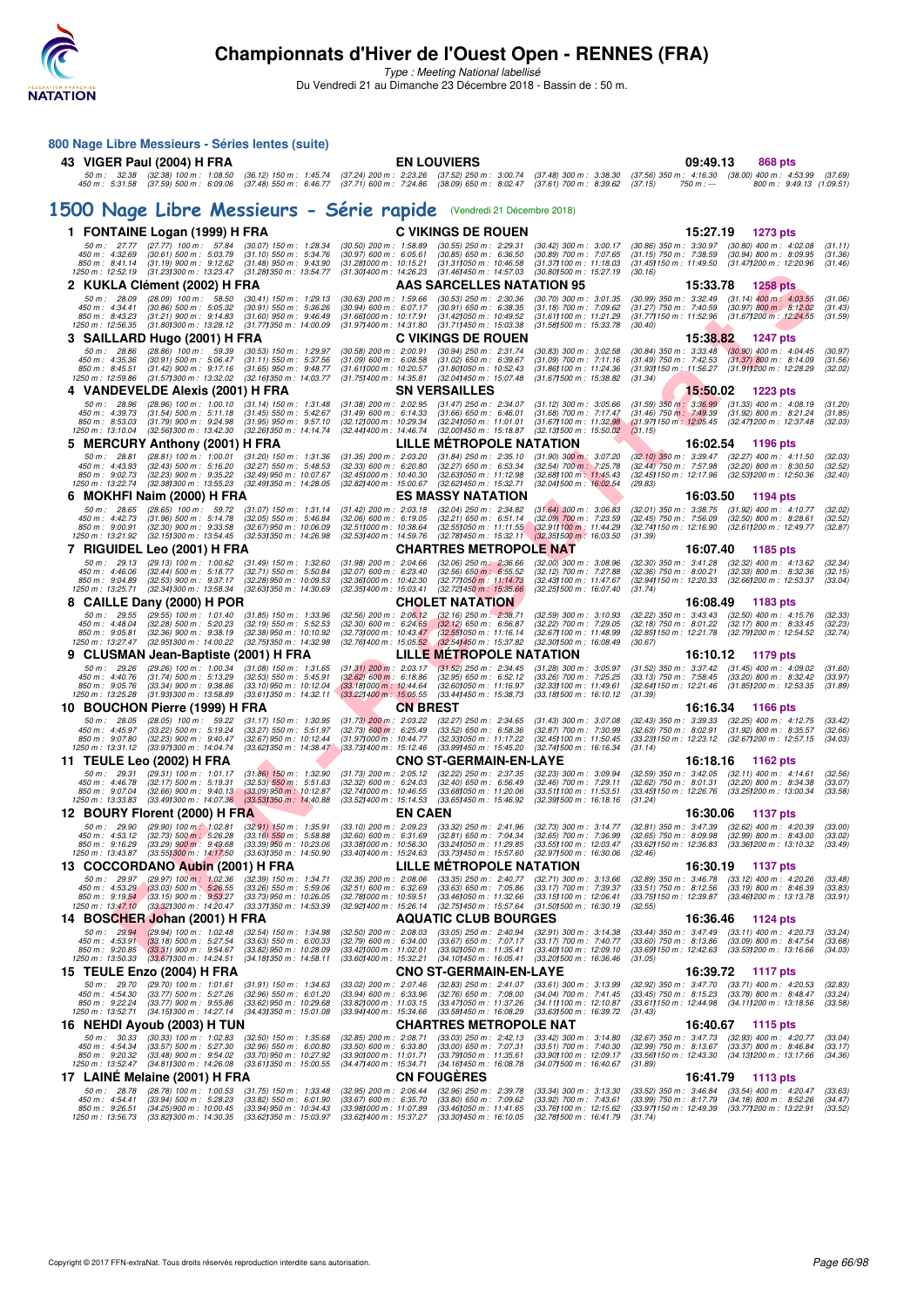

Type : Meeting National labellisé Du Vendredi 21 au Dimanche 23 Décembre 2018 - Bassin de : 50 m.

| 1500 Nage Libre Messieurs - Série rapide (suite)                                                                                                                                                                            |                                                                                                                  |                                                                                                                                                |                                                                                                                                     |                                                                                                                                   |                                                                                                                                                      |                                                                                   |                               |
|-----------------------------------------------------------------------------------------------------------------------------------------------------------------------------------------------------------------------------|------------------------------------------------------------------------------------------------------------------|------------------------------------------------------------------------------------------------------------------------------------------------|-------------------------------------------------------------------------------------------------------------------------------------|-----------------------------------------------------------------------------------------------------------------------------------|------------------------------------------------------------------------------------------------------------------------------------------------------|-----------------------------------------------------------------------------------|-------------------------------|
| 18 LEMARCHAND Kyllian (2002) H FRA                                                                                                                                                                                          |                                                                                                                  |                                                                                                                                                | <b>CN LE PLESSIS-ROBINSON</b>                                                                                                       |                                                                                                                                   | 16:44.27                                                                                                                                             | 1108 pts                                                                          |                               |
| 50 m: 29.95<br>(29.95) 100 m : 1:02.82 (32.87) 150 m : 1:36.31<br>450 m : 4:57.91<br>$(33.63)$ 500 m : 5:31.88<br>$850 \text{ m}$ : $9:27.65$<br>$(33.38)$ 900 m : 10:01.87<br>1250 m : 13:57.29<br>(33.841300 m : 14:31.46 | $(33.97)$ 550 m : 6:05.06<br>(34.22) 950 m : 10:35.70<br>(34.171350 m : 15:04.98                                 | $(33.49)$ 200 m : 2:09.52<br>$(33.18)$ 600 m : 6:38.88<br>(33.831000 m: 11.09.50<br>(33.52) 400 m : 15:39.30                                   | $(33.21)$ 250 m : 2:43.01<br>$(33.82)$ 650 m : 7:12.21<br>(33.801050 m : 11:42.36<br>(34.321450 m : 16:11.87                        | $(33.49)$ 300 m : 3:16.80<br>$(33.33)$ 700 m : 7:46.27<br>$(32.861100 \text{ m} : 12.16.11)$<br>(32.571500 m : 16:44.27           | $(33.79)$ 350 m : 3:50.28<br>$(34.06)$ 750 m : 8:19.98<br>(33.75) 150 m : 12:49.44<br>(32.40)                                                        | $(33.48)$ 400 m : 4:24.28<br>(33.71) 800 m : 8:54.27<br>(33.331200 m: 13:23.45    | (34.00)<br>(34.29)<br>(34.01) |
| 19 WILHELM Hugo (2002) H FRA                                                                                                                                                                                                |                                                                                                                  |                                                                                                                                                | <b>CHARTRES METROPOLE NAT</b>                                                                                                       |                                                                                                                                   | 16:54.57                                                                                                                                             | <b>1086 pts</b>                                                                   |                               |
| 50 m: 29.61<br>$(29.61)$ 100 m : 1:02.17<br>450 m : 4:56.20<br>$(33.90)$ 500 m : 5:29.94<br>850 m : 9:28.69<br>(34.24) 900 m : 10:02.73<br>1250 m: 14:03.72<br>$(34.661300 \text{ m} : 14.38.11)$                           | $(32.56)$ 150 m : 1:35.34<br>$(33.74)$ 550 m : 6:03.91<br>(34.04) 950 m : 10:37.34<br>(34.391350 m : 15:12.42)   | $(33.17)$ 200 m : 2.08.48<br>$(33.97)$ 600 m : 6:37.77<br>$(34.611000 \text{ m} : 11.11.48)$<br>(34.311400 m: 15:47.02 (34.601450 m: 16:21.36) | $(33.14)$ 250 m : 2:41.93<br>$(33.86)$ 650 m : 7:11.97<br>(34.141050 m : 11:46.07                                                   | $(33.45)$ 300 m : 3:15.23<br>$(34.20)$ 700 m : 7:45.97<br>(34.59) 100 m : 12:20.43<br>(34.341500 m : 16:54.57                     | $(33.30)$ 350 m : 3:48.82<br>$(34.00)$ 750 m : 8:20.26<br>(34.36) 150 m : 12:54.84<br>(33.21)                                                        | $(33.59)$ 400 m : 4:22.30<br>$(34.29)$ 800 m : 8:54.45<br>(34.411200 m: 13:29.06  | (33.48)<br>(34.19)<br>(34.22) |
| <b>BOUCHON Victor (2002) H FRA</b><br>20                                                                                                                                                                                    |                                                                                                                  |                                                                                                                                                | <b>C REDON NATATION</b>                                                                                                             |                                                                                                                                   | 16:57.23                                                                                                                                             | <b>1081 pts</b>                                                                   |                               |
| 50 m: 29.40<br>$(29.40)$ 100 m : 1:01.87<br>450 m : 4:59.64<br>$(34.72)$ 500 m : 5:34.75<br>850 m : 9:35.87<br>(33.94) 900 m : 10:09.78<br>1250 m: 14:08.78<br>(34.141300 m : 14:43.38                                      | $(32.47)$ 150 m : 1:34.82<br>$(35.11)$ 550 m : 6:09.69<br>$(33.91)$ 950 m : 10:43.57<br>(34.601350 m : 15:17.43) | $(32.95)$ 200 m : 2:08.72<br>$(34.94)$ 600 m : 6:45.04<br>(33.791000 m: 11:17.64<br>(34.051400 m: 15:51.88                                     | $(33.90)$ 250 m : 2:42.41<br>$(35.35)$ 650 m : 7:19.08<br>(34.071050 m : 11.51.94)<br>(34.451450 m : 16:25.10                       | $(33.69)$ 300 m : 3:16.11<br>(34.04) 700 m : 7:53.06<br>(34.30) 100 m : 12:26.22<br>(33.221500 m : 16:57.23                       | $(33.70)$ 350 m : 3:50.37<br>$(33.98)$ 750 m : 8:27.71<br>(34.28) 150 m : 13:00.46<br>(32.13)                                                        | $(34.26)$ 400 m : 4:24.92<br>$(34.65)$ 800 m : 9.01.93<br>(34.241200 m: 13:34.64  | (34.55)<br>(34.22)<br>(34.18) |
| 22 MESANGE GORGEON Jolan (2002) H FRA                                                                                                                                                                                       |                                                                                                                  |                                                                                                                                                | <b>C VIKINGS DE ROUEN</b>                                                                                                           |                                                                                                                                   | 16:58.79                                                                                                                                             | 1078 pts                                                                          |                               |
| 50 m: 30.68<br>$(30.68)$ 100 m : 1.04.41<br>450 m : 5:03.03<br>$(33.95)$ 500 m : 5:37.36<br>850 m : 9:35.23<br>$(33.90)$ 900 m : 10:09.71<br>1250 m : 14:10.19<br>(34.491300 m : 14:44.38)                                  | $(33.73)$ 150 m : 1:38.12<br>$(34.33)$ 550 m : 6:11.25<br>$(34.48)$ 950 m : 10:43.65<br>(34.191350 m : 15:18.26  | $(33.71)$ 200 m : 2:12.25<br>$(33.89)$ 600 m : 6:45.43<br>$(33.941000 \text{ m} : 11.18.13)$<br>(33.881400 m : 15:52.61                        | $(34.13)$ 250 m : 2:46.45<br>$(34.18)$ 650 m : 7:19.36<br>(34.481050 m : 11:52.24)<br>(34.351450 m : 16:26.63                       | $(34.20)$ 300 m : 3:20.59<br>(33.93) 700 m : 7:53.30<br>(34.111100 m: 12:26.83)<br>(34.021500 m : 16:58.79                        | $(34.14)$ 350 m : 3:54.90<br>$(33.94)$ 750 m : 8:27.34 $(34.04)$ 800 m : 9:01.33<br>(34.59) 150 m : 13:01.26 (34.43) 200 m : 13:35.70<br>(32.16)     | $(34.31)$ 400 m : 4:29.08                                                         | (34.18)<br>(33.99)<br>(34.44) |
| DAGUIER Theo (2001) H FRA<br>23.                                                                                                                                                                                            |                                                                                                                  |                                                                                                                                                | <b>CNP DE SAINT-LO</b>                                                                                                              |                                                                                                                                   | 17:01.16                                                                                                                                             | <b>1073 pts</b>                                                                   |                               |
| 50 m: 29.48<br>$(29.48)$ 100 m : 1:02.10<br>450 m: 4:58.06<br>$(34.06)$ 500 m : 5:32.26<br>850 m : 9:32.95<br>$(34.51)900 \text{ m}$ : 10:07.27<br>1250 m : 14:11.03<br>(34.541300 m : 14:45.83                             | $(32.62)$ 150 m : 1:35.57<br>$(34.20)$ 550 m : 6:06.33<br>$(34.32)$ 950 m : 10:41.97<br>(34.80) 350 m : 15:20.73 | $(33.47)$ 200 m : 2:09.04<br>$(34.07)$ 600 m : 6:40.61<br>(34.701000 m: 11:16.95)<br>(34.901400 m : 15.55.43)                                  | $(33.47)$ 250 m : 2:42.49<br>$(34.28)$ 650 m : 7:15.03<br>(34.981050 m : 11:51.70<br>(34.701450 m : 16:28.77                        | $(33.45)$ 300 m : 3:16.28<br>$(34.42)$ 700 m : 7:49.52<br>(34.751100 m : 12:26.42)<br>(33.341500 m : 17:01.16                     | $(33.79)$ 350 m : 3:50.15<br>$(34.49)$ 750 m $: 8:23.95$ $(34.43)$ 800 m $: 8:58.44$<br>(34.72) 150 m : 13:01.49 (35.07) 200 m : 13:36.49<br>(32.39) | $(33.87)$ 400 m : 4:24.00                                                         | (33.85)<br>(34.49)<br>(35.00) |
| JOUAN Theo (2000) H FRA<br>27.                                                                                                                                                                                              |                                                                                                                  |                                                                                                                                                | <b>CERCLE DES NAGEURS ST-BRIEUC</b>                                                                                                 |                                                                                                                                   | 17:32.00                                                                                                                                             | <b>1011 pts</b>                                                                   |                               |
| $50 \text{ m}$ : $31.12$<br>$(31.12)$ 100 m : 1:04.14<br>450 m : 5:08.73<br>$(35.55)$ 500 m : 5:43.88<br>850 m : 9:51.73<br>(35.51) 900 m : 10:27.24<br>(35.471300 m: 15:11.47)<br>1250 m : 14:35.87                        | $(33.02)$ 150 m : 1:38.37<br>$(35.15)$ 550 m : 6:19.12<br>$(35.51)$ 950 m : 11:02.83<br>(35.601350 m : 15:46.98) | $(34.23)$ 200 m : 2:12.94<br>$(35.24)$ 600 m : 6:54.62<br>(35.591000 m: 11:37.97                                                               | $(34.57)$ 250 m : 2:47.84<br>$(35.50)$ 650 m : 7:30.08<br>(35.141050 m : 12:13.39<br>(35.511400 m: 16:22.24 (35.261450 m: 16:57.61) | $(34.90)$ 300 m : 3:22.79<br>$(35.46)$ 700 m : 8:05.46<br>$(35.42)100 \text{ m}$ : 12:48.76<br>$(35.371500 \text{ m} : 17.32.00)$ | $(34.95)$ 350 m : 3:57.84<br>$(35.38)$ 750 m : 8:40.55<br>(35.37) 150 m : 13:24.53<br>(34.39)                                                        | $(35.05)$ 400 m : 4:33.18<br>$(35.09)$ 800 m : 9:16.22<br>(35.771200 m : 14:00.40 | (35.34)<br>(35.67)<br>(35.87) |
| <b>MAILLY Noé (2002) H FRA</b>                                                                                                                                                                                              |                                                                                                                  |                                                                                                                                                | <b>PAYS DE LA LOIRE (FRA)</b>                                                                                                       |                                                                                                                                   | <b>DNS</b> dec                                                                                                                                       |                                                                                   |                               |
|                                                                                                                                                                                                                             |                                                                                                                  |                                                                                                                                                |                                                                                                                                     |                                                                                                                                   |                                                                                                                                                      |                                                                                   |                               |

# **[1500 Nage Libre Messieurs - Séries lentes](http://www.ffnatation.fr/webffn/resultats.php?idact=nat&go=epr&idcpt=55947&idepr=56)** (Vendredi 21 Décembre 2018)

|                                                   | <b>DUUGHUN VIGIUI (2002) II FRA</b>                                                |                                                                                      |                                                                                | v ncv                                                                             |                                                                                  | 10.37.23                                                 | <b>TUOT PIS</b>                                                                                                                   |                               |
|---------------------------------------------------|------------------------------------------------------------------------------------|--------------------------------------------------------------------------------------|--------------------------------------------------------------------------------|-----------------------------------------------------------------------------------|----------------------------------------------------------------------------------|----------------------------------------------------------|-----------------------------------------------------------------------------------------------------------------------------------|-------------------------------|
| 50 m : 29.40<br>450 m: 4:59.64<br>850 m : 9:35.87 | $(29.40)$ 100 m : 1:01.87<br>$(34.72)$ 500 m : 5:34.75<br>(33.94) 900 m : 10:09.78 | $(32.47)$ 150 m : 1:34.82<br>$(35.11)$ 550 m : 6:09.69<br>$(33.91)$ 950 m : 10:43.57 | (32.95) 200 m : 2:08.72<br>$(34.94)$ 600 m : 6:45.04<br>(33.791000 m: 11:17.64 | $(33.90)$ 250 m : 2:42.41<br>$(35.35)$ 650 m : 7:19.08<br>(34.07) 050 m: 11:51.94 | $(33.69)$ 300 m : 3:16.11<br>(34.04) 700 m : 7:53.06<br>(34.30) 100 m : 12:26.22 | $(33.70)$ 350 m : 3:50.37                                | $(34.26)$ 400 m : 4:24.92<br>(33.98) 750 m : 8:27.71 (34.65) 800 m : 9:01.93<br>(34.28) 150 m : 13:00.46 (34.24) 200 m : 13:34.64 | (34.55)<br>(34.22)<br>(34.18) |
| 1250 m : 14:08.78                                 | $(34.14)300 \text{ m}$ : 14:43.38                                                  | (34.60)350 m : 15:17.43                                                              | $(34.05)400 \text{ m}$ : 15:51.88                                              | (34.45) 450 m : 16:25.10<br>C VIKINGS DE ROUEN                                    | (33.22) 500 m : 16:57.23                                                         | (32.13)                                                  |                                                                                                                                   |                               |
| 50 m : 30.68                                      | $(30.68)$ 100 m : 1:04.41                                                          | 22 MESANGE GORGEON Jolan (2002) H FRA<br>(33.73) 150 m : 1:38.12                     | (33.71) 200 m : 2:12.25                                                        | $(34.13)$ 250 m : 2:46.45                                                         | (34.20) 300 m : 3:20.59                                                          | 16:58.79                                                 | <b>1078 pts</b><br>$(34.14)$ 350 m : 3:54.90 $(34.31)$ 400 m : 4:29.08                                                            | (34.18)                       |
| 450 m : 5:03.03<br>850 m : 9:35.23                | $(33.95)$ 500 m : 5:37.36<br>$(33.90)$ 900 m : 10:09.71                            | $(34.33)$ 550 m : 6:11.25<br>(34.48) 950 m : 10:43.65                                | $(33.89)$ 600 m : 6:45.43<br>(33.941000 m: 11:18.13)                           | $(34.18)$ 650 m : 7:19.36<br>(34.481050 m : 11:52.24)                             | (33.93) 700 m : 7:53.30<br>(34.11) 100 m : 12:26.83                              | $(34.591150 \text{ m} : 13.01.26)$                       | (33.94) 750 m : 8:27.34 (34.04) 800 m : 9:01.33<br>(34.43) 200 m : 13:35.70                                                       | (33.99)<br>(34.44)            |
| 1250 m : 14:10.19                                 | $(34.49)300 \text{ m}$ : 14:44.38                                                  | (34.19) 350 m : 15:18.26                                                             | (33.881400 m: 15:52.61                                                         | (34.35)450 m : 16.26.63                                                           | (34.02) 500 m : 16:58.79                                                         | (32.16)                                                  |                                                                                                                                   |                               |
| 50 m : 29.48                                      | 23 DAGUIER Theo (2001) H FRA<br>$(29.48)$ 100 m : 1:02.10                          | $(32.62)$ 150 m : 1:35.57                                                            | $(33.47)$ 200 m : 2:09.04                                                      | <b>CNP DE SAINT-LO</b><br>$(33.47)$ 250 m : 2:42.49                               | $(33.45)$ 300 m : 3:16.28                                                        | 17:01.16                                                 | <b>1073 pts</b><br>(33.79) 350 m : 3:50.15 (33.87) 400 m : 4:24.00                                                                | (33.85)                       |
| 450 m : 4:58.06                                   | $(34.06)$ 500 m : 5:32.26                                                          | $(34.20)$ 550 m : 6:06.33                                                            | $(34.07)$ 600 m : 6:40.61                                                      | $(34.28)$ 650 m : 7:15.03                                                         | (34.42) 700 m : 7:49.52                                                          |                                                          | $(34.49)$ 750 m $: 8:23.95$ $(34.43)$ 800 m $: 8:58.44$                                                                           | (34.49)                       |
| 850 m : 9:32.95<br>1250 m : 14:11.03              | $(34.51)$ 900 m : 10:07.27<br>(34.54) 300 m : 14:45.83                             | (34.32) 950 m : 10:41.97<br>(34.801350 m : 15:20.73                                  | (34.70) 000 m: 11:16.95<br>$(34.90)400 \text{ m}$ : 15:55.43                   | (34.98) 050 m: 11:51.70<br>(34.70) 450 m : 16:28.77                               | (34.75) 100 m : 12:26.42<br>(33.341500 m: 17:01.16                               | (34.72) 150 m : 13:01.49<br>(32.39)                      | (35.07) 200 m : 13:36.49                                                                                                          | (35.00)                       |
|                                                   | 27 JOUAN Theo (2000) H FRA                                                         |                                                                                      |                                                                                | <b>CERCLE DES NAGEURS ST-BRIEUC</b>                                               |                                                                                  | 17:32.00                                                 | <b>1011 pts</b>                                                                                                                   |                               |
| 50 m: 31.12<br>450 m : 5:08.73                    | $(31.12)$ 100 m : 1:04.14<br>$(35.55)$ 500 m : 5:43.88                             | $(33.02)$ 150 m : 1:38.37<br>$(35.15)$ 550 m : 6:19.12                               | (34.23) 200 m : 2:12.94<br>$(35.24)$ 600 m : 6:54.62                           | $(34.57)$ 250 m : 2:47.84<br>$(35.50)$ 650 m : 7:30.08                            | $(34.90)$ 300 m : 3:22.79<br>$(35.46)$ 700 m : 8:05.46                           | $(34.95)$ 350 m : 3:57.84<br>$(35.38)$ 750 m : 8:40.55   | $(35.05)$ 400 m : 4:33.18<br>$(35.09)$ 800 m : 9:16.22                                                                            | (35.34)<br>(35.67)            |
| 850 m : 9:51.73                                   | $(35.51)$ 900 m : 10:27.24<br>1250 m : 14:35.87 (35.47) 300 m : 15:11.47           | $(35.51)$ 950 m : 11:02.83<br>(35.601350 m : 15:46.98                                | (35.59) 000 m: 11:37.97<br>(35.511400 m : 16:22.24                             | (35.14) 050 m: 12:13.39<br>(35.26) 450 m : 16:57.61                               | (35.42) 100 m : 12:48.76<br>$(35.37)500 \text{ m}$ : 17:32.00                    | (34.39)                                                  | (35.371150 m: 13:24.53 (35.771200 m: 14:00.40)                                                                                    | (35.87)                       |
|                                                   | --- MAILLY Noé (2002) H FRA                                                        |                                                                                      |                                                                                | <b>PAYS DE LA LOIRE (FRA)</b>                                                     |                                                                                  | <b>DNS dec</b>                                           |                                                                                                                                   |                               |
|                                                   |                                                                                    |                                                                                      |                                                                                |                                                                                   |                                                                                  |                                                          |                                                                                                                                   |                               |
|                                                   |                                                                                    |                                                                                      |                                                                                | 500 Nage Libre Messieurs - Séries lentes (Vendredi 21 Décembre 2018)              |                                                                                  |                                                          |                                                                                                                                   |                               |
|                                                   | 21 BEGUE Romain (2003) H FRA                                                       |                                                                                      |                                                                                | <b>EN CAEN</b>                                                                    |                                                                                  | 16:58.19                                                 | 1079 pts                                                                                                                          |                               |
| 50 m : 30.90<br>450 m : 5:04.13                   | $(30.90)$ 100 m : 1:03.95<br>$(34.12)$ 500 m : 5:38.22                             | $(33.05)$ 150 m : 1:37.99<br>$(34.09)$ 550 m : 6:12.20                               | (34.04) 200 m : 2:12.37<br>$(33.98)$ 600 m : 6:46.18                           | $(34.38)$ 250 m : 2:47.11<br>$(33.98)$ 650 m : 7:20.20                            | $(34.74)$ 300 m : 3:21.30<br>(34.02) 700 m : 7:54.45                             | $(34.19)$ 350 m : 3:55.75<br>$(34.25)$ 750 m : 8:28.36   | $(34.45)$ 400 m : 4:30.01<br>$(33.91)$ 800 m : 9:02.61                                                                            | (34.26)<br>(34.25)            |
| 850 m : 9:36.73<br>1250 m : 14:09.84              | $(34.12)$ 900 m : 10:10.78<br>(34.40) 300 m : 14:44.07                             | $(34.05)$ 950 m : 10:45.15<br>(34.23) 350 m : 15:18.23                               | (34.37) 000 m: 11:19.44<br>(34.16) 400 m : 15:52.46                            | $(34.29)050 \text{ m}$ : 11:53.58<br>(34.23) 450 m : 16:26.13                     | (34.14) 100 m : 12:27.46<br>(33.671500 m: 16:58.19                               | (32.06)                                                  | (33.88) 150 m: 13:01.44 (33.98) 200 m: 13:35.44                                                                                   | (34.00)                       |
|                                                   | 24 HABASQUE Clément (2001) H FRA                                                   |                                                                                      |                                                                                | <b>CN BREST</b>                                                                   |                                                                                  | 17:06.58                                                 | 1062 pts                                                                                                                          |                               |
| 50 m: 30.45<br>450 m : 5:03.19                    | $(30.45)$ 100 m : 1:03.77<br>$(34.29)$ 500 m : 5:37.73                             | $(33.32)$ 150 m : 1:37.46<br>(34.54) 550 m : 6:11.75                                 | $(33.69)$ 200 m : 2:11.69<br>$(34.02)$ 600 m : 6:46.28                         | $(34.23)$ 250 m : 2:45.63<br>$(34.53)$ 650 m : 7:20.54                            | (33.94) 300 m : 3:19.94<br>(34.26) 700 m : 7:55.08                               | $(34.31)$ 350 m : 3:54.32<br>$(34.54)$ 750 m : 8:29.02   | $(34.38)$ 400 m : 4:28.90<br>$(33.94)$ 800 m : 9:03.75                                                                            | (34.58)<br>(34.73)            |
| 850 m : 9:37.50<br>1250 m : 14:13.79              | $(33.75)$ 900 m : 10:12.34<br>(34.18) 300 m : 14:48.92                             | $(34.84)$ 950 m : 10:46.45<br>(35.131350 m : 15:23.10                                | (34.111000 m: 11:20.96)<br>$(34.18)400 \text{ m}$ : 15:58.09                   | (34.51)050 m : 11.55.60<br>(34.99) 450 m : 16:32.69                               | (34.64) 100 m : 12:30.30<br>$(34.601500 \text{ m} : 17.06.58)$                   | (34.70) 150 m : 13:05.00<br>(33.89)                      | (34.701200 m: 13:39.61                                                                                                            | (34.61)                       |
|                                                   | 25 VISBECQ Edouard (2002) H FRA                                                    |                                                                                      |                                                                                | NANTES NATATION                                                                   |                                                                                  | 17:10.84                                                 | 1053 pts                                                                                                                          |                               |
| 50 m: 30.22                                       | $(30.22)$ 100 m : 1:03.81                                                          | $(33.59)$ 150 m : 1:37.74                                                            | $(33.93)$ 200 m : 2:12.09                                                      | $(34.35)$ 250 m : 2:46.27                                                         | $(34.18)$ 300 m : 3:20.34                                                        | $(34.07)$ 350 m : 3:54.58                                | $(34.24)$ 400 m : 4:28.01                                                                                                         | (33.43)                       |
| 450 m : 5:02.30<br>850 m : 9:38.82                | $(34.29)$ 500 m : 5:36.76<br>$(34.63)$ 900 m : 10:13.38                            | $(34.46)$ 550 m : 6:11.11<br>$(34.56)$ 950 m : 10:48.13                              | $(34.35)$ 600 m : 6:45.75<br>(34.75) 000 m: 11:22.72                           | $(34.64)$ 650 m : 7:20.54<br>(34.59) 050 m : 11:57.79                             | (34.79) 700 m : 7:55.20<br>(35.07) 100 m : 12:32.84                              | $(34.66)$ 750 m : 8:29.98<br>(35.05) 150 m : 13:08.18    | (34.78) 800 m : 9:04.19<br>(35.34) 200 m : 13:43.55                                                                               | (34.21)<br>(35.37)            |
| 1250 m : 14:18.11                                 | (34.56) 300 m : 14:53.31<br>26 LOPEZ-ONATE Pierrick (2001) H FRA                   | (35.201350 m: 15:28.07                                                               | $(34.76)400$ m : 16:03.18                                                      | (35.111450 m: 16:37.59)<br><b>CN LE PLESSIS-ROBINSON</b>                          | (34.411500 m: 17:10.84                                                           | (33.25)<br>17:25.43                                      | 1024 pts                                                                                                                          |                               |
| 50 m : 30.65                                      | $(30.65)$ 100 m : 1:03.61                                                          | $(32.96)$ 150 m : 1:37.78                                                            | $(34.17)$ 200 m : 2:11.97                                                      | $(34.19)$ 250 m : 2:47.00                                                         | $(35.03)$ 300 m : 3:21.87                                                        | $(34.87)$ 350 m : 3:56.59                                | $(34.72)$ 400 m : 4:31.71                                                                                                         | (35.12)                       |
| 450 m : 5:07.06<br>850 m : 9:46.68                | $(35.35)$ 500 m : 5:41.52<br>$(35.61)$ 900 m : 10:21.43                            | $(34.46)$ 550 m : 6:16.58<br>(34.75) 950 m : 10:56.87                                | $(35.06)$ 600 m : 6:51.24<br>(35.441000 m: 11:31.95                            | $(34.66)$ 650 m : 7:26.24<br>(35.08) 050 m : 12:07.38                             | $(35.00)$ 700 m : 8:01.02<br>(35.43) 100 m : 12:42.65                            | $(34.78)$ 750 m : 8:36.04<br>(35.27) 150 m : 13:18.23    | $(35.02)$ 800 m : 9:11.07<br>(35.58) 200 m : 13:53.44                                                                             | (35.03)<br>(35.21)            |
| 1250 m : 14:29.14                                 | (35.70) 300 m : 15:04.81                                                           | (35.67) 350 m : 15:39.93                                                             | (35.12) 400 m : 16:15.27                                                       | (35.34) 450 m : 16:50.87                                                          | (35.60) 500 m: 17:25.43                                                          | (34.56)                                                  |                                                                                                                                   |                               |
| 50 m: 30.29                                       | 28 MARTEL Gabriel (2004) H FRA<br>$(30.29)$ 100 m : 1:04.04                        | $(33.75)$ 150 m : 1:37.93                                                            | $(33.89)$ 200 m : 2:12.37                                                      | <b>CN LE PLESSIS-ROBINSON</b><br>$(34.44)$ 250 m : 2:46.73                        | $(34.36)$ 300 m : 3:21.31                                                        | 17:35.07<br>$(34.58)$ 350 m : 3:55.83                    | 1005 pts<br>$(34.52)$ 400 m : 4:30.81                                                                                             | (34.98)                       |
| 450 m: 5:05.86<br>850 m : 9:49.72                 | $(35.05)$ 500 m : 5:41.28<br>$(35.50)$ 900 m : 10:25.58                            | $(35.42)$ 550 m : 6:16.46<br>$(35.86)$ 950 m : 11:00.73                              | $(35.18)$ 600 m : 6:51.91<br>(35.151000 m: 11:36.44                            | $(35.45)$ 650 m : 7:27.20<br>(35.711050 m: 12:12.44                               | $(35.29)$ 700 m : 8:03.06<br>(36.00) 100 m : 12:48.22                            | (35.86) 750 m : 8:38.51<br>(35.78) 150 m : 13:23.93      | $(35.45)$ 800 m : 9:14.22<br>(35.71) 200 m : 14:00.25                                                                             | (35.71)<br>(36.32)            |
| 1250 m : 14:35.95                                 | $(35.70)300 \text{ m}$ : 15:11.78                                                  | $(35.83)350 \text{ m}$ : 15:47.29                                                    | (35.511400 m: 16:24.03                                                         | (36.74)450 m : 17:00.13                                                           | (36.10) 500 m : 17:35.07                                                         | (34.94)                                                  |                                                                                                                                   |                               |
| 50 m: 29.07                                       | 29 PILLER Mathis (2003) H FRA<br>$(29.07)$ 100 m : 1:02.68                         | $(33.61)$ 150 m : 1:37.10                                                            | $(34.42)$ 200 m : 2:12.40                                                      | <b>CA L'HAY-LES-ROSES</b><br>$(35.30)$ 250 m : 2:47.76                            | (35.36) 300 m : 3:23.74                                                          | 17:43.19<br>$(35.98)$ 350 m : 3:59.26                    | <b>989 pts</b><br>$(35.52)$ 400 m : 4:35.08                                                                                       | (35.82)                       |
| 450 m: 5:11.29<br>850 m : 9:58.32                 | $(36.21)$ 500 m : 5:47.60<br>$(36.04)$ 900 m : 10:34.20                            | $(36.31)$ 550 m : 6:23.43<br>$(35.88)$ 950 m : 11:10.33                              | $(35.83)$ 600 m : 6:58.90<br>(36.13) 000 m: 11:46.72                           | $(35.47)$ 650 m : 7:34.71<br>(36.39) 050 m : 12:22.92                             | $(35.81)$ 700 m : 8:10.39<br>(36.20) 100 m : 12:58.65                            | $(35.68)$ 750 m : 8:46.36<br>(35.73) 150 m : 13:34.21    | $(35.97)$ 800 m : 9:22.28<br>(35.56) 200 m : 14:10.12                                                                             | (35.92)<br>(35.91)            |
| 1250 m : 14:46.01                                 | (35.89) 300 m / 15:21.82                                                           | (35.81)350 m : 15.58.17                                                              | (36.35) 400 m : 16:33.67                                                       | (35.50) 450 m : 17:08.56                                                          | (34.89) 500 m : 17:43.19                                                         | (34.63)                                                  |                                                                                                                                   |                               |
| 50 m: 30.62                                       | 30 CORMIER Titouan (2003) H FRA<br>$(30.62)$ 100 m : 1:04.42                       | $(33.80)$ 150 m : 1:39.10                                                            | $(34.68)$ 200 m : 2:14.84                                                      | ST-NAZAIRE ATLANTIQUE NATATION<br>$(35.74)$ 250 m : 2:50.70                       | $(35.86)$ 300 m : 3:26.43                                                        | 17:54.49<br>$(35.73)$ 350 m : 4:02.18                    | 967 pts<br>$(35.75)$ 400 m : 4:38.45                                                                                              | (36.27)                       |
| 450 m : 5:14.37                                   | $(35.92)$ 500 m : 5:50.52<br>$(36.46)$ 900 m : 10:41.59                            | $(36.15)$ 550 m : 6:26.78                                                            | (36.26) 600 m : 7:02.97<br>(35.831000 m: 11:53.49)                             | $(36.19)$ 650 m : 7:38.99                                                         | (36.02) 700 m : 8:15.53                                                          | $(36.54)$ 750 m : $8:51.95$                              | $(36.42)$ 800 m : 9:28.58                                                                                                         | (36.63)                       |
| 850 m : 10:05.04<br>1250 m: 14:55.89              | (36.48) 300 m : 15:32.23                                                           | (36.55) 950 m : 11:17.42<br>(36.341350 m: 16:08.07                                   | (35.841400 m : 16:44.34)                                                       | (36.07) 050 m : 12:29.97<br>(36.27) 450 m : 17:20.09                              | (36.48) 100 m : 13:06.41<br>(35.751500 m: 17:54.49)                              | (34.40)                                                  | (36.44) 150 m: 13:42.86 (36.45) 200 m: 14:19.41                                                                                   | (36.55)                       |
|                                                   | 31 CHOQUET Simon (2002) H FRA                                                      |                                                                                      |                                                                                | <b>ANGERS NATATION</b>                                                            |                                                                                  | 18:03.14                                                 | 951 pts                                                                                                                           |                               |
| 50 m: 31.39<br>450 m : 5:14.52                    | $(31.39)$ 100 m : 1:04.89<br>(35.76) 500 m : 5:50.50                               | $(33.50)$ 150 m : 1:39.78<br>(35.98) 550 m : 6:26.98                                 | (34.89) 200 m : 2:14.99<br>$(36.48)$ 600 m : 7:03.14                           | $(35.21)$ 250 m : 2:50.79<br>$(36.16)$ 650 m : 7:39.72                            | (35.80) 300 m : 3:26.77<br>$(36.58)$ 700 m : 8:16.21                             | (35.98) 350 m : 4:02.71<br>$(36.49)$ 750 m : 8:52.86     | (35.94) 400 m : 4:38.76<br>$(36.65)$ 800 m : 9:29.50                                                                              | (36.05)<br>(36.64)            |
| 850 m : 10:05.72<br>1250 m: 14:58.39              | $(36.22)$ 900 m : 10:42.12<br>$(36.37)300 \text{ m}$ : 15:35.09                    | $(36.40)$ 950 m : 11:18.64<br>(36.701350 m : 16:12.14                                | (36.521000 m: 11.54.93)<br>$(37.05)400 \text{ m}$ : 16:49.18                   | (36.29) 050 m: 12:31.95<br>(37.041450 m : 17:25.86                                | (37.02) 100 m : 13:08.35<br>(36.681500 m : 18:03.14                              | (37.28)                                                  | (36.40) 150 m: 13:45.15 (36.80) 200 m: 14:22.02                                                                                   | (36.87)                       |
|                                                   | 32 BRITO Miguel (2003) H FRA                                                       |                                                                                      |                                                                                | <b>AQUATIC CLUB BOURGES</b>                                                       |                                                                                  | 18:17.66                                                 | 923 pts                                                                                                                           |                               |
| 450 m : 5:22.09                                   | 50 m: 31.98 (31.98) 100 m: 1:06.65<br>(36.54) 500 m : 5.58.37                      | $(34.67)$ 150 m : 1:43.19<br>$(36.28)$ 550 m : 6:35.38                               | (36.54) 200 m : 2:19.25<br>$(37.01)$ 600 m : 7:12.11                           | $(36.06)$ 250 m : 2:55.77<br>$(36.73)$ 650 m : 7:49.01                            | (36.52) 300 m : 3:32.16<br>(36.90) 700 m : 8:25.67                               | $(36.66)$ 750 m : $9.02.40$                              | (36.39) 350 m: 4:08.97 (36.81) 400 m: 4:45.55<br>$(36.73)$ 800 m : 9:39.16                                                        | (36.58)<br>(36.76)            |
| 850 m : 10:16.07<br>1250 m : 15:12.65             | $(36.91)$ 900 m : 10:52.84<br>(37.33) 300 m : 15:50.23                             | (36.77) 950 m: 11:29.87<br>(37.581350 m : 16:27.37                                   | (37.031000 m : 12:06.54<br>(37.14) 400 m : 17:04.64                            | (36.67) 050 m : 12:43.72<br>(37.27) 450 m : 17:41.81                              | (37.18) 100 m : 13:20.49<br>(37.171500 m: 18:17.66                               | (36.77) 150 m : 13:58.00<br>(35.85)                      | (37.51) 200 m : 14:35.32                                                                                                          | (37.32)                       |
|                                                   | 33 DUVAL Elias (2004) H FRA                                                        |                                                                                      |                                                                                | <b>CHARTRES METROPOLE NAT</b>                                                     |                                                                                  | 18:21.43                                                 | 916 pts                                                                                                                           |                               |
| 50 m: 31.55<br>450 m : 5:19.89                    | $(31.55)$ 100 m : 1:06.07<br>$(37.05)$ 500 m : 5:56.67                             | $(34.52)$ 150 m : 1:41.34<br>$(36.78)$ 550 m : 6:33.79                               | $(35.27)$ 200 m : 2:17.18<br>$(37.12)$ 600 m : 7:10.28                         | $(35.84)$ 250 m : 2:53.44<br>$(36.49)$ 650 m : 7:47.80                            | (36.26) 300 m : 3:29.90<br>(37.52) 700 m : 8:24.74                               | $(36.46)$ 350 m : 4:06.23<br>$(36.94)$ 750 m : $9:02.22$ | $(36.33)$ 400 m : 4:42.84<br>$(37.48)$ 800 m : 9:39.09                                                                            | (36.61)<br>(36.87)            |
| 850 m : 10:16.29<br>1250 m : 15:17.13             | (37.20) 900 m : 10:54.12<br>(37.86) 300 m : 15:54.76                               | $(37.83)$ 950 m : 11:31.82<br>(37.631350 m : 16:32.37                                | (37.701000 m: 12:09.40<br>(37.611400 m: 17:09.83                               | (37.58) 050 m : 12:47.19<br>(37.46) 450 m : 17:46.00                              | (37.791100 m: 13:24.32)<br>(36.171500 m: 18:21.43)                               | (37.13) 150 m : 14:01.65<br>(35.43)                      | (37.33) 200 m : 14:39.27                                                                                                          | (37.62)                       |
|                                                   | 34 JEGARD Maxime (2004) H FRA                                                      |                                                                                      |                                                                                | <b>DOUARNENEZ NATATION</b>                                                        |                                                                                  | 18:32.02                                                 | 896 pts                                                                                                                           |                               |
| 50 m: 30.82<br>450 m : 5:22.22                    | $(30.82)$ 100 m : 1:05.70<br>$(36.75)$ 500 m : 5:59.09                             | $(34.88)$ 150 m : 1:41.13<br>$(36.87)$ 550 m : 6:36.35                               | $(35.43)$ 200 m : 2:18.43<br>$(37.26)$ 600 m : 7:13.44                         | $(37.30)$ 250 m : 2:54.95<br>$(37.09)$ 650 m : 7:50.93                            | (36.52) 300 m: 3:31.81<br>$(37.49)$ 700 m : 8:28.13                              | $(36.86)$ 350 m : 4:07.86<br>$(37.20)$ 750 m : 9:06.81   | $(36.05)$ 400 m : 4:45.47<br>$(38.68)$ 800 m : 9:44.57                                                                            | (37.61)<br>(37.76)            |
| 850 m: 10:22.02                                   | $(37.45)$ 900 m : 11:00.58                                                         | $(38.56)$ 950 m : 11:38.23<br>(38.071350 m : 16:40.52)                               | (37.65) 000 m : 12:16.55                                                       | (38.321050 m: 12:54.48)                                                           | (37.93) 100 m : 13:32.05                                                         | (37.57) 150 m : 14:09.84                                 | (37.79) 200 m : 14:47.99                                                                                                          | (38.15)                       |
|                                                   | 1250 m: 15:26.21 (38.22) 300 m: 16:04.28                                           |                                                                                      | (36.241400 m : 17:19.28                                                        | (38.76) 450 m : 17:55.19                                                          | (35.911500 m: 18:32.02                                                           | (36.83)                                                  |                                                                                                                                   |                               |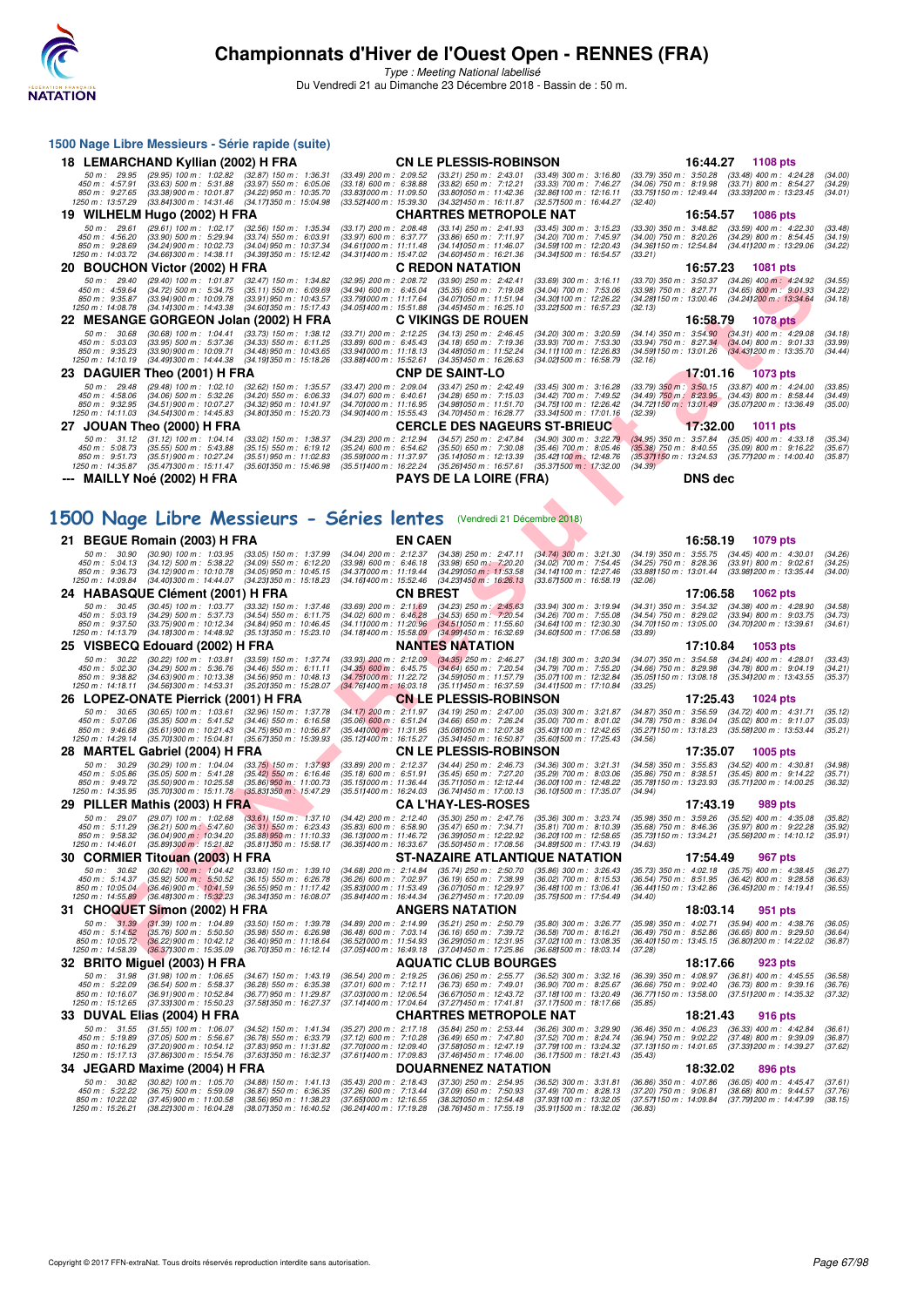

**1500 Nage Libre Messieurs - Séries lentes (suite)**

#### **Championnats d'Hiver de l'Ouest Open - RENNES (FRA)**

| 35 CHARPIOT Arthur (2003) H FRA                                                                                                                                                                                   | <b>C PAUL-BERT RENNES</b>                                                                                                                                              | 18:49.72       | 863 pts                                                |                    |
|-------------------------------------------------------------------------------------------------------------------------------------------------------------------------------------------------------------------|------------------------------------------------------------------------------------------------------------------------------------------------------------------------|----------------|--------------------------------------------------------|--------------------|
| 50 m : 31.32 (31.32) 100 m : 1:04.14<br>50 m : 5:24.06 (37.69) 500 m : 6:03.22<br>$(32.82)$ 150 m : 1:38.57<br>(34.43) 200 m : 2:14.82<br>450 m : 5:24.06<br>(39.16) 550 m : 6:40.35<br>$(37.13)$ 600 m : 7:19.85 | $(36.25)$ 250 m : 2:51.79<br>(37.62) 350 m : 4:08.66<br>$(36.97)$ 300 m : 3:29.41<br>$(39.50)$ 650 m : 7:58.67<br>$(38.82)$ 700 m : 8:38.35<br>(39.68) 750 m : 9:15.83 |                | $(39.25)$ 400 m : 4:46.37<br>$(37.48)$ 800 m : 9:54.99 | (37.71)<br>(39.16) |
| 850 m: 10:33.90 (38.91) 900 m: 11:13.30<br>$(39.40)$ 950 m : 11:53.11<br>(39.811000 m: 12:30.85<br>1250 m : 15:42.70 (40.101300 m : 16:22.81<br>(40.111350 m : 17:01.94                                           | (37.74) 050 m : 13:08.67<br>(37.82) 100 m : 13:46.61<br>(39.131400 m : 17:40.62 (38.681450 m : 18:18.30)<br>(37.681500 m : 18:49.72<br>(31.42)                         |                | (37.94) 150 m : 14:24.16 (37.55) 200 m : 15:02.60      | (38.44)            |
| --- BREUIL Bastian (2002) H FRA                                                                                                                                                                                   | <b>C PAUL-BERT RENNES</b>                                                                                                                                              | <b>DNS dec</b> |                                                        |                    |
|                                                                                                                                                                                                                   |                                                                                                                                                                        |                |                                                        |                    |
| 50 Dos Messieurs - Finale A 17 ans et plus (Dimanche 23 Décembre 2018)                                                                                                                                            |                                                                                                                                                                        |                |                                                        |                    |
| 1 ORANGE Maxence (1998) H FRA                                                                                                                                                                                     | <b>PAYS DE LA LOIRE (FRA)</b>                                                                                                                                          | 00:25.66       | <b>1250 pts</b>                                        |                    |
| 2 TOMAC Mewen (2001) H FRA                                                                                                                                                                                        | AMIENS METROPOLE NAT.                                                                                                                                                  | 00:26.17       | <b>1218 pts</b>                                        |                    |
| 3 MUSART Adrien (2002) H FRA                                                                                                                                                                                      | <b>AMIENS METROPOLE NAT.</b>                                                                                                                                           | 00:26.19       | 1217 pts                                               |                    |
| 4 HUILLE Stanislas (1999) H FRA                                                                                                                                                                                   | <b>SN VERSAILLES</b>                                                                                                                                                   | 00:26.37       | <b>1206 pts</b>                                        |                    |
| 5 LEGER Baptiste (1999) H FRA                                                                                                                                                                                     | QUEENS UNIVERSITY OF CHARLOTTE (FRA)                                                                                                                                   | 00:26.45       | <b>1201 pts</b>                                        |                    |
| 6 FOURMY Matéo (2000) H FRA                                                                                                                                                                                       | <b>ES MASSY NATATION</b>                                                                                                                                               | 00:26.84       | 1178 pts                                               |                    |
| 7 DULONDEL Louis (1998) H FRA                                                                                                                                                                                     | <b>C VIKINGS DE ROUEN</b>                                                                                                                                              | 00:26.87       | 1176 pts                                               |                    |
| 8 JODIN Matéo (2001) H FRA                                                                                                                                                                                        | <b>PAYS DE LA LOIRE (FRA)</b>                                                                                                                                          | 00:27.49       | 1139 pts                                               |                    |
|                                                                                                                                                                                                                   |                                                                                                                                                                        |                |                                                        |                    |
| 50 Dos Messieurs - Finale A 12-16 ans (Dimanche 23 Décembre 2018)                                                                                                                                                 |                                                                                                                                                                        |                |                                                        |                    |
|                                                                                                                                                                                                                   |                                                                                                                                                                        |                |                                                        |                    |
| 1 HUGOT Maximilien (2003) H FRA                                                                                                                                                                                   | <b>AMIENS METROPOLE NAT.</b>                                                                                                                                           | 00:27.27       | 1152 pts                                               |                    |
| 2 PERESSE Justin (2003) H FRA                                                                                                                                                                                     | <b>CN FOUGÈRES</b>                                                                                                                                                     | 00:29.11       | 1045 pts                                               |                    |
| 3 LE PRAT Evan (2004) H FRA                                                                                                                                                                                       | <b>LES NAGEURS BIGOUDENS</b>                                                                                                                                           | 00:29.39       | 1029 pts                                               |                    |
| 4 BEAUNOIR Louca (2003) H FRA                                                                                                                                                                                     | <b>CHOLET NATATION</b>                                                                                                                                                 | 00:29.79       | <b>1007 pts</b>                                        |                    |
| 5 CHATEIGNER Benjamin (2004) H FRA                                                                                                                                                                                | ST-NAZAIRE ATLANTIQUE NATATION                                                                                                                                         | 00:29.97       | 997 pts                                                |                    |
| 6 CAOUEN Mathis (2004) H FRA                                                                                                                                                                                      | <b>CN BREST</b>                                                                                                                                                        | 00:30.14       | 988 pts                                                |                    |
| 7 MARIE JOSEPH Baptiste (2004) H FRA                                                                                                                                                                              | <b>ASN BONNEVAL</b>                                                                                                                                                    | 00:30.43       | 972 pts                                                |                    |
| 8 DUBOIS Matthias (2004) H FRA                                                                                                                                                                                    | <b>SC NATATION ABBEVILLE</b>                                                                                                                                           | 00:31.55       | 912 pts                                                |                    |
|                                                                                                                                                                                                                   |                                                                                                                                                                        |                |                                                        |                    |
| 50 Dos Messieurs - Finale B 17 ans et plus (Dimanche 23 Décembre 2018)                                                                                                                                            |                                                                                                                                                                        |                |                                                        |                    |
| 1 LARGE Gautier (1999) H FRA                                                                                                                                                                                      | <b>ST-ETIENNE NATATION</b>                                                                                                                                             | 00:27.18       | 1157 pts                                               |                    |
| 2 TARRAT Samuel (2000) H FRA                                                                                                                                                                                      | <b>NANTES NATATION</b>                                                                                                                                                 | 00:27.52       | <b>1137 pts</b>                                        |                    |
| 3 MARTIN Gaetan (2002) H FRA                                                                                                                                                                                      | <b>LES NAGEURS BIGOUDENS</b>                                                                                                                                           | 00:27.54       | 1136 pts                                               |                    |
| 4 BOURDIER Julien (2001) H FRA                                                                                                                                                                                    | <b>ST-ETIENNE NATATION</b>                                                                                                                                             | 00:27.75       | <b>1124 pts</b>                                        |                    |
| 5 LEFEBVRE Alexandre (2002) H FRA                                                                                                                                                                                 | <b>EN CAEN</b>                                                                                                                                                         | 00:27.80       | <b>1121 pts</b>                                        |                    |
| 6 DEZ Léo (2002) H FRA                                                                                                                                                                                            | <b>PAYS DE LA LOIRE (FRA)</b>                                                                                                                                          | 00:28.20       | <b>1097 pts</b>                                        |                    |
| 7 LEBLANC Arthur (1999) H FRA                                                                                                                                                                                     | <b>DINARD OLYMPIQUE N</b>                                                                                                                                              | 00:28.22       | 1096 pts                                               |                    |
| 8 LECHEVALLIER Lucas (1998) H FRA                                                                                                                                                                                 | <b>ESPADON GRAND-QUEVILLY</b>                                                                                                                                          | 00:28.68       | <b>1070 pts</b>                                        |                    |
|                                                                                                                                                                                                                   |                                                                                                                                                                        |                |                                                        |                    |
| 50 Dos Messieurs - Finale B 12-16 ans (Dimanche 23 Décembre 2018)                                                                                                                                                 |                                                                                                                                                                        |                |                                                        |                    |
| 1 LANNIC Solen (2004) H FRA                                                                                                                                                                                       | <b>STADE LAVAL</b>                                                                                                                                                     | 00:29.90       | <b>1001 pts</b>                                        |                    |
| 2 PILLOT Martin (2003) H FRA                                                                                                                                                                                      | <b>CAUDAN NATATION</b>                                                                                                                                                 | 00:30.42       | 972 pts                                                |                    |
| 3 MULLER Hugo (2004) H FRA                                                                                                                                                                                        | <b>AQUATIC CLUB BOURGES</b>                                                                                                                                            | 00:30.50       |                                                        |                    |
| 4 SANCHON Jérémy (2003) H FRA                                                                                                                                                                                     | <b>SA MÉRIGNAC</b>                                                                                                                                                     | 00:30.54       | 968 pts                                                |                    |
|                                                                                                                                                                                                                   |                                                                                                                                                                        | 00:30.73       | <b>966 pts</b>                                         |                    |
| 5 POIS Ethan (2004) H FRA                                                                                                                                                                                         | <b>US LA CHATRE NATATION</b>                                                                                                                                           |                | 956 pts                                                |                    |
| 6 LOPEZ Malo (2004) H FRA                                                                                                                                                                                         | <b>C PAUL-BERT RENNES</b>                                                                                                                                              | 00:30.76       | 954 pts                                                |                    |
| 7 KAANDORP Tom (2004) H NED                                                                                                                                                                                       | <b>LES NAGEURS BIGOUDENS</b>                                                                                                                                           | 00:31.02       | 940 pts                                                |                    |
| 8 CASTREC Guillaume (2003) H FRA                                                                                                                                                                                  | <b>DOUARNENEZ NATATION</b>                                                                                                                                             | 00:31.13       | 934 pts                                                |                    |
|                                                                                                                                                                                                                   |                                                                                                                                                                        |                |                                                        |                    |
| 50 Dos Messieurs - Barrage Finales 17 ans et plus (Dimanche 23 Décembre 2018)                                                                                                                                     |                                                                                                                                                                        |                |                                                        |                    |
| 1 DEZ Léo (2002) H FRA                                                                                                                                                                                            | <b>PAYS DE LA LOIRE (FRA)</b>                                                                                                                                          | 00:27.96       | <b>1111 pts</b>                                        |                    |
| 2 AUBRY Vicente (2001) H FRA                                                                                                                                                                                      | <b>EN CAEN</b>                                                                                                                                                         | 00:28.31       | 1091 pts                                               |                    |
|                                                                                                                                                                                                                   |                                                                                                                                                                        |                |                                                        |                    |
| 50 Dos Messieurs - Séries (Dimanche 23 Décembre 2018)                                                                                                                                                             |                                                                                                                                                                        |                |                                                        |                    |
| 1 ORANGE Maxence (1998) H FRA                                                                                                                                                                                     | <b>PAYS DE LA LOIRE (FRA)</b>                                                                                                                                          | 00:25.92       | <b>1234 pts</b>                                        |                    |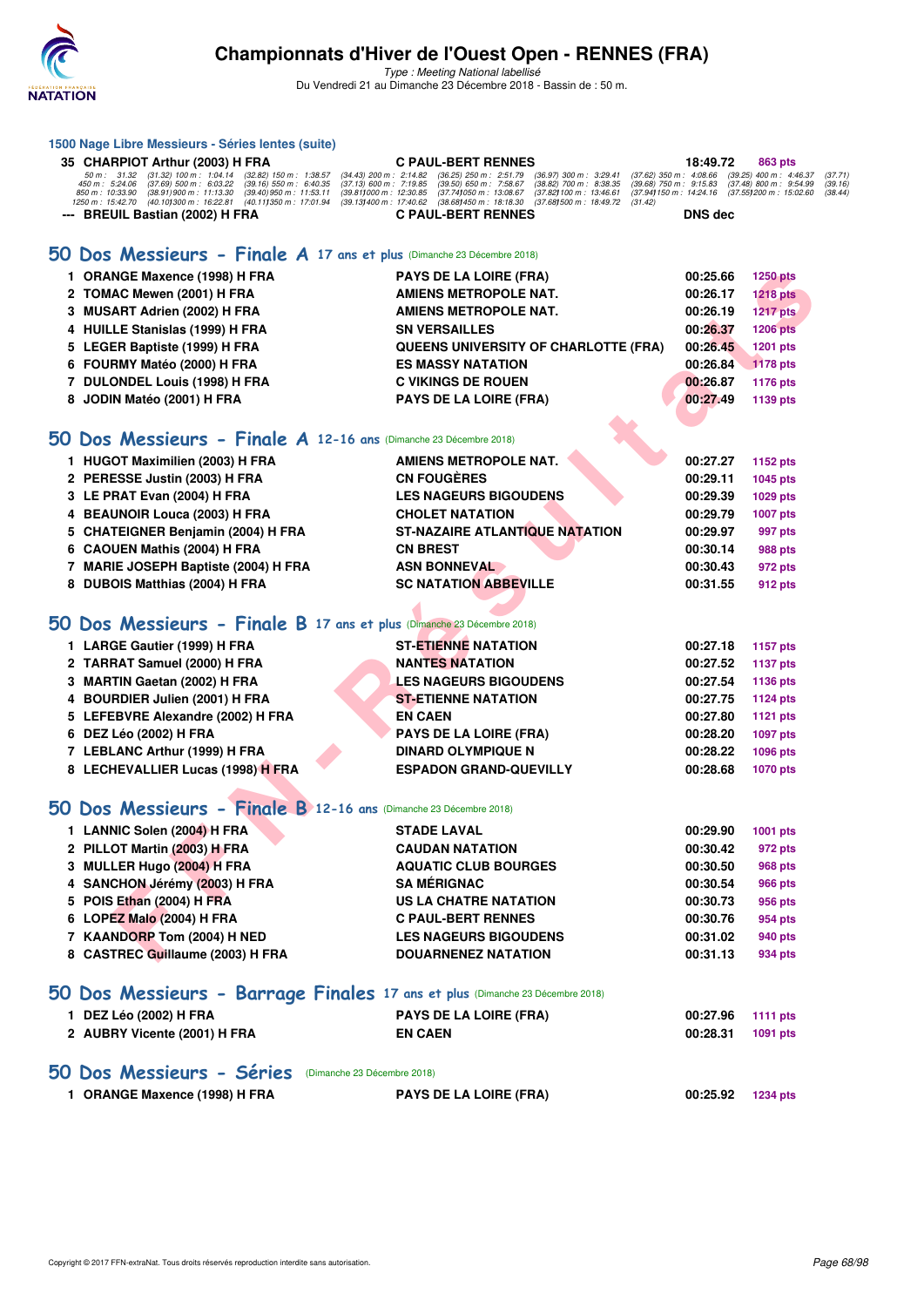

| 50 Dos Messieurs - Séries (suite)           |                                       |          |                 |
|---------------------------------------------|---------------------------------------|----------|-----------------|
| 2 TOMAC Mewen (2001) H FRA                  | AMIENS METROPOLE NAT.                 | 00:26.19 | <b>1217 pts</b> |
| 3 HUILLE Stanislas (1999) H FRA             | <b>SN VERSAILLES</b>                  | 00:26.28 | <b>1212 pts</b> |
| 4 MUSART Adrien (2002) H FRA                | <b>AMIENS METROPOLE NAT.</b>          | 00:26.48 | <b>1200 pts</b> |
| 5 LEGER Baptiste (1999) H FRA               | QUEENS UNIVERSITY OF CHARLOTTE (FRA)  | 00:26.80 | 1180 pts        |
| 6 FOURMY Matéo (2000) H FRA                 | <b>ES MASSY NATATION</b>              | 00:26.81 | 1180 pts        |
| 7 JODIN Matéo (2001) H FRA                  | <b>PAYS DE LA LOIRE (FRA)</b>         | 00:27.15 | 1159 pts        |
| 8 DULONDEL Louis (1998) H FRA               | <b>C VIKINGS DE ROUEN</b>             | 00:27.25 | 1153 pts        |
| 9 RAKOTONDRAMANGA Eliot-Tahina (2002) H FRA | <b>ES MASSY NATATION</b>              | 00:27.29 | <b>1151 pts</b> |
| 10 TRILLAT Léo (1998) H FRA                 | <b>STADE FRANÇAIS O COURBEVOIE</b>    | 00:27.38 | <b>1146 pts</b> |
| 11 HUGOT Maximilien (2003) H FRA            | <b>AMIENS METROPOLE NAT.</b>          | 00:27.45 | <b>1141 pts</b> |
| 12 LARGE Gautier (1999) H FRA               | <b>ST-ETIENNE NATATION</b>            | 00:27.55 | 1135 pts        |
| 13 MARTIN Gaetan (2002) H FRA               | <b>LES NAGEURS BIGOUDENS</b>          | 00:27.61 | <b>1132 pts</b> |
| 14 CHATTI Souhaiel (2000) H FRA             | <b>STADE FRANÇAIS O COURBEVOIE</b>    | 00:27.69 | <b>1127 pts</b> |
| 15 TARRAT Samuel (2000) H FRA               | <b>NANTES NATATION</b>                | 00:27.84 | <b>1118 pts</b> |
| 15 LEFEBVRE Alexandre (2002) H FRA          | <b>EN CAEN</b>                        | 00:27.84 | <b>1118 pts</b> |
| 17 ROIGNANT Aymeric (1999) H FRA            | <b>PAYS DE LA LOIRE (FRA)</b>         | 00:27.91 | <b>1114 pts</b> |
| 18 BOURDIER Julien (2001) H FRA             | <b>ST-ETIENNE NATATION</b>            | 00:28.14 | <b>1101 pts</b> |
| 19 LECHEVALLIER Lucas (1998) H FRA          | <b>ESPADON GRAND-QUEVILLY</b>         | 00:28.29 | 1092 pts        |
| 20 LEBLANC Arthur (1999) H FRA              | <b>DINARD OLYMPIQUE N</b>             | 00:28.34 | 1089 pts        |
| 21 DEZ Léo (2002) H FRA                     | <b>PAYS DE LA LOIRE (FRA)</b>         | 00:28.43 | 1084 pts        |
| 21 AUBRY Vicente (2001) H FRA               | <b>EN CAEN</b>                        | 00:28.43 | 1084 pts        |
| 23 GOURDON Matthis (1997) H FRA             | <b>ST-NAZAIRE ATLANTIQUE NATATION</b> | 00:28.48 | 1081 pts        |
| 24 SEYE Matthieu (2002) H FRA               | <b>CN LE PLESSIS-ROBINSON</b>         | 00:28.76 | 1065 pts        |
| 25 LE GALL Yann (2000) H FRA                | <b>CERCLE DES NAGEURS ST-BRIEUC</b>   | 00:28.77 | 1065 pts        |
| 26 GUY Alexis (1998) H FRA                  | <b>AQUATIC CLUB BOURGES</b>           | 00:28.84 | 1061 pts        |
| 27 GREMIAU Fabien (2000) H FRA              | <b>US VENDÔME</b>                     | 00:28.89 | 1058 pts        |
| 28 FRANCESCON Marc (2002) H FRA             | <b>COCKTAIL 14 TROUVILLE</b>          | 00:28.97 | 1053 pts        |
| 29 BOURY Florent (2000) H FRA               | <b>EN CAEN</b>                        | 00:29.05 | <b>1049 pts</b> |
| 30 DUPUIS Yann (2000) H FRA                 | <b>CNM DIEPPE</b>                     | 00:29.14 | <b>1044 pts</b> |
| 30 CHAPLET-GARCIA Joris (1995) H FRA        | <b>CN LE PLESSIS-ROBINSON</b>         | 00:29.14 | <b>1044 pts</b> |
| 32 POTERIE Arthur (2001) H FRA              | <b>EN CAEN</b>                        | 00:29.33 | 1033 pts        |
| 33 GALLON Anatole (2001) H FRA              | <b>EN CAEN</b>                        | 00:29.35 | 1032 pts        |
| 34 VAUDOUR Maxime (1999) H FRA              | <b>DINARD OLYMPIQUE N</b>             | 00:29.40 | 1029 pts        |
| 35 PERESSE Justin (2003) H FRA              | <b>CN FOUGÈRES</b>                    | 00:29.47 | 1025 pts        |
| 36 RICHEUX Theo (1999) H FRA                | <b>OLYMPIQUE CLUB CESSON-SÉVIGNÉ</b>  | 00:29.51 | 1023 pts        |
| 36 DESCHAMPS Paul (1999) H FRA              | <b>C VIKINGS DE ROUEN</b>             | 00:29.51 | 1023 pts        |
| 38 ROLAND Bastien (2001) H FRA              | <b>STADE LAVAL</b>                    | 00:29.54 | 1021 pts        |
| 39 DOURLEN Maxime (2000) H FRA              | <b>ESPADON GRAND-QUEVILLY</b>         | 00:29.56 | <b>1020 pts</b> |
| 40 LEGRETARD Ugo (2000) H FRA               | <b>CAUDAN NATATION</b>                | 00:29.65 | <b>1015 pts</b> |
| 41 RAIMBAUD Killian (2001) H FRA            | <b>NANTES NATATION</b>                | 00:29.73 | <b>1010 pts</b> |
| 42 MOUSSET Romain (1999) H FRA              | <b>ALLIANCE ORLEANS NATATION</b>      | 00:29.76 | 1009 pts        |
| 43 MONTIGNY Morgan (2002) H FRA             | <b>AQUATIC CLUB BOURGES</b>           | 00:29.81 | 1006 pts        |
| 44 BEAUNOIR Louca (2003) H FRA              | <b>CHOLET NATATION</b>                | 00:29.89 | 1002 pts        |
| 45 LE PRAT Evan (2004) H FRA                | <b>LES NAGEURS BIGOUDENS</b>          | 00:29.93 | 999 pts         |
| 46 LEBOEUF Simon (2001) H FRA               | <b>CNM ST-GERMAIN-DU-PUY</b>          | 00:29.97 | 997 pts         |
| 47 GRELET Clement (2001) H FRA              | <b>C PAUL-BERT RENNES</b>             | 00:30.03 | 994 pts         |
| 48 JUTANT Jeremy (2002) H FRA               | <b>CHARTRES METROPOLE NAT</b>         | 00:30.15 | 987 pts         |
| 48 CAOUEN Mathis (2004) H FRA               | <b>CN BREST</b>                       | 00:30.15 | 987 pts         |
| 50 MAROLEAU Thomas (2000) H FRA             | <b>ANGERS NATATION</b>                | 00:30.19 | 985 pts         |
| 51 SIREROL Thomas (2002) H FRA              | <b>ERSTEIN AQUATIC CLUB</b>           | 00:30.22 | 983 pts         |
| 52 CHATEIGNER Benjamin (2004) H FRA         | <b>ST-NAZAIRE ATLANTIQUE NATATION</b> | 00:30.23 | 983 pts         |
| 53 MARIE JOSEPH Baptiste (2004) H FRA       | <b>ASN BONNEVAL</b>                   | 00:30.28 | 980 pts         |
| 54 CHEVE Baptiste (2002) H FRA              | <b>CNP DE SAINT-LO</b>                | 00:30.41 | 973 pts         |
| 55 DUBOIS Matthias (2004) H FRA             | <b>SC NATATION ABBEVILLE</b>          | 00:30.49 | 969 pts         |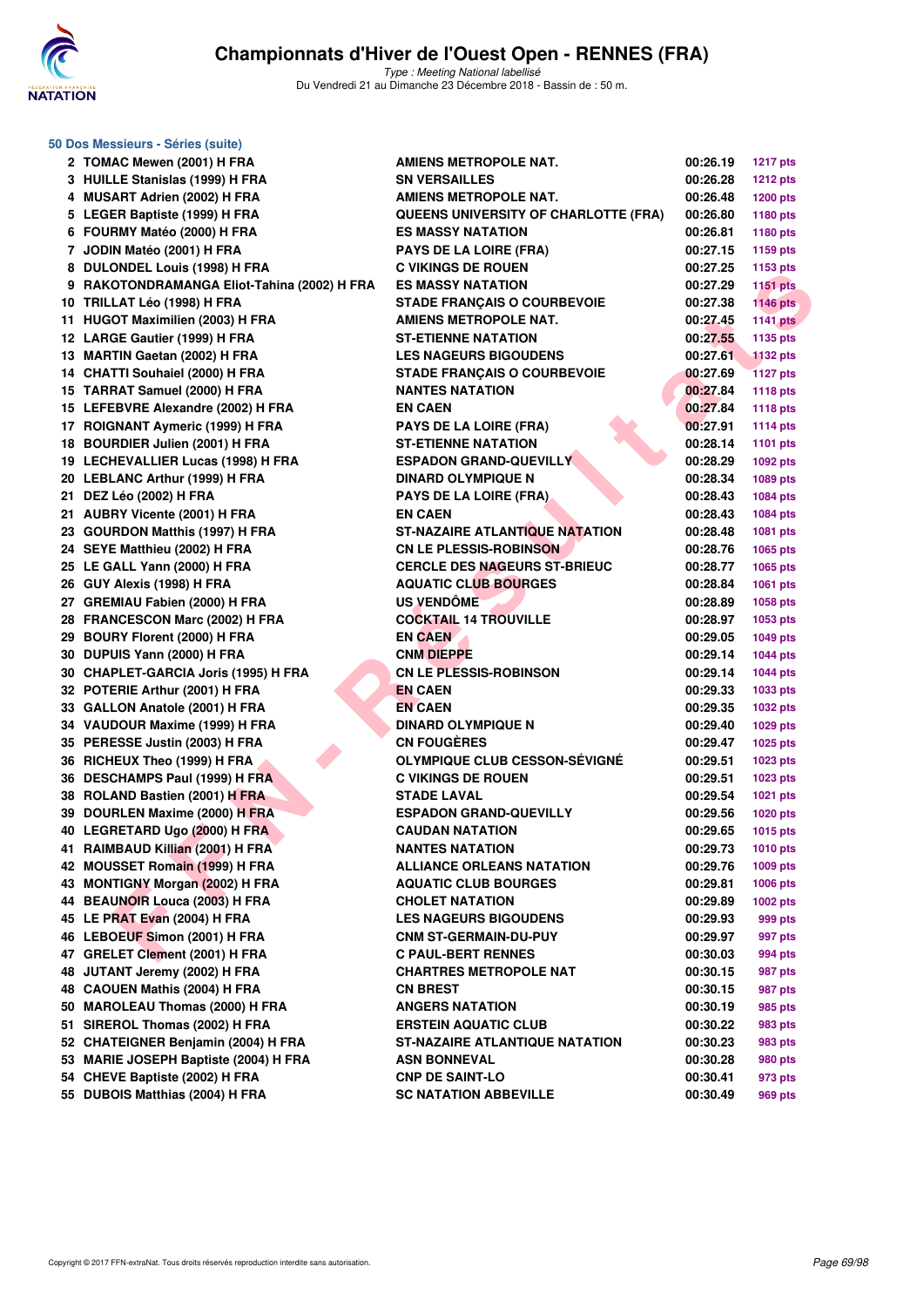

Type : Meeting National labellisé Du Vendredi 21 au Dimanche 23 Décembre 2018 - Bassin de : 50 m.

#### **50 Dos Messieurs - Séries (suite)**

| 56   MULLER Hugo (2004) H FRA                                        | <b>AQUATIC CLUB BOURGES</b>                                           |              | 00:30.53                                               | 966 pts            |  |
|----------------------------------------------------------------------|-----------------------------------------------------------------------|--------------|--------------------------------------------------------|--------------------|--|
| 57 KAANDORP Tom (2004) H NED                                         | <b>LES NAGEURS BIGOUDENS</b>                                          |              | 00:30.59                                               | 963 pts            |  |
| 58 PILLOT Martin (2003) H FRA                                        | <b>CAUDAN NATATION</b>                                                |              | 00:30.63                                               | 961 pts            |  |
| 58 KOEHLER Benjamin (2002) H FRA                                     | <b>CAUDAN NATATION</b>                                                |              | 00:30.63                                               | 961 pts            |  |
| 60 HAMON Victor (2002) H FRA                                         | <b>CHOLET NATATION</b>                                                |              | 00:30.74                                               | 955 pts            |  |
| 61 SANCHON Jérémy (2003) H FRA                                       | <b>SA MÉRIGNAC</b>                                                    |              | 00:30.98                                               | 942 pts            |  |
| 62 LANNIC Solen (2004) H FRA                                         | <b>STADE LAVAL</b>                                                    |              | 00:30.99                                               | 941 pts            |  |
| 63 LOPEZ Malo (2004) H FRA                                           | <b>C PAUL-BERT RENNES</b>                                             |              | 00:31.02                                               | <b>940 pts</b>     |  |
| 64 BOILLOT Claude (2002) H FRA                                       | <b>ST-MALO NATATION</b>                                               |              | 00:31.06                                               | 938 pts            |  |
| 65 LEMARCHAND Antonn (2004) H FRA                                    | <b>CN LE PLESSIS-ROBINSON</b>                                         |              | 00:31.07                                               | 937 pts            |  |
| 66 CASTREC Guillaume (2003) H FRA                                    | <b>DOUARNENEZ NATATION</b>                                            |              | 00:31.08                                               | 937 pts            |  |
| 67 POIS Ethan (2004) H FRA                                           | <b>US LA CHATRE NATATION</b>                                          |              | 00:31.21                                               | 930 pts            |  |
| 68 VINES Pablo (2004) H FRA                                          | <b>ST-SÉBASTIEN NATATION</b>                                          |              | 00:31.29                                               | 925 pts            |  |
| 69 NSEMBENE Nathan (2004) H FRA                                      | <b>OLIVET NATATION I'NOX</b>                                          |              | 00:31.37                                               | 921 pts            |  |
| 70 HERTHE Adam (2004) H FRA                                          | <b>ROYAN OCÉAN CLUB NATATION</b>                                      |              | 00:31.51                                               | 914 pts            |  |
| 71 SALMON Théo (2002) H FRA<br>72 DELHAYE Shivam (2004) H FRA        | <b>COCKTAIL 14 TROUVILLE</b><br><b>ST-NAZAIRE ATLANTIQUE NATATION</b> |              | 00:32.15<br>00:32.95                                   | 880 pts<br>839 pts |  |
| --- KHAY Aniss (2002) H FRA                                          | <b>CN LE PLESSIS-ROBINSON</b>                                         |              | <b>DNS</b>                                             |                    |  |
|                                                                      |                                                                       |              |                                                        |                    |  |
| 00 Dos Messieurs - Finale A 17 ans et plus (Samedi 22 Décembre 2018) |                                                                       |              |                                                        |                    |  |
|                                                                      |                                                                       |              |                                                        |                    |  |
| 1 ORANGE Maxence (1998) H FRA                                        | <b>PAYS DE LA LOIRE (FRA)</b>                                         | 50 m: 26.80  | 00:54.65<br>$(26.80)$ 100 m : 54.65 $(27.85)$          | <b>1260 pts</b>    |  |
| 2 TOMAC Mewen (2001) H FRA                                           | <b>AMIENS METROPOLE NAT.</b>                                          |              | 00:55.61                                               | <b>1232 pts</b>    |  |
|                                                                      |                                                                       | 50 m : 27.20 | $(27.20)$ 100 m : 55.61 $(28.41)$                      |                    |  |
| 3 HUILLE Stanislas (1999) H FRA                                      | <b>SN VERSAILLES</b>                                                  | 50 m : 27.31 | 00:56.09<br>$(27.31)$ 100 m : 56.09 $(28.78)$          | <b>1217 pts</b>    |  |
| 4 LEGER Baptiste (1999) H FRA                                        | QUEENS UNIVERSITY OF CHARLOTTE (FRA)                                  |              | 00:56.14                                               | <b>1216 pts</b>    |  |
| 5 CHATTI Souhaiel (2000) H FRA                                       | <b>STADE FRANÇAIS O COURBEVOIE</b>                                    | 50 m : 27.34 | (27.34) 100 m: 56.14 (28.80)<br>00:57.44               | 1178 pts           |  |
|                                                                      |                                                                       | 50 m : 28.31 | $(28.31)$ 100 m : 57.44 $(29.13)$                      |                    |  |
| 6 ROIGNANT Aymeric (1999) H FRA                                      | <b>PAYS DE LA LOIRE (FRA)</b>                                         |              | 00:57.60                                               | 1174 pts           |  |
| 7 JODIN Matéo (2001) H FRA                                           | <b>PAYS DE LA LOIRE (FRA)</b>                                         |              | 50 m : 28.02 (28.02) 100 m : 57.60 (29.58)<br>00:57.76 | 1169 $pts$         |  |
|                                                                      |                                                                       | 50 m : 28.08 | $(28.08)$ 100 m : 57.76 $(29.68)$                      |                    |  |
| 8 FOURMY Matéo (2000) H FRA                                          | <b>ES MASSY NATATION</b>                                              | 50 m: 28.11  | 00:57.87<br>$(28.11)$ 100 m : 57.87 $(29.76)$          | <b>1166 pts</b>    |  |
|                                                                      |                                                                       |              |                                                        |                    |  |
| 00 Dos Messieurs - Finale A 12-16 ans (Samedi 22 Décembre 2018)      |                                                                       |              |                                                        |                    |  |
| 1 HUGOT Maximilien (2003) H FRA                                      | AMIENS METROPOLE NAT.                                                 |              | 00:58.93                                               | 1135 pts           |  |
|                                                                      |                                                                       | 50 m : 28.79 | $(28.79)$ 100 m : 58.93 $(30.14)$                      |                    |  |
| 2 LANNIC Solen (2004) H FRA                                          | <b>STADE LAVAL</b>                                                    | 50 m : 30.91 | 01:03.22<br>$(30.91)$ 100 m : 1:03.22 $(32.31)$        | <b>1017 pts</b>    |  |
| 3 CAOUEN Mathis (2004) H FRA                                         | <b>CN BREST</b>                                                       |              | 01:03.75                                               | $1003$ pts         |  |
| 4 BEAUNOIR Louca (2003) H FRA                                        | <b>CHOLET NATATION</b>                                                |              | 50 m: 31.37 (31.37) 100 m: 1:03.75 (32.38)<br>01:04.11 | 993 pts            |  |
|                                                                      |                                                                       |              | 50 m: 31.36 (31.36) 100 m: 1:04.11 (32.75)             |                    |  |
| 5 BENASLI Alexandre (2003) H FRA                                     | <b>NANTES NATATION</b>                                                |              | 01:04.12                                               | 993 pts            |  |
| 6 DEBRYE Melvin (2003) H FRA                                         | <b>SC NATATION ABBEVILLE</b>                                          |              | 50 m: 31.18 (31.18) 100 m: 1:04.12 (32.94)<br>01:04.80 | 975 pts            |  |
|                                                                      |                                                                       |              | 50 m: 31.82 (31.82) 100 m: 1:04.80 (32.98)             |                    |  |
| 7 LE PRAT Evan (2004) H FRA                                          | <b>LES NAGEURS BIGOUDENS</b>                                          |              | 01:05.08                                               | 968 pts            |  |
| 8 MULLER Hugo (2004) H FRA                                           | <b>AQUATIC CLUB BOURGES</b>                                           |              | 50 m: 31.78 (31.78) 100 m: 1:05.08 (33.30)<br>01:05.46 | 958 pts            |  |
|                                                                      |                                                                       |              |                                                        |                    |  |

## **[100 Dos Messieurs - Finale A](http://www.ffnatation.fr/webffn/resultats.php?idact=nat&go=epr&idcpt=55947&idepr=62) 17 ans et plus** (Samedi 22 Décembre 2018)

| 1 ORANGE Maxence (1998) H FRA   | <b>PAYS DE LA LOIRE (FRA)</b>                                | 00:54.65<br><b>1260 pts</b>                                       |
|---------------------------------|--------------------------------------------------------------|-------------------------------------------------------------------|
| 2 TOMAC Mewen (2001) H FRA      | 50 m: 26.80<br><b>AMIENS METROPOLE NAT.</b>                  | $(26.80)$ 100 m :<br>54.65 (27.85)<br>00:55.61<br><b>1232 pts</b> |
| 3 HUILLE Stanislas (1999) H FRA | 50 m: 27.20<br><b>SN VERSAILLES</b>                          | $(27.20)$ 100 m :<br>55.61 (28.41)<br>00:56.09<br>1217 $p$ ts     |
| 4 LEGER Baptiste (1999) H FRA   | $50 m$ : 27.31<br>QUEENS UNIVERSITY OF CHARLOTTE (FRA)       | $(27.31)$ 100 m :<br>56.09 (28.78)<br>00:56.14<br>$1216$ pts      |
| 5 CHATTI Souhaiel (2000) H FRA  | $50 \text{ m}$ : 27.34<br><b>STADE FRANÇAIS O COURBEVOIE</b> | $(27.34)$ 100 m :<br>56.14 (28.80)<br>00:57.44<br>1178 $pts$      |
| 6 ROIGNANT Aymeric (1999) H FRA | 50 m: 28.31<br><b>PAYS DE LA LOIRE (FRA)</b>                 | 57.44 (29.13)<br>$(28.31)$ 100 m :<br>00:57.60<br><b>1174 pts</b> |
| 7 JODIN Matéo (2001) H FRA      | 50 m: 28.02<br><b>PAYS DE LA LOIRE (FRA)</b>                 | 57.60 (29.58)<br>$(28.02)$ 100 m :<br>00:57.76<br>1169 $pts$      |
| 8 FOURMY Matéo (2000) H FRA     | 50 m: 28.08<br><b>ES MASSY NATATION</b>                      | $(28.08)$ 100 m :<br>57.76 (29.68)<br>00:57.87<br><b>1166 pts</b> |
|                                 | 50 m: 28.11                                                  | $(28.11)$ 100 m : 57.87 $(29.76)$                                 |

#### **[100 Dos Messieurs - Finale A](http://www.ffnatation.fr/webffn/resultats.php?idact=nat&go=epr&idcpt=55947&idepr=62) 12-16 ans** (Samedi 22 Décembre 2018)

| 1 HUGOT Maximilien (2003) H FRA  | AMIENS METROPOLE NAT.        |              |              | 00:58.93                                               | 1135 pts    |               |
|----------------------------------|------------------------------|--------------|--------------|--------------------------------------------------------|-------------|---------------|
|                                  |                              | 50 m : 28.79 |              | $(28.79)$ 100 m :                                      |             | 58.93 (30.14) |
| 2 LANNIC Solen (2004) H FRA      | <b>STADE LAVAL</b>           |              |              | 01:03.22                                               | 1017 $p$ ts |               |
|                                  |                              |              | 50 m : 30.91 | $(30.91)$ 100 m : 1:03.22 $(32.31)$                    |             |               |
| 3 CAOUEN Mathis (2004) H FRA     | <b>CN BREST</b>              |              |              | 01:03.75<br>50 m: 31.37 (31.37) 100 m: 1:03.75 (32.38) | $1003$ pts  |               |
| 4 BEAUNOIR Louca (2003) H FRA    | <b>CHOLET NATATION</b>       |              |              | 01:04.11                                               |             | 993 pts       |
|                                  |                              |              | 50 m : 31.36 | $(31.36)$ 100 m : 1:04.11 $(32.75)$                    |             |               |
| 5 BENASLI Alexandre (2003) H FRA | <b>NANTES NATATION</b>       |              |              | 01:04.12                                               |             | 993 pts       |
|                                  |                              |              |              | 50 m: 31.18 (31.18) 100 m: 1:04.12 (32.94)             |             |               |
| 6 DEBRYE Melvin (2003) H FRA     | <b>SC NATATION ABBEVILLE</b> |              |              | 01:04.80                                               |             | 975 pts       |
|                                  |                              |              |              | 50 m: 31.82 (31.82) 100 m: 1:04.80 (32.98)             |             |               |
| 7 LE PRAT Evan (2004) H FRA      | <b>LES NAGEURS BIGOUDENS</b> |              |              | 01:05.08                                               |             | 968 pts       |
|                                  |                              |              | 50 m: 31.78  | $(31.78)$ 100 m : 1:05.08 $(33.30)$                    |             |               |
| 8 MULLER Hugo (2004) H FRA       | <b>AQUATIC CLUB BOURGES</b>  |              |              | 01:05.46                                               |             | 958 pts       |
|                                  |                              |              |              | 50 m: 31.68 (31.68) 100 m: 1:05.46 (33.78)             |             |               |

#### **[100 Dos Messieurs - Finale B](http://www.ffnatation.fr/webffn/resultats.php?idact=nat&go=epr&idcpt=55947&idepr=62) 17 ans et plus** (Samedi 22 Décembre 2018)

| 1 DULONDEL Louis (1998) H FRA               | <b>C VIKINGS DE ROUEN</b>  |  | 00:58.38                                                      | 1151 pts        |
|---------------------------------------------|----------------------------|--|---------------------------------------------------------------|-----------------|
| 2 TARRAT Samuel (2000) H FRA                | <b>NANTES NATATION</b>     |  | 50 m : 28.49 (28.49) 100 m : 58.38 (29.89)<br>00:59.03        | 1133 pts        |
| 3 RAKOTONDRAMANGA Eliot-Tahina (2002) H FRA | <b>ES MASSY NATATION</b>   |  | 50 m: 29.12 (29.12) 100 m: 59.03 (29.91)<br>00:59.16 1129 pts |                 |
| 4 LARGE Gautier (1999) H FRA                | <b>ST-ETIENNE NATATION</b> |  | 50 m : 28.50 (28.50) 100 m : 59.16 (30.66)<br>00:59.42        | <b>1122 pts</b> |
|                                             |                            |  | 50 m: 28.18 (28.18) 100 m: 59.42 (31.24)                      |                 |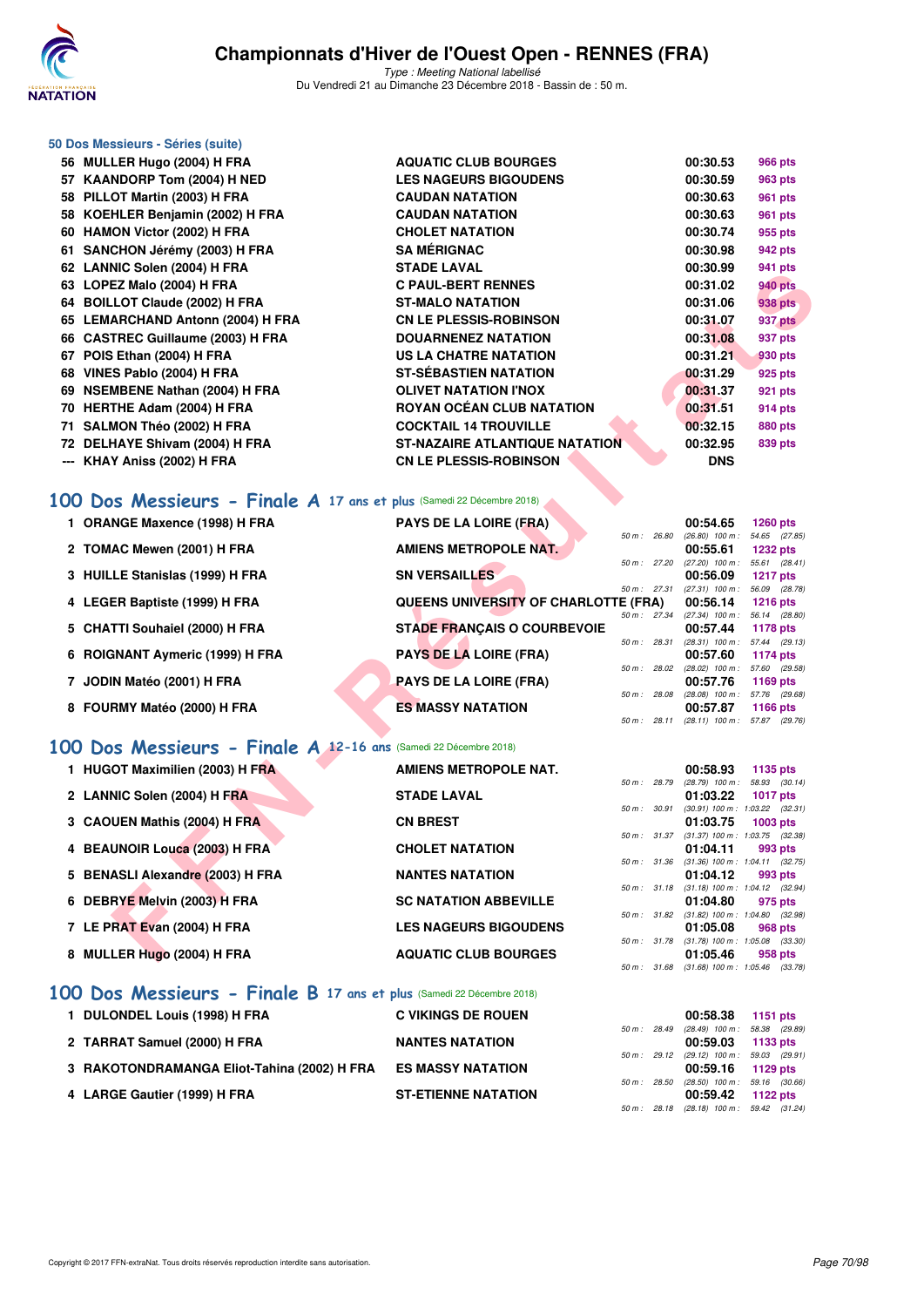

Type : Meeting National labellisé Du Vendredi 21 au Dimanche 23 Décembre 2018 - Bassin de : 50 m.

| 100 Dos Messieurs - Finale B (suite) |                               |                        |                                     |                 |
|--------------------------------------|-------------------------------|------------------------|-------------------------------------|-----------------|
| 5 DEZ Léo (2002) H FRA               | <b>PAYS DE LA LOIRE (FRA)</b> |                        | 00:59.57                            | 1117 pts        |
|                                      |                               | 50 m: 29.02            | $(29.02)$ 100 m : 59.57 $(30.55)$   |                 |
| 6 BERRY Théo (1997) H FRA            | <b>ANGERS NATATION</b>        |                        | 00:59.59                            | <b>1117 pts</b> |
|                                      |                               | 50 m : 28.85           | $(28.85)$ 100 m : 59.59 $(30.74)$   |                 |
| <b>BOURDIER Julien (2001) H FRA</b>  | <b>ST-ETIENNE NATATION</b>    |                        | 00:59.68                            | 1114 $pts$      |
|                                      |                               | $50 \text{ m}$ : 29.32 | $(29.32)$ 100 m : 59.68 $(30.36)$   |                 |
| 8 LEFEBVRE Alexandre (2002) H FRA    | <b>EN CAEN</b>                |                        | 01:00.18                            | $1100$ pts      |
|                                      |                               | 50 m : 29.20           | $(29.20)$ 100 m : 1:00.18 $(30.98)$ |                 |

## **[100 Dos Messieurs - Finale B](http://www.ffnatation.fr/webffn/resultats.php?idact=nat&go=epr&idcpt=55947&idepr=62) 12-16 ans** (Samedi 22 Décembre 2018)

| 1 LOPEZ Malo (2004) H FRA            | <b>C PAUL-BERT RENNES</b>    |             |              | 01:05.37                                        |                     | <b>960 pts</b> |
|--------------------------------------|------------------------------|-------------|--------------|-------------------------------------------------|---------------------|----------------|
|                                      |                              |             | 50 m : 31.72 | $(31.72)$ 100 m : 1:05.37 $(33.65)$             |                     |                |
| 2 HOLLE Louis (2004) H FRA           | <b>CN NIORT</b>              |             |              | 01:05.87                                        |                     | 947 pts        |
|                                      |                              |             | 50 m: 31.79  | $(31.79)$ 100 m :                               | $1:05.87$ $(34.08)$ |                |
| 3 MARIE JOSEPH Baptiste (2004) H FRA | <b>ASN BONNEVAL</b>          |             | 50 m: 31.46  | 01:05.96<br>$(31.46)$ 100 m : 1:05.96 $(34.50)$ |                     | $945$ pts      |
| 4 BARTKOWSKI Benjamin (2003) H FRA   | <b>CHOLET NATATION</b>       |             |              | 01:06.10                                        |                     | 941 pts        |
|                                      |                              |             | 50 m: 32.43  | $(32.43)$ 100 m : 1:06.10 $(33.67)$             |                     |                |
| 5 KAANDORP Tom (2004) H NED          | <b>LES NAGEURS BIGOUDENS</b> |             |              | 01:06.61                                        |                     | 928 pts        |
|                                      |                              |             |              | 50 m : 33.18 (33.18) 100 m : 1:06.61 (33.43)    |                     |                |
| 6 DUBOIS Aurelien (2003) H FRA       | <b>AQUATIC CLUB BOURGES</b>  |             |              | 01:06.67                                        |                     | 927 pts        |
|                                      |                              | 50 m: 32.60 |              | $(32.60)$ 100 m : 1:06.67 $(34.07)$             |                     |                |
| 7 NSEMBENE Nathan (2004) H FRA       | <b>OLIVET NATATION I'NOX</b> |             |              | 01:06.95                                        |                     | 919 pts        |
|                                      |                              | 50 m: 32.62 |              | $(32.62)$ 100 m : 1:06.95 $(34.33)$             |                     |                |
| 8 DUBOIS Matthias (2004) H FRA       | <b>SC NATATION ABBEVILLE</b> |             |              | 01:07.43                                        |                     | 907 pts        |
|                                      |                              |             | 50 m: 33.10  | $(33.10)$ 100 m : 1:07.43 $(34.33)$             |                     |                |

## **[100 Dos Messieurs - Séries](http://www.ffnatation.fr/webffn/resultats.php?idact=nat&go=epr&idcpt=55947&idepr=62)** (Samedi 22 Décembre 2018)

| 00  | Dos Messieurs - Finale B 12-16 ans (Samedi 22 Décembre 2018) |                                             |              |              |                                                        |                                  |  |
|-----|--------------------------------------------------------------|---------------------------------------------|--------------|--------------|--------------------------------------------------------|----------------------------------|--|
|     | 1 LOPEZ Malo (2004) H FRA                                    | <b>C PAUL-BERT RENNES</b>                   |              |              | 01:05.37                                               | <b>960 pts</b>                   |  |
|     | 2 HOLLE Louis (2004) H FRA                                   | <b>CN NIORT</b>                             |              | 50 m : 31.72 | $(31.72)$ 100 m : 1:05.37 $(33.65)$<br>01:05.87        | 947 pts                          |  |
|     | 3 MARIE JOSEPH Baptiste (2004) H FRA                         | <b>ASN BONNEVAL</b>                         | 50 m: 31.79  |              | $(31.79)$ 100 m : 1:05.87 $(34.08)$<br>01:05.96        | 945 pts                          |  |
|     | 4 BARTKOWSKI Benjamin (2003) H FRA                           | <b>CHOLET NATATION</b>                      | 50 m: 31.46  |              | $(31.46)$ 100 m : 1:05.96 $(34.50)$<br>01:06.10        | 941 pts                          |  |
|     | 5 KAANDORP Tom (2004) H NED                                  | <b>LES NAGEURS BIGOUDENS</b>                | 50 m: 32.43  |              | $(32.43)$ 100 m : 1:06.10 $(33.67)$<br>01:06.61        | 928 pts                          |  |
|     | 6 DUBOIS Aurelien (2003) H FRA                               | <b>AQUATIC CLUB BOURGES</b>                 | 50 m: 33.18  |              | $(33.18)$ 100 m : 1:06.61 $(33.43)$<br>01:06.67        | 927 pts                          |  |
|     |                                                              |                                             | 50 m: 32.60  |              | $(32.60)$ 100 m : 1:06.67 $(34.07)$                    |                                  |  |
|     | 7 NSEMBENE Nathan (2004) H FRA                               | <b>OLIVET NATATION I'NOX</b>                | 50 m : 32.62 |              | 01:06.95<br>$(32.62)$ 100 m : 1:06.95 $(34.33)$        | 919 pts                          |  |
|     | 8 DUBOIS Matthias (2004) H FRA                               | <b>SC NATATION ABBEVILLE</b>                | 50 m: 33.10  |              | 01:07.43<br>$(33.10)$ 100 m : 1:07.43 $(34.33)$        | 907 pts                          |  |
|     | 00 Dos Messieurs - Séries (Samedi 22 Décembre 2018)          |                                             |              |              |                                                        |                                  |  |
|     | 1 TOMAC Mewen (2001) H FRA                                   | <b>AMIENS METROPOLE NAT.</b>                |              |              | 00:55.11                                               | 1246 pts                         |  |
|     |                                                              |                                             | 50 m : 26.86 |              | $(26.86)$ 100 m : 55.11 $(28.25)$                      |                                  |  |
|     | 2 ORANGE Maxence (1998) H FRA                                | <b>PAYS DE LA LOIRE (FRA)</b>               | 50 m : 26.83 |              | 00:55.72<br>$(26.83)$ 100 m :                          | <b>1228 pts</b><br>55.72 (28.89) |  |
|     | 3 HUILLE Stanislas (1999) H FRA                              | <b>SN VERSAILLES</b>                        | 50 m : 27.20 |              | 00:56.08<br>$(27.20)$ 100 m :                          | <b>1218 pts</b><br>56.08 (28.88) |  |
|     | 4 LEGER Baptiste (1999) H FRA                                | <b>QUEENS UNIVERSITY OF CHARLOTTE (FRA)</b> |              |              | 00:57.02                                               | 1190 pts                         |  |
|     | 5 ROIGNANT Aymeric (1999) H FRA                              | <b>PAYS DE LA LOIRE (FRA)</b>               | 50 m : 27.85 |              | $(27.85)$ 100 m :<br>00:57.72                          | 57.02 (29.17)<br><b>1170 pts</b> |  |
|     | 6 JODIN Matéo (2001) H FRA                                   | <b>PAYS DE LA LOIRE (FRA)</b>               | 50 m : 27.98 |              | (27.98) 100 m :<br>00:58.00                            | 57.72 (29.74)<br>1162 pts        |  |
|     |                                                              |                                             | 50 m: 28.34  |              | $(28.34)$ 100 m :                                      | 58.00 (29.66)                    |  |
|     | 7 FOURMY Matéo (2000) H FRA                                  | <b>ES MASSY NATATION</b>                    | 50 m : 28.22 |              | 00:58.15<br>$(28.22)$ 100 m :                          | <b>1158 pts</b><br>58.15 (29.93) |  |
|     | 8 CHATTI Souhaiel (2000) H FRA                               | <b>STADE FRANÇAIS O COURBEVOIE</b>          |              |              | 00:58.18                                               | <b>1157 pts</b>                  |  |
|     | 9 LARGE Gautier (1999) H FRA                                 | <b>ST-ETIENNE NATATION</b>                  | 50 m : 28.00 |              | $(28.00)$ 100 m :<br>00:58.96                          | 58.18 (30.18)<br>1135 pts        |  |
|     | 10 DULONDEL Louis (1998) H FRA                               | <b>C VIKINGS DE ROUEN</b>                   | 50 m : 28.40 |              | $(28.40)$ 100 m :<br>00:59.03                          | 58.96 (30.56)<br>1133 pts        |  |
|     | 11 HUGOT Maximilien (2003) H FRA                             | <b>AMIENS METROPOLE NAT.</b>                | 50 m : 28.74 |              | $(28.74)$ 100 m :<br>00:59.04                          | 59.03 (30.29)<br>1132 pts        |  |
|     |                                                              |                                             | 50 m : 28.80 |              | $(28.80)$ 100 m :                                      | 59.04 (30.24)                    |  |
|     | 12 TARRAT Samuel (2000) H FRA                                | <b>NANTES NATATION</b>                      | 50 m : 28.89 |              | 00:59.32<br>$(28.89)$ 100 m :                          | <b>1124 pts</b><br>59.32 (30.43) |  |
|     | 13 RAKOTONDRAMANGA Eliot-Tahina (2002) H FRA                 | <b>ES MASSY NATATION</b>                    | 50 m : 28.44 |              | 00:59.52<br>$(28.44)$ 100 m :                          | 1119 pts<br>59.52 (31.08)        |  |
|     | 14 BOURDIER Julien (2001) H FRA                              | <b>ST-ETIENNE NATATION</b>                  |              |              | 00:59.63                                               | <b>1116 pts</b>                  |  |
|     | 15 BERRY Théo (1997) H FRA                                   | <b>ANGERS NATATION</b>                      | 50 m : 28.65 |              | $(28.65)$ 100 m :<br>00:59.90                          | 59.63 (30.98)<br>1108 pts        |  |
|     | 16 LEFEBVRE Alexandre (2002) H FRA                           | <b>EN CAEN</b>                              |              | 50 m : 29.18 | $(29.18)$ 100 m :<br>01:00.04                          | 59.90 (30.72)<br>1104 pts        |  |
|     | 17 DEZ Léo (2002) H FRA                                      | <b>PAYS DE LA LOIRE (FRA)</b>               |              |              | 50 m: 29.37 (29.37) 100 m: 1:00.04 (30.67)<br>01:00.26 | <b>1098 pts</b>                  |  |
|     | 18 AUBRY Vicente (2001) H FRA                                | <b>EN CAEN</b>                              | 50 m: 29.60  |              | (29.60) 100 m: 1:00.26 (30.66)<br>01:00.37             | 1095 pts                         |  |
|     | 19 BOURY Florent (2000) H FRA                                | <b>EN CAEN</b>                              |              | 50 m : 29.16 | (29.16) 100 m: 1:00.37 (31.21)<br>01:00.58             | <b>1089 pts</b>                  |  |
|     |                                                              |                                             | 50 m : 29.21 |              | (29.21) 100 m: 1:00.58 (31.37)                         |                                  |  |
|     | 20 LEBLANC Arthur (1999) H FRA                               | <b>DINARD OLYMPIQUE N</b>                   |              | 50 m : 29.21 | 01:00.61<br>$(29.21)$ 100 m : 1:00.61 $(31.40)$        | <b>1088 pts</b>                  |  |
| 21. | BARRY Aron (2002) H FRA                                      | <b>AMIENS METROPOLE NAT.</b>                |              | 50 m : 29.69 | 01:00.62<br>(29.69) 100 m: 1:00.62 (30.93)             | <b>1088 pts</b>                  |  |
|     | 22 LECHEVALLIER Lucas (1998) H FRA                           | <b>ESPADON GRAND-QUEVILLY</b>               |              |              | 01:00.68                                               | 1086 pts                         |  |
|     |                                                              |                                             |              |              | 50 m: 29.24 (29.24) 100 m: 1:00.68 (31.44)             |                                  |  |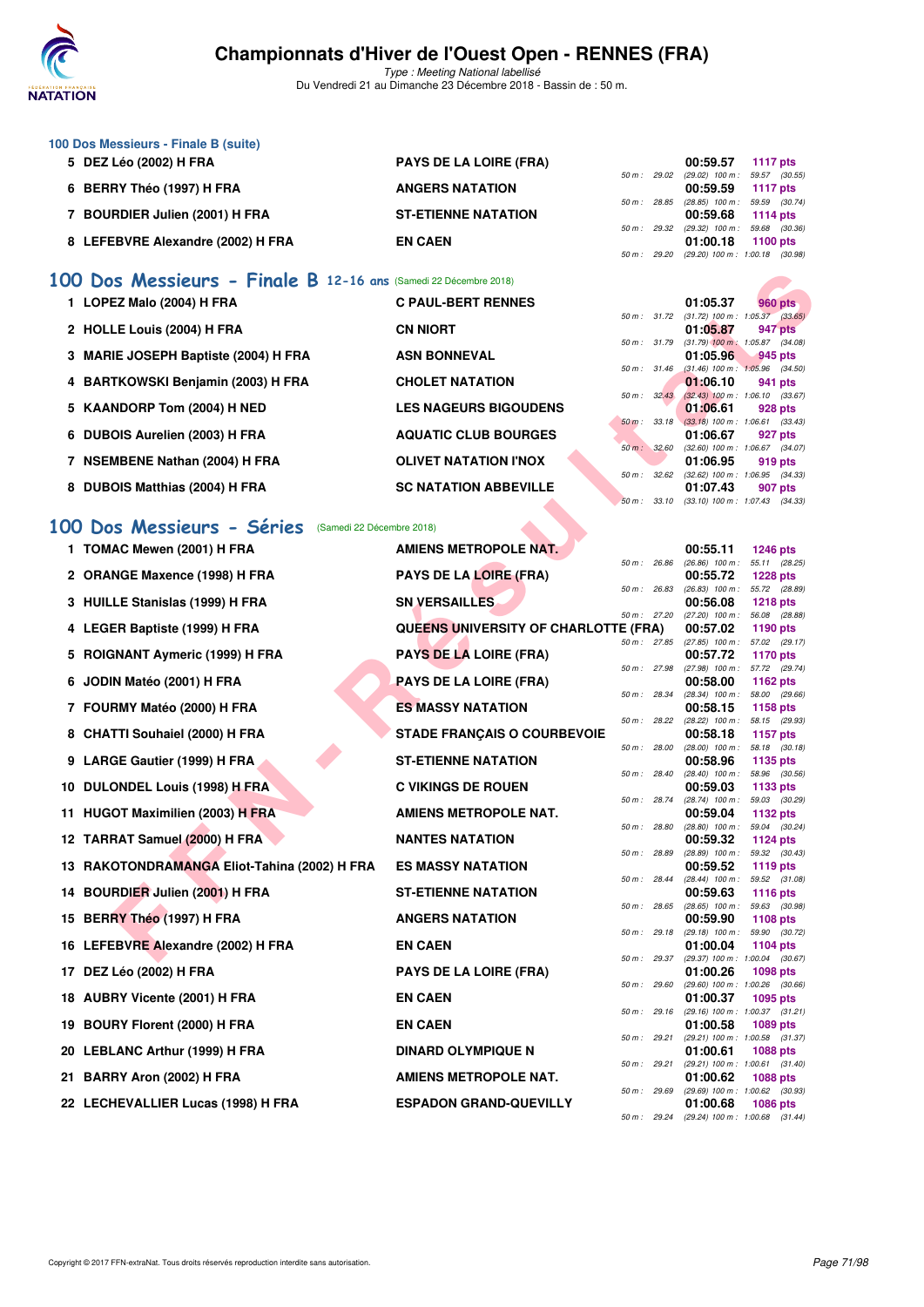

**100 Dos Messieurs - Séries (suite)**

# **Championnats d'Hiver de l'Ouest Open - RENNES (FRA)**

|     | 23 TRILLAT Léo (1998) H FRA         | <b>STADE FRANÇAIS O COURBEVOIE</b> |              |              | 01:00.71                                            | 1086 pts        |
|-----|-------------------------------------|------------------------------------|--------------|--------------|-----------------------------------------------------|-----------------|
|     | 24 MARTIN Gaetan (2002) H FRA       | <b>LES NAGEURS BIGOUDENS</b>       | 50 m : 29.25 |              | (29.25) 100 m: 1:00.71 (31.<br>01:01.55             | 1062 pts        |
|     | 25 GUY Alexis (1998) H FRA          | <b>AQUATIC CLUB BOURGES</b>        |              | 50 m : 28.77 | (28.77) 100 m: 1:01.55 (32.<br>01:02.11             | <b>1047 pts</b> |
|     | 26 DESCHAMPS Paul (1999) H FRA      | <b>C VIKINGS DE ROUEN</b>          |              | 50 m : 30.41 | (30.41) 100 m: 1:02.11 (31.<br>01:02.34             | 1041 pts        |
|     | 27 DOURLEN Maxime (2000) H FRA      | <b>ESPADON GRAND-QUEVILLY</b>      | 50 m : 30.25 |              | (30.25) 100 m : 1:02.34 (32.<br>01:02.48            | <b>1037 pts</b> |
|     | 28 SIREROL Thomas (2002) H FRA      | <b>ERSTEIN AQUATIC CLUB</b>        | 50 m :       | 30.27        | (30.27) 100 m: 1:02.48 (32.<br>01:02.55             | <b>1035 pts</b> |
|     | 29 SEYE Matthieu (2002) H FRA       | <b>CN LE PLESSIS-ROBINSON</b>      | 50 m: 30.18  |              | $(30.18)$ 100 m : 1:02.55 $(32.$<br>01:02.94        | <b>1025 pts</b> |
|     | 30 POTERIE Arthur (2001) H FRA      | <b>EN CAEN</b>                     | 50 m: 30.20  |              | $(30.20)$ 100 m : 1:02.94 $(32.$<br>01:03.04        | <b>1022 pts</b> |
| 31. | PECH Killian (2002) H FRA           | <b>CN BREST</b>                    |              | 50 m : 30.34 | (30.34) 100 m: 1:03.04 (32.<br>01:03.15             | <b>1019 pts</b> |
|     | 32 MONTIGNY Morgan (2002) H FRA     | <b>AQUATIC CLUB BOURGES</b>        |              | 50 m: 29.99  | (29.99) 100 m : 1:03.15 (33.<br>01:03.20            | <b>1018 pts</b> |
|     | 33 MAROLEAU Thomas (2000) H FRA     | <b>ANGERS NATATION</b>             |              | 50 m: 31.07  | $(31.07)$ 100 m : 1:03.20 $(32.$<br>01:03.44        | <b>1011 pts</b> |
|     | 34 GALLON Anatole (2001) H FRA      | <b>EN CAEN</b>                     | 50 m: 31.21  |              | (31.21) 100 m: 1:03.44 (32.<br>01:03.77             | 1002 pts        |
|     | 35 PARAYRE Maxime (1998) H FRA      | <b>CNM ST-GERMAIN-DU-PUY</b>       | $50 m$ :     | 30.77        | (30.77) 100 m : 1:03.77 (33.<br>01:03.79            |                 |
|     |                                     |                                    |              | 50 m: 31.14  | (31.14) 100 m: 1:03.79 (32.                         | 1002 pts        |
|     | 36 JUTANT Jeremy (2002) H FRA       | <b>CHARTRES METROPOLE NAT</b>      |              | 50 m : 30.85 | 01:03.87<br>(30.85) 100 m: 1:03.87 (33.             | <b>1000 pts</b> |
|     | 37 BEAUNOIR Louca (2003) H FRA      | <b>CHOLET NATATION</b>             | 50 m : 31.70 |              | 01:04.37<br>(31.70) 100 m: 1:04.37 (32.             | 986 pts         |
|     | 38 GREMIAU Fabien (2000) H FRA      | <b>US VENDÔME</b>                  | 50 m: 31.13  |              | 01:04.46<br>$(31.13)$ 100 m : 1:04.46 (33.          | 984 pts         |
|     | 38 LEGRETARD Ugo (2000) H FRA       | <b>CAUDAN NATATION</b>             | 50 m: 31.46  |              | 01:04.46<br>$(31.46)$ 100 m : 1:04.46 (33.          | 984 pts         |
|     | 40 LEBOEUF Simon (2001) H FRA       | <b>CNM ST-GERMAIN-DU-PUY</b>       | 50 m : 31.98 |              | 01:04.49<br>$(31.98)$ 100 m : 1:04.49 (32.          | 983 pts         |
|     | 41 LANNIC Solen (2004) H FRA        | <b>STADE LAVAL</b>                 |              | 50 m : 31.73 | 01:04.56<br>$(31.73)$ 100 m : 1:04.56 (32.          | 981 pts         |
|     | 42 FRANCESCON Marc (2002) H FRA     | <b>COCKTAIL 14 TROUVILLE</b>       |              | 50 m : 31.01 | 01:04.66<br>$(31.01)$ 100 m : 1:04.66 (33.          | 979 pts         |
|     | 43 DEBRYE Melvin (2003) H FRA       | <b>SC NATATION ABBEVILLE</b>       |              | 50 m : 31.70 | 01:04.68<br>$(31.70)$ 100 m : 1:04.68 (32.          | 978 pts         |
|     | 44 RAIMBAUD Killian (2001) H FRA    | <b>NANTES NATATION</b>             |              |              | 01:04.73                                            | 977 pts         |
|     | 45 CAOUEN Mathis (2004) H FRA       | <b>CN BREST</b>                    | 50 m: 30.90  |              | (30.90) 100 m: 1:04.73 (33.<br>01:04.78             | 976 pts         |
|     | 46 MOUSSET Romain (1999) H FRA      | <b>ALLIANCE ORLEANS NATATION</b>   |              | 50 m : 31.92 | $(31.92)$ 100 m : 1:04.78 (32.<br>01:04.87          | 973 pts         |
|     | 47 LE PRAT Evan (2004) H FRA        | <b>LES NAGEURS BIGOUDENS</b>       |              | 50 m: 31.67  | (31.67) 100 m: 1:04.87 (33.<br>01:05.04             | 969 pts         |
|     | 48 BENASLI Alexandre (2003) H FRA   | <b>NANTES NATATION</b>             |              | 50 m : 31.19 | $(31.19)$ 100 m : 1:05.04 (33.<br>01:05.10          | 967 pts         |
|     | 49 RAVENELLE Bastien (1998) H FRA   | <b>EN TOURS</b>                    | 50 m: 31.50  |              | $(31.50)$ 100 m : 1:05.10 (33.<br>01:05.11          | 967 pts         |
|     | 50 ROLAND Bastien (2001) H FRA      | <b>STADE LAVAL</b>                 |              |              | 50 m: 31.46 (31.46) 100 m: 1:05.11 (33.<br>01:05.13 | 966 pts         |
|     | 51 MULLER Hugo (2004) H FRA         | <b>AQUATIC CLUB BOURGES</b>        |              |              | 50 m: 31.79 (31.79) 100 m: 1:05.13 (33.<br>01:05.28 | 963 pts         |
|     | 52 HOLLE Louis (2004) H FRA         | <b>CN NIORT</b>                    |              |              | 50 m: 32.41 (32.41) 100 m: 1:05.28 (32.<br>01:05.46 | 958 pts         |
|     | 53 CHEVE Baptiste (2002) H FRA      | <b>CNP DE SAINT-LO</b>             |              |              | 50 m: 31.76 (31.76) 100 m: 1:05.46 (33.<br>01:05.56 | 955 pts         |
|     | 54 BARTKOWSKI Benjamin (2003) H FRA | <b>CHOLET NATATION</b>             |              | 50 m : 32.03 | $(32.03)$ 100 m : 1:05.56 (33.<br>01:05.62          | 954 pts         |
|     | 55 GRELET Clement (2001) H FRA      | <b>C PAUL-BERT RENNES</b>          |              |              | 50 m: 31.58 (31.58) 100 m: 1:05.62 (34.<br>01:05.70 | 952 pts         |
|     | 56 BOILLOT Claude (2002) H FRA      | ST-MALO NATATION                   |              | 50 m : 30.94 | (30.94) 100 m : 1:05.70 (34.<br>01:05.83            | 948 pts         |
|     | 57 DUPUIS Yann (2000) H FRA         | <b>CNM DIEPPE</b>                  |              |              | 50 m: 31.49 (31.49) 100 m: 1:05.83 (34.<br>01:06.02 | 943 pts         |
|     | 58 HAMON Victor (2002) H FRA        | <b>CHOLET NATATION</b>             |              |              | 50 m: 31.92 (31.92) 100 m: 1:06.02 (34.<br>01:06.03 | 943 pts         |
|     |                                     |                                    |              |              |                                                     |                 |

| <b>STADE FRANÇAIS O COURBEVO</b> |
|----------------------------------|
| <b>LES NAGEURS BIGOUDENS</b>     |
| <b>AQUATIC CLUB BOURGES</b>      |
| <b>C VIKINGS DE ROUEN</b>        |
| <b>ESPADON GRAND-QUEVILLY</b>    |
| <b>ERSTEIN AQUATIC CLUB</b>      |
| <b>CN LE PLESSIS-ROBINSON</b>    |
| <b>EN CAEN</b>                   |
| <b>CN BREST</b>                  |
| <b>AQUATIC CLUB BOURGES</b>      |
| <b>ANGERS NATATION</b>           |
| <b>EN CAEN</b>                   |
| <b>CNM ST-GERMAIN-DU-PUY</b>     |
| <b>CHARTRES METROPOLE NAT</b>    |
| <b>CHOLET NATATION</b>           |
| <b>US VENDÖME</b>                |
| <b>CAUDAN NATATION</b>           |
| <b>CNM ST-GERMAIN-DU-PUY</b>     |
| <b>STADE LAVAL</b>               |
| <b>COCKTAIL 14 TROUVILLE</b>     |
| <b>SC NATATION ABBEVILLE</b>     |
| <b>NANTES NATATION</b>           |
| <b>CN BREST</b>                  |
| <b>ALLIANCE ORLEANS NATATION</b> |
| <b>LES NAGEURS BIGOUDENS</b>     |
| <b>NANTES NATATION</b>           |
| <b>EN TOURS</b>                  |
| <b>STADE LAVAL</b>               |
| <b>AQUATIC CLUB BOURGES</b>      |
| <b>CN NIORT</b>                  |
| <b>CNP DE SAINT-LO</b>           |
| <b>CHOLET NATATION</b>           |
| <b>C PAUL-BERT RENNES</b>        |
| <b>ST-MALO NATATION</b>          |
| <b>CNM DIEPPE</b>                |
| <b>CHOLET NATATION</b>           |
|                                  |

| essieurs - Series (suite)<br>LAT Léo (1998) H FRA | <b>STADE FRANÇAIS O COURBEVOIE</b> |        |              | 01:00.71                                         | <b>1086 pts</b>                                                 |  |
|---------------------------------------------------|------------------------------------|--------|--------------|--------------------------------------------------|-----------------------------------------------------------------|--|
| TIN Gaetan (2002) H FRA                           | <b>LES NAGEURS BIGOUDENS</b>       |        |              | 01:01.55                                         | 50 m : 29.25 (29.25) 100 m : 1:00.71 (31.46)<br><b>1062 pts</b> |  |
| Alexis (1998) H FRA                               | <b>AQUATIC CLUB BOURGES</b>        |        |              | 01:02.11                                         | 50 m : 28.77 (28.77) 100 m : 1:01.55 (32.78)<br>1047 pts        |  |
|                                                   |                                    |        | 50 m : 30.41 |                                                  | $(30.41)$ 100 m : 1:02.11 $(31.70)$                             |  |
| CHAMPS Paul (1999) H FRA                          | <b>C VIKINGS DE ROUEN</b>          | 50 m : | 30.25        | 01:02.34                                         | <b>1041 pts</b><br>$(30.25)$ 100 m : 1:02.34 $(32.09)$          |  |
| RLEN Maxime (2000) H FRA                          | <b>ESPADON GRAND-QUEVILLY</b>      |        | 50 m : 30.27 | 01:02.48                                         | 1037 pts<br>$(30.27)$ 100 m : 1:02.48 $(32.21)$                 |  |
| :ROL Thomas (2002) H FRA                          | <b>ERSTEIN AQUATIC CLUB</b>        |        |              | 01:02.55                                         | <b>1035 pts</b><br>50 m: 30.18 (30.18) 100 m: 1:02.55 (32.37)   |  |
| E Matthieu (2002) H FRA                           | <b>CN LE PLESSIS-ROBINSON</b>      |        | 50 m : 30.20 | 01:02.94                                         | 1025 $p$ ts<br>$(30.20)$ 100 m : 1:02.94 $(32.74)$              |  |
| ERIE Arthur (2001) H FRA                          | <b>EN CAEN</b>                     |        | 50 m : 30.34 | 01:03.04                                         | 1022 $pts$<br>$(30.34)$ 100 m : 1:03.04 $(32.70)$               |  |
| H Killian (2002) H FRA                            | <b>CN BREST</b>                    |        |              | 01:03.15                                         | <b>1019 pts</b>                                                 |  |
| ITIGNY Morgan (2002) H FRA                        | <b>AQUATIC CLUB BOURGES</b>        |        | 50 m: 29.99  | 01:03.20                                         | $(29.99)$ 100 m : 1:03.15 $(33.16)$<br>1018 pts                 |  |
| OLEAU Thomas (2000) H FRA                         | <b>ANGERS NATATION</b>             |        | 50 m: 31.07  | 01:03.44                                         | $(31.07)$ 100 m : 1:03.20 $(32.13)$<br>1011 pts                 |  |
| LON Anatole (2001) H FRA                          | <b>EN CAEN</b>                     |        |              | 01:03.77                                         | 50 m: 31.21 (31.21) 100 m: 1:03.44 (32.23)<br>1002 $pts$        |  |
| AYRE Maxime (1998) H FRA                          | <b>CNM ST-GERMAIN-DU-PUY</b>       |        |              | 01:03.79                                         | 50 m: 30.77 (30.77) 100 m: 1:03.77 (33.00)<br>1002 $pts$        |  |
| <b>ANT Jeremy (2002) H FRA</b>                    | <b>CHARTRES METROPOLE NAT</b>      |        |              | 01:03.87                                         | 50 m: 31.14 (31.14) 100 m: 1:03.79 (32.65)<br>$1000$ pts        |  |
| UNOIR Louca (2003) H FRA                          | <b>CHOLET NATATION</b>             |        |              | 01:04.37                                         | 50 m : 30.85 (30.85) 100 m : 1:03.87 (33.02)<br>986 pts         |  |
| MIAU Fabien (2000) H FRA                          | <b>US VENDOME</b>                  |        |              | 01:04.46                                         | 50 m: 31.70 (31.70) 100 m: 1:04.37 (32.67)<br>984 pts           |  |
|                                                   |                                    |        | 50 m : 31.13 |                                                  | $(31.13)$ 100 m : 1:04.46 $(33.33)$                             |  |
| RETARD Ugo (2000) H FRA                           | <b>CAUDAN NATATION</b>             |        |              | 01:04.46                                         | 984 pts<br>50 m: 31.46 (31.46) 100 m: 1:04.46 (33.00)           |  |
| <b>OEUF Simon (2001) H FRA</b>                    | <b>CNM ST-GERMAIN-DU-PUY</b>       |        |              | 01:04.49                                         | 983 pts<br>50 m: 31.98 (31.98) 100 m: 1:04.49 (32.51)           |  |
| NIC Solen (2004) H FRA                            | <b>STADE LAVAL</b>                 |        |              | 01:04.56                                         | 981 pts<br>50 m : 31.73 (31.73) 100 m : 1:04.56 (32.83)         |  |
| NCESCON Marc (2002) H FRA                         | <b>COCKTAIL 14 TROUVILLE</b>       |        |              | 01:04.66                                         | 979 pts<br>50 m: 31.01 (31.01) 100 m: 1:04.66 (33.65)           |  |
| RYE Melvin (2003) H FRA                           | <b>SC NATATION ABBEVILLE</b>       |        |              | 01:04.68                                         | 978 pts<br>50 m: 31.70 (31.70) 100 m: 1:04.68 (32.98)           |  |
| <b>IBAUD Killian (2001) H FRA</b>                 | <b>NANTES NATATION</b>             |        |              | 01:04.73                                         | 977 pts                                                         |  |
| UEN Mathis (2004) H FRA                           | <b>CN BREST</b>                    |        | 50 m : 30.90 | 01:04.78                                         | $(30.90)$ 100 m : 1:04.73 $(33.83)$<br>976 pts                  |  |
| <b>ISSET Romain (1999) H FRA</b>                  | <b>ALLIANCE ORLEANS NATATION</b>   |        |              | 01:04.87                                         | 50 m: 31.92 (31.92) 100 m: 1:04.78 (32.86)<br>973 pts           |  |
| RAT Evan (2004) H FRA                             | <b>LES NAGEURS BIGOUDENS</b>       |        |              | 01:05.04                                         | 50 m: 31.67 (31.67) 100 m: 1:04.87 (33.20)<br>969 pts           |  |
| ASLI Alexandre (2003) H FRA                       | <b>NANTES NATATION</b>             |        |              | 50 m : 31.19 (31.19) 100 m : 1:05.04<br>01:05.10 | (33.85)<br>967 pts                                              |  |
| ENELLE Bastien (1998) H FRA                       | <b>EN TOURS</b>                    |        | 50 m : 31.50 | 01:05.11                                         | $(31.50)$ 100 m : 1:05.10 $(33.60)$<br>967 pts                  |  |
| AND Bastien (2001) H FRA                          | <b>STADE LAVAL</b>                 |        |              | 01:05.13                                         | 50 m: 31.46 (31.46) 100 m: 1:05.11 (33.65)<br>966 pts           |  |
| LER Hugo (2004) H FRA                             | <b>AQUATIC CLUB BOURGES</b>        |        |              |                                                  | 50 m: 31.79 (31.79) 100 m: 1:05.13 (33.34)                      |  |
|                                                   |                                    |        |              | 01:05.28                                         | 963 pts<br>50 m: 32.41 (32.41) 100 m: 1:05.28 (32.87)           |  |
| LE Louis (2004) H FRA                             | <b>CN NIORT</b>                    |        |              | 01:05.46                                         | 958 pts<br>50 m: 31.76 (31.76) 100 m: 1:05.46 (33.70)           |  |
| VE Baptiste (2002) H FRA                          | <b>CNP DE SAINT-LO</b>             |        |              | 01:05.56                                         | 955 pts<br>50 m: 32.03 (32.03) 100 m: 1:05.56 (33.53)           |  |
| TKOWSKI Benjamin (2003) H FRA                     | <b>CHOLET NATATION</b>             |        |              | 01:05.62                                         | 954 pts<br>50 m: 31.58 (31.58) 100 m: 1:05.62 (34.04)           |  |
| LET Clement (2001) H FRA                          | <b>C PAUL-BERT RENNES</b>          |        |              | 01:05.70                                         | 952 pts<br>50 m: 30.94 (30.94) 100 m: 1:05.70 (34.76)           |  |
| .LOT Claude (2002) H FRA                          | <b>ST-MALO NATATION</b>            |        |              | 01:05.83                                         | 948 pts<br>50 m: 31.49 (31.49) 100 m: 1:05.83 (34.34)           |  |
| UIS Yann (2000) H FRA                             | <b>CNM DIEPPE</b>                  |        |              | 01:06.02                                         | 943 pts<br>50 m : 31.92 (31.92) 100 m : 1:06.02 (34.10)         |  |
| ION Victor (2002) H FRA                           | <b>CHOLET NATATION</b>             |        |              | 01:06.03                                         | 943 pts                                                         |  |
|                                                   |                                    |        |              |                                                  | 50 m: 32.41 (32.41) 100 m: 1:06.03 (33.62)                      |  |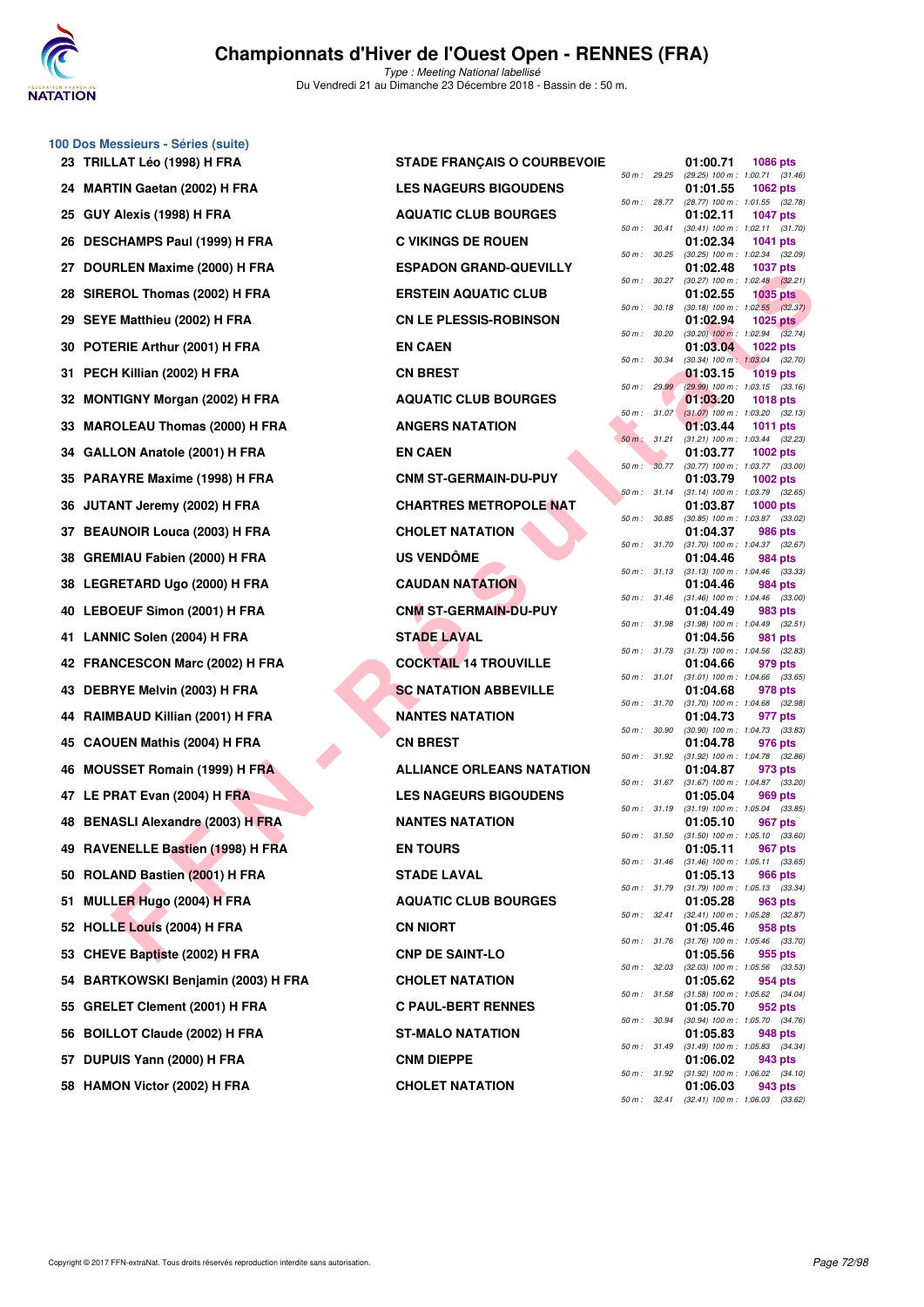

**100 Dos Messieurs - Séries (suite)**

# **Championnats d'Hiver de l'Ouest Open - RENNES (FRA)**

Type : Meeting National labellisé Du Vendredi 21 au Dimanche 23 Décembre 2018 - Bassin de : 50 m.

| 59   LALANNE Jérémy (2002) H FRA                                       | <b>DAUPHINS ELORN LANDERNEAU</b>                                                                            |              |       | 01:06.19                                         | 939 pts         |  |
|------------------------------------------------------------------------|-------------------------------------------------------------------------------------------------------------|--------------|-------|--------------------------------------------------|-----------------|--|
| 60 PERESSE Justin (2003) H FRA                                         | <b>CN FOUGERES</b>                                                                                          | 50 m: 31.98  |       | $(31.98)$ 100 m : 1:06.19 $(34.21)$<br>01:06.29  | 936 pts         |  |
| 61 LOPEZ Malo (2004) H FRA                                             | <b>C PAUL-BERT RENNES</b>                                                                                   | 50 m : 31.07 |       | $(31.07)$ 100 m : 1:06.29 $(35.22)$<br>01:06.30  | 936 pts         |  |
| 62 DUBOIS Matthias (2004) H FRA                                        | <b>SC NATATION ABBEVILLE</b>                                                                                | 50 m: 31.98  |       | $(31.98)$ 100 m : 1:06.30 $(34.32)$<br>01:06.32  | 936 pts         |  |
| 63 MARIE JOSEPH Baptiste (2004) H FRA                                  | <b>ASN BONNEVAL</b>                                                                                         | 50 m : 32.42 |       | $(32.42)$ 100 m : 1:06.32 $(33.90)$<br>01:06.41  | 933 pts         |  |
|                                                                        |                                                                                                             | 50 m : 31.71 |       | $(31.71)$ 100 m : 1:06.41 $(34.70)$              |                 |  |
| 64 KAANDORP Tom (2004) H NED                                           | <b>LES NAGEURS BIGOUDENS</b>                                                                                | 50 m : 32.37 |       | 01:06.42<br>$(32.37)$ 100 m : 1:06.42 $(34.05)$  | 933 pts         |  |
| 65 BOUILLIE Alexis (2000) H FRA                                        | <b>LANNION NATATION</b>                                                                                     |              |       | 01:06.46                                         | 932 pts         |  |
| 66 DUBOIS Aurelien (2003) H FRA                                        | <b>AQUATIC CLUB BOURGES</b>                                                                                 | 50 m: 32.13  |       | $(32.13)$ 100 m : 1:06.46 $(34.33)$<br>01:06.68  | 926 pts         |  |
| 67 NSEMBENE Nathan (2004) H FRA                                        | <b>OLIVET NATATION I'NOX</b>                                                                                | 50 m : 32.82 |       | $(32.82)$ 100 m : 1:06.68 $(33.86)$<br>01:06.79  | 924 pts         |  |
| 68 LEMARCHAND Antonn (2004) H FRA                                      | <b>CN LE PLESSIS-ROBINSON</b>                                                                               | 50 m: 31.98  |       | $(31.98)$ 100 m : 1:06.79 $(34.81)$<br>01:07.54  | 904 pts         |  |
|                                                                        |                                                                                                             | 50 m : 33.98 |       | $(33.98)$ 100 m : 1:07.54 $(33.56)$              |                 |  |
| 69 GUILLEMET Quentin (2003) H FRA                                      | <b>CN FONTENAY-LE-COMTE</b>                                                                                 | 50 m: 33.00  |       | 01:07.67<br>(33.00) 100 m: 1:07.67 (34.67)       | 901 pts         |  |
| 70 HERTHE Adam (2004) H FRA                                            | ROYAN OCÉAN CLUB NATATION                                                                                   |              |       | 01:07.81                                         | 898 pts         |  |
| 71 KERBART Loevan (2004) H FRA                                         | <b>CN VANNES</b>                                                                                            | $50 m$ :     | 32.52 | (32.52) 100 m: 1:07.81 (35.29)<br>01:08.57       | 879 pts         |  |
|                                                                        |                                                                                                             | 50 m: 33.33  |       | $(33.33)$ 100 m : 1:08.57 $(35.24)$              |                 |  |
| 72 LEPRINCE Antoine (2004) H FRA                                       | <b>CN NIORT</b>                                                                                             | 50 m: 33.05  |       | 01:08.58<br>$(33.05)$ 100 m : 1:08.58 $(35.53)$  | 878 pts         |  |
| 73 MARTEL Gabriel (2004) H FRA                                         | CN LE PLESSIS-ROBINSON                                                                                      |              |       | 01:08.60                                         | 878 pts         |  |
| 74   VITSE Victor (2004) H FRA                                         | <b>MARCQ NATATION</b>                                                                                       | 50 m : 33.42 |       | $(33.42)$ 100 m : 1:08.60 $(35.18)$<br>01:09.33  | 860 pts         |  |
| 75 HOURMAND Victor (2004) H FRA                                        | UN PLOËRMEL                                                                                                 | 50 m : 33.20 |       | $(33.20)$ 100 m : 1:09.33 $(36.13)$<br>01:09.98  | 844 pts         |  |
|                                                                        |                                                                                                             | 50 m: 34.13  |       | $(34.13)$ 100 m : 1:09.98 $(35.85)$              |                 |  |
| 76 BOHN Matthieu (2004) H FRA                                          | <b>NANTES NATATION</b>                                                                                      | 50 m : 34.08 |       | 01:10.31<br>$(34.08)$ 100 m : 1:10.31 $(36.23)$  | 836 pts         |  |
| 77 TURMEL Bastien (2004) H FRA                                         | <b>ESPERANCE VAILLANTE GRANVILLE</b>                                                                        |              |       | 01:10.71                                         | 826 pts         |  |
| --- KHAY Aniss (2002) H FRA                                            | <b>CN LE PLESSIS-ROBINSON</b>                                                                               | 50 m : 34.44 |       | (34.44) 100 m: 1:10.71 (36.27)<br><b>DNS dec</b> |                 |  |
|                                                                        |                                                                                                             |              |       |                                                  |                 |  |
| 00 Dos Messieurs - Finale A 17 ans et plus (Vendredi 21 Décembre 2018) |                                                                                                             |              |       |                                                  |                 |  |
| 1 ORANGE Maxence (1998) H FRA                                          | <b>PAYS DE LA LOIRE (FRA)</b>                                                                               |              |       | 02:00.44                                         | <b>1232 pts</b> |  |
| 2 TOMAC Mewen (2001) H FRA                                             | 50 m: 28.95 (28.95) 100 m: 59.81 (30.86) 150 m: 1:30.74<br><b>AMIENS METROPOLE NAT.</b>                     |              |       | $(30.93)$ 200 m : 2:00.44 $(29.70)$<br>02:00.82  | <b>1226 pts</b> |  |
|                                                                        | 50 m: 28.94 (28.94) 100 m: 1:00.48 (31.54) 150 m: 1:31.23                                                   |              |       | $(30.75)$ 200 m : 2:00.82 $(29.59)$              |                 |  |
| 3 LEGER Baptiste (1999) H FRA                                          | QUEENS UNIVERSITY OF CHARLOTTE (FRA)<br>50 m: 28.11 (28.11) 100 m: 58.38 (30.27) 150 m: 1:29.85             |              |       | 02:02.76<br>$(31.47)$ 200 m : 2:02.76 $(32.91)$  | 1198 pts        |  |
| 4 CHATTI Souhaiel (2000) H FRA                                         | <b>STADE FRANÇAIS O COURBEVOIE</b>                                                                          |              |       | 02:02.88                                         | 1196 pts        |  |
|                                                                        | 50 m: 28.92 (28.92) 100 m: 1:00.31 (31.39) 150 m: 1:31.64 (31.33) 200 m: 2:02.88 (31.24)                    |              |       |                                                  |                 |  |
| 5 ROIGNANT Aymeric (1999) H FRA                                        | <b>PAYS DE LA LOIRE (FRA)</b><br>50 m: 29.55 (29.55) 100 m: 1:01.34 (31.79) 150 m: 1:33.85                  |              |       | 02:04.69<br>$(32.51)$ 200 m : 2:04.69 $(30.84)$  | 1170 pts        |  |
| 6 HUILLE Stanislas (1999) H FRA                                        | <b>SN VERSAILLES</b>                                                                                        |              |       | 02:06.66                                         | 1142 pts        |  |
| 7 JODIN Matéo (2001) H FRA                                             | 50 m : 29.60 (29.60) 100 m : 1:02.29 (32.69) 150 m : 1:35.20<br><b>PAYS DE LA LOIRE (FRA)</b>               |              |       | $(32.91)$ 200 m : 2:06.66 $(31.46)$<br>02:07.12  | <b>1136 pts</b> |  |
|                                                                        | 50 m: 29.48 (29.48) 100 m: 1:02.21 (32.73) 150 m: 1:34.86                                                   |              |       | $(32.65)$ 200 m : 2:07.12 $(32.26)$              |                 |  |
| 8 BOUCHON Pierre (1999) H FRA                                          | <b>CN BREST</b><br>50 m: 29.48 (29.48) 100 m: 1:03.68 (34.20) 150 m: 1:39.11 (35.43) 200 m: 2:13.13 (34.02) |              |       | 02:13.13                                         | 1052 pts        |  |
| 00 Dos Messieurs - Finale A 12-16 ans (Vendredi 21 Décembre 2018)      |                                                                                                             |              |       |                                                  |                 |  |

### **[200 Dos Messieurs - Finale A](http://www.ffnatation.fr/webffn/resultats.php?idact=nat&go=epr&idcpt=55947&idepr=63) 17 ans et plus** (Vendredi 21 Décembre 2018)

- **1 ORANGE Maxence (1998) H FRA PAYS DE LA LOIRE (FRA) 02:00.44 1232 pts**<br>  $^{50m}$ ;  $^{28.95}$  ( $^{28.95}$  ( $^{28.95}$  100 m;  $^{59.81}$  (30.86) 150 m; 1:30.74 (30.83) 200 m; 2:00.44 (23.74)
- **2 TOMAC Mewen (2001) H FRA AMIENS METROPOLE NAT. 02:00.82 1226 pts**
- **3 LEGER Baptiste (1999) H FRA QUEENS UNIVERSITY OF CHARLOTTE (FRA)** 02:02.76 **1198 pts**<br>  $\frac{50 \text{ m} \cdot 28.11 \quad (28.11) \quad 100 \text{ m} \cdot 58.38 \quad (30.27) \quad 150 \text{ m} \cdot 1.29.85 \quad (31.47) \quad 200 \text{ m} \cdot 2.02.76 \quad (22.91) \quad (32.91) \quad (40.1$
- **4 CHATTI Souhaiel (2000) H FRA** STADE FRANÇAIS O COURBEVOIE 02:02.88 **1196 pts**<br>  $\frac{60 \text{ m} \times 389 \text{ m}}{60 \text{ m} \times 39 \text{ m}} \times \frac{(31.29 \text{ m}) \times 170 \text{ m}}{60 \text{ m} \times 31 \text{ m}} \times \frac{(31.29 \text{ m}) \times 170 \text{ m}}{60 \text{ m} \times 31 \text{ m}} \times \frac{(31.29 \text$
- **5 ROIGNANT Aymeric (1999) H FRA PAYS DE LA LOIRE (FRA) 02:04.69 1170 pts**<br>  $50m: 29.55$  (29.55) 100 m: 1:01.34 (31.79) 150 m: 1:33.85 (32.51) 200 m: 2:04.69 (30.84)
- **6 HUILLE Stanislas (1999) H FRA** SN VERSAILLES **02:06.66 1142 pts**<br>  $50 \text{ m}$ : 29.60 (29.60) 100 m : 1:02.29 (32.69) 150 m : 1:35.20 (32.41) 200 m : 2:06.66 (31.4
- **7 JODIN Matéo (2001) H FRA PAYS DE LA LOIRE (FRA) 02:07.12 1136 pts**<br>  $\frac{50 \text{ m} \div 29.48 \div (29.48) \div 100 \text{ m} \div 1.02.21}$  (32.73) 150 m; 1:34.86 (32.65) 200 m; 2:07.12 (32.26)
- **8 BOUCHON Pierre (1999) H FRA CN BREST 02:13.13 1052 pts**

#### **[200 Dos Messieurs - Finale A](http://www.ffnatation.fr/webffn/resultats.php?idact=nat&go=epr&idcpt=55947&idepr=63) 12-16 ans** (Vendredi 21 Décembre 2018)

| AMIENS METROPOLE NAT.                                                                   |  | 02:07.40 1132 pts                   |
|-----------------------------------------------------------------------------------------|--|-------------------------------------|
| 50 m: 29.71 (29.71) 100 m: 1:02.23 (32.52) 150 m: 1:34.66                               |  | (32.43) 200 m : 2:07.40 (32.74)     |
| <b>CHARTRES METROPOLE NAT</b>                                                           |  | $02:14.66$ 1032 pts                 |
| 50 m: 31.77 (31.77) 100 m: 1:05.57 (33.80) 150 m: 1:41.06                               |  | $(35.49)$ 200 m : 2:14.66 $(33.60)$ |
| <b>STADE LAVAL</b>                                                                      |  | 02:16.91 1002 pts                   |
| 50 m: 32.13 (32.13) 100 m: 1:06.57 (34.44) 150 m: 1:42.35                               |  | $(35.78)$ 200 m : 2:16.91 $(34.56)$ |
| <b>C PAUL-BERT RENNES</b>                                                               |  | $02:18.55$ 980 pts                  |
| 50 m: 32.38 (32.38) 100 m: 1:07.22 (34.84) 150 m: 1:42.79                               |  | $(35.57)$ 200 m : 2:18.55 $(35.76)$ |
| <b>AQUATIC CLUB BOURGES</b>                                                             |  | 02:19.39 969 pts                    |
| 50 m: 32.71 (32.71) 100 m: 1:08.54 (35.83) 150 m: 1:44.28                               |  | $(35.74)$ 200 m : 2:19.39 $(35.11)$ |
| <b>CHOLET NATATION</b>                                                                  |  | 02:19.85 963 pts                    |
| 50 m: 32.58 (32.58) 100 m: 1:08.75 (36.17) 150 m: 1:44.73 (35.98) 200 m: 2:19.85 (35.12 |  |                                     |

## **1 HUGOT Maximilien (2003) H FRA**

- **2 NEHDI Ayoub (2003) H TUN CHARTRES METROPOLE NAT 02:14.66 1032 pts**
- **3 LANNIC Solen (2004) H FRA**
- **4 LOPEZ Malo (2004) H FRA**
- **5 MULLER Hugo (2004) H FRA**
- **6 BEAUNOIR Louca (2003) H FRA**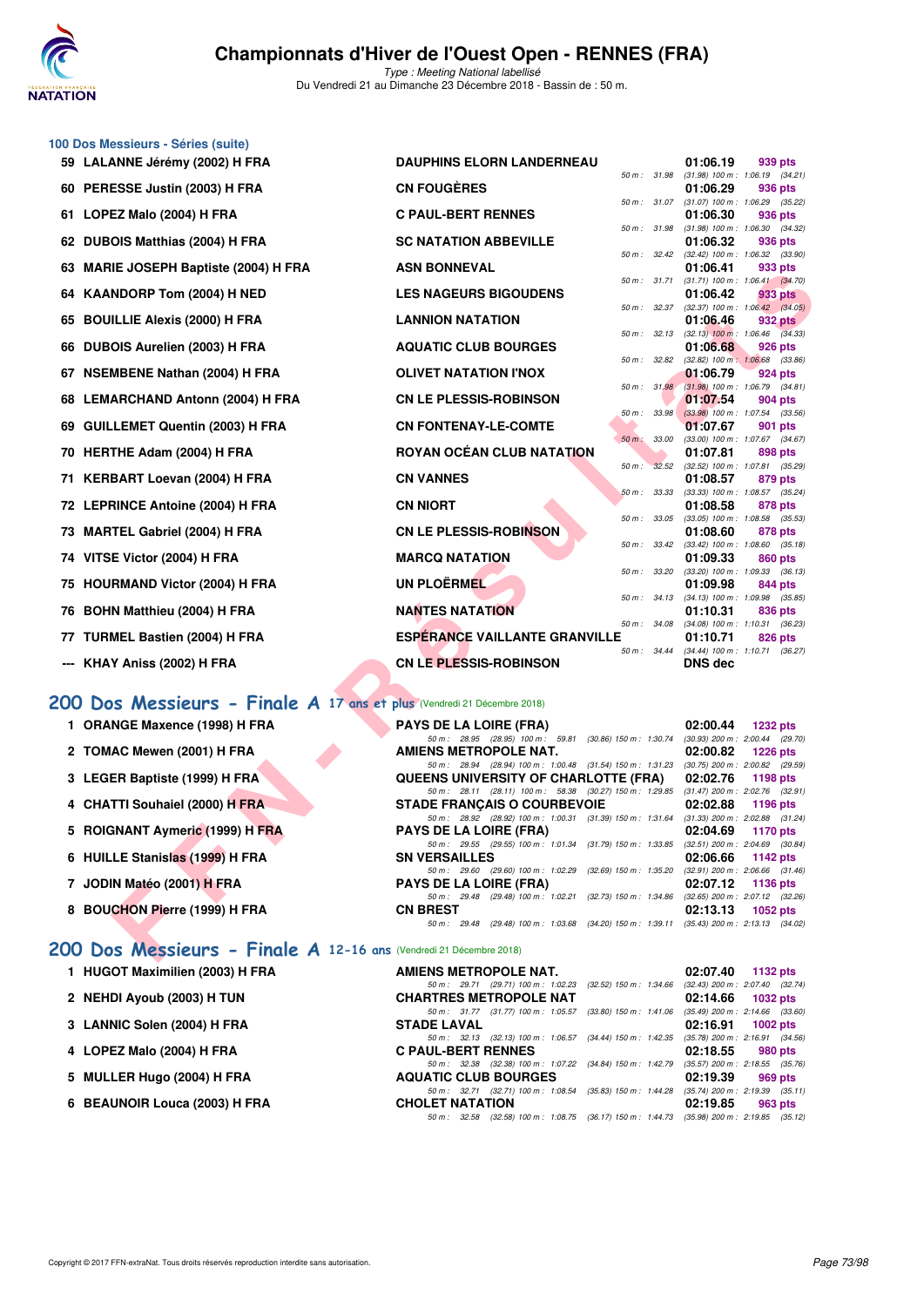

| 200 Dos Messieurs - Finale A (suite)                                    |                                                                                                                                |                                                                    |
|-------------------------------------------------------------------------|--------------------------------------------------------------------------------------------------------------------------------|--------------------------------------------------------------------|
| 7 MONTELEONE Thomas (2004) H FRA                                        | ST-NAZAIRE ATLANTIQUE NATATION                                                                                                 | 02:20.73<br>952 pts                                                |
| 8 HOLLE Louis (2004) H FRA                                              | 50 m: 32.81 (32.81) 100 m: 1:08.40 (35.59) 150 m: 1:44.63<br><b>CN NIORT</b>                                                   | $(36.23)$ 200 m : 2:20.73 $(36.10)$<br>02:21.72<br>939 pts         |
|                                                                         | 50 m : 32.76 (32.76) 100 m : 1:08.11 (35.35) 150 m : 1:45.01                                                                   | $(36.90)$ 200 m : 2:21.72 $(36.71)$                                |
| 200 Dos Messieurs - Finale B 17 ans et plus (Vendredi 21 Décembre 2018) |                                                                                                                                |                                                                    |
| 1 BOURDIER Julien (2001) H FRA                                          | <b>ST-ETIENNE NATATION</b><br>50 m: 30.13 (30.13) 100 m: 1:02.75 (32.62) 150 m: 1:35.31                                        | 02:07.29<br>1133 pts<br>$(32.56)$ 200 m : 2:07.29 $(31.98)$        |
| 2 FOURMY Matéo (2000) H FRA                                             | <b>ES MASSY NATATION</b>                                                                                                       | 02:08.01<br><b>1123 pts</b>                                        |
| 3 TAYAKOUT Reis (2000) H FRA                                            | 50 m: 30.13 (30.13) 100 m: 1:02.81 (32.68) 150 m: 1:36.29<br><b>ST-ETIENNE NATATION</b>                                        | $(33.48)$ 200 m : 2:08.01 $(31.72)$<br>02:09.65<br>$1100$ pts      |
| 4 BOURY Florent (2000) H FRA                                            | 50 m: 30.20 (30.20) 100 m: 1:02.26 (32.06) 150 m: 1:35.36<br><b>EN CAEN</b>                                                    | $(33.10)$ 200 m : 2:09.65 $(34.29)$<br>02:09.86<br><b>1097 pts</b> |
| 5 DEZ Léo (2002) H FRA                                                  | 50 m : 30.49 (30.49) 100 m : 1:03.60<br>$(33.11)$ 150 m : 1:36.47<br><b>PAYS DE LA LOIRE (FRA)</b>                             | $(32.87)$ 200 m : 2:09.86 $(33.39)$<br>02:10.01<br><b>1095 pts</b> |
| 6 LEBLANC Arthur (1999) H FRA                                           | 50 m: 30.41 (30.41) 100 m: 1:03.07 (32.66) 150 m: 1:36.52<br><b>DINARD OLYMPIQUE N</b>                                         | $(33.45)$ 200 m : 2:10.01 $(33.49)$<br>02:10.10<br>$1094$ pts      |
| 7 LEFEBVRE Alexandre (2002) H FRA                                       | 50 m: 30.43 (30.43) 100 m: 1:03.16 (32.73) 150 m: 1:36.73<br><b>EN CAEN</b>                                                    | $(33.57)$ 200 m : 2:10.10 $(33.37)$<br>02:12.05<br><b>1067 pts</b> |
|                                                                         | 50 m : 30.99 (30.99) 100 m : 1:04.40 (33.41) 150 m : 1:38.20<br><b>ESPADON GRAND-QUEVILLY</b>                                  | $(33.80)$ 200 m : 2:12.05 $(33.85)$                                |
| 8 LECHEVALLIER Lucas (1998) H FRA                                       | 50 m : 30.81 (30.81) 100 m : 1:04.46 (33.65) 150 m : 1:38.97                                                                   | 02:13.77<br>1044 pts<br>$(34.51)$ 200 m : 2:13.77 $(34.80)$        |
| 200 Dos Messieurs - Finale B 12-16 ans (Vendredi 21 Décembre 2018)      |                                                                                                                                |                                                                    |
| 1 CAOUEN Mathis (2004) H FRA                                            | <b>CN BREST</b>                                                                                                                | 02:21.97<br>936 pts                                                |
| 2 MARIE JOSEPH Baptiste (2004) H FRA                                    | 50 m: 33.68 (33.68) 100 m: 1:09.86 (36.18) 150 m: 1:46.39<br><b>ASN BONNEVAL</b>                                               | $(36.53)$ 200 m : 2:21.97 $(35.58)$<br>02:23.07<br>922 pts         |
| 3 MARTEL Gabriel (2004) H FRA                                           | 50 m : 32.53 (32.53) 100 m : 1:08.39 (35.86) 150 m : 1:45.50<br><b>CN LE PLESSIS-ROBINSON</b>                                  | $(37.11)$ 200 m : 2:23.07 $(37.57)$<br>02:23.46<br>917 pts         |
| 4 CHATEIGNER Benjamin (2004) H FRA                                      | 50 m: 33.68 (33.68) 100 m: 1:09.80 (36.12) 150 m: 1:46.98<br>ST-NAZAIRE ATLANTIQUE NATATION                                    | $(37.18)$ 200 m : 2:23.46 $(36.48)$<br>02:24.47<br>904 pts         |
| 5 CAMUS Tom (2004) H FRA                                                | 50 m: 33.79 (33.79) 100 m: 1:10.02 (36.23) 150 m: 1:47.33 (37.31) 200 m: 2:24.47 (37.14)<br><b>SALBRIS NATATION</b>            | 02:24.48<br>904 pts                                                |
| 6 DUBOIS Matthias (2004) H FRA                                          | 50 m : 35.24 (35.24) 100 m : 1:11.86 (36.62) 150 m : 1:48.52<br><b>SC NATATION ABBEVILLE</b>                                   | $(36.66)$ 200 m : 2:24.48 $(35.96)$<br>02:25.22<br>895 pts         |
|                                                                         | 50 m : 34.06 (34.06) 100 m : 1:10.31 (36.25) 150 m : 1:48.21                                                                   | $(37.90)$ 200 m : 2:25.22 $(37.01)$                                |
| 7 GRUEL Kilian (2003) H FRA                                             | <b>US VENDOME</b><br>50 m · 35.75 (35.75) 100 m · 1:13.83 (38.08) 150 m · 1:51.32 (37.49) 200 m · 2:26.63 (35.31)              | 02:26.63<br>877 pts                                                |
| 8 BOURSE Dorian (2003) H FRA                                            | AURAY NATATION<br>50 m: 33.91 (33.91) 100 m: 1:11.08 (37.17) 150 m: 1:49.15 (38.07) 200 m: 2:27.33 (38.18)                     | 02:27.33<br>868 pts                                                |
| 200 Dos Messieurs - Séries<br>(Vendredi 21 Décembre 2018)               |                                                                                                                                |                                                                    |
| 1 TOMAC Mewen (2001) H FRA                                              | AMIENS METROPOLE NAT.                                                                                                          | 02:03.12<br>1193 pts                                               |
| 2 ORANGE Maxence (1998) H FRA                                           | 50 m: 29.08 (29.08) 100 m: 1:00.97 (31.89) 150 m: 1:32.08<br><b>PAYS DE LA LOIRE (FRA)</b>                                     | $(31.11)$ 200 m : 2:03.12 $(31.04)$<br>02:03.66<br>1185 pts        |
| 3 LEGER Baptiste (1999) H FRA                                           | 50 m: 28.63 (28.63) 100 m: 59.67 (31.04) 150 m: 1.31.08 (31.41) 200 m: 2.03.66 (32.58)<br>QUEENS UNIVERSITY OF CHARLOTTE (FRA) | 02:04.01<br>1180 pts                                               |
|                                                                         | 50 m : 29.02 (29.02) 100 m : 1:00.14 (31.12) 150 m : 1:32.21                                                                   | $(32.07)$ 200 m : 2:04.01 $(31.80)$                                |
| 4 ROIGNANT Aymeric (1999) H FRA                                         | <b>PAYS DE LA LOIRE (FRA)</b><br>50 m: 29.19 (29.19) 100 m: 1:01.09 (31.90) 150 m: 1:33.26                                     | 02:04.45<br>1174 pts<br>$(32.17)$ 200 m : 2:04.45 $(31.19)$        |
| 5 CHATTI Souhaiel (2000) H FRA                                          | <b>STADE FRANCAIS O COURBEVOIE</b><br>50 m : 29.15 (29.15) 100 m : 1:01.04 (31.89) 150 m : 1:34.05                             | 02:05.04<br>1165 pts<br>$(33.01)$ 200 m : 2:05.04 $(30.99)$        |
| 6 HUILLE Stanislas (1999) H FRA                                         | <b>SN VERSAILLES</b><br>50 m: 29.90 (29.90) 100 m: 1:01.68 (31.78) 150 m: 1:33.34                                              | 02:05.39<br><b>1160 pts</b><br>$(31.66)$ 200 m : 2:05.39 $(32.05)$ |
| 7 BOUCHON Pierre (1999) H FRA                                           | <b>CN BREST</b><br>50 m: 29.15 (29.15) 100 m: 1:01.15 (32.00) 150 m: 1:33.33                                                   | 02:05.70<br>1156 pts<br>$(32.18)$ 200 m : 2:05.70 $(32.37)$        |
| JODIN Matéo (2001) H FRA<br>8                                           | <b>PAYS DE LA LOIRE (FRA)</b><br>50 m: 29.66 (29.66) 100 m: 1:01.88 (32.22) 150 m: 1:34.12                                     | 02:07.10<br><b>1136 pts</b><br>$(32.24)$ 200 m : 2:07.10 $(32.98)$ |
| 9 FOURMY Matéo (2000) H FRA                                             | <b>ES MASSY NATATION</b>                                                                                                       | 02:07.40<br>1132 pts                                               |
| 10 HUGOT Maximilien (2003) H FRA                                        | 50 m: 29.76 (29.76) 100 m: 1:01.68 (31.92) 150 m: 1:34.89<br>AMIENS METROPOLE NAT.                                             | $(33.21)$ 200 m : 2:07.40 $(32.51)$<br>02:08.32<br>1119 pts        |
| <b>BOURDIER Julien (2001) H FRA</b><br>11                               | 50 m : 29.72 (29.72) 100 m : 1:02.22 (32.50) 150 m : 1:35.61<br><b>ST-ETIENNE NATATION</b>                                     | $(33.39)$ 200 m : 2:08.32 $(32.71)$<br>02:08.64<br>1114 pts        |
| 12 BOURY Florent (2000) H FRA                                           | 50 m: 29.45 (29.45) 100 m: 1:01.96 (32.51) 150 m: 1:35.04<br><b>EN CAEN</b>                                                    | $(33.08)$ 200 m : 2:08.64 $(33.60)$<br>02:09.36<br>1104 pts        |
| 13 LEBLANC Arthur (1999) H FRA                                          | 50 m : 30.45 (30.45) 100 m : 1:03.51 (33.06) 150 m : 1:36.14<br><b>DINARD OLYMPIQUE N</b>                                      | $(32.63)$ 200 m : 2:09.36 $(33.22)$<br>02:09.50<br>1102 pts        |
| 14 TAYAKOUT Reis (2000) H FRA                                           | 50 m : 30.23 (30.23) 100 m : 1:02.88 (32.65) 150 m : 1:36.33                                                                   | $(33.45)$ 200 m : 2:09.50 $(33.17)$                                |
|                                                                         | <b>ST-ETIENNE NATATION</b><br>50 m : 30.16 (30.16) 100 m : 1:02.55 (32.39) 150 m : 1:36.36 (33.81) 200 m : 2:11.09 (34.73)     | 02:11.09<br>1080 pts                                               |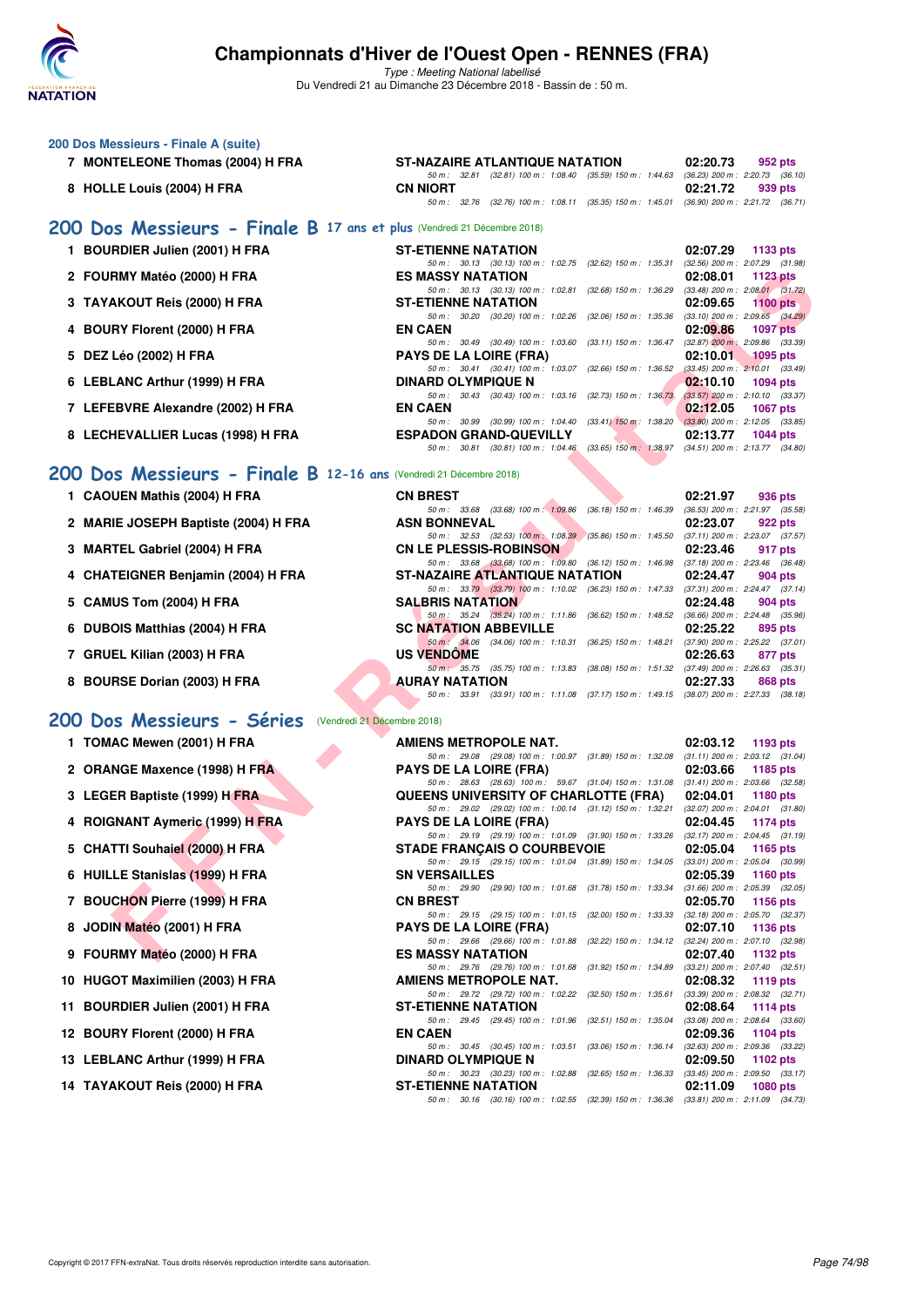

Type : Meeting National labellisé Du Vendredi 21 au Dimanche 23 Décembre 2018 - Bassin de : 50 m.

## **200 Dos Messieurs - Séries (suite)**

| 15 | DEZ Léo (2002) H FRA                 |
|----|--------------------------------------|
| 16 | LECHEVALLIER Lucas (1998) H FR       |
| 17 | LEFEBVRE Alexandre (2002) H FR/      |
| 18 | <b>DESCHAMPS Paul (1999) H FRA</b>   |
| 19 | <b>AUBRY Vicente (2001) H FRA</b>    |
| 20 | <b>NEHDI Ayoub (2003) H TUN</b>      |
| 21 | POTERIE Arthur (2001) H FRA          |
| 22 | <b>MARTIN Gaetan (2002) H FRA</b>    |
| 23 | SIREROL Thomas (2002) H FRA          |
| 24 | KHAY Aniss (2002) H FRA              |
| 25 | PARAYRE Maxime (1998) H FRA          |
| 26 | <b>TARRAT Samuel (2000) H FRA</b>    |
| 27 | LANNIC Solen (2004) H FRA            |
| 28 | <b>MONTIGNY Morgan (2002) H FRA</b>  |
| 29 | <b>MONTELEONE Thomas (2004) H FI</b> |
| 30 | JUTANT Jeremy (2002) H FRA           |
| 31 | LOPEZ Malo (2004) H FRA              |
| 32 | GUY Alexis (1998) H FRA              |
| 33 | MULLER Hugo (2004) H FRA             |
| 34 | LALANNE Jérémy (2002) H FRA          |
| 35 | AMRANDI Adel (2001) H FRA            |
| 36 | DOURLEN Maxime (2000) H FRA          |
| 37 | LEBOEUF Simon (2001) H FRA           |
| 38 | HOLLE Louis (2004) H FRA             |
| 39 | <b>BEAUNOIR Louca (2003) H FRA</b>   |
| 40 | GRELET Clement (2001) H FRA          |
| 41 | CHATEIGNER Benjamin (2004) H F       |
| 42 | <b>BOILLOT Claude (2002) H FRA</b>   |
| 43 | DUBOIS Matthias (2004) H FRA         |
| 44 | MARIE JOSEPH Baptiste (2004) H I     |
| 45 | <b>MARTEL Gabriel (2004) H FRA</b>   |
| 46 | RAIMBAUD Killian (2001) H FRA        |
| 47 | <b>CAOUEN Mathis (2004) H FRA</b>    |
| 48 | GRUEL Kilian (2003) H FRA            |
| 49 | <b>BOURSE Dorian (2003) H FRA</b>    |
| 50 | LE PRAT Evan (2004) H FRA            |

| <u>U DUS MESSIEURS - JEITES (SUITE)</u> |                                                                                                                                   |          |                                                |
|-----------------------------------------|-----------------------------------------------------------------------------------------------------------------------------------|----------|------------------------------------------------|
| 15 DEZ Léo (2002) H FRA                 | <b>PAYS DE LA LOIRE (FRA)</b>                                                                                                     | 02:12.16 | 1066 pts                                       |
| 16 LECHEVALLIER Lucas (1998) H FRA      | 50 m: 31.57 (31.57) 100 m: 1:04.65 (33.08) 150 m: 1:38.75 (34.10) 200 m: 2:12.16 (33.41)<br><b>ESPADON GRAND-QUEVILLY</b>         | 02:13.04 | <b>1054 pts</b>                                |
| 17 LEFEBVRE Alexandre (2002) H FRA      | 50 m: 30.10 (30.10) 100 m: 1:02.57 (32.47) 150 m: 1:36.98 (34.41) 200 m: 2:13.04 (36.06)<br><b>EN CAEN</b>                        | 02:13.24 | 1051 pts                                       |
| 18 DESCHAMPS Paul (1999) H FRA          | 50 m: 30.17 (30.17) 100 m: 1:03.38<br>(33.21) 150 m : 1:37.72 (34.34) 200 m : 2:13.24 (35.52)<br><b>C VIKINGS DE ROUEN</b>        | 02:13.92 | 1042 pts                                       |
| 19 AUBRY Vicente (2001) H FRA           | 50 m: 31.28 (31.28) 100 m: 1:05.04<br>(33.76) 150 m : 1:39.18 (34.14) 200 m : 2:13.92 (34.74)<br><b>EN CAEN</b>                   | 02:14.50 | 1034 pts                                       |
| 20 NEHDI Ayoub (2003) H TUN             | 50 m: 31.11 (31.11) 100 m: 1:05.43<br>(34.32) 150 m : 1:40.66 (35.23) 200 m : 2:14.50 (33.84)<br><b>CHARTRES METROPOLE NAT</b>    | 02:14.84 | 1029 pts                                       |
|                                         | 50 m: 30.93 (30.93) 100 m: 1:04.32<br>(33.39) 150 m : 1:39.27 (34.95) 200 m : 2:14.84 (35.57)                                     |          |                                                |
| 21 POTERIE Arthur (2001) H FRA          | <b>EN CAEN</b><br>50 m: 31.05 (31.05) 100 m: 1:05.03<br>$(33.98)$ 150 m : 1:40.15 $(35.12)$ 200 m : 2:15.11 $(34.96)$             | 02:15.11 | 1026 $pts$                                     |
| 22 MARTIN Gaetan (2002) H FRA           | <b>LES NAGEURS BIGOUDENS</b><br>50 m: 31.08 (31.08) 100 m: 1:05.60<br>(34.52) 150 m : 1:41.12 (35.52) 200 m : 2:15.25 (34.13)     | 02:15.25 | 1024 pts                                       |
| 23 SIREROL Thomas (2002) H FRA          | <b>ERSTEIN AQUATIC CLUB</b><br>50 m: 31.84 (31.84) 100 m: 1:06.16 (34.32) 150 m: 1:41.45 (35.29) 200 m: 2:15.55 (34.10)           | 02:15.55 | <b>1020 pts</b>                                |
| 24   KHAY Aniss (2002) H FRA            | <b>CN LE PLESSIS-ROBINSON</b><br>50 m: 31.23 (31.23) 100 m: 1:05.89 (34.66) 150 m: 1:41.11 (35.22) 200 m: 2:15.74 (34.63)         | 02:15.74 | 1017 pts                                       |
| 25 PARAYRE Maxime (1998) H FRA          | <b>CNM ST-GERMAIN-DU-PUY</b><br>50 m: 32.13 (32.13) 100 m: 1:06.49 (34.36) 150 m: 1:41.65 (35.16) 200 m: 2:16.13 (34.48)          | 02:16.13 | 1012 pts                                       |
| 26   TARRAT Samuel (2000) H FRA         | <b>NANTES NATATION</b>                                                                                                            | 02:16.59 | 1006 pts                                       |
| 27 LANNIC Solen (2004) H FRA            | 50 m: 30.86 (30.86) 100 m: 1:04.17 (33.31) 150 m: 1:40.05 (35.88) 200 m: 2:16.59 (36.54)<br><b>STADE LAVAL</b>                    | 02:18.11 | 986 pts                                        |
| 28 MONTIGNY Morgan (2002) H FRA         | 50 m: 32.23 (32.23) 100 m: 1:07.29 (35.06)<br>$150 m : -$<br><b>AQUATIC CLUB BOURGES</b>                                          | 02:18.68 | 200 m: 2:18.11 (1:10.82)<br>978 pts            |
| 29 MONTELEONE Thomas (2004) H FRA       | 50 m: 33.34 (33.34) 100 m: 1:08.71 (35.37) 150 m: 1:44.47 (35.76) 200 m: 2:18.68 (34.21)<br><b>ST-NAZAIRE ATLANTIQUE NATATION</b> | 02:19.20 | 972 pts                                        |
| 30 JUTANT Jeremy (2002) H FRA           | 50 m: 32.40 (32.40) 100 m: 1:07.58 (35.18) 150 m: 1:43.62 (36.04) 200 m: 2:19.20 (35.58)<br><b>CHARTRES METROPOLE NAT</b>         | 02:19.70 | 965 pts                                        |
| 31 LOPEZ Malo (2004) H FRA              | 50 m: 32.50 (32.50) 100 m: 1:07.13 (34.63) 150 m: 1:43.48 (36.35) 200 m: 2:19.70 (36.22)<br><b>C PAUL-BERT RENNES</b>             | 02:19.81 | 964 pts                                        |
| 32 GUY Alexis (1998) H FRA              | 50 m: 32.77 (32.77) 100 m: 1:08.16 (35.39) 150 m: 1:43.94 (35.78) 200 m: 2:19.81 (35.87)<br><b>AQUATIC CLUB BOURGES</b>           | 02:20.00 | 961 pts                                        |
| 33 MULLER Hugo (2004) H FRA             | 50 m : 32.55 (32.55) 100 m : 1:07.73 (35.18) 150 m : 1:43.79 (36.06) 200 m : 2:20.00 (36.21)<br><b>AQUATIC CLUB BOURGES</b>       | 02:20.61 | 953 pts                                        |
| 34 LALANNE Jérémy (2002) H FRA          | 50 m: 32.53 (32.53) 100 m: 1:08.34 (35.81) 150 m: 1:44.49 (36.15) 200 m: 2:20.61 (36.12)<br><b>DAUPHINS ELORN LANDERNEAU</b>      | 02:20.93 |                                                |
|                                         | 50 m: 33.12 (33.12) 100 m: 1:09.00 (35.88) 150 m: 1:45.40 (36.40) 200 m: 2:20.93 (35.53)                                          |          | 949 pts                                        |
| 35 AMRANDI Adel (2001) H FRA            | <b>CHOLET NATATION</b><br>50 m: 33.47 (33.47) 100 m: 1:08.87 (35.40) 150 m: 1:45.23 (36.36) 200 m: 2:21.18 (35.95)                | 02:21.18 | 946 pts                                        |
| 36 DOURLEN Maxime (2000) H FRA          | <b>ESPADON GRAND-QUEVILLY</b><br>50 m: 32.04 (32.04) 100 m: 1:07.08 (35.04) 150 m: 1:44.72 (37.64) 200 m: 2:21.51 (36.79)         | 02:21.51 | 942 pts                                        |
| 37 LEBOEUF Simon (2001) H FRA           | <b>CNM ST-GERMAIN-DU-PUY</b><br>50 m: 33.63 (33.63) 100 m: 1:09.17 (35.54) 150 m: 1:45.27 (36.10) 200 m: 2:21.70 (36.43)          | 02:21.70 | 939 pts                                        |
| 38 HOLLE Louis (2004) H FRA             | <b>CN NIORT</b>                                                                                                                   | 02:22.13 | 934 pts                                        |
| 39 BEAUNOIR Louca (2003) H FRA          | 50 m: 32.83 (32.83) 100 m: 1:08.19 (35.36) 150 m: 1:45.34 (37.15) 200 m: 2:22.13 (36.79)<br><b>CHOLET NATATION</b>                | 02:22.17 | 933 pts                                        |
| 40 GRELET Clement (2001) H FRA          | 50 m: 33.16 (33.16) 100 m: 1:08.57 (35.41) 150 m: 1:45.07 (36.50) 200 m: 2:22.17 (37.10)<br><b>C PAUL-BERT RENNES</b>             | 02:22.52 | 929 pts                                        |
| 41 CHATEIGNER Benjamin (2004) H FRA     | 50 m: 32.66 (32.66) 100 m: 1:08.79 (36.13) 150 m: 1:45.94 (37.15) 200 m: 2:22.52 (36.58)<br>ST-NAZAIRE ATLANTIQUE NATATION        | 02:22.71 | 926 pts                                        |
|                                         | 50 m: 32.97 (32.97) 100 m: 1:08.42 (35.45) 150 m: 1:45.02                                                                         |          | $(36.60)$ 200 m : 2:22.71 $(37.69)$            |
| 42 BOILLOT Claude (2002) H FRA          | <b>ST-MALO NATATION</b><br>(35.61) 150 m : 1:45.92 (37.49) 200 m : 2:23.75 (37.83)<br>50 m : 32.82 (32.82) 100 m : 1:08.43        | 02:23.75 | 913 pts                                        |
| 43 DUBOIS Matthias (2004) H FRA         | <b>SC NATATION ABBEVILLE</b><br>50 m: 34.31 (34.31) 100 m: 1:09.88<br>(35.57) 150 m : 1:47.52                                     | 02:23.78 | 913 pts<br>$(37.64)$ 200 m : 2:23.78 $(36.26)$ |
| 44 MARIE JOSEPH Baptiste (2004) H FRA   | <b>ASN BONNEVAL</b><br>50 m: 33.01 (33.01) 100 m: 1:08.86<br>$(35.85)$ 150 m : 1:46.32                                            | 02:23.85 | 912 pts<br>$(37.46)$ 200 m : 2:23.85 $(37.53)$ |
| 45 MARTEL Gabriel (2004) H FRA          | <b>CN LE PLESSIS-ROBINSON</b>                                                                                                     | 02:23.97 | 910 pts                                        |
| 46 RAIMBAUD Killian (2001) H FRA        | 50 m : 33.60 (33.60) 100 m : 1:09.90<br>(36.30) 150 m : 1:47.20 (37.30) 200 m : 2:23.97 (36.77)<br><b>NANTES NATATION</b>         | 02:24.04 | 909 pts                                        |
| 47 CAOUEN Mathis (2004) H FRA           | 50 m: 33.14 (33.14) 100 m: 1:09.02<br>(35.88) 150 m : 1:45.98<br><b>CN BREST</b>                                                  | 02:24.32 | $(36.96)$ 200 m : 2:24.04 $(38.06)$<br>906 pts |
| 48 GRUEL Kilian (2003) H FRA            | 50 m : 33.76 (33.76) 100 m : 1:09.78<br>(36.02) 150 m : 1:47.43<br><b>US VENDOME</b>                                              | 02:24.53 | (37.65) 200 m : 2:24.32 (36.89)<br>903 pts     |
| 49 BOURSE Dorian (2003) H FRA           | 50 m: 34.07 (34.07) 100 m: 1:10.87<br>$(36.80)$ 150 m : 1:49.04<br><b>AURAY NATATION</b>                                          | 02:24.60 | (38.17) 200 m : 2:24.53 (35.49)<br>902 pts     |
| 50 LE PRAT Evan (2004) H FRA            | 50 m: 33.65 (33.65) 100 m: 1:09.75 (36.10) 150 m: 1:47.32 (37.57) 200 m: 2:24.60 (37.28)<br><b>LES NAGEURS BIGOUDENS</b>          | 02:25.01 | 897 pts                                        |
|                                         | 50 m: 33.21 (33.21) 100 m: 1:10.09 (36.88) 150 m: 1:47.75 (37.66) 200 m: 2:25.01 (37.26)                                          |          |                                                |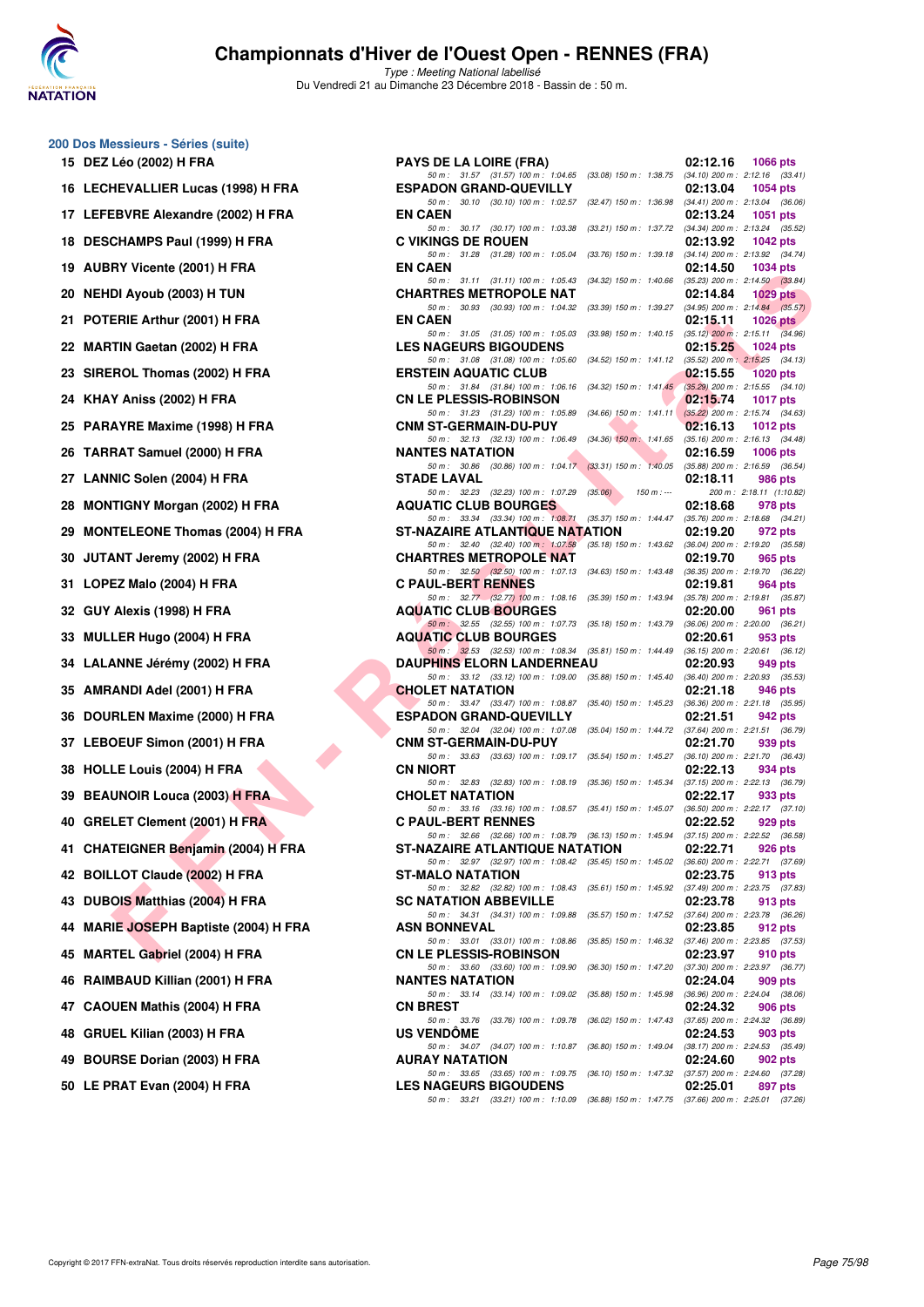

Type : Meeting National labellisé Du Vendredi 21 au Dimanche 23 Décembre 2018 - Bassin de : 50 m.

## **200 Dos Messieurs - Séries (suite)**

- **51 HAMON Victor (2002) H FRA CHOLET NATATION 02:25.39 892 pts 692 pts 50 m**: 34.26 (34.26) 100 m: 1:10.88 (36.62) 150 m: 1:48.05 (37.17) 200 m: 2:25.39 (37.34)
- **52 PERESSE Justin (2003) H FRA CN FOUGÈRES 02:25.41 02:25.41 892 pts 62.66 100 pts 62:05.1100 pts 62.66 100 pts 63.44 150 pts 6441 150 pts 6441 150 pts 6441 150 pts 6441 150 pts 67.**
- **53 CAMUS Tom (2004) H FRA**
- **54 THOMAS-PERRIN Alexis (2003) H FRA** UN PLOËRMEL **UNE ALGU EN EXECUTE ALGU EN 1999 PD 02:26.05 884 pts**<br>
50 **m 50 m 148.55** (38.04) 200 m **226.05** (37.50)
- **55 HUVET-PANSARD Paul (2005) H FRA EN TOURS 02:26.11 <b>02:26.11 02:26.11 02:26.11 03:39 03:49 14:11.07 03:89 100 m**: 1:11.07 **(37.27)** 150 m: 1:49.82 **(38.75)** 200 m: 2:26.11 **(36.29**)
- **56 DELAIN Hadrien (2004) H FRA ANGERS NATATION 02:26.25 882 pts**
- **57 CRUSSON Ewan (2003) H FRA LORIENT NATATION 02:26.44 879 pts 02:26.44 879 pts 150 pts 150 pts 150 pts 150 pts 150 pts 150 pts 150 pts 150 pts 150 pts 150 pts 150 pts 150 pts 150 pts**
- **58 KAANDORP Tom (2004) H NED LES NAGEURS BIGOUDENS 02:26.50 879 pts**
- **59 LEPRINCE Antoine (2004) H FRA CN NIORT 50 m:** 34.26 (34.26) 100 m: 1:10.54 (36.28) 150 m: 1:48.59 (38.05) 200 m: 2:26.67 (38.0
- **60 MATHIEU Clément (2005) H FRA CHARTRES METROPOLE NAT 02:28.62 852 pts**
- **61 SANCHON Jérémy (2003) H FRA SA MÉRIGNAC 02:29.05 847 pts**
- **62 DELHAYE Shivam (2004) H FRA** ST-NAZAIRE ATLANTIQUE NATATION 02:29.31 **844 pts**<br>50 m: 35.68 (35.68) 100 m: 1:13.52 (37.84) 150 m: 1:52.08 (38.56) 200 m: 2:29.31
- **63 HERTHE Adam (2004) H FRA ROYAN OCÉAN CLUB NATATION 02:29.47 842 pts**
- **64 TURMEL Bastien (2004) H FRA** ESPÉRANCE VAILLANTE GRANVILLE 02:29.85 837 pts<br> **69 m:** 34.69 (34.69) 100 m: 1:13.00 (38.31) 150 m: 1:52.06 (39.06) 200 m: 2:29.85 (37.79)
- **65 TAILLANDIER Alan (2004) H FRA CN LE PLESSIS-ROBINSON 02:30.63 828 pts**<br> **69 CN LE PLESSIS-ROBINSON** 1:12,40 (37.96) 150 m : 1:51.67 (39.27) 200 m : 2:30.63 (38.96)
- **66 KERBART Loevan (2004) H FRA CN VANNES CN VANNES 84 pts 02:30.84**

- --- MAROLEAU Thomas (2000) H FRA
- **--- SEYE Matthieu (2002) H FRA CN LE PLESSIS-ROBINSON DNS dec**
- **--- BARRY Aron (2002) H FRA AMIENS METROPOLE NAT. DNS dec**

### **[50 Brasse Messieurs - Finale A](http://www.ffnatation.fr/webffn/resultats.php?idact=nat&go=epr&idcpt=55947&idepr=71) 17 ans et plus** (Dimanche 23 Décembre 2018)

| <b>AMIENS METROPOLE NAT.</b>       | 00:29.02 | 1198 pts        |
|------------------------------------|----------|-----------------|
| <b>STADE FRANÇAIS O COURBEVOIE</b> | 00:29.21 | 1188 pts        |
| <b>ANGERS NATATION</b>             | 00:29.32 | 1182 pts        |
| <b>STADE FRANÇAIS O COURBEVOIE</b> | 00:29.48 | 1173 pts        |
| <b>ALLIANCE ORLEANS NATATION</b>   | 00:29.58 | 1168 pts        |
| <b>CN BREST</b>                    | 00:29.65 | <b>1164 pts</b> |
| <b>AAS SARCELLES NATATION 95</b>   | 00:29.75 | 1159 pts        |
| <b>ST-ETIENNE NATATION</b>         | 00:30.00 | 1146 pts        |

50 m : 34.26) 100 m : 1:10.88 (36.62) 150 m : 1:48.05 (37.17) 200 m : 2:25.39 (37.34)<br>50 m : 31.25.41 (392 pts

50 m: 32.66 (32.66) 100 m: 1:09.07 (36.41) 150 m: 1:46.97 (37.90) 200 m: 2:25.41 (38.4<br> **SALBRIS NATATION** 02:25.84 887 pts

50 m: 34.98 (34.98) 100 m: 1:11.94 (36.96) 150 m: 1:49.32 (37.38) 200 m: 2:25.84 (36.52)<br>**UN PLOËRMEL 02:26.05** 884 pts

 $50 \text{ m}$ :  $33.36$   $(33.36)$   $100 \text{ m}$ :  $1:10.51$   $(37.15)$   $150 \text{ m}$ :  $1:48.55$ 

#### **[50 Brasse Messieurs - Finale A](http://www.ffnatation.fr/webffn/resultats.php?idact=nat&go=epr&idcpt=55947&idepr=71) 12-16 ans** (Dimanche 23 Décembre 2018)

| 33 TIO VET "FAN SAND Faul (2003) IT FAA                                  | EN IVURJ                                                                                                                     | <b>UZ.ZU.II</b> | <b>OOJ PIS</b>  |
|--------------------------------------------------------------------------|------------------------------------------------------------------------------------------------------------------------------|-----------------|-----------------|
| 56 DELAIN Hadrien (2004) H FRA                                           | 50 m: 33.80 (33.80) 100 m: 1:11.07 (37.27) 150 m: 1:49.82 (38.75) 200 m: 2:26.11 (36.29)<br><b>ANGERS NATATION</b>           | 02:26.25        | <b>882 pts</b>  |
|                                                                          | 50 m: 35.20 (35.20) 100 m: 1:12.76 (37.56) 150 m: 1:49.81 (37.05) 200 m: 2:26.25 (36.44)                                     |                 |                 |
| 57 CRUSSON Ewan (2003) H FRA                                             | <b>LORIENT NATATION</b><br>50 m: 35.94 (35.94) 100 m: 1:13.00 (37.06) 150 m: 1:50.20 (37.20) 200 m: 2:26.44 (36.24)          | 02:26.44        | 879 pts         |
| 58 KAANDORP Tom (2004) H NED                                             | <b>LES NAGEURS BIGOUDENS</b>                                                                                                 | 02:26.50        | 879 pts         |
|                                                                          | 50 m: 34.75 (34.75) 100 m: 1:12.04 (37.29) 150 m: 1:50.04 (38.00) 200 m: 2:26.50 (36.46)<br><b>CN NIORT</b>                  | 02:26.67        |                 |
| 59 LEPRINCE Antoine (2004) H FRA                                         | 50 m: 34.26 (34.26) 100 m: 1:10.54 (36.28) 150 m: 1:48.59 (38.05) 200 m: 2:26.67 (38.08)                                     |                 | 876 pts         |
| 60 MATHIEU Clément (2005) H FRA                                          | <b>CHARTRES METROPOLE NAT</b>                                                                                                | 02:28.62        | 852 pts         |
| 61 SANCHON Jérémy (2003) H FRA                                           | 50 m: 35.08 (35.08) 100 m: 1:12.91 (37.83) 150 m: 1:51.58 (38.67) 200 m: 2:28.62 (37.04)<br><b>SA MERIGNAC</b>               | 02:29.05        | 847 pts         |
|                                                                          | 50 m: 33.35 (33.35) 100 m: 1:10.15 (36.80) 150 m: 1:49.31 (39.16) 200 m: 2:29.05 (39.74)                                     |                 |                 |
| 62 DELHAYE Shivam (2004) H FRA                                           | <b>ST-NAZAIRE ATLANTIQUE NATATION</b>                                                                                        | 02:29.31        | 844 pts         |
| 63 HERTHE Adam (2004) H FRA                                              | 50 m: 35.68 (35.68) 100 m: 1:13.52 (37.84) 150 m: 1:52.08 (38.56) 200 m: 2:29.31 (37.23)<br><b>ROYAN OCEAN CLUB NATATION</b> | 02:29.47        | 842 pts         |
|                                                                          | 50 m: 35.48 (35.48) 100 m: 1:12.84 (37.36) 150 m: 1:51.22 (38.38) 200 m: 2:29.47 (38.25)                                     |                 |                 |
| 64 TURMEL Bastien (2004) H FRA                                           | <b>ESPERANCE VAILLANTE GRANVILLE</b>                                                                                         | 02:29.85        | 837 pts         |
|                                                                          | 50 m: 34.69 (34.69) 100 m: 1:13.00 (38.31) 150 m: 1:52.06 (39.06) 200 m: 2:29.85 (37.79)<br><b>CN LE PLESSIS-ROBINSON</b>    |                 |                 |
| 65 TAILLANDIER Alan (2004) H FRA                                         | 50 m: 34.44 (34.44) 100 m: 1:12.40 (37.96) 150 m: 1:51.67 (39.27) 200 m: 2:30.63 (38.96)                                     | 02:30.63        | 828 pts         |
| 66   KERBART Loevan (2004) H FRA                                         | <b>CN VANNES</b>                                                                                                             | 02:30.84        | 826 pts         |
| --- MAROLEAU Thomas (2000) H FRA                                         | 50 m: 34.97 (34.97) 100 m: 1:13.11 (38.14) 150 m: 1:52.19 (39.08) 200 m: 2:30.84 (38.65)<br><b>ANGERS NATATION</b>           | <b>DNS</b> dec  |                 |
| --- SEYE Matthieu (2002) H FRA                                           | <b>CN LE PLESSIS-ROBINSON</b>                                                                                                | <b>DNS</b> dec  |                 |
| --- BARRY Aron (2002) H FRA                                              | <b>AMIENS METROPOLE NAT.</b>                                                                                                 | <b>DNS</b> dec  |                 |
|                                                                          |                                                                                                                              |                 |                 |
|                                                                          |                                                                                                                              |                 |                 |
| O Brasse Messieurs - Finale A 17 ans et plus (Dimanche 23 Décembre 2018) |                                                                                                                              |                 |                 |
| 1 ROTHON Mathieu (2000) H FRA                                            | <b>AMIENS METROPOLE NAT.</b>                                                                                                 | 00:29.02        | 1198 pts        |
| 2 GORJAO MOREIRA Martin (1999) H FRA                                     | <b>STADE FRANÇAIS O COURBEVOIE</b>                                                                                           | 00:29.21        | <b>1188 pts</b> |
| 3 BERRY Théo (1997) H FRA                                                | <b>ANGERS NATATION</b>                                                                                                       | 00:29.32        | 1182 pts        |
| 4 AITKACI Carl (2001) H FRA                                              | <b>STADE FRANÇAIS O COURBEVOIE</b>                                                                                           | 00:29.48        | <b>1173 pts</b> |
| 5 GOUREAU Terry (2000) H FRA                                             | <b>ALLIANCE ORLEANS NATATION</b>                                                                                             | 00:29.58        | 1168 pts        |
| 6 LE DANTEC Julien (2000) H FRA                                          | <b>CN BREST</b>                                                                                                              | 00:29.65        | <b>1164 pts</b> |
| 7 CHARRADE Théo (1998) H FRA                                             | <b>AAS SARCELLES NATATION 95</b>                                                                                             | 00:29.75        | 1159 pts        |
| 8 CONTRINO Gianni (1998) H FRA                                           | <b>ST-ETIENNE NATATION</b>                                                                                                   | 00:30.00        | 1146 pts        |
|                                                                          |                                                                                                                              |                 |                 |
| O Brasse Messieurs - Finale A 12-16 ans (Dimanche 23 Décembre 2018)      |                                                                                                                              |                 |                 |
| 1 LUQUET Maxime (2004) H FRA                                             | <b>OLYMPIQUE LA GARENNE-COLOMBES</b>                                                                                         | 00:30.60        | 1114 $pts$      |
| 2 LE GOFF Yann (2003) H FRA                                              | UNION QUIMPER NATATION                                                                                                       | 00:31.18        | <b>1084 pts</b> |
| 3 THEAULT Thomas (2003) H FRA                                            | <b>ALLIANCE ORLEANS NATATION</b>                                                                                             | 00:31.57        | 1063 pts        |
| 4 BAILLY Paulemile (2003) H FRA                                          | <b>EN CAEN</b>                                                                                                               | 00:31.81        | <b>1051 pts</b> |
| 5 LE LEM Gautier (2004) H FRA                                            | PAYS DE LA LOIRE (FRA)                                                                                                       | 00:31.87        | 1048 pts        |
| 6 FOE Noah (2003) H FRA                                                  | <b>CN LE MANS</b>                                                                                                            | 00:31.95        | <b>1044 pts</b> |
| 7 BEN MILED Moahmed-Bechir (2003) H TUN                                  | <b>CHARTRES METROPOLE NAT</b>                                                                                                | 00:32.01        | 1041 pts        |
| 8 LEFEVRE Pierre (2003) H FRA                                            | <b>SC NATATION ABBEVILLE</b>                                                                                                 | 00:32.91        | 996 pts         |
|                                                                          |                                                                                                                              |                 |                 |

#### **[50 Brasse Messieurs - Finale B](http://www.ffnatation.fr/webffn/resultats.php?idact=nat&go=epr&idcpt=55947&idepr=71) 17 ans et plus** (Dimanche 23 Décembre 2018)

| 1 ROSSILLON Virgile (2000) H FRA | <b>STADE FRANÇAIS O COURBEVOIE</b> | 00:29.27 | 1185 pts |
|----------------------------------|------------------------------------|----------|----------|
| 2 VAHE Guillaume (2001) H FRA    | <b>PAYS DE LA LOIRE (FRA)</b>      | 00:29.79 | 1157 pts |
| 3 LALANNE Jérémy (2002) H FRA    | <b>DAUPHINS ELORN LANDERNEAU</b>   | 00:30.00 | 1146 pts |
| 4 ANDRÉ Loïc (2001) H FRA        | <b>CHARTRES METROPOLE NAT</b>      | 00:30.28 | 1131 pts |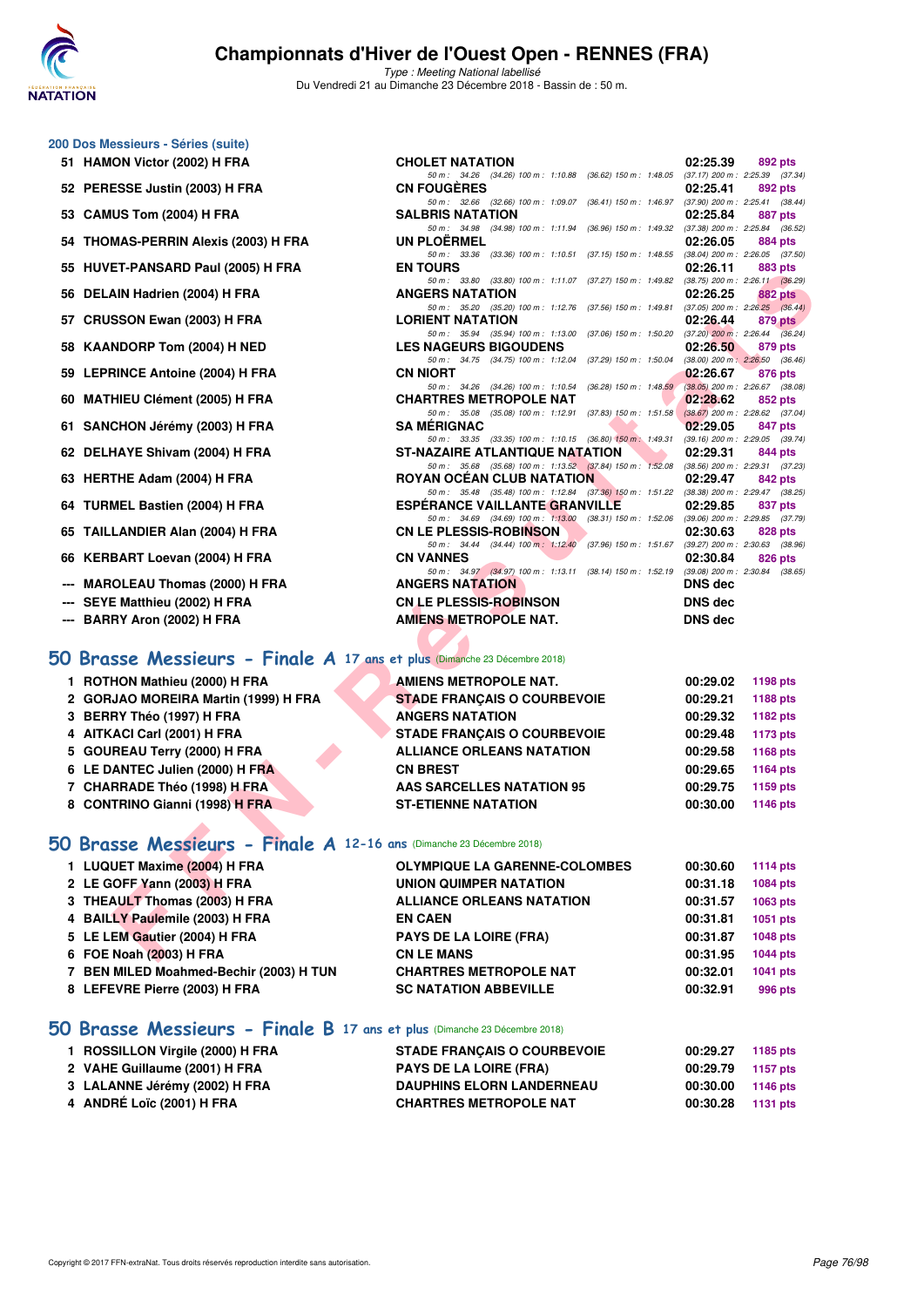

| 50 Brasse Messieurs - Finale B (suite)                               |                                       |          |                 |
|----------------------------------------------------------------------|---------------------------------------|----------|-----------------|
| 5 TAYAKOUT Reis (2000) H FRA                                         | <b>ST-ETIENNE NATATION</b>            | 00:30.44 | <b>1122 pts</b> |
| 6 ISLAM Ariful Md (1999) H BAN                                       | <b>C VIKINGS DE ROUEN</b>             | 00:30.59 | <b>1114 pts</b> |
| 7 BARRY Ervin (2000) H FRA                                           | <b>C PAUL-BERT RENNES</b>             | 00:30.76 | 1105 pts        |
| 8 LE BAIL Titouan (2001) H FRA                                       | <b>LANNION NATATION</b>               | 00:30.91 | 1098 pts        |
|                                                                      |                                       |          |                 |
| 50 Brasse Messieurs - Finale B 12-16 ans (Dimanche 23 Décembre 2018) |                                       |          |                 |
| 1 DUBOIS Matthias (2004) H FRA                                       | <b>SC NATATION ABBEVILLE</b>          | 00:32.23 | <b>1030 pts</b> |
| 2 JOURDREN Axel (2004) H FRA                                         | <b>LES NAGEURS BIGOUDENS</b>          | 00:32.46 | <b>1018 pts</b> |
| 3 BELMOUNES Lyès (2003) H FRA                                        | <b>ST-ETIENNE NATATION</b>            | 00:32.60 | $1011$ pts      |
| 4 FAVENNEC Ugo (2003) H FRA                                          | <b>PLOEMEUR NATATION</b>              | 00:32.70 | <b>1006 pts</b> |
| 5 VOLLET Julien (2003) H FRA                                         | <b>CNM DIEPPE</b>                     | 00:32.72 | 1005 pts        |
| 6 VERGER Maxime (2003) H FRA                                         | <b>C PAUL-BERT RENNES</b>             | 00:32.76 | 1003 pts        |
| 7 ILLES Robin (2003) H FRA                                           | <b>CN AVRANCHES</b>                   | 00:32.83 | <b>1000 pts</b> |
| 8 URVOIX Nicolas (2003) H FRA                                        | <b>CNP LOUDÉAC</b>                    | 00:33.31 | 976 pts         |
|                                                                      |                                       |          |                 |
| 50 Brasse Messieurs - Séries (Dimanche 23 Décembre 2018)             |                                       |          |                 |
| 1 AITKACI Carl (2001) H FRA                                          | <b>STADE FRANÇAIS O COURBEVOIE</b>    | 00:29.38 | <b>1179 pts</b> |
| 2 LE DANTEC Julien (2000) H FRA                                      | <b>CN BREST</b>                       | 00:29.55 | <b>1170 pts</b> |
| 3 ROTHON Mathieu (2000) H FRA                                        | <b>AMIENS METROPOLE NAT.</b>          | 00:29.59 | 1168 pts        |
| 4 CONTRINO Gianni (1998) H FRA                                       | <b>ST-ETIENNE NATATION</b>            | 00:29.70 | 1162 pts        |
| 5 GOUREAU Terry (2000) H FRA                                         | <b>ALLIANCE ORLEANS NATATION</b>      | 00:29.73 | 1160 pts        |
| 6 GORJAO MOREIRA Martin (1999) H FRA                                 | <b>STADE FRANÇAIS O COURBEVOIE</b>    | 00:29.76 | 1158 pts        |
| 7 CHARRADE Théo (1998) H FRA                                         | <b>AAS SARCELLES NATATION 95</b>      | 00:29.78 | <b>1157 pts</b> |
| 8 BERRY Théo (1997) H FRA                                            | <b>ANGERS NATATION</b>                | 00:29.81 | 1156 pts        |
| 9 VAHE Guillaume (2001) H FRA                                        | <b>PAYS DE LA LOIRE (FRA)</b>         | 00:29.89 | 1151 pts        |
| 10 ROSSILLON Virgile (2000) H FRA                                    | <b>STADE FRANÇAIS O COURBEVOIE</b>    | 00:30.10 | 1140 pts        |
| 11 ANDRÉ Loïc (2001) H FRA                                           | <b>CHARTRES METROPOLE NAT</b>         | 00:30.41 | <b>1124 pts</b> |
| 12 BARRY Ervin (2000) H FRA                                          | <b>C PAUL-BERT RENNES</b>             | 00:30.78 | 1104 pts        |
| 13 LALANNE Jérémy (2002) H FRA                                       | <b>DAUPHINS ELORN LANDERNEAU</b>      | 00:30.81 | 1103 pts        |
| 14 ISLAM Ariful Md (1999) H BAN                                      | <b>C VIKINGS DE ROUEN</b>             | 00:30.82 | 1102 pts        |
| 15 LE GOFF Yann (2003) H FRA                                         | <b>UNION QUIMPER NATATION</b>         | 00:30.91 | 1098 pts        |
| 16 LE BAIL Titouan (2001) H FRA                                      | <b>LANNION NATATION</b>               | 00:30.99 | 1093 pts        |
| 17 LUQUET Maxime (2004) H FRA                                        | <b>OLYMPIQUE LA GARENNE-COLOMBES</b>  | 00:31.19 | 1083 pts        |
| 18 TAYAKOUT Reis (2000) H FRA                                        | <b>ST-ETIENNE NATATION</b>            | 00:31.23 | 1081 pts        |
| 19 JETISHI Diell (2001) H FRA                                        | <b>EN CAEN</b>                        | 00:31.27 | 1079 pts        |
| 20 PARAIS Emeric (1996) H FRA                                        | <b>AS CARQUEFOU</b>                   | 00:31.39 | 1073 pts        |
| 20 LE FLECHER Steven (1996) H FRA                                    | <b>CN CONCARNEAU</b>                  | 00:31.39 | 1073 pts        |
| 22 MANDIGOUT Hugo (1999) H FRA                                       | <b>CJF FLEURY-LES-AUBRAIS</b>         | 00:31.50 | 1067 pts        |
| 23 BOURDELOIS Yann (1991) H FRA                                      | <b>US LA CHATRE NATATION</b>          | 00:31.52 | 1066 pts        |
| 24 THEAULT Thomas (2003) H FRA                                       | <b>ALLIANCE ORLEANS NATATION</b>      | 00:31.58 | 1063 pts        |
| 25 BAILLY Paulemile (2003) H FRA                                     | <b>EN CAEN</b>                        | 00:31.78 | 1053 pts        |
| 26 LEMEE Pierre (2001) H FRA                                         | <b>ST-NAZAIRE ATLANTIQUE NATATION</b> | 00:31.88 | <b>1048 pts</b> |
| 27 FOE Noah (2003) H FRA                                             | <b>CN LE MANS</b>                     | 00:32.01 | 1041 pts        |
| 28 PICHOT Julien (2001) H FRA                                        | <b>AURAY NATATION</b>                 | 00:32.02 | <b>1040 pts</b> |
| 29 LE LEM Gautier (2004) H FRA                                       | <b>PAYS DE LA LOIRE (FRA)</b>         | 00:32.11 | 1036 pts        |
| 30 MESSAGER Lucas (1993) H FRA                                       | <b>UNION QUIMPER NATATION</b>         | 00:32.16 | 1033 pts        |
| 31 MORVAN Gabriel (1997) H FRA                                       | <b>LORIENT NATATION</b>               | 00:32.17 | 1033 pts        |
| 32 AUFFRET Valentin (2001) H FRA                                     | <b>DAUPHINS ELORN LANDERNEAU</b>      | 00:32.18 | 1032 pts        |
| 33 QUERE Eliott (2001) H FRA                                         | <b>ECN CHARTRES-DE-BRETAGNE</b>       | 00:32.21 | 1031 pts        |
| 34 BEN MILED Moahmed-Bechir (2003) H TUN                             | <b>CHARTRES METROPOLE NAT</b>         | 00:32.22 | 1030 pts        |
| 35 KLEMENT Lucas (1999) H FRA                                        | <b>CN LE MANS</b>                     | 00:32.26 | 1028 pts        |
| 36 RICHEZ Valentin (2002) H FRA                                      | <b>EN CAEN</b>                        | 00:32.28 | <b>1027 pts</b> |
| 37 DUBOIS Pierrick (2001) H FRA                                      | <b>SC NATATION ABBEVILLE</b>          | 00:32.30 | 1026 pts        |
|                                                                      |                                       |          |                 |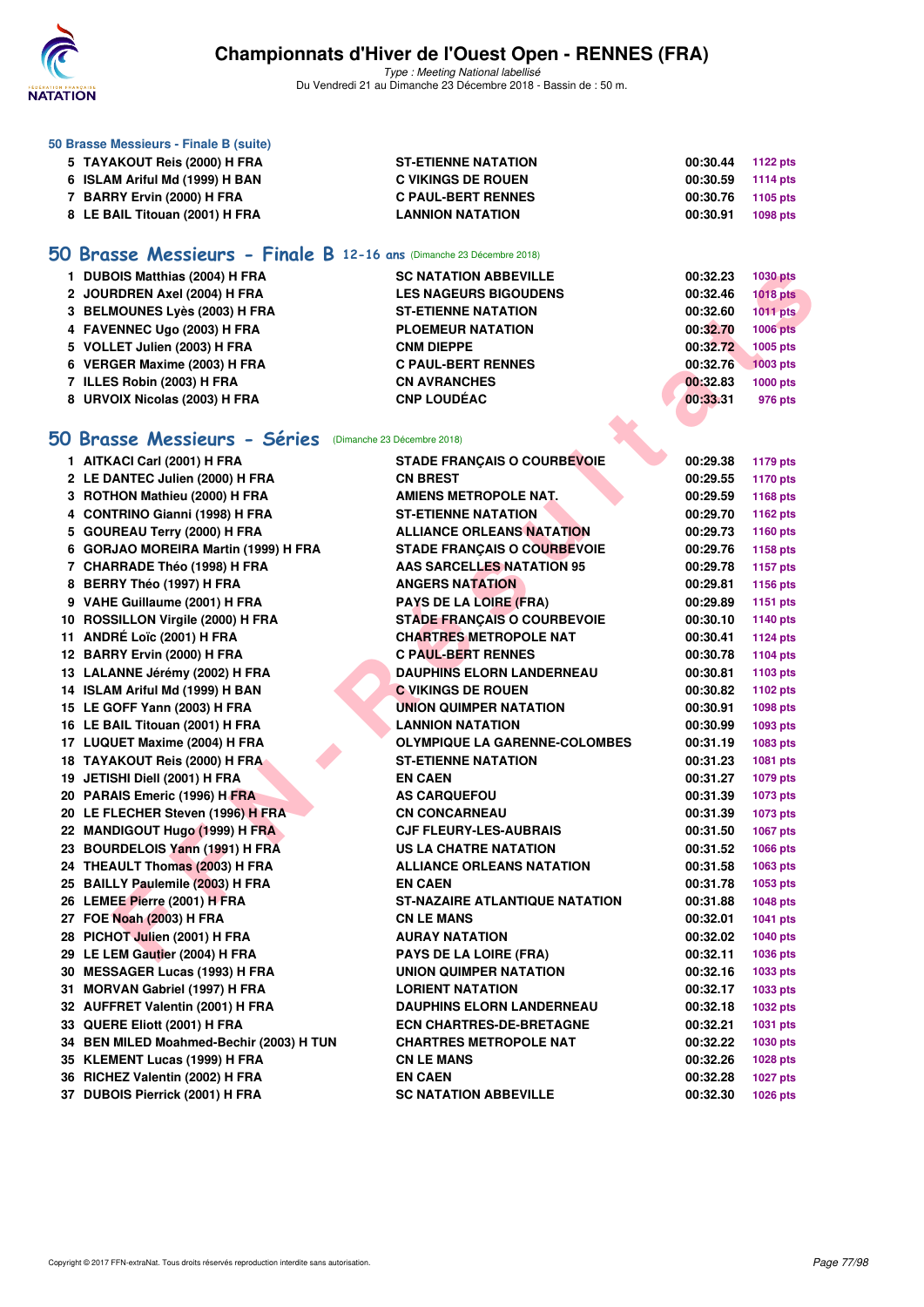

Type : Meeting National labellisé Du Vendredi 21 au Dimanche 23 Décembre 2018 - Bassin de : 50 m.

|   | 50 Brasse Messieurs - Séries (suite)                                             |                                                   |              |                      |                                                        |
|---|----------------------------------------------------------------------------------|---------------------------------------------------|--------------|----------------------|--------------------------------------------------------|
|   | 38 PARAYRE Maxime (1998) H FRA                                                   | <b>CNM ST-GERMAIN-DU-PUY</b>                      |              | 00:32.35             | 1024 pts                                               |
|   | 39 GUAY Corentin (2001) H FRA                                                    | <b>EN TOURS</b>                                   |              | 00:32.58             | 1012 pts                                               |
|   | 40 LEBON Alexandre (2002) H FRA                                                  | <b>BAYEUX OLYMPIQUE NATATION</b>                  |              | 00:32.60             | <b>1011 pts</b>                                        |
|   | 41 LEFEVRE Pierre (2003) H FRA                                                   | <b>SC NATATION ABBEVILLE</b>                      |              | 00:32.63             | 1010 pts                                               |
|   | 42 VOLLET Julien (2003) H FRA                                                    | <b>CNM DIEPPE</b>                                 |              | 00:32.64             | 1009 pts                                               |
|   | 43 FAVENNEC Ugo (2003) H FRA                                                     | <b>PLOEMEUR NATATION</b>                          |              | 00:32.77             | 1003 pts                                               |
|   | 44 ILLES Robin (2003) H FRA                                                      | <b>CN AVRANCHES</b>                               |              | 00:32.79             | 1002 pts                                               |
|   | 45 PERDIGON Malo (2000) H FRA                                                    | <b>CERCLE DES NAGEURS ST-BRIEUC</b>               |              | 00:32.82             | <b>1000 pts</b>                                        |
|   | 46 BELMOUNES Lyès (2003) H FRA                                                   | <b>ST-ETIENNE NATATION</b>                        |              | 00:32.89             | 997 pts                                                |
|   | 47 ROUX Louis (2001) H FRA                                                       | <b>CNM ST-GERMAIN-DU-PUY</b>                      |              | 00:33.01             | <b>991 pts</b>                                         |
|   | 48 DUBOIS Matthias (2004) H FRA                                                  | <b>SC NATATION ABBEVILLE</b>                      |              | 00:33.06             | <b>988 pts</b>                                         |
|   | 49 URVOIX Nicolas (2003) H FRA                                                   | <b>CNP LOUDEAC</b>                                |              | 00:33.18             | 982 pts                                                |
|   | 50 LEGRETARD Ugo (2000) H FRA                                                    | <b>CAUDAN NATATION</b>                            |              | 00:33.20             | <b>981 pts</b>                                         |
|   | 51 JOURDREN Axel (2004) H FRA                                                    | <b>LES NAGEURS BIGOUDENS</b>                      |              | 00:33.29             | 977 pts                                                |
|   | 52 COIGNARD Alexis (1999) H FRA                                                  | <b>VSF LA FERTÉ-BERNARD</b>                       |              | 00:33.31             | 976 pts                                                |
|   | 53 VERGER Maxime (2003) H FRA                                                    | <b>C PAUL-BERT RENNES</b>                         |              | 00:33.44             | 970 pts                                                |
|   | 54 BEAUNOIR Louca (2003) H FRA                                                   | <b>CHOLET NATATION</b>                            |              | 00:33.58             | 963 pts                                                |
|   | 55 FIVEL DEMORET Alexi (2003) H FRA                                              | <b>ANGERS NATATION</b>                            |              | 00:33.60             | <b>962 pts</b>                                         |
|   | 56 MESLIER Sofiane (2003) H FRA                                                  | <b>CNP DE SAINT-LO</b>                            |              | 00:33.61             | 961 pts                                                |
|   | 57 GOUTIER Jolann (2003) H FRA                                                   | <b>C VIKINGS DE ROUEN</b>                         |              | 00:33.65             | 959 pts                                                |
|   | 58 GOUPÏLLOT Titouan (2004) H FRA                                                | <b>EN CAEN</b>                                    |              | 00:33.67             | 958 pts                                                |
|   | 59 GILBERT Elouan (2004) H FRA                                                   | <b>CAUDAN NATATION</b>                            |              | 00:33.68             | 958 pts                                                |
|   | 60 CHRISTIN Louis (2004) H FRA                                                   | <b>LES NAGEURS BIGOUDENS</b>                      |              | 00:34.04             | 940 pts                                                |
|   | 61 BERNARD-PLANESSE Eliott (2005) H FRA                                          | <b>EN TOURS</b>                                   |              | 00:34.09             | 938 pts                                                |
|   | 62 SULIKOWSKI Tom (2003) H FRA                                                   | <b>MARCQ NATATION</b>                             |              | 00:34.21             | 932 pts                                                |
|   | 63 LHOTELAIN Guillaume (2004) H FRA                                              | <b>DAUPHINS ELORN LANDERNEAU</b>                  |              | 00:34.32             | 927 pts                                                |
|   | 64 MARTIN Gabriel (2003) H FRA                                                   | <b>US VENDÔME</b>                                 |              | 00:34.35             | 926 pts                                                |
|   | 65 POIS Ethan (2004) H FRA                                                       | US LA CHATRE NATATION                             |              | 00:34.50             | 918 pts                                                |
|   | 66 RENIER Alexandre (2003) H FRA<br>67 BAUDLOT Morgan (2004) H FRA               | <b>LORIENT NATATION</b><br><b>CNP DE SAINT-LO</b> |              | 00:34.59             | 914 pts                                                |
|   |                                                                                  | <b>CHALLANS NATATION</b>                          |              | 00:34.84<br>00:35.08 | 902 pts                                                |
|   | 68 GILLET Sosthene (2004) H FRA<br>--- LAURENCHET-BENZOUAOUI Eliott (2003) H FRA | <b>ST-SEBASTIEN NATATION</b>                      |              | <b>DNS dec</b>       | 891 pts                                                |
|   | --- PEREIRA Mathis (2004) H FRA                                                  | <b>CNO ST-GERMAIN-EN-LAYE</b>                     |              | <b>DNS</b>           |                                                        |
|   |                                                                                  |                                                   |              |                      |                                                        |
|   | 100 Brasse Messieurs - Finale A 17 ans et plus (Vendredi 21 Décembre 2018)       |                                                   |              |                      |                                                        |
|   | 1 ROTHON Mathieu (2000) H FRA                                                    | AMIENS METROPOLE NAT.                             |              | 01:03.81             | <b>1219 pts</b>                                        |
|   |                                                                                  |                                                   | 50 m: 30.40  |                      | $(30.40)$ 100 m : 1:03.81 $(33.41)$                    |
|   | 2 ROSSILLON Virgile (2000) H FRA                                                 | <b>STADE FRANÇAIS O COURBEVOIE</b>                | $50\,m$ :    | 01:03.93             | <b>1216 pts</b>                                        |
|   | 3 CHARRADE Théo (1998) H FRA                                                     | <b>AAS SARCELLES NATATION 95</b>                  | 30.14        | 01:03.99             | $(30.14)$ 100 m : 1:03.93 $(33.79)$<br><b>1214 pts</b> |
|   |                                                                                  |                                                   | 50 m: 30.28  |                      | $(30.28)$ 100 m : 1:03.99 $(33.71)$                    |
|   | 4 AITKACI Carl (2001) H FRA                                                      | <b>STADE FRANÇAIS O COURBEVOIE</b>                | 50 m : 30.38 | 01:04.26             | <b>1207 pts</b><br>(30.38) 100 m: 1:04.26 (33.88)      |
| 5 | BERRY Théo (1997) H FRA                                                          | <b>ANGERS NATATION</b>                            |              | 01:05.31             | 1179 pts                                               |
|   | <b>CONTRINO Gianni (1998) H FRA</b>                                              | <b>ST-ETIENNE NATATION</b>                        | 50 m : 30.80 |                      | $(30.80)$ 100 m : 1:05.31 $(34.51)$                    |
| 6 |                                                                                  |                                                   | 50 m : 30.40 | 01:05.39             | 1177 pts<br>(30.40) 100 m: 1:05.39 (34.99)             |
|   | 7 GOUREAU Terry (2000) H FRA                                                     | <b>ALLIANCE ORLEANS NATATION</b>                  |              | 01:05.71             | 1168 pts                                               |
|   |                                                                                  |                                                   |              |                      | 50 m : 30.69 (30.69) 100 m : 1:05.71 (35.02)           |

| 1 ROTHON Mathieu (2000) H FRA    | <b>AMIENS METROPOLE NAT.</b>       |                          |                          | 01:03.81                                        | <b>1219 pts</b> |  |
|----------------------------------|------------------------------------|--------------------------|--------------------------|-------------------------------------------------|-----------------|--|
| 2 ROSSILLON Virgile (2000) H FRA | <b>STADE FRANCAIS O COURBEVOIE</b> |                          | $50 \text{ m}$ : $30.40$ | $(30.40)$ 100 m : 1:03.81 $(33.41)$<br>01:03.93 | $1216$ pts      |  |
|                                  |                                    | $50 m$ : $30.14$         |                          | $(30.14)$ 100 m : 1:03.93 $(33.79)$             |                 |  |
| 3 CHARRADE Théo (1998) H FRA     | AAS SARCELLES NATATION 95          | 50 m: 30.28              |                          | 01:03.99<br>$(30.28)$ 100 m : 1:03.99 $(33.71)$ | 1214 pts        |  |
| 4 AITKACI Carl (2001) H FRA      | <b>STADE FRANCAIS O COURBEVOIE</b> |                          | 50 m: 30.38              | 01:04.26<br>$(30.38)$ 100 m : 1:04.26 $(33.88)$ | <b>1207 pts</b> |  |
| 5 BERRY Théo (1997) H FRA        | <b>ANGERS NATATION</b>             |                          |                          | 01:05.31                                        | 1179 pts        |  |
| 6 CONTRINO Gianni (1998) H FRA   | <b>ST-ETIENNE NATATION</b>         |                          | 50 m: 30.80              | $(30.80)$ 100 m : 1:05.31 $(34.51)$<br>01:05.39 | 1177 pts        |  |
| 7 GOUREAU Terry (2000) H FRA     | <b>ALLIANCE ORLEANS NATATION</b>   | $50 \text{ m}$ : $30.40$ |                          | $(30.40)$ 100 m : 1:05.39 $(34.99)$<br>01:05.71 | 1168 pts        |  |
|                                  |                                    | 50 m: 30.69              |                          | $(30.69)$ 100 m : 1:05.71 $(35.02)$             |                 |  |
| 8 LE DANTEC Julien (2000) H FRA  | <b>CN BREST</b>                    |                          | 50 m : 30.93             | 01:05.85<br>$(30.93)$ 100 m : 1:05.85 $(34.92)$ | 1164 $pts$      |  |

## **[100 Brasse Messieurs - Finale A](http://www.ffnatation.fr/webffn/resultats.php?idact=nat&go=epr&idcpt=55947&idepr=72) 12-16 ans** (Vendredi 21 Décembre 2018)

| 1 LUQUET Maxime (2004) H FRA  | <b>OLYMPIQUE LA GARENNE-COLOMBES</b> |  | 01:07.03 1133 pts                          |  |
|-------------------------------|--------------------------------------|--|--------------------------------------------|--|
|                               |                                      |  | 50 m: 31.93 (31.93) 100 m: 1:07.03 (35.10) |  |
| 2 LE GOFF Yann (2003) H FRA   | UNION QUIMPER NATATION               |  | 01:07.37 1124 pts                          |  |
|                               |                                      |  | 50 m: 31.56 (31.56) 100 m: 1:07.37 (35.81  |  |
| 3 LE LEM Gautier (2004) H FRA | <b>PAYS DE LA LOIRE (FRA)</b>        |  | 01:08.42 1097 pts                          |  |
|                               |                                      |  | 50 m: 32.45 (32.45) 100 m: 1:08.42 (35.97  |  |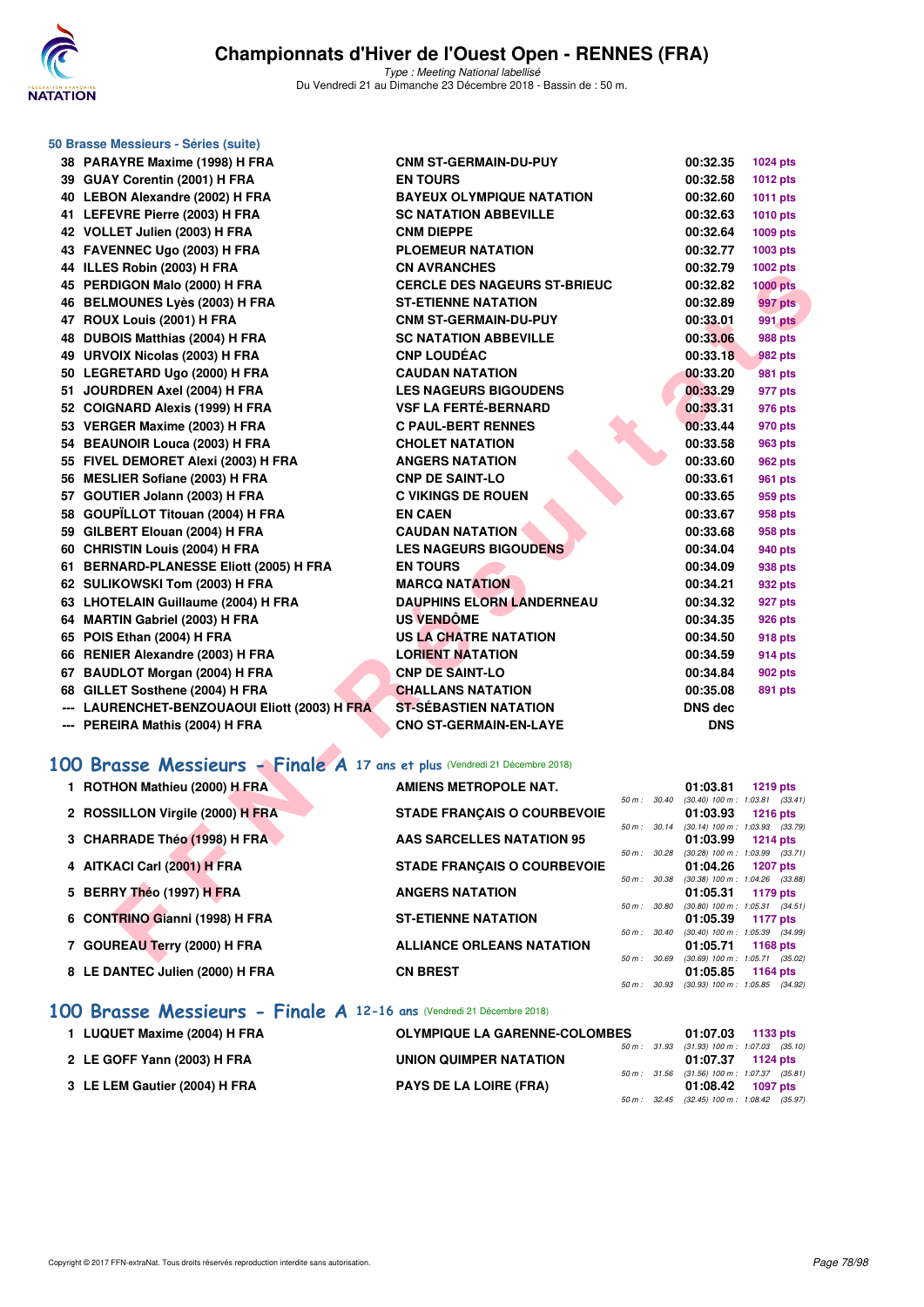

Type : Meeting National labellisé Du Vendredi 21 au Dimanche 23 Décembre 2018 - Bassin de : 50 m.

| 100 Brasse Messieurs - Finale A (suite) |                                  |                  |                                |                                            |
|-----------------------------------------|----------------------------------|------------------|--------------------------------|--------------------------------------------|
| 4 LE PAPE Thomas (2003) H FRA           | <b>CNM DIEPPE</b>                |                  | 01:08.50                       | $1095$ pts                                 |
|                                         |                                  |                  |                                | 50 m: 32.42 (32.42) 100 m: 1:08.50 (36.08) |
| 5 BEN MILED Moahmed-Bechir (2003) H TUN | <b>CHARTRES METROPOLE NAT</b>    |                  | 01:09.70                       | 1064 pts                                   |
|                                         |                                  | 50 m: 32.89      | (32.89) 100 m : 1:09.70 (36.81 |                                            |
| 6 BAILLY Paulemile (2003) H FRA         | <b>EN CAEN</b>                   |                  | 01:10.56                       | 1042 pts                                   |
|                                         |                                  | 50 m: 33.00      |                                | $(33.00)$ 100 m : 1:10.56 $(37.56)$        |
| 7 LEFEVRE Pierre (2003) H FRA           | <b>SC NATATION ABBEVILLE</b>     |                  | 01:11.12                       | <b>1028 pts</b>                            |
|                                         |                                  | $50 m$ : $33.49$ |                                | $(33.49)$ 100 m : 1:11.12 $(37.63)$        |
| 8 THEAULT Thomas (2003) H FRA           | <b>ALLIANCE ORLEANS NATATION</b> |                  | 01:12.41                       | 996 pts                                    |
|                                         |                                  | $50 m$ : $33.18$ |                                | $(33.18)$ 100 m : 1:12.41 $(39.23)$        |

## **[100 Brasse Messieurs - Finale B](http://www.ffnatation.fr/webffn/resultats.php?idact=nat&go=epr&idcpt=55947&idepr=72) 17 ans et plus** (Vendredi 21 Décembre 2018)

| 0 THEADLI HIDHIAS (2003) IT FAA                                             | ALLIANCE ORLEANS NATATION          |              |              | ,,,,,,,,,,                                               | ่ 550 มเร       |  |
|-----------------------------------------------------------------------------|------------------------------------|--------------|--------------|----------------------------------------------------------|-----------------|--|
|                                                                             |                                    |              |              | 50 m: 33.18 (33.18) 100 m: 1:12.41 (39.23)               |                 |  |
| 00 Brasse Messieurs - Finale B 17 ans et plus (Vendredi 21 Décembre 2018)   |                                    |              |              |                                                          |                 |  |
| 1 GORJAO MOREIRA Martin (1999) H FRA                                        | <b>STADE FRANÇAIS O COURBEVOIE</b> |              |              | 01:04.66                                                 | 1196 pts        |  |
|                                                                             |                                    | 50 m : 30.78 |              | $(30.78)$ 100 m : 1:04.66 $(33.88)$                      |                 |  |
| 2 VAHE Guillaume (2001) H FRA                                               | <b>PAYS DE LA LOIRE (FRA)</b>      | 50 m : 30.76 |              | 01:05.57<br>$(30.76)$ 100 m : 1:05.57 $(34.81)$          | <b>1172 pts</b> |  |
| 3 ANDRÉ Loïc (2001) H FRA                                                   | <b>CHARTRES METROPOLE NAT</b>      |              |              | 01:06.43                                                 | 1149 pts        |  |
|                                                                             | <b>ESPADON GRAND-QUEVILLY</b>      | 50 m: 31.39  |              | $(31.39)$ 100 m : 1:06.43 $(35.04)$                      |                 |  |
| 4 MARIE Valerian (2001) H FRA                                               |                                    |              |              | 01:07.07<br>50 m : 31.52 (31.52) 100 m : 1:07.07 (35.55) | 1132 pts        |  |
| 5 CASSAGNE Mathis (2001) H FRA                                              | <b>PAYS DE LA LOIRE (FRA)</b>      |              |              | 01:07.53                                                 | 1120 pts        |  |
|                                                                             |                                    |              | 50 m: 32.11  | $(32.11)$ 100 m : 1:07.53 $(35.42)$                      |                 |  |
| 6 TAYAKOUT Reis (2000) H FRA                                                | <b>ST-ETIENNE NATATION</b>         |              | 50 m : 31.94 | 01:07.82<br>$(31.94)$ 100 m : 1:07.82 $(35.88)$          | <b>1112 pts</b> |  |
| 7 ISLAM Ariful Md (1999) H BAN                                              | <b>C VIKINGS DE ROUEN</b>          |              |              | 01:07.97                                                 | 1108 pts        |  |
|                                                                             |                                    |              |              | 50 m: 32.12 (32.12) 100 m: 1:07.97 (35.85)               |                 |  |
| 8 LALANNE Jérémy (2002) H FRA                                               | <b>DAUPHINS ELORN LANDERNEAU</b>   |              |              | 01:09.56                                                 | <b>1067 pts</b> |  |
|                                                                             |                                    |              | 50 m : 32.01 | $(32.01)$ 100 m : 1:09.56 $(37.55)$                      |                 |  |
| 00 Brasse Messieurs - Finale B 12-16 ans (Vendredi 21 Décembre 2018)        |                                    |              |              |                                                          |                 |  |
| 1 PILLER Mathis (2003) H FRA                                                | <b>CA L'HAY-LES-ROSES</b>          |              |              | 01:10.36                                                 | <b>1047 pts</b> |  |
|                                                                             |                                    |              |              | 50 m: 33.23 (33.23) 100 m: 1:10.36 (37.13)               |                 |  |
| 2 MOUTON Corentin (2003) H FRA                                              | <b>CN LE MANS</b>                  |              |              | 01:11.59                                                 | <b>1016 pts</b> |  |
| 3 VERGER Maxime (2003) H FRA                                                | <b>C PAUL-BERT RENNES</b>          |              | 50 m: 33.44  | $(33.44)$ 100 m : 1:11.59 $(38.15)$<br>01:12.10          | 1003 pts        |  |
|                                                                             |                                    |              |              | 50 m: 33.65 (33.65) 100 m: 1:12.10 (38.45)               |                 |  |
| 4 FAVENNEC Ugo (2003) H FRA                                                 | <b>PLOEMEUR NATATION</b>           |              |              | 01:12.31                                                 | 998 pts         |  |
|                                                                             |                                    |              | 50 m : 34.30 | $(34.30)$ 100 m : 1:12.31 $(38.01)$                      |                 |  |
| 5 BORSU Théo (2003) H BEL                                                   | <b>C VIKINGS DE ROUEN</b>          | 50 m : 33.89 |              | 01:12.43<br>$(33.89)$ 100 m : 1:12.43 $(38.54)$          | 995 pts         |  |
| 6 FOE Noah (2003) H FRA                                                     | <b>CN LE MANS</b>                  |              |              | 01:12.58                                                 | 991 pts         |  |
|                                                                             |                                    | 50 m: 33.49  |              | $(33.49)$ 100 m : 1:12.58 $(39.09)$                      |                 |  |
| 7 GILBERT Elouan (2004) H FRA                                               | <b>CAUDAN NATATION</b>             |              |              | 01:12.64                                                 | 990 pts         |  |
|                                                                             |                                    | 50 m: 33.94  |              | $(33.94)$ 100 m : 1:12.64 $(38.70)$                      |                 |  |
| 8 VOLLET Julien (2003) H FRA                                                | <b>CNM DIEPPE</b>                  |              | 50 m : 33.50 | 01:12.98<br>$(33.50)$ 100 m : 1:12.98 $(39.48)$          | 982 pts         |  |
|                                                                             |                                    |              |              |                                                          |                 |  |
| 00 Brasse Messieurs - Barrage Finales 12-16 ans (Vendredi 21 Décembre 2018) |                                    |              |              |                                                          |                 |  |
| 1 VERGER Maxime (2003) H FRA                                                | <b>C PAUL-BERT RENNES</b>          |              |              | 01:11.16                                                 | 1027 $p$ ts     |  |
|                                                                             |                                    |              |              | 50 m: 33.18 (33.18) 100 m: 1:11.16 (37.98)               |                 |  |
| 2 BERNARD-PLANESSE Eliott (2005) H FRA                                      | <b>EN TOURS</b>                    | 50 m : 33.96 |              | 01:13.49<br>$(33.96)$ 100 m : 1:13.49 $(39.53)$          | 969 pts         |  |
|                                                                             |                                    |              |              |                                                          |                 |  |
| 00 Brasse Messieurs - Séries (Vendredi 21 Décembre 2018)                    |                                    |              |              |                                                          |                 |  |
| 1 ROTHON Mathieu (2000) H FRA                                               | AMIENS METROPOLE NAT.              |              |              | 01:03.25                                                 | <b>1235 pts</b> |  |
|                                                                             |                                    |              |              | 50 m: 29.83 (29.83) 100 m: 1:03.25 (33.42)               |                 |  |
| 2 AITKACI Carl (2001) H FRA                                                 | <b>STADE FRANÇAIS O COURBEVOIE</b> |              |              | 01:04.30                                                 | <b>1206 pts</b> |  |
|                                                                             | A AC CADCELLEC MATATION OF         |              | 50 m : 30.40 | $(30.40)$ 100 m : 1:04.30 $(33.90)$<br><b>04-04-09</b>   | $-4.400 - 4.4$  |  |

## **[100 Brasse Messieurs - Finale B](http://www.ffnatation.fr/webffn/resultats.php?idact=nat&go=epr&idcpt=55947&idepr=72) 12-16 ans** (Vendredi 21 Décembre 2018)

| 1 PILLER Mathis (2003) H FRA   | <b>CAL'HAY-LES-ROSES</b>  |              | 01:10.36                                        | <b>1047 pts</b> |
|--------------------------------|---------------------------|--------------|-------------------------------------------------|-----------------|
| 2 MOUTON Corentin (2003) H FRA | <b>CN LE MANS</b>         | 50 m: 33.23  | $(33.23)$ 100 m : 1:10.36 $(37.13)$<br>01:11.59 | $1016$ pts      |
| 3 VERGER Maxime (2003) H FRA   | <b>C PAUL-BERT RENNES</b> | 50 m : 33.44 | $(33.44)$ 100 m : 1:11.59 $(38.15)$<br>01:12.10 | $1003$ pts      |
| 4 FAVENNEC Ugo (2003) H FRA    | <b>PLOEMEUR NATATION</b>  | 50 m: 33.65  | $(33.65)$ 100 m : 1:12.10 $(38.45)$<br>01:12.31 | 998 pts         |
| 5 BORSU Théo (2003) H BEL      | <b>C VIKINGS DE ROUEN</b> | 50 m : 34.30 | $(34.30)$ 100 m : 1:12.31 $(38.01)$<br>01:12.43 | 995 pts         |
| 6 FOE Noah (2003) H FRA        | <b>CN LE MANS</b>         | 50 m: 33.89  | $(33.89)$ 100 m : 1:12.43 $(38.54)$<br>01:12.58 | 991 pts         |
| 7 GILBERT Elouan (2004) H FRA  | <b>CAUDAN NATATION</b>    | 50 m : 33.49 | $(33.49)$ 100 m : 1:12.58 $(39.09)$<br>01:12.64 | 990 pts         |
| 8 VOLLET Julien (2003) H FRA   | <b>CNM DIEPPE</b>         | 50 m: 33.94  | $(33.94)$ 100 m : 1:12.64 $(38.70)$<br>01:12.98 | 982 pts         |
|                                |                           | 50 m : 33.50 | $(33.50)$ 100 m : 1:12.98 $(39.48)$             |                 |

## **[100 Brasse Messieurs - Barrage Finales](http://www.ffnatation.fr/webffn/resultats.php?idact=nat&go=epr&idcpt=55947&idepr=72) 12-16 ans** (Vendredi 21 Décembre 2018)

| VERGER Maxime (2003) H FRA             | <b>C PAUL-BERT RENNES</b> |  | 01:11.16                                               | 1027 pts |  |
|----------------------------------------|---------------------------|--|--------------------------------------------------------|----------|--|
| 2 BERNARD-PLANESSE Eliott (2005) H FRA | <b>EN TOURS</b>           |  | 50 m: 33.18 (33.18) 100 m: 1:11.16 (37.98)<br>01:13.49 | 969 pts  |  |
|                                        |                           |  | 50 m : 33.96 (33.96) 100 m : 1:13.49 (39.53)           |          |  |

## **[100 Brasse Messieurs - Séries](http://www.ffnatation.fr/webffn/resultats.php?idact=nat&go=epr&idcpt=55947&idepr=72)** (Vendredi 21 Décembre 2018)

| 1 ROTHON Mathieu (2000) H FRA    | <b>AMIENS METROPOLE NAT.</b>       |                  |             | 01:03.25                                        | 1235 pts   |
|----------------------------------|------------------------------------|------------------|-------------|-------------------------------------------------|------------|
|                                  |                                    | 50 m: 29.83      |             | (29.83) 100 m : 1:03.25 (33.42)                 |            |
| 2 AITKACI Carl (2001) H FRA      | <b>STADE FRANCAIS O COURBEVOIE</b> | $50 m$ : $30.40$ |             | 01:04.30<br>$(30.40)$ 100 m : 1:04.30 $(33.90)$ | 1206 pts   |
| 3 CHARRADE Théo (1998) H FRA     | <b>AAS SARCELLES NATATION 95</b>   |                  |             | 01:04.93                                        | 1189 $pts$ |
|                                  |                                    |                  | 50 m: 30.11 | $(30.11)$ 100 m : 1:04.93 $(34.82)$             |            |
| 4 GOUREAU Terry (2000) H FRA     | <b>ALLIANCE ORLEANS NATATION</b>   |                  |             | 01:04.98                                        | 1188 $pts$ |
|                                  |                                    | 50 m: 30.98      |             | (30.98) 100 m: 1:04.98 (34.00                   |            |
| 5 CONTRINO Gianni (1998) H FRA   | <b>ST-ETIENNE NATATION</b>         |                  |             | 01:05.10                                        | 1184 pts   |
|                                  |                                    | $50 m$ : $30.52$ |             | $(30.52)$ 100 m : 1:05.10 $(34.58)$             |            |
| 5 BERRY Théo (1997) H FRA        | <b>ANGERS NATATION</b>             |                  |             | 01:05.10                                        | 1184 pts   |
|                                  |                                    | $50 m$ : $30.75$ |             | (30.75) 100 m: 1:05.10 (34.35                   |            |
| 7 ROSSILLON Virgile (2000) H FRA | <b>STADE FRANCAIS O COURBEVOIE</b> |                  |             | 01:05.79                                        | 1166 $pts$ |
|                                  |                                    | 50 m: 31.86      |             | $(31.86)$ 100 m : 1:05.79 $(33.93)$             |            |
| 8 LE DANTEC Julien (2000) H FRA  | <b>CN BREST</b>                    |                  |             | 01:06.05                                        | 1159 $pts$ |
|                                  |                                    | 50 m: 30.96      |             | (30.96) 100 m: 1:06.05 (35.09)                  |            |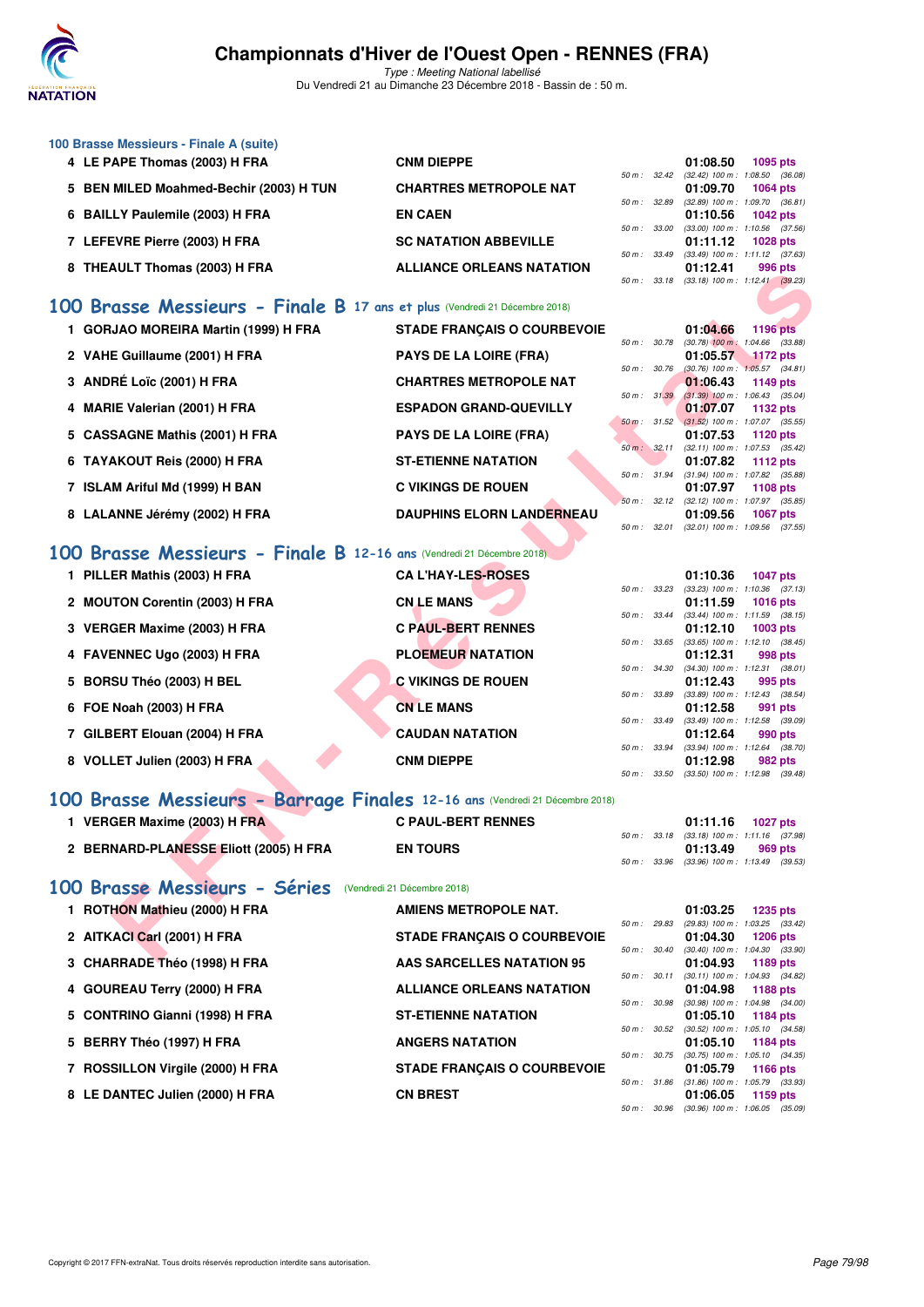

Du Vendredi 21 au Dimanche 23 Décembre 2018 - Bassin de : 50 m.

#### **100 Brasse Messieurs - Séries (suite)**

|     | 9 GORJAO MOREIRA Martin (1999) H FRA     | <b>STADE FRANÇAIS O COURBEVOIE</b>    |                |              | 01:06.22                                        | 1154 pts        |  |
|-----|------------------------------------------|---------------------------------------|----------------|--------------|-------------------------------------------------|-----------------|--|
|     | 10 ANDRÉ Loïc (2001) H FRA               | <b>CHARTRES METROPOLE NAT</b>         | 50 m: 31.18    |              | $(31.18)$ 100 m : 1:06.22 $(35.04)$<br>01:06.34 | 1151 pts        |  |
|     | 11 MARIE Valerian (2001) H FRA           | <b>ESPADON GRAND-QUEVILLY</b>         | 50 m: 31.23    |              | $(31.23)$ 100 m : 1:06.34 $(35.11)$<br>01:06.56 | 1145 pts        |  |
|     | 12 VAHE Guillaume (2001) H FRA           | <b>PAYS DE LA LOIRE (FRA)</b>         | 50 m : 30.94   |              | (30.94) 100 m: 1:06.56 (35.62)<br>01:06.68      | 1142 pts        |  |
|     | 13 CASSAGNE Mathis (2001) H FRA          | <b>PAYS DE LA LOIRE (FRA)</b>         | 50 m: 31.34    |              | $(31.34)$ 100 m : 1:06.68 $(35.34)$<br>01:07.69 | <b>1116 pts</b> |  |
|     | 14 LE GOFF Yann (2003) H FRA             | UNION QUIMPER NATATION                | 50 m : 31.90   |              | $(31.90)$ 100 m : 1:07.69 $(35.79)$<br>01:07.94 | <b>1109 pts</b> |  |
|     | 15 TAYAKOUT Reis (2000) H FRA            | <b>ST-ETIENNE NATATION</b>            | 50 m : 31.83   |              | $(31.83)$ 100 m : 1:07.94 $(36.11)$<br>01:08.32 | 1099 pts        |  |
|     | 16 ISLAM Ariful Md (1999) H BAN          | <b>C VIKINGS DE ROUEN</b>             | 50 m: 32.09    |              | $(32.09)$ 100 m : 1:08.32 $(36.23)$<br>01:08.62 | 1091 pts        |  |
|     | 17 LALANNE Jérémy (2002) H FRA           | <b>DAUPHINS ELORN LANDERNEAU</b>      | 50 m: 33.12    |              | $(33.12)$ 100 m : 1:08.62 $(35.50)$<br>01:08.66 | <b>1090 pts</b> |  |
|     | 18 LUQUET Maxime (2004) H FRA            | <b>OLYMPIQUE LA GARENNE-COLOMBES</b>  | 50 m: 31.69    |              | $(31.69)$ 100 m : 1:08.66 $(36.97)$<br>01:08.67 | 1090 pts        |  |
|     | 19 DEGEILH Theo (1999) H FRA             | <b>ALLIANCE ORLEANS NATATION</b>      | $50 m$ : 31.87 |              | $(31.87)$ 100 m : 1:08.67 $(36.80)$<br>01:08.76 | 1088 pts        |  |
|     | 20 LE LEM Gautier (2004) H FRA           | <b>PAYS DE LA LOIRE (FRA)</b>         | 50 m : 32.39   |              | (32.39) 100 m : 1:08.76 (36.37)<br>01:08.99     | <b>1082 pts</b> |  |
|     | 21 LE BAIL Titouan (2001) H FRA          | <b>LANNION NATATION</b>               | 50 m : 32.64   |              | (32.64) 100 m: 1:08.99 (36.35)<br>01:09.10      | 1079 pts        |  |
|     | 22 MICHEL Victor (1995) H FRA            | <b>C PAUL-BERT RENNES</b>             | $50 m$ : 32.45 |              | (32.45) 100 m: 1:09.10 (36.65)<br>01:09.29      | 1074 pts        |  |
|     | 23 LE PAPE Thomas (2003) H FRA           | <b>CNM DIEPPE</b>                     | 50 m: 32.81    |              | $(32.81)$ 100 m : 1:09.29 $(36.48)$<br>01:09.54 | <b>1068 pts</b> |  |
|     | 24 VILPOUX Valentin (2001) H FRA         | <b>ALLIANCE ORLEANS NATATION</b>      | 50 m : 32.85   |              | (32.85) 100 m : 1:09.54 (36.69)<br>01:09.69     | 1064 pts        |  |
|     | 25 LE FLECHER Steven (1996) H FRA        | <b>CN CONCARNEAU</b>                  | 50 m: 33.18    |              | $(33.18)$ 100 m : 1:09.69 $(36.51)$<br>01:09.79 | <b>1061 pts</b> |  |
|     | 26 LEMEE Pierre (2001) H FRA             | ST-NAZAIRE ATLANTIQUE NATATION        |                | 50 m : 32.17 | (32.17) 100 m : 1:09.79 (37.62)<br>01:09.96     | <b>1057 pts</b> |  |
|     | 27 JETISHI Diell (2001) H FRA            | <b>EN CAEN</b>                        | 50 m : 32.99   |              | $(32.99)$ 100 m : 1:09.96 $(36.97)$<br>01:10.03 | 1055 pts        |  |
|     | 28 BEN MILED Moahmed-Bechir (2003) H TUN | <b>CHARTRES METROPOLE NAT</b>         | 50 m : 32.39   |              | $(32.39)$ 100 m : 1:10.03 $(37.64)$<br>01:10.06 | <b>1054 pts</b> |  |
|     | 29 BARTHÉLÉMY Hugo (2002) H FRA          | <b>CN LE PLESSIS-ROBINSON</b>         | 50 m : 33.05   |              | $(33.05)$ 100 m : 1:10.06 $(37.01)$<br>01:10.41 | 1046 pts        |  |
|     | 29 BAILLY Paulemile (2003) H FRA         | <b>EN CAEN</b>                        | 50 m : 32.89   |              | (32.89) 100 m: 1:10.41 (37.52)<br>01:10.41      | <b>1046 pts</b> |  |
| 31. | GARGULAK Alois (2002) H FRA              | <b>ERSTEIN AQUATIC CLUB</b>           | 50 m : 33.04   |              | $(33.04)$ 100 m : 1:10.41 $(37.37)$<br>01:10.57 | <b>1042 pts</b> |  |
|     | 32 LEROUX Leandre (2002) H FRA           | <b>NANTES NATATION</b>                | 50 m : 33.11   |              | $(33.11)$ 100 m : 1:10.57 $(37.46)$<br>01:10.58 | <b>1041 pts</b> |  |
|     | 33 LEFEVRE Pierre (2003) HFRA            | <b>SC NATATION ABBEVILLE</b>          | 50 m : 33.11   |              | $(33.11)$ 100 m : 1:10.58 $(37.47)$<br>01:10.95 | <b>1032 pts</b> |  |
|     | 34 PERDIGON Malo (2000) H FRA            | <b>CERCLE DES NAGEURS ST-BRIEUC</b>   | 50 m : 33.35   |              | $(33.35)$ 100 m : 1:10.95 $(37.60)$<br>01:11.04 | 1030 pts        |  |
|     | 35 BOURDELOIS Yann (1991) H FRA          | US LA CHATRE NATATION                 | 50 m: 33.52    |              | (33.52) 100 m: 1:11.04 (37.52)<br>01:11.05      | 1029 pts        |  |
|     | 36 MANDIGOUT Hugo (1999) H FRA           | <b>CJF FLEURY-LES-AUBRAIS</b>         | 50 m : 32.80   |              | (32.80) 100 m : 1:11.05 (38.25)<br>01:11.27     | 1024 pts        |  |
|     | 37 THEAULT Thomas (2003) H FRA           | <b>ALLIANCE ORLEANS NATATION</b>      | 50 m: 32.98    |              | (32.98) 100 m: 1:11.27 (38.29)<br>01:11.31      | 1023 pts        |  |
|     | 38 RICHEZ Valentin (2002) H FRA          | <b>EN CAEN</b>                        | 50 m : 33.41   |              | $(33.41)$ 100 m : 1:11.31 $(37.90)$<br>01:11.47 | <b>1019 pts</b> |  |
|     | 39 FOE Noah (2003) H FRA                 | <b>CN LE MANS</b>                     | 50 m : 33.68   |              | (33.68) 100 m: 1:11.47 (37.79)<br>01:11.74      | <b>1012 pts</b> |  |
|     | 40 GILBERT Elouan (2004) H FRA           | <b>CAUDAN NATATION</b>                | 50 m: 32.87    |              | (32.87) 100 m: 1:11.74 (38.87)<br>01:11.76      | <b>1012 pts</b> |  |
| 41  | PILLER Mathis (2003) H FRA               | <b>CA L'HAY-LES-ROSES</b>             | 50 m : 33.82   |              | (33.82) 100 m: 1:11.76 (37.94)<br>01:11.77      | 1011 pts        |  |
|     | 42 LE FLOCH Mathieu (2001) H FRA         | <b>ST-NAZAIRE ATLANTIQUE NATATION</b> | 50 m : 33.08   |              | $(33.08)$ 100 m : 1:11.77 $(38.69)$<br>01:11.82 | <b>1010 pts</b> |  |
|     | 42 PARAIS Emeric (1996) H FRA            | <b>AS CARQUEFOU</b>                   | 50 m : 33.85   |              | (33.85) 100 m: 1:11.82 (37.97)<br>01:11.82      | <b>1010 pts</b> |  |
|     | 44 FAVENNEC Ugo (2003) H FRA             | <b>PLOEMEUR NATATION</b>              | 50 m : 33.41   |              | $(33.41)$ 100 m : 1:11.82 $(38.41)$<br>01:12.06 | 1004 pts        |  |
|     |                                          |                                       |                |              | 50 m: 33.23 (33.23) 100 m: 1:12.06 (38.83)      |                 |  |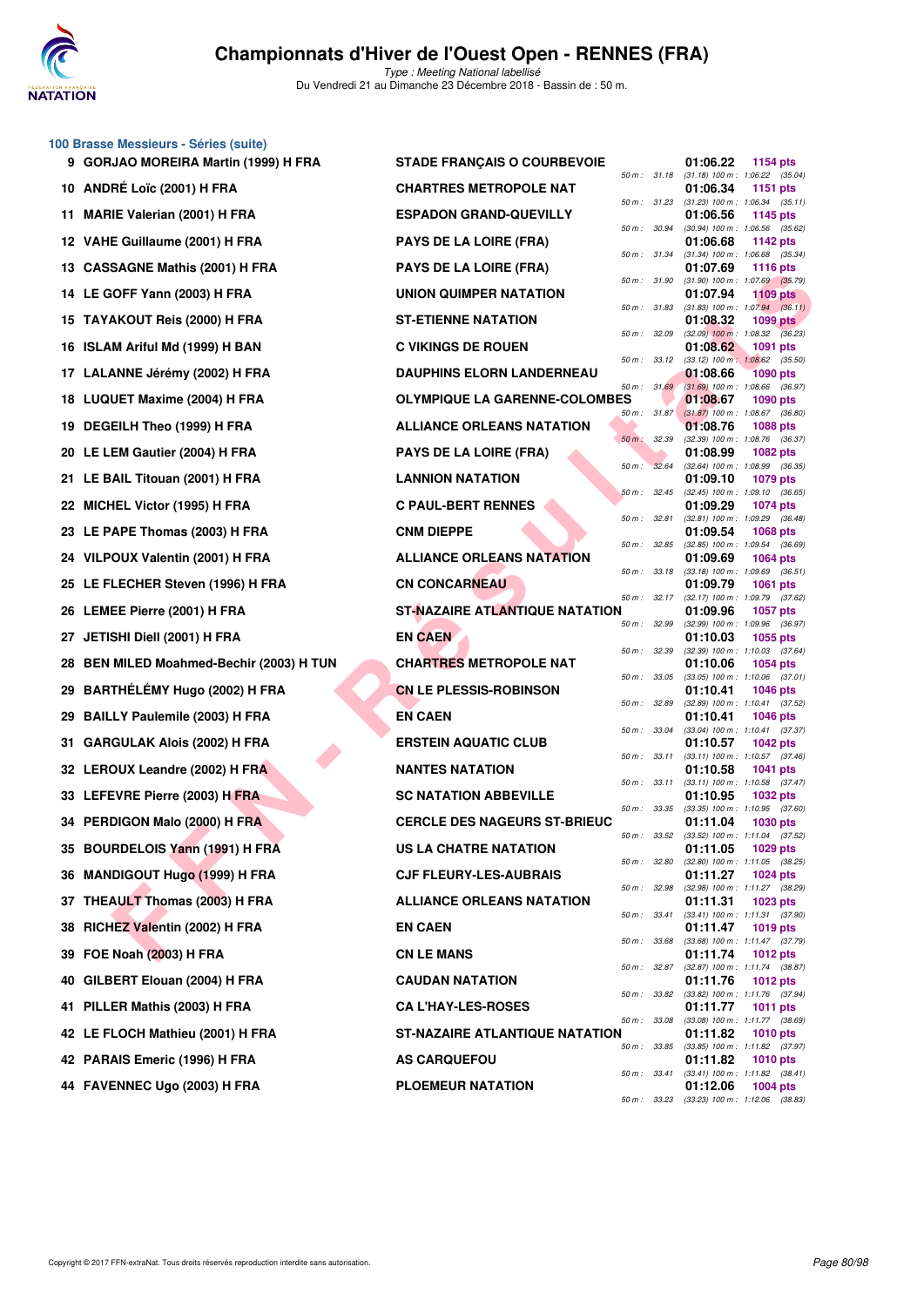

Type : Meeting National labellisé Du Vendredi 21 au Dimanche 23 Décembre 2018 - Bassin de : 50 m.

|     | 100 Brasse Messieurs - Séries (suite)                                    |                                                                                                                                |                              |       |                                                                                                   |  |
|-----|--------------------------------------------------------------------------|--------------------------------------------------------------------------------------------------------------------------------|------------------------------|-------|---------------------------------------------------------------------------------------------------|--|
|     | 45 VOLLET Julien (2003) H FRA                                            | <b>CNM DIEPPE</b>                                                                                                              |                              |       | 01:12.14<br>1002 pts                                                                              |  |
| 46  | <b>MOUTON Corentin (2003) H FRA</b>                                      | <b>CN LE MANS</b>                                                                                                              | 50 m : 33.21                 |       | (33.21) 100 m: 1:12.14 (38.93)<br>01:12.35<br>997 pts                                             |  |
| 47  | BORSU Théo (2003) H BEL                                                  | <b>C VIKINGS DE ROUEN</b>                                                                                                      | 50 m : 33.39                 |       | (33.39) 100 m: 1:12.35 (38.96)<br>01:12.39<br>996 pts                                             |  |
|     |                                                                          |                                                                                                                                | 50 m: 33.65                  |       | $(33.65)$ 100 m : 1:12.39 $(38.74)$                                                               |  |
| 48  | VERGER Maxime (2003) H FRA                                               | <b>C PAUL-BERT RENNES</b>                                                                                                      | 50 m : 33.61                 |       | 01:12.71<br>988 pts<br>(33.61) 100 m: 1:12.71 (39.10)                                             |  |
| 48  | <b>BERNARD-PLANESSE Eliott (2005) H FRA</b>                              | <b>EN TOURS</b>                                                                                                                |                              |       | 01:12.71<br>988 pts                                                                               |  |
| 50  | GOUPÏLLOT Titouan (2004) H FRA                                           | <b>EN CAEN</b>                                                                                                                 | 50 m: 34.23                  |       | $(34.23)$ 100 m : 1:12.71 $(38.48)$<br>01:12.76<br>987 pts                                        |  |
| 51  | <b>MESLIER Sofiane (2003) H FRA</b>                                      | <b>CNP DE SAINT-LO</b>                                                                                                         | 50 m : 33.99                 |       | $(33.99)$ 100 m : 1:12.76 $(38.77)$<br>01:12.93<br>983 pts                                        |  |
| 52  | ILLES Robin (2003) H FRA                                                 | <b>CN AVRANCHES</b>                                                                                                            | 50 m : 34.90<br>50 m : 34.64 |       | $(34.90)$ 100 m : 1:12.93 $(38.03)$<br>01:13.11<br>978 pts<br>$(34.64)$ 100 m : 1:13.11 $(38.47)$ |  |
|     | 53 FIVEL DEMORET Alexi (2003) H FRA                                      | <b>ANGERS NATATION</b>                                                                                                         | 50 m: 34.50                  |       | 01:13.33<br>973 pts<br>$(34.50)$ 100 m : 1:13.33 $(38.83)$                                        |  |
|     | 54 BELLAUNAY Enzo (2002) H FRA                                           | <b>MARSOUINS HÉROUVILLE</b>                                                                                                    |                              |       | 01:13.56<br>967 pts                                                                               |  |
| 55  | JOURDREN Axel (2004) H FRA                                               | <b>LES NAGEURS BIGOUDENS</b>                                                                                                   | 50 m :                       | 34.85 | $(34.85)$ 100 m : 1:13.56 $(38.71)$<br>01:13.78<br>962 pts                                        |  |
|     |                                                                          |                                                                                                                                | $50 m$ :                     | 33.93 | $(33.93)$ 100 m : 1:13.78 $(39.85)$                                                               |  |
| 56  | <b>BELMOUNES Lyès (2003) H FRA</b>                                       | <b>ST-ETIENNE NATATION</b>                                                                                                     | 50 m : 34.06                 |       | 01:14.09<br>955 pts<br>$(34.06)$ 100 m : 1:14.09 $(40.03)$                                        |  |
| 57  | GOUTIER Jolann (2003) H FRA                                              | <b>C VIKINGS DE ROUEN</b>                                                                                                      |                              |       | 01:14.92<br>935 pts                                                                               |  |
| 58  | <b>MARTIN Gabriel (2003) H FRA</b>                                       | <b>US VENDÔME</b>                                                                                                              | 50 m: 34.25                  |       | (34.25) 100 m: 1:14.92 (40.67)<br>01:15.48<br>921 pts                                             |  |
|     |                                                                          |                                                                                                                                | 50 m : 35.07                 |       | $(35.07)$ 100 m : 1:15.48 $(40.41)$                                                               |  |
|     | 59 LE TERTRE Julian (2003) H FRA                                         | <b>ALLIANCE ORLEANS NATATION</b>                                                                                               | 50 m : 34.74                 |       | 01:15.59<br>919 pts<br>(34.74) 100 m: 1:15.59 (40.85)                                             |  |
| 60  | <b>CRUSSON Ewan (2003) H FRA</b>                                         | <b>LORIENT NATATION</b>                                                                                                        |                              |       | 01:15.73<br>915 pts                                                                               |  |
| 61  | URVOIX Nicolas (2003) H FRA                                              | <b>CNP LOUDÉAC</b>                                                                                                             | 50 m : 35.58                 |       | (35.58) 100 m: 1:15.73 (40.15)<br>01:15.80<br>914 pts                                             |  |
| 62  | <b>BAUDLOT Morgan (2004) H FRA</b>                                       | <b>CNP DE SAINT-LO</b>                                                                                                         | 50 m: 34.16                  |       | $(34.16)$ 100 m : 1:15.80 $(41.64)$<br>01:16.06<br>907 pts                                        |  |
| 63  | <b>THOMAS-PERRIN Alexis (2003) H FRA</b>                                 | <b>UN PLOËRMEL</b>                                                                                                             | 50 m : 35.79                 |       | (35.79) 100 m: 1:16.06 (40.27)<br>01:16.10<br>906 pts                                             |  |
|     |                                                                          |                                                                                                                                | 50 m : 36.10                 |       | $(36.10)$ 100 m : 1:16.10 $(40.00)$                                                               |  |
| 64  | <b>LHOTELAIN Guillaume (2004) H FRA</b>                                  | <b>DAUPHINS ELORN LANDERNEAU</b>                                                                                               | 50 m : 35.60                 |       | 01:16.25<br>903 pts<br>$(35.60)$ 100 m : 1:16.25 $(40.65)$                                        |  |
| 65  | <b>BOUR Baptiste (2004) H FRA</b>                                        | <b>LANVAUX OC GRANDCHAMP</b>                                                                                                   |                              |       | 01:16.60<br>895 pts                                                                               |  |
| 66  | DESVAGES Antoine (2003) H FRA                                            | <b>EN CAEN</b>                                                                                                                 | 50 m: 35.31                  |       | (35.31) 100 m: 1:16.60 (41.29)<br>01:16.62<br>894 pts                                             |  |
|     |                                                                          |                                                                                                                                | 50 m: 35.03                  |       | $(35.03)$ 100 m : 1:16.62 $(41.59)$                                                               |  |
| 67  | <b>CHRISTIN Louis (2004) H FRA</b>                                       | <b>LES NAGEURS BIGOUDENS</b>                                                                                                   | 50 m : 36.41                 |       | 01:17.11<br>883 pts<br>(36.41) 100 m: 1:17.11 (40.70)                                             |  |
| 68  | POIS Ethan (2004) H FRA                                                  | US LA CHATRE NATATION                                                                                                          |                              |       | 01:17.58<br>872 pts                                                                               |  |
| 69. | JEANNE Yanis (2004) H FRA                                                | <b>CNP DE SAINT-LO</b>                                                                                                         | 50 m : 36.10                 |       | (36.10) 100 m: 1:17.58 (41.48)<br>01:18.41<br>853 pts                                             |  |
|     |                                                                          |                                                                                                                                | 50 m : 36.65                 |       | $(36.65)$ 100 m : 1:18.41 $(41.76)$                                                               |  |
|     | 70 LABEQUE Pierrick (2005) H FRA                                         | <b>AQUATIC CLUB BOURGES</b>                                                                                                    |                              |       | 01:19.10<br>837 pts<br>50 m : 36.85 (36.85) 100 m : 1:19.10 (42.25)                               |  |
|     | --- LAMBERT Mickaël (1994) H FRA                                         | <b>CHOLET NATATION</b>                                                                                                         |                              |       | DNS dec                                                                                           |  |
|     | 200 Brasse Messieurs - Finale A 17 ans et plus (Samedi 22 Décembre 2018) |                                                                                                                                |                              |       |                                                                                                   |  |
|     | 1 CHARRADE Théo (1998) H FRA                                             | AAS SARCELLES NATATION 95                                                                                                      |                              |       | 02:16.40<br><b>1222 pts</b>                                                                       |  |
|     | 2 ROSSILLON Virgile (2000) H FRA                                         | 50 m: 30.86 (30.86) 100 m: 1:05.40 (34.54) 150 m: 1:41.00 (35.60) 200 m: 2:16.40 (35.40)<br><b>STADE FRANÇAIS O COURBEVOIE</b> |                              |       | 02:16.72<br><b>1217 pts</b>                                                                       |  |
|     | <b>CAUTIVAOLOGH (0004) LIEDA</b>                                         | 50 m: 31.56 (31.56) 100 m: 1:06.87 (35.31) 150 m: 1:42.79 (35.92) 200 m: 2:16.72 (33.93)<br><b>CTADE EDANCAIO O COUDDEVOIE</b> |                              |       | 00.40.60                                                                                          |  |
|     |                                                                          |                                                                                                                                |                              |       |                                                                                                   |  |

- **3 AITKACI Carl (2001) H FRA** ST
- 4 CONTRINO Gianni (1998) H FRA ST
- **5 DEGEILH Theo (1999) H FRA ALLIANCE OR ALL**
- **6 GORJAO MOREIRA Martin (1999) H FRA** ST
- **7 LAINÉ Melaine (2001) H FRA CN GNUME**
- **8 ANDRÉ Loïc (2001) H FRA CHARTRES METALE CHARGE OF STATISTIC RESPONSE DESCRIPTION OF STATISTIC RESPONSE PROPORTION**

| <b>CNM DIEPPE</b>                |          |       | 01:12.14<br><b>1002 pts</b>                                        |
|----------------------------------|----------|-------|--------------------------------------------------------------------|
|                                  | $50 m$ : | 33.21 | $(33.21)$ 100 m : 1:12.14<br>(38.93)                               |
| <b>CN LE MANS</b>                | $50 m$ : | 33.39 | 01:12.35<br>997 pts<br>(33.39) 100 m: 1:12.35<br>(38.96)           |
| <b>C VIKINGS DE ROUEN</b>        |          |       | 01:12.39<br>996 pts                                                |
|                                  | $50 m$ : | 33.65 | $(33.65)$ 100 m : 1:12.39<br>(38.74)                               |
| <b>C PAUL-BERT RENNES</b>        |          |       | 01:12.71<br>988 pts                                                |
| <b>EN TOURS</b>                  | $50 m$ : | 33.61 | $(33.61)$ 100 m : 1:12.71<br>(39.10)<br>01:12.71<br>988 pts        |
|                                  | $50 m$ : | 34.23 | $(34.23)$ 100 m : 1:12.71<br>(38.48)                               |
| <b>EN CAEN</b>                   |          |       | 01:12.76<br>987 pts                                                |
|                                  | $50 m$ : | 33.99 | $(33.99)$ 100 m : 1:12.76<br>(38.77)                               |
| <b>CNP DE SAINT-LO</b>           | 50m      | 34.90 | 01:12.93<br><b>983 pts</b><br>$(34.90)$ 100 m : 1:12.93<br>(38.03) |
| <b>CN AVRANCHES</b>              |          |       | 01:13.11<br>978 pts                                                |
|                                  | $50 m$ : | 34.64 | (34.64) 100 m: 1:13.11<br>(38.47)                                  |
| <b>ANGERS NATATION</b>           |          | 34.50 | 01:13.33<br>973 pts                                                |
| <b>MARSOUINS HÉROUVILLE</b>      | $50 m$ : |       | $(34.50)$ 100 m : 1:13.33<br>(38.83)<br>01:13.56<br><b>967 pts</b> |
|                                  | $50 m$ : | 34.85 | $(34.85)$ 100 m : 1:13.56<br>(38.71)                               |
| <b>LES NAGEURS BIGOUDENS</b>     |          |       | 01:13.78<br>962 pts                                                |
| <b>ST-ETIENNE NATATION</b>       | $50 m$ : | 33.93 | (33.93) 100 m: 1:13.78<br>(39.85)<br>01:14.09<br>955 pts           |
|                                  | $50 m$ : | 34.06 | $(34.06)$ 100 m : 1:14.09<br>(40.03)                               |
| <b>C VIKINGS DE ROUEN</b>        |          |       | 01:14.92<br>935 pts                                                |
|                                  | $50 m$ : | 34.25 | $(34.25)$ 100 m : 1:14.92<br>(40.67)                               |
| <b>US VENDÔME</b>                | $50 m$ : | 35.07 | 01:15.48<br>921 pts<br>(35.07) 100 m : 1:15.48<br>(40.41)          |
| <b>ALLIANCE ORLEANS NATATION</b> |          |       | 01:15.59<br>919 pts                                                |
|                                  | $50 m$ : | 34.74 | $(34.74)$ 100 m : 1:15.59<br>(40.85)                               |
| <b>LORIENT NATATION</b>          |          |       | 01:15.73<br>915 pts                                                |
| <b>CNP LOUDÉAC</b>               | $50 m$ : | 35.58 | $(35.58)$ 100 m : 1:15.73<br>(40.15)<br>01:15.80<br>914 pts        |
|                                  | $50 m$ : | 34.16 | $(34.16)$ 100 m : 1:15.80<br>(41.64)                               |
| <b>CNP DE SAINT-LO</b>           |          |       | 01:16.06<br>907 pts                                                |
| UN PLOËRMEL                      | $50 m$ : | 35.79 | $(35.79)$ 100 m : 1:16.06<br>(40.27)<br>01:16.10<br><b>906 pts</b> |
|                                  | $50 m$ : | 36.10 | $(36.10)$ 100 m : 1:16.10<br>(40.00)                               |
| <b>DAUPHINS ELORN LANDERNEAU</b> |          |       | 01:16.25<br>903 pts                                                |
|                                  | $50 m$ : | 35.60 | $(35.60)$ 100 m : 1:16.25<br>(40.65)                               |
| <b>LANVAUX OC GRANDCHAMP</b>     | $50 m$ : | 35.31 | 01:16.60<br>895 pts<br>$(35.31)$ 100 m : 1:16.60<br>(41.29)        |
| <b>EN CAEN</b>                   |          |       | 01:16.62<br>894 pts                                                |
|                                  | 50m      | 35.03 | $(35.03)$ 100 m : 1:16.62<br>(41.59)                               |
| <b>LES NAGEURS BIGOUDENS</b>     | $50 m$ : | 36.41 | 01:17.11<br>883 pts                                                |
| <b>US LA CHATRE NATATION</b>     |          |       | (36.41) 100 m : 1:17.11<br>(40.70)<br>01:17.58<br>872 pts          |
|                                  | $50 m$ : | 36.10 | $(36.10)$ 100 m : 1:17.58<br>(41.48)                               |
| <b>CNP DE SAINT-LO</b>           |          |       | 01:18.41<br>853 pts                                                |
| <b>AQUATIC CLUB BOURGES</b>      | $50 m$ : | 36.65 | $(36.65)$ 100 m : 1:18.41<br>(41.76)<br>01:19.10<br>837 pts        |
|                                  | $50 m$ : | 36.85 | $(36.85)$ 100 m : 1:19.10<br>(42.25)                               |
| <b>CHOLET NATATION</b>           |          |       | <b>DNS</b> dec                                                     |
|                                  |          |       |                                                                    |

| 1 CHARRADE Théo (1998) H FRA         | AAS SARCELLES NATATION 95                                                                   | 02:16.40 1222 pts                   |
|--------------------------------------|---------------------------------------------------------------------------------------------|-------------------------------------|
|                                      | 50 m: 30.86 (30.86) 100 m: 1:05.40 (34.54) 150 m: 1:41.00                                   | $(35.60)$ 200 m : 2:16.40 $(35.40)$ |
| 2 ROSSILLON Virgile (2000) H FRA     | <b>STADE FRANÇAIS O COURBEVOIE</b>                                                          | 02:16.72 1217 pts                   |
|                                      | 50 m: 31.56 (31.56) 100 m: 1:06.87 (35.31) 150 m: 1:42.79                                   | (35.92) 200 m : 2:16.72 (33.93      |
| 3 AITKACI Carl (2001) H FRA          | <b>STADE FRANCAIS O COURBEVOIE</b>                                                          | 02:19.68 1177 pts                   |
|                                      | 50 m: 31.90 (31.90) 100 m: 1:07.51 (35.61) 150 m: 1:43.47                                   | $(35.96)$ 200 m : 2:19.68 $(36.21)$ |
| 4 CONTRINO Gianni (1998) H FRA       | <b>ST-ETIENNE NATATION</b>                                                                  | 02:20.33 1169 pts                   |
|                                      | 50 m: 31.75 (31.75) 100 m: 1:07.07 (35.32) 150 m: 1:43.43                                   | $(36.36)$ 200 m : 2:20.33 $(36.90)$ |
| 5 DEGEILH Theo (1999) H FRA          | <b>ALLIANCE ORLEANS NATATION</b>                                                            | 02:23.86 1122 pts                   |
|                                      | 50 m: 32.62 (32.62) 100 m: 1:09.54 (36.92) 150 m: 1:46.03 (36.49) 200 m: 2:23.86 (37.83     |                                     |
| 6 GORJAO MOREIRA Martin (1999) H FRA | <b>STADE FRANÇAIS O COURBEVOIE</b>                                                          | 02:25.59 1100 pts                   |
|                                      | 50 m : 32.07 (32.07) 100 m : 1:08.81 (36.74) 150 m : 1:46.80 (37.99) 200 m : 2:25.59 (38.79 |                                     |
| 7 LAINÉ Melaine (2001) H FRA         | <b>CN FOUGERES</b>                                                                          | $02:28.64$ 1061 pts                 |
|                                      | 50 m: 32.85 (32.85) 100 m: 1:10.00 (37.15) 150 m: 1:49.16                                   | (39.16) 200 m : 2:28.64 (39.48      |
| 8 ANDRÉ Loïc (2001) H FRA            | <b>CHARTRES METROPOLE NAT</b>                                                               | 02:28.88 1058 pts                   |
|                                      | 50 m: 32.69 (32.69) 100 m: 1:11.30 (38.61) 150 m: 1:49.89 (38.59) 200 m: 2:28.88 (38.99     |                                     |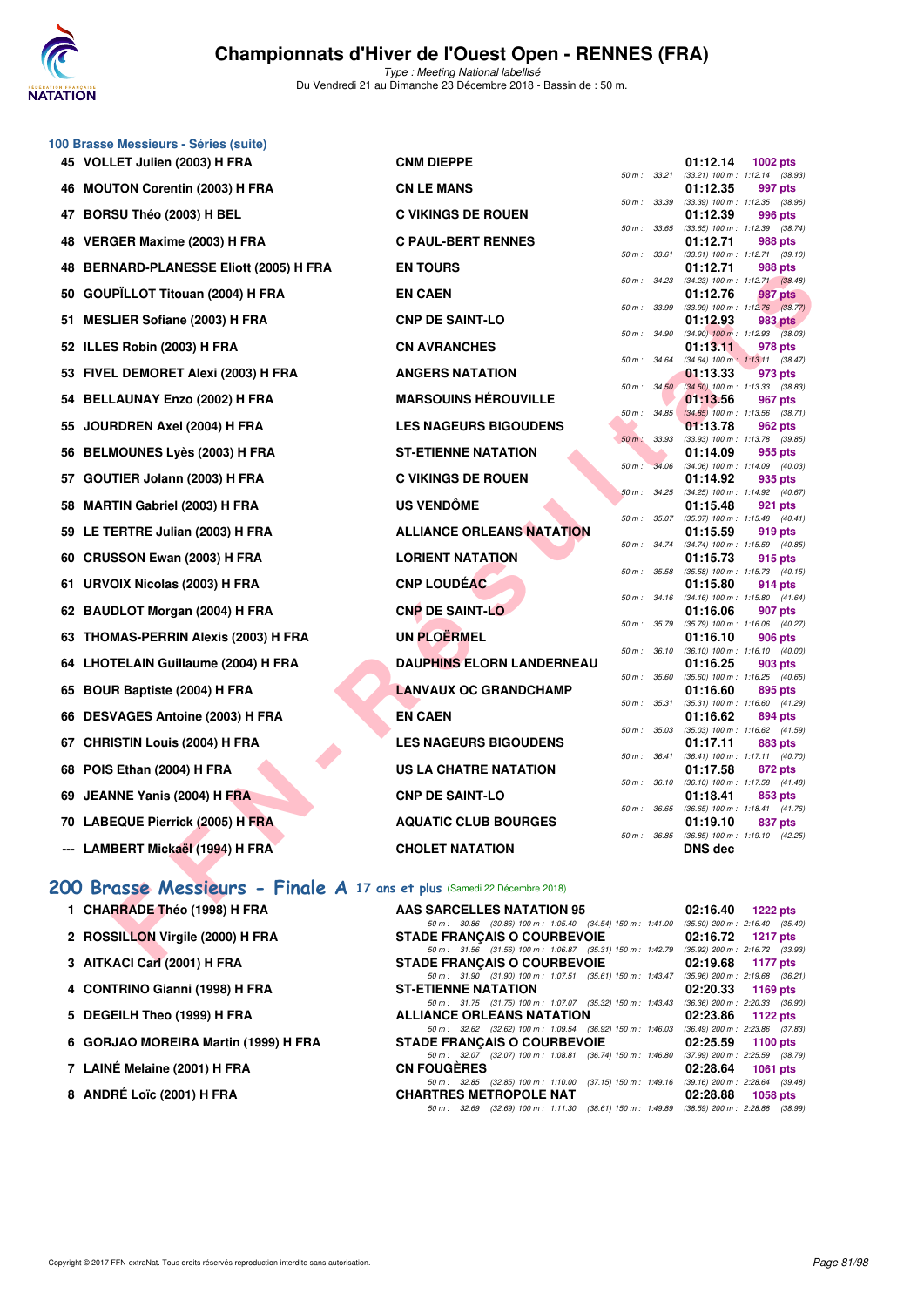

Type : Meeting National labellisé Du Vendredi 21 au Dimanche 23 Décembre 2018 - Bassin de : 50 m.

## **[200 Brasse Messieurs - Finale A](http://www.ffnatation.fr/webffn/resultats.php?idact=nat&go=epr&idcpt=55947&idepr=73) 12-16 ans** (Samedi 22 Décembre 2018)

| 1 LUQUET Maxime (2004) H FRA                                            | <b>OLYMPIQUE LA GARENNE-COLOMBES</b>                                                                                                                                   | 02:25.69<br>1099 pts        |
|-------------------------------------------------------------------------|------------------------------------------------------------------------------------------------------------------------------------------------------------------------|-----------------------------|
| 2 LE PAPE Thomas (2003) H FRA                                           | $50\,m\!:\quad 33.02\quad (33.02)\ 100\,m\!:\quad 1:10.57\quad (37.55)\ 150\,m\!:\quad 1:48.98\quad (38.41)\ 200\,m\!:\quad 2:25.69\quad (36.71)$<br><b>CNM DIEPPE</b> | 02:25.81<br><b>1097 pts</b> |
|                                                                         | 50 m: 32.97 (32.97) 100 m: 1:10.26 (37.29) 150 m: 1:48.11 (37.85) 200 m: 2:25.81 (37.70)                                                                               |                             |
| 3 LE GOFF Yann (2003) H FRA                                             | UNION QUIMPER NATATION                                                                                                                                                 | 02:27.83<br><b>1071 pts</b> |
|                                                                         | 50 m: 33.22 (33.22) 100 m: 1:11.54 (38.32) 150 m: 1:49.74 (38.20) 200 m: 2:27.83 (38.09)                                                                               |                             |
| 4 LE LEM Gautier (2004) H FRA                                           | <b>PAYS DE LA LOIRE (FRA)</b><br>$50 m: 33.26 (33.26) 100 m: 1:11.56 (38.30) 150 m: 1:50.82 (39.26) 200 m: 2:29.06 (38.24)$                                            | 02:29.06<br>1055 pts        |
| 5 VERGER Maxime (2003) H FRA                                            | <b>C PAUL-BERT RENNES</b>                                                                                                                                              | 02:35.16<br><b>980 pts</b>  |
| 6 MOUTON Corentin (2003) H FRA                                          | 50 m: 34.08 (34.08) 100 m: 1:13.32 (39.24) 150 m: 1:53.21 (39.89) 200 m: 2:35.16 (41.95)<br><b>CN LE MANS</b>                                                          | 02:36.19<br>967 pts         |
|                                                                         | 50 m: 34.17 (34.17) 100 m: 1:14.31 (40.14) 150 m: 1:54.82 (40.51) 200 m: 2:36.19 (41.37)                                                                               |                             |
| 7 BEN MILED Moahmed-Bechir (2003) H TUN                                 | <b>CHARTRES METROPOLE NAT</b>                                                                                                                                          | 02:36.65<br><b>962 pts</b>  |
| 8 LEFEVRE Pierre (2003) H FRA                                           | 50 m: 34.25 (34.25) 100 m: 1:13.88 (39.63) 150 m: 1:54.94 (41.06) 200 m: 2:36.65 (41.71)<br><b>SC NATATION ABBEVILLE</b>                                               | 02:37.30<br>954 pts         |
|                                                                         | 50 m: 35.14 (35.14) 100 m: 1:14.75 (39.61) 150 m: 1:55.55 (40.80) 200 m: 2:37.30 (41.75)                                                                               |                             |
|                                                                         |                                                                                                                                                                        |                             |
| 00 Brasse Messieurs - Finale B 17 ans et plus (Samedi 22 Décembre 2018) |                                                                                                                                                                        |                             |
| 1 MICHEL Victor (1995) H FRA                                            | <b>C PAUL-BERT RENNES</b>                                                                                                                                              | 02:25.67<br>1099 pts        |
|                                                                         | 50 m: 33.81 (33.81) 100 m: 1:10.59 (36.78) 150 m: 1:48.62 (38.03) 200 m: 2:25.67 (37.05)                                                                               |                             |
| 2 VILPOUX Valentin (2001) H FRA                                         | <b>ALLIANCE ORLEANS NATATION</b><br>50 m: 33.91 (33.91) 100 m: 1:10.99 (37.08) 150 m: 1:49.43 (38.44) 200 m: 2:26.96 (37.53)                                           | 02:26.96<br>1082 pts        |
| 3   GARGULAK Alois (2002) H FRA                                         | <b>ERSTEIN AQUATIC CLUB</b>                                                                                                                                            | 02:27.50<br>1075 pts        |
|                                                                         | 50 m: 33.80 (33.80) 100 m: 1:11.31 (37.51) 150 m: 1:49.13 (37.82) 200 m: 2:27.50 (38.37)                                                                               |                             |
| 4 CASSAGNE Mathis (2001) H FRA                                          | <b>PAYS DE LA LOIRE (FRA)</b>                                                                                                                                          | 02:28.73<br><b>1060 pts</b> |
| 5 VAHE Guillaume (2001) H FRA                                           | 50 m: 33.03 (33.03) 100 m: 1:10.86 (37.83) 150 m: 1:50.10 (39.24) 200 m: 2:28.73 (38.63)<br><b>PAYS DE LA LOIRE (FRA)</b>                                              | 02:30.20<br><b>1041 pts</b> |
|                                                                         | 50 m: 33.70 (33.70) 100 m: 1:12.38 (38.68) 150 m: 1:51.00 (38.62) 200 m: 2:30.20 (39.20)                                                                               |                             |
| 6 TAYAKOUT Reis (2000) H FRA                                            | <b>ST-ETIENNE NATATION</b>                                                                                                                                             | 02:31.16<br>1029 pts        |
|                                                                         | 50 m: 32.94 (32.94) 100 m: 1:10.93 (37.99) 150 m: 1:50.03 (39.10) 200 m: 2:31.16 (41.13)                                                                               |                             |
| 7 GUILLEMOZ Gabriel (2002) H FRA                                        | <b>AN ROMORANTIN</b><br>50 m: 35.00 (35.00) 100 m: 1:13.90 (38.90) 150 m: 1:53.01 (39.11) 200 m: 2:32.65 (39.64)                                                       | 02:32.65<br>1011 $pts$      |
| 8 LEMEE Pierre (2001) H FRA                                             | ST-NAZAIRE ATLANTIQUE NATATION                                                                                                                                         | 02:34.49<br>988 pts         |
|                                                                         | 50 m: 34.23 (34.23) 100 m: 1:13.61 (39.38) 150 m: 1:53.89 (40.28) 200 m: 2:34.49 (40.60)                                                                               |                             |
| 10 Brasse Messieurs - Finale B 12-16 ans (Samedi 22 Décembre 2018)      |                                                                                                                                                                        |                             |
|                                                                         |                                                                                                                                                                        |                             |
| 1 BAILLY Paulemile (2003) H FRA                                         | <b>EN CAEN</b><br>50 m: 35.94 (35.94) 100 m: 1:16.71 (40.77) 150 m: 1:56.65 (39.94) 200 m: 2:35.00 (38.35)                                                             | 02:35.00<br>982 pts         |
| 2 MESLIER Sofiane (2003) H FRA                                          | <b>CNP DE SAINT-LO</b>                                                                                                                                                 | 02:35.80<br>972 pts         |
|                                                                         | 50 m: 35.44 (35.44) 100 m: 1:15.22 (39.78) 150 m: 1:56.21 (40.99) 200 m: 2:35.80 (39.59)                                                                               |                             |
| 3 ILLES Robin (2003) H FRA                                              | <b>CN AVRANCHES</b>                                                                                                                                                    | 02:37.78<br>948 pts         |
| 4 GILBERT Elouan (2004) H FRA                                           | 50 m: 35.78 (35.78) 100 m: 1:16.16 (40.38) 150 m: 1:57.42 (41.26) 200 m: 2:37.78 (40.36)<br><b>CAUDAN NATATION</b>                                                     | 02:38.06<br>945 pts         |
|                                                                         | 50 m: 35.41 (35.41) 100 m: 1:16.29 (40.88) 150 m: 1:57.65 (41.36) 200 m: 2:38.06 (40.41)                                                                               |                             |
| 5 BERNARD-PLANESSE Eliott (2005) H FRA                                  | <b>EN TOURS</b>                                                                                                                                                        | 02:38.23<br>943 pts         |
| 6   FIVEL DEMORET Alexi (2003) H FRA                                    | 50 m: 35.76 (35.76) 100 m: 1:16.27 (40.51) 150 m: 1:57.52 (41.25) 200 m: 2:38.23 (40.71)<br><b>ANGERS NATATION</b>                                                     | 02:39.24<br>931 pts         |
|                                                                         | 50 m: 35.38 (35.38) 100 m: 1:15.95 (40.57) 150 m: 1:57.08 (41.13) 200 m: 2:39.24 (42.16)                                                                               |                             |
| 7 JOURDREN Axel (2004) H FRA                                            | <b>LES NAGEURS BIGOUDENS</b>                                                                                                                                           | 02:41.03<br>910 pts         |
|                                                                         | 50 m: 35.35 (35.35) 100 m: 1:16.87 (41.52) 150 m: 1:59.34 (42.47) 200 m: 2:41.03 (41.69)                                                                               |                             |
| 8 URVOIX Nicolas (2003) H FRA                                           | <b>CNP LOUDEAC</b><br>50 m: 35.83 (35.83) 100 m: 1:17.93 (42.10) 150 m: 2:01.76 (43.83) 200 m: 2:44.28 (42.52)                                                         | 02:44.28<br>872 pts         |
|                                                                         |                                                                                                                                                                        |                             |
| 10 Brasse Messieurs - Séries (Samedi 22 Décembre 2018)                  |                                                                                                                                                                        |                             |
| 1 CHARRADE Théo (1998) H FRA                                            | AAS SARCELLES NATATION 95                                                                                                                                              | 02:20.28<br>1169 pts        |
|                                                                         | 50 m: 31.22 (31.22) 100 m: 1:07.02 (35.80) 150 m: 1:43.68 (36.66) 200 m: 2:20.28 (36.60)                                                                               |                             |
| 2 CONTRINO Gianni (1998) H FRA                                          | <b>ST-ETIENNE NATATION</b>                                                                                                                                             | 02:21.26<br>1156 pts        |
| 0.1517171010 <sub>1</sub> 10004111501                                   | 50 m: 32.53 (32.53) 100 m: 1:08.48 (35.95) 150 m: 1:44.55 (36.07) 200 m: 2:21.26 (36.71)<br>CTABE FRAMOAIC O COURREVOIE                                                | $0.0450 \pm 0.450 \pm 0.00$ |

## **[200 Brasse Messieurs - Finale B](http://www.ffnatation.fr/webffn/resultats.php?idact=nat&go=epr&idcpt=55947&idepr=73) 17 ans et plus** (Samedi 22 Décembre 2018)

- 
- 
- 
- 
- 
- 
- 
- 

## **[200 Brasse Messieurs - Finale B](http://www.ffnatation.fr/webffn/resultats.php?idact=nat&go=epr&idcpt=55947&idepr=73) 12-16 ans** (Samedi 22 Décembre 2018)

- **1 BAILLY Paulemile (2003) H FRA EN CAEN 02:35.00 982 pts**
- **2 MESLIER Sofiane (2003) H FRA CNP DE SAINT-LO 02:35.80 972 pts**
- **3 ILLES Robin (2003) H FRA CN AVRANCHES 02:37.78 948 pts**
- **4 GILBERT Elouan (2004) H FRA CAUDAN NATATION 02:38.06 945 pts**
- **5 BERNARD-PLANESSE Eliott (2005) H FRA EN TOURS 02:38.23 943 pts**
- **6 FIVEL DEMORET Alexi (2003) H FRA ANGERS NATATION 02:39.24 931 pts**
- **7 JOURDREN Axel (2004) H FRA LES NAGEURS BIGOUDENS 02:41.03 910 pts**
- **8 URVOIX Nicolas (2003) H FRA CONPUTER**

## **200 Brassé Messieurs - Séries (Samedi 22 D**

- **1 CHARRADE Théo (1998) H FRA**
- **2 CONTRINO Gianni (1998) H FRA STATES IN STRANGE NATA STATES IN STRANGE IN STATES IN STRANGE IN STATES IN STRANGE IN STRANGE IN STRANGE IN STRANGE IN STRANGE IN STRANGE IN STRANGE IN STRANGE IN STRANGE IN STRANGE IN STRAN**
- **3 AITKACI Carl (2001) H FRA** STADE 5
- 4 ROSSILLON Virgile (2000) H FRA STADE STADLES
- 
- 
- 
- 

|                     |  |                                    |  |                                                              | 50 m: 35.35 (35.35) 100 m: 1:16.87 (41.52) 150 m: 1:59.34 (42.47) 200 m: 2:41.03 (41.69) |  |
|---------------------|--|------------------------------------|--|--------------------------------------------------------------|------------------------------------------------------------------------------------------|--|
| <b>CNP LOUDEAC</b>  |  |                                    |  |                                                              | 02:44.28 872 pts                                                                         |  |
|                     |  |                                    |  |                                                              | 50 m: 35.83 (35.83) 100 m: 1:17.93 (42.10) 150 m: 2:01.76 (43.83) 200 m: 2:44.28 (42.52) |  |
| Décembre 2018)      |  |                                    |  |                                                              |                                                                                          |  |
|                     |  | <b>AAS SARCELLES NATATION 95</b>   |  |                                                              | 02:20.28 1169 pts                                                                        |  |
|                     |  |                                    |  |                                                              | 50 m: 31.22 (31.22) 100 m: 1:07.02 (35.80) 150 m: 1:43.68 (36.66) 200 m: 2:20.28 (36.60) |  |
| ST-ETIENNE NATATION |  |                                    |  |                                                              | $02:21.26$ 1156 pts                                                                      |  |
|                     |  |                                    |  | 50 m : 32.53 (32.53) 100 m : 1:08.48 (35.95) 150 m : 1:44.55 | (36.07) 200 m : 2:21.26 (36.71)                                                          |  |
|                     |  | <b>STADE FRANCAIS O COURBEVOIE</b> |  |                                                              | 02:21.56 1152 pts                                                                        |  |
|                     |  |                                    |  |                                                              | 50 m: 32.27 (32.27) 100 m: 1:08.66 (36.39) 150 m: 1:45.84 (37.18) 200 m: 2:21.56 (35.72) |  |
|                     |  | <b>STADE FRANCAIS O COURBEVOIE</b> |  |                                                              | 02:24.29 1117 pts                                                                        |  |
|                     |  |                                    |  |                                                              | 50 m: 33.11 (33.11) 100 m: 1:10.67 (37.56) 150 m: 1:48.79 (38.12) 200 m: 2:24.29 (35.50) |  |
|                     |  | ALLIANCE ODLEANS NATATION          |  |                                                              | $0.000722 - 4000y + 1$                                                                   |  |

| 5 DEGEILH Theo (1999) H FRA          | <b>ALLIANCE ORLEANS NATATION</b>                                                             | 02:25.73 | 1098 pts          |
|--------------------------------------|----------------------------------------------------------------------------------------------|----------|-------------------|
|                                      | 50 m: 32.95 (32.95) 100 m: 1:10.14 (37.19) 150 m: 1:47.45 (37.31) 200 m: 2:25.73 (38.28)     |          |                   |
| 6 LAINÉ Melaine (2001) H FRA         | <b>CN FOUGERES</b>                                                                           |          | 02:27.13 1080 pts |
|                                      | 50 m : 33.36 (33.36) 100 m : 1:10.48 (37.12) 150 m : 1:48.81 (38.33) 200 m : 2:27.13 (38.32) |          |                   |
| 7 ANDRÉ Loïc (2001) H FRA            | <b>CHARTRES METROPOLE NAT</b>                                                                |          | 02:27.31 1078 pts |
|                                      | 50 m: 32.88 (32.88) 100 m: 1:10.26 (37.38) 150 m: 1:48.77 (38.51) 200 m: 2:27.31 (38.54)     |          |                   |
| 8 GORJAO MOREIRA Martin (1999) H FRA | <b>STADE FRANCAIS O COURBEVOIE</b>                                                           |          | 02:27.80 1071 pts |
|                                      | 50 m : 32.08 (32.08) 100 m : 1.08.97 (36.89) 150 m : 1.47.93 (38.96) 200 m : 2.27.80 (39.87) |          |                   |

| 1 MICHEL Victor (1995) H FRA     |                      | <b>C PAUL-BERT RENNES</b>             |                                                                                              | 02:25.67                            | 1099 pts |         |
|----------------------------------|----------------------|---------------------------------------|----------------------------------------------------------------------------------------------|-------------------------------------|----------|---------|
|                                  |                      |                                       | 50 m: 33.81 (33.81) 100 m: 1:10.59 (36.78) 150 m: 1:48.62                                    | $(38.03)$ 200 m : 2:25.67 $(37.05)$ |          |         |
| 2 VILPOUX Valentin (2001) H FRA  |                      | <b>ALLIANCE ORLEANS NATATION</b>      |                                                                                              | 02:26.96 1082 pts                   |          |         |
|                                  |                      |                                       | 50 m: 33.91 (33.91) 100 m: 1:10.99 (37.08) 150 m: 1:49.43                                    | $(38.44)$ 200 m : 2:26.96 $(37.53)$ |          |         |
| 3 GARGULAK Alois (2002) H FRA    |                      | <b>ERSTEIN AQUATIC CLUB</b>           |                                                                                              | 02:27.50 1075 pts                   |          |         |
|                                  |                      |                                       | 50 m : 33.80 (33.80) 100 m : 1:11.31 (37.51) 150 m : 1:49.13                                 | $(37.82)$ 200 m : 2:27.50 $(38.37)$ |          |         |
| 4 CASSAGNE Mathis (2001) H FRA   |                      | <b>PAYS DE LA LOIRE (FRA)</b>         |                                                                                              | 02:28.73 1060 pts                   |          |         |
|                                  |                      | 50 m: 33.03 (33.03) 100 m: 1:10.86    | $(37.83)$ 150 m : 1:50.10                                                                    | (39.24) 200 m : 2:28.73 (38.63)     |          |         |
| 5 VAHE Guillaume (2001) H FRA    |                      | <b>PAYS DE LA LOIRE (FRA)</b>         |                                                                                              | $02:30.20$ 1041 pts                 |          |         |
|                                  |                      |                                       | 50 m : 33.70 (33.70) 100 m : 1:12.38 (38.68) 150 m : 1:51.00                                 | $(38.62)$ 200 m : 2:30.20 $(39.20)$ |          |         |
| 6 TAYAKOUT Reis (2000) H FRA     |                      | <b>ST-ETIENNE NATATION</b>            |                                                                                              | 02:31.16 1029 pts                   |          |         |
|                                  |                      |                                       | 50 m : 32.94 (32.94) 100 m : 1:10.93 (37.99) 150 m : 1:50.03                                 | $(39.10)$ 200 m : 2:31.16 $(41.13)$ |          |         |
| 7 GUILLEMOZ Gabriel (2002) H FRA | <b>AN ROMORANTIN</b> |                                       |                                                                                              | $02:32.65$ 1011 pts                 |          |         |
|                                  |                      |                                       | 50 m : 35.00 (35.00) 100 m : 1:13.90 (38.90) 150 m : 1:53.01                                 | $(39.11)$ 200 m : 2:32.65 $(39.64)$ |          |         |
| 8 LEMEE Pierre (2001) H FRA      |                      | <b>ST-NAZAIRE ATLANTIQUE NATATION</b> |                                                                                              | 02:34.49                            |          | 988 pts |
|                                  |                      |                                       | 50 m : 34.23 (34.23) 100 m : 1:13.61 (39.38) 150 m : 1:53.89 (40.28) 200 m : 2:34.49 (40.60) |                                     |          |         |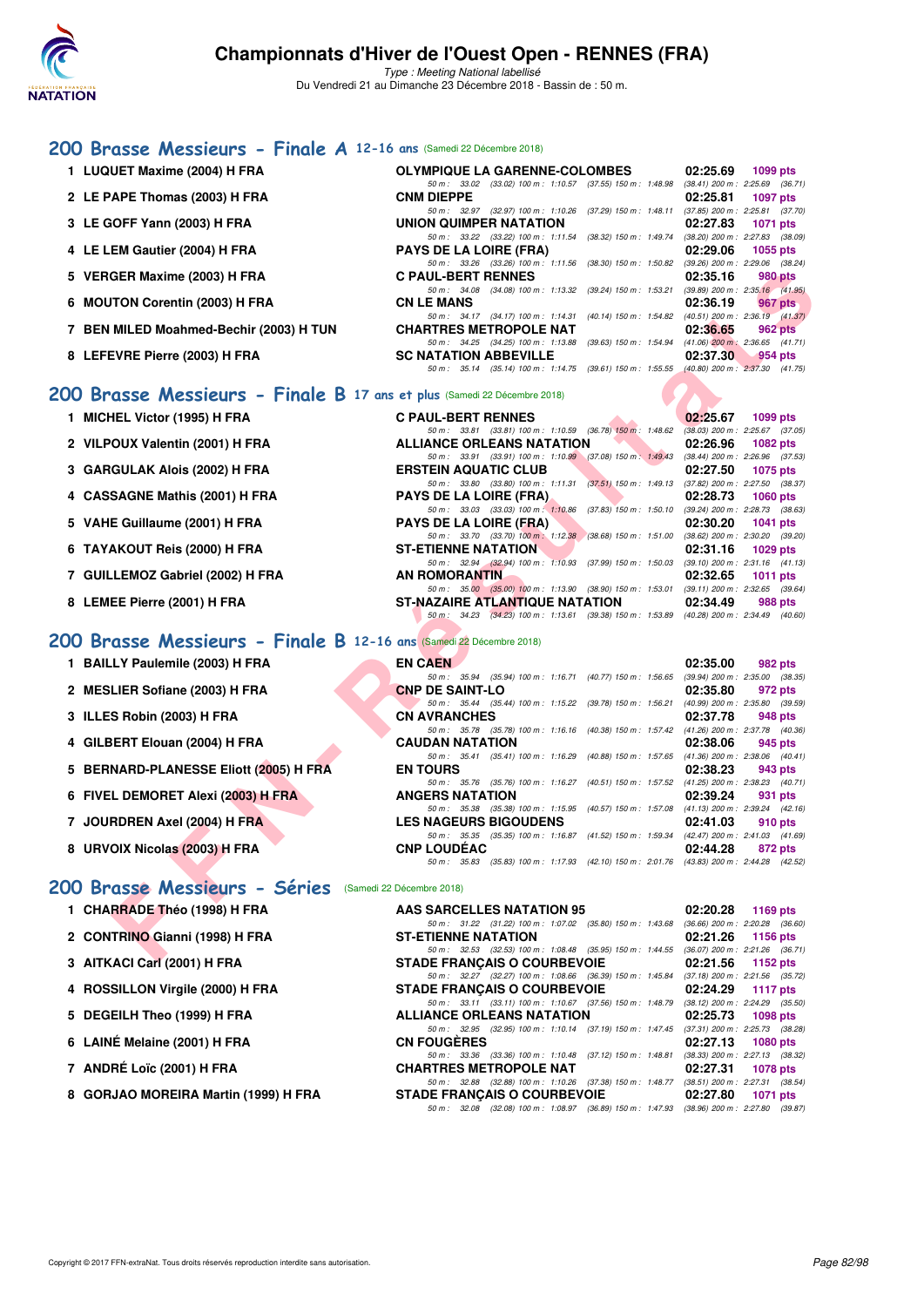

**200 Brasse Messieurs - Séries (suite)**

## **Championnats d'Hiver de l'Ouest Open - RENNES (FRA)**

| 9    | LE PAPE Thomas (2003) H FRA                |
|------|--------------------------------------------|
| 10   | VILPOUX Valentin (2001) H FRA              |
| 11   | MICHEL Victor (1995) H FRA                 |
| 12   | LUQUET Maxime (2004) H FRA                 |
| 13   | <b>CASSAGNE Mathis (2001) H FRA</b>        |
| 14   | <b>GARGULAK Alois (2002) H FRA</b>         |
| 15   | LE GOFF Yann (2003) H FRA                  |
| 16   | TAYAKOUT Reis (2000) H FRA                 |
| 17   | LE LEM Gautier (2004) H FRA                |
| 18   | VAHE Guillaume (2001) H FRA                |
| 19   | LEMEE Pierre (2001) H FRA                  |
| 20 - | VERGER Maxime (2003) H FRA                 |
| 21   | GUILLEMOZ Gabriel (2002) H FRA             |
| 22   | ISLAM Ariful Md (1999) H BAN               |
| 23   | KLEMENT Lucas (1999) H FRA                 |
| 24   | BEN MILED Moahmed-Bechir (2003) H T        |
| 25   | LEFEVRE Pierre (2003) H FRA                |
| 26   | BARTHÉLÉMY Hugo (2002) H FRA               |
| 27   | LALANNE Jérémy (2002) H FRA                |
| 28   | <b>MOUTON Corentin (2003) H FRA</b>        |
| 29   | BELLAUNAY Enzo (2002) H FRA                |
| 30   | <b>GOUREAU Terry (2000) H FRA</b>          |
| 31   | <b>MESLIER Sofiane (2003) H FRA</b>        |
| 32   | <b>DUBOIS Pierrick (2001) H FRA</b>        |
| 33   | <b>BERNARD-PLANESSE Eliott (2005) H FF</b> |
| 34   | <b>GUISNEL Mathurin (2002) H FRA</b>       |
| 35   | <b>BOURDELOIS Yann (1991) H FRA</b>        |
| 36   | PERDIGON Malo (2000) H FRA                 |
| 36   | <b>BAILLY Paulemile (2003) H FRA</b>       |
| 38   | GILBERT Elouan (2004) H FRA                |
| 39   | FIVEL DEMORET Alexi (2003) H FRA           |
| 40   | ILLES Robin (2003) H FRA                   |
| 41   | JOURDREN Axel (2004) H FRA                 |
| 42   | <b>URVOIX Nicolas (2003) H FRA</b>         |
| 43   | <b>BAUDLOT Morgan (2004) H FRA</b>         |
|      | 44 VOLLET Julien (2003) H FRA              |

| $\frac{1}{2}$ bits do information to the set of $\frac{1}{2}$ |                                                                                                                                                                                                                          |          |                 |
|---------------------------------------------------------------|--------------------------------------------------------------------------------------------------------------------------------------------------------------------------------------------------------------------------|----------|-----------------|
| 9 LE PAPE Thomas (2003) H FRA                                 | <b>CNM DIEPPE</b>                                                                                                                                                                                                        | 02:27.88 | 1070 pts        |
| 10 VILPOUX Valentin (2001) H FRA                              | 50 m: 33.56 (33.56) 100 m: 1:11.03 (37.47) 150 m: 1:49.33 (38.30) 200 m: 2:27.88 (38.55)<br><b>ALLIANCE ORLEANS NATATION</b><br>50 m: 33.98 (33.98) 100 m: 1:10.90 (36.92) 150 m: 1:49.20 (38.30) 200 m: 2:28.25 (39.05) | 02:28.25 | <b>1066 pts</b> |
| 11 MICHEL Victor (1995) H FRA                                 | <b>C PAUL-BERT RENNES</b>                                                                                                                                                                                                | 02:28.26 | 1066 pts        |
| 12 LUQUET Maxime (2004) H FRA                                 | 50 m: 33.70 (33.70) 100 m: 1:11.39 (37.69) 150 m: 1:49.21 (37.82) 200 m: 2:28.26 (39.05)<br>OLYMPIQUE LA GARENNE-COLOMBES                                                                                                | 02:28.52 | 1062 pts        |
| 13 CASSAGNE Mathis (2001) H FRA                               | 50 m: 33.63 (33.63) 100 m: 1:11.59 (37.96) 150 m: 1:50.29 (38.70) 200 m: 2:28.52 (38.23)<br><b>PAYS DE LA LOIRE (FRA)</b>                                                                                                | 02:29.20 | 1054 pts        |
| 14 GARGULAK Alois (2002) H FRA                                | 50 m: 32.85 (32.85) 100 m: 1:10.36 (37.51) 150 m: 1:49.26 (38.90) 200 m: 2:29.20 (39.94)<br><b>ERSTEIN AQUATIC CLUB</b>                                                                                                  | 02:29.54 | $1049$ pts      |
| 15 LE GOFF Yann (2003) H FRA                                  | 50 m: 33.71 (33.71) 100 m: 1:11.87 (38.16) 150 m: 1:50.59 (38.72) 200 m: 2:29.54 (38.95)<br>UNION QUIMPER NATATION                                                                                                       | 02:29.67 | 1048 $pts$      |
| 16 TAYAKOUT Reis (2000) H FRA                                 | 50 m: 33.45 (33.45) 100 m: 1:12.53 (39.08) 150 m: 1:51.60 (39.07) 200 m: 2:29.67 (38.07)<br><b>ST-ETIENNE NATATION</b>                                                                                                   | 02:29.92 | 1045 pts        |
| 17 LE LEM Gautier (2004) H FRA                                | 50 m: 33.52 (33.52) 100 m: 1:11.43 (37.91) 150 m: 1:50.10 (38.67) 200 m: 2:29.92 (39.82)<br><b>PAYS DE LA LOIRE (FRA)</b>                                                                                                | 02:30.15 | <b>1042 pts</b> |
| 18 VAHE Guillaume (2001) H FRA                                | 50 m: 34.10 (34.10) 100 m: 1:13.48 (39.38) 150 m: 1:52.19 (38.71) 200 m: 2:30.15 (37.96)<br><b>PAYS DE LA LOIRE (FRA)</b>                                                                                                | 02:30.72 | 1035 pts        |
| 19 LEMEE Pierre (2001) H FRA                                  | 50 m: 33.25 (33.25) 100 m: 1:11.83 (38.58) 150 m: 1:50.77 (38.94) 200 m: 2:30.72 (39.95)<br>ST-NAZAIRE ATLANTIQUE NATATION                                                                                               | 02:32.27 | 1015 $pts$      |
| 20 VERGER Maxime (2003) H FRA                                 | 50 m: 34.82 (34.82) 100 m: 1:13.71 (38.89) 150 m: 1:52.73 (39.02) 200 m: 2:32.27 (39.54)<br><b>C PAUL-BERT RENNES</b>                                                                                                    | 02:33.82 | 996 pts         |
| 21 GUILLEMOZ Gabriel (2002) H FRA                             | 50 m: 34.45 (34.45) 100 m: 1:13.52 (39.07) 150 m: 1:53.49 (39.97) 200 m: 2:33.82 (40.33)<br>AN ROMORANTIN                                                                                                                | 02:34.01 | 994 pts         |
| 22 ISLAM Ariful Md (1999) H BAN                               | 50 m: 34.99 (34.99) 100 m: 1:14.46 (39.47) 150 m: 1:54.39 (39.93) 200 m: 2:34.01 (39.62)<br><b>C VIKINGS DE ROUEN</b>                                                                                                    | 02:34.04 | 993 pts         |
| 23 KLEMENT Lucas (1999) H FRA                                 | 50 m: 36.02 (36.02) 100 m: 1:16.33 (40.31) 150 m: 1:56.00 (39.67) 200 m: 2:34.04 (38.04)<br><b>CN LE MANS</b>                                                                                                            | 02:34.36 | 990 pts         |
| 24 BEN MILED Moahmed-Bechir (2003) H TUN                      | 50 m: 35.12 (35.12) 100 m: 1:14.26 (39.14) 150 m: 1:53.73 (39.47) 200 m: 2:34.36 (40.63)<br><b>CHARTRES METROPOLE NAT</b>                                                                                                | 02:36.30 | 966 pts         |
| 25 LEFEVRE Pierre (2003) H FRA                                | 50 m: 35.28 (35.28) 100 m: 1:15.36 (40.08) 150 m: 1:56.03 (40.67) 200 m: 2:36.30 (40.27)<br><b>SC NATATION ABBEVILLE</b>                                                                                                 | 02:36.37 | 965 pts         |
| 26   BARTHÉLÉMY Hugo (2002) H FRA                             | 50 m: 34.77 (34.77) 100 m: 1:14.71 (39.94) 150 m: 1:55.43 (40.72) 200 m: 2:36.37 (40.94)<br><b>CN LE PLESSIS-ROBINSON</b>                                                                                                | 02:36.98 | 958 pts         |
| 27 LALANNE Jérémy (2002) H FRA                                | 50 m: 36.30 (36.30) 100 m: 1:16.84 (40.54) 150 m: 1:57.03 (40.19) 200 m: 2:36.98 (39.95)<br><b>DAUPHINS ELORN LANDERNEAU</b>                                                                                             | 02:37.35 | 953 pts         |
| 28 MOUTON Corentin (2003) H FRA                               | 50 m: 34.92 (34.92) 100 m: 1:14.76 (39.84) 150 m: 1:56.01 (41.25) 200 m: 2:37.35 (41.34)<br><b>CN LE MANS</b>                                                                                                            | 02:37.37 | 953 pts         |
| 29 BELLAUNAY Enzo (2002) H FRA                                | 50 m: 34.30 (34.30) 100 m: 1:15.06 (40.76) 150 m: 1:56.38 (41.32) 200 m: 2:37.37 (40.99)<br><b>MARSOUINS HEROUVILLE</b>                                                                                                  | 02:37.60 | 950 pts         |
| 30 GOUREAU Terry (2000) H FRA                                 | 50 m: 36.17 (36.17) 100 m: 1:16.88 (40.71) 150 m: 1:57.15 (40.27) 200 m: 2:37.60 (40.45)<br><b>ALLIANCE ORLEANS NATATION</b>                                                                                             | 02:37.99 | 946 pts         |
| 31 MESLIER Sofiane (2003) H FRA                               | 50 m: 34.65 (34.65) 100 m: 1:14.87 (40.22) 150 m: 1:56.67 (41.80) 200 m: 2:37.99 (41.32)<br><b>CNP DE SAINT-LO</b>                                                                                                       | 02:38.18 | 943 pts         |
| 32 DUBOIS Pierrick (2001) H FRA                               | 50 m: 35.98 (35.98) 100 m: 1:16.68 (40.70) 150 m: 1:57.71 (41.03) 200 m: 2:38.18 (40.47)<br><b>SC NATATION ABBEVILLE</b>                                                                                                 | 02:38.19 | 943 pts         |
| 33   BERNARD-PLANESSE Eliott (2005) H FRA                     | 50 m: 34.59 (34.59) 100 m: 1:14.56 (39.97) 150 m: 1:56.10 (41.54) 200 m: 2:38.19 (42.09)<br><b>EN TOURS</b>                                                                                                              | 02:38.41 | 941 pts         |
| 34 GUISNEL Mathurin (2002) H FRA                              | 50 m: 35.59 (35.59) 100 m: 1:16.15 (40.56) 150 m: 1:57.59 (41.44) 200 m: 2:38.41 (40.82)<br><b>NANTES NATATION</b>                                                                                                       | 02:38.97 | 934 pts         |
| 35 BOURDELOIS Yann (1991) H FRA                               | 50 m: 35.59 (35.59) 100 m: 1:15.98 (40.39) 150 m: 1:57.37 (41.39) 200 m: 2:38.97 (41.60)<br>US LA CHAIRE NATATION                                                                                                        | 02:38.99 | 934 pts         |
| 36 PERDIGON Malo (2000) H FRA                                 | 50 m: 35.37 (35.37) 100 m: 1:15.96 (40.59) 150 m: 1:57.03 (41.07) 200 m: 2:38.99 (41.96)<br><b>CERCLE DES NAGEURS ST-BRIEUC</b>                                                                                          | 02:39.49 | 928 pts         |
| 36 BAILLY Paulemile (2003) H FRA                              | 50 m: 35.06 (35.06) 100 m: 1:15.34 (40.28) 150 m: 1:56.52 (41.18) 200 m: 2:39.49 (42.97)<br><b>EN CAEN</b>                                                                                                               | 02:39.49 | 928 pts         |
| 38 GILBERT Elouan (2004) H FRA                                | 50 m: 34.57 (34.57) 100 m: 1:14.98 (40.41) 150 m: 1:57.66 (42.68) 200 m: 2:39.49 (41.83)<br><b>CAUDAN NATATION</b>                                                                                                       | 02:39.85 | 923 pts         |
| 39 FIVEL DEMORET Alexi (2003) H FRA                           | 50 m: 35.46 (35.46) 100 m: 1:16.93 (41.47) 150 m: 1:59.93 (43.00) 200 m: 2:39.85 (39.92)<br><b>ANGERS NATATION</b>                                                                                                       | 02:40.81 | 912 pts         |
| 40 ILLES Robin (2003) H FRA                                   | 50 m: 35.69 (35.69) 100 m: 1:16.60 (40.91) 150 m: 1:58.41 (41.81) 200 m: 2:40.81 (42.40)<br><b>CN AVRANCHES</b>                                                                                                          | 02:41.11 | 909 pts         |
| 41   JOURDREN Axel (2004) H FRA                               | 50 m: 36.75 (36.75) 100 m: 1:18.27 (41.52) 150 m: 2:00.18 (41.91) 200 m: 2:41.11 (40.93)<br><b>LES NAGEURS BIGOUDENS</b>                                                                                                 | 02:43.44 | 881 pts         |
| 42 URVOIX Nicolas (2003) H FRA                                | 50 m: 35.68 (35.68) 100 m: 1:17.78 (42.10) 150 m: 2:02.24 (44.46) 200 m: 2:43.44 (41.20)<br><b>CNP LOUDEAC</b>                                                                                                           | 02:43.59 | 880 pts         |
| 43 BAUDLOT Morgan (2004) H FRA                                | 50 m: 35.67 (35.67) 100 m: 1:18.21 (42.54) 150 m: 2:01.22 (43.01) 200 m: 2:43.59 (42.37)<br><b>CNP DE SAINT-LO</b>                                                                                                       | 02:43.60 | 880 pts         |
| 44 VOLLET Julien (2003) H FRA                                 | 50 m: 36.90 (36.90) 100 m: 1:18.77 (41.87) 150 m: 2:01.86 (43.09) 200 m: 2:43.60 (41.74)<br><b>CNM DIEPPE</b>                                                                                                            | 02:43.83 | 877 pts         |
|                                                               | 50 m: 37.91 (37.91) 100 m: 1:19.82 (41.91) 150 m: 2:02.77 (42.95) 200 m: 2:43.83 (41.06)                                                                                                                                 |          |                 |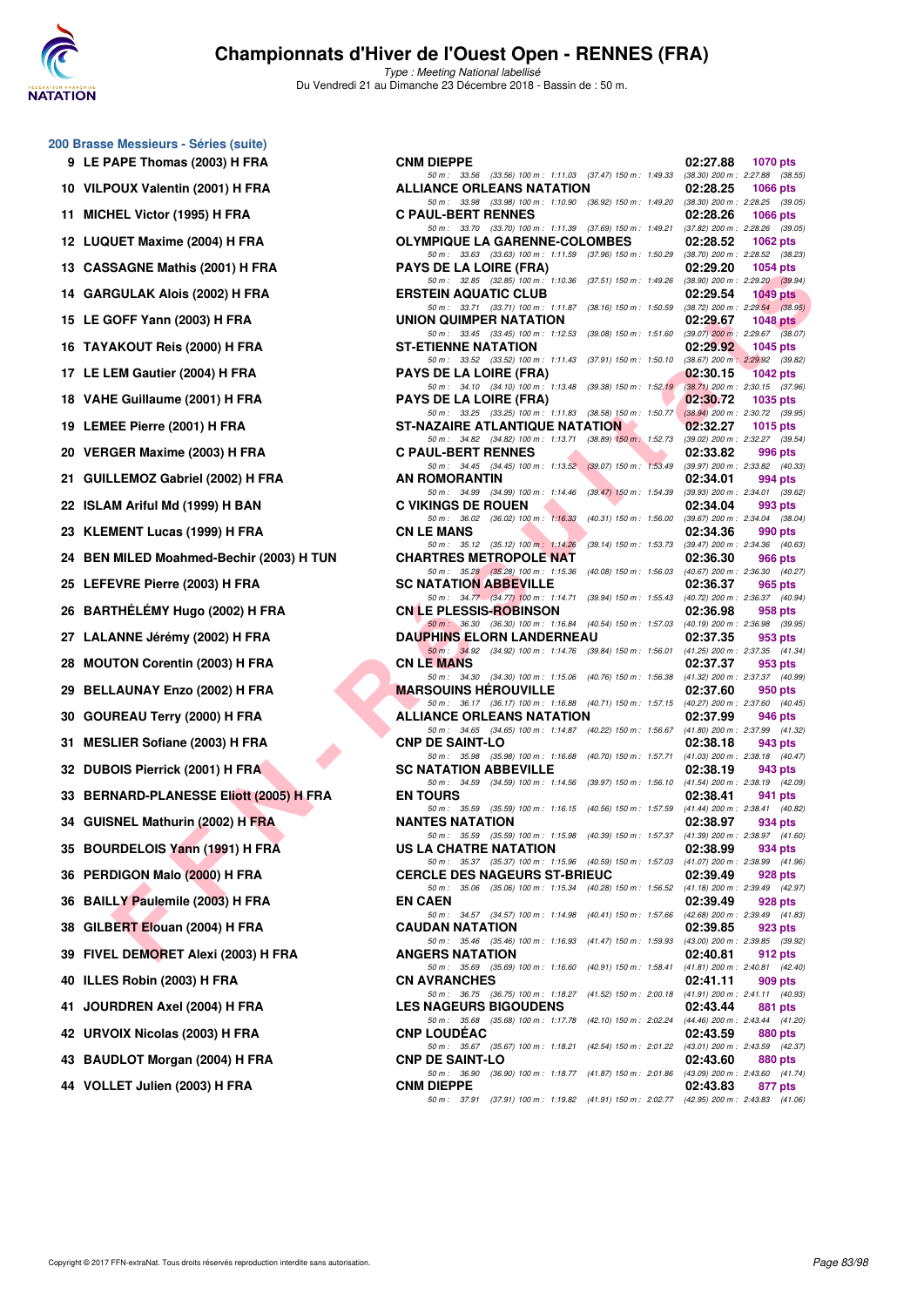

Type : Meeting National labellisé Du Vendredi 21 au Dimanche 23 Décembre 2018 - Bassin de : 50 m.

50 m : 37.99 (37.99) 100 m : 1:20.44 (42.45) 150 m : 2:02.28

50 m : 35.45 (35.45) 100 m : 1:17.40 (41.95) 150 m : 2:00.53 (43.13) 200 m : 2:44.84 (44.31)

50 m : 36.41 (36.41) 100 m : 1:18.88 (42.47) 150 m : 2:01.76 (42.88) 200 m : 2:44.97 (43.21)

#### **200 Brasse Messieurs - Séries (suite)**

- **45 SEDILLEAU Leo (2005) H FRA** SALBRIS NATATION 02:44.19 873 pts 50 m: 37.99 (37.99) 100 m: 1:20.44 (42.45) 150 m: 2:0228 (41.84) 200 m: 2:44.19 (41.91)
- **46 MOREAU Dorian (2004) H FRA CHARTRES METROPOLE NAT 02:44.72 867 pts**<br> **60m**: 3649 (3649) 100m: 1:1840 (41.91) 150m: 2:00 72 (42.32) 200m: 2:44.72 (44.00)
- 50 m : 36.49 (36.49) 100 m : 1:18.40 (41.91) 150 m : 2:00.72 (42.32) 200 m : 2:44.72 (44.00) **47 GOUPÏLLOT Titouan (2004) H FRA EN CAEN 02:44.84 865 pts**
- **48 DESVAGES Antoine (2003) H FRA EN CAEN 02:44.97 864 pts**
- **49 GOUTIER Jolann (2003) H FRA C VIKINGS DE ROUEN 02:45.59 857 pts**
- **50 MARTIN Gabriel (2003) H FRA US VENDÔME 02:45.74 855 pts**
- **51 POIS Ethan (2004) H FRA**
- **52 CRUSSON Ewan (2003) H FRA LORIENT NATATION 02:45.82 854 pts**
- **53 LHOTELAIN Guillaume (2004) H FRA DAUPHINS ELORN LANDERNEAU 02:46.78 843 pts**<br> **50 m:** 37.94 (37.94) 100 m: 1:21.28 (43.34) 150 m: 2:05.07 (43.79) 200 m: 2:46.78 (41.71)
- **54 RICHEZ Valentin (2002) H FRA EN CAEN 02:46.94 841 pts**
- **55 CORNET Léo-Paul (2004) H FRA EN TOURS 02:47.39 836 pts**
- **56 LABEQUE Pierrick (2005) H FRA AQUATIC CLUB BOURGES 02:47.56 835 pts 02:47.56 835 pts 50 m**: 37.70 **(37.70) 100 m:** 1:21.18 **(43.48)** 150 m: 2:04.99 **(43.81)** 200 m: 2:47.56 **(42.57)**
- **57 SEGURA Mateo (2004) H FRA CHARTRES METROPOLE NAT 02:48.31**
- **58 THEAULT Thomas (2003) H FRA ALLIANCE ORLEANS NATATION** 02:48.41 **825 pts**<br>50 m: 36.28 (36.28) 100 m: 119.38 (43.10) 150 m: 203.78 (44.40) 200 m: 2.48.41 (44.6
- **59 BOUR Baptiste (2004) H FRA** LANVAUX OC GRANDCHAMP 02:48.67 **822 pts**<br>50 m: 37.75 (37.75) 100 m: 1:21.64 (43.89) 150 m: 2:05.02 (43.38) 200 m: 2:48.67 (43.6
- **60 GOUPIL Enzo (2004) H FRA C VIKINGS DE ROUEN 02:49.72 810 pts**
- **61 CARNIATO Enzo (2004) H FRA CHARTRES METROPOLE NAT 02:52.35 782 pts**
- **--- LAMBERT Mickaël (1994) H FRA CHOLET NATATION DNS dec**
- **--- PEREIRA Mathis (2004) H FRA CNO ST-GERMAIN-EN-LAYE DNS dec**

## **[50 Papillon Messieurs - Finale A](http://www.ffnatation.fr/webffn/resultats.php?idact=nat&go=epr&idcpt=55947&idepr=81) 17 ans et plus** (Samedi 22 Décembre 2018)

| <b>43 GOUTIER JUMINI (2003) IT FRA</b>                                    | U VININGJ DE NUUEN                                                                                                           | <u>,,,,,,,,,,,,,,,,</u> | ວວາ ນເຣ         |
|---------------------------------------------------------------------------|------------------------------------------------------------------------------------------------------------------------------|-------------------------|-----------------|
| 50 MARTIN Gabriel (2003) H FRA                                            | 50 m: 35.15 (35.15) 100 m: 1:17.24 (42.09) 150 m: 1:59.35 (42.11) 200 m: 2:45.59 (46.24)<br><b>US VENDOME</b>                | 02:45.74                | 855 pts         |
|                                                                           | 50 m: 35.91 (35.91) 100 m: 1:17.88 (41.97) 150 m: 2:02.49 (44.61) 200 m: 2:45.74 (43.25)                                     |                         |                 |
| 51 POIS Ethan (2004) H FRA                                                | US LA CHATRE NATATION                                                                                                        | 02:45.78                | 855 pts         |
|                                                                           | 50 m: 36.41 (36.41) 100 m: 1:19.02 (42.61) 150 m: 2:02.57 (43.55) 200 m: 2:45.78 (43.21)                                     |                         |                 |
| 52 CRUSSON Ewan (2003) H FRA                                              | <b>LORIENT NATATION</b>                                                                                                      | 02:45.82                | 854 pts         |
| 53 LHOTELAIN Guillaume (2004) H FRA                                       | 50 m: 36.96 (36.96) 100 m: 1:18.87 (41.91) 150 m: 2:01.83 (42.96) 200 m: 2:45.82 (43.99)<br><b>DAUPHINS ELORN LANDERNEAU</b> | 02:46.78                | 843 pts         |
|                                                                           | 50 m: 37.94 (37.94) 100 m: 1:21.28 (43.34) 150 m: 2:05.07 (43.79) 200 m: 2:46.78 (41.71)                                     |                         |                 |
| 54 RICHEZ Valentin (2002) H FRA                                           | <b>EN CAEN</b>                                                                                                               | 02:46.94                | 841 pts         |
|                                                                           | 50 m: 36.46 (36.46) 100 m: 1:18.99 (42.53) 150 m: 2:02.52 (43.53) 200 m: 2:46.94 (44.42)                                     |                         |                 |
| 55 CORNET Léo-Paul (2004) H FRA                                           | <b>EN TOURS</b>                                                                                                              | 02:47.39                | 836 pts         |
|                                                                           | 50 m: 37.90 (37.90) 100 m: 1:21.46 (43.56) 150 m: 2:04.75 (43.29) 200 m: 2:47.39 (42.64)                                     |                         |                 |
| 56 LABEQUE Pierrick (2005) H FRA                                          | <b>AQUATIC CLUB BOURGES</b><br>50 m: 37.70 (37.70) 100 m: 1:21.18 (43.48) 150 m: 2:04.99 (43.81) 200 m: 2:47.56 (42.57)      | 02:47.56                | 835 pts         |
| 57 SEGURA Mateo (2004) H FRA                                              | <b>CHARTRES METROPOLE NAT</b>                                                                                                | 02:48.31                | 826 pts         |
|                                                                           | 50 m: 37.97 (37.97) 100 m: 1:21.26 (43.29) 150 m: 2:04.42 (43.16) 200 m: 2:48.31 (43.89)                                     |                         |                 |
| 58 THEAULT Thomas (2003) H FRA                                            | <b>ALLIANCE ORLEANS NATATION</b>                                                                                             | 02:48.41                | 825 pts         |
|                                                                           | 50 m: 36.28 (36.28) 100 m: 1:19.38 (43.10) 150 m: 2:03.78 (44.40) 200 m: 2:48.41 (44.63)                                     |                         |                 |
| 59 BOUR Baptiste (2004) H FRA                                             | <b>LANVAUX OC GRANDCHAMP</b>                                                                                                 | 02:48.67                | 822 pts         |
|                                                                           | 50 m: 37.75 (37.75) 100 m: 1:21.64 (43.89) 150 m: 2:05.02 (43.38) 200 m: 2:48.67 (43.65)                                     |                         |                 |
| 60 GOUPIL Enzo (2004) H FRA                                               | <b>C VIKINGS DE ROUEN</b><br>50 m: 37.02 (37.02) 100 m: 1:20.37 (43.35) 150 m: 2:05.10 (44.73) 200 m: 2:49.72 (44.62)        | 02:49.72                | 810 pts         |
| 61 CARNIATO Enzo (2004) H FRA                                             | <b>CHARTRES METROPOLE NAT</b>                                                                                                | 02:52.35                | 782 pts         |
|                                                                           | 50 m: 39.26 (39.26) 100 m: 1:23.41 (44.15) 150 m: 2:08.19 (44.78) 200 m: 2:52.35 (44.16)                                     |                         |                 |
| --- LAMBERT Mickaël (1994) H FRA                                          | <b>CHOLET NATATION</b>                                                                                                       | <b>DNS</b> dec          |                 |
| --- PEREIRA Mathis (2004) H FRA                                           | <b>CNO ST-GERMAIN-EN-LAYE</b>                                                                                                | <b>DNS</b> dec          |                 |
|                                                                           |                                                                                                                              |                         |                 |
|                                                                           |                                                                                                                              |                         |                 |
| 50 Papillon Messieurs - Finale A 17 ans et plus (Samedi 22 Décembre 2018) |                                                                                                                              |                         |                 |
| 1 GROUSSET Maxime (1999) H FRA                                            | <b>AMIENS METROPOLE NAT.</b>                                                                                                 | 00:24.16                | <b>1280 pts</b> |
| 2 DINE-MOREIRA Orhan (1998) H FRA                                         | <b>EN TOURS</b>                                                                                                              | 00:24.95                | <b>1225 pts</b> |
| 3 TRILLAT Léo (1998) H FRA                                                | <b>STADE FRANÇAIS O COURBEVOIE</b>                                                                                           | 00:24.97                | <b>1223 pts</b> |
| 4 MUSART Adrien (2002) H FRA                                              | <b>AMIENS METROPOLE NAT.</b>                                                                                                 | 00:24.99                | <b>1222 pts</b> |
| 5 HENRY ARRENOUS Pierre (1998) H FRA                                      | <b>ASPTT POITIERS</b>                                                                                                        | 00:25.11                | <b>1214 pts</b> |
| 6 PECH Killian (2002) H FRA                                               | <b>CN BREST</b>                                                                                                              | 00:25.28                | <b>1202 pts</b> |
| 7 RAKOTONDRAMANGA Eliot-Tahina (2002) H FRA                               | <b>ES MASSY NATATION</b>                                                                                                     | 00:25.94                | 1157 pts        |
| 8 PICOCHE Louis (2002) H FRA                                              | <b>CN BREST</b>                                                                                                              | 00:25.96                | 1155 pts        |
|                                                                           |                                                                                                                              |                         |                 |
| 50 Papillon Messieurs - Finale A 12-16 ans (Samedi 22 Décembre 2018)      |                                                                                                                              |                         |                 |
|                                                                           |                                                                                                                              |                         |                 |
| 1 PERESSE Justin (2003) H FRA                                             | <b>CN FOUGERES</b>                                                                                                           | 00:26.43                | <b>1124 pts</b> |
| 2 ANNOCQUE Paul (2003) H FRA                                              | AMIENS METROPOLE NAT.                                                                                                        | 00:26.63                | <b>1111 pts</b> |
| 3 CHATEIGNER Benjamin (2004) H FRA                                        | <b>ST-NAZAIRE ATLANTIQUE NATATION</b>                                                                                        | 00:26.69                | <b>1107 pts</b> |
| 4 CHEIKH Noé (2003) H FRA                                                 | <b>ST-ETIENNE NATATION</b>                                                                                                   | 00:26.89                | 1093 pts        |
| 5 CLAUDE Enzo (2003) H FRA                                                | AS AVRILLÉ NATATION                                                                                                          | 00:27.04                | 1084 pts        |
| C. DIOUGT Avisive (0000) U.C.D.A.                                         | <b>EN TOUDE</b>                                                                                                              | 00.07.00                | $4079 - 44$     |

## **[50 Papillon Messieurs - Finale A](http://www.ffnatation.fr/webffn/resultats.php?idact=nat&go=epr&idcpt=55947&idepr=81) 12-16 ans** (Samedi 22 Décembre 2018)

| 1 PERESSE Justin (2003) H FRA      | <b>CN FOUGÈRES</b>                    | 00:26.43 | 1124 pts |
|------------------------------------|---------------------------------------|----------|----------|
| 2 ANNOCQUE Paul (2003) H FRA       | <b>AMIENS METROPOLE NAT.</b>          | 00:26.63 | 1111 pts |
| 3 CHATEIGNER Benjamin (2004) H FRA | <b>ST-NAZAIRE ATLANTIQUE NATATION</b> | 00:26.69 | 1107 pts |
| 4 CHEIKH Noé (2003) H FRA          | <b>ST-ETIENNE NATATION</b>            | 00:26.89 | 1093 pts |
| 5 CLAUDE Enzo (2003) H FRA         | AS AVRILLÉ NATATION                   | 00:27.04 | 1084 pts |
| 6 PICHOT Arthur (2003) H FRA       | <b>EN TOURS</b>                       | 00:27.20 | 1073 pts |
| 7 CRUSSON Ewan (2003) H FRA        | <b>LORIENT NATATION</b>               | 00:27.37 | 1062 pts |
| 8 PRUVOT Jules (2003) H FRA        | <b>AS CARQUEFOU</b>                   | 00:27.68 | 1042 pts |

#### **[50 Papillon Messieurs - Finale B](http://www.ffnatation.fr/webffn/resultats.php?idact=nat&go=epr&idcpt=55947&idepr=81) 17 ans et plus** (Samedi 22 Décembre 2018)

| 1 VAUDOUR Maxime (1999) H FRA | <b>DINARD OLYMPIQUE N</b>    | 00:25.45 | 1190 pts |
|-------------------------------|------------------------------|----------|----------|
| 2 MARTIN Gaetan (2002) H FRA  | <b>LES NAGEURS BIGOUDENS</b> | 00:25.65 | 1176 pts |
| 3 SALAUN Julien (2001) H FRA  | <b>CN BREST</b>              | 00:25.76 | 1169 pts |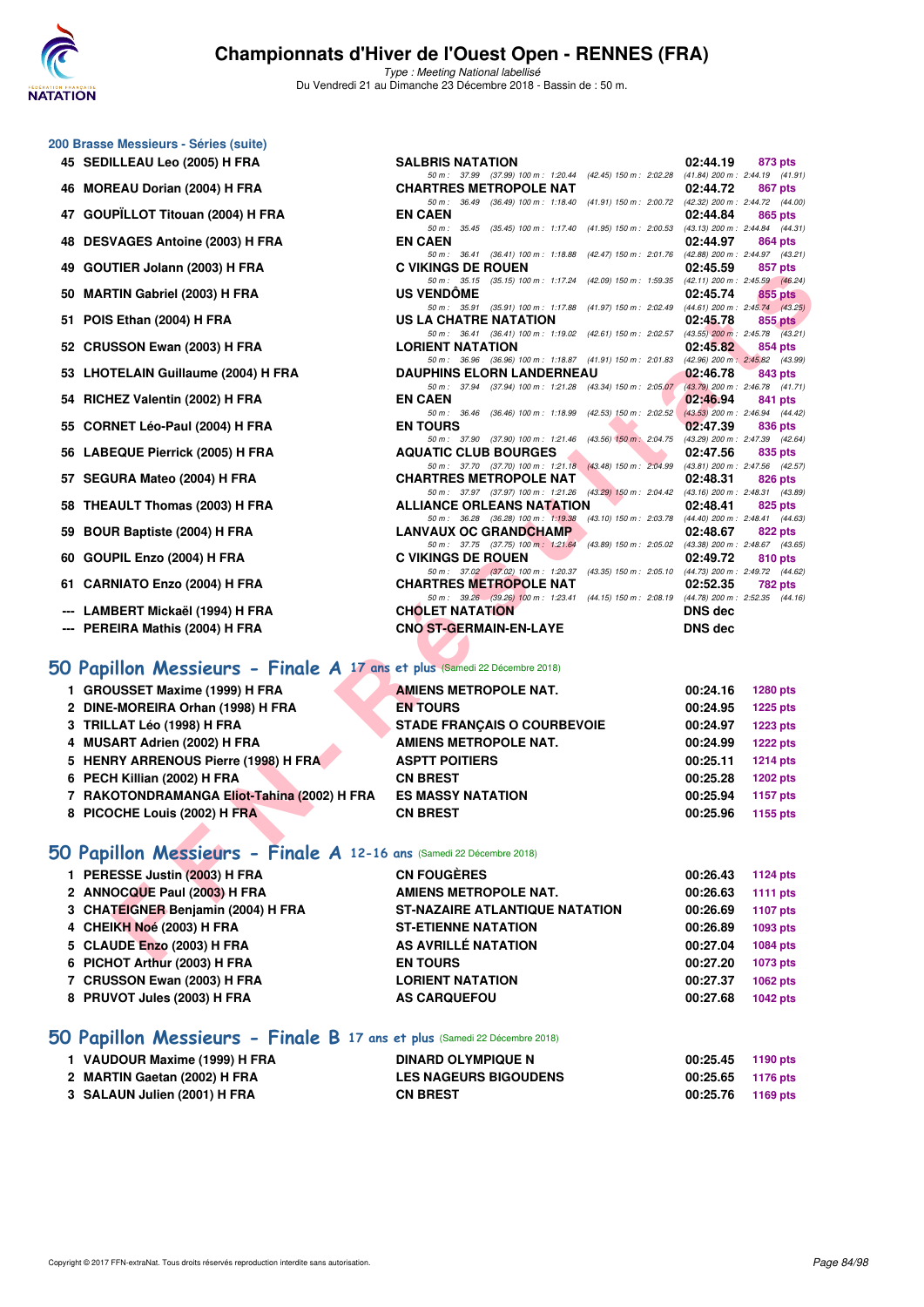

Type : Meeting National labellisé Du Vendredi 21 au Dimanche 23 Décembre 2018 - Bassin de : 50 m.

| 50 Papillon Messieurs - Finale B (suite) |                               |          |          |
|------------------------------------------|-------------------------------|----------|----------|
| 4 GERIHANOV Movia (2002) H FRA           | <b>PAYS DE LA LOIRE (FRA)</b> | 00:25.78 | 1168 pts |
| 5 THENU Maxime (2002) H FRA              | <b>CHARTRES METROPOLE NAT</b> | 00:25.88 | 1161 pts |
| 6 HOUOT Jeremy (1999) H FRA              | <b>C VIKINGS DE ROUEN</b>     | 00:25.92 | 1158 pts |
| <b>BERTAIL Jocelyn (2001) H FRA</b>      | <b>ST-ETIENNE NATATION</b>    | 00:26.07 | 1148 pts |
| 8 NEDELEC Colin (2002) H FRA             | <b>PAYS DE LA LOIRE (FRA)</b> | 00:26.11 | 1145 pts |
|                                          |                               |          |          |

## **[50 Papillon Messieurs - Finale B](http://www.ffnatation.fr/webffn/resultats.php?idact=nat&go=epr&idcpt=55947&idepr=81) 12-16 ans** (Samedi 22 Décembre 2018)

| 1 TEULE Enzo (2004) H FRA            | <b>CNO ST-GERMAIN-EN-LAYE</b>         | 00:27.50 | <b>1054 pts</b> |
|--------------------------------------|---------------------------------------|----------|-----------------|
| 2 SANCHON Jérémy (2003) H FRA        | <b>SA MÉRIGNAC</b>                    | 00:27.91 | <b>1027 pts</b> |
| 3 BORSU Théo (2003) H BEL            | <b>C VIKINGS DE ROUEN</b>             | 00:27.92 | <b>1027 pts</b> |
| 4 RENIER Alexandre (2003) H FRA      | <b>LORIENT NATATION</b>               | 00:27.94 | 1025 pts        |
| 5 MORICE Erwann (2003) H FRA         | <b>ST-NAZAIRE ATLANTIQUE NATATION</b> | 00:28.14 | 1013 pts        |
| 6 BELMOUNES Lyès (2003) H FRA        | <b>ST-ETIENNE NATATION</b>            | 00:28.19 | 1010 pts        |
| 7 VERGER Maxime (2003) H FRA         | <b>C PAUL-BERT RENNES</b>             | 00:28.28 | 1004 pts        |
| 8 BECQUET PERIGON Aubin (2003) H FRA | <b>ALLIANCE ORLEANS NATATION</b>      | 00:28.72 | 976 pts         |

## **[50 Papillon Messieurs - Séries](http://www.ffnatation.fr/webffn/resultats.php?idact=nat&go=epr&idcpt=55947&idepr=81)** (Samedi 22 Décembre 2018)

| <b>10 Papillon Messieurs - Finale B</b> 12-16 ans (Samedi 22 Décembre 2018) |                                             |                      |                 |
|-----------------------------------------------------------------------------|---------------------------------------------|----------------------|-----------------|
| 1 TEULE Enzo (2004) H FRA                                                   | <b>CNO ST-GERMAIN-EN-LAYE</b>               | 00:27.50             | <b>1054 pts</b> |
| 2 SANCHON Jérémy (2003) H FRA                                               | <b>SA MERIGNAC</b>                          | 00:27.91             | 1027 pts        |
| 3 BORSU Théo (2003) H BEL                                                   | <b>C VIKINGS DE ROUEN</b>                   | 00:27.92             | <b>1027 pts</b> |
| 4 RENIER Alexandre (2003) H FRA                                             | <b>LORIENT NATATION</b>                     | 00:27.94             | 1025 pts        |
| 5 MORICE Erwann (2003) H FRA                                                | <b>ST-NAZAIRE ATLANTIQUE NATATION</b>       | 00:28.14             | <b>1013 pts</b> |
| 6 BELMOUNES Lyès (2003) H FRA                                               | <b>ST-ETIENNE NATATION</b>                  | 00:28.19             | 1010 pts        |
| 7 VERGER Maxime (2003) H FRA                                                | <b>C PAUL-BERT RENNES</b>                   | 00:28.28             | 1004 pts        |
| 8 BECQUET PERIGON Aubin (2003) H FRA                                        | <b>ALLIANCE ORLEANS NATATION</b>            | 00:28.72             | 976 pts         |
|                                                                             |                                             |                      |                 |
| iO Papillon Messieurs - Séries (Samedi 22 Décembre 2018)                    |                                             |                      |                 |
| 1 GROUSSET Maxime (1999) H FRA                                              | <b>AMIENS METROPOLE NAT.</b>                | 00:23.98             | <b>1293 pts</b> |
| 2 MUSART Adrien (2002) H FRA                                                | <b>AMIENS METROPOLE NAT.</b>                | 00:24.89             | <b>1229 pts</b> |
| 3 DINE-MOREIRA Orhan (1998) H FRA                                           | <b>EN TOURS</b>                             | 00:25.14             | <b>1212 pts</b> |
|                                                                             | <b>ASPTT POITIERS</b>                       | 00:25.22             |                 |
| 4 HENRY ARRENOUS Pierre (1998) H FRA                                        |                                             |                      | <b>1206 pts</b> |
| 5 TRILLAT Léo (1998) H FRA                                                  | <b>STADE FRANÇAIS O COURBEVOIE</b>          | 00:25.23             | <b>1205 pts</b> |
| 6 PECH Killian (2002) H FRA                                                 | <b>CN BREST</b><br><b>ES MASSY NATATION</b> | 00:25.38             | 1195 pts        |
| 7 RAKOTONDRAMANGA Eliot-Tahina (2002) H FRA                                 |                                             | 00:25.46<br>00:25.47 | 1189 pts        |
| 8 PICOCHE Louis (2002) H FRA                                                | <b>CN BREST</b>                             |                      | 1189 pts        |
| 9 VAUDOUR Maxime (1999) H FRA                                               | DINARD OLYMPIQUE N                          | 00:25.51             | 1186 pts        |
| 10 SALAUN Julien (2001) H FRA                                               | <b>CN BREST</b>                             | 00:25.55             | 1183 pts        |
| 11 MARTIN Gaetan (2002) H FRA                                               | <b>LES NAGEURS BIGOUDENS</b>                | 00:25.60             | 1180 pts        |
| 12 GERIHANOV Movia (2002) H FRA                                             | <b>PAYS DE LA LOIRE (FRA)</b>               | 00:25.75             | 1170 pts        |
| 13 THENU Maxime (2002) H FRA                                                | <b>CHARTRES METROPOLE NAT</b>               | 00:25.83             | 1164 pts        |
| 14 HOUOT Jeremy (1999) H FRA                                                | <b>C VIKINGS DE ROUEN</b>                   | 00:25.99             | 1153 pts        |
| 15 BERTAIL Jocelyn (2001) H FRA                                             | <b>ST-ETIENNE NATATION</b>                  | 00:26.03             | <b>1151 pts</b> |
| 16 NEDELEC Colin (2002) H FRA                                               | PAYS DE LA LOIRE (FRA)                      | 00:26.08             | <b>1147 pts</b> |
| 17 MARINETTE Samuel (1999) H FRA                                            | <b>ES MASSY NATATION</b>                    | 00:26.23             | <b>1137 pts</b> |
| 18 MALLET Clement (2002) H FRA                                              | <b>AMIENS METROPOLE NAT.</b>                | 00:26.25             | <b>1136 pts</b> |
| 19 LEIPP Corentin (2002) H FRA                                              | <b>ERSTEIN AQUATIC CLUB</b>                 | 00:26.27             | 1135 pts        |
| 20 DULONDEL Louis (1998) H FRA                                              | <b>C VIKINGS DE ROUEN</b>                   | 00:26.32             | 1131 pts        |
| 21 LE FLOCH Mathieu (2001) H FRA                                            | <b>ST-NAZAIRE ATLANTIQUE NATATION</b>       | 00:26.38             | <b>1127 pts</b> |
| 22 NAUD Theo (2001) H FRA                                                   | <b>CHARTRES METROPOLE NAT</b>               | 00:26.39             | <b>1127 pts</b> |
| 23 GORJAO MOREIRA Martin (1999) H FRA                                       | <b>STADE FRANÇAIS O COURBEVOIE</b>          | 00:26.52             | <b>1118 pts</b> |
| 24 BARRY Ervin (2000) H FRA                                                 | <b>C PAUL-BERT RENNES</b>                   | 00:26.58             | <b>1114 pts</b> |
| 25 ROLAND Bastien (2001) H FRA                                              | <b>STADE LAVAL</b>                          | 00:26.66             | 1109 pts        |
| 26 PERESSE Justin (2003) H FRA                                              | <b>CN FOUGERES</b>                          | 00:26.70             | 1106 pts        |
| 27 GUERIN Thomas (2001) H FRA                                               | <b>CN LE MANS</b>                           | 00:26.74             | 1103 pts        |
| 28 KIEFFER Victor (1998) H FRA                                              | <b>EN TOURS</b>                             | 00:26.76             | 1102 pts        |
| 29 BERNARD-PLANESSE Paul-Etienne (1999) H FRA                               | EN TOURS                                    | 00:26.83             | 1097 pts        |
| 30 COUTANCEAU Julien (2002) H FRA                                           | <b>CN LUÇON</b>                             | 00:26.86             | 1095 pts        |
| 31 LEPELLETIER Lucas (2002) H FRA                                           | <b>CNP DE SAINT-LO</b>                      | 00:26.87             | 1095 pts        |
| 32 CHEIKH Noé (2003) H FRA                                                  | <b>ST-ETIENNE NATATION</b>                  | 00:26.88             | 1094 pts        |
| 33 VISSEAU Maxence (2001) H FRA                                             | <b>ANGERS NATATION</b>                      | 00:26.89             | 1093 pts        |
| 34 CHIRON Hugo (2001) H FRA                                                 | <b>NANTES NATATION</b>                      | 00:26.92             | 1091 pts        |
| 35 COURT Maxime (1998) H FRA                                                | <b>ST-ETIENNE NATATION</b>                  | 00:26.94             | 1090 pts        |
| 36 MOUILLEY Alexandre (2001) H FRA                                          | <b>AQUATIC CLUB BOURGES</b>                 | 00:26.99             | <b>1087 pts</b> |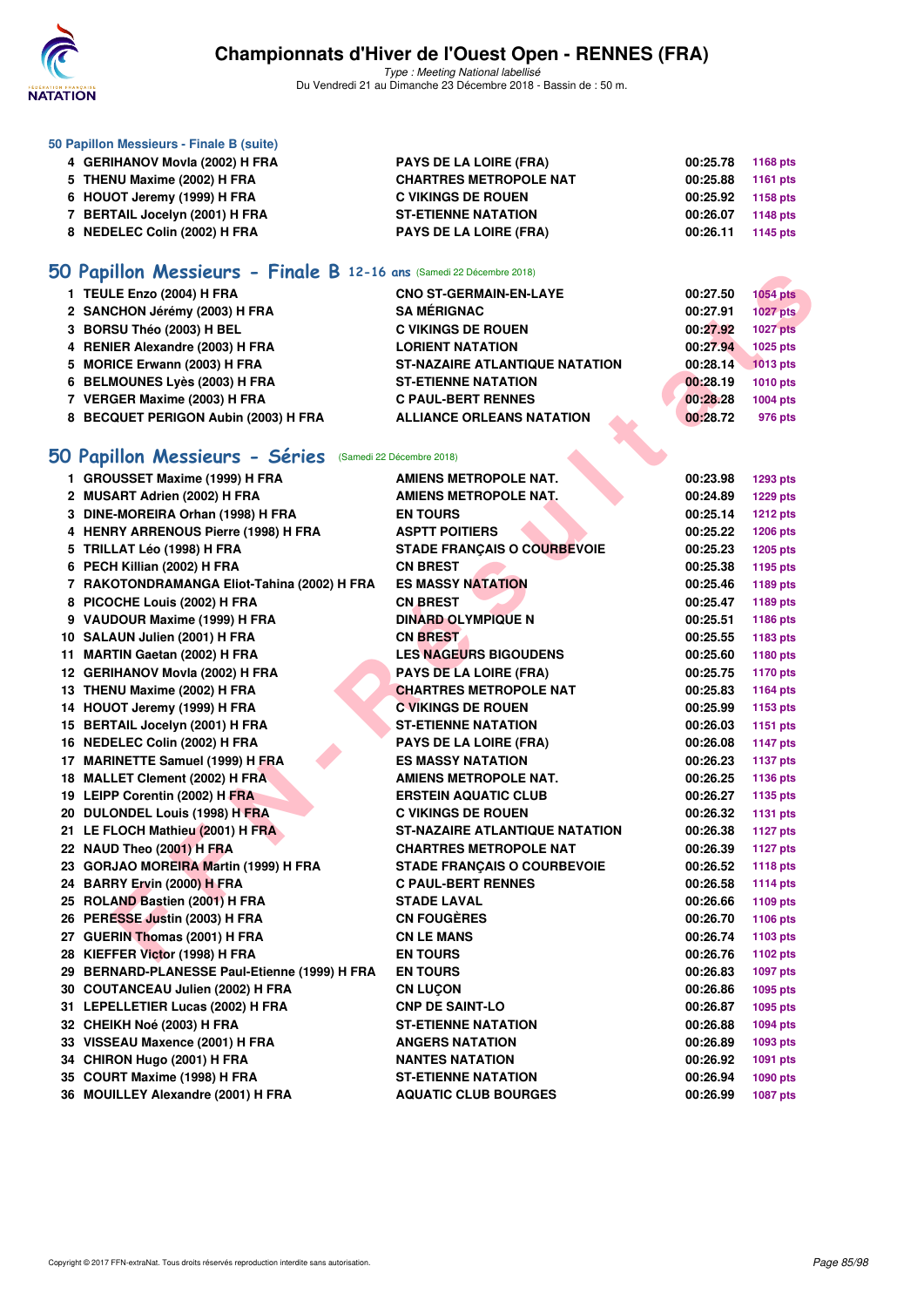

Type : Meeting National labellisé Du Vendredi 21 au Dimanche 23 Décembre 2018 - Bassin de : 50 m.

| 50 Papillon Messieurs - Séries (suite) |                                       |            |                 |
|----------------------------------------|---------------------------------------|------------|-----------------|
| 37 TONDEUR Maxime (2001) H FRA         | <b>PONT-AUDEMER NAUTIC CLUB</b>       | 00:27.06   | <b>1082 pts</b> |
| 38 RICHEUX Theo (1999) H FRA           | <b>OLYMPIQUE CLUB CESSON-SÉVIGNÉ</b>  | 00:27.07   | 1082 pts        |
| 39 CHAVAGNAC Baudouin (1989) H FRA     | <b>OLIVET NATATION I'NOX</b>          | 00:27.08   | 1081 pts        |
| 40 PETIT Bastien (2000) H FRA          | <b>ALLIANCE ORLEANS NATATION</b>      | 00:27.11   | 1079 pts        |
| 41 ANNOCQUE Paul (2003) H FRA          | <b>AMIENS METROPOLE NAT.</b>          | 00:27.15   | 1076 pts        |
| 42 CHATEIGNER Benjamin (2004) H FRA    | <b>ST-NAZAIRE ATLANTIQUE NATATION</b> | 00:27.18   | 1074 pts        |
| 43 PHELIPPEAU Arthur (2002) H FRA      | <b>PAYS DE LA LOIRE (FRA)</b>         | 00:27.22   | 1072 pts        |
| 44 BAZIN Guillaume (2001) H FRA        | <b>CN LAMBALLE</b>                    | 00:27.25   | <b>1070 pts</b> |
| 44 GALLON Anatole (2001) H FRA         | <b>EN CAEN</b>                        | 00:27.25   | <b>1070 pts</b> |
| 46 AUBIN Samuel (2001) H FRA           | <b>ANGERS NATATION</b>                | 00:27.27   | <b>1069 pts</b> |
| 47 CLAUDE Enzo (2003) H FRA            | AS AVRILLÉ NATATION                   | 00:27.31   | 1066 pts        |
| 48 PARAIS Emeric (1996) H FRA          | <b>AS CARQUEFOU</b>                   | 00:27.34   | <b>1064 pts</b> |
| 49 MONOT Kilian (2002) H FRA           | <b>DAUPHINS ELORN LANDERNEAU</b>      | 00:27.36   | 1063 pts        |
| 49 HAMELIN Nicolas (1998) H FRA        | <b>JOUÉ NATATION</b>                  | 00:27.36   | 1063 pts        |
| 49 JOUAN Theo (2000) H FRA             | <b>CERCLE DES NAGEURS ST-BRIEUC</b>   | 00:27.36   | 1063 pts        |
| 52 FLEURY Noah (2000) H FRA            | <b>EN CAEN</b>                        | 00:27.37   | 1062 pts        |
| 53 PICHOT Arthur (2003) H FRA          | <b>EN TOURS</b>                       | 00:27.38   | 1061 pts        |
| 54 BOURDEL Lucas (2001) H FRA          | <b>CN LAMBALLE</b>                    | 00:27.46   | 1056 pts        |
| 55 HEE Valentin (2002) H FRA           | <b>CN CHÂTEAUDUN</b>                  | 00:27.48   | 1055 pts        |
| 56 CHENEAU Tom (2001) H FRA            | <b>CN CHÂTEAUDUN</b>                  | 00:27.49   | <b>1054 pts</b> |
| 57 BEKONO Pierre (2002) H FRA          | <b>CNP LOUDÉAC</b>                    | 00:27.58   | <b>1048 pts</b> |
| 58 GICQUELET Antoine (1999) H FRA      | <b>C REDON NATATION</b>               | 00:27.60   | <b>1047 pts</b> |
| 58 CHATELAIN Maxence (1998) H FRA      | <b>OLIVET NATATION I'NOX</b>          | 00:27.60   | <b>1047 pts</b> |
| 60 CHEVE Baptiste (2002) H FRA         | <b>CNP DE SAINT-LO</b>                | 00:27.63   | 1045 pts        |
| 61 SIMON Bastien (2000) H FRA          | <b>ECN CHARTRES-DE-BRETAGNE</b>       | 00:27.64   | 1045 pts        |
| 62 LE CLEC'H Morgan (1995) H FRA       | <b>NANTES NATATION</b>                | 00:27.65   | <b>1044 pts</b> |
| 62 MASSE Victorien (2001) H FRA        | <b>CNP LOUDEAC</b>                    | 00:27.65   | <b>1044 pts</b> |
| 64 CRUSSON Ewan (2003) H FRA           | <b>LORIENT NATATION</b>               | 00:27.67   | 1043 pts        |
| 65 JOLY Killian (2000) H FRA           | <b>DINARD OLYMPIQUE N</b>             | 00:27.72   | 1039 pts        |
| 66 DENIOT Titouan (2002) H FRA         | <b>ECN CHARTRES-DE-BRETAGNE</b>       | 00:27.79   | 1035 pts        |
| 67 PRUVOT Jules (2003) H FRA           | <b>AS CARQUEFOU</b>                   | 00:27.80   | 1034 pts        |
| 68 PORTAL Alex (2002) H FRA            | <b>CNO ST-GERMAIN-EN-LAYE</b>         | 00:27.81   | 1034 pts        |
| 69 TEULE Enzo (2004) H FRA             | <b>CNO ST-GERMAIN-EN-LAYE</b>         | 00:27.90   | 1028 pts        |
| 70 VERGER Maxime (2003) H FRA          | <b>C PAUL-BERT RENNES</b>             | 00:27.97   | 1023 pts        |
| 71 PETITEAU Robin (2002) H FRA         | <b>C PAUL-BERT RENNES</b>             | 00:28.05   | <b>1018 pts</b> |
| 72 RENIER Alexandre (2003) H FRA       | <b>LORIENT NATATION</b>               | 00:28.14   | 1013 pts        |
| 73 MORICE Erwann (2003) H FRA          | <b>ST-NAZAIRE ATLANTIQUE NATATION</b> | 00:28.15   | 1012 pts        |
| 74 BORSU Théo (2003) H BEL             | <b>C VIKINGS DE ROUEN</b>             | 00:28.29   | 1003 pts        |
| 75 SANCHON Jérémy (2003) H FRA         | <b>SA MÉRIGNAC</b>                    | 00:28.30   | 1003 pts        |
| 76 BECQUET PERIGON Aubin (2003) H FRA  | <b>ALLIANCE ORLEANS NATATION</b>      | 00:28.39   | 997 pts         |
| 77 BOULON Baptiste (2000) H FRA        | <b>ST-SEBASTIEN NATATION</b>          | 00:28.44   | 994 pts         |
| 78 BELMOUNES Lyès (2003) H FRA         | <b>ST-ETIENNE NATATION</b>            | 00:28.49   | 991 pts         |
| 79 RIALLOT Simon (2003) H FRA          | <b>ST-NAZAIRE ATLANTIQUE NATATION</b> | 00:28.53   | 988 pts         |
| 80 PILLOT Martin (2003) H FRA          | <b>CAUDAN NATATION</b>                | 00:28.65   | 981 pts         |
| 81 HENRY Aurélien (2002) H FRA         | US LA CHATRE NATATION                 | 00:28.67   | 979 pts         |
| 82 DUBEAU Nicolas (2003) H FRA         | <b>C REDON NATATION</b>               | 00:28.74   | 975 pts         |
| 83 FAVENNEC Ugo (2003) H FRA           | <b>PLOEMEUR NATATION</b>              | 00:28.76   | 974 pts         |
| 84 POUPLIN Valentin (2002) H FRA       | <b>ECN CHARTRES-DE-BRETAGNE</b>       | 00:28.83   | 969 pts         |
| 85 HIDOUCHE GILLET Yannis (2004) H FRA | <b>DAUPHINS ELORN LANDERNEAU</b>      | 00:29.28   | 942 pts         |
| 86 JEGARD Maxime (2004) H FRA          | <b>DOUARNENEZ NATATION</b>            | 00:29.38   | 936 pts         |
| --- THEREZE Quentin (2002) H FRA       | AN ROMORANTIN                         | DNS dec    |                 |
| --- CHARRADE Théo (1998) H FRA         | <b>AAS SARCELLES NATATION 95</b>      | DNS dec    |                 |
| --- PROENCA Adam (1997) H FRA          | <b>MARLIN AQUA SPORT ANCENIS</b>      | <b>DNS</b> |                 |
|                                        |                                       |            |                 |

**[100 Papillon Messieurs - Finale A](http://www.ffnatation.fr/webffn/resultats.php?idact=nat&go=epr&idcpt=55947&idepr=82) 17 ans et plus** (Dimanche 23 Décembre 2018)

1 HENRY ARRENOUS Pierre (1998) H FRA **ASPTT POITIERS** 

**00:54.49** 1259 pts<br>50 m : 25.47 (25.47) 100 m : 54.49 (29.02)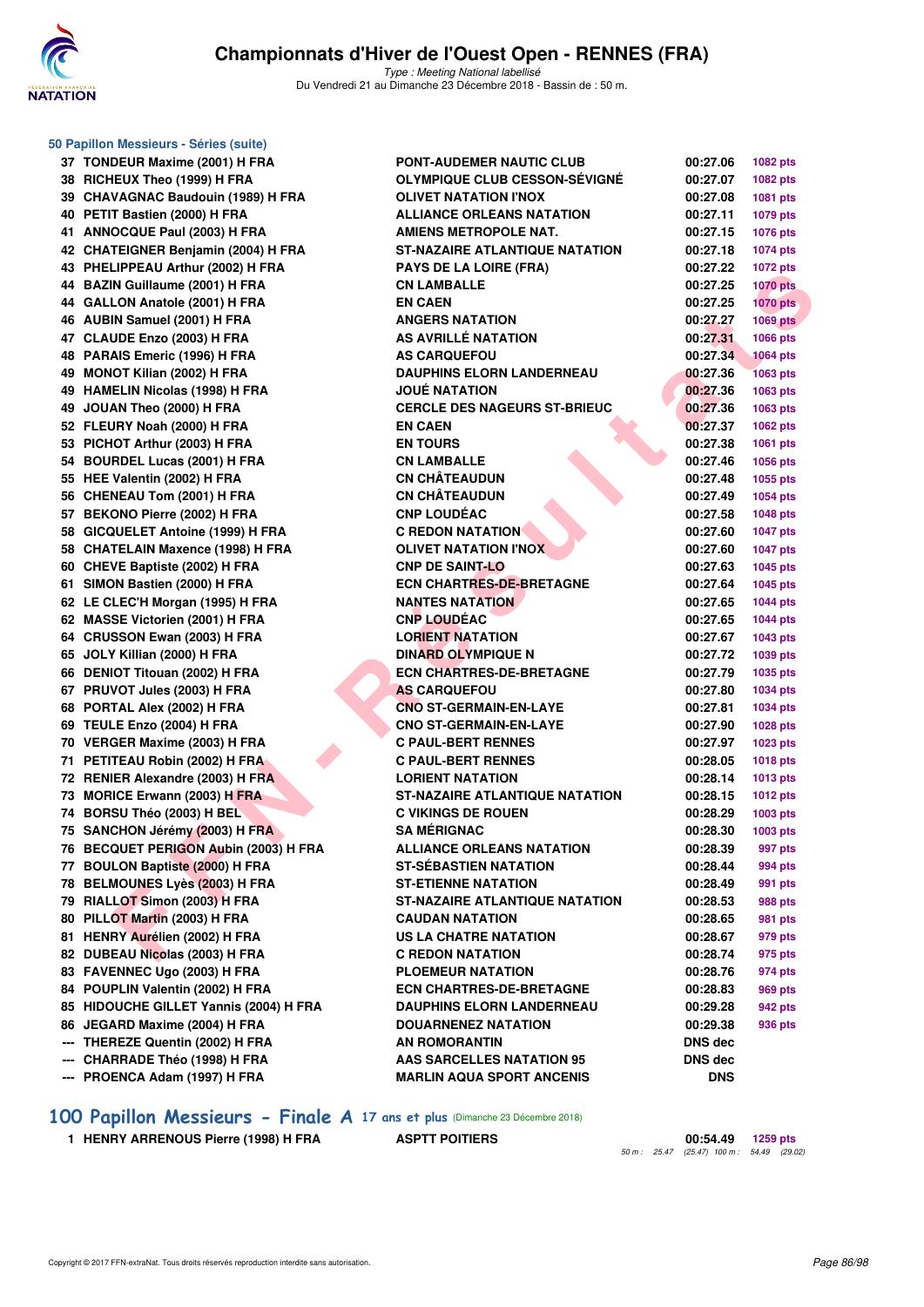

Type : Meeting National labellisé Du Vendredi 21 au Dimanche 23 Décembre 2018 - Bassin de : 50 m.

|                                           |                                                                                                                                                                                                                                                                                                                                                                                                                                                                                                                                                                                                                                                                                                                                                                                                                                                                                                            |                                                                                                                                                                                                                                                                                                                                                                                                                                                                                                                                                                                                      |                                       |                                                                                                                                                                                                                                                                                                                | 1239 pts                                                                                                                                                                                                                                                                                                                                                                                                                                                                                                                                                                                                                                                                                                                                          |
|-------------------------------------------|------------------------------------------------------------------------------------------------------------------------------------------------------------------------------------------------------------------------------------------------------------------------------------------------------------------------------------------------------------------------------------------------------------------------------------------------------------------------------------------------------------------------------------------------------------------------------------------------------------------------------------------------------------------------------------------------------------------------------------------------------------------------------------------------------------------------------------------------------------------------------------------------------------|------------------------------------------------------------------------------------------------------------------------------------------------------------------------------------------------------------------------------------------------------------------------------------------------------------------------------------------------------------------------------------------------------------------------------------------------------------------------------------------------------------------------------------------------------------------------------------------------------|---------------------------------------|----------------------------------------------------------------------------------------------------------------------------------------------------------------------------------------------------------------------------------------------------------------------------------------------------------------|---------------------------------------------------------------------------------------------------------------------------------------------------------------------------------------------------------------------------------------------------------------------------------------------------------------------------------------------------------------------------------------------------------------------------------------------------------------------------------------------------------------------------------------------------------------------------------------------------------------------------------------------------------------------------------------------------------------------------------------------------|
|                                           |                                                                                                                                                                                                                                                                                                                                                                                                                                                                                                                                                                                                                                                                                                                                                                                                                                                                                                            |                                                                                                                                                                                                                                                                                                                                                                                                                                                                                                                                                                                                      |                                       |                                                                                                                                                                                                                                                                                                                | $(25.69)$ 100 m : 55.15 $(29.46)$                                                                                                                                                                                                                                                                                                                                                                                                                                                                                                                                                                                                                                                                                                                 |
|                                           |                                                                                                                                                                                                                                                                                                                                                                                                                                                                                                                                                                                                                                                                                                                                                                                                                                                                                                            |                                                                                                                                                                                                                                                                                                                                                                                                                                                                                                                                                                                                      |                                       |                                                                                                                                                                                                                                                                                                                | <b>1222 pts</b><br>(26.08) 100 m: 55.73 (29.65)                                                                                                                                                                                                                                                                                                                                                                                                                                                                                                                                                                                                                                                                                                   |
|                                           | <b>ANGERS NATATION</b>                                                                                                                                                                                                                                                                                                                                                                                                                                                                                                                                                                                                                                                                                                                                                                                                                                                                                     |                                                                                                                                                                                                                                                                                                                                                                                                                                                                                                                                                                                                      |                                       | 00:55.79                                                                                                                                                                                                                                                                                                       | <b>1220 pts</b>                                                                                                                                                                                                                                                                                                                                                                                                                                                                                                                                                                                                                                                                                                                                   |
| RAKOTONDRAMANGA Eliot-Tahina (2002) H FRA | <b>ES MASSY NATATION</b>                                                                                                                                                                                                                                                                                                                                                                                                                                                                                                                                                                                                                                                                                                                                                                                                                                                                                   |                                                                                                                                                                                                                                                                                                                                                                                                                                                                                                                                                                                                      |                                       | 00:56.09                                                                                                                                                                                                                                                                                                       | 55.79 (29.64)<br>1211 pts                                                                                                                                                                                                                                                                                                                                                                                                                                                                                                                                                                                                                                                                                                                         |
|                                           |                                                                                                                                                                                                                                                                                                                                                                                                                                                                                                                                                                                                                                                                                                                                                                                                                                                                                                            |                                                                                                                                                                                                                                                                                                                                                                                                                                                                                                                                                                                                      |                                       |                                                                                                                                                                                                                                                                                                                | $(26.16)$ 100 m : 56.09 $(29.93)$                                                                                                                                                                                                                                                                                                                                                                                                                                                                                                                                                                                                                                                                                                                 |
|                                           |                                                                                                                                                                                                                                                                                                                                                                                                                                                                                                                                                                                                                                                                                                                                                                                                                                                                                                            |                                                                                                                                                                                                                                                                                                                                                                                                                                                                                                                                                                                                      |                                       |                                                                                                                                                                                                                                                                                                                | <b>1208 pts</b><br>56.17 (30.54)                                                                                                                                                                                                                                                                                                                                                                                                                                                                                                                                                                                                                                                                                                                  |
|                                           | AMIENS METROPOLE NAT.                                                                                                                                                                                                                                                                                                                                                                                                                                                                                                                                                                                                                                                                                                                                                                                                                                                                                      |                                                                                                                                                                                                                                                                                                                                                                                                                                                                                                                                                                                                      |                                       | 00:56.79                                                                                                                                                                                                                                                                                                       | <b>1190 pts</b>                                                                                                                                                                                                                                                                                                                                                                                                                                                                                                                                                                                                                                                                                                                                   |
|                                           | <b>CN BREST</b>                                                                                                                                                                                                                                                                                                                                                                                                                                                                                                                                                                                                                                                                                                                                                                                                                                                                                            |                                                                                                                                                                                                                                                                                                                                                                                                                                                                                                                                                                                                      |                                       | 00:56.91                                                                                                                                                                                                                                                                                                       | 56.79 (30.33)<br>1186 pts                                                                                                                                                                                                                                                                                                                                                                                                                                                                                                                                                                                                                                                                                                                         |
|                                           |                                                                                                                                                                                                                                                                                                                                                                                                                                                                                                                                                                                                                                                                                                                                                                                                                                                                                                            |                                                                                                                                                                                                                                                                                                                                                                                                                                                                                                                                                                                                      |                                       |                                                                                                                                                                                                                                                                                                                |                                                                                                                                                                                                                                                                                                                                                                                                                                                                                                                                                                                                                                                                                                                                                   |
|                                           |                                                                                                                                                                                                                                                                                                                                                                                                                                                                                                                                                                                                                                                                                                                                                                                                                                                                                                            |                                                                                                                                                                                                                                                                                                                                                                                                                                                                                                                                                                                                      |                                       |                                                                                                                                                                                                                                                                                                                |                                                                                                                                                                                                                                                                                                                                                                                                                                                                                                                                                                                                                                                                                                                                                   |
|                                           |                                                                                                                                                                                                                                                                                                                                                                                                                                                                                                                                                                                                                                                                                                                                                                                                                                                                                                            |                                                                                                                                                                                                                                                                                                                                                                                                                                                                                                                                                                                                      |                                       |                                                                                                                                                                                                                                                                                                                | 1130 pts                                                                                                                                                                                                                                                                                                                                                                                                                                                                                                                                                                                                                                                                                                                                          |
|                                           |                                                                                                                                                                                                                                                                                                                                                                                                                                                                                                                                                                                                                                                                                                                                                                                                                                                                                                            |                                                                                                                                                                                                                                                                                                                                                                                                                                                                                                                                                                                                      |                                       |                                                                                                                                                                                                                                                                                                                | 58.85 (31.14)                                                                                                                                                                                                                                                                                                                                                                                                                                                                                                                                                                                                                                                                                                                                     |
|                                           | <b>CHARTRES METROPOLE NAT</b>                                                                                                                                                                                                                                                                                                                                                                                                                                                                                                                                                                                                                                                                                                                                                                                                                                                                              |                                                                                                                                                                                                                                                                                                                                                                                                                                                                                                                                                                                                      |                                       | 00:59.21                                                                                                                                                                                                                                                                                                       | 1119 pts                                                                                                                                                                                                                                                                                                                                                                                                                                                                                                                                                                                                                                                                                                                                          |
|                                           | <b>EN TOURS</b>                                                                                                                                                                                                                                                                                                                                                                                                                                                                                                                                                                                                                                                                                                                                                                                                                                                                                            |                                                                                                                                                                                                                                                                                                                                                                                                                                                                                                                                                                                                      |                                       | 01:00.28                                                                                                                                                                                                                                                                                                       | 1089 pts                                                                                                                                                                                                                                                                                                                                                                                                                                                                                                                                                                                                                                                                                                                                          |
|                                           |                                                                                                                                                                                                                                                                                                                                                                                                                                                                                                                                                                                                                                                                                                                                                                                                                                                                                                            |                                                                                                                                                                                                                                                                                                                                                                                                                                                                                                                                                                                                      |                                       |                                                                                                                                                                                                                                                                                                                | (28.09) 100 m: 1:00.28 (32.19)                                                                                                                                                                                                                                                                                                                                                                                                                                                                                                                                                                                                                                                                                                                    |
|                                           |                                                                                                                                                                                                                                                                                                                                                                                                                                                                                                                                                                                                                                                                                                                                                                                                                                                                                                            |                                                                                                                                                                                                                                                                                                                                                                                                                                                                                                                                                                                                      |                                       |                                                                                                                                                                                                                                                                                                                | 1055 pts                                                                                                                                                                                                                                                                                                                                                                                                                                                                                                                                                                                                                                                                                                                                          |
|                                           | <b>C PAUL-BERT RENNES</b>                                                                                                                                                                                                                                                                                                                                                                                                                                                                                                                                                                                                                                                                                                                                                                                                                                                                                  |                                                                                                                                                                                                                                                                                                                                                                                                                                                                                                                                                                                                      |                                       | 01:01.89                                                                                                                                                                                                                                                                                                       | 1043 pts                                                                                                                                                                                                                                                                                                                                                                                                                                                                                                                                                                                                                                                                                                                                          |
|                                           |                                                                                                                                                                                                                                                                                                                                                                                                                                                                                                                                                                                                                                                                                                                                                                                                                                                                                                            |                                                                                                                                                                                                                                                                                                                                                                                                                                                                                                                                                                                                      |                                       |                                                                                                                                                                                                                                                                                                                | (29.17) 100 m: 1:01.89 (32.72)                                                                                                                                                                                                                                                                                                                                                                                                                                                                                                                                                                                                                                                                                                                    |
|                                           |                                                                                                                                                                                                                                                                                                                                                                                                                                                                                                                                                                                                                                                                                                                                                                                                                                                                                                            |                                                                                                                                                                                                                                                                                                                                                                                                                                                                                                                                                                                                      |                                       |                                                                                                                                                                                                                                                                                                                | 1014 pts<br>(29.04) 100 m: 1:02.95 (33.91)                                                                                                                                                                                                                                                                                                                                                                                                                                                                                                                                                                                                                                                                                                        |
|                                           |                                                                                                                                                                                                                                                                                                                                                                                                                                                                                                                                                                                                                                                                                                                                                                                                                                                                                                            |                                                                                                                                                                                                                                                                                                                                                                                                                                                                                                                                                                                                      |                                       | 01:03.15                                                                                                                                                                                                                                                                                                       | 1009 pts                                                                                                                                                                                                                                                                                                                                                                                                                                                                                                                                                                                                                                                                                                                                          |
|                                           |                                                                                                                                                                                                                                                                                                                                                                                                                                                                                                                                                                                                                                                                                                                                                                                                                                                                                                            |                                                                                                                                                                                                                                                                                                                                                                                                                                                                                                                                                                                                      |                                       |                                                                                                                                                                                                                                                                                                                | 981 pts                                                                                                                                                                                                                                                                                                                                                                                                                                                                                                                                                                                                                                                                                                                                           |
|                                           |                                                                                                                                                                                                                                                                                                                                                                                                                                                                                                                                                                                                                                                                                                                                                                                                                                                                                                            |                                                                                                                                                                                                                                                                                                                                                                                                                                                                                                                                                                                                      |                                       |                                                                                                                                                                                                                                                                                                                | (29.59) 100 m: 1:04.16 (34.57)                                                                                                                                                                                                                                                                                                                                                                                                                                                                                                                                                                                                                                                                                                                    |
|                                           |                                                                                                                                                                                                                                                                                                                                                                                                                                                                                                                                                                                                                                                                                                                                                                                                                                                                                                            |                                                                                                                                                                                                                                                                                                                                                                                                                                                                                                                                                                                                      |                                       |                                                                                                                                                                                                                                                                                                                |                                                                                                                                                                                                                                                                                                                                                                                                                                                                                                                                                                                                                                                                                                                                                   |
|                                           |                                                                                                                                                                                                                                                                                                                                                                                                                                                                                                                                                                                                                                                                                                                                                                                                                                                                                                            |                                                                                                                                                                                                                                                                                                                                                                                                                                                                                                                                                                                                      |                                       |                                                                                                                                                                                                                                                                                                                |                                                                                                                                                                                                                                                                                                                                                                                                                                                                                                                                                                                                                                                                                                                                                   |
|                                           |                                                                                                                                                                                                                                                                                                                                                                                                                                                                                                                                                                                                                                                                                                                                                                                                                                                                                                            |                                                                                                                                                                                                                                                                                                                                                                                                                                                                                                                                                                                                      |                                       |                                                                                                                                                                                                                                                                                                                | <b>1206 pts</b><br>56.24 (29.90)                                                                                                                                                                                                                                                                                                                                                                                                                                                                                                                                                                                                                                                                                                                  |
|                                           | <b>NANTES NATATION</b>                                                                                                                                                                                                                                                                                                                                                                                                                                                                                                                                                                                                                                                                                                                                                                                                                                                                                     |                                                                                                                                                                                                                                                                                                                                                                                                                                                                                                                                                                                                      |                                       | 00:56.58                                                                                                                                                                                                                                                                                                       | 1196 pts                                                                                                                                                                                                                                                                                                                                                                                                                                                                                                                                                                                                                                                                                                                                          |
|                                           |                                                                                                                                                                                                                                                                                                                                                                                                                                                                                                                                                                                                                                                                                                                                                                                                                                                                                                            |                                                                                                                                                                                                                                                                                                                                                                                                                                                                                                                                                                                                      |                                       |                                                                                                                                                                                                                                                                                                                | 56.58 (29.65)                                                                                                                                                                                                                                                                                                                                                                                                                                                                                                                                                                                                                                                                                                                                     |
|                                           |                                                                                                                                                                                                                                                                                                                                                                                                                                                                                                                                                                                                                                                                                                                                                                                                                                                                                                            |                                                                                                                                                                                                                                                                                                                                                                                                                                                                                                                                                                                                      |                                       |                                                                                                                                                                                                                                                                                                                | 1186 pts<br>56.93 (30.79)                                                                                                                                                                                                                                                                                                                                                                                                                                                                                                                                                                                                                                                                                                                         |
|                                           | <b>PAYS DE LA LOIRE (FRA)</b>                                                                                                                                                                                                                                                                                                                                                                                                                                                                                                                                                                                                                                                                                                                                                                                                                                                                              |                                                                                                                                                                                                                                                                                                                                                                                                                                                                                                                                                                                                      |                                       | 00:56.95                                                                                                                                                                                                                                                                                                       | 1185 pts                                                                                                                                                                                                                                                                                                                                                                                                                                                                                                                                                                                                                                                                                                                                          |
|                                           |                                                                                                                                                                                                                                                                                                                                                                                                                                                                                                                                                                                                                                                                                                                                                                                                                                                                                                            |                                                                                                                                                                                                                                                                                                                                                                                                                                                                                                                                                                                                      |                                       |                                                                                                                                                                                                                                                                                                                | 56.95 (30.28)<br>1184 pts                                                                                                                                                                                                                                                                                                                                                                                                                                                                                                                                                                                                                                                                                                                         |
|                                           |                                                                                                                                                                                                                                                                                                                                                                                                                                                                                                                                                                                                                                                                                                                                                                                                                                                                                                            |                                                                                                                                                                                                                                                                                                                                                                                                                                                                                                                                                                                                      |                                       |                                                                                                                                                                                                                                                                                                                | $(26.28)$ 100 m : 57.00 $(30.72)$                                                                                                                                                                                                                                                                                                                                                                                                                                                                                                                                                                                                                                                                                                                 |
|                                           | <b>ST-ETIENNE NATATION</b>                                                                                                                                                                                                                                                                                                                                                                                                                                                                                                                                                                                                                                                                                                                                                                                                                                                                                 |                                                                                                                                                                                                                                                                                                                                                                                                                                                                                                                                                                                                      |                                       | 00:58.02                                                                                                                                                                                                                                                                                                       | 1154 pts                                                                                                                                                                                                                                                                                                                                                                                                                                                                                                                                                                                                                                                                                                                                          |
|                                           | <b>DINARD OLYMPIQUE N</b>                                                                                                                                                                                                                                                                                                                                                                                                                                                                                                                                                                                                                                                                                                                                                                                                                                                                                  |                                                                                                                                                                                                                                                                                                                                                                                                                                                                                                                                                                                                      |                                       | 00:58.45                                                                                                                                                                                                                                                                                                       | 58.02 (31.26)<br>1141 pts                                                                                                                                                                                                                                                                                                                                                                                                                                                                                                                                                                                                                                                                                                                         |
|                                           |                                                                                                                                                                                                                                                                                                                                                                                                                                                                                                                                                                                                                                                                                                                                                                                                                                                                                                            |                                                                                                                                                                                                                                                                                                                                                                                                                                                                                                                                                                                                      |                                       |                                                                                                                                                                                                                                                                                                                | 58.45 (32.32)                                                                                                                                                                                                                                                                                                                                                                                                                                                                                                                                                                                                                                                                                                                                     |
|                                           |                                                                                                                                                                                                                                                                                                                                                                                                                                                                                                                                                                                                                                                                                                                                                                                                                                                                                                            |                                                                                                                                                                                                                                                                                                                                                                                                                                                                                                                                                                                                      |                                       |                                                                                                                                                                                                                                                                                                                | 1115 $pts$                                                                                                                                                                                                                                                                                                                                                                                                                                                                                                                                                                                                                                                                                                                                        |
|                                           |                                                                                                                                                                                                                                                                                                                                                                                                                                                                                                                                                                                                                                                                                                                                                                                                                                                                                                            |                                                                                                                                                                                                                                                                                                                                                                                                                                                                                                                                                                                                      |                                       |                                                                                                                                                                                                                                                                                                                |                                                                                                                                                                                                                                                                                                                                                                                                                                                                                                                                                                                                                                                                                                                                                   |
|                                           |                                                                                                                                                                                                                                                                                                                                                                                                                                                                                                                                                                                                                                                                                                                                                                                                                                                                                                            |                                                                                                                                                                                                                                                                                                                                                                                                                                                                                                                                                                                                      |                                       |                                                                                                                                                                                                                                                                                                                |                                                                                                                                                                                                                                                                                                                                                                                                                                                                                                                                                                                                                                                                                                                                                   |
|                                           | <b>C VIKINGS DE ROUEN</b>                                                                                                                                                                                                                                                                                                                                                                                                                                                                                                                                                                                                                                                                                                                                                                                                                                                                                  |                                                                                                                                                                                                                                                                                                                                                                                                                                                                                                                                                                                                      |                                       | 01:02.26                                                                                                                                                                                                                                                                                                       | 1033 pts                                                                                                                                                                                                                                                                                                                                                                                                                                                                                                                                                                                                                                                                                                                                          |
|                                           |                                                                                                                                                                                                                                                                                                                                                                                                                                                                                                                                                                                                                                                                                                                                                                                                                                                                                                            |                                                                                                                                                                                                                                                                                                                                                                                                                                                                                                                                                                                                      |                                       |                                                                                                                                                                                                                                                                                                                | 1024 pts                                                                                                                                                                                                                                                                                                                                                                                                                                                                                                                                                                                                                                                                                                                                          |
|                                           |                                                                                                                                                                                                                                                                                                                                                                                                                                                                                                                                                                                                                                                                                                                                                                                                                                                                                                            |                                                                                                                                                                                                                                                                                                                                                                                                                                                                                                                                                                                                      |                                       |                                                                                                                                                                                                                                                                                                                |                                                                                                                                                                                                                                                                                                                                                                                                                                                                                                                                                                                                                                                                                                                                                   |
|                                           | <b>ST-ETIENNE NATATION</b>                                                                                                                                                                                                                                                                                                                                                                                                                                                                                                                                                                                                                                                                                                                                                                                                                                                                                 |                                                                                                                                                                                                                                                                                                                                                                                                                                                                                                                                                                                                      |                                       | 01:03.28                                                                                                                                                                                                                                                                                                       | $1005$ pts                                                                                                                                                                                                                                                                                                                                                                                                                                                                                                                                                                                                                                                                                                                                        |
|                                           |                                                                                                                                                                                                                                                                                                                                                                                                                                                                                                                                                                                                                                                                                                                                                                                                                                                                                                            |                                                                                                                                                                                                                                                                                                                                                                                                                                                                                                                                                                                                      |                                       |                                                                                                                                                                                                                                                                                                                | 1004 $pts$                                                                                                                                                                                                                                                                                                                                                                                                                                                                                                                                                                                                                                                                                                                                        |
|                                           | 100 Papillon Messieurs - Finale A (suite)<br>2 TRILLAT Léo (1998) H FRA<br>3 GRANDJEAN Hugo (2000) H FRA<br>4 BERRY Théo (1997) H FRA<br>5<br>DINE-MOREIRA Orhan (1998) H FRA<br>6<br>7 FUCHS Roman (1998) H FRA<br>8 SALAUN Julien (2001) H FRA<br>1 ANNOCQUE Paul (2003) H FRA<br>2 LOUIS Matheo (2003) H FRA<br>PICHOT Arthur (2003) H FRA<br>4 CLAUDE Enzo (2003) H FRA<br>5 COTTEN Eloan (2003) H FRA<br>6 DEBRYE Melvin (2003) H FRA<br>7 CHATEIGNER Benjamin (2004) H FRA<br>8 ALBAR Amaury (2004) H FRA<br>1 PICOCHE Louis (2002) H FRA<br>2 SOULAS Alexis (2000) H FRA<br>3 CHATTI Souhaiel (2000) H FRA<br>4 NEDELEC Colin (2002) H FRA<br>5 PECH Killian (2002) H FRA<br>6 BERTAIL Jocelyn (2001) H FRA<br>7 VAUDOUR Maxime (1999) H FRA<br>8 EVEN Mathias (2000) H FRA<br>1 BORSU Théo (2003) H BEL<br>2 VERGER Maxime (2003) H FRA<br>3 CHEIKH Noé (2003) H FRA<br>4 HOLLE Louis (2004) H FRA | <b>STADE FRANÇAIS O COURBEVOIE</b><br><b>AQUATIC CLUB BOURGES</b><br><b>EN TOURS</b><br>100 Papillon Messieurs - Finale A 12-16 ans (Dimanche 23 Décembre 2018)<br><b>AMIENS METROPOLE NAT.</b><br>AS AVRILLÉ NATATION<br><b>SC NATATION ABBEVILLE</b><br><b>DAUPHINS ELORN LANDERNEAU</b><br>100 Papillon Messieurs - Finale B 17 ans et plus (Dimanche 23 Décembre 2018)<br><b>CN BREST</b><br><b>STADE FRANÇAIS O COURBEVOIE</b><br><b>CN BREST</b><br><b>CN BREST</b><br>100 Papillon Messieurs - Finale B 12-16 ans (Dimanche 23 Décembre 2018)<br><b>C PAUL-BERT RENNES</b><br><b>CN NIORT</b> | <b>ST-NAZAIRE ATLANTIQUE NATATION</b> | 50 m: 25.69<br>50 m: 26.08<br>50 m: 26.15<br>$50 m$ : 26.16<br>50 m: 25.63<br>50 m: 26.46<br>50 m : 26.58<br>50 m: 27.71<br>50 m: 28.09<br>50 m: 28.56<br>50 m: 29.17<br>50 m: 29.04<br>50 m: 28.41<br>50 m : 29.59<br>50 m: 26.34<br>50 m: 26.93<br>50 m: 26.14<br>50 m : 26.67<br>50 m: 26.76<br>50 m: 26.13 | 00:55.15<br>00:55.73<br>$(26.15)$ 100 m :<br>00:56.17<br>$(25.63)$ 100 m :<br>$(26.46)$ 100 m :<br>$(26.58)$ 100 m : 56.91 $(30.33)$<br>00:58.85<br>$(27.71)$ 100 m :<br>$(28.24)$ 100 m : 59.21 $(30.97)$<br>50 m: 28.24<br>01:01.47<br>(28.56) 100 m: 1:01.47 (32.91)<br>01:02.95<br>(28.41) 100 m: 1:03.15 (34.74)<br>01:04.16<br>00:56.24<br>$(26.34)$ 100 m :<br>$(26.93)$ 100 m :<br>00:56.93<br>$(26.14)$ 100 m :<br>$(26.67)$ 100 m :<br>00:57.00<br>50 m : 26.28<br>$(26.76)$ 100 m :<br>$(26.13)$ 100 m :<br>00:59.34<br>50 m: 27.57 (27.57) 100 m: 59.34 (31.77)<br>50 m: 29.17 (29.17) 100 m: 1:02.26 (33.09)<br>01:02.60<br>50 m : 29.52 (29.52) 100 m : 1:02.60 (33.08)<br>50 m : 28.82 (28.82) 100 m : 1:03.28 (34.46)<br>01:03.32 |

|                              |                                     |                | 50 m : 29.17 (29.17) 100 m : 1:02.26 (33.09)    |            |  |
|------------------------------|-------------------------------------|----------------|-------------------------------------------------|------------|--|
| 2 VERGER Maxime (2003) H FRA | <b>C PAUL-BERT RENNES</b>           |                | 01:02.60                                        | 1024 pts   |  |
| 3 CHEIKH Noé (2003) H FRA    | <b>ST-ETIENNE NATATION</b>          |                | 50 m: 29.52 (29.52) 100 m: 1:02.60 (33.08)      |            |  |
|                              |                                     | 50 m: 28.82    | 01:03.28<br>$(28.82)$ 100 m : 1:03.28 $(34.46)$ | 1005 pts   |  |
| 4 HOLLE Louis (2004) H FRA   | <b>CN NIORT</b>                     |                | 01:03.32                                        | $1004$ pts |  |
| 5 LE CORRE Ivan (2004) H FRA | <b>CERCLE DES NAGEURS ST-BRIEUC</b> | $50 m$ : 29.05 | (29.05) 100 m: 1:03.32 (34.27)<br>01:04.23      | 979 pts    |  |
|                              |                                     | 50 m : 29.73   | $(29.73)$ 100 m : 1:04.23 $(34.50)$             |            |  |
| 6 JEGARD Maxime (2004) H FRA | <b>DOUARNENEZ NATATION</b>          | 50 m: 30.85    | 01:06.27<br>$(30.85)$ 100 m : 1:06.27 $(35.42)$ | 925 pts    |  |
|                              |                                     |                |                                                 |            |  |

## **[100 Papillon Messieurs - Séries](http://www.ffnatation.fr/webffn/resultats.php?idact=nat&go=epr&idcpt=55947&idepr=82)** (Dimanche 23 Décembre 2018)

| <b>HENRY ARRENOUS Pierre (1998) H FRA</b> | <b>ASPTT POITIERS</b>       |  | 00:54.90 1247 pts                                               |  |
|-------------------------------------------|-----------------------------|--|-----------------------------------------------------------------|--|
| 2 GRANDJEAN Hugo (2000) H FRA             | <b>AQUATIC CLUB BOURGES</b> |  | 50 m : 25.77 (25.77) 100 m : 54.90 (29.13)<br>00:56.30 1204 pts |  |
|                                           |                             |  | 50 m : 26.43 (26.43) 100 m : 56.30 (29.87)                      |  |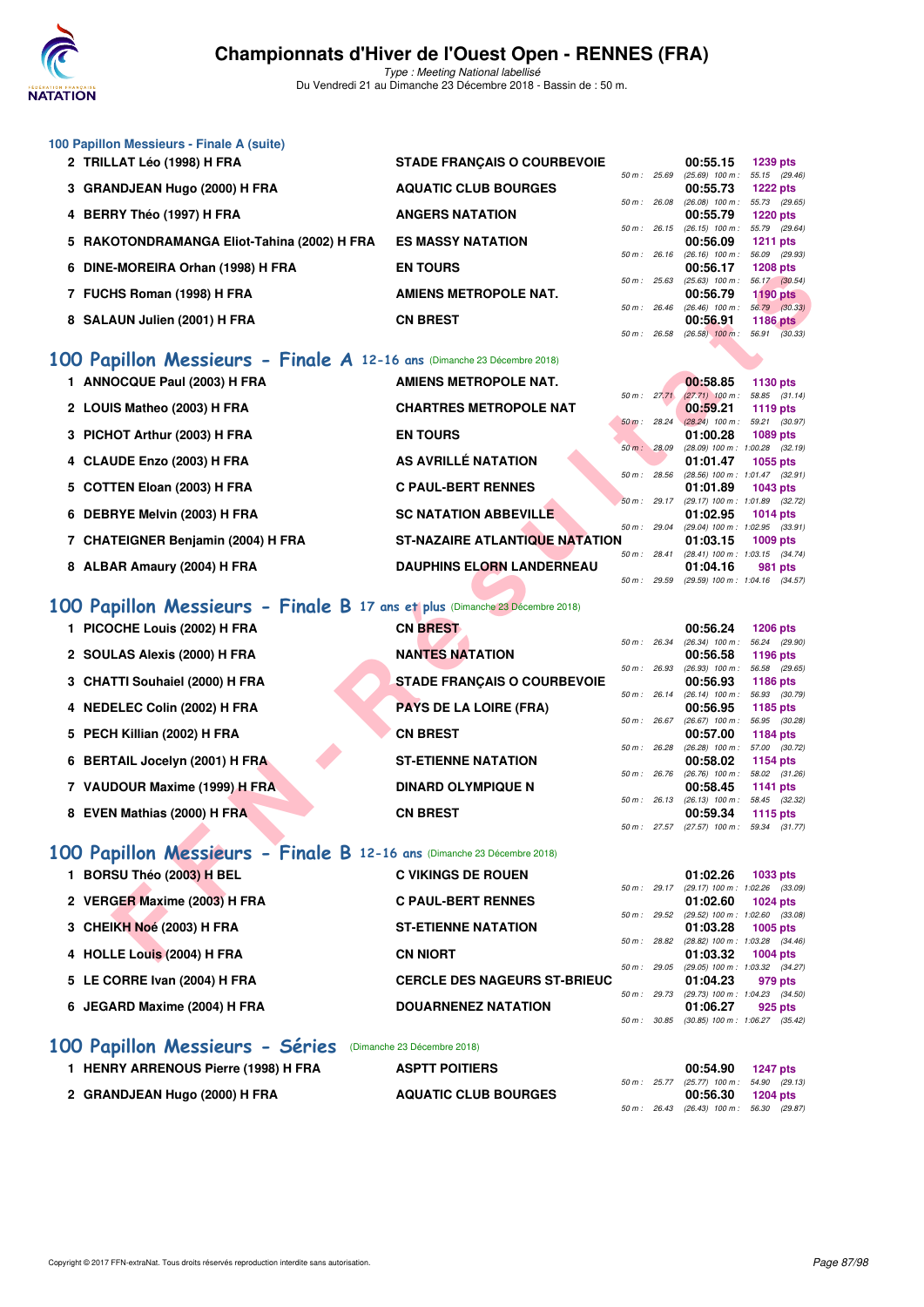

|    | 100 Papillon Messieurs - Séries (suite)   |                                    |                |       |                                                 |                                  |  |
|----|-------------------------------------------|------------------------------------|----------------|-------|-------------------------------------------------|----------------------------------|--|
|    | 3 TRILLAT Léo (1998) H FRA                | <b>STADE FRANÇAIS O COURBEVOIE</b> | 50 m : 26.22   |       | 00:56.44<br>$(26.22)$ 100 m :                   | <b>1200 pts</b><br>56.44 (30.22) |  |
|    | 4 FUCHS Roman (1998) H FRA                | AMIENS METROPOLE NAT.              | 50 m: 26.54    |       | 00:56.54<br>$(26.54)$ 100 m :                   | 1197 pts<br>56.54 (30.00)        |  |
|    | 5 BERRY Théo (1997) H FRA                 | <b>ANGERS NATATION</b>             | 50 m: 26.59    |       | 00:56.69<br>$(26.59)$ 100 m :                   | 1193 pts<br>56.69 (30.10)        |  |
|    | 6 SALAUN Julien (2001) H FRA              | <b>CN BREST</b>                    |                |       | 00:56.79                                        | 1190 pts                         |  |
| 7  | DINE-MOREIRA Orhan (1998) H FRA           | <b>EN TOURS</b>                    | 50 m : 26.64   |       | $(26.64)$ 100 m :<br>00:56.84                   | 56.79 (30.15)<br>1188 pts        |  |
| 8  | RAKOTONDRAMANGA Eliot-Tahina (2002) H FRA | <b>ES MASSY NATATION</b>           | 50 m: 26.59    |       | $(26.59)$ 100 m : 56.84 $(30.25)$<br>00:56.89   | <b>1187 pts</b>                  |  |
| 9  | <b>NEDELEC Colin (2002) H FRA</b>         | <b>PAYS DE LA LOIRE (FRA)</b>      | 50 m : 26.72   |       | $(26.72)$ 100 m : 56.89 $(30.17)$<br>00:57.11   | 1180 pts                         |  |
|    | 10 SOULAS Alexis (2000) H FRA             | <b>NANTES NATATION</b>             | 50 m : 26.79   |       | $(26.79)$ 100 m : 57.11 $(30.32)$<br>00:57.22   | 1177 pts                         |  |
|    | 11 VAUDOUR Maxime (1999) H FRA            | <b>DINARD OLYMPIQUE N</b>          | 50 m: 27.21    |       | $(27.21)$ 100 m :<br>00:57.52                   | 57.22 (30.01)<br><b>1168 pts</b> |  |
|    | 12 EVEN Mathias (2000) H FRA              | <b>CN BREST</b>                    | 50 m: 26.65    |       | (26.65) 100 m: 57.52 (30.87)<br>00:57.60        | <b>1166 pts</b>                  |  |
|    | 13 CHATTI Souhaiel (2000) H FRA           | <b>STADE FRANÇAIS O COURBEVOIE</b> | 50 m: 27.07    |       | $(27.07)$ 100 m :<br>00:57.64                   | 57.60 (30.53)<br>1165 pts        |  |
| 14 | PICOCHE Louis (2002) H FRA                | <b>CN BREST</b>                    | $50 m$ :       | 26.89 | $(26.89)$ 100 m : 57.64 $(30.75)$<br>00:57.75   | 1162 pts                         |  |
|    | 15 PECH Killian (2002) H FRA              | <b>CN BREST</b>                    | 50 m: 26.86    |       | (26.86) 100 m: 57.75 (30.89)<br>00:57.77        | <b>1161 pts</b>                  |  |
|    | 16 ROTHON Mathieu (2000) H FRA            | AMIENS METROPOLE NAT.              | 50 m: 26.87    |       | (26.87) 100 m: 57.77 (30.90)<br>00:57.82        | 1159 pts                         |  |
|    | 17 BERTAIL Jocelyn (2001) H FRA           | <b>ST-ETIENNE NATATION</b>         | 50 m: 27.18    |       | $(27.18)$ 100 m : 57.82 $(30.64)$<br>00:57.84   | 1159 pts                         |  |
|    | 18 NAUD Theo (2001) H FRA                 | <b>CHARTRES METROPOLE NAT</b>      | $50 m$ : 26.57 |       | $(26.57)$ 100 m :<br>00:58.02                   | 57.84 (31.27)<br>1154 pts        |  |
| 19 | HOUOT Jeremy (1999) H FRA                 | <b>C VIKINGS DE ROUEN</b>          | 50 m: 26.97    |       | $(26.97)$ 100 m : 58.02 $(31.05)$<br>00:58.19   | 1149 pts                         |  |
| 20 | <b>CABIOCH Clément (2000) H FRA</b>       | <b>C VIKINGS DE ROUEN</b>          | 50 m : 26.85   |       | $(26.85)$ 100 m : 58.19 $(31.34)$<br>00:58.20   | 1148 pts                         |  |
|    | 21 THENU Maxime (2002) H FRA              | <b>CHARTRES METROPOLE NAT</b>      | 50 m : 27.36   |       | $(27.36)$ 100 m : 58.20 $(30.84)$<br>00:58.42   | 1142 pts                         |  |
|    | 22 DEZ Léo (2002) H FRA                   | <b>PAYS DE LA LOIRE (FRA)</b>      | 50 m : 26.86   |       | $(26.86)$ 100 m : 58.42 $(31.56)$<br>00:58.80   | 1131 pts                         |  |
|    | 23 ANNOCQUE Paul (2003) H FRA             | <b>AMIENS METROPOLE NAT.</b>       | 50 m: 27.63    |       | $(27.63)$ 100 m :<br>00:58.90                   | 58.80 (31.17)<br>1128 pts        |  |
|    | 24 MALLET Clement (2002) H FRA            | <b>AMIENS METROPOLE NAT.</b>       | 50 m: 27.58    |       | $(27.58)$ 100 m :<br>00:58.92                   | 58.90 (31.32)<br><b>1128 pts</b> |  |
|    | 25 LEIPP Corentin (2002) H FRA            | <b>ERSTEIN AQUATIC CLUB</b>        | 50 m: 27.31    |       | $(27.31)$ 100 m :<br>00:58.93                   | 58.92 (31.61)<br><b>1127 pts</b> |  |
|    | 26 LEGRAND Simon (1999) H FRA             | <b>ESPADON GRAND-QUEVILLY</b>      | 50 m: 27.35    |       | (27.35) 100 m: 58.93 (31.58)<br>00:59.24        | <b>1118 pts</b>                  |  |
|    | 27 PARAYRE Maxime (1998) H FRA            | <b>CNM ST-GERMAIN-DU-PUY</b>       | 50 m : 26.55   |       | (26.55) 100 m: 59.24 (32.69)<br>00:59.27        | <b>1117 pts</b>                  |  |
|    | 28 DULONDEL Louis (1998) H FRA            | <b>C VIKINGS DE ROUEN</b>          | 50 m: 27.61    |       | $(27.61)$ 100 m :<br>00:59.61                   | 59.27 (31.66)<br>1108 pts        |  |
|    | 28 LE FLOCH Mathieu (2001) H FRA          | ST-NAZAIRE ATLANTIQUE NATATION     | 50 m : 27.01   |       | $(27.01)$ 100 m :<br>00:59.61                   | 59.61 (32.60)<br>1108 pts        |  |
|    | 30 ROSSILLON Virgile (2000) H FRA         | <b>STADE FRANÇAIS O COURBEVOIE</b> | 50 m: 28.23    |       | $(28.23)$ 100 m :<br>00:59.72                   | 59.61 (31.38)<br>1105 pts        |  |
|    | 31 PICHOT Julien (2001) H FRA             | <b>AURAY NATATION</b>              | 50 m: 27.67    |       | $(27.67)$ 100 m :<br>00:59.85                   | 59.72 (32.05)<br>1101 pts        |  |
|    | 32 GUERIN Thomas (2001) H FRA             | <b>CN LE MANS</b>                  | 50 m: 28.44    |       | (28.44) 100 m: 59.85 (31.41)<br>00:59.98        | 1097 pts                         |  |
| 33 | JOLY Killian (2000) H FRA                 | <b>DINARD OLYMPIQUE N</b>          | 50 m: 27.71    |       | (27.71) 100 m: 59.98 (32.27)<br>01:00.15        | 1092 pts                         |  |
|    | 34 LEPELLETIER Lucas (2002) H FRA         | <b>CNP DE SAINT-LO</b>             | 50 m : 28.54   |       | $(28.54)$ 100 m : 1:00.15 $(31.61)$<br>01:00.26 | 1089 pts                         |  |
|    | 35 AUBIN Samuel (2001) H FRA              | <b>ANGERS NATATION</b>             | 50 m: 28.18    |       | (28.18) 100 m: 1:00.26 (32.08)<br>01:00.44      | 1084 pts                         |  |
|    |                                           |                                    | 50 m : 27.78   |       | (27.78) 100 m: 1:00.44 (32.66)                  |                                  |  |
|    | 36 BOUCHON Victor (2002) H FRA            | <b>C REDON NATATION</b>            | 50 m: 28.03    |       | 01:00.67<br>(28.03) 100 m: 1:00.67 (32.64)      | 1078 pts                         |  |
| 36 | <b>BEKONO Pierre (2002) H FRA</b>         | <b>CNP LOUDÉAC</b>                 | 50 m : 27.88   |       | 01:00.67<br>(27.88) 100 m : 1:00.67 (32.79)     | 1078 pts                         |  |
|    | 38 GORJAO MOREIRA Martin (1999) H FRA     | <b>STADE FRANÇAIS O COURBEVOIE</b> | 50 m : 28.34   |       | 01:00.69<br>(28.34) 100 m: 1:00.69 (32.35)      | 1077 pts                         |  |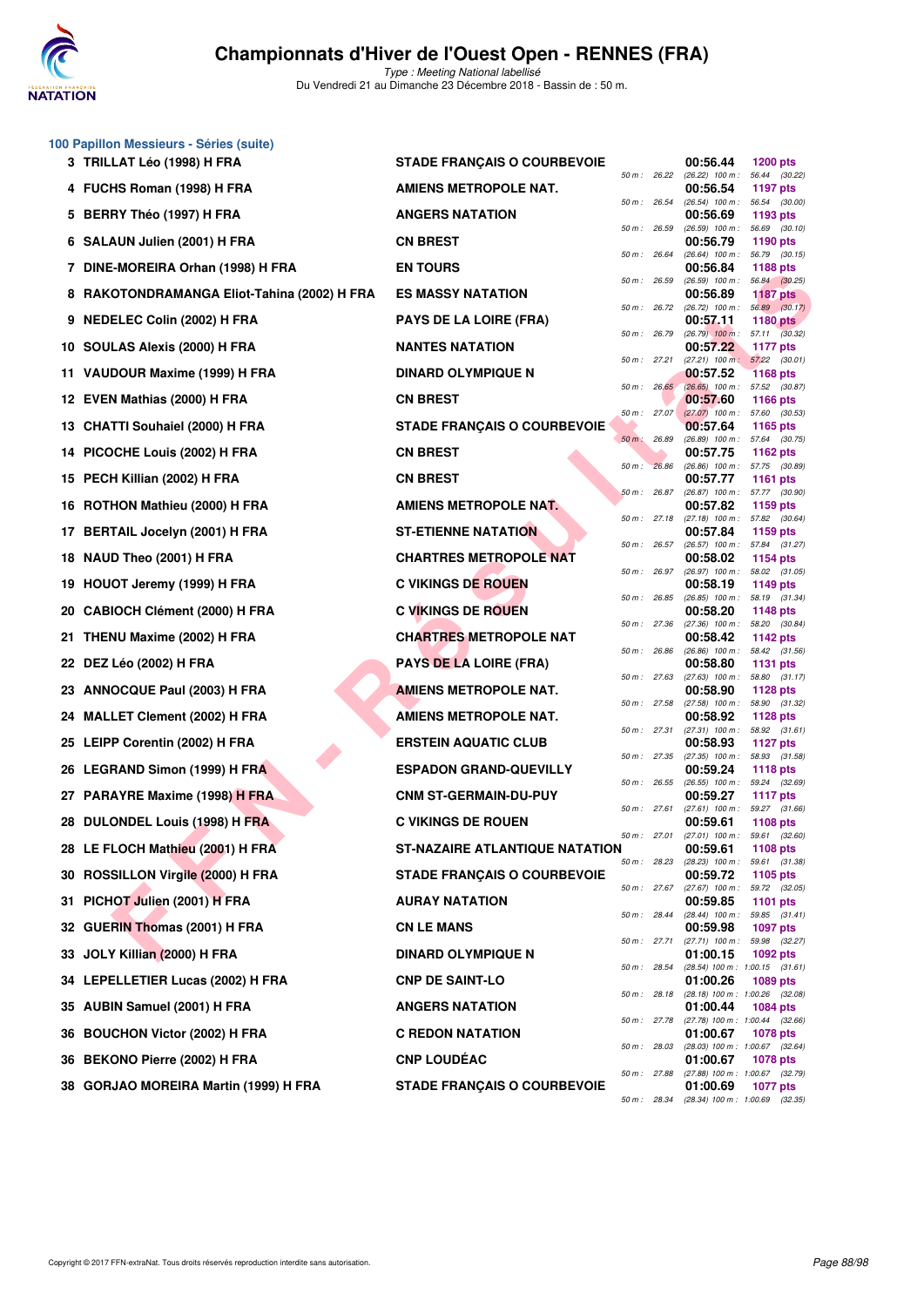

Type : Meeting National labellisé Du Vendredi 21 au Dimanche 23 Décembre 2018 - Bassin de : 50 m.

#### **100 Papillon Messieurs - Séries (suite)**

| 39 BERNARD-PLANESSE Paul-Etienne (1999) H FRA                               | <b>EN TOURS</b>                                                                     |              |                | 01:00.82                            | 1073 pts                                               |
|-----------------------------------------------------------------------------|-------------------------------------------------------------------------------------|--------------|----------------|-------------------------------------|--------------------------------------------------------|
| 40 FLEURY Noah (2000) H FRA                                                 | <b>EN CAEN</b>                                                                      | 50 m : 28.39 |                | 01:00.84                            | $(28.39)$ 100 m : 1:00.82 $(32.43)$<br>1073 pts        |
| 41 CHIRON Hugo (2001) H FRA                                                 | <b>NANTES NATATION</b>                                                              |              | 50 m : 27.90   | 01:00.92                            | $(27.90)$ 100 m : 1:00.84 $(32.94)$<br><b>1070 pts</b> |
| 42 MORVAN Gabriel (1997) H FRA                                              | <b>LORIENT NATATION</b>                                                             |              | 50 m: 28.16    | 01:01.00                            | $(28.16)$ 100 m : 1:00.92 $(32.76)$<br><b>1068 pts</b> |
| 43 LOUIS Matheo (2003) H FRA                                                | <b>CHARTRES METROPOLE NAT</b>                                                       | 50 m: 28.31  |                | 01:01.04                            | $(28.31)$ 100 m : 1:01.00 $(32.69)$<br><b>1067 pts</b> |
|                                                                             |                                                                                     |              | 50 m : 28.87   |                                     | $(28.87)$ 100 m : 1:01.04 $(32.17)$                    |
| 44 PICHOT Arthur (2003) H FRA                                               | <b>EN TOURS</b>                                                                     | 50 m: 28.46  |                | 01:01.05                            | <b>1067 pts</b><br>$(28.46)$ 100 m : 1:01.05 $(32.59)$ |
| 45 CLAUDE Enzo (2003) H FRA                                                 | AS AVRILLÉ NATATION                                                                 |              | 50 m : 28.43   | 01:01.22                            | 1062 $pts$<br>$(28.43)$ 100 m : 1:01.22 $(32.79)$      |
| 46 CHEVE Baptiste (2002) H FRA                                              | <b>CNP DE SAINT-LO</b>                                                              |              |                | 01:01.23                            | 1062 pts                                               |
| 47 GOUEZEC Corentin (2000) H FRA                                            | <b>AQUATIC CLUB BOURGES</b>                                                         | 50 m: 28.98  |                | 01:01.53                            | (28.98) 100 m: 1:01.23 (32.25)<br><b>1053 pts</b>      |
| 48 TONDEUR Maxime (2001) H FRA                                              | <b>PONT-AUDEMER NAUTIC CLUB</b>                                                     |              | $50 m$ : 28.73 | 01:01.64                            | $(28.73)$ 100 m : 1:01.53 $(32.80)$<br>1050 pts        |
| 49 DENIOT Titouan (2002) H FRA                                              | <b>ECN CHARTRES-DE-BRETAGNE</b>                                                     |              | $50 m$ : 28.14 | 01:01.84                            | $(28.14)$ 100 m : 1:01.64 $(33.50)$<br><b>1045 pts</b> |
|                                                                             |                                                                                     |              | 50 m: 29.04    |                                     | (29.04) 100 m: 1:01.84 (32.80)                         |
| 50   COUTANCEAU Julien (2002) H FRA                                         | <b>CN LUCON</b>                                                                     |              | 50 m: 28.08    | 01:02.00                            | <b>1040 pts</b><br>$(28.08)$ 100 m : 1:02.00 $(33.92)$ |
| 51 COTTEN Eloan (2003) H FRA                                                | <b>C PAUL-BERT RENNES</b>                                                           |              |                | 01:02.01                            | <b>1040 pts</b>                                        |
| 52 RICHEUX Theo (1999) H FRA                                                | <b>OLYMPIQUE CLUB CESSON-SÉVIGNÉ</b>                                                | 50 m: 29.09  |                | 01:02.11                            | (29.09) 100 m: 1:02.01 (32.92)<br><b>1037 pts</b>      |
| 53 DEBRYE Melvin (2003) H FRA                                               | <b>SC NATATION ABBEVILLE</b>                                                        |              | 50 m : 28.06   | 01:02.35                            | $(28.06)$ 100 m : 1:02.11 $(34.05)$<br><b>1031 pts</b> |
| 54   GERIHANOV Movla (2002) H FRA                                           | <b>PAYS DE LA LOIRE (FRA)</b>                                                       | 50 m: 29.41  |                | 01:02.87                            | $(29.41)$ 100 m : 1:02.35 $(32.94)$<br><b>1016 pts</b> |
|                                                                             |                                                                                     |              | 50 m : 27.18   |                                     | $(27.18)$ 100 m : 1:02.87 $(35.69)$                    |
| 55 CHATEIGNER Benjamin (2004) H FRA                                         | <b>ST-NAZAIRE ATLANTIQUE NATATION</b>                                               | 50 m: 28.27  |                | 01:02.91                            | <b>1015 pts</b><br>(28.27) 100 m: 1:02.91 (34.64)      |
| 56 ALBAR Amaury (2004) H FRA                                                | <b>DAUPHINS ELORN LANDERNEAU</b>                                                    |              | 50 m : 29.70   | 01:03.33<br>(29.70) 100 m : 1:03.33 | <b>1004 pts</b><br>(33.63)                             |
| 57   CHEIKH Noé (2003) H FRA                                                | <b>ST-ETIENNE NATATION</b>                                                          |              |                | 01:03.44                            | <b>1001 pts</b>                                        |
| 58 MONOT Kilian (2002) H FRA                                                | <b>DAUPHINS ELORN LANDERNEAU</b>                                                    | 50 m: 28.74  |                | (28.74) 100 m : 1:03.44<br>01:03.49 | (34.70)<br>999 pts                                     |
| 59 HOLLE Louis (2004) H FRA                                                 | <b>CN NIORT</b>                                                                     | 50 m: 28.76  |                | 01:03.74                            | (28.76) 100 m : 1:03.49 (34.73)<br>993 pts             |
|                                                                             |                                                                                     | 50 m : 29.59 |                |                                     | (29.59) 100 m: 1:03.74 (34.15)                         |
| 60 VERGER Maxime (2003) H FRA                                               | <b>C PAUL-BERT RENNES</b>                                                           |              | 50 m : 29.79   | 01:04.23                            | 979 pts<br>(29.79) 100 m: 1:04.23 (34.44)              |
| 61 LE CORRE Ivan (2004) H FRA                                               | <b>CERCLE DES NAGEURS ST-BRIEUC</b>                                                 |              | 50 m : 29.72   | 01:04.29                            | 978 pts                                                |
| 62 BORSU Théo (2003) H BEL                                                  | <b>C VIKINGS DE ROUEN</b>                                                           |              |                | 01:06.53                            | (29.72) 100 m: 1:04.29 (34.57)<br>918 pts              |
| 63 JEGARD Maxime (2004) H FRA                                               | <b>DOUARNENEZ NATATION</b>                                                          |              | 50 m : 29.90   | 01:09.21                            | $(29.90)$ 100 m : 1:06.53 $(36.63)$<br>850 pts         |
| --- MARTIN Gaetan (2002) H FRA                                              | <b>LES NAGEURS BIGOUDENS</b>                                                        |              |                | <b>DNS</b> dec                      | 50 m: 31.99 (31.99) 100 m: 1:09.21 (37.22)             |
| --- SAGNES Hugo (2001) H FRA                                                | AMIENS METROPOLE NAT.                                                               |              |                | <b>DNS dec</b>                      |                                                        |
|                                                                             |                                                                                     |              |                |                                     |                                                        |
| 00 Papillon Messieurs - Finale A 17 ans et plus (Vendredi 21 Décembre 2018) |                                                                                     |              |                |                                     |                                                        |
| 1 GRANDJEAN Hugo (2000) H FRA                                               | <b>AQUATIC CLUB BOURGES</b>                                                         |              |                | 02:03.33                            | <b>1211 pts</b>                                        |
| 2 RAKOTONDRAMANGA Eliot-Tahina (2002) H FRA                                 | 50 m: 27.49 (27.49) 100 m: 58.88 (31.39) 150 m: 1:31.22<br><b>ES MASSY NATATION</b> |              |                | 02:04.56                            | $(32.34)$ 200 m : 2:03.33 $(32.11)$<br>1192 pts        |
| 3 SOULAS Alexis (2000) H FRA                                                | 50 m: 27.74 (27.74) 100 m: 59.98 (32.24) 150 m: 1:31.98<br><b>NANTES NATATION</b>   |              |                | 02:06.72                            | $(32.00)$ 200 m : 2:04.56 $(32.58)$<br><b>1160 pts</b> |

## **[200 Papillon Messieurs - Finale A](http://www.ffnatation.fr/webffn/resultats.php?idact=nat&go=epr&idcpt=55947&idepr=83) 17 ans et plus** (Vendredi 21 Décembre 2018)

| 1 GRANDJEAN Hugo (2000) H FRA               | <b>AQUATIC CLUB BOURGES</b>                               | 02:03.33 1211 pts |                                       |
|---------------------------------------------|-----------------------------------------------------------|-------------------|---------------------------------------|
|                                             | 50 m: 27.49 (27.49) 100 m: 58.88 (31.39) 150 m: 1:31.22   |                   | $(32.34)$ 200 m : 2:03.33 $(32.11)$   |
| 2 RAKOTONDRAMANGA Eliot-Tahina (2002) H FRA | <b>ES MASSY NATATION</b>                                  | 02:04.56 1192 pts |                                       |
|                                             | 50 m: 27.74 (27.74) 100 m: 59.98 (32.24) 150 m: 1:31.98   |                   | $(32.00)$ 200 m : $2:04.56$ $(32.58)$ |
| 3 SOULAS Alexis (2000) H FRA                | <b>NANTES NATATION</b>                                    | 02:06.72 1160 pts |                                       |
|                                             | 50 m: 28.05 (28.05) 100 m: 1:00.23 (32.18) 150 m: 1:33.50 |                   | $(33.27)$ 200 m : 2:06.72 $(33.22)$   |
| 4 HENRY ARRENOUS Pierre (1998) H FRA        | <b>ASPTT POITIERS</b>                                     | 02:07.13 1154 pts |                                       |
|                                             | 50 m: 27.19 (27.19) 100 m: 58.51 (31.32) 150 m: 1:31.43   |                   | $(32.92)$ 200 m : 2:07.13 $(35.70)$   |
| 5 DANDELEUX Lucas (2001) H FRA              | <b>CHARTRES METROPOLE NAT</b>                             | 02:07.74 1145 pts |                                       |
|                                             | 50 m: 28.50 (28.50) 100 m: 1:01.38 (32.88) 150 m: 1:34.48 |                   | $(33.10)$ 200 m : 2:07.74 $(33.26)$   |
| 6 PORTAL Alex (2002) H FRA                  | <b>CNO ST-GERMAIN-EN-LAYE</b>                             | 02:08.58 1133 pts |                                       |
|                                             | 50 m: 28.17 (28.17) 100 m: 1:01.63 (33.46) 150 m: 1:35.71 |                   | $(34.08)$ 200 m : 2:08.58 $(32.87)$   |
| 7 HOUOT Jeremy (1999) H FRA                 | <b>C VIKINGS DE ROUEN</b>                                 | 02:09.72 1116 pts |                                       |
|                                             | 50 m: 28.34 (28.34) 100 m: 1:00.91 (32.57) 150 m: 1:34.77 |                   | $(33.86)$ 200 m : 2:09.72 $(34.95)$   |
| 8 NEDELEC Colin (2002) H FRA                | <b>PAYS DE LA LOIRE (FRA)</b>                             | 02:10.13 1110 pts |                                       |
|                                             | 50 m: 28.42 (28.42) 100 m: 1:01.03 (32.61) 150 m: 1:35.09 |                   | $(34.06)$ 200 m : 2:10.13 $(35.04)$   |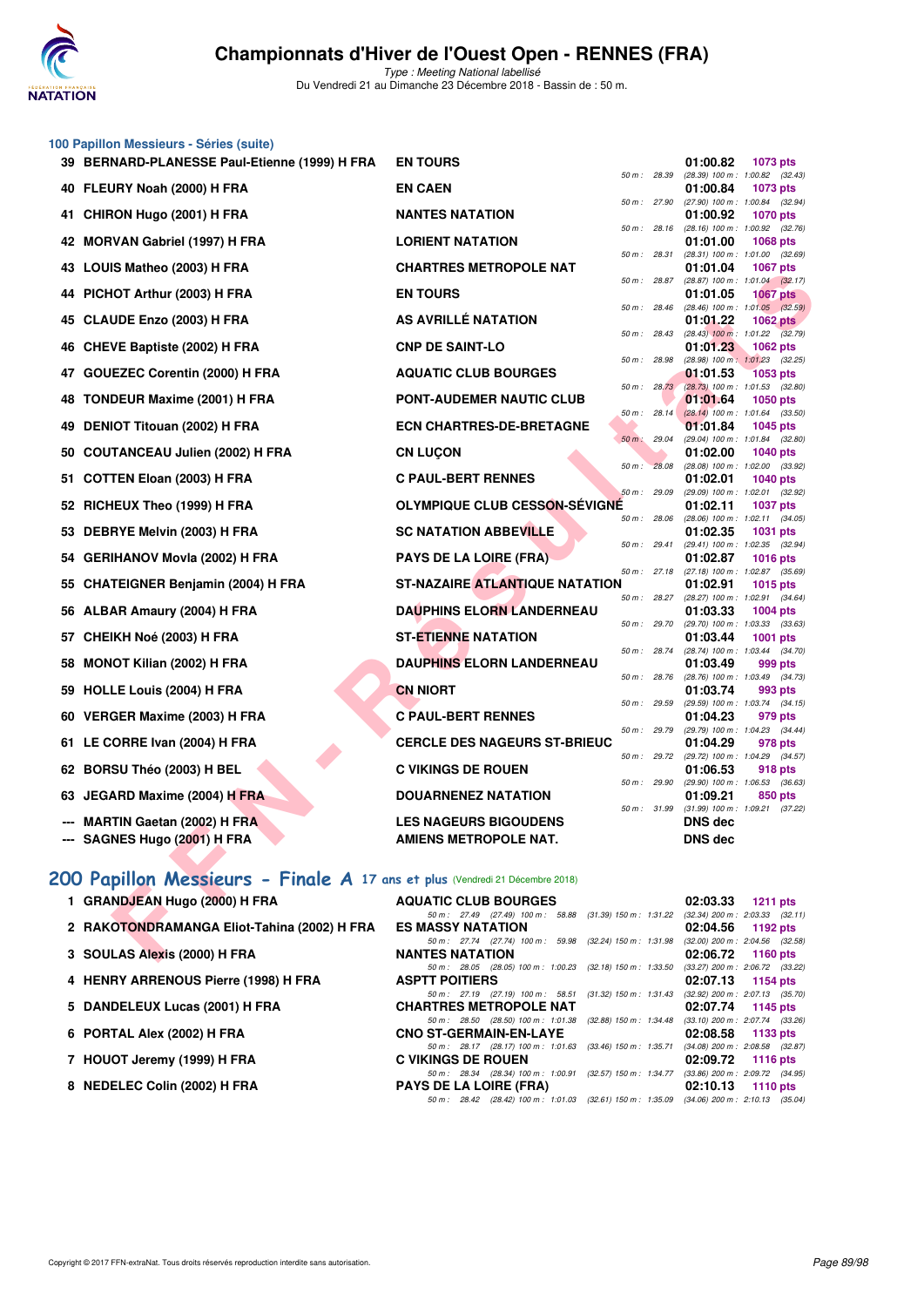

Type : Meeting National labellisé Du Vendredi 21 au Dimanche 23 Décembre 2018 - Bassin de : 50 m.

## **[200 Papillon Messieurs - Finale A](http://www.ffnatation.fr/webffn/resultats.php?idact=nat&go=epr&idcpt=55947&idepr=83) 12-16 ans** (Vendredi 21 Décembre 2018)

**1 ANNOCQUE Paul (2003) H FRA AMIENS METROPOLE NAT. 02:07.60 1147 pts** 50 m: 28.71 (28.71) 100 m: 1:00.65 (31.94) 150 m: 1:33.93 (33.28) 200 m: 2:07.60 (33.67)<br>CHARTRES METROPOLE NAT 02:12.64 1074 pts **2 LOUIS Matheo (2003) H FRA CHARTRES METROPOLE NAT 02:12.64 1074 pts** 50 m : 29.95 (29.95) 100 m : 1:03.70 (33.75) 150 m : 1:38.45 (34.75) 200 m : 2:12.64 (34.19)<br>**C PAUL-BERT RENNES** 02:16.52 1020 pts **3 COTTEN Eloan (2003) H FRA** 50 m : 30.81 (30.81) 100 m : 1:05.08 (34.27) 150 m : 1:40.26 (35.18) 200 m : 2:16.52 (36.26) **4 TEULE Enzo (2004) H FRA CNO ST-GERMAIN-EN-LAYE 02:19.61 978 pts** 50 m: 30.61 (30.61) 100 m: 1:05.26 (34.65) 150 m: 1:42.30 (37.04) 200 m: 2:19.61 (37.31)<br>EN TOURS 02:19.95 973 pts **5 PICHOT Arthur (2003) H FRA EN TOURS 02:19.95 973 pts** 50 m : 30.74 (30.74) 100 m : 1:06.03 (35.29) 150 m : 1:43.18 (37.15) 200 m : 2:19.95 (36.77)<br>**CNP DE SAINT-LO** 02:20.58 965 pts **6 DAGUIER Ethan (2003) H FRA** 50 m : 31.23 (31.23) 100 m : 1:07.34 (36.11) 150 m : 1:44.20 (36.86) 200 m : 2:20.58 (36.38) **7 HOLLE Louis (2004) H FRA CN NIORT 02:23.31 928 pts** 50 m : 30.91 (30.91) 100 m : 1:07.24 (36.33) 150 m : 1:44.82 (37.58) 200 m : 2:23.31 (38.49)<br>**CHOLET NATATION** 02:23.60 925 pts **8 ROBLIN Simon (2003) H FRA CHOLET NATATION 02:23.60 925 pts** 50 m : 31.70 (31.70) 100 m : 1:08.36 (36.66) 150 m : 1:47.08 (38.72) 200 m : 2:23.60 (36.52)

## **[200 Papillon Messieurs - Finale B](http://www.ffnatation.fr/webffn/resultats.php?idact=nat&go=epr&idcpt=55947&idepr=83) 17 ans et plus** (Vendredi 21 Décembre 2018)

| 1 DULONDEL Louis (1998) H FRA                | <b>C VIKINGS DE ROUEN</b>     |                                                                                          | 02:07.43 1150 pts |                                     |
|----------------------------------------------|-------------------------------|------------------------------------------------------------------------------------------|-------------------|-------------------------------------|
|                                              |                               | 50 m: 28.14 (28.14) 100 m: 1:01.07 (32.93) 150 m: 1:34.65                                |                   | $(33.58)$ 200 m : 2:07.43 $(32.78)$ |
| 2 NAUD Theo (2001) H FRA                     | <b>CHARTRES METROPOLE NAT</b> |                                                                                          | 02:08.30 1137 pts |                                     |
|                                              |                               | 50 m: 28.66 (28.66) 100 m: 1:01.65 (32.99) 150 m: 1:35.30                                |                   | $(33.65)$ 200 m : 2:08.30 $(33.00)$ |
| 3 PECH Killian (2002) H FRA                  | <b>CN BREST</b>               |                                                                                          | 02:09.43          | 1121 pts                            |
|                                              |                               | 50 m: 28.46 (28.46) 100 m: 1:01.72 (33.26) 150 m: 1:35.20                                |                   | $(33.48)$ 200 m : 2:09.43 $(34.23)$ |
| 4 MICHEL Victor (1995) H FRA                 | <b>C PAUL-BERT RENNES</b>     |                                                                                          |                   | $02:10.66$ 1103 pts                 |
|                                              |                               | 50 m: 29.32 (29.32) 100 m: 1:02.57 (33.25) 150 m: 1:36.46 (33.89) 200 m: 2:10.66 (34.20) |                   |                                     |
|                                              |                               |                                                                                          |                   |                                     |
| 5 BERNARD-PLANESSE Paul-Etienne (1999) H FRA | <b>EN TOURS</b>               |                                                                                          | 02:12.70          | 1074 pts                            |
|                                              |                               | 50 m: 28.99 (28.99) 100 m: 1:02.49 (33.50) 150 m: 1:36.73 (34.24) 200 m: 2:12.70 (35.97) |                   |                                     |
| 6 BEKONO Pierre (2002) H FRA                 | <b>CNP LOUDEAC</b>            |                                                                                          |                   | 02:14.06 1054 pts                   |
|                                              |                               | 50 m : 29.92 (29.92) 100 m : 1:03.28 (33.36) 150 m : 1:37.91                             |                   | $(34.63)$ 200 m : 2:14.06 $(36.15)$ |
| 7 PICHOT Julien (2001) H FRA                 | <b>AURAY NATATION</b>         |                                                                                          | 02:14.98          | 1042 pts                            |
|                                              |                               | 50 m: 29.48 (29.48) 100 m: 1:03.43 (33.95) 150 m: 1:38.62 (35.19) 200 m: 2:14.98 (36.36) |                   |                                     |
| 8 GOUEZEC Corentin (2000) H FRA              | <b>AQUATIC CLUB BOURGES</b>   |                                                                                          | 02:15.79          | 1030 pts                            |

## **[200 Papillon Messieurs - Finale B](http://www.ffnatation.fr/webffn/resultats.php?idact=nat&go=epr&idcpt=55947&idepr=83) 12-16 ans** (Vendredi 21 Décembre 2018)

|                       | <b>CERCLE DES NAGEURS ST-BRIEUC</b>                                                     |  | 02:23.54 | 925 pts |
|-----------------------|-----------------------------------------------------------------------------------------|--|----------|---------|
|                       | 50 m: 31.73 (31.73) 100 m: 1:08.85 (37.12) 150 m: 1:47.04 (38.19) 200 m: 2:23.54 (36.50 |  |          |         |
| <b>AURAY NATATION</b> |                                                                                         |  | 02:23.60 | 925 pts |
|                       | 50 m: 30.67 (30.67) 100 m: 1:07.14 (36.47) 150 m: 1:45.63 (38.49) 200 m: 2:23.60 (37.97 |  |          |         |
|                       | <b>DAUPHINS ELORN LANDERNEAU</b>                                                        |  | 02:25.76 | 896 pts |
|                       | 50 m: 32.75 (32.75) 100 m: 1:10.14 (37.39) 150 m: 1:49.09 (38.95) 200 m: 2:25.76 (36.67 |  |          |         |
| <b>EN TOURS</b>       |                                                                                         |  | 02:31.08 | 829 pts |
|                       | 50 m: 33.06 (33.06) 100 m: 1:12.50 (39.44) 150 m: 1:50.61 (38.11) 200 m: 2:31.08 (40.47 |  |          |         |

## **[200 Papillon Messieurs - Séries](http://www.ffnatation.fr/webffn/resultats.php?idact=nat&go=epr&idcpt=55947&idepr=83)** (Vendredi 21 Décembre 2018)

| 5 PICHOT Arthur (2003) H FRA                                                | <b>EN TOURS</b>                                                                                                                                                                               | 02:19.95 | 973 pts                                                |
|-----------------------------------------------------------------------------|-----------------------------------------------------------------------------------------------------------------------------------------------------------------------------------------------|----------|--------------------------------------------------------|
| 6 DAGUIER Ethan (2003) H FRA                                                | 50 m: 30.74 (30.74) 100 m: 1:06.03 (35.29) 150 m: 1:43.18 (37.15) 200 m: 2:19.95 (36.77)<br><b>CNP DE SAINT-LO</b>                                                                            | 02:20.58 | 965 pts                                                |
| 7 HOLLE Louis (2004) H FRA                                                  | 50 m: 31.23 (31.23) 100 m: 1:07.34<br>$(36.11)$ 150 m : 1:44.20 $(36.86)$ 200 m : 2:20.58 $(36.38)$<br>CN NIORT                                                                               | 02:23.31 | 928 <sub>pts</sub>                                     |
| 8 ROBLIN Simon (2003) H FRA                                                 | 50 m : 30.91 (30.91) 100 m : 1:07.24 (36.33) 150 m : 1:44.82<br><b>CHOLET NATATION</b>                                                                                                        | 02:23.60 | $(37.58)$ 200 m : 2:23.31 $(38.49)$<br>925 pts         |
|                                                                             | 50 m: 31.70 (31.70) 100 m: 1:08.36 (36.66) 150 m: 1:47.08 (38.72) 200 m: 2:23.60 (36.52)                                                                                                      |          |                                                        |
| 00 Papillon Messieurs - Finale B 17 ans et plus (Vendredi 21 Décembre 2018) |                                                                                                                                                                                               |          |                                                        |
| 1 DULONDEL Louis (1998) H FRA                                               | <b>C VIKINGS DE ROUEN</b>                                                                                                                                                                     | 02:07.43 | 1150 pts                                               |
| 2 NAUD Theo (2001) H FRA                                                    | 50 m : 28.14 (28.14) 100 m : 1:01.07 (32.93) 150 m : 1:34.65<br><b>CHARTRES METROPOLE NAT</b><br>50 m : 28.66 (28.66) 100 m : 1:01.65 (32.99) 150 m : 1:35.30 (33.65) 200 m : 2:08.30 (33.00) | 02:08.30 | $(33.58)$ 200 m : 2:07.43 $(32.78)$<br><b>1137 pts</b> |
| 3 PECH Killian (2002) H FRA                                                 | <b>CN BREST</b>                                                                                                                                                                               | 02:09.43 | 1121 $pts$                                             |
| 4 MICHEL Victor (1995) H FRA                                                | 50 m : 28.46 (28.46) 100 m : 1:01.72 (33.26) 150 m : 1:35.20<br><b>C PAUL-BERT RENNES</b>                                                                                                     | 02:10.66 | $(33.48)$ 200 m : 2:09.43 $(34.23)$<br>1103 $pts$      |
| 5 BERNARD-PLANESSE Paul-Etienne (1999) H FRA                                | 50 m : 29.32 (29.32) 100 m : 1:02.57 (33.25) 150 m : 1:36.46<br><b>EN TOURS</b>                                                                                                               | 02:12.70 | $(33.89)$ 200 m : 2:10.66 $(34.20)$<br>1074 pts        |
|                                                                             | 50 m: 28.99 (28.99) 100 m: 1:02.49 (33.50) 150 m: 1:36.73 (34.24) 200 m: 2:12.70 (35.97)                                                                                                      |          |                                                        |
| 6 BEKONO Pierre (2002) H FRA                                                | <b>CNP LOUDEAC</b><br>50 m: 29.92 (29.92) 100 m: 1:03.28 (33.36) 150 m: 1:37.91 (34.63) 200 m: 2:14.06 (36.15)                                                                                | 02:14.06 | 1054 pts                                               |
| 7 PICHOT Julien (2001) H FRA                                                | <b>AURAY NATATION</b>                                                                                                                                                                         | 02:14.98 | 1042 pts                                               |
|                                                                             | 50 m: 29.48 (29.48) 100 m: 1:03.43 (33.95) 150 m: 1:38.62 (35.19) 200 m: 2:14.98 (36.36)                                                                                                      |          |                                                        |
| 8 GOUEZEC Corentin (2000) H FRA                                             | <b>AQUATIC CLUB BOURGES</b><br>50 m: 29.44 (29.44) 100 m: 1:03.74 (34.30) 150 m: 1:39.57 (35.83) 200 m: 2:15.79 (36.22)                                                                       | 02:15.79 | <b>1030 pts</b>                                        |
| 00 Papillon Messieurs - Finale B 12-16 ans (Vendredi 21 Décembre 2018)      |                                                                                                                                                                                               |          |                                                        |
| 1 LE CORRE Ivan (2004) H FRA                                                | <b>CERCLE DES NAGEURS ST-BRIEUC</b>                                                                                                                                                           | 02:23.54 | 925 pts                                                |
|                                                                             | 50 m: 31.73 (31.73) 100 m: 1:08.85 (37.12) 150 m: 1:47.04 (38.19) 200 m: 2:23.54 (36.50)                                                                                                      |          |                                                        |
| 2 BOURSE Dorian (2003) H FRA                                                | <b>AURAY NATATION</b><br>50 m: 30.67 (30.67) 100 m: 1:07.14 (36.47) 150 m: 1:45.63 (38.49) 200 m: 2:23.60 (37.97)                                                                             | 02:23.60 | 925 pts                                                |
| 3 ALBAR Amaury (2004) H FRA                                                 | <b>DAUPHINS ELORN LANDERNEAU</b>                                                                                                                                                              | 02:25.76 | 896 pts                                                |
| 4 BEDU Léo-Paul (2004) H FRA                                                | 50 m: 32.75 (32.75) 100 m: 1:10.14 (37.39) 150 m: 1:49.09 (38.95) 200 m: 2:25.76 (36.67)<br><b>EN TOURS</b>                                                                                   | 02:31.08 | 829 pts                                                |
|                                                                             | 50 m: 33.06 (33.06) 100 m: 1:12.50 (39.44) 150 m: 1:50.61 (38.11) 200 m: 2:31.08 (40.47)                                                                                                      |          |                                                        |
| 00 Papillon Messieurs - Séries (Vendredi 21 Décembre 2018)                  |                                                                                                                                                                                               |          |                                                        |
| 1 RAKOTONDRAMANGA Eliot-Tahina (2002) H FRA                                 | <b>ES MASSY NATATION</b>                                                                                                                                                                      | 02:05.46 | 1179 pts                                               |
| 2 GRANDJEAN Hugo (2000) H FRA                                               | 50 m: 28.39 (28.39) 100 m: 1:01.48 (33.09) 150 m: 1:33.17 (31.69) 200 m: 2:05.46 (32.29)<br><b>AQUATIC CLUB BOURGES</b>                                                                       | 02:05.74 | 1175 pts                                               |
|                                                                             | 50 m: 27.50 (27.50) 100 m: 59.49<br>(31.99) 150 m: 1:32.66 (33.17) 200 m: 2:05.74 (33.08)                                                                                                     |          |                                                        |
| 3 ANNOCQUE Paul (2003) H FRA                                                | AMIENS METROPOLE NAT.                                                                                                                                                                         | 02:06.62 | 1162 $pts$                                             |
| 4 SOULAS Alexis (2000) H FRA                                                | (31.65) 150 m : 1:32.68 (32.46) 200 m : 2:06.62 (33.94)<br>50 m : 28.57 (28.57) 100 m : 1:00.22<br><b>NANTES NATATION</b>                                                                     | 02:07.39 | <b>1150 pts</b>                                        |
|                                                                             | 50 m: 28.66 (28.66) 100 m: 1:01.29 (32.63) 150 m: 1:34.05 (32.76) 200 m: 2:07.39 (33.34)                                                                                                      |          |                                                        |
| 5 HENRY ARRENOUS Pierre (1998) H FRA                                        | <b>ASPTT POITIERS</b><br>50 m: 28.18 (28.18) 100 m: 1:00.67 (32.49) 150 m: 1:34.48 (33.81) 200 m: 2:07.95 (33.47)                                                                             | 02:07.95 | 1142 pts                                               |
| 6 NEDELEC Colin (2002) H FRA                                                | <b>PAYS DE LA LOIRE (FRA)</b>                                                                                                                                                                 | 02:08.07 | 1140 pts                                               |
|                                                                             | 50 m: 28.00 (28.00) 100 m: 1:00.24 (32.24) 150 m: 1:32.93 (32.69) 200 m: 2:08.07 (35.14)                                                                                                      | 02:08.25 |                                                        |
| 7 HOUOT Jeremy (1999) H FRA                                                 | <b>C VIKINGS DE ROUEN</b><br>50 m: 28.57 (28.57) 100 m: 1:01.12<br>(32.55) 150 m: 1:34.44 (33.32) 200 m: 2:08.25 (33.81)                                                                      |          | 1138 pts                                               |
| 8 DANDELEUX Lucas (2001) H FRA                                              | <b>CHARTRES METROPOLE NAT</b>                                                                                                                                                                 | 02:08.50 | 1134 pts                                               |
| 8 PORTAL Alex (2002) H FRA                                                  | 50 m: 28.73 (28.73) 100 m: 1:01.71 (32.98) 150 m: 1:34.85 (33.14) 200 m: 2:08.50 (33.65)<br><b>CNO ST-GERMAIN-EN-LAYE</b>                                                                     | 02:08.50 | 1134 pts                                               |
| 10 NAUD Theo (2001) H FRA                                                   | 50 m: 28.46 (28.46) 100 m: 1:00.69<br>(32.23) 150 m: 1:34.83 (34.14) 200 m: 2:08.50 (33.67)<br><b>CHARTRES METROPOLE NAT</b>                                                                  | 02:08.52 | 1134 pts                                               |
|                                                                             | 50 m: 29.15 (29.15) 100 m: 1:01.78<br>(32.63) 150 m : 1:34.42 (32.64) 200 m : 2:08.52 (34.10)                                                                                                 |          |                                                        |
| 11 DULONDEL Louis (1998) H FRA                                              | <b>C VIKINGS DE ROUEN</b><br>50 m: 28.79 (28.79) 100 m: 1:02.27<br>(33.48) 150 m: 1:36.46 (34.19) 200 m: 2:10.08 (33.62)                                                                      | 02:10.08 | 1111 pts                                               |
| 12 BERNARD-PLANESSE Paul-Etienne (1999) H FRA                               | <b>EN TOURS</b>                                                                                                                                                                               | 02:11.49 | 1091 pts                                               |
|                                                                             | 50 m: 29.30 (29.30) 100 m: 1:02.67 (33.37) 150 m: 1:36.43 (33.76) 200 m: 2:11.49 (35.06)                                                                                                      |          |                                                        |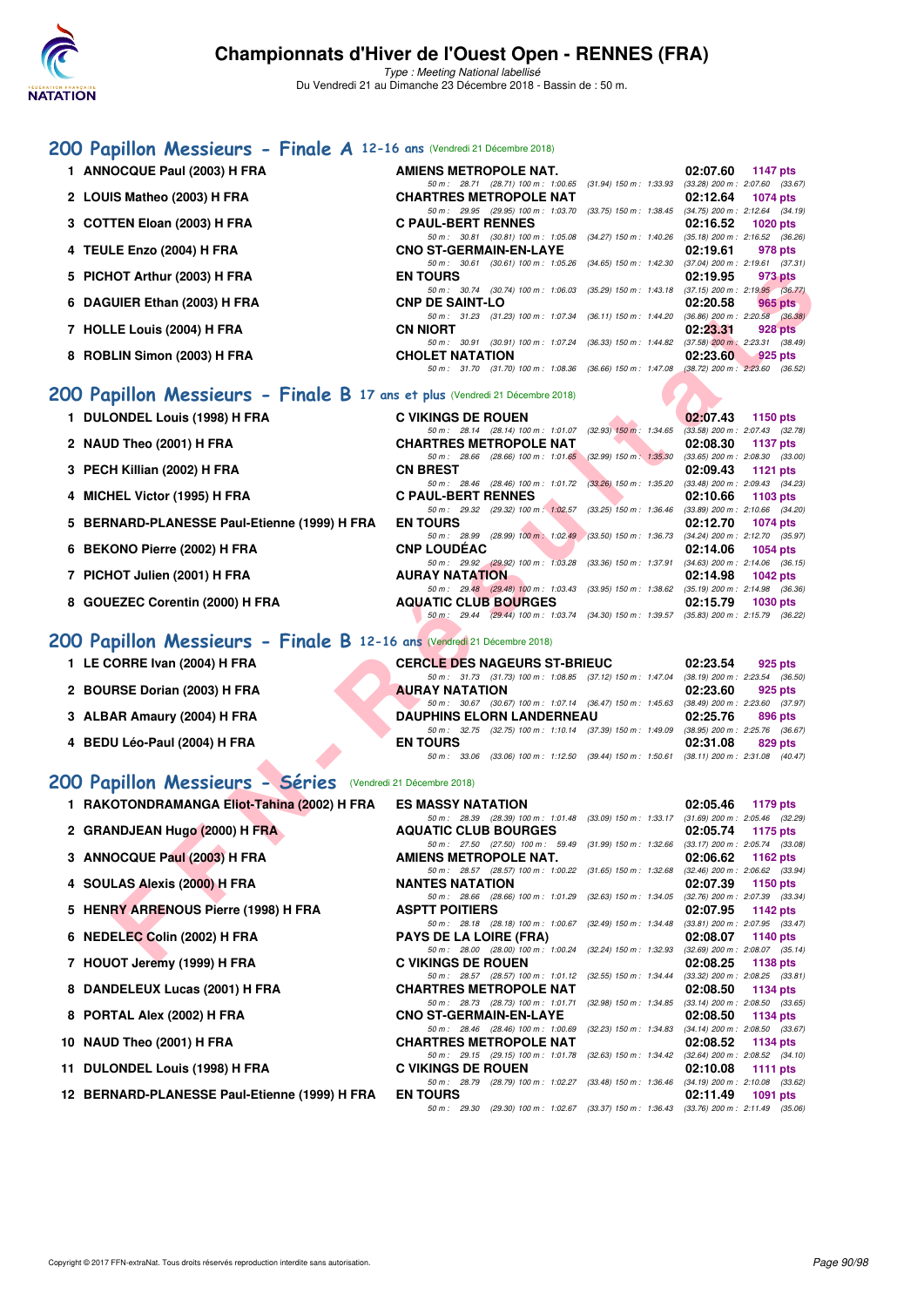

Type : Meeting National labellisé Du Vendredi 21 au Dimanche 23 Décembre 2018 - Bassin de : 50 m.

| 200 Papillon Messieurs - Séries (suite) |  |
|-----------------------------------------|--|
| 13 MICHEL Victor (1995) H FRA           |  |

- **14 LOUIS Matheo (2003) H FRA**
- **15 PECH Killian (2002) H FRA**
- 16 BEKONO Pierre (2002) H FRA
- **17 GOUEZEC Corentin (2000) H FRA**
- 18 BERTAIL Jocelyn (2001) H FRA
- **19 PICHOT Julien (2001) H FRA**
- 20 BEDUNEAU Maxime (2002) H FRA
- **21 WILHELM Hugo (2002) H FRA CHARTRES METROPOLE NAT 02:15.20 1038 pts**
- **22 TEULE Enzo (2004) H FRA CNO ST-GERMAIN-EN-LAYE 02:15.85 1029 pts**
- 23 CHEVE Baptiste (2002) H FRA
- 24 DESPORTES Francois (2002) H FRA
- **25 JACQUET Hugo (1995) H FRA**
- **26 COTTEN Eloan (2003) H FRA**
- 27 DAGUIER Ethan (2003) H FRA
- 28 BARTHÉLÉMY Hugo (2002) H FRA
- **29 PICHOT Arthur (2003) H FRA**
- **30 ROBLIN Simon (2003) H FRA**
- **31 HOLLE Louis (2004) H FRA**
- **32 BOURSE Dorian (2003) H FRA**
- **33 LE CORRE Ivan (2004) H FRA**
- **34 BEDU Léo-Paul (2004) H FRA**
- **35 ALBAR Amaury (2004) H FRA**

- **1 DERACHE Alexandre (1998) H FRA**
- **2 TOMAC Mewen (2001) H FRA**
- **3 BERRY Théo (1997) H FRA**
- **4 TESIC Enzo (2000) H FRA AMIENS METROPOLE NAT. 02:05.61 1201 pts**
- **5 ROTHON Mathieu (2000) H FRA**
- **6 FUCHS Roman (1998) H FRA**
- **7 NEDELEC Colin (2002) H FRA**
- 8 CONTRINO Gianni (1998) H FRA

### **[200 4 Nages Messieurs - Finale A](http://www.ffnatation.fr/webffn/resultats.php?idact=nat&go=epr&idcpt=55947&idepr=91) 12-16 ans** (Samedi 22 Décembre 2018)

- **1 LE PAPE Thomas (2003) H FRA CNM DIEPPE 02:12.28 1101 pts**
- 2 ANNOCQUE Paul (2003) H FRA
- **3 LOUIS Matheo (2003) H FRA**

| <b>IEL Victor (1995) H FRA</b>                                      | <b>C PAUL-BERT RENNES</b>                                                                                                       | 02:11.97<br><b>1084 pts</b> |
|---------------------------------------------------------------------|---------------------------------------------------------------------------------------------------------------------------------|-----------------------------|
| IS Matheo (2003) H FRA                                              | 50 m: 29.40 (29.40) 100 m: 1:02.83 (33.43) 150 m: 1:37.09 (34.26) 200 m: 2:11.97 (34.88)<br><b>CHARTRES METROPOLE NAT</b>       | 02:12.03 1083 pts           |
| H Killian (2002) H FRA                                              | 50 m: 29.95 (29.95) 100 m: 1:03.74 (33.79) 150 m: 1:37.80 (34.06) 200 m: 2:12.03 (34.23)<br><b>CN BREST</b>                     | 02:12.36<br>1078 pts        |
|                                                                     | 50 m: 29.46 (29.46) 100 m: 1:03.54 (34.08) 150 m: 1:37.77 (34.23) 200 m: 2:12.36 (34.59)                                        |                             |
| <b>ONO Pierre (2002) H FRA</b>                                      | <b>CNP LOUDEAC</b><br>50 m: 29.62 (29.62) 100 m: 1:02.87 (33.25) 150 m: 1:37.39 (34.52) 200 m: 2:13.85 (36.46)                  | 02:13.85<br><b>1057 pts</b> |
| EZEC Corentin (2000) H FRA                                          | <b>AQUATIC CLUB BOURGES</b>                                                                                                     | 02:13.86<br>1057 pts        |
| TAIL Jocelyn (2001) H FRA                                           | 50 m: 29.22 (29.22) 100 m: 1:02.92 (33.70) 150 m: 1:38.21 (35.29) 200 m: 2:13.86 (35.65)<br><b>ST-ETIENNE NATATION</b>          | 02:14.55<br>$1048$ pts      |
| IOT Julien (2001) H FRA                                             | 50 m: 28.48 (28.48) 100 m: 1:01.77 (33.29) 150 m: 1:37.03 (35.26) 200 m: 2:14.55 (37.52)<br><b>AURAY NATATION</b>               | 02:14.63<br><b>1046 pts</b> |
|                                                                     | 50 m: 29.29 (29.29) 100 m: 1:03.05 (33.76) 150 m: 1:39.12 (36.07) 200 m: 2:14.63 (35.51)                                        |                             |
| UNEAU Maxime (2002) H FRA                                           | <b>PAYS DE LA LOIRE (FRA)</b><br>50 m: 30.00 (30.00) 100 m: 1:04.09 (34.09) 150 m: 1:39.29 (35.20) 200 m: 2:14.91 (35.62)       | 02:14.91 1042 pts           |
| IELM Hugo (2002) H FRA                                              | <b>CHARTRES METROPOLE NAT</b>                                                                                                   | 02:15.20<br><b>1038 pts</b> |
| LE Enzo (2004) H FRA                                                | 50 m: 29.26 (29.26) 100 m: 1:03.37 (34.11) 150 m: 1:38.65 (35.28) 200 m: 2:15.20 (36.55)<br><b>CNO ST-GERMAIN-EN-LAYE</b>       | 02:15.85<br>$1029$ pts      |
|                                                                     | 50 m : 29.76 (29.76) 100 m : 1:03.63 (33.87) 150 m : 1:39.84 (36.21) 200 m : 2:15.85 (36.01)                                    |                             |
| VE Baptiste (2002) H FRA                                            | <b>CNP DE SAINT-LO</b><br>50 m: 29.26 (29.26) 100 m: 1:03.38 (34.12) 150 m: 1:39.07 (35.69) 200 m: 2:15.93 (36.86)              | 02:15.93<br>1028 pts        |
| PORTES Francois (2002) H FRA                                        | <b>ANGERS NATATION</b>                                                                                                          | 02:16.08<br>1026 pts        |
|                                                                     | 50 m: 29.74 (29.74) 100 m: 1:03.79 (34.05) 150 m: 1:39.53 (35.74) 200 m: 2:16.08 (36.55)                                        |                             |
| QUET Hugo (1995) H FRA                                              | <b>ESPADON GRAND-QUEVILLY</b><br>50 m: 29.65 (29.65) 100 m: 1:04.39 (34.74) 150 m: 1:39.95 (35.56) 200 m: 2:16.77 (36.82)       | 02:16.77<br><b>1017 pts</b> |
| TEN Eloan (2003) H FRA                                              | <b>C PAUL-BERT RENNES</b>                                                                                                       | 02:17.11<br>1012 pts        |
| UIER Ethan (2003) H FRA                                             | 50 m: 30.11 (30.11) 100 m: 1:04.75 (34.64) 150 m: 1:40.70 (35.95) 200 m: 2:17.11 (36.41)<br><b>CNP DE SAINT-LO</b>              | 02:18.24<br>996 pts         |
|                                                                     | 50 m: 30.78 (30.78) 100 m: 1:05.51 (34.73) 150 m: 1:42.17 (36.66) 200 m: 2:18.24 (36.07)                                        |                             |
| THÉLÉMY Hugo (2002) H FRA                                           | <b>CN LE PLESSIS-ROBINSON</b><br>50 m: 30.11 (30.11) 100 m: 1:05.84 (35.73) 150 m: 1:42.21 (36.37) 200 m: 2:19.18 (36.97)       | 02:19.18<br>984 pts         |
| IOT Arthur (2003) H FRA                                             | <b>EN TOURS</b>                                                                                                                 | 02:20.82<br>961 pts         |
| LIN Simon (2003) H FRA                                              | 50 m: 31.84 (31.84) 100 m: 1:06.42 (34.58) 150 m: 1:43.69 (37.27) 200 m: 2:20.82 (37.13)<br><b>CHOLET NATATION</b>              | 02:22.69<br>937 pts         |
|                                                                     | 50 m: 31.54 (31.54) 100 m: 1:07.98 (36.44) 150 m: 1:44.99 (37.01) 200 m: 2:22.69 (37.70)                                        |                             |
| LE Louis (2004) H FRA                                               | <b>CN NIORT</b><br>50 m: 31.11 (31.11) 100 m: 1:07.08 (35.97) 150 m: 1:44.39 (37.31) 200 m: 2:23.48 (39.09)                     | 02:23.48<br>926 pts         |
| RSE Dorian (2003) H FRA                                             | <b>AURAY NATATION</b>                                                                                                           | 02:23.55<br>925 pts         |
|                                                                     | 50 m: 31.41 (31.41) 100 m: 1:07.00 (35.59) 150 m: 1:45.37 (38.37) 200 m: 2:23.55 (38.18)                                        |                             |
| ORRE Ivan (2004) H FRA                                              | <b>CERCLE DES NAGEURS ST-BRIEUC</b><br>50 m: 32.66 (32.66) 100 m: 1:11.13 (38.47) 150 m: 1:50.11 (38.98) 200 m: 2:26.87 (36.76) | 02:26.87<br>882 pts         |
| U Léo-Paul (2004) H FRA                                             | <b>EN TOURS</b>                                                                                                                 | 02:28.56<br>860 pts         |
|                                                                     | 50 m: 32.64 (32.64) 100 m: 1:10.24 (37.60) 150 m: 1:49.16 (38.92) 200 m: 2:28.56 (39.40)                                        |                             |
| AR Amaury (2004) H FRA                                              | <b>DAUPHINS ELORN LANDERNEAU</b><br>50 m: 32.88 (32.88) 100 m: 1:12.11 (39.23) 150 m: 1:53.25 (41.14) 200 m: 2:29.29 (36.04)    | 02:29.29<br>851 pts         |
|                                                                     |                                                                                                                                 |                             |
| Nages Messieurs - Finale A 17 ans et plus (Samedi 22 Décembre 2018) |                                                                                                                                 |                             |
| ACHE Alexandre (1998) H FRA                                         | AMIENS METROPOLE NAT.                                                                                                           | 02:02.34<br>$1252$ pts      |
|                                                                     | 50 m: 25.68 (25.68) 100 m: 57.63 (31.95) 150 m: 1:34.05 (36.42) 200 m: 2:02.34 (28.29)                                          |                             |
| <b>AC Mewen (2001) H FRA</b>                                        | AMIENS METROPOLE NAT.                                                                                                           | 02:03.85<br><b>1228 pts</b> |
| RY Théo (1997) H FRA                                                | 50 m: 27.15 (27.15) 100 m: 58.41 (31.26) 150 m: 1:34.83 (36.42) 200 m: 2:03.85 (29.02)<br><b>ANGERS NATATION</b>                | 02:04.00<br>1226 $pts$      |
|                                                                     | 50 m: 26.71 (26.71) 100 m: 58.87 (32.16) 150 m: 1:35.18 (36.31) 200 m: 2:04.00 (28.82)                                          |                             |
| C Enzo (2000) H FRA                                                 | AMIENS METROPOLE NAT.<br>50 m: 27.61 (27.61) 100 m: 59.29 (31.68) 150 m: 1:36.17 (36.88) 200 m: 2:05.61 (29.44)                 | 02:05.61<br>1201 pts        |
| HON Mathieu (2000) H FRA                                            | AMIENS METROPOLE NAT.                                                                                                           | 02:06.78<br>1183 pts        |
|                                                                     | 50 m: 27.69 (27.69) 100 m: 1:02.61 (34.92) 150 m: 1:37.16 (34.55) 200 m: 2:06.78 (29.62)                                        |                             |
| HS <mark>Rom</mark> an (1998) H FRA                                 | <b>AMIENS METROPOLE NAT.</b><br>50 m: 26.90 (26.90) 100 m: 1:01.51 (34.61) 150 m: 1:39.72 (38.21) 200 m: 2:09.24 (29.52)        | 02:09.24<br>1146 pts        |
| ELEO O-B- (0000) U EDA                                              | <b>DAVO DE LA LOIDE (FRA)</b>                                                                                                   | $0.00000 - 4400 + 1$        |

#### **[200 4 Nages Messieurs - Finale A](http://www.ffnatation.fr/webffn/resultats.php?idact=nat&go=epr&idcpt=55947&idepr=91) 17 ans et plus** (Samedi 22 Décembre 2018)

| AMIENS METROPOLE NAT.                                                                    |                           | 02:02.34 1252 pts                   |
|------------------------------------------------------------------------------------------|---------------------------|-------------------------------------|
| 50 m: 25.68 (25.68) 100 m: 57.63 (31.95) 150 m: 1:34.05                                  |                           | (36.42) 200 m : 2:02.34 (28.29)     |
| <b>AMIENS METROPOLE NAT.</b>                                                             |                           | 02:03.85 1228 pts                   |
| 50 m: 27.15 (27.15) 100 m: 58.41 (31.26) 150 m: 1:34.83                                  |                           | (36.42) 200 m : 2:03.85 (29.02)     |
| <b>ANGERS NATATION</b>                                                                   |                           | 02:04.00 1226 pts                   |
| 50 m: 26.71 (26.71) 100 m: 58.87 (32.16) 150 m: 1:35.18                                  |                           | $(36.31)$ 200 m : 2:04.00 $(28.82)$ |
| <b>AMIENS METROPOLE NAT.</b>                                                             |                           | 02:05.61 1201 pts                   |
| 50 m: 27.61 (27.61) 100 m: 59.29 (31.68) 150 m: 1:36.17                                  |                           | $(36.88)$ 200 m : 2:05.61 $(29.44)$ |
| <b>AMIENS METROPOLE NAT.</b>                                                             |                           | 02:06.78 1183 pts                   |
| 50 m : 27.69 (27.69) 100 m : 1:02.61                                                     | $(34.92)$ 150 m : 1:37.16 | (34.55) 200 m : 2:06.78 (29.62)     |
| AMIENS METROPOLE NAT.                                                                    |                           | 02:09.24 1146 pts                   |
| 50 m: 26.90 (26.90) 100 m: 1:01.51                                                       | $(34.61)$ 150 m : 1:39.72 | (38.21) 200 m : 2:09.24 (29.52)     |
| <b>PAYS DE LA LOIRE (FRA)</b>                                                            |                           | 02:09.69 1139 pts                   |
| 50 m: 27.71 (27.71) 100 m: 1:00.75 (33.04) 150 m: 1:38.92                                |                           | (38.17) 200 m : 2:09.69 (30.77)     |
| <b>ST-ETIENNE NATATION</b>                                                               |                           | $02:13.15$ 1088 pts                 |
| 50 m: 27.85 (27.85) 100 m: 1:05.05 (37.20) 150 m: 1:41.63 (36.58) 200 m: 2:13.15 (31.52) |                           |                                     |

| <b>UNNEVILLE</b>                                                                            | $V = L L U$ 101 $V =$ |
|---------------------------------------------------------------------------------------------|-----------------------|
| 50 m : 28.74 (28.74) 100 m : 1:04.06 (35.32) 150 m : 1:42.19 (38.13) 200 m : 2:12.28 (30.09 |                       |
| AMIENS METROPOLE NAT.                                                                       | 02:13.18 1088 pts     |
| 50 m : 28.04 (28.04) 100 m : 1:02.93 (34.89) 150 m : 1:42.53 (39.60) 200 m : 2:13.18 (30.65 |                       |
| <b>CHARTRES METROPOLE NAT</b>                                                               | $02:15.58$ 1053 pts   |
| 50 m: 29.07 (29.07) 100 m: 1:04.87 (35.80) 150 m: 1:44.56 (39.69) 200 m: 2:15.58 (31.02     |                       |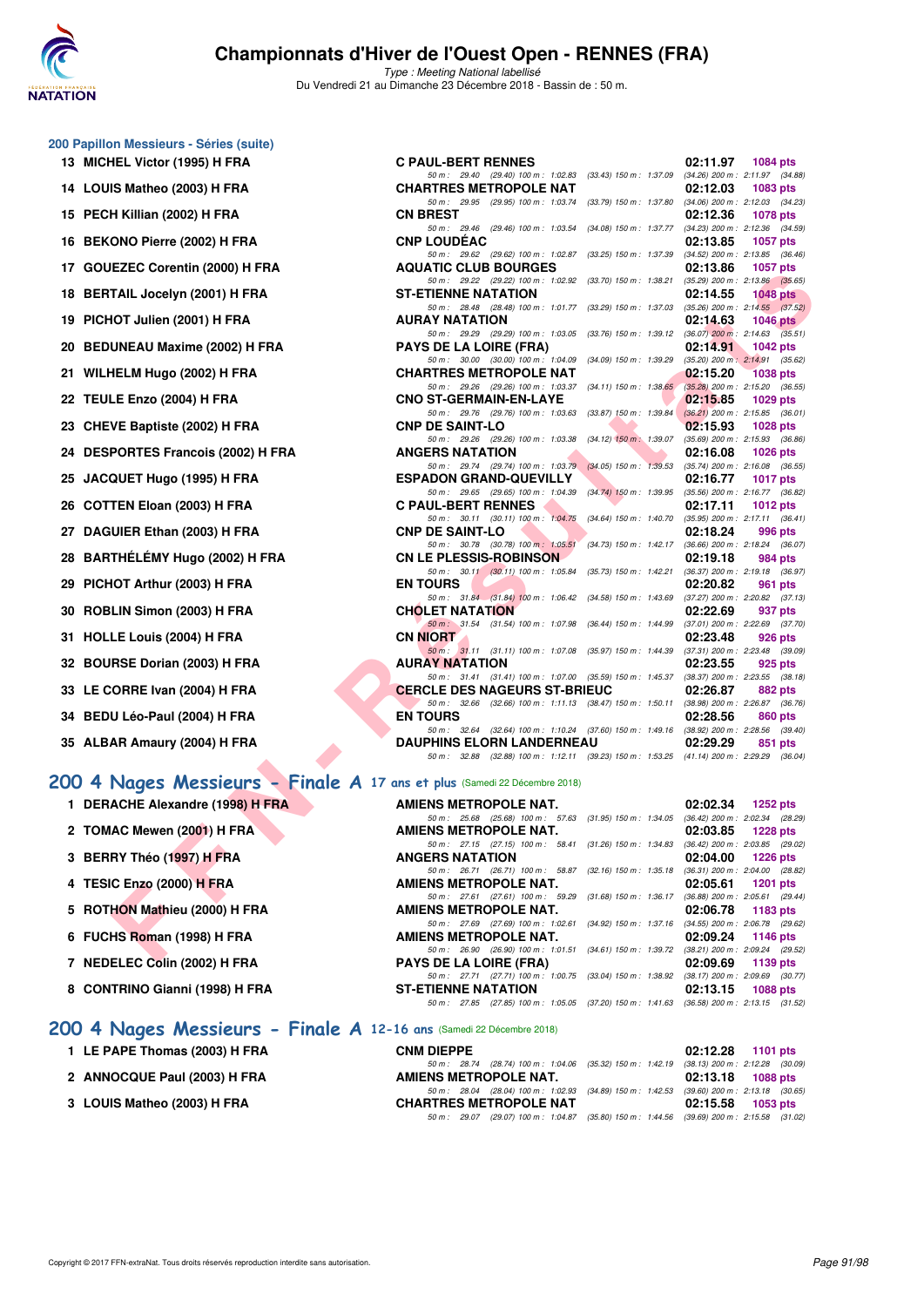

Type : Meeting National labellisé Du Vendredi 21 au Dimanche 23 Décembre 2018 - Bassin de : 50 m.

| 200 4 Nages Messieurs - Finale A (suite)                                  |                                                                                                         |                                                             |
|---------------------------------------------------------------------------|---------------------------------------------------------------------------------------------------------|-------------------------------------------------------------|
| 4 KLEIN Alexi (2003) H FRA                                                | <b>ANGERS NATATION</b>                                                                                  | 02:16.99<br>1033 pts                                        |
| 5 HUGOT Maximilien (2003) H FRA                                           | 50 m: 29.07 (29.07) 100 m: 1:04.91 (35.84) 150 m: 1:46.61<br>AMIENS METROPOLE NAT.                      | (41.70) 200 m : 2:16.99 (30.38<br>02:17.65<br>1023 pts      |
|                                                                           | 50 m: 28.95 (28.95) 100 m: 1:03.42 (34.47) 150 m: 1:46.31                                               | (42.89) 200 m : 2:17.65 (31.34                              |
| 6 DEBRYE Melvin (2003) H FRA                                              | <b>SC NATATION ABBEVILLE</b>                                                                            | 02:18.32<br>1014 $pts$                                      |
| 7 TEULE Enzo (2004) H FRA                                                 | 50 m: 29.56 (29.56) 100 m: 1:05.12 (35.56) 150 m: 1:46.99<br><b>CNO ST-GERMAIN-EN-LAYE</b>              | $(41.87)$ 200 m : 2:18.32 $(31.33)$<br>02:19.02<br>1004 pts |
| 8 HOLLE Louis (2004) H FRA                                                | $(36.05)$ 150 m : 1:46.08<br>(29.44) 100 m : 1:05.49<br>50 m: 29.44<br><b>CN NIORT</b>                  | (40.59) 200 m : 2:19.02 (32.94)<br>02:20.06<br>990 pts      |
|                                                                           | $(30.23)$ 100 m: 1:05.89 $(35.66)$ 150 m: 1:47.50 $(41.61)$ 200 m: 2:20.06 $(32.56)$<br>30.23<br>50 m : |                                                             |
| 200 4 Nages Messieurs - Finale B 17 ans et plus (Samedi 22 Décembre 2018) |                                                                                                         |                                                             |
| <b>GRANDJEAN Hugo (2000) H FRA</b>                                        | <b>AQUATIC CLUB BOURGES</b>                                                                             | 02:09.03<br><b>1149 pts</b>                                 |

|  |  |  | 1 GRANDJEAN Hugo (2000) H FRA |  |  |  |
|--|--|--|-------------------------------|--|--|--|
|--|--|--|-------------------------------|--|--|--|

- 50 m : 26.44 (26.44) 100 m : 1:00.74 (34.30) 150 m : 1:39.08 (38.34) 200 m : 2:09.03 (29.95) **2 BOUCHON Pierre (1999) H FRA CN BREST 02:10.31 1130 pts**
- **3 DANDELEUX Lucas (2001) H FRA**
- **4 LAINÉ Melaine (2001) H FRA**
- 5 TAYAKOUT Reis (2000) H FRA
- **6 BOURDIER Julien (2001) H FRA**
- **7 DEGEILH Theo (1999) H FRA**
- **8 MANCEL Quentin (1994) H FRA**

### **[200 4 Nages Messieurs - Finale B](http://www.ffnatation.fr/webffn/resultats.php?idact=nat&go=epr&idcpt=55947&idepr=91) 12**

- **1 PILLER Mathis (2003) H FRA**
- **2 BORSU Théo (2003) H BEL**
- **3 LE LEM Gautier (2004) H FRA**
- **4 VERGER Maxime (2003) H FRA**
- 5 GILBERT Elouan (2004) H FRA
- **6 BOURSE Dorian (2003) H FRA**
- **7 VITSE Victor (2004) H FRA**
- **8 MULLER Hugo (2004) H FRA**

#### **[200 4 Nages Messieurs - Séries](http://www.ffnatation.fr/webffn/resultats.php?idact=nat&go=epr&idcpt=55947&idepr=91)** (Samedi 22 Décembre 2018)

- **1 TOMAC Mewen (2001) H FRA**
- **2 BERRY Théo (1997) H FRA**
- **3 DERACHE Alexandre (1998) H FRA**
- **4 TESIC Enzo (2000) H FRA**
- **5 FUCHS Roman (1998) H FRA**
- **6 ROTHON Mathieu (2000) H FRA**
- 7 NEDELEC Colin (2002) H FRA
- **8 JODIN Matéo (2001) H FRA**
- **9 CONTRINO Gianni (1998) H FRA**
- **10 GRANDJEAN Hugo (2000) H FRA**
- 11 BOUCHON Pierre (1999) H FRA

| LE LUUIS (ZUU4) II FRA                                              | ו חשוויו ויו                                                                                                            | <u>vz.zv.vv</u><br>່ວວບ ນເວ |
|---------------------------------------------------------------------|-------------------------------------------------------------------------------------------------------------------------|-----------------------------|
|                                                                     | 50 m: 30.23 (30.23) 100 m: 1.05.89 (35.66) 150 m: 1.47.50 (41.61) 200 m: 2.20.06 (32.56)                                |                             |
| Nages Messieurs - Finale B 17 ans et plus (Samedi 22 Décembre 2018) |                                                                                                                         |                             |
|                                                                     |                                                                                                                         |                             |
| NDJEAN Hugo (2000) H FRA                                            | <b>AQUATIC CLUB BOURGES</b><br>50 m: 26.44 (26.44) 100 m: 1:00.74 (34.30) 150 m: 1:39.08 (38.34) 200 m: 2:09.03 (29.95) | 02:09.03<br>1149 pts        |
| <b>CHON Pierre (1999) H FRA</b>                                     | <b>CN BREST</b>                                                                                                         | 02:10.31<br>$1130$ pts      |
|                                                                     | 50 m: 27.19 (27.19) 100 m: 1:00.66 (33.47) 150 m: 1:39.77 (39.11) 200 m: 2:10.31 (30.54)                                |                             |
| DELEUX Lucas (2001) H FRA                                           | <b>CHARTRES METROPOLE NAT</b>                                                                                           | 02:12.23<br>1102 pts        |
|                                                                     | 50 m: 28.24 (28.24) 100 m: 1:02.74 (34.50) 150 m: 1:42.12 (39.38) 200 m: 2:12.23 (30.11)                                |                             |
| IÉ Melaine (2001) H FRA                                             | <b>CN FOUGERES</b>                                                                                                      | 02:13.53<br>1083 pts        |
| <b>AKOUT Reis (2000) H FRA</b>                                      | 50 m: 28.89 (28.89) 100 m: 1:04.73 (35.84) 150 m: 1:43.00 (38.27) 200 m: 2:13.53 (30.53)<br><b>ST-ETIENNE NATATION</b>  | 02:14.47                    |
|                                                                     | 50 m: 28.79 (28.79) 100 m: 1:02.94 (34.15) 150 m: 1:43.19 (40.25) 200 m: 2:14.47 (31.28)                                | 1069 pts                    |
| RDIER Julien (2001) H FRA                                           | <b>ST-ETIENNE NATATION</b>                                                                                              | 02:14.82<br>1064 pts        |
|                                                                     | 50 m: 28.80 (28.80) 100 m: 1:03.39 (34.59) 150 m: 1:44.38 (40.99) 200 m: 2:14.82 (30.44)                                |                             |
| EILH Theo (1999) H FRA                                              | <b>ALLIANCE ORLEANS NATATION</b>                                                                                        | 02:14.87<br>1063 pts        |
|                                                                     | 50 m: 29.75 (29.75) 100 m: 1:08.65 (38.90) 150 m: 1:49.74 (41.09) 200 m: 2:14.87 (25.13)                                |                             |
| CEL Quentin (1994) H FRA                                            | <b>EN CAEN</b>                                                                                                          | 02:14.89<br>$1063$ pts      |
|                                                                     | 50 m: 28.30 (28.30) 100 m: 1:02.67 (34.37) 150 m: 1:42.66 (39.99) 200 m: 2:14.89 (32.23)                                |                             |
| Nages Messieurs - Finale B 12-16 ans (Samedi 22 Décembre 2018)      |                                                                                                                         |                             |
|                                                                     |                                                                                                                         |                             |
| ER Mathis (2003) H FRA                                              | <b>CA L'HAY-LES-ROSES</b>                                                                                               | 02:17.85<br>1021 $pts$      |
|                                                                     | 50 m: 29.51 (29.51) 100 m: 1:05.63 (36.12) 150 m: 1:44.87 (39.24) 200 m: 2:17.85 (32.98)                                |                             |
| SU Théo (2003) H BEL                                                | <b>C VIKINGS DE ROUEN</b><br>50 m: 29.92 (29.92) 100 m: 1:07.37 (37.45) 150 m: 1:47.97 (40.60) 200 m: 2:20.70 (32.73)   | 02:20.70<br>981 pts         |
| EM Gautier (2004) H FRA                                             | <b>PAYS DE LA LOIRE (FRA)</b>                                                                                           | 02:22.94<br>950 pts         |
|                                                                     | 50 m: 31.91 (31.91) 100 m: 1:10.99 (39.08) 150 m: 1:49.45 (38.46) 200 m: 2:22.94 (33.49)                                |                             |
| GER Maxime (2003) H FRA                                             | <b>C PAUL-BERT RENNES</b>                                                                                               | 02:23.51<br>942 pts         |
|                                                                     | 50 m : 29.34 (29.34) 100 m : 1:08.12 (38.78) 150 m : 1:48.53 (40.41) 200 m : 2:23.51 (34.98)                            |                             |
| ERT Elouan (2004) H FRA                                             | <b>CAUDAN NATATION</b>                                                                                                  | 02:25.02<br>922 pts         |
|                                                                     | 50 m: 31.87 (31.87) 100 m: 1:10.84 (38.97) 150 m: 1:51.13 (40.29) 200 m: 2:25.02 (33.89)                                |                             |
| RSE Dorian (2003) H FRA                                             | <b>AURAY NATATION</b><br>50 m: 30.33 (30.33) 100 m: 1:07.24 (36.91) 150 m: 1:51.78 (44.54) 200 m: 2:25.06 (33.28)       | 02:25.06<br>921 pts         |
| E Victor (2004) H FRA                                               | <b>MARCQ NATATION</b>                                                                                                   | 02:25.72<br>912 pts         |
|                                                                     | 50 m: 32.53 (32.53) 100 m: 1:09.42 (36.89) 150 m: 1:52.20 (42.78) 200 m: 2:25.72 (33.52)                                |                             |
| LER Hugo (2004) H FRA                                               | <b>AQUATIC CLUB BOURGES</b>                                                                                             | 02:27.60<br>887 pts         |
|                                                                     | 50 m: 31.26 (31.26) 100 m: 1:08.21 (36.95) 150 m: 1:53.22 (45.01) 200 m: 2:27.60 (34.38)                                |                             |
|                                                                     |                                                                                                                         |                             |
| Nages Messieurs - Séries                                            | (Samedi 22 Décembre 2018)                                                                                               |                             |
| AC Mewen (2001) H FRA                                               | AMIENS METROPOLE NAT.                                                                                                   | 02:03.42<br>1235 pts        |
|                                                                     | 50 m: 26.88 (26.88) 100 m: 57.92 (31.04) 150 m: 1:34.26 (36.34) 200 m: 2:03.42 (29.16)                                  |                             |
| RY Théo (1997) H FRA                                                | <b>ANGERS NATATION</b>                                                                                                  | 02:04.65<br>1216 pts        |
|                                                                     | 50 m: 27.25 (27.25) 100 m: 59.53 (32.28) 150 m: 1:35.14 (35.61) 200 m: 2:04.65 (29.51)                                  |                             |
| ACHE Alexandre (1998) H FRA                                         | AMIENS METROPOLE NAT.<br>50 m: 25.52 (25.52) 100 m: 57.61 (32.09) 150 m: 1:34.92 (37.31) 200 m: 2:04.99 (30.07)         | 02:04.99<br><b>1211 pts</b> |
| C Enzo (2000) H FRA                                                 | <b>AMIENS METROPOLE NAT.</b>                                                                                            | 02:06.09<br>1194 pts        |
|                                                                     | 50 m: 27.67 (27.67) 100 m: 59.71 (32.04) 150 m: 1:36.54 (36.83) 200 m: 2:06.09 (29.55)                                  |                             |
| HS Roman (1998) H FRA                                               | AMIENS METROPOLE NAT.                                                                                                   | 02:06.38<br>1189 pts        |
|                                                                     | 50 m: 26.65 (26.65) 100 m: 59.94 (33.29) 150 m: 1:37.06 (37.12) 200 m: 2:06.38 (29.32)                                  |                             |
| HON Mathieu (2000) H FRA                                            | <b>AMIENS METROPOLE NAT.</b>                                                                                            | 02:08.76<br>1153 $pts$      |

| <b>PAYS DE LA LOIRE (FRA)</b> |                                                              |  |  | $02:22.94$ 950 pts                                                                           |  |
|-------------------------------|--------------------------------------------------------------|--|--|----------------------------------------------------------------------------------------------|--|
|                               |                                                              |  |  | 50 m: 31.91 (31.91) 100 m: 1:10.99 (39.08) 150 m: 1:49.45 (38.46) 200 m: 2:22.94 (33.49)     |  |
| <b>C PAUL-BERT RENNES</b>     |                                                              |  |  | $02:23.51$ 942 pts                                                                           |  |
|                               | 50 m : 29.34 (29.34) 100 m : 1:08.12 (38.78) 150 m : 1:48.53 |  |  | (40.41) 200 m: 2:23.51 (34.98)                                                               |  |
| <b>CAUDAN NATATION</b>        |                                                              |  |  | 02:25.02 922 pts                                                                             |  |
|                               |                                                              |  |  | 50 m: 31.87 (31.87) 100 m: 1:10.84 (38.97) 150 m: 1:51.13 (40.29) 200 m: 2:25.02 (33.89)     |  |
| <b>AURAY NATATION</b>         |                                                              |  |  | $02:25.06$ 921 pts                                                                           |  |
|                               |                                                              |  |  | 50 m: 30.33 (30.33) 100 m: 1:07.24 (36.91) 150 m: 1:51.78 (44.54) 200 m: 2:25.06 (33.28)     |  |
| <b>MARCQ NATATION</b>         |                                                              |  |  | $02:25.72$ 912 pts                                                                           |  |
|                               |                                                              |  |  | 50 m: 32.53 (32.53) 100 m: 1:09.42 (36.89) 150 m: 1:52.20 (42.78) 200 m: 2:25.72 (33.52)     |  |
| <b>AQUATIC CLUB BOURGES</b>   |                                                              |  |  | 02:27.60 887 pts                                                                             |  |
|                               |                                                              |  |  | 50 m : 31.26 (31.26) 100 m : 1:08.21 (36.95) 150 m : 1:53.22 (45.01) 200 m : 2:27.60 (34.38) |  |

| AMIENS METROPOLE NAT.                                                                    | 02:03.42 1235 pts                   |
|------------------------------------------------------------------------------------------|-------------------------------------|
| 50 m: 26.88 (26.88) 100 m: 57.92 (31.04) 150 m: 1:34.26                                  | (36.34) 200 m : 2:03.42 (29.16)     |
| <b>ANGERS NATATION</b>                                                                   | 02:04.65 1216 pts                   |
| 50 m: 27.25 (27.25) 100 m: 59.53 (32.28) 150 m: 1:35.14                                  | $(35.61)$ 200 m : 2:04.65 (29.51)   |
| AMIENS METROPOLE NAT.                                                                    | 02:04.99 1211 pts                   |
| 50 m : 25.52 (25.52) 100 m : 57.61<br>$(32.09)$ 150 m : 1:34.92                          | (37.31) 200 m : 2:04.99 (30.07)     |
| <b>AMIENS METROPOLE NAT.</b>                                                             | 02:06.09 1194 pts                   |
| 50 m : 27.67 (27.67) 100 m : 59.71<br>$(32.04)$ 150 m : 1:36.54                          | $(36.83)$ 200 m : 2:06.09 $(29.55)$ |
| <b>AMIENS METROPOLE NAT.</b>                                                             | 02:06.38 1189 pts                   |
| 50 m : 26.65 (26.65) 100 m : 59.94<br>$(33.29)$ 150 m : 1:37.06                          | (37.12) 200 m : 2:06.38 (29.32)     |
| <b>AMIENS METROPOLE NAT.</b>                                                             | $02:08.76$ 1153 pts                 |
| 50 m : 27.55 (27.55) 100 m : 1:02.01<br>$(34.46)$ 150 m : 1:38.09                        | (36.08) 200 m : 2:08.76 (30.67)     |
| <b>PAYS DE LA LOIRE (FRA)</b>                                                            | 02:09.59 1141 pts                   |
| 50 m : 27.74 (27.74) 100 m : 1:00.54<br>$(32.80)$ 150 m : 1:39.03                        | $(38.49)$ 200 m : 2:09.59 $(30.56)$ |
| <b>PAYS DE LA LOIRE (FRA)</b>                                                            | 02:09.91 1136 pts                   |
| 50 m: 27.10 (27.10) 100 m: 1:00.10 (33.00) 150 m: 1:39.90                                | (39.80) 200 m : 2:09.91 (30.01)     |
| <b>ST-ETIENNE NATATION</b>                                                               | 02:10.76 1123 pts                   |
| 50 m: 27.63 (27.63) 100 m: 1:04.58 (36.95) 150 m: 1:40.32                                | (35.74) 200 m : 2:10.76 (30.44)     |
| <b>AQUATIC CLUB BOURGES</b>                                                              | $02:11.56$ 1112 pts                 |
| 50 m: 27.00 (27.00) 100 m: 1:02.39 (35.39) 150 m: 1:41.02 (38.63) 200 m: 2:11.56 (30.54, |                                     |
| <b>CN BREST</b>                                                                          | 02:11.74 1109 pts                   |
| 50 m: 28.56 (28.56) 100 m: 1:01.57 (33.01) 150 m: 1:41.48 (39.91) 200 m: 2:11.74 (30.26) |                                     |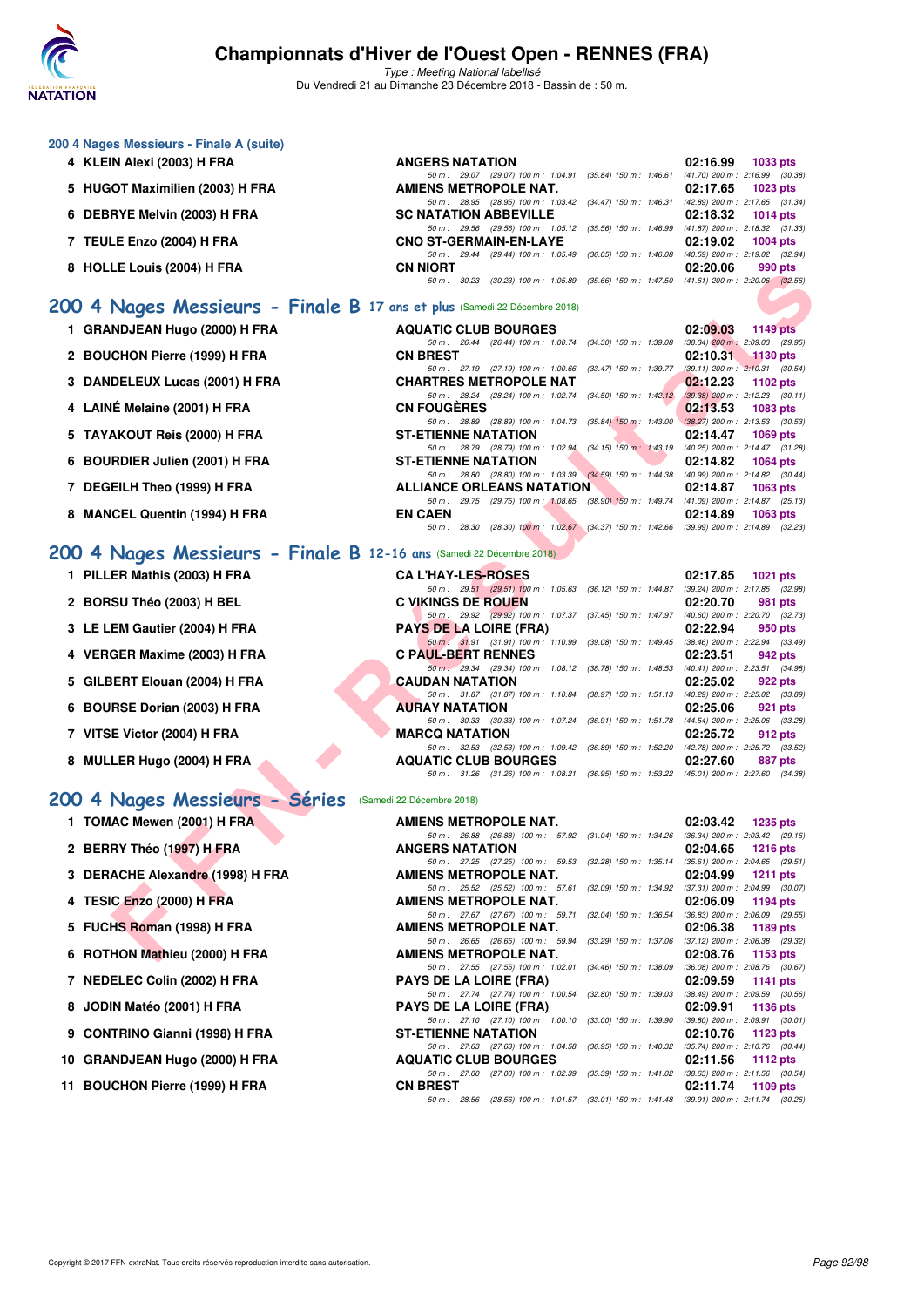

|     | 200 4 Nages Messieurs - Séries (suite)<br>12 SOULAS Alexis (2000) H FRA |
|-----|-------------------------------------------------------------------------|
|     | 13 DANDELEUX Lucas (2001) H FRA                                         |
|     | 14 TAYAKOUT Reis (2000) H FRA                                           |
|     | 15 LAINÉ Melaine (2001) H FRA                                           |
|     | 16 LE PAPE Thomas (2003) H FRA                                          |
|     | 16 MANCEL Quentin (1994) H FRA                                          |
|     | 18 HENRY ARRENOUS Pierre (1998) H FRA                                   |
| 19  | <b>BOURDIER Julien (2001) H FRA</b>                                     |
| 20  | DEGEILH Theo (1999) H FRA                                               |
| 21  | <b>LEBLANC Arthur (1999) H FRA</b>                                      |
|     | 22 PORTAL Alex (2002) H FRA                                             |
|     | 23 VILPOUX Valentin (2001) H FRA                                        |
|     | 24 LOUIS Matheo (2003) H FRA                                            |
|     | 25 MICHEL Victor (1995) H FRA                                           |
| 26  | <b>ANNOCQUE Paul (2003) H FRA</b>                                       |
|     | 27 VISBECQ Edouard (2002) H FRA                                         |
|     | 28 DEBRYE Melvin (2003) H FRA                                           |
|     | 29 LUQUET Maxime (2004) H FRA                                           |
|     | 30 CASSAGNE Mathis (2001) H FRA                                         |
| 31. | TEULE Enzo (2004) H FRA                                                 |
|     | 32 KLEIN Alexi (2003) H FRA                                             |
|     | 33 KHAY Aniss (2002) H FRA                                              |
|     | 34 PARAYRE Maxime (1998) H FRA                                          |
|     | 35 AMORY Alexis (1999) H FRA                                            |
|     | 36 BEDUNEAU Maxime (2002) H FRA                                         |
|     | 37 GARGULAK Alois (2002) H FRA                                          |
| 38  | <b>HUGOT Maximilien (2003) H FRA</b>                                    |
| 39  | <b>GUERIN Thomas (2001) H FRA</b>                                       |
| 40  | GUILLEMOZ Gabriel (2002) H FRA                                          |
| 41  | COMBES Hugo (2001) H FRA                                                |
|     | 42 PICHOT Julien (2001) H FRA                                           |
| 43  | <b>HOLLE Louis (2004) H FRA</b>                                         |
| 44  | VERGER Maxime (2003) H FRA                                              |
| 45  | PILLER Mathis (2003) H FRA                                              |
|     | 46 MAROLEAU Thomas (2000) H FRA                                         |
|     | 47 PROUST Victor (2001) H FRA                                           |

| 0 4 Nages Messieurs - Series (Suite)  |                                                                                                                                                                                                                |                                                 |                 |
|---------------------------------------|----------------------------------------------------------------------------------------------------------------------------------------------------------------------------------------------------------------|-------------------------------------------------|-----------------|
| 12 SOULAS Alexis (2000) H FRA         | <b>NANTES NATATION</b>                                                                                                                                                                                         | 02:12.00                                        | 1105 pts        |
| 13 DANDELEUX Lucas (2001) H FRA       | 50 m: 27.84 (27.84) 100 m: 1:02.65 (34.81) 150 m: 1:42.28 (39.63) 200 m: 2:12.00 (29.72)<br><b>CHARTRES METROPOLE NAT</b>                                                                                      | 02:12.23                                        | 1102 pts        |
| 14 TAYAKOUT Reis (2000) H FRA         | 50 m: 27.71 (27.71) 100 m: 1:01.66 (33.95) 150 m: 1:41.74 (40.08) 200 m: 2:12.23 (30.49)<br><b>ST-ETIENNE NATATION</b>                                                                                         | 02:12.51                                        | 1098 pts        |
| 15 LAINÉ Melaine (2001) H FRA         | 50 m: 28.56 (28.56) 100 m: 1:02.16 (33.60) 150 m: 1:41.08 (38.92) 200 m: 2:12.51 (31.43)<br><b>CN FOUGERES</b>                                                                                                 | 02:13.30                                        | <b>1086 pts</b> |
|                                       | 50 m: 28.40 (28.40) 100 m: 1:03.98<br>(35.58) 150 m : 1:42.60 (38.62) 200 m : 2:13.30 (30.70)                                                                                                                  |                                                 |                 |
| 16 LE PAPE Thomas (2003) H FRA        | <b>CNM DIEPPE</b><br>50 m: 28.78 (28.78) 100 m: 1:04.33 (35.55) 150 m: 1:43.10 (38.77) 200 m: 2:13.55 (30.45)                                                                                                  | 02:13.55                                        | 1082 pts        |
| 16 MANCEL Quentin (1994) H FRA        | <b>EN CAEN</b><br>50 m: 27.90 (27.90) 100 m: 1:02.24 (34.34) 150 m: 1:41.05 (38.81) 200 m: 2:13.55 (32.50)                                                                                                     | 02:13.55                                        | 1082 pts        |
| 18 HENRY ARRENOUS Pierre (1998) H FRA | <b>ASPTT POITIERS</b><br>50 m: 26.42 (26.42) 100 m: 1:02.79 (36.37) 150 m: 1:42.83 (40.04) 200 m: 2:13.64 (30.81)                                                                                              | 02:13.64                                        | $1081$ pts      |
| 19 BOURDIER Julien (2001) H FRA       | <b>ST-ETIENNE NATATION</b><br>50 m: 28.34 (28.34) 100 m: 1:01.99 (33.65) 150 m: 1:42.21 (40.22) 200 m: 2:13.87 (31.66)                                                                                         | 02:13.87 1078 pts                               |                 |
| 20 DEGEILH Theo (1999) H FRA          | <b>ALLIANCE ORLEANS NATATION</b>                                                                                                                                                                               | 02:13.92                                        | <b>1077 pts</b> |
| 21   LEBLANC Arthur (1999) H FRA      | 50 m: 28.86 (28.86) 100 m: 1:05.38 (36.52) 150 m: 1:42.78 (37.40) 200 m: 2:13.92 (31.14)<br><b>DINARD OLYMPIQUE N</b>                                                                                          | 02:14.13                                        | 1074 pts        |
| 22 PORTAL Alex (2002) H FRA           | 50 m: 28.19 (28.19) 100 m: 1:03.00 (34.81) 150 m: 1:43.24 (40.24) 200 m: 2:14.13 (30.89)<br><b>START CONTINUES.</b><br><b>CNO ST-GERMAIN-EN-LAYE</b>                                                           | 02:14.77                                        | 1065 $pts$      |
| 23 VILPOUX Valentin (2001) H FRA      | 50 m: 28.47 (28.47) 100 m: 1:03.97 (35.50) 150 m: 1:44.23 (40.26) 200 m: 2:14.77 (30.54)<br><b>ALLIANCE ORLEANS NATATION</b>                                                                                   | 02:15.23                                        | 1058 pts        |
| 24 LOUIS Matheo (2003) H FRA          | 50 m: 29.24 (29.24) 100 m: 1:07.12 (37.88) 150 m: 1:44.61 (37.49) 200 m: 2:15.23 (30.62)<br><b>CHARTRES METROPOLE NAT</b>                                                                                      | 02:15.30                                        | 1057 pts        |
| 25 MICHEL Victor (1995) H FRA         | 50 m: 28.88 (28.88) 100 m: 1:04.60 (35.72) 150 m: 1:45.35 (40.75) 200 m: 2:15.30 (29.95)<br><b>C PAUL-BERT RENNES</b>                                                                                          | 02:15.42                                        | 1055 pts        |
| 26 ANNOCQUE Paul (2003) H FRA         | 50 m: 28.81 (28.81) 100 m: 1:05.10 (36.29) 150 m: 1:43.72 (38.62) 200 m: 2:15.42 (31.70)<br><b>AMIENS METROPOLE NAT.</b>                                                                                       | 02:15.63                                        |                 |
|                                       | 50 m: 28.34 (28.34) 100 m: 1.02.97 (34.63) 150 m: 1.44.46 (41.49) 200 m: 2.15.63 (31.17)                                                                                                                       |                                                 | 1052 pts        |
| 27 VISBECQ Edouard (2002) H FRA       | <b>NANTES NATATION</b><br>50 m: 29.28 (29.28) 100 m: 1:04.47 (35.19) 150 m: 1:43.50 (39.03) 200 m: 2:15.64 (32.14)                                                                                             | 02:15.64                                        | 1052 pts        |
| 28 DEBRYE Melvin (2003) H FRA         | <b>SC NATATION ABBEVILLE</b><br>50 m: 30.00 (30.00) 100 m: 1:04.79 (34.79) 150 m: 1:44.68 (39.89) 200 m: 2:15.98 (31.30)                                                                                       | 02:15.98                                        | 1047 pts        |
| 29 LUQUET Maxime (2004) H FRA         | <b>OLYMPIQUE LA GARENNE-COLOMBES</b><br>50 m: 29.09 (29.09) 100 m: 1:06.30 (37.21) 150 m: 1:45.24 (38.94) 200 m: 2:16.32 (31.08)                                                                               | 02:16.32                                        | 1042 pts        |
| 30   CASSAGNE Mathis (2001) H FRA     | <b>PAYS DE LA LOIRE (FRA)</b>                                                                                                                                                                                  | 02:16.60                                        | 1038 pts        |
| <b>31 TEULE Enzo (2004) H FRA</b>     | 50 m: 28.35 (28.35) 100 m: 1:04.76 (36.41) 150 m: 1:43.86 (39.10) 200 m: 2:16.60 (32.74)<br><b>CNO ST-GERMAIN-EN-LAYE</b>                                                                                      | 02:16.62                                        | 1038 pts        |
| 32 KLEIN Alexi (2003) H FRA           | 50 m: 29.52 (29.52) 100 m: 1:04.50 (34.98) 150 m: 1:44.72 (40.22) 200 m: 2:16.62 (31.90)<br><b>ANGERS NATATION</b><br>50 m: 28.55 (28.55) 100 m: 1:04.52 (35.97) 150 m: 1:46.17 (41.65) 200 m: 2:17.31 (31.14) | 02:17.31                                        | 1028 pts        |
| 33   KHAY Aniss (2002) H FRA          | <b>CN LE PLESSIS-ROBINSON</b>                                                                                                                                                                                  | 02:17.60                                        | 1024 pts        |
| 34 PARAYRE Maxime (1998) H FRA        | 50 m: 28.72 (28.72) 100 m: 1:04.10 (35.38) 150 m: 1:45.66 (41.56) 200 m: 2:17.60 (31.94)<br><b>CNM ST-GERMAIN-DU-PUY</b>                                                                                       | 02:18.23                                        | 1015 $pts$      |
| 35 AMORY Alexis (1999) H FRA ·        | 50 m: 28.08 (28.08) 100 m: 1:03.74 (35.66) 150 m: 1:44.82 (41.08) 200 m: 2:18.23 (33.41)<br><b>C VIKINGS DE ROUEN</b>                                                                                          | 02:18.25                                        | 1015 pts        |
| 36 BEDUNEAU Maxime (2002) H FRA       | 50 m: 29.09 (29.09) 100 m: 1:06.80 (37.71) 150 m: 1:47.80 (41.00) 200 m: 2:18.25 (30.45)<br><b>PAYS DE LA LOIRE (FRA)</b>                                                                                      | 02:18.26                                        | 1015 pts        |
| 37 GARGULAK Alois (2002) H FRA        | 50 m: 29.85 (29.85) 100 m: 1:06.92 (37.07) 150 m: 1:45.99 (39.07) 200 m: 2:18.26 (32.27)<br><b>ERSTEIN AQUATIC CLUB</b>                                                                                        | 02:18.33                                        | 1014 pts        |
|                                       | 50 m: 30.01 (30.01) 100 m: 1:05.83 (35.82) 150 m: 1:45.64 (39.81) 200 m: 2:18.33 (32.69)                                                                                                                       |                                                 |                 |
| 38 HUGOT Maximilien (2003) H FRA      | AMIENS METROPOLE NAT.<br>50 m: 29.45 (29.45) 100 m: 1:03.37 (33.92) 150 m: 1:46.55                                                                                                                             | 02:18.54<br>$(43.18)$ 200 m : 2:18.54 $(31.99)$ | <b>1011 pts</b> |
| 39 GUERIN Thomas (2001) H FRA         | <b>CN LE MANS</b><br>50 m: 28.21 (28.21) 100 m: 1:04.56<br>$(36.35)$ 150 m : 1:45.99                                                                                                                           | 02:18.71<br>(41.43) 200 m : 2:18.71 (32.72)     | <b>1008 pts</b> |
| 40 GUILLEMOZ Gabriel (2002) H FRA     | AN ROMORANTIN<br>50 m: 30.32 (30.32) 100 m: 1:07.40<br>$(37.08)$ 150 m : 1:47.49                                                                                                                               | 02:19.48<br>(40.09) 200 m : 2:19.48 (31.99)     | 998 pts         |
| 41 COMBES Hugo (2001) H FRA           | <b>CN VANNES</b><br>50 m : 29.26 (29.26) 100 m : 1:05.94<br>(36.68) 150 m : 1:46.87                                                                                                                            | 02:19.72<br>(40.93) 200 m : 2:19.72 (32.85)     | 994 pts         |
| 42 PICHOT Julien (2001) H FRA         | AURAY NATATION<br>50 m: 29.46 (29.46) 100 m: 1:06.50<br>$(37.04)$ 150 m : 1:47.77                                                                                                                              | 02:20.04<br>$(41.27)$ 200 m : 2:20.04 $(32.27)$ | 990 pts         |
| 43 HOLLE Louis (2004) H FRA           | <b>CN NIORT</b>                                                                                                                                                                                                | 02:20.43                                        | 984 pts         |
| 44 VERGER Maxime (2003) H FRA         | 50 m: 30.47 (30.47) 100 m: 1:06.89<br>(36.42) 150 m: 1:48.34 (41.45) 200 m: 2:20.43 (32.09)<br><b>C PAUL-BERT RENNES</b>                                                                                       | 02:21.05                                        | 976 pts         |
| 45 PILLER Mathis (2003) H FRA         | 50 m: 28.92 (28.92) 100 m: 1:07.41<br>$(38.49)$ 150 m : 1:47.80<br><b>CA L'HAY-LES-ROSES</b>                                                                                                                   | (40.39) 200 m : 2:21.05 (33.25)<br>02:21.26     | 973 pts         |
| 46 MAROLEAU Thomas (2000) H FRA       | 50 m: 29.35 (29.35) 100 m: 1:07.12<br>(37.77) 150 m : 1:47.43<br><b>ANGERS NATATION</b>                                                                                                                        | (40.31) 200 m : 2:21.26 (33.83)<br>02:21.44     | 970 pts         |
| 47 PROUST Victor (2001) H FRA         | 50 m: 29.33 (29.33) 100 m: 1:03.99<br>(34.66) 150 m : 1:47.15 (43.16) 200 m : 2:21.44 (34.29)<br><b>EN TOURS</b>                                                                                               | 02:22.42                                        | 957 pts         |
|                                       | 50 m: 28.52 (28.52) 100 m: 1:05.60 (37.08) 150 m: 1:49.24 (43.64) 200 m: 2:22.42 (33.18)                                                                                                                       |                                                 |                 |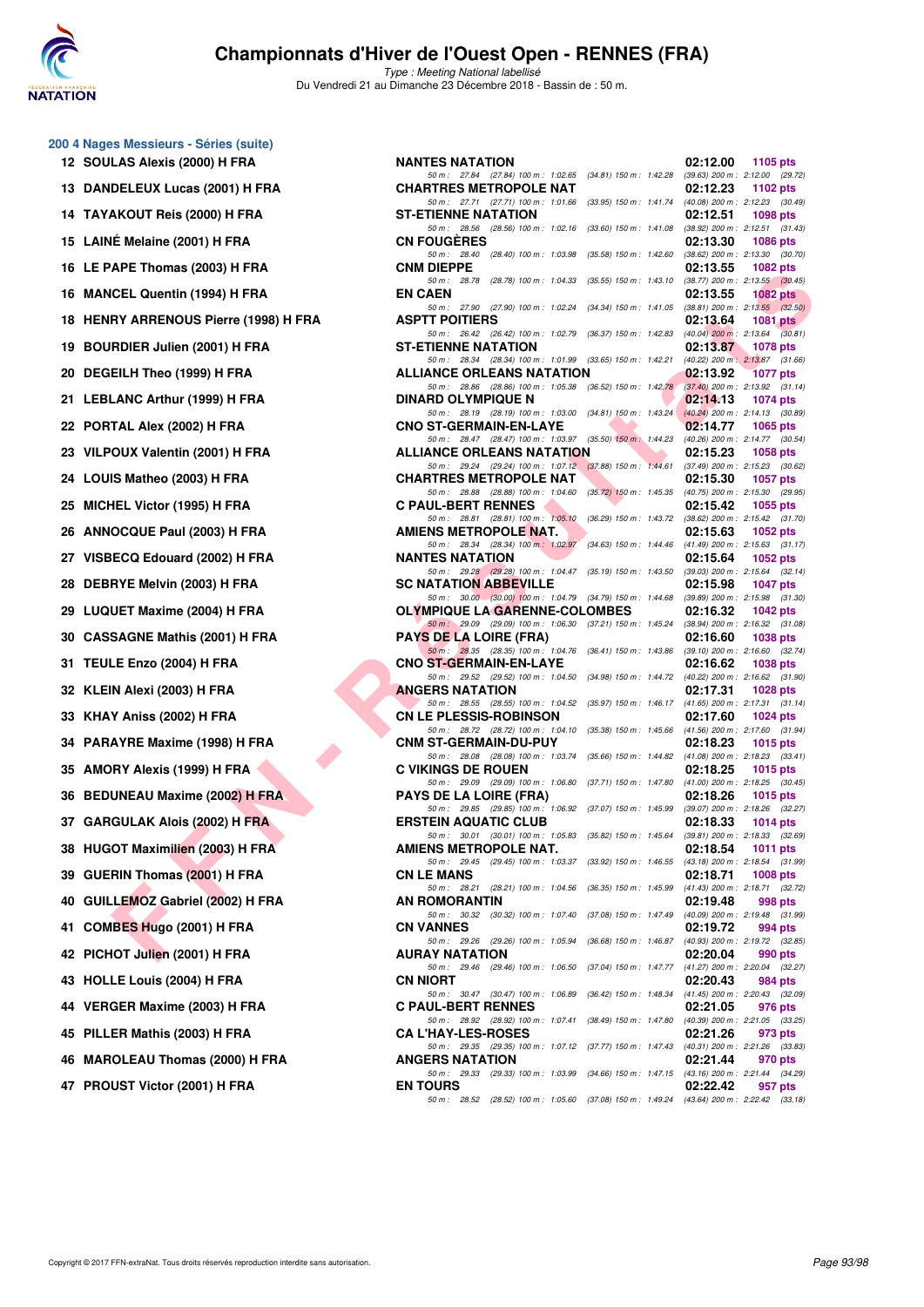

Type : Meeting National labellisé Du Vendredi 21 au Dimanche 23 Décembre 2018 - Bassin de : 50 m.

| 48  | 200 4 Nages Messieurs - Séries (suite)<br>PERDIGON Malo (2000) H FRA |
|-----|----------------------------------------------------------------------|
| 49  | GILBERT Elouan (2004) H FRA                                          |
| 50  | LE LEM Gautier (2004) H FRA                                          |
| 51  | <b>BOUILLIE Alexis (2000) H FRA</b>                                  |
| 52  | BORSU Théo (2003) H BEL                                              |
| 53  | <b>BOURSE Dorian (2003) H FRA</b>                                    |
| 54  | VITSE Victor (2004) H FRA                                            |
| 55  | MULLER Hugo (2004) H FRA                                             |
| 56  | SULIKOWSKI Tom (2003) H FRA                                          |
| 57  | LALANNE Jérémy (2002) H FRA                                          |
| 58  | <b>LEPRINCE Antoine (2004) H FRA</b>                                 |
| 59  | <b>GUISNEL Mathurin (2002) H FRA</b>                                 |
| 60  | <b>BAILLY Paulemile (2003) H FRA</b>                                 |
| 61  | <b>MORICE Erwann (2003) H FRA</b>                                    |
| 61  | CAMUS Tom (2004) H FRA                                               |
| 63  | <b>MOUTON Corentin (2003) H FRA</b>                                  |
| 64  | DIANCOURT Samuel (2003) H FRA                                        |
| 65  | <b>BEGUE Bastien (2003) H FRA</b>                                    |
| 66  | JOUANNY Adrien (2002) H FRA                                          |
| 67  | FAVENNEC Ugo (2003) H FRA                                            |
| 68  | CARVAL Glen (2003) H FRA                                             |
| 69  | <b>MONOT Kilian (2002) H FRA</b>                                     |
| 70  | LOPEZ Malo (2004) H FRA                                              |
| 71  | PERAN Sacha (2003) H FRA                                             |
|     | 72 KAANDORP Tom (2004) H NED                                         |
| 73  | PETITEAU Robin (2002) H FRA                                          |
|     | 74 FEVRIER Jules (2004) H FRA                                        |
| 75  | POIS Ethan (2004) H FRA                                              |
|     | 76 JEGARD Maxime (2004) H FRA                                        |
|     | 77 BAZIN Armel (2004) H FRA                                          |
| 78  | LEROY Raphael (2004) H FRA                                           |
|     | 79 GOUPÏLLOT Titouan (2004) H FRA                                    |
|     | --- GAY Yael (2002) H FRA                                            |
| --- | --- SAGNES Hugo (2001) H FRA<br>LAMBERT Mickaël (1994) H FRA         |

| 48 PERDIGON Malo (2000) H FRA                             | <b>CERCLE DES NAGEURS ST-BRIEUC</b>                                                                                          | 02:22.67<br>953 pts                                        |
|-----------------------------------------------------------|------------------------------------------------------------------------------------------------------------------------------|------------------------------------------------------------|
| 49 GILBERT Elouan (2004) H FRA                            | 50 m: 28.77 (28.77) 100 m: 1:06.91 (38.14) 150 m: 1:48.40 (41.49) 200 m: 2:22.67 (34.27)<br><b>CAUDAN NATATION</b>           | 02:22.99<br>949 pts                                        |
| 50 LE LEM Gautier (2004) H FRA                            | 50 m: 31.91 (31.91) 100 m: 1:09.75 (37.84) 150 m: 1:50.30 (40.55) 200 m: 2:22.99 (32.69)<br><b>PAYS DE LA LOIRE (FRA)</b>    | 02:23.53<br>942 pts                                        |
| 51 BOUILLIE Alexis (2000) H FRA                           | 50 m: 32.43 (32.43) 100 m: 1:11.83 (39.40) 150 m: 1:50.30 (38.47) 200 m: 2:23.53 (33.23)<br><b>LANNION NATATION</b>          | 02:23.64<br>940 pts                                        |
|                                                           | 50 m: 30.56 (30.56) 100 m: 1:07.77 (37.21) 150 m: 1:51.13 (43.36) 200 m: 2:23.64 (32.51)                                     |                                                            |
| 52 BORSU Théo (2003) H BEL                                | <b>C VIKINGS DE ROUEN</b><br>50 m: 29.93 (29.93) 100 m: 1:08.72 (38.79) 150 m: 1:50.33 (41.61) 200 m: 2:23.73 (33.40)        | 02:23.73<br>939 pts                                        |
| 53 BOURSE Dorian (2003) H FRA                             | <b>AURAY NATATION</b><br>50 m: 29.93 (29.93) 100 m: 1:06.31 (36.38) 150 m: 1:50.36 (44.05) 200 m: 2:24.06 (33.70)            | 02:24.06<br>935 pts                                        |
| 54 VITSE Victor (2004) H FRA                              | <b>MARCQ NATATION</b>                                                                                                        | 02:24.87<br>$924$ pts                                      |
| 55 MULLER Hugo (2004) H FRA                               | 50 m: 31.65 (31.65) 100 m: 1:08.19 (36.54) 150 m: 1:51.27 (43.08) 200 m: 2:24.87 (33.60)<br><b>AQUATIC CLUB BOURGES</b>      | 02:24.99<br>922 pts                                        |
| 56 SULIKOWSKI Tom (2003) H FRA                            | 50 m: 31.28 (31.28) 100 m: 1:08.58 (37.30) 150 m: 1:52.04 (43.46) 200 m: 2:24.99 (32.95)<br><b>MARCQ NATATION</b>            | 02:25.47<br>916 pts                                        |
| 57 LALANNE Jérémy (2002) H FRA                            | 50 m: 30.59 (30.59) 100 m: 1:08.90 (38.31) 150 m: 1:51.31 (42.41) 200 m: 2:25.47 (34.16)<br><b>DAUPHINS ELORN LANDERNEAU</b> | 02:25.56<br>914 pts                                        |
| 58 LEPRINCE Antoine (2004) H FRA                          | 50 m: 30.62 (30.62) 100 m: 1:10.38 (39.76) 150 m: 1:51.12 (40.74) 200 m: 2:25.56 (34.44)<br><b>CN NIORT</b>                  | 02:25.75<br>912 pts                                        |
|                                                           | 50 m: 31.98 (31.98) 100 m: 1:10.24 (38.26) 150 m: 1:52.64 (42.40) 200 m: 2:25.75 (33.11)                                     |                                                            |
| 59 GUISNEL Mathurin (2002) H FRA                          | <b>NANTES NATATION</b><br>50 m: 31.63 (31.63) 100 m: 1:11.20 (39.57) 150 m: 1:50.94 (39.74) 200 m: 2:25.77 (34.83)           | 02:25.77<br>912 pts                                        |
| 60 BAILLY Paulemile (2003) H FRA                          | <b>EN CAEN</b><br>50 m: 30.00 (30.00) 100 m: 1:10.01 (40.01) 150 m: 1:52.76 (42.75) 200 m: 2:25.86 (33.10)                   | 02:25.86<br>910 pts                                        |
| 61 MORICE Erwann (2003) H FRA                             | ST-NAZAIRE ATLANTIQUE NATATION                                                                                               | 02:25.97<br>909 pts                                        |
| 61 CAMUS Tom (2004) H FRA                                 | 50 m: 30.94 (30.94) 100 m: 1:09.25 (38.31) 150 m: 1:52.92 (43.67) 200 m: 2:25.97 (33.05)<br><b>SALBRIS NATATION</b>          | 02:25.97<br>909 pts                                        |
| 63 MOUTON Corentin (2003) H FRA                           | 50 m: 31.12 (31.12) 100 m: 1.08.35 (37.23) 150 m: 1.51.99 (43.64) 200 m: 2.25.97 (33.98)<br><b>CN LE MANS</b>                | 02:26.01<br>908 pts                                        |
|                                                           | 50 m: 29.50 (29.50) 100 m: 1:08.26 (38.76) 150 m: 1:52.30 (44.04) 200 m: 2:26.01 (33.71)                                     |                                                            |
| 64 DIANCOURT Samuel (2003) H FRA                          | <b>CNM ST-GERMAIN-DU-PUY</b><br>50 m: 31.58 (31.58) 100 m: 1:08.89 (37.31) 150 m: 1:52.52 (43.63) 200 m: 2:26.13 (33.61)     | 02:26.13<br>907 pts                                        |
| 65 BEGUE Bastien (2003) H FRA                             | <b>EN CAEN</b><br>50 m: 30.56 (30.56) 100 m: 1:09.50 (38.94) 150 m: 1:53.14 (43.64) 200 m: 2:26.28 (33.14)                   | 02:26.28<br>905 pts                                        |
| 66 JOUANNY Adrien (2002) H FRA                            | <b>CHOLET NATATION</b>                                                                                                       | 02:26.38<br>903 pts                                        |
| 67 FAVENNEC Ugo (2003) H FRA                              | 50 m: 30.42 (30.42) 100 m: 1:07.85 (37.43) 150 m: 1:51.39 (43.54) 200 m: 2:26.38 (34.99)<br>PLOEMEUR NATATION                | 02:26.43<br>903 pts                                        |
| 68 CARVAL Glen (2003) H FRA                               | 50 m: 30.58 (30.58) 100 m: 1:09.83 (39.25) 150 m: 1:51.19 (41.36) 200 m: 2:26.43 (35.24)<br><b>DOUARNENEZ NATATION</b>       | 02:26.54<br>901 pts                                        |
| 69 MONOT Kilian (2002) H FRA                              | 50 m: 31.74 (31.74) 100 m: 1:09.48 (37.74) 150 m: 1:54.05 (44.57) 200 m: 2:26.54 (32.49)<br><b>DAUPHINS ELORN LANDERNEAU</b> | 02:26.58<br>901 pts                                        |
| 70 LOPEZ Malo (2004) H FRA                                | 50 m: 29.89 (29.89) 100 m: 1:10.05 (40.16) 150 m: 1:52.35 (42.30) 200 m: 2:26.58 (34.23)<br><b>C PAUL-BERT RENNES</b>        | 02:27.01<br>895 pts                                        |
|                                                           | 50 m: 30.72 (30.72) 100 m: 1:06.95 (36.23) 150 m: 1:51.81 (44.86) 200 m: 2:27.01 (35.20)                                     |                                                            |
| 71 PERAN Sacha (2003) H FRA                               | <b>CN MORLAIX</b><br>50 m: 31.41 (31.41) 100 m: 1:10.76 (39.35) 150 m: 1:55.16 (44.40) 200 m: 2:27.30 (32.14)                | 02:27.30<br>891 pts                                        |
| 72 KAANDORP Tom (2004) H NED                              | <b>LES NAGEURS BIGOUDENS</b><br>50 m: 31.99 (31.99) 100 m: 1:09.72 (37.73) 150 m: 1:53.91 (44.19) 200 m: 2:27.45 (33.54)     | 02:27.45<br>889 pts                                        |
| 73 PETITEAU Robin (2002) H FRA                            | <b>C PAUL-BERT RENNES</b>                                                                                                    | 02:27.76<br>885 pts                                        |
| 74 FEVRIER Jules (2004) H FRA                             | 50 m: 29.42 (29.42) 100 m: 1:08.07 (38.65) 150 m: 1:52.31 (44.24) 200 m: 2:27.76 (35.45)<br><b>CN LE PLESSIS-ROBINSON</b>    | 02:28.04<br>881 pts                                        |
| 75 POIS Ethan (2004) H FRA                                | 50 m: 30.97 (30.97) 100 m: 1:09.80 (38.83) 150 m: 1:54.31 (44.51) 200 m: 2:28.04 (33.73)<br>US LA CHATRE NATATION            | 02:28.19<br>879 pts                                        |
| 76 JEGARD Maxime (2004) H FRA                             | 50 m: 31.94 (31.94) 100 m: 1:10.74 (38.80) 150 m: 1:52.48 (41.74) 200 m: 2:28.19 (35.71)<br><b>DOUARNENEZ NATATION</b>       | 02:29.75<br>859 pts                                        |
| 77 BAZIN Armel (2004) H FRA                               | 50 m: 30.30 (30.30) 100 m: 1:09.44 (39.14) 150 m: 1:55.14<br><b>NANTES NATATION</b>                                          | (45.70) 200 m : 2:29.75 (34.61)<br>02:30.10<br>855 pts     |
| 78 LEROY Raphael (2004) H FRA                             | 50 m: 31.13 (31.13) 100 m: 1:09.68<br>$(38.55)$ 150 m : 1:56.00<br><b>ANGERS NATATION</b>                                    | $(46.32)$ 200 m : 2:30.10 $(34.10)$<br>02:30.61<br>848 pts |
| 79 GOUPÏLLOT Titouan (2004) H FRA                         | 50 m : 32.84 (32.84) 100 m : 1:11.48 (38.64) 150 m : 1:54.02<br><b>EN CAEN</b>                                               | (42.54) 200 m : 2:30.61 (36.59)<br>02:31.48<br>837 pts     |
|                                                           | 50 m: 32.88 (32.88) 100 m: 1:14.04 (41.16) 150 m: 1:55.70 (41.66) 200 m: 2:31.48 (35.78)                                     |                                                            |
| --- GAY Yael (2002) H FRA<br>--- SAGNES Hugo (2001) H FRA | <b>CHOLET NATATION</b><br>AMIENS METROPOLE NAT.                                                                              | <b>DNS</b> dec<br><b>DNS dec</b>                           |
| --- LAMBERT Mickaël (1994) H FRA                          | <b>CHOLET NATATION</b>                                                                                                       | <b>DNS</b> dec                                             |

## **[400 4 Nages Messieurs - Série rapide](http://www.ffnatation.fr/webffn/resultats.php?idact=nat&go=epr&idcpt=55947&idepr=92)** (Dimanche 23 Décembre 2018)

1 RIGUIDEL Leo (2001) H FRA CHARTRES METROPOLE NAT 04:32.11 1157 pts<br>50 m : 29.26 (29.26) 100 m : 1:02.70 (33.44) 150 m : 1:37.85 (35.15) 200 m : 2:12.17 (34.32) 250 m : 2:51.94 (39.77) 300 m : 3:30.93 (38.99) 350 m : 4:02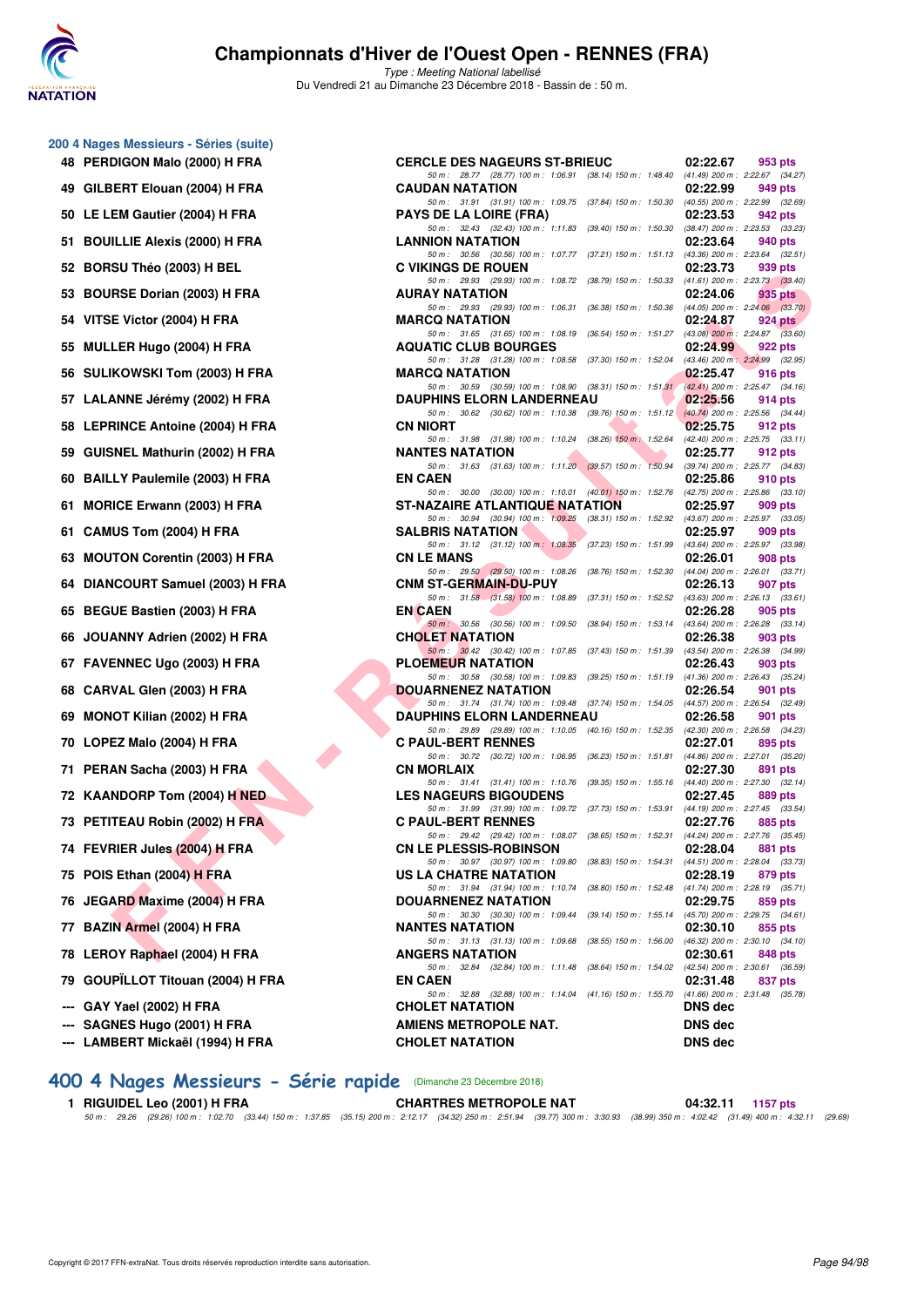

Type : Meeting National labellisé

Du Vendredi 21 au Dimanche 23 Décembre 2018 - Bassin de : 50 m.

| 400 4 Nages Messieurs - Série rapide (suite)                                                                                                                                                                                                                         |                                                                                                                                                                     |                                                                               |  |
|----------------------------------------------------------------------------------------------------------------------------------------------------------------------------------------------------------------------------------------------------------------------|---------------------------------------------------------------------------------------------------------------------------------------------------------------------|-------------------------------------------------------------------------------|--|
| 2 BOUCHON Pierre (1999) H FRA<br>50 m: 28.13 (28.13) 100 m: 1:01.49 (33.36) 150 m: 1:36.19 (34.70) 200 m: 2:10.06 (33.87) 250 m: 2:51.12 (41.06) 300 m: 3:31.05 (39.93) 350 m: 4:02.86 (31.81) 400 m: 4:32.18 (29.32)                                                | <b>CN BREST</b>                                                                                                                                                     | 04:32.18 1157 pts                                                             |  |
| 3 CHARRADE Théo (1998) H FRA                                                                                                                                                                                                                                         | AAS SARCELLES NATATION 95                                                                                                                                           | 04:38.26<br>1112 pts                                                          |  |
| 50 m: 28.21 (28.21) 100 m: 1:01.75 (33.54) 150 m: 1:39.44 (37.69) 200 m: 2:16.77 (37.33) 250 m: 2:53.45 (36.68) 300 m: 3:30.59 (37.14) 350 m: 4:05.12 (34.53) 400 m: 4:38.26 (33.14)<br>4 LAINE Melaine (2001) H FRA                                                 | <b>CN FOUGERES</b>                                                                                                                                                  | 04:41.25<br><b>1090 pts</b>                                                   |  |
| 50 m : 29.42 (29.42) 100 m : 1:03.64 (34.22) 150 m : 1:42.12 (38.48) 200 m : 2:19.87 (37.75) 250 m : 2:59.53 (39.66) 300 m : 3:38.69<br>5 LE PAPE Thomas (2003) H FRA                                                                                                | <b>CNM DIEPPE</b>                                                                                                                                                   | (39.16) 350 m: 4:10.87 (32.18) 400 m: 4:41.25 (30.38)<br>04:41.41<br>1088 pts |  |
| 50 m: 29.33 (29.33) 100 m: 1:04.91 (35.58) 150 m: 1:42.87 (37.96) 200 m: 2:19.87 (37.00) 250 m: 2:59.28 (39.41) 300 m: 3:39.16 (39.88) 350 m: 4:11.22 (32.06) 400 m: 4:41.41 (30.19)<br>7 TEULE Leo (2002) H FRA                                                     | <b>CNO ST-GERMAIN-EN-LAYE</b>                                                                                                                                       | 04:43.70<br><b>1072 pts</b>                                                   |  |
| 50 m : 30.07 (30.07) 100 m : 1:05.13 (35.06) 150 m : 1:40.74 (35.61) 200 m : 2:16.73 (35.99) 250 m : 2:57.22 (40.49) 300 m : 3:38.86 (41.64) 350 m : 4:12.48 (33.62) 400 m : 4:43.70 (31.22)<br>10 JOLY Killian (2000) H FRA                                         | <b>DINARD OLYMPIQUE N</b>                                                                                                                                           | 04:46.02<br><b>1055 pts</b>                                                   |  |
| 50 m : 29.42 (29.42) 100 m : 1:03.40 (33.98) 150 m : 1:41.15 (37.75) 200 m : 2:17.68 (36.53) 250 m : 2:59.46 (41.78) 300 m : 3:41.94 (42.48) 350 m : 4:13.59 (31.65) 40 <mark>0 m : 4:46.02</mark> (32.43)<br>25 CASSAGNE Mathis (2001) H FRA                        | <b>PAYS DE LA LOIRE (FRA)</b>                                                                                                                                       | 04:56.63<br>980 pts                                                           |  |
| 50 m: 29.21 (29.21) 100 m: 1:03.94 (34.73) 150 m: 1:43.83 (39.89) 200 m: 2:22.74 (38.91) 250 m: 3:04.17 (41.43) 300 m: 3:47.17 (43.00) 350 m: 4:21.98 (34.81) 400 m: 4:56.63 (34.65)                                                                                 |                                                                                                                                                                     |                                                                               |  |
| 400 4 Nages Messieurs - Séries lentes (Dimanche 23 Décembre 2018)                                                                                                                                                                                                    |                                                                                                                                                                     |                                                                               |  |
| 6 TAYAKOUT Reis (2000) H FRA<br>50 m : 30.03 (30.03) 100 m : 1:04.93 (34.90) 150 m : 1:40.44 (35.51) 200 m : 2:15.40 (34.96) 250 m : 2:55.92 (40.52) 300 m : 3:36.91 (40.99) 350 m : 4:10.41 (33.50) 400 m : 4:43.56 (33.15)                                         | <b>ST-ETIENNE NATATION</b>                                                                                                                                          | 04:43.56<br>1073 pts                                                          |  |
| 8 MICHEL Victor (1995) H FRA<br>50 m :   29.72    (29.72)  100 m :   1:03.71    (33.99)  150 m :   1:42.00    (38.29)  200 m :   1:19.41    (37.41)  250 m :   2:59.26    (39.85)  300 m :    3:39.14    (39.88)  350 m :   4:12.40    (33.26)  400 m :   4:44       | <b>C PAUL-BERT RENNES</b>                                                                                                                                           | 04:44.68<br>1065 pts                                                          |  |
| 9 DANDELEUX Lucas (2001) H FRA                                                                                                                                                                                                                                       | <b>CHARTRES METROPOLE NAT</b>                                                                                                                                       | 04:45.85<br><b>1056 pts</b>                                                   |  |
| 50 m :   29.73   (29.73)  100 m :   1:04.22    (34.49)  150 m :   1:40.44    (36.22)  200 m :   2:16.21    (35.77)   250 m :   2:57.70    (41.49)  300 m :   3:40.88    (43.18)  350 m :  4:14.40    (33.52)  400 m :   4:45.8<br>11 BARTHELEMY Hugo (2002) H FRA    | <b>CN LE PLESSIS-ROBINSON</b>                                                                                                                                       | 04:46.44<br><b>1052 pts</b>                                                   |  |
| 50 m : 30.26 (30.26) 100 m : 1:05.78 (35.52) 150 m : 1:43.47 (37.69) 200 m : 2:20.53 (37.06) 250 m : 3:00.53 (40.00) 300 m : 3:41.15 (40.62) 350 m : 4:14.29 (33.14) 400 m : 4:46.44 (32.15)<br>12 GARGULAK Alois (2002) H FRA                                       | <b>ERSTEIN AQUATIC CLUB</b>                                                                                                                                         | 04:48.27<br>1039 pts                                                          |  |
| 50 m : 31.09 (31.09) 100 m : 1:08.20 (37.11) 150 m : 1:45.31 (37.11) 200 m : 2:22.14 (36.83) 250 m : 3:00.97 (38.83) 300 m : 3:40.34 (39.37) 350 m : 4:14.97 (34.63) 400 m : 4:48.27 (33.30)<br>13 BEDUNEAU Maxime (2002) H FRA                                      | <b>PAYS DE LA LOIRE (FRA)</b>                                                                                                                                       | 04:48.49<br><b>1037 pts</b>                                                   |  |
| 50 m : 30.44 (30.44) 100 m : 1:05.21 (34.77) 150 m : 1:44.00<br>14 DEGEILH Theo (1999) H FRA                                                                                                                                                                         | (38.79) 200 m : 2:22.18 (38.18) 250 m : 3:02.00 (39.82) 300 m : 3:42.25 (40.25) 350 m : 4:16.72 (34.47) 400 m : 4:48.49 (31.77)<br><b>ALLIANCE ORLEANS NATATION</b> | 04:49.30<br><b>1032 pts</b>                                                   |  |
| 50 m : 30.09 (30.09) 100 m : 1:06.45 (36.36) 150 m : 1:44.28 (37.83) 200 m : 2:21.75 (37.47) 250 m : 3:01.26 (39.51) 300 m : 3:41.57 (40.31) 350 m : 4:16.14 (34.57) 400 m : 4:49.30 (33.16)<br>15 LOUIS Matheo (2003) H FRA                                         | <b>CHARTRES METROPOLE NAT</b>                                                                                                                                       | 04:49.64<br>1029 pts                                                          |  |
| 50 m :    30.16    (30.16)  100 m :   1:05.06    (34.90)  150 m :    1:42.60    (37.54)  200 m :   2:19.57    (36.97)  250 m :   3:02.36    (42.79)  300 m :    3:45.18    (42.82)  350 m :   4:17.72    (32.54)  400 m :   4:<br>16 VILPOUX Valentin (2001) H FRA   | <b>ALLIANCE ORLEANS NATATION</b>                                                                                                                                    | 04:51.00<br><b>1020 pts</b>                                                   |  |
| 50 m: 31.29 (31.29) 100 m: 1:07.79 (36.50) 150 m: 1:47.56 (39.77) 200 m: 2:27.06 (39.50) 250 m: 3:07.04 (39.98) 300 m: 3:47.58 (40.54) 350 m: 4:19.28 (31.70) 400 m: 4:51.00 (31.72)                                                                                 |                                                                                                                                                                     |                                                                               |  |
| 17 KHAY Aniss (2002) H FRA<br>50 m : 29.73 (29.73) 100 m : 1:05.54 (35.81) 150 m : 1:43.85 (38.31) 200 m : 2:21. <mark>20</mark> (37.35) 250 m : 3:02.84 (41.64) 300 m : 3:45.48 (42.64) 350 m : 4:18.55 (33.07) 400 m : 4:51.26 (32.71)                             | <b>CN LE PLESSIS-ROBINSON</b>                                                                                                                                       | 04:51.26<br><b>1018 pts</b>                                                   |  |
| 17 KLEIN Alexi (2003) H FRA<br>50 m: 30.04 (30.04) 100 m: 1:06.05 (36.01) 150 m: 1:44.23 (38.18) 200 m: 2:21.85 (37.62) 250 m: 3:04.01 (42.16) 300 m: 3:46.52 (42.51) 350 m: 4:19.55 (33.03) 400 m: 4:51.26 (31.71)                                                  | <b>ANGERS NATATION</b>                                                                                                                                              | 04:51.26<br><b>1018 pts</b>                                                   |  |
| 19 VISBECQ Edouard (2002) H FRA<br>50 m: 30.45 (30.45) 100 m: 1:05.73 (35.28) 150 m: 1:44.23                                                                                                                                                                         | <b>NANTES NATATION</b><br>$(38.50)$ 200 m : 2:21.42 (37.19) 250 m : 3:02.15 (40.73) 300 m : 3:44.62 (42.47) 350 m : 4:18.37 (33.75) 400 m : 4:51.58 (33.21)         | 04:51.58<br><b>1016 pts</b>                                                   |  |
| 20 TEULE Enzo (2004) H FRA<br>50 m : 30.80 (30.80) 100 m : 1:06.98 (36.18) 150 m : 1:44.36                                                                                                                                                                           | <b>CNO ST-GERMAIN-EN-LAYE</b><br>(37.38) 200 m : 2:21.15 (36.79) 250 m : 3:03.22 (42.07) 300 m : 3:45.78 (42.56) 350 m : 4:19.91 (34.13) 400 m : 4:53.40 (33.49)    | 04:53.40<br><b>1003 pts</b>                                                   |  |
| 21 LEMARCHAND Kyllian (2002) H FRA<br>50 m :   29.87   (29.87)  100 m :   1:04.34    (34.47)  150 m :   1:43.24    (38.90)  200 m :   2:20.27    (37.03)  250 m :   3:03.39    (43.12)  300 m :    3:47.67    (44.28)  350 m :   4:21.41    (33.74)  400 m :   4:53. | <b>CN LE PLESSIS-ROBINSON</b>                                                                                                                                       | 04:53.70<br>1001 pts                                                          |  |
| 22 DEBRYE Melvin (2003) H FRA<br>50 m: 31.11 (31.11) 100 m: 1:07.26 (36.15) 150 m: 1:45.88 (38.62) 200 m: 2:22.98 (37.10) 250 m: 3:05.12 (42.14) 300 m: 3:47.95 (42.83) 350 m: 4:21.37 (33.42) 400 m: 4:53.94 (32.57)                                                | <b>SC NATATION ABBEVILLE</b>                                                                                                                                        | 04:53.94<br>999 pts                                                           |  |
| 23 LUQUET Maxime (2004) H FRA                                                                                                                                                                                                                                        | <b>OLYMPIQUE LA GARENNE-COLOMBES</b>                                                                                                                                | 04:54.22<br>997 pts                                                           |  |
| 50 m : 30.23 (30.23) 100 m : 1:05.43 (35.20) 150 m : 1:45.70 (40.27) 200 m : 2:24.42 (38.72) 250 m : 3:05.33 (40.91) 300 m : 3:46.49 (41.16) 350 m : 4:21.59 (35.10) 400 m : 4:54.22 (32.63)<br>24 GUILLEMOZ Gabriel (2002) H FRA                                    | AN ROMORANTIN                                                                                                                                                       | 04:55.40<br>989 pts                                                           |  |
| 50 m: 31.74 (31.74) 100 m: 1:08.46 (36.72) 150 m: 1:47.12 (38.66) 200 m: 2:24.94 (37.82) 250 m: 3:06.20 (41.26) 300 m: 3:48.50 (42.30) 350 m: 4:22.86 (34.36) 400 m: 4:55.40 (32.54)<br>26 WILHELM Hugo (2002) H FRA CHARTRES METROPOLE NAT 04:56.81 979 pts         |                                                                                                                                                                     |                                                                               |  |
| 50 m: 29.72 (29.72) 100 m: 1:05.48 (35.76) 150 m: 1:43.43 (37.95) 200 m: 2:20.72 (37.29) 250 m: 3:04.67 (43.95) 300 m: 3:49.74 (45.07) 350 m: 4:23.63 (33.89) 400 m: 4:56.81 (33.18)<br>27 HOLLE Louis (2004) H FRA                                                  | <b>CN NIORT</b>                                                                                                                                                     | 04:57.43<br>975 pts                                                           |  |
| 50 m : 30.60 (30.60) 100 m : 1:05.91 (35.31) 150 m : 1:44.20 (38.29) 200 m : 2:21.78 (37.58) 250 m : 3:04.81 (43.03) 300 m : 3:49.32 (44.51) 350 m : 4:23.62 (34.30) 400 m : 4:57.43 (33.81)<br>28 BOSCHER Johan (2001) H FRA                                        | <b>AQUATIC CLUB BOURGES</b>                                                                                                                                         | 04:58.39<br>968 pts                                                           |  |
| 50 m : 31.05 (31.05) 100 m : 1:05.91 (34.86) 150 m : 1:46.83 (40.92) 200 m : 2:26.12 (39.29) 250 m : 3:11.09 (44.97) 300 m : 3:56.50 (45.41) 350 m : 4:28.57 (32.07) 400 m : 4:58.39 (29.82)<br>29 PICHOT Julien (2001) H FRA                                        | <b>AURAY NATATION</b>                                                                                                                                               | 04:58.92<br>965 pts                                                           |  |
| 50 m : 29.11 (29.11) 100 m : 1:03.24 (34.13) 150 m : 1:43.37 (40.13) 200 m : 2:23.79 (40.42) 250 m : 3:07.44 (43.65) 300 m : 3:52.28 (44.84) 350 m : 4:27.28 (35.00) 400 m : 4:58.92 (31.64)<br>30 BOUCHON Victor (2002) H FRA                                       | <b>C REDON NATATION</b>                                                                                                                                             | 05:02.80<br>938 pts                                                           |  |
| 50 m : 29.35 (29.35) 100 m : 1:06.54 (37.19) 150 m : 1:46.30 (39.76) 200 m : 2:24.53 (38.23) 250 m : 3:09.63 (45.10) 300 m : 3:54.23 (44.60) 350 m : 4:29.11 (34.88) 400 m : 5:02.80<br>31 BOURSE Dorian (2003) H FRA                                                | <b>AURAY NATATION</b>                                                                                                                                               | (33.69)<br>05:04.75<br>925 pts                                                |  |
| 50 m : 30.48 (30.48) 100 m : 1:06.50 (36.02) 150 m : 1:44.24 (37.74) 200 m : 2:21.79 (37.55) 250 m : 3:06.94 (45.15) 300 m : 3:53.11 (46.17) 350 m : 4:28.92 (35.81) 400 m : 5:04.75 (35.83)                                                                         | <b>CN LE MANS</b>                                                                                                                                                   | 05:05.82                                                                      |  |
| 32 MOUTON Corentin (2003) H FRA<br>50 m : 32.30 (32.30) 100 m : 1:09.33 (37.03) 150 m : 1:50.37 (41.04) 200 m : 2:30.61 (40.24) 250 m : 3:13.10 (42.49) 300 m : 3:56.38 (43.28) 350 m : 4:31.73 (35.35) 400 m : 5:05.82 (34.09)                                      |                                                                                                                                                                     | 918 pts                                                                       |  |
| 33 JOUANNY Adrien (2002) H FRA<br>50 m : 31.57 (31.57) 100 m : 1:07.87 (36.30) 150 m : 1:48.96 (41.09) 200 m : 2:28.32 (39.36) 250 m : 3:12.43 (44.11) 300 m : 3:57.90 (45.47) 350 m : 4:34.23 (36.33) 400 m : 5:08.60 (34.37)                                       | <b>CHOLET NATATION</b>                                                                                                                                              | 05:08.60<br>899 pts                                                           |  |
| 34 LALANNE Jérémy (2002) H FRA<br>50 m : 31.15 (31.15) 100 m : 1:09.09 (37.94) 150 m : 1:49.91 (40.82) 200 m : 2:28.72 (38.81) 250 m : 3:12.33 (43.61) 300 m : 3:56.29 (43.96) 350 m : 4:34.12 (37.83) 400 m : 5:09.60 (35.48)                                       | <b>DAUPHINS ELORN LANDERNEAU</b>                                                                                                                                    | 05:09.60<br>893 pts                                                           |  |
| 35 BORSU Théo (2003) H BEL<br>50 m: 32.19 (32.19) 100 m: 1:11.57 (39.38) 150 m: 1:52.84 (41.27) 200 m: 2:32.93 (40.09) 250 m: 3:17.41 (44.48) 300 m: 4:03.83 (46.42) 350 m: 4:38.63 (34.80) 400 m: 5:11.15 (32.52)                                                   | <b>C VIKINGS DE ROUEN</b>                                                                                                                                           | 05:11.15<br>882 pts                                                           |  |
| 36 BEKONO Pierre (2002) H FRA<br>50 m : 30.00 (30.00) 100 m : 1:04.48 (34.48) 150 m : 1:46.14 (41.66) 200 m : 2:27.94 (41.80) 250 m : 3:12.63 (44.69) 300 m : 3:57.80 (45.17) 350 m : 4:37.00 (39.20) 400 m : 5:12.99 (35.99)                                        | <b>CNP LOUDEAC</b>                                                                                                                                                  | 05:12.99<br>870 pts                                                           |  |
|                                                                                                                                                                                                                                                                      |                                                                                                                                                                     |                                                                               |  |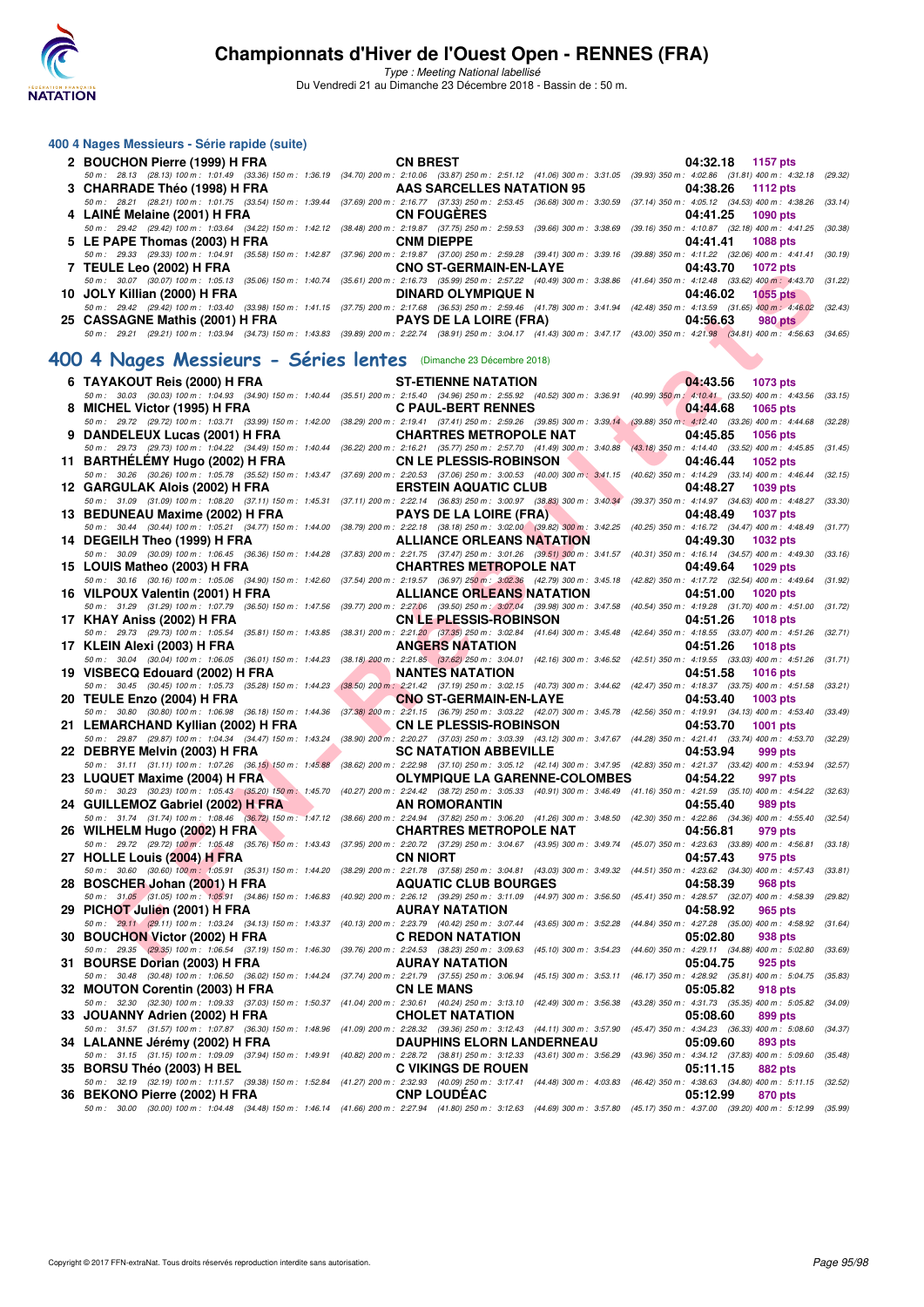

| 400 4 Nages Messieurs - Séries lentes (suite)                                                                                                                                                                                                                                              |                                                                                                                                                                  |                             |         |
|--------------------------------------------------------------------------------------------------------------------------------------------------------------------------------------------------------------------------------------------------------------------------------------------|------------------------------------------------------------------------------------------------------------------------------------------------------------------|-----------------------------|---------|
| 37 DUVAL Elias (2004) H FRA                                                                                                                                                                                                                                                                | <b>CHARTRES METROPOLE NAT</b>                                                                                                                                    | 05:13.62<br>866 pts         |         |
| 50 m: 32.68 (32.68) 100 m: 1:10.64 (37.96) 150 m: 1:50.63<br>38 GILBERT Elouan (2004) H FRA                                                                                                                                                                                                | (39.99) 200 m : 2:30.77 (40.14) 250 m : 3:18.48 (47.71) 300 m : 4:05.47 (46.99) 350 m : 4:40.25 (34.78) 400 m : 5:13.62<br><b>CAUDAN NATATION</b>                | 05:16.01<br>851 pts         | (33.37) |
| 50 m: 34.77 (34.77) 100 m: 1:16.10 (41.33) 150 m: 1:57.49<br>39 MOREAU Dorian (2004) H FRA                                                                                                                                                                                                 | (41.39) 200 m : 2:38.01 (40.52) 250 m : 3:19.88 (41.87) 300 m : 4:03.50 (43.62) 350 m : 4:42.02 (38.52) 400 m : 5:16.01<br><b>CHARTRES METROPOLE NAT</b>         | 05:19.65<br>828 pts         | (33.99) |
| 50 m: 34.43 (34.43) 100 m: 1:15.47 (41.04) 150 m: 1:57.01<br>40 POIS Ethan (2004) H FRA                                                                                                                                                                                                    | (41.54) 200 m : 2:38.03 (41.02) 250 m : 3:23.69 (45.66) 300 m : 4:09.86 (46.17) 350 m : 4:45.28 (35.42) 400 m : 5:19.65<br>US LA CHATRE NATATION                 | 05:20.41<br>823 pts         | (34.37) |
| 50 m: 33.54 (33.54) 100 m: 1:15.53 (41.99) 150 m: 1:56.81<br>41 JEGARD Maxime (2004) H FRA                                                                                                                                                                                                 | (41.28) 200 m : 2:37.35 (40.54) 250 m : 3:21.61 (44.26) 300 m : 4:07.18 (45.57) 350 m : 4:44.51 (37.33) 400 m : 5:20.41<br><b>DOUARNENEZ NATATION</b>            | 05:20.42<br>823 pts         | (35.90) |
| 50 m: 33.46 (33.46) 100 m: 1:13.74 (40.28) 150 m: 1:55.64<br>42 FEVRIER Jules (2004) H FRA<br>50 m : 32.18 (32.18) 100 m : 1:10.24 (38.06) 150 m : 1:53.08 (42.84) 200 m : 2:33.20 (40.12) 250 m : 3:19.87 (46.67) 300 m : 4:09.39 (49.52) 350 m : 4:46.13 (36.74) 400 m : 5:20.92 (34.79) | (41.90) 200 m : 2:35.91 (40.27) 250 m : 3:24.57 (48.66) 300 m : 4:12.46 (47.89) 350 m : 4:47.98 (35.52) 400 m : 5:20.42 (32.44)<br><b>CN LE PLESSIS-ROBINSON</b> | 05:20.92<br><b>820 pts</b>  |         |
| --- BAILLY Paulemile (2003) H FRA                                                                                                                                                                                                                                                          | <b>EN CAEN</b>                                                                                                                                                   | <b>DNS</b> dec              |         |
| 4x100 Nage Libre Messieurs - Séries (Vendredi 21 Décembre 2018)                                                                                                                                                                                                                            |                                                                                                                                                                  |                             |         |
| 1 LAFFITE Evan (2001) H FRA                                                                                                                                                                                                                                                                | <b>C VIKINGS DE ROUEN</b>                                                                                                                                        | 03:34.07<br><b>1177 pts</b> |         |
|                                                                                                                                                                                                                                                                                            |                                                                                                                                                                  |                             |         |
| <b>DESCHAMPS Paul (1999) H FRA</b>                                                                                                                                                                                                                                                         |                                                                                                                                                                  |                             |         |
| DULONDEL Louis (1998) H FRA                                                                                                                                                                                                                                                                |                                                                                                                                                                  |                             |         |
| HOUOT Jeremy (1999) H FRA<br>50 m : 26.49 (26.49) 100 m : 54.13 (27.64) 150 m : 1:19.11 (24.98) 200 m : 1:46.95 (27.84) 250 m : 2:12.03 (25.08) 300 m : 2:40.87 (28.84) 350 m : 3:06.65 (25.78) 400 m : 3:34.07 (27.42)                                                                    |                                                                                                                                                                  |                             |         |
| 2 CABIOCH Clément (2000) H FRA                                                                                                                                                                                                                                                             | <b>C VIKINGS DE ROUEN</b>                                                                                                                                        | 03:34.25<br>1175 pts        |         |
| SAILLARD Hugo (2001) H FRA                                                                                                                                                                                                                                                                 |                                                                                                                                                                  |                             |         |
| <b>FONTAINE Logan (1999) H FRA</b>                                                                                                                                                                                                                                                         |                                                                                                                                                                  |                             |         |
| ZITOUNI Fares (1999) H FRA                                                                                                                                                                                                                                                                 |                                                                                                                                                                  |                             |         |
| 50 m: 26.01 (26.01) 100 m: 53.06 (27.05) 150 m: 1:19.70 (26.64) 200 m: 1:49.31 (29.61) 250 m: 2:14.93 (25.62) 300 m: 2:42.14 (27.21) 350 m: 3:07.67 (25.53) 400 m: 3:34.25 (26.58)                                                                                                         |                                                                                                                                                                  |                             |         |
| 3 LEGRAND Simon (1999) H FRA                                                                                                                                                                                                                                                               | <b>ESPADON GRAND-QUEVILLY</b>                                                                                                                                    | 03:38.12<br>1142 pts        |         |
| <b>MARIE Valerian (2001) H FRA</b>                                                                                                                                                                                                                                                         |                                                                                                                                                                  |                             |         |
| DOURLEN Maxime (2000) H FRA                                                                                                                                                                                                                                                                |                                                                                                                                                                  |                             |         |
| <b>LECHEVALLIER Lucas (1998) H FRA</b>                                                                                                                                                                                                                                                     |                                                                                                                                                                  |                             |         |
| 50 m: 25.98 (25.98) 100 m: 53.57 (27.59) 150 m: 1:20.66 (27.09) 200 m: 1:50.39 (29.73) 250 m: 2:16.25 (25.86) 300 m: 2:45.74 (29.49) 350 m: 3:10.71 (24.97) 400 m: 3:38.12 (27.41)<br>4 LEBLANC Arthur (1999) H FRA                                                                        | <b>DINARD OLYMPIQUE N</b>                                                                                                                                        | 03:38.22<br>1141 pts        |         |
| JOLY Killian (2000) H FRA                                                                                                                                                                                                                                                                  |                                                                                                                                                                  |                             |         |
| VAUDOUR Maxime (1999) H FRA                                                                                                                                                                                                                                                                |                                                                                                                                                                  |                             |         |
| GARNIER Jérémy (1994) H FRA                                                                                                                                                                                                                                                                |                                                                                                                                                                  |                             |         |
| 50 m : 26.02 (26.02) 100 m : 54.33 (28.31) 150 m : 1:20.61 (26.28) 200 m : 1:48.86 (28.25) 250 m : 2:14.57 (25.71) 300 m : 2:43.37 (28.80) 350 m : 3:08.83 (25.46) 400 m : 3:38.22 (29.39)                                                                                                 |                                                                                                                                                                  |                             |         |
| 5 SEYE Matthieu (2002) H FRA                                                                                                                                                                                                                                                               | <b>CN LE PLESSIS-ROBINSON</b>                                                                                                                                    | 03:43.18<br>1099 pts        |         |
| LEMARCHAND Kyllian (2002) H FRA                                                                                                                                                                                                                                                            |                                                                                                                                                                  |                             |         |
| <b>LEMARCHAND Antonn (2004) H FRA</b>                                                                                                                                                                                                                                                      |                                                                                                                                                                  |                             |         |
| BARTHÉLÉMY Hugo (2002) H FRA                                                                                                                                                                                                                                                               |                                                                                                                                                                  |                             |         |
| 50 m: 26.33 (26.33) 100 m: 54.61 (28.28) 150 m: 1:20.96 (26.35) 200 m: 1:50.37 (29.41) 250 m: 2:16.97 (26.60) 300 m: 2:46.24 (29.27) 350 m: 3:12.75 (26.51) 400 m: 3:43.18 (30.43)                                                                                                         |                                                                                                                                                                  |                             |         |
| 6 GRANDJEAN Hugo (2000) H FRA                                                                                                                                                                                                                                                              | <b>AQUATIC CLUB BOURGES</b>                                                                                                                                      | 03:43.77<br><b>1094 pts</b> |         |
| DUBOIS Aurelien (2003) H FRA                                                                                                                                                                                                                                                               |                                                                                                                                                                  |                             |         |
| <b>MOUILLEY Alexandre (2001) H FRA</b>                                                                                                                                                                                                                                                     |                                                                                                                                                                  |                             |         |
| <b>MONTIGNY Morgan (2002) H FRA</b><br>50 m: 26.16 (26.16) 100 m: 54.74 (28.58) 150 m: 1:23.02 (28.28) 200 m: 1:53.18 (30.16) 250 m: 2:19.04 (25.86) 300 m: 2:47.28 (28.24) 350 m: 3:14.46 (27.18) 400 m: 3:43.77 (29.31)                                                                  |                                                                                                                                                                  |                             |         |
| 7 LE GALL Yann (2000) H FRA                                                                                                                                                                                                                                                                | <b>CERCLE DES NAGEURS ST-BRIEUC</b>                                                                                                                              | 03:45.62<br>1078 pts        |         |
| JOUAN Theo (2000) H FRA                                                                                                                                                                                                                                                                    |                                                                                                                                                                  |                             |         |
| LE CORRE Ivan (2004) H FRA                                                                                                                                                                                                                                                                 |                                                                                                                                                                  |                             |         |
| PERDIGON Malo (2000) H FRA                                                                                                                                                                                                                                                                 |                                                                                                                                                                  |                             |         |
| 50 m: 25.21 (25.21) 100 m: 52.98 (27.77) 150 m: 1:19.35 (26.37) 200 m: 1:49.28 (29.93) 250 m: 2:18.05 (28.77) 300 m: 2:50.02 (31.97) 350 m: 3:16.77 (26.75) 400 m: 3:45.62 (28.85)                                                                                                         |                                                                                                                                                                  |                             |         |
| 8 ROUX Louis (2001) H FRA                                                                                                                                                                                                                                                                  | <b>CNM ST-GERMAIN-DU-PUY</b>                                                                                                                                     | 03:47.21<br>1065 pts        |         |
| DIANCOURT Samuel (2003) H FRA                                                                                                                                                                                                                                                              |                                                                                                                                                                  |                             |         |
| LEBOEUF Simon (2001) H FRA                                                                                                                                                                                                                                                                 |                                                                                                                                                                  |                             |         |
| PARAYRE Maxime (1998) H FRA                                                                                                                                                                                                                                                                |                                                                                                                                                                  |                             |         |
| 50 m: 27.34 (27.34) 100 m: 57.13 (29.79) 150 m: 1:25.91 (28.78) 200 m: 1:56.86 (30.95) 250 m: 2:23.87 (27.01) 300 m: 2:52.90 (29.03) 350 m: 3:19.02 (26.12) 400 m: 3:47.21 (28.19)<br>9 OLLIVIER Arsene (2001) H FRA                                                                       | <b>AURAY NATATION</b>                                                                                                                                            | 03:52.55<br><b>1021 pts</b> |         |
|                                                                                                                                                                                                                                                                                            |                                                                                                                                                                  |                             |         |
| <b>BOURSE Dorian (2003) H FRA</b>                                                                                                                                                                                                                                                          |                                                                                                                                                                  |                             |         |
| LANGLO Alban (2002) H FRA                                                                                                                                                                                                                                                                  |                                                                                                                                                                  |                             |         |
| PICHOT Julien (2001) H FRA<br>50 m : 27.28 (27.28) 100 m : 56.34 (29.06) 150 m : 1:25.60 (29.26) 200 m : 1:57.58 (31.38) 250 m : 2:516 (27.58) 300 m : 2:56.42 (31.26) 350 m : 3:23.53 (27.11) 400 m : 3:52.55 (29.02)                                                                     |                                                                                                                                                                  |                             |         |
| 10 LAINE Melaine (2001) H FRA                                                                                                                                                                                                                                                              | <b>CN FOUGERES</b>                                                                                                                                               | 03:54.06<br>1009 pts        |         |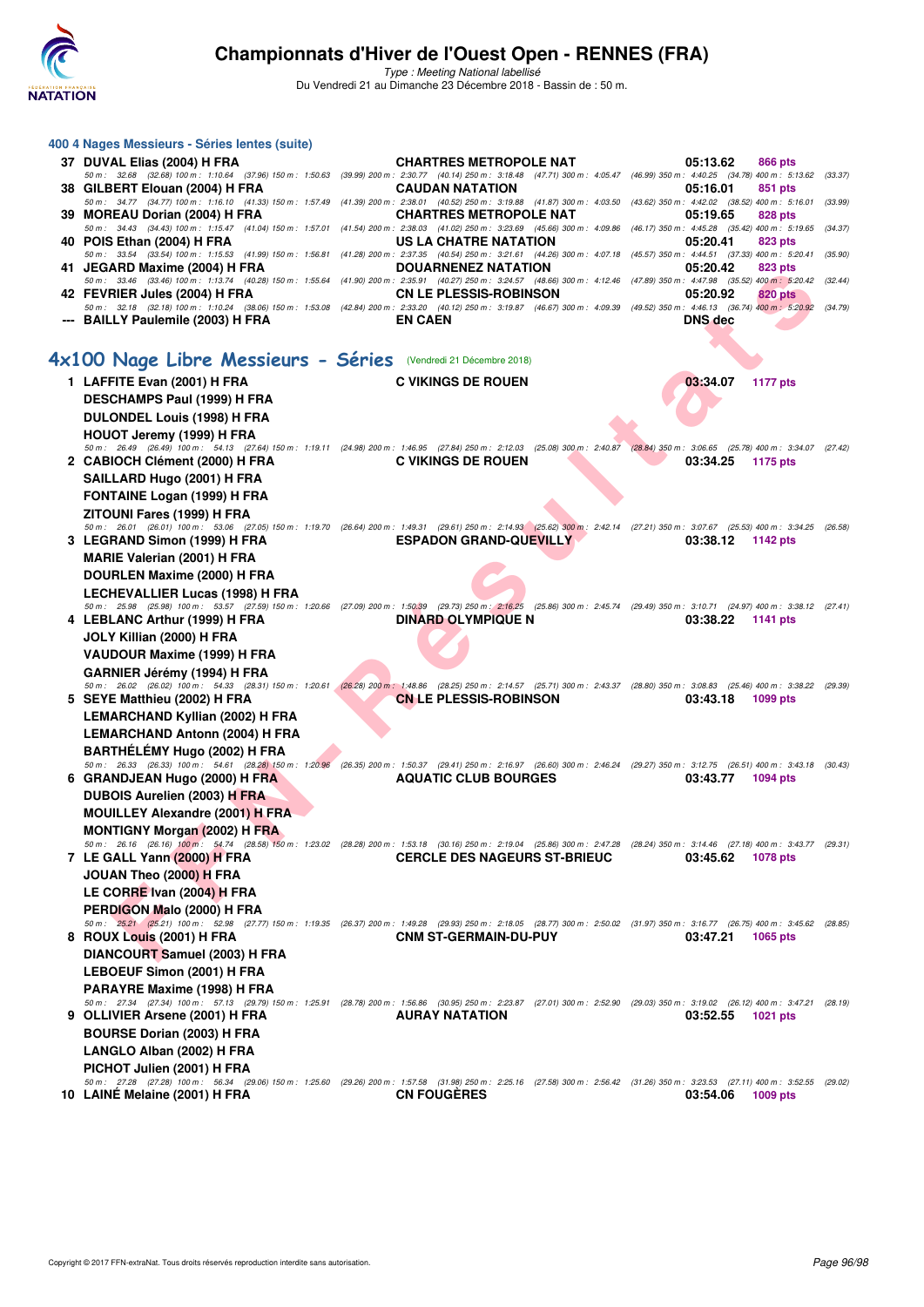

| 4x100 Nage Libre Messieurs - Séries (suite)                                                                                                                                                                             |                                  |                                     |         |
|-------------------------------------------------------------------------------------------------------------------------------------------------------------------------------------------------------------------------|----------------------------------|-------------------------------------|---------|
| CARIO Trémeur (2004) H FRA                                                                                                                                                                                              |                                  |                                     |         |
| PHILIPPE Clement (2003) H FRA                                                                                                                                                                                           |                                  |                                     |         |
| PERESSE Justin (2003) H FRA<br>50 m: 26.16 (26.16) 100 m: 54.10 (27.94) 150 m: 1:23.38 (29.28) 200 m: 1:55.65 (32.27) 250 m: 2:25.21 (29.56) 300 m: 2:56.95 (31.74) 350 m: 3:23.96 (27.01) 400 m: 3:54.06 (30.10)       |                                  |                                     |         |
| 11 MONOT Kilian (2002) H FRA                                                                                                                                                                                            | <b>DAUPHINS ELORN LANDERNEAU</b> | 03:57.79<br>979 pts                 |         |
| LALANNE Jérémy (2002) H FRA                                                                                                                                                                                             |                                  |                                     |         |
| <b>AUFFRET Valentin (2001) H FRA</b>                                                                                                                                                                                    |                                  |                                     |         |
| <b>HIDOUCHE GILLET Yannis (2004) H FRA</b>                                                                                                                                                                              |                                  |                                     |         |
| 50 m: 27.73 (27.73) 100 m: 57.69 (29.96) 150 m: 1:25.35 (27.66) 200 m: 1:56.41 (31.06) 250 m: 2:25.62 (29.21) 300 m: 2:57.22 (31.60) 350 m: 3:26.13 (28.91) 400 m: 3:57.79                                              |                                  |                                     | (31.66) |
| 12 GREMIAU Fabien (2000) H FRA                                                                                                                                                                                          | <b>US VENDOME</b>                | 04:03.85<br>932 pts                 |         |
| <b>MARTIN Gabriel (2003) H FRA</b>                                                                                                                                                                                      |                                  |                                     |         |
| GRUEL Wilfrid (1973) H FRA                                                                                                                                                                                              |                                  |                                     |         |
| GRUEL Kilian (2003) H FRA                                                                                                                                                                                               |                                  |                                     |         |
| 50 m : 27.20 (27.20) 100 m : 57.64 (30.44) 150 m : 1:27.84 (30.20) 200 m : 2:00.93 (33.09) 250 m : 2:29.52 (28.59) 300 m : 3:00.10 (30.58) 350 m : 3:30.77 (30.67) 400 m : 4:03.85 (33.08)                              |                                  |                                     |         |
| 13 VAGLIO Titouan (2003) H FRA                                                                                                                                                                                          | <b>ECN CHARTRES-DE-BRETAGNE</b>  | 04:04.61<br>926 pts                 |         |
| ROSAMOND Nathan (2003) H FRA                                                                                                                                                                                            |                                  |                                     |         |
| POUPLIN Valentin (2002) H FRA                                                                                                                                                                                           |                                  |                                     |         |
| QUERE Eliott (2001) H FRA<br>50 m : 29.14 (29.14) 100 m : 1:01.51 (32.37) 150 m : 1:30.43 (28.92) 200 m : 2:03.32 (32.89) 250 m : 2:31.86 (28.54) 300 m : 3:03.24 (31.38) 350 m : 3:33.05                               |                                  | $(29.81)$ 400 m : 4:04.61 $(31.56)$ |         |
| 14 JEGARD Maxime (2004) H FRA                                                                                                                                                                                           | DOUARNENEZ NATATION              | 04:04.76<br>924 pts                 |         |
| PLOQUIN KEROUREDAN Morgan (2005) H FRA                                                                                                                                                                                  |                                  |                                     |         |
| <b>CASTREC Guillaume (2003) H FRA</b>                                                                                                                                                                                   |                                  |                                     |         |
| CARVAL Glen (2003) H FRA                                                                                                                                                                                                |                                  |                                     |         |
| 50 m: 28.89 (28.89) 100 m: 1:01.64 (32.75) 150 m: 1:30.55 (28.91) 200 m: 2:04.84 (34.29) 250 m: 2:33.17 (28.33) 300 m: 3:05.11 (31.94) 350 m: 3:33.26 (28.15) 400 m: 4:04.76 (31.50)                                    |                                  |                                     |         |
| --- EVEN Mathias (2000) H FRA                                                                                                                                                                                           | <b>CN BREST</b>                  | <b>DNS</b> dec                      |         |
| PICOCHE Louis (2002) H FRA                                                                                                                                                                                              |                                  |                                     |         |
| <b>BOUCHON Pierre (1999) H FRA</b>                                                                                                                                                                                      |                                  |                                     |         |
| SALAUN Julien (2001) H FRA                                                                                                                                                                                              |                                  |                                     |         |
| --- TAILLANDIER Alan (2004) H FRA                                                                                                                                                                                       | <b>CN LE PLESSIS-ROBINSON</b>    | <b>DSQ</b>                          |         |
| FEVRIER Jules (2004) H FRA                                                                                                                                                                                              |                                  |                                     |         |
| KHAY Aniss (2002) H FRA                                                                                                                                                                                                 |                                  |                                     |         |
| <b>MARTEL Gabriel (2004) H FRA</b>                                                                                                                                                                                      |                                  |                                     |         |
|                                                                                                                                                                                                                         |                                  |                                     |         |
|                                                                                                                                                                                                                         |                                  |                                     |         |
|                                                                                                                                                                                                                         | (Samedi 22 Décembre 2018)        |                                     |         |
| 4x100 4 Nages Messieurs - Séries                                                                                                                                                                                        |                                  |                                     |         |
| 1 BOUCHON Pierre (1999) H FRA                                                                                                                                                                                           | <b>CN BREST</b>                  | 03:52.78<br>1196 pts                |         |
| LE DANTEC Julien (2000) H FRA                                                                                                                                                                                           |                                  |                                     |         |
| PECH Killian (2002) H FRA                                                                                                                                                                                               |                                  |                                     |         |
| EVEN Mathias (2000) H FRA<br>50 m : 28.20 (28.20) 100 m : 58.83 (30.63) 150 m : 1:29.81 (30.98) 200 m : 2:04.53 (34.72) 250 m : 2:30.53 (26.00) 300 m : 3:00.77 (30.24) 350 m : 3:25.19 (24.42) 400 m : 3:52.78 (27.59) |                                  |                                     |         |
| 2 DULONDEL Louis (1998) H FRA                                                                                                                                                                                           | <b>C VIKINGS DE ROUEN</b>        | 03:58.27<br>1155 pts                |         |
| <b>ISLAM Ariful Md (1999) H BAN</b>                                                                                                                                                                                     |                                  |                                     |         |
| HOUOT Jeremy (1999) H FRA                                                                                                                                                                                               |                                  |                                     |         |
| <b>DESCHAMPS Paul (1999) H FRA</b>                                                                                                                                                                                      |                                  |                                     |         |
| 50 m: 28.48 (28.48) 100 m: 58.54 (30.06) 150 m: 1:29.94 (31.40) 200 m: 2:07.00 (37.06) 250 m: 2:33.33 (26.33) 300 m: 3:04.61 (31.28) 350 m: 3:30.25 (25.64) 400 m: 3:58.27 (28.02)                                      |                                  |                                     |         |
| 3 RAVENELLE Bastien (1998) H FRA                                                                                                                                                                                        | <b>EN TOURS</b>                  | 04:03.62<br><b>1115 pts</b>         |         |
| DINE-MOREIRA Orhan (1998) H FRA                                                                                                                                                                                         |                                  |                                     |         |
| <b>BERNARD-PLANESSE Paul-Etienne (1999) H FRA</b>                                                                                                                                                                       |                                  |                                     |         |
| KIEFFER Victor (1998) H FRA                                                                                                                                                                                             |                                  |                                     |         |
| 50 m: 30.49 (30.49) 100 m: 1:03.64 (33.15) 150 m: 1:36.12 (32.48) 200 m: 2:11.71 (35.59) 250 m: 2:39.04 (27.33) 300 m: 3:10.99 (31.95) 350 m: 3:35.97 (24.98) 400 m: 4:03.62 (27.65)<br>4 ZITOUNI Fares (1999) H FRA    | <b>C VIKINGS DE ROUEN</b>        | 04:03.65<br>1115 pts                |         |
|                                                                                                                                                                                                                         |                                  |                                     |         |
| SAILLARD Hugo (2001) H FRA<br><b>FONTAINE Logan (1999) H FRA</b>                                                                                                                                                        |                                  |                                     |         |
| <b>CABIOCH Clément (2000) H FRA</b>                                                                                                                                                                                     |                                  |                                     |         |
| 50 m: 30.05 (30.05) 100 m: 1:01.83 (31.78) 150 m: 1:34.25 (32.42) 200 m: 2:13.83 (39.58) 250 m: 2:39.87 (26.04) 300 m: 3:10.63 (30.76) 350 m: 3:35.88 (25.25) 400 m: 4:03.65 (27.77)                                    |                                  |                                     |         |
| 5 LEBLANC Arthur (1999) H FRA                                                                                                                                                                                           | <b>DINARD OLYMPIQUE N</b>        | 04:05.16<br><b>1104 pts</b>         |         |
| JOLY Killian (2000) H FRA                                                                                                                                                                                               |                                  |                                     |         |
| VAUDOUR Maxime (1999) H FRA                                                                                                                                                                                             |                                  |                                     |         |
| GARNIER Jérémy (1994) H FRA<br>50 m: 29.43 (29.43) 100 m: 1:00.77 (31.34) 150 m: 1:34.67 (33.90) 200 m: 2:12.12 (37.45) 250 m: 2:39.32 (27.20) 300 m: 3:10.10 (30.78) 350 m: 3:37.03 (26.93) 400 m: 4:05.16 (28.13)     |                                  |                                     |         |